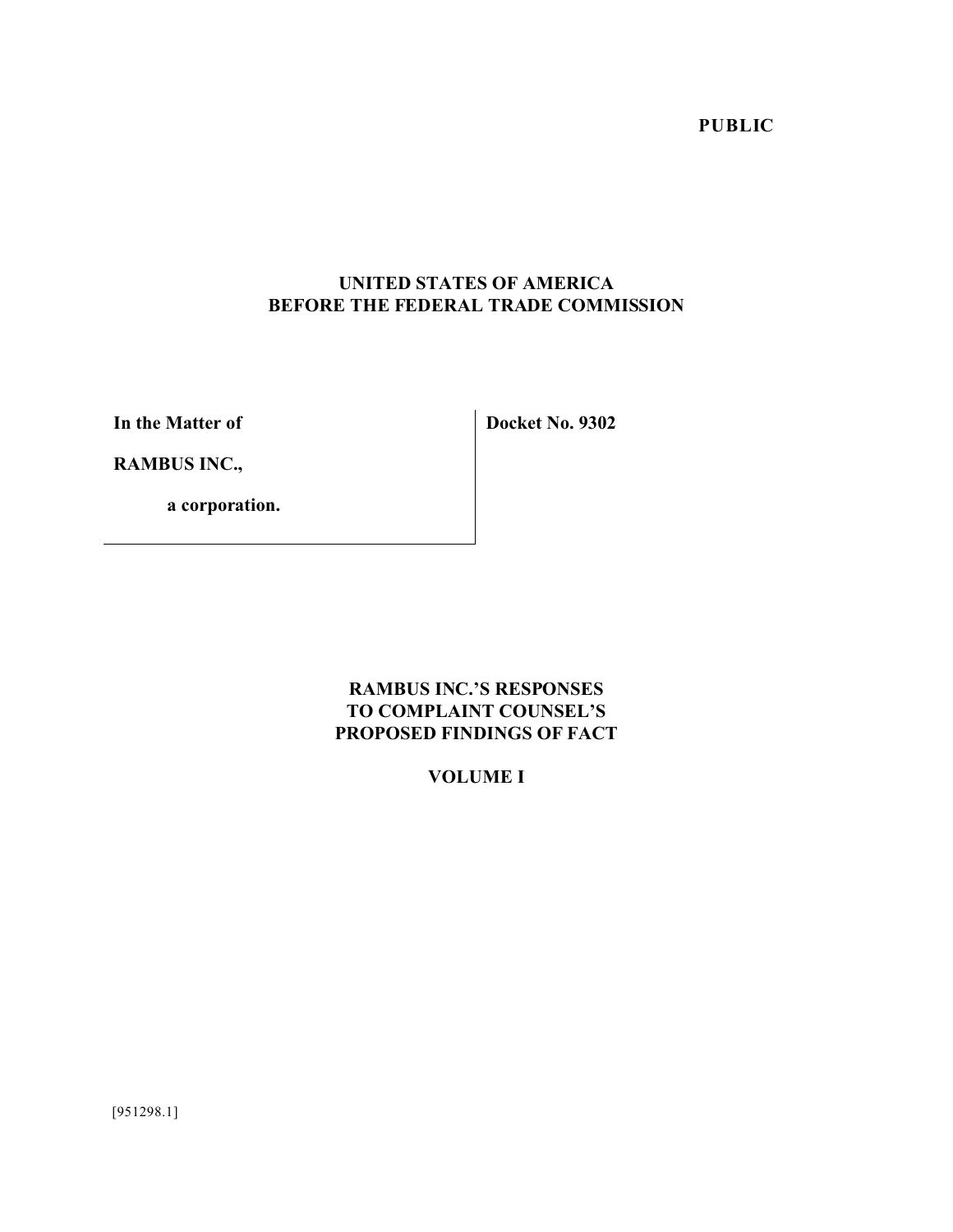#### **Introductory Statement**

Respondent Rambus Inc. ("Rambus") will file stipulated witness and exhibit indices conforming to the requirements of Rules 3.46(b) and (c) concurrently with the filing of these Responses to Complaint Counsel's Proposed Findings of Fact.

Rambus's Responses to Complaint Counsel's Proposed Findings of Fact use the

following forms of citation:

- Cross-references to particular responses in Respondent Rambus's Response to Complaint Counsel's Proposed Findings of Fact are designated by "RRFF" followed by the particular response number.
- Citations to Complaint Counsel's Proposed Findings of Fact are designated by "CCFF" followed by the particular finding number.
- Citations to Respondent Rambus's Proposed Findings of Fact (filed September 5, 2003) are designated "RPF" followed by the particular finding number.
- Citations to trial testimony, trial exhibits, deposition designations and *in camera* materials are in the form set forth by the Court's Order On Post Trial Briefs (July 10, 2003).

The parties have submitted certain designated deposition and trial testimony. (The

Parties' Designated Deposition Testimony (Second Corrected Version) (filed August 25, 2003)). For some of these designations, the parties have submitted evidentiary objections. (*Id.*). As of the filing of these Responses, the Court has not yet ruled on the objections. Because Rambus believes that they are relevant and admissible, Rambus has cited to certain portions of the designated testimony in its Proposed Findings and in these Responses. In the event that these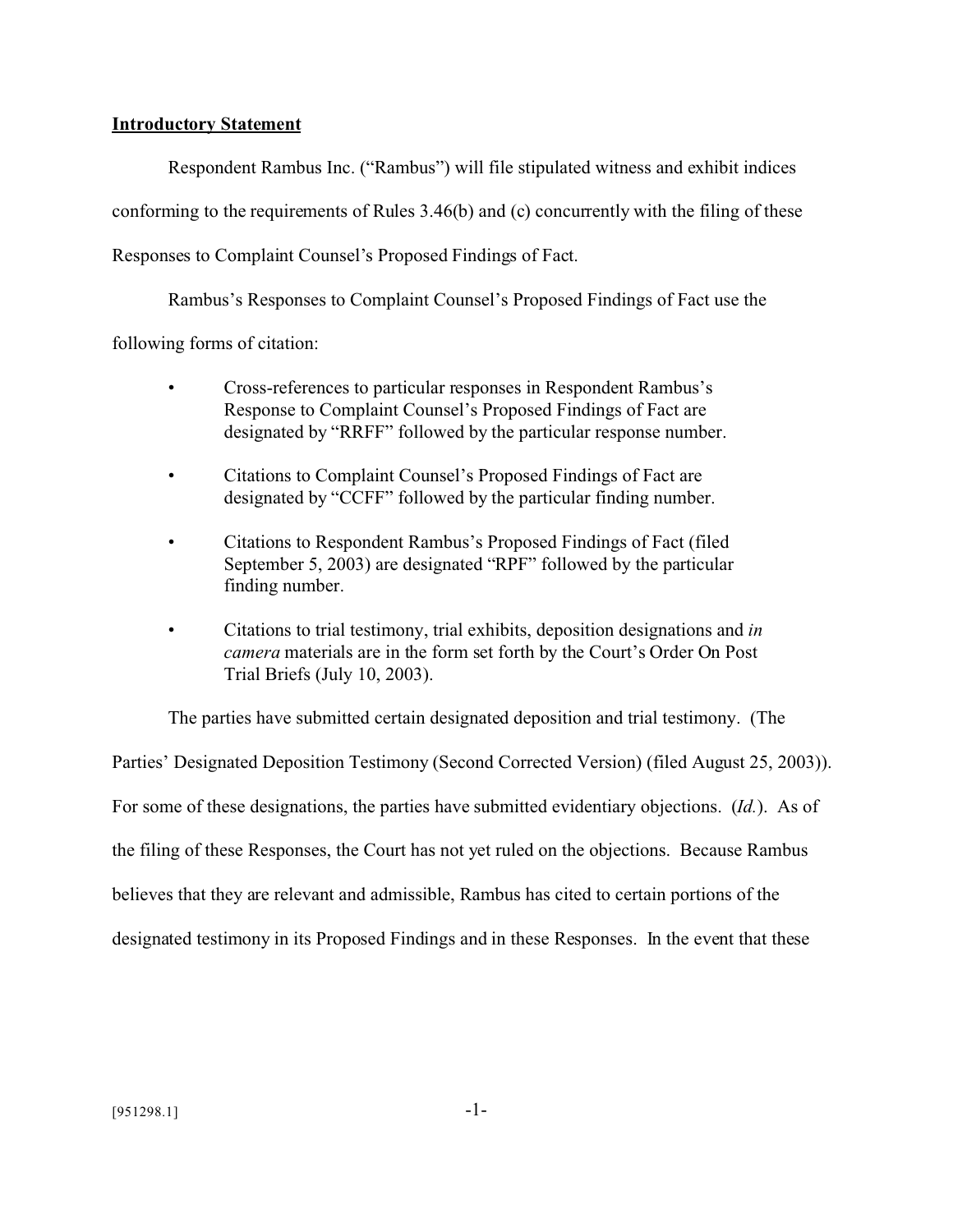portions of designated testimony are not admitted, Rambus requests that the citations be disregarded.

# **I. The DRAM Industry.**

## **A. What is a DRAM?**

**10.** DRAM stands for "Dynamic Random Access Memory." (Rhoden, Tr. 266-67). DRAM is a type of electronic memory. (Rhoden, Tr. 266). DRAM is "dynamic" because it needs to be refreshed every fraction of a second. (Rhoden, Tr.266-267 ("dynamic is something that is a temporary storage.")).

# **Rambus's Response to Finding No. 10:**

Rambus has no specific response.

**11.** The primary use for DRAM is in computer systems. (Rhoden, Tr. 267 ("Probably the largest percentage of DRAM winds up in computer systems."); Gross, Tr. 2272-2273 (About 95% of Hewlett Packard purchases of memory are used in computers, including servers, the remaining 5% are used in printers, cameras and camera accessories).

## **Rambus's Response to Finding No. 11:**

Rambus has no specific response.

**12.** DRAMs are also used in a wide range of other products. (Sussman, Tr. 1362 ("Q. What applications or end products would use these DRAMs? A. Basically everything that needed to temporarily store data, a very wide range of products. It could be from today's MP3 music to the supercomputer that NASA would have."). These products include servers (Kellogg, Tr. 4993; Tabrizi, Tr. 9126-9127;) , workstations (G. Kelley, Tr. 2376-2377; Krashinsky, Tr. 2770-2771; Farmwald, Tr. 8206-8207; Tabrizi, Tr. 9126-9127), printers (Kellogg, Tr. 4986- 4987; Krashinsky, Tr. 2770-2771; Gross, Tr. 2272-2273), PDA's ( Krashinsky, Tr. 2770-2771) and cameras (Gross, Tr. 2272-2273).

## **Rambus's Response to Finding No. 12:**

The proposed finding is misleading to the extent that it suggests that servers and

workstations are not parts of "computer systems." Rambus agrees that DRAMs are used in a

wide range of products.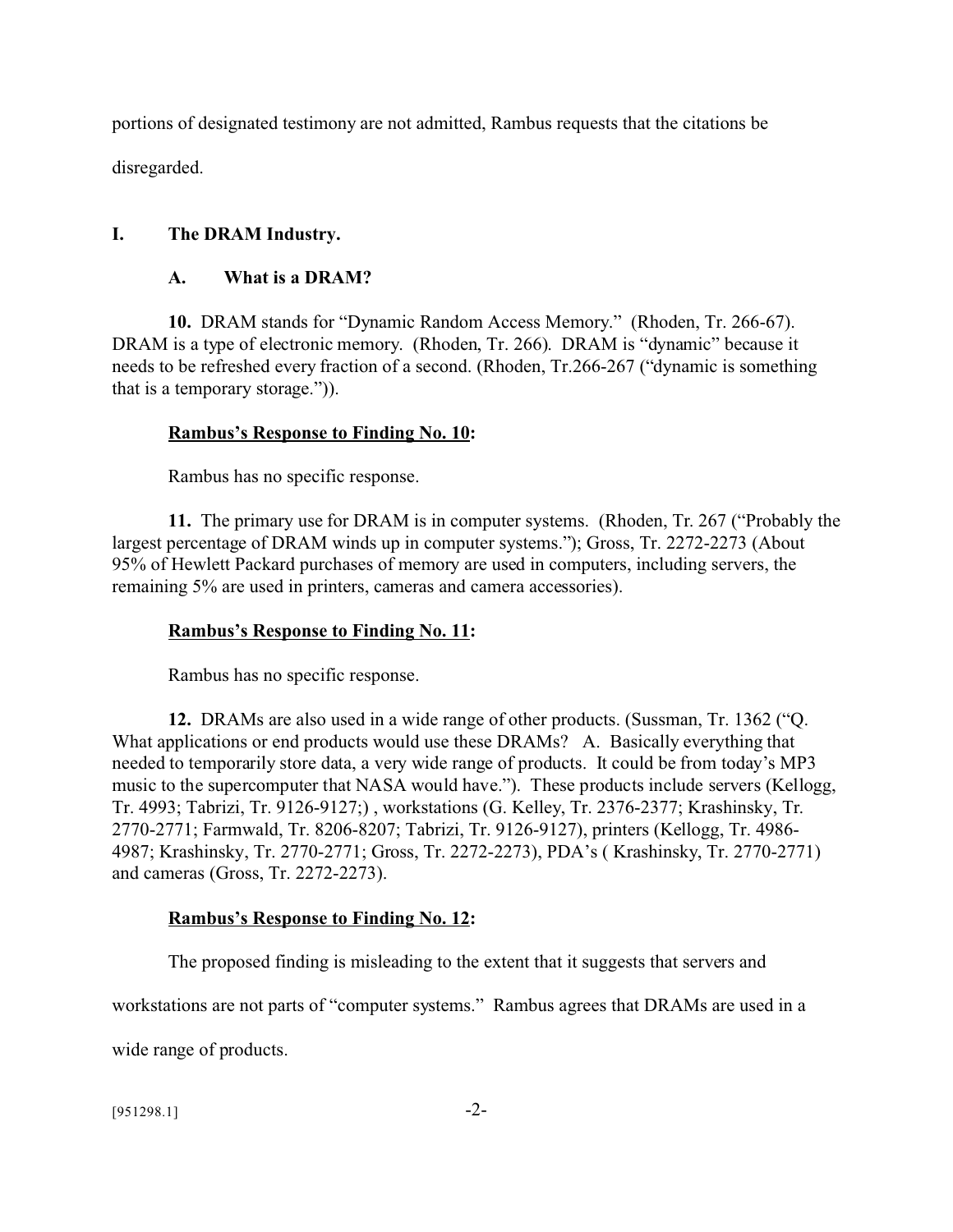**13.** In a computer system, DRAM is the area where transactions and information is stored and processed, stored and retrieved while the computer is in operation. (Rhoden, Tr. 267- 68 ).

### **Rambus's Response to Finding No. 13:**

The proposed finding is misleading. After the testimony cited, Mr. Rhoden explained

that processing of information actually takes place outside the DRAMs in the central processing

unit (CPU), while the DRAM is used for temporary storage of information. (Rhoden, Tr. 271-

72). Other processors can also be involved in information processing. (RRFF 15).

**14.** Typically, multiple DRAM chips are placed on a memory module, which is a small printed circuit board (Rhoden, Tr. 272-73; *see, e.g.,* DX0001). The module containing the DRAM chips connects to a motherboard. (Rhoden, Tr. 269, 273).

### **Rambus's Response to Finding No. 14:**

The proposed finding is incomplete. In some applications, such as graphics cards, the

DRAM chips are not put in memory modules. (Wagner, Tr. 3871-72).

**15.** The central processing unit ("CPU" or "microprocessor") is the "brains" of the computer. The CPU processes and makes decisions based on the information that it receives from memory devices, including the DRAM chips. (Rhoden, Tr. 271-72). The CPU is located on the motherboard. (Rhoden, Tr. 275-76; *see, e.g.,* DX0003).

## **Rambus's Response to Finding No. 15:**

In order for this finding to be technologically accurate, the proposed finding should say

the CPU is the "central brain" of the computer as Rhoden stated in the cited testimony. (Jacob,

Tr. 5566 (graphics card can have a graphics coprocessor on it).

**16.** A chipset or controller is a group of computer chips that connect the various components of the motherboard, including the DRAMs and the central processing unit. (Rhoden, Tr. 275 (chipset "defines a grouping of chips that actually are the traffic cops for the motherboard. They connect . . . the memory, the CPU, all of the different I/O devices.")). The chipset communicates with the DRAM by sending signals for the clock, control, address, and data commands that travel along buses between the chipset and the DRAM. (Rhoden, Tr. 277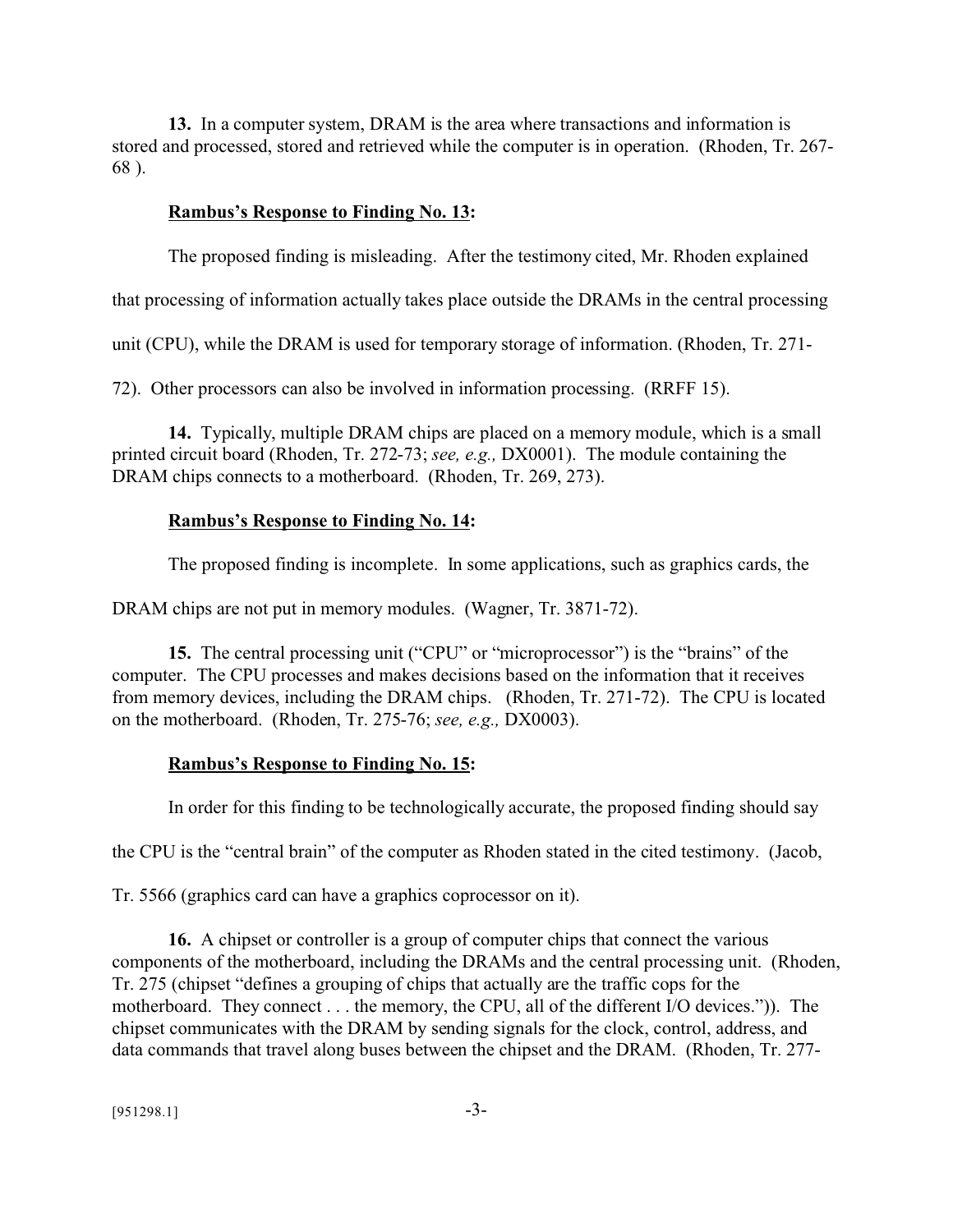79).

#### **Rambus's Response to Finding No. 16:**

The proposed finding is misleading to the extent that it suggests that all computers contain controllers. In some computers, the CPU communicates directly with the DRAMs. (Lee, Tr. 6727). Also, to be technologically accurate, the second sentence of the proposed finding should state that the signals travel along "one or more busses," since some systems can have the control, address, and data all travel along one bus. (Jacob, Tr. 5464).

**17.** A DRAM is made up of a number of cells. (Rhoden, Tr. 359). Information is stored in the cell capacitor as a either a high or low voltage. (Rhoden, Tr. 359). The cells of the DRAM are divided into an array via a series of rows and columns with the cells located at the intersections of those rows and columns. (Rhoden, Tr. 359-60). Access to the cell capacitor is made by activating a transistor, which transfers the voltage in the capacitor to a column or bit line. (Rhoden, Tr. 359-60).

#### **Rambus's Response to Finding No. 17:**

Rambus has no specific response.

**18.** In the early 1990s, the typical DRAM contained 16 million cells, or 16 "megabits". (Rhoden, Tr. 360-61).

#### **Rambus's Response to Finding No. 18:**

The proposed finding is overbroad and irrelevant. While there were DRAMs that contained 16 million cells in the early 1990s, the evidence does not support a finding that this was "*the* typical DRAM" for the whole period. For example, Rambus's first RDRAM in 1992 had 4 ½ million cells. (Horowitz, Tr. 8548-49; *see also* CX0027A at 2 (JEDEC meeting minutes showings work on 4M and 16M DRAMs)).

**19.** The row address strobe ("RAS") accompanies the row address information, which supplies the information necessary to identify the row within the DRAM that is required to respond to a particular request from the controller. (Rhoden, Tr. 365).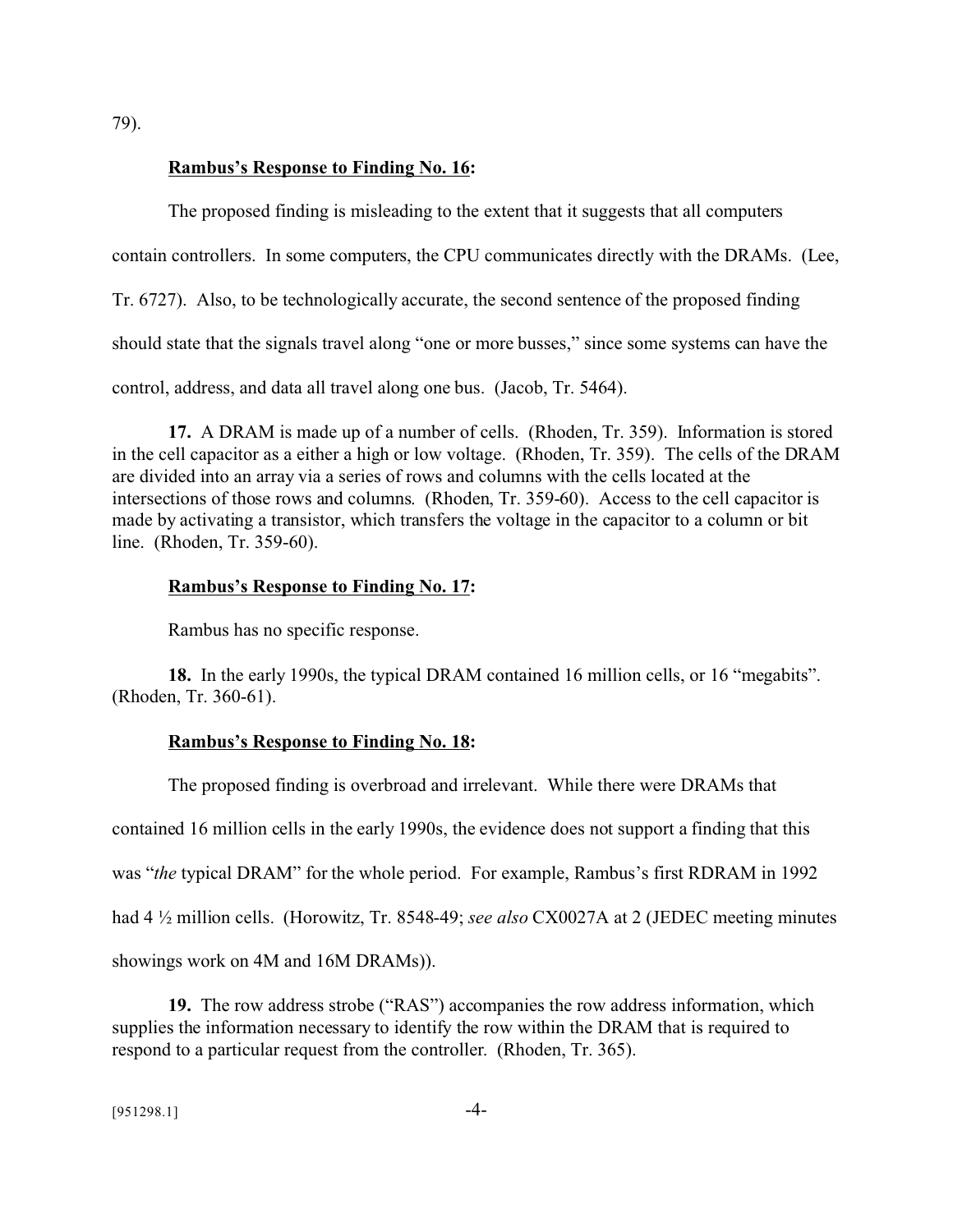#### **Rambus's Response to Finding No. 19:**

The proposed finding is overbroad and not supported by the cited evidence. The RAS signal operates differently in asynchronous memory and synchronous memory. To be technologically accurate for asynchronous memory, the proposed finding should not state that RAS "accompanies" the row address; rather RAS instructs the memory device to capture the row address, which is typically driven earlier. (Rhoden, Tr. 368). In SDRAMs, there is a signal identified as "RAS," but it will serve to instruct the memory device to capture the row address only in conjunction with other control signals and the clock. (Rhoden, Tr. 374-75).

**20.** The column address strobe ("CAS") accompanies the column address information, which supplies the information necessary to identify the column within the DRAM that is required to respond to a particular request from the controller. (Rhoden, Tr. 368).

#### **Rambus's Response to Finding No. 20:**

The proposed finding is overbroad and not supported by the evidence. The CAS signal operates differently in asynchronous memory and synchronous memory. To be technologically accurate for asynchronous memory, the proposed finding should not state that CAS "accompanies" the column address; rather CAS instructs the memory device to capture the column address, which is typically driven earlier. (Rhoden, Tr. 368). In SDRAMs, there is a signal identified as "CAS," but it will serve to instruct the memory device to capture the column address only in conjunction with other control signals and the clock. (Rhoden, Tr. 374-75).

**21.** Information is sent to or from the DRAM cells in response to requests made by the chipset. The chipset provides row and column addresses that determine where the information can be found or should be stored. (Rhoden, Tr. 361-63). A sense amplifier senses whether the voltage in the cell capacitor is low or high. The sense amplifier, in turn, is connected to the data output "bus" lines. (Rhoden, Tr. 366).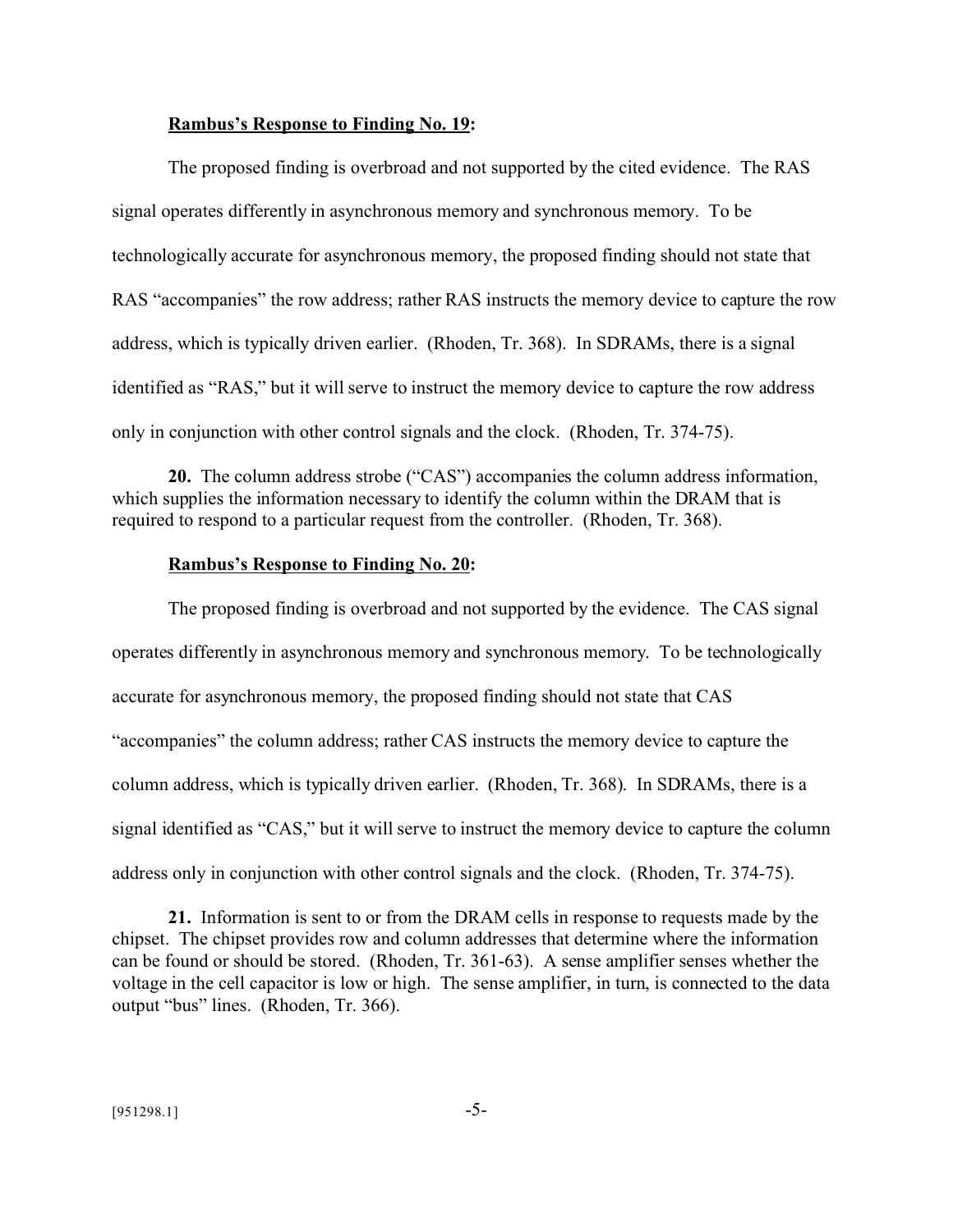#### **Rambus's Response to Finding No. 21:**

The proposed finding is incomplete, inaccurate and not supported by the cited testimony. The proposed finding assumes that the computer contains a chipset, which is not always the case. (RRFF 16). In addition, the testimony of Mr. Rhoden cited by Complaint Counsel does not suggest that the sense amplifier is connected to the data output lines, but rather that the "sense amplifier has been enabled to connect that sense amplifier to the data output lines of the device." (Rhoden, Tr. 366). In fact, as this testimony reflects, there is a great deal of circuitry between the sense amplifiers and any output driver.

**22.** There are different types of DRAM, including asynchronous and synchronous. The term "asynchronous" refers to a DRAM device that operates without reference to a free running clock. Instead, the controller sends instructions to the memory and waits for a response for a period of time that is not synchronized. (Rhoden, Tr. 368; Jacob, Tr. 5394)

#### **Rambus's Response to Finding No. 22:**

The proposed finding is inaccurate, not supported by the evidence and, indeed, conflicts with another of Complaint Counsel's proposed findings. An asynchronous DRAM is one in which control signals, including RAS and CAS, rather than a clock instruct the DRAM when to perform a read or write operation. (*See* CCFF 500 ("'Asynchronous DRAM' is a term that is used to describe DRAMs that are driven off the RAS and CAS signals where the RAS and CAS actually control the operation of the DRAM rather than a clock. (Jacob, Tr. 5394)"). Thus, a controller or CPU sends instructions to an "asynchronous DRAM" and waits for a response for an uncertain amount of time. (Horowitz, Tr. 8501). The characterization of the period of time in the proposed finding as "not synchronized" is vague.

**23.** The term "synchronous" refers to a DRAM device that is synchronous with a free running clock. (Rhoden, Tr. 370-372; Sussman, Tr. 1359)**.**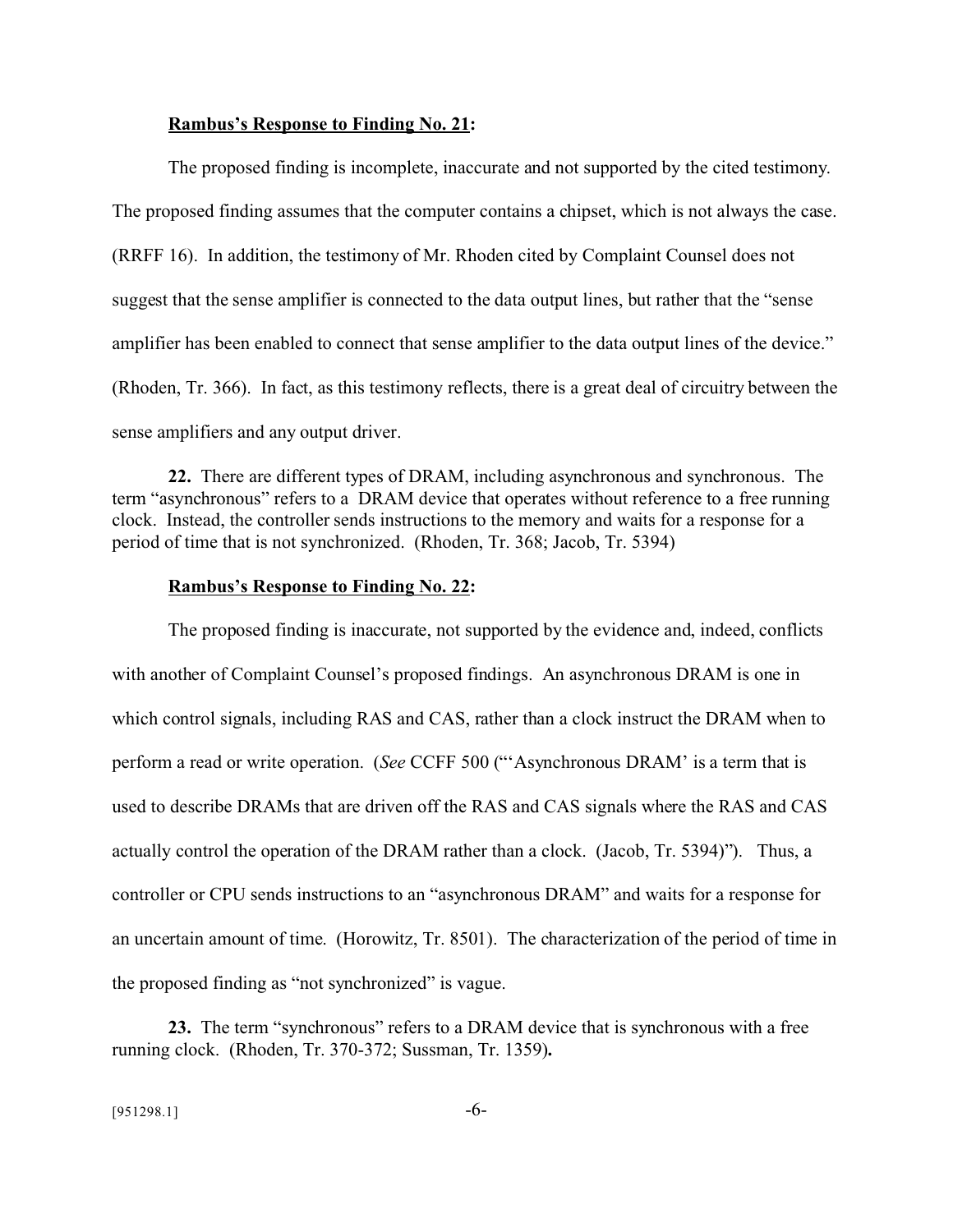#### **Rambus's Response to Finding No. 23:**

The proposed finding is incorrect and not supported by the cited evidence. The testimony cited by Complaint Counsel does not state that a synchronous DRAM device must be "*synchronous with* a free running clock." (Rhoden, Tr. 370-72 ("apply a continuous free running clock into a device"), Sussman, Tr. 1359 ("synchronous in that we're also making use of the system clock."). A "synchronous DRAM" is one that is not asynchronous; that is, one in which the DRAM receives control signals (often, but not always including signals designated as RAS and CAS) along with a system clock that instructs the DRAM when to perform a read or write operation. (RRFF 22; CCFF 500).

**24.** A free running clock operates continuously in contrast to other clock-type signals that only operate intermittently. (Rhoden, Tr. 368).

#### **Rambus's Response to Finding No. 24:**

The proposed finding is misleading and not supported by the weight of the evidence. The testimony of Mr. Rhoden cited by Complaint Counsel contrasts RAS and CAS signals, which are not "continuous and free running" clocks with clocks that are free running and operate in a "periodic fashion." (Rhoden, Tr. 368). RAS and CAS signals are not properly termed clocks, but rather strobe signals. (Fliesler, Tr. 8858, 8861; Macri, Tr. 4634 ("A clock is a free-running signal that forms kind of the watch of the system, whereas strobe can be loosely related to the clock, may or may not be free running  $\dots$ .").

#### **B. DRAMs Must be Compatible and Interoperable with Other Components.**

**25.** DRAM chips are not sold individually to consumers. Instead, they are included in other products that are then sold to consumers. Examples of products that incorporate DRAM include personal computers, memory modules, graphics cards, printers, servers, and telecommunications switches. The customers for the DRAM manufacturers are those firms that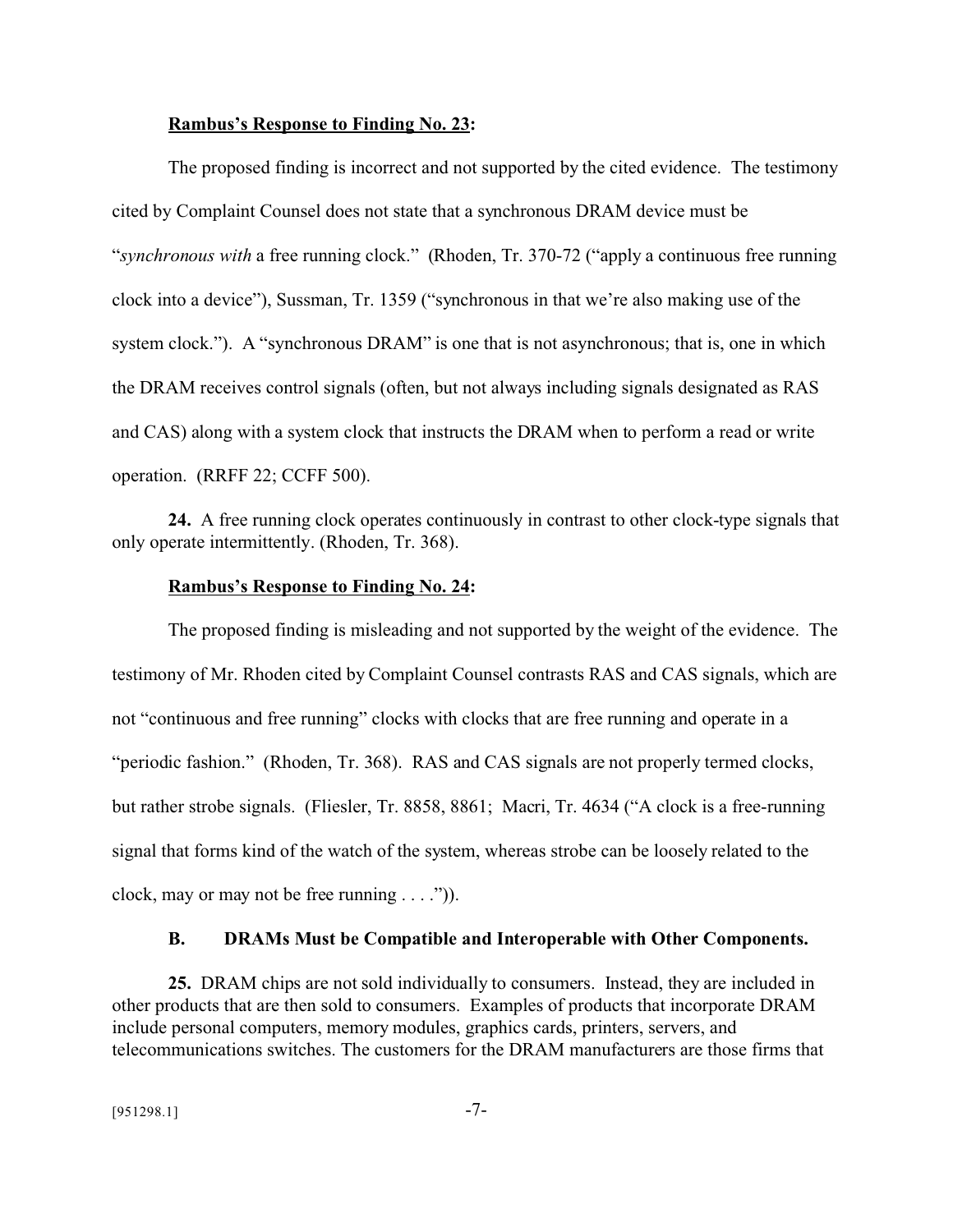include DRAMs in their products. (Rhoden, Tr. 298; McAfee, Tr. 7183, *see also* DX0132). For example, SDRAM is used by HP in its printers, servers, and in some of its notebook computers. (Gross, Tr. 2275). DDR SDRAM is approximately 80% of the DRAM that HP buys, and it is used in desktop computers, notebook computers and servers. (Gross, Tr. 2274-76)

#### **Rambus's Response to Finding No. 25:**

The proposed finding is inaccurate and not supported by the evidence cited by Complaint Counsel. The cited testimony of Mr. Rhoden and Professor McAfee lists the customers as indicated, but not in a manner that excludes the existence of other customers – *i.e.* not in a manner that precludes the fact that DRAM chips are sold individually to consumers (which does occur).

**26.** A DRAM alone is not useful; it needs to communicate with many other components in the computer. (Macri, Tr. 4589 ("It needs to talk to other things, and there's a vast array of, you know, system types, from like a personal computer to a digital television, they all use the DRAM a bit differently."); Peisl, Tr. 4402-03 ("Memory is interfacing with a number of components on the motherboard . . . [including] the controller. . . modules . . . BIOS")).

#### **Rambus's Response to Finding No. 26:**

The proposed finding mischaracterizes the testimony. The cited testimony of Mr. Macri does not quantify the degree to which the DRAM must interoperate with other parts in the computer as Complaint Counsel's use of the word "many" would suggest. Mr. Macri stated: "DRAM alone doesn't really do anything. It needs to talk to other things…." (Macri, Tr. 4589). The proposed finding also references the testimony of Mr. Macri in a misleading way, suggesting that the "vast array" somehow describes the number of components in the computer with which the DRAM must communicate. Instead, the testimony "vast array of, you know, system types" is clearly not a reference to other components in the same computer, but to the fact that the vastly different types of computers use the DRAM differently, which is not relevant to this proposed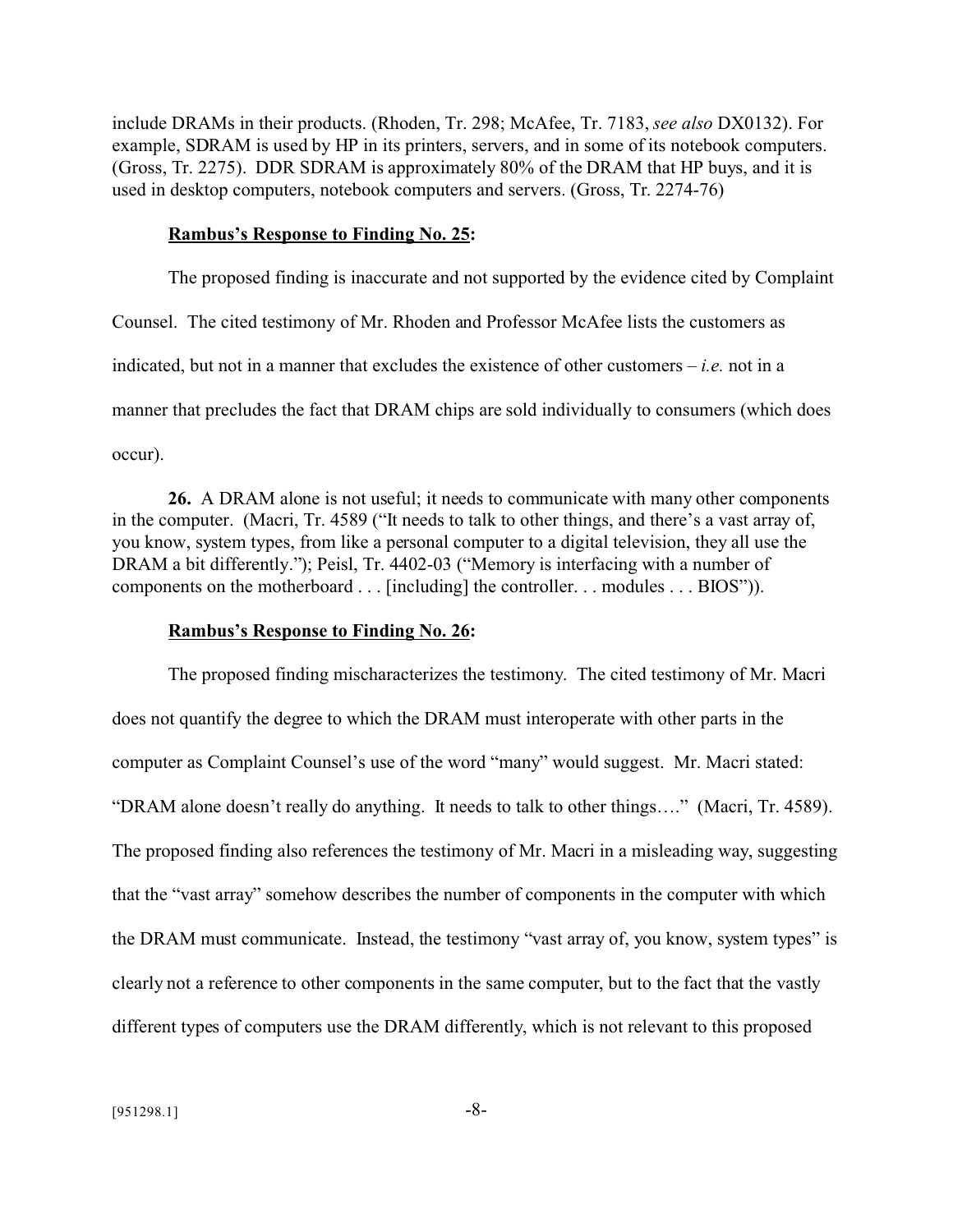finding.

Likewise, the cited testimony of Mr. Peisl says only, without quantification, that the memory is "interfacing with a number of components on the motherboard." (Peisl, Tr. 4403). Peisl qualifies his use of the word "interfacing," such that some interfaces are "direct" – the kind that are the subject of this proposed finding – while other are indirect (Peisl, Tr. 4402-03), yet

Complaint Counsel cite all of them.

**27.** In order for DRAM to have any value, it must be compatible with the other components in the products that include the DRAM. (Peisl, Tr. 4410 ("Interoperability between that the DRAM works flawlessly together with all the components in the system. It's not only one chip that the DRAM is interfacing with but all the other components on the motherboard, the position on the motherboard, the particular layout on the motherboard, other components on the modules, for instance, like registers. You have to make sure that your part is fully compliant with all the specifications of the other chips. This is why everybody is working towards the JEDEC specification. That's the common denominator."); CX1075 at 1 ("A phone or computer that is almost compatible is one that doesn't work. If people build parts 99% compatible, the systems companies won't buy them."); Heye, Tr. 3655-65, *see,* DX0030; Jacob, Tr. 5562-66, *see also* DX0105)).

#### **Rambus's Response to Finding No. 27:**

Respondent has no specific response except insofar as the proposed finding implies that there is some requirement of compatibility that extends beyond compatibility at an individual system level. The cited testimony supports the conclusion that a DRAM must be compatible with other parts in the same specific system, not that it must be compatible system to system (as, for example, a telephone or fax machine must be.) (Rapp, Tr. 9794).

**28.** It is important to DRAM customers such as PC-OEMs that the DRAM that they buy is interoperable with the other components of their systems. (Peisl, Tr. 4409 ("And the second issue is the interoperability. They of course wanted to make sure that our parts work together with all the other components in the system."); CCFF 27 and 114)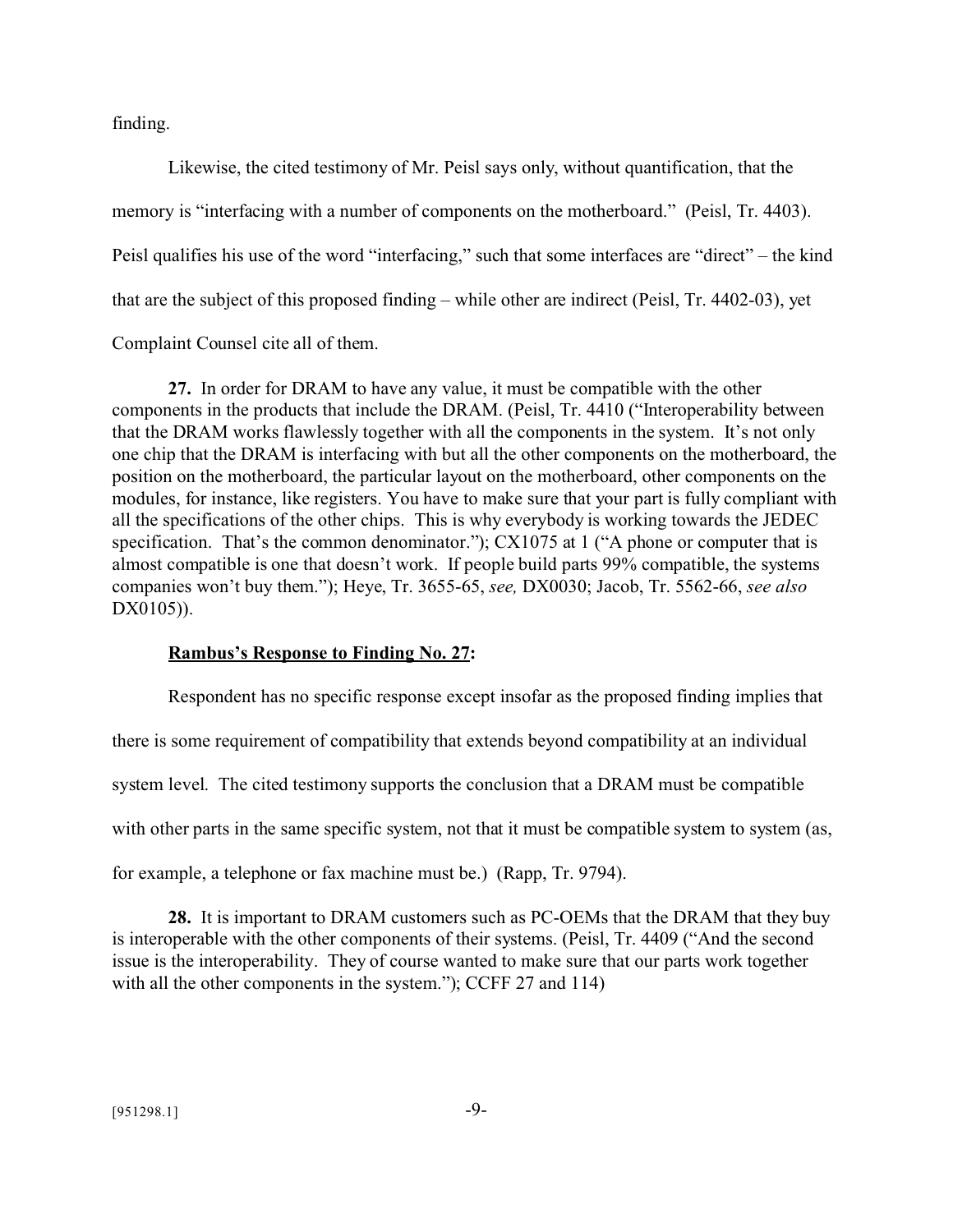#### **Rambus's Response to Finding No. 28:**

The proposed finding is misleading and not supported by the cited testimony in that it changes the word "system" in Peisl's cited testimony to the word "systems"-- implying falsely that the interoperability requirements for DRAMs extend beyond the ability to interoperate with the other parts in the specific individual computer system into which that DRAM is installed. (*See* RRFF 27).

**C. How DRAMs are Made.**

# **1. Establishing a DRAM "Fab."**

**29.** DRAMs are manufactured in plants commonly called "fabs." (Becker, Tr. 1101)

#### **Rambus's Response to Finding No. 29:**

Rambus has no specific response.

**30.** Billions of dollars are required to create factories and designs necessary to produce DRAMs (Rhoden, Tr. 297 ("there's a great deal of investment, billions of dollars, that go into the creation of factories and designs that are necessary to produce DRAM. . .") ; Shirley, Tr. 4161 ("when we bring a new production process to Micron, that's a very expensive process, the act of buying this new tooling for the production plant.")).

#### **Rambus's Response to Finding No. 30:**

The proposed finding is irrelevant and misleading. What is relevant is not the total dollar amount invested in buildings, machines and other capital equipment but rather the dollar amount of non-recoupable investments in plants, equipment and designs where such non-recoupable investments could only be used for manufacture of the specific DRAM types at issue here and where such investments were made before the DRAM manufacturers had actual or constructive notice of their potential infringement of actual or potential Rambus intellectual property. (Rapp, Tr. 10131-32, 9876-77).

 $[951298.1]$  -10-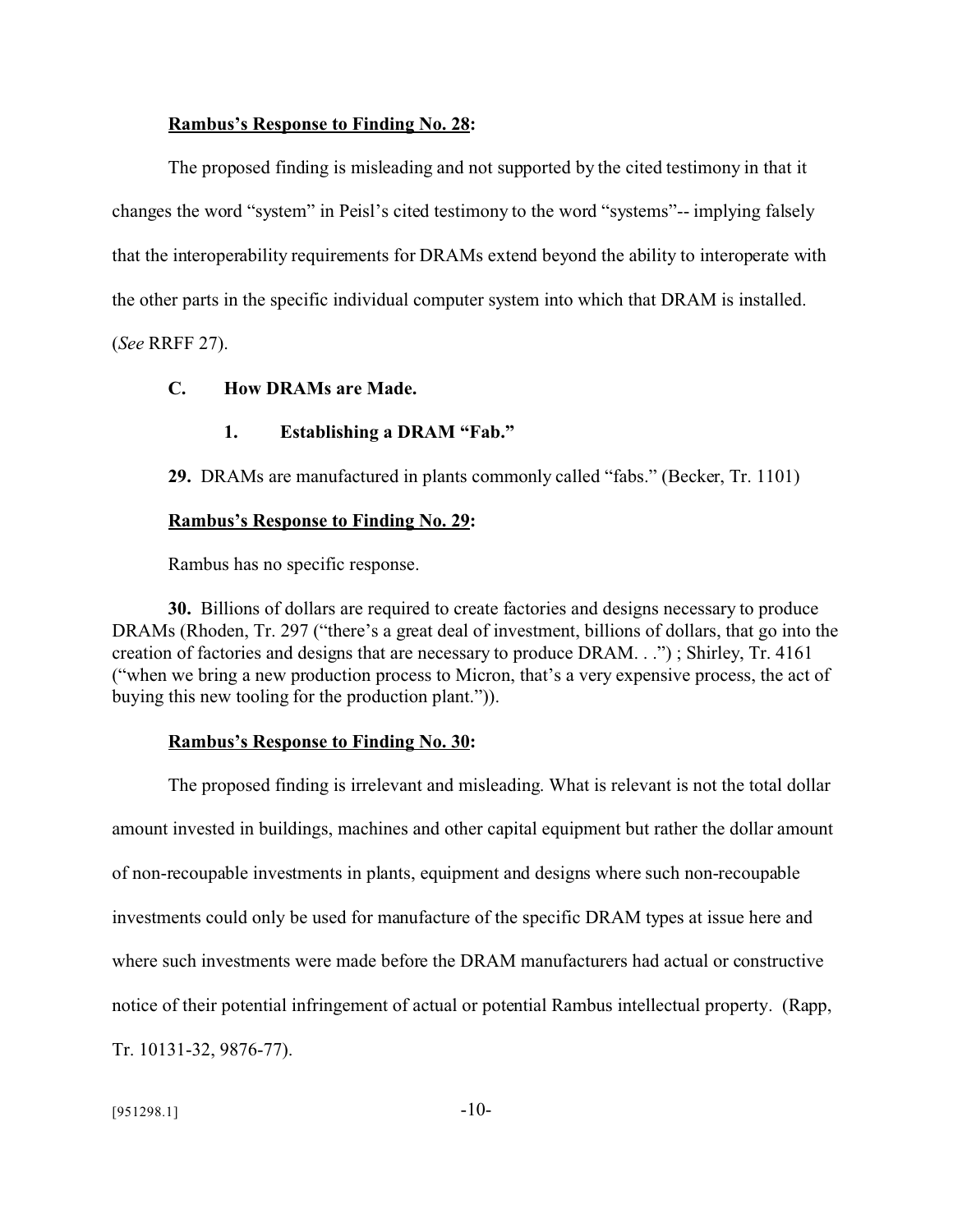The various proposed alternatives to Rambus's technology raised by Complaint Counsel, if they were to be implemented, could use the same fabs as current SDRAMs and DDR SDRAMs because they use the same process technology. The technology at issue here is not related to the memory array that makes up approximately 90% of a DRAM, but implicates only the "peripheral circuitry." (Geilhufe, Tr. 9559-60). The "vast majority" of development costs relate to the memory array. (Geilhufe, Tr. 9561). The costs of changes to the peripheral circuitry are much lower because they do not involve any changes to the manufacturing process. (*Id*.)

Moreover, as the 1992 Mitsubishi analysis of prospective patents that Rambus might obtain shows (along with significant other evidence of non-reliance outlined at RPF 466-702), the DRAM manufacturers were on notice of Rambus's intellectual property very early. The relevant amount of investment has not been established by Complaint Counsel but it is, in any event, either very small or zero.

**31.** The Infineon fab in Richmond, Virginia has so far cost approximately \$1.5 billion. About \$350 million of that amount was for the buildings and the building infrastructure, office furniture, computer systems and facilities systems. The balance, about \$1.2 billion, was for the actual processing equipment used to manufacture the DRAM chips and modules. (Becker, Tr. 1108).

#### **Rambus's Response to Finding No. 31:**

The proposed finding is irrelevant and misleading. The cited investment amounts are relevant only to the extent that they could only be recouped by production of the specific types of DRAMs at issue in this case and where such investments were also made before the DRAM manufacturers had actual or constructive notice of their potential infringement of actual or potential Rambus intellectual property. (Rapp, Tr. 10131-32, 9876-77). The buildings and processing equipment cited can be used equally well to manufacture any of the proposed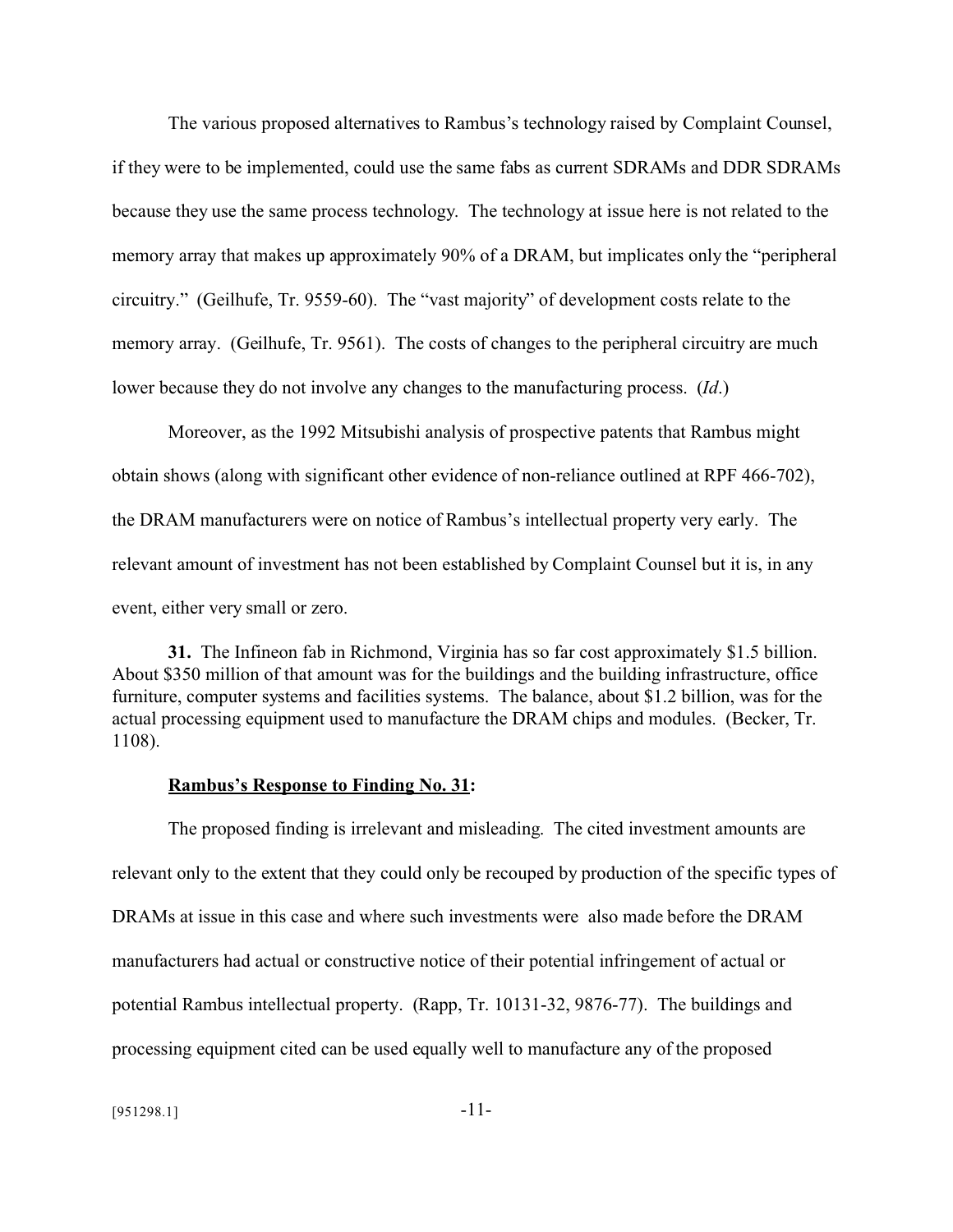alternatives to Rambus's technology raised by Complaint Counsel. (RRFF 30).

**32.** From groundbreaking to production of a qualified chip, it can take two years to build a new fab. (Becker, Tr. 1106-07).

#### **Rambus's Response to Finding No. 32:**

The factual assertion is irrelevant and misleading. What is relevant is not the time invested in building a fab but rather time invested where such investment can only be used for manufacture of the specific DRAM types at issue here and where such investment was also made before the DRAM manufacturers had actual or constructive notice of their potential infringement of actual or potential Rambus intellectual property. (Rapp, Tr. 10131-32, 9876-77). Here, the same fabs currently in use could also be used to manufacture any of the alternatives to Rambus's technology raised by Complaint Counsel. (RRFF 30).

**33.** Manufacturers generally require 20-25 identical mask sets to achieve full-ramp production of a DRAM. (Becker, Tr. 1123). A full mask set costs approximately \$1 million. (Becker, Tr. 1122-23).

#### **Rambus's Response to Finding No. 33:**

The proposed finding is irrelevant misstates the cited evidence. The proposed finding would only be relevant to the extent that it separated out the cost of replacing only those masks that would be necessary to implement the alternatives raised by Complaint Counsel. For some of those alternatives, only a small number of masks would need to be replaced. Implementing the "fixed CAS latency" alternative, for example, would require changing only one mask. (Jacob, Tr. 5373-74; Geilhufe, Tr. 9576).

Moreover, the Becker testimony cited by Complaint Counsel addresses Infineon, not "manufacturers generally." Even as to Infineon, the proposed finding is a misstatement. The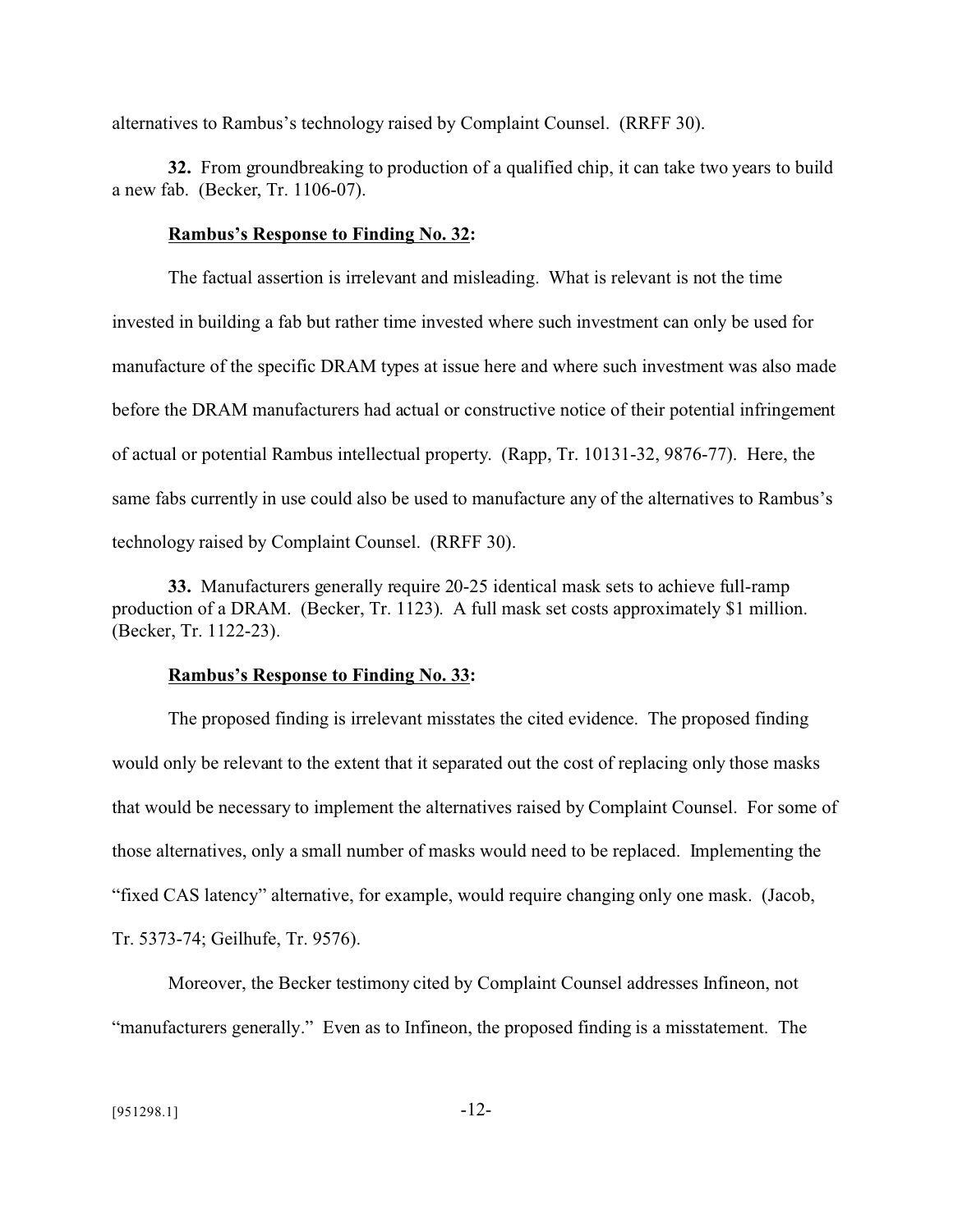cited testimony establishes that Infineon uses anywhere from 20 to 25 "masks in a mask set." It does not state that full production requires "20-25 identical mask sets."

**34.** Manufacturers frequently are forced to purchase multiple iterations of a mask set as defects are identified and redesigns occur. (Becker, Tr. 1150-51 ("Typically we'll do at least one all layer redesign, so we'll buy 22 layers, run those, we will find issues, and we will have to do a redesign of all 22 layers. We will order those 22 layers again with correction. And then typically we will have to. . . redesign maybe four or five of those layers two or three or four times after that to finetune the performance.")).

# **Rambus's Response to Finding No. 34:**

The proposed finding is irrelevant because it is not related to costs of replacing only those particular masks necessary to implement the alternatives raised by Complaint Counsel. (RRFF 33). The proposed finding also misstates the cited evidence to the extent that it implies that more than two iterations of the entire mask set must be purchased. The quote indicates that only a few masks must be purchased more than twice.

# **2. The DRAM Manufacturing Process.**

**35.** The starting point in the manufacturing process is a bare silicon wafer. (Becker, Tr. 1116-1117).

# **Rambus's Response to Finding No. 35:**

Rambus has no specific response.

**36.** During the course of the manufacturing process, successive layers are built up on the silicon wafer. *(See generally* Becker, Tr. 1116-32 (describing the process on how a bare wafer becomes a processed layer containing hundreds of chips.)). DRAMs require as many as 22 distinct layers. (Becker, Tr. 1131). Each layer requires a series of manufacturing steps. (Becker, Tr. 1131-1132). Processing the wafer takes about 400 manufacturing steps. (Becker, Tr. 1131)

# **Rambus's Response to Finding No. 36:**

Rambus has no specific response except to note that the cited Becker testimony is

mischaracterized as stating that "a bare wafer becomes a processed <u>layer</u> containing hundreds of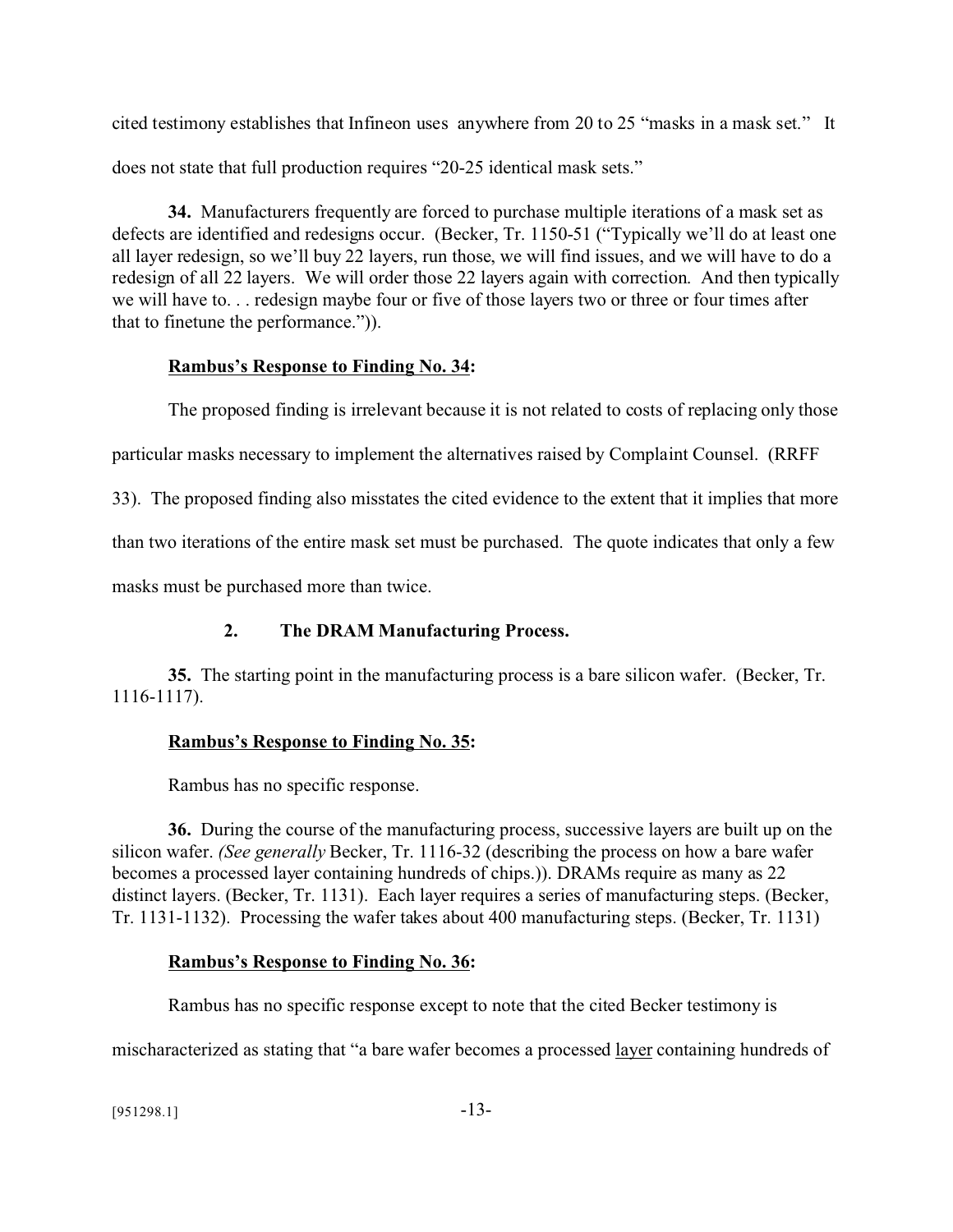chips." This is incorrect and not supported by the cited testimony. Instead, the cited Becker testimony states that the bare wafer becomes a processed wafer with many chips. There are many layers on a wafer. (Becker, Tr. 1131).

**37.** The manufacturing process is non-linear, meaning that a wafer will re-enter different processing area of the fab a number of times. (Becker, Tr. 1118).

### **Rambus's Response to Finding No. 37:**

Rambus has no specific response.

**38.** A processed wafer contains hundreds of individual DRAM chips. (Becker, Tr. 1117).

## **Rambus's Response to Finding No. 38:**

Rambus has no specific response.

**39.** The processed wafer is electrically tested in order to find the good chips. (Becker, Tr. 1132-1133)

## **Rambus's Response to Finding No. 39:**

The proposed finding is misleading to the extent that it suggests that this electrical testing

can accurately identify all of the die with disqualifying defects. Further, more stringent testing, is

only possible after the die have been packaged. (Geilhufe, Tr.9570; CCFF 42).

**40.** After testing, the wafer is cut into individual DRAMs. (Becker, Tr. 1132-1134)

## **Rambus's Response to Finding No. 40:**

Rambus has no specific response.

**41.** The individual chips are then bonded to a metal lattice like structure called a lead frame and are covered with a black hard plastic mold compound. (Becker, Tr. 1132-1134)

## **Rambus's Response to Finding No. 41:**

Rambus has no specific response.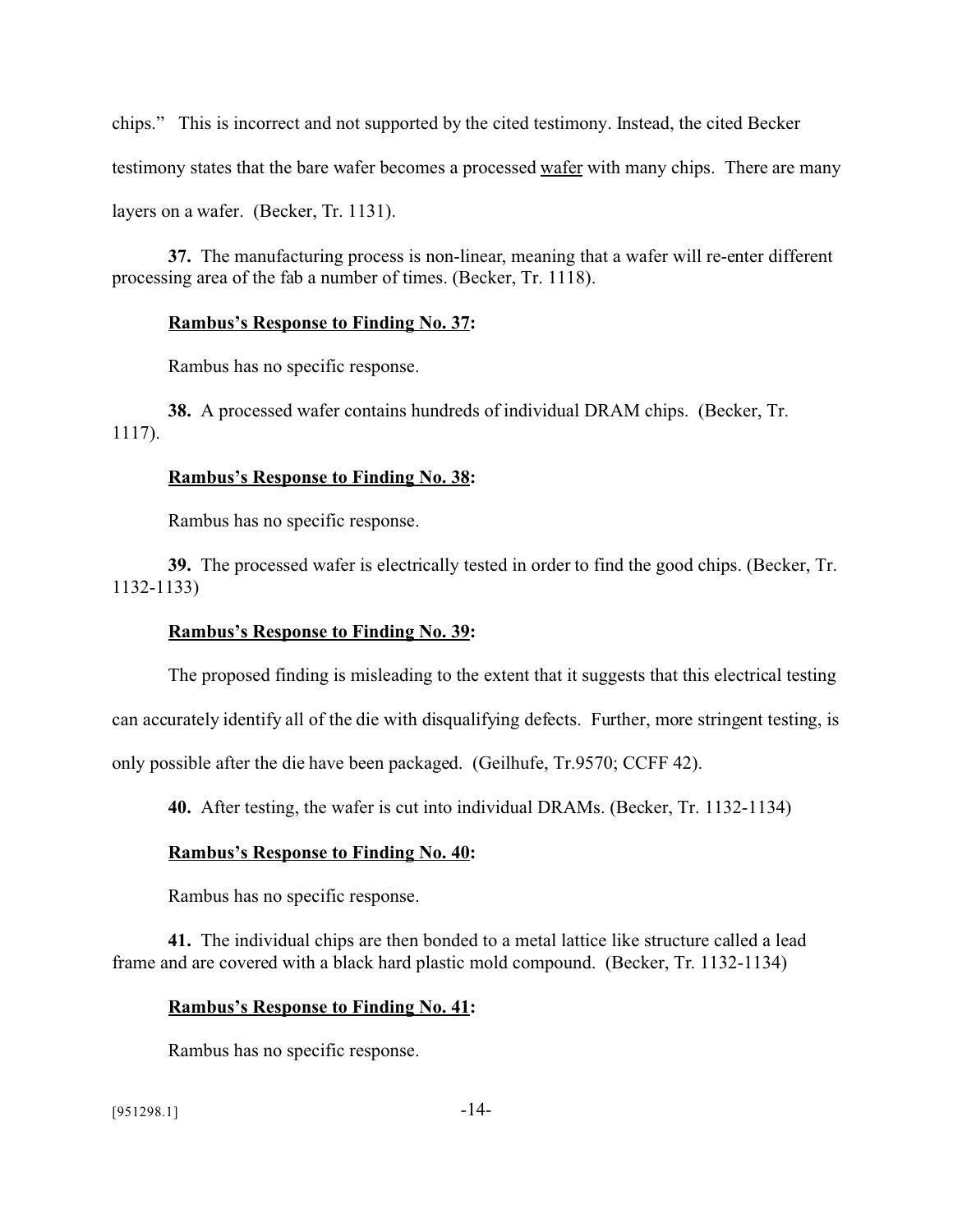**42.** After packaging, the good chips are built into components and tested again. (Becker, Tr. 1132-1134).

### **Rambus's Response to Finding No. 42:**

Rambus has no specific response.

**43.** The testing and packaging process takes approximately two weeks. (Becker, Tr. 1136).

### **Rambus's Response to Finding No. 43:**

Rambus has no specific response.

**44.** The tested components may also be assembled onto circuit boards to create modules and are further tested. (Becker, Tr. 1135) This process takes approximately 1 ½ weeks. (Becker, Tr. 1136; *see generally* Becker, Tr. 1132-36 (describing the process on how the chips are built into components and connected to modules)).

### **Rambus's Response to Finding No. 44:**

Rambus has no specific response.

**45.** The Infineon plant in Richmond produces approximately 3.5 million DRAM chips per week. (Becker, Tr. 1139).

#### **Rambus's Response to Finding No. 45:**

Rambus has no specific response.

## **3. Development of a New DRAM, From Specification to Full Production.**

**46.** The development of the DRAM proceeds along a number of "phases" and milestones. Those are the design phase, the layout phase, the simulation phase, the verification phase, "tape out," initial silicon, the validation phase, internal qualification phase and the production phase. (Shirley, Tr. 4141-42; Reczek 4306-4341; *see* DX0044).

#### **Rambus's Response to Finding No. 46:**

Rambus has no specific response.

**47.** Concurrently with the development of the DRAM itself, industry participants dedicate substantial resources to ensuring that the future DRAM products will be available on the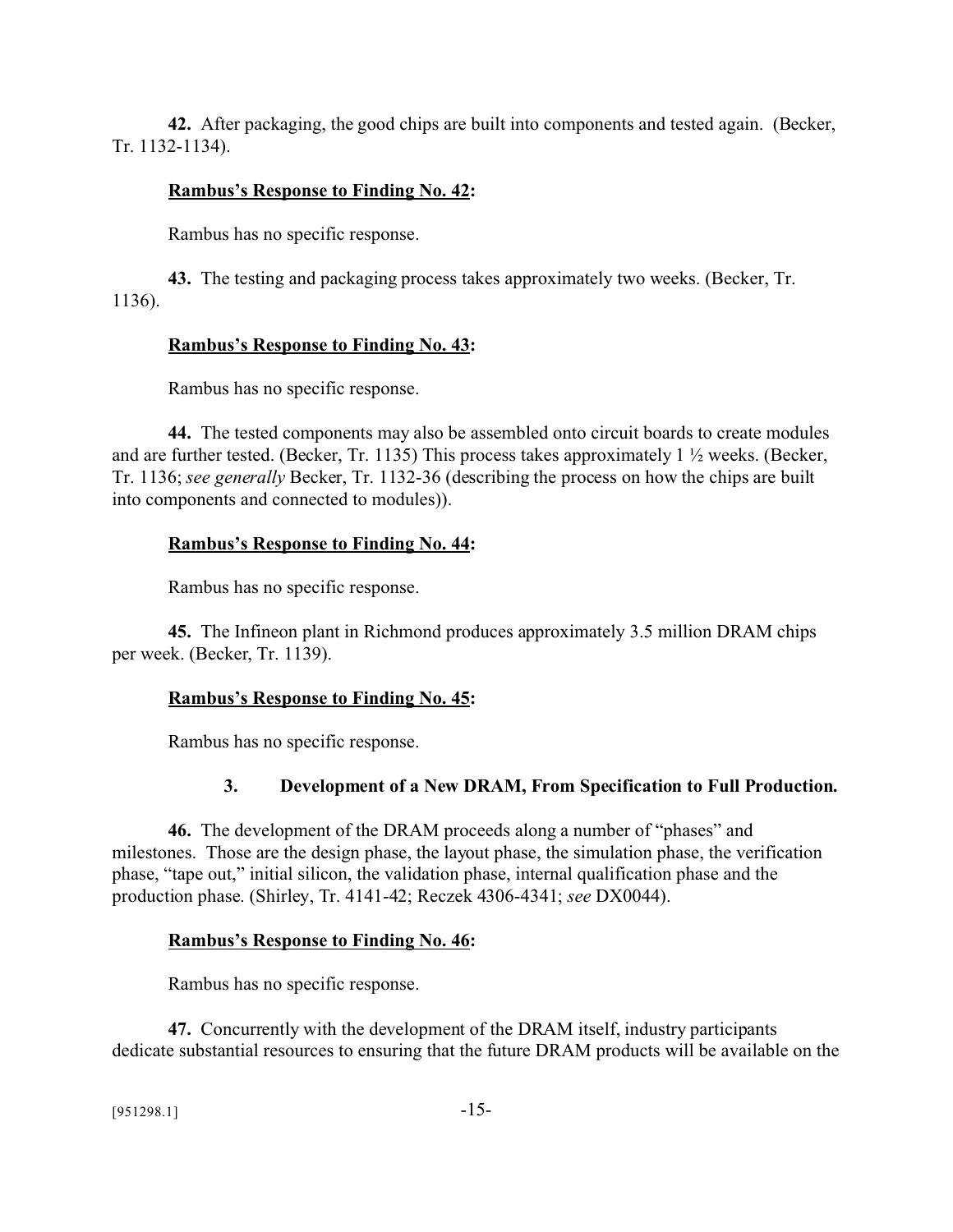same schedule as the other components that make up PCs, servers and workstations. (Gross, Tr. 2278 ("We frequently meet with the technical teams as well as the executive teams with each of our largest partners to exchange projections into the future of the types of technology that we're going to be needing in our computers, as well as the types of technologies and the mix in volumes that the suppliers plan to manufacture. And we endeavor to work toward a very close alignment of those technology roadmaps."); Peisl, Tr. 4447; Heye, Tr. 3636-3637; MacWilliams, Tr. 4799-4800).

### **Rambus's Response to Finding No. 47:**

The proposed finding is not supported by the evidence insofar as none of the cited

testimony attempts to quantify or qualify the resources ("substantial" or otherwise) dedicated to

coordinating schedules.

**48.** In the design phase, the DRAM designers implement the DRAM specification as a set of circuit designs or schematics. (Shirley, Tr. 4142-43).

### **Rambus's Response to Finding No. 48:**

Rambus has no specific response.

**49.** In the layout phase, the layout designers take the circuit designs created in the first step and create a representation of the circuit designs. (Shirley, Tr. 4143).

#### **Rambus's Response to Finding No. 49:**

Rambus has no specific response.

**50.** In the simulation phase, the design engineers simulate the designs in order to verify that the chips will perform as intended before they are first manufactured. (Shirley, Tr. 4144).

#### **Rambus's Response to Finding No. 50:**

Rambus has no specific response.

**51.** The verification phase involves ensuring that the schematics created in the design phase are in fact represented by the work done in the layout phase. (Shirley, Tr. 4144-45; Reczek, Tr. 4309).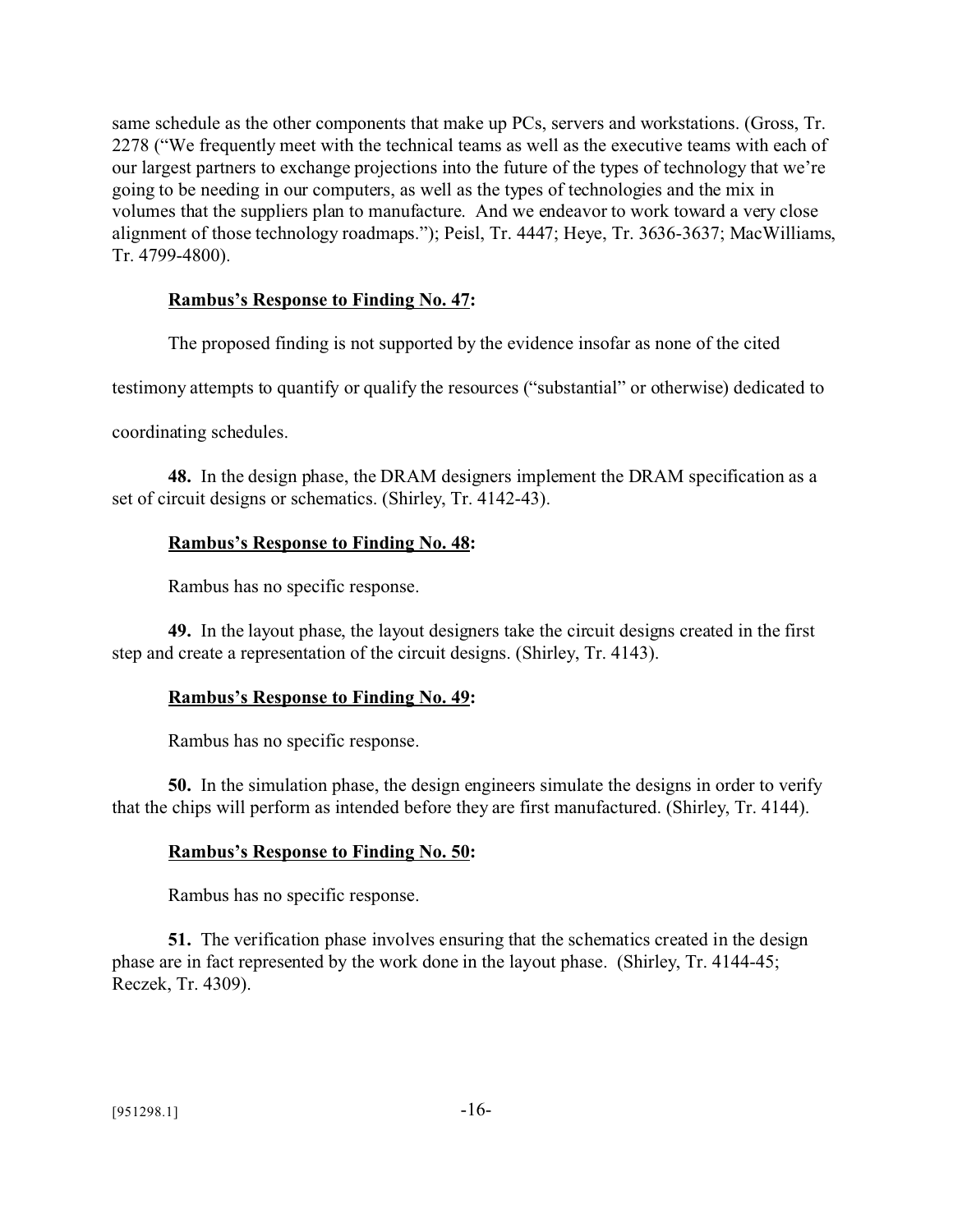### **Rambus's Response to Finding No. 51:**

Rambus has no specific response.

**52.** Tape out involves the process of transferring the DRAM layout onto masks that will be used in the fabrication of the DRAM. (Shirley, Tr. 4145). The collection of individual masks necessary fabricate a DRAM design comprises a mask set. (Shirley, Tr. 4147).

### **Rambus's Response to Finding No. 52:**

Rambus has no specific response.

**53.** A mask contains an image that is transferred to the wafer through a process of using light to expose the wafer to the image pattern in the mask and using gasses to etch the resulting pattern into the wafer. (Becker, Tr. 1122-24).

### **Rambus's Response to Finding No. 53:**

Rambus has no specific response.

**54.** At some DRAM manufacturers, including Micron, the physical creation of masks is done by specialized firms that provide the service to the DRAM manufacturers. (Shirley, Tr. 4145-46). Other DRAM manufacturers, including Infineon, produce their own masks. (Reczek, Tr. 4312).

## **Rambus's Response to Finding No. 54:**

Rambus has no specific response.

**55.** For a new design, it generally takes between 6 and 18 months from the beginning of the design phase for a DRAM to be taped out. (Shirley, Tr. 4149; Reczek, Tr. 4342-45; *see* DX0045).

## **Rambus's Response to Finding No. 55:**

The proposed finding is not supported by the weight of the testimony. (*See* RRFF 59).

**56.** The mask set, once it is received, is used to create the first physical manifestation of the DRAM chips on wafers. Those wafers are referred to as "initial silicon." (Shirley, Tr. 4147).

#### **Rambus's Response to Finding No. 56:**

Respondent has no specific response except that (as the witness in the cited testimony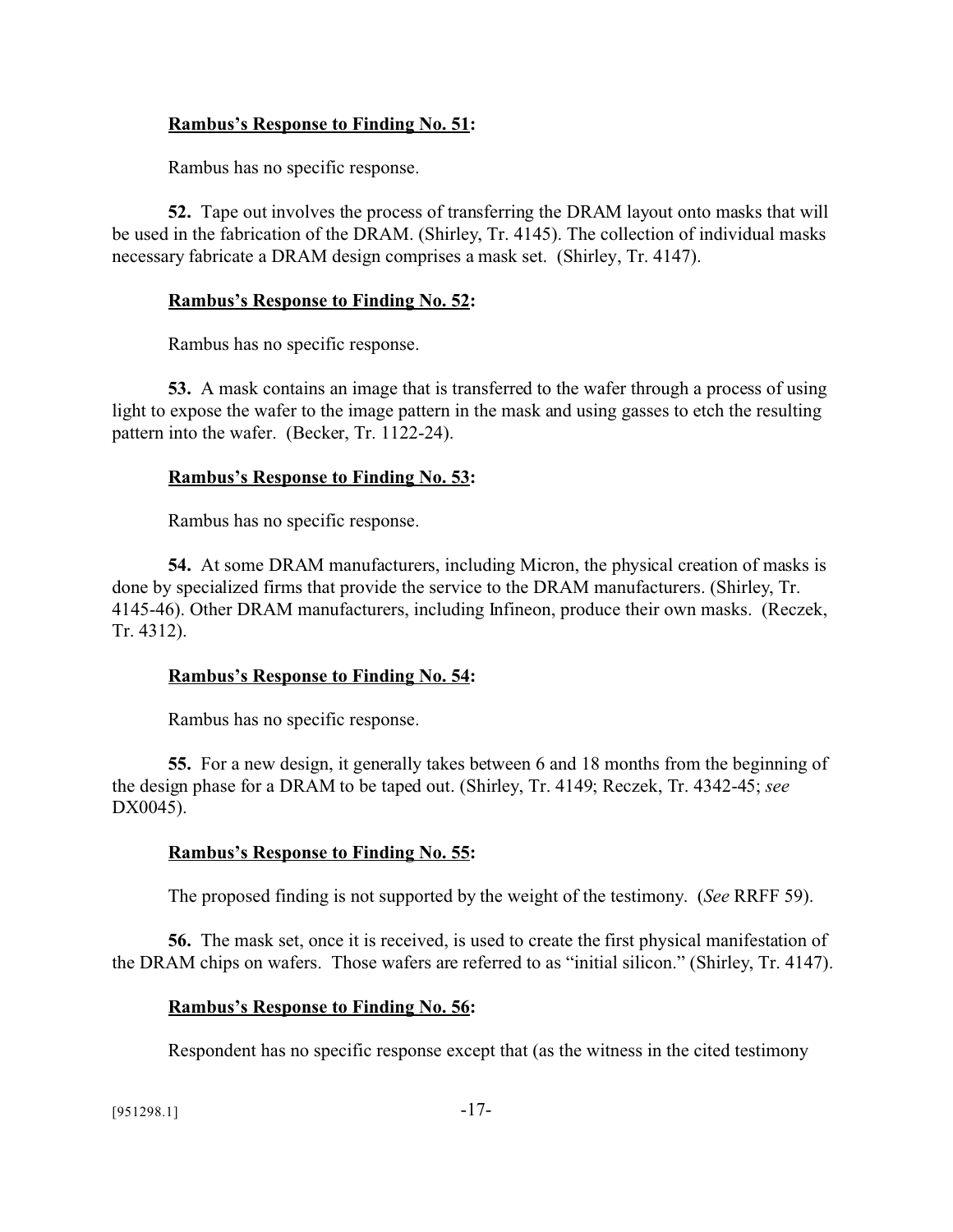corrected Complaint Counsel), the term "initial silicon" does not refer to a specific part, but

rather to a milestone – meaning a moment in time.

**57.** Initial silicon is then tested in the validation and internal qualification phases to ensure that the DRAM on the wafers operate the way they were intended (the validation phase) and that the DRAM on the wafers operate appropriately in the expected environments (the qualification phase). (Shirley, Tr. 4148-49).

#### **Rambus's Response to Finding No. 57:**

Respondent has no specific response beyond the clarification stated in RRFF 56.

**58.** It can take between 4 and 9 months for a DRAM design to proceed from tape-out through the internal qualification phase. The length of the period depends on the number and types of problems that are found during the test phases. (Shirley, Tr. 4149).

#### **Rambus's Response to Finding No. 58:**

The proposed finding is not supported by the cited testimony unless the phrase "internal

qualification phase" (above) is the same as "product ready for production," and unless the phrase

"test phases" (above) means "design and production processes."

**59.** Once internal qualification has been completed, it takes another 6 to 9 months to begin high volume production. (Shirley, Tr. 4150-51).

#### **Rambus's Response to Finding No. 59:**

The proposed finding is not supported by the weight of the testimony. Using the lower end of the ranges provided here and in CCFF 54 and 58 indicates that it will take at least 16 months to proceed from the beginning of the design phase of a DRAM to high volume production. However, where only changes to the peripheral circuitry, as opposed to the memory array, are involved, as would be the case with all of the alternatives raised by Complaint Counsel (*see* RRFF 30), much less time is required. For example, Dr. Oh of Hyundai testified that Hyundai was able to go from beginning of the design phase to mass manufacture of its first DDR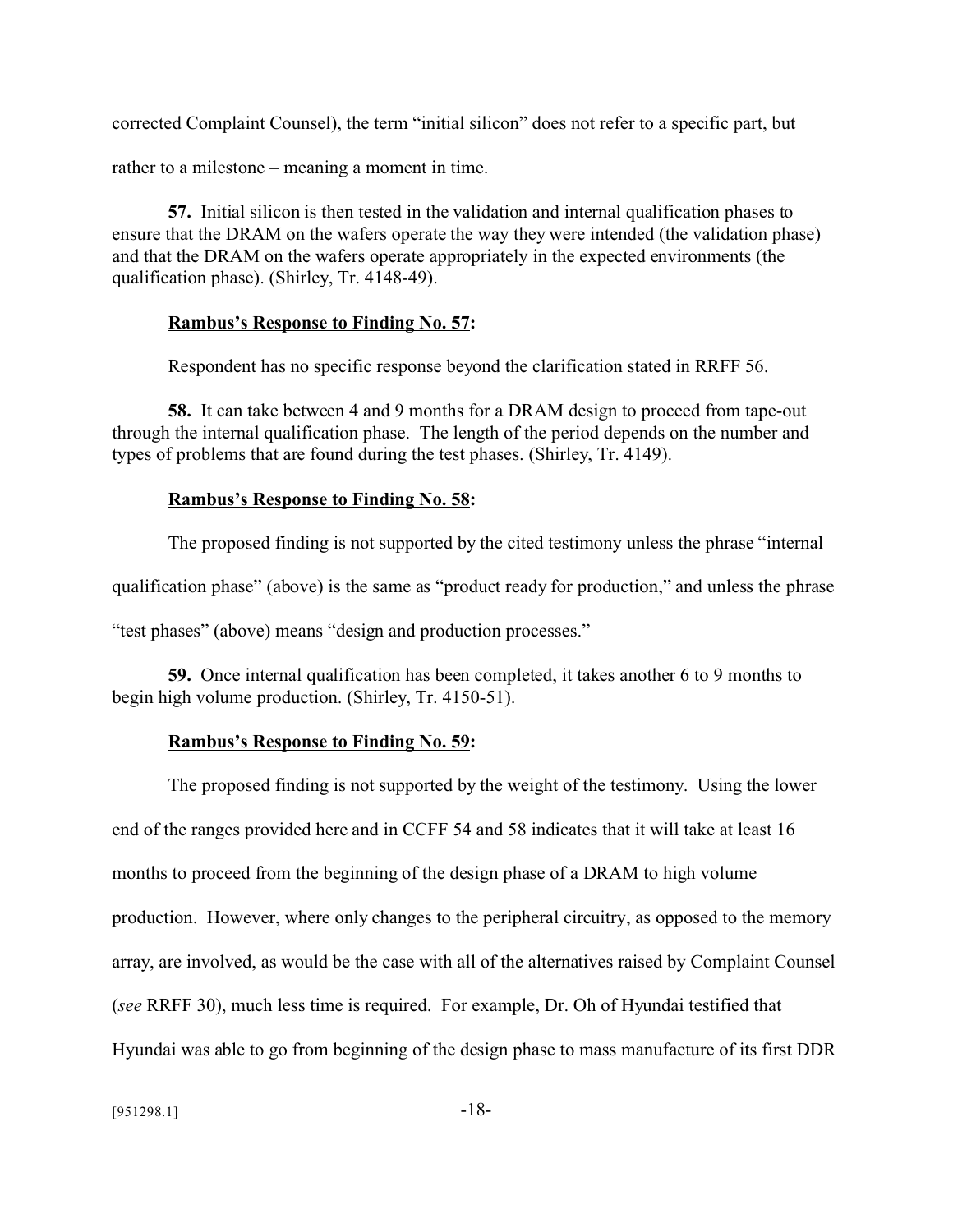SDRAM in just eight months. (CX2108, Oh Depo., at 236-37).

**60.** Once the internal qualification is completed, "customer samples" of the new DRAM are sent to customers to allow them to test the DRAM. At the same time, additional mask sets are ordered to get ready for high volume production of the new DRAM. (Shirley, Tr. 4149-50).

### **Rambus's Response to Finding No. 60:**

Rambus has no specific response.

**61.** Manufacturers must be in frequent contact with customers to provide technical support for the varied products of the customer in which the DRAMs will be installed. (Peisl, Tr. 4400-02). Manufacturers may send their own engineers to work in the facilities owned by the customers for the purpose of assisting in the validation of the customer samples. (Peisl, Tr. 4399).

### **Rambus's Response to Finding No. 61:**

The proposed finding is not supported by the evidence. The Peisl testimony cited by

Complaint Counsel does not suggest that manufacturers "must" be in frequent contact with

customers to provide technical support." To the contrary, his testimony suggests the opposite,

*i.e.* that "usually when [his company] send new parts to a customer . . . in most of the cases the

parts didn't exhibit any failure. You just put them in . . . and start performing your tests . . . .

[i]f there are failures for whatever reasons . . . then we were there to assist them to alleviate that

failure or provide a work-around." (Peisl, Tr. 4400-02).

**62.** Manufacturers and customers must test the DRAM extensively. (Peisl, Tr. 4404 (test "all possible configurations, with all the controller chips that were available, all the major motherboard configurations . . . we couldn't predict where a weakness would occur, so we had to know all the different influences.")).

## **Rambus's Response to Finding No. 62:**

The proposed finding is not supported by the evidence. The Peisl testimony cited by Complaint Counsel says nothing about customers testing the DRAM. It deals only with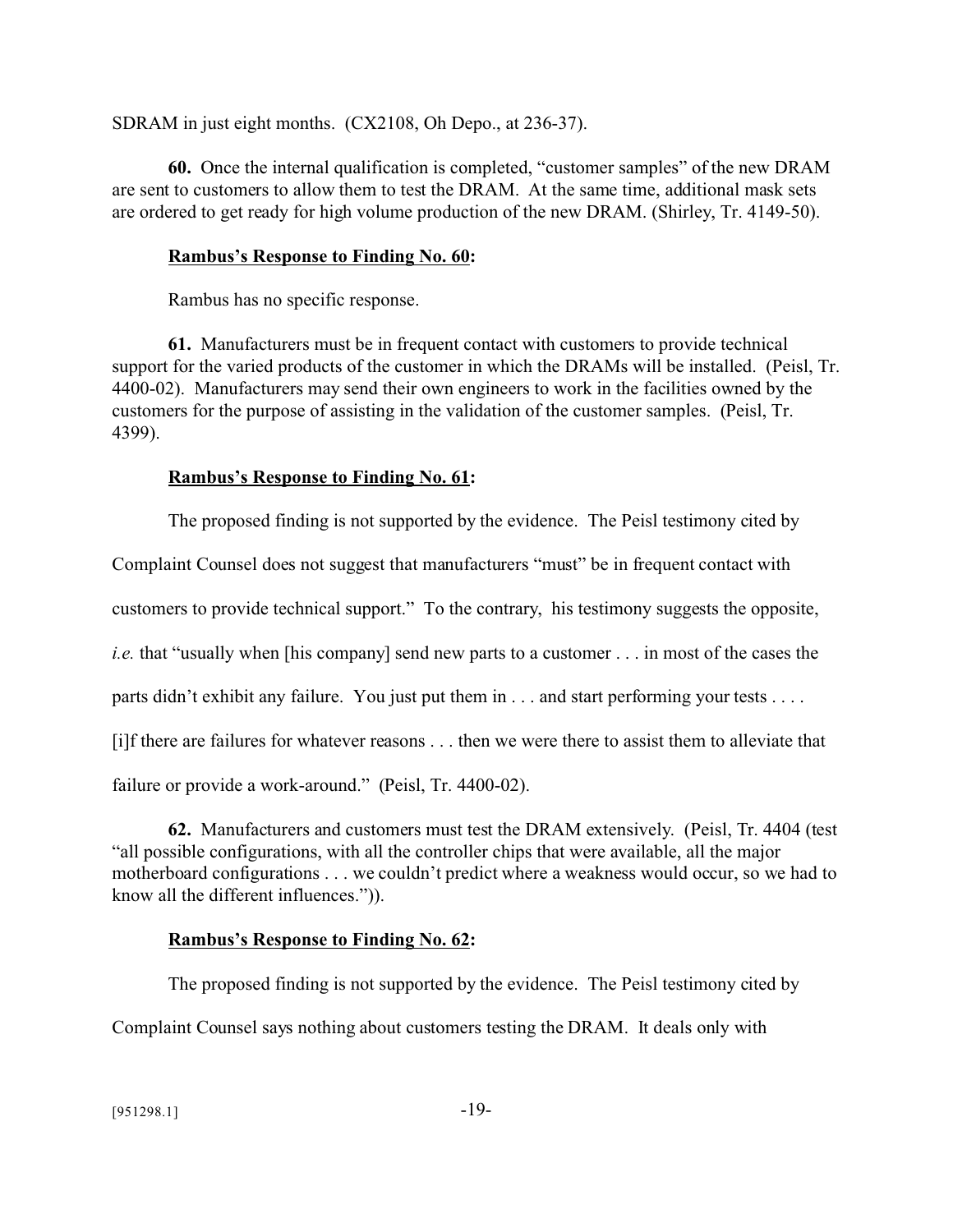manufacturer tests. (Peisl, Tr. 4404).

**63.** Once the DRAM is approved for purchase by the customer, DRAM manufacturers "ramp up" production of new DRAMs from low levels of production or no production. (Becker, Tr. 1144-45).

#### **Rambus's Response to Finding No. 63:**

The proposed finding is not supported by the cited evidence. To begin with the cited testimony refers only to the practices of Infineon, not the practices of "DRAM manufacturers." In addition, even as to Infineon the cited testimony is mischaracterized. The Becker testimony cited by Complaint Counsel states that a manufacturer would "ramp up" or ramp down "based on what the needs of the customer were." It does not state that such "ramp up" would follow an "approval for purchase" by a customer.

**64.** Ramping up a new DRAM at a DRAM fab requires a substantial amount of time. (Becker, Tr. 1158-60; Reczek, Tr. 4340-41 (it "takes somewhere in between four to six quarters, which is one to one and a half years, until you have fully converted all your production facilities to run the new -- the new part.")).

#### **Rambus's Response to Finding No. 64:**

The proposed finding is irrelevant because it relates to the time required to ramp up a new DRAM where new equipment and new processes are required. (Becker, Tr. 1158; Reczek, Tr. 4340). Implementing the alternatives to Rambus technology raised by Complaint Counsel would involve changes only to the peripheral circuitry, so new equipment or manufacturing processes would not be required. (RRFF 30).

**65.** From the time a manufacturer receives a completed specification, it can take more than two years to complete a new DRAM for production. (Peisl, Tr. 4373).

#### **Rambus's Response to Finding No. 65:**

The proposed finding is misleading. While it may be true that it "can" take that long, it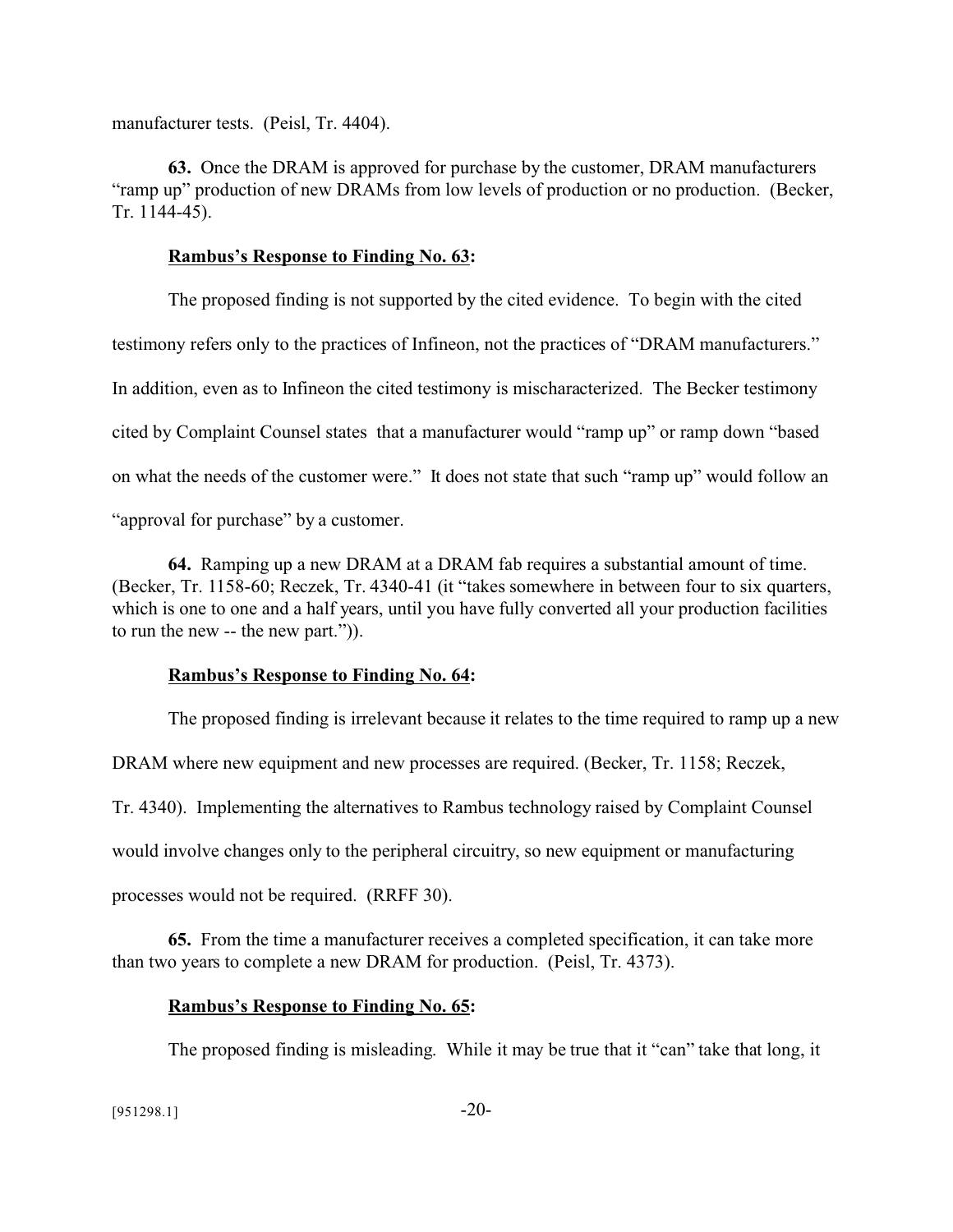would not take nearly that long when only changes to the peripheral circuitry are involved. (*See* RRFF 59).

# **4. DRAM Design Modifications - Shrinks, Density Changes and Changes in Type.**

**66.** There are three principal types of changes that are made by DRAM manufacturers: shrinks, changes in density, and changes in DRAM type. (Reczek, Tr. 4304; *see* DX0045).

## **Rambus's Response to Finding No. 66:**

Respondent has no specific response other than to point out that the cited testimony deals

only with the "types of changes" at Infineon and says nothing about "DRAM manufacturers."

**67.** A shrink involves taking an existing DRAM chip and re-designing it so that it can be used on a more advanced process that will allow the size of the chip to shrink. A shrink reduces costs by allowing more DRAMs to appear on each wafer, spreading the costs of producing that wafer over a larger number of chips. (Becker, Tr. 1155-57; *see,* DX0007 at 18 ("probably the biggest thing we do to influence or decrease our costs on a regular basis is we shrink the technology, and the reason that works so well is that we're able to produce the same part with the same function,... but we can produce it on a smaller chip.... So if you have a smaller chip, you can fit more of those chips on a wafer, your cost per chip is greatly reduced...")).

# **Rambus's Response to Finding No. 67:**

Rambus has no specific response.

**68.** A shrink typically takes approximately 18 months. (Reczek, Tr. 4343; *see* DX0045).

# **Rambus's Response to Finding No. 68:**

Respondent has no specific response other than to point out that the cited testimony deals

only with the time requirements of a "shrink" at Infineon and says nothing about what is

"typical" industry-wide.

**69.** Changes in density involve increasing the number of DRAM cells on a particular DRAM design, keeping the same interface elements. (Becker, Tr. 1141). DRAM manufacturers make different DRAM densities depending on the demand from DRAM customers. (*see,* Becker, Tr. 1153-54 ("[I]t was our belief or desire that the next density would be the 256-megabit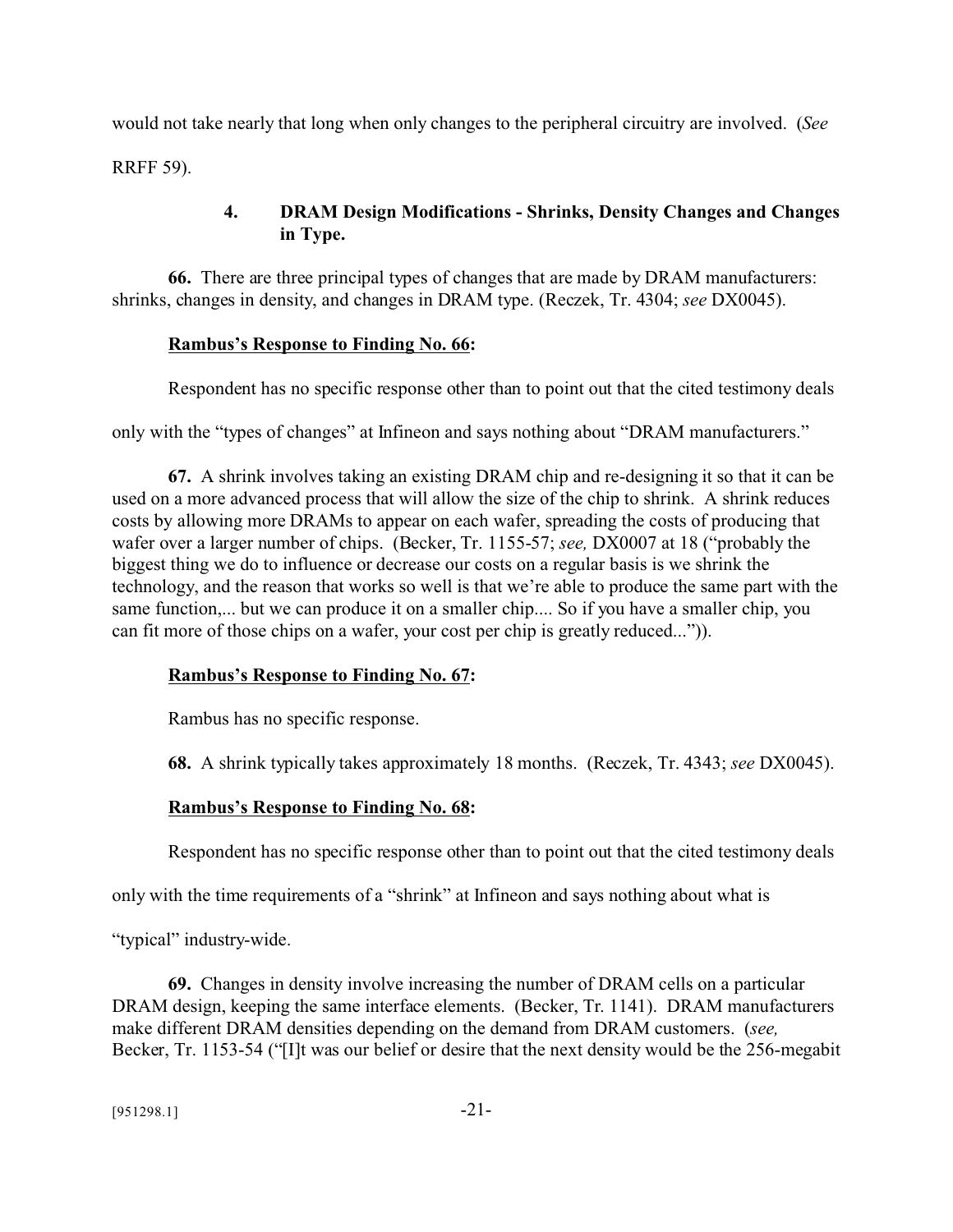SDRAM, so we went from 64 – production of the 64 to developing the 256... but it turned out ... in reality, our customer base really wanted to purchase 128-megabit density. So, we then had to go back and do the work on the 128-megabit SDRAM density....")).

#### **Rambus's Response to Finding No. 69:**

The proposed finding is not supported by the cited evidence. The Becker testimony cited by Complaint Counsel does not suggest that density changes keep the same interface elements. Nor does the testimony suggest that changes in density involve increasing the number of DRAM cells on a particular DRAM design. The cited testimony states only "density describes how much memory capacity the – in this case the component has. So, the first one listed there is 128 megabit or it can store 128 million pieces or bits of memory." In addition, the cited testimony contradicts and does not support the proposed finding to the effect that manufacturers make different densities "depending on the customer demand." The cited evidence deals only with density choices by Infineon, not some standard industry-wide practice. It also establishes that, in one instance at least, Infineon followed its own "belief or desire" in deciding what density to make (256-megabit SDRAM) and then produced a different density (128-megabit SDRAM) after finding out what its customer base "really wanted."

**70.** A change in density can take two years or more, depending on the difficulty of the transition. (CX0415 at 5; Reczek, Tr. 4341-4346; *see also* DX0045).

#### **Rambus's Response to Finding No. 70:**

The proposed finding is not supported by the cited testimony, which deals only with Infineon. Even as to Infineon the proposed finding is incorrect. The Reczek testimony cited by Complaint Counsel states that it takes Infineon "up to 24 months, plus/minus little bit" (emphasis supplied). It does not state that "changes in density can take two years or more."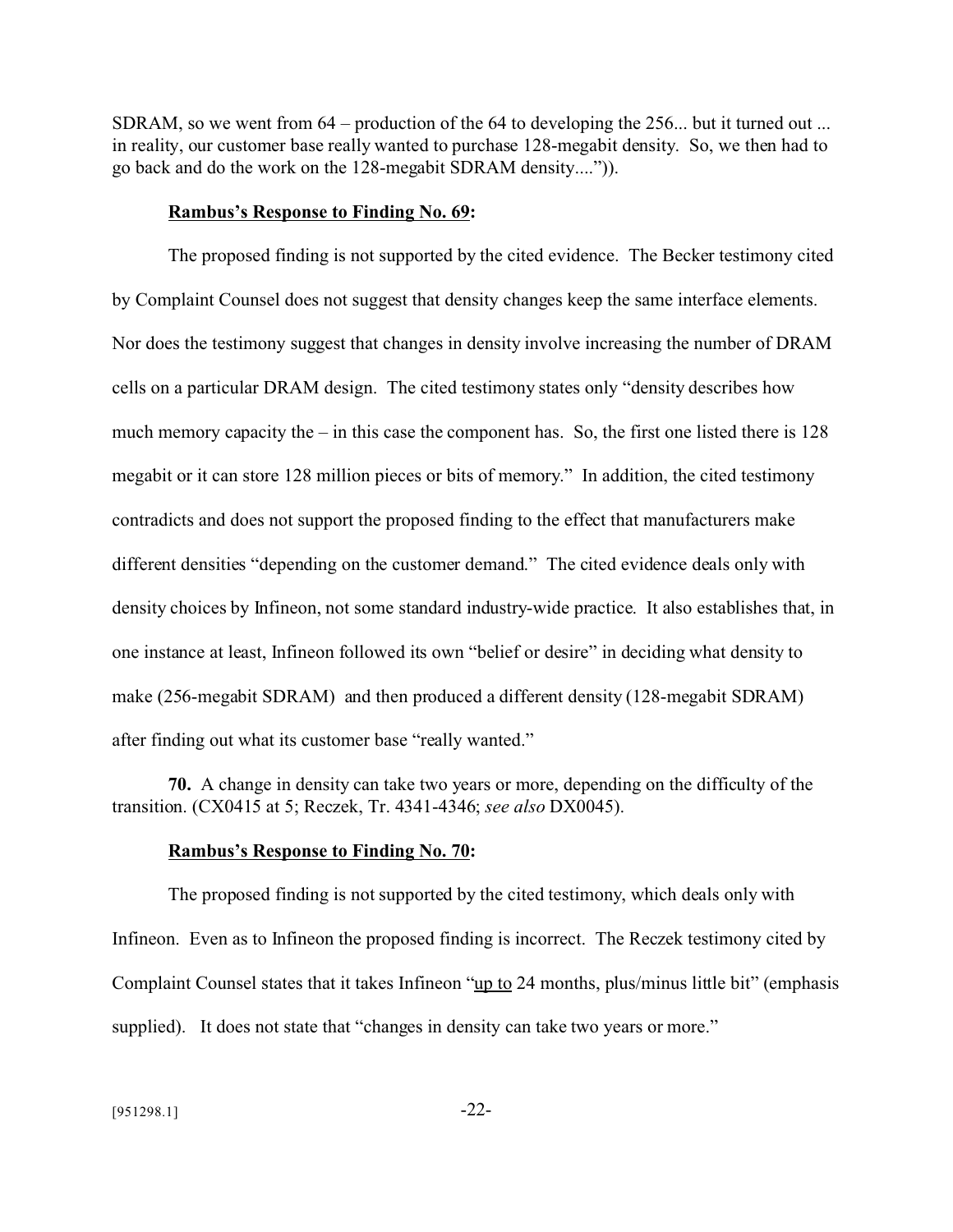**71.** Changes to DRAM type involves making changes to the interface of the DRAM as well as making other changes required to accommodate changes in DRAM standards. (Reczek, Tr. 4304, 4310-11 ("So, for example, different types of DRAMs, the switch from an EDO part to a synchronous part or maybe from a synchronous part to a double data rate part, so this would refer to a change in type of the DRAM.")).

#### **Rambus's Response to Finding No. 71:**

The proposed finding is not supported by the cited evidence. The Reczek testimony cited by Complaint Counsel discusses neither "changes to the interface of the DRAM," nor "other changes required to accommodate changes in DRAM standards." Rambus also objects to this proposed finding because the term "Changes to DRAM type" is vague for the same reasons that the Court sustained Respondent's objection to the phrase " "changes in the type of DRAM" in the testimony cited by Complaint Counsel. *See* (Reczek, Tr. 4310).

**72.** A DRAM manufacturer's first step in manufacturing a new DRAM is to develop a DRAM specification. (Shirley, Tr. 4137; Peisl, Tr. 4373-4374). A DRAM specification is a set of functional and operational guidelines that describe what a DRAM should do under certain circumstances if it's given certain commands or if it's given certain parameters. (Shirley, Tr. 4137-38; Peisl, Tr. 4388-4389). These DRAM specifications are then used by the DRAM designers to design the DRAM. (Shirley, Tr. 4137).

#### **Rambus's Response to Finding No. 72:**

The proposed finding is not supported by the evidence. The cited evidence relates only to the practices of Micron and Infineon, not a generalized practice. Even as to Micron and Infineon the cited evidence does not support the proposed finding. The Shirley testimony cited by Complaint Counsel as support for the first sentence says nothing about the first step in the manufacturing process. The Peisl testimony discusses only redesigns of existing DRAMs - not the design of a "new DRAM," let alone its manufacture.

**73.** Manufacturer's DRAM specifications are developed from JEDEC standards as well as from inputs from DRAM customers. (Shirley, Tr. 4138-40; Peisl, Tr. 4373-4374; Landgraf,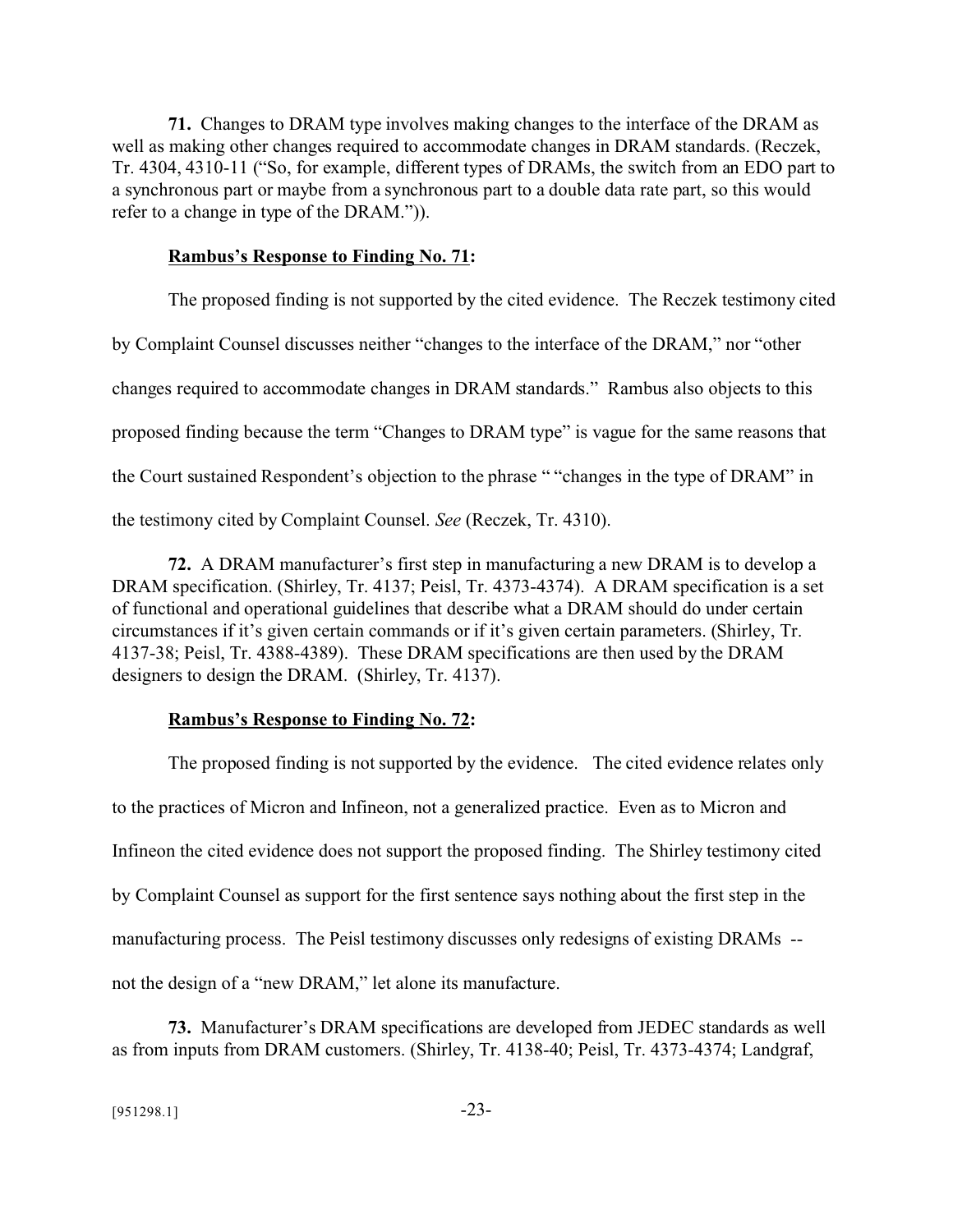Tr. 1685; *see, e.g.*, CX2410 at 1 ("All inputs are compatible with the JEDEC Standard for SSTL\_2")).

#### **Rambus's Response to Finding No. 73:**

The proposed finding is incomplete, misleading and irrelevant since it is written in the present tense. The Shirley testimony cited by Complaint Counsel merely states that Micron's marketing group develops "specifications based on several inputs, the foremost of which is … JEDEC…." (Shirley, Tr. 4138-40). The Peisl testimony cited by Complaint Counsel refers only to "redesigns" and states that "[t]he designers start with a specification, *usually* the JEDEC specification for a JEDEC-complaint part...." (Peisl, Tr. 4373-74 (emphasis added)). The Landgraf testimony cited by Complaint Counsel does not mention starting points in the development of DRAM specifications, but merely discuss labels placed on "lots of suppliers' data sheets…." Exhibit CX2410, an Infineon Preliminary Datasheet for 512 MBit DDR SDRAM, suggests only that the inputs to the auto refresh mode are compatible with JEDEC Standard for SSTL\_2. It does not suggest that the outputs are JEDEC compatible, that anything other than the auto refresh mode is JEDEC compatible, and it does not suggest that Infineon started from the relevant JEDEC standard when it developed its own specification.

Additionally, the proposed finding  $-$  if it were to be read as applying to the past  $-$  is contradicted by other evidence, which shows that companies began manufacturing SDRAM before JEDEC published its SDRAM standard in 1993. (*See, e.g.*, CX0688 at 1) (Tate email highlighting February 1993 EE Times Article: "Differences between Samsung, NEC and JEDEC standards." "NEC claims it is 'aligned' with JEDEC standards" "Comments that the JEDEC standard is an envelope and it will be like VRAMs where the concepts are the same but the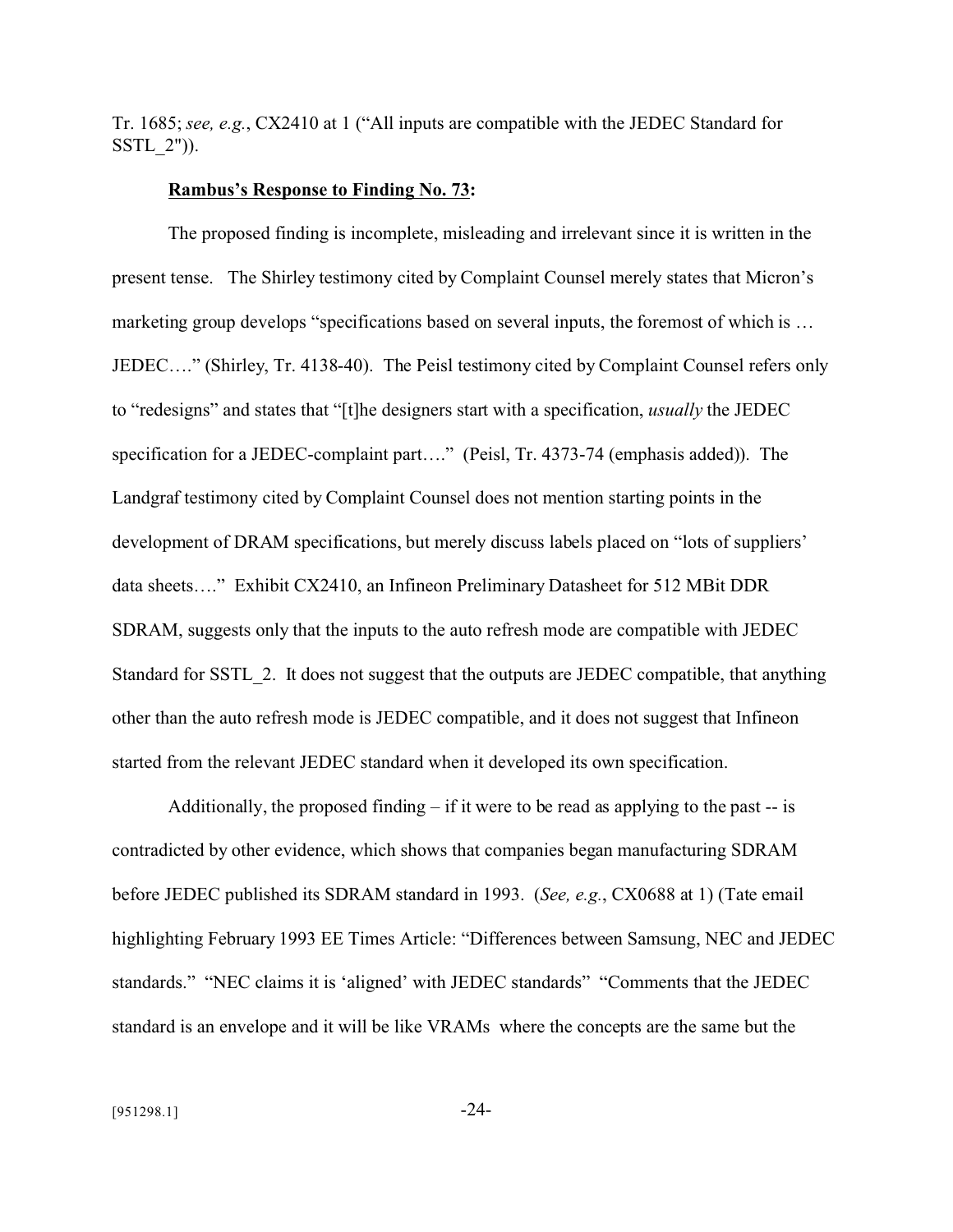vendor's parts all differ in detail.")). Similarly, companies began manufacturing DDR SDRAMs before JEDEC published its first standard in August 1999. (CCFF 649-50; CX2108, Oh Depo. at 236-37 (Hyundai began manufacturing DDR SDRAMs in August 1998)). The evidence also suggests that companies began manufacturing DDRII before JEDEC published the standard sometime around May 2003. (Heye, Tr. 3865-66 ("I actually think there is a version of it that's been published now."); (Shirley, Tr. 4196) ("Q. And I believe you said [Micron] had a product that taped out – a DDR2 product that taped out in January 2002. Is that right? A. That is correct."); (Shirley, Tr. 4733-34) (Preliminary DDR2 specification, in which burst length was fixed at 4, was fixed in July 2001). Finally, the dominant types of memory devices for most of the late 1990s depended on the PC-66 SDRAM and PC-100 SDRAM standards as promulgated by Intel. (*See* RPF 1518-1522.)

**74.** The transition from one type of DRAM to another can take much longer than two years depending on how difficult the transition is. For example, when Infineon began its transition from SDRAM to DDR SDRAM, it had to go through three major redesigns before it was able to produce a device that showed acceptable customer performance. That required that Infineon had to repeat a number of steps to finally implement the design change. (Reczek, Tr. 4350-51; CX2107 (Oh, Dep.) at 55-56 (a change in DRAM type is a "very, very long procedure. It normally takes about three years."); Reczek, Tr. 4350-51 (transition from SDRAM to DDR SDRAM required three major redesigns).

#### **Rambus's Response to Finding No. 74:**

The proposed finding is vague, irrelevant and is not supported by the evidence. Dr. Oh testified that it can take three years from beginning a design to mass manufacture of a DRAM in a case where the process technology was changing. (CX2107, Oh Depo., at 147.) By contrast, if the same process technology was used then transitioning from one DRAM to another was "pretty simple." (*Id*.) Indeed, Hyundai was able to go quickly from beginning design work to mass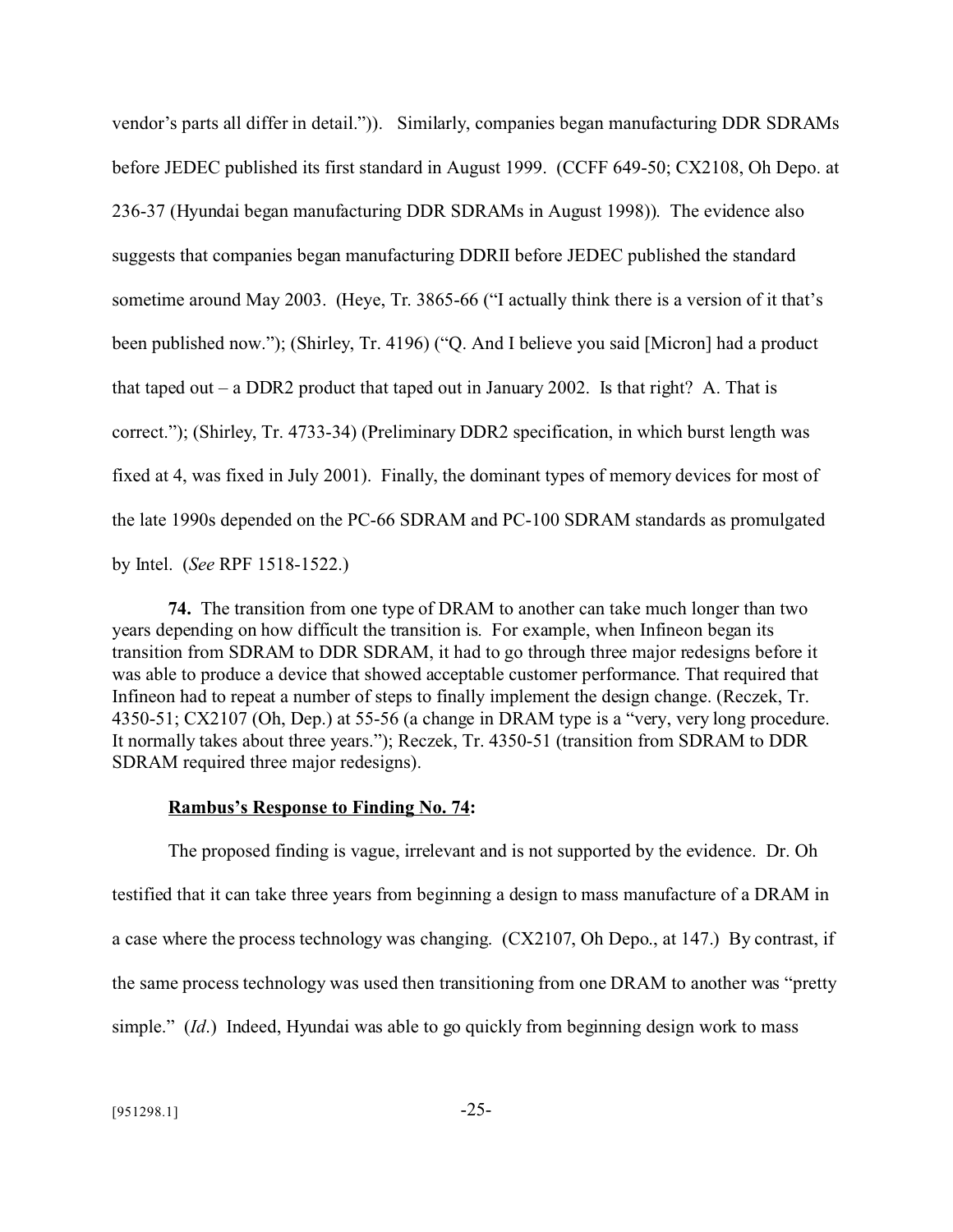manufacture of its first DDR SDRAM part, because, like the various alternatives to Rambus technology raised by Complaint Counsel in this case, only the peripheral circuitry needed to be changed. (RRFF 30, 59).

The Reczek testimony cited by Complaint Counsel does not quantify the amount of time it takes Infineon to transition from one type of DRAM to another, nor does the testimony relate the length of time to the difficulty of the transition. Reczek did testify that it took "two years at least" to switch from fast page mode to EDO devices, and "this is valid for synchronous devices, and from my understanding and knowledge, also for other devices," (Reczek, Tr. 4336-37), which is not consistent with the language in the proposed finding "much longer than two years." Additionally, the evidence overwhelmingly demonstrates that the DRAM industry transitions between different versions of DRAM quite frequently. (*See* RPF 1267-1307).

The most revealing explanation of this issue can be found in the official "response script" that Micron prepared when Intel announced its decision to design its future generation of chipsets to accommodate Rambus DRAM devices, then called "nDRAM." As Micron explained, "switching from one product to another" is a relatively simple process where the same "core DRAM technology" is involved:

> "4. What would having to make 'nDRAM' or SyncLink mean to Micron? Keep in mind that ALL of these DRAM technologies use the same DRAM process, the same DRAM cell, and virtually the same DRAM array.

> > **. . .**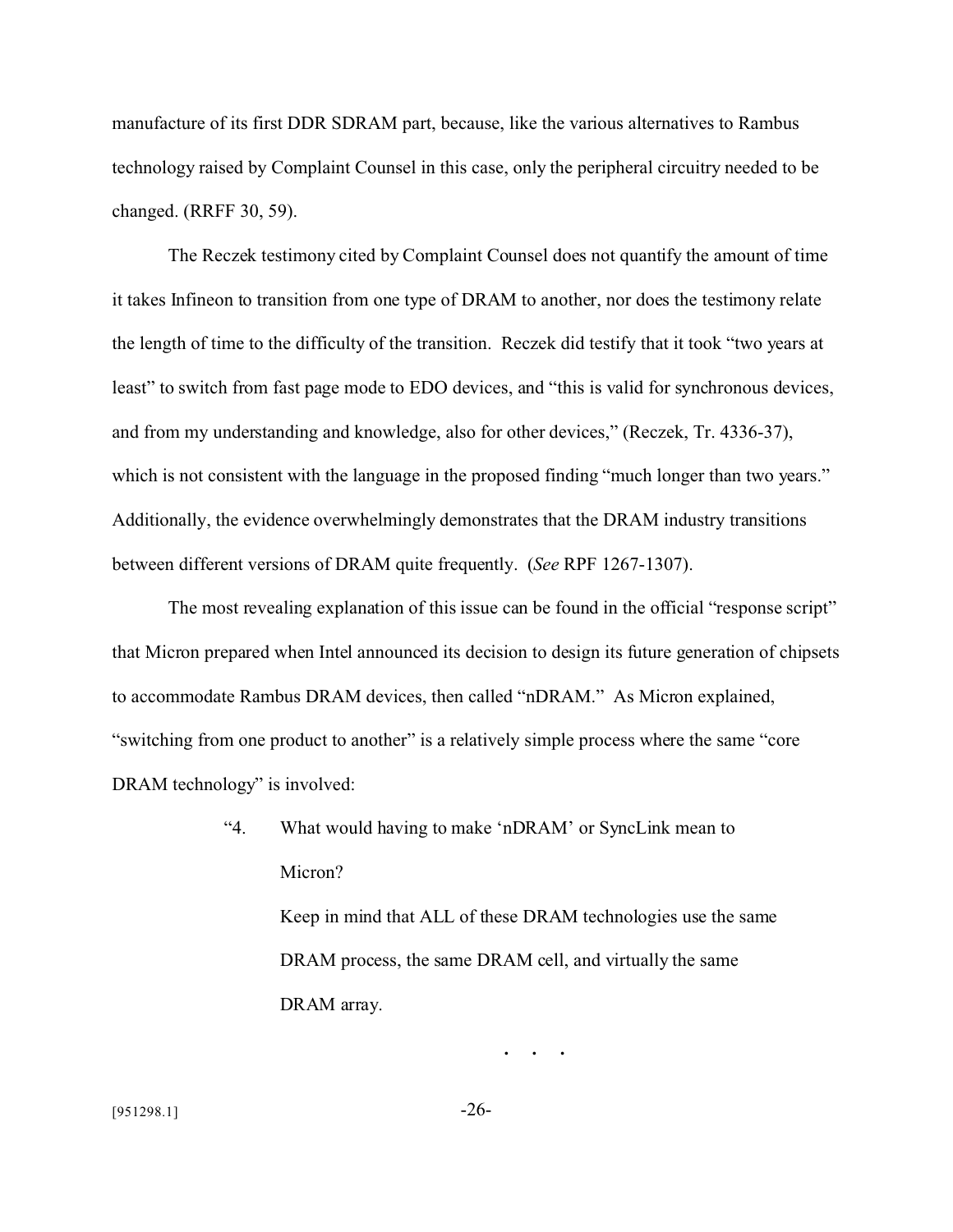Switching from one product to another, while still using the same core technology, involves only changing priorities in design and product engineering and may mean some differences in our assembly and test equipment purchases. SDRAM, SLDRAM, nDRAM all use the same fab equipment and core DRAM technology. *In short, while the flavors might change, it's still a DRAM*."

(RX 836 at 3) (emphasis added).

**75.** A DRAM manufacturer normally does not attempt to do two different types of changes at the same time. (Reczek, Tr. 4305-4306). For example, when a DRAM manufacturer does a shrink, it does a shrink on a product that already exists so that there are fewer changes to track. (Becker, Tr. 1157-58 ("[F]or instance, when we went from .24 [micron] to .20 [micron], we did that with the same 64-meg SDRAM. So, we did all of our product learning at 0.24 [micron], we had to do all of our process and technology learning at 0.2 [micron], but we did it with a product we already knew."); CX2108 (Oh, Dep.) at 254 (when doing a shrink, "You don't change anything" on the inside of the DRAM, "It has nothing to do with the circuit. No circuit change at all."), 257 (Hyundai's practice was not to modify its design at the time it did a shrink)).

#### **Rambus's Response to Finding No. 75:**

The proposed finding is incomplete, vague in its use of the term "different types of changes" and misleading. It also is not supported by the cited testimony, which in any event, deals only with the practices of Hyundai and Infineon and not with what "a DRAM manufacturer" would "normally" do. Even as to Infineon and Hyundai the proposed finding is incorrect. The Becker testimony cited by Complaint Counsel does not discuss "fewer changes to track" as a reason for performing the shrink on products it is already producing, but states only that the reason is so that "you don't change too many things at once." The testimony of Dr. Oh relates to "shrinks" only and does not support the broader assertion that Hyundai – much less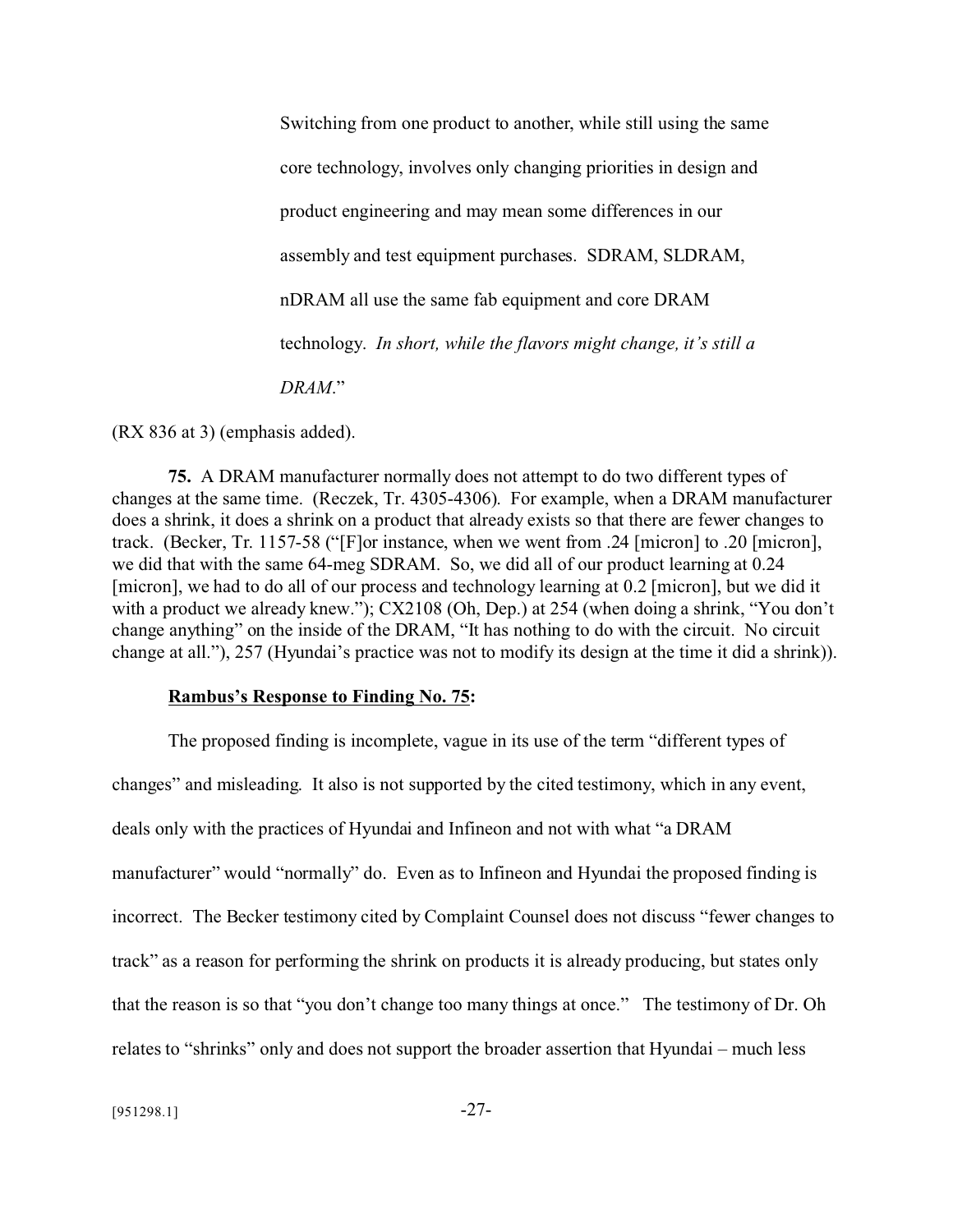DRAM manufacturers as a whole – would not attempt multiple changes at the same time.

Moreover, Dr. Oh testified that a shrink may result in certain problems that *would* require other changes to the DRAM. (CX2108, Oh Depo. at 254 ("after you shrink it . . . then we check whether that dumb shrink cause any problems processing and, you know, the lines are too narrow, then there's a bridging and so on, those things we just change.").)

**76.** A DRAM manufacturer would not attempt to make a change to a DRAM type at the same time it was doing a shrink or a change in density because multiple changes makes it difficult to determine what is going wrong if the DRAM has a defect. (Reczek 4304-4305 ("So, in the case you take two steps at one time, so this might lead to very big problems, and for example, if something is not working, you don't know whether the technology is not working or the design is not working. So, its very difficult to figure out what's really going on, what's really going wrong there.")).

#### **Rambus's Response to Finding No. 76:**

The proposed finding is incomplete and misleading. The Reczek testimony cited by Complaint Counsel has no basis other than the practices of Infineon and, in any event, is misstated. The cited testimony was qualified by the witness as "[n]o, probably not," which is not the same as "A DRAM manufacturer would not attempt" to make multiple changes as indicated. (Reczek, Tr. 4305). Rambus also objects to this proposed finding because the term "DRAM type" is vague for the same reasons that the Court sustained Respondent's objection to the phrase "changes in the type of DRAM" in the testimony cited by Complaint Counsel in Proposed Finding No.71. (Reczek, Tr. 4310).

**77.** On occasion, manufacturers undertake a so-called "revision" design at the time of a shrink or a change in density. A revision design involves taking an existing design and changing certain circuitry in that design. A revision design usually occurs only when a DRAM manufacturer has found something fundamentally wrong with a DRAM design project that has already made it to silicon. (Shirley, Tr. 4168; CX2108 (Oh, Dep.) at 257 ("We normally don't [redesign some of the internal circuitry at the time of a shrink] unless . . . [the part] has a big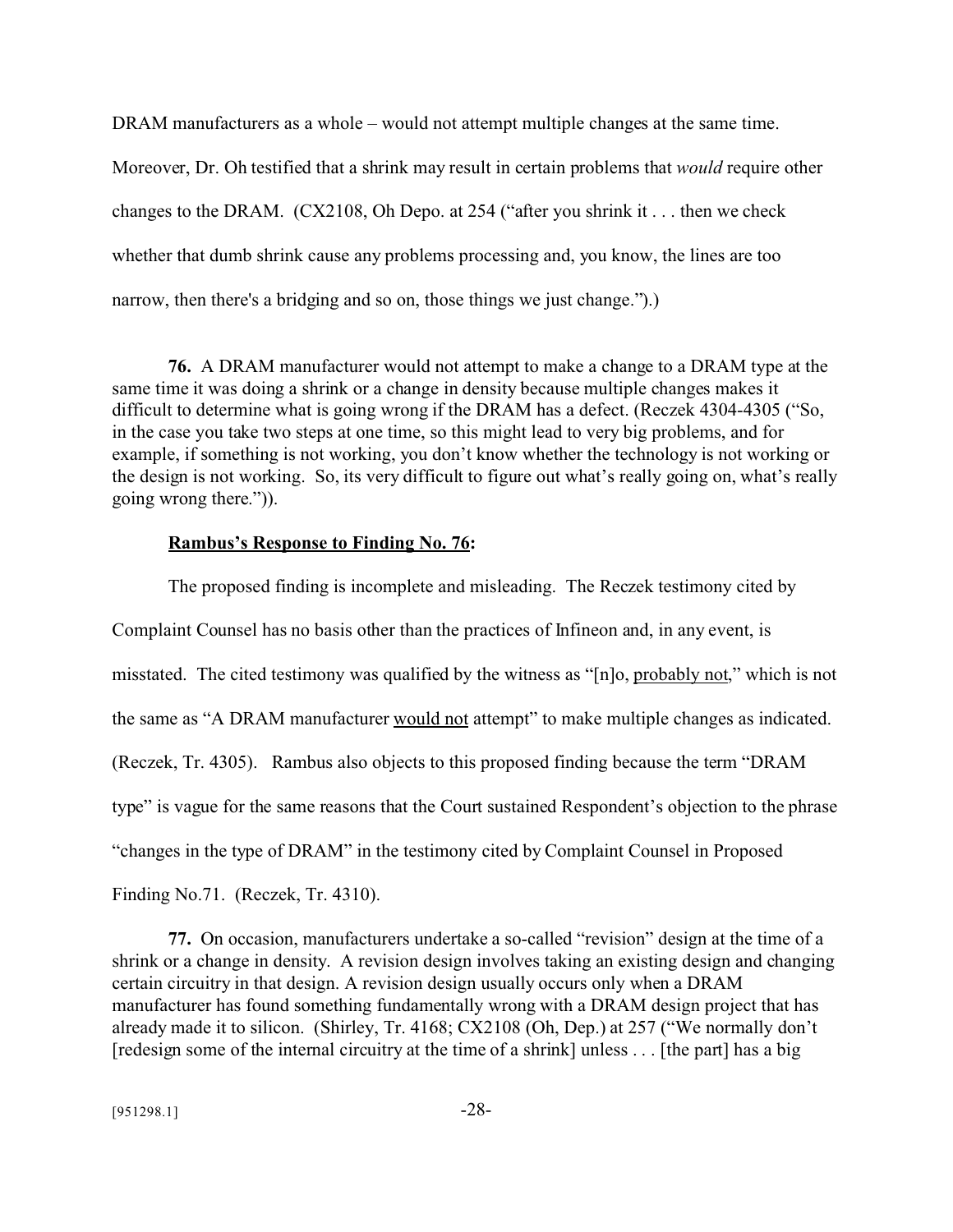problem, if it does not work, then we do, but normally we don't do that.")).

## **Rambus's Response to Finding No. 77:**

The proposed finding is not supported by the evidence. The Shirley testimony cited by Complaint Counsel does not in any way correlate in time the undertaking of a "revision design" with either a shrink or a change in density.

# **D. DRAM Industry Market Structure.**

**78.** The DRAM industry is cyclical, and is characterized by sharp fluctuations in price. (Appleton, Tr. 6277-78 ("It's probably one of the most volatile businesses that exists today . . . the selling price of the product dramatically changing over time. You can have as much as an 80 or 90 percent drop in selling price in as short a period of time as 18 to 24 months.") and 6281 ("Q. Do you regard the DRAM business as a cyclical business in any way? A. Yes, well, it's very cyclical. When you consider that Micron's revenues can go up 3X and then drop by 80 percent from one year to the next, and when you talk about the supply that comes online in relatively large chunks, if you will, then it creates a very cyclical business"); Heye, Tr. 3641 ("The DRAM industry is very cyclical")).

## **Rambus's Response to Finding No. 78:**

The proposed finding is in the present tense and is therefore irrelevant. Respondent also objects to the proposed finding to the extent it is meant to imply that the cyclical nature of normal market forces has been responsible for past price fluctuations in the DRAM industry. Such a conclusion ignores the evidence collected in connection with the pending Department of Justice criminal grand jury investigation of DRAM manufacturers and the evidence of market manipulation contained in RPF 1555-1599. *See also* RRFF 81.

**79.** The DRAM industry has been marked by consolidation. (Appleton, Tr. 6259) In the early to mid 1980's, there were approximately 20-25 DRAM manufacturers. (Appleton, Tr. 6259) Today, there are only 5-6 major DRAM manufacturers left, along with 2-3 much smaller manufacturers in Taiwan. (Appleton, Tr. 6276-6277)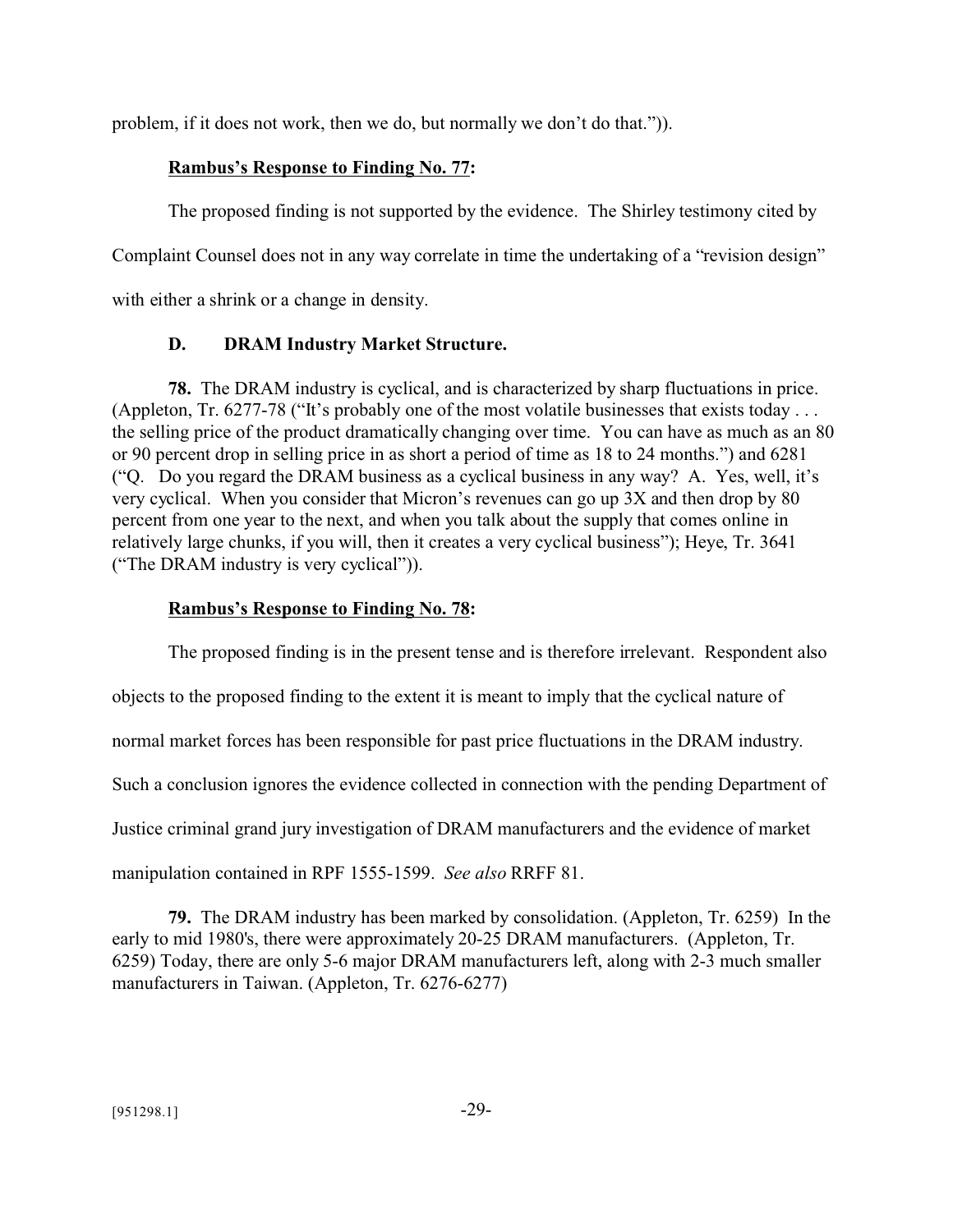#### **Rambus's Response to Finding No. 79:**

The proposed finding is not supported by the evidence. The Appleton testimony cited by Complaint Counsel does not speak to the number of manufacturers in the "mid 1980's." Additionally, the cited testimony does not state, as Complaint Counsel suggest, that "there are only 5-6 major DRAM manufacturers left, along with 2-3 much smaller manufacturers in Taiwan." Instead the cited evidence says only that "the majority of the business have now been reduced to five or six."

**80.** Approximate shares of sales of DRAMs in 2001 were: Samsung: 27%; Micron:19%; Hynix: 14.5%; Infineon: 9.7%; Elpida:8.5%; Toshiba: 6.4%. (CX2464 at 1)

#### **Rambus's Response to Finding No. 80:**

Respondent has no specific response other than to note that the cited evidence does not necessarily offer support for it. The cited evidence deals with "revenue ranking", which it appears to assume equates to "share of sales" without making any attempt, for example, to adjust for differing average selling prices or product mixes among different manufacturers.

**81.** The consolidation is due to uncompetitive manufacturers leaving the industry. (Appleton, Tr. 6277 ("[I]t's – it's been a very competitive business over time. Those companies that weren't able to focus on cost and reduction of cost simply weren't able to remain competitive, and the more competitive companies are the ones that have been able to remain, and the other ones have exited the business.")

#### **Rambus's Response to Finding No. 81:**

The proposed finding is vague, incomplete and misleading, is not supported by the cited evidence and leaves out relevant information to the extent it appears to suggest that a lack of competitiveness is the only reason some competitors left the DRAM business. For example, Micron's CEO Steve Appleton testified on cross-examination that it purchased the only other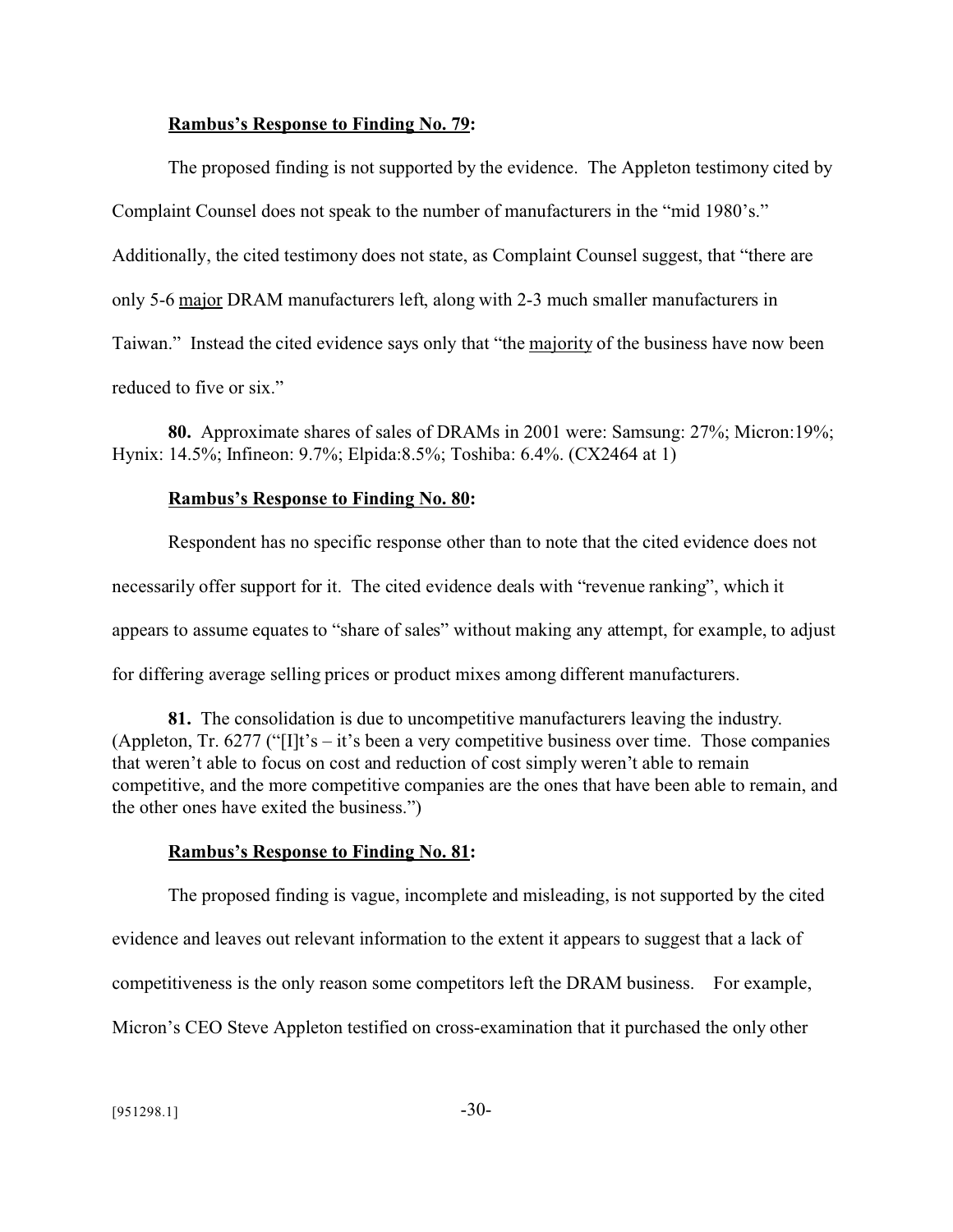DRAM manufacturer in the United States which, as part of the purchase agreement but before the closing, shut down its DRAM production. (Appleton, Tr. 6502; *see also* Appleton, Tr. 6277 stating that now, other than Micron, there are no other DRAM manufacturers in the United States).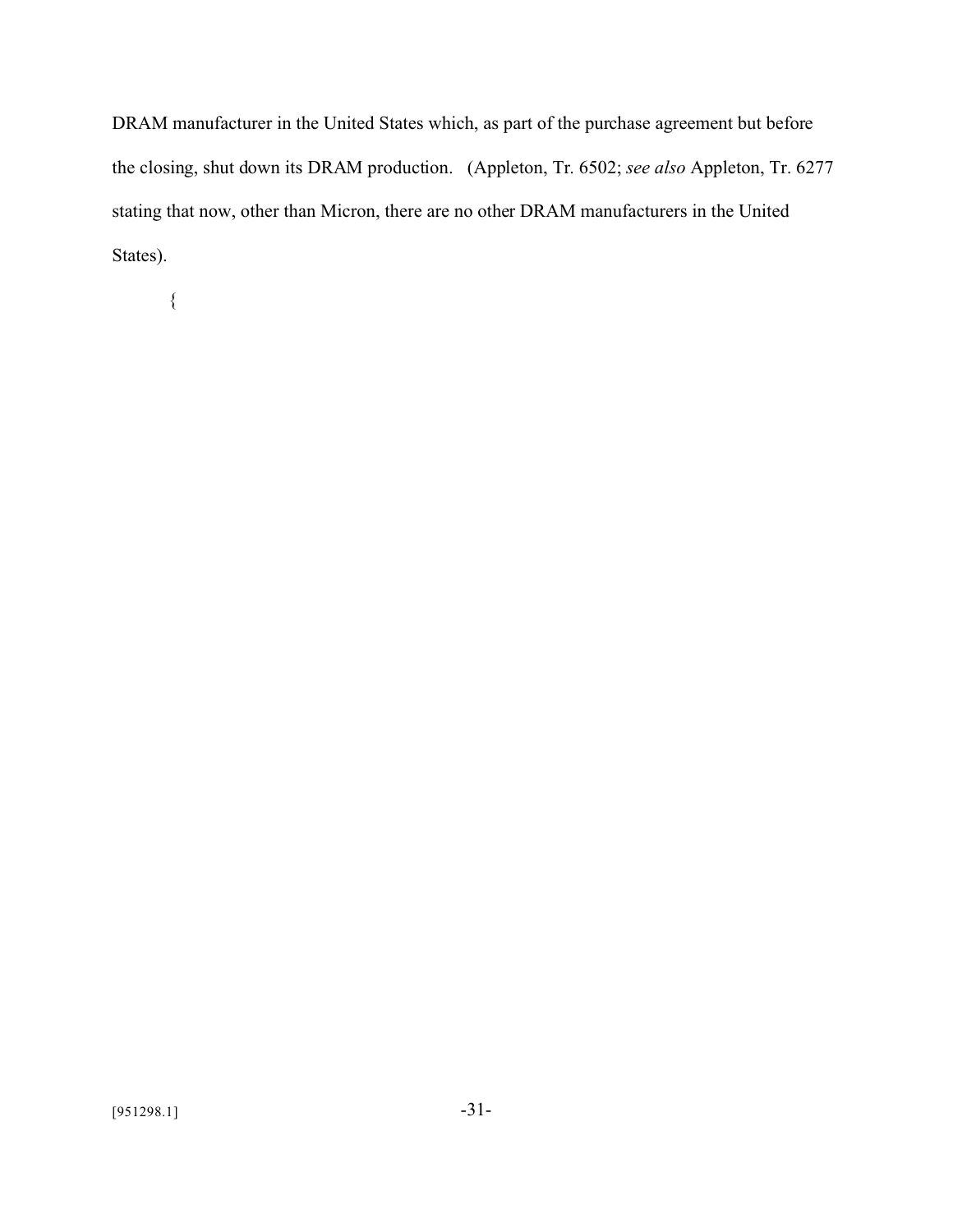}

These are not natural market forces at work, as the proposed finding suggests. This is

naked market manipulation, accomplished through an anti-competitive covenant not to compete,

with the intent to restrict the marketplace availability of RDRAM. The proposed finding is thus

contradicted by the evidence in the record.

**82.** In 1994, Micron was coming out of what had been a downturn in 1991 and 1992. (Appleton, Tr. 6288)

#### **Rambus's Response to Finding No. 82:**

Rambus has no specific response.

**83.** From 1998 through 2002, Micron made losses in each year except 2000. (Appleton, Tr. 6282-6284 and 6286-6287; *see* DX114). By mid way through 2003, Micron had made losses of approximately \$1 billion. (Appleton, Tr. 6284)

#### **Rambus's Response to Finding No. 83:**

The proposed finding is misleading and incomplete. {

}

**84.** Typically, only one type of DRAM tends to dominate the market at any one time. As each generation of DRAM is succeeded by a new one, the volume of sales of the older generation slowly drops off, and is replaced by sales of the new generation. (See McAfee, Tr. 11216-11217).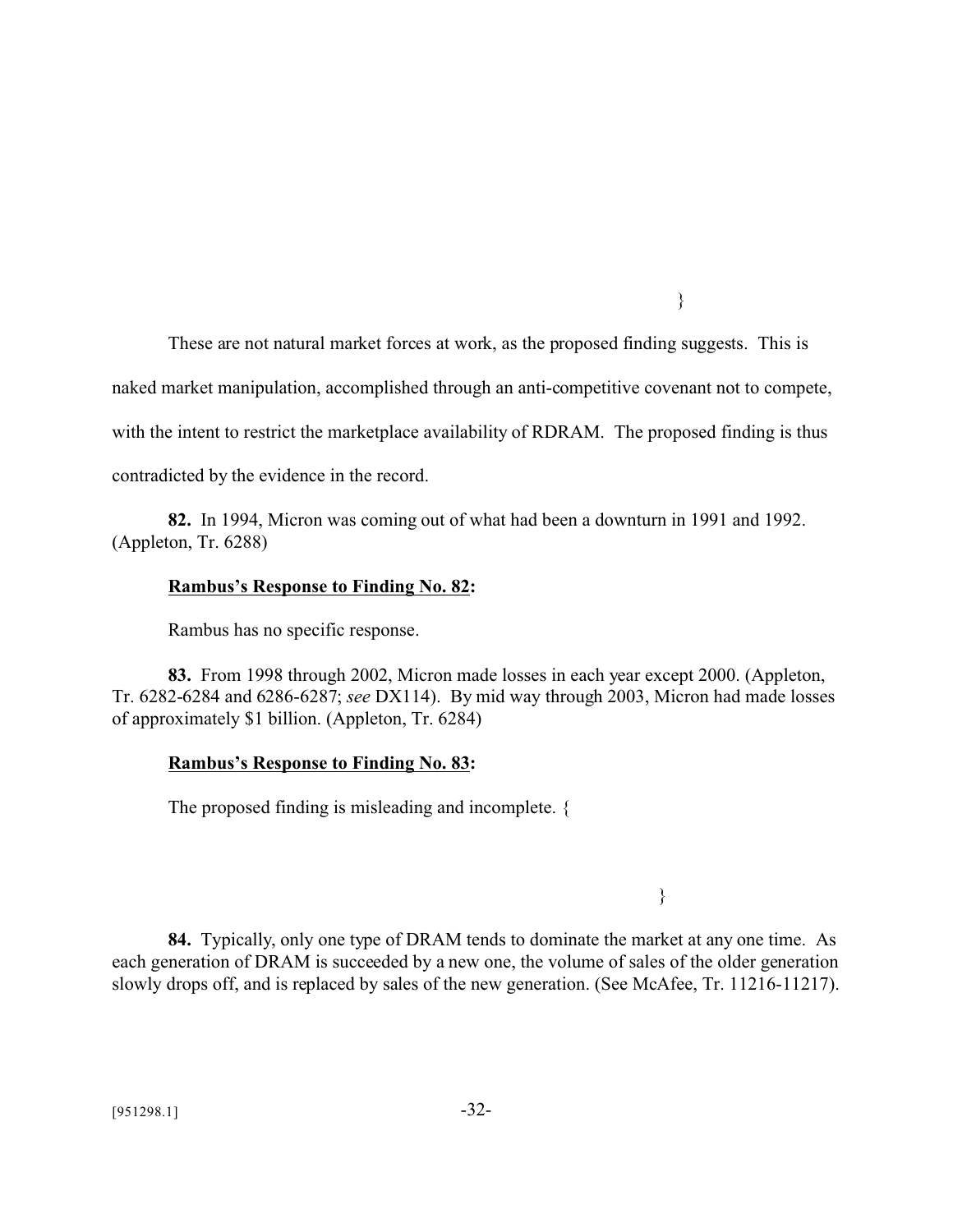#### **Rambus's Response to Finding No. 84:**

The proposed finding is misleading and not supported by the evidence to the extent it suggests that there is no co-existence of different incompatible standards in the market at any one time. For example, Dr. Rapp testified that "[i]n 1995, fast page mode has an 87.2 share. In the following year, it's down to 40 percent, 39 – sorry – 39.4 percent, and EDO has taken the lead with 52.7. But there's a difference between them of 12 percentage points. The market in that year is divided between two different standards and it teaches just the opposite. . . . The following year just one year later, SDRAM is in the market and has captured, if I'm reading this right, a 33.5 percent share and FPM isn't gone with either. So what we've got in any given year is the market being divided amoung incompatible standards. . . . I don't know whether that's true of FPM and EDO, but it seems to me that it teaches exactly the opposite thing, that there is no technological requirement that only one standard has to dominate." (Rapp, Tr. 10103-04). The McAfee testimony cited by Complaint Counsel merely speaks of the DRAM industry "generally" and does not speak to the volume of sales in succeeding or older generations, as the proposed finding requests.

**85.** Thus, in the mid 1990's, the dominant form of DRAM was asynchronous. In 1995, fast page mode (FPM) accounted for 87.2% and extended data out (EDO) 9.9% of DRAM revenue share. (Rapp, Tr. 10248)

#### **Rambus's Response to Finding No. 85:**

Rambus has no specific response.

**86.** By the late 1990's, however, synchronous DRAMs (SDRAMs) had supplanted asynchronous as the dominant form of memory sold in the market. In 1998, SDRAMs accounted for approximately 60.8% of DRAM revenue share; EDO accounted for about 27.6%, FPM accounted for about 8.8%, RDRAM accounted for 1.6% and others accounted for about 1.3%. (Rapp, Tr. 10249).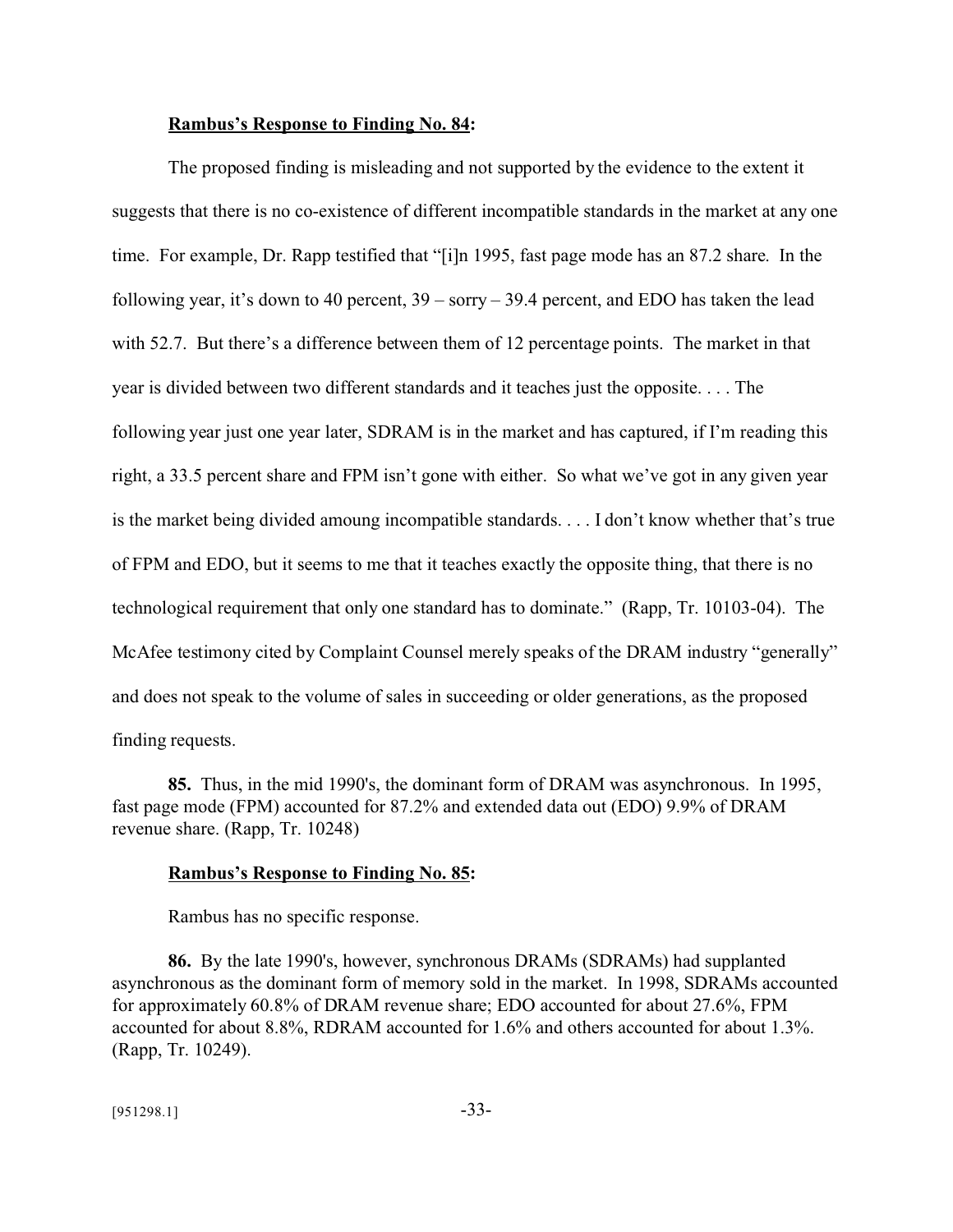### **Rambus's Response to Finding No. 86:**

Rambus has no specific response.

**87.** In 2001, SDRAMs accounted for about 69.7%, RDRAM accounted for 12.5%; EDO accounted for 7.7%, DDR SDRAM accounted for 5.3%, FPM accounted for 4% and others accounted for 0.8%. (Rapp, Tr. 10249).

### **Rambus's Response to Finding No. 87:**

The proposed finding is incomplete as it does not identify what the percentages are

calculated in reference to, namely revenue share.

**88.** In January 2001, according to Rambus CEO Tate, DDR SDRAM accounted for 10 percent of the market, SDRAM accounted for 80 percent of the market, and RDRAM accounted for between 5 and 10 percent of the market. (CX2061 at 45-46 (Tate, Dep.)).

### **Rambus's Response to Finding No. 88:**

The proposed finding misstates the evidence. Mr. Tate testified that based on market

research he had seen, DDR SDRAM accounted for *less than* 10 percent of the market, and

SDRAM "probably 80 percent, perhaps higher." (CX2061, Tate Infineon Depo., at 45-46).

**89.** In January 2001, according to Rambus CEO Tate, all systems shipping in the PC desktop and lap top market are using one of: Rambus DRAM, SDRAM, or DDR SDRAM for main memory. (CX2061 at 51-52 (Tate, Dep.)).

## **Rambus's Response to Finding No. 89:**

Rambus has no specific response.

**90.** Over time, the bus speeds with which DRAMs have been able to operate has increased. In 1988 DRAM bus speeds were around 10 MHz. (Horowitz, Tr. 8081) The 2002 Infineon product information guide, in comparison, lists DDR SDRAMs running as high as 333 Mhz and SDRAMs running as high as 166 Mhz. (CX2466 at 5-7; *see* Becker, Tr. 1142)

#### **Rambus's Response to Finding No. 90:**

Rambus has no specific response.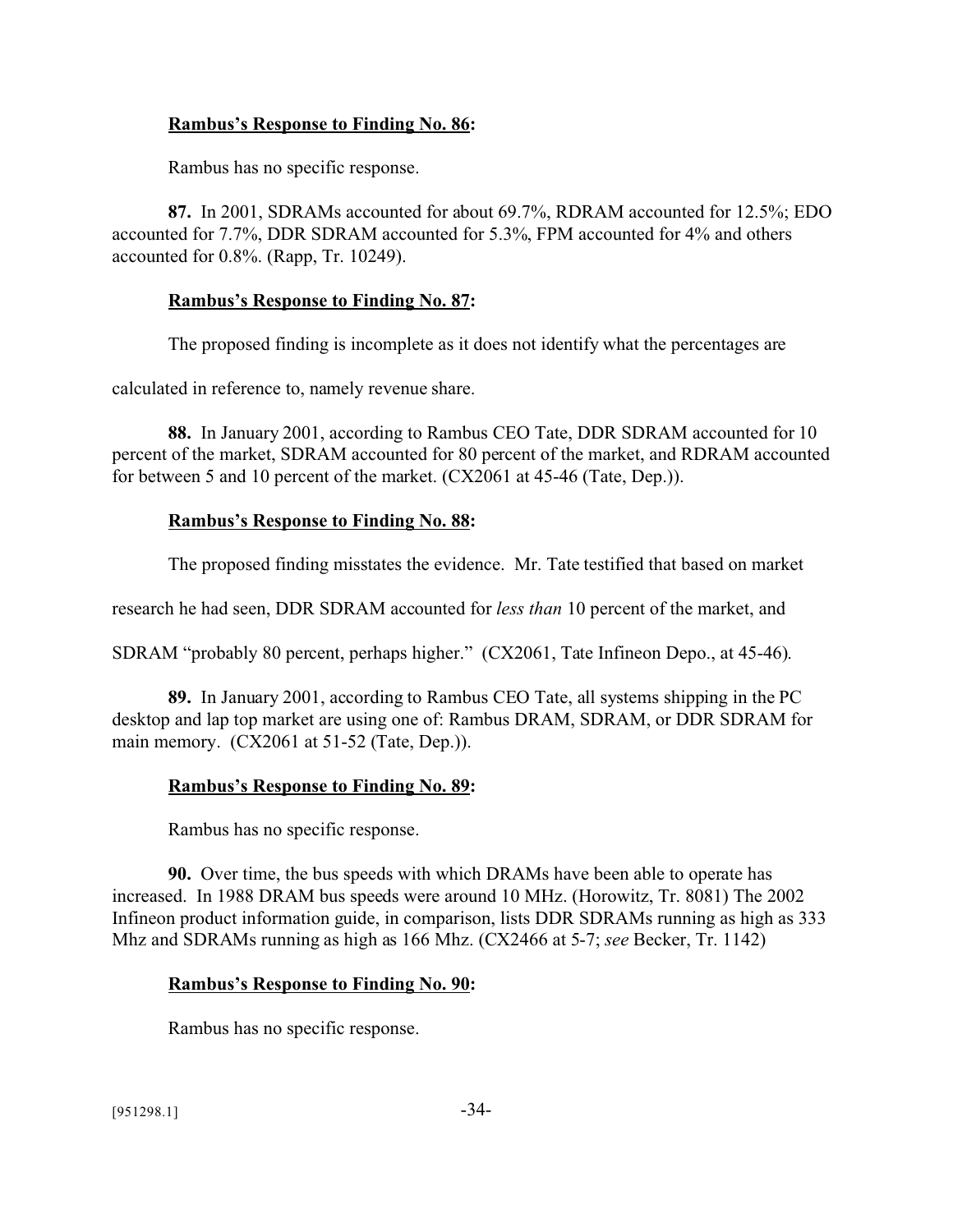**91.** Over time, the capacity of memory has increased substantially. (CX2853 at 37-41; CX2225 at 251-252) For example, from the mid-1990's to 2001 Infineon went from producing 64 Mb SDRAMs to 512 Mb DRAMs. (Peisl, Tr. 4384-4385; Becker, Tr. 1168-1173; Reczek, Tr. 4298-4300) Currently, companies are in the process of designing 1 Gb DRAMs. (Soderman, Tr. 9426)

#### **Rambus's Response to Finding No. 91:**

Rambus has no specific response.

**92.** Over time, the process technology, or size of the circuits and traces on each DRAM, has decreased. For example, Micron has decreased its process technology from .20 to .11 microns. (Appleton, Tr. 6294).

#### **Rambus's Response to Finding No. 92:**

Rambus has no specific response.

#### **E. DRAMs are Commodities.**

**93.** DRAMs are regarded in the industry as commodity products. (Appleton, Tr. 6280 ("Q. Have you ever heard the DRAM business referred to as a commodity business? A. Sure. Q. And do you agree with that characterization? A. Ah, I do in many ways"); Bechtelsheim, Tr. 5756 ("the nature of the memory market is that there's a number of suppliers which are fiercely competing for the memory business and the cost or prices for memories in the market behave very much like a commodity-type market."); Gross, Tr. 2307 ("among the components that we purchase for computers, it is the most commodity-like, it is the most influenced by the global supply and demand variables."); Heye, Tr. 3636 ("every memory in itself is a commodity.") and 3641); CX2107 at 30, Oh, Dep. Tr. 136 ("DRAM is – is a commodity in – in this electronic market, and they are – the DRAM manufacturers are producing standard products, so anybody who – can come and make the standard products."); Becker, Tr. 1138 ("[T]he DRAMs that we build in the manufacturing factory or the Richmond facility are considered commodity parts."); Polzin, Tr. 3960 ("We needed to make sure that whatever memory we chose in our systems for our microprocessors was a commodity and met the performance requirements at the lowest possible cost.").

#### **Rambus's Response to Finding No. 93:**

Respondent has no specific response except to the extent that the use of the phrase

"commodity products" is meant to imply that price changes in DRAM markets are only the

product of supply and demand, a conclusion undercut by the DRAM collusion evidence set forth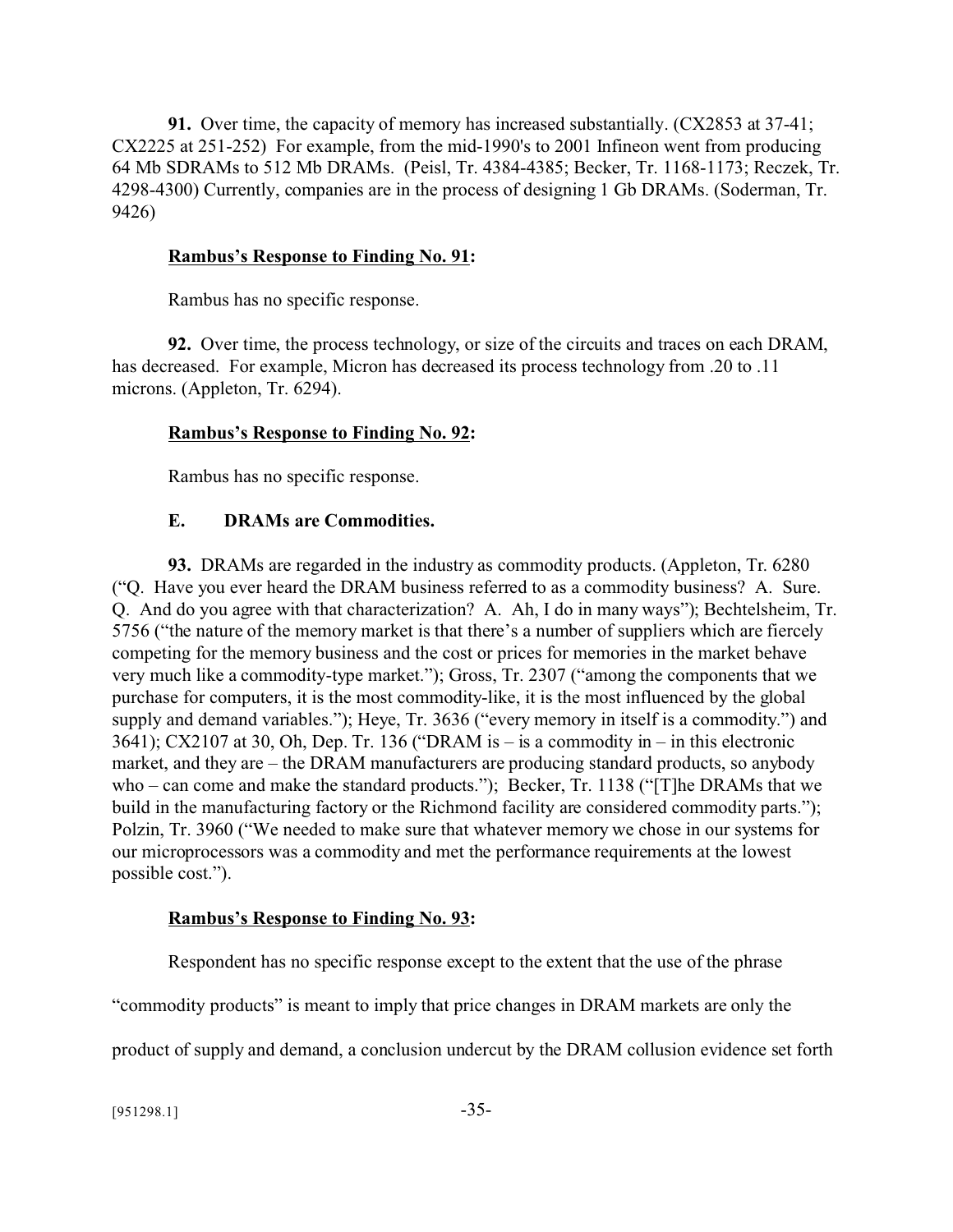in RPF 1555-1599, and that may be challenged shortly by developments in the Department of Justice's ongoing criminal grand jury investigation of the DRAM industry. For example, in late 2001 and early 2002, immediately after a key Intel chipset that was to support RDRAM was dropped from the Intel roadmap, there was an apparent "consensus" that if Micron raised prices, the other DRAM manufacturers "will do the same and make it stick" (RX1922 at 1. after which the prices of DDR increased 400% over a four month period. (RX 1991 at 1. {

} (*in camera*))**.**

**94.** Business decisions of the DRAM manufacturers are driven by the fact that DRAMs are commodity products. (Becker, Tr. 1138-39 and 1154-55; CX2107 (Oh, Dep.) at 136, 159 (importance of cost); Horowitz, Tr. 8516-17 (choice of design)).

### **Rambus's Response to Finding No. 94:**

The proposed finding is not supported by the evidence. While, the Becker and Horowitz testimony cited by Complaint Counsel discuss the commodity nature of the DRAM business, they do not speak to how or whether the business decisions of DRAM manufacturers are based on DRAMs being commodity products. The evidence shows that other factors, in any event, appear to drive the decisions and conduct of the DRAM manufacturers. (*See* RRFF 81, 93; *see also* RPF 1555-1599).

## **F. DRAM Manufacturers are Driven to Reduce Costs.**

**95.** Cost in the DRAM industry is measured on a cost-per-bit basis. (Appleton, Tr. 6278- 79 ("And so the cost to produce that individual bit is the way that we measure through time ... either cost reductions or how competitive we are.")).

### **Rambus's Response to Finding No. 95:**

Rambus has no specific response.

 $[951298.1]$  -36-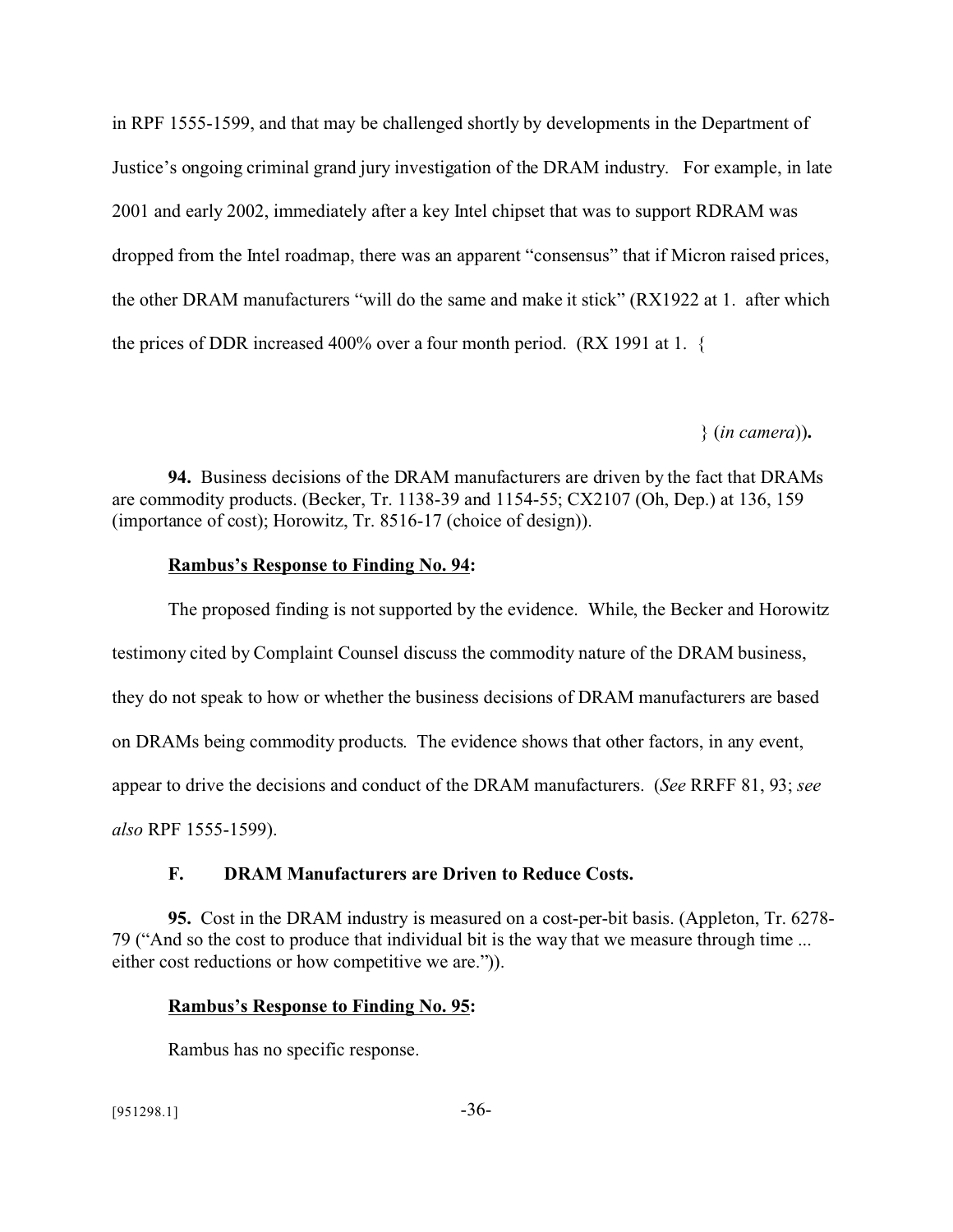**96.** On a per-bit basis, DRAM prices have dropped by about 30 percent per year for at least the last 25 years. (Becker, Tr. 1160 ("That's the -- that's the historical ASP or average selling price curve that we get for our memory, and that's been for the last 25, almost 30 years.").

#### **Rambus's Response to Finding No. 96:**

The proposed finding is not supported by the evidence. The Becker testimony cited by Complaint Counsel suggests that the average selling price of Infineon memory on a cost-per-bit basis has dropped about 30 percent over the last 25 to 30 years, not that industry prices have dropped at this rate. In addition, the proposed finding ignores relevant evidence, including evidence that there are sharp variations from this claimed downward trend. For example, in late 2001 and early 2002, immediately after a key Intel chipset that was to support RDRAM was dropped from the Intel roadmap, there was an apparent "consensus" that if Micron raised prices, the other DRAM manufacturers "will do the same and make it stick" (RX1922 at 1), after which the prices of DDR increased 400% over a four month period. (RX 1991 at 1. {

### } (*in camera*).).

**97.** As a result of the fact that DRAM prices have dropped by 30 percent per year, DRAM manufacturers have historically reduced costs per bit by about 30 percent per year as well. (Becker, Tr. 1155 ("within our industry, over the last 25 years or so. . . our industry has had to reduce its cost per bit or cost per piece of memory by about 30 percent per year just to remain competitive."); Appleton, Tr. 6279 ("Micron's been able to average over the last 20 years reducing our costs every year, compounded, approximately 25 to 30 percent annually.")).

## **Rambus's Response to Finding No. 97:**

The proposed finding is not supported by the evidence and is misleading in discussing a "result." As noted in response to Proposed Finding No. 96, Complaint Counsel have not presented evidence that DRAM prices have dropped by 30 percent per year. Also, the cited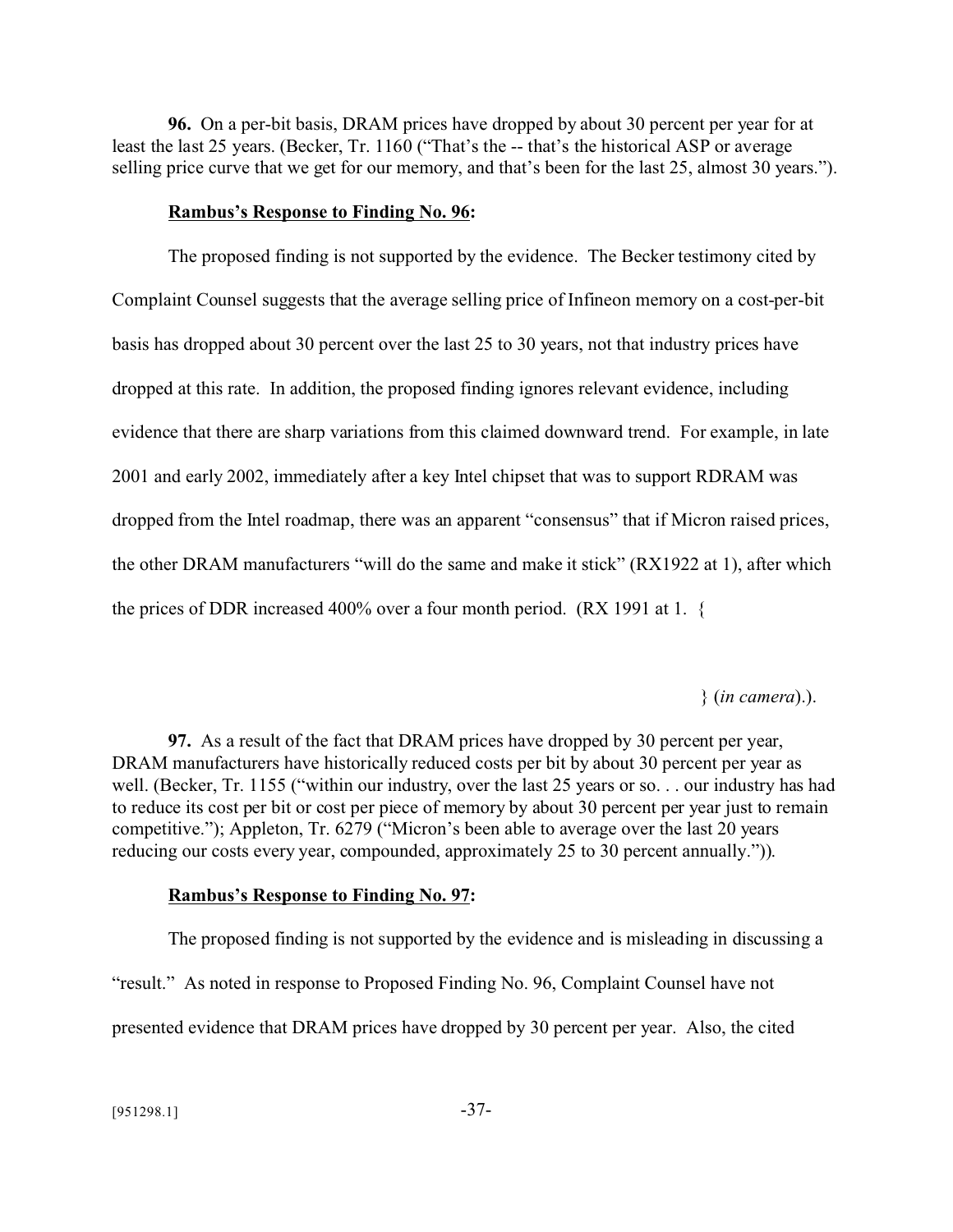Appleton testimony does not attribute a reason to why DRAM manufacturers have historically

reduced such costs, as the proposed finding of fact suggests.

**98.** DRAM manufacturers must strive to reduce costs by about 30 percent per year in order to remain competitive. (Appleton, Tr. 6279 ("the most predominant factor in being successful in the DRAM business has been a company's ability to continue to lower its cost per bit, and that's why we focus so much on it."); Becker, Tr. 1155 ("fact that we can't control the selling price but can only control the cost, that means we have to do a very good job of controlling those costs. We have to be very aggressive to keep those costs down.") and 1160- 1161 (If Infineon does not reduce costs by 30 percent per year, "[m]y costs are significantly higher than my competitors, and I slowly go out of business."); Bechtelsheim, Tr. 5761 ("It was well understood that the memory market was a very cost-competitive market") and 5975 ("I would claim that memory prices are very competitive and there is in fact fierce competition in the market where virtually no manufacturer is returning a reasonable profit on their fab investment."); Heye, Tr. 3636 ("they're constantly cost reducing memory technology."); McAfee, Tr. 7200-02, 7206-07).

# **Rambus's Response to Finding No. 98:**

The proposed finding is incomplete and ignores important evidence that collusion on

price – a factor other than cost and the workings of the open market – appears also from time to

time to play a role in making DRAM manufacturers stay competitive. (*See* RPF 1555-99).

**99.** DRAM manufacturers are extremely concerned about reducing their costs because their customers demand low cost products. (CX1708 at 2 (Richard Crisp writing "Compaq (Dave Wooten) like the others, stressed that price was the major concern for all of their systems. They didn't particularly seem to care if the SDRAMs had 1 or two banks so long as they didn't cost any more than conventional DRAMs. . . . Sun echoed the concerns about low cost. They really hammered on that point."); CX1030 at 2 ("Mr. Choi said that when he met with Compaq, Compaq (server group) said that they will not use Rambus because of the royalty for the chip set."); CX2383 ("[S]ince we are very cost conscious we are willing to drop features that add too much cost or complexity"); CX0711 at 34 (Richard Crisp writing "[T]hey want cheap, cheap, cheap"); JX0027 at 13 ("The Committee noted they wanted highest performance and lowest price SDRAM."); CX2777 ("[T]he age old rule for DRAMs still apply. Customers will take as much performance as we can give them for absolutely no added cost over the previous technology. They will not pay extra for increased DRAM performance.")).

# **Rambus's Response to Finding No. 99:**

The proposed finding is not supported by the evidence and ignores important evidence on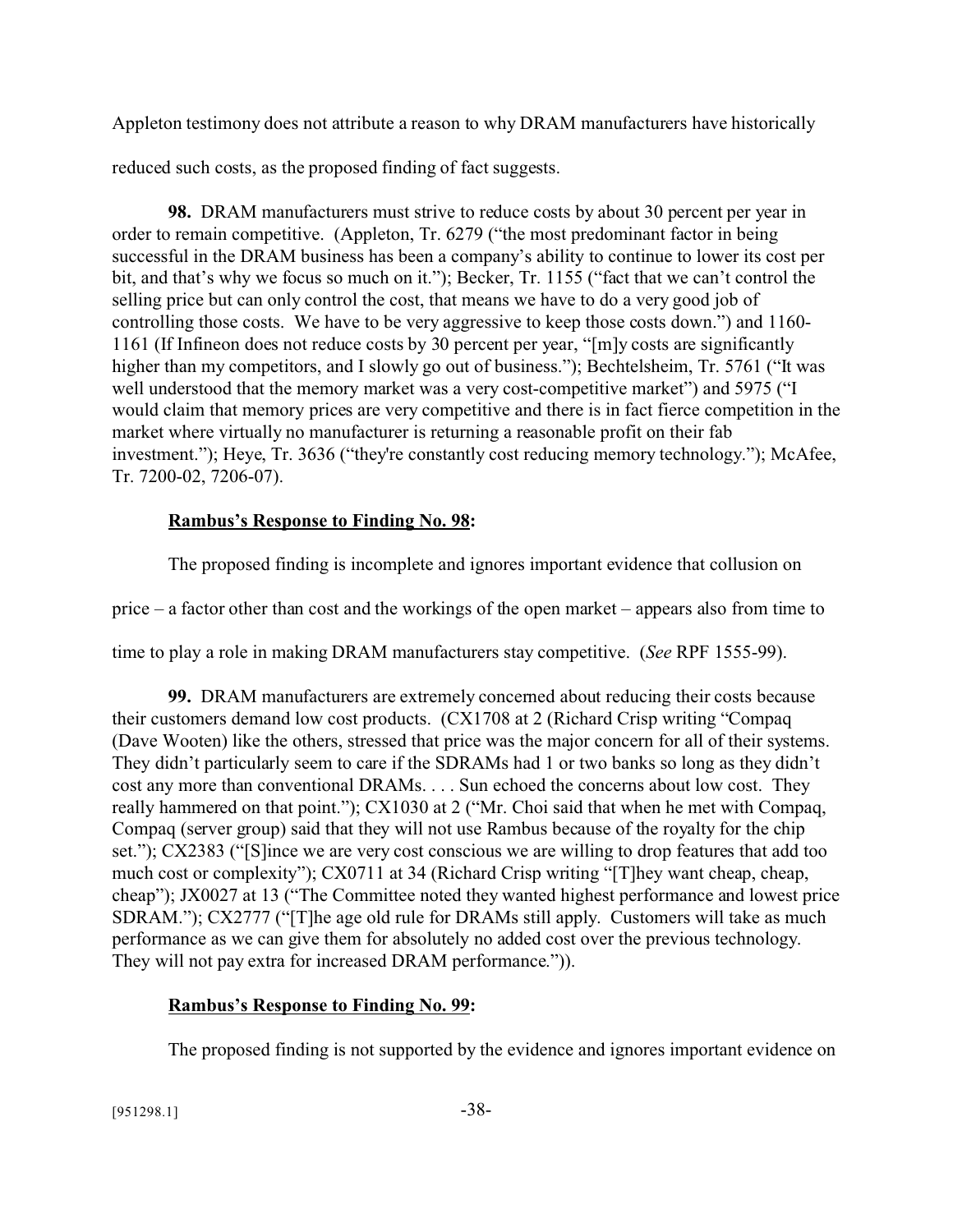the ability of the DRAM manufactures to force price increases on customers by acting together. None of the cited exhibits or testimony suggest that the concern of DRAM manufacturers was "extreme[]" or that their customers "demand[ed]" low cost products. The documents cited in the cross-reference reflect a few hearsay comments from some customers and others standing for the unremarkable proposition that they prefer low costs, but this does not mean that all DRAM customers are "price sensitive" in that they would curtail purchasing or forgo performance due to small increases in price. The evidence shows a great concern among DRAM customers that DRAM performance was limiting computer system performance. (*See* RPF 35-40; RX 285A ("the DRAM interface has become more and more a problem for system developers")).

**100.** DRAM manufacturers also are extremely concerned about reducing cost because producing at low cost is a critical factor to a DRAM manufacturer's success in the marketplace. (Appleton, Tr. at 6277 ("Those companies that weren't able to focus on cost and reduction of cost simply weren't able to remain competitive, and the more competitive companies are the ones that have been able to remain, and the other ones have exited the business.") and 6279 ("the most predominant factor in being successful in the DRAM business has been a company's ability to continue to lower its cost per bit"); CX2107 at 136 (Oh, Dep.) (" . . . the competition is very severe, and, as a result, the margin, the profit margin, is very, very small, so we have to be really concerned on the cost.")).

## **Rambus's Response to Finding No. 100:**

The proposed finding ignores important evidence. As noted in RPF 1555-1599, collusion among the DRAM manufacturers and the boycotting of competing products also appear to factors that contribute to success in the marketplace. Also, as noted in Response to CCFF 99, the cited evidence again does not support a finding of "extreme" concern by all the DRAM manufacturers.

**101.** The pressure to reduce costs creates incentives for DRAM manufacturers run their fabs continuously. (Becker, Tr. 1136 ("We try to operate our factory seven days a week, 24 hours a day, 365 days a year"), 1139 ("What we can control and what we can influence is what it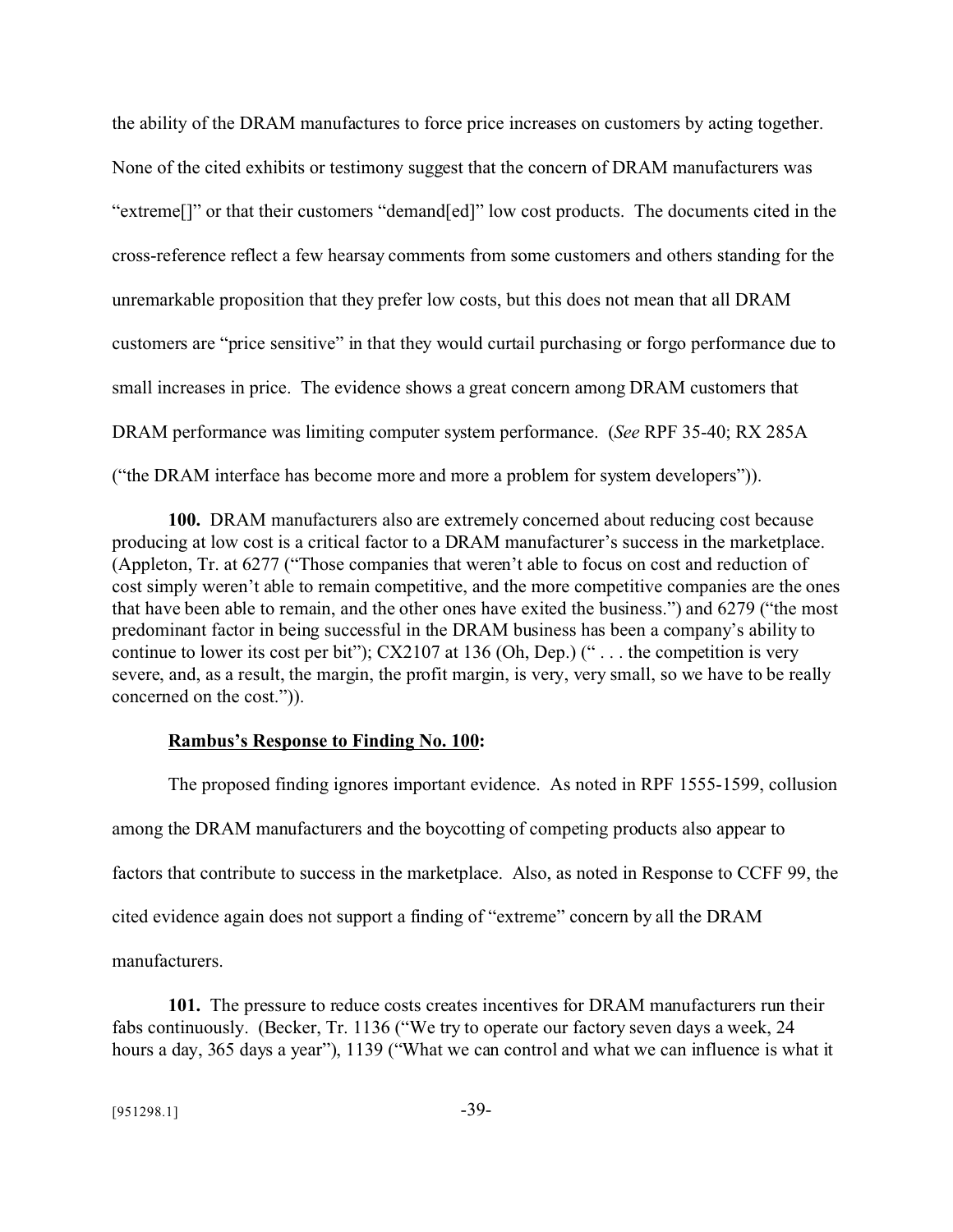costs us to manufacture those chips, and the lower our manufacturing costs, especially compared to our competitors, the better off we are, and one of the ways we do that is we leverage that \$1 and a half billion investment is by running it constantly. If it's sitting there not producing anything, then it's costing me money, and I'm getting no return on it."); Appleton, Tr. 6254 ("we ran 24 hours, seven days a week beginning in 1983 shortly after I started with the company.")).

### **Rambus's Response to Finding No. 101:**

Rambus has no specific response.

**102.** Because of the complexity of shutting down and restarting a fab, shutting down for a single day can cause a loss of productivity equal to 2.5 days. (Becker, Tr. 1137-38).

#### **Rambus's Response to Finding No. 102:**

The proposed finding misstates the evidence, which, in any event, applies only to a single

fab operated by Infineon in Virginia. Even as to that single Infineon fab, the Becker testimony

cited by Complaint Counsel says that idling the factory for one day lost productivity on the order

of "two to two and a half days," not "equal to 2.5 days" as Complaint Counsel suggests. (Becker,

Tr. 1138).

**103.** One of the major ways that DRAM manufacturers are able to reduce cost is by performing shrinks on DRAMs already in production. (Becker, Tr. 1156 ("probably the biggest thing we do to influence or to decrease our costs on a regular basis is we shrink the technology, and the reason that that works so well is we're able to produce the same part with the same function . . . but we can produce it on a smaller chip, because we're using a smaller technology, and the wafer size doesn't change for us.")).

#### **Rambus's Response to Finding No. 103:**

Rambus has no specific response.

**104.** Shrinks reduce costs by allowing manufacturers to achieve economies of scale by producing a higher volume of DRAMs pe silicon wafer. (Williams, Tr. 872 ("Q. And it's been your experience that there are economies of scale which are realized in the manufacture of integrated circuits, correct? A. Correct. Q. The higher the volume, generally the cheaper the cost of manufacture? A. Correct."); Peisl, Tr. 1156 ("So, if you have a smaller chip, you can fit more of those chips on a wafer, and if you get more of those chips on a wafer, your cost per chip is greatly reduced.")).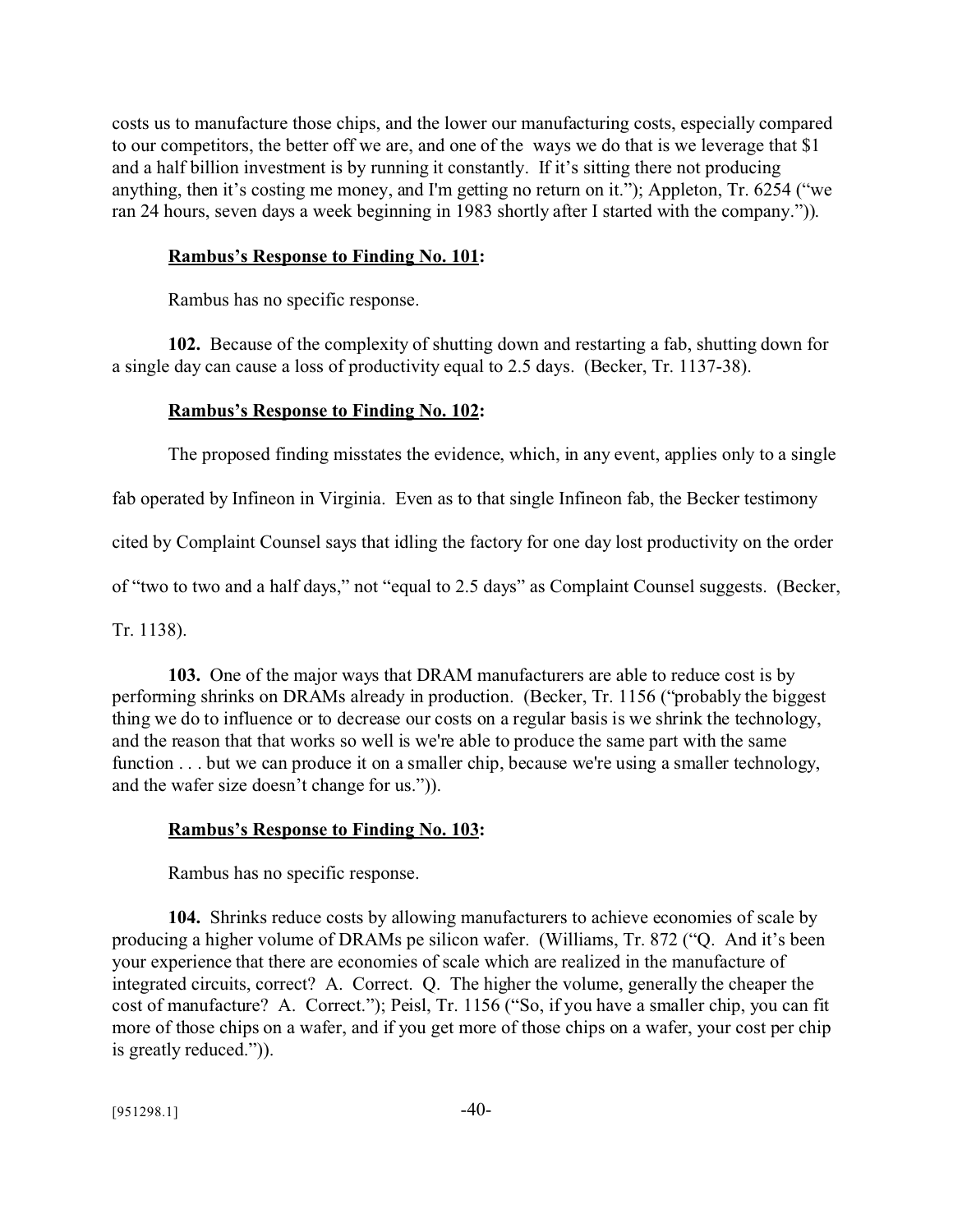## **Rambus's Response to Finding No. 104:**

Respondent has not specific response other than to note that the "Peisl" testimony cited

by Complaint Counsel was actually offered by Mr. Becker. (Becker, Tr. 1156).

**105.** The current high volume DRAM product are the first to experience cost reduction efforts by the DRAM manufacturers. (CX2544 at 1 ("Toggle happen[s] when volume hits... the memory vendors migrate the highest volume memory to the new processes first, therefore giving cost advantage."); MacWilliams, Tr. 4837-4838 ("What it means is the transition of volume from one standard to the next. So what we're referring to is the fact that the DRAM vendors, for operating reasons, typically will shrink their highest-volume parts first, and therefore those parts have an advantage because they get the process technologies, the best cost structures first, its in their economic interest to do so.")).

# **Rambus's Response to Finding No. 105:**

The proposed finding is not supported. The proposed finding regarding the application of

die shrinks rests on evidence from a non-manufacturer. (*See* RRFF 105). The evidence shows

that DRAM manufacturers are constantly redesigning different types of DRAM. (*See* RPF 1278-

86). For example, Micron taped out from { } new DRAM designs in each year between

1998 to 2002, and is  $\{$ 

Tr. 4218-29, 4282 (*in camera*)).

**106.** Because current-generation commodity DRAMs are generally the highest volume DRAMs in production, current-generation DRAMs often have the lowest prices to DRAM customers. (Gross, Tr. 2306 ("[I]ndustry standard products are most often produced in the highest volume in the industry, and those efficiencies in manufacturing and the level of competition in that production enables the best cost per bit.")).

# **Rambus's Response to Finding No. 106:**

The proposed finding misstates the cited testimony, and is not supported by the evidence.

The Gross testimony cited by Complaint Counsel does not support the notion that "current-

generation DRAMS are *generally* the highest volume DRAMs in production." Gross testifies that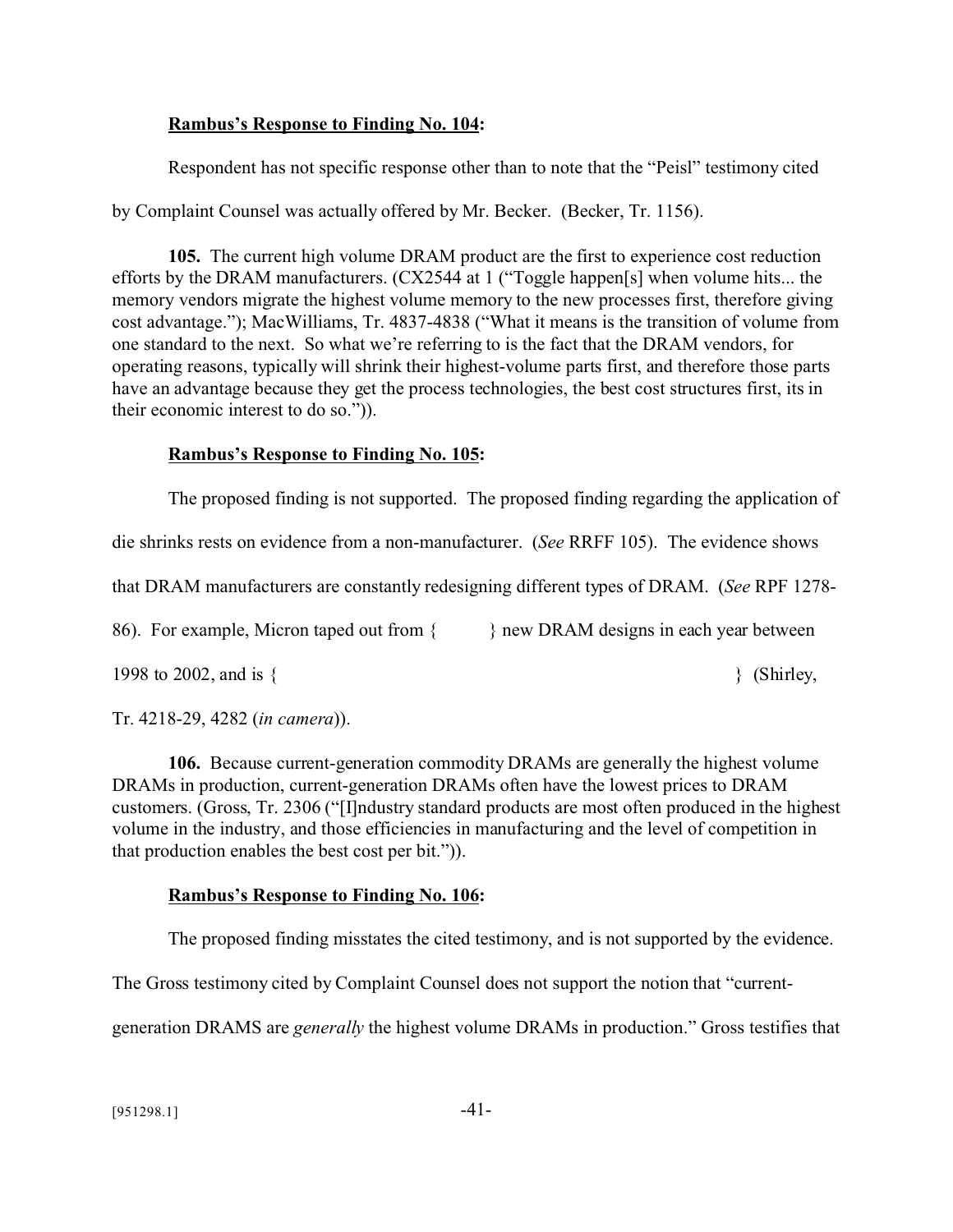"often" (not "generally") industry standard products are produced in the highest volume. The cited testimony also does not quantify in any way the relationship between "current-generation DRAMs" and price. Nor does it support a necessary relationship between high volume and low price. Ms. Gross simply testified that high volume "*enables* the best cost per bit," not that such volumes actually result or "often" actually result in the lowest price to customers.

**107.** The pressure to reduce costs also drives the DRAM industry to avoid paying royalties whenever possible. CX0711 at 13 ("Terry Walther of Micron . . . Said they are very nervous about doing a deal. Don't like license type business he says."), 35 ("Our proposition should be attractive there if we do not scare them away with extremely high license/royalty terms."), 61 ("Farhad . . . says their #1 issue with the Rambus business proposal is the royalty rate. They do not want to be straddled [sic] with 3% royalties."); CX0913 at 1 ("[IBM] asked lots of suspicious questions on our IP, patent pooling, and biz model. . . . He assured me that they are seriously considering Rambus. But the IP thing is a real dilemma."); CX1030 at 2 ("Mr. Choi said that when he met with Compaq, Compaq (server group) said that they will not use Rambus because of the royalty for the chip set."); CX0838 at 1 ("I think that Samsung is on a path to do anything they can to get out of paying us royalties"); Heye, Tr. 3731 ("The second concern [about Rambus's patent claims] was a possible cost disadvantage we might incur in the infrastructure due to the incremental royalty fees"); Appleton, Tr. 6299 ("when I became CEO in 1994, we were paying approximately 10 percent of our revenues in royalties, and we knew that going forward that that just wasn't going to work for the DRAM business model, it just wasn't possible to do that, and as a result, we focused on developing our own know-how, if you will, developing our own intellectual property, and we already talked about capturing that intellectual property so that we could reduce those royalty rates."); CX2107 at 158 (Oh, Dep.) ("[A royalty] will add additional cost to the manufacturing cost, so we are very much concerned.")).

#### **Rambus's Response to Finding No. 107:**

The proposed finding is incomplete and misleading and ignores relevant testimony. The evidence shows that the DRAM industry routinely agrees to pay royalties for licensed technology and that JEDEC routinely adopts patented technologies knowing that royalties will need to be paid. DRAM industry members pay royalties for licensed technologies and have not rejected proposals for technologies that would require the payment of royalties. Hyundai agreed to pay Texas Instruments 8% to license technology used in DRAMs. *Texas Instruments, Inc. v.*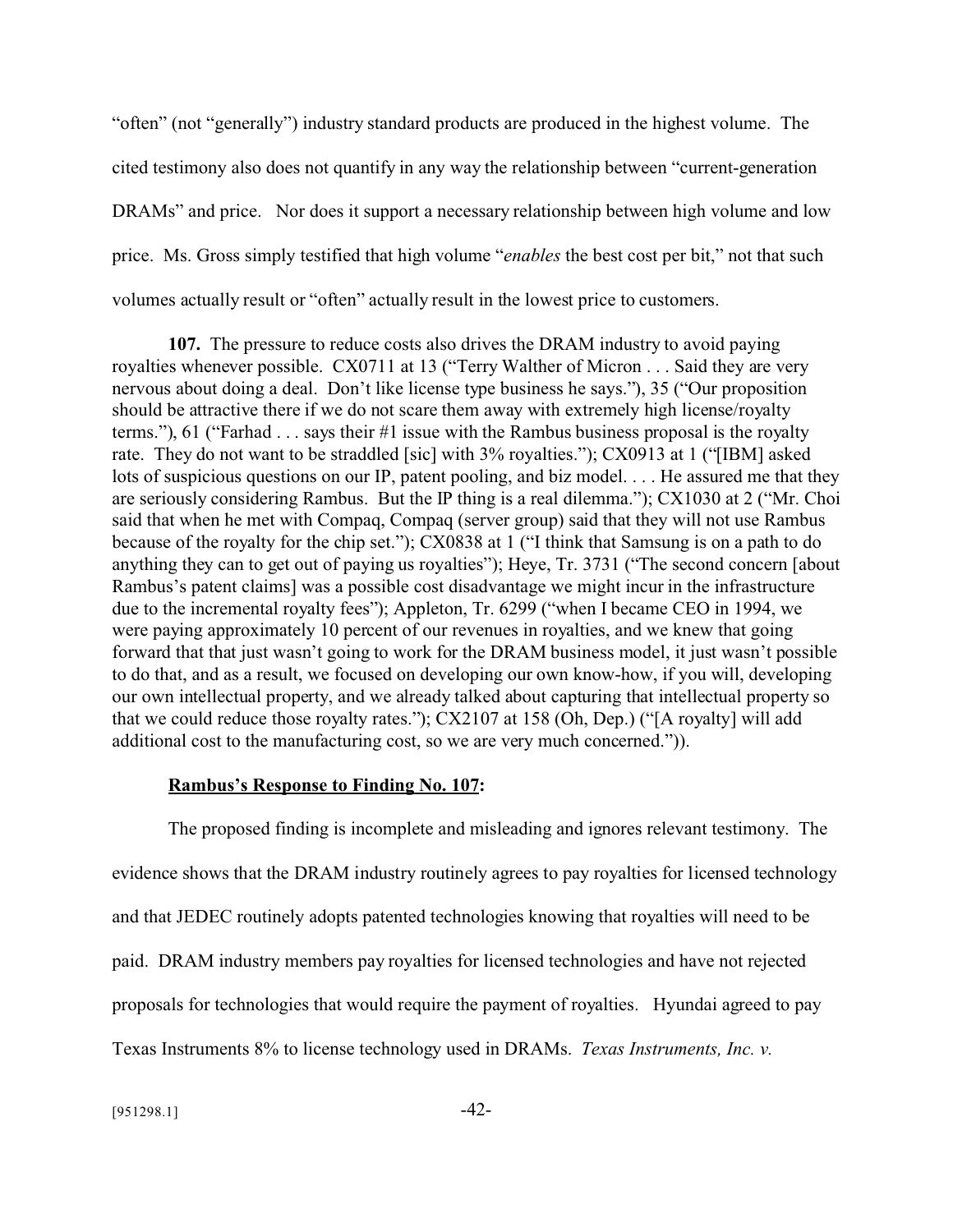*Hyundai Electronics Indus.*, 42 F. Supp. 2d 660, 663-64, 671, 676-77 & n.39 (E.D. Tex. 1999); *Texas Instruments, Inc. v. Hyundai Electronics Indus.*, 49 F. Supp. 893, 897 (E.D. Tex. 1999). Samsung licensed technology from Texas Instruments and agreed to pay 9% on the sales of DRAMs in the United States and 3% on the sales of DRAMs in Japan. *Texas Instruments, Inc.*, 49 F. Supp. at 902. Andreas Bechtelscheim testified that Sun expected memory module manufacturers to pay for the use of Sun's patented technology when they made products for Sun's SPARC workstations. (Bechtelscheim, Tr. 5899-901).

Similarly, JEDEC has repeatedly standardized technologies that have patent implications. For instance, in May 1990, JC 42.3 sent a ballot to Council to standardize the 256K x4 MPDRAM technology knowing that Digital Equipment Corporation had a patent on the technology and demanded a royalty rate of 1%. (JX 1 at 6, 24). In July 1992, JC 42.3 passed ballots to standardize 2M x8/x9 Sync DRAM in TSOP II knowing that Motorola had an issued patent on the technology and would demand royalties. (JX 13 at 9-10, 136). Similarly, JEDEC members voted to rescind a hold on TI's Quad CAS technology knowing that TI would require the payment of royalties. (RX 562 at 13; JX 25 at 5).

DRAM industry members also agreed to pay Rambus royalties for its RDRAM technologies, which ranged from 2% to 5%. In July 1991, long before Intel became interested in RDRAM, NEC signed an RDRAM license agreement that specified a 2% royalty rate for Rambus Microprocessors and Microcontrollers, 1% for Rambus Memory Devices, 3% for Rambus Peripherals, and 3% for Customer Specific Rambus Products. (RX 538 at 22). In November 1994, again well before Intel selected RDRAM for the next generation DRAM, Samsung agreed to an RDRAM license that specifies a 2% royalty rate, which declines at certain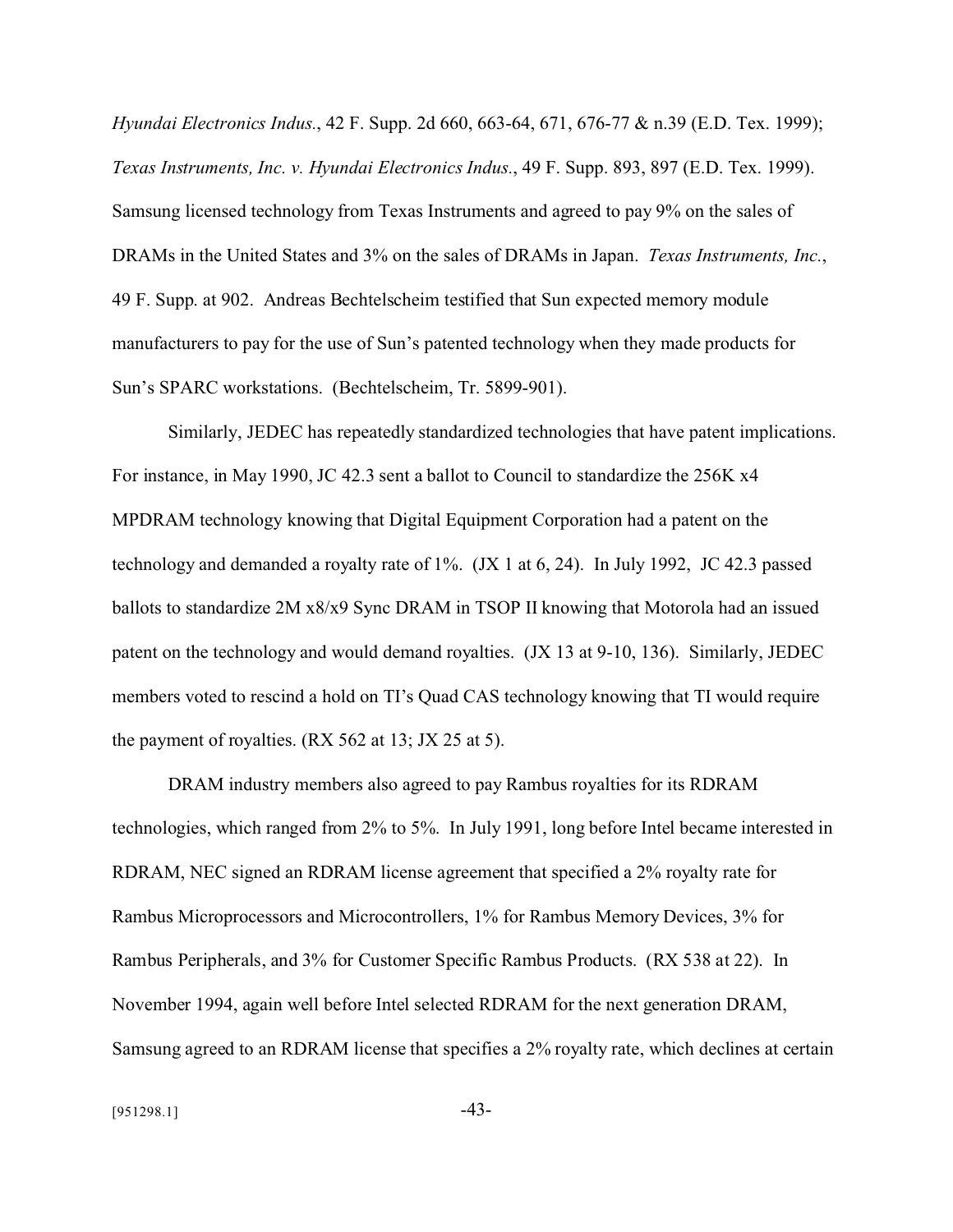volume marks. (RX 518 at 23). Hyundai agreed, in December 1995, to an RDRAM license agreement that specifies a 2.5% royalty rate for Rambus DRAMs (which declines to 2% then 1.5% in 2000 and 2002 respectively), 3% for Rambus processors, and 5% for Rambus ASICs and Peripherals. (CX 1600 at 12). Micron agreed to an RDRAM license in March 1997 that specifies a 2% royalty rate. (CX 1646 at 11). Also in 1997, Siemens entered into an RDRAM license that specified a royalty rate of 2.5% for Rambus DRAMs (which reduced to 2% if RDRAMs exceeded 25% of Siemens total DRAM sales) and 5% for Rambus Peripherals. (CX 1617 at 12). Mitsubishi entered into a February 1998 RDRAM license that specifies a 2.5% royalty rate on Rambus DRAMs, 3% for Rambus processors, and 5% for Rambus ASICs and Peripherals. (CX 1609 at 11). AMD {

} (Heye, Tr. 3919-20 (*in camera*); CX 1420 at 8 (*in camera*)).

The evidence also shows that industry royalty rates, including those paid by DRAM manufacturers, average approximately 4.5%. (See RPF 1378-1393). IBM's policies, which were shown to JEDEC, set forth royalty rates for its technologies from 1-5% of selling price. (JX 9 at p.24; Kellogg, Tr. 5232, 5238-39; Kelley, Tr. 2618-20; see also RX 653 at IBM/2 128124 ("The normal royalty rate for a license to IBM patents ranges from 1% to 5% of the selling price for the apparatus that practices the patents"). Further, royalty rates applied uniformly across the industry are not shown by the cited testimony to be the kind of "cost disadvantage" referenced by the cited testimony that would make any one manufacturer less competitive.

**108.** DRAM manufacturers were particularly concerned to avoid royalties on highvolume, commodity DRAMs. (CX2107 at 159 (Oh, Dep.) ([C]ost is"very, very important" on high volume commodity parts); CX2250 at 2 ("License is ok for niche, but not for main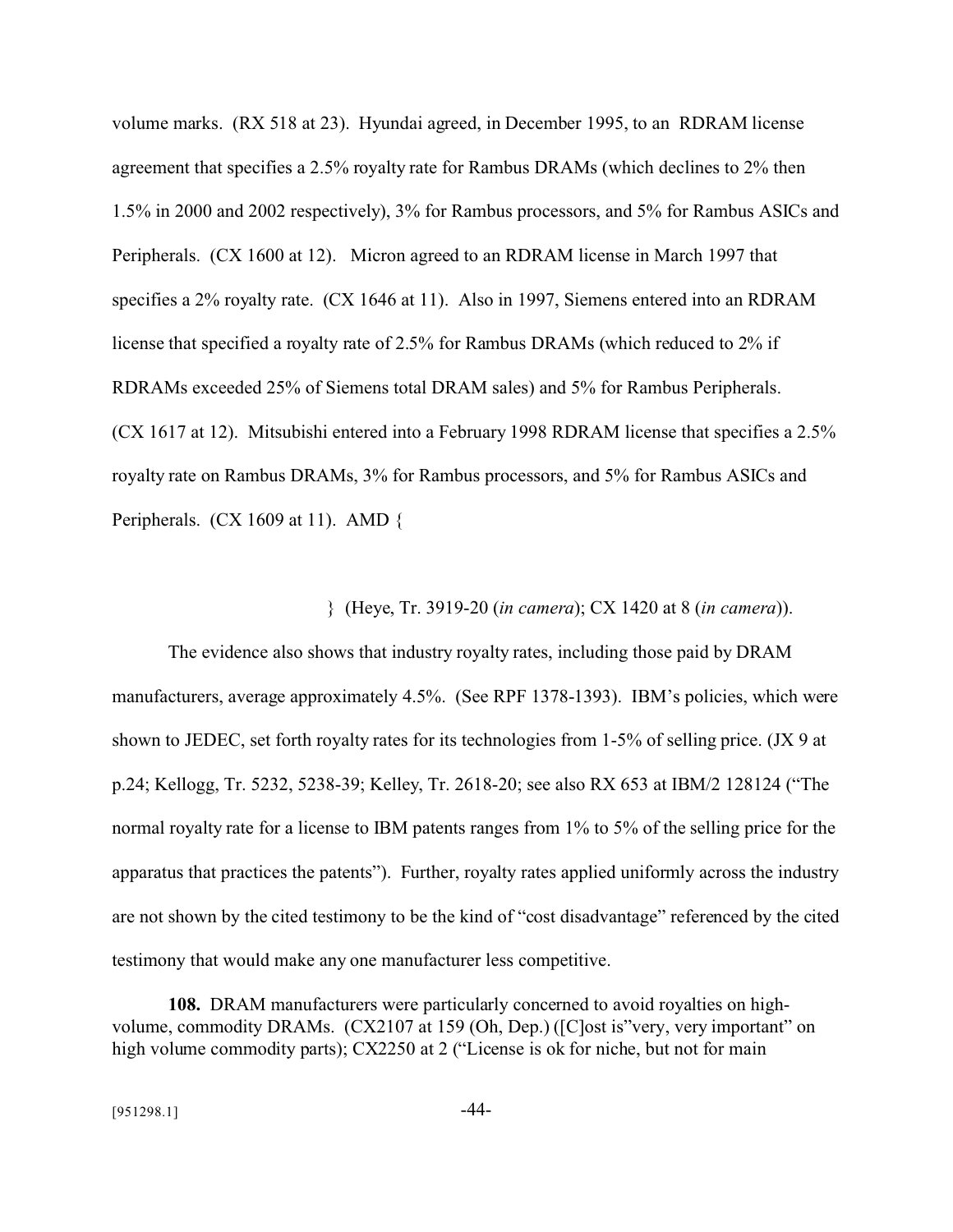memory."); Lee, Tr. 7047 ("He had made a statement on the order that having a license fee for some small-volume product would be reasonable, but it didn't make sense for a very highvolume product of that magnitude for main memory."); *id*. at 7047-48 ("the 2 percent [royalty demand] was larger than anything we'd ever heard of for an interface technology and certainly the largest thing we ever heard of for some sort of fee we'd have to pay to produce main memory."); CX0676 ("[Samsung] will think that 2% is high for a commodity (memories)."))

#### **Rambus's Response to Finding No. 108:**

The proposed finding is incomplete and misleading and ignores relevant testimony. (*See*

RRFF 107).

**109.** Concerns about royalties on high-volume commodity DRAMs have caused the industry to prefer royalty-free open standards whenever possible. (CX2107 at 137 (Oh, Dep.) (open architecture was important to Hyundai "[b]ecause it means that it is adopted by JEDEC, and thus it requires no royalty or no fees at all."); CX2294 at 15 ("Strong Points . . . Open architecture without royalties or fees"); CX0676 ("[Samsung] will think that 2% is high for a commodity (memories)"); CX2726 at 7 "Why DDR Is Cost Effective No Royalties")

### **Rambus's Response to Finding No. 109:**

The proposed finding is incomplete, misleading and ignores relevant testimony for the reasons stated above. (*See* RRFF 107). In addition, the evidence cited does not support the proposed finding for other reasons as well. Dr. Oh's testimony is entitled to no weight because it was clearly based on a false premise. Dr. Oh testified, in the testimony cited in the proposed finding, that he believed a standard was royalty-free *because* it was a JEDEC standard. This statement is clearly contrary to the RAND policy of JEDEC and is contradicted by the many patents and cross-licenses covering JEDEC standards.

The proposed finding is also contradicted by the clear evidence showing that JEDEC's policies, even under Complaint Counsel's construction of those policies, left significant intellectual property undisclosed. For example, even under that construction, only patents "known" to the actual JEDEC participant had to be disclosed. (Kelly, Tr. 1870). It follows that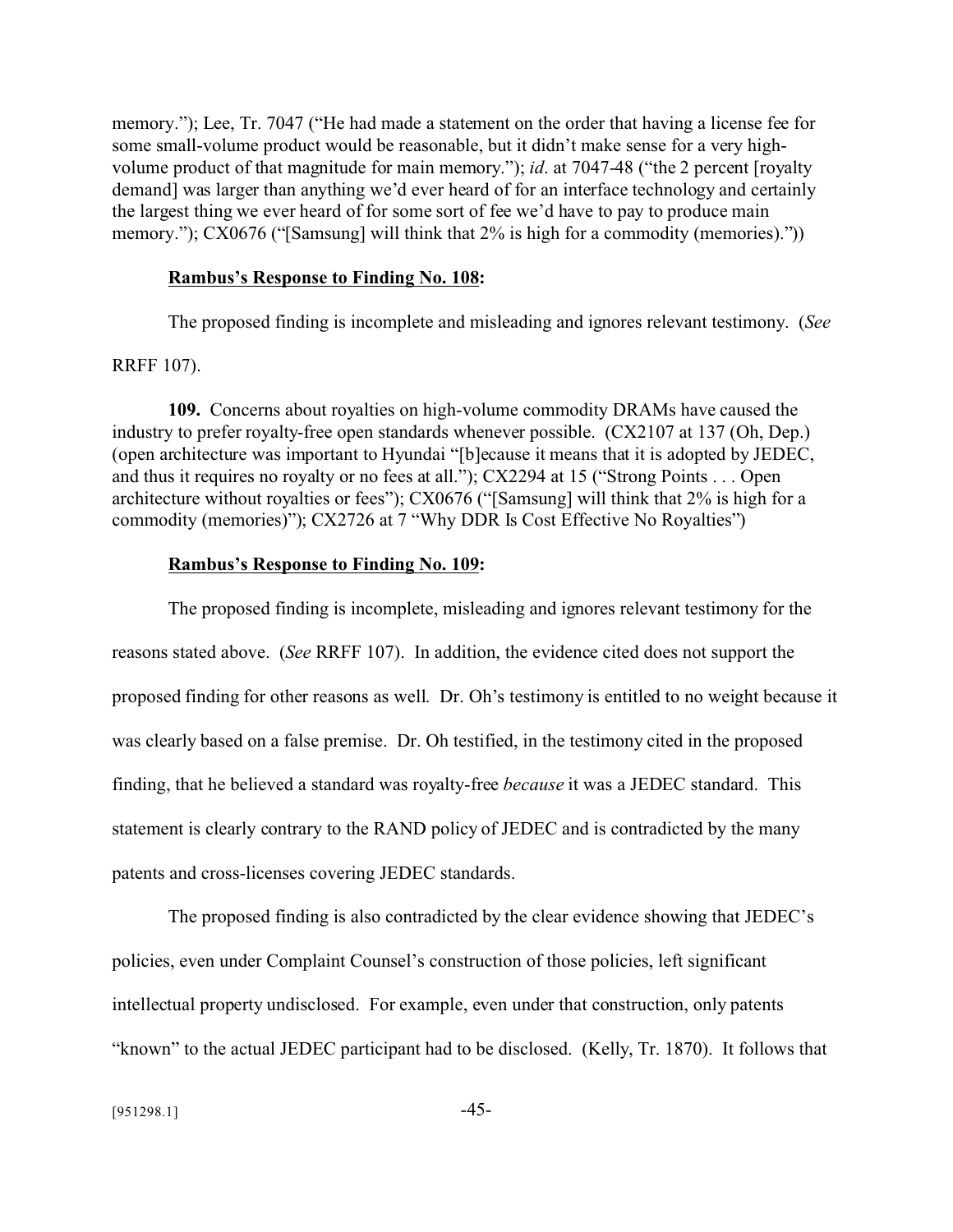other patents held by a participating company would be a basis for future royalty demands.

As another example, IBM informed JEDEC in December 1991 that: "The normal royalty rate for a license to IBM patents ranges from 1 percent to 5 percent of the selling price for the apparatus that practices the patents. This is a very reasonable rate in our industry and generally meets the requirements of standards organizations that licenses be made available on reasonable and nondiscriminatory terms and conditions." (Kelley, Tr. 2617). Although this statement presented at JEDEC and included in the JEDEC meeting minutes (JX9 at 24), Complaint Counsel has presented no evidence that JEDEC members *preferred* not to pay IBM's licensing rates, that anyone was *concerned* that these licensing rates might apply to high-volume commodity DRAMs, or even that anyone ever thought the rates were unreasonable.

**110.** Even with respect to DRAM architectures that were not regarded as high-volume commodity products (including RDRAM before it received Intel's endorsement), DRAM manufacturers sought to negotiate royalties down as far as possible. (CX0733 (Tate e-mail: "Big stumbling block is royalties – they [Samsung] want numbers in 1% or less range."); CX0711 at 61-62 (Crisp e-mail: Hyundai "didn't care that much about the first xxx million units: their worry was what if the product was wildly successful: how can they minimize the upside risk? SO he liked the idea of a pre-set schedule of declining royalties."; "So my suggestion is a . . . 2.5% DRAM royalty declining to 1.25% after 50 million cum units ship.").

### **Rambus's Response to Finding No. 110:**

The proposed finding is misleading and incomplete. While DRAM manufacturers naturally sought better terms in their negotiations with Rambus for RDRAM licenses, DRAM manufacturer agreed to pay royalties of ranging from 2% to 5% for Rambus technologies in various types of products, both before and after Intel endorsed RDRAM. (*See* RRFF 107, 109.) In addition, to the extent that the actions or preferences of any memory manufacturers can be understood from Exhibit CX0711, cited by Complaint Counsel, that document suggests that at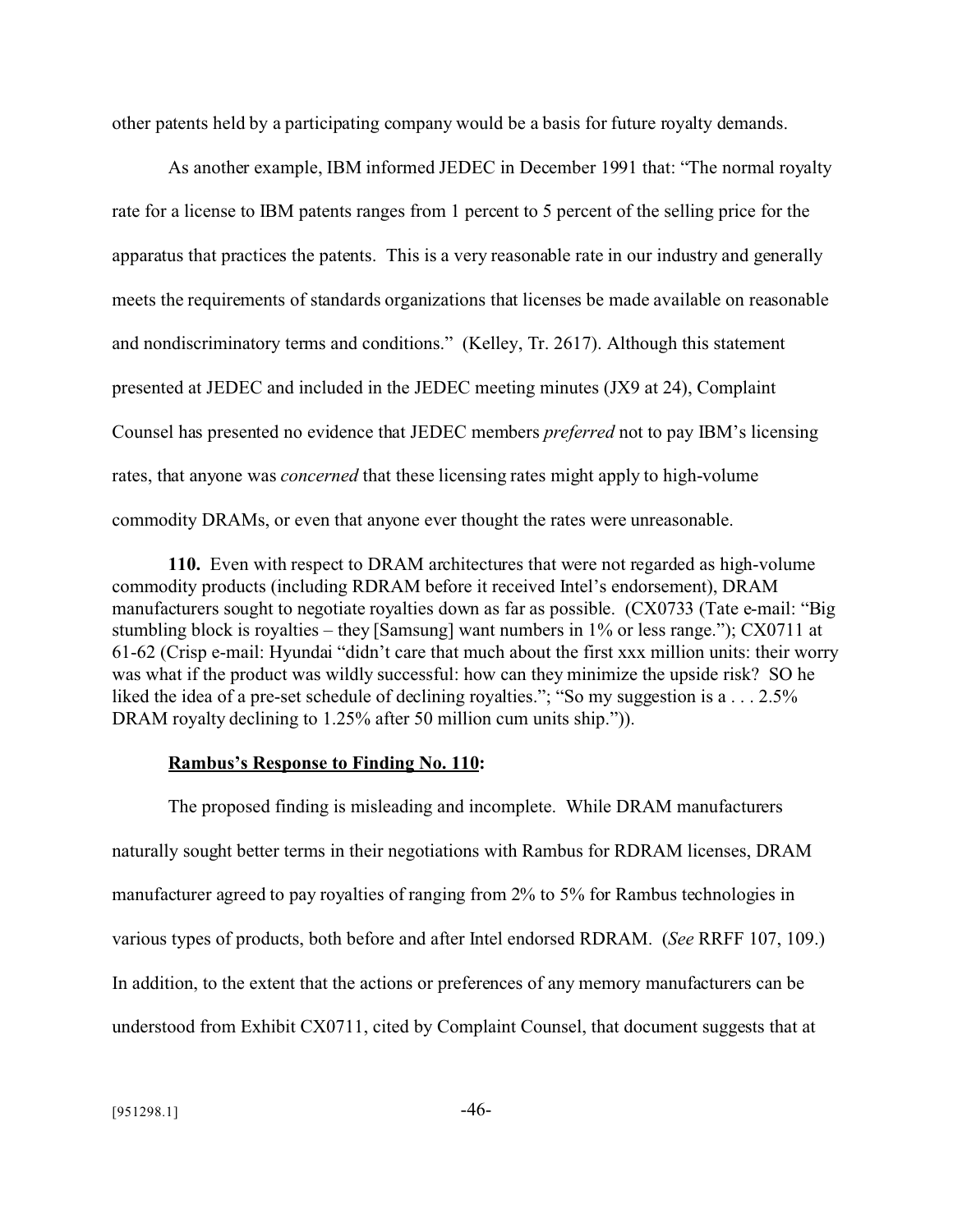least one memory manufacturer, Hyundai, did not seek to negotiate down royalties for lower volume products as far as possible: Hyundai "didn't care that much about the first xxx million units ...." (CX0711 at 61-62).

**111.** When the DRAM industry is unable to avoid royalties completely, they have sought to negotiate royalties down as far as possible. CX0961 at 1 ("I had requested a 1:1 with pat g[elsinger of Intel] as a result of his request . . . to lower our rdram royalties to <0.5%"); CX0974 at 1 ("On royalty reduction we tried several trial discussion with major dram partners and NONE were willing to trade royalty reductions for CHANGES IN BEHAVIOR: all said give me lower royalty and I'll be more motivated."); Appleton, Tr. 6300 (Micron has "gone through negotiations, future negotiations as we developed our own property, and as a result of that, our royalties today are very insignificant. Essentially they have gone from 10 percent of the company to an insignificant percentage of the company.")).

## **Rambus's Response to Finding No. 111:**

The proposed finding is not supported by the evidence and is contradicted by other

evidence. (*See* RRFF 110). Moreover, in the Micron example cited by Complaint Counsel, it is

not clear whether it was the negotiations that signicantly reduced royalties or – as seems to be the

case – the purchase by Micron of Texas Instrument's DRAM manufacturing facilities, the

expiration of some of Texas Instrument's relevant patents, and Micron's own aggressive filing of

patents. (*See* Appleton, Tr. 6507).

# **G. Strong Forces Drive Standardization in the DRAM Industry.**

**112.** Standards are essential in the DRAM industry. (CX2634 at 3 (article by former Rambus expert states: "Deviation from the herd is not tolerated by the marketplace. Not since the 1970s have individual DRAM vendors had the power to innovate architecturally.") CX1284 at 28 (Rambus's co-founder Mike Farmwald once stated, "There is real value in having a world DRAM standard.")).

# **Rambus's Response to Finding No. 112:**

The proposed finding is vague as to whether "standards" is intended to refer to "*de jure* standards" or "*de facto* standards" or both. In any event, the cited evidence does not support any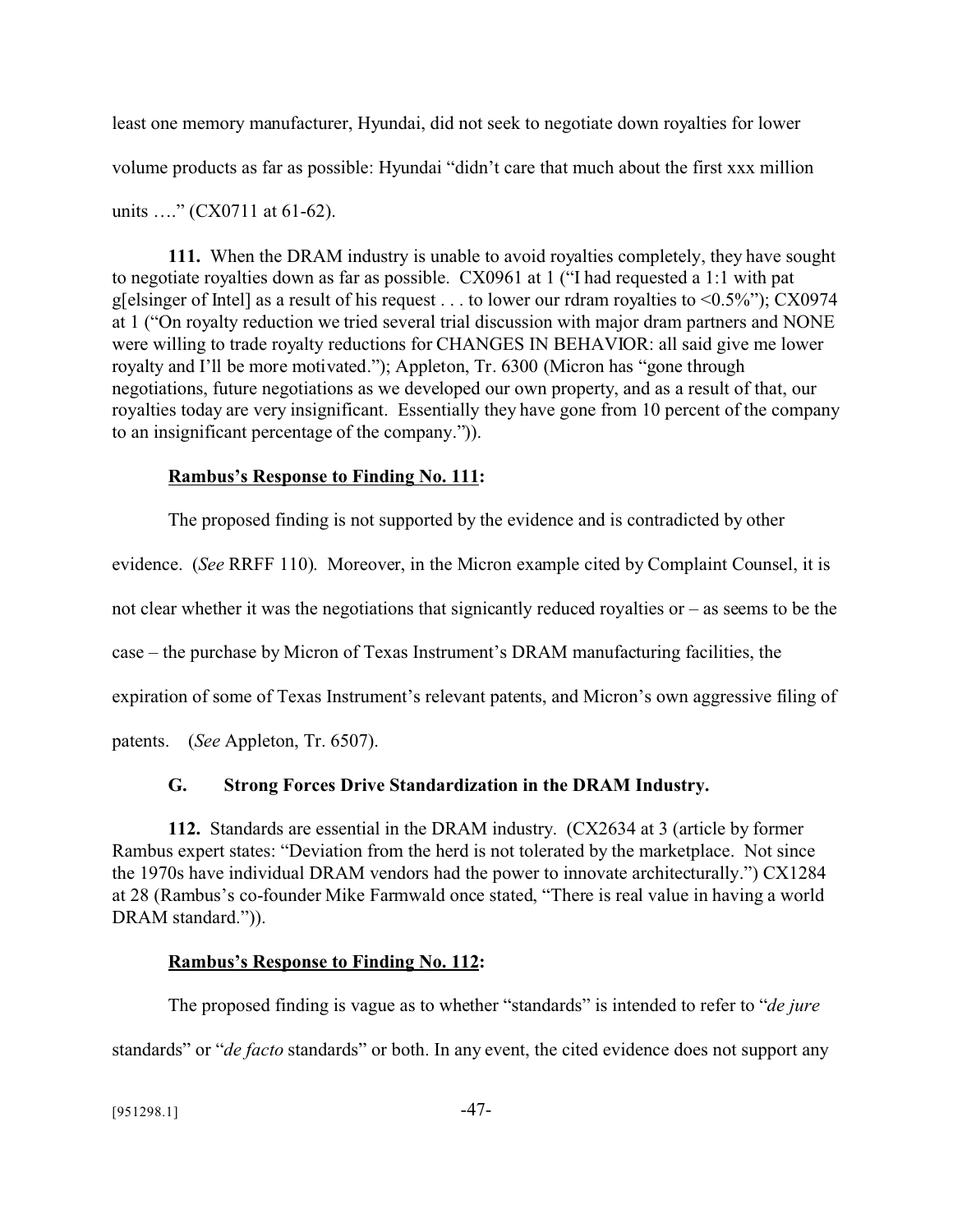construction of this proposed finding. The purported market intolerance of "deviation from the herd" and the purported "lack of DRAM manufacturer power to innovate architecturally" – even if established by the cited evidence – say nothing about standards. Nor do these purported facts speak to standards (of any kind) being "essential." Dr. Farmwald's recognition of "real value" in a "world standard" likewise does not speak to standards being "essential." Moreover, Dr. Farmwald was not addressing the kind of formal standards that are adopted by JEDEC and are primarily at issue here.

**113.** Standardization benefits the DRAM industry generally by ensuring quality and reliability. (J. Kelly, Tr. 1791 ("to the extent that companies are following JEDEC standards, there is a consistency in terms of quality and reliability"); Prince, Tr. 9016-17 ("when something comes for formal standardization, it has the review of peers throughout the industry. Everyone gets a chance to review it and make comment, and if there are good and bad features, they can be modified. And what ultimately comes out for the users in the industry is the most adequate device that the industry collectively can prepare.")).

#### **Rambus's Response to Finding No. 113:**

The proposed finding is incomplete, misleading, unsupported by the cited evidence and contradicted by more reliable evidence. The testimony of Mr. Kelly cited by Complaint Counsel states that "companies following JEDEC standards" produce "consistency" in the areas of "quality and reliability." This statement about "consistency" does not speak to the ensuring of either *high* quality or a *high* level of reliability, as the proposed finding implies. Moreover, if (as Complaint Counsel allege) JEDEC was indeed trying to follow a standardization process that avoided patents and patent royalties then, it was foregoing certain technological improvements and, necessarily, sacrificing quality. The Prince testimony cited by Complaint Counsel supports and certainly does not contradict this conclusion. It speaks only to achieving the "most *adequate*" device, which implies quality trade-offs.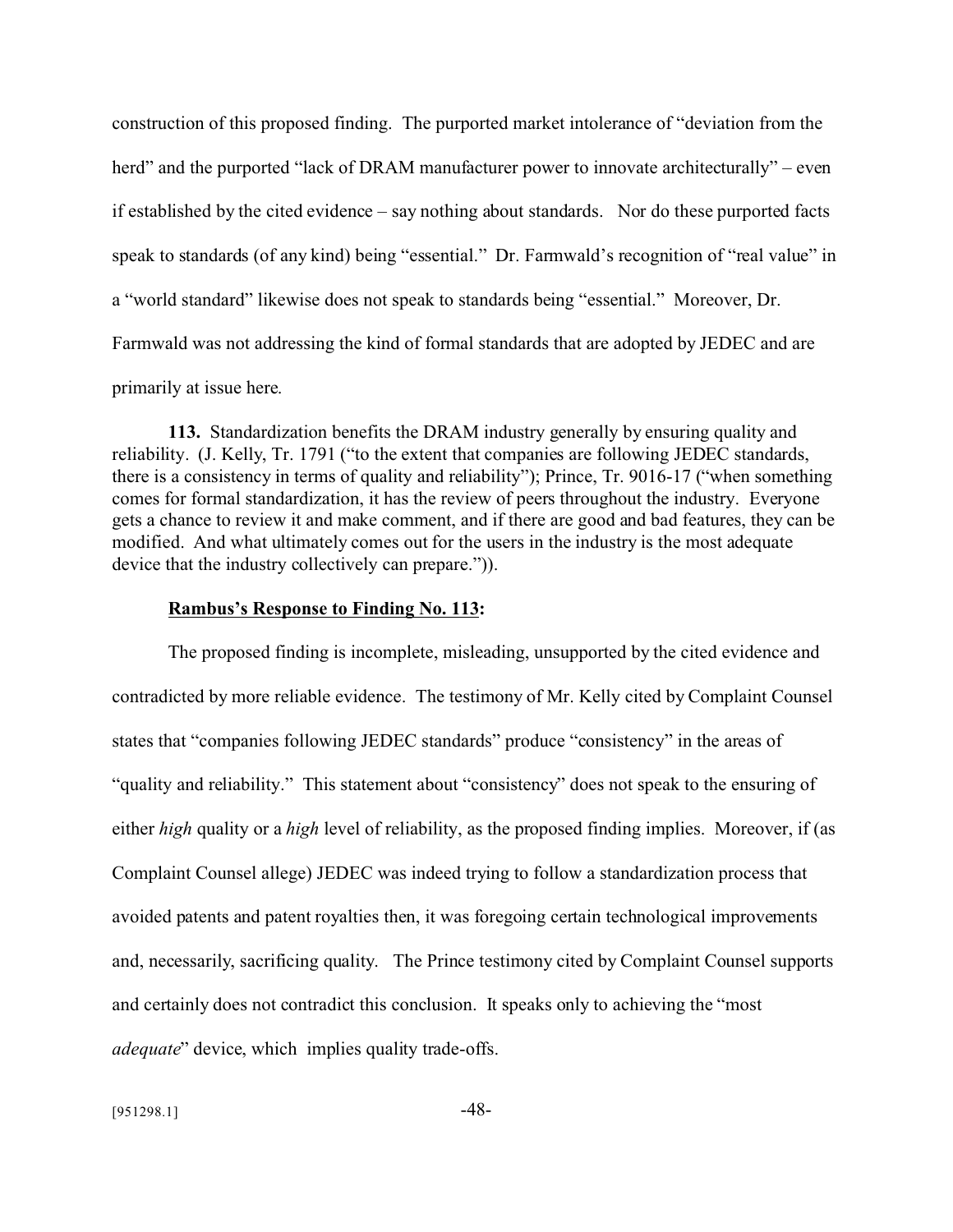Finally, the cited testimony from JEDEC's president, general counsel and long term employee John Kelly is not as reliable as testimony solicited from Complaint Counsel's witness Pete MacWilliams of Intel, a distinguished engineer who explained that SDRAMs being produced in 1995 – two years after JEDEC "standardized" SDRAM it in 1993 – were based on data sheets that "didn't all match", which meant "they were going to build incompatible parts." Mr. MacWilliams further explained:

"[Vendors] could all say they were compliant because they followed the JEDEC ballots, but the fact there was always an ongoing stream of ballots made it somewhat problematic. And most of the differences were very subtle. The basic devices were all the same, but there were a few timing differences. There were basically two functions in the devices that were a little bit different between vendors, and so it wasn't an issue of being able to make the devices work, but if you're trying to do the device in high-volume manufacturing, you want all vendors to supply a compatible device. We thought there would be problems."

(MacWilliams, Tr. 4908-10). Mr. MacWilliams' testimony is more reliable because Intel generally as a consumer of standardized DRAMs, and Mr. MacWilliams (a design engineer and Director of Platform Architecture at Intel), is in a better position than Mr. Kelly (a lawyer) to determine whether JEDEC standardization "ensured quality and reliability."

**114.** Standards in the DRAM industry ensure that the DRAM devices are compatible with other components. (Peisl, Tr. at 4410 ("Interoperability... [means] the DRAM works flawlessly together with all the components in the system. It's not only one chip that the DRAM is interfacing with but all the other components on the motherboard, the position on the motherboard, the particular layout on the motherboard, other components on the modules, for instance, like registers. You have to make sure your part is fully compliant with all the specifications of the other chips. That is why everybody is working towards the JEDEC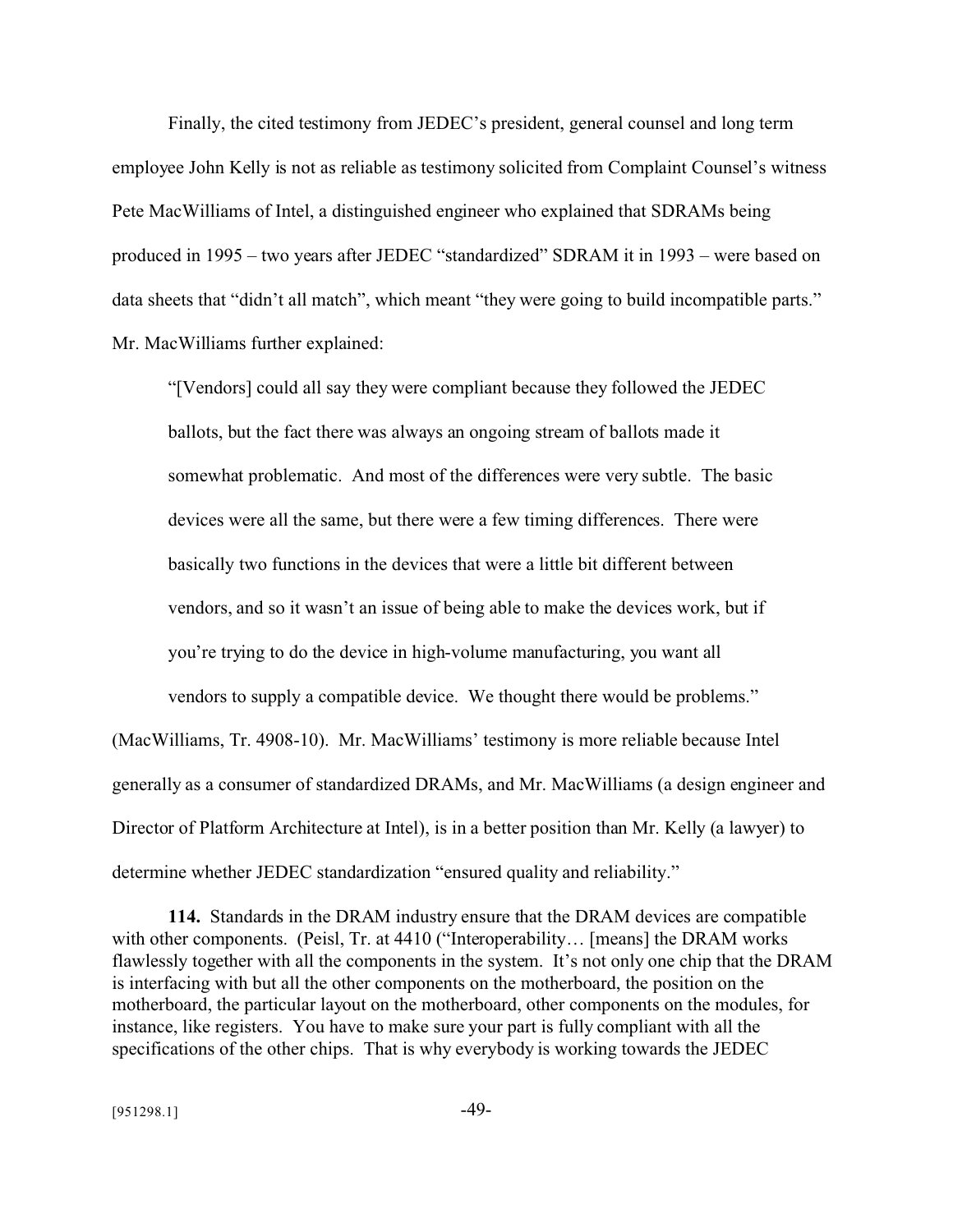specification.") and 4382 (Standards are "of utmost importance... not only for... a DRAM designer on one side, but it's very important…for the chip designers at Intel, AMD and other companies who design the chips that communicate with our DRAMs as well, and it enables essentially the whole industry to develop products that work together in more or less a predefined manner."); Heye, Tr. 3715 ("AMD spends a lot of time -- AMD works collaboratively with the memory vendors through JEDEC to ensure that the memory standards going forward can be implemented both by the chipset vendors and the memory vendors.")).

#### **Rambus's Response to Finding No. 114:**

The proposed finding is not supported by the evidence, is contradicted by other, more reliable evidence (if it is meant to apply to the past) and is irrelevant (if, as written, it is meant to apply only in to the present tense). (*See* RRFF 113). Moreover, the Peisl testimony cited by Complaint Counsel (Peisl, Tr. 4410) does not suggest that standards in the DRAM industry ensure interoperability; rather, the testimony was merely offered by Mr. Peisl as an explanation of what he meant by "interoperability" when he indicated that it was a concern of Infineon's customers in the testimony on the previous page (Peisl, Tr. 4409). The same is true for the Peisl testimony (Peisl, Tr. 4382), which states only that standards "enable[]" the collaboration, not that they "ensure" compatibility. The Heye testimony cited by Complaint Counsel similarly only describes what AMD "works" to achieve with respect to standards. It does not purport to establish —and does not establish — that the standards themselves "ensure" anything. Mr. Heye's testified only that AMD "works" to achieve a result such that that standards can be "implemented" by both chipset and memory vendors. Mr. Heye did not testify as to whether this "work" by AMD (or his acknowledged work as leader of "team DDR," for that matter) actually results in such implementations being successful – in terms of compatibility or in any other terms. As explained by Mr. MacWilliams (RRFF 113; MacWilliams, Tr. 4908-10), such JEDEC's SDRAM standardization efforts did not result in DRAM device compatibility with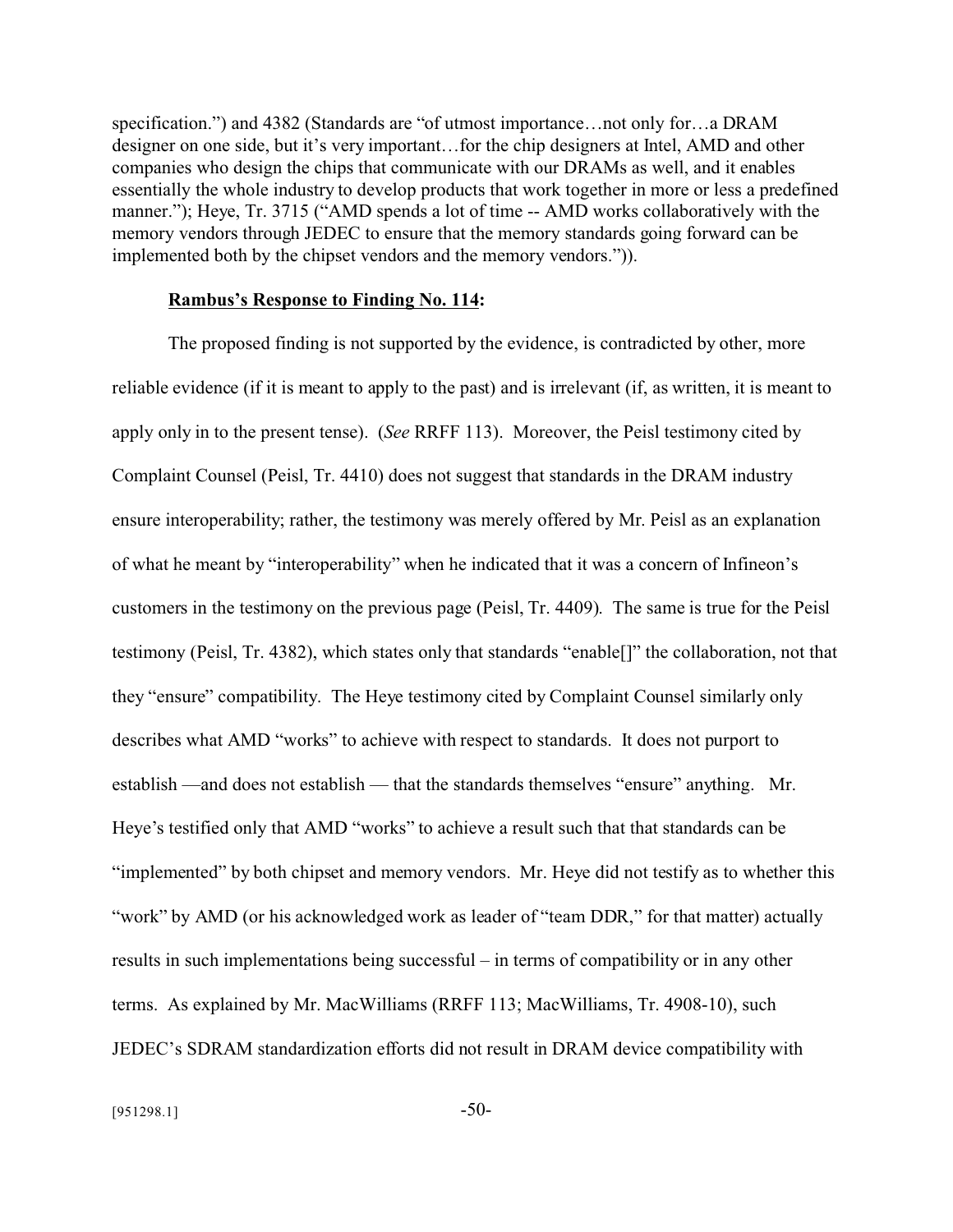other components.

**115.** Standards in the DRAM industry ensure that the entire industry, including manufacturers of systems and compatible components, settles on one solution, thus allowing firms to make long-term investments the success of which depend on long-term investments made by others. (Macri, Tr. 4620-21 (Discussing CX1315, he states "[U]sually in the DRAM world, there is only one choice. You know, it's not a matter of what; it's a matter of when. So, users, they can plan their transition based on their own -- you know, their own internal decision-making process, plan their transition to meet their own business needs. The suppliers, they know making the investment up front is going to be realized, because they know the users will eventually move over. It may not all be at once, but over a period of time, they can count on the market slowly building up. In this particular case [when both DDR SDRAM and RDRAM could have become the dominant standard], there were two choices, and it was very unclear which way the world would go."); Heye, Tr. 3678 ("from the time you start thinking about a chipset to implementing it, especially when it's brand new like the one for AMD, it's about two years prior to shipping."); Bechtelsheim, Tr. 5796-5797 ("[O]ur design cycle was typically one to two years for a new product, so we would need to know at the beginning of that design cycle which exact memory technology we could use at the time the product would be manufactured.").

#### **Rambus's Response to Finding No. 115:**

The proposed finding is not supported by the evidence, ignores more reliable evidence (if it is meant to apply to the past) and is irrelevant (if, as written, it is meant to apply only in to the present tense). The Macri, Heye and Bechtelsheim testimony cited by Complaint Counsel express the desire of the witnesses (and their companies) to know what memory technology their products would be using several years before their own products are manufactured. The testimony does not in any way suggest the standards in the DRAM industry "ensure" that the industry settled on one solution and the evidence at trial shows that, at any one time, multiple solutions co-exist in the marketplace. (Rapp, Tr. 9791-9798). As Mr. MacWilliams explained (RRFF 113; MacWilliams, Tr. 4908-10), JEDEC's SDRAM standardization effort did not "ensure" one solution that could be used consistently or reliably by others in the industry. It was for this reason that Intel issued its own PC-100 standard in 1995 (*id.*) and Intel's modifications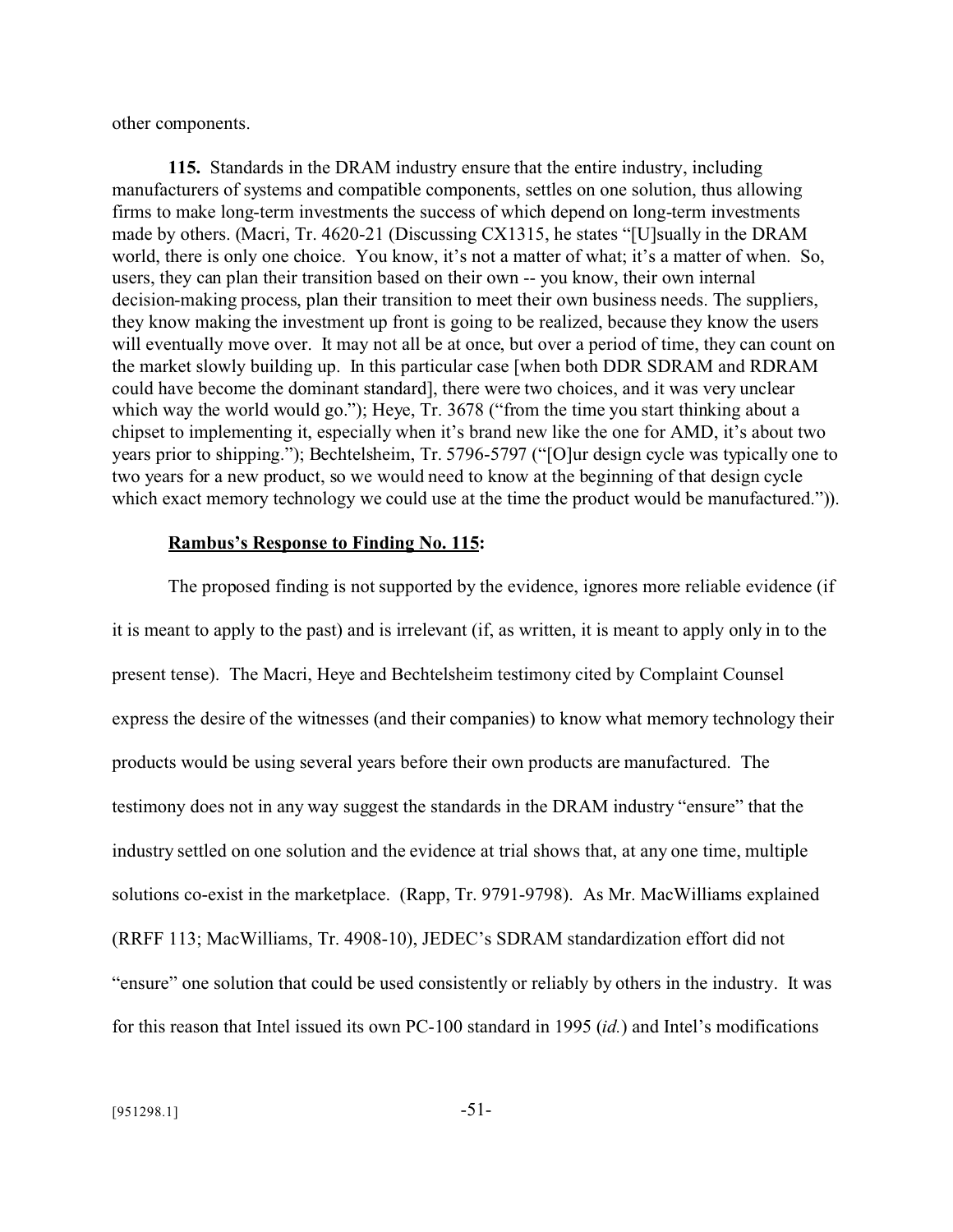were adopted back into a subsequent SDRAM standard at JEDEC. (Peisl, Tr. 4411 ("and it was

later on added into the JEDEC specification.")).

#### **1. Benefits to DRAM Purchasers.**

**116.** Customers require standardized DRAM because standards ensure that parts purchased from various manufacturers are perfect substitutes, thereby ensuring customers of multiple sources of supply. (CX1075 ("everyone wants multiple-sourced DRAMs, so to make DELL happy, you need multiple suppliers of DRAMs, modules, connectors, and clock chips"); CX1354 at 5 ("DRAM Industry: commodity business, Customers want multiple sourced, compatible DRAMs."); Peisl, Tr. 4408-10 ("JEDEC essentially ensured that it had multiple sources because everybody in the industry, every major DRAM company or every DRAM company and every controller company designed towards the agreed-upon JEDEC standard."); Polzin, Tr. 3973 ("JEDEC allows manufacturers to all design to a common standard and basically enables the commodity marketplace. Everybody is designing compatible parts at the lowest possible cost competing on manufacturing cost."); Sussman, Tr. 1324 ("we have no choice, we must standardize the part so it will fit within the consumer's application") and 1327- 28 ("if the part is standardized, [customers] can buy it from multiple sources, they have options, and in that there are multiple sources . . . So, often the customers will be very hesitant to design a part into their system that is not standardized. They want more than one vendor to be able to provide it to them."); G. Kelley, Tr. 2387-88 (DRAM "must be available for many suppliers, and it must be interchangeable from those suppliers"); Becker, Tr. at 1152-1153 ("Our customers, customers like Dell, IBM, Compaq, they're interested in buying DRAM models or components from…[Infineon's] parts or Samsung's parts or Micron's part and use them interchangeably, and through the standards process, they get that benefit."); Rhoden, Tr. 296 ("Essentially what they're asking for is they want interchangeability where they can get it from multiple places, get the same thing from multiple places. It gives them a great deal of advantage in the market.") and 298-299 ("Q. Why do the customers want standardization? A. Well, they -- frankly, they like to have a broad customer supply base so they can pit one supplier against the other and get the lowest possible price"); Williams, Tr. 763 ("Their customers are mainly computer customers who require that they are able to buy products from multiple sources and that these products interoperate, and JEDEC is the body that sets those standards by which there are interoperability and everybody has, in essence, the same part based upon the JEDEC standard") and 823 ("customers were very concerned, like they always are, to ensure that you've got multiple sources and that they're not locked into a proprietary product where then you can charge whatever you want. They want to make sure that there's a plentiful supply and that . . . they can get it from everybody."); Williams, Tr. 763 ("for Micron, they make memory products that are used in the industry. Their customers are mainly computer customers who require that they are able to buy products from multiple sources"); Gross, Tr. 2305 ("[G]enerally industry standard material is made in the highest volumes, which enables the most competitive costs and price.") and 2306- 2307 ("all of the DRAM manufacturers would strive to meet those standards and produce product that aligned with those standards."), 2307 (HP procures DRAM from all of the largest

 $[951298.1]$  -52-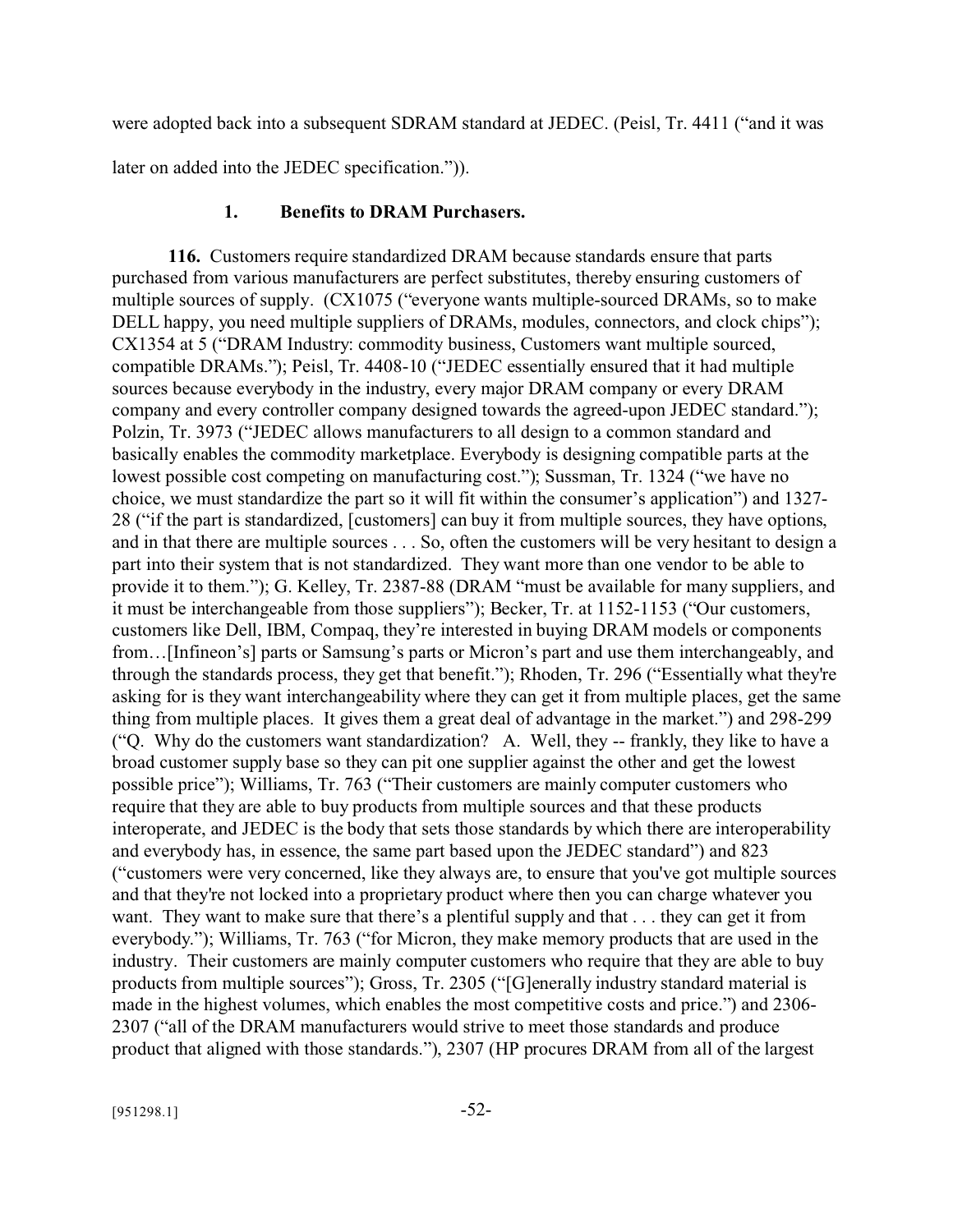DRAM manufacturers in the world.); Lee, Tr. 6859 ("[I]n our business, we have to have perfectly substitutable products from other suppliers, so there needs to be multiple sources of the same part."); Polzin, Tr. 3943-44 ("It was crucial that we had a common standard that would allow interoperability"); Bechtelsheim, Tr. 5789 ("the primary concern was that JEDEC was in fact able to develop a standard that was suitable for manufacturing of identical parts by all the memory manufacturers"), 5863-64; Farmwald, Tr. 8296 ("[Interchangeability is] very important to the DRAM customers"); Heye, Tr. 3641 ("because the volume of memory is so great, Apple thought it was very, very important to have multiple suppliers"); Goodman, Tr. 6013 ("we try and avoid a single-source scenario")).

#### **Rambus's Response to Finding No. 116:**

The proposed finding is vague with respect to the term "standardized." To the extent that this is intended to refer to standardization at JEDEC, the proposed finding is not supported by the evidence, ignores more reliable evidence (if it is meant to apply to the past) and is irrelevant (if, as written, it is meant to apply only to the present). The bulk of the testimony cited by Complaint Counsel merely suggests that customers desire or require parts that are interchangeable, and they suggest this is so for various reasons including to get multiple sources and enable price competition. The evidence does not support a finding that standardization at JEDEC was necessary to achieve this result. Nor is JEDEC standardization sufficient to achieve this result, as shown by the testimony from Mr. MacWilliams regarding JEDEC's 1993 SDRAM standard, which was not sufficient to ensure interchangeability or multiple sources. (RRFF 113;

MacWilliams, Tr. 4908-10).

**117.** Customers benefit from the presence of multiple DRAM suppliers because competition between the suppliers ensures customers will receive lower prices for DRAM. (Bechtelsheim, Tr. 5762 ("it was well-understood that in a competitive market where multiple manufacturers make essentially the same type of component that the cost to us as a customer would be significantly superior and there would be a lot more cost pressure on the manufacturers themselves to optimize the manufacturing of their components."); Polzin, Tr. 3973 ("JEDEC allows manufacturers to all design to a common standard and basically enables the commodity marketplace. Everybody is designing compatible parts at the lowest possible cost competing on manufacturing cost."); Peisl, Tr. 4409 (A very simple economic law says: The more suppliers

 $[951298.1]$  -53-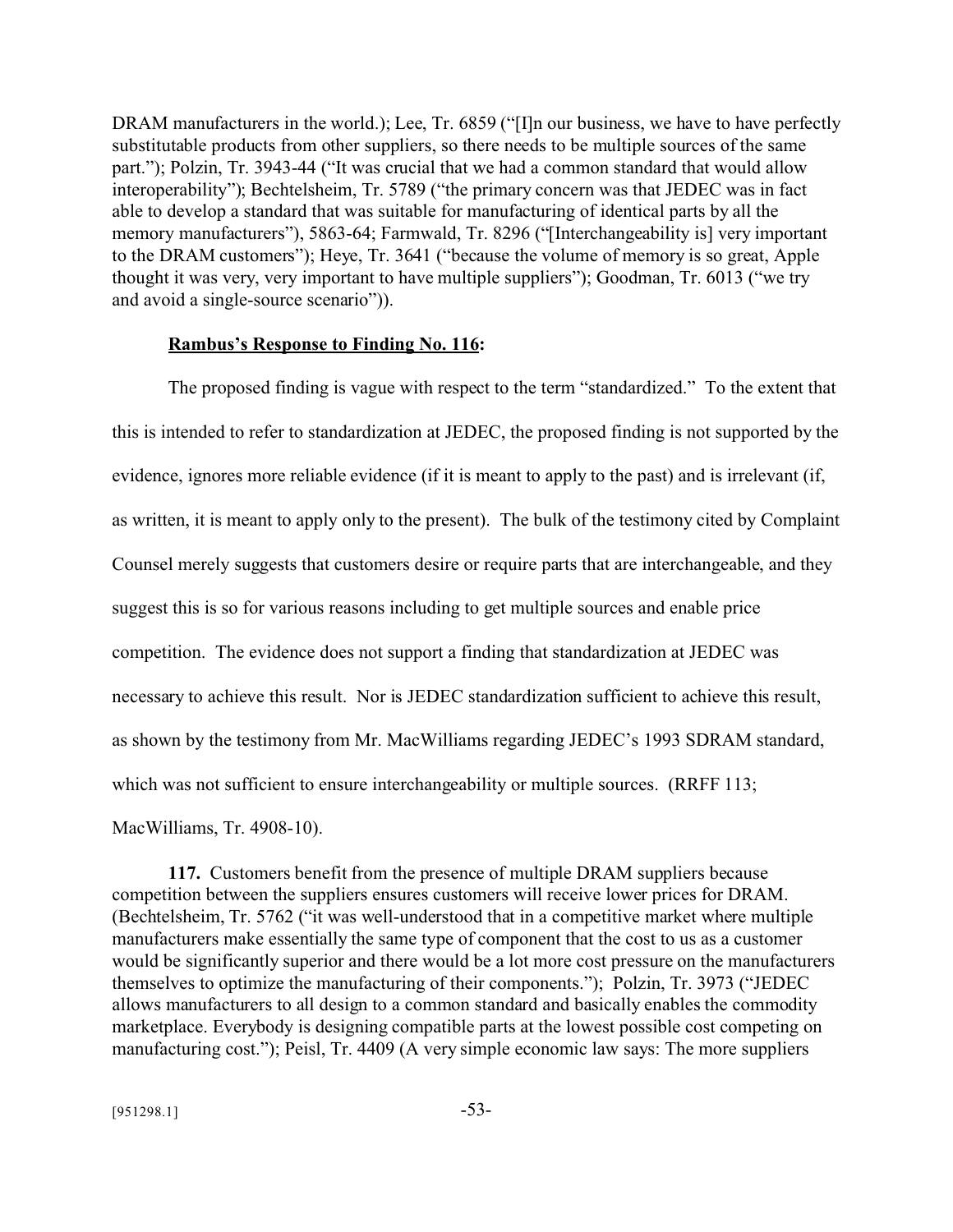you have, the lower you can drive the cost."); Gross, Tr. 2307-2308 ("When you have several sources, they, of course, will compete for business, which generally produces a lower price."); Rhoden, Tr. 298-99 (customers "like to have a broad customer supply base so they can pit one supplier against the other and get the lowest possible price."); G. Kelley, Tr. 2388); J. Kelly, Tr. 1791 ("any company wishing to comply can and can develop product to the standards, and that tends to mean more sources of supply"; this means "more competition in the manufacture of product," which "tends over time to drive the price down")).

#### **Rambus's Response to Finding No. 117:**

The proposed finding is not supported by the evidence, ignores more reliable evidence (if it is meant to apply to the past) and is irrelevant (if, as written, it is meant to apply only in to the present tense). The cited evidence is a recitation of traditional laws of supply and demand in markets assumed to be free of supplier price collusion. It does not purport to – and does not – establish what has actually happened in the real world DRAM market. In fact, the existence of multiple vendors in the past for DDR has not "ensured" lower prices for DRAM, as witnessed by the 400% increase in DDR DRAM prices that followed the "consensus " reached among DRAM manufacturers in the four months following the internal Micron email dated November 26, 2001, RX-1922A ("The consensus from all suppliers is that if Micron makes the move [to raise prices on DDR], all of them will do the same and make it stick."). *See also* RX 1991 at 1 (*in camera*).

**118.** Customers benefit from the presence of multiple DRAM suppliers because having multiple sources reduces the risk of losing supply. (Gross, Tr. 2308 ("[A]ny change to our business or the DRAM supplier's manufacturing would impact directly the other partner, and that's,... a fairly unacceptable risk, since its not a necessary risk to take."); Landgraf, Tr. 1692-93 ("We also had assurance of supply going forward. . .many of HP's products are supported for a five to seven, maybe ten-year product life cycle, and in some cases that exceeds the manufacturing cycle for some suppliers . . .by having a standard, we would have a greater chance of having continuity of supply for any time in production or even in support life."); Rhoden, Tr. 298-99 ("they also have the capability that if one supplier disappears or whatever, they still have a continuous supply. So, standardization is something that they. . . basically demand."); Heye, Tr.3641 ("availability is very, very important and when you have a commodity like memory, you know if you don't get the memory, you can't chip your Mac...you're out of business. And because the volume of memory is so great, Apple thought it was very, very important to have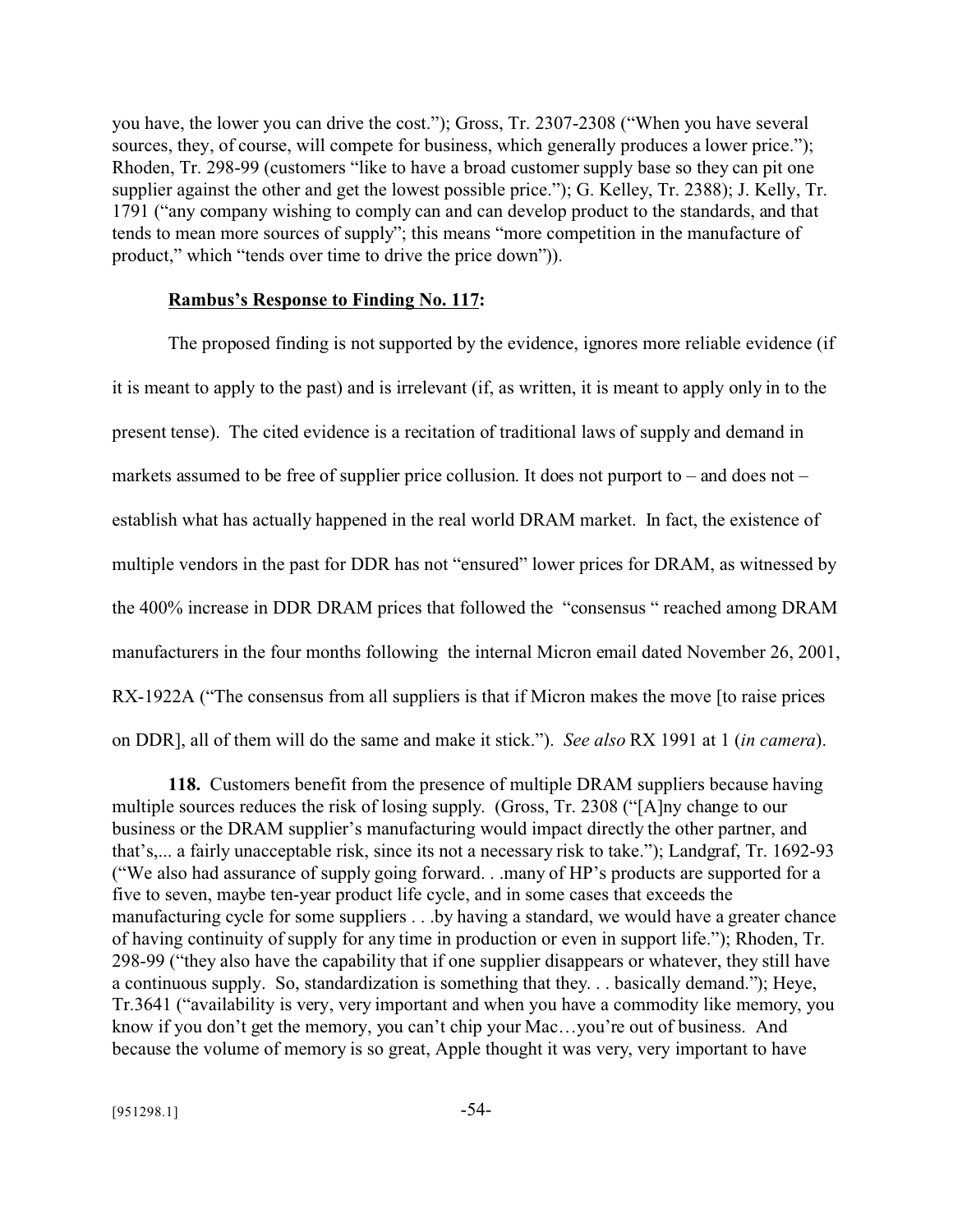multiple suppliers.")).

## **Rambus's Response to Finding No. 118:**

Rambus has no specific response.

## **2. Benefits to DRAM Suppliers.**

**119.** Standardization in the DRAM industry benefits suppliers by providing a high degree of assurance that there will be a demand for product and by allowing suppliers to leverage their design costs over a number of designs. (Rhoden, Tr. 296-298 ("there's a great deal of investment, billions of dollars, that go into the creation of factories and designs that are necessary to produce DRAM, and the supplier gets a large demand, because working with the customer inside an area like JEDEC, because you're working together with your customers and with the supply base, and when everyone agrees, then they have essentially an automatic market . . . they have basically a presold customer base just by complying and working with the standard."); Appleton, Tr. 6275 ("... when the whole world can design to a standard, then it has a benefit ... to those of us that manufacture, because we all then cumulatively put resources towards bringing that product to market and it's more cost-effective because we're able to know what's going to be consumed in the marketplace in aggregate"); Macri Tr. 4596 (Discussing CX0378 at 1 he states "[O]ur goal was to create a broad enough standard to be used by as many people as possible in the world, so it made sense that if that was our goal, we would have as many people attend the meeting from as many different, you know, applications of DRAMs as well as builders of DRAMs, everything surrounding DRAM, so that the final standard would have, you know, the consensus of the world, so that it would become widely adopted and used throughout the world.") and 4620-21 (Discussing CX2315, he states "[U]sually in the DRAM world, there is only one choice. You know, it's not a matter of what; it's a matter of when. So, users, they can plan their transition based on their own -- you know, their own internal decision-making process, plan their transition to meet their own business needs. The suppliers, they know making the investment up front is going to be realized, because they know the users will eventually move over. It may not all be at once, but over a period of time, they can count on the market slowly building up. In this particular case, there were two choices, and it was very unclear which way the world would go."); Rhoden, Tr. 298).

## **Rambus's Response to Finding No. 119:**

The proposed finding is vague, incomplete, is not supported by the cited evidence and is contradicted by more specific evidence. It is also irrelevant if (as it is written) it is meant to apply only in the present tense. As an initial matter, the cited evidence does not support the second half of the proposed finding — the notion that standardization allows "suppliers to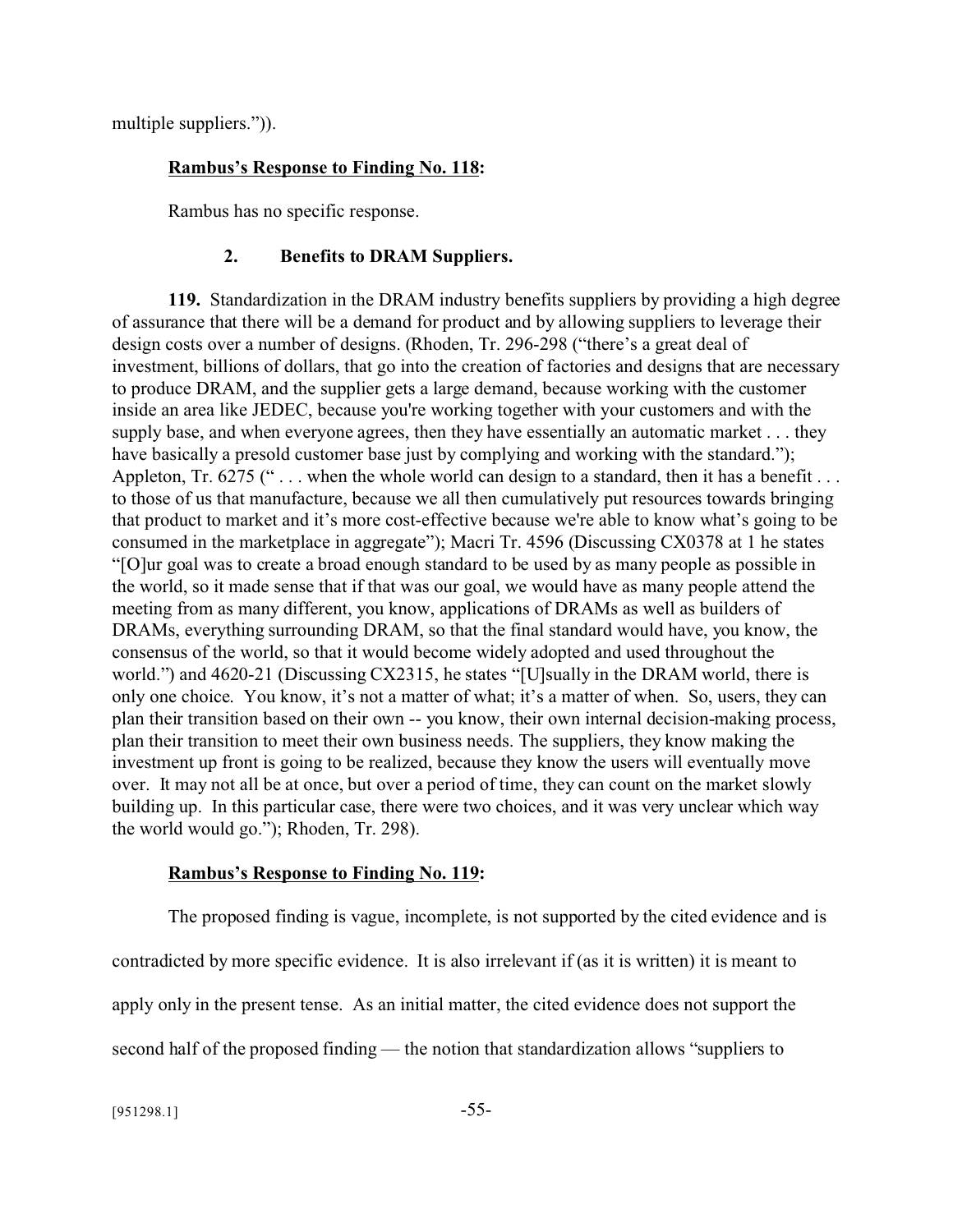leverage their design costs over a number of designs." To the contrary, there is significant evidence in the record that suppliers must incur significant design costs and other costs for each of the large number of design variations that they regularly produce. (Becker, Tr. 1150-51).

As to the first half of the proposed finding, it is supported by the cited testimony only in the present tense, and, even then, remains vague and incomplete. The proposed finding is vague as to whether JEDEC standards or *de facto* standards benefit suppliers, and if the latter, what degree of *de facto* standardization is necessary to accrue the benefit.

JEDEC standardization, on the other hand, is neither necessary nor sufficient to assure demand for a product. Standardization of SDRAM by JEDEC in 1993 did not assure that there would be demand for SDRAM devices (RRFF 113; MacWilliams, Tr. 4908-10), and Complaint Counsel present no evidence that SDRAM would ever have enjoyed demand from the market absent Intel's development of the PC100. Other products, such as Micron's Burst EDO, were standardized by JEDEC but were never in demand. (RRFF 507). Moreover, there are various standards that have received market demand absent JEDEC standardization, such as RLDRAM (Bechtolsheim, Tr. 5962) and Samsung's video RAM product (Prince, Tr. 9021).

In addition, the proposed finding is incomplete and inaccurate for other reasons insofar as it implies that standardization by itself assures demand. The record, for example shows that Intel's choices, not standardization, was a critical factor in demand. (*See* RPF 1543-1546, 1548). The record further shows that considerable marketing efforts and apparently illegal collusion and price fixing among the DRAM manufacturers were necessary to create demand for DDR among computer manufacturers like Dell and Compaq who had committed to support RDRAM instead. (RPF 1595-1599).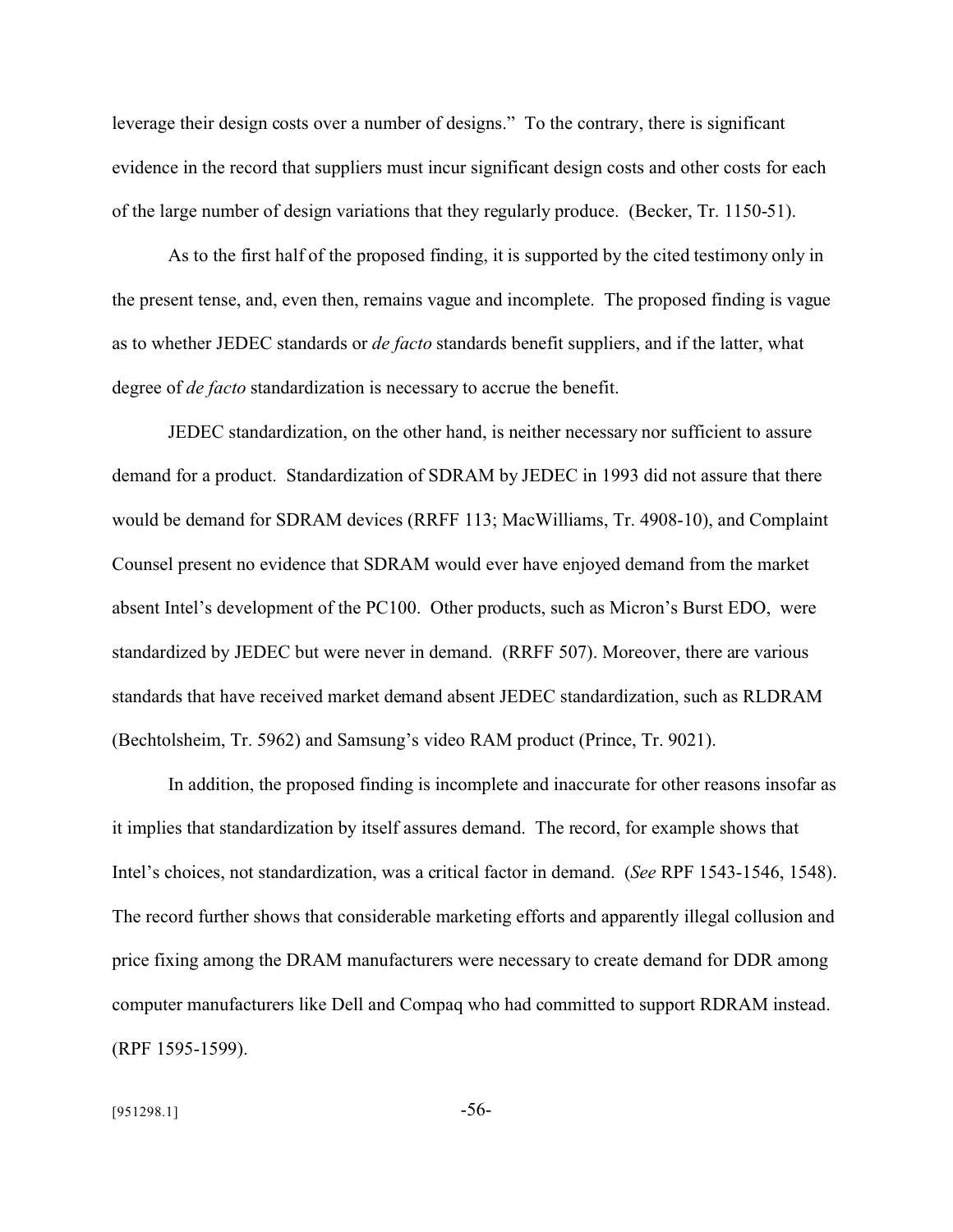**120.** One way that standardization in the DRAM industry helps to assure a demand for new DRAM standards is by having an open standard setting process that involves all interested firms. (Macri Tr. 4596 (Discussing CX0378 at 1 he states "[O]ur goal was to create a broad enough standard to be used by as many people as possible in the world, so it made sense that if that was our goal, we would have as many people attend the meeting from as many different, you know, applications of DRAMs as well as builders of DRAMs, everything surrounding DRAM, so that the final standard would have, you know, the consensus of the world, so that it would become widely adopted and used throughout the world.")).

#### **Rambus's Response to Finding No. 120:**

The proposed finding is not supported by the evidence, is irrelevant if (as it is written) it applies only in the present tense, and is vague in its use of the phrase "open standard setting process" if that phrase is meant to mean anything other than a process that involves all interested firms. The Macri testimony cited by Complaint Counsel does not speak to "assur[ing] demand for new DRAM standards," but rather speaks only to the "goal" of the specific standard setting he directed with respect to one type of DRAM: DDR2. Macri's reference to the goal of having DDR2 "widely adopted and used throughout the world," is not evidence that standardization helped to "assure" anything and, in any event, refers to adoption and use by OEMs, not necessarily to demand among end users. Complaint Counsel has not offered evidence that having "an open standard setting process that involves all interested parties" changes in any way the demand for DRAM standards. In fact, as noted above, standardization at JEDEC does not assure demand. (RRFF 119).

**121.** Standardization benefits suppliers by allowing them to save resources on development. (Appleton, Tr. 6304 (standardized products benefit manufacturers because "we can look at all of that in a cumulation and save on resources . . . that would otherwise be required to come up with a device")).

#### **Rambus's Response to Finding No. 121:**

Rambus has no specific response.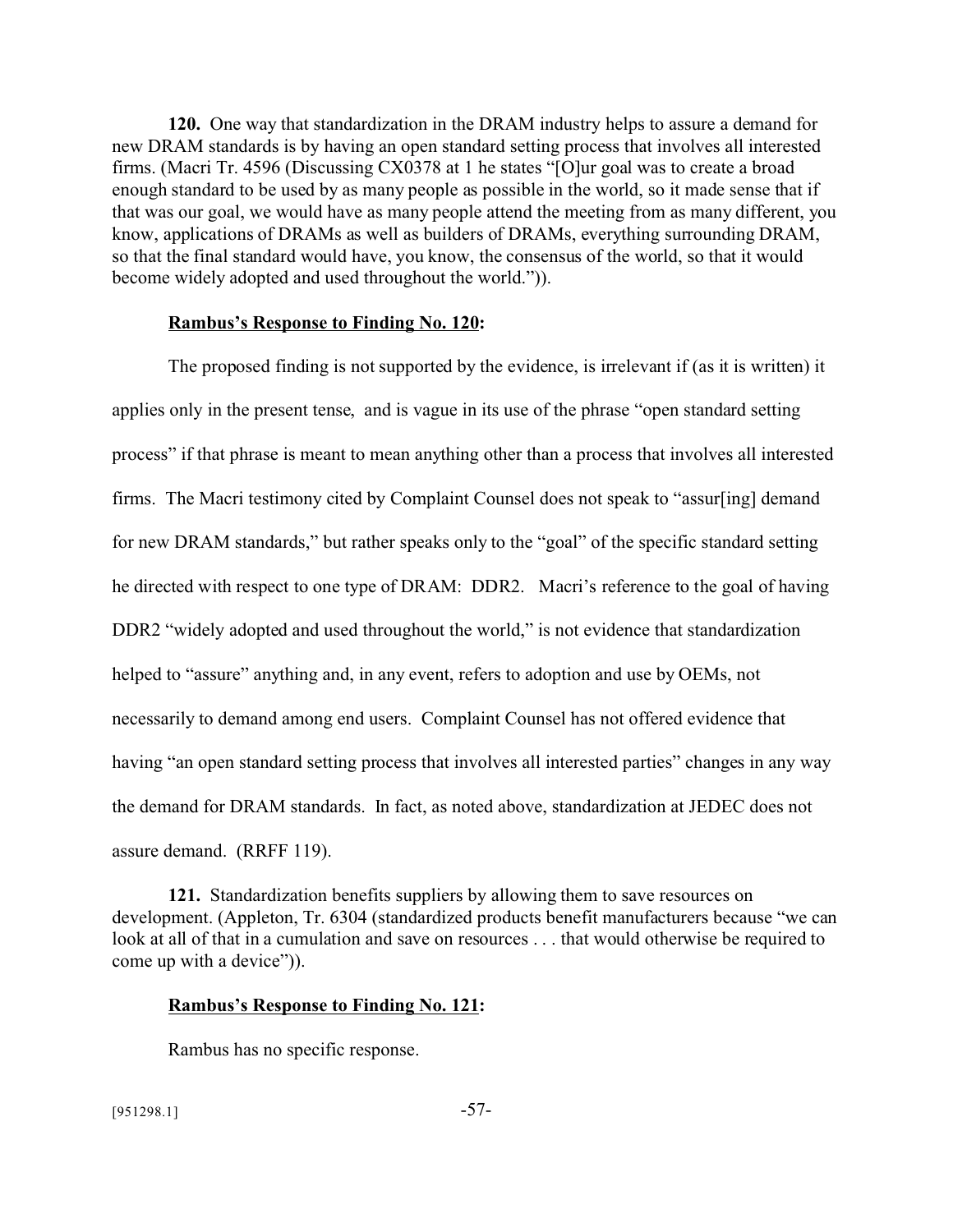## **H. A Variety of Factors Affect the Selection of Technology to be Included in DRAM Industry Standards.**

## **1. Timeliness.**

**122.** Standard setting at JEDEC is time-consuming. (Peisl, Tr. 4453 ("JEDEC is traditionally a very slowly moving consortium, and there's a reason for that, because there's so many companies involved, it's basically the whole industry that produces parts for the PC and the laptop and the server business, so to try to reach consensus at JEDEC, based on my experience, have been incredibly hard and tough."); Macri, Tr. 4607-608 ("The design process is long.")).

## **Rambus's Response to Finding No. 122:**

Rambus has no specific response.

**123.** Industry participants consider time to market an important factor in developing standards. (Bechtelsheim, Tr. 5797 ("for example, if the synchronous DRAM did not have a completed spec, we would chose the previous memory technology. . . we would not be able to take advantage of the performance characteristics of the next-generation synchronous DRAM") and 5803 ("Sun itself did not have a strong view of what exact features the part should have as long as it would meet the cost, complexity and timely completion of the standard."); Rhoden, Tr. 299-300 ("You can't really wait until after you develop something and then decide to standardize it. You have to move in real time at the time that technology is being developed to create the standards. . . there is an urgency in the development of standards, because if you delay and if you wait too long, then sooner or later someone else will replace and do the job for you."); Heye Tr. 3747 ("anything that impacts time to market . . . would put us at a competitive disadvantage"); Macri, Tr. 4600 ("Time to market is extremely critical in this world"); CX0302 at 3 ("Delay is NOT a viable market option."); JX0027 at 12 ("Concern about JEDEC taking too long to produce a standard was mentioned as a reason not to pursue a standard within it.")).

## **Rambus's Response to Finding No. 123:**

The proposed finding is vague, misleading and not supported by the evidence. First, it is unclear whether the proposed finding refers to the time that it takes to develop a standard or the time that it takes to bring a technology to market. The Bechtolsheim and Rhoden testimony as well as JX0027 (at 12), cited by Complaint Counsel, seem to support the former concept, while the Macri testimony seems to support the latter. The Heye testimony is taken completely out of its context; Mr. Heye was testifying regarding the effect Rambus's assertions of patent rights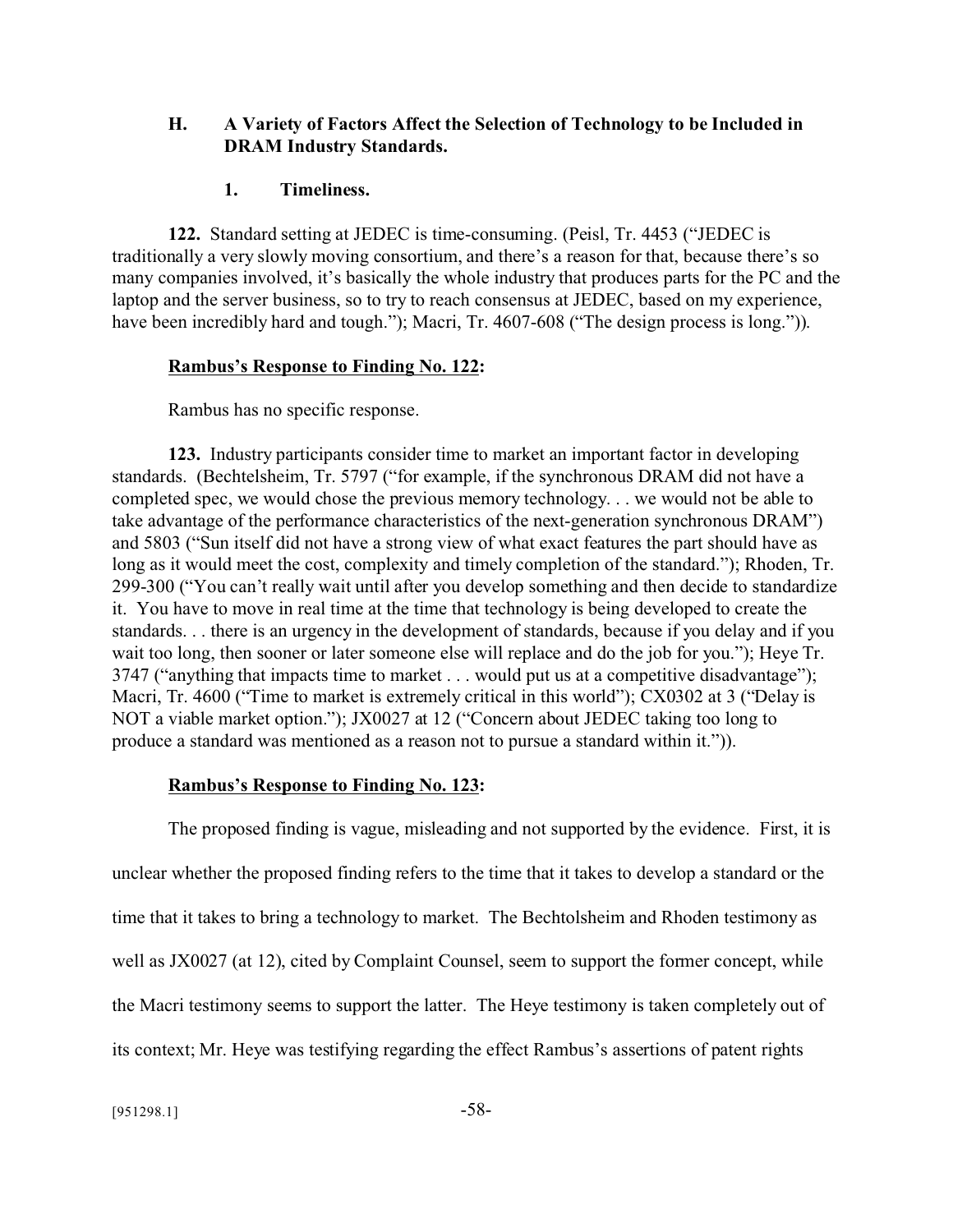against DDR and SDRAM had on "AMD's competitive position compared to Intel" (Heye, Tr. 3747), and had nothing to do with the time to develop a JEDEC standard or the time to develop a technology.

Moreover, the proposed finding is not supported by the cited evidence if it is meant to imply that the timeliness of a standard setting process would adversely impact business – as opposed to adversely impacting the success of the standard itself. Both the testimony of Bechtolsheim and Rhoden suggest that delay in the specification of a standard has little effect on business because of either older or different specifications that can be used. (Bechtolsheim, Tr. 5797) ("Q. And would delay in the specification of the memory design have the potential to impact adversely Sun's business in terms of its sales and its delivering to its customers? A. I wouldn't say it would impact Sun's business, but it would impact the decision which memory, specific memory component to use."); (Rhoden, Tr. 300) (if the standards setting organization delays for "too long, then sooner or later someone else will replace and do the job for you."). Complaint Counsel's cited exhibit, JX0027, fully supports this same conclusion. It is a set of slides entitled "Are Standards Worth the Effort" by Desi Rhoden, and suggests that standards must be made quickly to be useful, and that a standards organization must try to standardize ahead of technology, otherwise there would be other technology options waiting in the wings; "Look behind you If no one is following you are not leading." (CX302 at 15, slide labeled "Time to Market for Standards"). As even Complaint Counsel noted in citing this exhibit, JEDEC risked becoming inconsequential in the DRAM industry because its standardization process took too long (citing JX0027 at 12).

**124.** The potential impact on time to market is a factor that influences the decisions of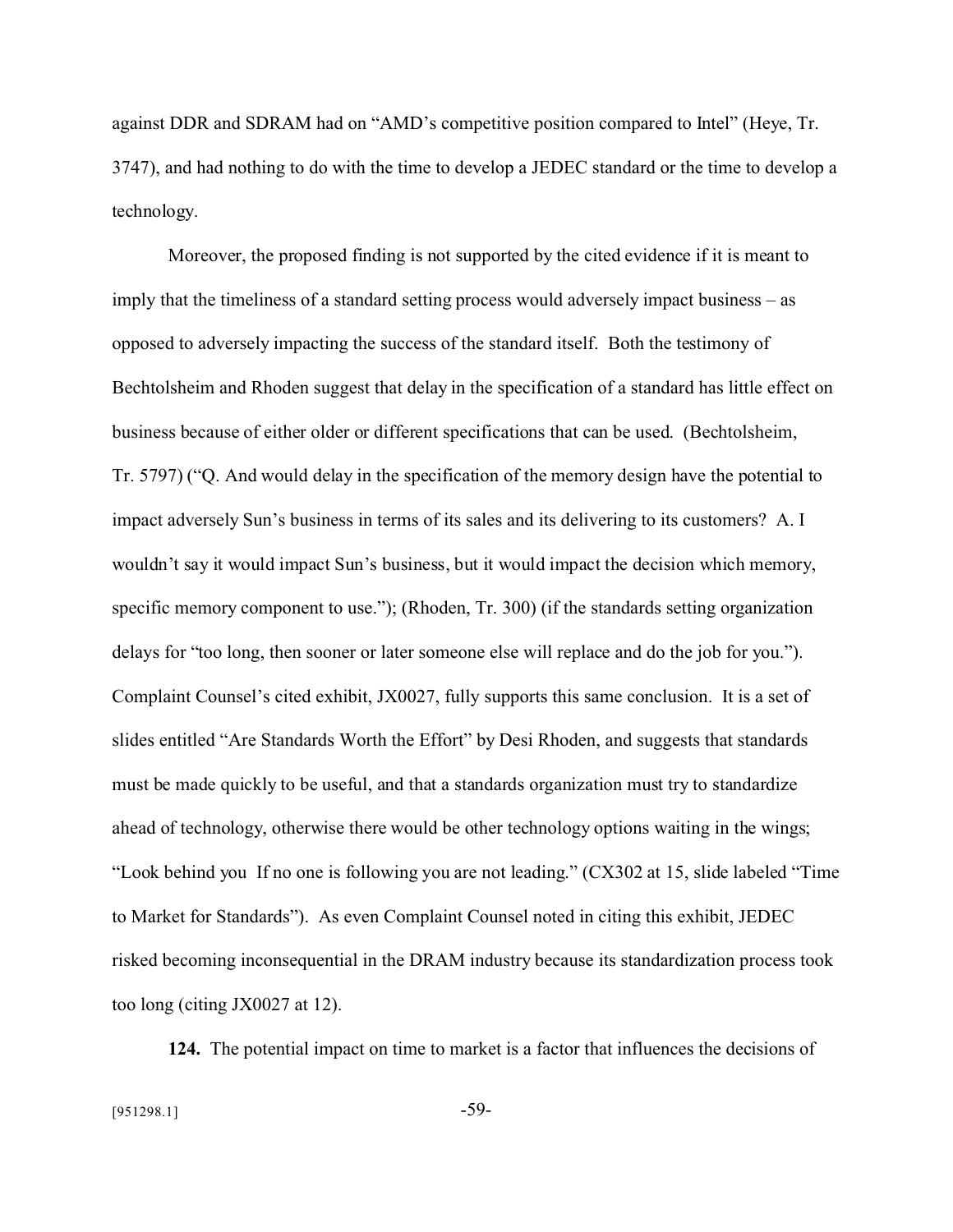JEDEC members regarding what technologies to include in a standard. (CX2383 ("We are willing to make compromises if necessary to reach a quick resolution on a standard"); Bechtelsheim, Tr. 5794-95; Lee, Tr. 6635 (Although it preferred the SDRAM-Lite device, Micron "agreed in the interests of schedule to just go ahead and accept the full-feature proposal.") and 6683 ("Our preference was still not to have [strobes], but our action was to -- to go along with the committee in general with this compromise, because there was -- because of these differences of opinion, it was causing some delay in the standardization process.")).

## **Rambus's Response to Finding No. 124:**

The proposed finding is vague and incomplete and unsupported by the cited testimony if

it is intended to refer to a group deliberative process as opposed to the compromises or

concessions made by individual members. The exhibits and testimony cited by Complaint

Counsel suggest, at best, individual decisions by a handful of JEDEC participants based on

timing concerns. None of the cited evidence purports to or does speak to the decision making of

JEDEC as a whole.

## **2. Cost.**

**125.** The potential cost of manufacturing and implementing a prospective technology is a factor that influences the decisions of whether a particular technology is included in a standard. Industry participants often are willing to forego performance advantages in exchange for lower cost products. (CX1708 at 2 (Richard Crisp writing "[Compaq] didn't particularly seem to care if the SDRAMs had 1 or two banks so long as they didn't cost any more than conventional DRAMs."); CX2383 ("Since we are very cost conscious we are willing to drop features that add too much cost or complexity"); CX0711 at 34 (Richard Crisp writing "They want cheap, cheap, cheap"); JX0027 at 13 ("The Committee noted they wanted highest performance and lowest price SDRAM."); CX2777 ("[T]he age old rule for DRAMs still apply. Customers will take as much performance as we can give them for absolutely no added cost over the previous technology. They will not pay extra for increased DRAM performance.")).

# **Rambus's Response to Finding No. 125:**

The proposed finding, that industry participants "often" as opposed to "sometimes" forgo

performance advantages in exchange for lower cost products, is not supported by the cited

evidence. The evidence shows a great concern among DRAM customers that DRAM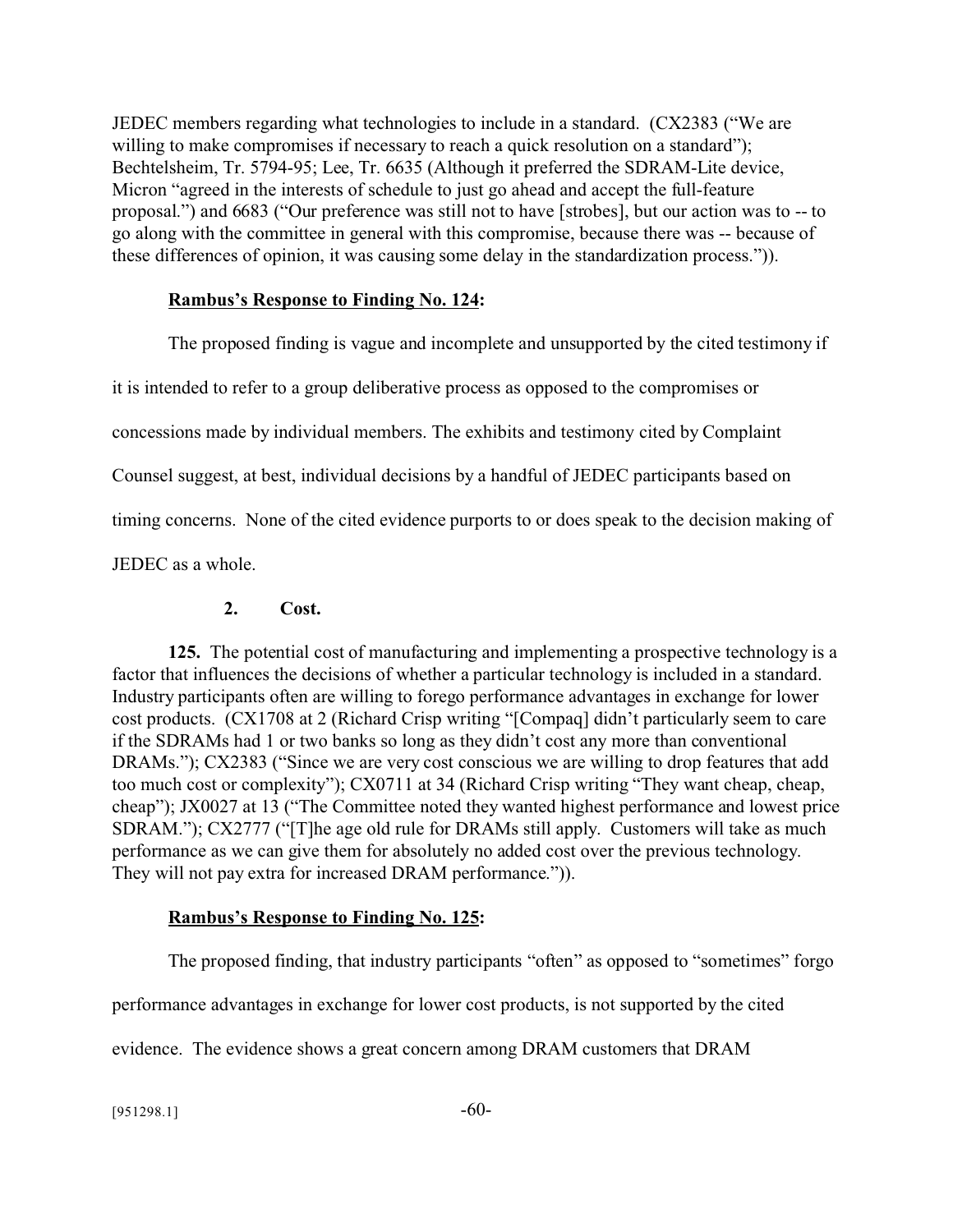performance was limiting computer system performance. (*See* RPF 35-40; RX 285A ("the

DRAM interface has become more and more a problem for system developers")).

**126.** In order for a new memory technology to achieve high volume, it must be price competitive with the previous technology already in high volume. (MacWilliams, Tr. 4805 ("[W]e were concerned that with any new memory technology, for it to achieve high volume we need to be price competitive with the previous technology that was already in high volume."); CX2370 at 2 ("Must be within 5%"); CX0034 at 4 ("Dallas Task Group Conclusions Mr. Kelley summarized the presentations of 7.2 and 7.3 and presented some of the consensus views of the Dallas meeting: 1) To be cost effective sync DRAM must cost no more than 5% over conventional DRAMs for many applications"); CX0711 at 1 (Richard Crisp writes: "Desi added that if the SDRAM doesn't cost less than 5% more than standard DRAM they will not be used."); Tabrizi, Tr. 9082 - 83 ("For any product, if it doesn't become a low cost to manufacture, it never becomes reality. The issue is cost, cost, cost.")).

### **Rambus's Response to Finding No. 126:**

The proposed finding is vague, incomplete and misleading, irrelevant to the extent (as it is written) it is meant to apply only to the present tense, and is not supported by the cited evidence if it is meant to apply to the past. It is unclear from the proposed finding what "price competitive" means in this context (*e.g.* what degree of increase is acceptable and whether the measure of comparison applies to just the cost of the DRAM or to the overall system level cost of achieving comparable performance levels using a new memory technology). The proposed finding is also unclear as to what is meant by "to achieve high volume.'' The proposed finding is incomplete because it fails to take into account the scale of potential performance advantages in new technology or to reflect potential system-wide savings that may offset any increase in DRAM cost.

In any event, the cited evidence does not support the proposed finding. The MacWilliams testimony is about Intel's "concerns," not about what it actually takes for memory technology to "achieve high volume." Mr. Rhoden's testimony and Mr. Crisp's hearsay recollection of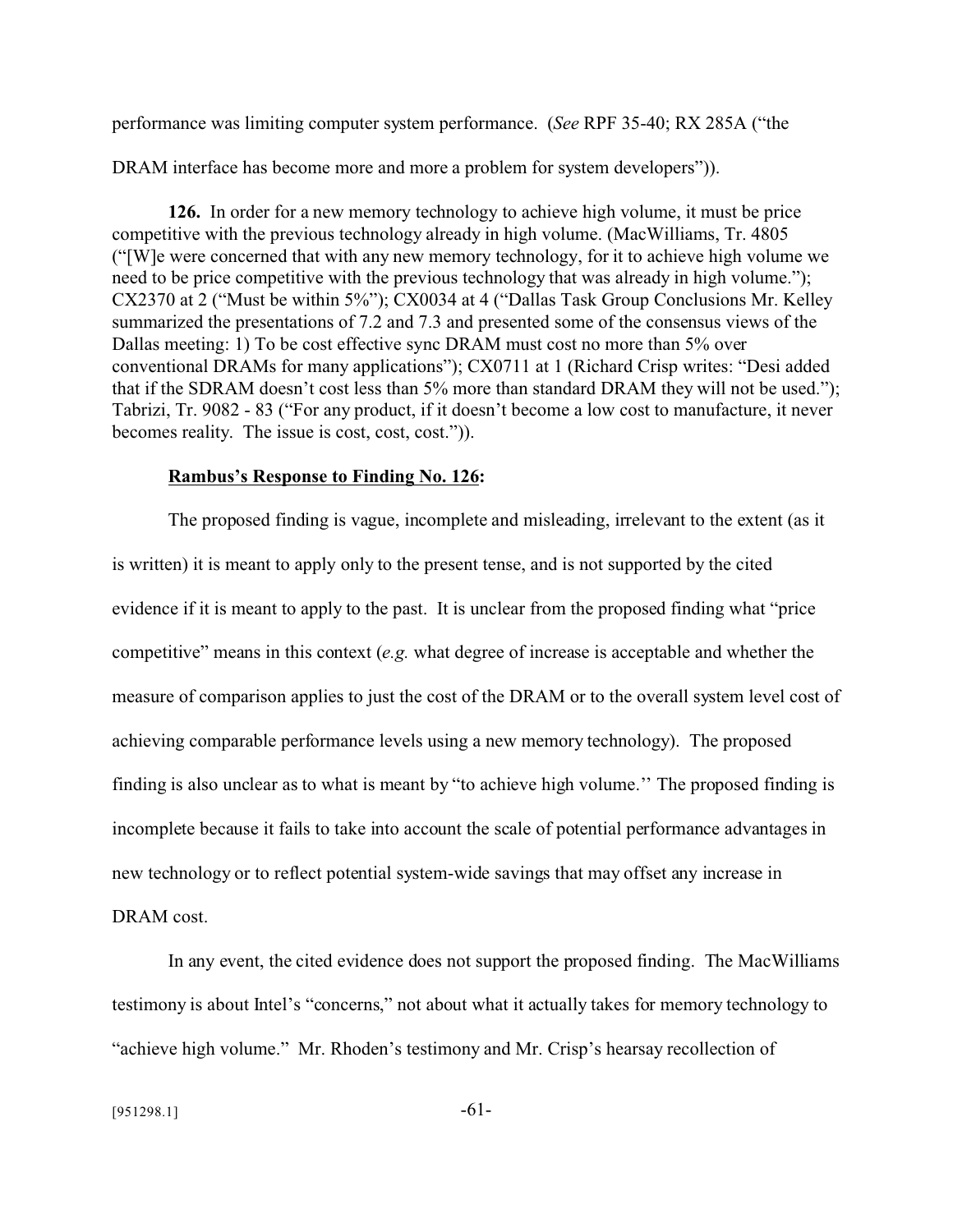Mr. Rhoden's statement are directed only to the transition from "conventional" DRAMs to "sync DRAMs," not to all new memory technologies. The other cited evidence consists of simply generalized statements about cost concerns.

**127.** Changes in the DRAM industry tend to be incremental or evolutionary in nature, with only a handful of changes from standard to standard. (Rhoden, Tr. 408 ("[W]ithin JEDEC, we follow the process of evolutionary progress. So, there's some thousand things that go into the making of a particular DRAM, and we tend to change just a few, maybe a handful, maybe - sometimes two or three, sometimes four or five, but that's the typical process, is we just evolve one to the next, to the next, with as little changes as possible, because it's much easier to bring the whole industry along when you make minor changes."); Sussman, Tr., 1362 ("The customer base does not really want to jump ahead to something new and different.").

#### **Rambus's Response to Finding No. 127:**

The proposed finding is incomplete, relies on an oversimplification, is irrelevant if (as it is written) it applies only in the present tense, is not supported by the cited evidence and ignores important information. As testimony from Complaint Counsel's economic expert points out, evolutionary and revolutionary are two points on a continuum, which requires comparison of the technologies and not just the terms themselves:

"Q. Let me ask you about the final point, evolutionary versus revolutionary. As you use that term, have you formed a view as to whether the switch or transition from EDO to SDRAM would be described as evolutionary or revolutionary? A. I think evolutionary/revolutionary is a continuum. The switch from EDO to SDRAM was more revolutionary than it – than a switch from EDO to burst EDO would have been, but less revolutionary than a switch from EDO to RDRAM. So, was it revolutionary or evolutionary? Well, it was more revolutionary than going to the burst EDO, but not as revolutionary as other alternatives available at the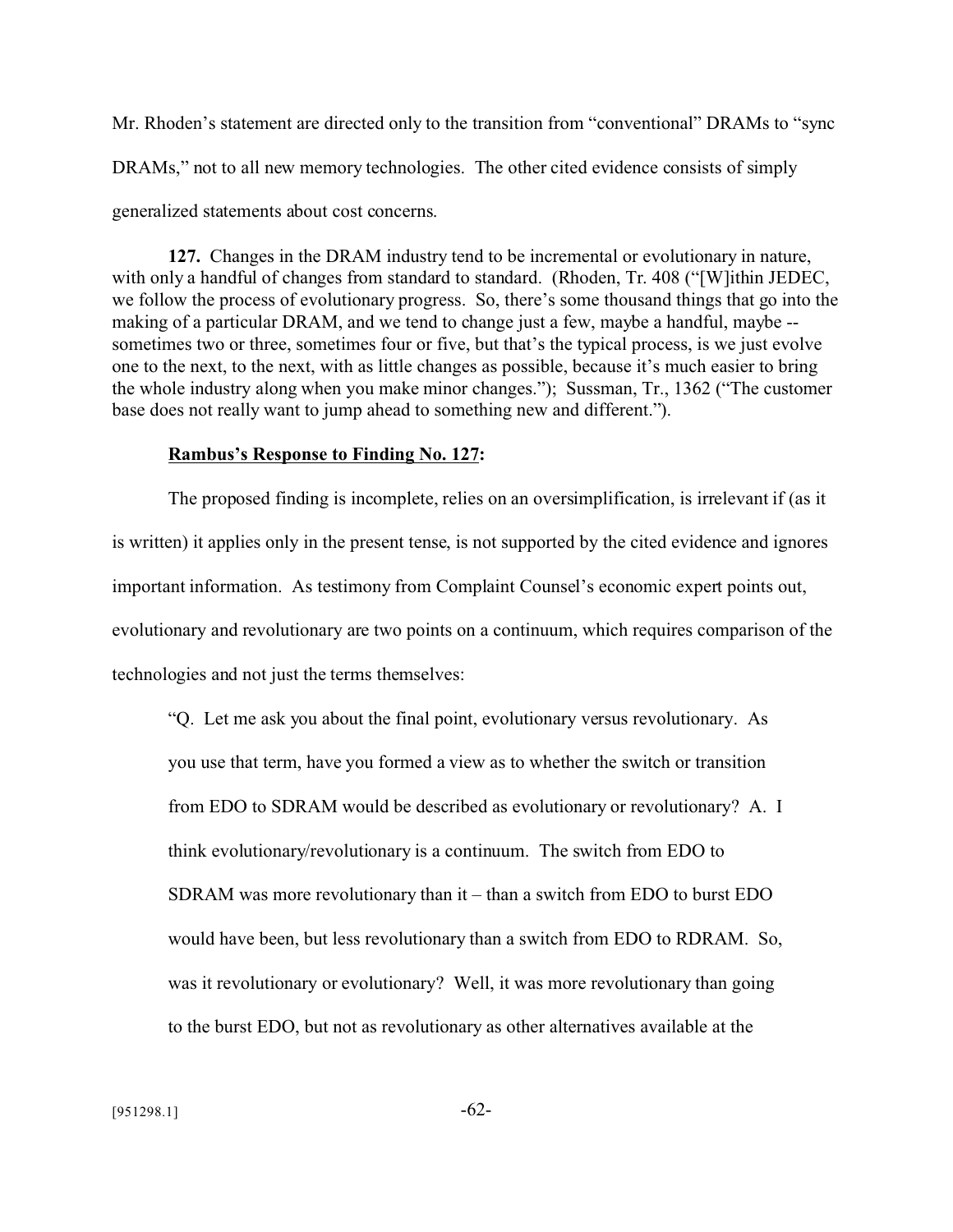time."

(McAfee, Tr. 7691-92). Micron proposed this less revolutionary asynchronous burst EDO technology in early 1995 as a cheaper alternative to SDRAM (Appleton, Tr. 6315) and JEDEC standardized it (Williams, Tr. 873), yet it was not adopted by the DRAM industry. (RRFF 507). It follows that the DRAM industry does not necessarily favor the more incremental or evolutionary changes.

One reason that the DRAM industry does not necessarily favor more evolutionary changes is that, at times, customers and system architects require the more revolutionary change. For example, in explaining why Intel endorsed RDRAM instead of higher speed versions of SDRAM in 1996, MacWilliams testified: "We felt that we needed something revolutionary in the sense that to try to meet the performance goals we had was going to be hard, to try to meet the performance goals and get scalability beyond that was even harder, and the real chance that we had to do that was to pick a revolutionary technology." (MacWilliams, Tr. 4823). The same thing was true in the 1991-1993 timeframe when JEDEC decided to move away from asynchronous technology to SDRAM. (McAfee, Tr. 7387 ("There were quite a bit of debate at the time that JEDEC standardized SDRAM about whether to move to synchronous or stay with asynchronous designs. Asynchronous designs had evolutionary advantages over synchronous designs, but at that time JEDEC made the determination to move to asynchronous – to synchronous – move away from asynchronous to synchronous designs."); Rapp, Tr. 10103-04).

Mr. Rhoden's testimony, cited by Complaint Counsel, does not support the proposed finding, because it speaks only of the standard setting process of JEDEC, not of the broader issue of "changes in the DRAM industry." Mr. Sussman's testimony relates to purported customer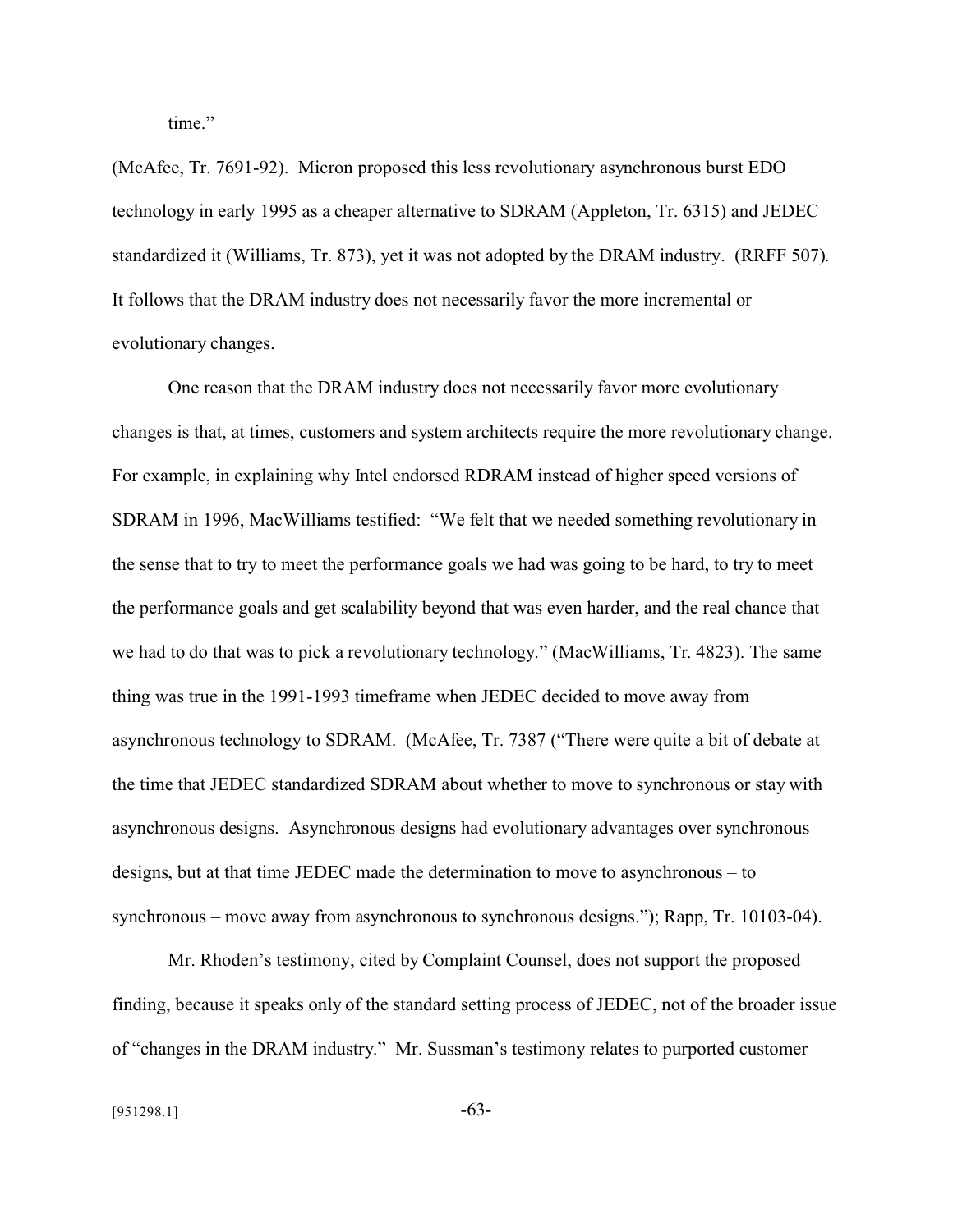desires but not about how those desires do or do not influence "changes in the DRAM industry."

**128.** Evolutionary, as opposed to revolutionary, changes serve to minimize cost, and to ease the introduction of new DRAM standards. Bechtelsheim Tr., 5835 ("Because if it's not broken, we don't fix it. In other words, unless there's an overarching reason to make a change, people tend to do the same as they did previously....Well, it takes time to verify, validate, prove new memory components at the system level, which is quite extensive. So yes, there's a significant cost in qualifying new types of memories."); Appleton Tr., 6297 ("Sure, Micron's preference, of course, is to go evolutionary, because it's more stable for us, it's less costly for us, and we can more easily plan for it.... Well, customers in general would prefer to have an evolutionary process as well. It -- the changes don't just affect us, they affect the people we are selling the product to, and when you start talking about reliability of the device, reliability of the technology platform, reliability of the supply, it's also a much easier transition for them."); Peisl, Tr. 4378 ("JEDEC wanted to do an evolutionary step going from SDR to DDR, evolutionary in order to keep the costs down in the industry because it affected much more than the DRAM design,  $\ldots$ ")).

#### **Rambus's Response to Finding No. 128:**

The proposed finding is misleading, overly simplistic and not supported by the evidence. The proposed finding is misleading and overly simplistic because the terms evolutionary and revolutionary have indefinite meanings, as discussed by Complaint Counsel's expert. (*See* RRFF 127). The testimony cited by Complaint Counsel speaks to a general preference for keeping costs down. In some cases, however, more significant changes may be necessary to meet the computing needs of the computer industry and those changes may minimize the total systemwide cost-per-bit and ease the introduction of new standards in the long run. Complaint Counsel have offered no evidence that what they call the evolutionary transition to SDRAM and from SDRAM to DDR resulted in lower costs or easier transitions than had the DRAM industry adopted a more revolutionary one, such as RDRAM, from the start. Complaint Counsel have made no effort to reconcile this proposed finding with the facts that the JEDEC chose to transition from asynchronous to synchronous DRAM in 1991-1993 and that the DRAM industry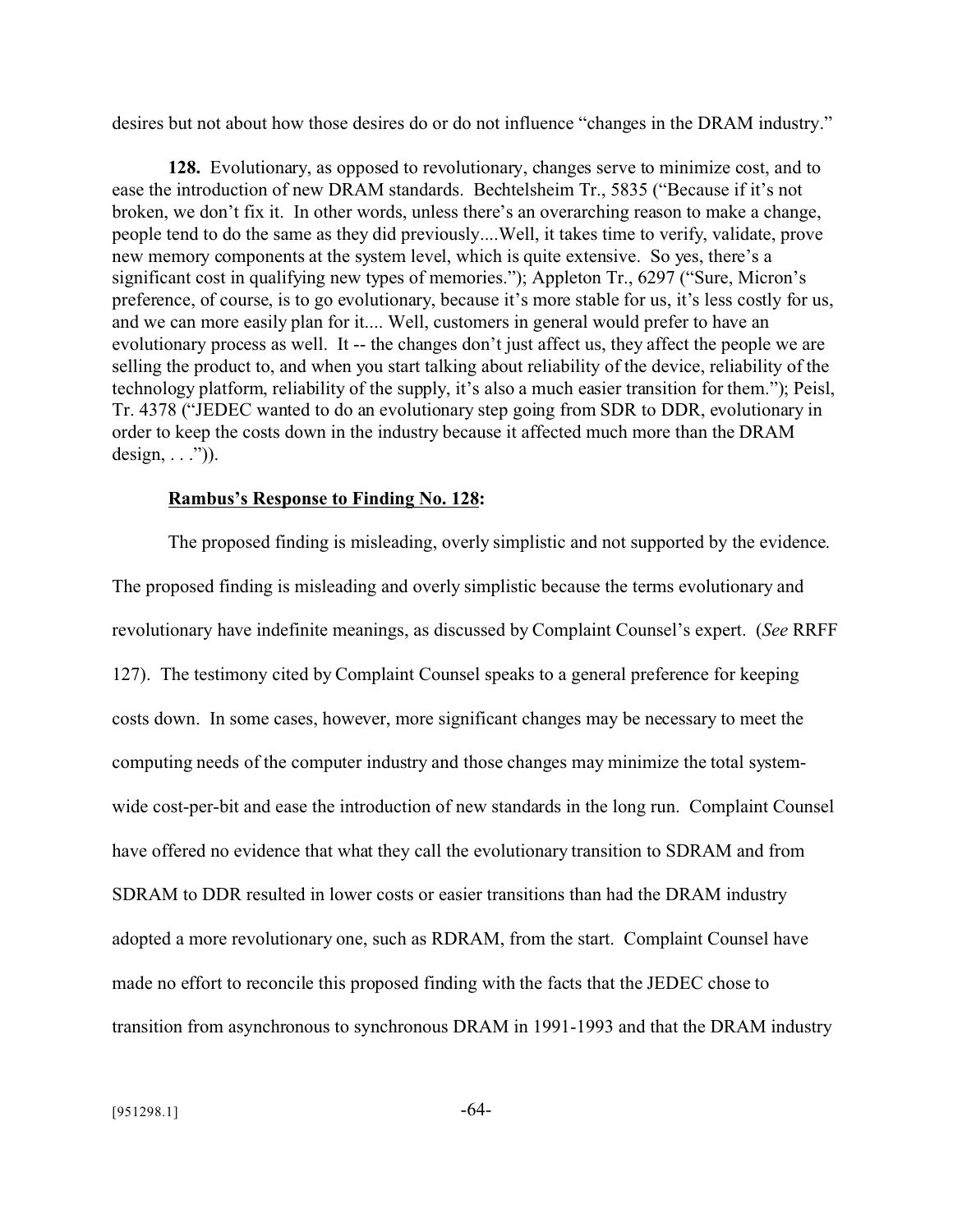chose to shift from Fast Page Mode (FPM) to SDRAM in 1995-1996, despite the existence of more "evolutionary" alternatives.

## **3. Need.**

**129.** A technology might not be standardized if the technology's performance improvements are ahead of their time from the standpoint of what customers demand. For example, JEDEC began considering a form of dual-edged clocking in the early 1990s but did not adopt it until the DDR standard because the industry did not require the additional performance that dual-edged clocking could provide. (Rhoden, Tr. 462-63 ("[W]e talked about dual edge clocking, and at the time . . . we actually decided to postpone implementation of that until a later date. . . Many of those wound up in DDR ultimately. . .We said, well, since we don't need it at this time, perhaps we don't need to expend the effort."); Kelley, Tr. 2515 ("[W]e decided as a group that we could meet the requirements of the high-performance systems for the next-generation DRAM without needing a double-edged clock for that doubling of the performance and that we would reconsider the double-edged feature in the next generation."); CX0742 at 4 ("The implication here is that customers are willing to leave performance on the table in exchange for having lower cost systems.")).

# **Rambus's Response to Finding No. 129:**

The proposed finding is overbroad, incomplete, vague, and contrary to the evidence. As to the first sentence, "ahead of their time" and "what customers demand" are vague – it is unclear, for example, whether this is intended to include Intel's demands and whether "ahead of its time" accounts for the need of memory technologies to have "headroom" permitting further system-wide improvements. (*See, e.g.*, Polzin, Tr. 4033-34). The second sentence is misleading and not supported by the weight of the evidence in suggesting that dual edge clocking, as incorporated in the DDR SDRAM standard, was discussed in the early 1990s. (*See* RRFF 578).

# **4. Uncertainty.**

**130.** At the time that the technologies are selected for incorporation into a standard, not all of the facts are known. Industry participants must make decisions on what technologies to include in the standard based on predictions with respect to the likely future performance, implementation difficulties and manufacturing costs. (Wagner, Tr. 3841 ("The decision was made to support both SDR SDRAM and DDR SDRAM so that if DDR didn't show up, we still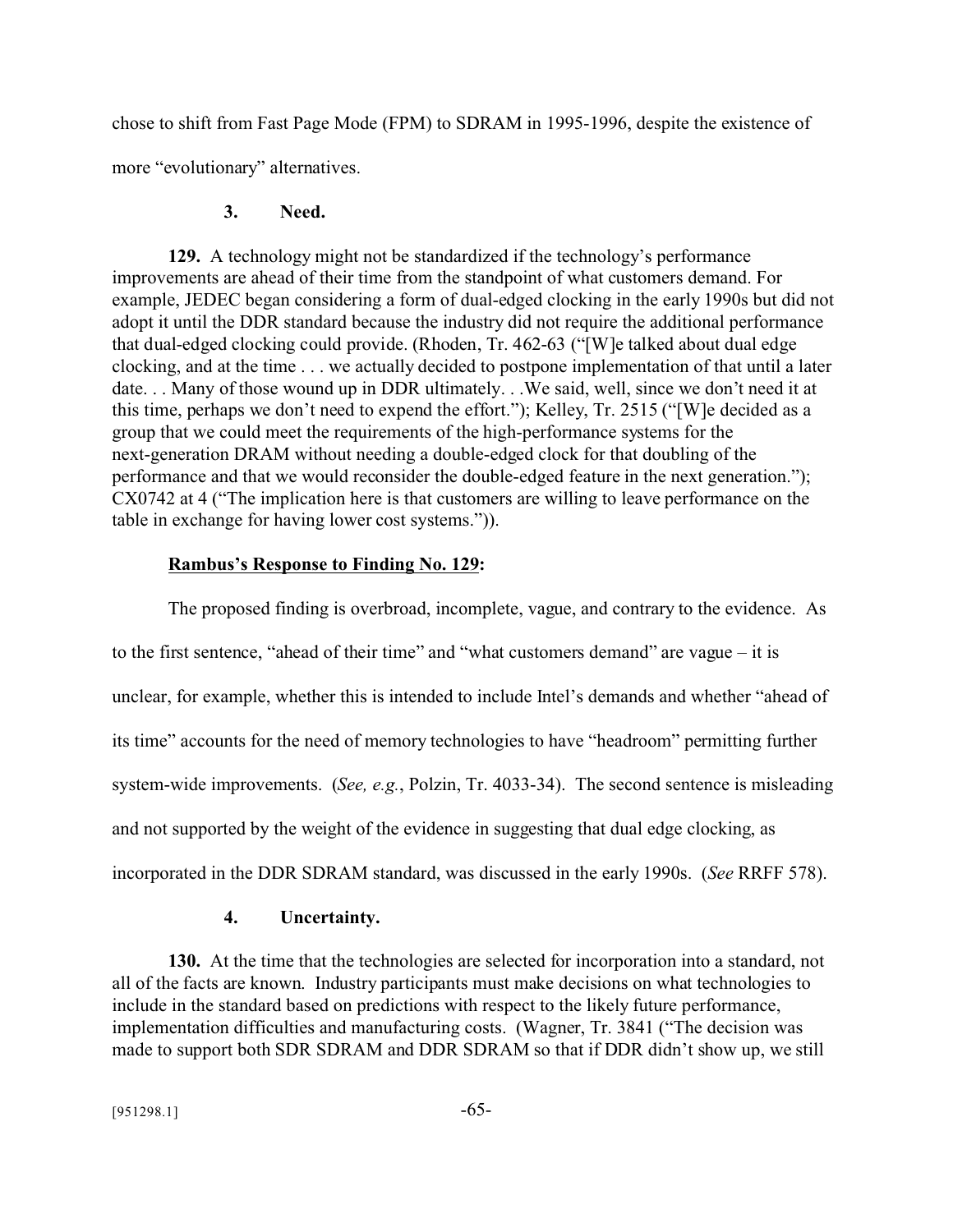had a fallback plan and could still ship our product on the market"); MacWilliams, Tr. 4884 ("Because server design cycles are longer than desktop, [OEM's] were going to make some decisions in terms of what they were going to build for a much longer time frame."); Gross, Tr. 2296 (chose DDR because it "appeared to us to be the next mainstream high volume memory technology.")).

### **Rambus's Response to Finding No. 130:**

The proposed finding is misleading, incomplete and not supported by the cited evidence. The Wagner, MacWilliams and Gross testimony all speak to the choice of which type of DRAM to use in their products (graphics chips, servers and computers respectively), and not to any purported uncertainty regarding facts relating to technologies to be incorporated into a JEDEC standard. Ms. Gross does not speak to uncertainties at all in the quoted passage. The Wagner and MacWilliams testimony suggest that the decisions of their companies were each based on the perceived supply and price (cost to purchase) of RDRAM, and nowhere suggest these decisions were based on likely future performance, implementation difficulties or costs of DRAM manufacturers to manufacture. Indeed, Wagner and MacWilliams each suggest that the choice of nVidia and server OEMs to go with DDR SDRAM over RDRAM was based on perceived supply problems. (Wagner, Tr. 3841-42; MacWilliams 4883).

**131.** The predictions of industry participants are not always correct. For example, when Intel first evaluated DDR SDRAM in 1996 it did not appear to Intel employees that it would work. (MacWilliams, Tr. 4881 ("so when we looked at it back in the 1996 time frame, it didn't look like it would work ...")). Even in 1999, when Intel began to consider using DDR for use in servers, it was believed at Intel that DDR could not be used in main memory for personal computer systems. (MacWilliams, Tr. 4881-82). However, by September of 2001, Intel was working to deliver robust DDR platforms for all Intel architecture CPUs. (RX-1761 at 16).

## **Rambus's Response to Finding No. 131:**

Rambus agrees that companies are not always correct in their predictions. The remainder of the proposed finding is misleading and not supported by the evidence. Complaint Counsel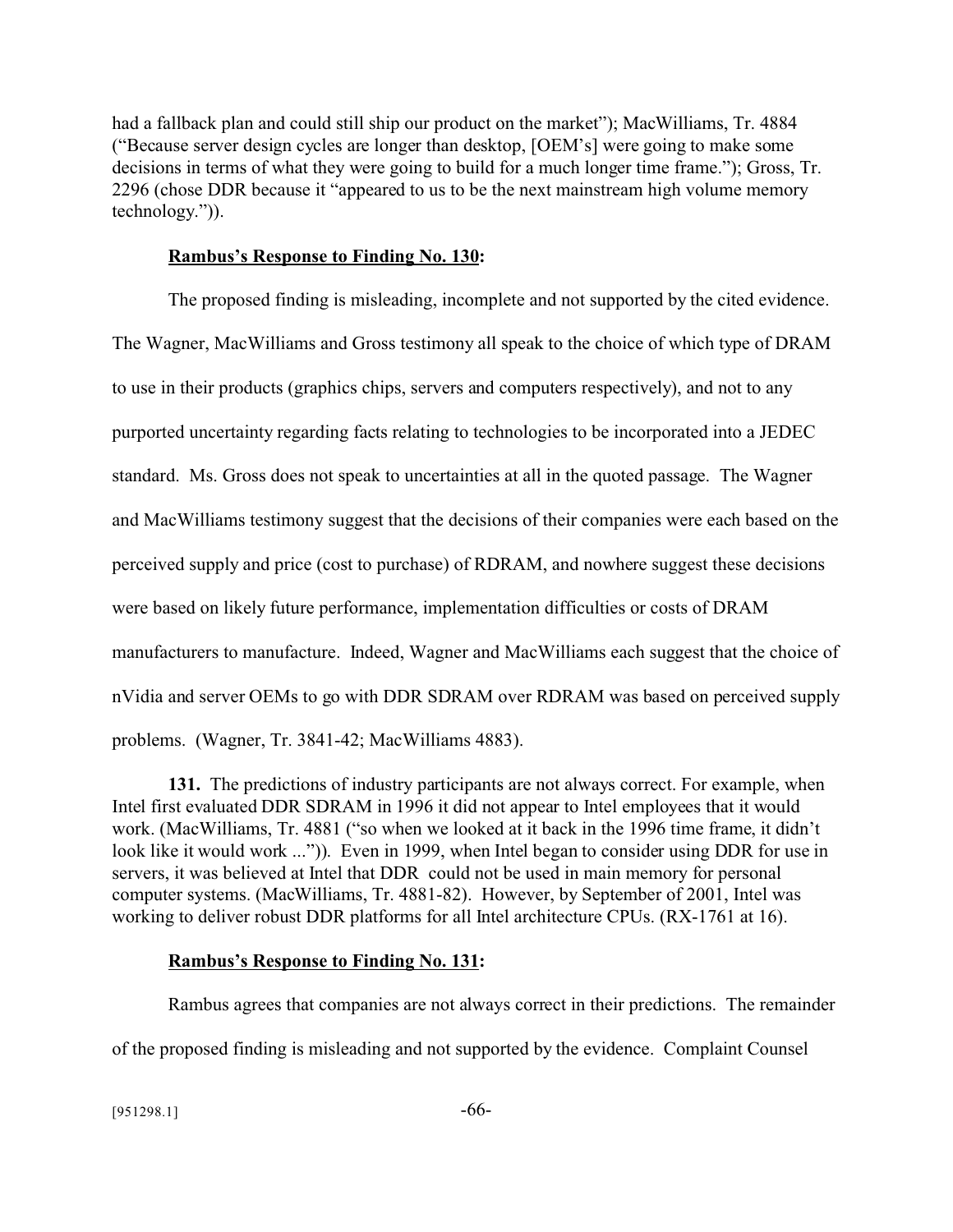have selectively quoted from the MacWilliams testimony to suggest that Intel's decisions not to adopt DDR SDRAM in 1996 (for computers) and in 1999 (for servers) were incorrect and were later corrected in 2001. With this proposed finding, Complaint Counsel ask this Court to remove those decisions from their historical context and judge them by the DDR SDRAM standard as it existed years later. On the same page twice cited by Complaint Counsel, MacWilliams testified: "you know, you can make most anything work if you spend enough energy and time on it. So if we fast-forward in time to more of the 1998-1999 time frame, the industry had done a lot of work on DDR addressing the issues we saw back in 1996."

**132.** Paragraphs 132 - 199 are unused.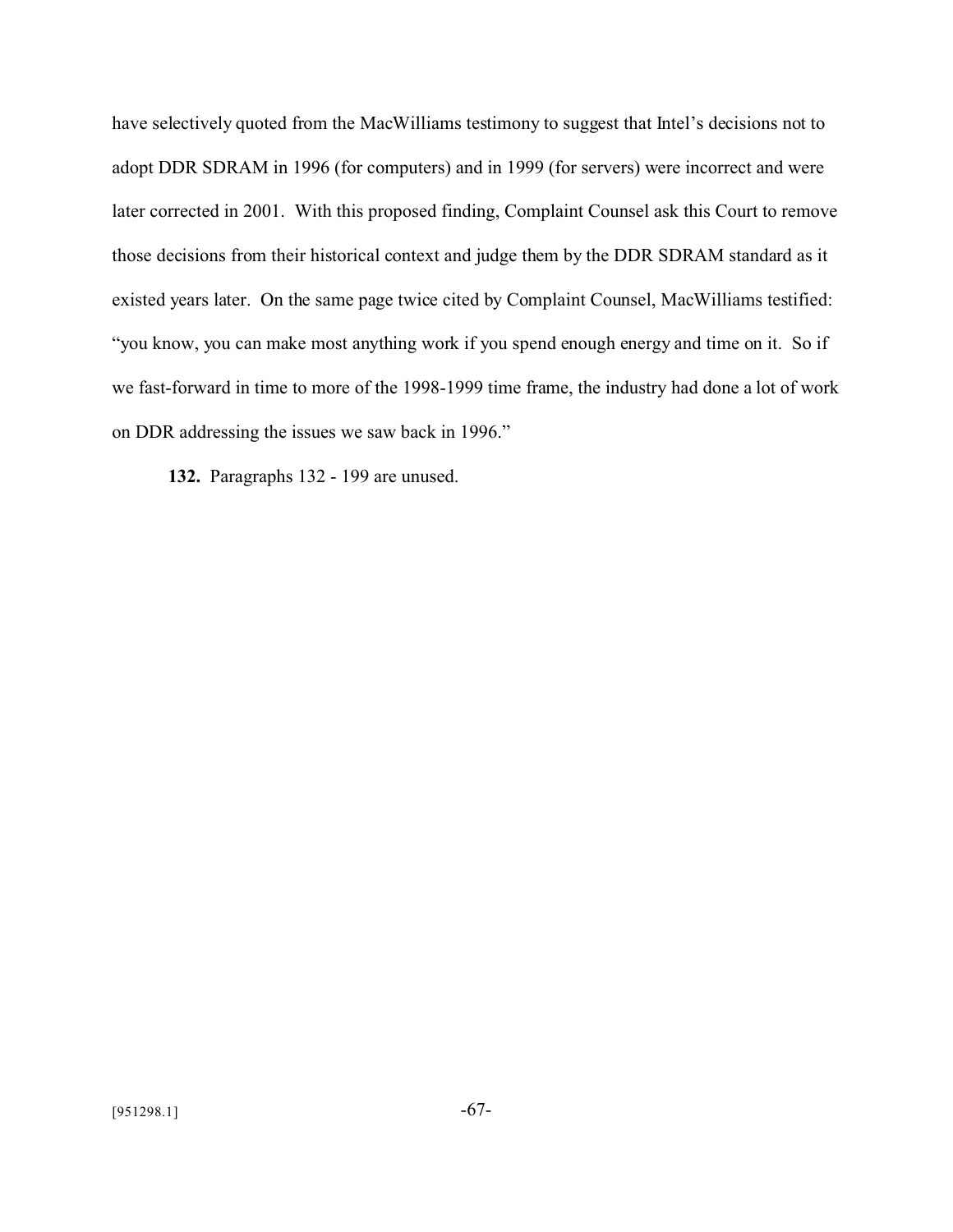## **II. JEDEC Is An Industry Organization for Developing Consensus-Based Standards.**

## **A. The Founding and History of JEDEC.**

**200.** The formal name of JEDEC is the "JEDEC Solid State Technology Association." (J. Kelly, Tr. 1750-51).

## **Rambus's Response to Finding No. 200:**

This finding is incomplete and potentially misleading because it does not reflect the

changes in JEDEC's status over time. The cited testimony by EIA General Counsel John Kelly

appears to refer to the present. According to the EIA's 1990 Annual Report, however, "JEDEC"

at that time stood for "Joint Electron Devices Engineering Council," which was then a

"subdivision" of the EIA's Solid State Products Division, which was itself a division of the

EIA's Components Group. (CX 3092 at 14, 27). According to a May 1, 2000 letter by

Mr. Kelly, JEDEC did not become an independent "association" until the year 2000. (CX 419 at

1). Proposed Findings that reflect these changes over time can be found at RPF 108, 114-115.

**201.** JEDEC was founded in 1958 and originally named the "Joint Electron Device Engineering Council." (CX0302 at 10; *see also* J. Kelly, Tr. 1773-74 ("JEDEC has been active within an EIA organization under the name JEDEC since approximately 1958, and under other names with slightly different functions for a number of years prior to that, probably dating back to the 1940s.")).

# **Rambus's Response to Finding No. 201:**

Rambus has no specific response.

**202.** Between 1991 and 1996, JEDEC was an entity within the Electronic Industries Association Engineering Department. (J. Kelly, Tr. 2075). EIA is alliance of organizations engaged in the electronics industry in the United States. (J. Kelly, Tr. 1750 ("EIA is a broad-based association that represents the electronics industry in the United States, and it engages in a variety of different activities in support of that industry."); CX0302 at 28).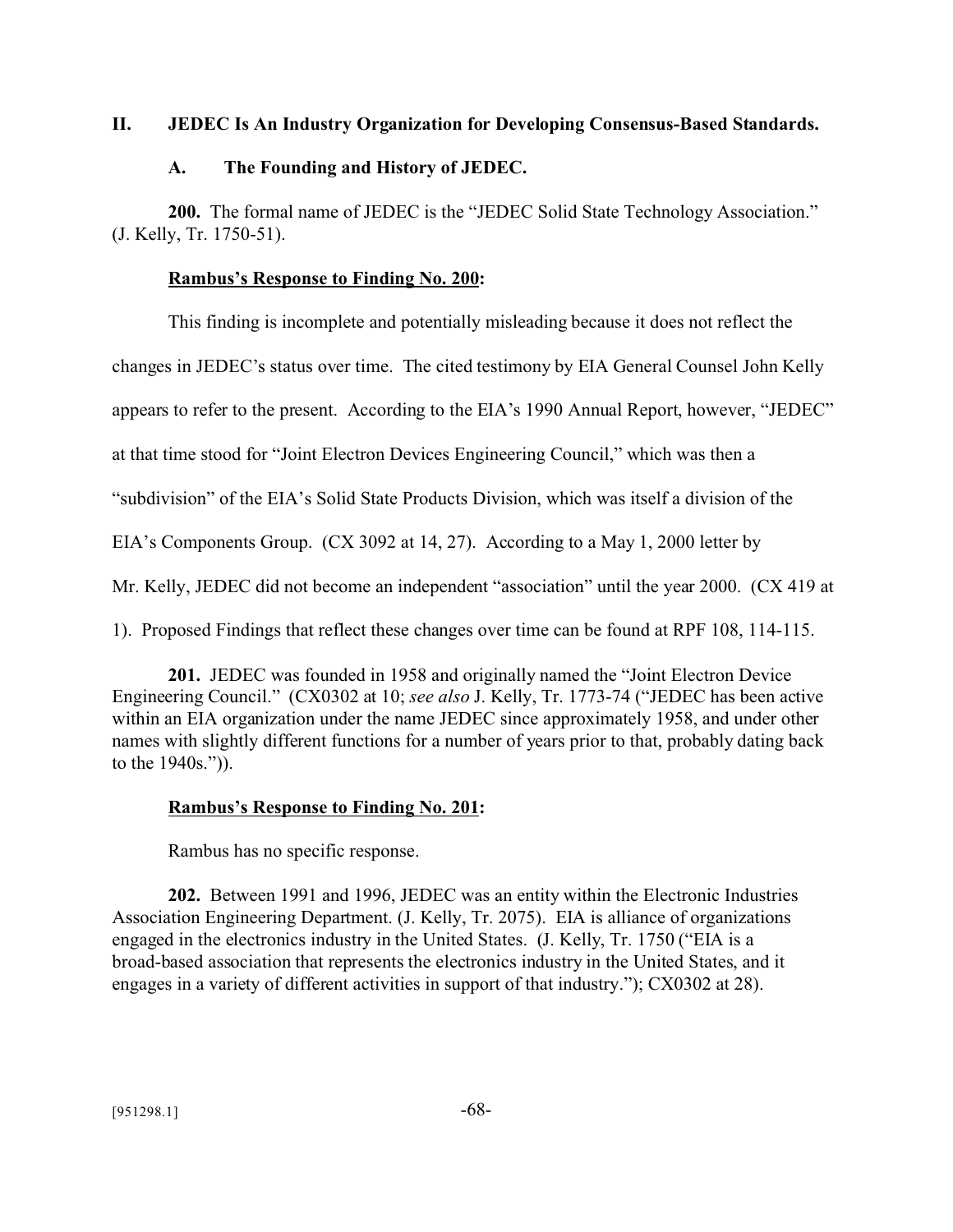### **Rambus's Response to Finding No. 202:**

The word "entity" in the first sentence of this proposed finding misstates the cited testimony and is misleading if it is intended to suggest that JEDEC was an independent organization or "entity" in the early or mid-1990's. The cited testimony by EIA General Counsel John Kelly uses the word "activity" rather than "entity:"

"Q. And of course between '91 and '96, at least, focusing on that

time period, JEDEC was an activity within the EIA engineering

department?

A. Yes.

Q. And it didn't enter into its own contracts on its own; right,

during that time period?

A. No, it did not."

(Kelly, Tr. 2075). (*See also* Rhoden, Tr. 289: Prior to 1998, "JEDEC was a subpart" of the EIA

that "existed inside the engineering department" of the EIA). *See* RPF 108, 114-115.

**203.** In 1998, EIA changed its name to the Electronic Industries Alliance. (CX0302 at 11). In 1998, JEDEC became a separate division of EIA. (CX0302 at 11).

## **Rambus's Response to Finding No. 203:**

Rambus has no specific response.

**204.** In 1999, JEDEC became independently incorporated. (CX0302 at 11). Both EIA and JEDEC are headquartered in Arlington, Virginia. (J. Kelly, Tr. 1751).

## **Rambus's Response to Finding No. 204:**

Rambus has no specific response.

# **B. The Purpose of JEDEC.**

 $[951298.1]$  -69-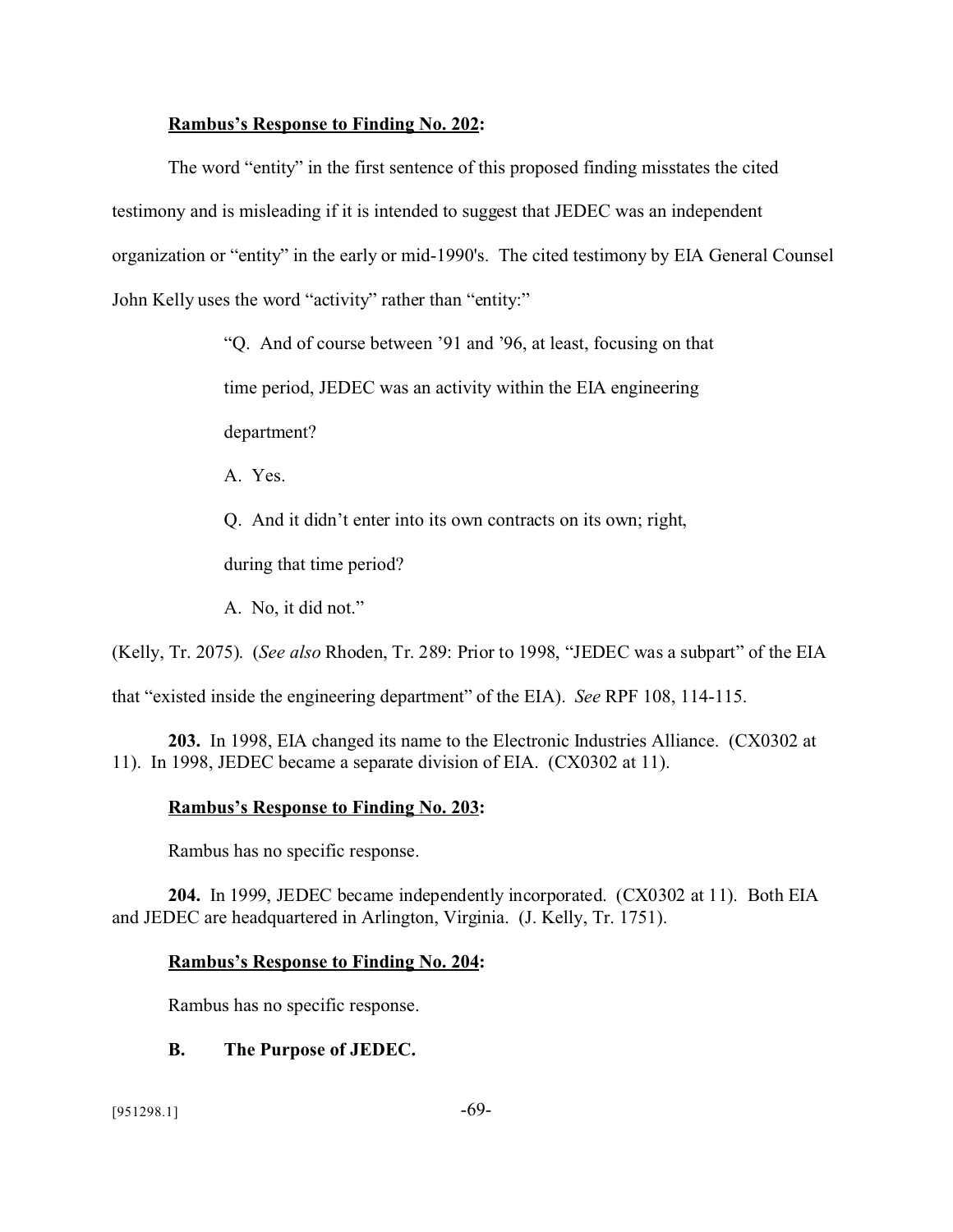**205.** JEDEC develops standards for semiconductors and solid state products. (J. Kelly, Tr. 1751 ("JEDEC is focused on standard-setting in support of the industry sector that it represents, which is semiconductors and solid state products.")).

### **Rambus's Response to Finding No. 205:**

The cited testimony is irrelevant because it refers to the *current* focus of JEDEC.

(J. Kelly, Tr. 1751). Rambus attended its last JEDEC meeting in December 1995, almost eight

years ago. According to a contemporaneous document (JEDEC Manual of Organization and

Procedure 21-H), JEDEC was in the late 1980's and early 1990's an "engineering standardization

body for solid state products in the United States." (RX 1211 at 4).

**206.** The purpose of JEDEC is to create consensus-based standards. (CX2767 at 1 ("JEDEC exists because of an industry need for standardization."); CX0035 at 14-15 ("The work we do on the JC-42.3 DRAM committee continues to approach a design by committee."); Becker, Tr. 1152 (JEDEC "tries to build a consensus across the industry to produce a specification or an industry standard [to which] everybody manufactures and conforms their products."); J. Kelly, Tr. 1784 ("In every instance, our standards have to be based upon a consensus of the formulating committee and a consensus of the board . . . formerly the JEDEC Council, indicating that they agree with the content of the. . . standard"); Landgraf, Tr. 1685 ("JEDEC is a standardization body that . . . brings together memory -- or electronic component manufacturers as well as customers using those devices to formulate common standards that can be used by manufacturers and be understood by the users."); Polzin, Tr. 3946-47 ("JEDEC was the natural forum and process for resolving the numerous differences."); Lee, Tr. 6682-84 (discussing differing views on using DLL in DDR SDRAM)).

## **Rambus's Response to Finding No. 206:**

This finding is irrelevant because it refers to JEDEC's current purpose, instead of JEDEC's purpose in the early 1990's when Rambus was a member. As an example, the firstcited exhibit, CX 2767, is a July 2000 e-mail by Desi Rhoden that was created in connection with a debate over the relative merits of RDRAM and DDR SDRAM devices. At the time, Mr. Rhoden was employed by AMI2, a consortium of DRAM manufacturers devoted to the promotion of DDR SDRAM devices. (Rhoden, Tr. 697-704). The e-mail thus has no relevance,

 $[951298.1]$  -70-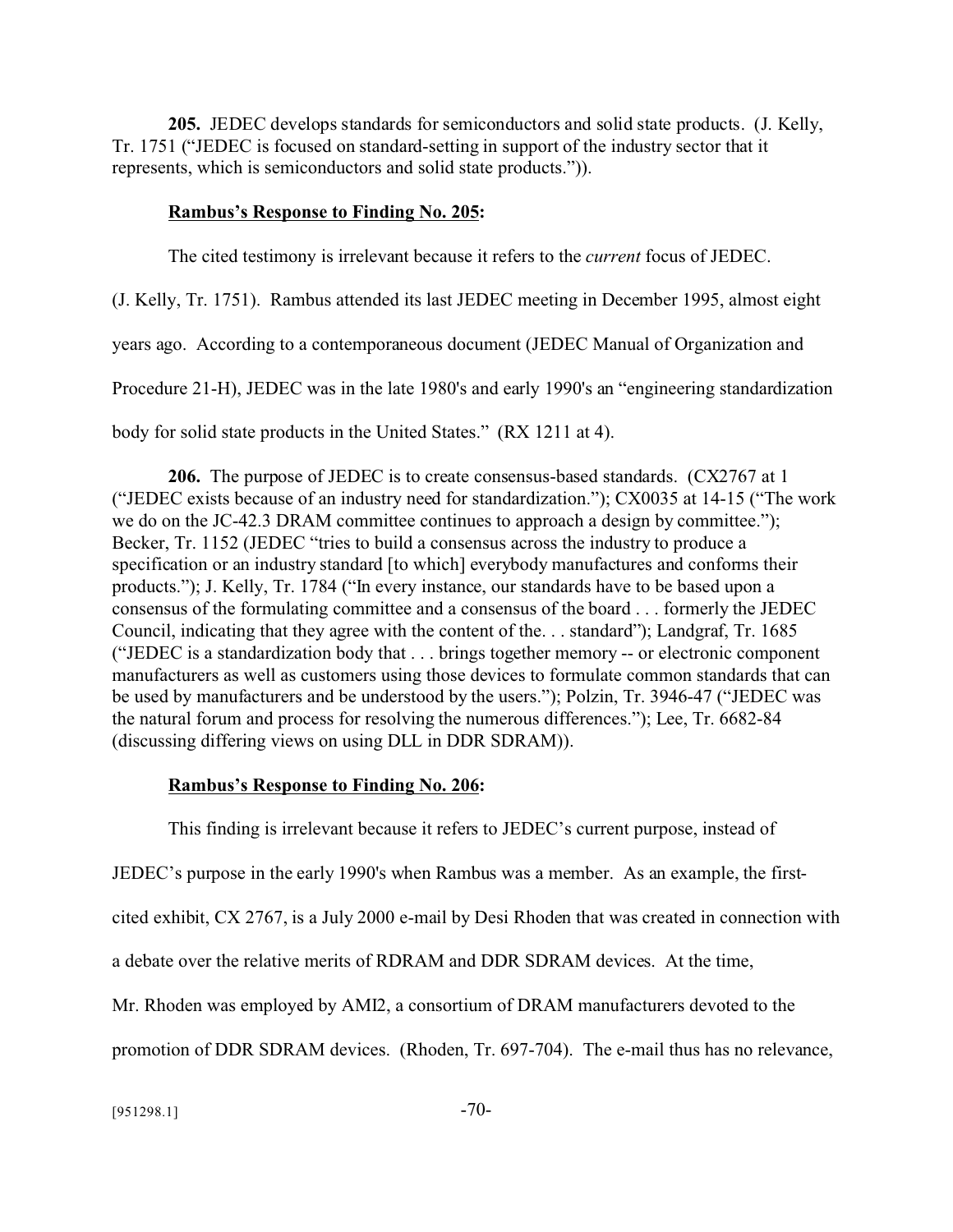is suspect given the bias of its author, and should be given no weight.

This proposed finding is also misleading if it is intended to suggest that the "consensus" it refers to extends beyond DRAM manufacturers. The evidence demonstrates that DRAM manufacturers believed by the late 1990's, if not earlier, that JEDEC had become "OUR organization and will approve whatever we decide to approve." (RX 1424 at 1) (capitalization in original). Even the e-mail by Mr. Rhoden that Complaint Counsel cite (CX 2767) acknowledges that the DDR SDRAM standardization process was influenced by "a high level of cooperation *between the suppliers* within AMI, Inc. . . . " (CX 2767 at 3) (emphasis added). Mr. Rhoden made the same point in January and February 1999 e-mails urging the DRAM manufacturers to establish AMI2. In a January 18, 1999 e-mail, for example, he stated that AMI2 could "coordinate" and "lead" the JEDEC process by "maintain[ing] active leadership role in memory and related committees etc." (RX 1373 at 2, 3, 5). In his February 15, 1999 follow-up e-mail, Mr. Rhoden pointed out that the DRAM manufacturers "are stronger united together than we are individually" and stated that "[s]tandards leadership is one of the most important activities [AMI2] can be involved in . . . ." (CX 2729 at 3, 4). At the time, Mr. Rhoden was the Chairman of the Board of JEDEC *and* the Chairman of the JC 42 committee. (Rhoden, Tr. 285-88).

The question of whether JEDEC - and in particular the JC 42 committee - is or is not driven primarily by the interests of the DRAM manufacturers is important to the antitrust issues raised in this case. JEDEC's own leadership and EIA's General Counsel each agreed in the early 1990's that meeting of DRAM manufacturers *outside* of JEDEC to discuss standards under development within JEDEC were antithetical to JEDEC's true purpose and "probably" illegal. (JX 10 at 4; RX 575 at 17). As JEDEC Council Chairman Gordon Kelley stated in 1995,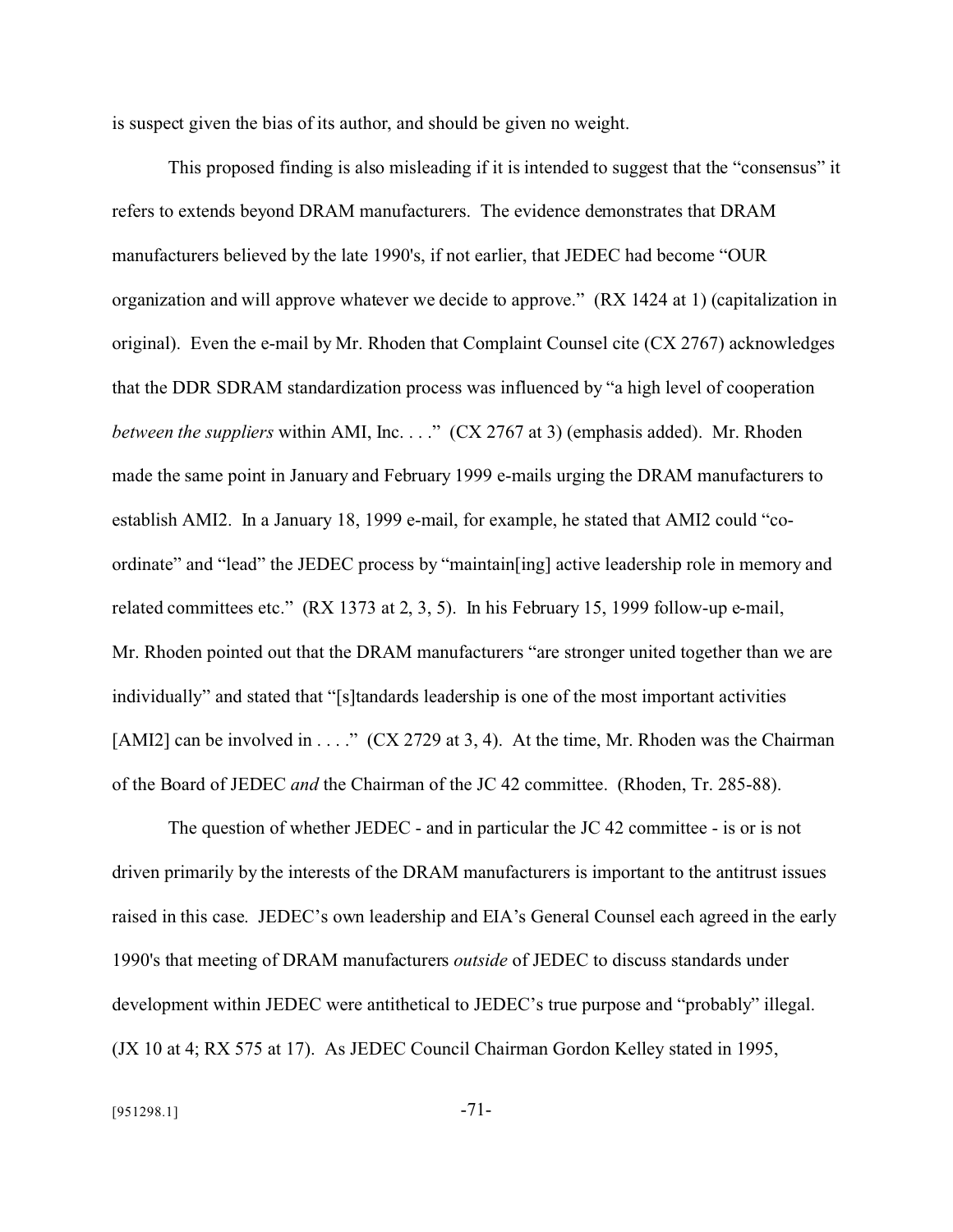"[m]ultiple company meetings to discuss JEDEC items is probably against the laws of the United States" and "exposes participating companies to legal action." (RX 575 at 17).

In sum, if a finding similar to that proposed by Complaint Counsel is needed, it should be phrased to reflect the weight of the evidence, as follows: "The evidence introduced at trial showed that JEDEC's purpose is to ensure that its standards primarily reflect the interests of

## DRAM manufacturers."

**207.** JEDEC standards ensure uniformity and reliability in products. (CX0419 ("uniform terms and definitions, common packages [and] interchangeability of logic [and] memory" to the industry); J. Kelly, Tr. 1791; Bechtelsheim, Tr. 5781 ("Well, the purpose was to develop standards that could be used by all memory manufacturers to manufacture devices that had the same functionality and thus could be used as a multivendor, multistandard device from multiple manufacturers."); Polzin, Tr. 3972 (JEDEC "defines standards that multiple manufacturers can design to have interoperable parts."); Calvin, Tr. 994 ("the expectation is when you buy something in the industry and you plug it into your system, that it's supposed to work. And so that's the purpose of the standardization body to get agreement across the industry members in terms of what the aspects of that standard are going to be.")).

#### **Rambus's Response to Finding No. 207:**

This proposed finding is irrelevant because it – and the cited testimony – speak in the present tense. The JEDEC standardization process during the time that Rambus was a member did not "ensure uniformity and reliability in products," as the proposed finding suggests. In particular, it is undisputed that the 1993 publication of JEDEC's SDRAM standard did not ensure interoperability. (MacWilliams, Tr. 4908). As a result, SDRAM devices built by one manufacturer were often not "plug-compatible" or interchangeable with those built by a different manufacturer. (Id.). As a result, Intel, rather than JEDEC, developed the new "PC SDRAM" standard in 1996. (MacWilliams, Tr. 4907-09). As the 1996 PC SDRAM standard stated, it was designed to be a "new Synchronous DRAM specification" that would, unlike the JEDEC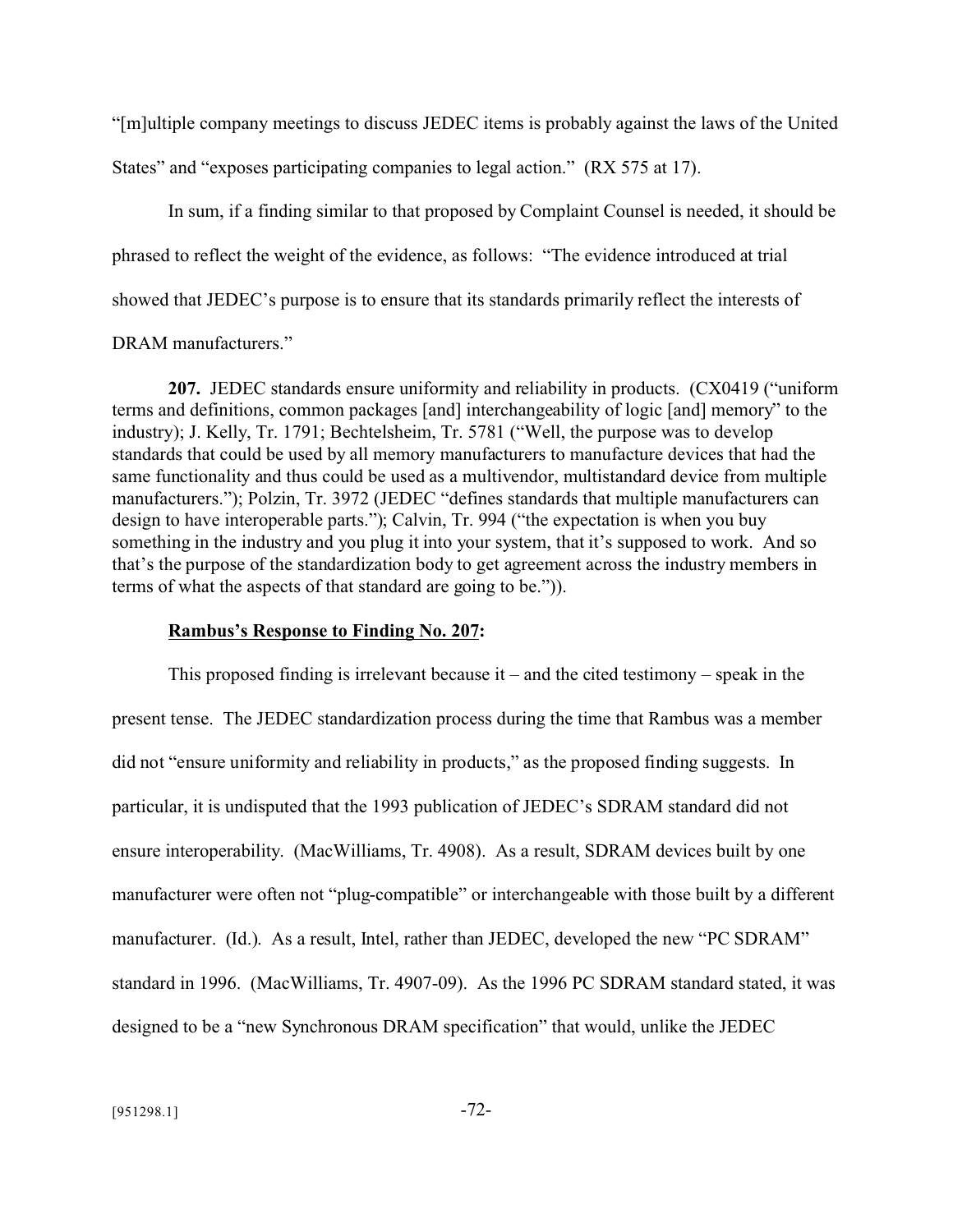standard, result in "a 'fully compatible" device among all vendor designed parts." (RX 2103-14

#### at 9).

**208.** JEDEC standards are procompetitive because they lower costs and ensure broader participation in the market. (CX0419 ("What JEDEC standards mean to the industry is lower price and wider supply, consistent quality and reliability, uniform terms and definitions, common packages, interchangeability of logic, memory, etc."); J. Kelly, Tr. 1790-91 ("Because it is an open standard, any company wishing to comply can and can develop product to the standards, and that tends to mean more sources of supply, and because there's more competition in the manufacture of the product, it tends over time to drive the price down for the benefit of the supply chain as wee as OEMs and end user and in many cases consumers."); Polzin Tr. 3973 ("JEDEC allows manufacturers to all design to a common standard and basically enables the commodity marketplace. Everybody is designing compatible parts at the lowest possible cost competing on manufacturing cost.")).

#### **Rambus's Response to Finding No. 208:**

This proposed finding is irrelevant because it - and the cited testimony - all speak in the present tense. Moreover, as discussed above in response to Proposed Findings Nos. 206 and 207, there is substantial evidence that JEDEC standardization did *not* (at least for the SDRAM standard) ensure "interchangeability" or "uniform terms and definitions," and there is substantial evidence that at least in and after 1999, the JEDEC process was being driven not by a broad cross-section of industry participants but by DRAM manufacturers, acting together to influence JEDEC decisions. (RX 2103-14 at 9; CX 2767 at 3; RX 1424 at 1; CX 2729 at 3, 4; RX 1373 at 1, 3, 5). In addition, there is substantial evidence that the JEDEC standardization process was not pro-competitive while Rambus was a member. In April 1992, for example, a few months after Rambus joined JEDEC, JC 42.3 subcommittee chair Gordon Kelley co-authored an "assessment" of Rambus along with two other IBM employees. (RX 279 at 1). Kelley's "Rambus Assessment" stated that IBM's business interests would be best served if Rambus's RDRAM device did *not* become standardized at JEDEC. As Kelley explained, "[i]f Rambus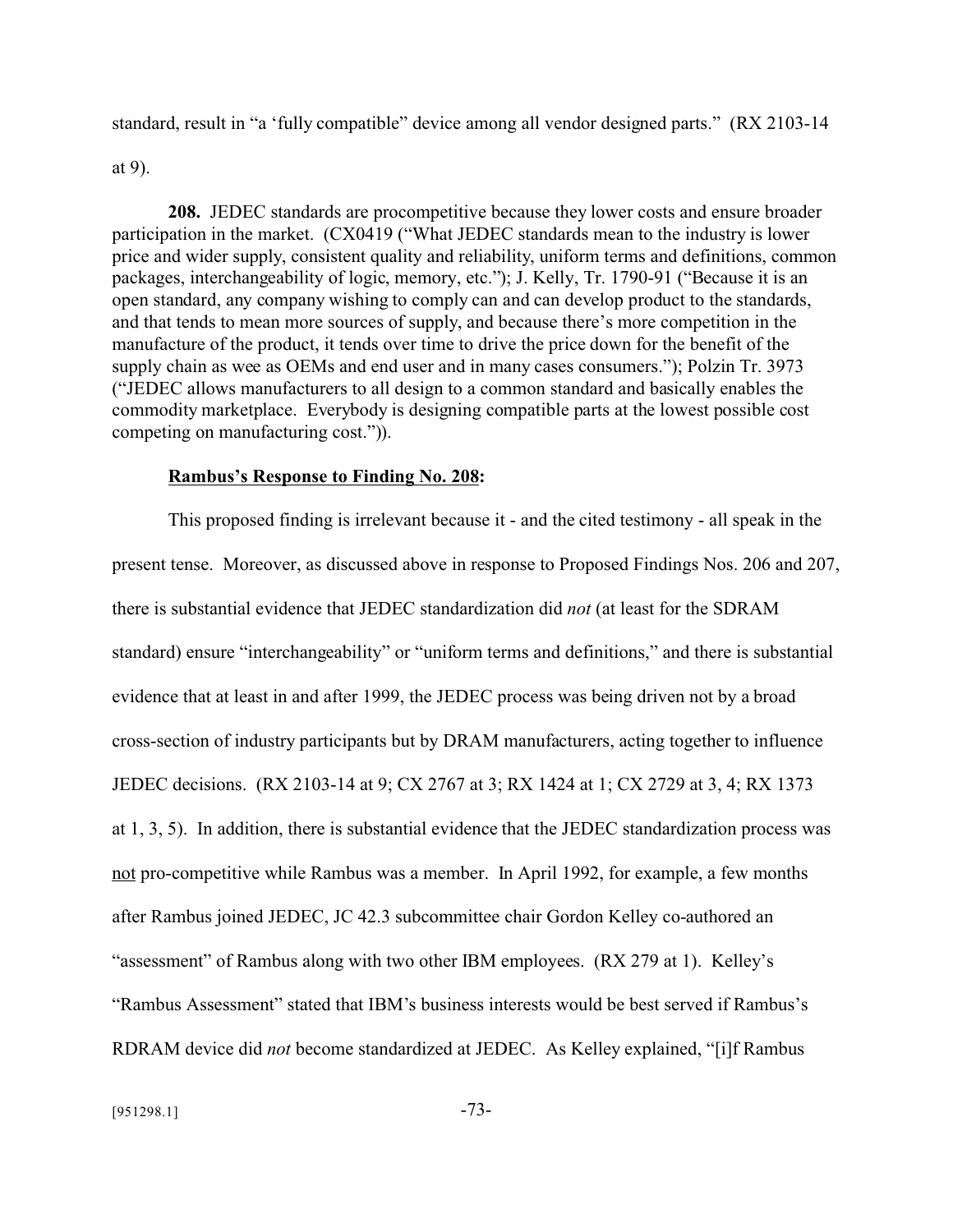fails to become standard, then it is business as usual for BTV [the acronym for IBM's Burlington, Vermont operations] and the SDRAM has a significant chance of being standard." (RX 279 at 7).

Despite the obvious conflict of interest presented by Kelley's "Rambus Assessment," he made a unilateral decision two weeks later, at the May 1992 JC 42.3 meeting, to bar Rambus from even *presenting* its technology for standardization at JEDEC. (Kelley, Tr. 2649). Kelley testified that he barred Rambus from presenting its technology for standardization because it would not agree, *in advance* of presenting its technology, to license its related intellectual property on reasonable and non-discriminatory terms. (Kelley, Tr. 2649-50). He also testified that he understood in May of 1992 that it was EIA's policy, for legal reasons, that a member did *not* have to provide licensing assurances prior to *presenting* its technology for standardization. (Kelley, Tr. 2652). (See also CX 355 at 6-7 (ANSI Patent Policy Guidelines: "the patent holder is only required to provide assurances called for by the Patent Policy prior to the *final approval* of the proposed standard . . . .") (emphasis added)). Mr. Kelley testified that he believed, despite the EIA and ANSI policies to the contrary, that he had the right to bar Rambus from presenting its technologies because of a "hand vote" at a JC 42.3 meeting in May 1991 that resulted in a new, unwritten requirement that JEDEC presenters agree in advance to licensing restrictions. (Kelley, Tr. 2653-56).

There was no written evidence presented at trial of any such "hand vote," and the evidence shows that the requirements unilaterally imposed on Rambus by Mr. Kelley were never enforced to prevent *any* other JEDEC member from presenting its technology for standardization. (Kelley, Tr. 2657-58).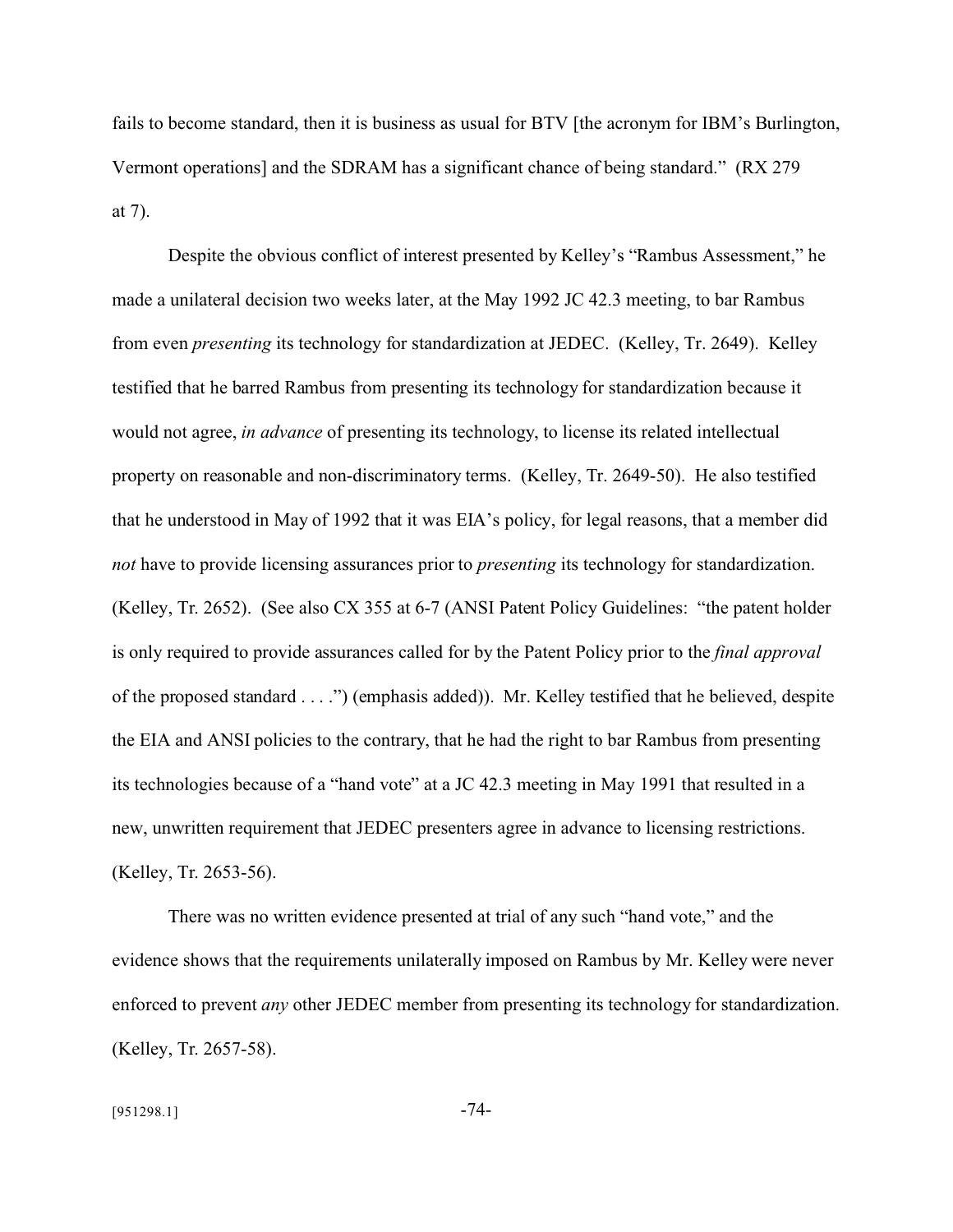Putting to one side the question of whether the "hand vote" occurred, the fact that

Mr. Kelley had a clear and undisclosed conflict of interest at the time that he barred Rambus

from presenting its technology, and the evidence cited in reply to findings 206 and 207 above,

demonstrate that Complaint Counsel's proposed finding that "JEDEC standards are

procompetitive" is not supported by the weight of the evidence.

## **C. How JEDEC Is Organized.**

## **1. Membership**.

**209.** A company becomes a member of both JEDEC and EIA by completing and submitting one application and paying dues. (CX0601 (Rambus application); J. Kelly, Tr. 1801 ("one becomes a member of JEDEC by filling out a membership application and paying dues."); 1801-02 (Since at least 1990, when one becomes a member of JEDEC, one automatically becomes a member of EIA.); Rhoden, Tr. 294-95 ("Companies become a member of JEDEC by paying dues."); CX0208 at 7 ("Eligible organizations can become members of JEDEC by joining the EIA Solid State Products Division or by joining JEDEC directly," and paying annual dues.)).

## **Rambus's Response to Finding No. 209:**

For this finding to be accurate and complete, it should reflect that during the time Rambus

was a JEDEC member, dues were paid to EIA, not JEDEC, (CX 602 at 6, 7), and that there was

no contractual relationship between JEDEC and Rambus. (Kelly, Tr. 2075).

**210.** During the 1990s, JEDEC had approximately 250 member companies who sent approximately 1800 individuals to participate in approximately 50 committees. (J. Kelly, Tr. 1774-75).

# **Rambus's Response to Finding No. 210:**

Rambus has no specific response.

**211.** JEDEC membership is open to broad array of companies and individuals. (CX0208 at 6 ("[a]ny company, organization, or individual doing business in the United States that itself or through a related entity manufactures electronic equipment or electronics-related products, or provides electronics or electronics-related services, shall be eligible for membership" in JEDEC.); CX0203A at 4 (members can include "any and all companies having a relevant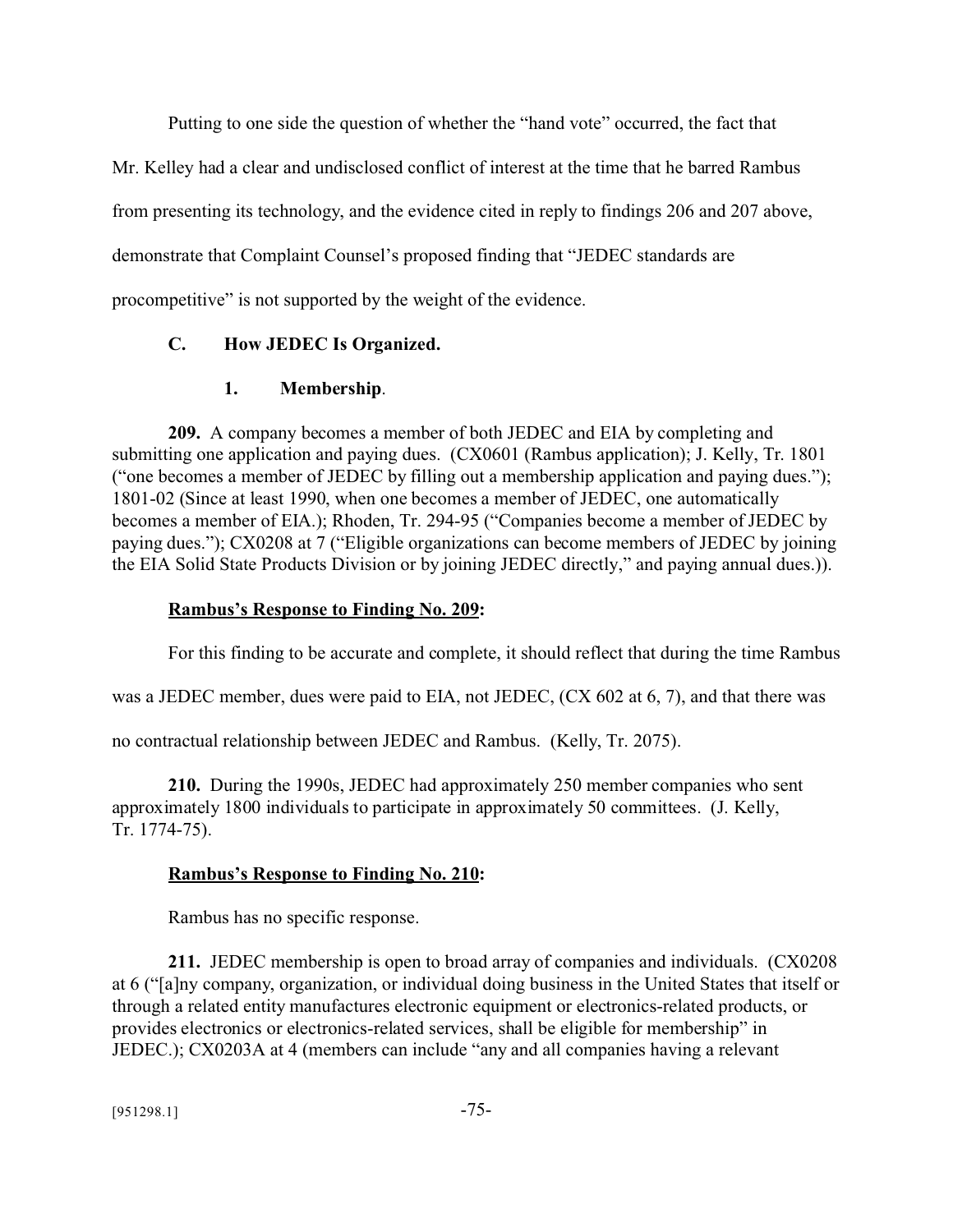commercial interest within the respective jurisdiction of the committees.")).

# **Rambus's Response to Finding No. 211:**

This finding is unclear as to the time period it refers to. In 1992, when Rambus joined

JEDEC, the membership application stated that:

"JEDEC Committee membership is limited to companies and

independent entities of companies that (1) manufacture solid state

products, or provide related services or equipment, and

(2) participate in the United States market."

(CX 602 at 2). This language should be used in lieu of the proposed finding.

**212.** JEDEC members represent a broad cross-section of the semiconductor supply chain. (CX0302 at 8 (members include chipset companies like Ali and VIA, microprocessor companies like AMD and Intel, packaging companies like Amkor, computer memory module companies like Celestica, memory suppliers like Elpida, Hynix, Samsung, Micron and Infineon, OEM companies like HP and IBM, networking companies like Lucent and cell phone companies like Motorola.); JX0028 at 1-3 (list of members attending and not attending); Rhoden, Tr. 293.).

# **Rambus's Response to Finding No. 212:**

This proposed finding is irrelevant because it is framed in the present tense. CX 302,

upon which this finding primarily relies, was not prepared until 2002. (Rhoden, Tr. 293).

**213.** JEDEC's membership includes companies from around the world. (Rhoden, Tr. 294 (noting companies from Korea, Germany, Taiwan and Japan companies.); CX0302 at 8.).

# **Rambus's Response to Finding No. 213:**

This proposed finding is irrelevant because it is framed in the present tense. CX 302,

upon which this finding primarily relies, was not prepared until 2002. (Rhoden, Tr. 293).

**214.** Membership entitles companies to attend meetings, receive minutes, vote, and receive copies of standards and other publications. (J. Kelly, Tr. 1805-06 (JEDEC "members can attend any meeting. They can receive meeting notices. They receive copies of minutes of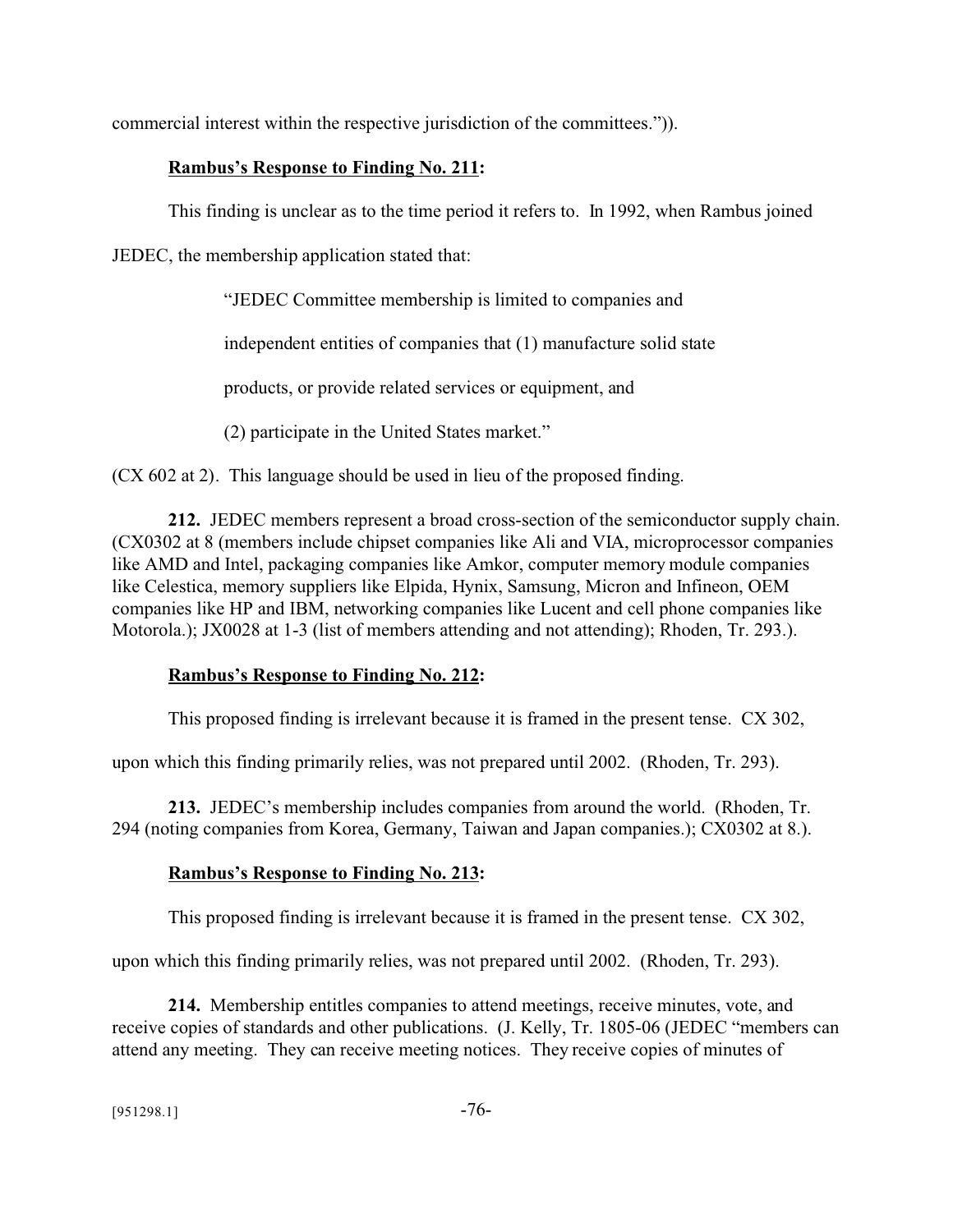meetings. They have an opportunity to vote on a one-company/one-vote basis. They have the right to . . .receive copies obviously of standards and other publications that are distributed generally by JEDEC to members")).

#### **Rambus's Response to Finding No. 214:**

The proposed finding is incomplete because it omits the fact that companies not

interested in the outcome of a particular issue were encouraged not to vote. (Rhoden, Tr. 304:

". . . we encourage you to abstain if you do not have any interest.").

**215.** During the early and mid-1990's, JEDEC minutes were regularly circulated to all members. (Crisp, Tr. 3139 ("Q. Now, Mr. Crisp, JEDEC regularly circulated minutes from the meetings. Isn't that right? A. I think that's correct.")).

#### **Rambus's Response to Finding No. 215:**

The minutes were also available in the early 1990's to non-members, with the possible

exception of Russian companies. (Kelley, Tr. 2622-23).

**216.** Attendance by non-members is limited to one meeting. (J. Kelly, Tr. 1805-06).

### **Rambus's Response to Finding No. 216:**

The cited testimony is misleading and incomplete because it omits the testimony by

Mr. Kelly that non-members can attend *more* than one meeting simply by paying a "non-member

participation fee." (Kelly, Tr. 1806). The cited testimony is also inconsistent with JEDEC

manual 21-H, which gives committee chairs discretion to allow guests to attend meetings: "[a]ll

JEDEC Committee meetings are open to members, their designated alternatives, and guests

invited by the Committee. Others may attend meetings only with prior approval of the

Chairman." (RX 1211 at 10).

**217.** A member can withdraw from JEDEC either by letter or by not paying dues for an extended period of time. (J. Kelly, Tr. 1808 ("A company can withdraw from JEDEC by either submitting a letter indicating their wish, their desire to withdraw, or by not paying their annual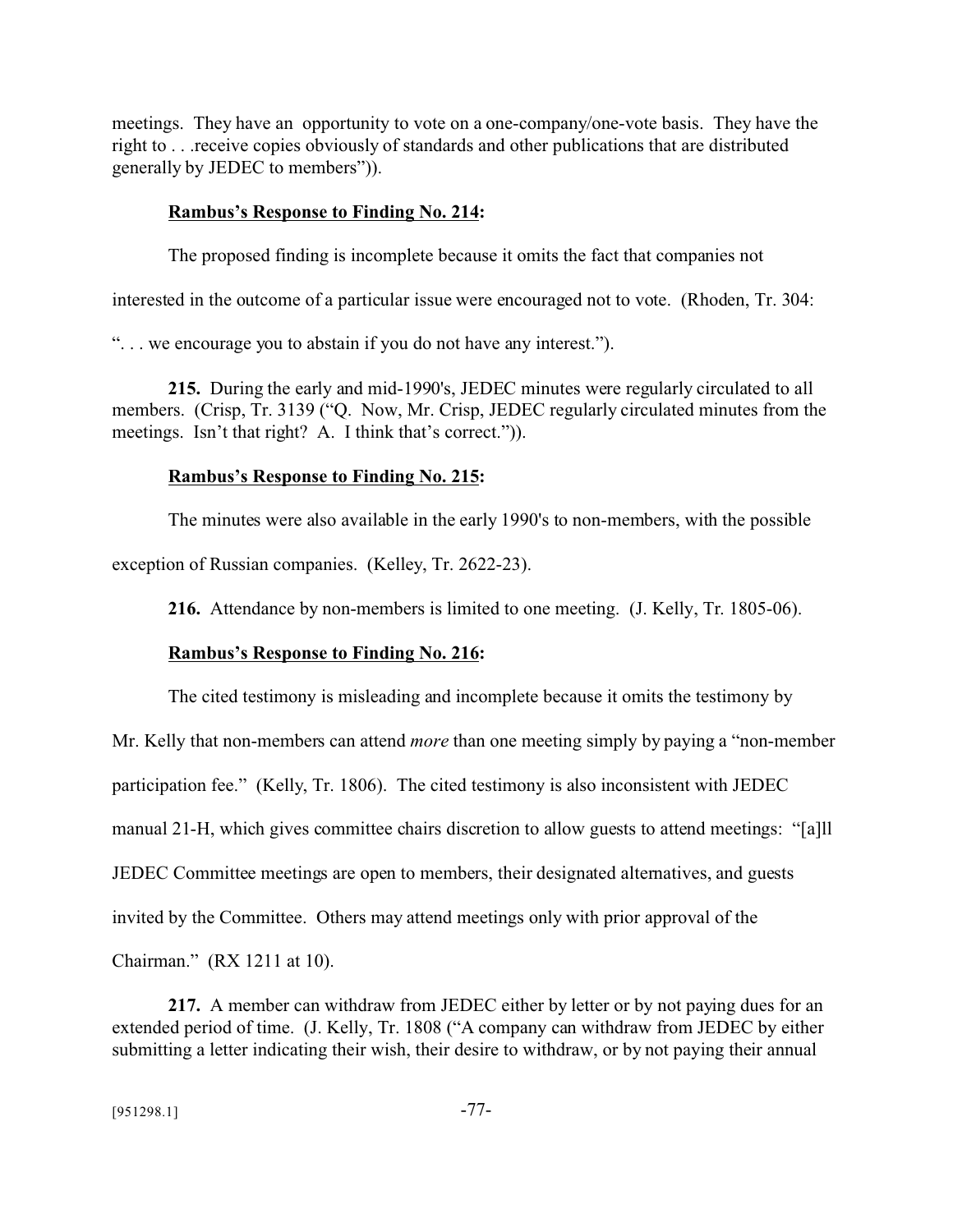dues."), 1808-09 ("we do not drop member companies for nonpayment of dues until around September 1, and the reason for that is that the nonpayment of dues is equivocal . . ., and it's not at all unusual for member companies to be six months late in paying their dues. We don't ever drop them without knowing to a reasonable degree of certainty that they don't intend to pay their dues.")).

#### **Rambus's Response to Finding No. 217:**

Rambus has no specific response to this finding, assuming that it is limited to present circumstances, as it suggests. Rambus also notes that contrary to the implications of this e-mail,

its exit from JEDEC was well known at JEDEC by March 1996 even though it did not send a

formal notice until June 1996. (RX 695 at 1 - 3/22/96 e-mail by Texas Instruments' JEDEC

representative, Bill Vogley: {

## } **(in camera)**.

**218.** Members who are late paying their dues still are entitled to attend meetings, vote, and receive minutes. (J. Kelly, Tr. 1809-10).

## **Rambus's Response to Finding No. 218:**

Rambus has no specific response to this finding, assuming that it is limited to present day circumstances, as it indicates.

## **2. Management.**

**219.** Prior to 2000, the JEDEC Council was the governing body of JEDEC. (J. Kelly, Tr. 1768). Today, the JEDEC board of directors is the governing body of JEDEC. (J. Kelly, Tr. 1770).

## **Rambus's Response to Finding No. 219:**

The cited testimony is contradicted (as to the relevant dates) by JEDEC manual 21-K,

which bears a February 2, 1999 publication date and which refers to the "JEDEC Board of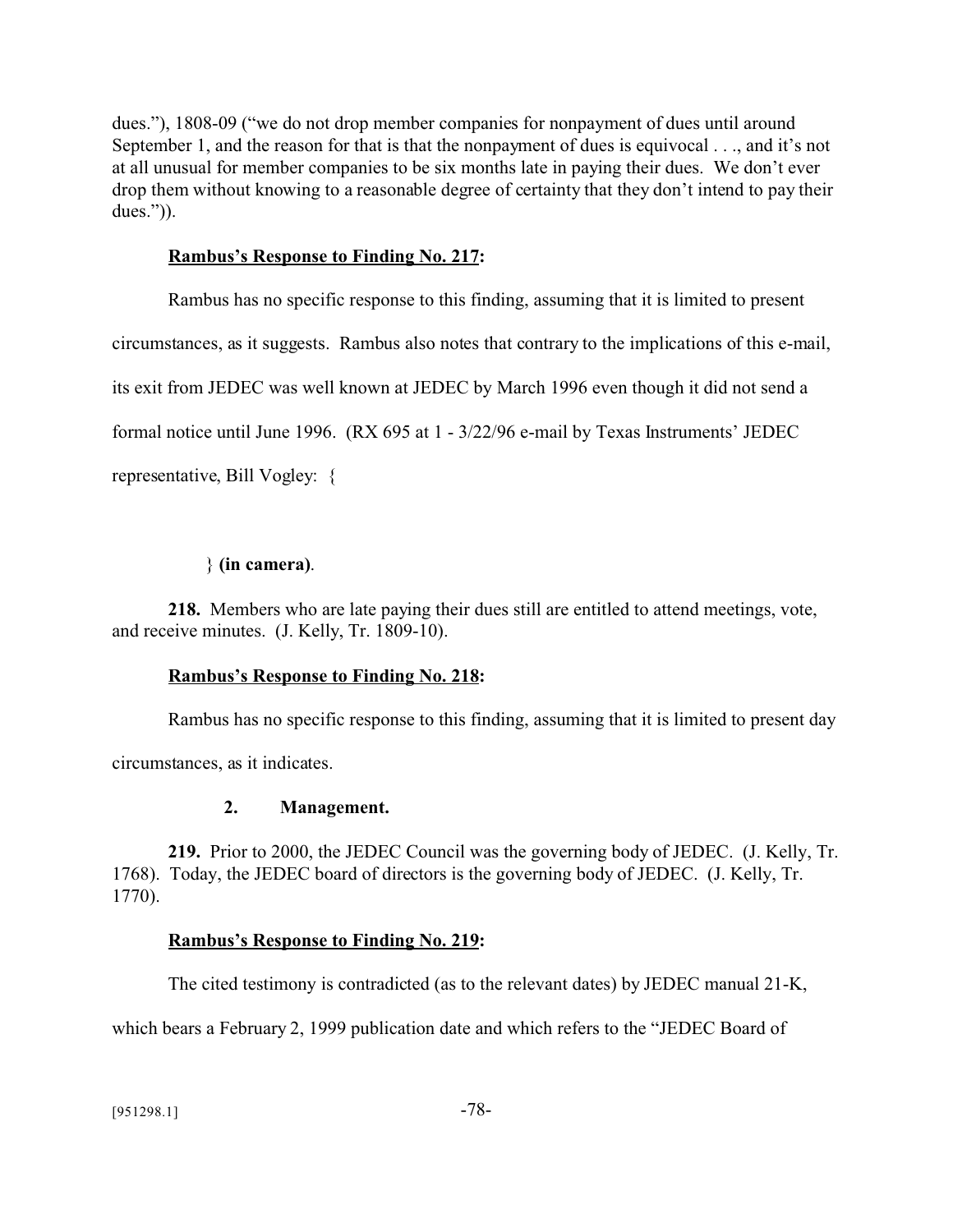Directors" rather than the "JEDEC Council." (CX 214 at 1, 14). In addition, at least prior to

1998, the JEDEC Council could not unilaterally set or change policies without approval of the

EIA Engineering Department Executive Council ("EDEC"). (Kelly, Tr. 2105).

**220.** The JEDEC board of directors consists of approximately 22-27 people. (Rhoden, Tr. 287). The members of the JEDEC board of directors are representatives of the DRAM industry, from electronics and semiconductors companies. (Rhoden, Tr. 287).

### **Rambus's Response to Finding No. 220:**

Rambus has no specific response.

**221.** The chairman of the board of directors is elected by JEDEC members. (Rhoden, Tr. 286). The JEDEC chairman is not compensated by JEDEC. (Rhoden, Tr. 287-88). The JEDEC chairman is responsible for "the business aspect of JEDEC, trying to make sure that we [JEDEC] have office space, staff, relationships with other organizations, and to make sure that we take care of the business aspects of the corporation itself." (Rhoden, Tr. 286-87).

### **Rambus's Response to Finding No. 221:**

To be complete and accurate, this finding should state that the current JEDEC chairman

has, for most of the time in that position, been compensated by a private consortium called AMI2

whose board is comprised entirely of DRAM manufactures. As one of JEDEC board members

observed in August 2000, at that time Mr. Rhoden's "whole company and existence depends

upon the success of DDR," then in competition with Rambus's RDRAM. (RX 1692 at 1).

**222.** Desi Rhoden is the current Chairman of the JEDEC board of directors. (Rhoden, Tr. 283).

## **Rambus's Response to Finding No. 222:**

Rambus has no specific response.

**223.** The president of JEDEC is responsible for supervising the JEDEC staff, managing the JEDEC budget, and implementing the policy directives of the JEDEC board of directors. (J. Kelly, Tr. 1754). Prior to 2000, the JEDEC president did not have any supervisory responsibilities for JEDEC staff. (J. Kelly, Tr. 1754-55).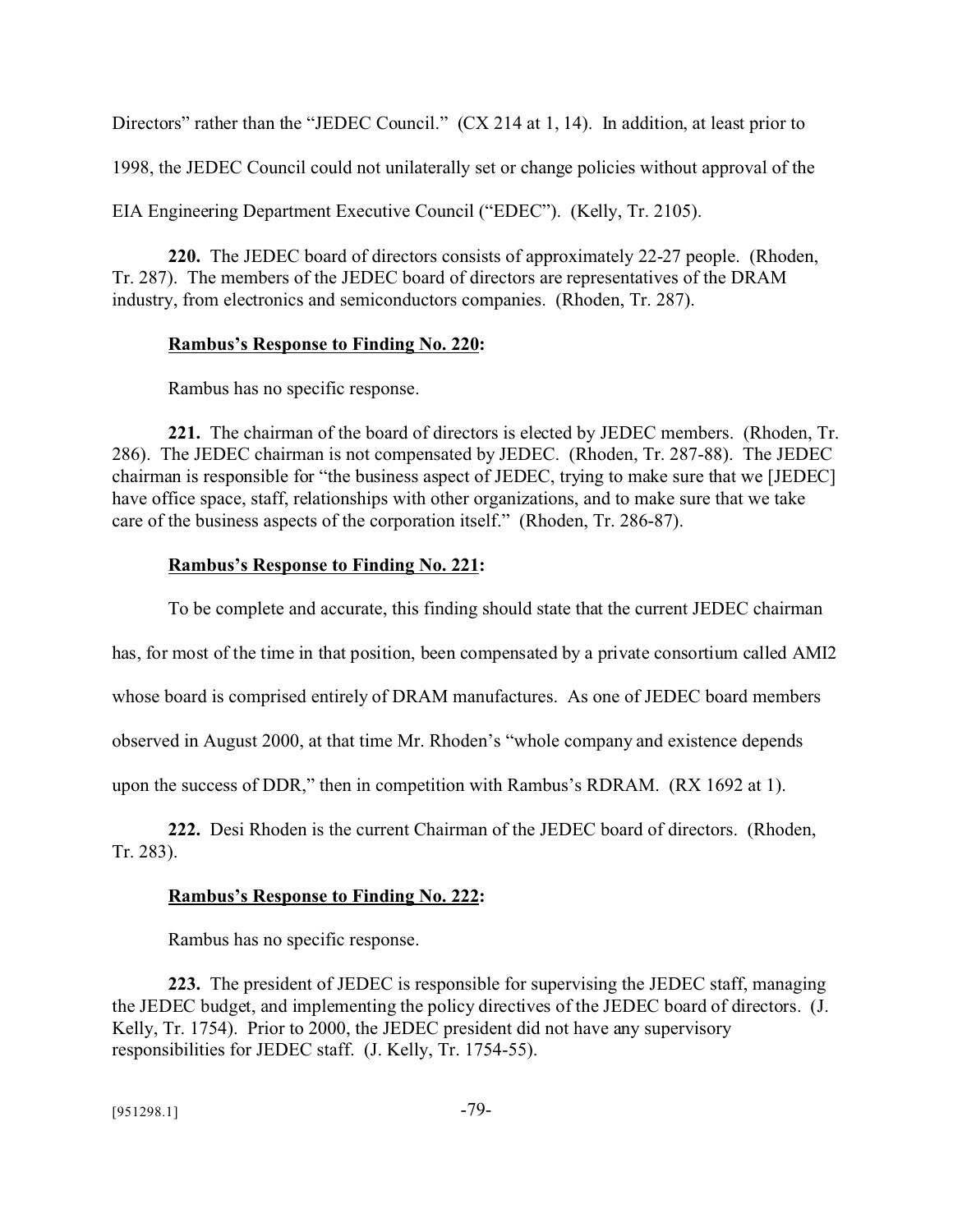### **Rambus's Response to Finding No. 223:**

Rambus has no specific response, expect to note that there is no evidence that the position

of JEDEC President existed during the time Rambus was a JEDEC member.

**224.** John Kelly is the president of JEDEC. (J. Kelly, Tr. 1750-51).

#### **Rambus's Response to Finding No. 224:**

Rambus has no specific response, expect to note that there is no evidence that the position

of JEDEC President existed during the time Rambus was a JEDEC member.

**225.** The EIA general counsel is "the legal counsel for all of the operating units within EIA, including JEDEC." (J. Kelly, Tr. 1754).

#### **Rambus's Response to Finding No. 225:**

Rambus has no specific response.

**226.** The EIA general counsel is the person responsible for interpreting EIA rules and the JEDEC rules, including the JEDEC patent policy. (J. Kelly, Tr. 1813-14 ("a number of questions do arise from time to time about the patent policy of EIA and JEDEC, because that is part of - and a very important part -- of the ground rules for the engineering function."), 1939 ("Q: ... when either the staff or the committee leadership have interpreted EIA or JEDEC rules differently than you, whose interpretation controls? A: Mine does."); Sussman, Tr. 1348 ("Q. If a participant at JEDEC had raised any questions, who would you refer that person to for more precise answers on the patent policy? A. JEDEC legal counsel. None of us are lawyers.")). *Cf.* (J. Kelly, Tr. 2057-58 (Rambus never contacted EIA Legal Counsel concerning questions of interpreting the patent policy)).

#### **Rambus's Response to Finding No. 226:**

Rambus has no specific response, except to note that as Mr. Kelly acknowledged, while

he may interpret the policies and rules, the EIA's Engineering Department Executive Council

("EDEC") establishes what the policies and rules are. (Kelly, Tr. 2078).

**227.** John Kelly has been the General Counsel of EIA since 1990. (J. Kelly, Tr. 1754).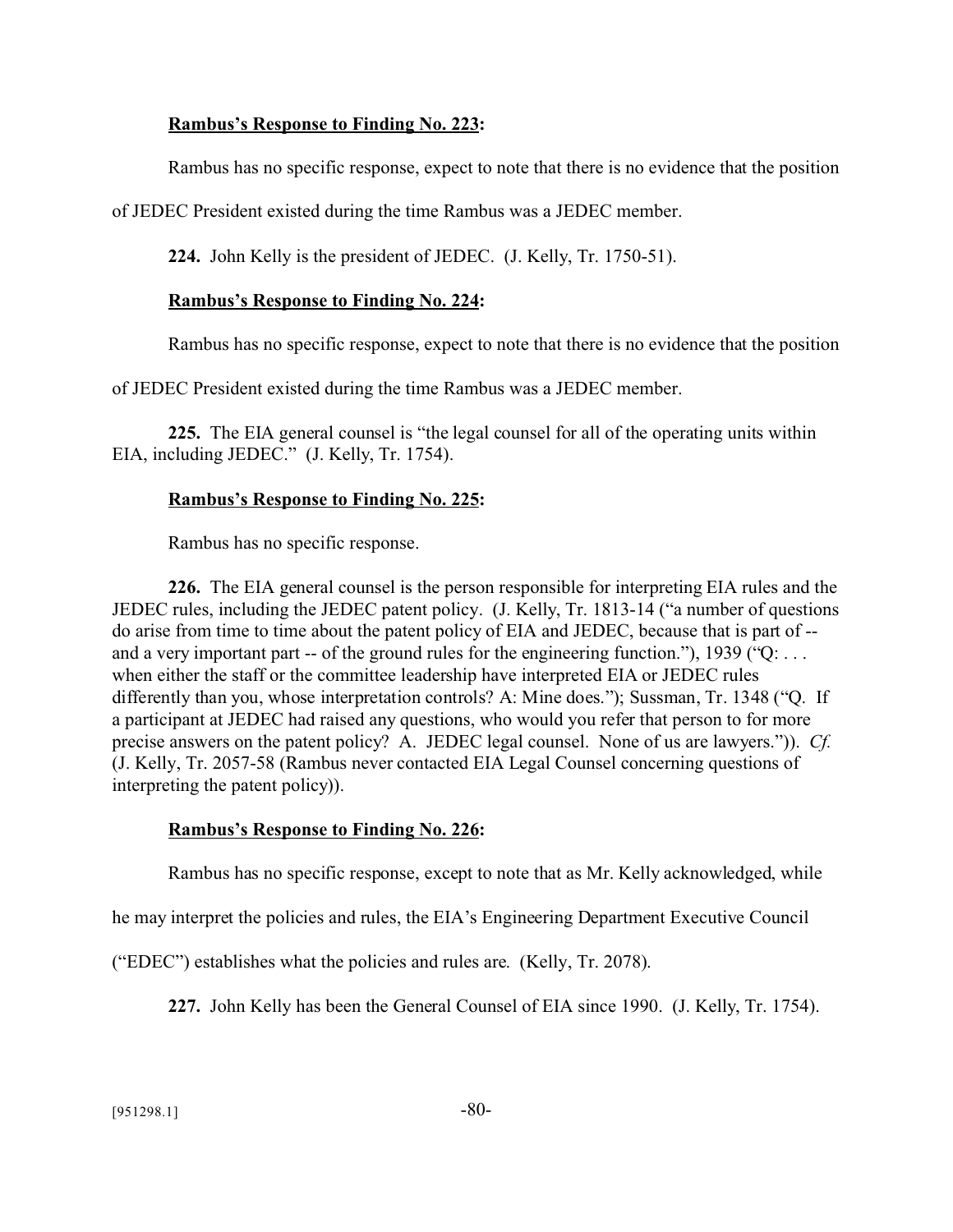## **Rambus's Response to Finding No. 227:**

Rambus has no specific response.

**228.** Today, JEDEC employs a staff of ten persons to facilitate the meetings of JEDEC committees. (J. Kelly, Tr. 1792-93). During the early to mid-1990s, the size of JEDEC's staff was "considerably" smaller than the current size. (J. Kelly, Tr. 1795).

### **Rambus's Response to Finding No. 228:**

Rambus has no specific response.

**229.** JEDEC's current budget totals \$2.2 million, approximately half of which covers salaries. (J. Kelly, Tr. 1800).

### **Rambus's Response to Finding No. 229:**

Rambus has no specific response.

### **3. Committees and Subcommittees.**

**230.** JEDEC is organized into committees and subcommittees. (Landgraf, Tr. 1687 ("below the council are a series of committees which [the council] approve to exist")). Each committee or subcommittee has a chairman. (J. Kelly, Tr. 1794 ("The members of each committee and subcommittee elect from their membership a chairman and a vice-chairman.").

### **Rambus's Response to Finding No. 230:**

Rambus has no specific response.

**231.** The JC-42 committee is concerned with developing standards for the memory products. (Williams, Tr. 765-66 (The JC-42.3 membership consists of "[a]lmost all of the DRAM memory companies, SRAM memory companies, logic companies, customers of memory, as well as interconnect companies, such as socket manufacturers," and testing companies.); Rhoden, Tr. 288 (JC 42 is the committee responsible for developing standards relating to memory devices.)).

### **Rambus's Response to Finding No. 231:**

Rambus has no specific response.

**232.** The JC-42 chairman is responsible for coordinating all the activities in the JC-42 committee and subcommittees, including the scheduling of meetings. (Rhoden, Tr. 288).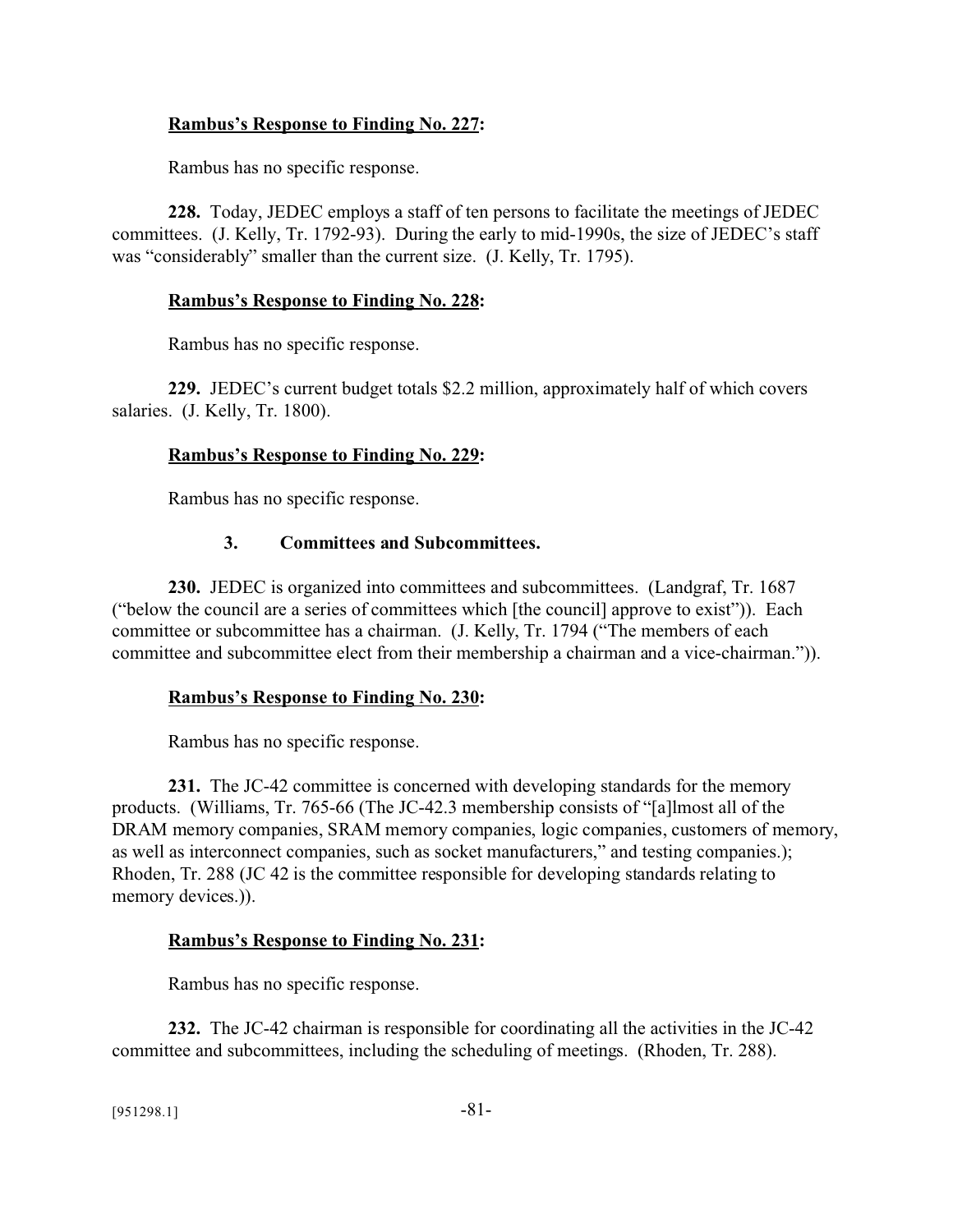### **Rambus's Response to Finding No. 232:**

Rambus has no specific response.

**233.** The JC-42 committee had several subcommittees focusing on particular specialized subject matters. (J. Kelly, Tr. 1769; Rhoden, Tr. 285 (JC-42 included subcommittees devoted to DRAM (42.3), SRAM (42.2), memory modules (42.5), flash memory and other types of programmable devices)).

### **Rambus's Response to Finding No. 233:**

This finding is vague as to the time to which it refers.

**234.** JEDEC's JC-42.3 committee develops the predominant standards relating to dynamic random memory ("DRAM") products. (Peisl, Tr. 4381 (JEDEC subcommittee JC 42.3 "standardizes the DRAM interfaces and the packages of DRAM generations."); Rhoden, Tr. 283- 84 ("JEDEC is the place where industry standards are set for the DRAM" industry.); Krashinsky, Tr. 2773 (JEDEC sets memory standards for the industry); (CX2107 at 23 (Oh FTC Dep) ("JEDEC is the committee which standardize all the standard products in the market."); MacWilliams, Tr. 4910-11 (Intel PC100 specification included programmable CAS latency and programmable burst length because features were already in the JEDEC specification.)).

## **Rambus's Response to Finding No. 234:**

This finding is unobjectionable if the word "predominant" is excised. It is simply not true that the standards developed by the JC 42.3 subcommittee while Rambus was a member became "predominant," nor does the cited testimony offer support for such a finding. JEDEC's SDRAM standard, published in 1993, did not ensure interoperability and resulted in the manufacture of incompatible devices. (MacWilliams, Tr. 4908). Only after Intel developed the new "PC SDRAM" standard in 1996 did the SDRAM device win marketplace acceptance. *See* RPF 1518- 19.

**235.** In late 1991, approximately 40-50 companies were represented on the JC-42.3 committee. (Rhoden, Tr. 340-41; JX0010 at 1-2 (minutes listing approximately 42 companies as members of JC-42.3)).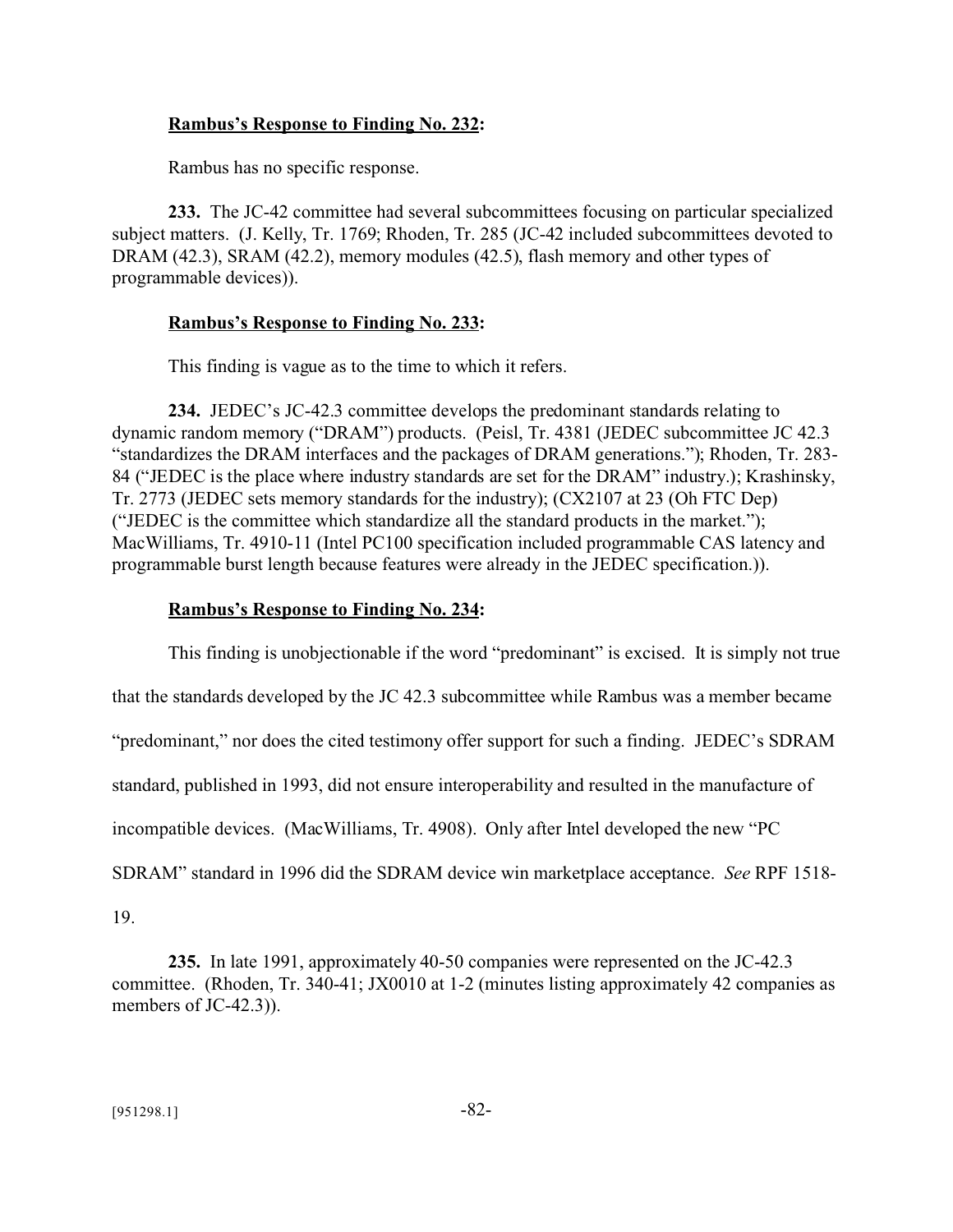### **Rambus's Response to Finding No. 235:**

Rambus has no specific response.

**236.** The JC-42 committee and its related subcommittees typically meet at least four times per year. (Rhoden, Tr. 340 ("there are four regular meetings, once a quarter, and depending upon the workload for the committee, the amount of work that we have to do, we often times hold special committee meetings in between meetings, and so somewhere between four and eight. In times of high activity, we will have eight meetings per year and almost always have five.")).

### **Rambus's Response to Finding No. 236:**

Rambus has no specific response.

**237.** Minutes of JC-42 committee and its subcommittees are prepared by, Ken McGhee, a staff person. (Rhoden, Tr. 327).

### **Rambus's Response to Finding No. 237:**

Mr. Rhoden also testified that there is a "review process" that goes on before the minutes

are made official. (Rhoden, Tr. 591).

**238.** The minutes of JC-42 and its subcommittees record the key decisions that are made during the standard development process, including motions and votes. (Rhoden, Tr. 327-28).

### **Rambus's Response to Finding No. 238:**

To be accurate and complete, this finding should reflect Mr. Rhoden's subsequent

clarification that the minutes were intended to be a chronological statement of the events and

occurrences in the meeting, although they were not "a transcript." (Rhoden, Tr. 590-91).

### **D. How JEDEC Standards Are Made.**

**239.** The standard development process begins with discussions among the participants at a JEDEC meeting concerning subjects that members may feel should be considered for standards. (Rhoden, Tr. 406-07).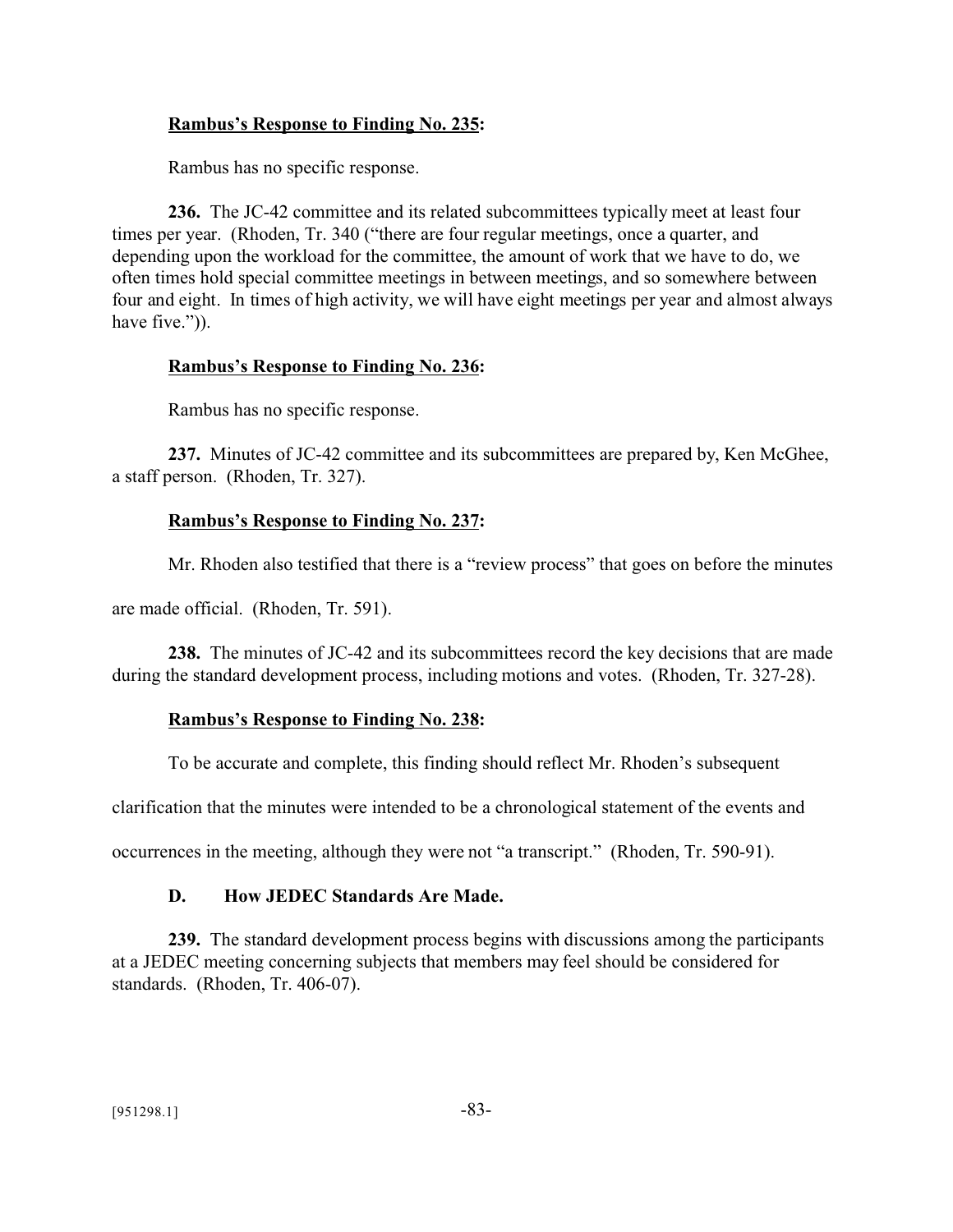### **Rambus's Response to Finding No. 239:**

The cited testimony does not support this proposed finding, and the other evidence submitted at trial does not support the proposition that JEDEC representatives come up with ideas at meetings that then become standards. For these reasons, Complaint Counsel's proposed finding no. 240 should be used in lieu of finding no. 239.

**240.** Typically, standardization at JEDEC involves a series of presentations. (CX0302 at 23; Williams, Tr. 772-73 ("[I]n order to get a point or feature to ballot, it required a first showing, which would happen at one meeting. You would then go to a second showing at the second meeting. You could then at the end of the second showing request that the item or the ballot -- the item be sent to ballot. The ballots would be issued. They would count the ballots at the third showing."); Rhoden, Tr. 406-07 ("Our procedure that we follow inside of the JC-42 committee is we typically have a first presentation, then followed by -- after some review, follow that by a second presentation.")).

### **Rambus's Response to Finding No. 240:**

Rambus has no specific response.

**241.** Standardization proposals typically receive an item number after the first presentation. (Calvin, Tr. 1025).

## **Rambus's Response to Finding No. 241:**

Rambus has no specific response.

**242.** A presentation might generate other proposals to solve the same problem. (Rhoden, Tr. 406-07 ("When someone has an idea that they'd like to bring into the committee, they will bring in a presentation, and then we will make presentations, and based on the presentations . . . the committee may generate other discussions and may also generate the development of other presentations for that matter."); CX0711 at 2 (Crisp of Rambus discussing corrupting SynchGDram proposals: "Desi made a comment at the end of the meeting that was in effect request for some of the folks to withdraw their proposals. He reminded folks that there are a lot of variants being proposed; VRAM, SGRAM, frame buffers on a chip, etc.")).

## **Rambus's Response to Finding No. 242:**

Complaint Counsel have agreed that their description of the Crisp e-mail (CX 711 at 2) as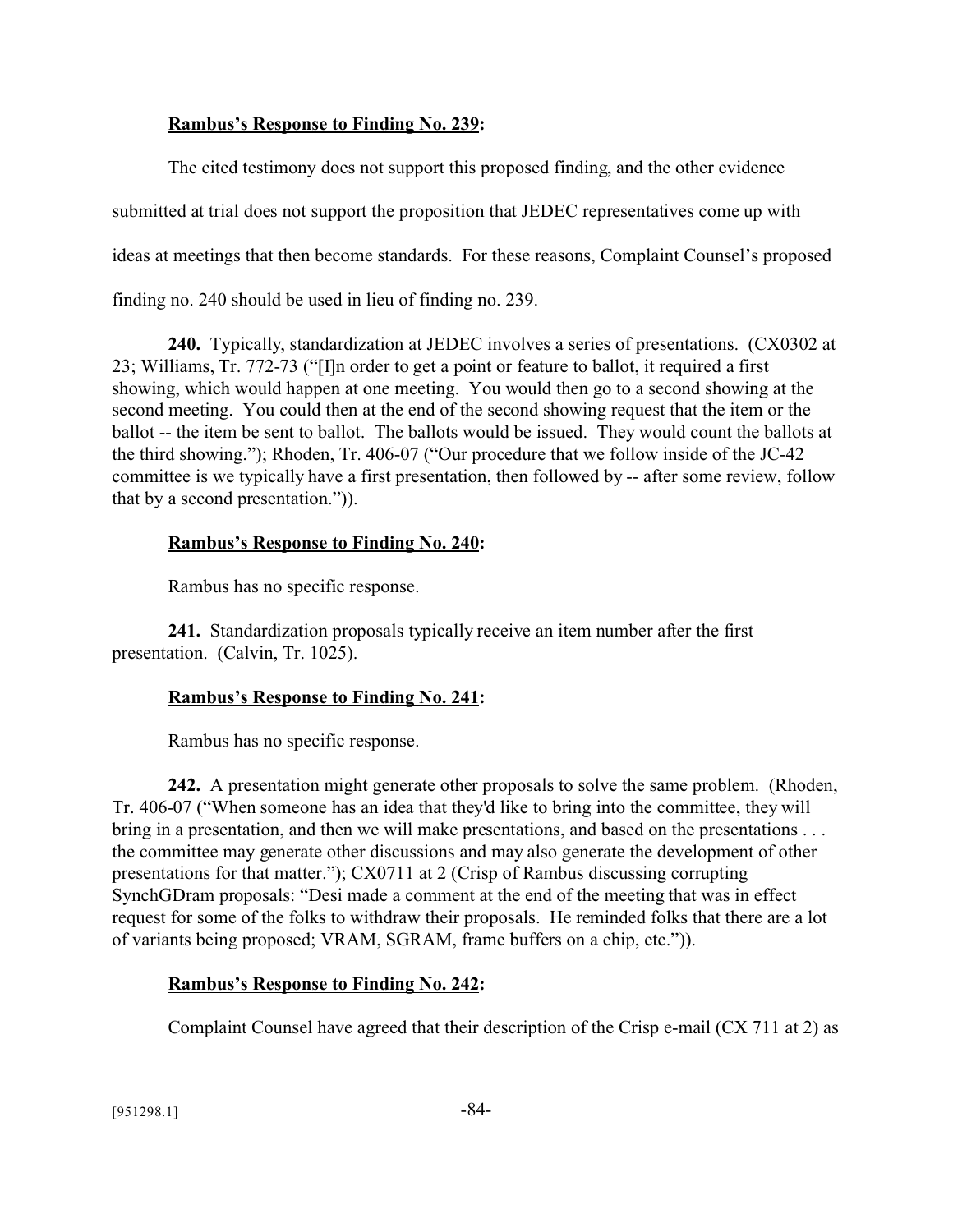referring to "corrupting" proposals was an error; they meant to say "competing" proposals. In any event, the e-mail does not support the notion that the competing proposals had been generated *as a result of* presentations at JEDEC, as the finding suggests. Instead, the next two lines of the Crisp e-mail shows that Mr. Rhoden was in 1993 attempting to reduce competition in the marketplace – regardless of how it had arisen – by:

"Stat[ing] that there was not enough market to justify all of these

[devices] being standardized. He appealed to folks to really

concentrate on one device for standardization."

(CX 711 at 2).

Mr. Rhoden's effort to reduce competition between the different technologies was in clear

violation of the EIA Legal Guides, which state that:

"EIA standardization programs . . . shall not involve any agreement,

expressed or implied, to adhere, or require adherence to a standard . . .

[and] shall not be proposed for or indirectly result in . . . restricting

competition . . . or reducing product variations."

(CX 204 at 5).

**243.** JEDEC entertains a number of proposals by members when working toward a standard for a new device. (Rhoden, Tr. 415 ("[W]hen we're working on a particular device or whatever, there will be proposals that are made that come from usually a number of different companies. Sometimes multiple proposals or multiple ideas, if you will, come from a particular company, but more often than not, it comes from a variety of companies. So, you will have several different proposals that will be made inside JEDEC as to what path we should take for the next improvement cycle, if you will, of what we're working on").

## **Rambus's Response to Finding No. 243:**

Rambus has no specific response, other than to note that JEDEC members are often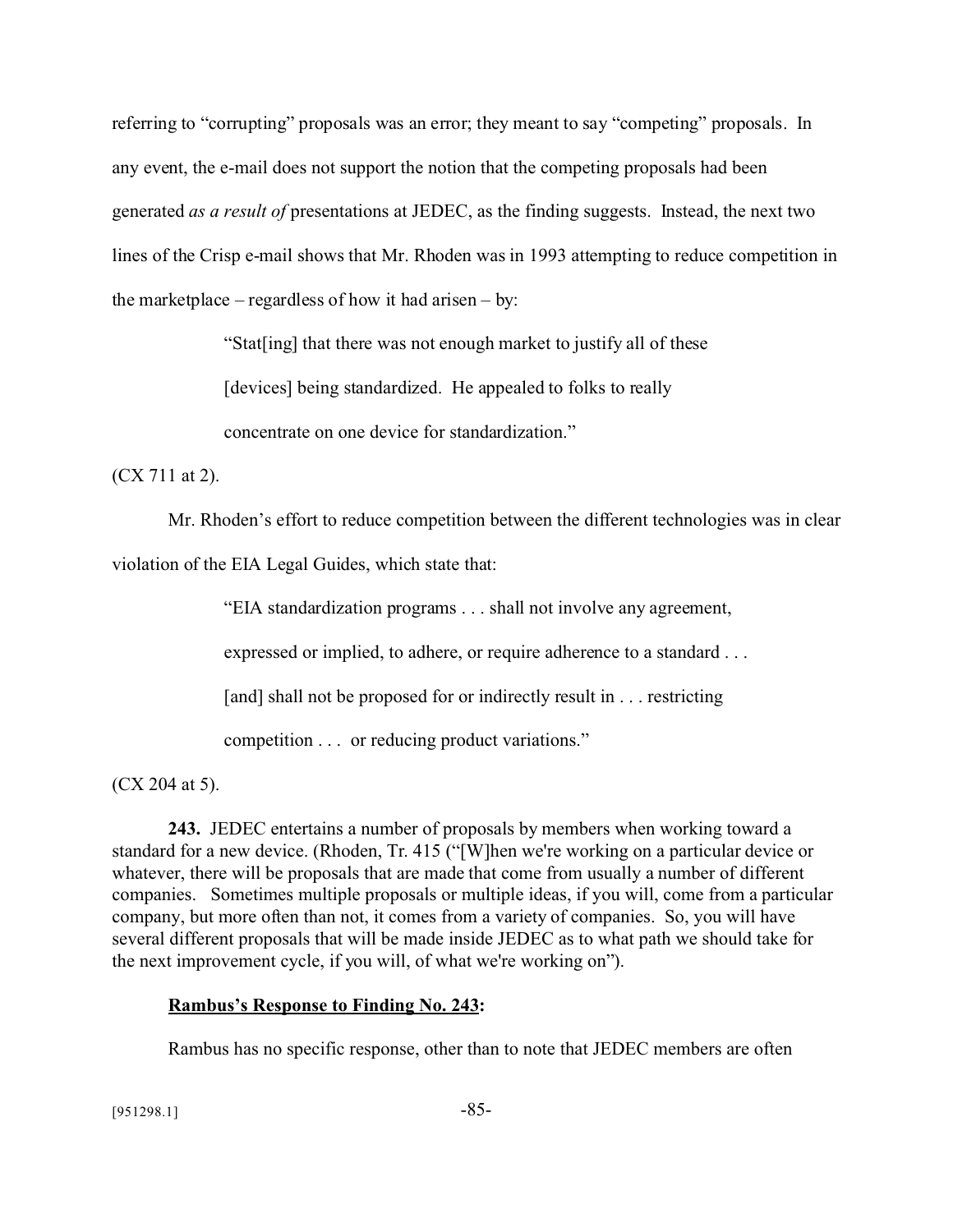seeking to gain a competitive advantage through the standardization process, as Hyundai's

Dr. Oh testified:

"Q. What steps did Hyundai take to follow the work of JEDEC?

A. We wanted to propose things to be adopted at the JEDEC meeting.

That means if our proposal is  $-$  is adopted, that means we are ahead of our

competitors, so we actively decided to attend and join the JEDEC

committee."

(CX 2108, Oh Depo. at 23:24-24:5).

**244.** JEDEC members decide which of these ideas to pursue. (Rhoden, Tr. 415-416 ("Well, the differences of opinion are something that people have to investigate to see if particular -- if the particular proposals are viable or if they -- it usually winds up being that engineers themselves come up with the ideas, so they're almost always reasonable ideas, and it's just a question of then deciding which path they're going to take.")).

### **Rambus's Response to Finding No. 244:**

There is substantial evidence that it is a *subset* of JEDEC members – the DRAM manufacturers – who are the principal decisionmakers on the question of which "ideas to pursue." (RX 1424 at 1: e-mail from a manufacturer representative to other manufacturer representatives, noting that JEDEC is "OUR organization and will approve whatever we decide to approve.") (capitalization in original).

**245.** In some cases, discussions of possible features generate a survey ballot that requests the members to give their views concerning different solutions. (JX0028 at 6 ("SDRAM Feature Survey Ballot"); Rhoden, Tr. 481 ("everything that shows up in a survey ballot is either from a presentation or from an earlier discussion that takes place in JEDEC."), 516 (survey ballot is "a collection of all of the topics that we had been discussing for some time, usually within JEDEC, and at some point we would need to make decisions, basically get a sense of the committee to see what path we would take moving forward."); Calvin, Tr. 1032 ("I also remember discussion before the survey was actually issued. Because this was an attempt to get a cross section from all the members. . . this survey was a result of trying to capture the top most things that were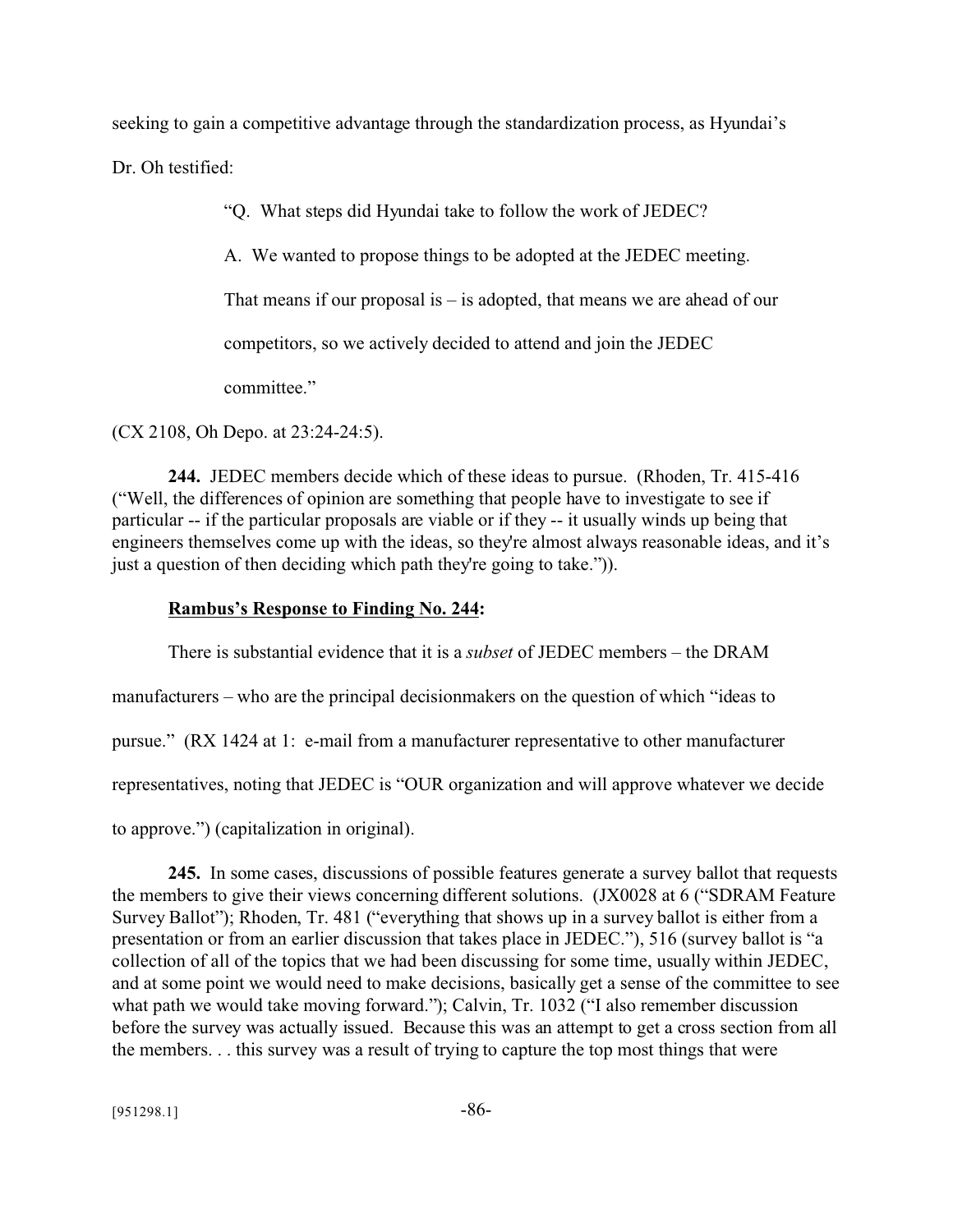necessary for SDRAM to continue to evolve. This had been discussed at numerous meetings before, and many inputs were coming in")).

#### **Rambus's Response to Finding No. 245:**

Rambus has no specific response, except to note Mr. Rhoden's subsequent clarification

that a survey ballot "is essentially just to gauge interest level." (Rhoden, Tr. 587).

**246.** Survey ballots are official JEDEC work. (Landgraf Tr. 1716 ("in a JEDEC committee, there's a lot of official work that is documented, and survey ballots are considered to be official work."); Sussman, Tr. 1419 ("Q: Does the patent policy apply to a survey ballot based on your experience at JEDEC? A. And I've already answered that basically yes, as soon as possible in the discussion, we'd like to know.")).

#### **Rambus's Response to Finding No. 246:**

The weight of the evidence presented at trial supports a finding that survey ballots did not

trigger any disclosure obligations relating to intellectual property. Mr. Rhoden testified that

survey ballots contained no language requesting patent-related information because such

information was not relevant at the survey stage:

"Q. Do you see that there's no space on this survey ballot for

anything relating to a patent disclosure? Do you see that?

A. That is correct, *that was relevant to ballots*. This is a survey

ballot, which is essentially just to guage interest level."

(Rhoden, Tr. 587) (emphasis added).

JC 42.3 chair Gordon Kelley similarly testified that in his understanding, disclosure was

required only at the time of balloting and was merely "encouraged" prior to that time. (Kelley,

Tr. 2707). In addition, the patent presentation routinely made at JC 42.3 meetings by

Mr. Townsend did not list survey ballots in the list of those events where "patent status" should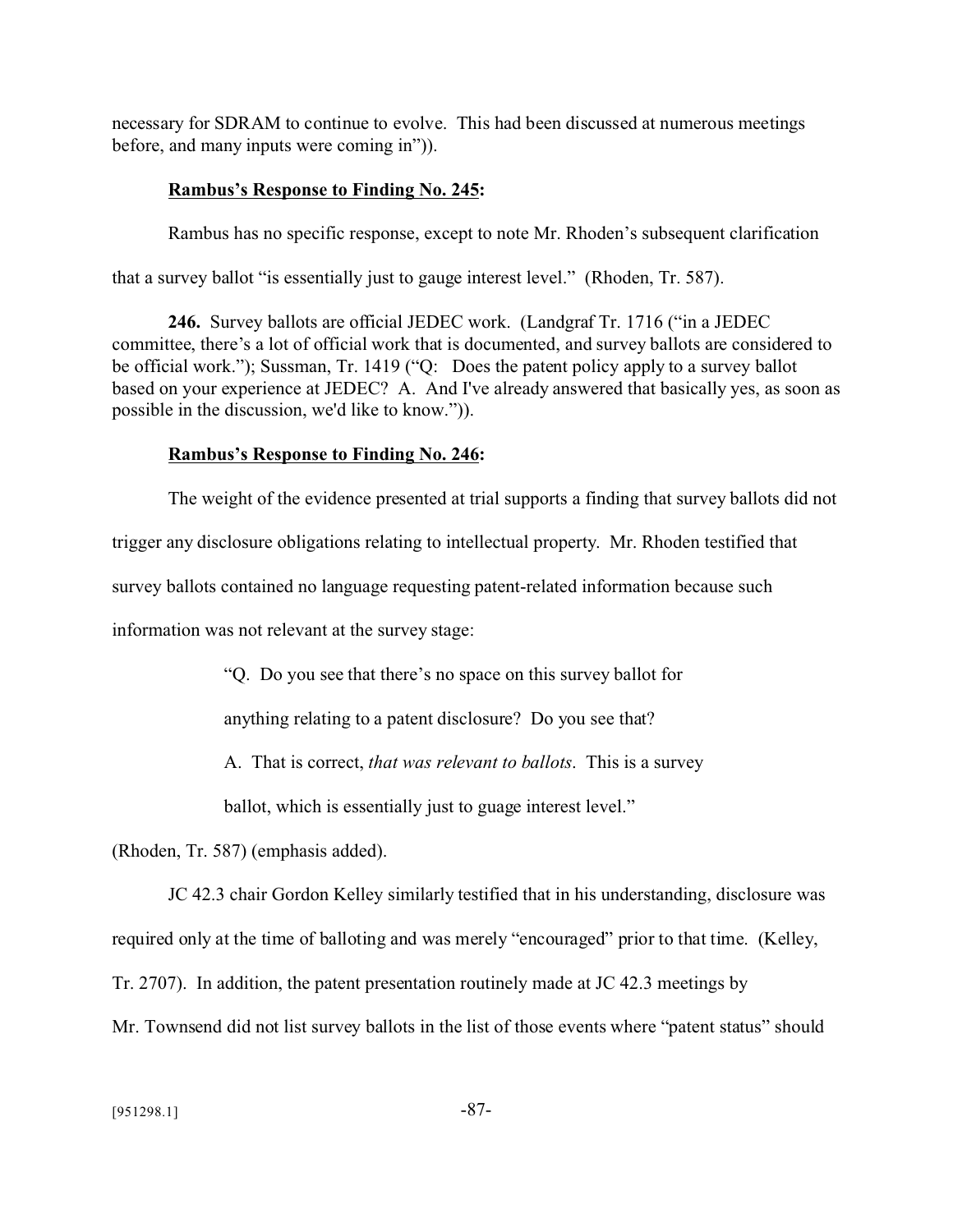be "resolve[d]." (JX 18 at 15; JX 20 at 15; JX 21 at 14; JX 22 at 12).

**247.** Following the conclusion of the second or subsequent presentations, the committee decides if it wants to create a ballot to vote on the substance of a proposed standard. (Rhoden, Tr. 406-07 (after the second presentation "we would decide if we want to have a ballot or not have a ballot.")).

#### **Rambus's Response to Finding No. 247:**

Rambus has no specific response.

**248.** JEDEC participants often had significant differences of opinion concerning the development of a standard. These differences of opinion drove heated debates concerning the merits of the various solutions to the technical challenges facing the JEDEC participants. (E.g., CX0711 at 14 (Regarding various proposals for SDRAM modules Crisp writes: "This was argued quite a lot . . . There was much wrangling etc and the conclusion is that they will all huddle once again to work out the details"), 33 (Regarding an HSTL ballot Crisp writes: "Another example of the flailing at JEDEC . Approximately three and a half hours was spent arguing about the resolution of the "No" ballots. The companies voting no are adamant about their objections and it appears there is basically an impasse"), 47 (Regarding a various pinout proposals Crisp writes: "The same issues came up as well as the usual pin naming and 'why don't you move pin xxx to yyy location.' Usually someone out in the audience seems to have some overwhelming reason why a particular pin should be in a particular position. Many times it really does not matter, but sometimes it does. *But always there are strong opinions!*") (emphasis added); CX0680 at 1 (Billy Garrett email from the September 1992 JC-42.3 meeting "This is not to say that there are not active, heated discussions on features and functionality. There are . . .NEC tried to introduce a second showing . . . but even the request for balloting was turned down due to several technical objections."), 2 ("Precharge and Autoprecharge were not resolved. Lots of disagreement on the effects on banks, and how autoprecharge will be done."); Rhoden, Tr. 434-35 ("if you give ten engineers a problem, you'll probably get 12 or 14 solutions, and the same is true inside the discussions inside the committee. People were proposing a number of other approaches to the same type of thing."); Sussman, Tr.1380 ("I had a lot of arguing to do to get the degree of programmable features into the part.")).

### **Rambus's Response to Finding No. 248:**

Rambus has no specific response.

**249.** From time to time, ballots failed or was put on hold in the JEDEC committees because the committees did not reach a consensus. (JX0012 at 6 ("There was some discussion on the package size, but no consensus was gained. The ballot failed."), 12 ("ATT moved to put the ballot on hold until the two sided high pin count package issue was resolved. . . . Motion passed"); JX0019 at 10 ("In conclusion, NEC wanted to table the ballot. Fujitsu made motion to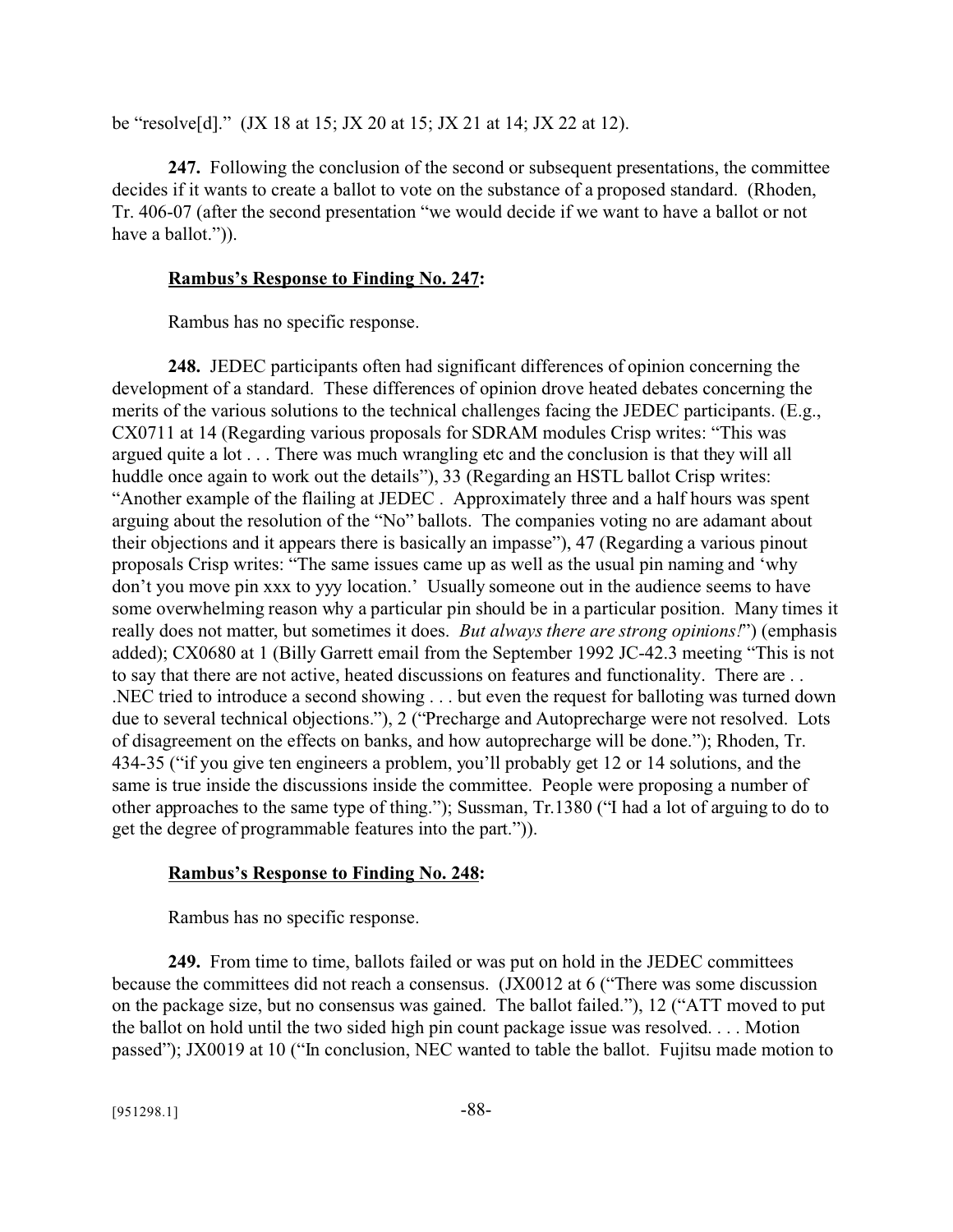send it to Council. Motion failed for lack of a second. Hitachi moved to take it off hold and send this ballot back to Committee. Apple seconded. The vote was unanimous."); JX0026 at 5 ("Motion to send to Council by Cypress, Xerox seconded. The vote was 5 yes, 8 no. Motion failed. The ballot was put on hold.")).

## **Rambus's Response to Finding No. 249:**

Rambus has no specific response.

**250.** Ballots also may be put on hold for other reasons, including unresolved patent concerns. (G. Kelley, Tr. 2464-66 ("Because patent issues are almost terminal for a ballot to pass. If a patent issue comes up, unless it's able to be resolved at the meeting, it will -- the ballot will be put on hold or it will fail.").

## **Rambus's Response to Finding No. 250:**

Rambus has no specific response, except to note that the phrase "unresolved patent

concerns" is ambiguous and unclear.

**251.** On other occasions, after long debate, ballots passed because they represented compromises that satisfied a majority, but not all, of the members. (JX0026 at 6 ("Micron: Vss and Vdd pins at the end of the package are not that useful. Vddq and Vssq can be organized better around the Dqs. . . Committee responded to Micron that this has been discussed for over a year. There are advantages and disadvantages of both implementations and this satisfies most.")).

# **Rambus's Response to Finding No. 251:**

Rambus has no specific response.

**252.** If it preferred, a committee could pass items individually but place the individual items on hold until an entire list of related items that were needed to define a single standard was complete, and once that group of ballots was complete and passed, then together the committee could motion them to go to council for publication. (G. Kelley, Tr. 2554 (discussing the process for standardizing SDRAM); see also, e.g., JX0010 at 8-9 (V-PACK ballot failed due to patent concerns)).

# **Rambus's Response to Finding No. 252:**

The citation to JX 10 (the December 1991 JC 42.3 minutes) is irrelevant to the proposed

finding and in any event misstates the contents of the minutes, which refer to numerous concerns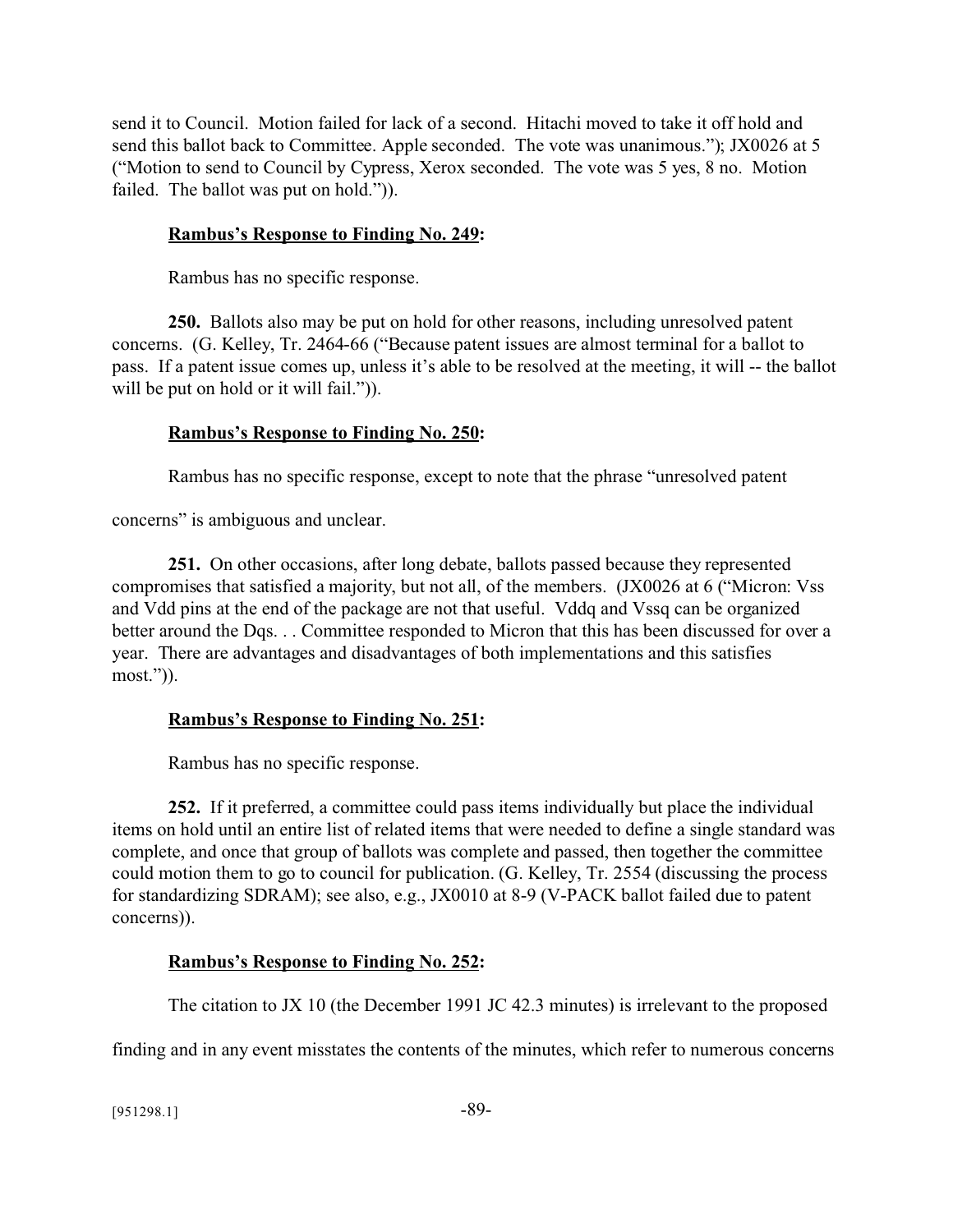regarding the balloted item.

**253.** After a JEDEC committee approves a standard, the proposed standard is sent by a ballot to the JEDEC board of directors, which then has to again by a consensus approve the ballot in order for the proposal to become a JEDEC the standard. (J. Kelly, Tr. 1785 ("Once the committee approves a standard . . .the proposed standard is sent by a ballot to the board of JEDEC, which then has to again by a consensus approve the ballot to adopt the standard."); Rhoden, Tr. 406-07 ("if the ballot were to pass [the committee], then we would move that ballot perhaps on to the final review process, which would be a procedural review to make sure that due process was followed at -- at that time it was the JEDEC Council, now it's the JEDEC board of directors.")).

## **Rambus's Response to Finding No. 253:**

Rambus has no specific response.

**254.** JEDEC's consensus-based process means that the board of directors will consider any committee votes that were cast in opposition to the proposed standard. (J. Kelly, Tr. 1786 ("[t]he board will always discuss the fact that there are negative votes, particularly if there are unresolved negative votes.")).

# **Rambus's Response to Finding No. 254:**

Rambus has no specific response.

**255.** JEDEC's consensus based process often requires years in order to adopt a new standard or change an existing standard. (CX0302 at 22 ("Complete process may take 2-3 years"); Polzin, Tr. 3977 ("JEDEC is open to any and all parties, so any and all parties have an opinion and can contribute or delay, or everybody has a vote, so it's not always the most straightforward thing to get a technical specification through. It's sometimes long, laborious, and you have to argue your points endlessly, probably much like Congress down the road, but it's successful and it works."); Peisl, Tr. 4453 ("JEDEC is traditionally a very slowly moving consortium, and there's a reason for that, because there's so many companies involved, it's basically the whole industry that produces parts for the PC and the laptop and the server business, so to try to reach consensus at JEDEC, based on my experience, have been incredibly hard and tough. In the last decade, essentially there were only two standards that emerged for SDR and DDR")).

## **Rambus's Response to Finding No. 255:**

Rambus has no specific response.

**256.** During the standard development process, JEDEC prohibits members from public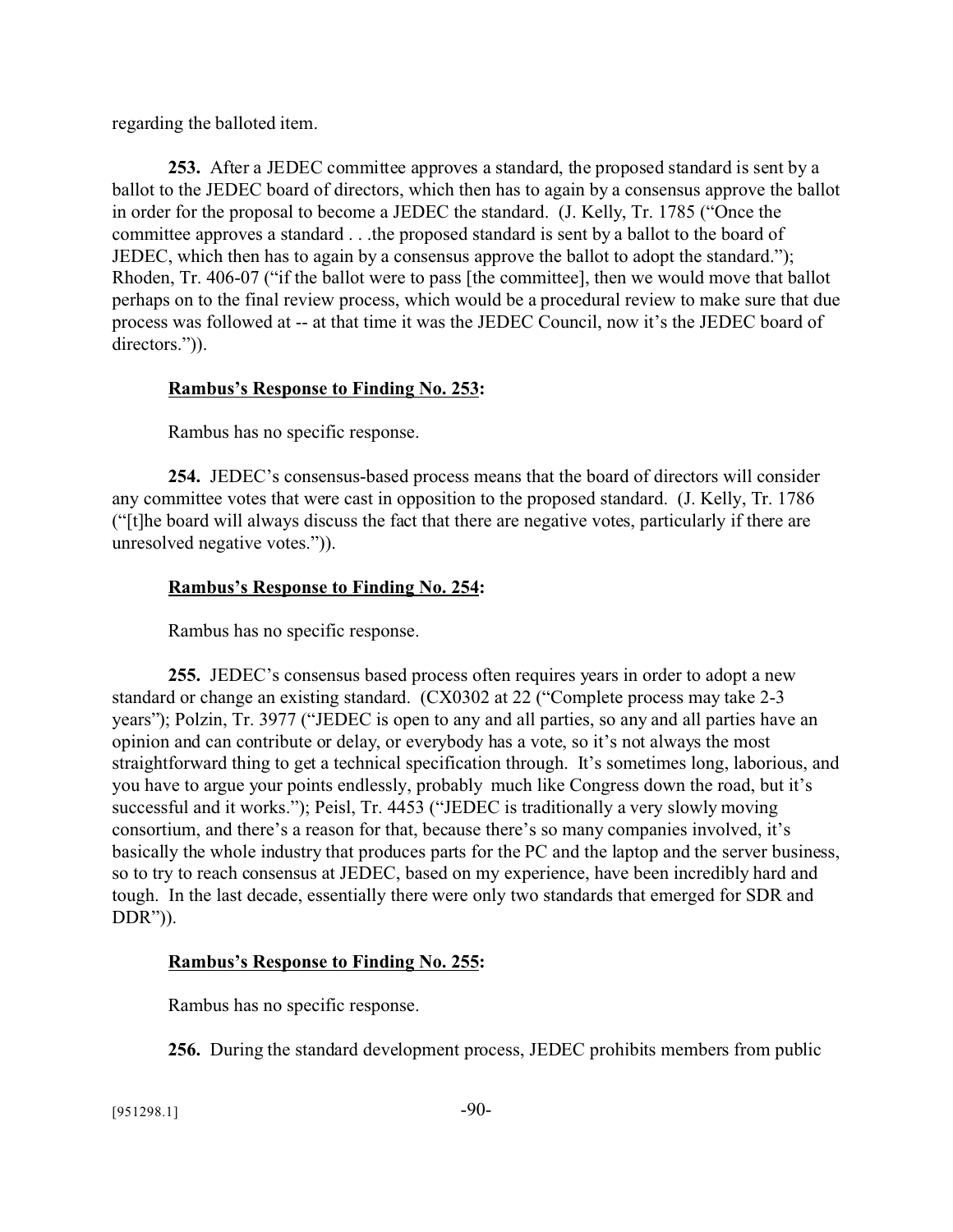discussion of committee deliberations. (G. Kelley, Tr. 2519 ("We specified that members were only to talk about JEDEC work within their companies."); CX0035 at 16)).

### **Rambus's Response to Finding No. 256:**

This finding is irrelevant. There is no allegation in the complaint, and there was no evidence presented at trial, that Rambus engaged in "public discussion of committee deliberations." In addition, the JEDEC meeting minutes themselves were publicly available to anyone (except perhaps to Russian companies). (Kelley, Tr. 2622-23).

**257.** During the 1990s, JEDEC standards became more detailed. (CX0035 at 14-15 ("The work progressing on Synchronous DRAMs. . . is pushing our JC-42 scope- '. . . development of technical information and standards pertaining to pinouts, operational characteristics, test parameters, characterization and registration formats. . . If we do not do this, then we cannot create common parts that are plug compatible at 100Mhz operation and above. . . So, in addition to the design framework, we now are filling-in the details with timing diagrams that will impact, in a greater way, the chip design."); G. Kelley, Tr. 2390 ("the level of technical issues that we were dealing with [in 1992] on my DRAM pass-through was much greater than we had handled historically.")).

### **Rambus's Response to Finding No. 257:**

Rambus agrees that during the 1990's, and particularly in connection with the DDR SDRAM standard, JEDEC "standardized" many more details than it had before. In fact, JEDEC standardized features and details that are not appropriate subject matters for groups of competitors to agree upon, for they do not relate to the professed goal of "interoperability." (Rhoden, Tr. 554-55; Polzin, Tr. 3972; Calvin, Tr. 1048; McAfee, Tr. 7234-35). In particular, in specifying an on-chip DLL as part of the DDR SDRAM standard, JEDEC overstepped its boundaries. An on-chip DLL is *not* required for interoperability. Rather, as Complaint Counsel's technical expert, Professor Jacob, explained, the DLL used in DDR SDRAMs is transparent to the DRAM interface. (Jacob, Tr. 5617-18). In other words, the rest of the system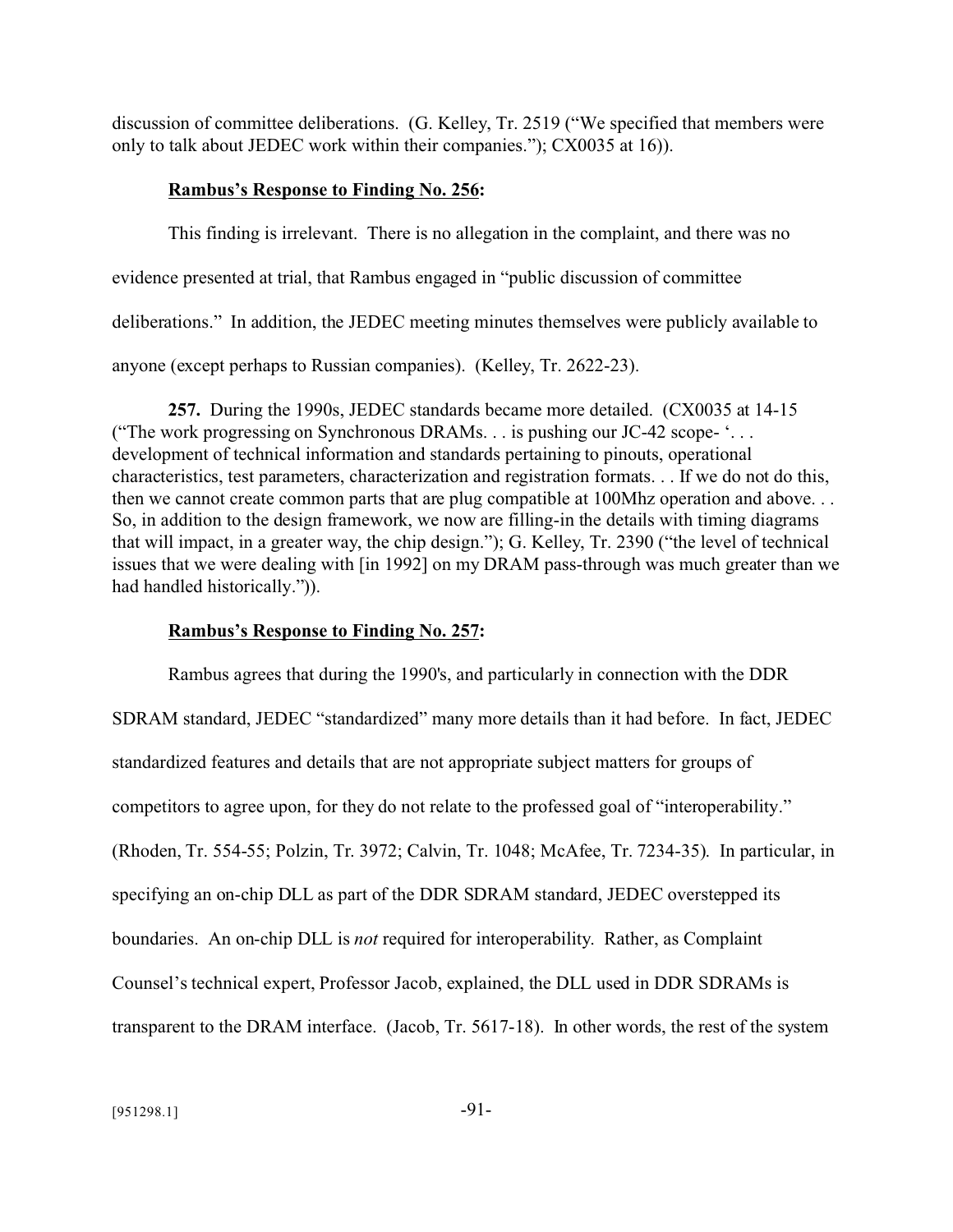is indifferent to whether there is a DLL or some other kind of circuitry on the DRAM so long as data from the DRAM arrives at the memory controller in the appropriate timing window. (Id.) To ensure interoperability, JEDEC should have simply specified the required timing parameters and left it up to the individual DRAM manufacturers to meet those requirements with whatever implementation they chose. (*See also* CX 204 at 5) (EIA Legal Guides prohibition against standardization activities that even "indirectly" result in "reducing product variations. . . .").

## **E. Why Companies Belong to JEDEC.**

**258.** Formal standardization in the DRAM industry benefits the entire industry by ensuring quality and reliability in the products. (Prince, Tr. 9016-17 ("when something comes for formal standardization, it has the review of peers throughout the industry. Everyone gets a chance to review it and make comment, and if there are good and bad features, they can be modified. And what ultimately comes out for the users in the industry is the most adequate device that the industry collectively can prepare.")).

## **Rambus's Response to Finding No. 258:**

As noted in response to finding no. 234, the evidence does not support a finding that

JEDEC standardization (at least while Rambus was a member) "ensured quality and reliability in

the products." The cited testimony does not support the finding in any event.

**259.** JEDEC is the most important standard-setting organization for DRAMs. (CX0035 at 14-15 ("This JEDEC standardization process creates the structure from which all DRAM designs begin. . . JEDEC is the fulcrum for DRAM standards in Asia, the Americas and Europe"); CX0419 (As of May 2000, "75% of the top 250 semiconductor manufacturers [were JEDEC] members, representing 80% of semiconductor sales. An estimated 90% of semiconductor standards in use are JEDEC standards." ); Rhoden, Tr. 283-84 ("JEDEC is the place where industry standards are set for the DRAM" industry); Prince, Tr. 9016 ("JEDEC is the primary standardization body for RAMs."), 9021–22 (recalling only one RAM standard that was not formally standardized in either JEDEC or IEEE); Sussman, Tr. 1364; CX2773 at 9 (JEDEC standards are included in Micron's internal "Designer's Toolbox." web application.); CX2334 at 25 ("Pros" of DDR include fact that it is an open standard); CX2297 at 79 ("DDR SDRAM . . . Strong Points. . . JEDEC standardization in 1997."); CX0302 at 7 (JEDEC is the "World Leading technology standards association."), 16 ("Global JEDEC standards usage has skyrocketed."), 17 ("If you are not [at JEDEC], your competition may be deciding your future."); Peisl, Tr. 4384

 $[951298.1]$  -92-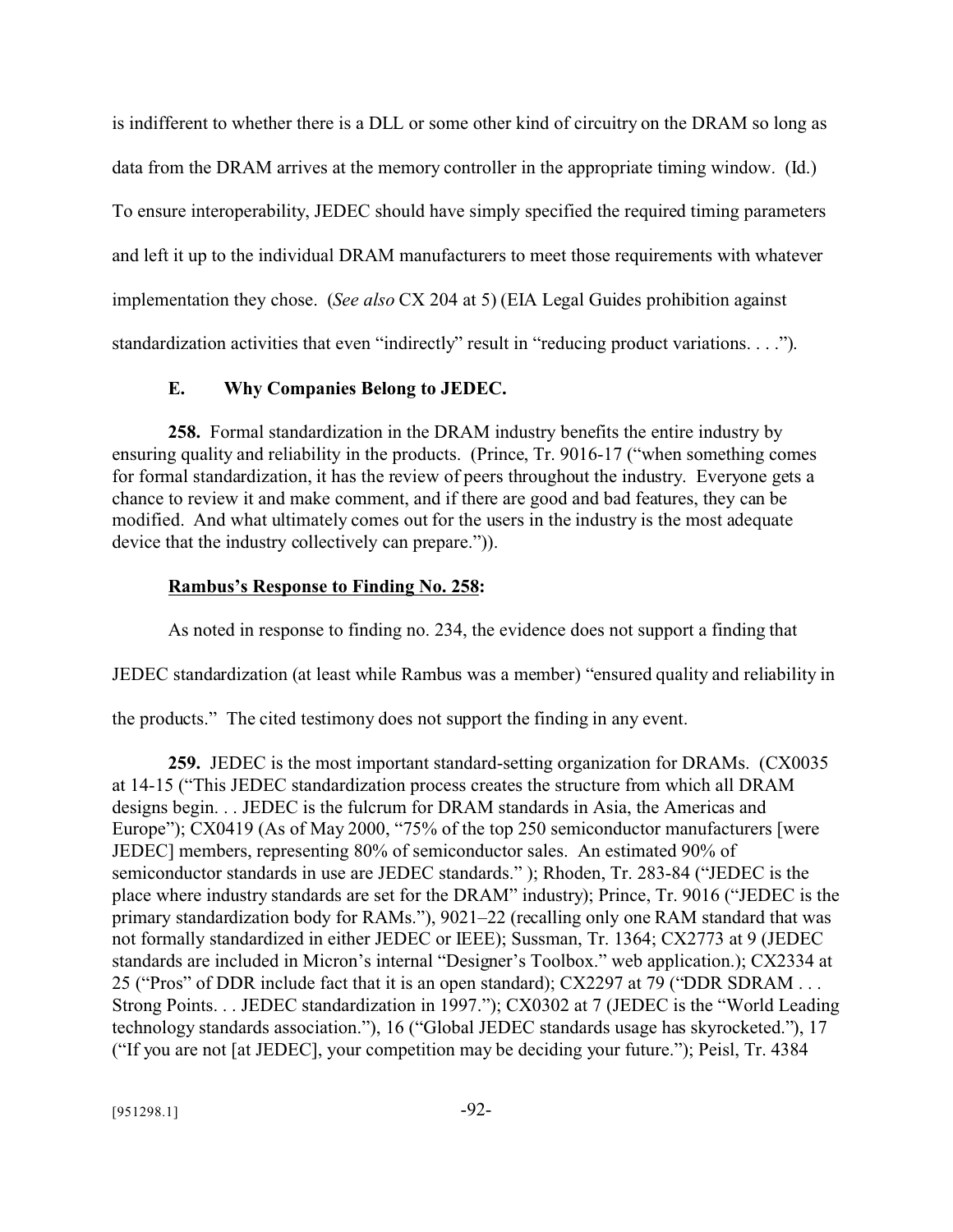("JEDEC's standards were the only source for our own specifications, meaning that . . . Infineon chip specifications were entirely directed towards the -- 100 percent compatibility towards the JEDEC specifications."), 4386 ("If we wouldn't have produced a chip that would not comply to the JEDEC specification, it would have not been able to work at the PC, at the server, at the laptop platforms at HP, IBM and all our other customers because of noncompliance issues, nontechnical issues, and we essentially would not have been able to sell anything"); (CX2080 at 194 (Karp, Micron Dep.) ("JEDEC's a bunch of competitors. They are not people that particularly like each other. *They are there because they have to be there* because it's part of – it's part of the business.")).

### **Rambus's Response to Finding No. 259:**

This finding is irrelevant because it – and most of the cited testimony – are stated in the present tense. In addition, the weight of the evidence shows that during the relevant time period, JEDEC standardization was neither a necessary nor sufficient factor in achieving market success.

(*See* RPF 1514-1523 and evidence cited therein).

**260.** JEDEC standards are very valuable to manufacturers. (CX0707 at 1 (Geoff Tate writes: "JEDEC is a bid deal to them [Samsung] because it [JEDEC] represents the big users."); Peisl, Tr. 4384 ("JEDEC's standards were the only source for our own specifications, meaning that . . . Infineon chip specifications were entirely directed towards the -- 100 percent compatibility towards the JEDEC specifications."), 4386 ("If we wouldn't have produced a chip that would not comply to the JEDEC specification, it would have not been able to work at the PC, at the server, at the laptop platforms at HP, IBM and all our other customers because of noncompliance issues, nontechnical issues, and we essentially would not have been able to sell anything"); Bechtelsheim, Tr. 5790 (monitored JEDEC's progress on SDRAM standard because "it was a prerequisite for, in my mind, for the memory manufacturers to actually produce and manufacture these JEDEC-compatible parts."); Williams, Tr. 763 (Micron's customers "require that they are able to buy products from multiple sources and that these products interoperate, and JEDEC is the body that sets those standards."); (CX2107 at 23 (Oh, FTC Dep) ("JEDEC is the committee which standardize all the standard products in the market.")).

## **Rambus's Response to Finding No. 260:**

Rambus agrees that JEDEC standards are important today to DRAM manufacturers both

for the content of the standard and because of the manufacturers' ability to control that content.

As the NEC JEDEC representative stated in an e-mail to JEDEC representatives of other DRAM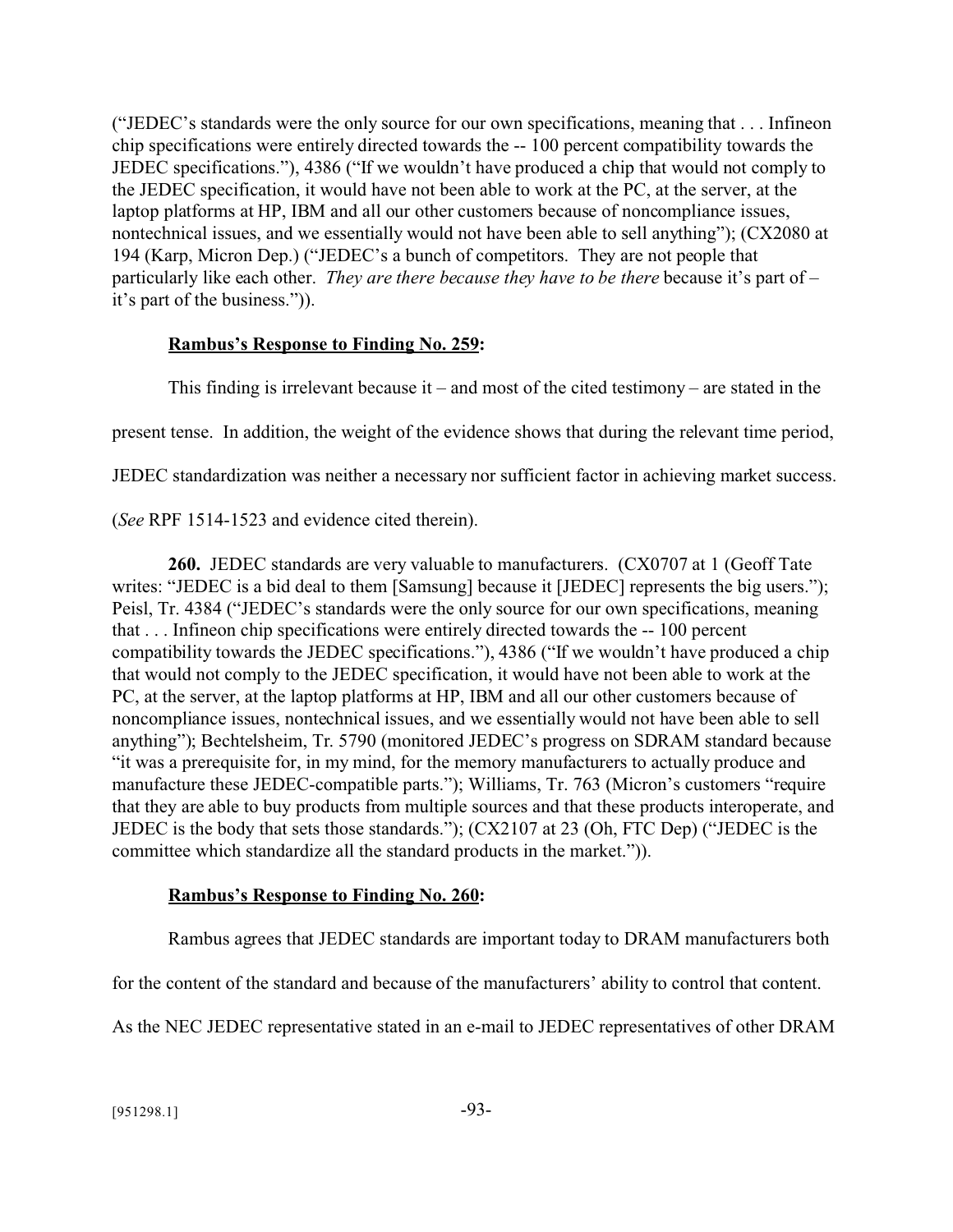manufacturers, "JEDEC is OUR organization and will approve whatever we decide to approve."

(RX 1424 at 1) (capitalization in original).

**261.** JEDEC standards are valuable to customers because customers require competitive, effective devices with a competitive and reliable supply. (Landgraf, Tr. 1692-93 ("the utility of a [JEDEC] standard . . . is that from HP's perspective, we were a large user of memories, and we wanted to use the most competitive and most effective devices available, and we wanted them available from a number of suppliers. . . . So, we have a wide supply. We also have a competitive supply that -- the more suppliers you have, the better your selection is for -- and more competitive supply base you have. We also had assurance of supply going forward. HP - many of HP's products are supported for a five to seven, maybe ten-year product life cycle, and in some cases that exceeds the manufacturing cycle for some suppliers, and so we -- by having a standard, we would have a greater chance of having continuity of supply for any time in production or even in support life."); G. Kelley, Tr. 2387-88 ("The DRAM is the largest single semiconductor used in [IBM], and the DRAM is probably the one that we spent more money on than any other. One of the realities of the DRAM, because of its proliferation, is that it must be low cost. To be low cost, it must be available for many suppliers, and it must be interchangeable from those suppliers, which means I can plug a component out from one supplier and plug the component in from another and they work equally well.); Heye, Tr. 3635-36 ("Q: Do you have an understanding as to why Apple chose to send a representative to the JEDEC memory committee? A: Yes. . . .in the early nineties, Apple was the largest consumer of semiconductors in the world outside of IBM. . . . So, when you're in that kind of volume in the '90s, you have got to ride the commodity curve. And by that I mean you have to ensure that your products, that is commodity parts, are using the parts that are the highest available lowest cost parts. . . . And so we had a person whose job was not only to be a member of JEDEC, but he would go literally around the world, I think at least twice a year, and talk to every memory vendor to understand the memory roadmaps."), 3716-17 ("AMD's use of open standards is absolutely critical for success in the marketplace."); Wagner, Tr. 3829 ("[nVidia] originally got involved with JEDEC, partially on request from memory vendors. We had -- we were making requests of them for certain features that JEDEC was trying to eliminate, they encouraged us to participate in JEDEC to ensure that those features didn't get dropped from the standards. So, we got involved at that point."); Peisl, Tr. 4409-10 (understood from discussion with customers concerning JEDEC standards that customers "were looking essentially for two major features . . . multisourcing [and] . . . interoperability.")).

## **Rambus's Response to Finding No. 261:**

This finding is irrelevant because it is stated in the present tense. In addition, there is substantial evidence that JEDEC standardization is neither necessary nor sufficient for marketplace success, and that it was *Intel's* choice of memory technology, not JEDEC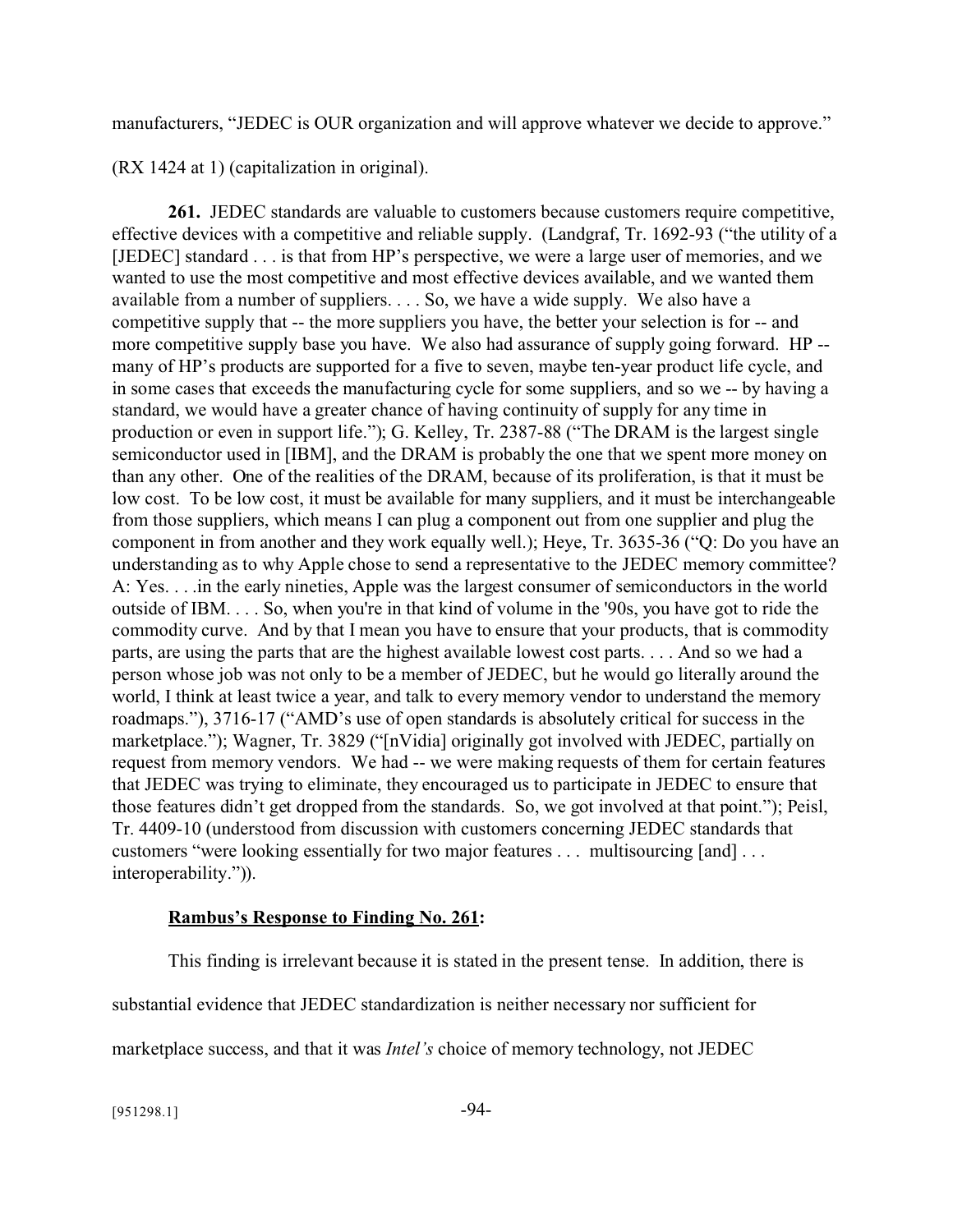standardization, that drove PC OEM purchasing decisions during the relevant time period.

(Gross, Tr. 2348-49; RFP 1513-1523).

**262.** JEDEC standards are valuable to third-party enablers. (Calvin, Tr. 999-1000 ("because of the standardization effort there, obviously anything that [Intel] wanted to use or make use of in the future, we wanted to be able to influence the direction, as well as to be able to understand what we would be getting as the part involved. So, [Intel] had a strong interest in knowing and being part of that development activity.); Polzin, Tr. 3973 ("AMD views the JEDEC standards process as crucial to its business. JEDEC allows manufacturers to all design to a common standard and basically enables the commodity marketplace. Everybody is designing compatible parts at the lowest possible cost competing on manufacturing cost.")).

### **Rambus's Response to Finding No. 262:**

This finding is irrelevant because it is stated in the present tense. In addition, the phrase

"third-party enablers" is vague. The cited testimony only refers to chipset manufacturers.

**263.** Customers insist on buying only JEDEC-compliant parts. (Peisl, Tr. 4409 ("The customers wanted to ensure that their systems, their platforms and servers, laptops and desktops, were sold at the best price and the best delivery situation, so they were looking essentially for two major features. One was the multisourcing, which JEDEC is ensuring. Because of the specified interface, they make sure that you have several DRAM vendors and several other vendors because they're all working towards the same interface. And the second issue is the interoperability. They of course wanted to make sure that our parts work together with all the other components in the system."); Becker, Tr. 1152-53 ("Q: Do you have an understanding as to why it is you only manufacture JEDEC-compliant products, DRAMs? A. My understanding is that that's all our customers are willing to buy. We talked about the DRAMs I manufacture as being a commodity product. Our customers, customers like Dell, IBM, Compaq, they're interested in buying DRAM modules or components from [Infineon], but not just [Infineon]. They want to be able to buy [Infineon] parts or Samsung's parts or Micron's part and use them interchangeably, and through the standards process, they get that benefit."); Sussman, Tr. 1363 ("Q. Have you ever had any customer indicate to you that they would only accept a JEDEC-compliant part for a particular application? A. I think we have had some military programs that they were insisting in their documents that they needed to be JEDEC standard."); Bechtelsheim, Tr. 5790 (monitored JEDEC's progress on SDRAM standard because "it was a prerequisite for, in my mind, for the memory manufacturers to actually produce and manufacture these JEDEC-compatible parts."); ( CX2054 at 47-48 (Mooring, Infineon Dep.) (DRAM customers like Hewlett-Packard, Apple, and Sun told Rambus "we only use memories approved by JEDEC."); CX2079 at 117-18 (Mooring, Micron Dep.) (DRAM customers like Sun, Hewlett-Packard, Apple , and Compaq told Rambus "we don't use non-JEDEC standard memories"), 118 (" in the DRAM business, the only standard is JEDEC.")).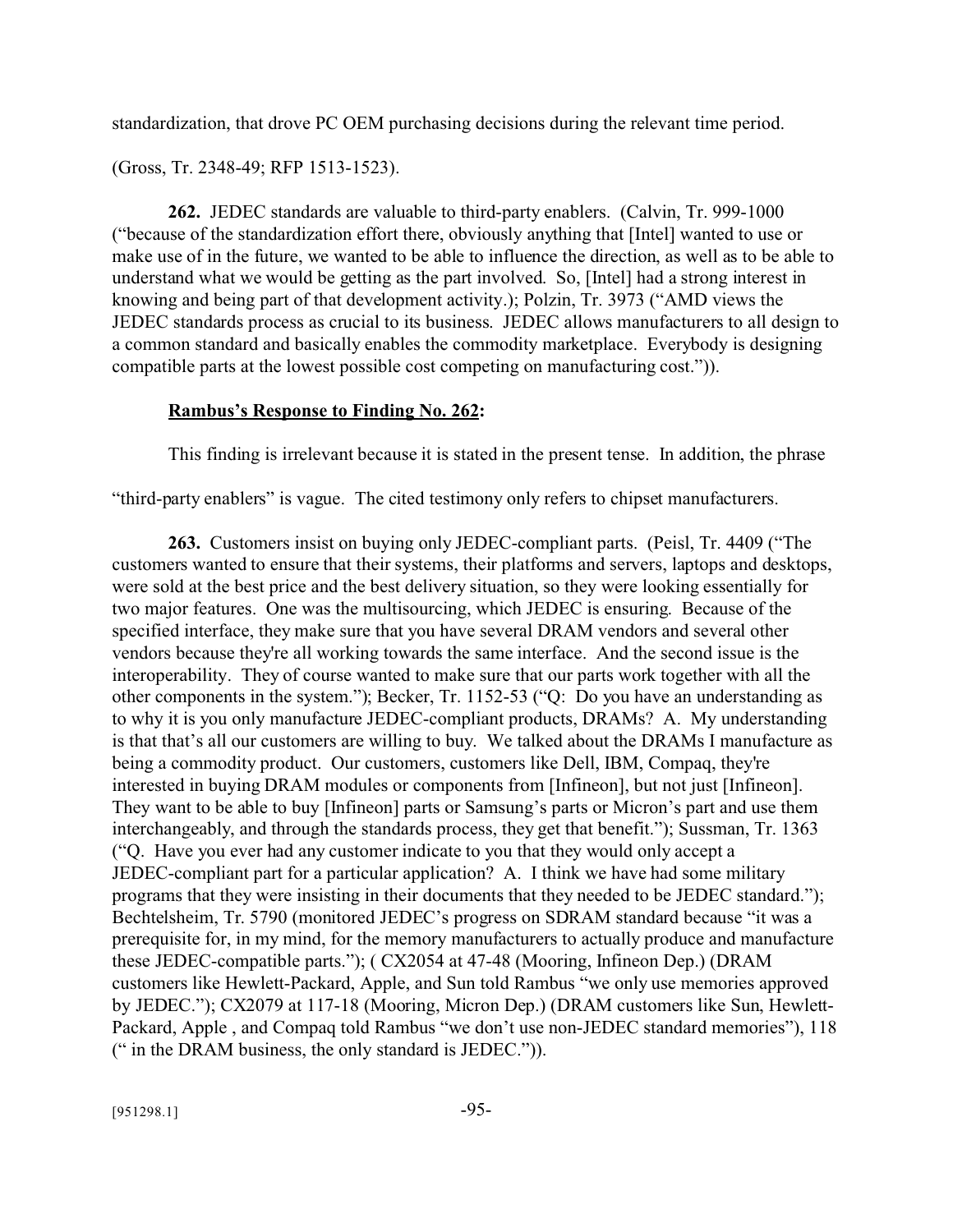#### **Rambus's Response to Finding No. 263:**

The cited testimony provides scant support for this finding. The Peisl testimony says nothing about customers who will buy "only JEDEC-compliant parts." Peisl instead talks about having multiple sources and interoperability. Mr. Becker does say that his "understanding" is that Infineon's customers are only willing to buy JEDEC-compliant products, but he is a plant manager who has no foundation for testimony about customer preferences. Mr. Sussman says only that he "thinks" that some *military* customers wanted JEDEC-compliant devices. Mr. Bechtolsheim states that manufacturers needed to produce "JEDEC-compatible parts," but he did not say that they should produce *only* such parts. Finally, Mr. Mooring's testimony is misquoted. He did not attribute the quoted statements to each of the companies listed. Instead, he said there was a *range* of responses from these companies, including the quoted response and the response simply that "you ought to go take this to JEDEC."  $(CX 2079$  at 118).

#### **F. Members of the Industry Understand the Importance of JEDEC.**

**264.** Even Rambus recognized the importance of JEDEC. In 1996, shortly after it withdrew from JEDEC, Rambus considered initiating a standards-related organization that it would control called "REDEC." (CX0902 at 1 ("We'd be responsive and open to their inputs, but it would be us making the real decisions"), 2 ("Get them away from Jedec and participating in our 'JEDEC.'"); CX0903 at 1 ("This is about pacification of our partners, pure and simple.")).

#### **Rambus's Response to Finding No. 264:**

Rambus did consider establishing a forum at which manufacturers and others would contribute ideas towards the implementation of the RDRAM devices. This proposal does not support the finding that Rambus "recognized the importance of JEDEC."

**265.** Although Rambus wanted to give the group the veneer of an open standards organization, Rambus fully intended to continue charging royalties for intellectual property generated by REDEC. (CX0902 at 1-2 ("My belief is that the name should NOT contain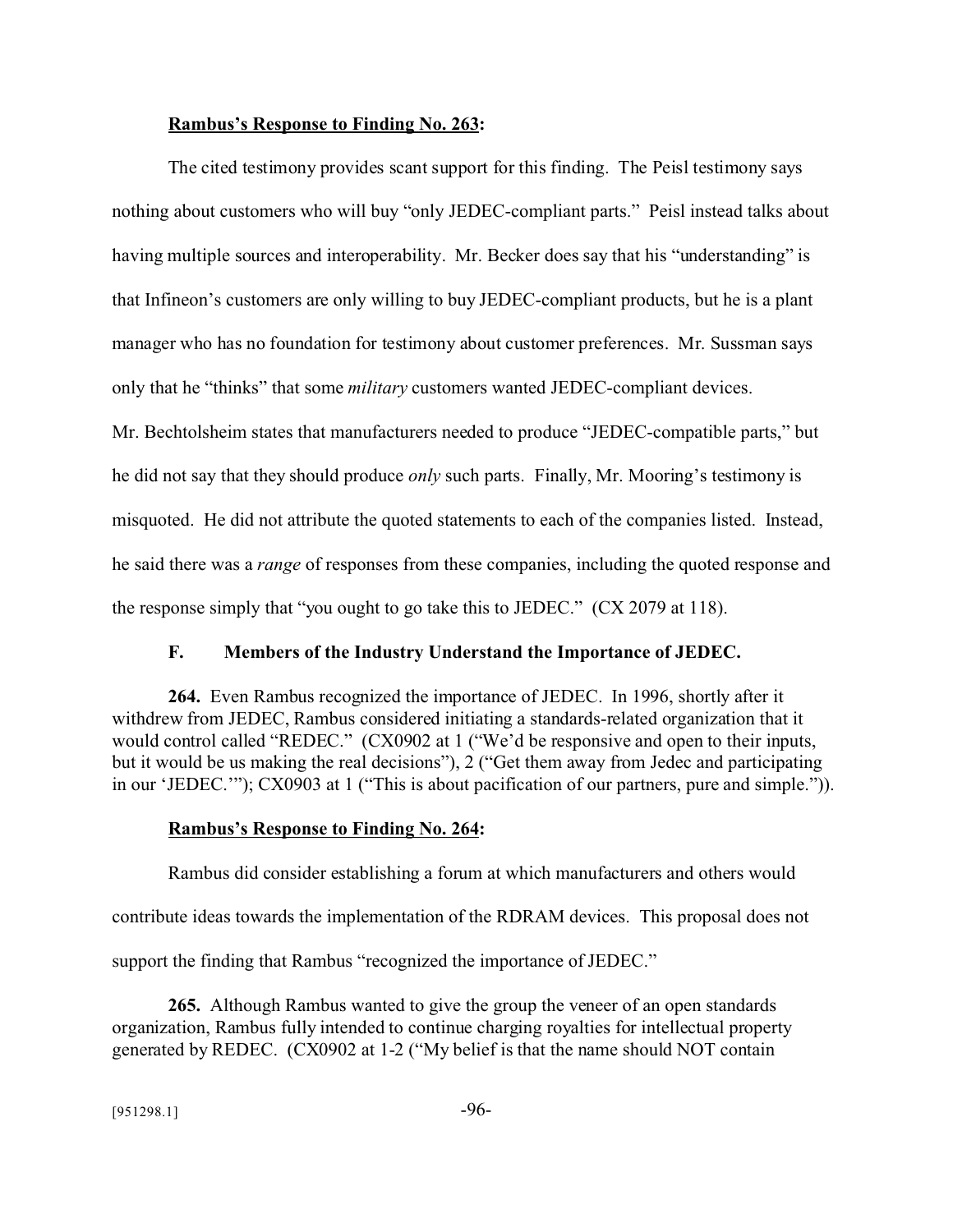Rambus, and should contain the words 'open standard'. . . First, we want royalties on what we do. . . All IP is shared. We get royalties."); CX0903 at 1-2 ("what should our answer to JEDEC be? First of all it would be beneficial if it were designed to give our partners a forum that they can participate in that makes them feel that they are as much in control of their own destiny as they currently are with JEDEC. I am not sure from a practical perspective how we could effect that and still remain in an ownership position with out patent rights. . . .Open standards seem at odds with our business model.")).

## **Rambus's Response to Finding No. 265:**

This finding is both irrelevant and inaccurate. First, "open standards" is not inconsistent with the payment of royalties for intellectual property, as the EIA acknowledged in its January 1996 letter to the FTC. (RX 669 at 2-4). Moreover, Rambus has always sought for the RDRAM to become an "open" industry standard, meaning that it is available from numerous

manufacturers who each manufacture compatible devices. *See* RPF 46-52.

**266.** Intel's PC-100/133 specifications adopted the JEDEC SDRAM standard and added parametric details. (Peisl, Tr. 4411 ("Intel's PC100 and PC133 specification essentially described some additives or addendums to the synchronous DRAM spec and it was JEDEC specification and it was later on added into the JEDEC specifications," and no inconsistency between the JEDEC standard and the Intel specification); Shirley, Tr. 4139-40 ("The Intel PC-100 specification added what I would call as a low level of detail about additional speed grades and additional current requirements that they saw as important to their use of our memory products."); MacWilliams, Tr. 4887 ("when [Intel] did the PC100 application, we made sure it was backwards compatible with the 66 megahertz"), 4906-07 ("PC100 was the effort by Intel to try and make the 100 megahertz SDRAM that met a spec referred to as PC100.")).

## **Rambus's Response to Finding No. 266:**

This proposed finding is incomplete and misleading, because it implies that the existing SDRAM standard provided for parts interoperability and compatibility and was simply "tweaked" a bit by Intel to add some "details." The evidence is to the contrary. The publication of JEDEC's SDRAM standard was insufficient to ensure market success or even interoperability. Because of this, SDRAM products made by one DRAM manufacturer were not compatible with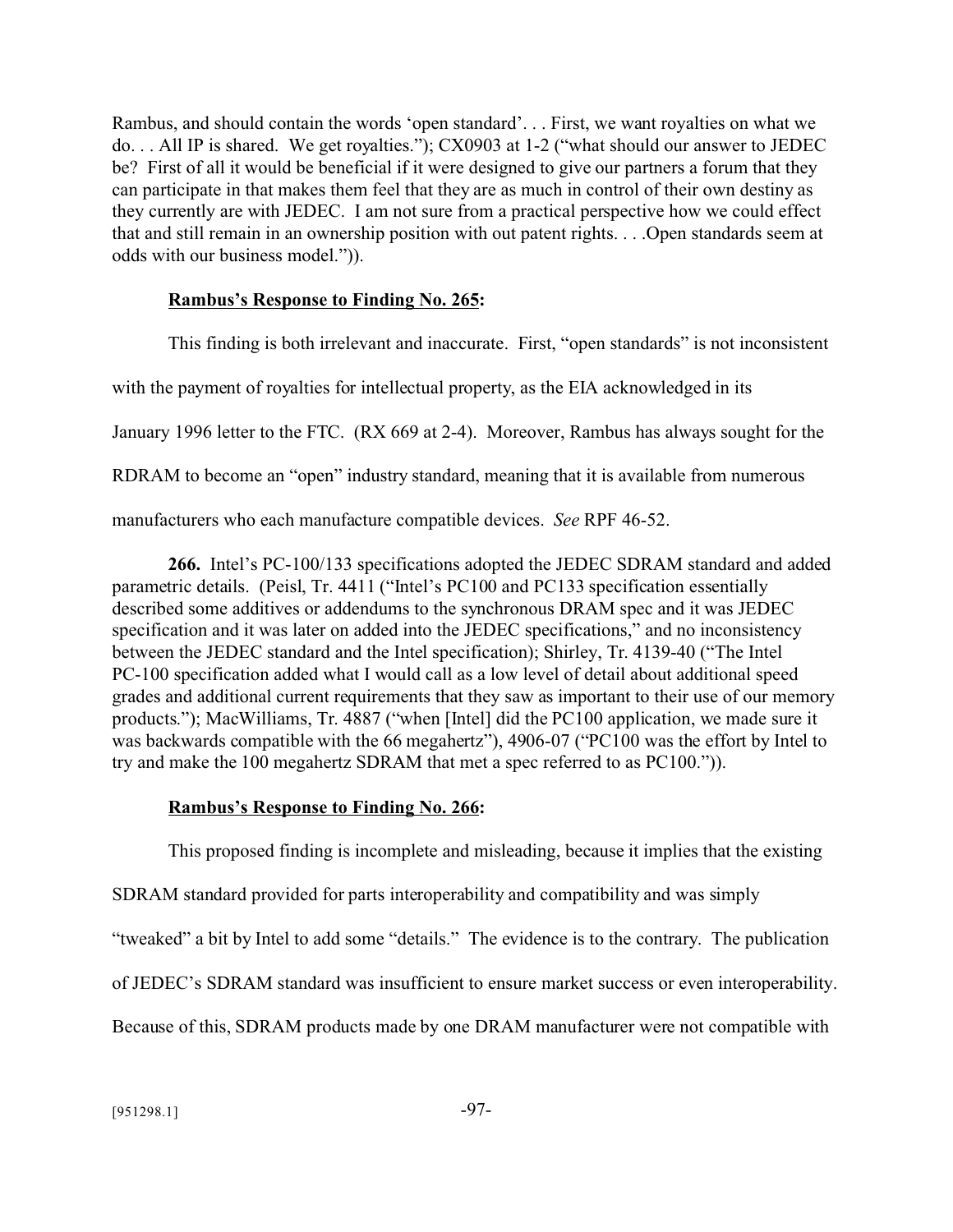those produced by another. (MacWilliams, Tr. 4908). Prompted by these incompatibilities, Intel - not JEDEC - developed the "PC SDRAM" standard in 1996. (MacWilliams, Tr. 407-09). As stated in that standard, "The objective of this document is to define a *new Synchronous DRAM specification* ('PC SDRAM') which will remove extra functionality from the current JEDEC standard SDRAM specification, so that it will be a 'fully compatible' device among all vendor designed parts." (RX 2103-14 at 9) (emphasis added). The Intel PC SDRAM specification set forth what would become the industry standard for PC100 SDRAM. (MacWilliams, Tr. 4908).

**267.** DRAMs produced in compliance with JEDEC standards have dominated the DRAM industry for the past decade. (CX0419 (As of May 2000, "75% of the top 250 semiconductor manufacturers [were JEDEC] members, representing 80% of semiconductor sales. An estimated 90% of semiconductor standards in use are JEDEC standards." ); CX0302 at 16 ("Global JEDEC standards usage has skyrocketed."), 17 ("If you are not [at JEDEC], your competition may be deciding your future."); Peisl, Tr. 4384 ("JEDEC's standards were the only source for our own specifications, meaning that . . . Infineon chip specifications were entirely directed towards the -- 100 percent compatibility towards the JEDEC specifications."), 4386 ("If we wouldn't have produced a chip that would not comply to the JEDEC specification, it would have not been able to work at the PC, at the server, at the laptop platforms at HP, IBM and all our other customers because of noncompliance issues, nontechnical issues, and we essentially would not have been able to sell anything"); *see* DX0141; DX0219).

### **Rambus's Response to Finding No. 267:**

The cited evidence does not support the finding. The fact that most manufacturers are JEDEC members does not mean that JEDEC standards "dominated the DRAM industry" or that most of the DRAMs sold in the 1990's were JEDEC-compliant. There is no evidence in the record on this latter point.

**268.** Paragraphs 268 to 299 are unused.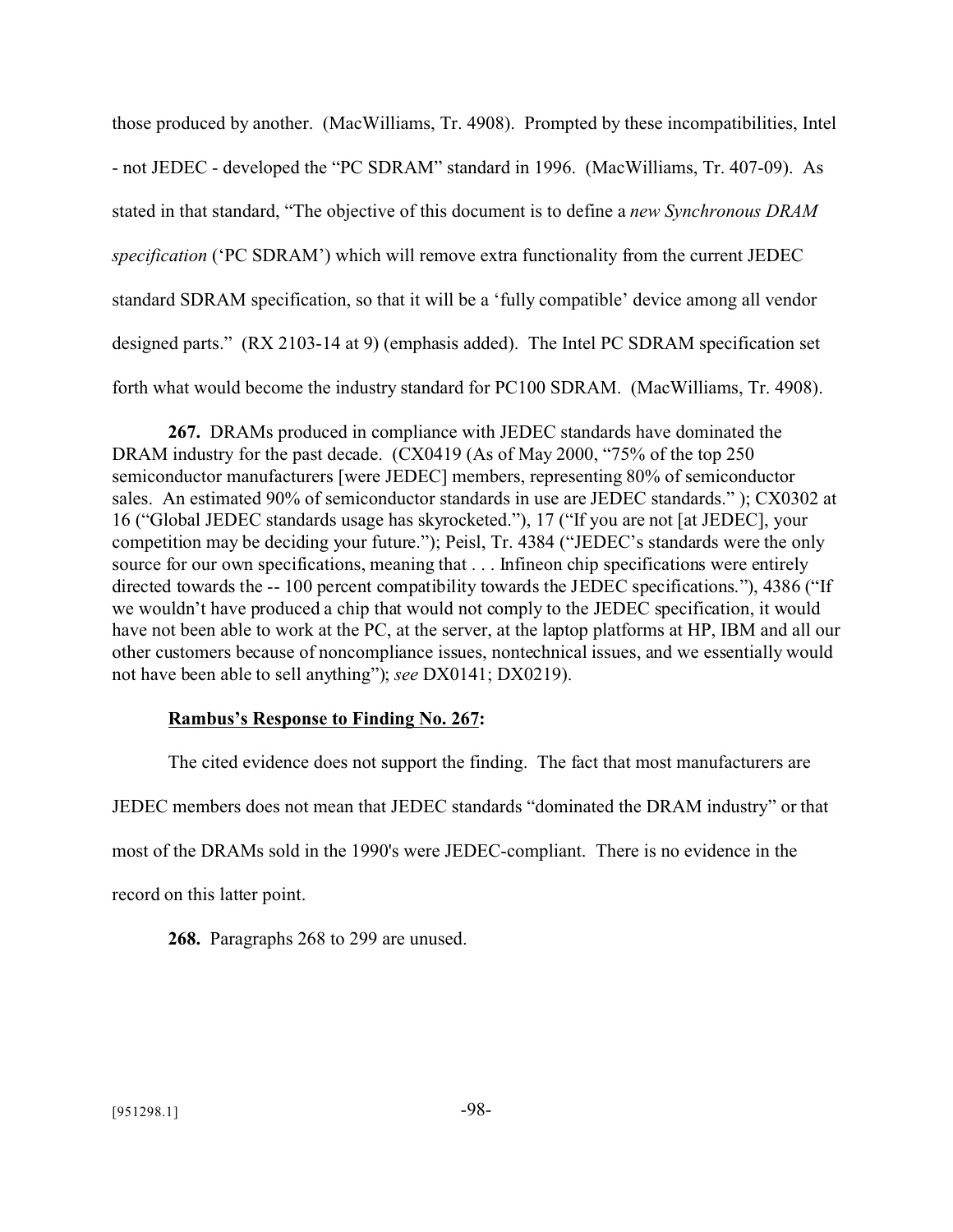## **III. JEDEC's Purpose and Rules Are Designed to Develop Open Standards, Free of Hidden Intellectual Property Rights.**

### **A. JEDEC Is Devoted to Open Standards.**

**300.** The goal of JEDEC is to develop open standards. (CX2957 at 2 (Declaration of Joel Karp) ("My understanding of the EIA patent policy is that standards promulgated by standard-setting groups are 'open' standards"); CX0419 ("JEDEC standards are open (in terms of IP licensing)"); CX0449 at 2 ("JEDEC's core business is the development of open standards."); CX3089 at 13-14 ("one of the goals of setting open standards is to prevent a single entity from stifling competition"); Appleton, Tr. 6328 (JEDEC's "purpose is to develop an open standard [to which] companies and customers would have access . . . in order to develop their products"); Bechtelsheim, Tr. 5781-2, 5785 ("stated goal is to develop open industry standards"); Calvin, Tr. 995-96; Rhoden, Tr. 301, 536 ("the fundamental premise inside JEDEC is open standardization); J. Kelly, Tr. 1776-78 ("those [open standards] are the only kinds of standards that JEDEC generates"), 1782, 1787; Sussman, Tr. 1325; Williams, Tr. 761 (JEDEC creates "open standard[s] that everybody can use")).

### **Rambus's Response to Finding No. 300:**

The parties agree that JEDEC's goal was to develop "open standards". The parties

disagree, as discussed below, with respect to the definition of "open standards."

**301.** Open standards are free from hidden or restrictive intellectual property rights. (CX0903 at 2 (Richard Crisp writes: "The job of JEDEC is to create standards which steer clear of patents which must be used to be in compliance with the standard whenever possible."); CX0449 at 2 ("Open standards by definition are free of restrictive intellectual property (or 'IP') rights"); (CX2059 at 90 (Karp, Infineon Dep.) ("open is distinguished from something that's proprietary"); J. Kelly, Tr. 1777, 1898-99 ("EIA does not endorse a standard that contains hidden IP"); G. Kelley, Tr. 2393-96 ("first requirement was to avoid patents"); Kellogg, Tr. 5041-42; Rhoden, Tr. 536, 637; Tabrizi, Tr. 9118).

### **Rambus's Response to Finding No. 301:**

While it is not clear what Complaint Counsel mean by "hidden or restrictive" rights, this

finding would not be objectionable if it were rephrased to state that "'open' standards are those in

which any intellectual property required to manufacture or use compliant products is available on

reasonable terms to all who seek to utilize the standard." This re-phrasing would comport with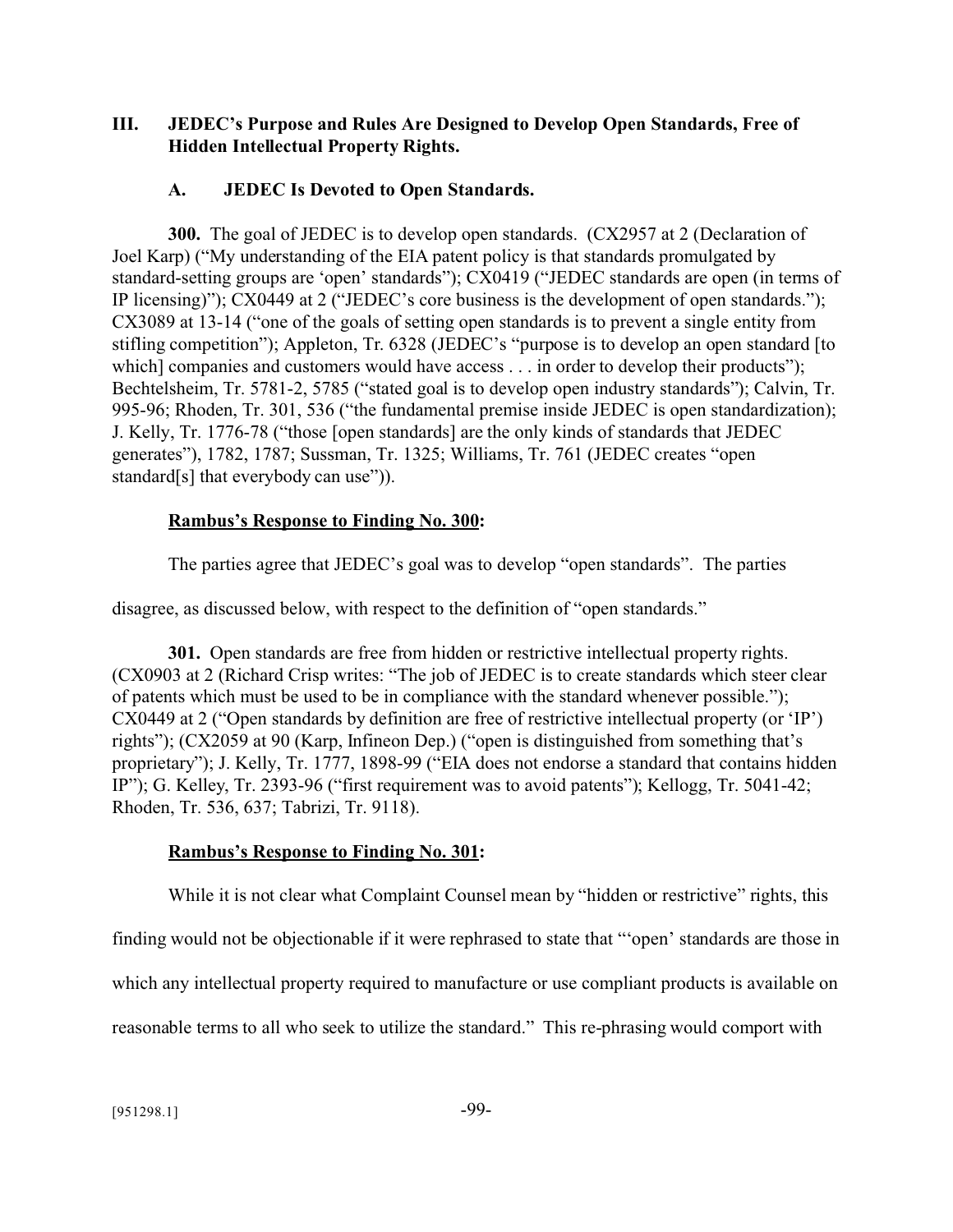the testimony of most of the trial witnesses who addressed this point, including EIA General Counsel and JEDEC President John Kelly. Mr. Kelly was asked to explain what he meant by "restrictive intellectual property rights" in his March 2002 "Overview of the JEDEC Patent Policy," CX 449:

> "Q. And you say, 'open standards by definition are free of restrictive intellectual property or IP rights,' correct?

A. Yes, sir.

Q. And by 'restricted' you mean that there's no objection to having features [in] standards that are protected by valid patents as long as they're available to all comers on reasonable and non-discriminatory terms?

A. Yes, sir."

(Kelly, Tr. 2072).

Numerous contemporaneous documents, and the evidence of JEDEC's actual practice, also make clear that "open" standards may, and often do, include patented features or technologies. As Mr. Kelly explained in a May 2000 letter to a prospective member, "JEDEC standards are open (in terms of IP *licensing*). . . ." (CX 419 at 1) (emphasis added). The EIA's January 1996 letter to the FTC confirms that an "open" standard is one where necessary patent licenses are available to all comers on reasonable terms. (*See* RX 669 at 4 (. . . "the important issue is the license availability to all parties on reasonable, non-discriminatory terms")). The EIA Legal Guides, which were required to be followed by JEDEC members (Kelly, Tr. 1829-30; CX 206 at 6), similarly provide that it is a "basic objective" of standards-setting that "[s]tandards are proposed or adopted by EIA without regard to whether their proposal or adoption may in any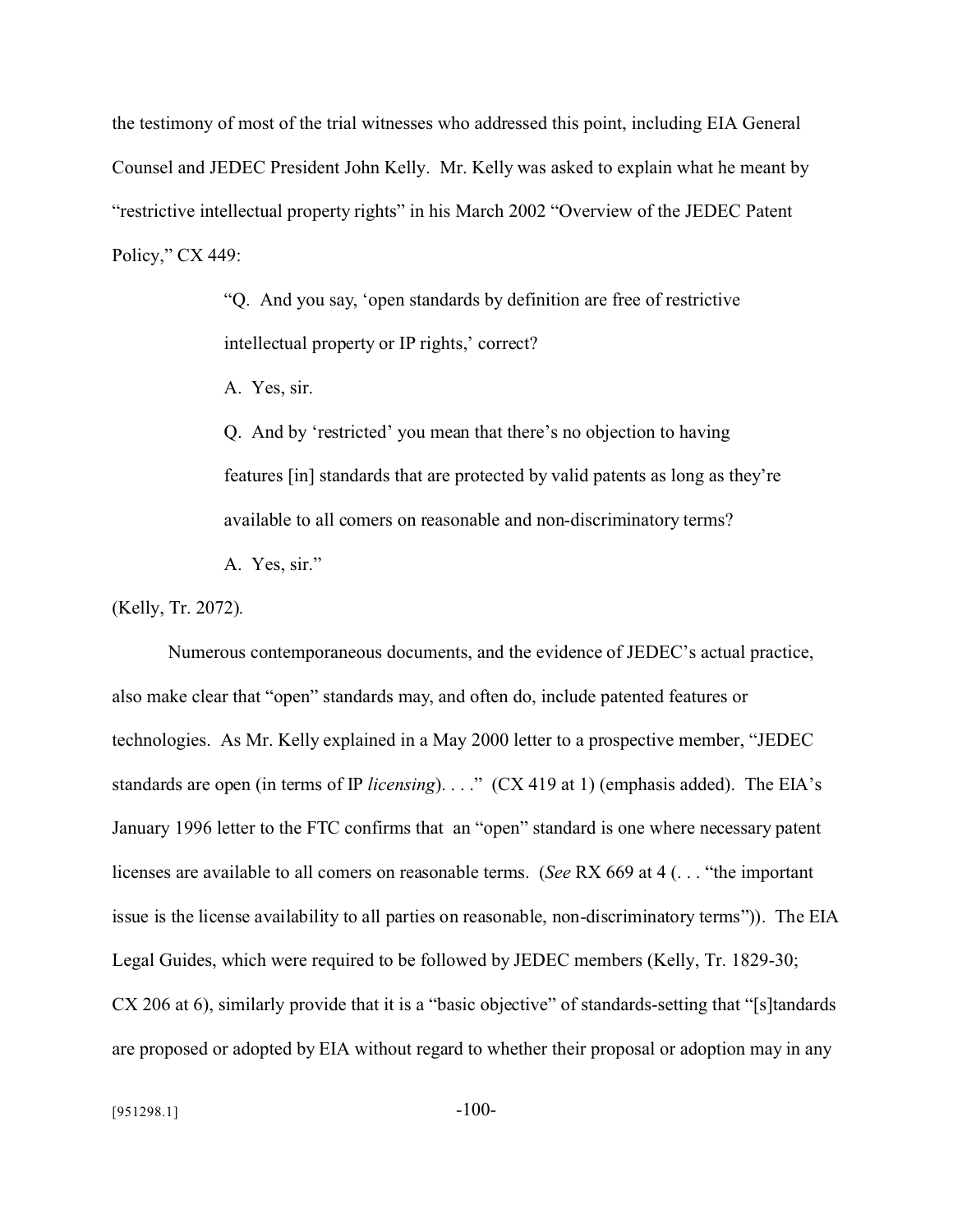way involve patents on articles, materials, or processes." (CX 204 at 4).

Any other policy –  $e.g.,$  a policy designed to avoid patent technology -- would hinder innovation and thwart progress, as the EIA recognized when it told the FTC in January 1996 that

> "[a]llowing patented technology in standards is procompetitive. . . . By allowing standards based on patents, American consumers are assured of standards that reflect the latest innovation and high technology [that] the great technical minds of this country can deliver."

(RX 669 at 2-3).

JEDEC's actual practices during the relevant time period also make it clear that JEDEC did not have a policy of avoiding patented technology. For example, when JEDEC added language to its ballots requesting certain information about issued patents, it emphasized that any responses would be "for information only and [would not] be checked to see who said what." (CX 3 at 6). Similarly, in the so-called "Quad Cas incident," where Texas Instruments ("TI") was accused of failing to disclose issued patents at the time of balloting of a JEDEC standard, all suggestions that the patented feature be withdrawn from the standard were *withdrawn* after TI agreed to license its patents on "RAND" terms. (JX 25 at 3). It is also undisputed that JEDEC routinely approved ballots despite an awareness of patents related to the proposed standards, and that it often did so *without* requesting or receiving RAND assurances. (RPF 1220-1238).

Finally, it is undisputed that JEDEC did "*not* require a certification by participating companies regarding potentially conflicting patent interests." (RX 740 at 1) (July 1996 letter by FTC Secretary Clark to EIA General Counsel John Kelly) (emphasis added). This was a deliberate policy decision, as JEDEC Secretary Ken McGhee's March 29, 1994 memorandum to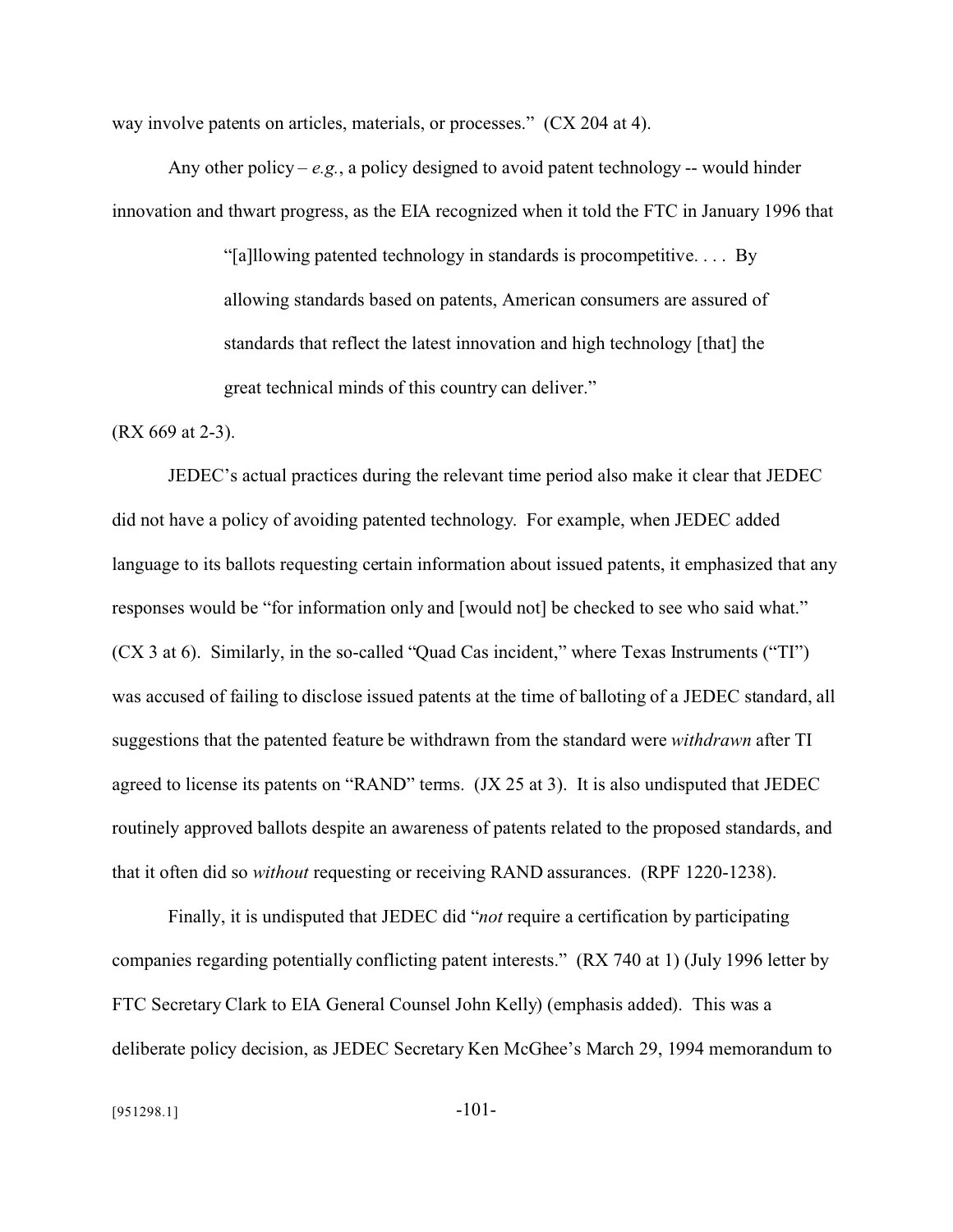JC 42 Chairman Jim Townsend makes clear. McGhee stated in his memorandum that JEDEC's "legal counsel" had said that "he didn't think it was a good idea to require people at JEDEC standards meetings to sign a document assuring anything about their company's patent rights. . . ." (RX 486 at 1). McGhee's memorandum stated that "legal counsel" had stated that such a requirement would "have a chilling effect," would "slow[] down the business at hand," and would "need[ ] to come from a VP or higher" because "engineers can't sign such documents." (*Id*.). (*See also* RX 1582 at 1 – 2/11/00 McGhee e-mail to JC 42.4 members stating that "[d]isclosure of patents is a very big issue for Committee members and cannot be required of members at meetings.").

As the FTC recognized in its July 10, 1996 letter to the EIA, the difference between the EIA's policy, which did "not require a certification . . . regarding potentially conflicting interests," and the policy of the standard-setting body involved in the *Dell* case, which *did* require such a certification, meant that the "expectations of participants in the two standardsetting processes differ" with respect to intellectual property issues. (RX 740 at 1).

In sum, Complaint Counsel's proposed finding regarding the meaning of "open standard" is inaccurate, and it should be rephrased to state that "'open' standards are those in which any intellectual property required to manufacture or use compliant products is available on reasonable terms to all who seek to utilize the standard."

**302.** Open standards uphold the antitrust laws by ensuring that standards are free of discrimination and do not lead to monopolization. (CX0202 at 6 (basic rules prohibit activity that could violate the antitrust laws); CX0204 at 5 (EIA programs "shall not be proposed for or indirectly result in. . . restricting competition, giving a competitive advantage to any manufacturer, excluding competitors from the market. . ."); CX0302 at 9; J. Kelly, Tr. 1781-82 (open standards are not used to enhance market power); Rhoden, Tr. 302-03)). *See also* CX0711 at 16 (Richard Crisp email from JEDEC meeting stating "The meeting opened with a lot of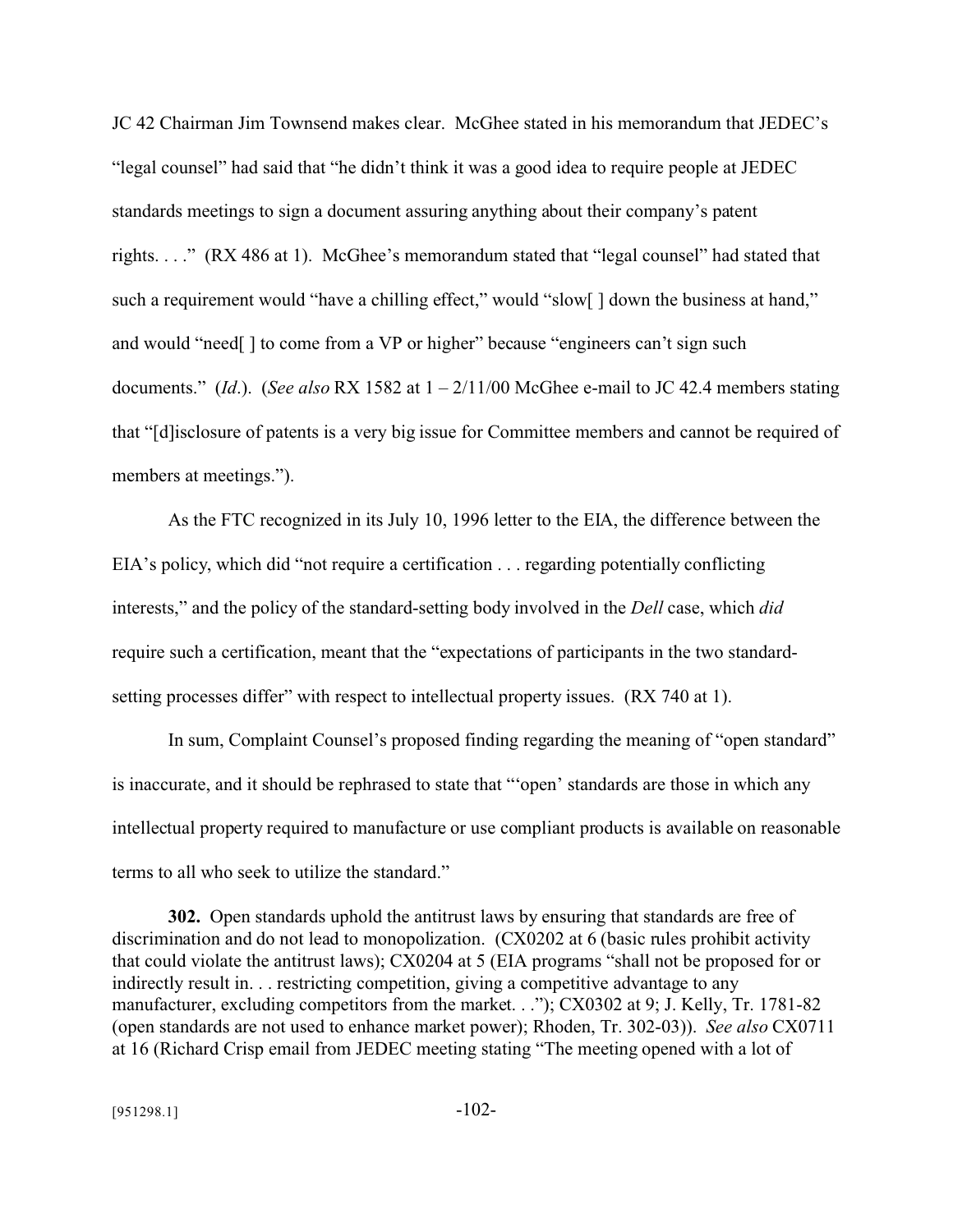controversy regarding Patents. . . Micron says the policy exists due to anti-trust concerns. That if a group of companies wanted to keep out competition they could agree amongst themselves to standardize something that is patented and not license those that they do not want to compete with.")).

#### **Rambus's Response to Finding No. 302:**

If this finding incorporates the definition of "open standards" described in Rambus's

response to finding no. 301, it is unobjectionable. As the EIA pointed out in its January 1996

letter to the FTC,

"there is a positive and pro-competitive benefit to incorporating

intellectual property in standards. As ANSI stated in its December 1, 1995

testimony (p. 10), 'when proprietary technology is incorporated into a

standard, it is available to all competing companies. This spurs the rate of

technology's implementation and enhances U.S. competiveness.'"

(RX 669 at 3).

In other words, the evidence shows that open standards further the interests of the

antitrust laws by *incorporating* intellectual property and making it widely available, not by

*excluding* intellectual property, as Complaint Counsel have suggested.

**303.** Open standards lower costs by avoiding patents and royalties. (G. Kelley, Tr. 2396 ("first requirement was to avoid patents"); Lee, Tr. 6595-96 ("There was also a policy . . .to try to avoid the use of patents, when possible, in defining a standard"); Peisl, Tr. 4476; CX2107 at 136- 38, 158-60 (open standards important for cost-effectiveness) (Oh, Dep.); CX2297 at 79 (DDR DRAM strong points: "Open architecture without royalties or fees.")). *See also* CX0013 at 30 ("Problems in Intellectual Property - Some participants may look for commercial advantage. Late disclosure close to market interaction. Failure to indicate a patent is filed, pending or awarded . . . - Some participants might vote differently or develop different but equivalent standards if royalties were identified in the beginning as an objective."); CX0711 at 44 (Richard Crisp noting that Micron cited patents as reason for its "No" vote.); Heye, Tr. 3731 ("The second concern was a possible cost disadvantage we might incur in the infrastructure due to the incremental royalty fees")).

 $[951298.1]$  -103-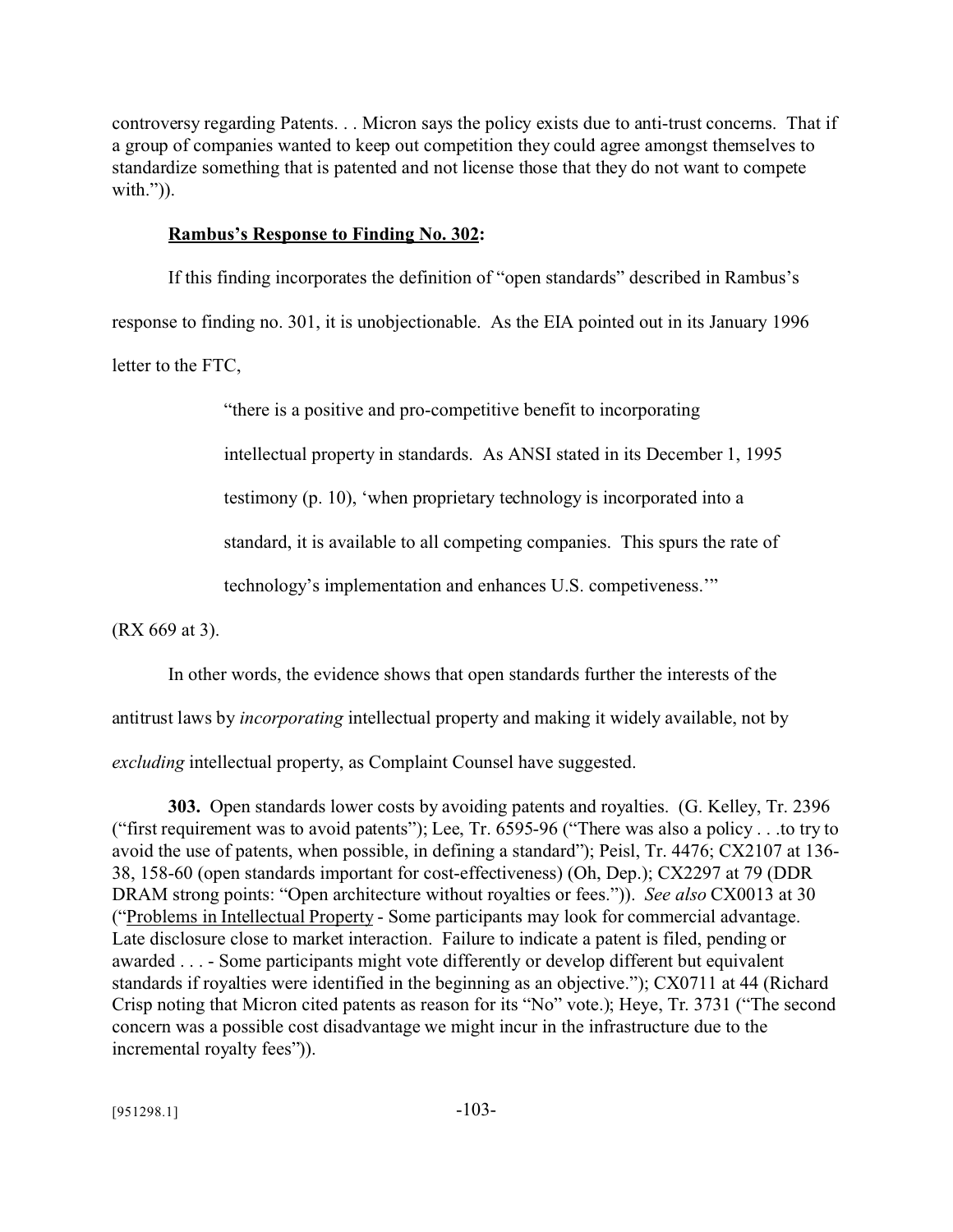#### **Rambus's Response to Finding No. 303:**

The evidence in the record does not support the proposition that an effort to lower *manufacturing* costs by refusing to incorporate patented technologies in standards is procompetitive or would advance consumer welfare. As the EIA itself explained to the FTC in January 1996, "allowing patented technologies in standards is procompetitive." (RX 669 at 2). The EIA also pointed out that standards in "high-tech industries must be based on the leading edge technologies. Consumers will not buy second-best products that are based only on publicly available information. They demand and deserve the best technology these industries can offer." (RX 669 at 4). The EIA letter also explains that "[e]ven if knowledge of a patent comes later in time due to the pending status of the patent while the standard was being created, the *important* issue is the licensing availability to all parties on reasonable, non-discriminatory terms." (RX 669 at 4) (emphasis added).

The evidence in the record does not, in any event, support the general proposition that "avoiding patents" will indeed lower manufacturing costs. That conclusion depends upon the costs of manufacturing alternative designs in lieu of the patented features. *None* of the cited testimony undertakes that analysis. Complaint Counsel thus did not meet their burden of proof on this issue. Moreover, the witnesses whose testimony is cited are almost all employed by DRAM manufacturers, who are interested in their company's profitability, not in the result might best serve overall consumer welfare. It might well be the case, for example, that a particular patented feature would improve the *efficiency* of a device (such as a microprocessor), so that from society's point of view, any increase in manufacturing costs would be outweighed by overall efficiency gains.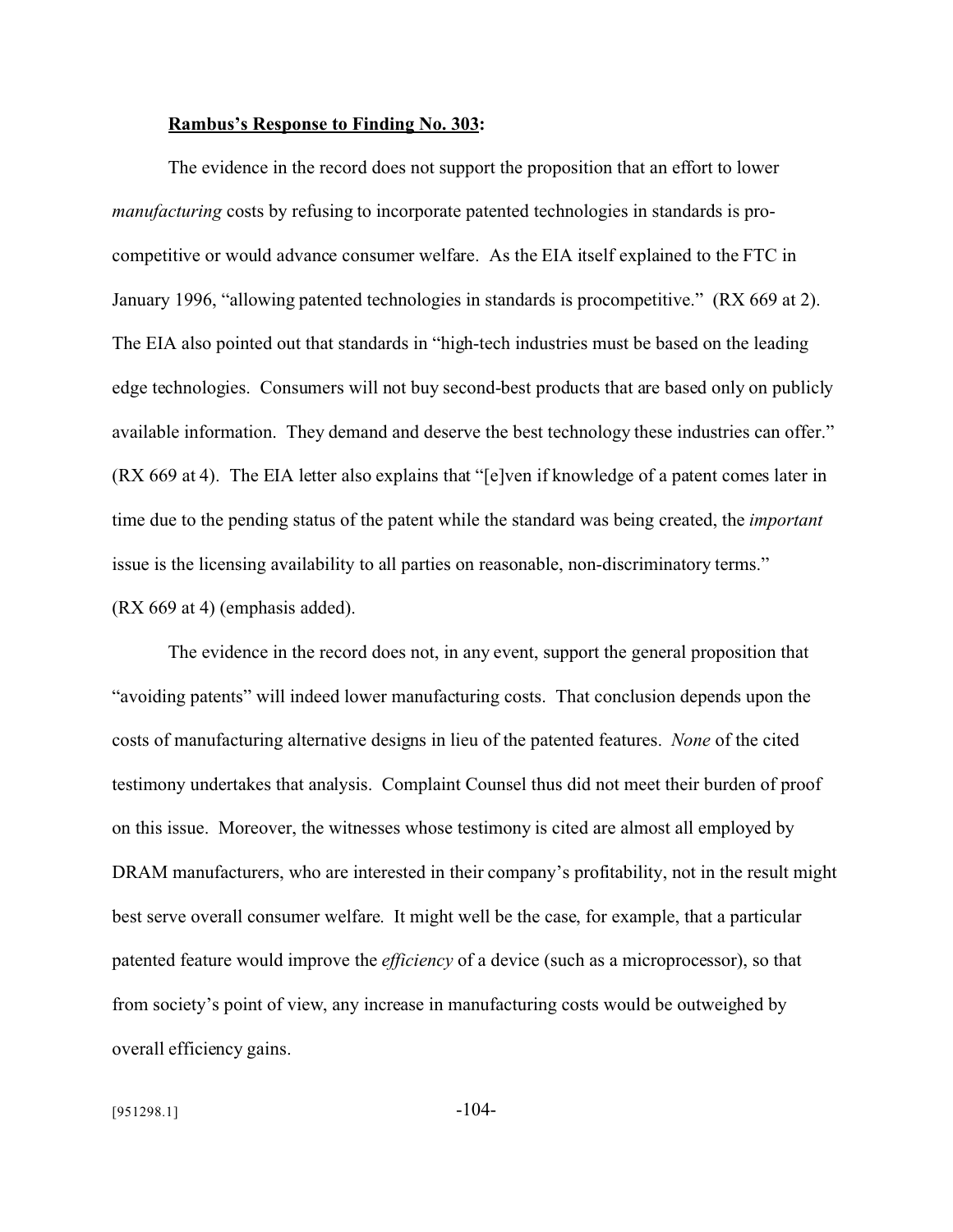In short, a broad statement that excluding patented features from standards is pro-

competitive or lowers costs is not supported by the trial record.

**304.** Open standards help ensure the use of the standard. (G. Kelley, Tr. 2398-99 (failure to disclose could block standard); Landgraf, Tr. 1694 ("worst thing to have" is a system you cannot produce because of infringement.)). *See also* CX0711 at 16 (Richard Crisp email from JEDEC meeting stating "The meeting opened with a lot of controversy regarding Patents. . . Micron says the policy exists due to anti-trust concerns. That if a group of companies wanted to keep out competition they could agree amongst themselves to standardize something that is patented and not license those that they do not want to compete with."), at 187 (Richard Crisp writes: "SSTL passed 30/0 and was sent to council. However Hitachi stated that they had a patent relating to it. This created a big ruckus. The major thrust of the criticism of Hitachi was that they waited until the ballots had been passed before mentioning that they had a patent")).

## **Rambus's Response to Finding No. 304:**

The cited evidence has nothing at all to do with the proposed finding. The finding itself

is otherwise unobjectionable if re-framed to state, in accord with the evidence, that an "open"

standard – one available to all comers on reasonable terms – may be more widely available than

one whose use is restricted to only certain companies.

## **B. JEDEC Operates Pursuant to Rules Which Govern Its Standard-Setting Activities.**

**305.** Between 1991 and 1996, JEDEC was a part of EIA. (J. Kelly, Tr. 2075).

# **Rambus's Response to Finding No. 305:**

The cited testimony states that between 1991 and 1996, JEDEC "was an activity within

the EIA engineering department." (Kelly, Tr. 2075). This language should be used.

**306.** During the time when JEDEC was a part of EIA, the standard setting activities of JEDEC and other parts of EIA were governed by the written rules of the EIA as well as their own specific manuals and rules. (J. Kelly, Tr. 1824).

# **Rambus's Response to Finding No. 306:**

The cited testimony does not support the proposed finding, for it does *not* refer to JEDEC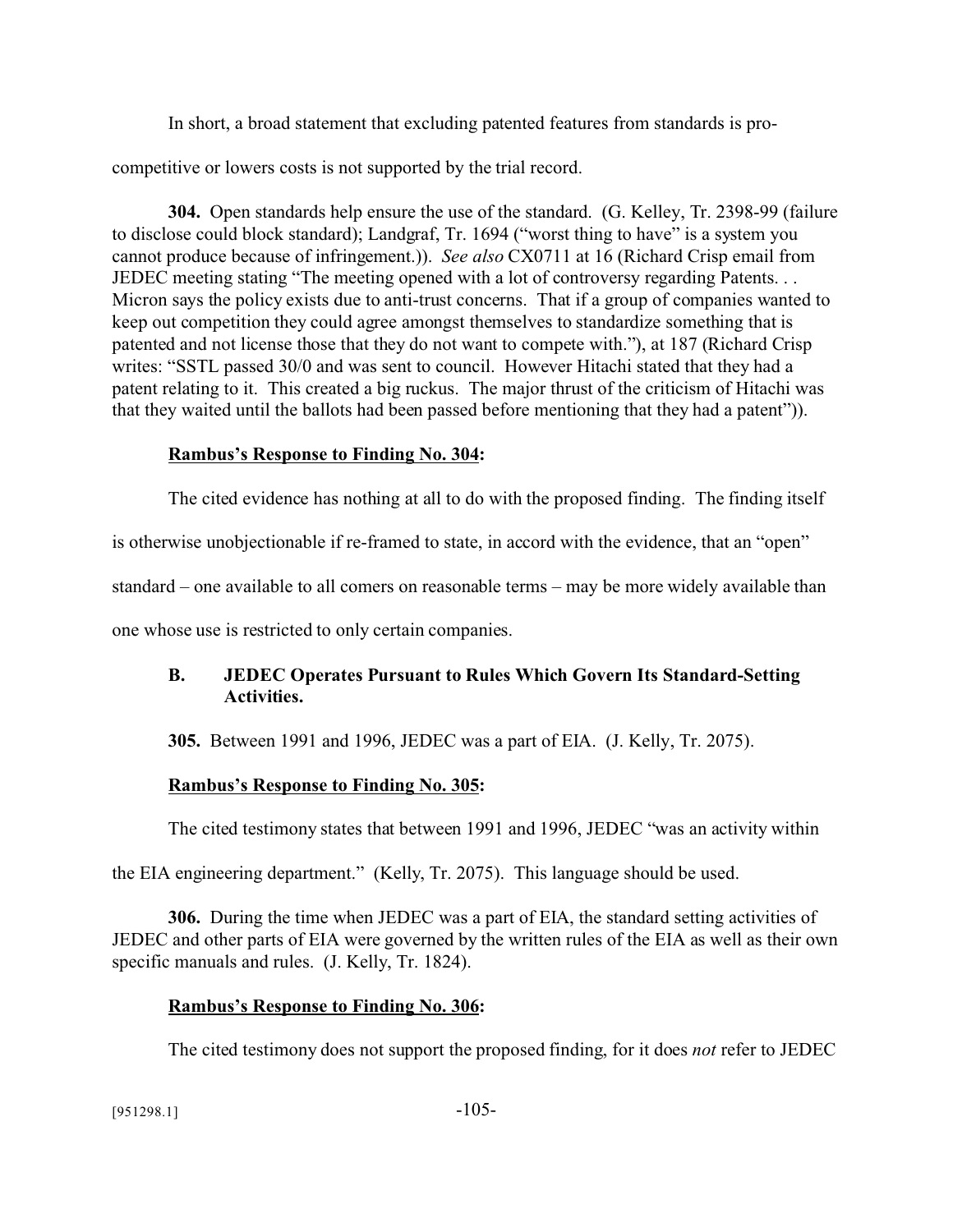and instead refers to "divisions and sectors" of the EIA. (Kelly, Tr. 1824). There was no

testimony that JEDEC was a "division" or a "sector" of the EIA while Rambus was a member.

**307.** EIA's basic rules relating to standard setting activities are found in the EIA Legal Guides, as well as in EP-3, EP-7. (CX0202 at 6; CX0203A at 20, CX0204 at 5, JX0054 at 8-9; J. Kelly, Tr. 1824-25).

#### **Rambus's Response to Finding No. 307:**

This finding is incomplete since it does not include EP-7-B, published in October 1995

(RX 616; Kelly, Tr. 2082).

**308.** The rules of JEDEC are provided in the EIA Legal Guides, EIA Manuals, and the JEDEC Manual of Organization and Procedure. (CX0202; CX0204; CX0203A; JX0054; CX0205; CX0205A; CX0208; J. Kelly, Tr. 1824-25 (citing EP-3, EP-7 and EIA Legal Guides)).

#### **Rambus's Response to Finding No. 308:**

This finding is not supported by the cited evidence and is vague as to which "JEDEC Manual of Organization and Procedure" it refers to. The cited testimony by Mr. Kelly does not refer to any JEDEC manuals. Mr. Kelly also testified that in the event of a conflict, any JEDEC manual would be subordinate to the EIA manuals. (Kelly, Tr. 1915-6). Mr. Kelly further testified that JEDEC manual 21-I (CX 208), which this finding cites, required approval by the EIA's Engineering Department Executive Council ("EDEC") to be effective. (Kelly, Tr. 2105). Mr. Kelly testified that he did not know whether such approval had ever been obtained. (Kelly, Tr. 2105). Complaint Counsel offered no testimony or other evidence to prove that such approval had been obtained. The resulting presumption is that the 21-H manual, which was published in 1988, was operative throughout the time that Rambus was a JEDEC member. (CX 205A at 1-2). The 21-H manual provides that "JEDEC standards are adopted without regard to whether or not their adoption may involve patents [on] articles, materials or processes."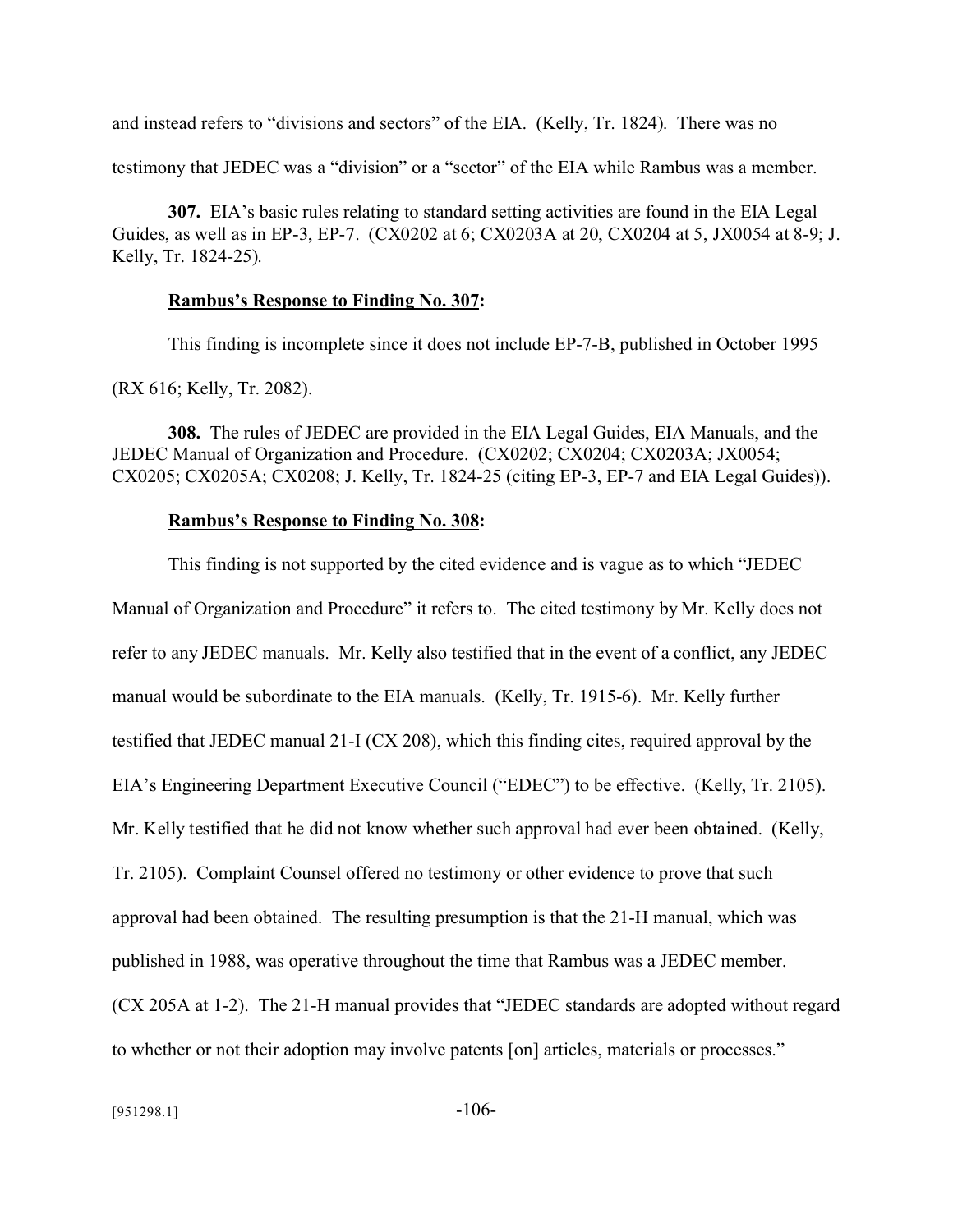(CX 205A at 11). It is undisputed that 21-H was the operative manual at the time the SDRAM standard was adopted in the spring of 1993. (CX 205A; CX 208).

**309.** EIA rules and JEDEC rules concerning disclosure and licensing of patents are consistent. (J. Kelly, Tr. 1915-16 ("I'm not aware of any conflicts between the JEDEC rules and the EIA rules"), 1919-20 ("I think that those terms were used interchangeably, EIA patent policy and JEDEC patent policy.")).

#### **Rambus's Response to Finding No. 309:**

The cited testimony does not support the proposed finding, for all that Mr. Kelly states is that he is not "aware" of any conflicts between the EIA and JEDEC manuals. In contrast, Gordon Kelley, who was the chair of the JEDEC Council and of the 42.3 subcommittee during much of the relevant time, testified that he understood there to be a basic conflict between the two manuals, for the EIA manuals intended the word "patents" to mean simply "patents," while the JEDEC manual (at least by 1993) supposedly intended the word "patents" to mean "patents and patent applications." (Kelley, Tr. 2686-7; 2695-7).

However, Rambus agrees that the proposed finding is, at bottom, accurate, for the weight of the testimony shows that: (1) both EIA and JEDEC standardization activities were governed by EIA's rules and policies, (Kelly, Tr. 1829-30, 1915-18; RX 1179 at 1; CX 204 at 4; Rhoden, Tr. 289, 667); (2) EIA encouraged, but did not require, the disclosure of patents or patent applications (RX 616 at 2; RX 669 at 2; RX 740 at 1; RX 742 at 1; RX 1582 at 1); and (3) both the EIA Legal Guides and the JEDEC manuals provided that standards were adopted "without regard" to whether their adoption "may in any way involve patents. . . ." (CX 204 at 4; RX 1211 at 20). The EIA and JEDEC rules were, therefore, consistent, as this finding states.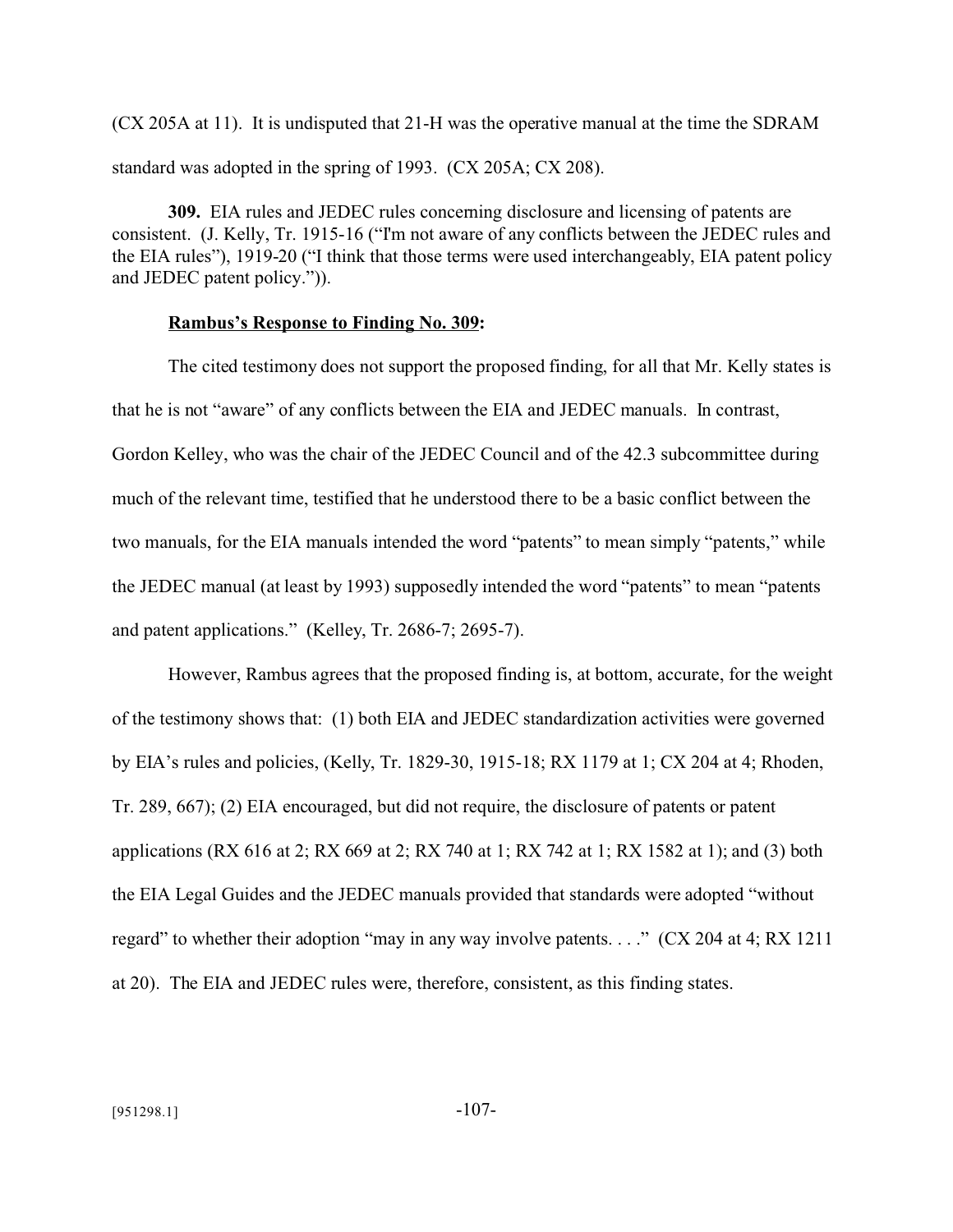### **C. JEDEC Participants Must Act in Good Faith.**

**310.** From 1991 to 1996, and continuing through today, EIA Basic Rule 1 required EIA/JEDEC participants to act in good faith. (CX0202 at 6 (Basic Rule 1); CX0204 at 5; CX0449 at 4; J. Kelly, Tr. 1840-41 ("[T]his provision is designed to prevent companies from acting in bad faith in connection with standard-setting activities"), 2053-55 ("all participants are under a duty under the EIA Legal Guides to act in good faith"; "clearly there are no intended loopholes"); CX2058 at 431 (Meyer 12/14/00 Dep.) (expected that JEDEC members, including Rambus, would act in good faith); Rhoden, Tr. 306-07; Sussman, Tr. 1330-32; Crisp, Tr. 2946- 47; McGrath, Tr. 9272).

#### **Rambus's Response to Finding No. 310:**

This proposed finding misstates the language of the EIA Legal Guides, which uses the

phrase "good faith" to refer to the policies and procedures adopted by the EIA and its various

divisions, not to the obligations of members. The Legal Guides state that:

"Section C. Basic Rules For Conducting Program.

All EIA standardization programs shall be conducted in accordance with

the following rules:

(1) They shall be carried on in good faith under policies and procedures

which will assure fairness and unrestricted participation. . . ."

(CX 202 at 6; CX 204 at 5).

It would stretch these words beyond reason to use them to impose additional obligations on anyone in an area (the patent policy) already covered by specific EIA rules. It would further stretch these words beyond reason to suggest that they were intended to impose any obligations on individual members. Given the location of this phrase within the Legal Guides, and the language used, it is apparent that this phrase is not directed to individual members but is instead a general directive to the administrators who "conduct" the EIA's standardization activities,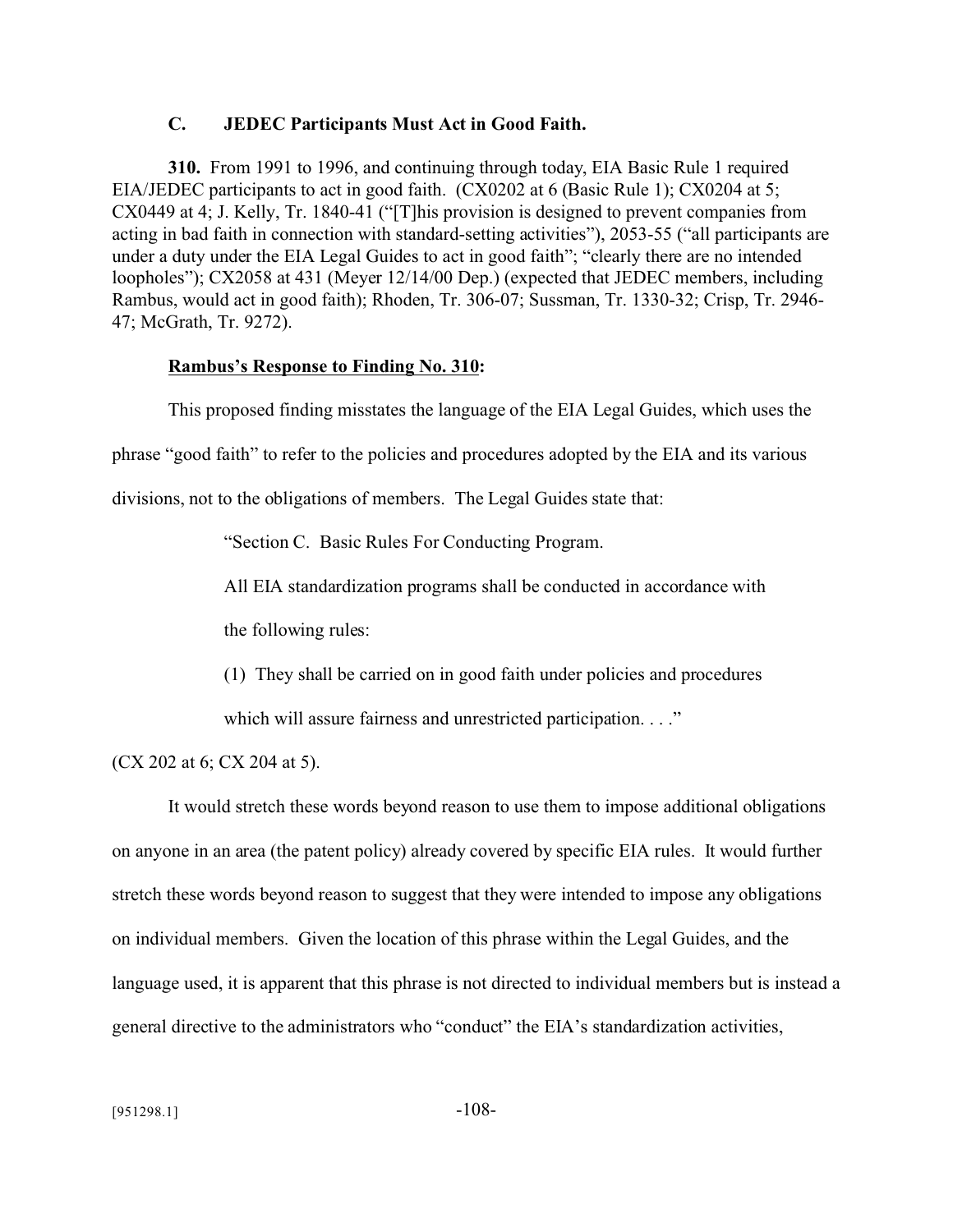directing them to adopt "policies and procedures which will assure fairness and unrestricted participation." (*Id*.).

This conclusion is further buttressed by the fact that this phrase appears in "Part II" of the Legal Guides rather than "Part I." (*Id*.). The introduction to Part I states it includes "general guides" that are "required to be read and followed by all members of the association." (CX 204 at 3). The introduction to Part II *contains no such admonition to members* and refers to "legal policies," not "general guides." (CX 204 at 4).

**311.** Good faith imposes a duty on participants in EIA and JEDEC activities to familiarize themselves with and abide by the letter and the spirit of the patent policy. (CX0449 at 4; J. Kelly Tr. 2053-54 ("the patent policy is supposed to be complied with not just in terms of its written letter but also in terms of the spirit of the patent policy")).

#### **Rambus's Response to Finding No. 311:**

This proposed finding is irrelevant because it is phrased in the present tense. The cited document, CX 449, is similarly irrelevant, since it is a March 2002 "overview" of the JEDEC patent policy, prepared more than six years after Rambus attended its last JEDEC meeting and well after this dispute arose.

Complaint Counsel plainly knew how to refer to the relevant time period in their proposed findings when they wanted to, as in the immediate prior finding, no. 310.

No contemporaneous document supports the proposition that JEDEC members had a "duty" to comply with "the spirit of the patent policy," as this proposed finding suggests. Instead, JEDEC Secretary Ken McGhee's February 11, 2000 e-mail shows that the JEDEC leadership well understood that while JEDEC members may have been "encourage[d]" to go "beyond the patent policy" in making disclosures, they were not "required" to do so: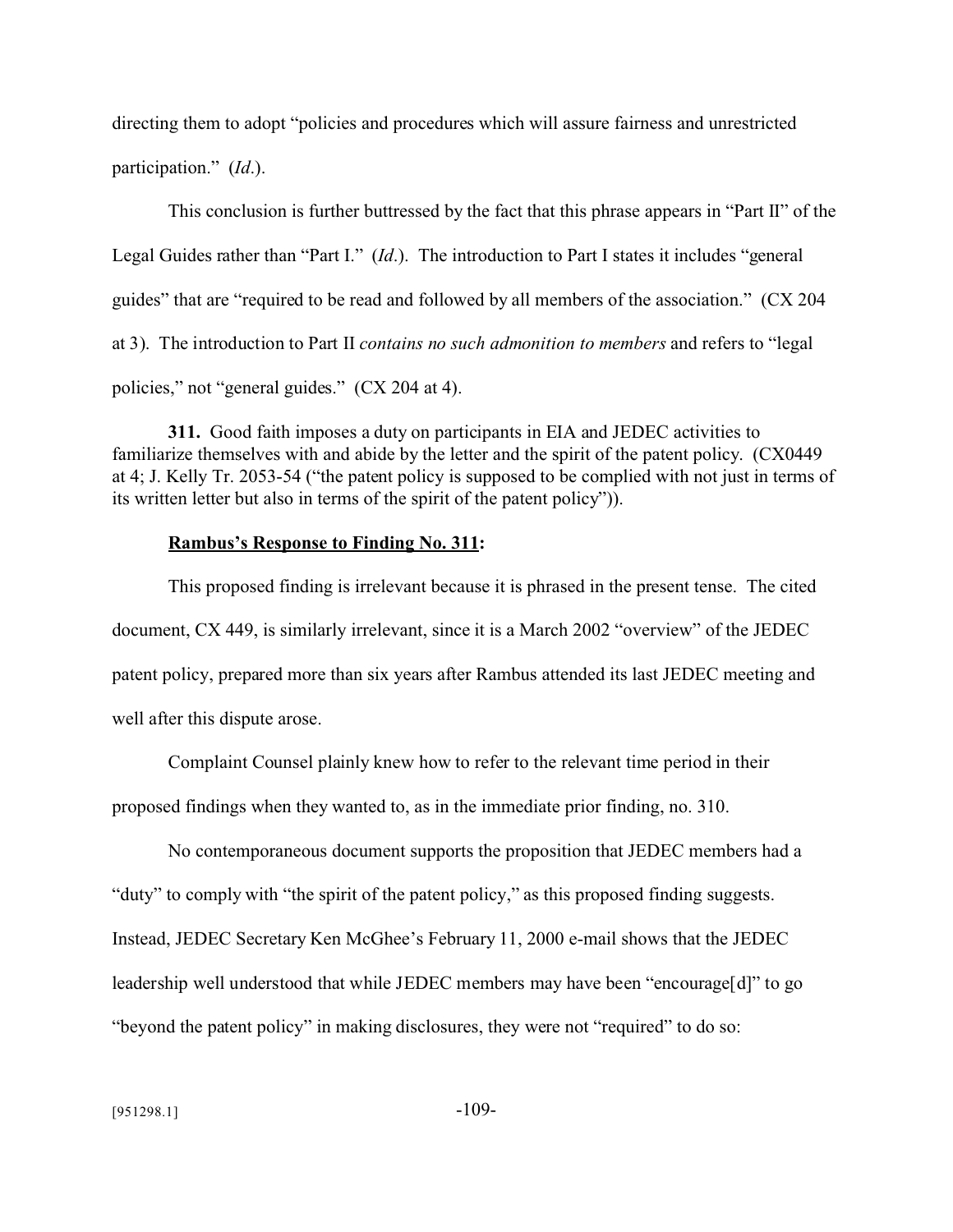"The JEDEC patent policy concerns items that are known to be patented that are included in JEDEC standards. Disclosure of patents is a very big issue for Committee members and cannot be required of members at meetings. However, if a company gives early disclosure on a patent they are working on, it definitely gives a lot of assurance to the Committee members regarding development of any standards affecting it. Therefore, in Micron's letter, *by giving early disclosure, they have gone one step beyond the patent policy and have complied with the spirit of the law. JEDEC encourages this type of activity from any member*."

(RX 1585 at 1) (emphasis added).

**312.** Good faith requires fair treatment of other participants, trust, and honesty. (CX0449 at 4 (rules are "designed to promote openness, good faith, and fair dealing in the development of standards."); J. Kelly, Tr. 1841 ("[C]ompanies need to participate in the process openly and honestly and fairly and in good faith and not in bad faith, because bad faith undermines the confidence of everyone in the process."); G. Kelley, Tr. 2397 ("my mind translated [good faith] to fair treatment for all members"); Rhoden, Tr. 305-06 ("The term "good faith" as used in [the Legal Guides] is that the people. . . are coming under the premise that they're going to . . . work toward the benefit of the end user of the industry itself, and operating in good faith means that you would expect other people to do the same thing."); Sussman, Tr. 1330 ("Good faith, we're all competitors, we're all about ready to dice each other in the marketplace, but seeing we're talking about or about to talk on intellectual property, I trust you to do something, and I expect that same set of trust back.")).

### **Rambus's Response to Finding No. 312:**

This finding should be amended to comport with the actual language used in the EIA

Legal Guides. (CX 204 at 5). The finding should say "EIA standardization programs were

required to be conducted 'in good faith under policies and procedures which will assure fairness

and unrestricted participation.'" (*Id*.). The language actually used in the Legal Guides makes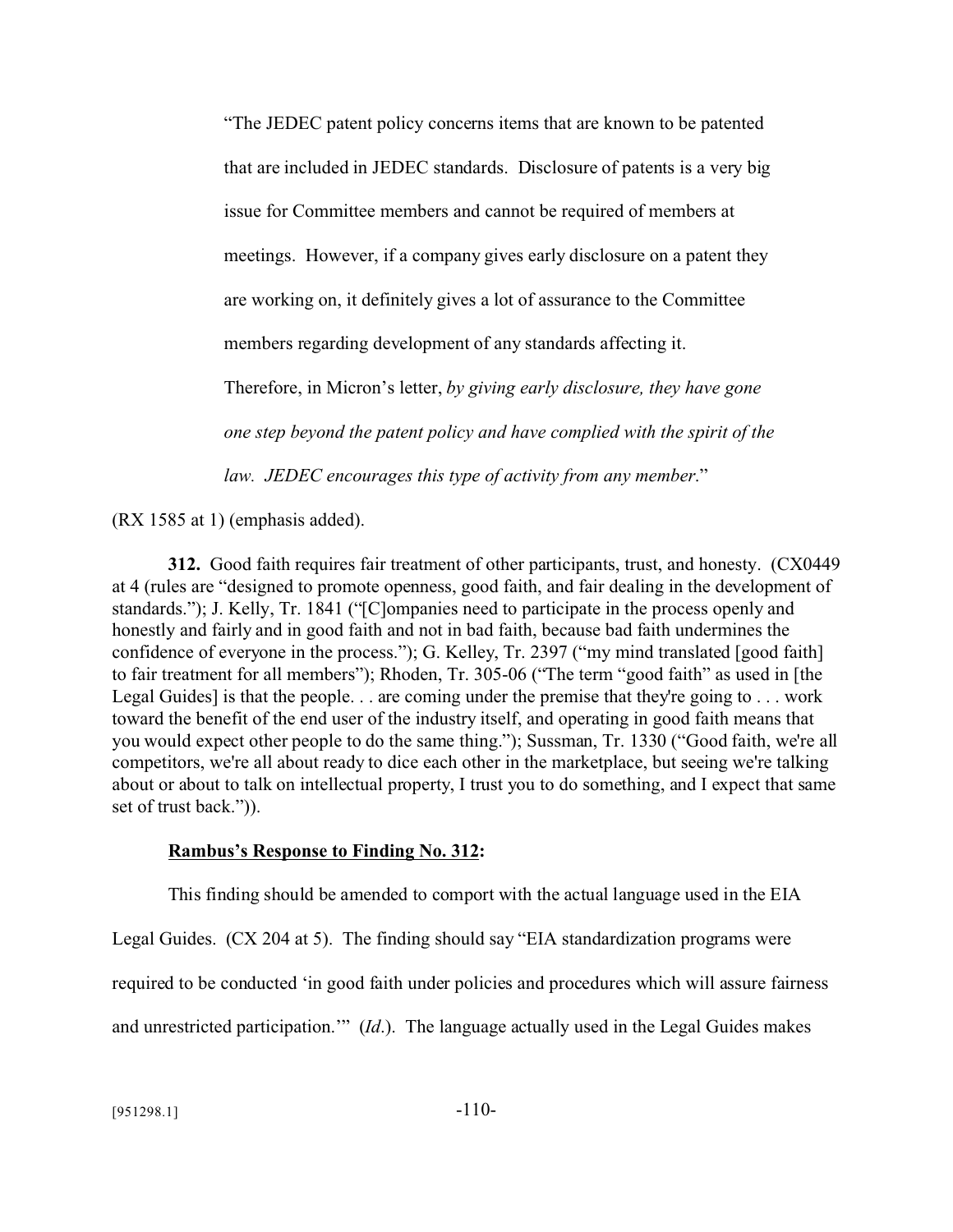clear that it is not directed to individual members but is instead a general directive to the administrators responsible for "conduct[ing]" EIA standardization activities. (CX 204 at 5).

Given the importance that Complaint Counsel attach to the "good faith" language from the EIA Legal Guides, it is useful to ask whether the record evidence supports a finding that the JEDEC leadership did in fact, and as required by the Legal Guides, utilize "procedures which will assure fairness and unrestricted participation." (*Id*.). The evidence shows that they did not. At Rambus's second meeting, for example, the chair of the 42.3B subcommittee, Gordon Kelley, unilaterally barred Rambus from presenting its technology for standardization, in purported reliance upon a special vote authorizing such an action. (Kelley, Tr. 2653-54). No one else recalled this vote at trial, and no trial exhibit refers to it. Moreover, Mr. Kelley had a clear conflict of interest: he made and enforced his unilateral decision to bar Rambus from presenting its technology *two weeks* after he wrote in an internal company document that his company's interests were threatened by the Rambus technology and were best served if Rambus "fails to become standard." (RX 279 at 7). He did not disclose this conflict to Mr. Crisp or to anyone else. (Kelley, Tr. 2656-57).

This undisclosed conflict of interest, and Chairman Kelley's attempt to justify it at trial by pointing to an entirely undocumented special vote allowing him this unilateral power, suggests strongly that the "good faith" requirement that Complaint Counsel rely upon was not adhered to in practice by JEDEC leadership.

Similarly, if Complaint Counsel intend to suggest that this "good faith" language should have been understood as imposing some requirement to disclose intellectual property, Mr. Kelley's contemporaneous conduct again throws doubt on any such contention. As set forth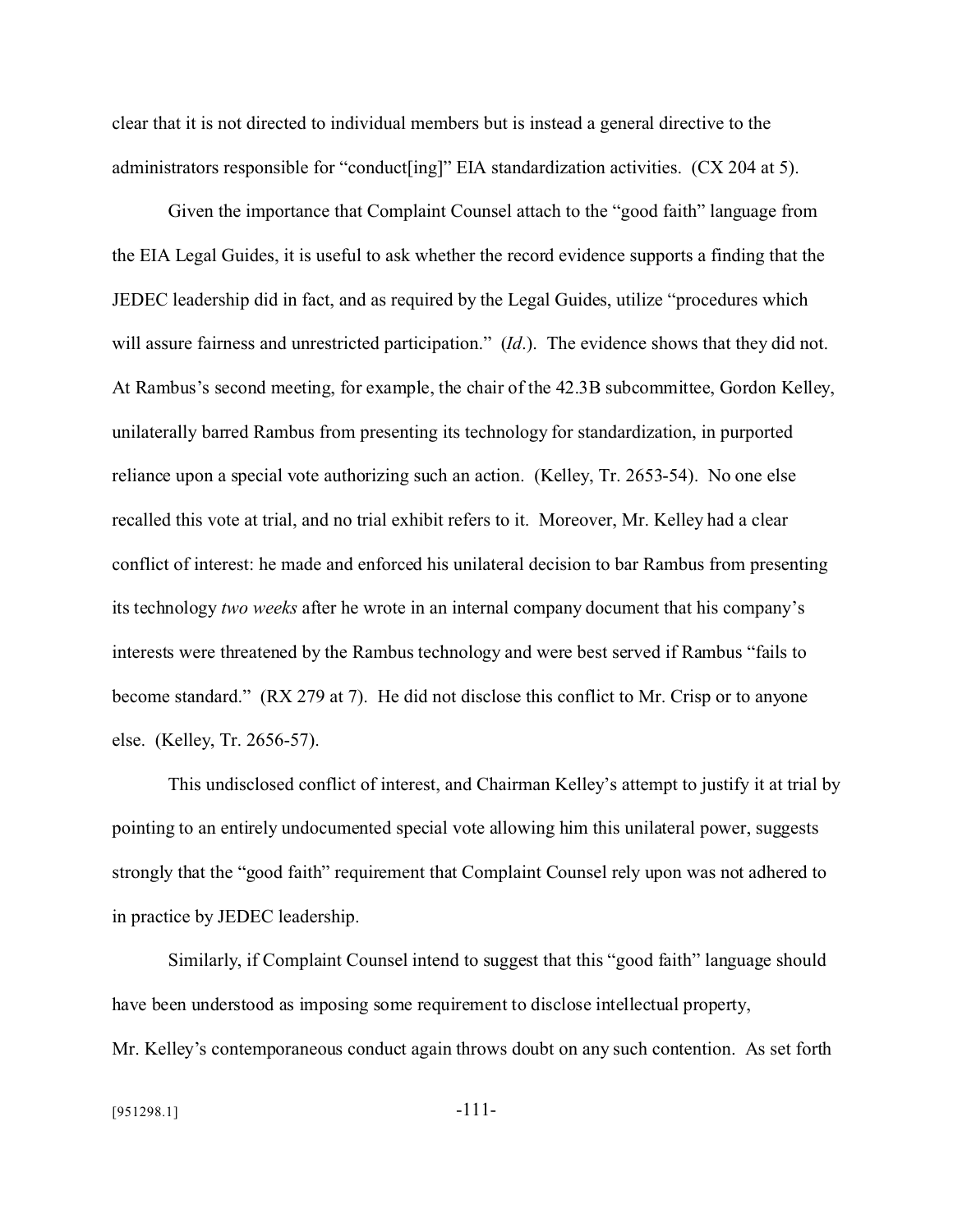at RPF 192-197, Mr. Kelley repeatedly took the position that IBM would "not confirm or deny any [intellectual property] rights" held by IBM and that it would "not come to the committee with a list of applicable patents on standards proposals." (RX 420 at 1; JX 18 at 8). According to the official JEDEC meeting minutes, Mr. Kelley explained that "[i]t is up to the user of the standard to discover which patents apply." (JX 18 at 8).

The evidence shows that true to his word, neither IBM's Kelley nor any IBM representative added any IBM patents or patent applications to the "patent tracking list" maintained by Jim Townsend between December 1993 (when Kelley's statement was made) and December 1995 (Rambus's last meeting). (JX 18 at 14-21; JX 19 at 17-23; JX 20 at 15-18; JX 21 at 14-18; JX 22 at 12-17; JX 25 T 18-26; JX 26 at 15-24; JX 27 at 20-25; JX 28 at 12-23).

These contemporaneous documents tell us two things about the "good faith" language that Complaint Counsel rely upon:

- (1) the JEDEC committee leadership certainly did not understand the language as imposing any mandatory requirements with respect to intellectual property disclosure; and
- (2) any JEDEC representative sitting in the room at JC 42.3 meetings and observing the positions taken by, and conduct of, the subcommittee's own chairman would not have understood the "good faith" language of the Legal Guides to impose any mandatory requirements with respect to intellectual property disclosure.

**313.** Bad faith undermines the standard-setting process. (J. Kelly, Tr. 1841-42 ("bad faith undermines confidence of everyone in the process"), 1846-48 (discussing example of bad faith by deliberately shielding representative from patent information); 2134-35 & 2167-68 (discussing example of bad faith by trying to stall standardization process); G. Kelley, Tr. 2523- 24 (planting a press story concerning dissension in JEDEC is bad faith and "undermines the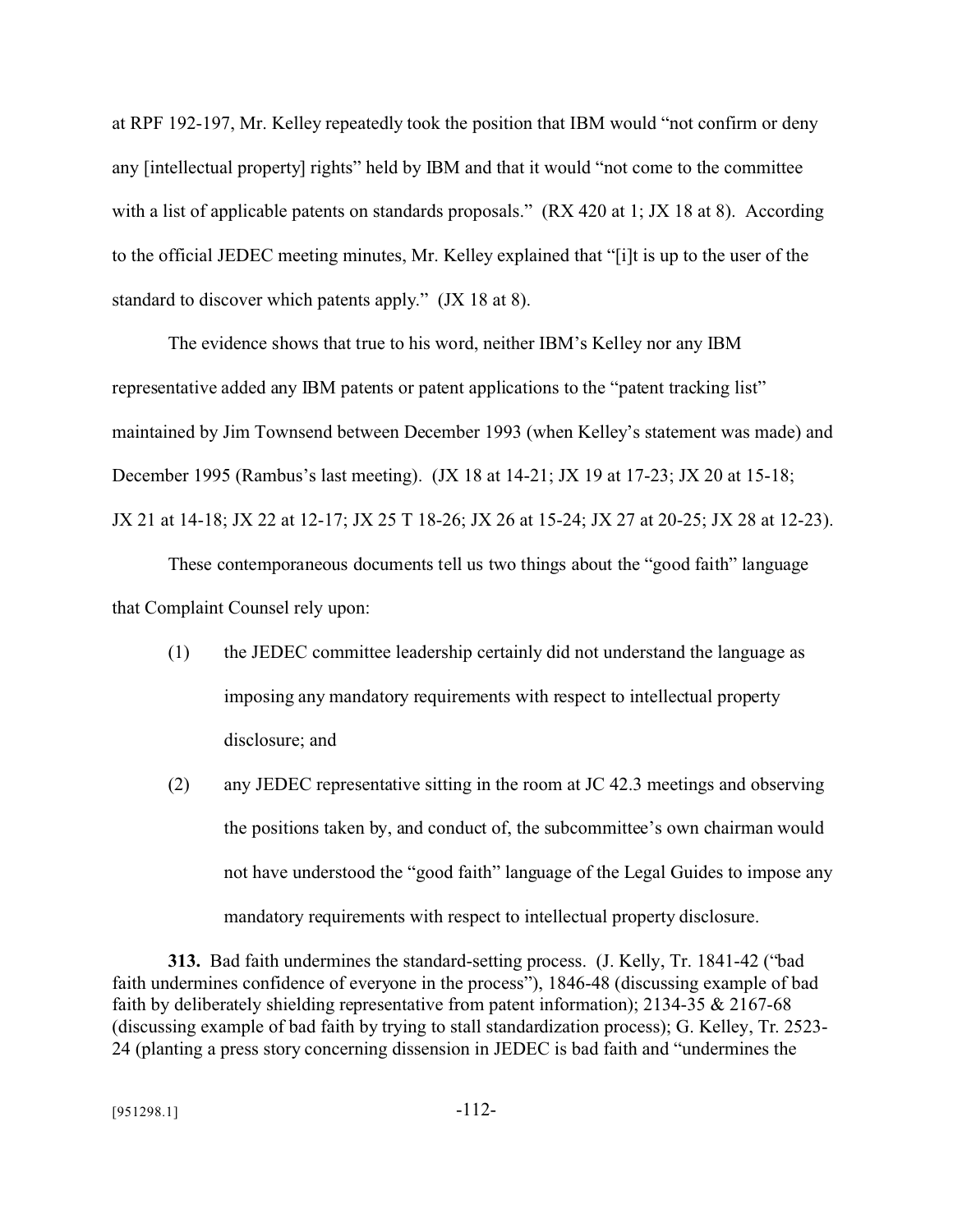JEDEC process.")).

## **Rambus's Response to Finding No. 313:**

This proposed finding is too vague to allow a specific response. The cited testimony is irrelevant in any event, since there is no evidence in the record that Rambus engaged in *any* of the conduct referenced in that testimony.

**314.** EIA and JEDEC must rely on the good faith of participants in the process to surface patent issues. (J. Kelly, Tr. 1836-37 (EIA relies on "the participants in the process to surface patent issues to our attention, and when those are surfaced, then we identify them in the standard, but if we don't know, we're not in a position to go out and find out either through the U.S. PTO or otherwise what intellectual property may be there.")).

## **Rambus's Response to Finding No. 314:**

The cited testimony does not refer to "good faith" and does not suggest that disclosure

obligations that were not set out in EIA's manuals were ever imposed on EIA or JEDEC

members. The evidence instead shows the clear understanding of the JEDEC leadership that

JEDEC members were "encourage[d]" to go "beyond the patent policy" but were not "required"

to do so. (RX 1585 at 1).

## **D. JEDEC Standard Setting Is Not to be Conducted in a Manner That Would Result in Anticompetitive Effects.**

**315.** Between 1991 and 1996, and continuing through today, Basic Rule 5 required that EIA/JEDEC activities "not be proposed for or indirectly result in . . . restricting competition, giving a competitive advantage to any manufacturer, [or] excluding competitors from the market." (CX0202 at 6; CX0204 at 5; J. Kelly, Tr. 1842-44, 1848-49 (discussing example of bad faith that could lead to patent royalties on television sets); CX0711 at 16 (Richard Crisp email from JEDEC meeting stating "The meeting opened with a lot of controversy regarding Patents. . . Micron says the policy exists due to anti-trust concerns. That if a group of companies wanted to keep out competition they could agree amongst themselves to standardize something that is patented and not license those that they do not want to compete with."); CX1958 at 12 ("Two possible theories of non-enforcement [of patents]:. . . 2) Antitrust?"), 21 (discussing monopolization in context of standard-setting activities)).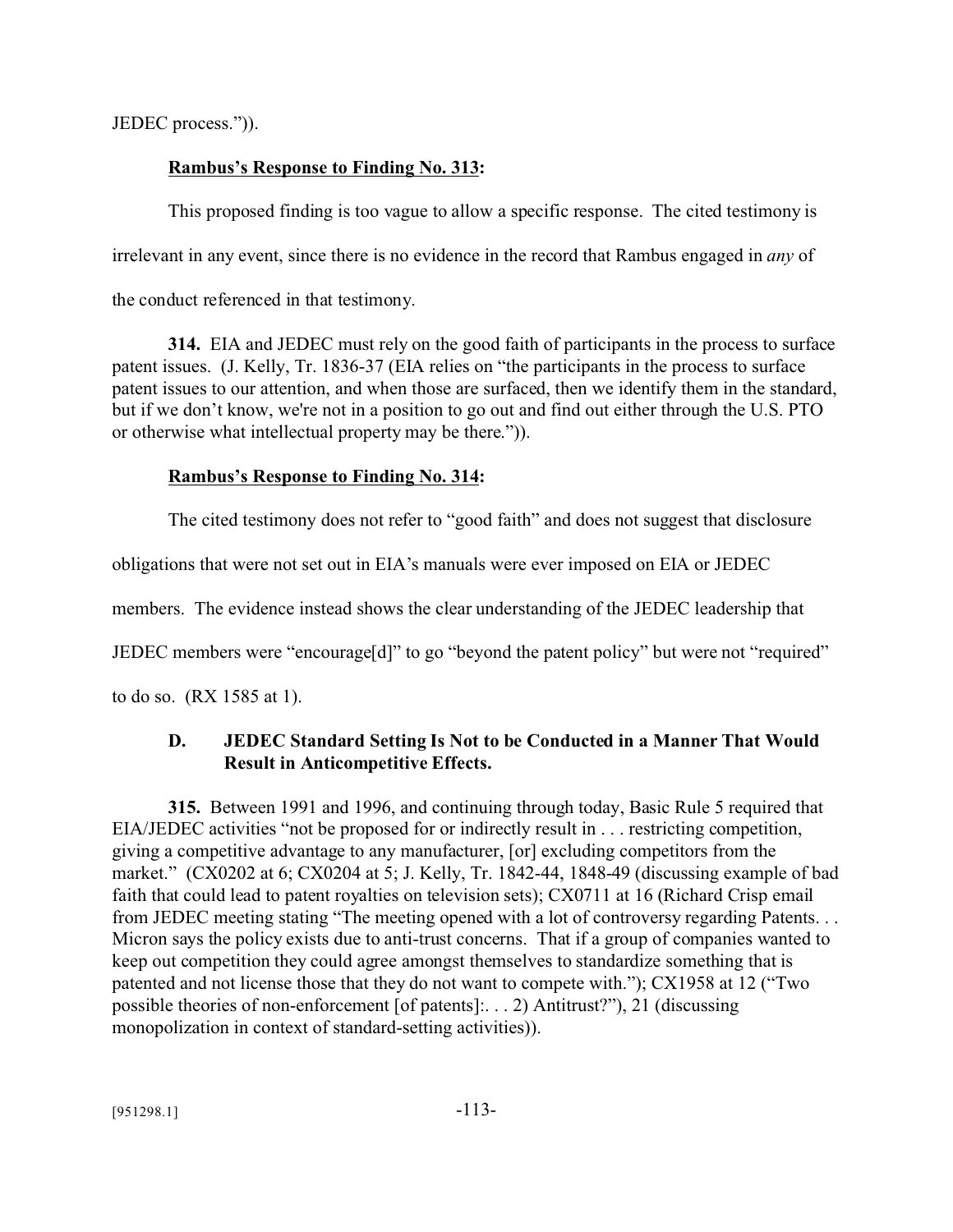#### **Rambus's Response to Finding No. 315:**

The cited rule does not refer to intellectual property. It is highly unlikely that the cited rule was intended to impose any implicit obligations relating to disclosure of intellectual property, for the Legal Guides do contain a *specific* reference to intellectual property, where they state that a "basic objective[ ]" of all EIA standardization programs is that:

> "Standards are proposed or adopted by EIA without regard to whether their proposal or adoption may in any way involve patents on articles, materials, or processes."

(CX 204 at 4).

It is obvious that the rule cited in this proposed finding, with its references to "restricting competition" and "excluding competitors" (CX 204 at 5), relates to cartel activity (such as pricefixing or joint efforts to boycott a new technology). This rule would also bar a committee chair's use of his authority to favor his own company over another company. For example, this rule would clearly prohibit JC 42.3B subcommittee chair Gordon Kelley from unilaterally barring Rambus from presenting its technology for standardization, as Kelley says he did in May 1992, given that he had concluded just two weeks earlier that the RDRAM device presented a "risk" to IBM and that if RDRAM failed to become a standard, it would be "business as usual" for IBM and the SDRAM would have a "significant" chance of being standardized. (RX 279 at 7-8).

In short, the cited evidence does not support the proposed finding.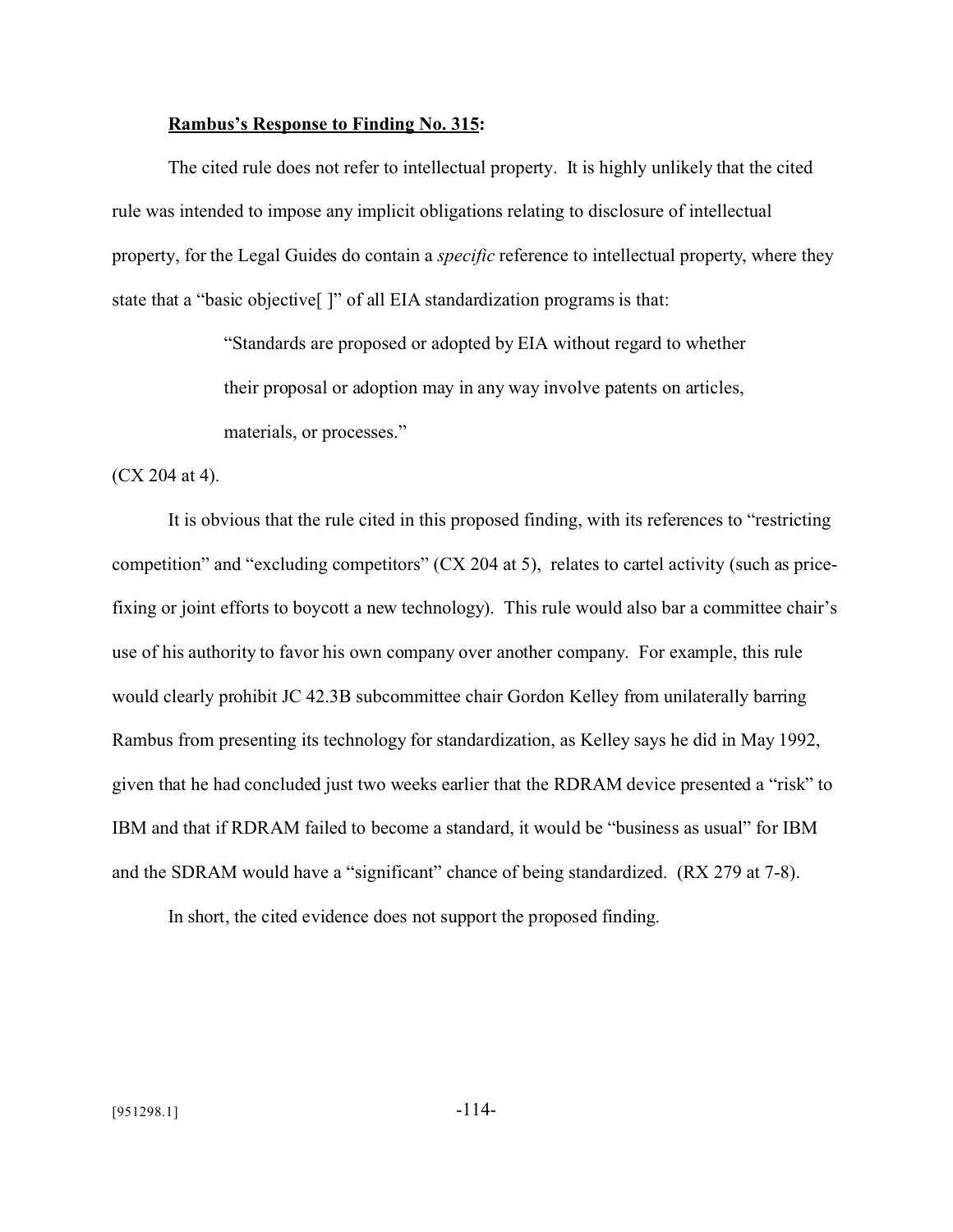### **E. JEDEC Participants Must Comply With Patent Disclosure and Licensing Assurance Rules Intended to Ensure Open Standards.**

### **1. The Patent Rules Are Intended to Foster Free Use of JEDEC Open Standards.**

**316.** Between 1991 and 1996, and continuing through today, JEDEC has ensured that its standards were open through the JEDEC patent policy. (CX0449 at 2; J. Kelly, Tr. 1908 ("If there's no disclosure, then there's no opportunity to request the assurances"); G. Kelley, Tr. 2398-99 (prevent IP from "blocking" standards), 2475 (discussing letter to Texas Instruments concerning Quad CAS issue (CX2384) and the need to prevent development of mediocre standards); Landgraf, Tr. 1694 ("the purpose of the patent policy is to disclose and make sure that standards do not have any conflicts down the road with their potential use."); Lee, Tr. 6598 ("the general goal [of the patent disclosure policy] was to develop a standard that was free from encumbrance from patents, and so the purpose to disclose it was to be able to allow the committee to avoid the use of patents and incorporating them in the standard.")).

### **Rambus's Response to Finding No. 316:**

This proposed finding is unobjectionable if it is re-phrased, in accord with the weight of the evidence, to state that JEDEC has "attempted through its patent policy 'to encourage the early, voluntary disclosure of patents'" covering JEDEC standards. (RX 669 at 3). Moreover, as the cited testimony confirms, and as stated in the EIA's January 1996 letter to the FTC, "the important issue" under the patent policy is "the license availability to all parties on reasonable, non-discriminatory terms." (RX 669 at 4).

**317.** Early disclosure provided JEDEC participants with the opportunity to choose a different, but equivalent path for the standard. (CX0903 at 2 (Richard Crisp writes: "The job of JEDEC is to create standards which steer clear of patents which must be used to be in compliance with the standard whenever possible."); CX0711 at 187 (Richard Crisp writes: "SSTL passed 30/0 and was sent to council. However Hitachi stated that they had a patent relating to it. This created a big ruckus. The major thrust of the criticism of Hitachi was that they waited until the ballots had been passed before mentioning that they had a patent"); CX0013 at 30 ("Problems in Intellectual Property - Some participants may look for commercial advantage. Late disclosure close to market interaction. Failure to indicate a patent is filed, pending or awarded . . . - Some participants might vote differently or develop different but equivalent standards if royalties were identified in the beginning as an objective."); CX0711 at 44 (Richard Crisp noting that Micron cited patents as reason for its "No" vote.); CX3005 at 1

 $[951298.1]$  -115-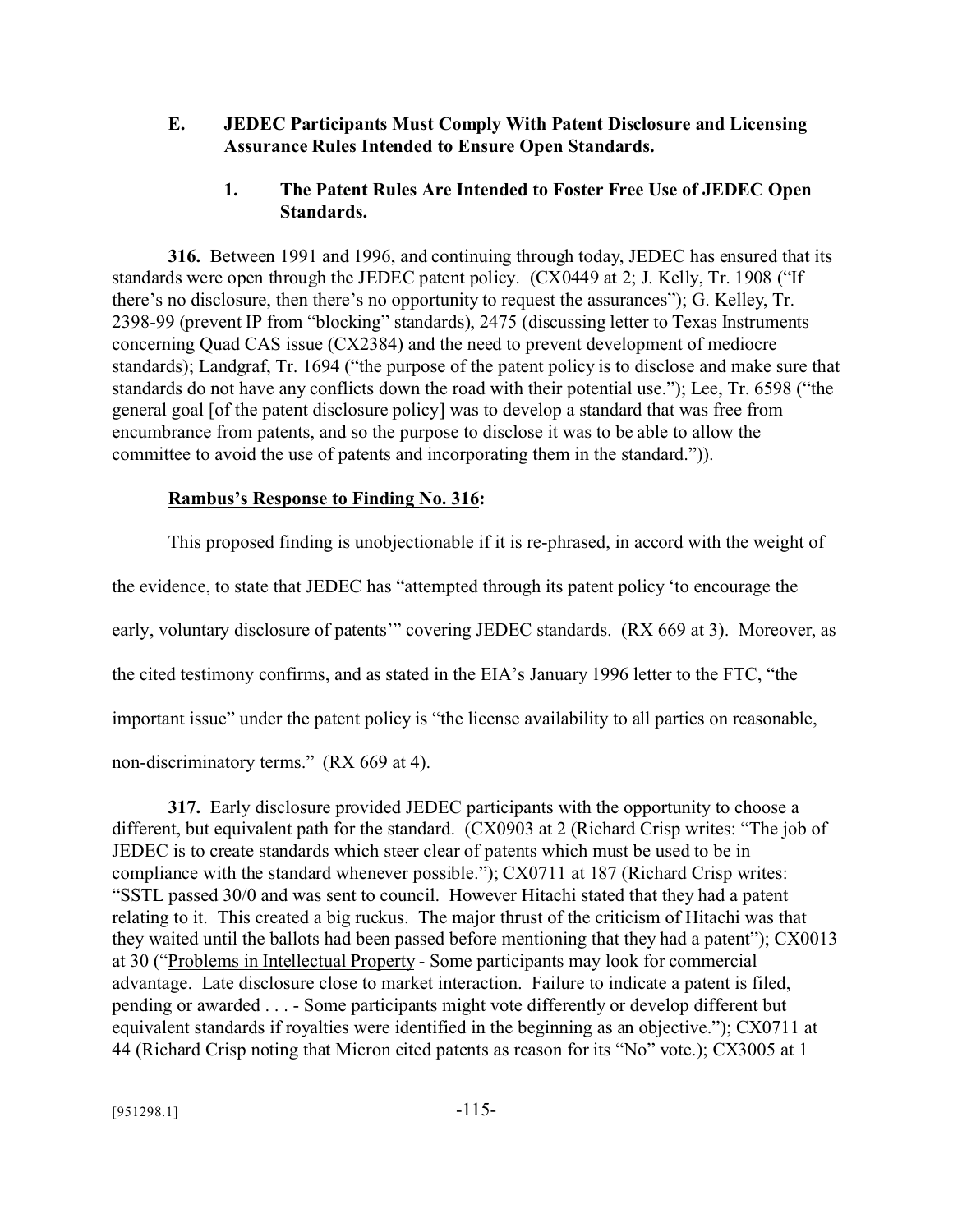("We [Toshiba] understand from Micron and Cyrix there is also concern on the infringement of Intel's burst patent . . . a pin was dedicated to burst mode, making it selectable, *to side step the patent issue*.") (emphasis added); CX0083 at 5-6 (two ballots were put on hold pending resolution of status of patent owned by Sun Microsystems.); Sussman, Tr. 1343 ("The earlier that we have the information that something may have some IP on it, the better it turns out to be, so we don't waste time talking of this rather than an alternate."); Landgraf, Tr. 1693-94 ("The policy, as I understood it, was that if you as a member of JEDEC knew of a patent or application for a patent that would potentially be impacting the standard or proposed standard, you were to disclose it to the committee for -- for consideration so the committee could decide to either modify the standard proposal. . . so that it did not infringe with the application or the patent.")).

#### **Rambus's Response to Finding No. 317:**

To be accurate, this proposed finding should be re-phrased so that it refers to "early, voluntary disclosure. . . ." The weight of the evidence shows that the "early disclosure" referred to in this proposed finding was *encouraged*, but not required. JEDEC's official position on this issue is found in its February 2000 Board minutes:

"D. Disclosure on Patents Pending

Mr. Walther noted that Micron had sent a letter indicating they have patents pending on items that may affect committee standards. The issue was whether companies should make public that a patent is pending. The BoD discussed it and noted they *encourage* companies to make this kind of disclosures even though they were not *required* by JEDEC bylaws."

(RX 1570 at 13) (emphasis added). *See also* (RX 669 at 2) (statement in EIA 1/22/96 letter to FTC that the EIA "encourage[s] the early, voluntary disclosure of patents that relate to the standards in work"); (RX 742 at 1) (statement in JEDEC Secretary's 7/10/96 memorandum to JEDEC Council members that the EIA "encourage[s] early voluntary disclosure of any known essential patents"); (RX 740 at 1) (statement in 7/10/96 letter by FTC Secretary Donald Clark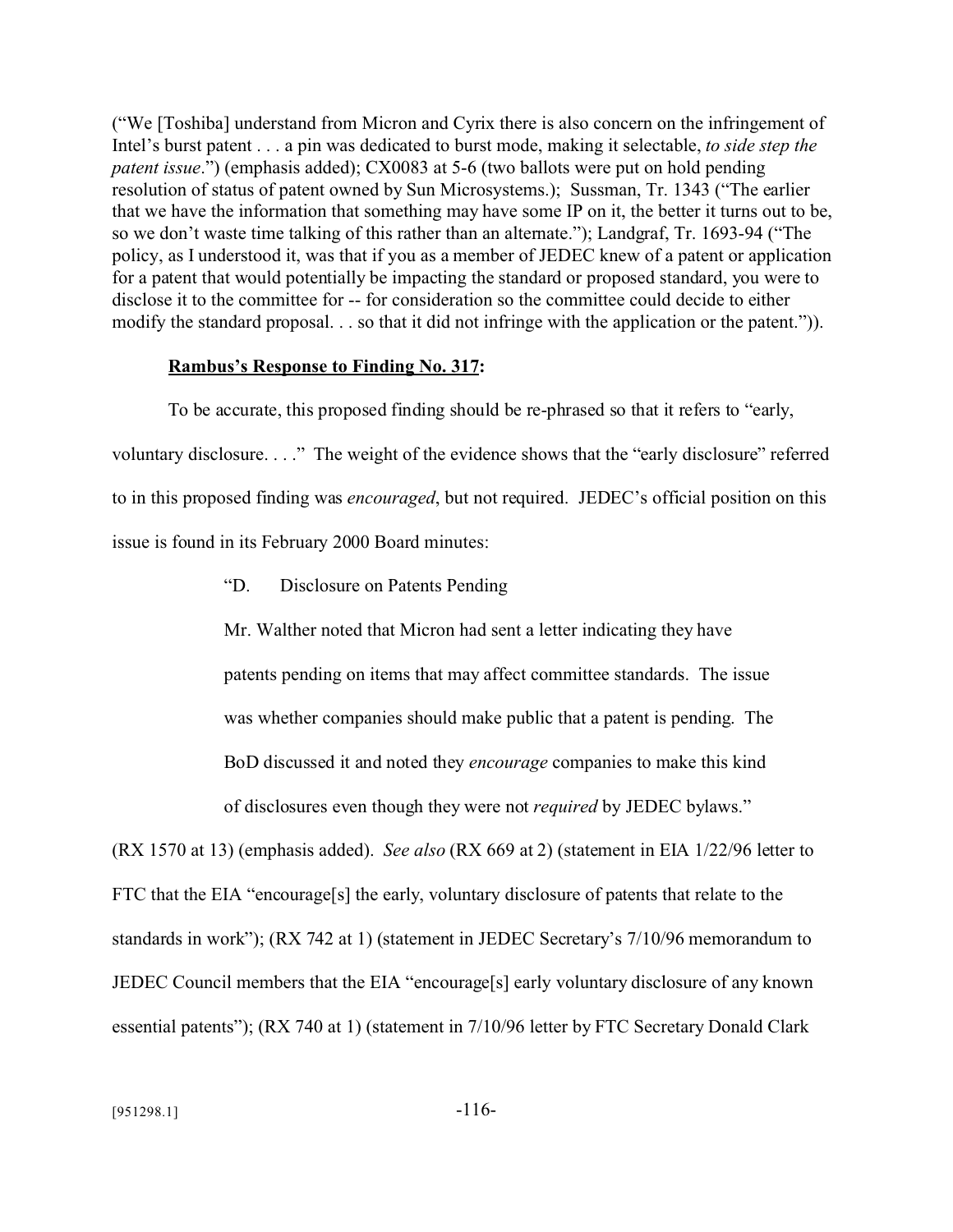that the EIA "encourage[s] the early, voluntary disclosure of patents, but do[es] not require a certification by participating companies regarding potentially conflicting patent interests"); (CX 3 at 6) (statement in JC 42.1 minutes from September 1989 that question regarding patents had been added to ballot form "for information only and was not going to be checked to see who said what"); (RX 1585 at 1) (statement in JEDEC Secretary's  $2/11/00$  e-mail that "[d] isclosure of patents is a very big issue for Committee members and cannot be required of members at meetings"); (JX 18 at 8) (statement in 12/93 JC 42.3 minutes that "IBM noted that in the future they will not come to the committee with a list of applicable patents on standards proposals. It is up to the user of the standard to discover which patents apply"); Wiggers, Tr. 10592-93 (testimony by JEDEC Council member Hans Wiggers that he and Gordon Kelley had each stated at a 42.3 meeting that they would not disclose patent applications).

## **2. JEDEC Participants Must Disclose Patents or Pending Patents That Might Be Involved In The JEDEC Work.**

**318.** The JEDEC patent policy contains two distinct parts. First, all participants in the process are subject to a mandatory duty to disclose intellectual property that might be involved in the work of the committee. Second, the chairperson of the meeting has a duty to to ensure that no known patented or patentable material is included in a JEDEC standard unless the committee has received advance, written assurance from the owner of the intellectual property to that the owner will license the intellectual property for free or on reasonable and non-discriminatory terms. (CX0208 at 19; CX0208A at 19 (copy of 21-I Manual produced by Rambus); CX2076 at 80-81 (Brown Infineon Dep.) ("any members who are aware of any patent position or potential patent positions on the material should and are obligated to reveal that to the committee at that time."); CX2191 at 8 (JEDEC policy is to not standardize patented items without fair licensing; all participants are requested to reveal patents)).

## **Rambus's Response to Finding No. 318:**

This proposed finding relies almost entirely upon the language of JEDEC manual 21-I

(CX 208; CX 208A). It was Complaint Counsel's burden to prove that the 21-I manual became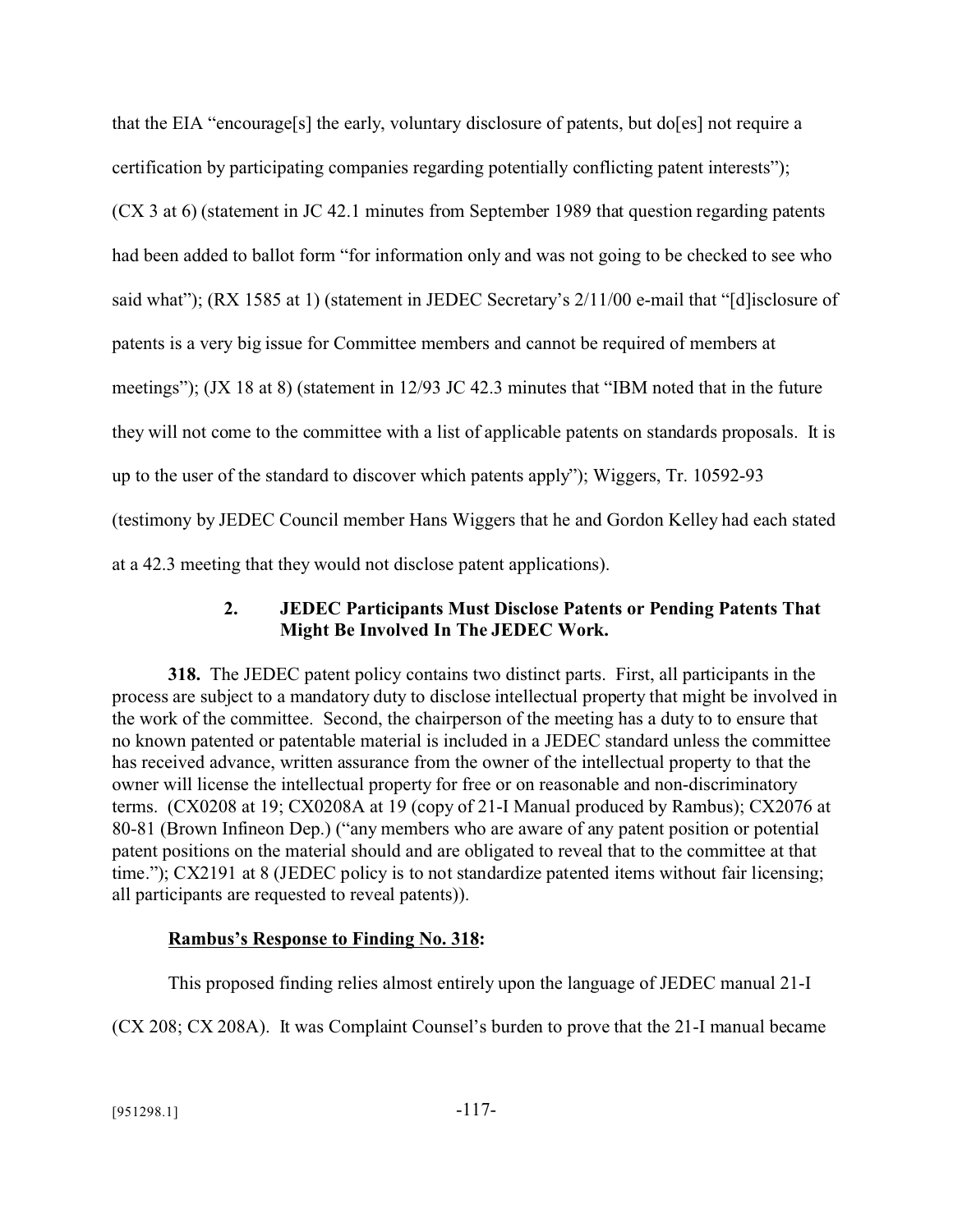effective. It was undisputed at trial that to be effective, the 21-I manual required EDEC approval. (Kelly, Tr. 2105). No witness testified that the 21-I manual had been approved by EDEC. EIA General Counsel John Kelly testified that although he had access to EDEC minutes, he did not know whether the 21-I manual had received EDEC approval. (Kelly, Tr. 2105). Accordingly, Complaint Counsel may not rely upon the language of the 21-I manual to show that JEDEC members agreed to mandatory disclosure obligations.

The deposition testimony by JEDEC consultant Reese Brown is similarly unreliable. Your Honor has previously found that Mr. Brown lacked the necessary foundation at the time of his *Infineon* deposition to opine about disclosure obligations at JEDEC. Moreover, after Mr. Brown was shown the 21-I manual at his deposition in this case, he revised his testimony to state that members had *no* disclosure obligation at the time of a first presentation. (CX 2110 at 63).

Moreover, the text of the 21-I manual does not support the broad disclosure obligation proposed by Complaint Counsel in any event. The operative language of Section 9.3.1 is directed only at JEDEC chairpersons, telling them how they are to communicate the EIA/JEDEC patent policy to members. (CX 208 at 19). 21-I indicates that this obligation of JEDEC chairpersons is, in fact, fully discharged by showing members a specific slide – "Appendix E" – whose text says *nothing* about a disclosure obligation. (CX 208 at 26-28). Of course, it is undisputed the JC 42 leadership did *not* routinely show the 21-I viewgraphs at meetings and instead used *EIA* policy language in their presentations. (*See*, *e.g.*, JX 20 at 15-16; JX 21 at 14-15; JX 22 at 12-13; JX 25 at 18-19; JX 26 at 15-16). This is strong evidence that 21-I never received the necessary EDEC approval and did not become effective.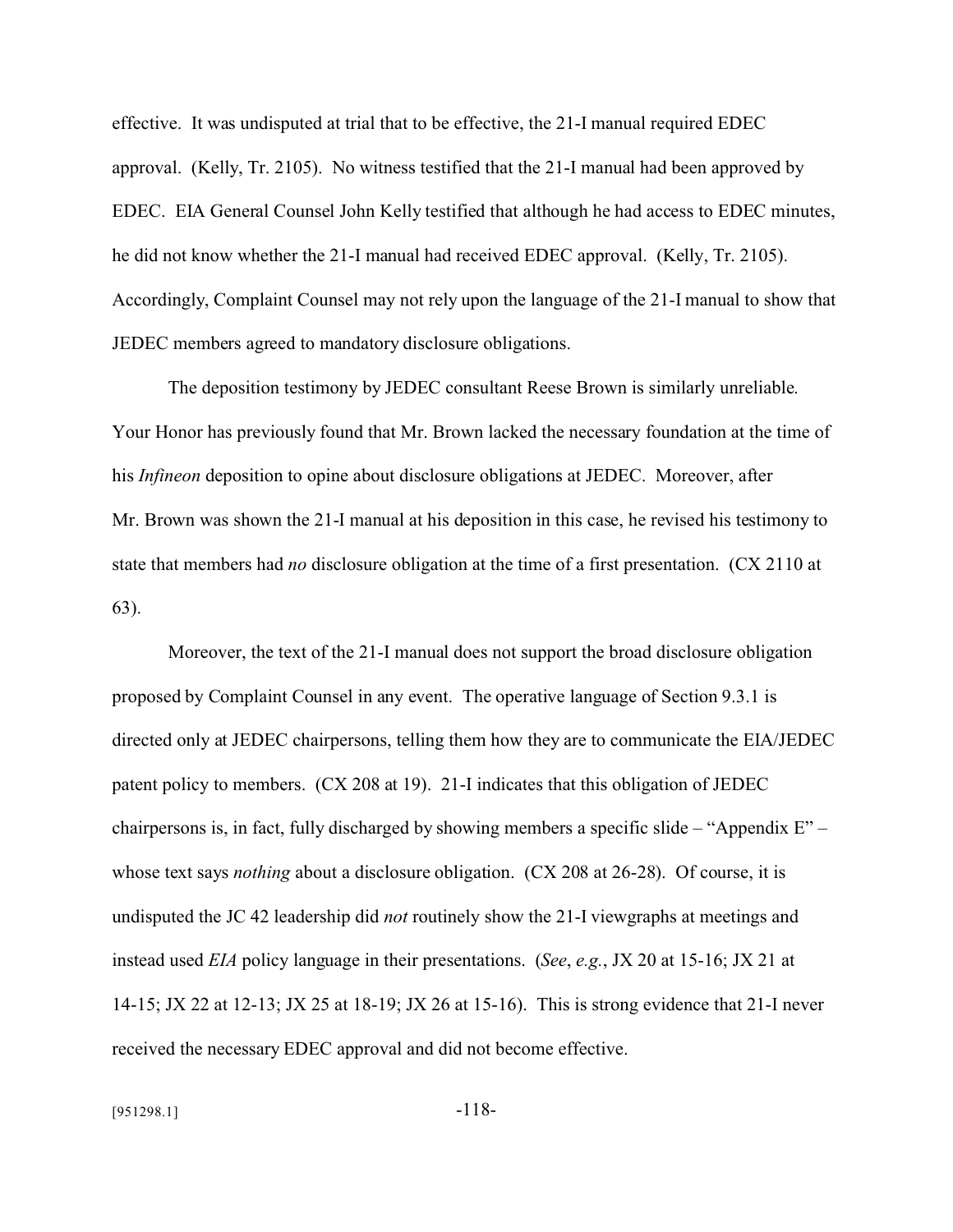Even if Complaint Counsel is correct, moreover, that the 21-I manual was both in force and required disclosure of patents and patent applications, it is undisputed that it was not published and therefore not effective before October 1993, *after* the SDRAM standard had passed all necessary committee and council ballots. (CX 208 at 1; CX 54 at 8-10; JX 15 at 4, 99).

In any event, there is overwhelming evidence from contemporaneous documents that JEDEC and its members understood that the disclosure of intellectual property interests was *encouraged* and *voluntary*, not required or mandatory. (RX 669 at 2) (statement in EIA 1/22/96 letter to FTC that the EIA "encourage[s] the early, voluntary disclosure of patents that relate to the standards in work"); (RX 742 at 1) (statement in JEDEC Secretary's 7/10/96 memorandum to JEDEC Council members that the EIA "encourage[s] early voluntary disclosure of any known essential patents"); (RX 740 at 1) (statement in 7/10/96 letter by FTC Secretary Donald Clark that the EIA "encourage[s] the early, voluntary disclosure of patents, but do[es] not require a certification by participating companies regarding potentially conflicting patent interests"); (CX 3 at 6) (statement in JC 42.1 minutes from September 1989 that question regarding patents had been added to ballot form "for information only and was not going to be checked to see who said what"); (RX 1570 at 13) (statement in 2/00 JEDEC Board minutes that "the BOD discussed" the question of whether "companies should make public that a patent is pending" and "noted they encourage companies to make this kind of disclosure even though they were not required by JEDEC bylaws"); (RX 1585 at 1) (statement in JEDEC Secretary's 2/11/00 e-mail that "[d]isclosure of patents is a very big issue for Committee members and cannot be required of members at meetings"); (JX 18 at 8) (statement in 12/93 JC 42.3 minutes that "IBM noted that in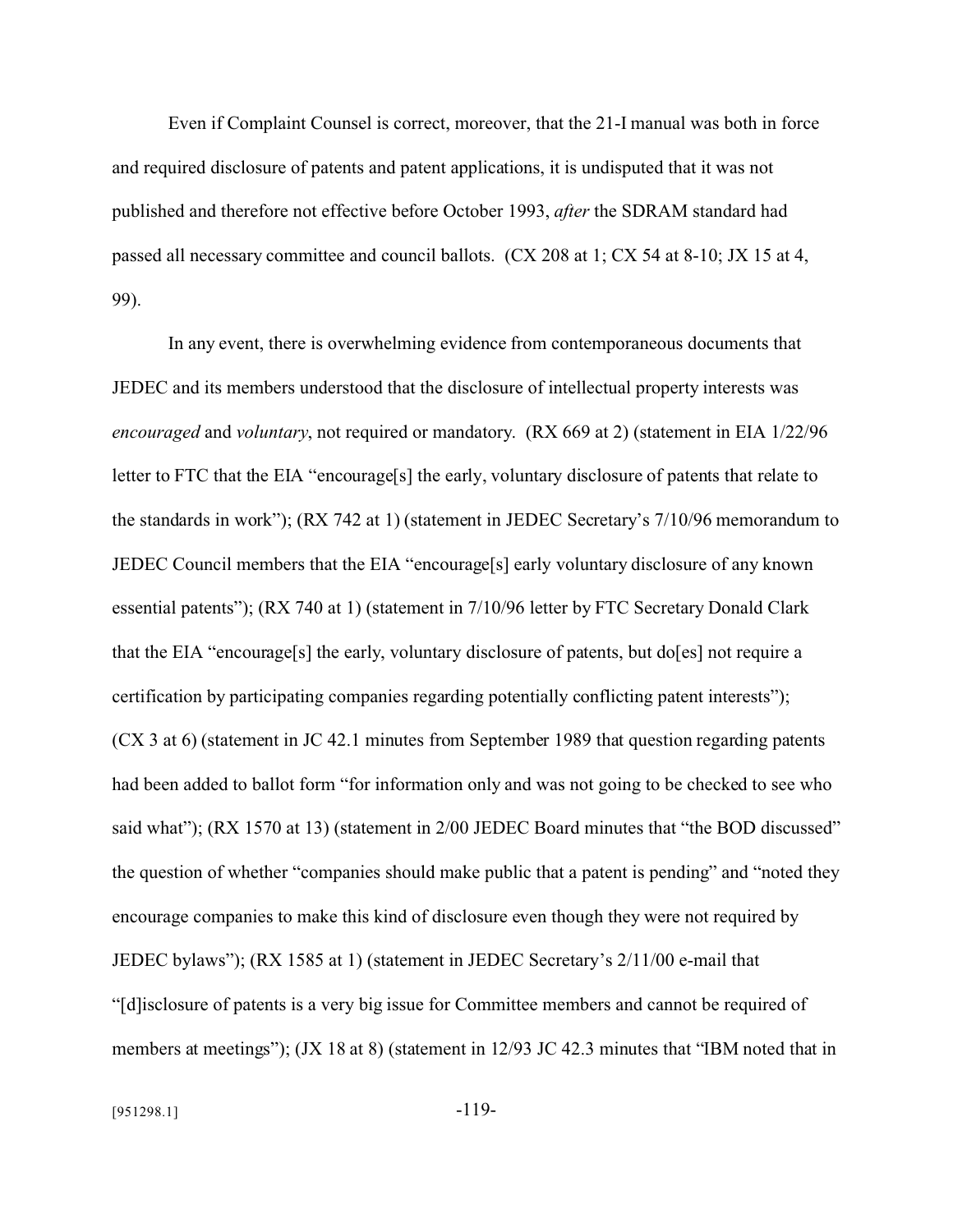the future they will not come to the committee with a list of applicable patents on standards

proposals. It is up to the user of the standard to discover which patents apply").

**319.** The JEDEC patent disclosure policy is that:

"The Chairperson of any JEDEC committee, subcommittee, or working group must call to the attention of all those present the requirements contained in EIA Legal Guidelines, and call attention to the obligation of all participants to inform the meeting of any knowledge they may have of any patents, or *pending patents*, that might be involved in the work they are undertaking."

(CX0208 at 19; CX0208A at 19) (emphasis added); (J. Kelly, Tr. 1837-38 (The EIA/JEDEC patent policy "requires an early disclosure of intellectual property; that is, patents or patent applications that are or may be related to the work of a standard-setting committee. And then once the disclosure -- the early disclosure is made, if the patent owner is willing to give reasonable assurances that I alluded to earlier, that is, reasonable and nondiscriminatory licensing terms or without charge."); Rhoden, Tr. 307 ("The JEDEC patent policy is essentially if you have IP, IP that may relate to any of the discussions that are going on inside JEDEC, that you are required to disclose that IP to the people who are participating."); Lee, Tr. 6595-96 ("[T]here was a requirement to disclose patents or patent applications in progress to the committee if the work that they were doing may relate or if the patent may relate to the work the committee was doing."); Sussman, Tr. 1333 ("Q. What is your understanding of the JEDEC patent policy that was in effect from the 1991 to '96 time period? A. Basically, if you have IP, you are to inform the group of that IP."); Landgraf, Tr. 1693-94 ("The policy, as I understood it, was that if you as a member of JEDEC knew of a patent or application for a patent that would potentially be impacting the standard or proposed standard, you were to disclose it to the committee. . . so the committee could decide to either modify the standard proposal. . .so that it did not infringe with the application or the patent, or the committee would then ask . . . the owner of the patent . . .whether they would comply with the JEDEC policy, which had to do with granting licenses either freely to all applicant requesters or offer the patent on reasonable terms and conditions. In a nutshell, that was the policy."), 1702 ("when I first joined JEDEC, [the manual containing the patent policy] was at Revision I, and subsequent it was revised to Revision J, but Manual 21-I is the standards and policies."); Williams, Tr. 771 ("if somebody had a patent or pending patent based upon the work that was being discussed at JEDEC, that there needed to be disclosure of sufficient information so that the council or the committee could determine whether or not what was being discussed was actually implied in the patent."), 790 ("I don't know exactly what the JEP stands for, but it is a manual that guides the policies of JEDEC, how the JEDEC ought to operate."); CX2076 at 80-81 (Brown Infineon Dep.) ("whenever material comes up in the committee for discussion and for voting, any members who are aware of any patent position or potential patent positions on the material should and are obligated to reveal that to the committee at that time."); Calvin, Tr. 1004 ("anyone who was aware of patend - - patented items, that could

 $[951298.1]$  -120-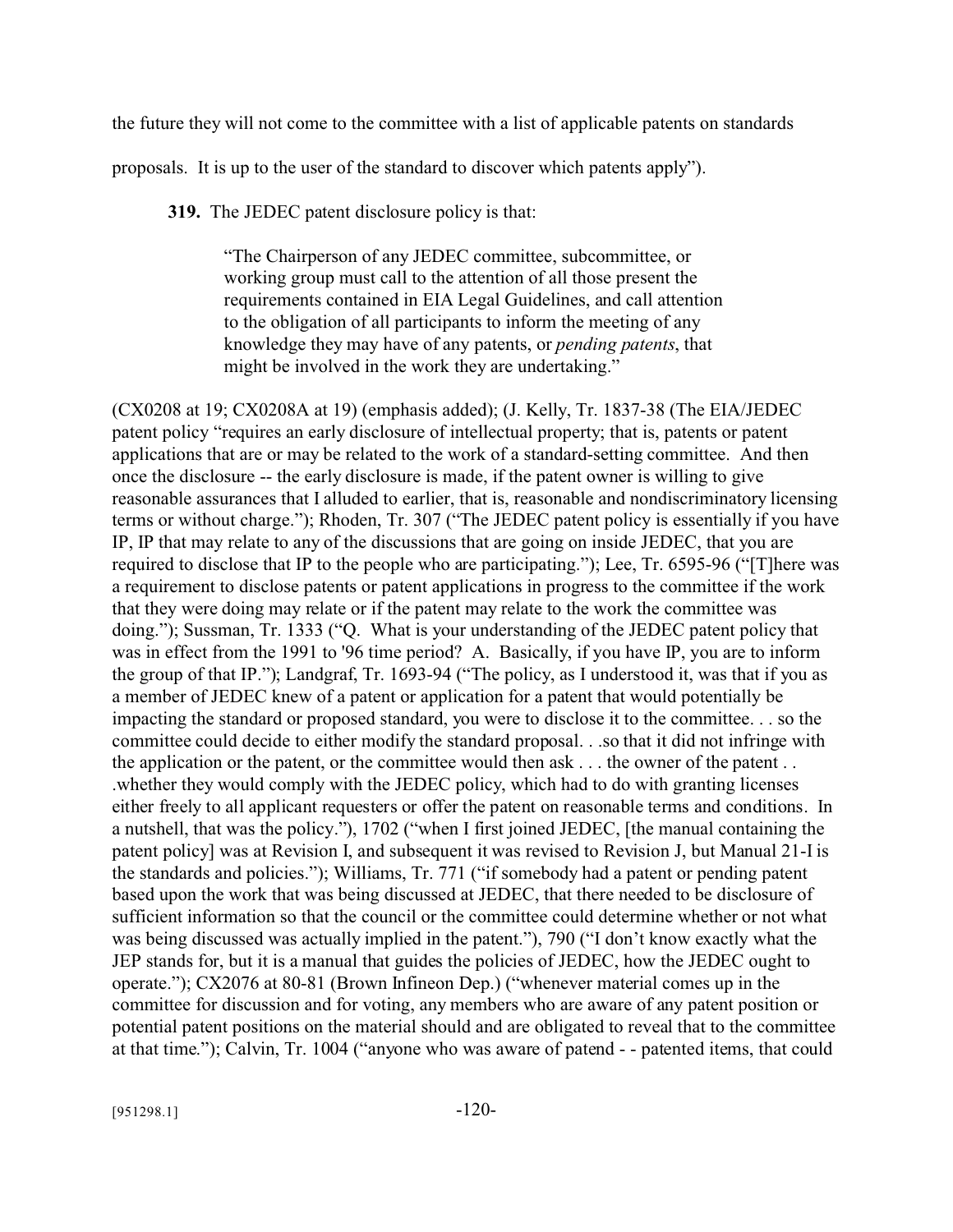affect policy, had an obligation to bring that awareness to the group.")).

#### **Rambus's Response to Finding No. 319:**

This proposed finding is not supported by the weight of the evidence. The only document cited in support of the finding is JEDEC manual 21-I. As noted in Rambus's responses to finding nos. 308 and 318, Complaint Counsel did not establish that manual 21-I ever received approval by the EIA's Engineering Department Executive Council, although it was undisputed that such approval was required before 21-I could become effective. (Kelly, Tr. 2105). Nor did Complaint Counsel establish that the language of the manual actually communicated a disclosure obligation in any event, given its statement that a committee chairman should discharge his duty to inform committee members of their own obligations by showing them a viewgraph that did not refer to a disclosure obligation. (CX 208 at 19, 27). For all of these reasons, Complaint Counsel may not rely upon the language of the 21-I manual to show that a disclosure obligation existed with respect to patent applications.

Moreover, the weight of the evidence demonstrates that: (1) disclosure of intellectual property interests was encouraged, but not required; and (2) if there was a disclosure obligation, it extended only to issued patents, not patent applications. *See* Wiggers, Tr. 10592-93 (testimony by JEDEC Council member Hans Wiggers that he and Gordon Kelley had each stated at a 42.3 meeting that they would not disclose patent applications); (RX 669 at 2) (statement in EIA  $\frac{1}{2}$ /96 letter to FTC that the EIA "encourage[s] the early, voluntary disclosure of patents that relate to the standards in work"); (RX 742 at 1) (statement in JEDEC Secretary's 7/10/96 memorandum to JEDEC Council members that the EIA "encourage[s] early voluntary disclosure of any known essential patents"); (RX 740 at 1) (statement in 7/10/96 letter by FTC Secretary Donald Clark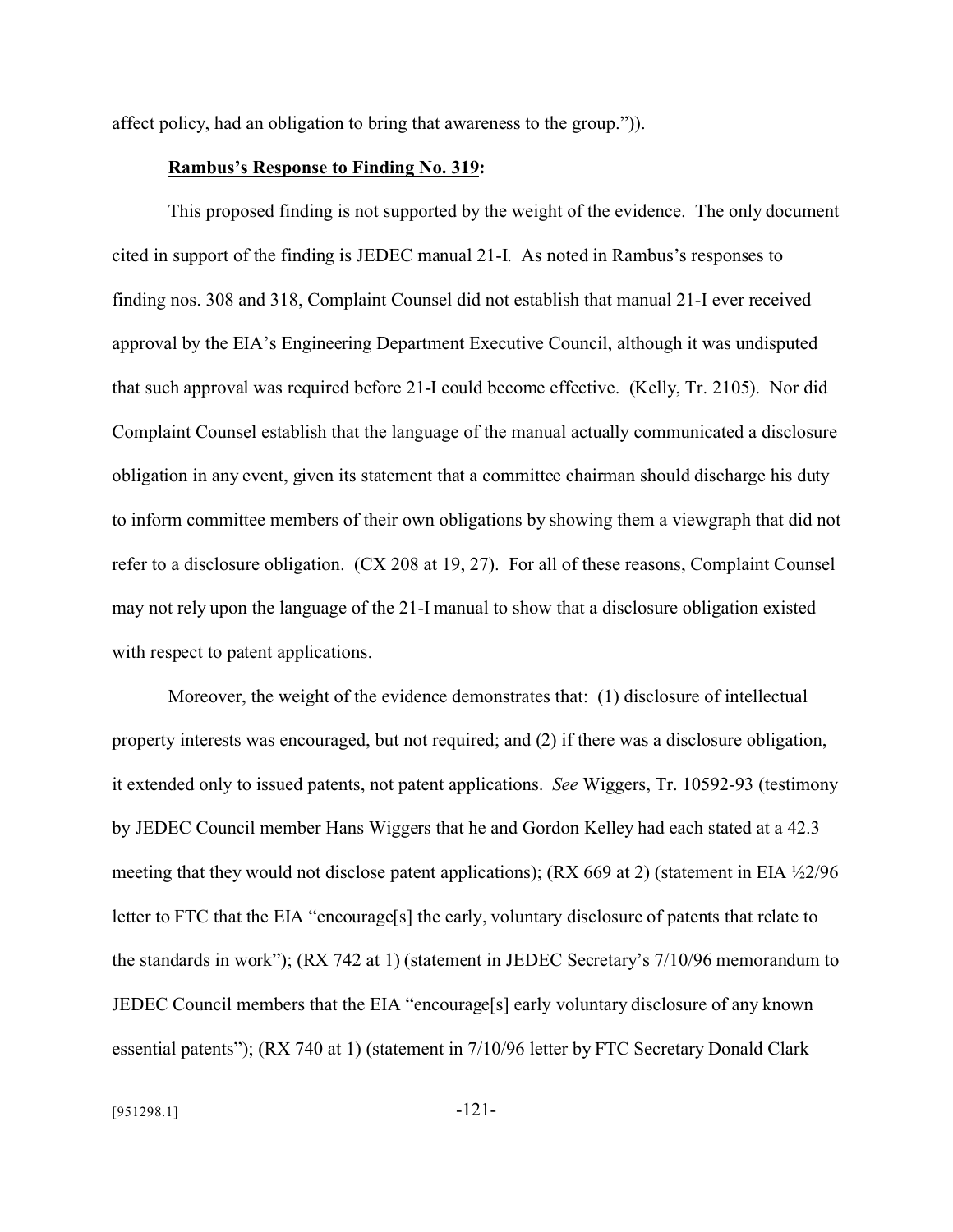that the EIA "encourage[s] the early, voluntary disclosure of patents, but do[es] not require a certification by participating companies regarding potentially conflicting patent interests"); (CX 3 at 6) (statement in JC 42.1 minutes from September 1989 that question regarding patents had been added to ballot form "for information only and was not going to be checked to see who said what"); (RX 1570 at 13) (statement in 2/00 JEDEC Board minutes that "the BOD discussed" the question of whether "companies should make public that a patent is pending" and "noted they encourage companies to make this kind of disclosure even though they were not required by JEDEC bylaws"); (RX 1585 at 1) (statement in JEDEC Secretary's 2/11/00 e-mail that "[d]isclosure of patents is a very big issue for Committee members and cannot be required of members at meetings"); (JX 18 at 8) (statement in 12/93 JC 42.3 minutes that "IBM noted that in the future they will not come to the committee with a list of applicable patents on standards proposals. It is up to the user of the standard to discover which patents apply"); (RPF 242-273) (evidence that numerous JEDEC attendees who were named inventors on pending patent applications (including JEDEC Chairman Desi Rhoden) that were related to JEDEC's standardsetting work did not disclose those applications).

As these citations demonstrate, the overwhelming weight of the *contemporaneous* evidence supports a finding that disclosure was encouraged, but not required, as well as a finding that even if some members believed disclosure to be mandatory, any obligation did not extend to applications. The testimony to the contrary that Complaint Counsel cite is almost entirely from employees of DRAM manufacturers or others who would profit from the remedy sought in this case. Contemporaneous documents should be given greater weight than after-the-fact testimony by interested witnesses.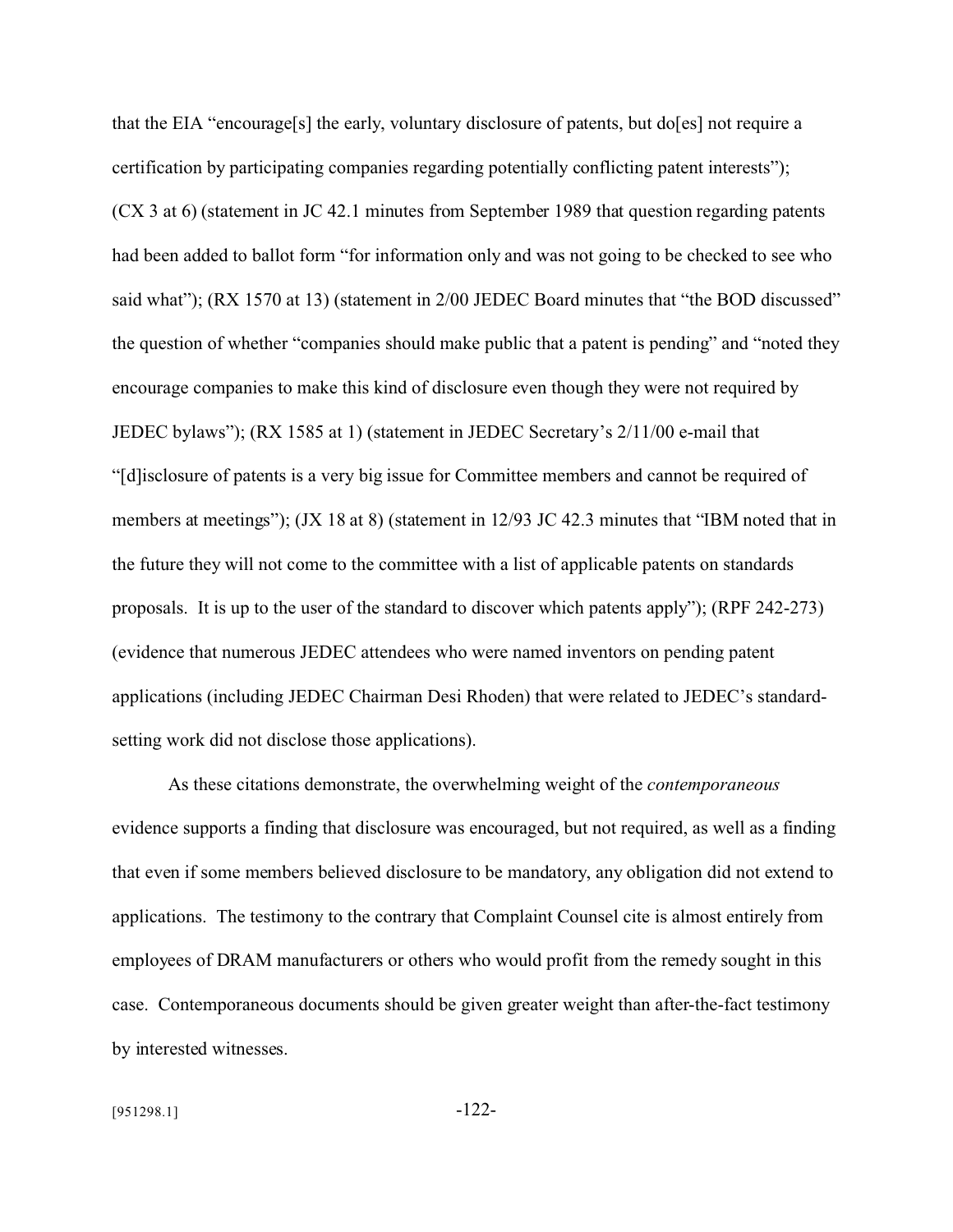**320.** The JEDEC patent disclosure rule applied not only to issued patents, but also to patent applications and anything in the patent process. (CX0208 at 19; CX0208A at 19; JX0014 at 25; CX0306 at 1; CX0042A at 7 (Townsend memo produced by Rambus referring participants to "existing rules of EIA governing *patentable matters*) (emphasis added); CX2957 at 2 (Declaration of Joel Karp) ("contrary to industry practice and understanding for an *intellectual property* owner to remain silent during the standard-setting process – and then after a standard has been adopted and implemented – later attempt to assert that its *intellectual property* covers the standard") (emphasis added); CX2059 at 150-51 (Karp, Infineon Dep.) (verifying veracity of declaration); Calvin, Tr. 1006-07 (clear about fact that patent applications were required to be disclosed); Kellogg, Tr. 5024; J. Kelly, Tr. 1869-70; 1886-88 (term "patent" included patent applications), 1893-94, 1896-97 ("The industry probably moves even more quickly, particularly in high technology industries like the ones that EIA works with, and frequently patent applications move at a measured pace through the patent application policy to the issuance of final patents. So, if the work of the committee was held up, in effect, by the condition that only issued patents needed to be disclosed, then the standard development process could reach a very late stage or, in fact, already be concluded by the time a patent finally issued and there was disclosure that the patent was required to comply with the work by the committee on the standard under development, and that would produce exactly the same kind of anti-competitive result that we're trying to prevent by the disclosure."); G. Kelley, Tr. 2406-07 ("patent" as used by Mr. Townsend meant "an issued patent that was available from the patent office, patent applications that were being worked on with the patent office, and items that were probably going to become patents."), 2689 ("I would have thought that that new member would understand that it included patent applications from the beginning because we were dealing with patent applications from that new member's beginning and was clearly an issue at my meetings."); Landgraf, Tr. 1695-96 ("As soon as a member knew that they had -- either they had a patent of their own or applications or even a third party's patent or application, if you knew that and it was touching on some element of the standard or proposed standard, you were supposed to disclose that to the committee so that the committee has the earliest possible time to make changes or to have patent policy compliance."); Lee, Tr. 6595-96 ("the patent policy had a few aspects to it. First of all, there was a requirement to disclose patents or patent applications in progress to the committee if the work that they were doing may relate or if the patent may relate to the work the committee was doing. There was also a policy, as I understand, to -- to try to avoid the use of patents, when possible, in defining a standard."); CX2057 at 211-12 (Meyer 12/13/00 Dep.) (understood that "patents" included patent applications); Rhoden, Tr. 307, 317-21 ("patent" has always been applied to anything in the patent process), 336 ("patentable" includes whether or not a patent has been applied for), 618-19, 626-27; Sussman, Tr. 1333-34 ("issued patents, patent applications . . . if you were about to apply for a patent"), 1342 (understood in 1981 or 1982 that patent policy required disclosure of patent applications); Williams, Tr. 771 ("patent or pending patent"), 909- 11); CX2076 at 80-81 (Brown Infineon Dep.) ("Issued patents and pending patent material"); McGrath, Tr. 9272-73 ("JUDGE McGUIRE: But also this obligation to act in good faith, did that incorporate the idea of disclosing patent applications as they were being developed? THE WITNESS: Yes, it would."); (CX2054 at 165 (Mooring, Infineon Dep.)). [note: R objection pending] ("if [Manual of Organization and Procedure 21-I] was the valid document, then there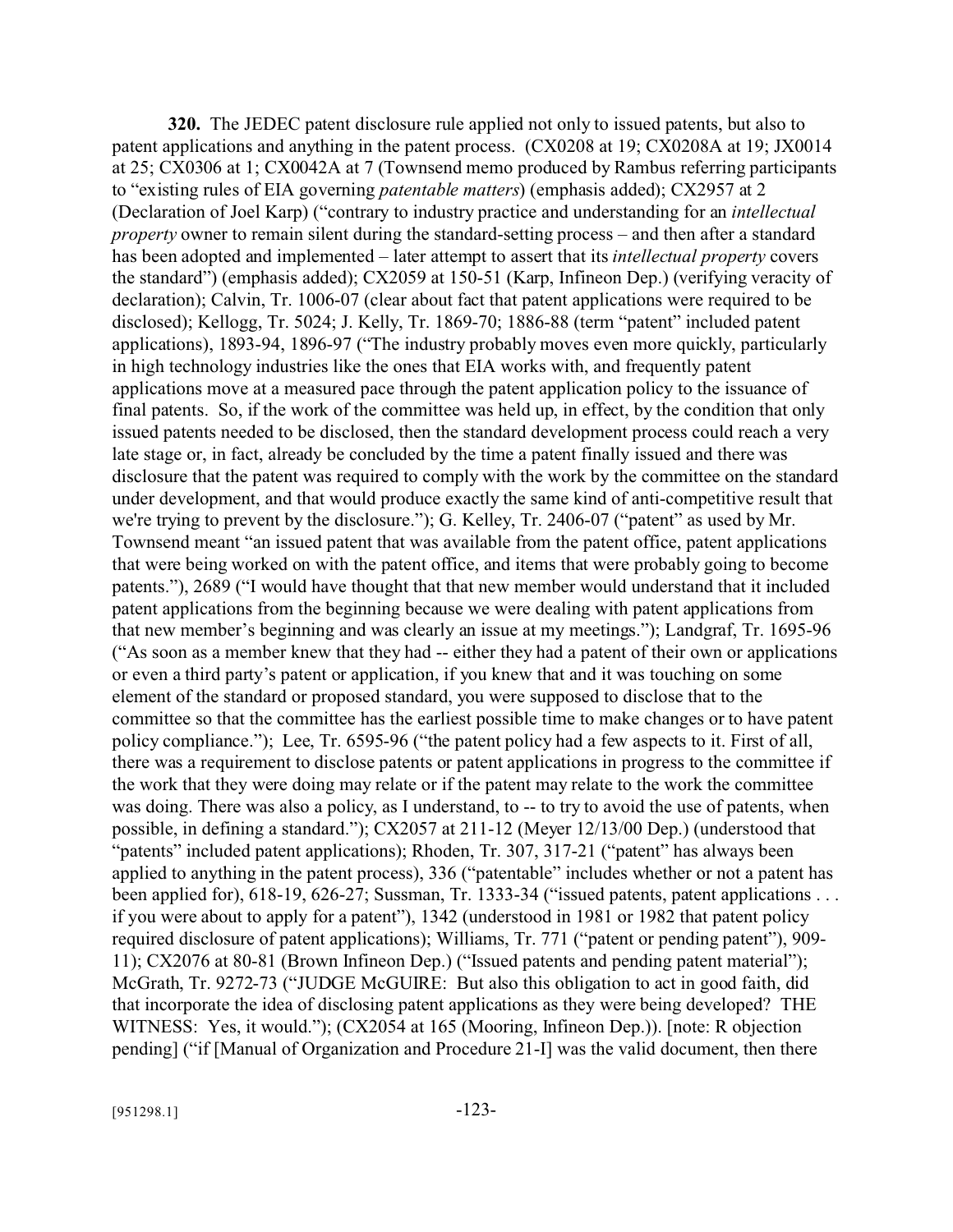would be requirement to disclose applications.")).

### **Rambus's Response to Finding No. 320:**

The cited documents do not support the proposed finding, as is shown below:

- CX 208 and CX 208A are copies of the 21-I manual. Complaint Counsel did not prove that 21-I ever received the necessary EDEC approval. (Kelly, Tr. 2105).
- JX 14 refers to "draft" patent policy language; again, there was no evidence that the "draft" language ever received the necessary EDEC approval. (JX 14 at 3, 25).
- CX 306 is a blank, undated "Meeting Attendance Roster" that refers members not to manual 21-I but to the EIA Legal Guides and manuals. (CX 306 at 1-2). The second page of the "Roster" refers to "known patent[s]"; JEDEC Council chairman Gordon Kelley testified that he understood that the EIA used this phrase to refer to issued patents only. (Kelley, Tr. 2686-87; 2695-97).
- CX 42A is simply a set of 42.3 meeting minutes; like most minutes, it contains a Jim Townsend memorandum about patents that is addressed only to certain JEDEC members, not to Rambus, and that contains the EIA manual excerpts, not JEDEC manual excerpts. (CX 42A at 7-8).
- CX 2957 is a declaration by Joel Karp that refers to "intellectual property," not to patent applications or to what Complaint Counsel's proposed finding refers to as "anything in the patent process."(CX 2957 at 2).

In contrast to these unapproved manuals, drafts, and miscellaneous documents containing ambiguous language, there are numerous trial exhibits that state clearly that the disclosure of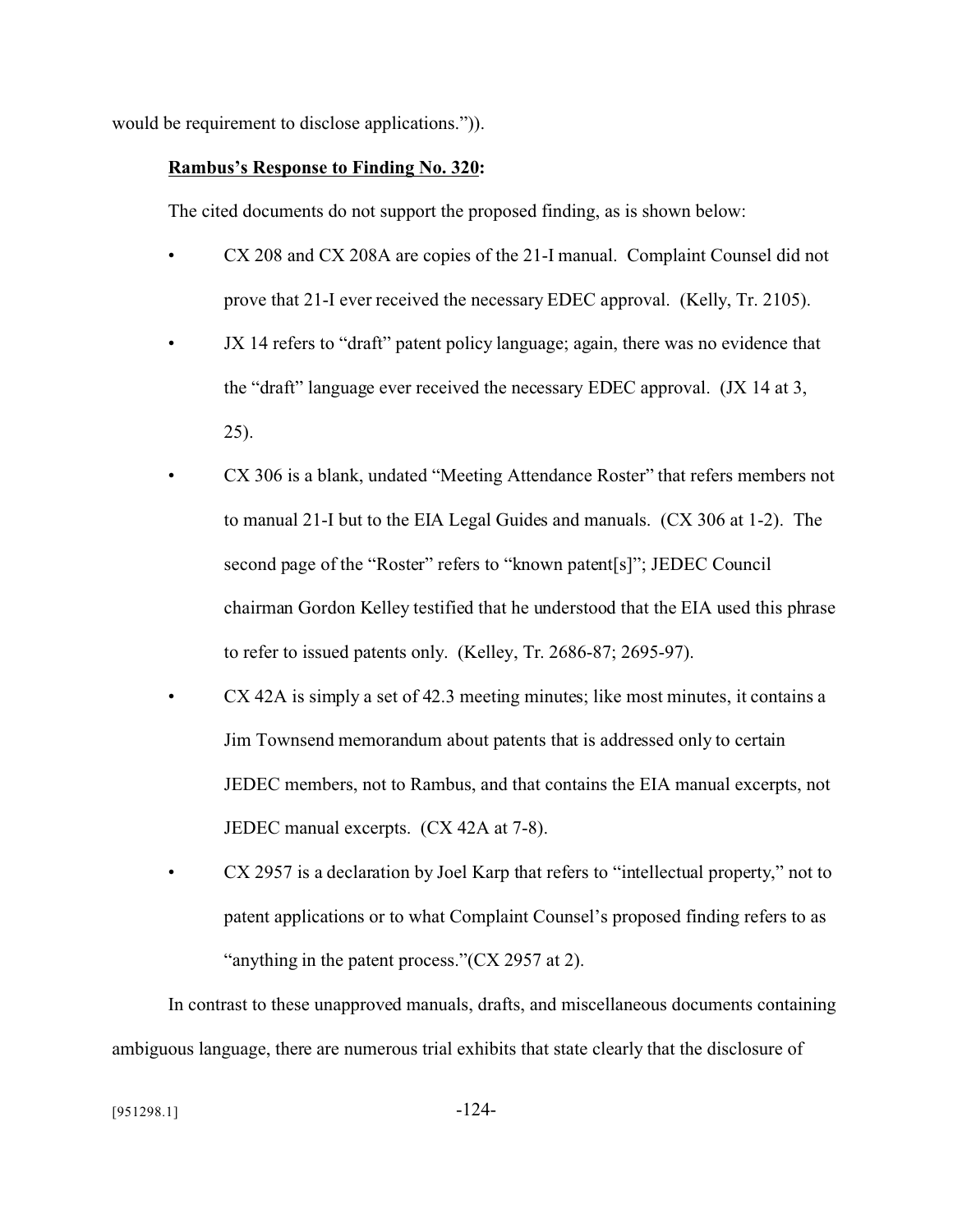patent applications or of intent to file or amend patent applications was, at most, *encouraged*, not required. (RX 1570 at 13) (statement in 2/00 JEDEC Board minutes that "the BoD discussed" the question of whether "companies should make public that a patent is pending" and "noted they encourage companies to make this kind of disclosure *even though they were not required by JEDEC bylaws*") (emphasis added); (RX 1585 at 1) (statement in JEDEC Secretary's 2/11/00 email that a company that discloses patent applications has "gone one step beyond the patent policy," which JEDEC "encourages"); (RX 669 at 2) (statement in EIA 1/22/96 letter to FTC that the EIA "encourage[s] the early, voluntary disclosure" of patents); (RX 742 at 1) (statement in JEDEC Secretary's 7/10/96 memorandum to JEDEC Council members that the EIA "encourage[s] early voluntary disclosure of any known essential patents"); (RX 740 at 1) (statement in 7/10/96 letter by FTC Secretary Donald Clark that the EIA "encourage[s] the early, voluntary disclosure of patents, but do[es] not require a certification by participating companies regarding potentially conflicting patent interests"); (RX 616 at 2) (EIA manual 7-B, published in October 1995, provides that EIA standards are adopted "in accordance with the [ANSI] patent policy," which does not require disclosure of patent applications, *see* Kelly, Tr. 1958, 2074); (CX 353 at 1) (ANSI patent policy guidelines circulated to 42.3 members at Mr. Kelly's request);  $(RX 669$  at 2)  $(1/22/96$  EIA letter to FTC states that EIA "follow[s] the ANSI Intellectual Property Rights ("IPR") policy  $\dots$ "); (RX 669 at 4) (1/22/96 EIA letter to FTC stating that ". . . if knowledge of a patent comes later in time *due to the pending status of the patent* while the standard was being crafted, the important issue is the license availability to all parties on reasonable, non-discriminatory terms") (emphasis added); (CX 3 at 6) (statement in JC 42.1 minutes from September 1989 that question regarding patents had been added to ballot form "for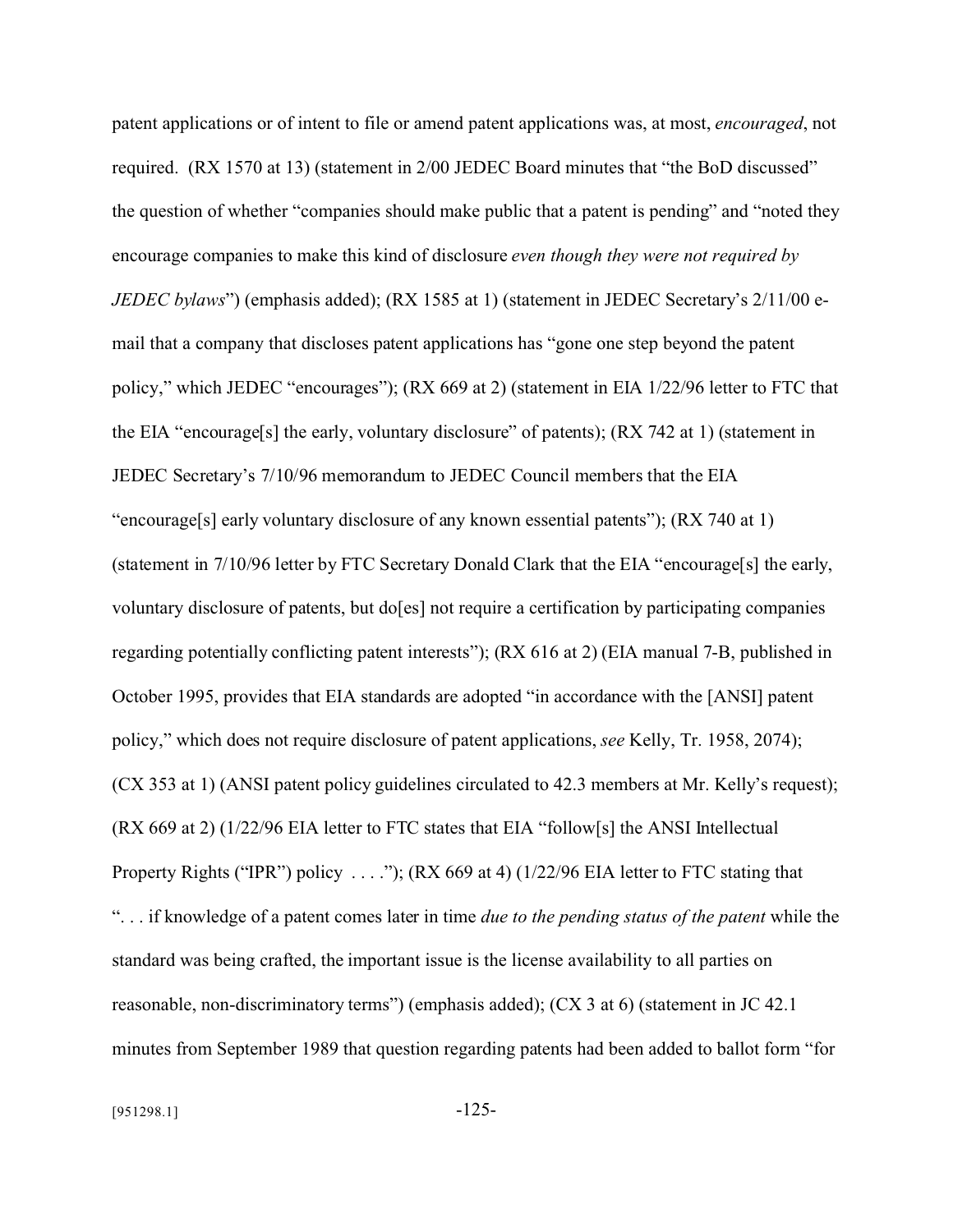information only and was not going to be checked to see who said what").

Complaint Counsel's proposed finding does find some support in the trial testimony it cites. Most of that testimony is from the representatives of manufacturers who would benefit from the remedy sought. The after-the-fact testimony of interested witnesses should be given less weight than contemporaneous documents. Much of the testimony is also so ambiguous to be of little probative value. Gordon Kelley's testimony that the disclosure obligation extended to "items that were probably going to become patents" is a disclosure standard that would be impossible to understand or implement, given the uncertainties of the patent process. (Kelley, Tr. 2406-07). Kelley's fellow IBM representative Mark Kellogg, who was the only JEDEC representative to testify that he had ever disclosed an intent to file an application, testified in his pre-trial deposition that he did *not* believe at the time that he made that disclosure that the disclosure was required by the JEDEC patent policy. (Kellogg, Tr. 5306). At trial, however, he amended his testimony to say that he understood that while disclosure was not required by the *written* JEDEC patent policy, he believed there to have been "more than one JEDEC patent policy" relating to such disclosures, including "an in-process modified policy" and "an expected policy." (Kellogg, Tr. 5306-07). The testimony on this issue by Intel's JEDEC representative, Sam Calvin, is similarly ambiguous and supports only a finding that memories fade over time:

> "There was – and I don't know when it occurred or how early it occurred, but there was a concern about not only patents, but applications for patents. And I'm then real foggy on this, because I knew it was an issue, but when exactly it went from an issue to understanding that to be JEDEC policy is unclear in my mind."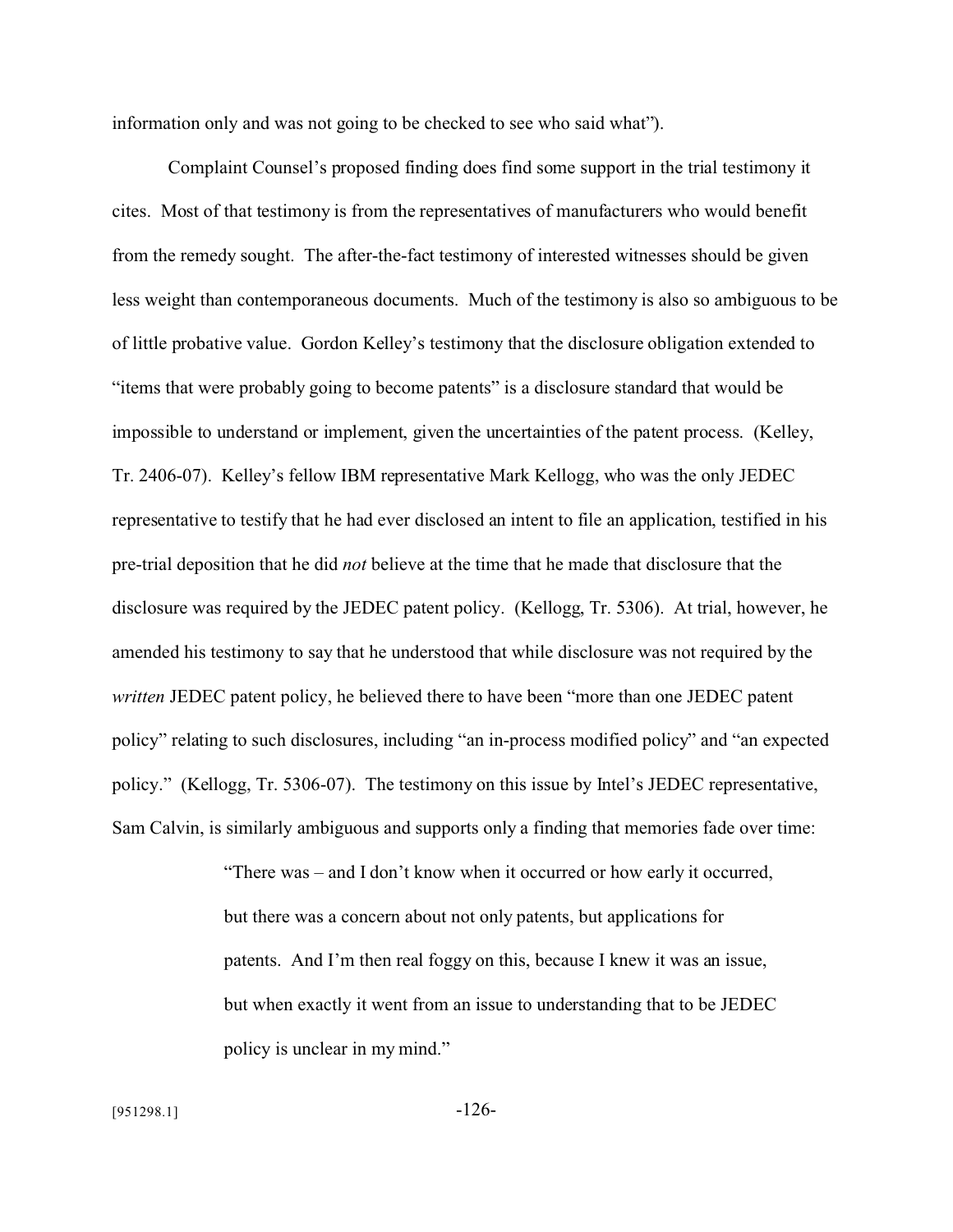(Calvin, Tr. 1006).

Complaint Counsel also grossly misrepresent the nature of Mr. McGrath's testimony on this issue. Complaint Counsel quote only the first few words of an exchange between Your Honor and Mr. McGrath, the longtime JEDEC representative from Molex. Here is the portion quoted by Complaint Counsel in support of this finding:

> "JUDGE McGUIRE: But also this obligation to act in good faith, did that incorporate the idea of disclosing patent applications as they were being developed?

THE WITNESS: Yes, it would."

(McGrath, Tr. 9273, *quoted in* Complaint Counsel's proposed finding No. 320). Here is the *full* exchange between Your Honor and the witness, in which the witness explains that he is referring to *presenters*:

> "JUDGE McGUIRE: But also this obligation to act in good faith, did that incorporate the idea of disclosing patent applications as they were being developed?

THE WITNESS: Yes, it would. And I look at that as there's two scenarios that can occur in that good faith: One, if I'm the person doing the proposal for this technology and I'm developing technology that I'm going to patent I think it's my responsibility to tell the group that that's what I'm doing.

If I'm developing technology and I'm one of the attendees listening to somebody else present something and – what I do at that point is  $I - I$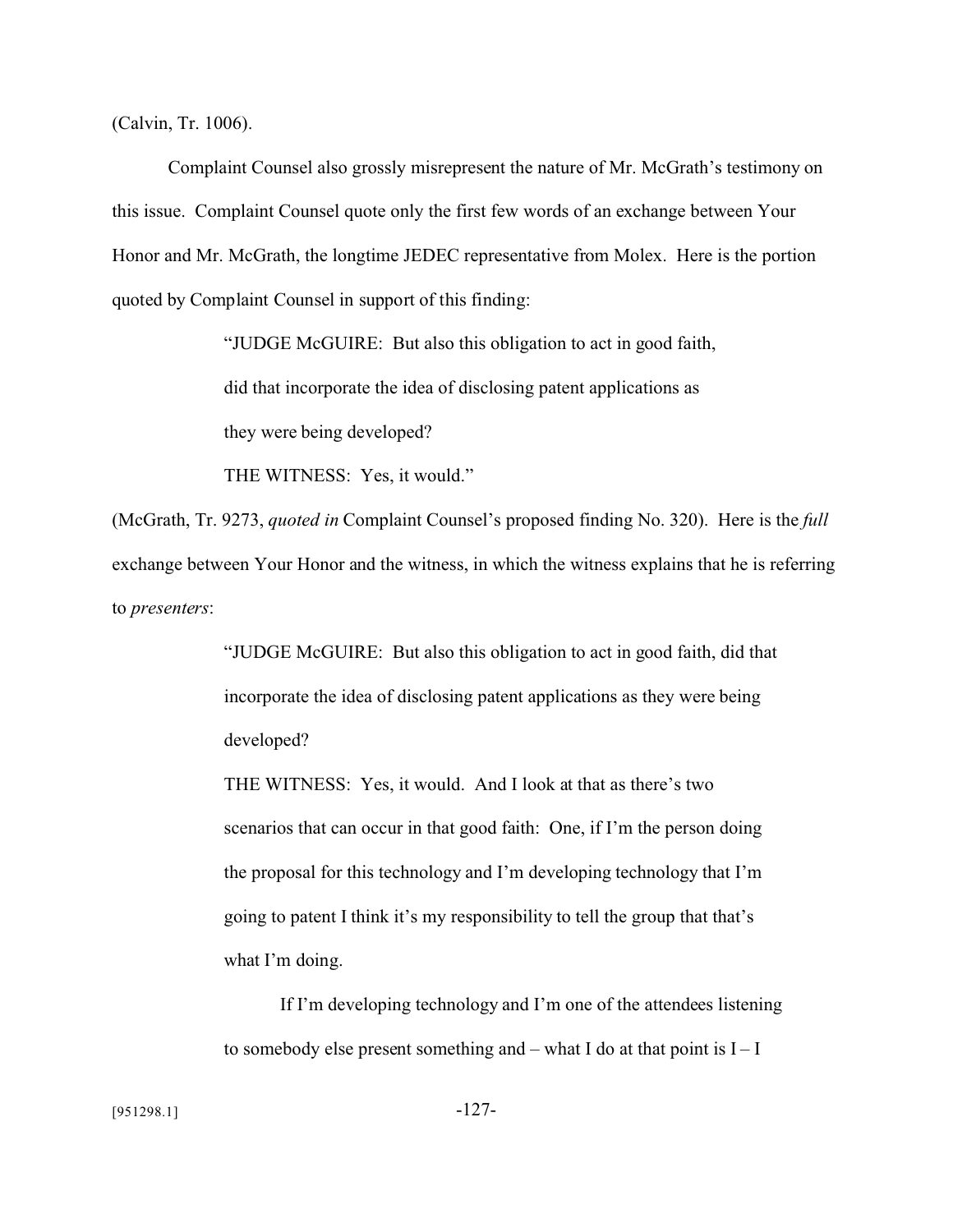may not know enough information from this first showing or even the second showing to see where this technology is going, and I don't want to disclose what I'm doing in confidence within the company until I'm sure that these two things are going to cross at some point.

So there's – *the good faith that I'm talking about is if I'm making the presentation, if I'm trying to take JEDEC down this particular technology road, that's what I'm referring to*."

(McGrath, Tr. 9273-4) (emphasis added).

Mr. McGrath's testimony thus does not support a finding that *non*-presenters were obligated or expected to disclose patent applications. Instead, it supports a finding that some JEDEC members expected that if another member was "making the presentation [and] trying to take JEDEC down this particular technology road," that member should in good faith disclose that it has applied for patent coverage. (*Id*.). Such a view is consistent with traditional principles of equitable estoppel and with the advice Lester Vincent had given Rambus. It is undisputed, however, that such expectations were never triggered with respect to Rambus, for Rambus made no presentations at JEDEC and did not encourage JEDEC to adopt any feature or technology over which it later claimed patent coverage.

**321.** The EIA/JEDEC patent policy did not change during the 1990s. (J. Kelly, Tr. 1920 (since 1990 "sometimes the words have changed, but the substance has not.")).

#### **Rambus's Response to Finding No. 321:**

Mr. Kelly's testimony about the unchanging nature of the "EIA/JEDEC patent policy" is contrary to the weight of the evidence. Many of the JEDEC representatives who testified said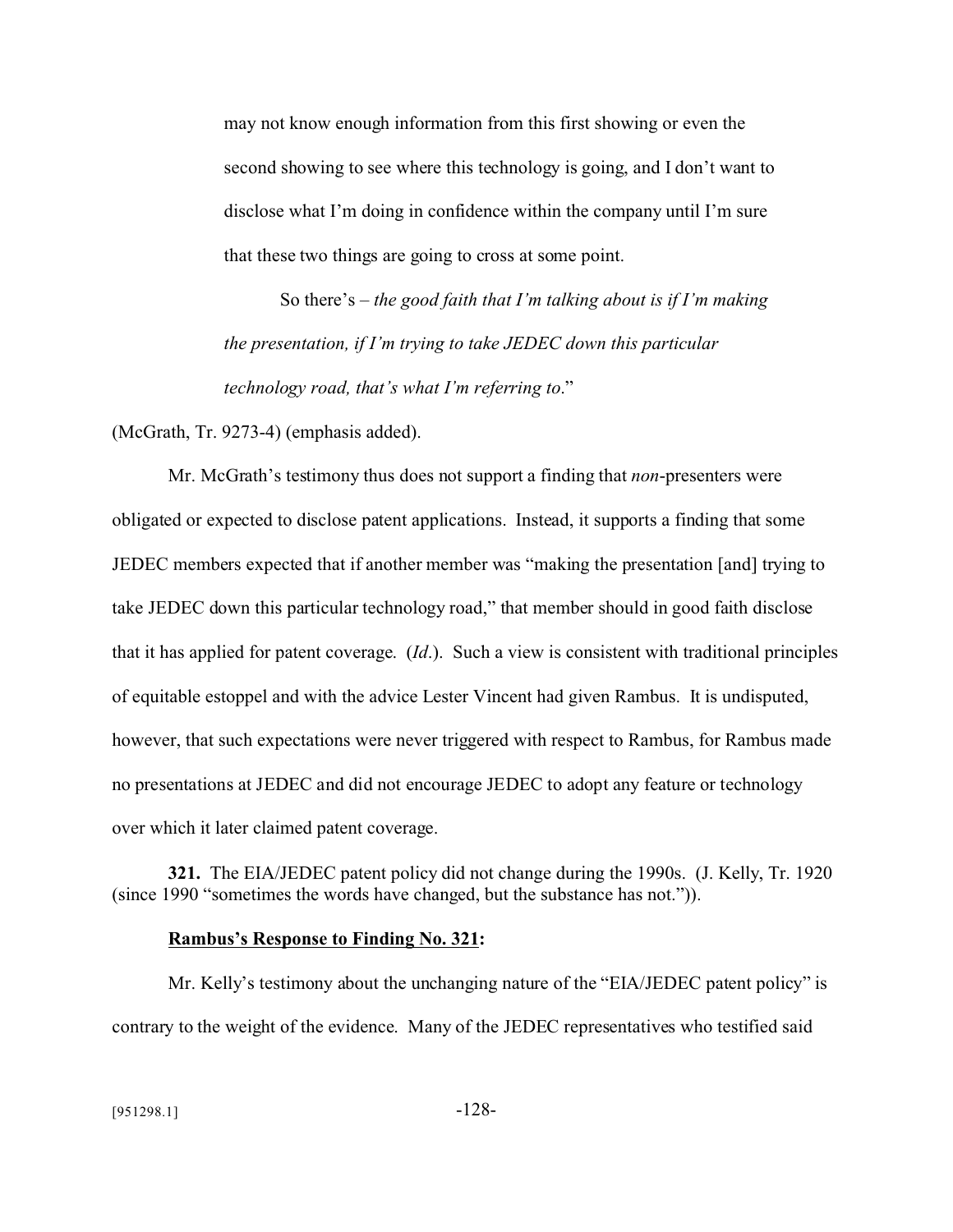that they understood the policy to be undergoing transformation and to be in flux during the early and mid 1990's. (Calvin, Tr. 1006 – "foggy" recollection of changes involving applications); (Kelley, Tr. 2669, 2686-87, 2692 – recollection of wholly undocumented "hand vote" at 42.3 meeting in 1991 that supposedly *added* new disclosure obligations regarding applications); (Kelley, Tr. 2678 – recollection that only *some* JEDEC committees required disclosure of patent applications prior to October 1993); (Kellogg, Tr. 5306-07 – referring to at least three *simultaneous* versions of the JEDEC patent policy: the written policy, the "in-process modified policy," and the "expected policy"). The ambiguous and "foggy" nature of the various witnesses' recollections demonstrates three important points: (1) the need to rely upon the language of contemporaneous documents rather than 10-year-old recollections of interested witnesses; (2) the absence of any common understanding among JEDEC members, or even among JEDEC leaders, about the contents of the JEDEC patent policy; and (3) the ultimate correctness of the Federal Circuit's description of that policy as having a "staggering lack of defining details." *Rambus Inc. v. Infineon Technologies*, 318 F.3d 1081, 1102 (Fed. Cir. 2003).

**322.** The EIA Legal Guides prohibit the sharing of future plans at EIA sponsored meetings. (CX0202 at 4). There is no tension between the prohibition on discussing future plans and the requirement to disclose patent applications that might relate to JEDEC standards. (J. Kelly, Tr. 1989 ("I don't see that there's any tension there at all."). The future plans that are subject to the prohibition in the EIA Legal Guides are discussions of plans that would result in a violation of the antitrust laws. (J. Kelly, Tr. 1989 ('t]he future plans that were referred to in the EIA Legal Guides are discussions that could result in conduct prohibited by the antitrust laws.")).

#### **Rambus's Response to Finding No. 322:**

As noted above, the weight of the evidence does not support a finding that there was a "requirement to disclose patent applications," as the second sentence of this finding states. *See* RRFF 311 and 317-320. The EIA Legal Guides – the only authority referred to in this finding –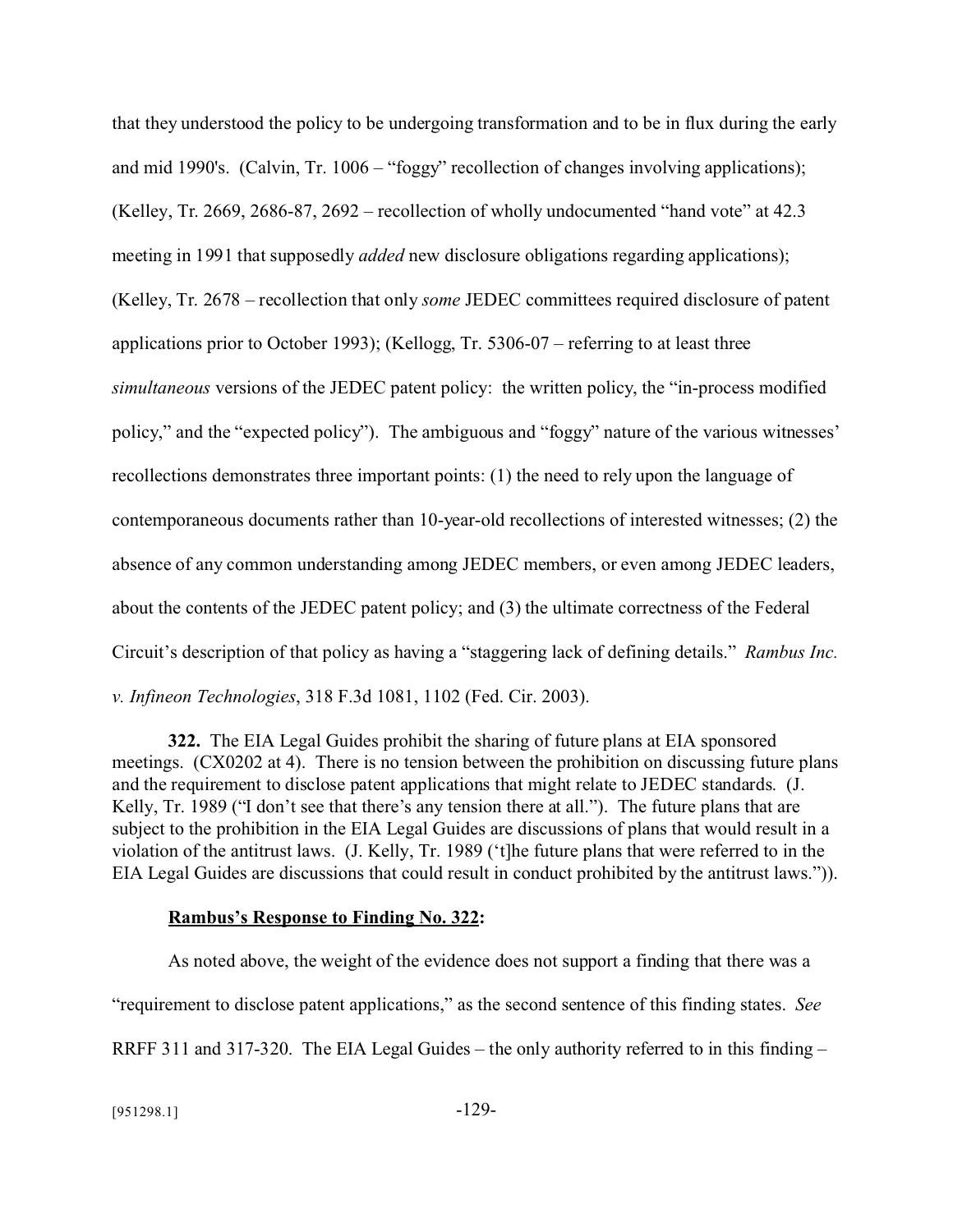make no reference to disclosure of patent applications *or* patents.

The cited evidence also does not support the second sentence. Mr. Kelly did not draft the Legal Guides. Even using *his* description of the "future plans" referred to in the Legal Guides ("discussions that could result in conduct prohibited by the antitrust laws"), the rules would plainly discourage or prohibit the discussion of future intentions with respect to intellectual property. It is unlawful for manufacturers to reach agreement on the price they will pay for licensing intellectual property. It is also unlawful for manufacturers to reach agreement not to license a particular company's technology. The evidence nevertheless shows that top executives of DRAM manufacturers met in Japan in January 1997 and talked about whether Rambus's RDRAM royalty rates were "acceptable" or too high. (CX 2250 at 2 – Terry Lee's notes of the 1/97 meeting showing that Siemens executive Dr. Von Zitzewitz told the other executives that a license "is ok" for a "niche" memory, "but not for main memory," and that "0.1% royalty would have been ok," but that Rambus "is not acceptable." (CX 2250-2).

Given this evidence, and the other substantial evidence of concerted activity among the DRAM manufacturers who attend JEDEC meetings, it is certainly possible that unlawful agreements regarding royalty rates, or unlawful agreements to exclude a company's products, "could result" from disclosures at JEDEC about a company's future intentions with respect to intellectual property. If a company were required to disclose, for example, that it might someday apply for intellectual property rights with respect to a certain feature, the manufacturers could in private agree to pay no more than a certain royalty rate before standardizing the technology. That prospect is more than sufficient to trigger Mr. Kelly's definition of the "future plans" whose discussion is prohibited by the Legal Guides. (Kelly, Tr. 1989: "[t]he future plans that were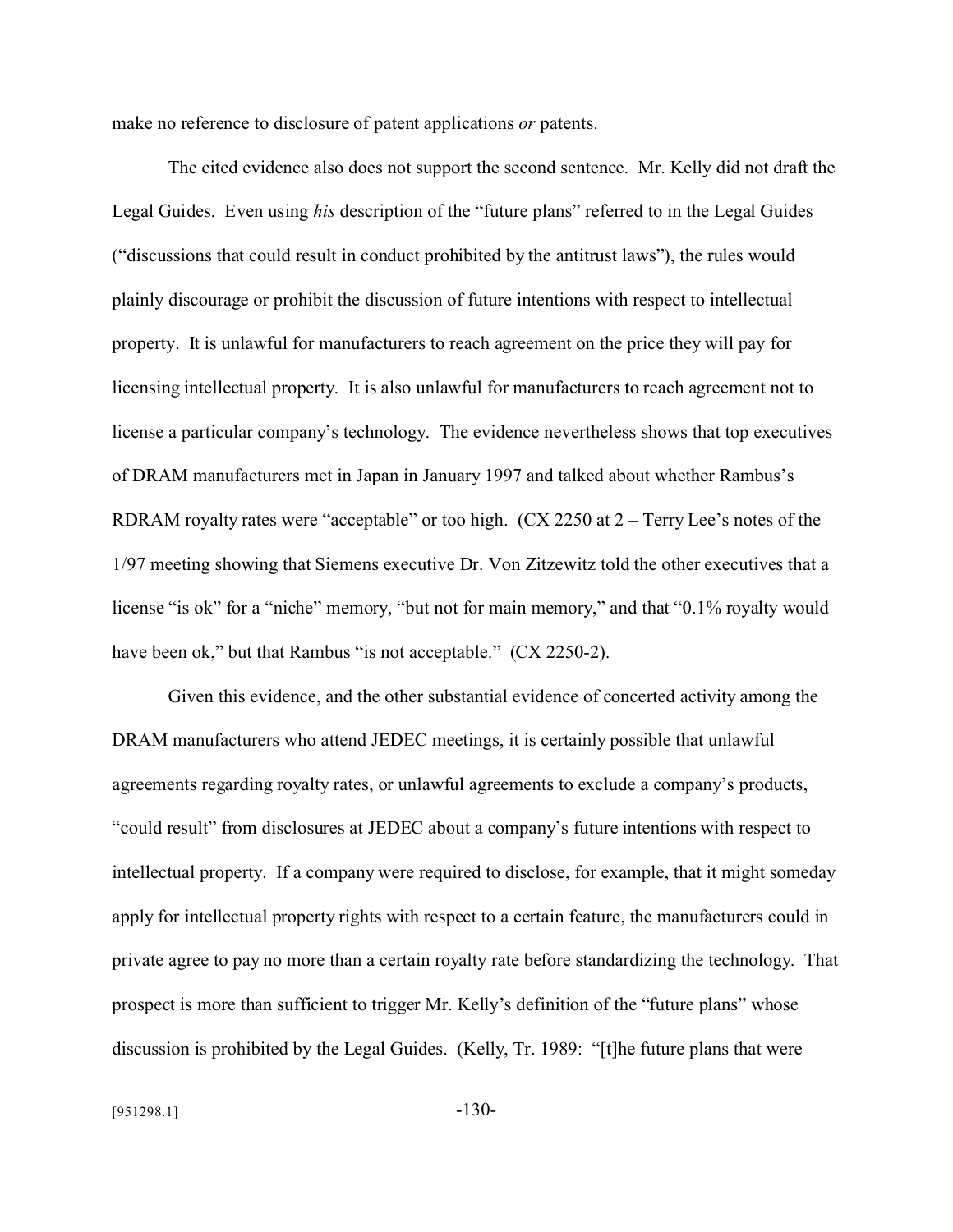referred to in the EIA Legal Guides are discussions that *could* result in conduct prohibited by the

antitrust laws.") (emphasis added).

# **3. Disclosure is Mandatory.**

**323.** Membership in JEDEC is voluntary. (J. Kelly, Tr. 1966 ("The entire process is voluntary, and as a voluntary standards development organization, we really don't have the power to impose sanctions against members who don't comply with the policy."); Rhoden, Tr. 615 ("participation in the committees is always voluntary.")).

# **Rambus's Response to Finding No. 323:**

Rambus has no specific response.

**324.** Once a member joins JEDEC, however, the obligations that participants assume are mandatory requirements of participation. (CX0208 at 19 ("the obligation of *all participants* to inform the meeting of any knowledge they may have of any patents, or pending patents that might be involved in the work they are undertaking") (emphasis added); J. Kelly, Tr. 1903-04 ("is it optional on the part of someone with knowledge of a patent or patent application to disclose or not disclose, *the answer is absolutely no, it is not optional*"), 1979 ("any time a participant has knowledge of relevant intellectual property, patent or patent application, that is or may be required to comply with the work underway, then that participant has an absolute duty to disclose it."); Lee, Tr. 6595-96 ("there was a *requirement* to disclose patents or patent applications in progress to the committee if the work that they were doing may relate or if the patent may relate to the work the committee was doing."); Rhoden, Tr. 319, 615 (disclosure is an obligation); Sussman, Tr. 1346 ("Q. Again, based on your experience, did you view this patent disclosure policy we have been discussing as a voluntary option or was it a mandatory requirement on JEDEC members? A. *It's required.*"); CX2057 at 200 (Meyer 12/13/00 Dep.) (disclosure is an obligation); CX0711 at 188 (Richard Crisp noting that "So the conclusion I reach here is that we can abide by the patent policy on a case by case basis. . . As long as we mention that there are potential patent issues when a showing or ballot comes to the floor, the we have not engaged in 'inequitable behavior. . . The things we should not do are to not speak up when we know that there is a patent issue.")).

# **Rambus's Response to Finding No. 324:**

This proposed finding is contrary to the weight of the evidence. The application form

that Rambus filled out when it joined JEDEC said nothing at all about any disclosure obligations.

(CX 601 at 1-2). The JEDEC manual that was in effect at the time Rambus joined and at the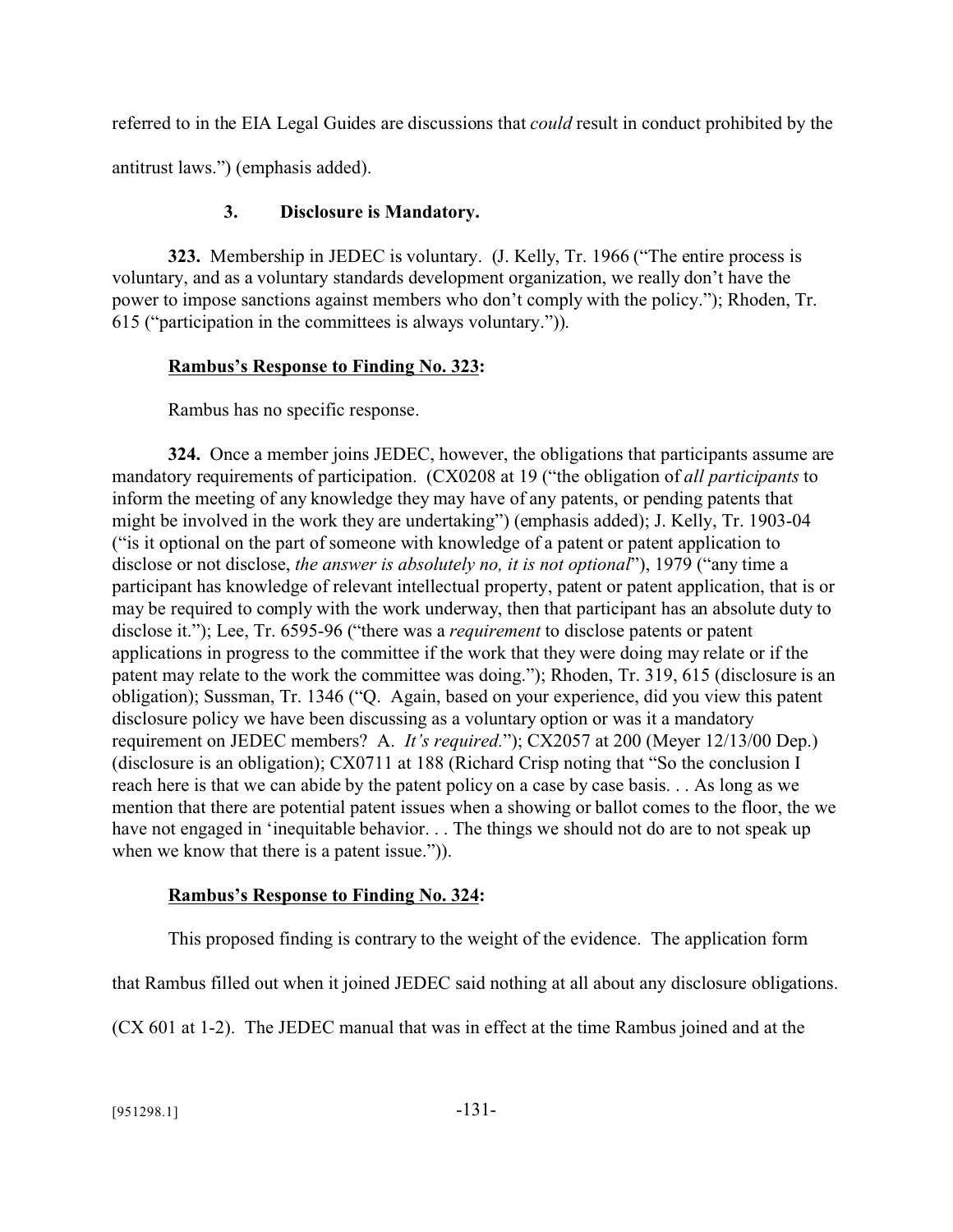time the SDRAM standard was approved said only that JEDEC standards were adopted "without regard" for whether they involve patents. (CX 205A at 11). When JEDEC added language on its ballot form asking members to "please" inform the committee of "patents involving this ballot," the members were explicitly told that they need not be concerned about inaccurate or incomplete disclosures: "the question was added on ballot voting sheets for information only and was not going to be checked to see who said what."  $(CX \cdot 3$  at  $6 - 9/13/89$  JC 42.1 official meeting minutes).

Numerous other contemporaneous documents state explicitly that members were only "encouraged" to make "voluntary" patent-related disclosures. (RX 669 at 2; RX 740 at 1; RX 1570 at 13; RX 1585 at 1; JX 18 at 8; RX 742 at 1). *See* RPF 128-185. JEDEC manual 21-I (CX 208), on the other hand, the *only* JEDEC document that this finding cites, was never shown to have become effective. (Kelly, Tr. 2105).

This finding also cites a portion of a December 1995 e-mail by Richard Crisp. The truncated quotation is highly misleading. The e-mail itself shows that Mr. Crisp was discussing what he understood Rambus should do *if it decided* to bring the Rambus module to JEDEC for standardization. (CX 711 at 188; Crisp, Tr. 3479-3485: "I was referring to what we would have to do and what we should not do in the event that we were to propose the R-module as a standard.").

Complaint Counsel's failure to note that in the last sentence of the quote from Mr. Crisp's e-mails, they had *cut off* the quote in the middle of the sentence, is troubling, for it changes the meaning of Mr. Crisp's comments in a way that appears intentional. Here are the two versions of the finding's last sentence: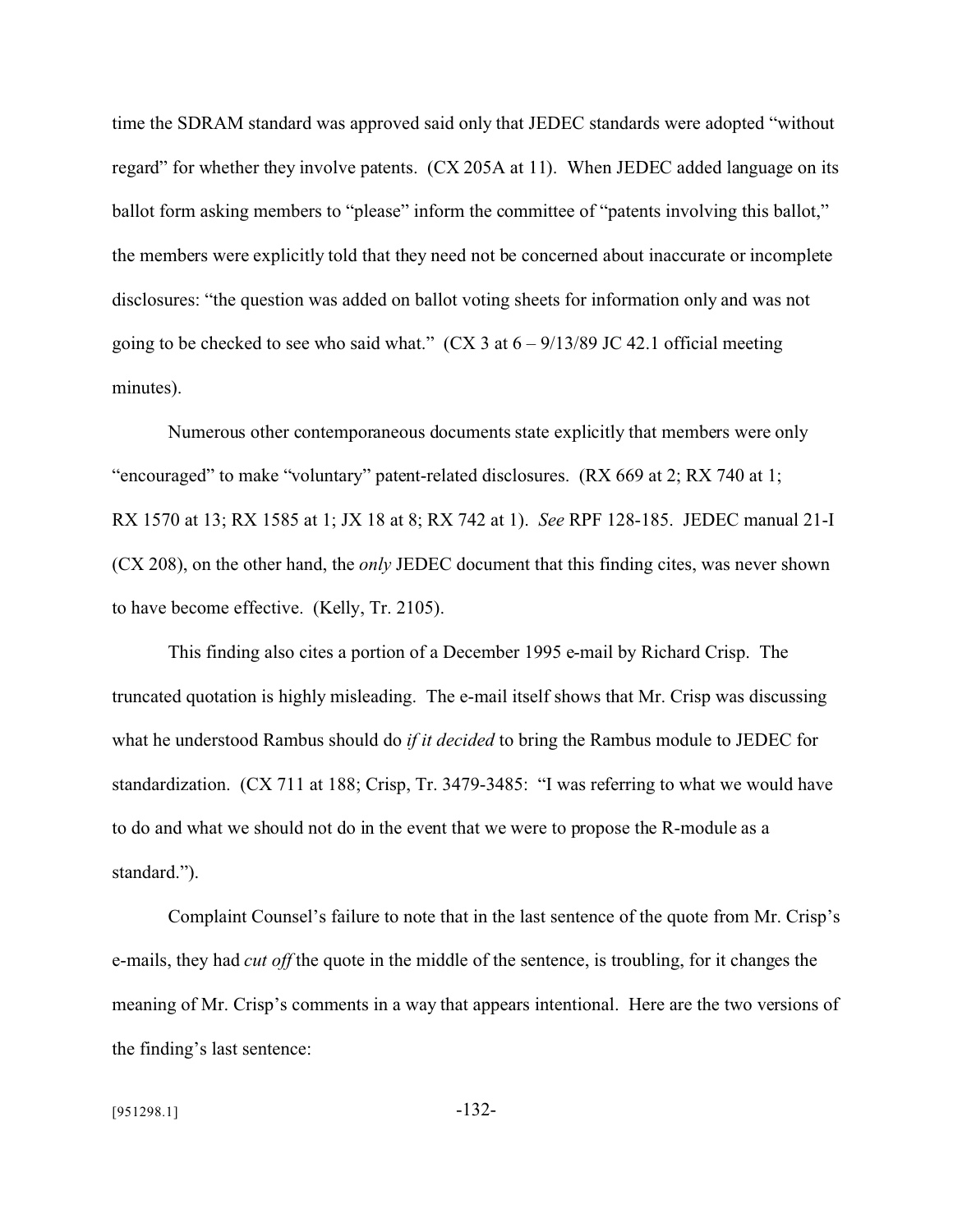### CCFF 324

"The things we should not do are to not speak up when we know that there is a patent issue."

Complaint Counsel chose to use a period, not an ellipsis, to end the sentence, even though the sentence in the e-mail continues. Here is the actual comment from the Crisp e-mail:

#### CX 711 at 188

"The things we should not do are to not speak up when we know that there is a patent issue, to intentionally propose something as a standard and quietly have a patent in our back pocket we are keeping secret that is required to implement the standard and then stick it to them later (as WANG and SEEQ did). I am unaware of us doing any of this or of any plans to do this."

### (CX 711 at 188)

Clever editing is no substitute for evidence. The e-mail is about *presenting* and *advocating* a technology for standardization. The e-mail is consistent with settled principles of equitable estoppel and with Lester Vincent's advice to Mr. Crisp about his involvement with JEDEC. It is undisputed that Rambus did not encourage, advocate or promote the adoption of any technology at JEDEC. Complaint Counsel's efforts to twist the meaning of this e-mail are inappropriate.

### **4. The Disclosure Obligation Does Not Include A Duty to Conduct a Patent Search.**

**325.** EIA and JEDEC did not require members to conduct patent searches. (J. Kelly, Tr. 1869-70, 1966-67; G. Kelley, Tr. 2457-58 (IBM did not agree to provide a list of patents because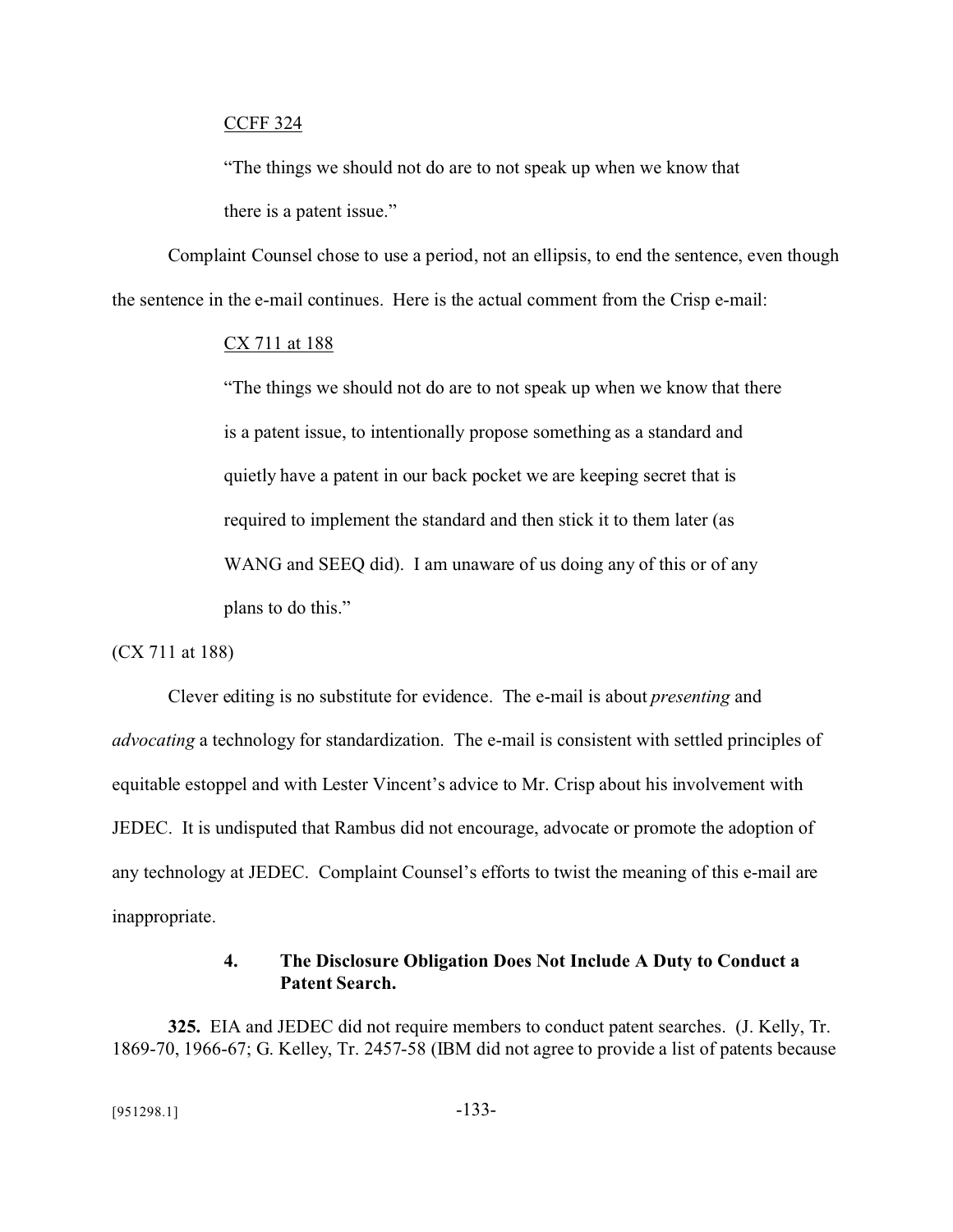IBM was concerned that bringing a list to JEDEC might erroneously be construed as a complete catalog of IBM patents in a particular area); Williams, Tr. 895-96 (discussing IBM's statement); CX2057 at 193 (Meyer 12/13/00 Dep.)). *See also* (RX1712 at 8 (no duty to search under ANSI Guidelines)).

# **Rambus's Response to Finding No. 325:**

Rambus agrees with the finding as stated.

**326.** From time to time, however, JEDEC participants made requests for other participants to clarify their companies' patent position relating to specific items. In these instances, participants fulfilled their obligations under the patent policy by acting in good faith. For example, at the May 1992 JC-42.3 meeting, patent issues were raised concerning Hitachi's LOC package proposal. Hitachi's representative, Mr. Tabrizi, did not know about the patent, but promised the committee that he would check on it. (CX0034 at 8). At the July 1992 JC-42.3 meeting, concern about patent coverage was noted relating to a Hitachi presentation. (JX0013 at 13). At the September 1992 JC-42.3 meeting, Hitachi noted that it did not have a patent on the proposal. (CX0042 at 9). Ultimately, JEDEC chose a different path to develop the standard because of the difficulty in reviewing the patent issues on the matter. (JX0015 at 4).

# **Rambus's Response to Finding No. 326:**

None of the cited exhibits refer to good faith or to any obligations under the patent policy.

In addition, the last sentence of this proposed finding is plainly false. JX  $15$  – the March 1993

42.3 meeting minutes – do not state that *JEDEC* "chose a different path to develop the

standard. . .," as the finding asserts. Instead, the minutes state that *Hitachi* "had chosen to use

EIAJ as a path to develop its standard.  $\ldots$  " (JX 15 at 4).

**327.** Similarly, among the patent matters discussed at the March 1993 Committee meeting was an inquiry made to IBM concerning whether IBM would disclose to the Committee all patents and patent applications held by the company worldwide. (G. Kelley, Tr. 2449-50; JX0015 at 6). Because of the breadth and difficulty of the company-wide search that would be required for such a listing, there was a risk that any such listing would be incomplete and misleading, therefore IBM stated that it would not undertake such a listing. (G. Kelley, Tr. 2450- 51).

## **Rambus's Response to Finding No. 327:**

The proposed finding adopts Gordon Kelley's explanation at trial of the statements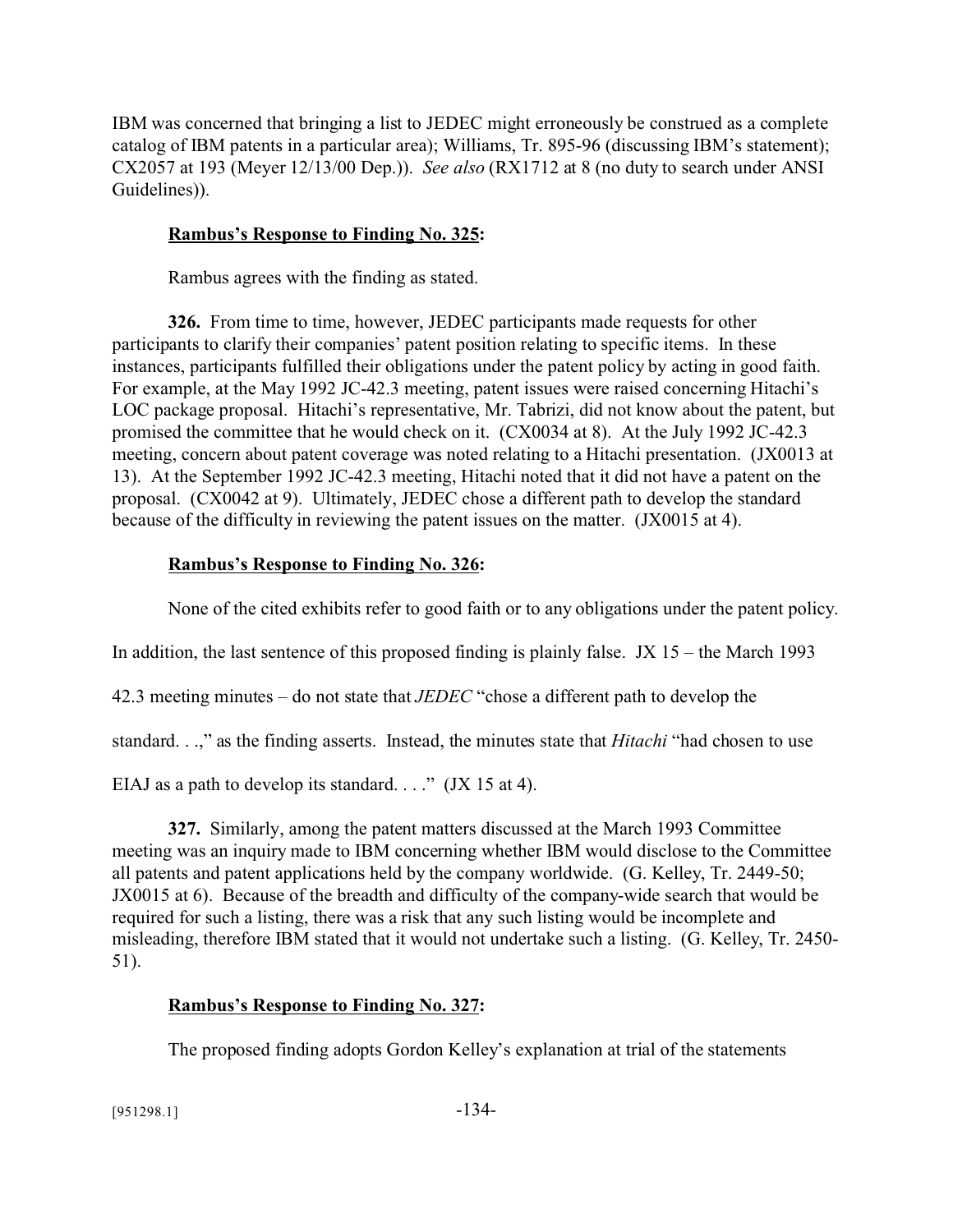attributed to him in the official March 1993 JC 42.3 meeting minutes. Those minutes state that:

"IBM noted that their view has been to ignore patent disclosure rule because their attorneys have advised them that if they do then a listing may be construed as complete."

(JX 15 at 6).

Mr. Kelley testified at trial that this passage was inaccurate and that what *really* happened was that the 42.3 committee asked him to provide a list of *all* patents and applications that IBM might have relating to "all issues at all levels of the computer business." (Kelley, Tr. 2450). Mr. Kelley testified that he declined to provide such a list. (*Id*.).

The minutes contain no reference to any request that IBM list every single computerrelated patent or patent application filed by IBM, and it is illogical, and inconsistent with other testimony and with the actual language of the minutes, to think that such a request occurred. Mr. Kelley's fanciful explanation of the unambiguous language of the minutes is not just inconsistent with the minutes; it is also inconsistent with other contemporaneous documents. In August 1993, for example, Mr. Kelley sent a memorandum to JEDEC entitled "BGA/Patent/License Rights" that states in part that:

> "It is the responsibility of the producer to evaluate the subject and work out the proper use of rights. So, I can not confirm or deny any IPL [intellectual property law] rights."

(RX 420 at 2).

Mr. Kelley cannot claim that the memorandum is inaccurate, for he prepared and sent it. The memorandum says nothing about there being too many patents to review or disclose. It says,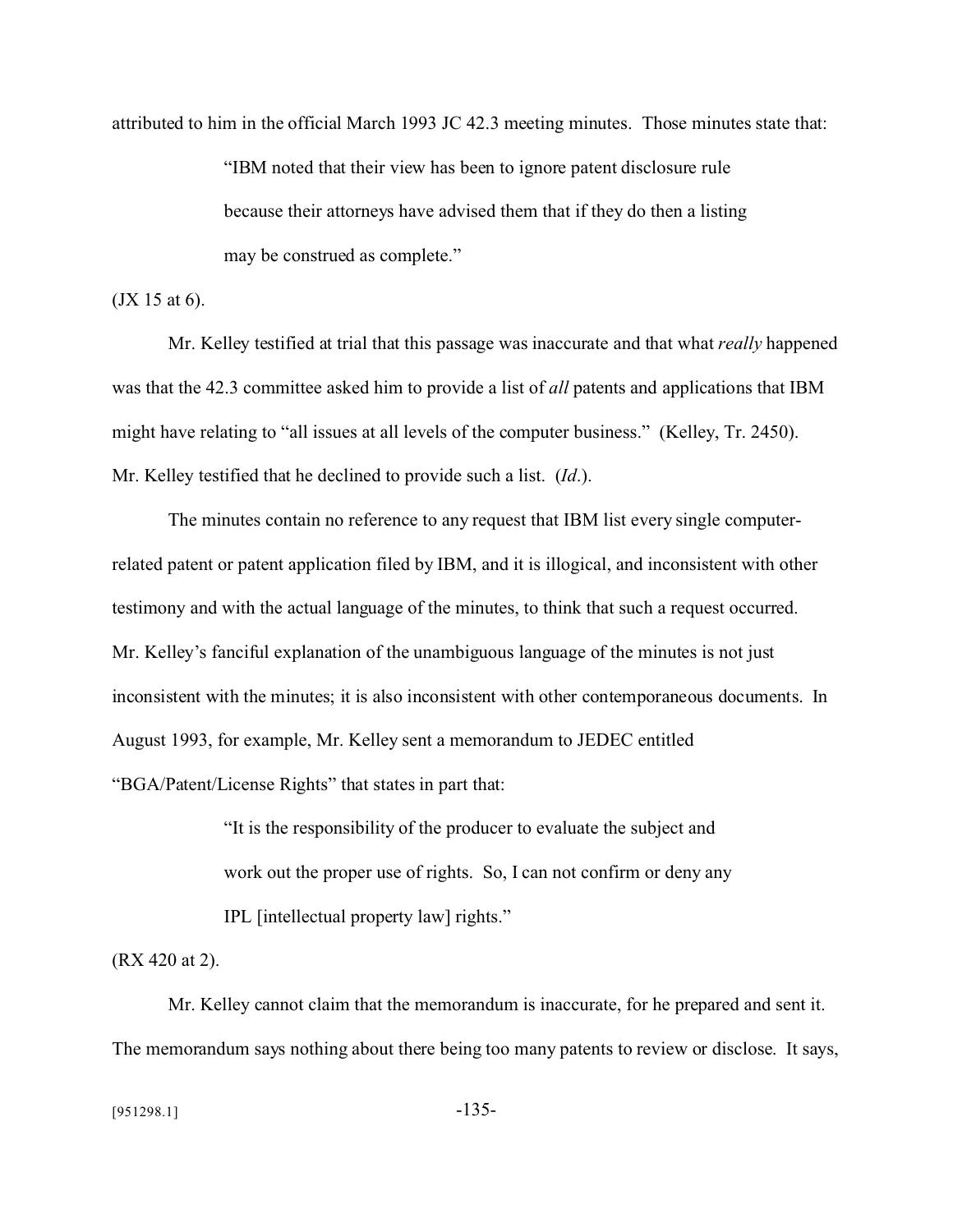in plain English, that it is up to the *manufacturer* to figure out what patent-related rights are involved and to "work out the proper use" of those rights. (*Id*.). This same theme – that manufacturers have an obligation to consider and resolve patent issues – appears in the EIA's 1/22/96 letter to the FTC, which explains that "[a]ll companies will review the final standard that emerges if they intend to build product to that standard. They will check the state of the art and patent situation to assess which patent rights will require licensing." (RX 669 at 4).

Additional evidence regarding the true nature of Mr. Kelley's comments is found in the December 1993 JEDEC meeting minutes, which state that "IBM noted that in the future they will not come to the Committee with a list of applicable patents on standards proposals. It is up to the user of the standard to discover which patents apply." (JX 18 at 8).

The consistency of these statements, and the unlikeliness that the 42.3 Committee would have ever asked IBM for a list of every single computer-related patent or patent application it held, render less than credible Mr. Kelley's attempts to deny or explain away the statements.

And the proof is in the pudding. After these statements appeared in the minutes, no IBM patent or patent application was added to the "patent tracking list" maintained by JC 42 Chairman Jim Townsend, at least prior to Rambus's departure from JEDEC). (JX 18 at 14-21; JX 19 at 17-23; JX 20 at 15-18; JX 21 at 14-18; JX 25 at 18-26; JX 26 at 15-24; JX 27 at 20-25; JX 28 at 12-18). This shows that IBM acted for years in accordance with the statements attributed to Mr. Kelley in the minutes.

In short, Complaint Counsel's proposed finding, which accepts Mr. Kelley's implausible, after-the-fact explanation of statements contained in JEDEC meeting minutes, is sharply contradicted by the weight of the evidence.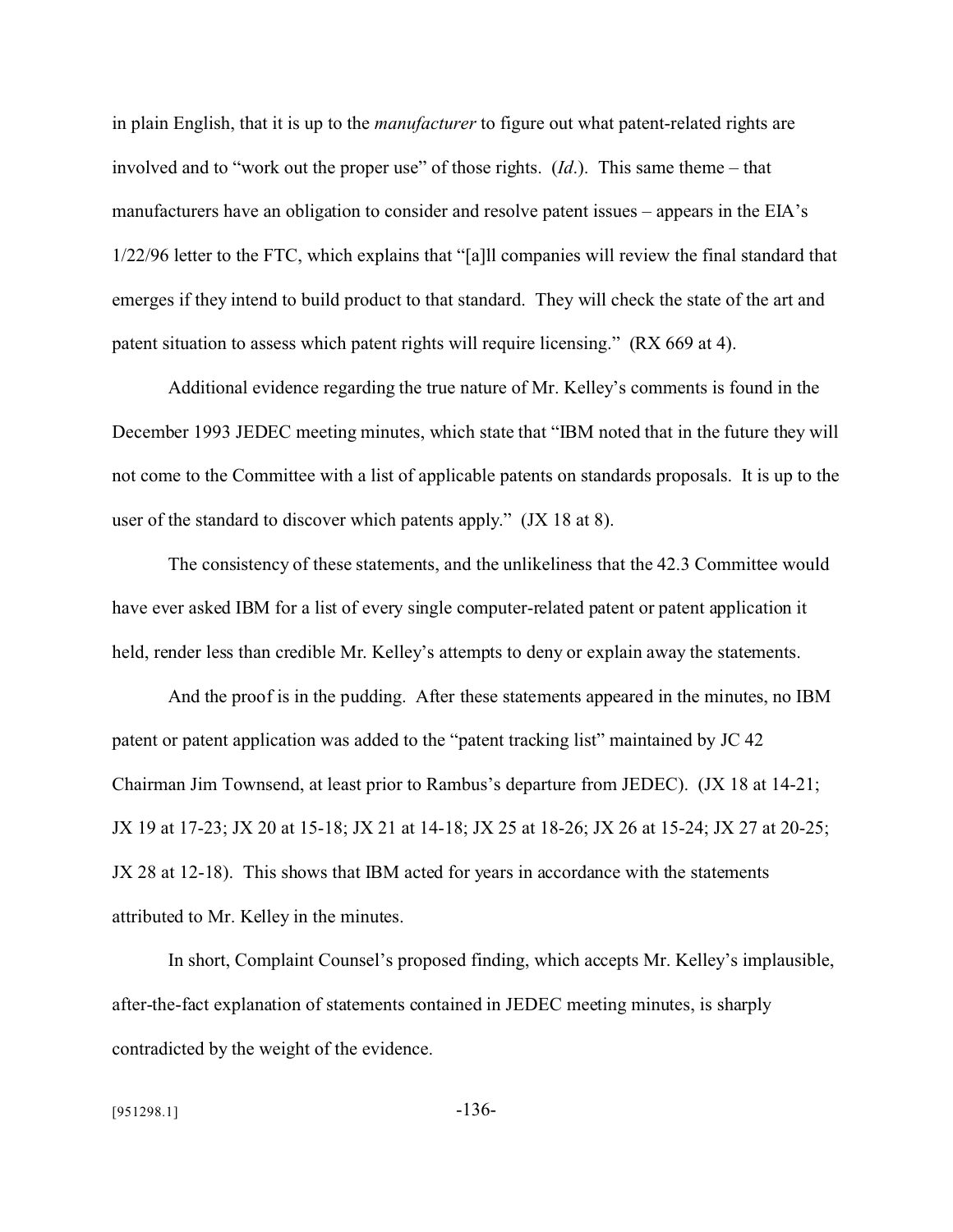**328.** Despite the fact that IBM was under no duty to search its patent portfolio, IBM representatives agreed to inform the JC-42 committee of any relevant patents, patent applications or items in the patent process of which they were aware, and to investigate IBM's position with respect to any patent that other JEDEC participants could describe. (G. Kelley, Tr. 2450-51 ("they were asking me to provide the committee with a list of all issued patents and patent applications, and I was warning the committee that that was not something that I could do. It was just not a possible task for me to know what was going on all over the world for the IBM Corporation. I then went on to promise the committee that I would alert the committee to any information that I had that applied to the JEDEC task at hand and if a question came up, I would get them information on any patent that they could describe to me."); Kellogg, Tr. 5024-26 ("one of the things that [IBM] felt impossible for us to do would be to study/evaluate the entire patent portfolio from IBM"; "I believe Gordon [Kelley] stated at least once and actually followed up. . . that if we were requested to evaluate the possibility of patents and if we were able to do so, we would investigate.")).

### **Rambus's Response to Finding No. 328:**

As noted in response to Complaint Counsel's proposed finding no. 327, the cited

testimony is sharply contradicted by numerous contemporaneous documents and by IBM's own

actions over a period of years with respect to disclosure.

**329.** The issue concerning IBM's position on listing all its patents was raised again at the December 1993 Committee meeting. (JX0018 at 3; G. Kelley, Tr. 2471-73). IBM reiterated it's position as stated to the Committee in March 1993 that it was impossible reliably to conduct a search to provide such a company-wide listing, and so would not attempt to do so. (JX0018 at 3; G. Kelley, Tr. 2471-73).

## **Rambus's Response to Finding No. 329:**

This finding cites to the wrong page of the December 1993 JC 42.3 meeting minutes. At

page 3, which this finding cites, IBM is reported to have stated that it will not "list all of its

patents on BGA due to length." (JX 18 at 3). There is a *separate* and much more general

statement attributed to IBM at page 8 of the minutes:

"IBM noted that in the future they will not come to the Committee with a

list of applicable patents on standards proposals. It is up to the user of the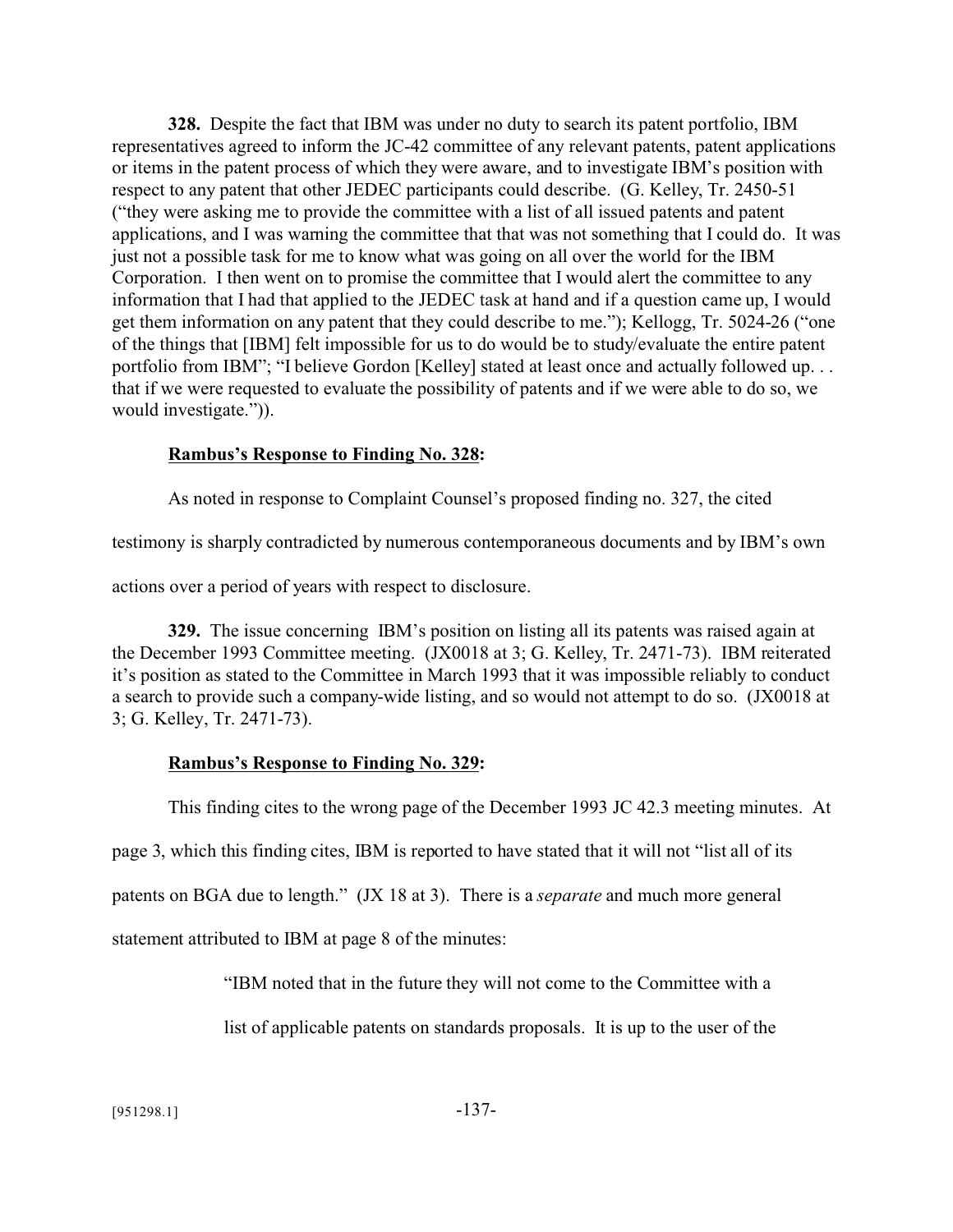standard to discover which patents apply."

(JX 18 at 8).

In short, and as explained in more detail in response to proposed finding no. 327, the

cited explanations by Mr. Kelley are inconsistent with the language of the minutes and with other

contemporaneous documents.

## **5. All JEDEC Participants Must Disclose.**

**330.** The JEDEC disclosure policy imposed an obligation on "*all participants* to inform the meeting of any knowledge they may have of any patents, or pending patents, that might be involved in the work they are undertaking." (CX0208 at 19 (emphasis added); CX0202 at 4 ("They [the "General Guides Applicable to All EIA Activities"] are required to be read an followed by all members of the Association and staff, chairmen and members of all committees, sections, divisions, and other EIA sponsored groups."); Calvin, Tr. 1005-06 (for presenters "it wasn't a different obligation"); J. Kelly, Tr. 1865, 1969-70 ("All participants in the work of the committee have a shared responsibility to disclose any information of which they have personal knowledge of intellectual property that may relate to the working committee. It's not limited to members, it's not limited to the IP owner. It's across the board."); Landgraf, Tr. 1700 ("I don't think there was any distinction, whether you were a member presenting ideas for standardization or you're a member just observing the direction the committee is going, because . . .the committee is the collective intelligence of its membership, . . . So, the obligation is not only on the person making a presentation but also on the membership to point out improvements that can be done or issues with the direction that the committee is going. And so the dialogue and feedback is important, and that includes the idea of disclosures of patents and applications."); Rhoden, Tr. 319-20 ("it's everyone who is a member either in attendance or not in attendance, a guest, a -- whoever is either in the room at the time discussions are held or has access to any of the JEDEC information outside of the meetings themselves.")). *See also* RX1712 at 8 (ANSI Guidelines suggest standards organizations adopt rules to ensure that any participant, not just the patent holder, identifies patents that may be required)).

## **Rambus's Response to Finding No. 330:**

The proposed finding is not supported by contemporaneous documents and is in conflict

with the weight of the evidence. Even the documents cited by the finding do not support it.

CX 202 – the EIA Legal Guides – contain no disclosure requirement and instead state that EIA

standards are adopted without regard for patents. (CX 202 at 5-6). Complaint Counsel did not

 $[951298.1]$  -138-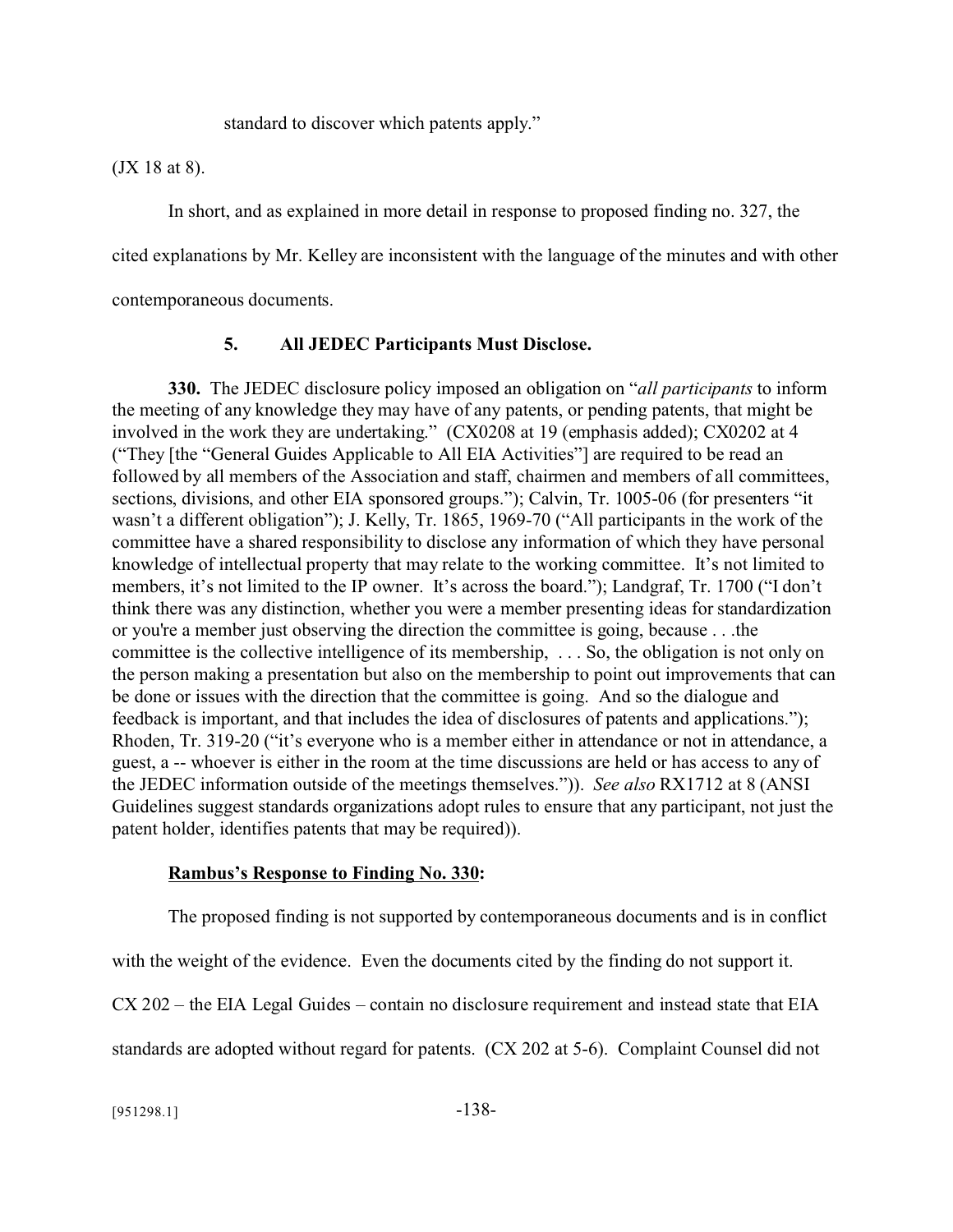establish that CX 208 – the 21-I manual – received the necessary EDEC approval, and the 21-I "viewgraphs" that members were supposed to (but did not) see did not refer to any disclosure requirement in any event.

The cited testimony also offers no support for the proposition that there was a *commonly understood* set of obligations, as each of the cited witnesses expressed a different understanding about who possessed the purported disclosure obligation. For example, Desi Rhoden testified that the obligations ran to those members "in attendance or not in attendance" (Rhoden, Tr. 319- 320), while Gordon Kelley testified that they ran to the persons "present in the room" during the JEDEC meeting. (Kelley, Tr. 2700). The evidence also shows that although named inventors on patent applications were often "in the room" at JEDEC meetings while proposals relating to those applications were being discussed, the inventors did *not* disclose those applications to JEDEC. *See* RPF ¶¶ 243-247 (SyncLink Consortium members did not disclose); 248-251 (Fujitsu did not disclose); 252-254 (IBM did not disclose); 255-258 (Micron did not disclose); 259-260 (Mitsubishi did not disclose); 261-264 (Samsung did not disclose); 265-269 (Texas Instruments did not disclose); 270-272 (Toshiba did not disclose). This evidence supports the conclusion that JEDEC attendees did not understand that they had an obligation to disclose patent applications relating to the work of the committee.

### **6. Meaningful Information Must be Disclosed.**

**331.** The JEDEC patent policy required that a participant disclose sufficient information to put the committee on notice as to the nature of the relationship between the proposed standard and the intellectual property that might relate to the proposed standard. (Calvin, Tr. 1010-12 ("tell the subject matter of the patent or patent applications, as the case may be"; "the policy would be to follow up to understand those aspects of claims that might affect the patent, or might affect the development of the standard."); J. Kelly, Tr. 1870-71 ("[A]s long as enough information is provided to the committee that it understands the nature of the technology and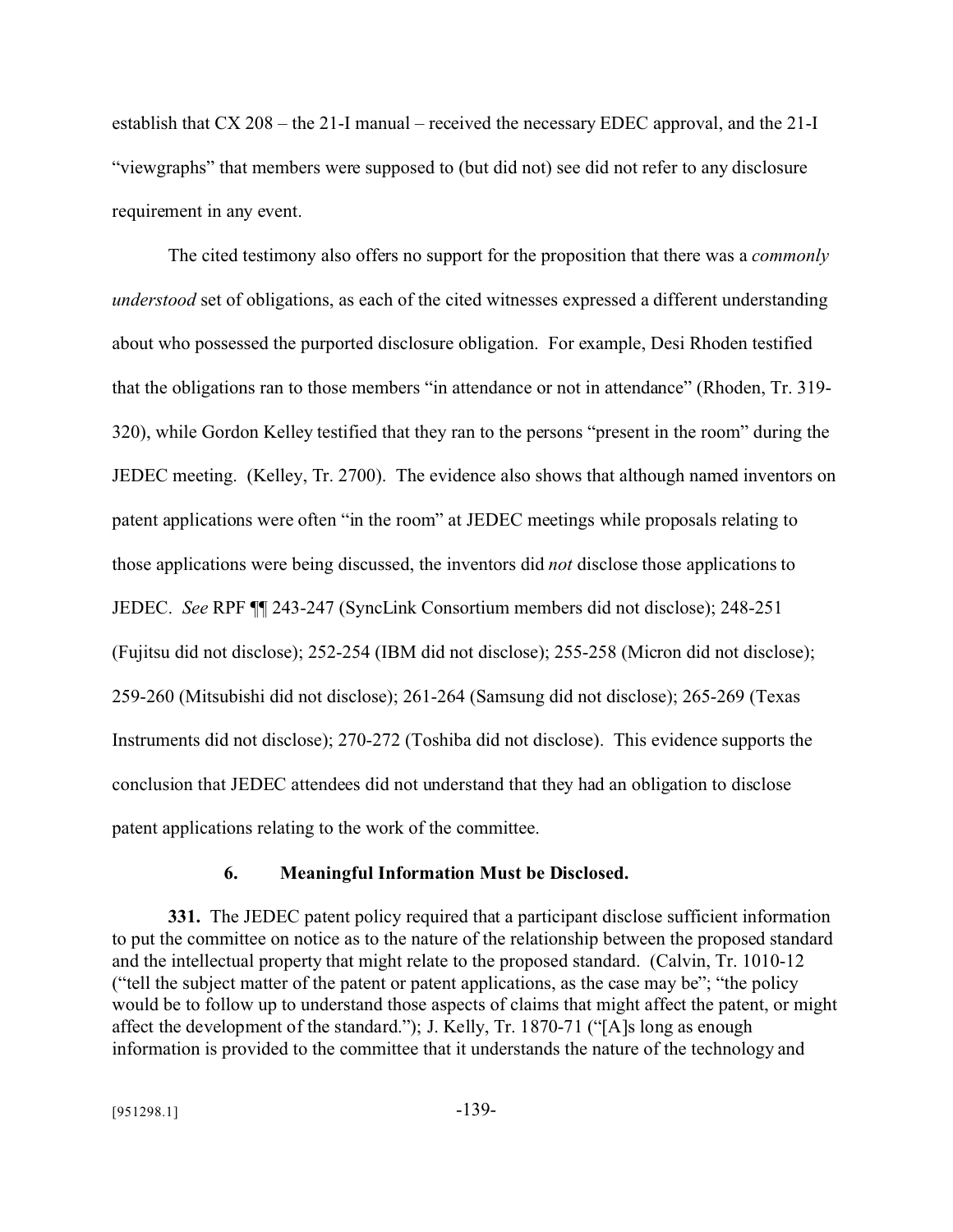how it applies to the standard, that's enough."), 1994, 2004 ("the explanation includes identification of the technology and how it relates to the work of committee."), 2136-37; Rhoden, Tr. 627 ("sufficient technical information would be required to be disclosed, such that the formulating committee can understand what has been claimed"); Sussman, Tr. 1375-76 ("give us the concept and. . . at least enough information to know what you're doing."); Williams, Tr. 771- 72, 774-75 (no requirement to provide copies of patent applications), 793-94 ("you needed to know sufficient information to make an informed decision whether or not it applied. . .You needed to know sufficient information so that you could make a decision")).

#### **Rambus's Response to Finding No. 331:**

This purported requirement is not supported by *any* contemporaneous document. In fact, this finding cites to no documents at all, contemporaneous or otherwise. The JEDEC meeting minutes certainly do not support the notion that patent-related disclosures were ever accompanied by an explanation of the claims asserted in a patent or a patent application. EIA General Counsel John Kelly's testimony about the nature of the information provided carries no weight, for he has never attended a single JEDEC meeting. (Kelly, Tr. 1821). JEDEC Board Chairman Desi Rhoden testified, in contrast, that it would be sufficient for a member simply to state that it "might have IP relating" to its presentation. (Rhoden, Tr. 1304-05). JC 42.3 and JEDEC Council chair Gordon Kelley similarly testified that it would be sufficient for a JEDEC member simply to provide the number of the patent, because that would give enough information to allow engineers to research the details relating to the patent. (Kelley, Tr. 2700).

**332.** Disclosures that did not provide the committee with an understanding of the relevance of the technology to the are insufficient. (J. Kelly, Tr. 2134-35 (discussing Echelon example), 2158-63 (disclosure made to block standard is made in bad faith); Kellogg, Tr. 5060 ("JUDGE McGUIRE: Well, then let me ask a question. Under your understanding of the patent policy, when one discloses a patent, are you saying then that if they haven't also disclosed the implications of the patent, have they I guess adequately then disclosed the patent under the patent policy? THE WITNESS: No. That's kind of my point, and I appreciate the clarification.. . .Within the context of the patent policy at JEDEC, disclosure of a number I don't believe meets the patent policy. If the number is disclosed not in any context of anything else."); G. Kelley, Tr. 2578-79 (comment of "no comment" is inadequate.); Sussman, Tr. 1413-14 (Rambus disclosure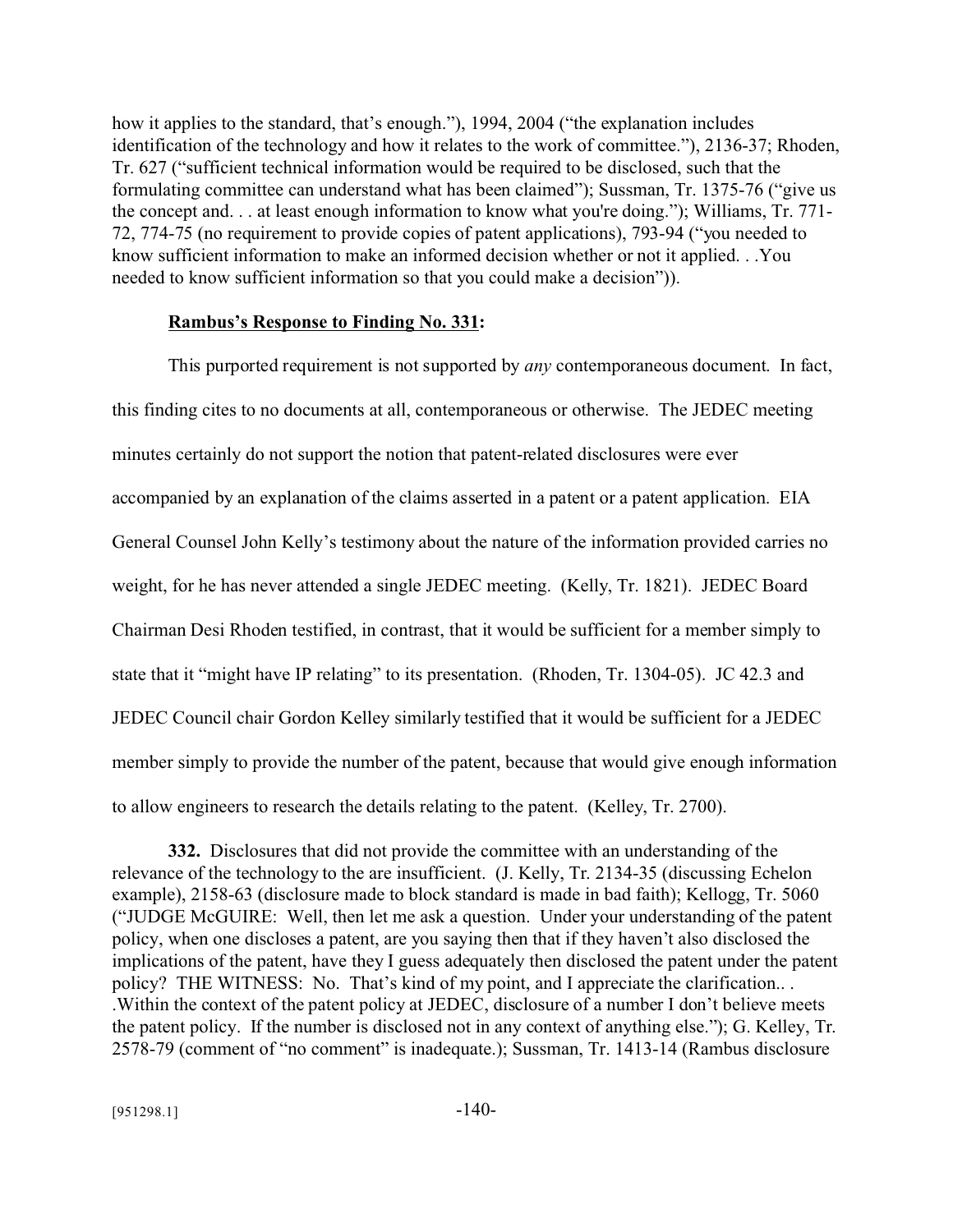relating to SyncLink was inadequate because "I do not have enough information to know what you have. All I can do is determine that you have something. . . . you're telling me that you do have something. But I don't know what it is.").

### **Rambus's Response to Finding No. 332:**

The purported requirement to explain "the relevance of the technology" is not supported by any contemporaneous document. The JEDEC meeting minutes do not show that patentrelated disclosures were *ever* accompanied by an explanation of the claims asserted in a patent or a patent application. JC 42.3 and JEDEC Council chair Gordon Kelley testified, moreover, that it would be sufficient for a JEDEC member simply to provide the number of the patent, because that would give enough information to allow the engineers to research the details relating to the patent. (Kelley, Tr. 2700). JEDEC Board Chairman Desi Rhoden similarly testified that it would be sufficient for a member simply to state that it "might have IP relating" to its presentation. (Rhoden, Tr. 1304-05).

# **7. The Duty to Disclose Is Triggered by the Participant's Knowledge or Belief of A Relevant Patent or Application.**

**333.** The duty to disclose was triggered by the knowledge or belief of the JEDEC participant. (Calvin, Tr. 1012 ("as you began to realize that the direction the standard was going could be affected by those [patents or patent applications], you would have a similar obligation [to disclose]."); J. Kelly, Tr. 1980-82 (subjective belief or judgement of participant that there is a sufficient relationship between the IP and the standard triggers disclosure obligation); CX2057 at 200 (Meyer 12/13/00 Dep.) ("sufficient knowledge to be aware that there was coverage" triggers obligation to disclose)).

# **Rambus's Response to Finding No. 333:**

Contrary to this proposed finding, the overwhelming weight of the evidence shows that *if* there was a disclosure obligation, it was triggered only when a JEDEC representative had "actual knowledge" of the intellectual property and its relationship to a standard. JEDEC Board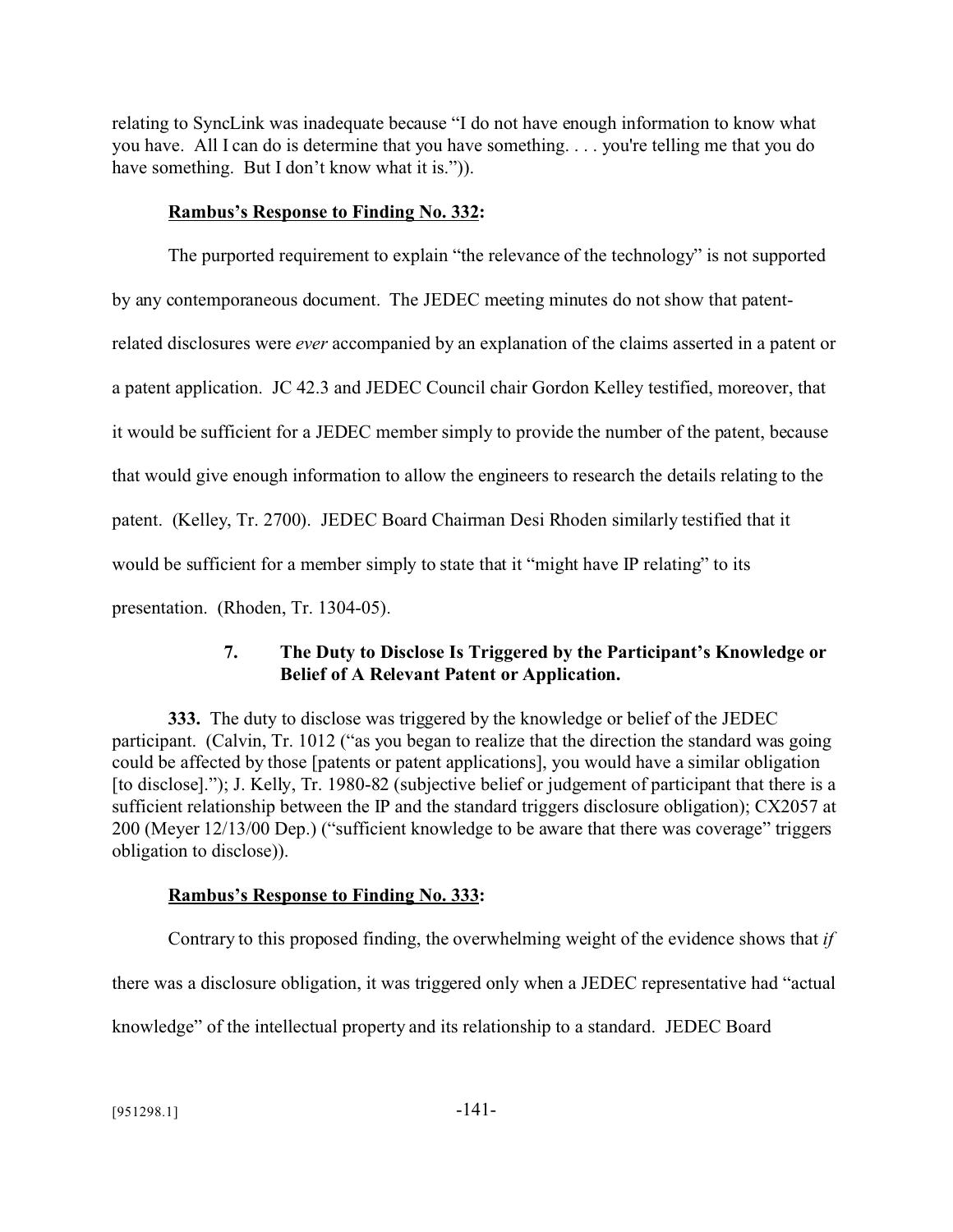Chairman Desi Rhoden testified that the disclosure obligations under the JEDEC patent policy were "triggered by the actual knowledge of the people that were involved. . . ." (Rhoden, Tr. 624). EIA General Counsel John Kelly testified that the disclosure obligations applied "to all participants with actual knowledge." (Kelly, Tr. 1970).

Mr. Rhoden did not know what obligation might exist where a representative had a *question* about whether his company might have intellectual property interests relating to a particular feature under discussion, but did not know if those interests existed. (Rhoden, Tr. 625). In fact, no witness testified that a JEDEC representative who had a question about whether his company might have intellectual property interests relating to a feature under discussion at JEDEC meetings had an obligation to disclose that he had that question.

The EIA's January 10, 1996 comment letter to the FTC also spoke to the "actual knowledge" requirement and noted the "chilling effect" that a broader disclosure obligation would have:

> "EIA and TIA strongly agree that the FTC must limit the application of the *Dell* rule to cases involving *actual knowledge* of the existence of a patent and intentional failure to disclose the patent interest.

(RX 669 at 3) (emphasis added).

**334.** A company could not deliberately shield its representative from knowledge of relevant patents. (J. Kelly, Tr. 1983 (such conduct would violate duty of good faith)).

#### **Rambus's Response to Finding No. 334:**

This finding is irrelevant, for Complaint Counsel do not contend that Rambus engaged in such conduct.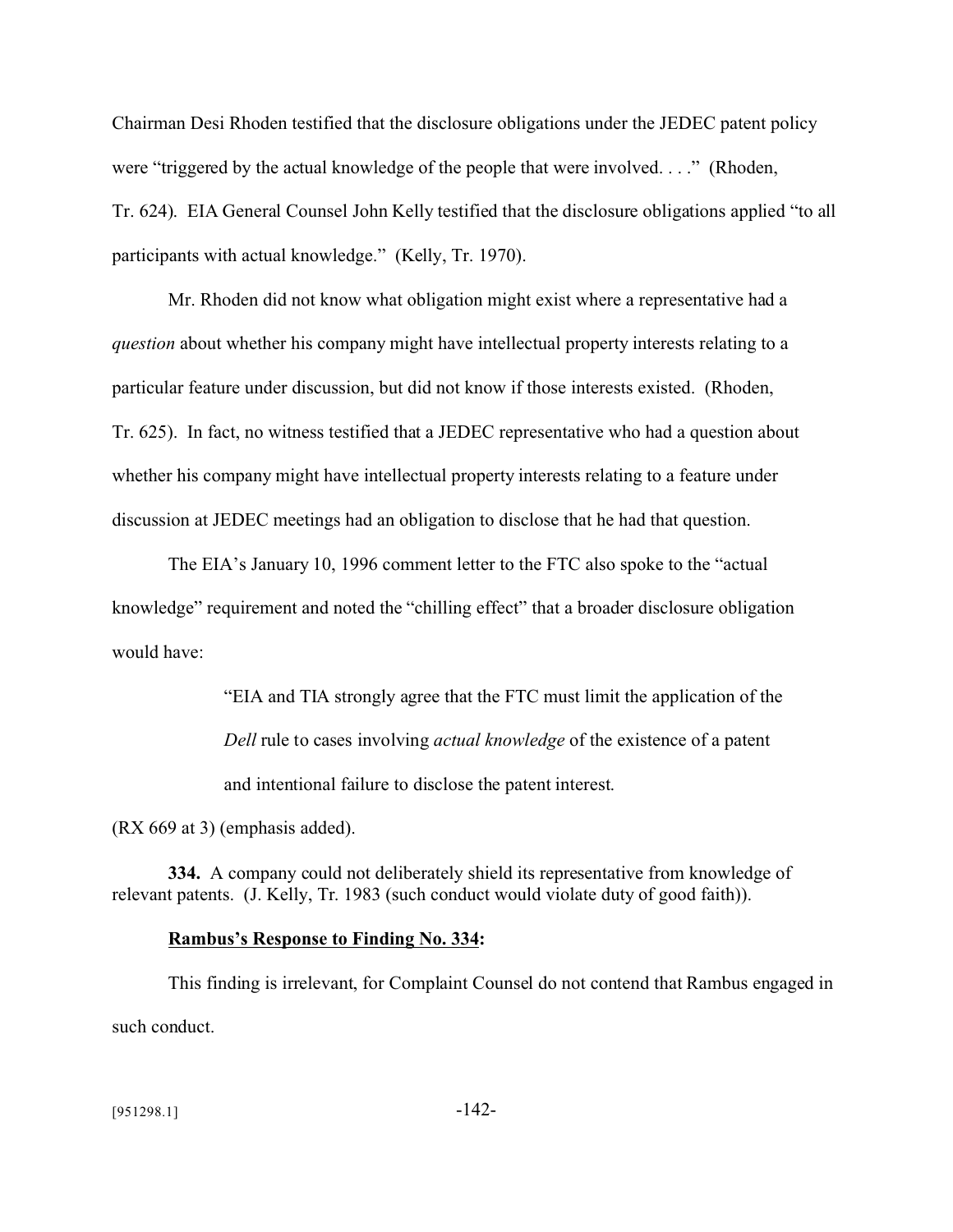## **8. The Duty to Disclose Extends to Any Patent or Application That Might Be Involved in JEDEC Work.**

**335.** The EIA/JEDEC patent policy required disclosure of patents and patent applications that "*might be involved*" in the standards under development. (CX0208A at 19 ("obligation of all participants to inform the meeting of any knowledge they may have of any patents, or pending patents, that might be involved in the work they are undertaking") (emphasis added); G. Kelley, Tr. 2705 ("there were many work items that occurred on the committee that did not become standards. . . My definition says that any claim that might apply to the work of the committee it was required to disclose."); Landgraf, Tr. 1693-94 (disclose patents or applications "that would *potentially* be impacting the standard or proposed standard."); Lee, Tr. 6595-96; Rhoden, Tr. 307; Sussman, Tr. 1346 (participants must disclose where there is a "gray" area); CX2057 at 203-04 (Meyer 12/13/00 Dep.) (disclosed patent when "sufficiently close" to work of JEDEC.); Williams, Tr. 909-11 (if "there would be a reasonable possibility that the patent was going to be associated with the work of JEDEC, that you ought to say, hey, I've got something I'm patenting here or there's something that you're talking about that I've got some IP on.")).

## **Rambus's Response to Finding No. 335:**

This finding is inaccurate. Assuming that JEDEC members were obligated to disclose *some* intellectual property interests at JEDEC meetings while Rambus was a member, the weight of the evidence, including all of the contemporaneous documents, shows that that obligation could have extended only to patents that were "essential" to a standard, *i.e.*, those patents that were necessary for the manufacture or use of a product that complied with the standard.

- EIA Manual EP-3-F refers only to standards that "*call for the use* of patented items." (CX 203A at 11) (emphasis added).
- EIA Manual EP-7-A refers only to standards "that *call for the exclusive use* of a patented item or process." (JX 54 at 9) (emphasis added).
- The EIA's January 1996 letter to the FTC states that the EIA "follow[s] the ANSI intellectual property rights ("IPR") policy as it relates to *essential* patents." (RX 669 at 2) (emphasis added).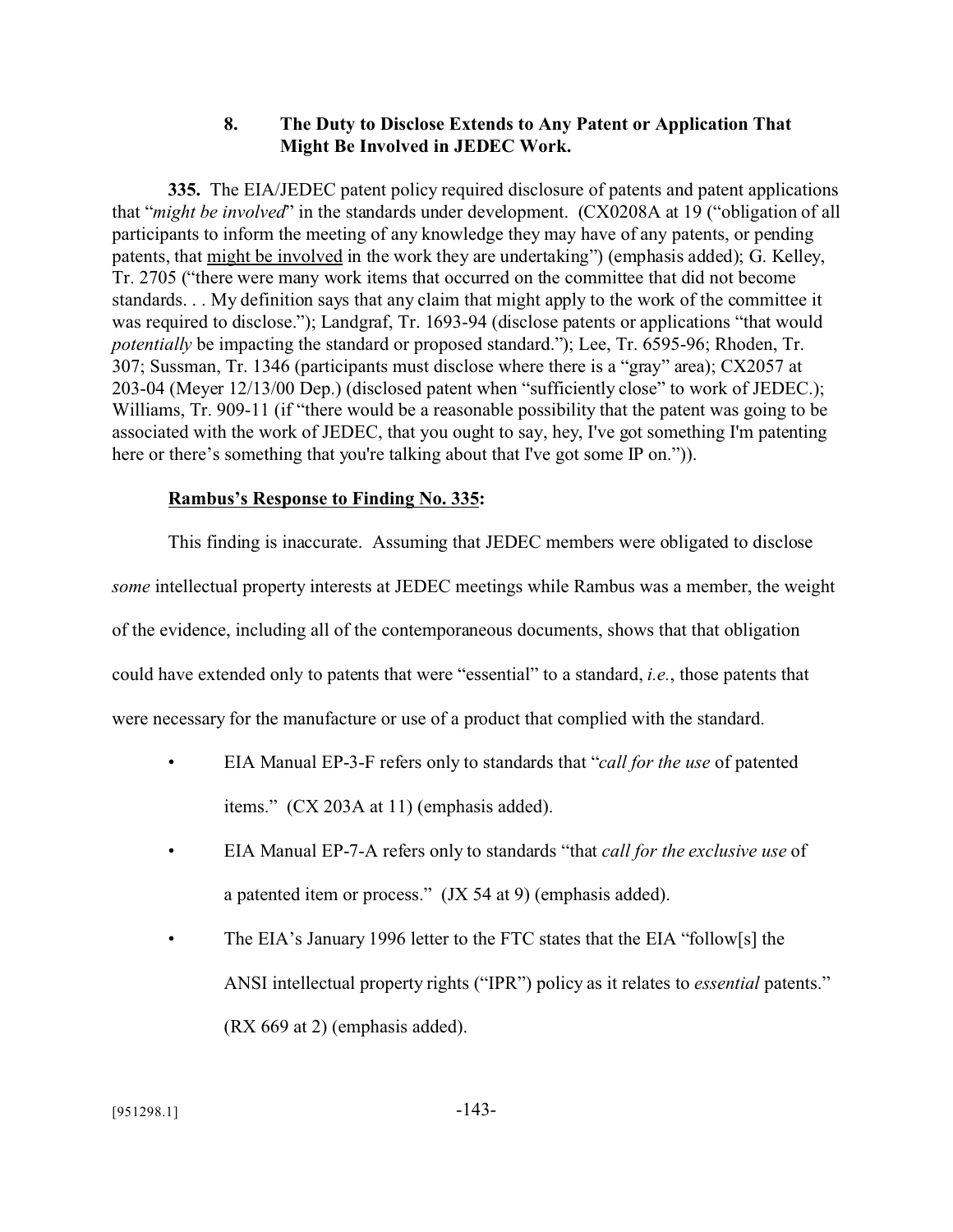- JEDEC Secretary Ken McGhee's July 10, 1996 memorandum to JEDEC Council members and alternates states that the EIA encourages disclosure of "known *essential* patents." (RX 742 at 1) (emphasis added).
- When writing on behalf of the EIA in August 1995 to an EIA member called Echelon, EIA General Counsel John Kelly explained that the "ANSI and EIA patent policy . . . requires an SDO to secure a commitment to license a patented item or process from a patent holder when a standard refers to a patented technology *or, as a practical matter, conformance to a standard requires use of the patented technology*." (RX 2299 at 2) (emphasis added).
- The operative language of JEDEC's policy manual JEP  $21-I$  even if it had been approved by EDEC – refers *only* to standards that "*require the use* of patented items." (CX 208 at 19) (emphasis added).

The weight of the trial testimony supports the same conclusion as the contemporaneous documents. Infineon's JEDEC representative Willi Meyer testified that it was his understanding the disclosure duty applied only to patents "related to the work at JEDEC in the sense that it described features that were *necessary to meet the standard*." (CX 3136, Meyer, 5/7/01 *Infineon* Trial Tr. at 117:12-14) (emphasis added). Hewlett-Packard representative Thomas Landgraf testified that he understood the patent policy to involve disclosure if "the standard required someone else's idea to be used . . . in order for it to operate." (Landgraf, Tr. 1693-5).

JEDEC 42.3 subcommittee chairman and IBM representative Gordon Kelley similarly testified that the disclosure duty was triggered by a patent claim that "reads on or applies" to the standard, meaning that "if you exercise the design or production of the component that was being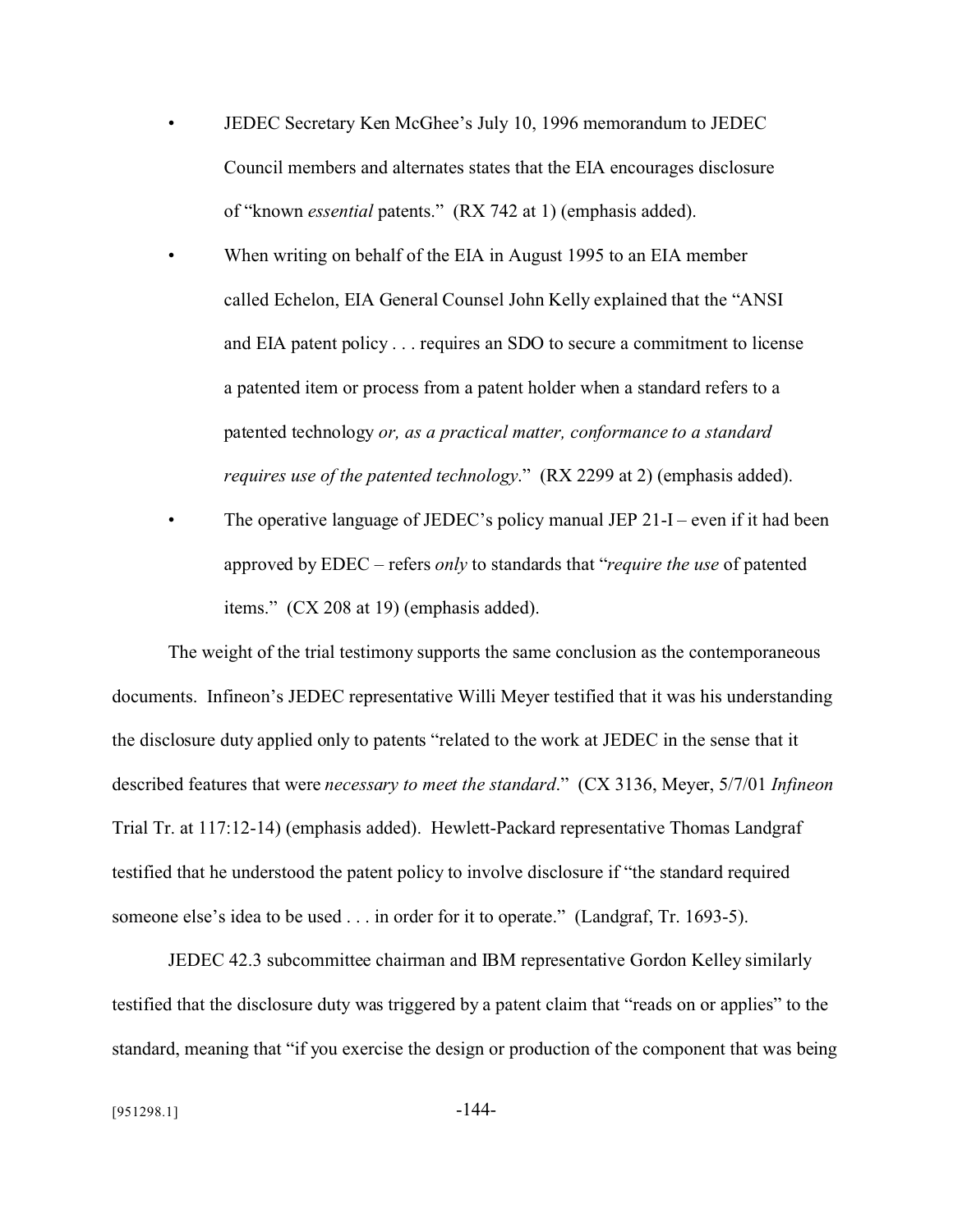standardized [it] would require use of the patent*.*" (Kelley, Tr. 2706-7). Another IBM JEDEC representative, Mark Kellogg, testified that his understanding was that "you have to disclose intellectual property that reads on the standard." (Kellogg, Tr. 5310-1). Mr. Kellogg also stated that "[s]ometimes we disclose intellectual property that doesn't [read on the standard] and one would question why. It adds confusion." (Kellogg, Tr. 5311).

**336.** In 1994, Texas Instruments sought clarification of the of the EIA/JEDEC patent policy. (CX0353 at 2-5) (March 9, 1994, memo from requesting that the JEDEC Council and Legal Counsel provide guidance to the committee concerning whether the patent policy applied only to patents that must be used to comply with the standard). *Cf.* (J. Kelly, Tr. 2057-58 (Rambus never contacted EIA Legal Counsel concerning questions of interpreting the patent policy)).

#### **Rambus's Response to Finding No. 336:**

Rambus has no specific response to the language used in this finding, although it notes

that the words "of the" are repeated.

**337.** On March 29, 1994, Mr. Kelly responded that "[w]ritten assurances must be provided by the patent holder when it appears to the committee that the candidate standard may require the use of a patented invention." (CX0353 at 1 (underline in original); J. Kelly, Tr. 1941- 42). Furthermore, it was not necessary for the committee to make a factual determination that the use of the patented invention is, in fact, required to meet the standard. (CX0353 at 1; J. Kelly, Tr. 1941-42). *See also* (J. Kelly, Tr. 1945 (assurance should come as soon as "it appears that the technology is or may be required to comply with the standard under development.")).

#### **Rambus's Response to Finding No. 337:**

The cited language from CX 353 refers to licensing assurances, not to a disclosure trigger.

#### *See also* RRFF 335.

**338.** The Federal Circuit erred on the facts when it appeared to say that the only intellectual property that was required to be disclosed was that which, in fact, is required to meet or to comply with the final issued standard. Participants are unable to make an on-the-spot infringement analysis of what the final standard will look like and whether or not the patent or patent application covers the proposed standard. (CX3089 at 18; J. Kelly, Tr. 2064-66 (the majority "appeared to say that the only intellectual property that. . .needed to be disclosed was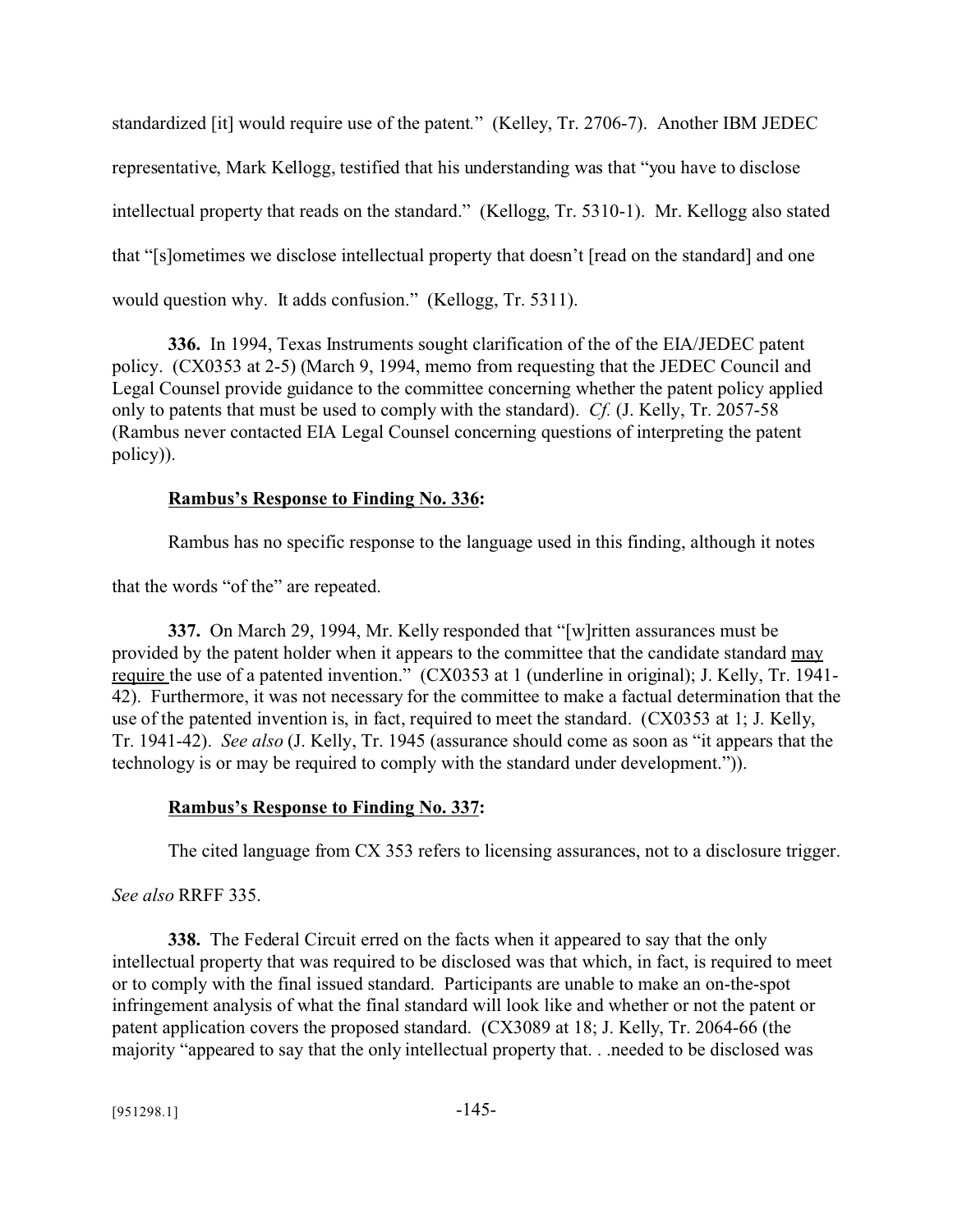that which in fact is required to meet or to comply with the final issued standard, and the concern we have there is that it basically requires participants in the process to make an on-the-spot infringement analysis of what the final standard will look like."); Williams, Tr. 771-72 ("and none of us were lawyers there, so we couldn't determine . . . if it infringed or not. I mean, that wasn't the purpose."); CX2059 at 201 (Karp, Infineon Dep.) (disclose intellectual property that might be involved in the work; no expectation that participants would conduct an infringement analysis)).

## **Rambus's Response to Finding No. 338:**

The Federal Circuit's conclusion comports with the clear weight of the evidence, as

demonstrated in detail in Rambus's response to proposed finding no. 335.

## **9. The Duty to Disclose Arises As Soon As a Participant Knows of A Relevant Patent or Application.**

**339.** A participant is under a duty to disclose at the very moment the participant knows that his or her own company or anyone else's company has patents or patent applications that might involve the work of JEDEC. (Calvin, Tr. 1012-13 ("as you began to realize that the direction the standard was going could be affected by those [patents or patent applications], you would have a similar obligation [to disclose.]"); J. Kelly, Tr. 1837; 1945 (disclose as soon as "it appears that the technology is or may be required to comply with the standard under development."),1983-84 ("if there is any suggestion that the committee's work should move in a certain direction or any information that's presented with that as the intent, then the duty to disclose arises."); Landgraf, Tr. 1695-96 ("as soon as a member knew that they had -- either they had a patent of their own or applications or even a third party's patent or application, if you knew that and it was touching on some element of the standard or proposed standard, you were supposed to disclose that to the committee"); Rhoden, Tr. 356-57 ("my understanding always was as early as possible. That's the way it has always been stated and the way we have always used it. You are required as soon as you have knowledge of a discussion taking place, a presentation, discussion, ballot, whatever, as soon as you become aware that a topic is being discussed for which you know that there is IP, you are obligated to disclose."), 654 (disclose as early as possible); Williams, Tr. 772 ("as soon as you knew that there was a possible patent the could apply to what was being discussed"), 909-11 (as soon as you could if you thought it [a patent or patent application] was going to be applicable)).

#### **Rambus's Response to Finding No. 339:**

As demonstrated by the consistent use of the word "know" in this proposed finding and in

the cited testimony, any disclosure obligation that may have existed was always tied to the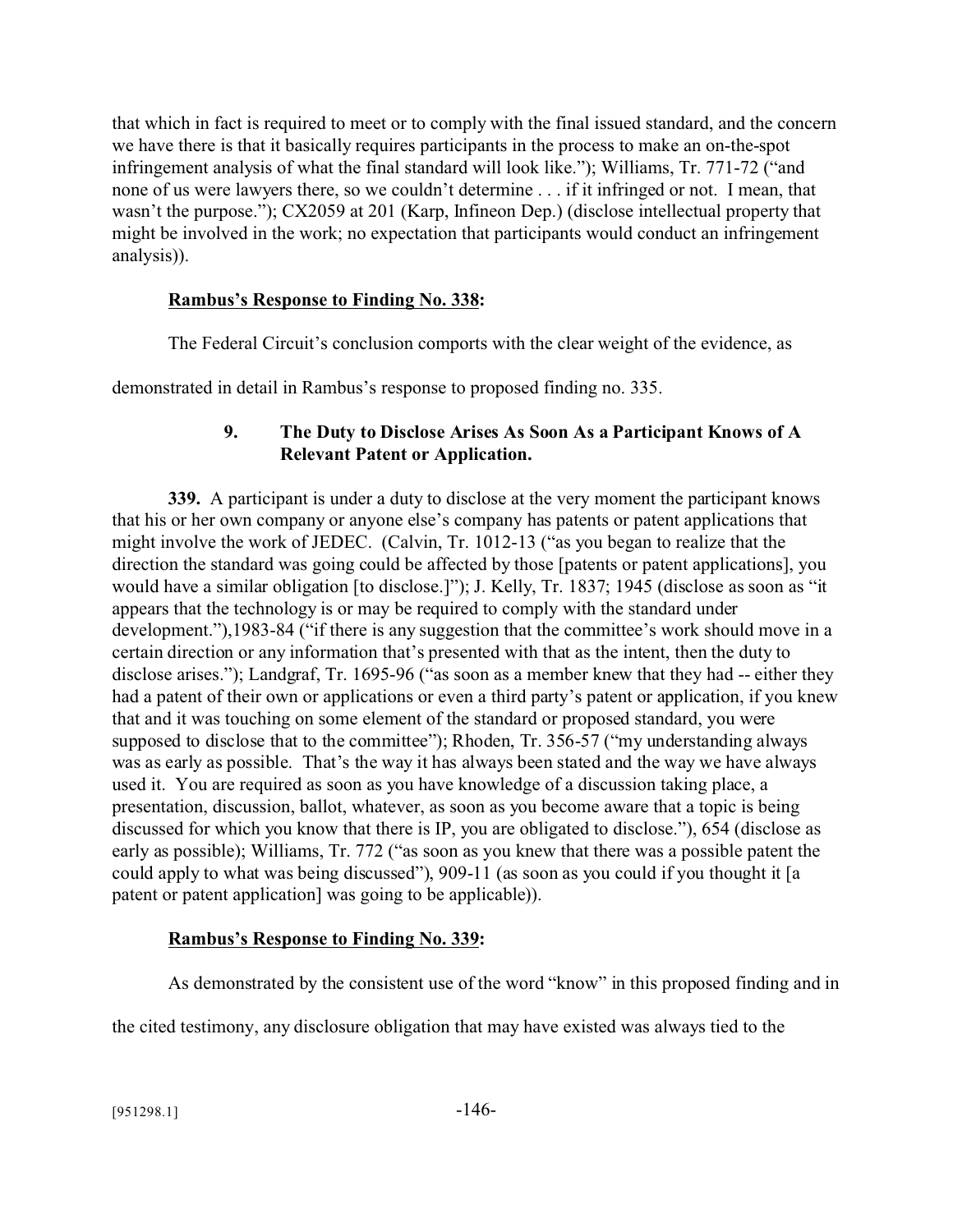"actual knowledge" of the JEDEC representative, not to his beliefs, hopes or desires. (Rhoden, Tr. 624; Kelly, Tr. 1970, 2172; RX 669 at 3).

The evidence also shows that any obligation that may have existed was not triggered until the time that a proposal was balloted for approval. (Kelley, Tr. 2707 - testimony by JC 42.3 and JEDEC Council Chairman Gordon Kelley that as he understood the JEDEC patent policy, disclosure was required only at the time of balloting, although it was encouraged earlier in the process); (CX 2057, Meyer 12/13/00 Depo. Tr., p. 211) (testimony by Siemens JEDEC representative Willi Meyer that although it was "good practice" to notify the committee before balloting, "the ballot was considered the deadline when it should have been done"). The viewgraphs that were routinely shown at JC 42.3 meetings reinforced this view, since they asked the committee chair to "resolve patent status prior to (choose one)," followed by a list of events, almost all of which relate to balloting. (*See, e.g.*, JX 20 at 15-18; JX 21 at 14-18; JX 22 at 12- 17). (*See also* Kelly, Tr. 1981) (timing of disclosure involves "gray area[s]" and the exercise of "judgment" on the part of the participant, especially where the standard is still "evolving."). (*See also* RRFF 317 and evidence cited therein).

**340.** The duty to disclose was not tied to any procedural formality in the JEDEC process. (CX0208A at 19 ("The Chairperson of any JEDEC committee, subcommittee, or working group must call to the attention of all those present the requirements contained in EIA Legal Guidelines, and call attention to the obligation of all participants to inform the meeting of any knowledge they may have of any patents, or pending patents, that might be involved in the work they are undertaking.") (emphasis added); J. Kelly, Tr. 1945, 1983-85 ("it's not tied to any procedural formality in the process at all"); Rhoden, Tr. 488-89 (duty triggered by "discussion, presentations, ballots, anything that's taking place inside the committee."); Landgraf, Tr. 1716-17 ("in a JEDEC committee, there's a lot of official work that is documented, and survey ballots are considered to be official work."); Lee, Tr. 6987-88 ("Q. Was it your understanding in April 1997 that the required time of disclosure for intellectual property known to the representative was time of balloting, but it was encouraged earlier? A. No."); Sussman, Tr. 1343 ("Basically any discussion. The earlier that we have the information that something may have some IP on it, the

 $[951298.1]$  -147-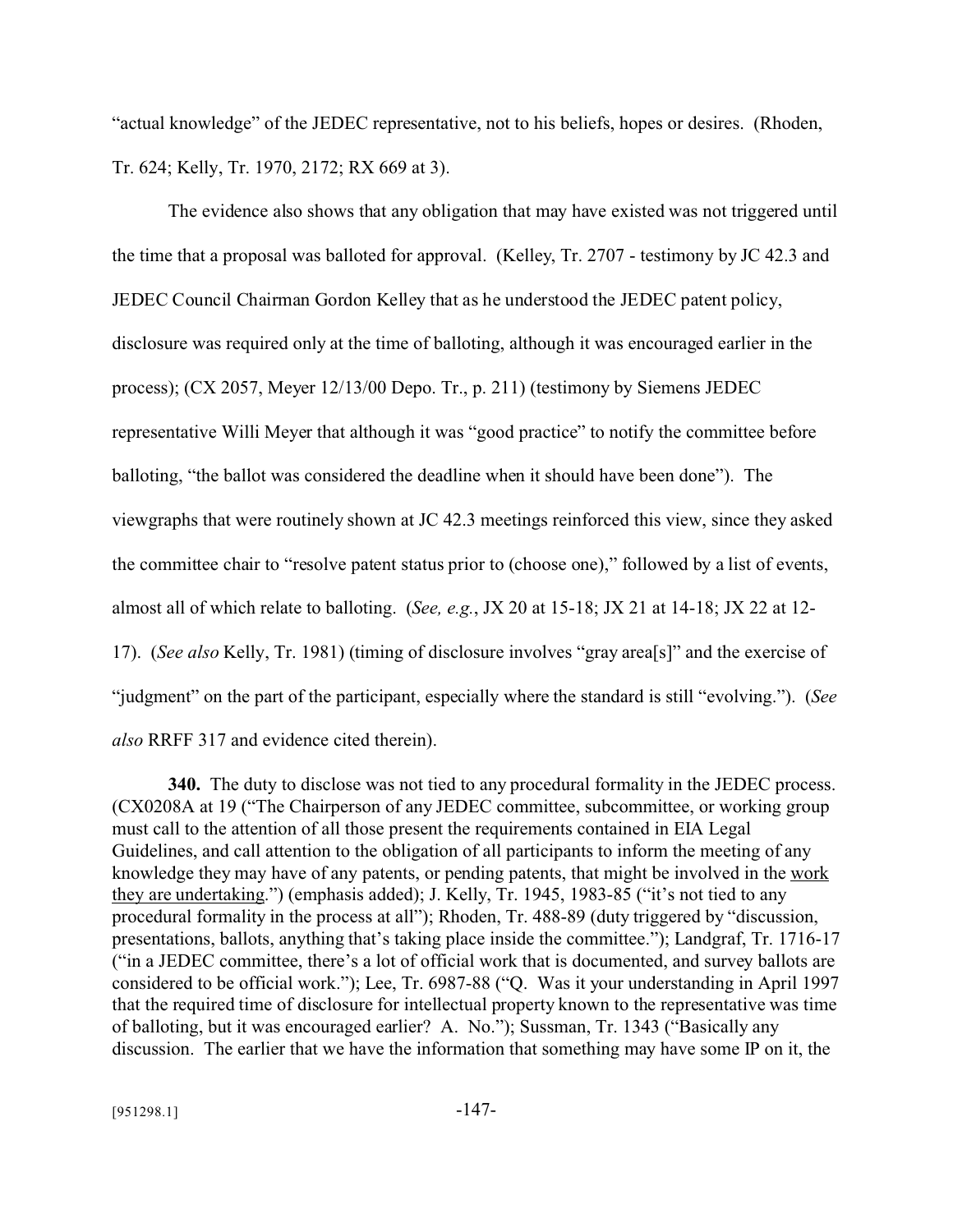better it turns out to be, so we don't waste time talking of this rather than an alternate.")).

### **Rambus's Response to Finding No. 340:**

The weight of the evidence shows that any disclosure obligation that may have existed was not triggered until the time that a proposal was actually *balloted* for approval:

- JC 42.3 Committee Chairman Gordon Kelley testified that as he understood the JEDEC patent policy, disclosure was required only at the time of balloting, although it was encouraged earlier in the process) (Kelley, Tr. 2707);
- Siemens JEDEC representative Willi Meyer that although it was "good practice" to notify the committee before balloting, "the ballot was considered the deadline when it should have been done"  $(CX 2057, Meyer 12/13/00 Depo. Tr., p. 211);$
- The viewgraphs that were routinely shown at JC 42.3 meetings asked the committee chair to "resolve patent status prior to (choose one)," followed by a list of events, almost all of which relate to balloting. (*See, e.g.*, JX 20 at 15-18; JX 21 at 14-18; JX 22 at 12-17);
- EIA General Counsel John Kelly testified that the timing of disclosure involves "gray area[s]" and the exercise of "judgment" on the part of the participant, especially where the standard is still "evolving." (Kelly, Tr. 1981). (*See also* RRFF 317 and 339 and evidence cited therein).

**341.** The disclosure duty is triggered by discussions at task group meetings. (Sussman, Tr. 1386 ("The same rules apply."); Macri, Tr. 4661 ("At the beginning of every task group meeting, we always say that the full JEDEC rules are in effect, and during discussions with these companies, I said, of course, you would have to abide by the JEDEC rules.")).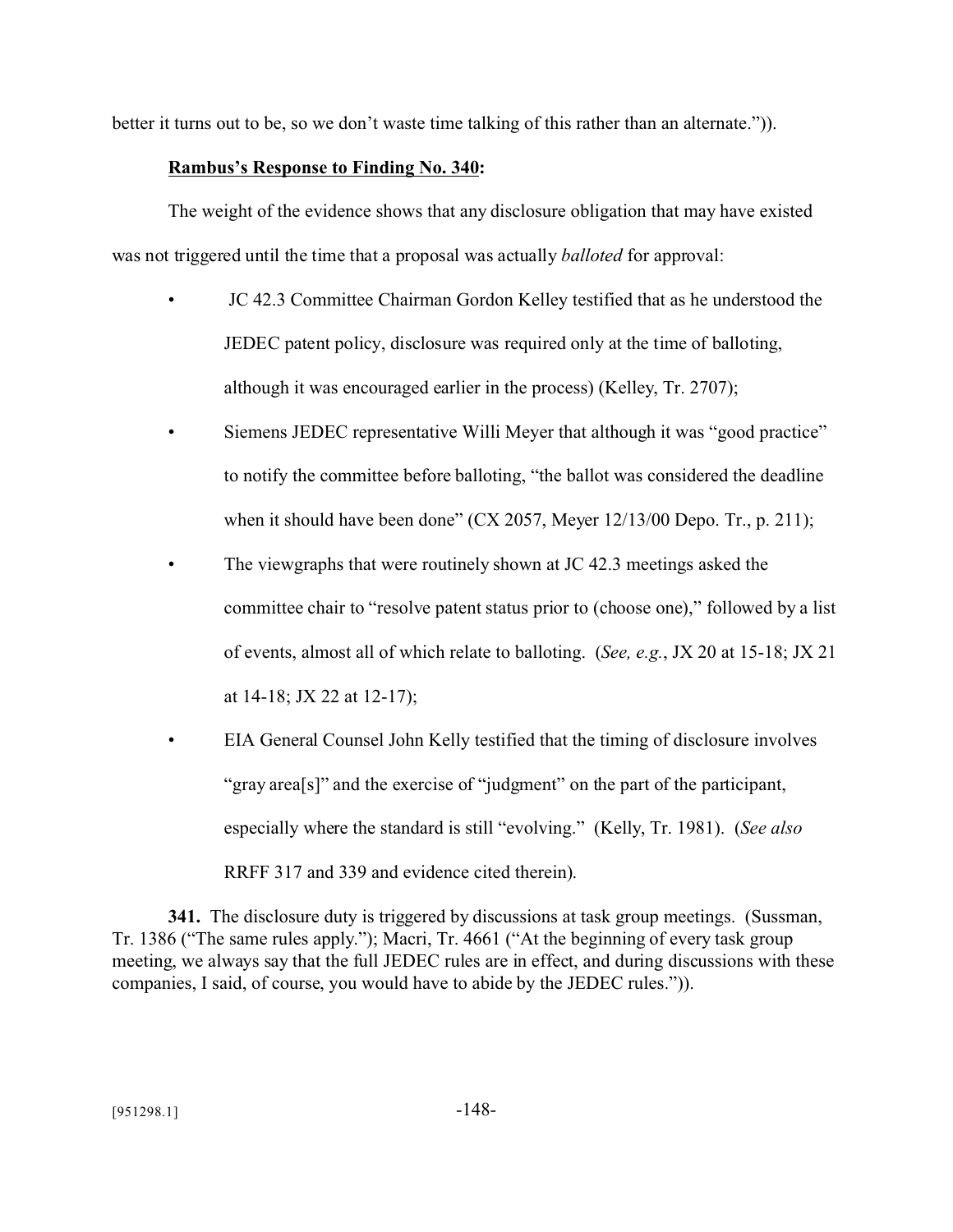## **Rambus's Response to Finding No. 341:**

The quoted testimony refers to JEDEC rules, not to a purported "disclosure duty."

**342.** Early disclosure promotes efficiency in standards development practices. (J. Kelly, Tr. 1955-56 ("by encouraging early disclosure of patents and obviously in EIA's case also patent applications, we get as much information, as I said before, as early in the process as possible to allow it to move forward expeditiously and efficiently without concern about unknown, undisclosed patents that may impede the work of the committee.")). *See also* (RX1712 at 6-7 (encouraging early disclosure of patents and patent applications promotes "greater efficiency in standards development practices.")).

## **Rambus's Response to Finding No. 342:**

Both the cited document and the cited testimony refer to "encouraging" early disclosure of intellectual property interests. Rambus agrees that the EIA "encourage[d] the early, voluntary disclosure of patents that relate to the standards in work," as its January 1996 letter to the FTC stated. (RX 669 at 3). The evidence does not, however, support a finding that early disclosure was required rather than "encouraged."

**343.** A company that deliberately withdraws from JEDEC for the purpose of avoiding its patent disclosure obligations had violated both the patent policy and the duty of good faith. (J. Kelly, Tr. 1907 ("every participant in the process with knowledge of relevant IP has a continuing duty to disclose that IP and relevant technical information."), 1993 ("the violation [of the patent policy] would occur at that time there was knowledge that triggered the duty to disclose. . . the withdrawal itself, if it was motivated by bad faith, would certainly violate the Legal Guides."); G. Kelley, Tr. 2758 ("Q: Again, Mr. Kelley, based on your understanding of the disclosure policy between 1991 and 1996, if a company observed a presentation while that company was a member and then chose to withdraw before the matter came to ballot, would the member's withdrawal relieve it of any obligation to disclose relevant patents or patent applications? A. No.")).

# **Rambus's Response to Finding No. 343:**

The cited testimony does not support the proposed finding. The finding is irrelevant in

any event, since the Complaint does not claim that Rambus engaged in such conduct.

**344.** Resigning from JEDEC does not relieve a company of the duty to disclose relevant intellectual property that might relate to JEDEC work conducted while the company was a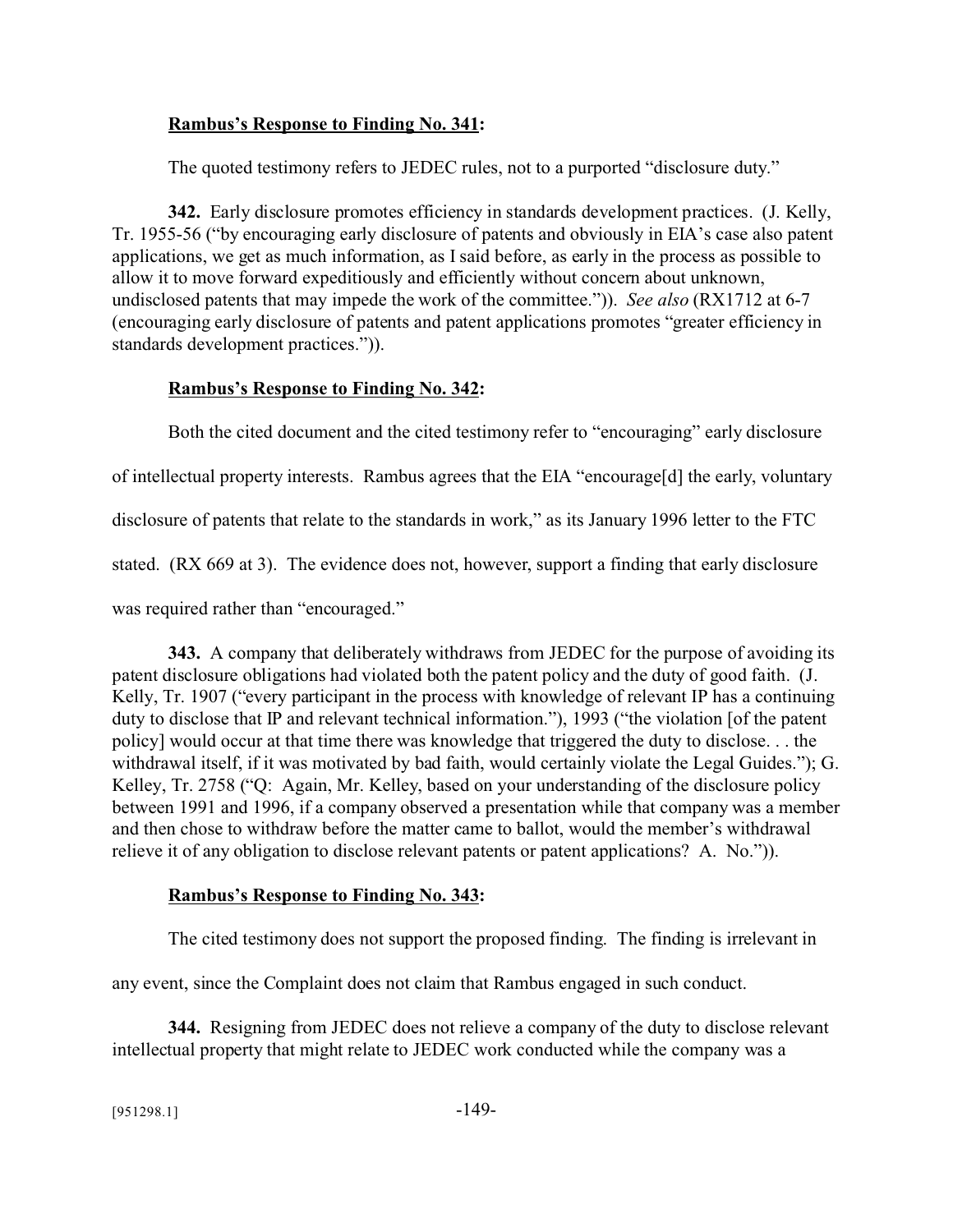member. (G. Kelley, Tr. 2758 ("Q: Again, Mr. Kelley, based on your understanding of the disclosure policy between 1991 and 1996, if a company observed a presentation while that company was a member and then chose to withdraw before the matter came to ballot, would the member's withdrawal relieve it of any obligation to disclose relevant patents or patent applications? A. No."); J. Kelly, Tr. 1907 ("every participant in the process with knowledge of relevant IP has a continuing duty to disclose that IP and relevant technical information."), 1992- 94 (violation of the duty to disclose occurs at the time of the participant's knowledge, which would be prior to withdrawal; party withdrawing must identify technology and its relationship to the standard.)).

#### **Rambus's Response to Finding No. 344:**

The proposed finding cites to no by-law, manual, statement of policy, or contractual provision for support. Instead, it finds support only in the after-the-fact "understandings" of two interested witnesses. Gordon Kelley's testimony offers no support at all, for he did not testify that there was any "obligation to disclose" prior to balloting. He testified instead that JEDEC members were only "encouraged," and *not* "required," to make intellectual property disclosures prior to balloting. (Kelley, Tr. 2707). John Kelly's testimony, on the other hand, is wholly improbable. Not only is it linked to no contemporaneous document, but also there is no evidence that any former member was ever asked to comply with such an ongoing requirement. In addition, such an unbounded duty – without limit in time even in the event of a withdrawal – would seem to implicate the very same fears of "chilling" JEDEC participation that caused JEDEC to decide not to ask members for written assurances with respect to intellectual property. (RX 486 at 1).

**345.** The Federal Circuit majority was in error on the facts when it tried to pinpoint an exact moment in time when disclosure might be or was required. (CX3089 at 18; J. Kelly, Tr. 2064-65 (the majority "tried to pinpoint an exact moment in time when disclosure might be/was required, and I believe the majority said that that moment in time was when a formal ballot was presented for a vote in JEDEC, and that. . . is absolutely not the case. The rule is as early as possible in the process and there is no procedural point, identifiable point, at which disclosure is required")).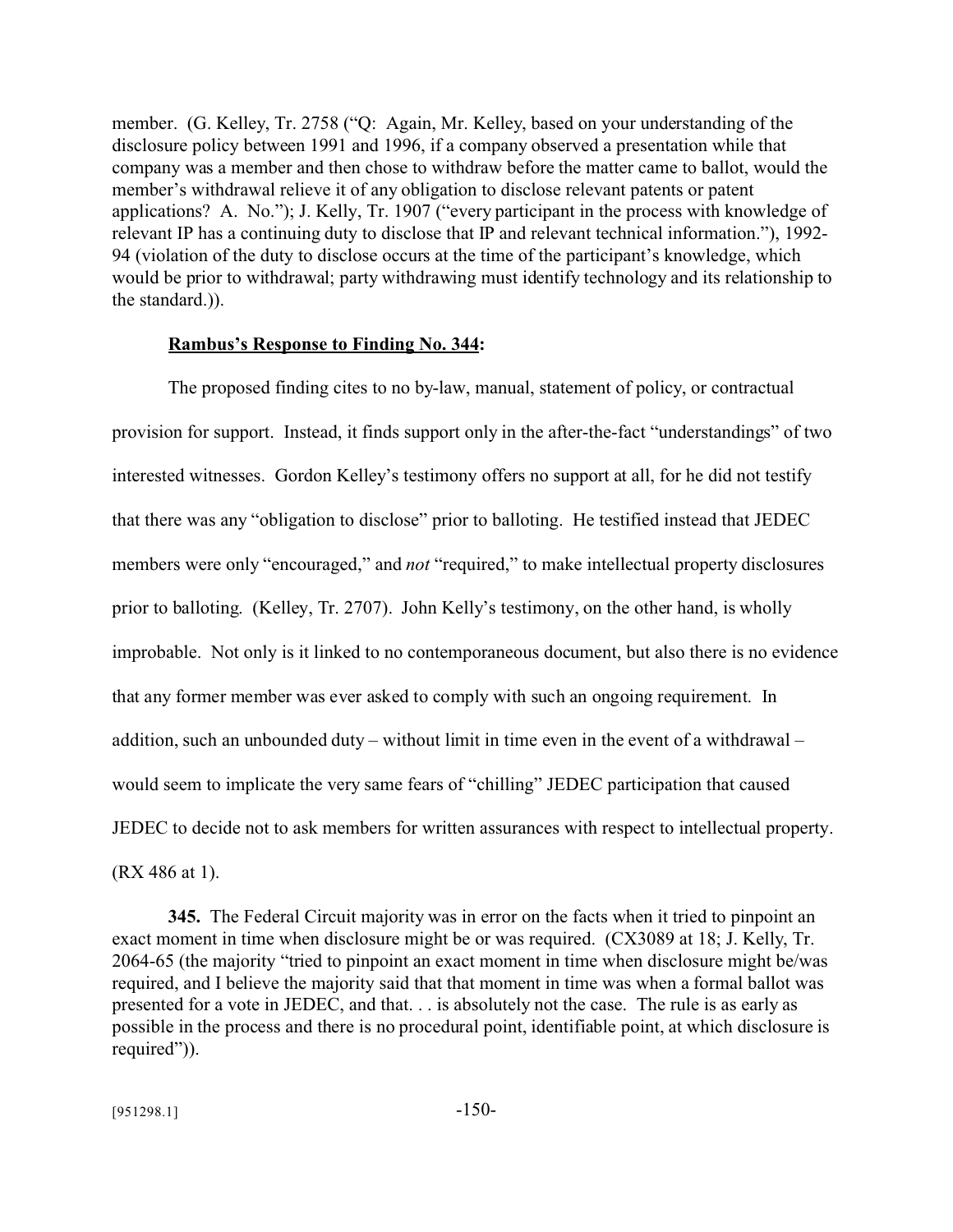#### **Rambus's Response to Finding No. 345:**

Contrary to John Kelly's after-the-fact testimony, the contemporaneous evidence fully supports the Federal Circuit's conclusion that any disclosure obligation that existed was triggered at the time of balloting, and not before. *See* RRFF 317, 339 and 386 and evidence cited therein.

### **10. The Duty to Disclose is Continuing.**

**346.** The EIA/JEDEC patent policy applied with equal force to situations involving: 1) the discovery of patents that may be required for use of a standard subsequent to its adoption, and 2) the initial issuance of a patent after the adoption of a standard. (CX0208 at 29 ("the EIA Patent Policy applies with equal for to situations involving: 1) the discovery of patents that may be required for use of a standard subsequent to its adoption, and 2) the initial issuance of a patent after the adoption of a standard."); J. Kelly, Tr. 1985 (once a standard has been finalized and adopted, members have a continuing duty to disclose patents or patent applications relevant to the final standards.); Rhoden, Tr. 323 ("the EIA patent policy has applied to patents even after the fact, those granted after the issuance of a standard."); Sussman, Tr. 1344-45).

### **Rambus's Response to Finding No. 346:**

Complaint Counsel did not show that CX 208 ( the 21-I manual) ever became effective.

(Kelly, Tr. 2105). Rambus does agree, however, that the EIA/JEDEC *licensing* policy is supposed to be triggered if JEDEC learns of intellectual property after a standard is passed. As the EIA's 1/22/96 letter to the FTC stated, "[e]ven if knowledge of a patent comes later in time due to the pending status of the patent while the standard was being created, the important issue is the license availability to all parties on reasonable, non-discriminatory terms." (RX 669 at 4). JEDEC appears to have ignored or violated its own policy in choosing never to request "RAND" assurances from Rambus despite its longstanding knowledge of Rambus's intellectual property.

## **11. In Addition to Disclosure, JEDEC Participants Must Comply With Licensing Assurance Requirements.**

**347.** JEDEC rules prohibit it from including patented or patentable material in JEDEC standards without written assurances from the owner of the intellectual property that it will grant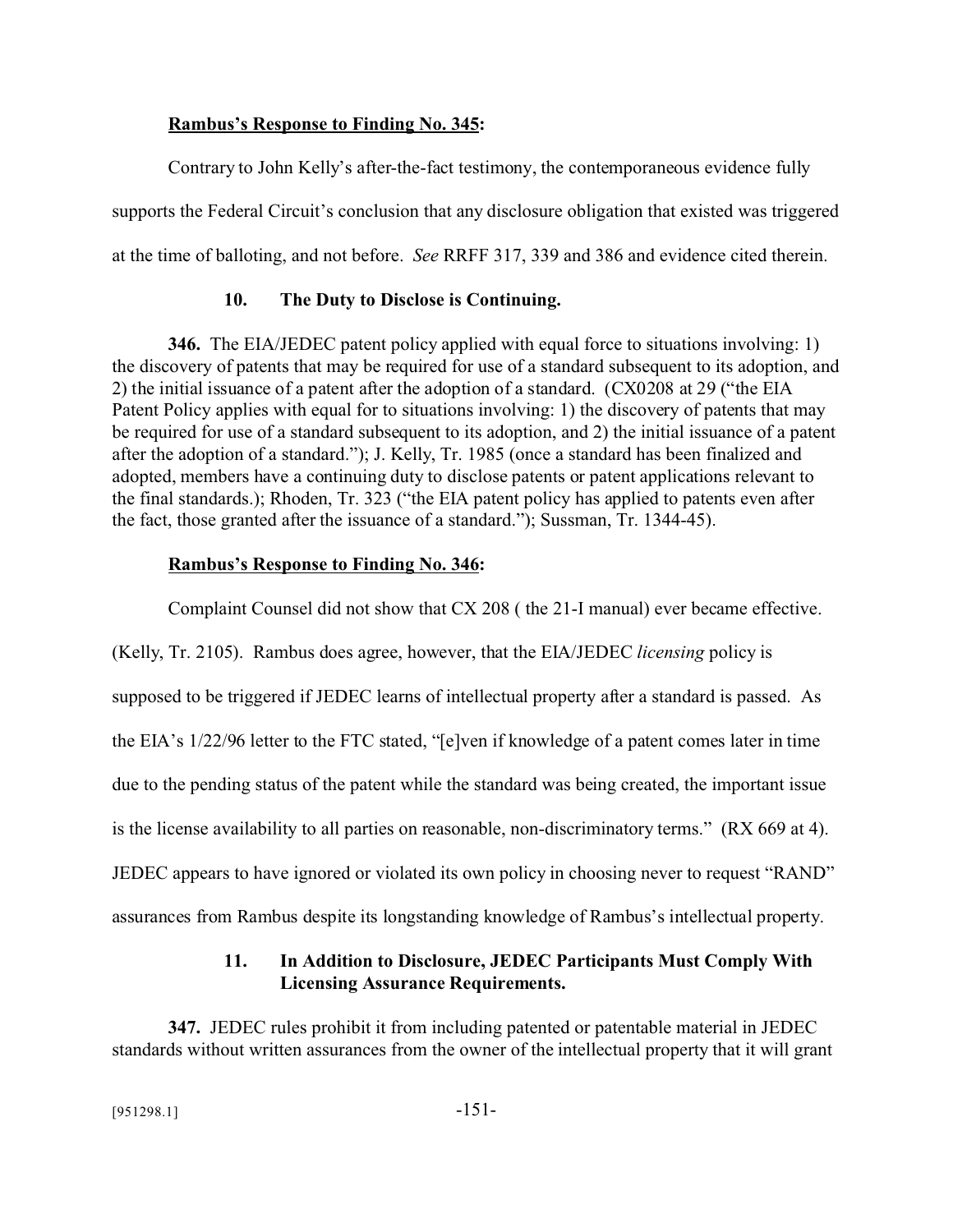licenses for free or on reasonable and non-discriminatory ("RAND") terms. (CX0203A at 11 ("The committee chairman must have also received a written expression from the patent holder that he is willing to license applicants under reasonable terms and conditions that are demonstrably free of any unfair discrimination."); CX0208 at 19 ("the committee chairperson must receive the written assurance of the organization holding rights to such patents that a license will be made available without compensation to applicants. . . or that a license will be made available to all applicants under reasonable terms and conditions that are demonstrably free of any unfair discrimination"); JX0054 at 9; CX2191 at 8 ("JEDEC has a policy of not making standards on items that have been patented, unless the patent holder agrees to certain restrictions regarding fair royalties and not restricting companies that can be licensed"); Bechtelsheim, Tr. 5897-98 (using patented technology "is okay as long as the patent holder would commit to licensing their required patents under reasonable and nondiscriminatory terms"); J. Kelley, Tr. 1868-69; 1884-86 (the rule is "firm" and JEDEC committees are forbidden to adopt standards with known patents), 1895-96, 1907-08 ("The patent owner is free to give or not to give the written assurances. If the patent owner does not give the written assurances, then the committee can take no further action with respect to the patented technology."); G. Kelley, Tr. 2393; Landgraf, Tr. 1693-94 (the committee would ask the patent owner "whether they would comply with the JEDEC policy, which had to do with granting licenses either freely to all applicant requesters or offer the patent on reasonable terms and conditions."); Lee, Tr. 6991 (when patents were identified "the JEDEC member also had a responsibility to agree on reasonable, nondiscriminatory license fees"); Rhoden, Tr. 307-08; Williams, Tr. 793-794 (the intellectual property "needed to be licensed on a reasonable and nondiscriminatory basis"); Grossmeier, Tr. 10951 ("If there were patents declared or disclosed, the committee chair would advise . . . that proposal or that standard could not proceed to the JEDEC Council for approval until a letter was received by the JEDEC office from the patent holder saying that it. . .would comply with the EIA guidelines on accessibility of the patent, with reasonable terms and nondiscriminatory access.")). *See also* (Kellogg, Tr. 5046 (obligated to terminate consideration of Quad CAS once committee became aware of patents; begin considering "work-arounds."); CX0711 at 171 (Richard Crisp noting that "There are no second showings at this meeting of the SyncLink material . . . Off-line Dave Barnum of Augat. . . said that he thinks that the reason there will not be second showings is that we have cast doubt over the patent issue.")).

#### **Rambus's Response to Finding No. 347:**

This proposed finding misstates the evidence it cites. The finding refers to "patented or patentable material;" the evidence does not. (*See, e.g.*, CX 2191 at 8 – "JEDEC has a policy of not making standards on items that have not been patented, unless the patent holder" agrees to "RAND" terms).

As the EIA explained in its January 22, 1996 letter to the FTC, where so-called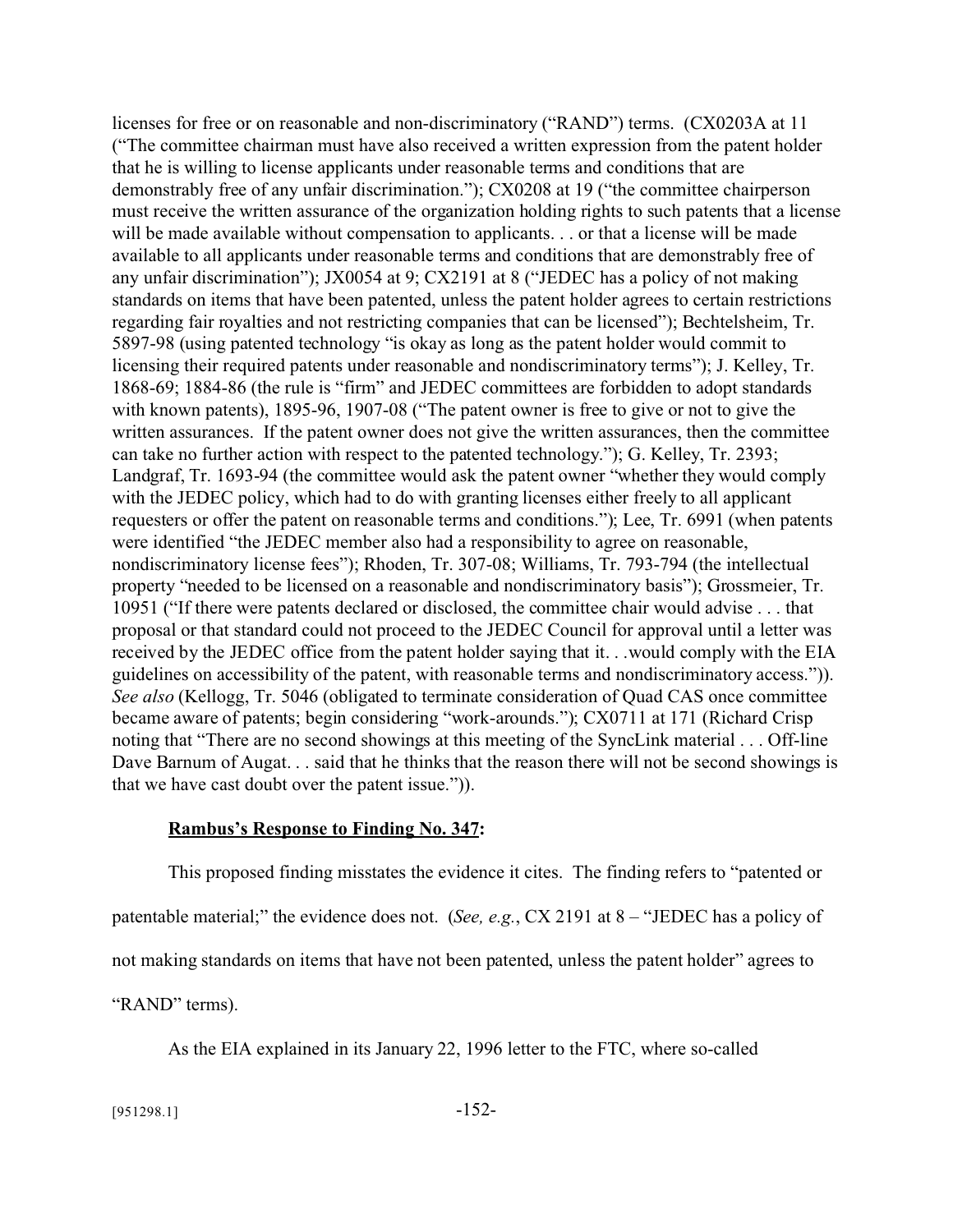"patentable" material is involved, its approach is to seek "RAND" assurances *after* the issuance of the patent:

> ". . . if knowledge of a patent comes later in time due to the pending status of the patent while the standard was being created, the important issue is the license availability to all parties on reasonable, non-discriminatory terms."

### (RX 669 at 4).

The IEEE – which, like the EIA, follows the ANSI Patent Policy – has explained to the FTC why this approach makes sense:

> "Standards committees realize that until a patent has been issued there is very little value to disclosure since the scope of valid patent claims has not been determined. This is why it is not appropriate to group issued patents and applications together, especially in the context of antitrust policy where governmental action could have a significant impact on standardssetting procedures."

(RX 2011 at 5).

**348.** RAND licensing helps to ensure open standards. (J. Kelly, Tr. 1895-96 ("licensing assurances are designed to ensure that the process is open and that the end product of the process is open and . . . that the end product of the process, which is a standard or a technical publication, will not include" unlicensed or restrictive IP.")).

## **Rambus's Response to Finding No. 348:**

The cited testimony is misquoted and contains no reference to "unlicensed" IP. (Kelly, Tr. 1895-96).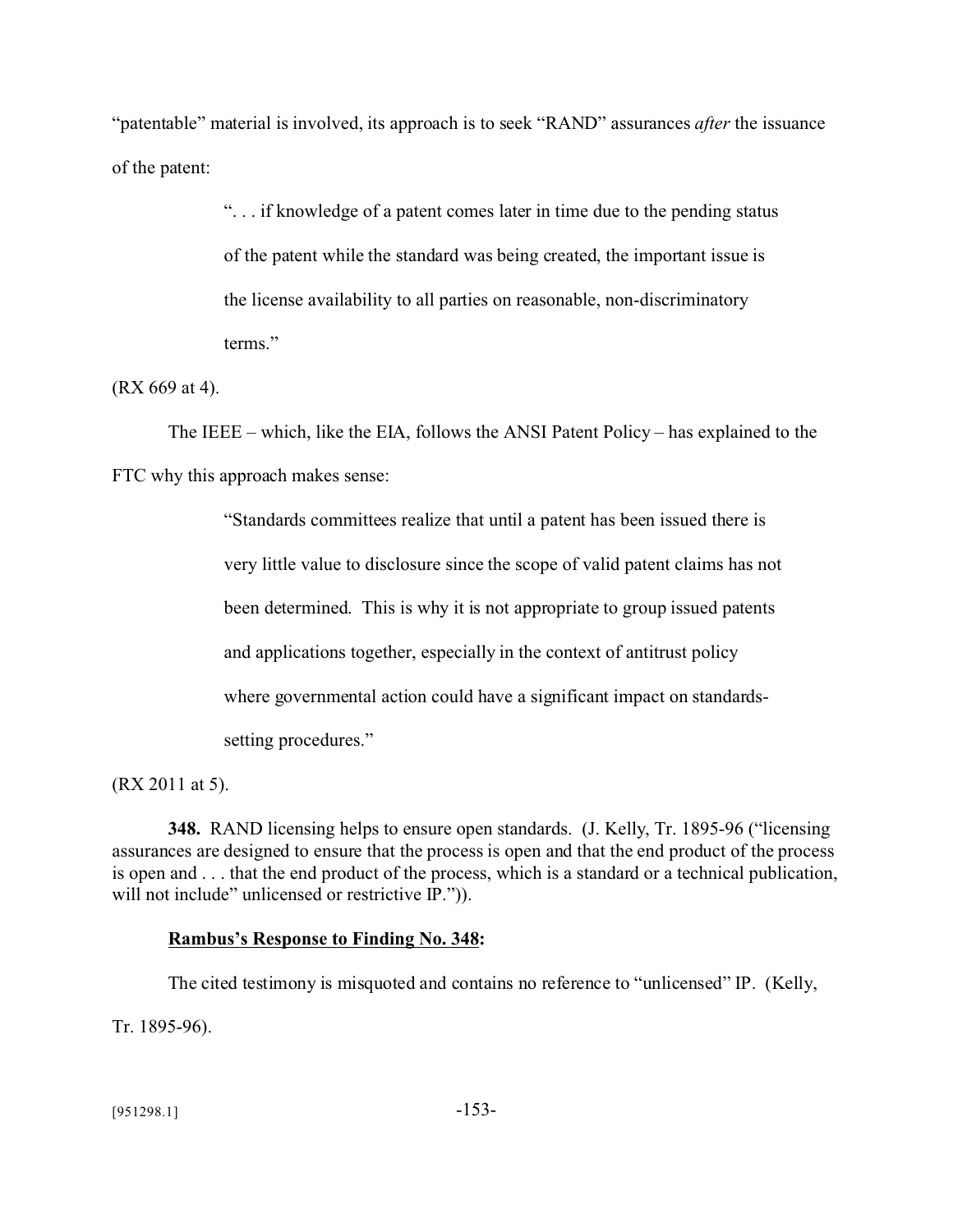## **12. The Licensing Assurances Must Be in Writing.**

**349.** Oral statements relating to licensing assurances are not enough to comply with JEDEC/EIA policy. (J. Kelly, Tr. 1880-81 ("We would require in addition a written expression of the company's willingness to license [on reasonable and non-discriminatory terms] signed by a person in a position of authority to bind the company.), 2004-05 (JEDEC requires "the commitment of the company, not the commitment of the participant, and that of necessity requires that there be something in writing on company letterhead signed by an official with the authority to bind the company.")).

## **Rambus's Response to Finding No. 349:**

The evidence shows that in practice, JEDEC often accepted vaguely worded oral

assurances of RAND licensing and often went forward after a patent disclosure without even

asking for RAND assurances. *See* RPF, ¶¶ 1220-1238.

**350.** The wording on the written assurance letter needs to be consistent with the language found in Section 3.4 of EP-7-A, the EIA Style Manual, with no substantial modifications or additions. (JX0054 at 9; J. Kelly, Tr. 1881 ("the wording needs to be in the words that you see in Section 3.4 [of EP-7] with no substantial modifications or additions."), 1898-99 (the RAND requirement is related to good faith)).

# **Rambus's Response to Finding No. 350:**

The evidence shows that in practice, JEDEC often accepted vaguely worded oral

assurances of RAND licensing and often went forward after a patent disclosure without even

asking for RAND assurances. *See* RPF, ¶¶ 1220-1238.

**351.** EIA general counsel is responsible for determining whether a written assurance complies with EIA policy. (J. Kelly, Tr. 1882 ("Q. And who within EIA determines whether licensing assurance letters satisfy the organization's rules? A. I do.")).

# **Rambus's Response to Finding No. 351:**

The proposed finding is irrelevant to the issues in the case.

**352.** Assurances should come as soon as it appears that the technology is or may be required to comply with the standard. (J. Kelly, Tr. 1945 (" if it appears that the technology is or may be required to comply with the standard under development, then the assurances should be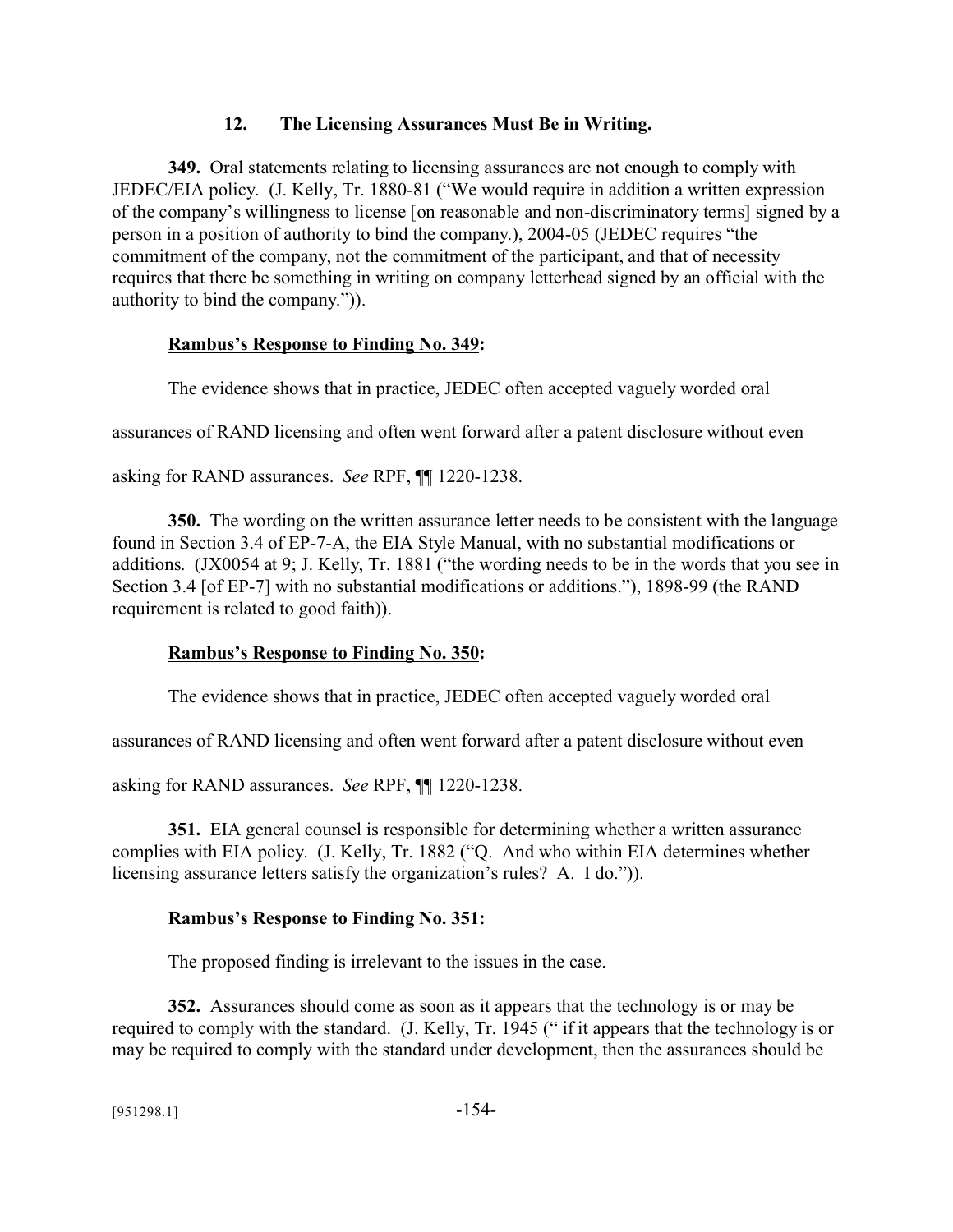forthcoming at that point."); CX0353 at 1 ("[w]ritten assurances must be provided by the patent holder when it appears to the committee that the candidate standard may require the use of a patented invention.") (underline in original)).

### **Rambus's Response to Finding No. 352:**

The finding would only be supported by the cited evidence if the words "to the

committee" are inserted after "it appears." (CX 353 at 1). Rambus also notes in response to this

proposed finding that JEDEC has never requested that Rambus provide RAND assurances with

respect to the patents at issue here, despite JEDEC's longstanding awareness of those patents.

**353.** Once written assurances are received, then JEDEC may consider including patented technology in a standard. (J. Kelly, Tr. 1839-40 ("when the best approach to a technological problem is patented technology, then we, of course, will adopt the patented technology as part of the standard. . . provided there is disclosure of the existence of the IP early in the process and provided that we obtain the licensing assurances."), 1988 ("if the patent is disclosed early and the assurances are given, there is no reason not to move forward with the best technological approach, even if it's patented or subject to a patent application.")).

### **Rambus's Response to Finding No. 353:**

The contemporaneous documents take a different approach. As the EIA informed the

FTC in its  $\frac{1}{2}$ /96 comment letter,

"Even if knowledge of a patent comes later in time due to the pending

status of the patent while the standard was being created, the important

issue is the license availability to all parties on reasonable, non-

discriminatory terms."

(RX 669 at 4).

## **13. Assurance Must be Given of Reasonable Royalty Rates.**

**354.** Actual royalty rates are not discussed in JEDEC. (CX2058 at 235-36 (Meyer 12/14/00 Dep.)).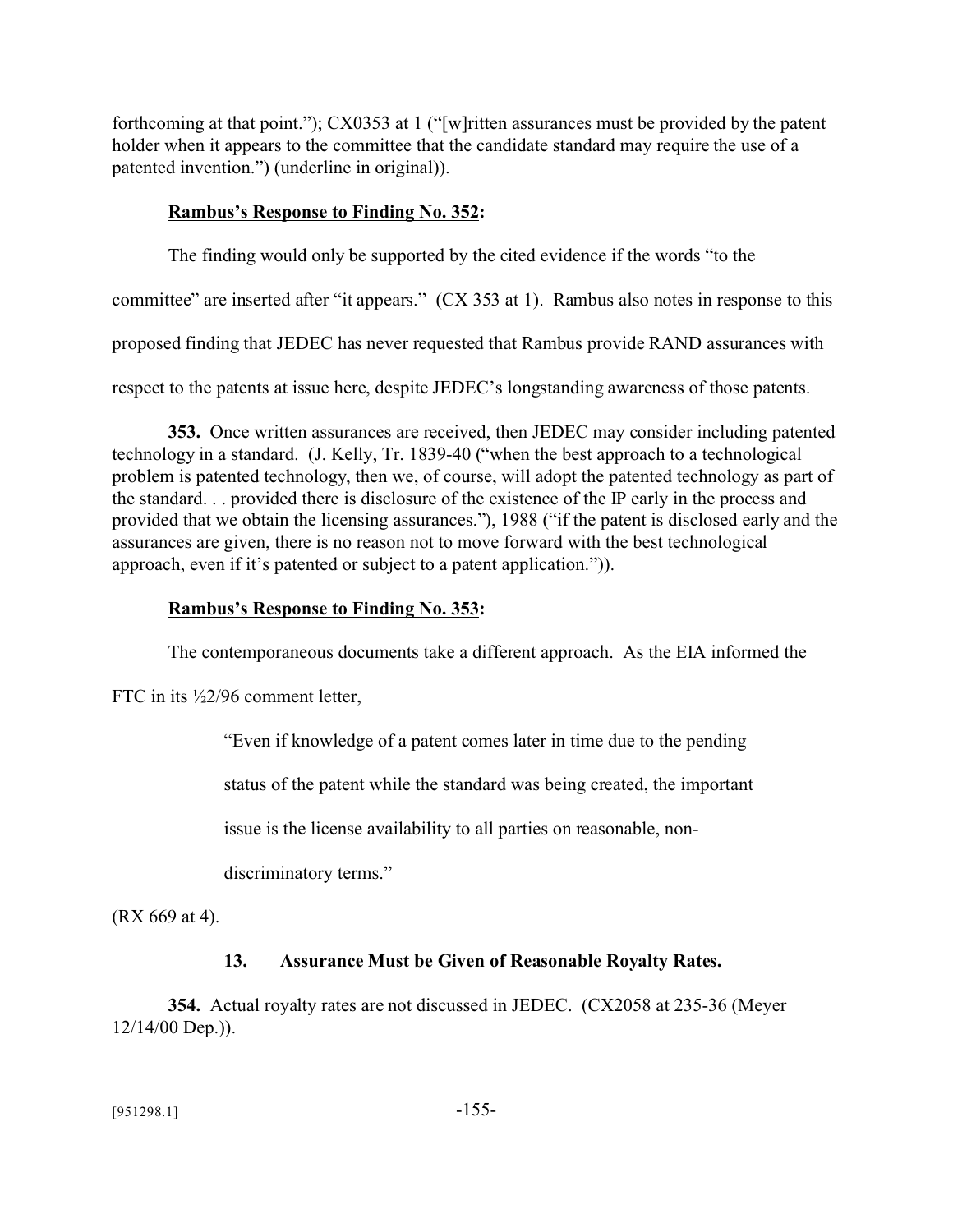#### **Rambus's Response to Finding No. 354:**

This proposed finding is inaccurate. Mark Kellogg presented IBM's "actual royalty rates" to JEDEC when he presented the IBM Worldwide Licensing policy at a 42.5 meeting on December 2, 1991. (JX 9 at 24; Kellogg, Tr. 5232, 5238-39). The IBM Worldwide Licensing Policy sets forth royalty rates from 1-5% of selling price: "The royalty for use of IBM's patents may be based on the licensee's selling price of each product covered by one or more licensed patents or on the royalty portion selling price of such product, the choice being left to the licensee.... The royalty rates are 1% of the selling price if the product is covered by one Category I patent, and 2% of the selling price if the product is covered by two or more Category I patents. If the product is covered by one, two or three or more Category II patents, the royalty will be, respectively 1%, 2% or 3% of the selling price, added to any royalty incurred for Category I patents." (JX 9 at p. 24; Kellogg, Tr. 5238-9; Kelley, Tr. 2618-20). No witness testified that anyone objected to these rates as unreasonable.

**355.** EIA and JEDEC do not determine what is a reasonable royalty rate. (CX2089 at 174-75 (Meyer Infineon Tr.) (reasonable "was up to the negotiations"); J. Kelly, Tr 1882-83 (JEDEC does not "have the expertise to be able to determine what's commercially reasonable in the context of any industry, no less semiconductors. . . That expertise resides in the industry. So, that's why in the first instance we leave it to the parties themselves to work out what's reasonable.")).

#### **Rambus's Response to Finding No. 355:**

Rambus has no specific response.

**356.** Determination of a reasonable royalty rate is left to negotiation and market forces or the courts. (CX2089 at 174-75 (Meyer Infineon Tr); J. Kelly, Tr. 1882-83, 2073-74 (JEDEC and EIA "don't get into the definition, the further definition of reasonable and nondiscriminatory at all. We leave that to the parties to work out or the courts.")).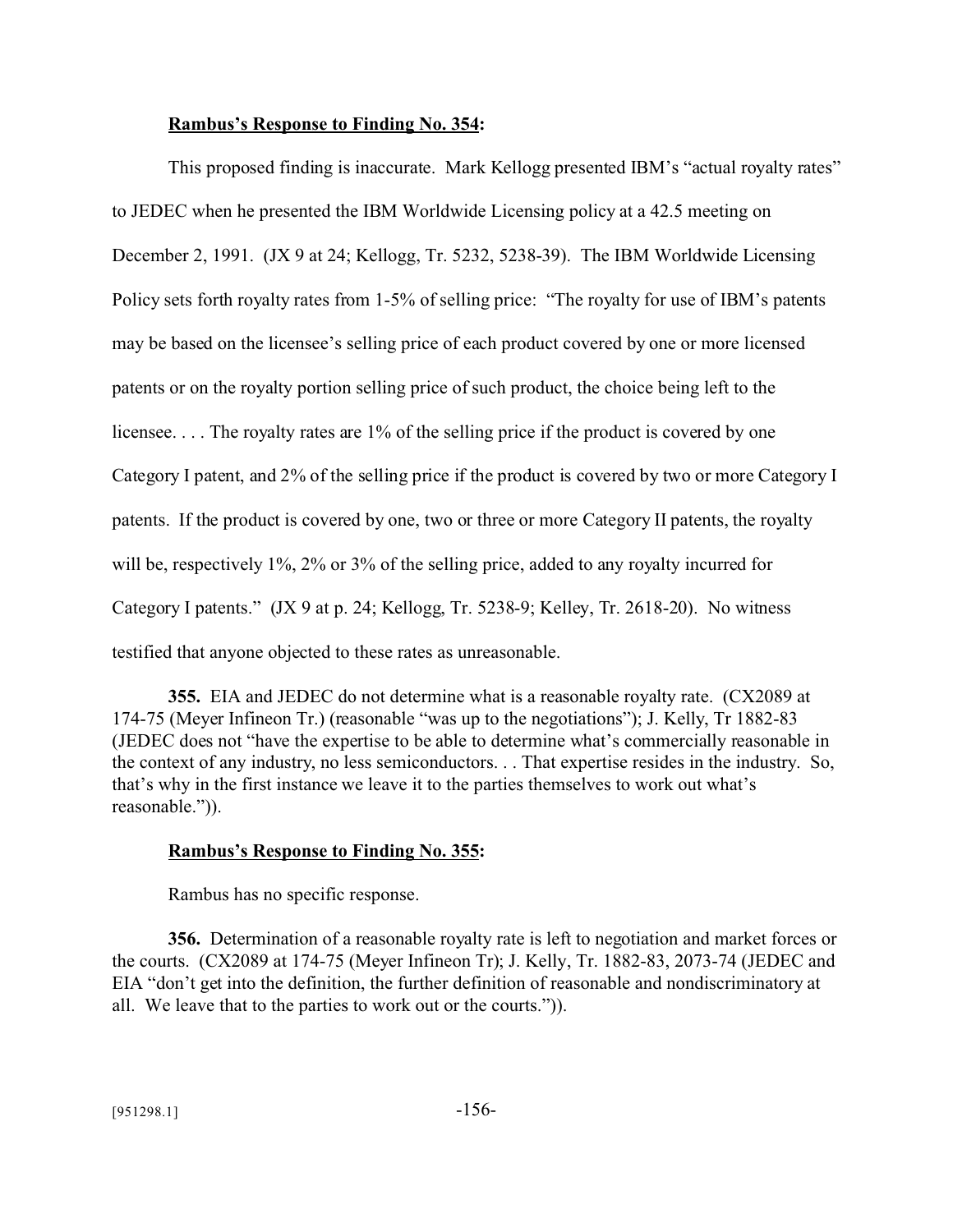## **Rambus's Response to Finding No. 356:**

Rambus has no specific response.

## **F. JEDEC Informs Participants of the Disclosure and Licensing Obligations.**

**357.** JEDEC informed participants of their obligations under the patent policy through discussions at JEDEC meetings, manuals, minutes, ballots, the JEDEC sign-in sheet, and advice from John Kelly. (Rhoden, Tr. 324) (stating that JEDEC informed participants of the patent policy by: (1) reviewing the patent policy at every committee meeting; (2) making available to everybody the Manual of Organization and Procedure; and (3) reiterated the patent policy on the sign-in sheet). *See also* (CX2057 at 95 (Meyer 12/13/00 Dep.) (Describing various ways of learning about the patent policy)).

## **Rambus's Response to Finding No. 357:**

The proposed finding is inaccurate; the cited testimony does not refer to "obligations." In

addition, while there was testimony that JEDEC manuals were "available," there was also

testimony that they were not actually *sent* to members. The passage from Mr. Meyer's

deposition transcript that Complaint Counsel cite, for example, contains this exchange:

"Q. Excluding whatever was in the minutes, did anybody ever send you,

anybody from JEDEC or EIA send you a policy document or a procedure

document between 1990 and 1997?

A. Other than attached to the minutes, no."

(CX 2057, Meyer 12/13/00 Depo. at 95:4-12)

## **1. Meeting Presentations.**

**358.** The chairperson of each JEDEC committee, subcommittee, or working group was required to call to the attention of all those present the requirements contained in the EIA legal guides to inform the meeting on any knowledge they may have of patents or pending patents that might be involved in the work of the meeting. (CX0208 at 19; CX0208A at 19).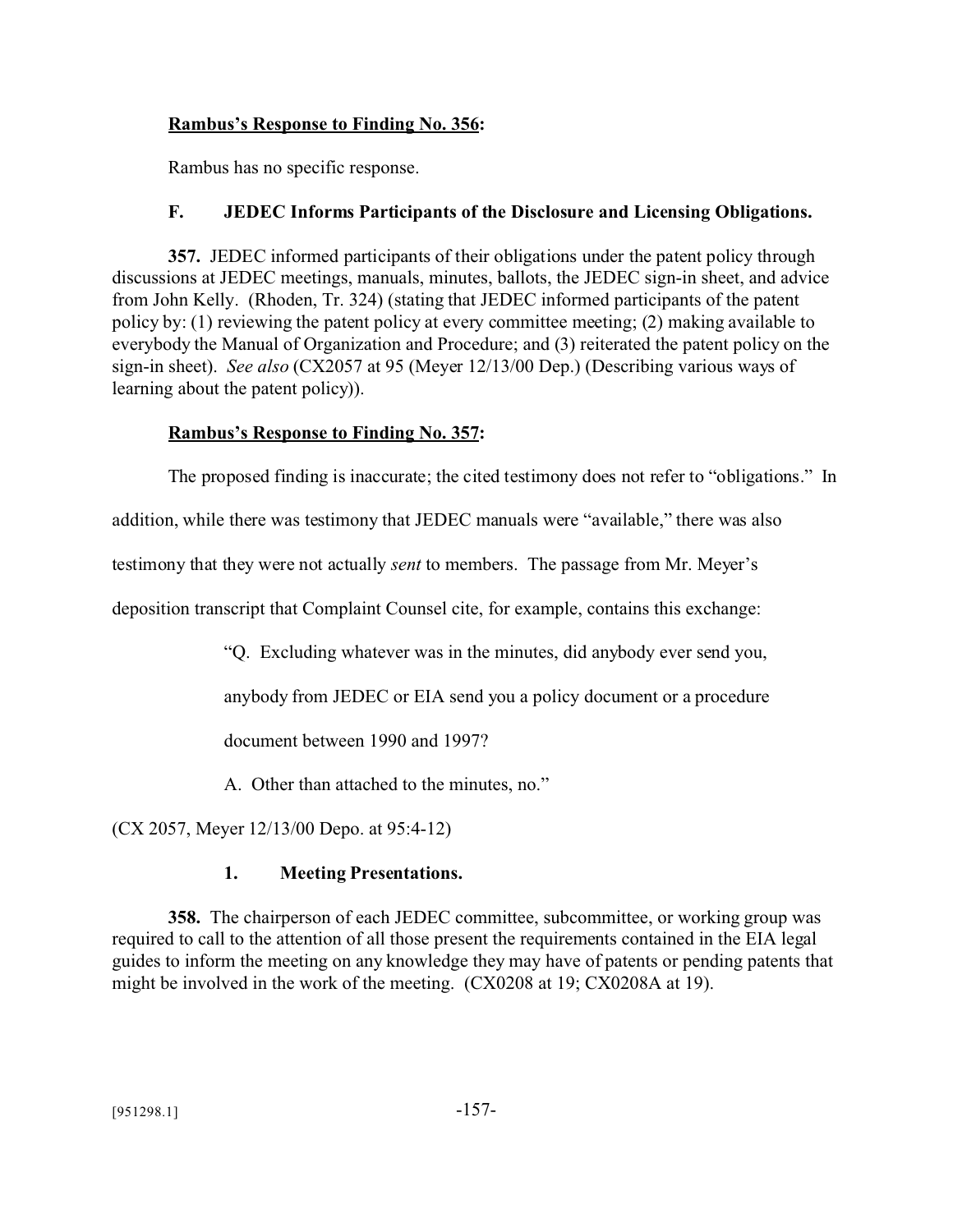#### **Rambus's Response to Finding No. 358:**

Complaint Counsel cite no authority other than the 21-I manual for this finding. Complaint Counsel did not meet their burden of proving that CX 208 (the 21-I manual) ever became effective. (Kelly, Tr. 2105). The great weight of evidence also shows that the portion of 21-I quoted herein neither articulated JEDEC policy authority nor purported to communicate that policy to JEDEC members. *See* RRFF 317, 318 and 330.

**359.** Jim Townsend of Toshiba was the chairman of the JC-42.3 committee during the relevant time period. He was elected chairman at the December 1991 meeting. (JX0010 at 12 (noting Mr. Townsend's election)).

#### **Rambus's Response to Finding No. 359:**

This proposed finding is incomplete because it does not reflect the organizational changes within the JC 42 committee over time. In the early 1990s, the JC 42.3 subcommittee was divided into several task groups that were eventually given letter denominations. Gordon Kelley was chair of the DRAM Task Group (responsible for all dynamic RAM devices, including SDRAM), from at least 1991 through 1995. (CX 2089, Meyer Inf. Trial Tr. 4/26/01 at 134:15-17; CX 35 at 14-15; JX 21 at 7). Mr. Townsend was the *overall* chair of the JC 42.3 RAM Committee between January 1992 (JX 11 at 2) and December 1995, when Gordon Kelley assumed that position. (JX 28 at 3 – "Election results: Gordon Kelley: JC 42.3 Chairman. . .").

**360.** Mr. Townsend ensured that the committee participants were informed of their obligations with respect to the patent policy. (CX2078 at 38-39 (Karp, Micron Dep.) ("I believe it was a personal crusade by Jim Townsend); G. Kelley, Tr. 2399 ("Jim Townsend made it a very big issue that the committee needed to deal with patents and what he called patent applications in the work of the committee so that we could avoid whenever possible."); Lee, Tr. 6597 (Townsend "was pretty vocal at the beginning of meetings to state the policy and to clarify if any question came up."); Rhoden, Tr. 325 ("Generally, during that period of time, it would have been Mr. Jim Townsend who would have made those [patent] presentations"); Williams, Tr. 771 ("Q. Between late 1991 through 1993, how did you learn about JEDEC's patent policy? A. Mainly

 $[951298.1]$  -158-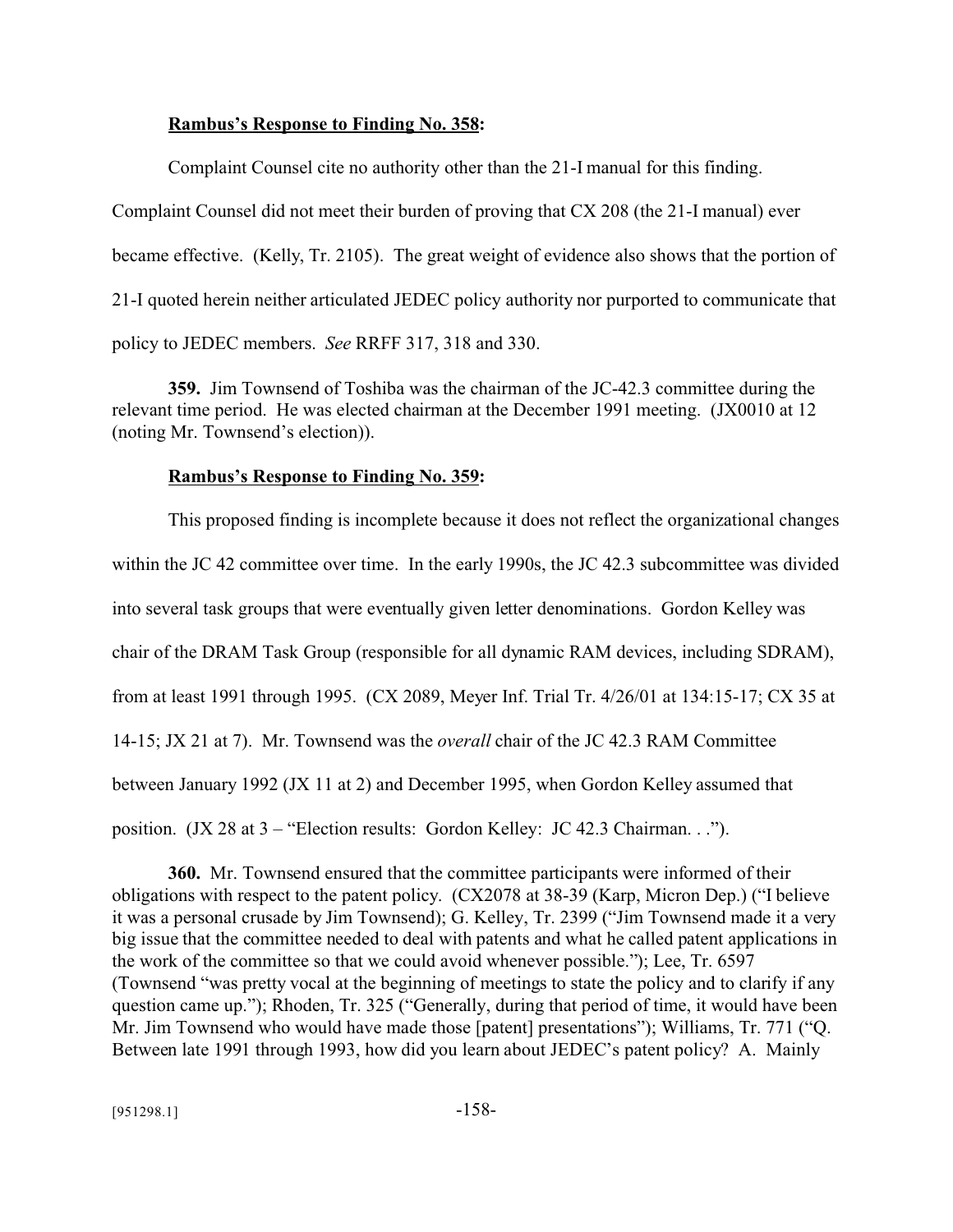by the presentations that were given at every meeting by Mr. Townsend.")).

#### **Rambus's Response to Finding No. 360:**

The weight of the evidence shows that Townsend did not discuss patent applications at the outset of each meeting. Indeed, only *one* of the witnesses cited in support of this finding mentioned applications in the cited testimony. And that witness – Mr. Kelley – did not say whether patent applications should be disclosed by non-presenters as well as presenters. The JC 42.3 minutes show that Townsend routinely did not use or show the viewgraphs attached to the 21-I manual, and instead displayed viewgraphs containing the language of EIA manuals EP-3-F, EP-7-A and EP-7-B. (*See*, *e.g.*, JX 20 at 15-16; JX 21 at 14-15; JX 22 at 12-13; JX 25 at 18-19; JX 26 at 15-16). This shows that Townsend was aware either that the EIA manuals supplied the controlling patent policy or that the 21-I manual had not received EDEC approval, or both.

**361.** Other chairmen also presented the patent policy to their respective committees. (JX0029 at 2 ("Mr. Kelley noted verbally what is the patent policy of EIA/JEDEC."); Sussman, Tr. 1347-48 ("As a chair, as I opened the meeting, I would mention the JEDEC patent policy, and I would flash a transparency on the screen.")).

#### **Rambus's Response to Finding No. 361:**

The cited evidence is not probative because it says nothing about *what* information was presented to members or whether there was any mention of patent applications. The cited 42.3 meeting minutes simply note, for example, that Mr. Kelley "noted verbally what is the patent policy. . . ." (JX 29 at 2). Mr. Sussman's testimony is just as ambiguous and, like Kelley's testimony, describes a presentation far more cursory than what the proposed finding implies:

"As the meeting opened, I would wave the patent policy, and there would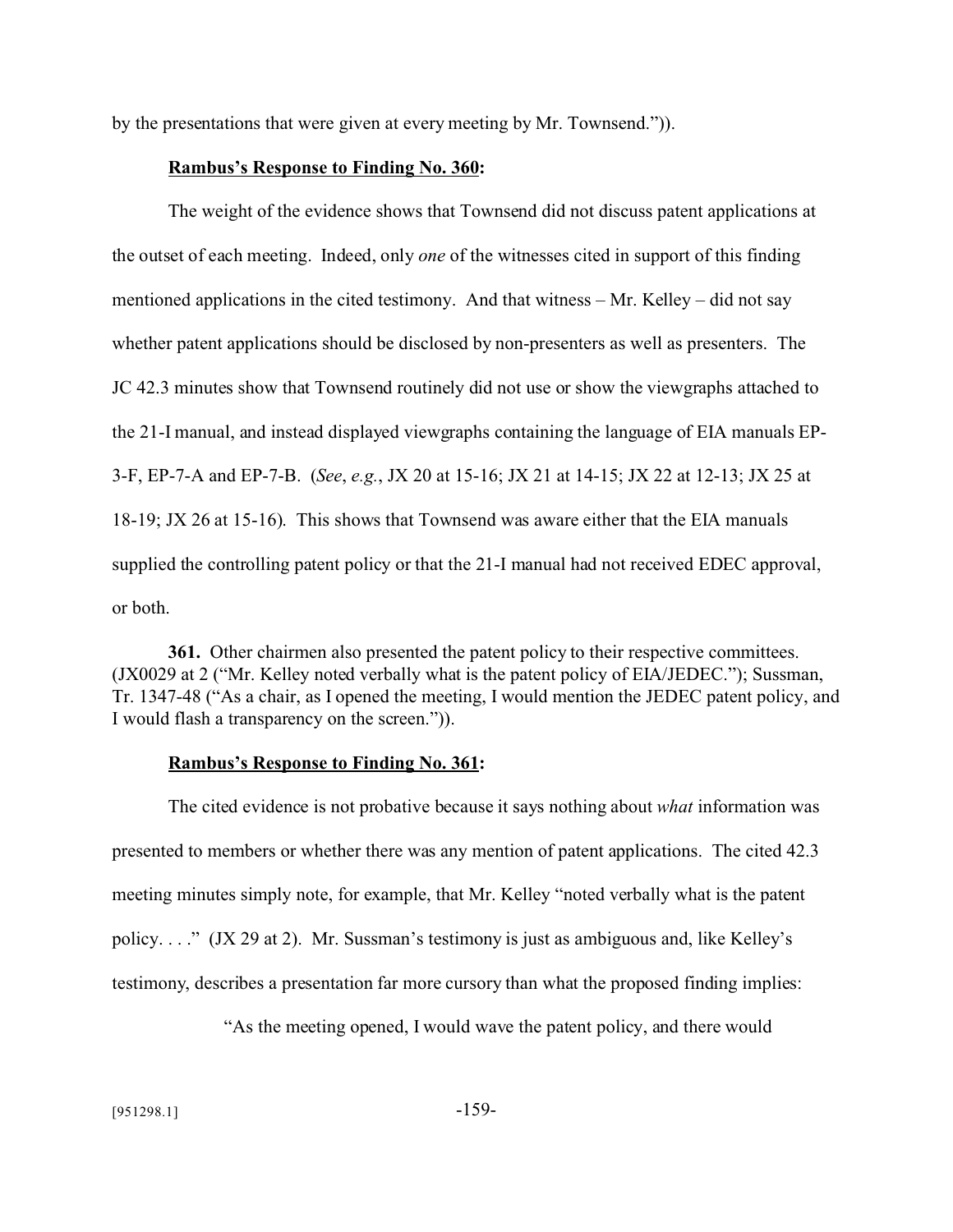be a transparency up on the projector with the page with the patent policy

on it."

(Sussman, Tr. 1348).

**362.** The Wang litigation sensitized the JC-42 committee to patent issues. (G. Kelley, Tr. 2401-02 (after *Wang* "Jim had become a general with a flagpole patent, and at every meeting and every sub-meeting for a week of meetings, Jim emphasized each group's need to make sure that we gave time for disclosure of patents and discussion of patents and resolved any patent issues that could be resolved at the committee meeting for the purposes of meeting the requirements of an open standard."); Landgraf, Tr. 1698-99 (*Wang* "served to reinforce the seriousness of the policy. At this point, it became crystal clear to me and I think other people that when you're developing standards, the idea is to expand the number of suppliers and the number of potential users for it, and if you are going to participate in an open standard formulation body, you need to disclose everything that is applicable or potentially impacting the standards that you're going to adopt."); Sussman, Tr. 1353 (Townsend "was very sensitized by the WANG case and started to compile a [patent tracking] list."); Williams, Tr. 786-87 (Chairman Townsend and the rest of the board wanted to ensure [that *Wang*] never happened again, and so that's why there was so much emphasis placed upon why the policy was where it was and why there was discussion upon it and why it was at length discussed that this was so important, so that the industry was not held hostage again like it was under the WANG case.")). *See also* (CX0013 at 4 (noting that Mr. Townsend brought in a lawyer, gave a presentation, and made suggestions as to what could be done to avoid *Wang* problems in the future)).

#### **Rambus's Response to Finding No. 362:**

The *Wang* litigation involved a company that had *promoted* its technology for

standardization, unlike Rambus. (CX 711 at 188). Moreover, none of the cited testimony refers

to patent applications rather than issued patents.

**363.** Between May 1991 and September 1995, presentations on the patent policy were given at each meeting of the JC-42.3 subcommittee. (JX0005 at 3-4 ( May 1991) ("Toshiba recommended that at each meeting a showing be made to explain what the intellectual property policies are . . . The important thing is disclosure"); Calvin, Tr. 1007-09 (essentially every meeting; gave presentation at each meeting during the week of meetings); G. Kelley, Tr. 2407; Rhoden, Tr. 325, 330; Williams, Tr. 785-86 (early presentation were quite lengthy); CX3136 at 134 (Meyer Infineon Tr.); JX0007 at 3 (September 1991); JX0010 at 11 (December 1991); JX0012 at 5 (February 1992); CX0034 at 3 (May 1992); JX0013 at 4 (July 1992); CX0042 at 3 (September 1992); JX0014 at 3 (December 1992) (noting that a draft of the revisions to the Manual or Organization and Procedure was shown); CX0045A at 2 (December 1992); JX0015 at

 $[951298.1]$  -160-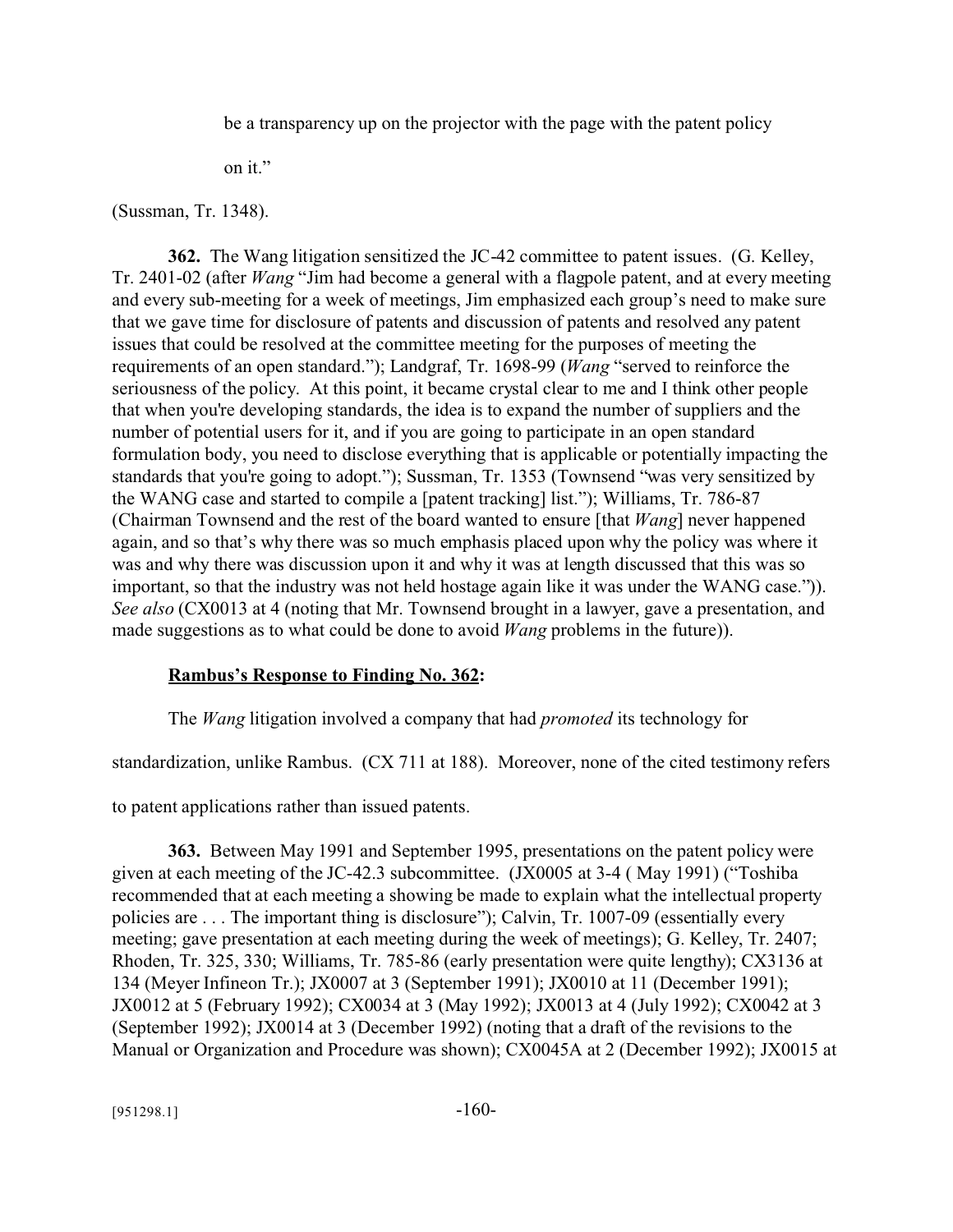4 (March 1993); CX0050A at 2 (March 1993); JX0016 at 5 (May 1993); JX0017 at 3 (September 1993); CX0057A at 2; (September 1993); JX0018 at 3 (December 1993); CX0060A at 2 (December 1993); JX0019 at 4-5 (March 1994); JX0020 at 4 (May 1994); JX0021 at 4 (September 1994); JX0022 at 3 (December 1994); JX0025 at 3 (March 1995); JX0026 at 4 (May 1995); JX0027 at 4 (September 1995)).

## **Rambus's Response to Finding No. 363:**

Rambus has no specific response.

**364.** The patent policy was presented at other JC-42 subcommittee meetings. (CX0018 at 7 (JC-42.5) ("It was suggested that at the beginning of each meeting the patent disclosure requirements be shown. Committee agreed."); CX0021 at 3 (JC-42.5); CX0030 at 3 (JC-42.5); CX0044 at 3 (JC-42.5); CX0052 at 4 (JC-42.5)).

## **Rambus's Response to Finding No. 364:**

Rambus has no specific response.

**365.** Beginning with the December 1995 meeting, participants discussed the patent policy during the plenary session. (JX0028 at 3 ("Patent Policies. This subject was covered in the Plenary Session in December 4")).

# **Rambus's Response to Finding No. 365:**

Rambus has no specific response.

**366.** Mr. Townsend cautioned participants to disclose "relevant patent applications." (RX0356 at 2 ("members are cautioned to disclose their relevant patent applications."); G. Kelley, Tr. 2406-07 (The JEDEC patent policy as explained by Jim Townsend required members to disclose "an issued patent that was available from the patent office, patent applications that were being worked on with the patent office, and items that were probably going to become patents."); Rhoden, Tr. 332 ("Mr. Townsend would always make reference that disclosure was required of patent applications."); Williams, Tr. 788-89; CX3136 at 134 (Meyer Infineon Tr.)).

# **Rambus's Response to Finding No. 366:**

The use made by Complaint Counsel in this finding of Mr. Kelley's testimony violates

Your Honor's July 10, 2003 Order On Post Trial Briefs, which bars the parties from offering

testimony for the truth of the matter asserted if the testimony was admitted for another purpose.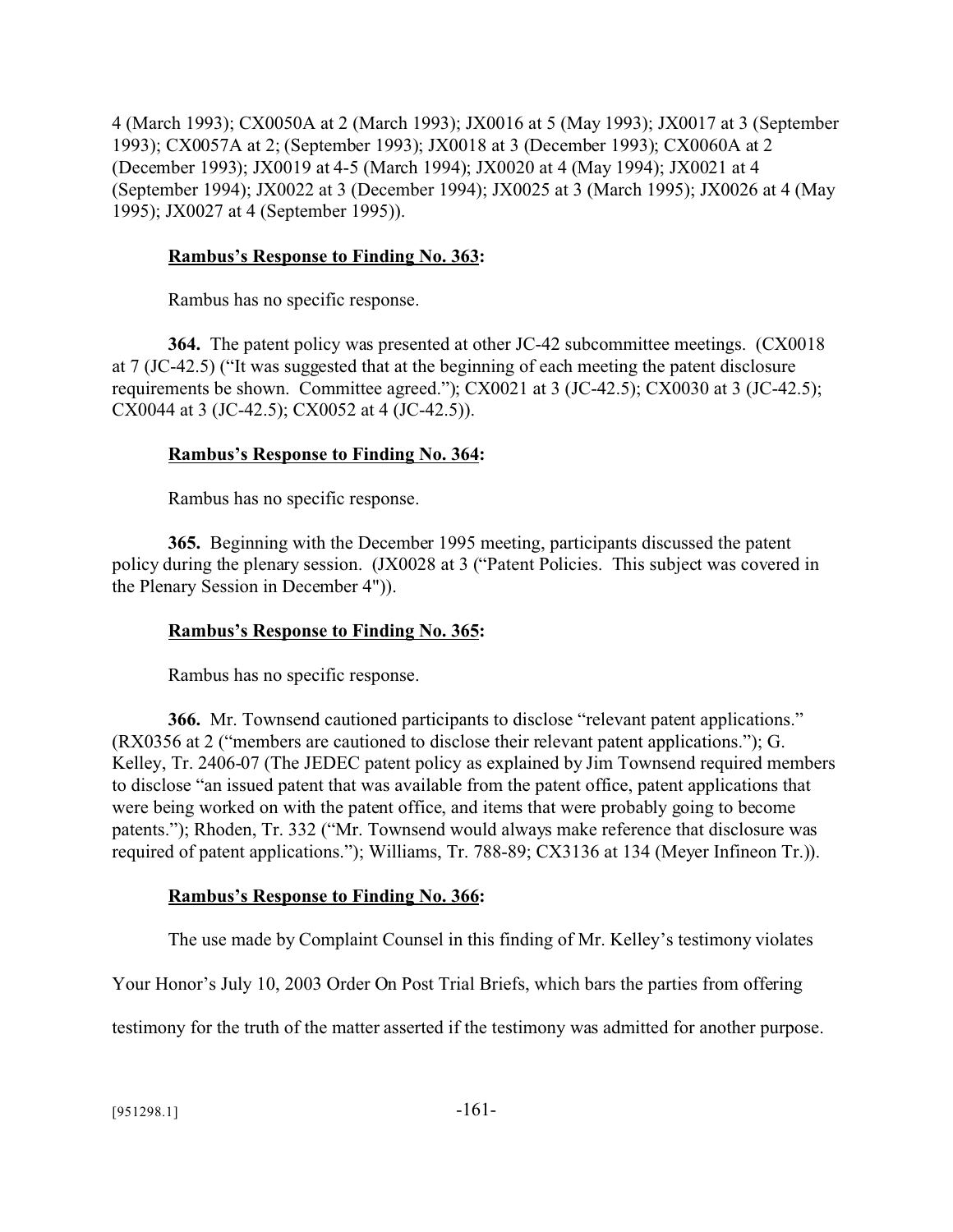Mr. Kelley was allowed to testify to his "understanding" of Mr. Townsend's message, but only after Your Honor explained that "I am not going to allow hearsay that tries to prove an out of [court] statement. That's pretty clear, Mr. Oliver." (Kelley, Tr. 2406). In any event, Mr. Kelley's description – that he thought members needed to disclose "items that were probably going to become patents" is a description of a policy that was never expressed anywhere in writing and that would be virtually impossible to implement given the uncertainties of the patent system. Mr. Kelley's testimony is also inconsistent with the Patent Tracking Lists – which show that no IBM patents *or* patent applications were added between the fall of 1993 and the fall of 1995, despite the enormous number of patents received by IBM in that time period. (JX 18 at 14-21; JX 19 at 17-23; JX 20 at 15-18; JX 21 at 14-18; JX 25 at 18-26; JX 26 at 15-24; JX 27 at 20-25; JX 28 at 12-18). Mr. Kelley's testimony is also inconsistent with statements repeatedly attributed to IBM in the JEDEC minutes to the effect that IBM would *not* disclose patents or "intellectual property law" rights. (JX 15 at 6; RX 420 at 1; JX 18 at 8). (*See also* Wiggers, Tr. 10592-4 – testimony by Hewlett-Packard representative and JEDEC Council member Hans Wiggers that he was present at a 42.3 meeting when Kelley said that IBM would not disclose patent applications, and that he, Wiggers, announced at the meeting that Hewlett-Packard would take the same position).

The three other witnesses cited in support of this finding are employed by DRAM manufacturers (or, in Mr. Rhoden's case, by a consortium of DRAM manufacturers), who have a strong financial interest in the outcome. In contrast to the after-the-fact testimony of these interested witnesses, the written evidence shows that disclosure of applications was only encouraged, not required. *See* RRFF 318-322 and evidence cited therein; RPF 204-273 and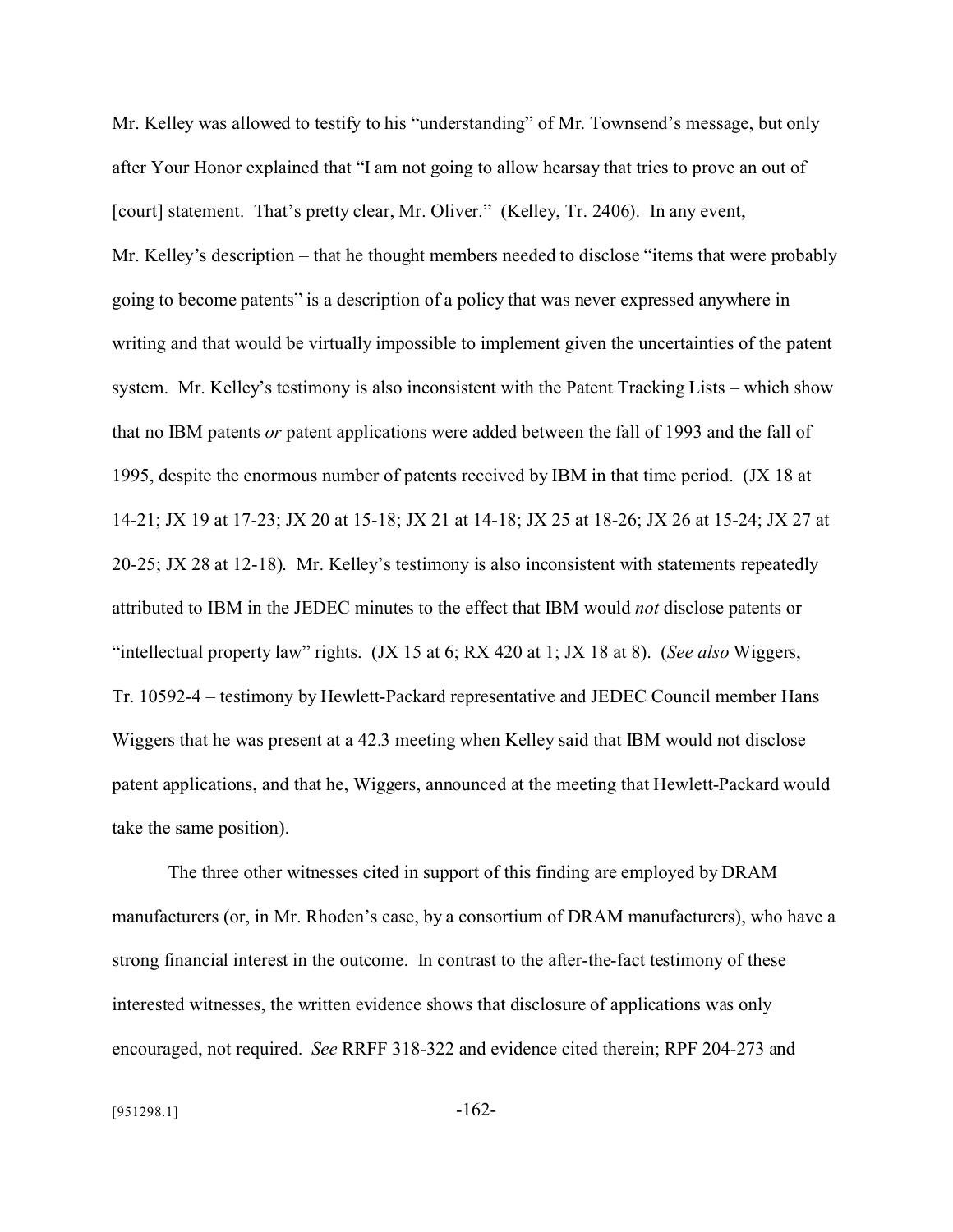evidence cited therein.

## **2. The Patent Tracking List.**

**367.** In addition to his presentations of the patent policy, Mr. Townsend also kept a patent tracking list, which was his compilation of patents and pending patents concerning which he had been made aware of through the course of the work inside JEDEC. (Rhoden, Tr. 325 (Townsend "also distributed copies of. . . .his notes about patents that he had been made aware of through the course of the work inside JEDEC. He called that his patent tracking list"); Sussman, Tr. 1355 (JUDGE McGUIRE: Okay, now, whose job was it to transcribe any information on these sheets, these tracking sheets? I mean, who had that responsibility? Jim Townsend? THE WITNESS: Jim Townsend."); McGrath, Tr. 9247 ("As I recall there were at times things that were listed just as a patent application on his list.")).

## **Rambus's Response to Finding No. 367:**

Rambus has no specific response.

**368.** The patent tracking list had multiple purposes, including record-keeping, a reminder to other participants of the patent issues that were on, and as an educational tool for those who were newcomers to the committee. (G. Kelley, Tr. 2407-08).

## **Rambus's Response to Finding No. 368:**

In the cited passage, Mr. Kelley testified about his "understanding of the purpose" behind the list. (Kelley, Tr. 2407). He did *not* testify that he had personally prepared the list or that he had personal knowledge of its genesis. (*Id.*). In any event, he *certainly* did not testify that the list was intended as a reminder to "participants," as this proposed finding states. Instead, he testified that the list "was a reminder *to me* as we opened the meeting to remember the patent issues that were on the list." (Kelley, Tr. 2408) (emphasis added).

**369.** The patent tracking list was not a complete list of all patents and patent applications disclosed to the JC-42 committee. (G. Kelley, Tr. 2408 ("I know of instances where patent issues did not make the list.")). *See, e.g.,* (CX0034 at 7 (Fujitsu LOC package patent application disclosed in May 1992 did not appear on patent tracking list as of December 1995 ); CX0711 at 169 (Fujitsu SSTL patent application disclosed in September 1995 did not appear on patent tracking list as of December 1995); JX0027 at 7-8 (Stacktek patent disclosed by Hewlett-Packard in September 1995 did not appear on patent tracking list as of December 1995)). *Cf.* (JX0028 at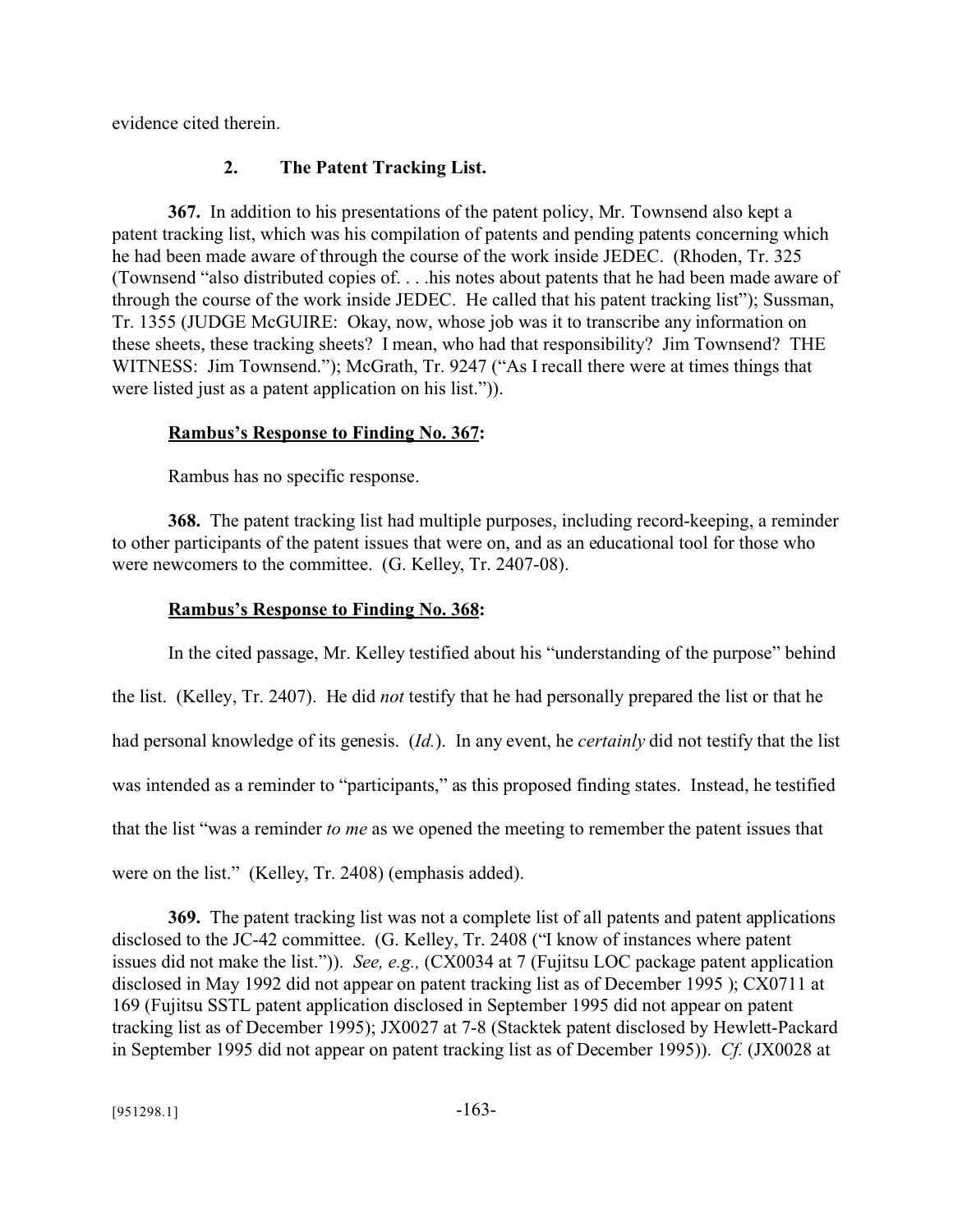15-18 (December 1995 patent tracking list)).

#### **Rambus's Response to Finding No. 369:**

Rambus has no specific response.

**370.** A memorandum sometimes was shown and circulated with the patent tracking list. The memorandum referred participants to the "existing rules of the EIA governing *patentable* matters" and reminded participants of their obligation to indicate "the intent of your company to patent or not patent the subject matter." (CX0042A at 7) (emphasis added). *See also* (CX0336; CX0342; CX0347).

#### **Rambus's Response to Finding No. 370:**

This proposed finding is false. The memorandum to which this finding refers was always addressed to *specific companies*, not to all "participants," as Complaint Counsel asks Your Honor to find. (CX 42 at 13). The memorandum also says nothing at all about "obligations" on the part of "participants" or anyone else with respect to patents or "patentable matters." (*Id.*). Instead, the memorandum requests that its recipients – specific, identified companies that *never* included Rambus – to "please . . . research your company's position" on the items listed "next to your company's name. . . ." (*Id.*).

In other words, the memorandum asked specific companies to research and state their position on specific subject matters. No disclosure requirements are mentioned or implied. Because it was and is undisputed that there was *no* obligation on the part of JEDEC members to research anything about patents (*see* CCFF 325), this memorandum would naturally have been understood by JEDEC members as encouraging *voluntary* action, not as stating or imposing obligations.

**371.** Although the memorandum apparently was addressed only to participants representing companies with patents already on the patent tracking list, inclusion of the patent tracking list in the minutes assured that every participant was aware of the rules. (CX0042 at 16-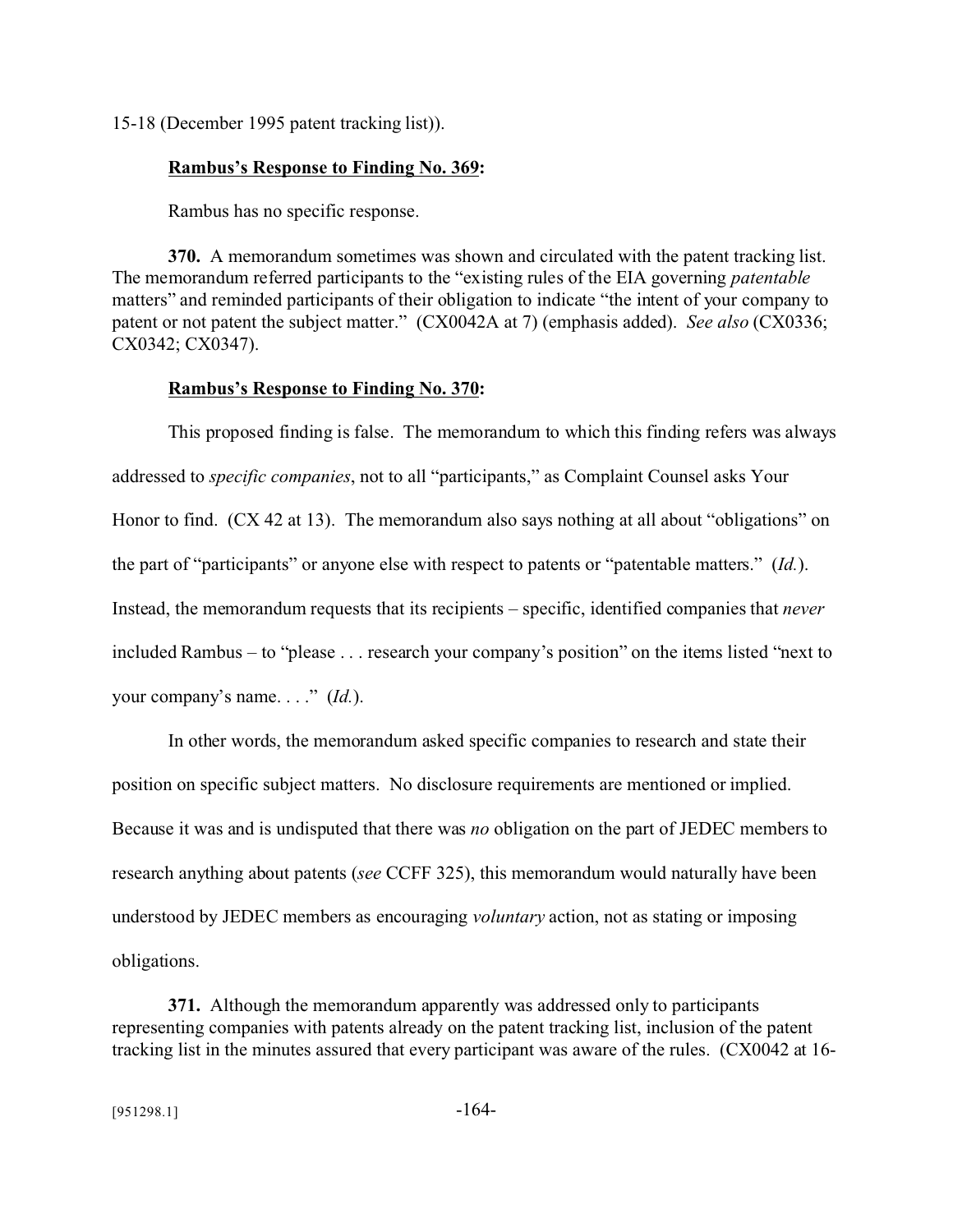17). Rambus received copies of the patent tracking lists that were included in the minutes. (CX0042A) (original bates numbers indicate that these minutes were produced from Rambus's files)).

#### **Rambus's Response to Finding No. 371:**

There is no evidence in the record that the patent tracking list was addressed to those companies with patents on the list, and it is obvious from a simple comparison of the list of patents and the list of recipients that Complaint Counsel's speculation in this regard is unfounded. After Rambus's '703 patent was added to the tracking list, for example, it was *not* added to the list of addressees to whom Mr. Townsend sent his memorandum with its request for information. (JX 18 at 14-21; JX 19 at 17-23; JX 20 at 15-18; JX 21 at 14-18; JX 25 at 18-26; JX 26 at 15-24; JX 27 at 20-25; JX 28 at 12-18).

Moreover, the finding's assertion that the patent tracking list "assured that every participant was aware of the rules" is also unfounded. The only "rules" referenced in the memorandum are the *EIA* policies set out in EP-3 and EP-7A. (CX 42 at 14-15). Those "rules" reference no disclosure obligations at all. And even Gordon Kelley testified that as he understood these provisions (which were attached to virtually every set of JC 42.3 meeting minutes while Rambus was a member), they did *not* require disclosure of patent applications. (Kelley, Tr. 2686-7, 2695-7).

**372.** The patent tracking list, memoranda and other patent policy related documents were included in the package of minutes and attachments. (JX0007 at 21-23; JX0012 at 28-30; CX0034 at 13-21; JX0013 at 14-18; CX0042 at 13-17; CX0042A at 7-9; JX0014 at 21-30; JX0015 at 24-30; JX0016 at 21-29; JX0017 at 12-14; JX0018 at 14-21; JX0019 at 17-30; JX0020 at 15-25; JX0021 at 14-25; JX0022 at 12-20; JX0025 at 18-26; JX0026 at 15-28; JX0027 at 20-27; JX0028 at 12-23; CX0021 at 12-21; CX0030 at 12-20; CX0044 at 8-16; CX0052 at 11-14; CX0079A at 6-10; JX0009 at 13-16; JX0012 at 28-30).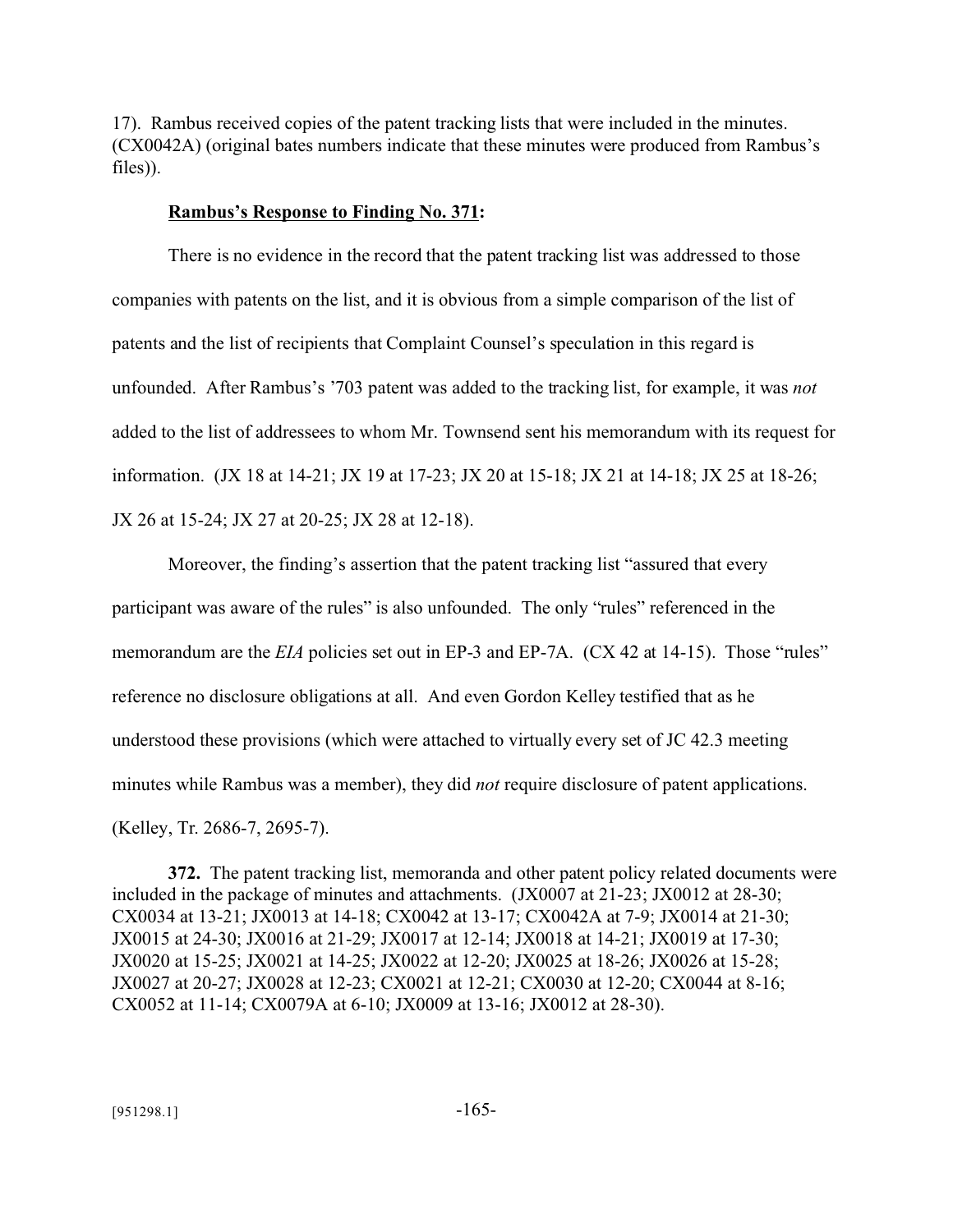#### **Rambus's Response to Finding No. 372:**

A review of these materials shows that in virtually every case, excerpts from the EIA

manuals were shown, not the JEDEC manuals..

#### **3. New Member Orientation.**

**373.** JEDEC conducted new member orientations that included discussions of the patent policy when the new members had questions. (Rhoden, Tr. 341-42).

#### **Rambus's Response to Finding No. 373:**

Mr. Rhoden testified that such discussions occurred "occasionally, not often." (Rhoden, Tr. 341-42).

**374.** New members received copies of the JEDEC Manual of Organization and Procedure. (CX0208; Landgraf, Tr. 1702-04).

#### **Rambus's Response to Finding No. 374:**

Mr. Landgraf's testimony is not probative of any issue in this case, since he testified that he did not start attending JEDEC meetings until 1994. (Landgraf, Tr. 1687). Testimony by other JEDEC members about earlier time periods shows that the manuals were not routinely distributed to members. (CX 2057, Meyer 12/13/00 Depo. at 94-95). In any event, if this finding is accurate, it would prove only that Rambus had received the 21-H manual, which was in effect when Rambus joined JEDEC. (CX 205A). The only reference in the 21-H manual to intellectual property is this:

"JEDEC standards are adopted without regard to whether or not their

adoption may involve patents on articles, materials or processes."

(CX 205A at 11). This language also appears in the EIA Legal Guides and is described there as a "basic objective" of all EIA standardization programs. (CX 204 at 4).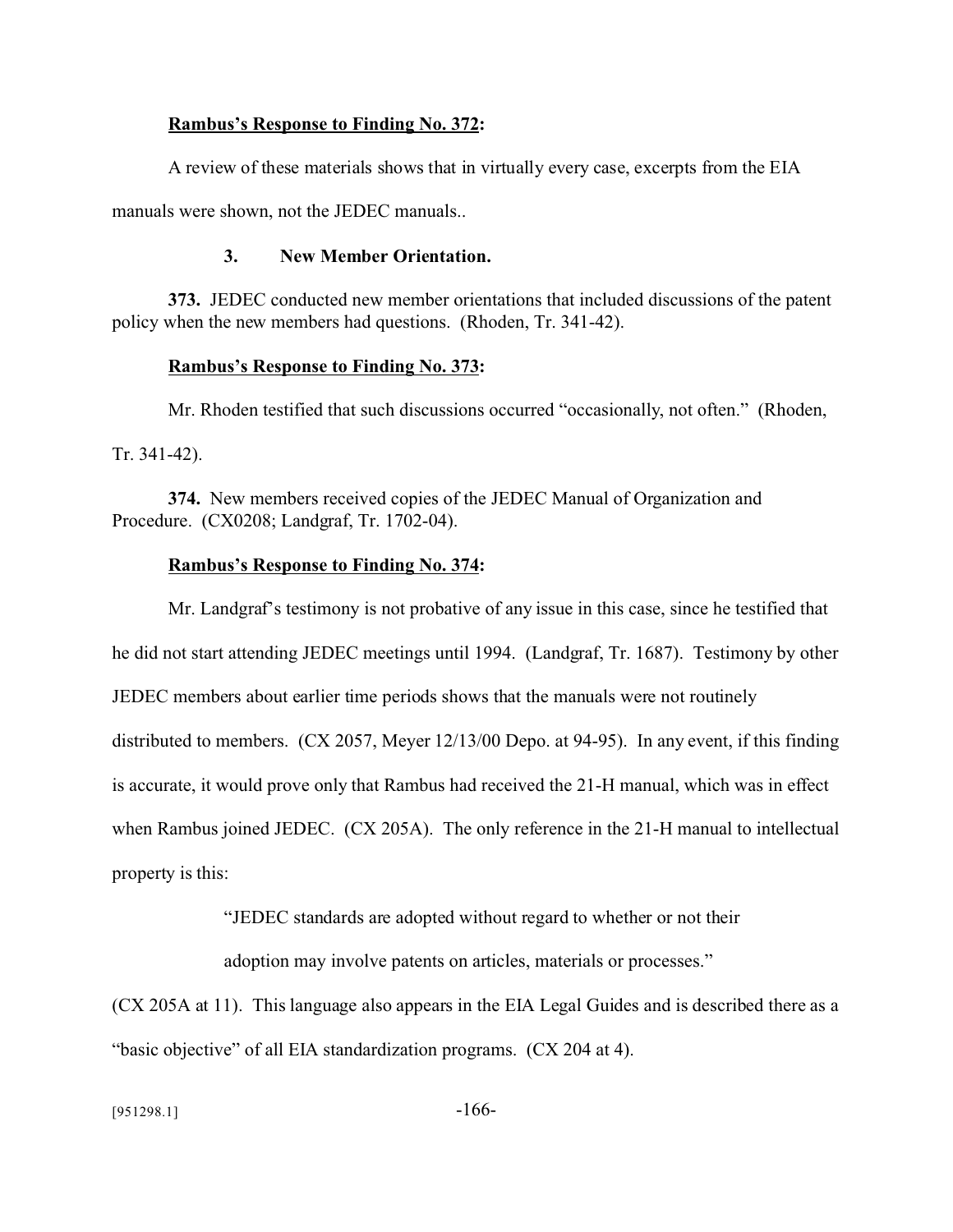#### **4. Sign-In Sheets.**

**375.** Participants at each JEDEC meeting were required to record their names on the Meeting Attendance Roster or sign-in sheet. (CX0306; CX3136 at 135 (Meyer Infineon Tr.) ("Q. This [sign-in sheet] is what the members signed whenever they came to a JEDEC meeting, is that right, Mr. Meyer? A. They sign that sheet, yes."); CX0356).

## **Rambus's Response to Finding No. 375:**

Rambus has no specific response.

**376.** The attendees listed on the front page of each set of minutes was taken from the sign-in sheets. Thus, participants who appear as having attended the meeting necessarily must have signed the sign-in sheet. (Rhoden, Tr. 343 ("the people sign in, and then. . . they are transferred from this sheet then to the printed document, and you see at the head of all of the meeting minutes, the names that appear at the head of the meeting minutes would necessarily have signed a sheet just like this to be transferred to that point."); Calvin, Tr. 1014-15 ("the policy is that there's a sign-up sheet that is sent around, and you sign in, either as a member, or as an associate. And that's how they track.")).

## **Rambus's Response to Finding No. 376:**

Rambus has no specific response.

**377.** After the Wang case (see CCFF 362, 434), JEDEC also revised the sign-in sheet to further clarify the rule requiring disclosure of patent applications that may relate to JEDEC work. (CX0306 at 1; J. Kelly, Tr. 1934-35 ("the language that I'm referring to is 'subjects involving patentability or patented items shall conform to the EIA policy'. . . I think that first appeared on the sign-in sheet in the early 1990s time frame, around the time of the WANG case."); CX0317 at 2 (March 1991 letter from Jack Kinn to Jim Townsend stating "Finally, subject to concurrence by our legal counsel, I will have a statement on patents, included on the reverse of the sign-in sheet plus suggest to Council a statement go on the front, requesting the chairmen to read the excerpts at the beginning of every meeting.")).

## **Rambus's Response to Finding No. 377:**

The finding is not supported by the weight of the evidence. First, the 1991 Kinn

memorandum refers to a statement "on patents," not patent applications. (CX 317 at 2).

Gordon Kelley testified to his understanding that EIA consistently used the word "patents" to

refer only to issued patents. (Kelley, Tr. 2686-7; 2695-7). Second, if JEDEC wanted to use the

 $[951298.1]$  -167-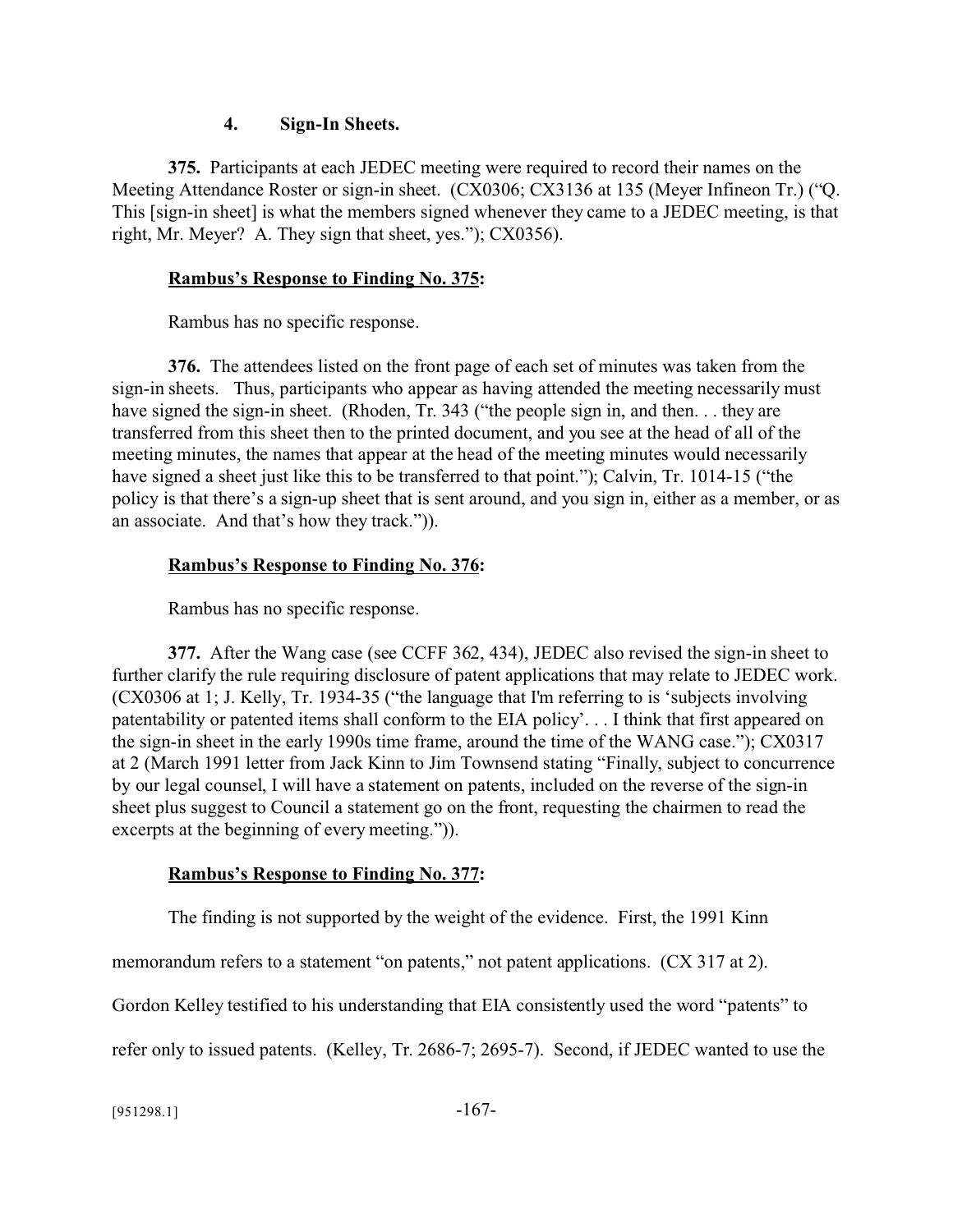sign-in sheets to tell members of some obligation to disclose patent applications, it presumably would have done three things: (1) used words like "disclose;" (2) used words like "obligated"; and (3) used the phrase "patent application." Instead, the sign-in sheet simply states that "subjects involving patentable or patented items shall conform to *EIA policy*." (CX 306 at 1) (emphasis added). The "EIA policy" on the reverse side of the sign-in sheet talks about *licensing* assurances, not disclosure obligations. (CX 306 at 2).

In short, the referenced language on the sign-in sheet at most was there to remind JEDEC

members of EIA policies regarding licensing assurances.

**378.** The sign-in sheet used during at least part of the relevant time period contained a written reminder at the top of the first page that "[s]ubjects involving *patentable* or patented item shall conform to EIA Policy." (CX0306 at 1) (emphasis added); J. Kelly, Tr. 1934-35 (language appeared around the time of the *Wang* litigation)). Mr. Crisp recalled having seen the sign-in sheet with this language at some point while attending JEDEC meetings. (CX2094 at 439-40 (Crisp, Dep.)).

## **Rambus's Response to Finding No. 378:**

*See* RRFF 377.

**379.** The term "patentable," as used in the sign-in sheet, referred to anything over which an individual company claimed ownership or anything that they claimed could be patentable. (J. Kelly, Tr. 1935-36 ("patentable" meant patent applications), 1856-57 (sign-in sheet incorporates language from EIA Legal Guides); Rhoden, Tr. 344 ("My understanding is anything that an individual company claimed ownership, anything that they claimed could be patentable, then that references the patentable terminology that you see here."); Sussman, Tr. 1350-51 (language in sign-in sheet is "all inclusive.")).

## **Rambus's Response to Finding No. 379:**

None of the three witnesses whose testimony is cited regarding their understanding of the

meaning of the word "patentable" on the sign-in sheet had any involvement in the choice of that

word, so their testimony is necessarily limited to their own personal understanding. In any event,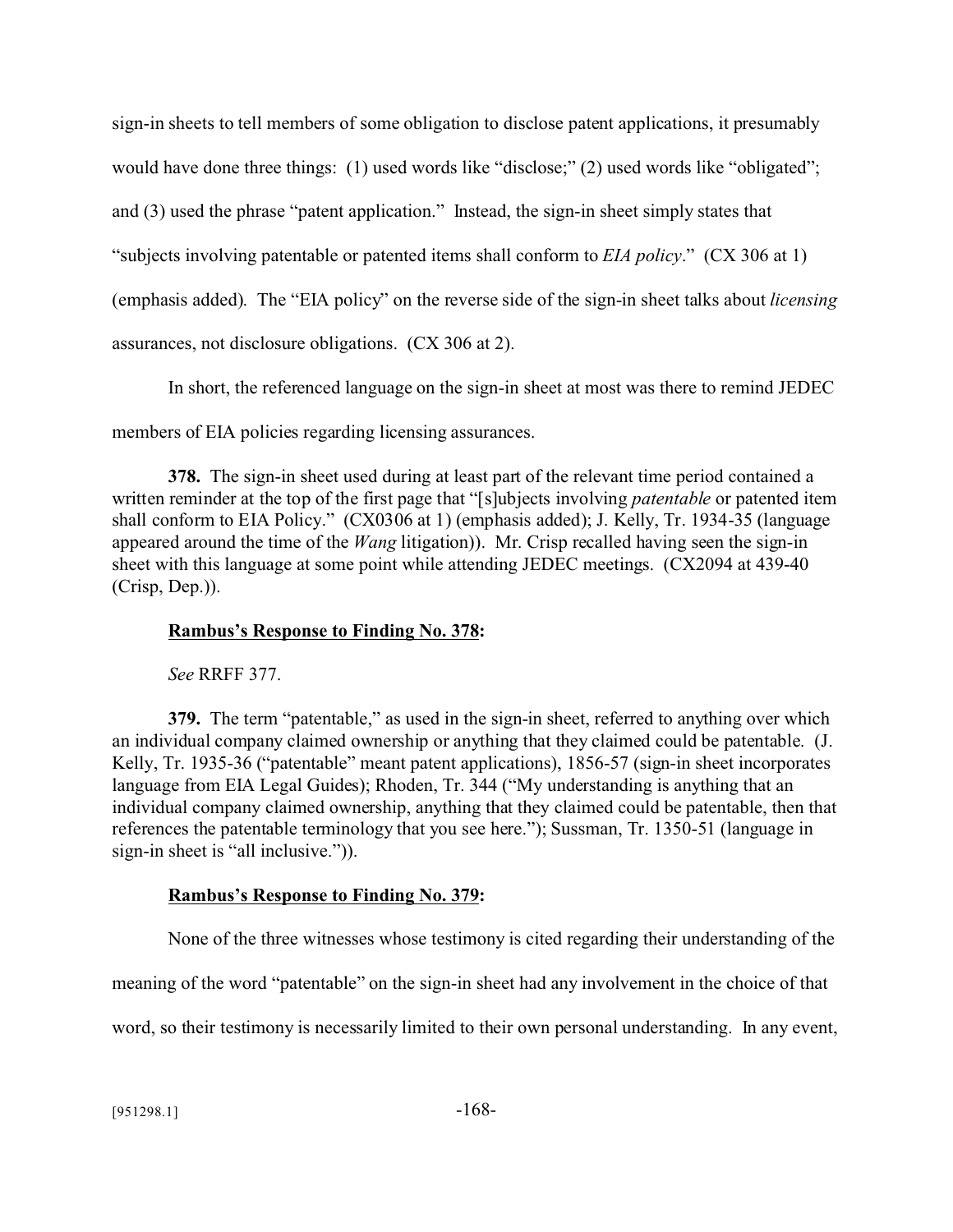the sentence as a whole, given its reference to the EIA licensing policy on the reverse side and the absence on the reverse side of any reference to a disclosure obligation, is *at best* a reminder about the licensing assurances requested when the committee learns of intellectual property issues. *See* RRFF 377.

**380.** The sign-in sheet also referred participants to EIA general counsel concerning any doubtful questions. (CX0306 at 1; J. Kelly, Tr. 1857-58, 1937-38 (receives questions concerning the patent policy approximately once every other month)).

#### **Rambus's Response to Finding No. 380:**

Rambus has no specific response.

**381.** EIA general counsel is the official responsible to final interpretation of the patent policy. (J. Kelly, Tr. 1857-58, 1915, 1939 (Mr. Kelly's interpretation controls)).

#### **Rambus's Response to Finding No. 381:**

Mr. Kelly testified that he "believes" that he has "the last word" in "interpreting EIA

rules." (Kelly, Tr. 1857-58). He also testified, however, that EDEC, not himself, drafts those

rules. (Kelly, Tr. 2078 – "EDEC drafts the policy.").

If Mr. Kelly is correct that he represents the "last word" with respect to EIA patent policy interpretation, then the 1/22/96 letter to the FTC that he co-signed, and its unambiguous statement that the EIA "encourage[s] the early, voluntary disclosure of patents that relate to the standards in work," ought to be binding upon EIA and JEDEC, or at least given great weight. (RX 669 at 3; Kelly, Tr. 2092-3).

#### **5. Meeting Minutes.**

**382.** JEDEC meeting minutes contained discussions of the terms of the patent policy. (CX0045A at 13) (showing proposed revisions of the JEDEC Manual of Organization and Procedure); CX0064A at 2 (discussion of request by Texas Instruments for clarification of the patent policy)).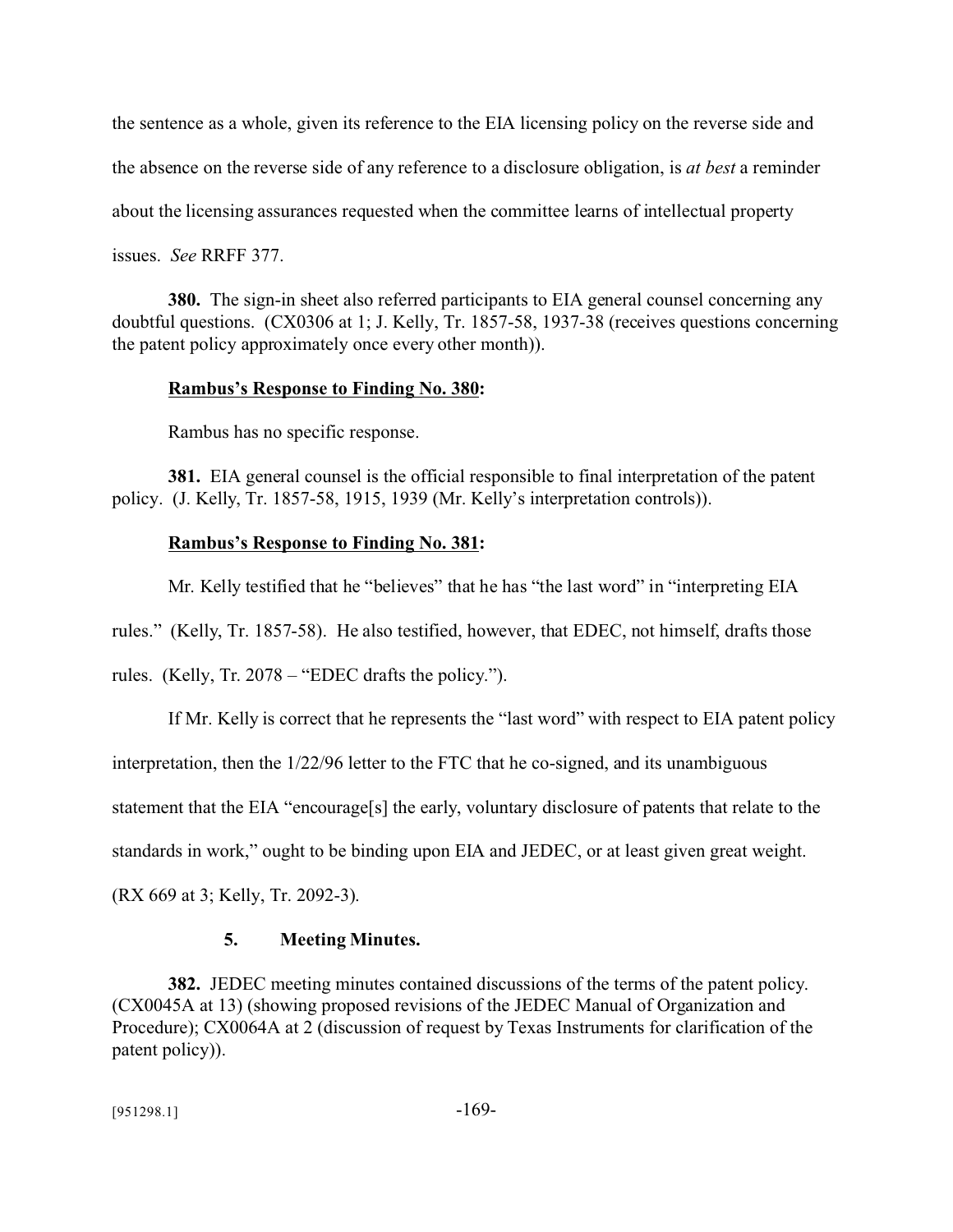#### **Rambus's Response to Finding No. 382:**

Rambus has no specific response.

#### **6. Ballots.**

**383.** JEDEC ballots required that participants who were "aware of patents involving this ballot, please alert the Committee accordingly during your voting response." (JX0059 at 2).

#### **Rambus's Response to Finding No. 383:**

The evidence shows that JEDEC's ballots neither imposed nor described a disclosure obligation. When the ballot language regarding patents was first added to JEDEC ballots, a JEDEC member asked about the purpose of the new language. The minutes of the JC 42.1 meeting held on September 13, 1989 state that:

"Council discussed patent issue at their June meeting at the request of JC-

42.3. The result was not to change EIA legal requirements as outlined in document EP-7, but to add some wording on JEDEC ballot voting sheets about informing the Committee if any patent covers the balloted material. TI was concerned that Committee members could be held liable if they didn't inform Committee members correctly on patent matters. *Committee responded that the question was added on ballot voting sheets for information only and was not going to be checked to see who said what*."

(CX 3 at 6) (emphasis added).

The statements in the official JEDEC meeting minutes that the patent-related question on the ballot was added "for information only" and that the ballots were "not going to be checked to see who said what" are entirely inconsistent with the proposition that the ballot language was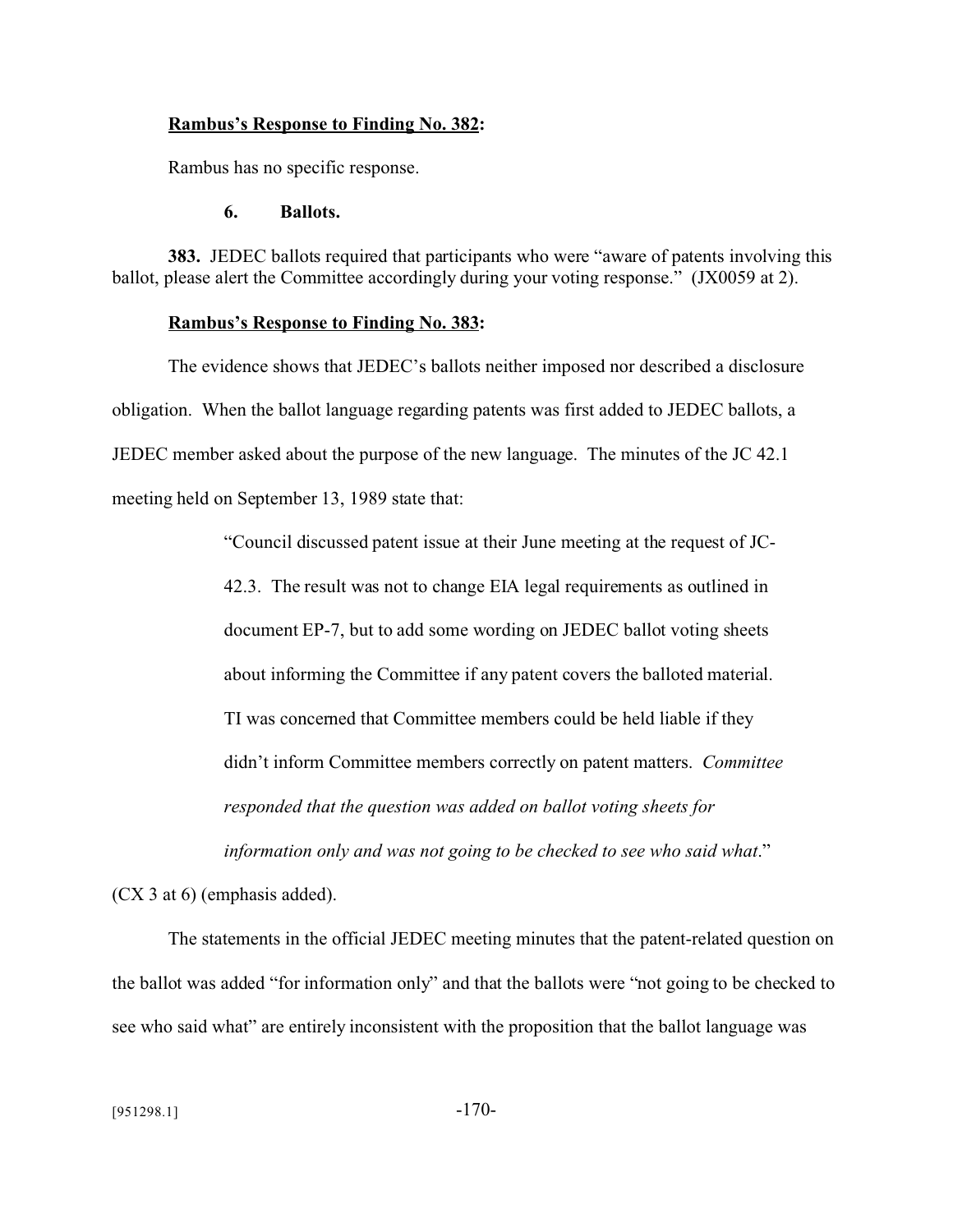intended to, or did, express any mandatory disclosure obligation. (CX 3 at 6).

**384.** The term "patents" as used in JC-42.3 subcommittee ballots (see, e.g., JX0059 at 2) is not limited to issued patents; it includes all IP for which a patent had been applied for or was about to be applied for, as well as issued patents. (Sussman, Tr. 1391-92).

#### **Rambus's Response to Finding No. 384:**

This finding relies solely upon the understanding of a single interested witness whose employer would benefit from the remedy sought. Mr. Sussman's testimony lacked not just credibility but also foundation; he did not testify that he had had any role or responsibility in connection with drafting the language that appeared on the ballot forms.

Moreover, the contemporaneous documents do not support the proposition that the word "patent" as used on the ballots really meant patents *and* patent applications, not to mention something Complaint Counsel call "IP for which a patent . . . was about to be applied for." *See* RPF 204-273 and evidence cited therein. The official minutes of the JEDEC Board of Directors are more reliable than the testimony of a single interested witness, especially with respect to a policy issue. The February 2000 JEDEC Board minutes state the following:

"D. Disclosure on Patents Pending

Mr. Walther noted that Micron had sent a letter indicating they have patents pending on items that may affect committee standards. The issue was whether companies should make public that a patent is pending. The BoD discussed it and noted they *encourage* companies to make this kind of disclosures even though they were not *required* by JEDEC bylaws."

(RX 1570 at 13) (emphasis added).

**385.** This language was included on every ballot during the time Rambus was a member.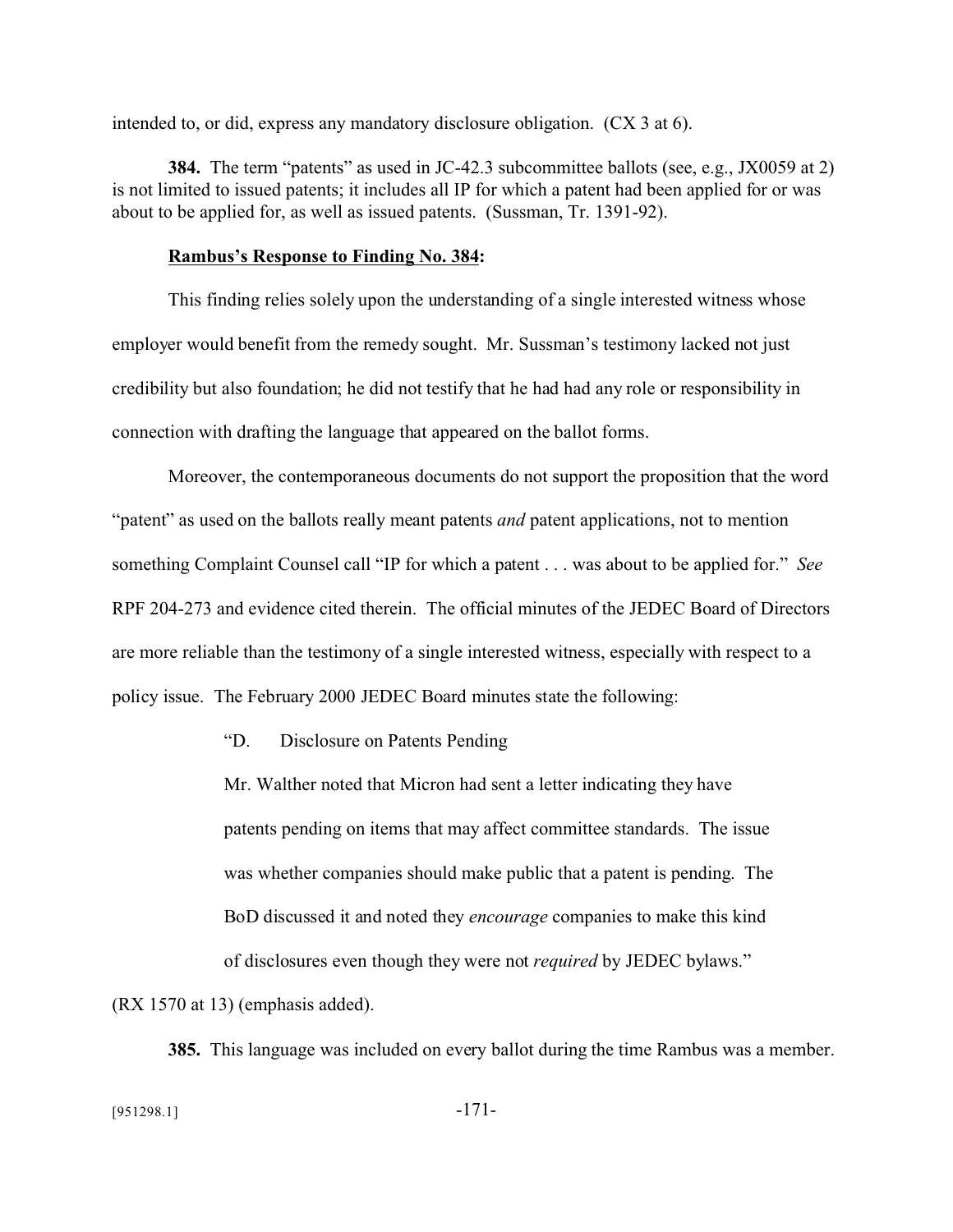(Rhoden, Tr. 355-56 (ballots between 1991 and 1996); Williams, Tr. 812-13 (ballots included this "verbiage" between 1991 and 1993)).

## **Rambus's Response to Finding No. 385:**

The language about patents did not appear on "every ballot," as this finding states. As Mr. Rhoden acknowledged, the referenced language did *not* appear on *survey* ballots, which were "just trying to gauge interest level." (Rhoden, Tr. 587). Mr. Rhoden testified that he had "meant to exclude" survey ballots from the very same testimony that Complaint Counsel now cite. (*Id.*).

**386.** A participant was required to disclose patent information at this point in the process if "it had not been disclosed to the committee before" this time. (Rhoden, Tr. 356-57 (ballot did not mark the time that participants were required to disclose)). *See also* Williams, Tr. 812-13 ("This is like a last ditch effort to get a disclosure and to remind people that they have that obligation even when voting").

## **Rambus's Response to Finding No. 386:**

This finding should be re-phrased to comport with the evidence and to say that there is substantial evidence that if disclosure *was* required, it was not required until time of balloting. As JEDEC Council and 42.3 Chairman Gordon Kelley understood it, disclosure was required only at the time of balloting, although it was "encouraged" earlier in the process. (Kelly, Tr. 2707). Siemens' JEDEC representative Willi Meyer similarly testified that while it was "good practice" to alert the committee prior to balloting, the "deadline" was "the ballot." (CX 2057, Meyer 12/13/00 Depo. at 211). The evidence of actual JEDEC behavior also supports this conclusion, for patent disclosures were more likely to occur at the time of balloting than at any earlier time. *See* RPF 1224-1237.

## **7. Manuals.**

**387.** The rules of JEDEC are provided in the EIA Legal Guides, EIA Manuals, and the JEDEC Manual of Organization and Procedure. (CX0202; CX0204; CX0203A; JX0054;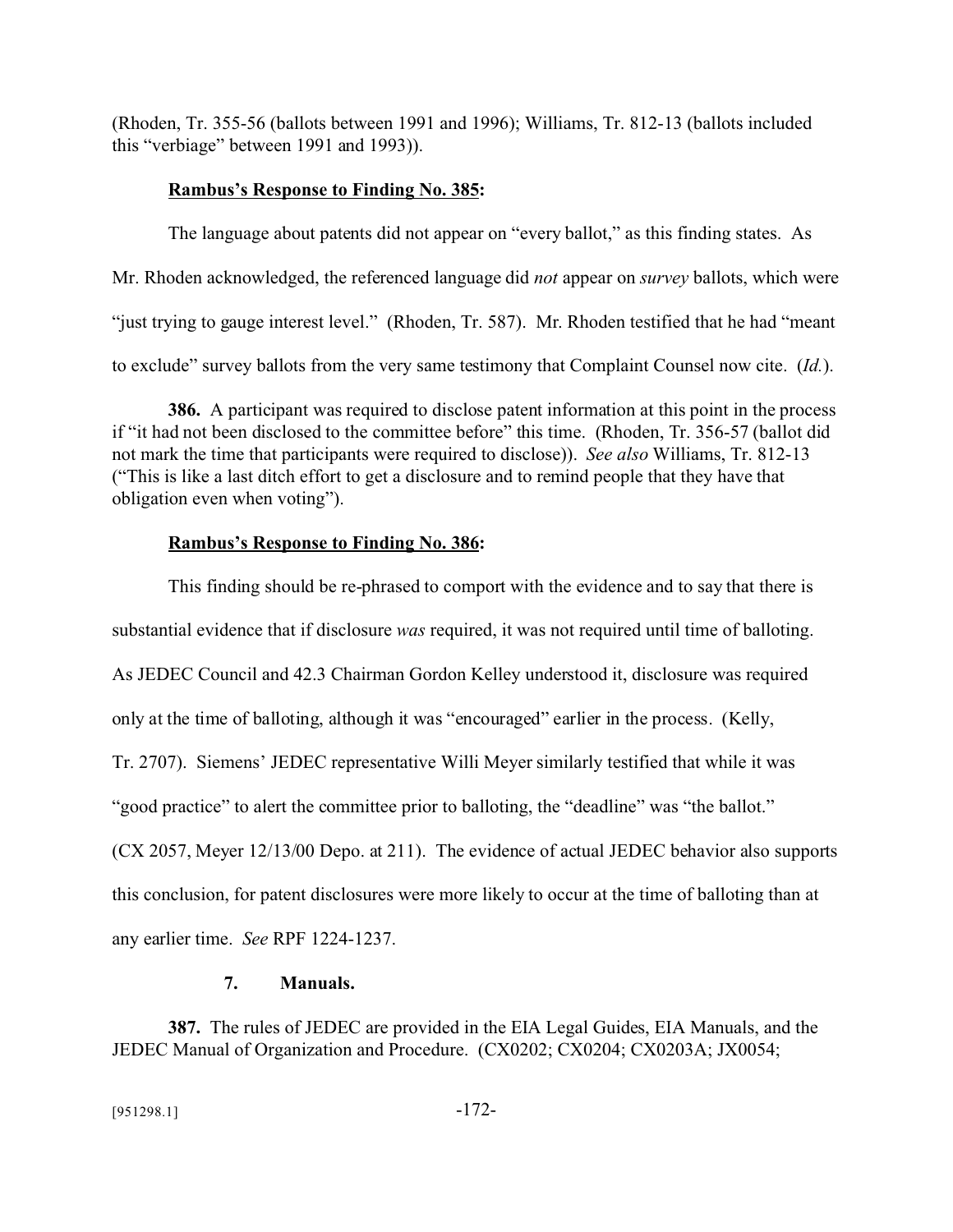CX0205; CX0205A; CX0208; J. Kelly, Tr. 1824-25 (citing EP-3, EP-7 and EIA Legal Guides)).

## **Rambus's Response to Finding No. 387:**

This proposed finding is identical in every respect to proposed finding no. 308. Like

no. 308, it is unsupported by the evidence. *See* RRFF 308.

**388.** EIA rules and JEDEC rules concerning disclosure and licensing of patents are consistent. (J. Kelly, Tr. 1915-16 ("I'm not aware of any conflicts between the JEDEC rules and the EIA rules"), 1919-20 ("I think that those terms were used interchangeably, EIA patent policy and JEDEC patent policy.")).

### **Rambus's Response to Finding No. 388:**

This proposed finding is identical, word-for-word, to CCFF 309. It is inaccurate for the

reasons set out in RRFF 309.

## **(A). EIA Legal Guides.**

**389.** EIA participants are required to comply with the rules and policies set forth in the EIA Legal Guides. (J. Kelly, Tr. 1829-32 (participants obligated to read and follow EIA Legal Guides)).

#### **Rambus's Response to Finding No. 389:**

Rambus has no specific response.

**390.** The Legal Guides were made available to all EIA and JEDEC participants. (J. Kelly, Tr. 1830-31 ("Copies of this document were also available through my office, as well as through the Publications Index.")).

## **Rambus's Response to Finding No. 390:**

Rambus has no specific response.

**391.** Part I of the EIA Legal Guides includes "general guides applicable to all Electronic Industries Association activities. They are required to be read and followed by all members of the Association and staff, chairmen and members of all committees, sections divisions, and other EIA-sponsored groups." (CX0202 at 4; CX0204 at 3; J. Kelly, Tr. at 1830).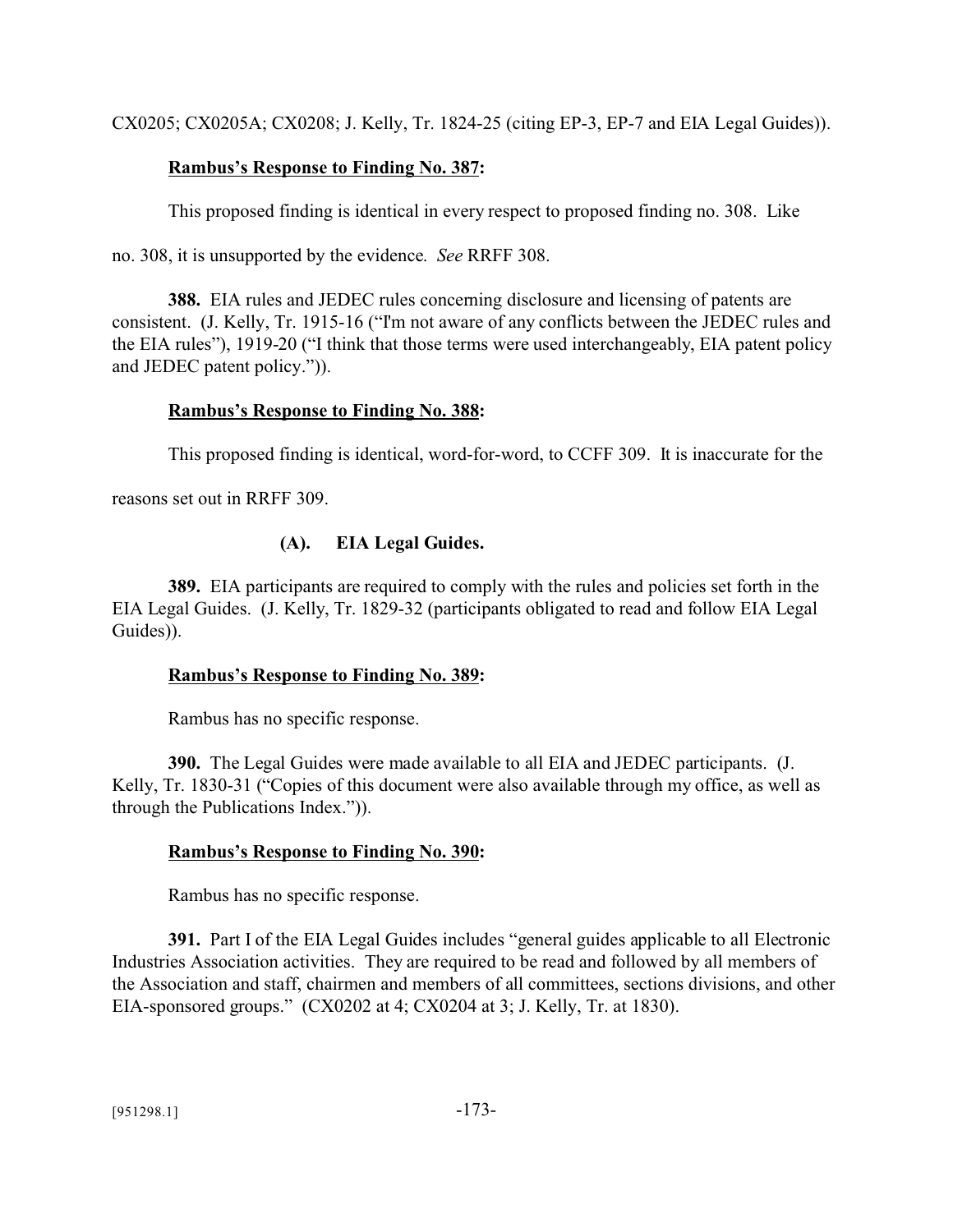### **Rambus's Response to Finding No. 391:**

Rambus has no specific response.

**392.** Part II of the EIA Legal Guides "are special guides that relate to engineering standardization programs uniquely." (CX0202 at 5; CX0204 at 4; J. Kelly, Tr. 1828).

#### **Rambus's Response to Finding No. 392:**

Rambus has no specific response.

**393.** Parts I and II of the EIA Legal Guides apply directly to JEDEC activities and the activities of JEDEC Committees. (J. Kelly, Tr. 1829).

## **Rambus's Response to Finding No. 393:**

Rambus has no specific response.

**394.** Part III of the EIA Legal Guides relate to market research activities. Because JEDEC has never engaged in market research activities, Part III of the EIA Legal Guides is not applicable to JEDEC. (J. Kelly, Tr. 1828-29).

### **Rambus's Response to Finding No. 394:**

Rambus has no specific response.

**395.** The Legal Guides set forth the basic rules under which EIA and JEDEC programs must operate, including the duty to act in good faith and the requirement that EIA and JEDEC programs be operated in a manner that does not result anticompetitive effects. (CX0205 at 5).

## **Rambus's Response to Finding No. 395:**

This proposed finding misstates the language of the EIA Legal Guides, which uses the

phrase "good faith" to refer to the policies and procedures adopted by the EIA and its various

divisions, not to the obligations of members. The Legal Guides state that:

"Section C. Basic Rules For Conducting Program.

All EIA standardization programs shall be conducted in accordance with

the following rules:

[951298.1] -174-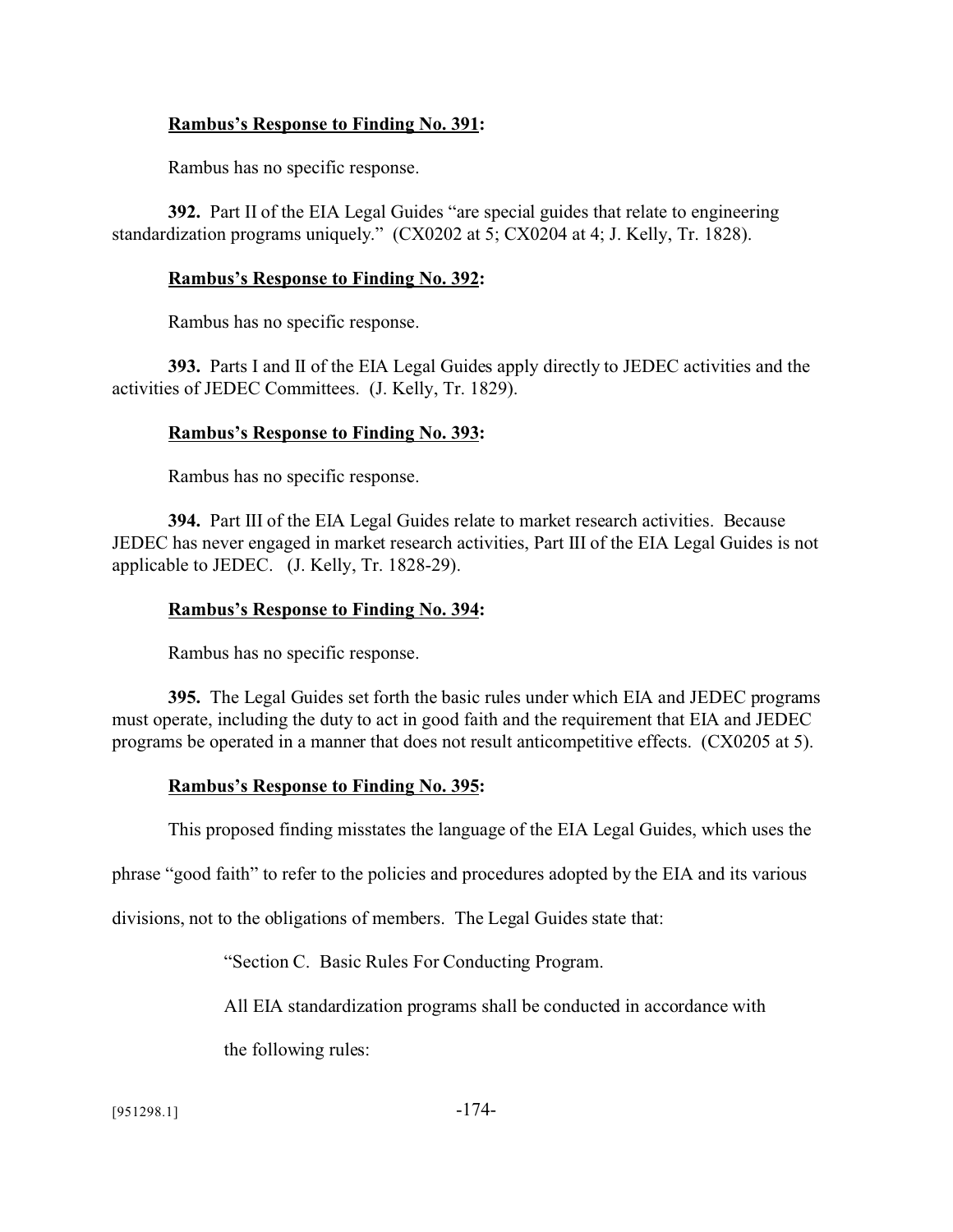(1) They shall be carried on in good faith under policies and procedures which will assure fairness and unrestricted participation. . . ."

(CX 202 at 6; CX 204 at 5).

This language shows no intention to impose obligations on individual members, who have no say over the "policies and procedures" used to "conduct" EIA programs. Given its location within the Legal Guides, and the words used, it is apparent that this section is a general directive to the *administrators* who "conduct" the EIA's standardization activities to adopt "policies and procedures which will assure fairness and unrestricted participation." (*Id*.).

This conclusion is further buttressed by the fact that this phrase appears in "Part II" of the Legal Guides rather than "Part I." (*Id*.). The introduction to Part I states it includes "general guides" that are "required to be read and followed by all members of the association." (CX 204 at 3). The introduction to Part II *contains no such admonition to members* and refers to "legal policies," not "general guides." (CX 204 at 4).

#### **(B) EP-3.**

**396.** EP-3 is the EIA Manual for Committee, Subcommittee and Working Group Chairmen and Secretaries. (CX0203A at 1; J. Kelly, Tr. 1859-60 (purpose of EP-3 was to guide chairs on how to conduct meetings)).

#### **Rambus's Response to Finding No. 396:**

Rambus has no specific response.

**397.** EP-3 prohibits the inclusion of patented items in EIA/JEDEC standards unless the patent information has been disclosed and the patent owner has agreed to grant licenses on RAND terms. (CX0203A at 11 ("No program of standardization shall refer to a product on which there is a known patent unless all the technical information covered by the patent is known to the [committee]. The committee chairman must have also received a written expression from the patent holder that he is willing to license applicants under reasonable terms and conditions that are demonstrably free of any unfair discrimination.") (also cross-referencing EP-7)).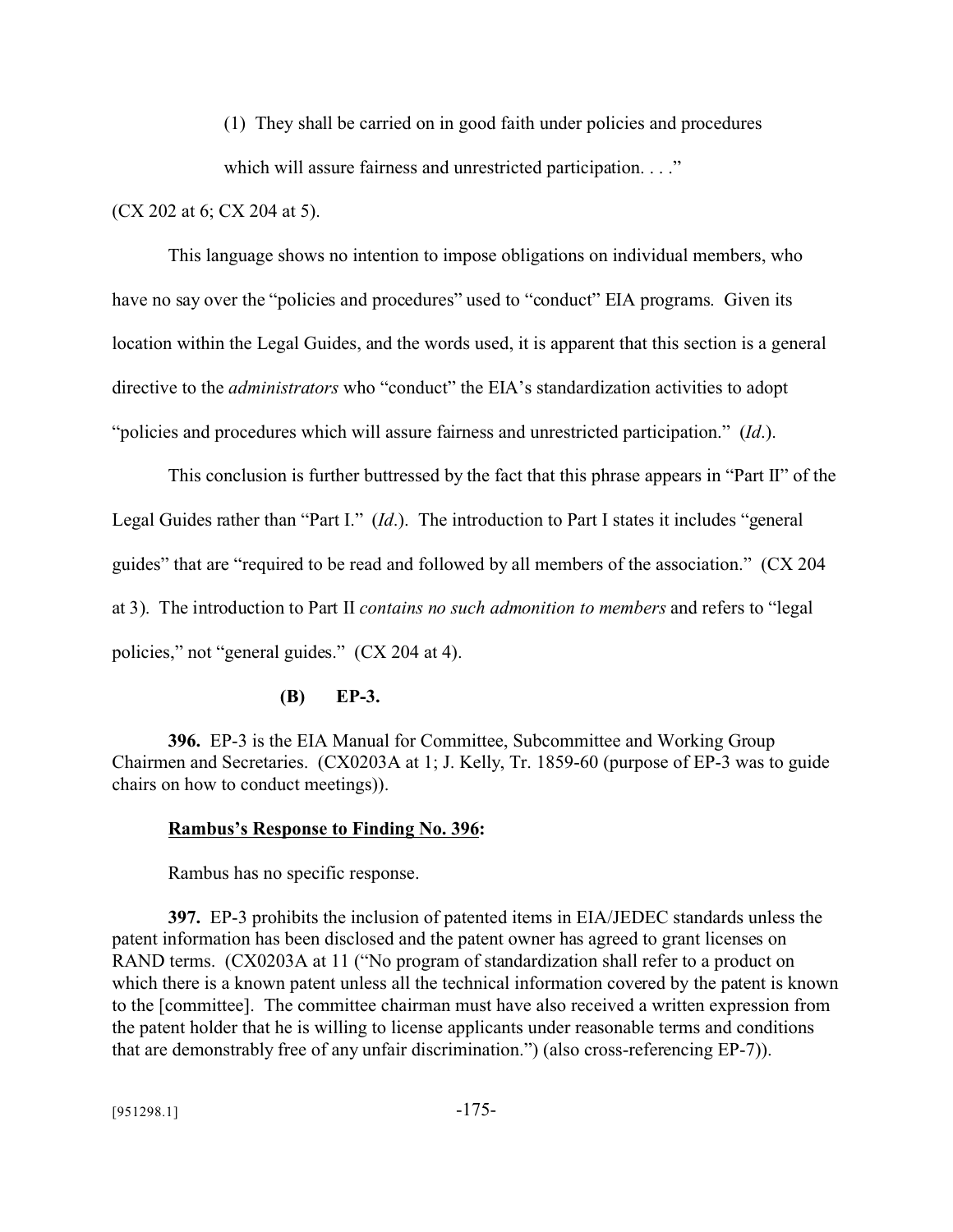#### **Rambus's Response to Finding No. 397:**

The proposed finding misstates the evidence. The language says nothing about disclosure and only refers to "known patents." A more appropriate finding would simply quote the language from the manual.

**398.** EP-3 was made available to all EIA and JEDEC participants. (J. Kelly, Tr. 1878).

#### **Rambus's Response to Finding No. 398:**

This finding should track the language used in the cited testimony, which was that the

manual was provided to JEDEC committee members *if they asked for it*. (Kelly, Tr. 1862).

## **(C) EP-7-A**.

**399.** EP-7 is the Style Manual for Standards and Publications of EIA, TIA, and JEDEC. (JX0054 at 1).

### **Rambus's Response to Finding No. 399:**

Rambus has no specific response, except to note that the cited manual is EP-7-A, which

was replaced in 1995 by EP-7-B. (RX 616 at 1; Kelly, Tr. 2081-82).

**400.** EP-7 requires JEDEC members to avoid patented items or process unless disclosure has been made and the owner of the intellectual property agrees to RAND licensing. (JX0054 at 9 ("Avoid requirements in EIA standards that call for the exclusive use of a patented item or process. No program standardization shall refer to a patented item or process unless all the technical information covered by the patent is known to the [committee]. The committee chairman must have also received a written expression from the patent holder that he is willing to license applicants under reasonable terms and conditions that are demonstrably free of any unfair discrimination")).

#### **Rambus's Response to Finding No. 400:**

The proposed finding misstates the evidence. The language says nothing about

"disclosure," as the finding suggests. A more appropriate finding would simply quote the

language from the manual.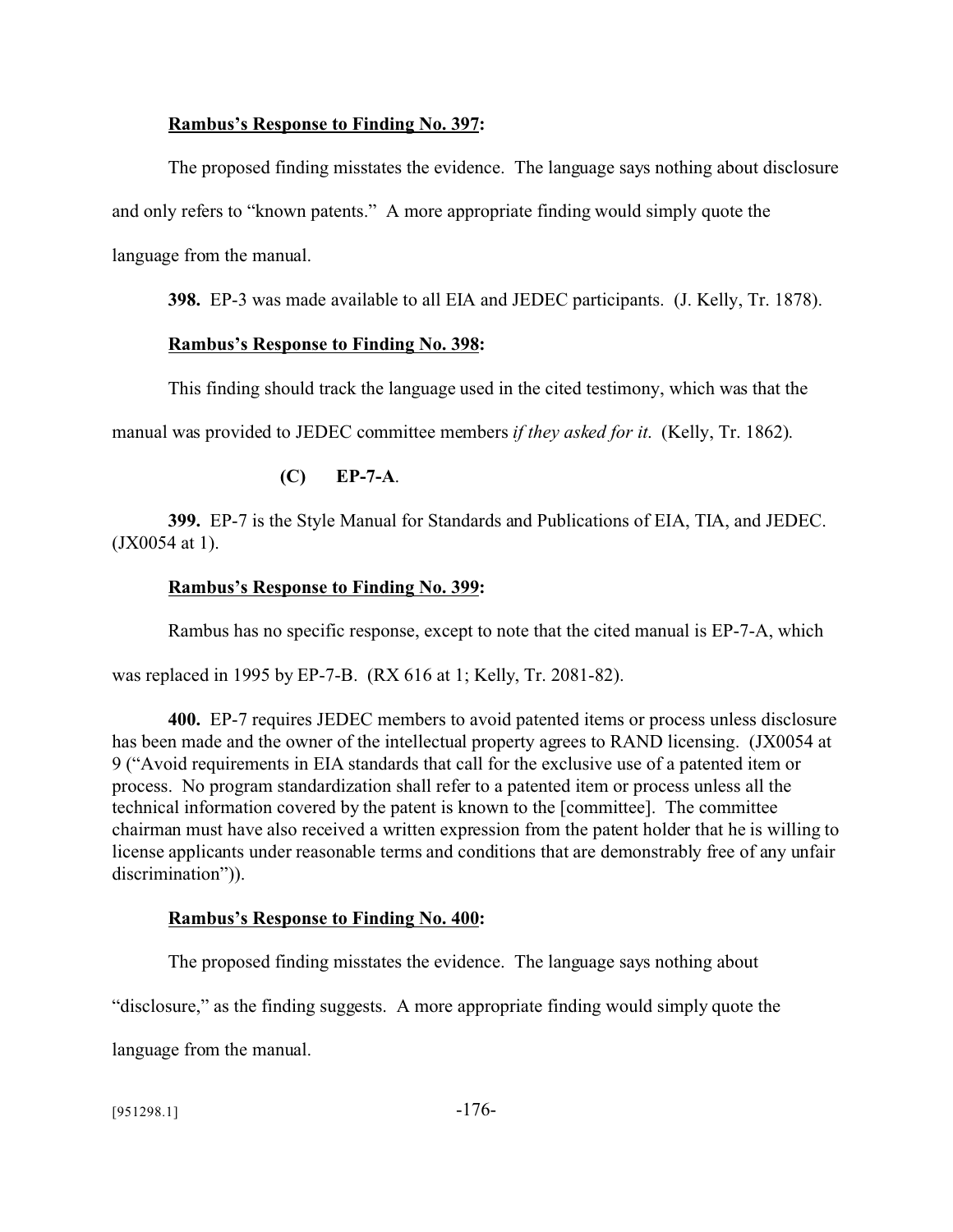**401.** The term "patent" as used in EP-7 means issued patents as well as patent applications. (J. Kelly, Tr. 1886-88).

## **Rambus's Response to Finding No. 401:**

This proposed finding is not supported by the weight of the evidence. Rambus has

provided citations to a large number of contemporaneous documents showing that the EIA

encouraged, but did not require, the disclosure of patent applications. *See* RRFF 320.

**402.** EP-7 was made available to all EIA and JEDEC participants. (J. Kelly, Tr. 1878).

## **Rambus's Response to Finding No. 402:**

This finding should be modified to reflect Mr. Kelly's actual testimony, which was that

the manual was provided to JEDEC committee members if they requested it. (Kelly, Tr. 1862).

## **(D) JEDEC Manual of Organization and Procedure.**

**403.** The JEDEC Manual of Organization and Procedure was directed to all members. (CX0205 (JEP21-H) CX0208 (JEP21-I); J. Kelly, Tr. 1913-14 (purpose of JEP21 was to provide sector-specific guidance to JEDEC engineering committees); 1914-15 (the JEDEC manual was "made available to all new members at the time they became members. It was also made available to committee chairs when they assumed their responsibility as committee chairs. It was also brought to meetings by the staff people who were responsible for the committees and available at the meeting if anyone cared to review the document."); Sussman, Tr. 1349 (never heard of Manual of Organization and Procedure referred to as "Chairman's Manual."); Landgraf, Tr.1702-04 (never heard of Manual or Organization and Procedure referred to as "Chairman's Manual;" "it was given out by Mr. Townsend to all new members from companies. So, every time a company either joined JEDEC or they changed members, they would get a new copy of this, this document."); Rhoden, Tr. 313 ("never" heard of Manual of Organization and Procedure referred to as "Chairman's Manual.")).

## **Rambus's Response to Finding No. 403:**

Rambus has no specific response, except to note that Complaint Counsel did not establish

that manual 21-I had ever received the EDEC approval that it needed to become effective and

that any JEDEC manual during the time Rambus was a member was necessarily subservient to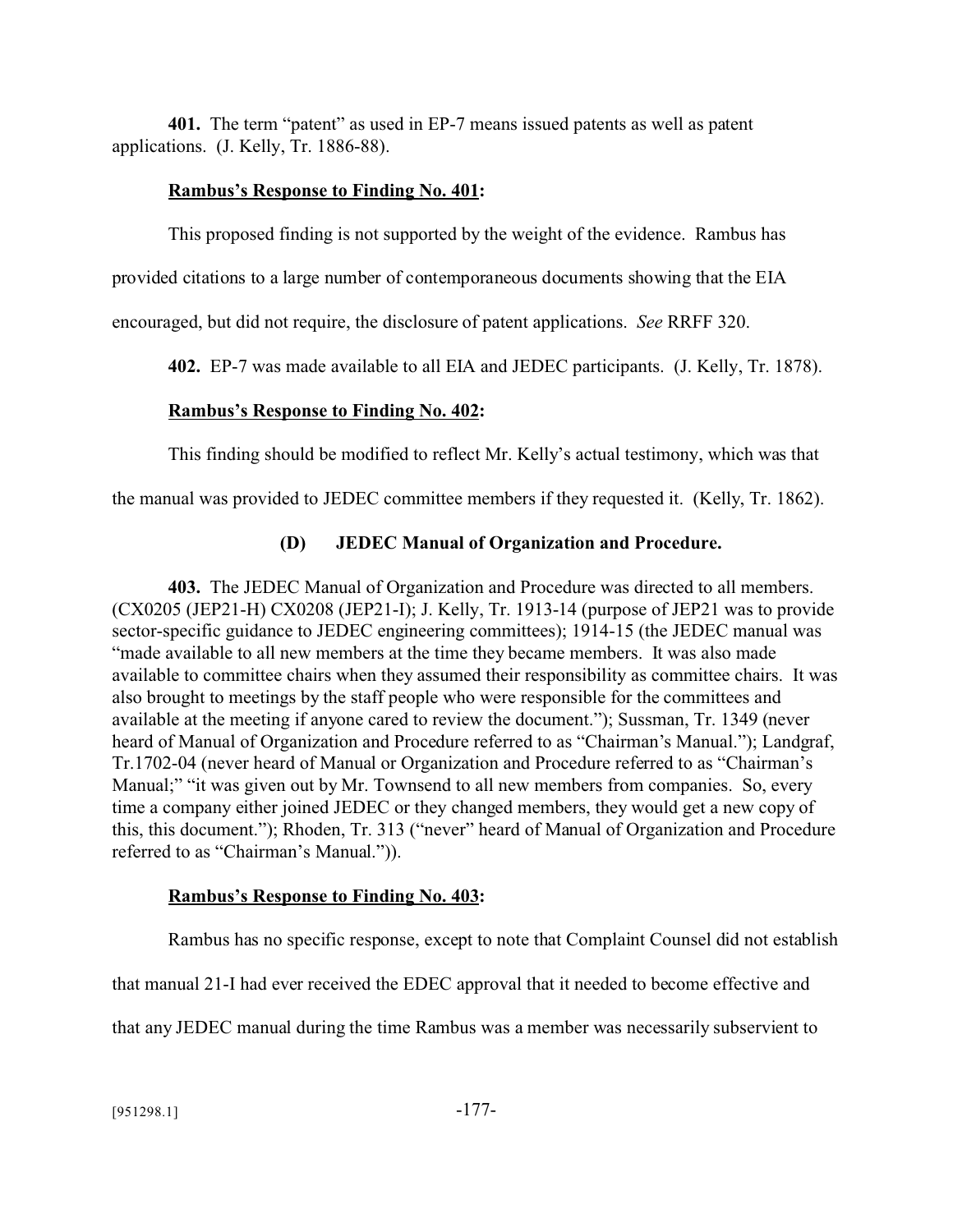the governing EIA manual. (Kelly, Tr. 2105; RX 1179 at 1; Kelly, Tr. 1915-18).

**404.** The Manual of Organization and Procedure is the manual by which all JEDEC activities are conducted. (Rhoden, Tr. 313 ("This is the manual that is for all of the participants inside JEDEC to operate and for JEDEC committees to operate under."); Landgraf, Tr.1702 ("Manual 21-I is the standards and policies."); G. Kelley, Tr. 2385 ("I would control the agenda and make sure that. . . the meeting was run by JEDEC's manual of operation and procedures."); Williams, Tr. 790 ("I don't know exactly what the JEP stands for, but it is a manual that guides the policies of JEDEC, how the JEDEC ought to operate" including the patent policy)).

### **Rambus's Response to Finding No. 404:**

Rambus has no specific response, except to note that: (1) Complaint Counsel did not

establish that the 21-I manual had ever received the necessary EDEC approval; and (2) any

JEDEC manual during the time Rambus was a member was necessarily subservient to the

governing EIA manual. (Kelly, Tr. 2105; RX 1179 at 1; Kelly, Tr. 1915-18).

# **(1) JEP21-H.**

**405.** JEDEC Manual of Organization and Procedure 21-H ("JEP21-H") was the version in effect between 1991 and late 1993. (J. Kelly, Tr. 1913-14 (21-H was in effect in 1990); CX0208 at 1 (published October 1993)).

## **Rambus's Response to Finding No. 405:**

Because Complaint Counsel did not establish that manual 21-I had ever received the

EDEC approval that it needed to become effective, there is no record evidence that 21-H ceased

to be the effective JEDEC manual. (Kelly, Tr. 2105).

**406.** JEP21-H specifically incorporates the EIA Legal Guides. (CX0205 at 14; J. Kelly, Tr. 1916)).

# **Rambus's Response to Finding No. 406:**

Rambus has no specific response.

**407.** JEP21-H noted that EIA Legal Counsel was authorized to advise the committees concerning interpretation of the Legal Guides. (CX0205 at 14 ("EIA Legal Counsel can advise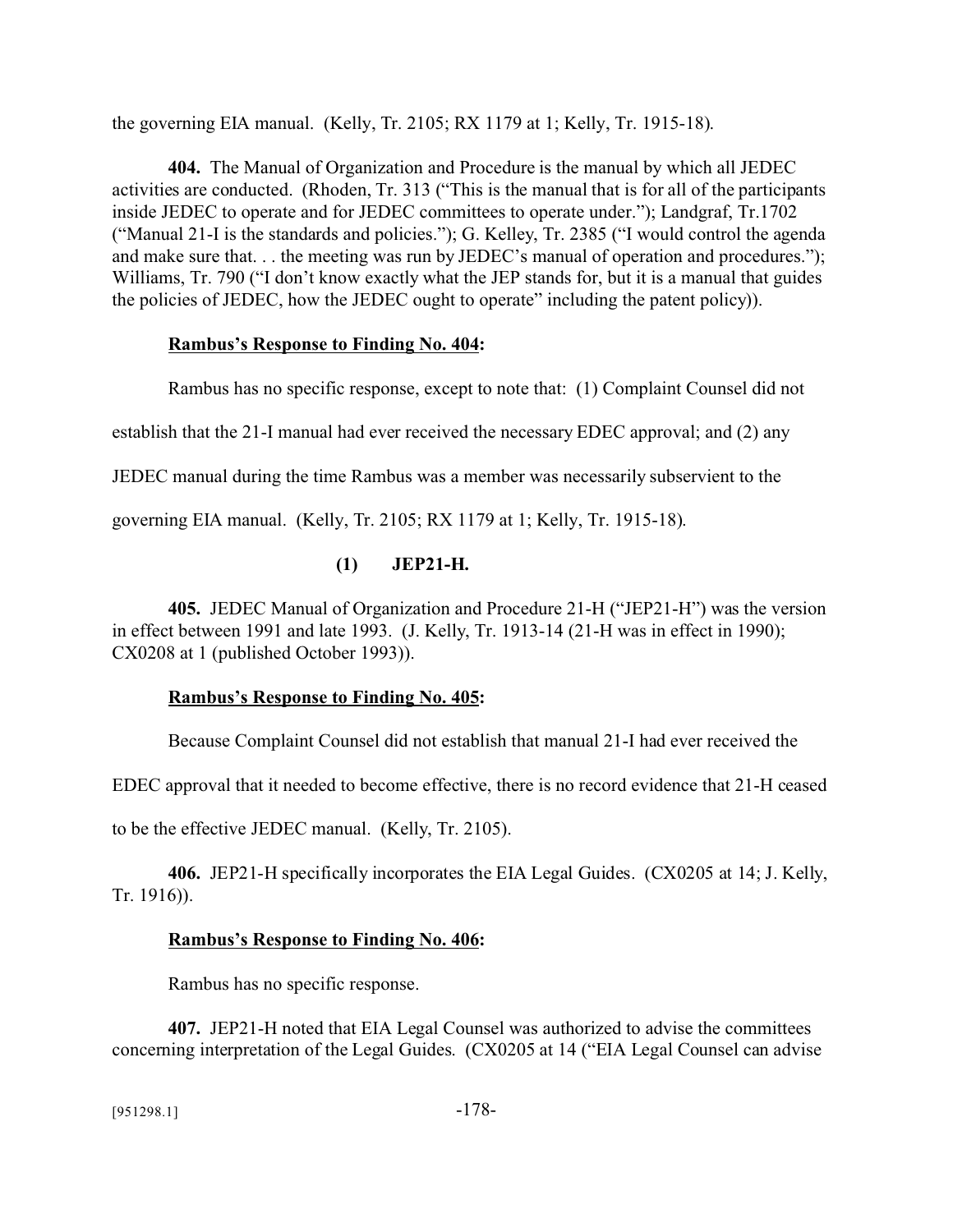the Counsel and Committees from time to time concerning interpretation of Legal Guides"); J. Kelly, Tr. 1916-17)).

## **Rambus's Response to Finding No. 407:**

Rambus has no specific response.

## **(2) JEP21-I.**

**408.** Beginning as early as January 1992, JEDEC began considering making revisions to its manual of organization and procedure. (JX0011 at 5; CX0035 at 9 ("the secretary [of the JEDEC Council] outlined the genesis for the changes the fact that a new set of policy statements and guidelines have been written that will be circulated to the Council for review and comment")).

## **Rambus's Response to Finding No. 408:**

Rambus has no specific response.

**409.** The 1993 revisions were motivated by the allegations that Wang made that it did not understand the patent policy to apply to patent applications. This caused immediate concern in the JEDEC organization, and there was an initiative almost from that moment forward, when that defense or allegation was first raised, to clarify the patent policy so that it would be clear in the future that "patent" meant patents and patent applications. (J. Kelly, Tr. 1930-32 ("there was litigation that arose out of a JEDEC standard-setting activity involving WANG Technologies. . . one of the defenses or allegations that WANG made in that case was that they did not understand the patent policy to apply to patent applications. This caused immediate concern in the JEDEC organization, and there was an initiative almost from that moment forward. . .to clarify the patent policy so that it would be clear in the future that 'patent' meant patents and patent applications, and there would never be a repetition of the situation presented in the WANG case.")).

## **Rambus's Response to Finding No. 409:**

Complaint Counsel did not meet their burden of establishing that the "1993 revisions," by

which they presumably mean the 21-I manual, ever received the necessary EDEC approval.

(Kelly, Tr. 2105).

**410.** The proposed revisions were shown and discussed at JEDEC meetings. (JX0014 at 25; Williams, Tr. 791 (discussions led by Mr. Townsend), 892 ("I do know that we did discuss [the revisions] at multiple meetings."); J. Kelly, Tr. 1936-37 (Mr. Townsend was personally involved in revision process)).

[951298.1] -179-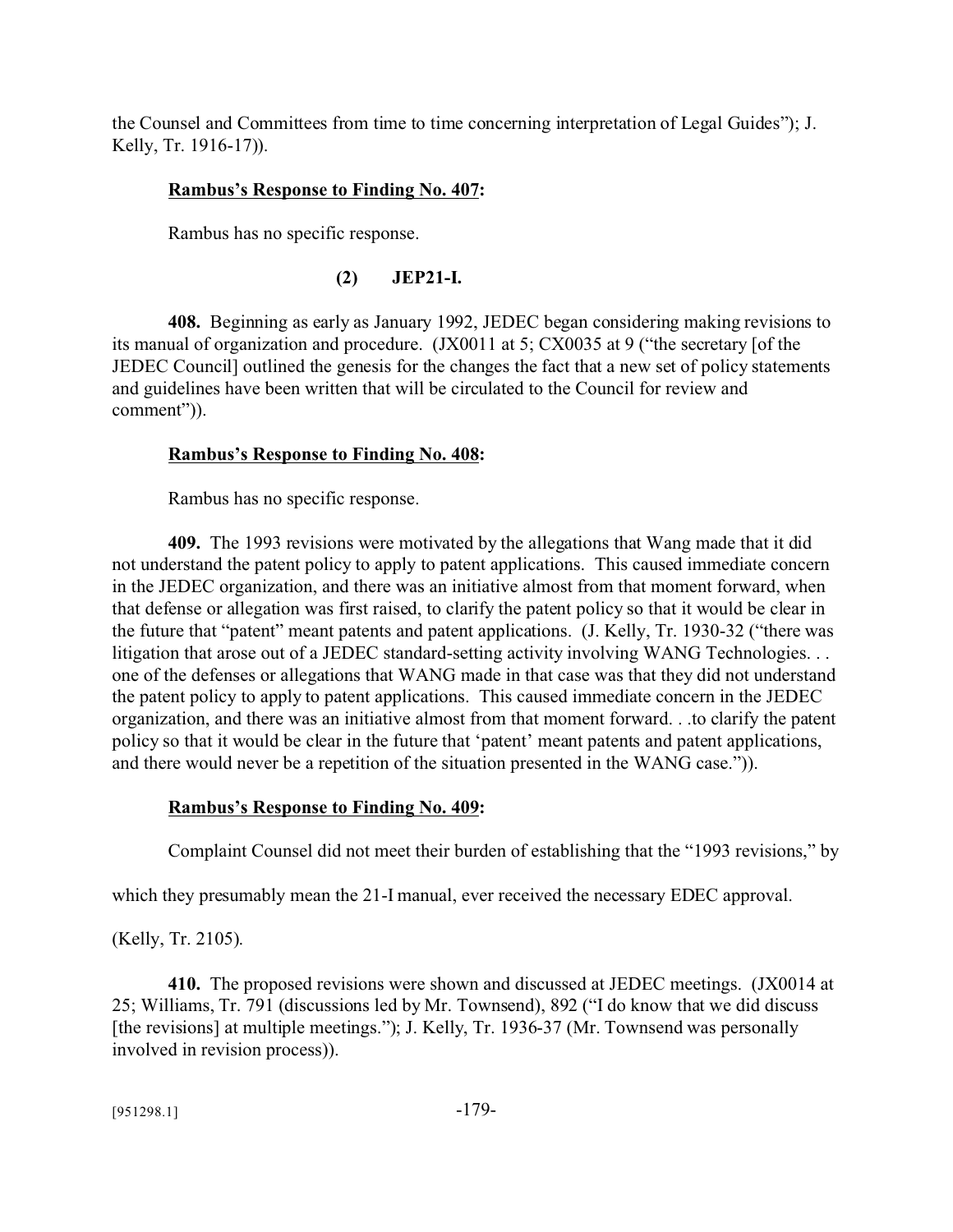#### **Rambus's Response to Finding No. 410:**

Complaint Counsel did not meet their burden of establishing that the "proposed revisions," by which they presumably mean the 21-I manual, ever received the necessary EDEC approval. (Kelly, Tr. 2105).

**411.** The proposed revisions to the language of the Manual of Organization and Procedure were discussed at the December 1992 42.3 meeting. (CX0045A at 11-14; JX0014 at 23-27; G. Kelley, Tr. 2416-17).

#### **Rambus's Response to Finding No. 411:**

Complaint Counsel did not meet their burden of establishing that the "proposed revisions," by which they presumably mean the 21-I manual, ever received the necessary EDEC approval. (Kelly, Tr. 2105). The cited minutes show that the material that was presented was described as a "draft." (CX 45A at 2).

**412.** The final revisions to the language of the Manual of Organization and Procedure were discussed at the September 1993 JC-42.3 meeting. (JX0017 at 12-14).

#### **Rambus's Response to Finding No. 412:**

Complaint Counsel did not meet their burden of establishing that the "final revisions," by

which they presumably mean the 21-I manual, ever received the necessary EDEC approval.

(Kelly, Tr. 2105). The cited minutes show that the material that was presented was described as

a "draft" that "has not been approved. . . ." (JX 17 at 12).

**413.** Richard Crisp of Rambus attended meetings at which the revisions were shown and discussed (JX0014 at 1; JX0017 at 1). David Mooring of Rambus also attended the December 1992 meeting. (JX0014 at 1-2).

#### **Rambus's Response to Finding No. 413:**

Rambus has no specific response.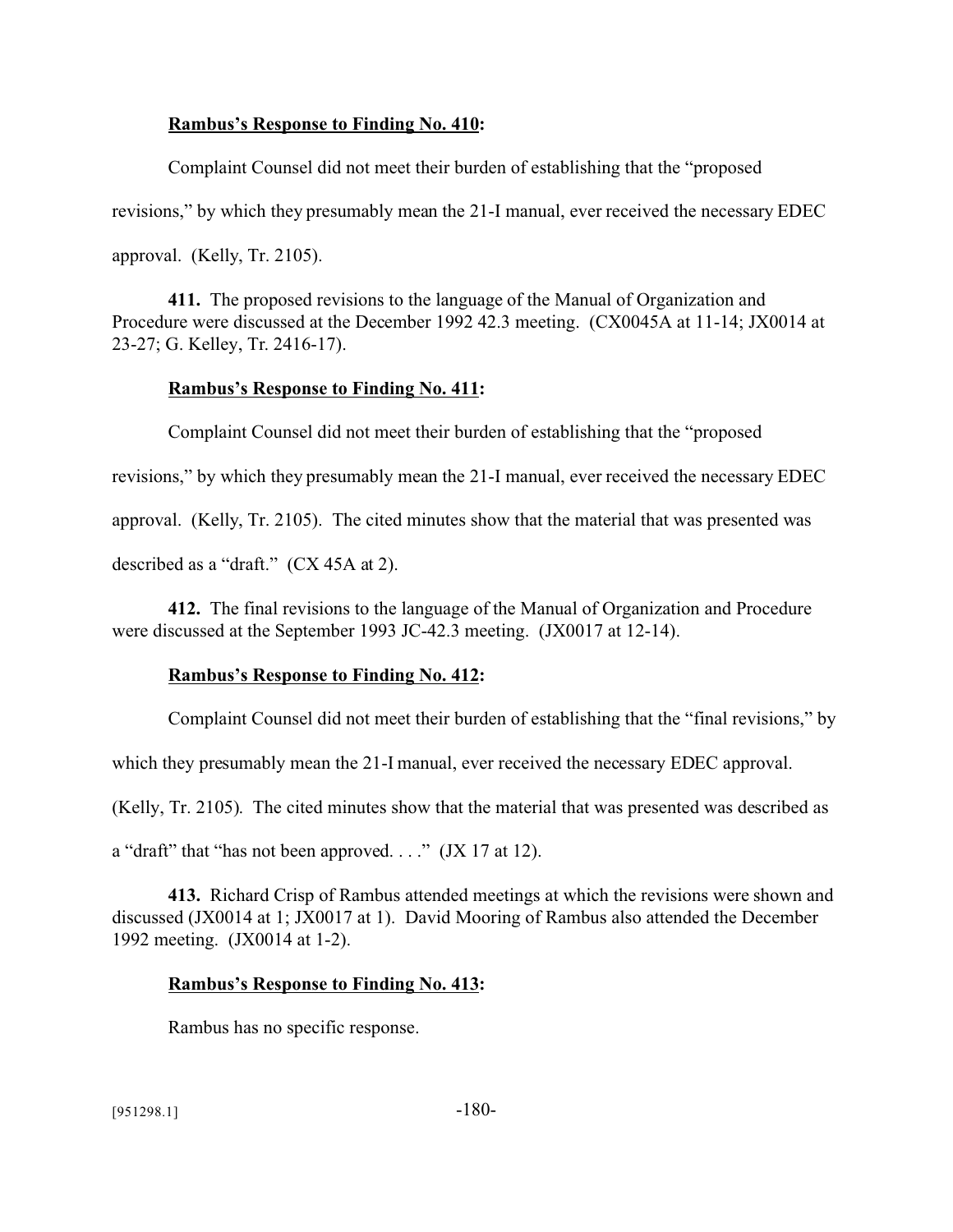**414.** In October 1993, version "I" of the JEDEC Manual of Organization and Procedure was published. (CX0208 at 1).

#### **Rambus's Response to Finding No. 414:**

Rambus agrees that the 21-I manual bears a publication date of October 1993. (CX 208

at 1). Complaint Counsel did not establish that the manual ever became effective.

**415.** The 1993 revisions make more explicit that the disclosure rule applied to applications and conformed with the manner in which the EIA/JEDEC patent policy had been interpreted and applied prior to October 1993. (J. Kelly, Tr. 1927-28 ("This manual [21-I] made more explicit the requirement to disclose both issued patents as well as patent applications"); G. Kelley, Tr. 2411 ("another change was the inclusion of patent applications in the wording of the patent section of our document")).

#### **Rambus's Response to Finding No. 415:**

This proposed finding, and its reliance upon the testimony of John Kelly and Gordon Kelley, presents a useful example of just how murky and inconsistent the witnesses' understandings were of the patent policy in the early 1990's, for John Kelly and Gordon Kelley directly contradicted each other on these very basic issues. John Kelly testified that he had always understood that patent applications had to be disclosed under the EIA's interpretation of the word "patent." (Kelly, Tr. 1886-87). Gordon Kelley, on the other hand, testified to exactly the opposite. He said that he understood that the EIA used "patent" to mean "patent" and that the EIA policy had *not* required JEDEC members to disclose patent applications. (Kelley, Tr. 2676- 79). He also testified that preparation of the 21-I manual required most JEDEC committees to change their practice, which was "difficult to do" under "existing laws," meaning the EIA and ANSI legal guides. (*Id*.).

**416.** One of the revisions provided additional clarity that the patent policy required disclosure of patent applications. While the wording the manual was revised, it did not reflect a substantive change in the policy. (CX2191 at 5 (notes of NEC representative describing "main"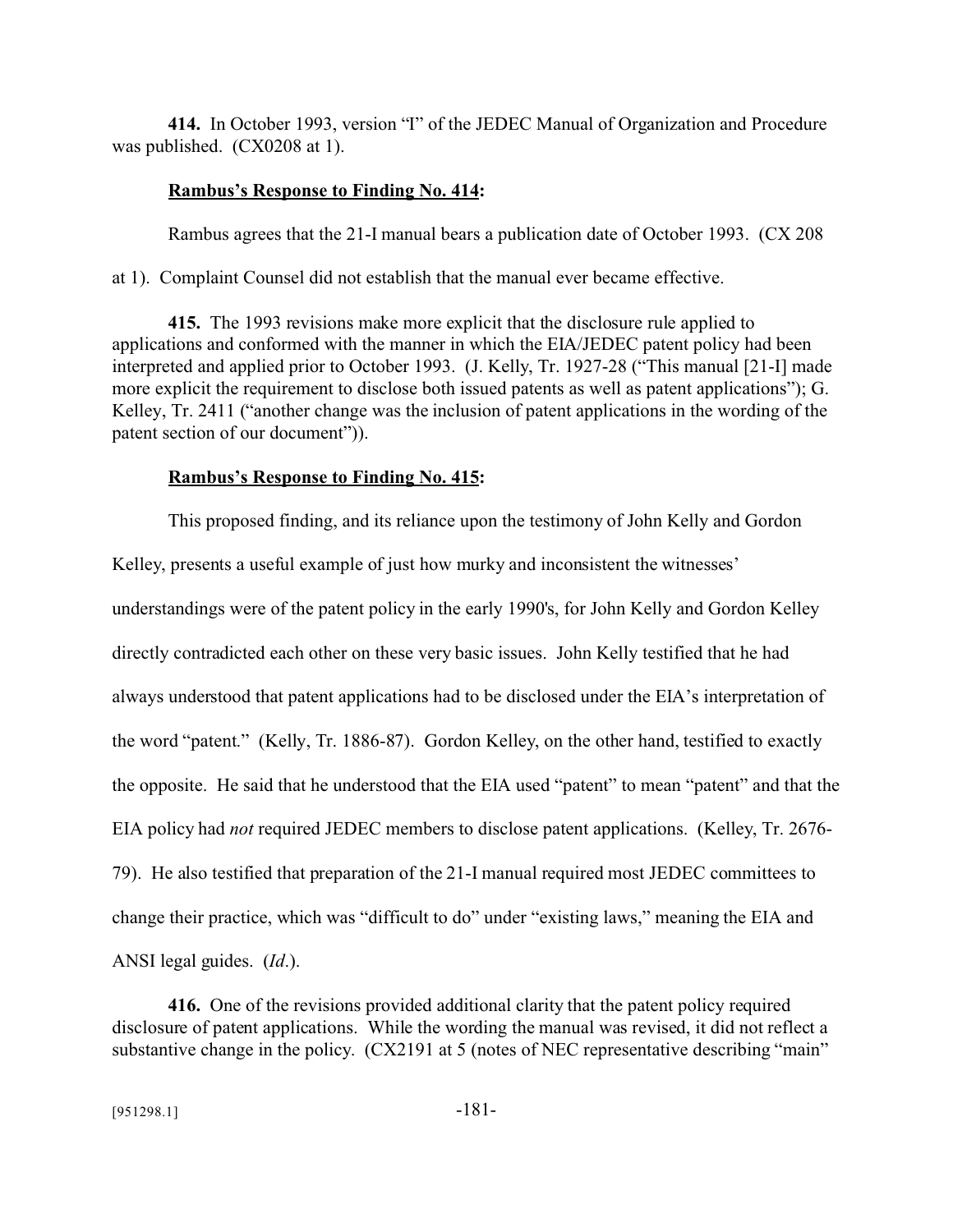change to the manual without any mention of the patent policy); G. Kelley, Tr. 2415-16 ("Q. Based on your understanding of the JEDEC policy in the early 1990s, and based on your understanding as one of the individuals involved in working on the addition to the JEDEC manual, did you understand that the work that you were doing in the manual would change in any way the substance of the JEDEC disclosure policy? A. No."); J. Kelly, Tr. 1927 ("this was a restatement of the patent policy, and it in no way varied the policy itself. It changed some of the verbiage."); CX2057 at 177-78 (Meyer 12/13/00 Dep.) ("Q. But did the written policy itself change at any time between January of '91 and December of '96? A. We changed it. JEDEC council changed the wording. Q. Did that in your mind change the policy? A. No, it did not change the policy."); Williams, Tr. 791-92 ("the policy wasn't what was being revised; only the manual was being revised. The policy, even from my very first time at JEDEC, was always the same, and that is you needed to disclose if you felt that you had IP. . . on something that was being discussed at JEDEC.")).

### **Rambus's Response to Finding No. 416:**

As noted in Rambus's response to CCFF no. 415, during cross-examination Gordon

Kelley revised the testimony cited here and testified that the provisions contained in the 21-I

manual *did* mean a change for most of the JEDEC committees and was "difficult to do" under

"existing laws" as a result. (Kelley, Tr. 2676-79). Moreover, Complaint Counsel did not

establish that EDEC – which had responsibility for those "existing laws" – ever approved the 21-

I manual. (Kelly, Tr. 2105).

**417.** Beginning in January 1992, the JEDEC Council worked on a set of revisions for the JEDEC manual. One of the revisions included a specific reference to patent applications in the wording of the patent section of the manual. (JX0011 at 5; G. Kelley, Tr. 2410-11). Throughout 1992 and into 1993, the Council circulated and discussed draft revisions to the manual. (CX0035 at 9; CX0039 at 12; CX0046 at 9; G. Kelley, Tr. 2411-16, 2419-23). In May 1993 and again in September 1993, the JEDEC Council reviewed and approved the revisions to the JEDEC manual. (CX0054 at 7; CX0055 at 2; G. Kelley, Tr. 2423-28).

### **Rambus's Response to Finding No. 417:**

Rambus has no specific response to this finding, other than to note that it does not refer in

any way to EDEC approval of the 21-I manual.

**418.** JEP21-I was made available to all JEDEC participants. (J. Kelly, Tr. 1923-24;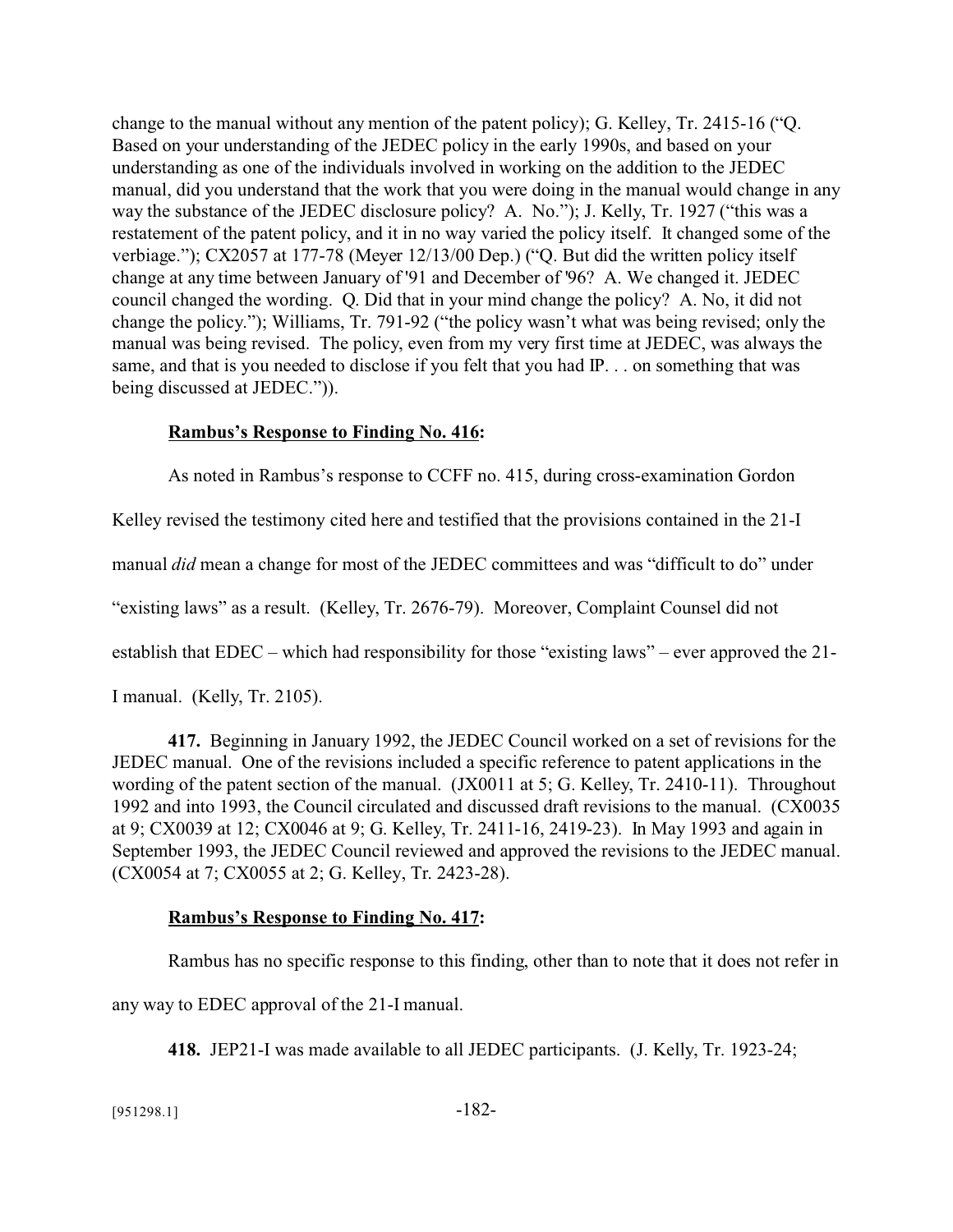Landgraf, Tr. 1702-04 ("I'm not sure if I received this at my first meeting or second or third meeting, but it was given out by Mr. Townsend to all new members from companies"); Richard Crisp, Rambus' JEDEC representative, was provided a copy of the JEDEC 21-I Manual. (Crisp, Tr. 2977-78; CX0208A)).

#### **Rambus's Response to Finding No. 418:**

Mr. Crisp did not receive a copy of the 21-I manual until the summer of 1995. (Crisp,

Tr. 3475).

#### **G. Remedies for Violations.**

**419.** There is no mechanism for EIA or JEDEC to force members to comply with the patent policy or any other rule. (J. Kelly, Tr. 1966 ("the entire process is voluntary, and as a voluntary standards development organization, we really don't have the power to impose sanctions against members who don't comply with the policy."), 2006-07 ("we could write to the company and say we're very disappointed in your behavior. What we couldn't do is to impose sanctions against the company. . . as a practical matter, there is very little we can do other than a slap on the wrist to enforce these rules."); Rhoden, Tr. 610-11 ("your actions, by definition, have to be voluntary, because there is no way that EIA or any of the organizations could, in fact, force you to do it.")).

#### **Rambus's Response to Finding No. 419:**

Rambus has no specific response.

**420.** JEDEC is unable to impose sanctions on companies because participation in JEDEC provides a competitive advantage to companies and, therefore, must be open even to companies that violate the patent disclosure rules. (J. Kelly, Tr. 2006-07 ("participation in a JEDEC standard-setting activity confers a significant competitive advantage on the participants, and were we to act in a way that would deny them that competitive advantage, EIA and JEDEC would be subject to lawsuits for violation of the antitrust laws ourselves.")).

#### **Rambus's Response to Finding No. 420:**

This is a legal conclusion, not a finding of fact. It seems unlikely that as a matter of

contract or of antitrust law, JEDEC would be required to allow companies to attend meetings if

they insisted on engaging in price-fixing or other cartel behavior during meetings.

**421.** JEDEC's primary recourse is to remove the subject intellectual property from its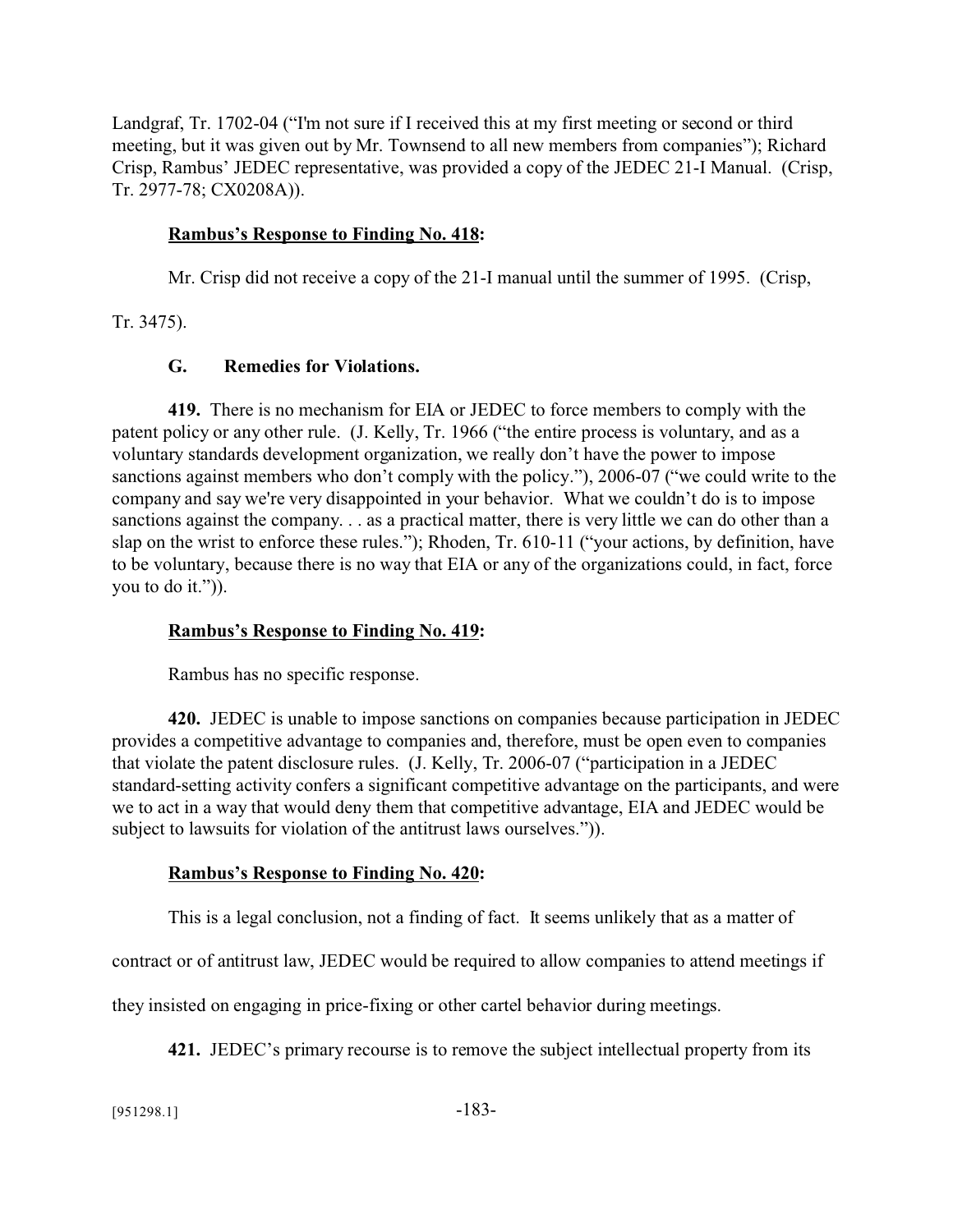standards. (J. Kelly, Tr. 2007-08 ("we could withdraw the standard"); G. Kelley, Tr. 2431-32 ("If the JEDEC organization . . . had found out that there was patent material that applied to a standard that we had approved without the knowledge of that patent material, then the validity of that standard was in question and we often either we removed the standard or expected the patent issue to be resolved."), 2464 ("patent issues are almost terminal for a ballot to pass")). *See, e.g.,* CX0346 at 1 ("TI did not disclose to the Committee that they had this patent until JEDEC approved some standards. The Committee is very suspicious of TI because TI did not pursue any requests for royalties until after the JEDEC standard was approved. . . A new ballot was issued . . . to rescind the standards affected by the TI patent.").

#### **Rambus's Response to Finding No. 421:**

The proposed finding is inconsistent both with the contemporaneous documents and with

JEDEC's behavior in connection with the TI "Quad Cas" issue cited in support of the finding.

All ballots to withdraw the Quad Cas feature were themselves *withdrawn* once TI had issued a

RAND letter. (JX 25 at 3; Kellogg, Tr. 5220-26). JEDEC's behavior in this regard is consistent

with the policy statement provided by the EIA to the FTC in its 1/22/96 letter:

"Even if knowledge of a patent comes later in time due to the pending

status of the patent while the standard was being created, the important

issue is the license availability to all parties on reasonable, non-

discriminatory terms."

(RX 669 at 4).

**422.** JEDEC members, including Rambus, understood that failure to disclose means that the patent owner may be unable to enforce the patent against the standard. (CX1942 at 1 ("I [Lester Vincent] said there could be equitable estoppel problem if Rambus creates impression on JEDEC that it would not enforce its patent or patent [applications]."); CX1937 (billing records of Lester Vincent noting "Conference with Richard Crisp and Allen Roberts concerning equitable estoppel issue with respect to JEDEC."); CX1990 at 1 (Lester Vincent forwarding materials to Rambus concerning Dell consent decree); CX0858 at 2 ("I [Richard Crisp] understand the concerns about the patent policy and some potential exposure we could have in the event of future litigation. [Equitable Estoppel and Laches]); Appleton, Tr. 6329 ("if [a company] fail[ed] to disclose [patents or patent applications], then. . . they couldn't come back later and try to enforce those against the standard that had been developed"); Lee, Tr. 6598-99 ("if [a company]

 $[951298.1]$  -184-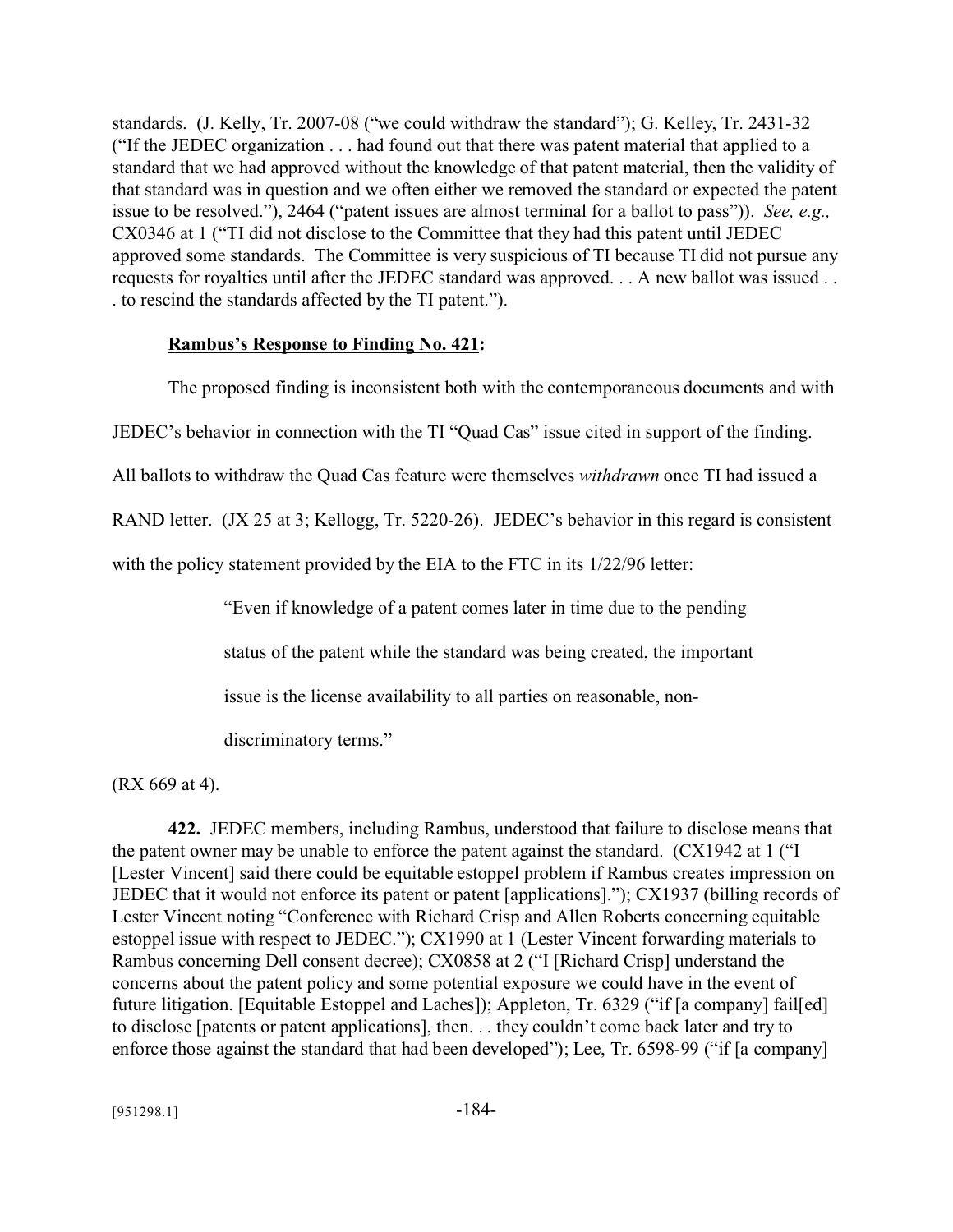failed to disclose the patent that may relate to the work of the committee and if it was adopted into the standard, that [company] would forego their right to enforce the patent against the standard."); Rhoden, Tr. 611-12 ("any company that did not disclose necessarily gave up their right to that IP as it related to the standard. That is what I understood.")).

#### **Rambus's Response to Finding No. 422:**

The evidence does not support a finding that Rambus understood that a mere failure to disclose might result in an inability to enforce its patents. The evidence cited by Complaint Counsel supports only the proposition that there could be a problem if "Rambus creates impression on JEDEC that it would not enforce" its intellectual property. (CX 1942 at 1). (*See also* Crisp, Tr. 3470-71 – Crisp understood from Vincent that "we should not mislead JEDEC into thinking that we wouldn't enforce our property rights.").

The evidence shows that Mr. Crisp followed Mr. Vincent's advice by openly refusing to comment about Rambus's intellectual property position at the May 1992 and September 1995 JEDEC meetings. *See* RPF 492-514 and evidence cited therein. The evidence also shows that Rambus said nothing and did nothing to mislead JEDEC members into believing that Rambus would not seek or enforce intellectual property rights over features incorporated in JEDEC standards. *See* RPF 464-558.

This proposed finding also relies upon testimony by Micron CEO Steve Appleton, Micron engineer Terry Lee, and AMI2 President Desi Rhoden. The financial interests of these witnesses is apparent, and their personal understanding of the law of equitable estoppel is irrelevant.

#### **H. Incidents of Non-Disclosure & JEDEC's Response.**

**423.** There have been occasions in which JEDEC participants did not disclose patent information that might related to JEDEC work. These incidents have resulted in either (1)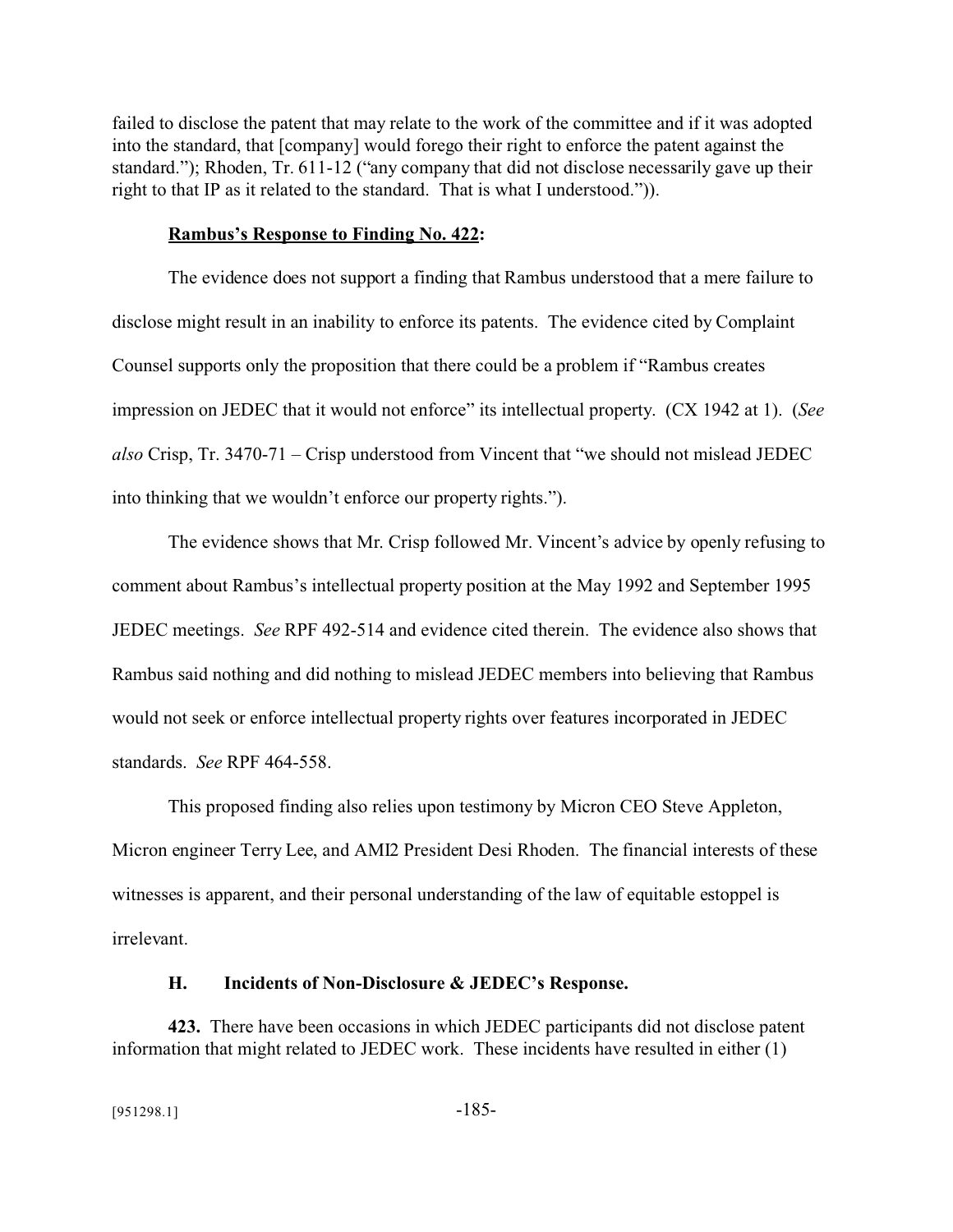rescission of the standard (Quad CAS); (2) the selection of an alternative standard (SEEQ); or (3) litigation (Wang). (See CCFF following).

# **Rambus's Response to Finding No. 423:**

This proposed finding falsely states that standards incorporating the Quad Cas technology were rescinded. They were not. Once Texas Instruments provided a "RAND" letter, all ballots that had *proposed* to withdraw the technology from standards were themselves withdrawn. (JX 25 at 3). In any event, this finding is irrelevant and improper since it offers no evidentiary support for this proposition – or for the other two propositions it advances.

# **1. Quad CAS.**

**424.** The Quad CAS incident involved the alleged failure of Texas Instruments to disclose properly its issued patent relating to Quad CAS technology. The issue arose at the JC-42.3 subcommittee meeting in September 1993, when Micron accused Texas Instruments of having failed to comply with the JEDEC disclosure policy. (JX0017 at 6; CX0346 at 1 (JEDEC Secretary Ken McGhee writing to John Kelly that "TI did not disclose to the Committee that they had this patent until JEDEC approved some standards. The Committee is very suspicious of TI because TI did not pursue any requests for royalties until after the JEDEC standard was approved."); CX0452 (McGhee 11/3/93 Letter distributed to all JC-42.3 members a memo, discussed by Jim Townsend at the September 1993 meeting, drawing their attention to "the existing rules of the EIA governing patentable matters," and reminding them of their obligation to relevant "patents held and applied for"); Williams, Tr. 776-77 ("this was a case where it was found out that TI had. . . had a patent on the quad CAS device that had just been standardized or was in the process of being standardized, and it did pass, became a standard. . . I can't remember exactly where it was, but I remember a great uproar in the committee based upon it."); Sussman, Tr. 1335 ("they proposed a quad CAS, and after the part was standardized, after some modules were standardized, then the company revealed its patent position, and we were rather upset. We had spent a lot of time and energy, wasted a lot of time and energy.")).

# **Rambus's Response to Finding No. 424:**

Rambus has no specific response, except to note Mr. Sussman's testimony that TI had

themselves "proposed" the Quad Cas standard. Rambus never presented any technology to

JEDEC for standardization or advocated the adoption of any feature or device.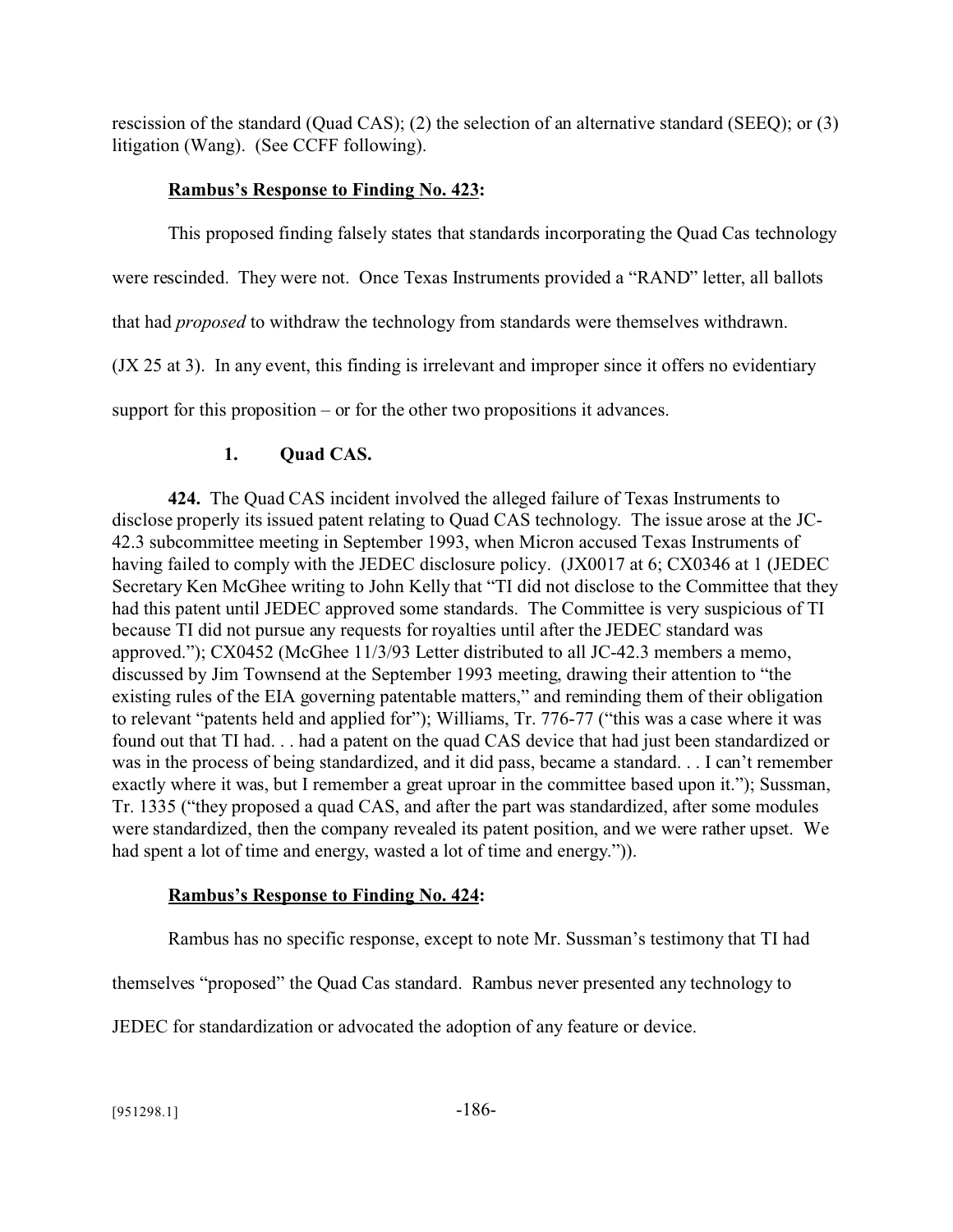**425.** Micron Corporation notified the Committee that TI had asserted patent claims against it and that TI was going to charge license fees and royalties for the use of the concept of Quad CAS. (G. Kelley, Tr. 2464). At the time there were pending Committee ballots pertaining to the use of Quad CAS as part of the SDRAM standard; when TI refused to comment on the patent issues pertaining to these ballots, the Committee determined unanimously to place the ballots on hold until the patent issue was resolved. (JX0017 at 6; G. Kelley, Tr. 2465-66). The Committee also voted to prepare a ballot to rescind portions of previously-passed standards pertaining to Quad CAS. (JX0017 at 7; G. Kelley, Tr. 2466-68). (CX2059 at 181-82 (Karp, Infineon Dep.) (Samsung, most likely Joel Karp, seconded the Micron motion to remove the Quad CAS standards.)).

#### **Rambus's Response to Finding No. 425:**

Rambus has no specific response.

**426.** The Quad CAS issue arose again at the December 1993 meeting of the JC-42.3 subcommittee, when there was an extensive discussion of the issue. Members stated that the key issue was the disclosure to the JC-42.3 subcommittee of the relevant patents and that Texas Instruments was not following the JEDEC disclosure policy. (JX0018 at 8 (Mr. Kelley noted that the letter from TI [explaining its position] does not address the key issue that the Committee was not informed of TI's patent. TI was asked why the Committee was not informed of the patents. TI did not respond because litigation is going on. . . . –Samsung: We are reluctant to vote yes [on the ballot relating to the proposed standard] because we do not think TI is following the patent policy. . . . Micron noted that all companies should have equal access to a standard developed by the Committee. . . . –Sanyo: It is understood that if and when TI conforms to the EIA policy, work should continue. . . . if TI has knowingly and intentionally violated the EIA/JEDEC patent policy, EIA may need to consider additional actions/discussions with TI.); G. Kelley, Tr. 2475 (IBM may not participate if information being hidden); G. Kelley, Tr. 2470-72 (describing discussion that took place at the meeting)). *See also* (CX2955 at 2 (Joel Karp letter voting to rescind Quad CAS standards because "TI is unwilling to provide such a demonstration [of reasonable terms and conditions free of unfair discrimination] for review by potential licensees.")).

#### **Rambus's Response to Finding No. 426:**

The cited evidence does not support the second sentence of the proposed finding. Most

of the remarks focus on the availability of licenses on reasonable terms, not disclosure. As

Micron explained it, "all companies should have equal access to a standard developed by the

Committee." (JX 18 at 8). The Sanyo remark also shows that the key question was availability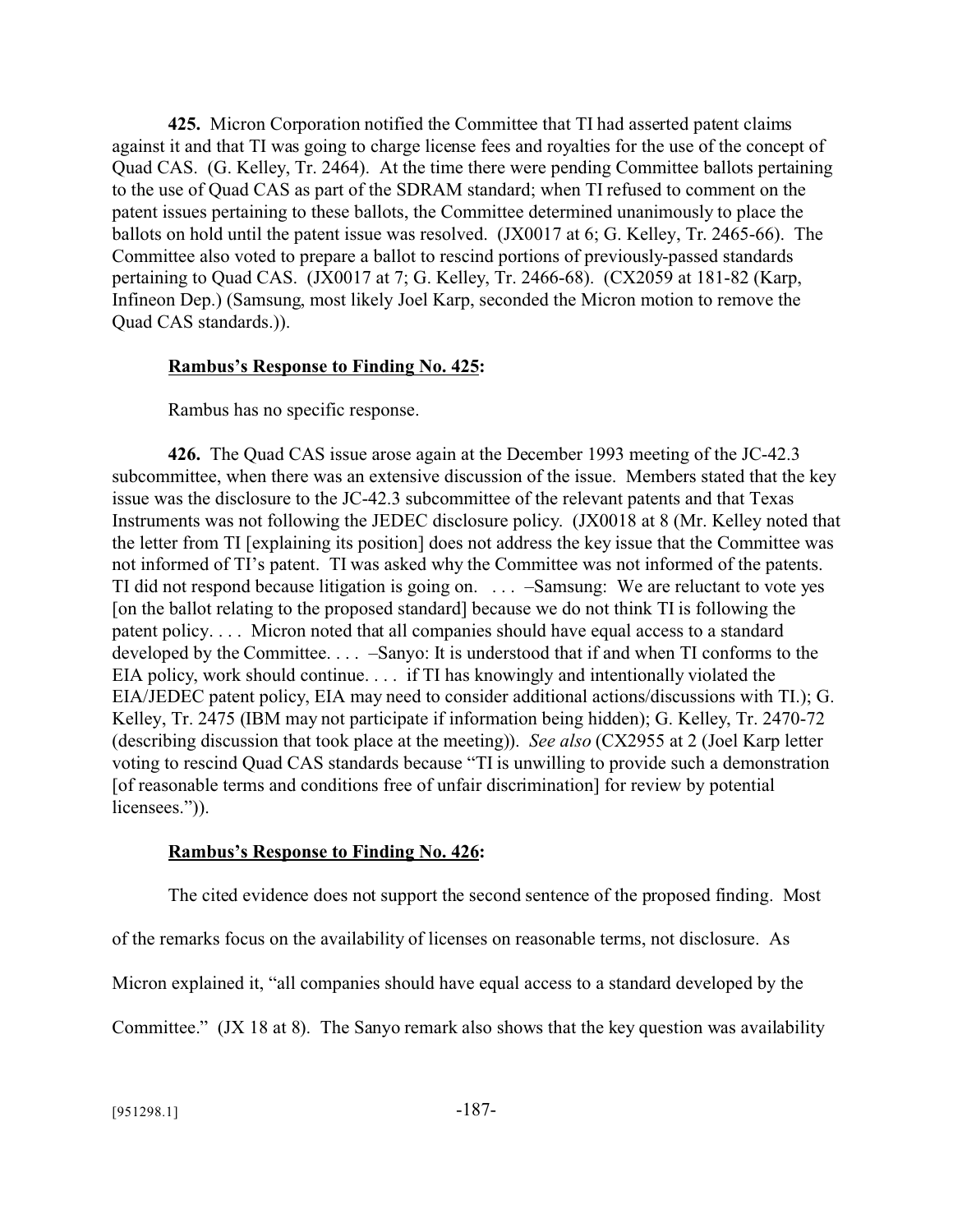of the patent on "RAND" terms. (*Id.*). As previously noted, once TI agreed to provide a "RAND" letter, all ballots that had proposed to withdraw the Quad Cas technology were themselves withdrawn. (JX 25 at 3; Kellogg, Tr. 5220-26).

Complaint Counsel also omit a relevant passage from the page of the December 1993 minutes that they cite. Just before the Sanyo comment, an IBM comment appears:

"IBM noted that in the future they will not come to the Committee with a

list of applicable patents on standards proposals. It is up to the user of the

standard to discover which patents apply."

(*Id.*).

EIA General Counsel John Kelly testified that he reviewed and approved the draft minutes containing the IBM comment. (Kelly, Tr. 2117; CX 348 at 1: "Ken – the draft minutes are fine.").

**427.** The following month, Gordon Kelley of IBM wrote to Buf Slay of Texas Instruments, expressing concern that TI's conduct could have and adverse impact on JEDEC's work. (CX2384 ("I am and have been concerned that this issue can destroy the work of JEDEC. If we have companies leading us into their patent collection plates, then we will no longer have companies willing to join the work of creating standards; i.e., widely used designs. . . .If we allow JC-42 standards to be used for patent collection purposes, then we do a great disservice to the very sort of industry that feeds us. . . .If we on JEDEC council do not deal with [this issue] completely, we set ourselves up for bigger problems in the future."); CX3136 at 142 (Meyer Infineon Tr.) (recalling Mr. Kelley's "patent collection plate" testimony); Appleton, Tr. 6331-32 (failure to disclose would discourage Micron from participating)).

# **Rambus's Response to Finding No. 427:**

The evidence shows that JEDEC routinely approved ballots despite awareness of patents

relating to the proposed standards, and that it often did so without even *requesting* RAND

assurances. RPF 1220-1238. Moreover, regardless of the language of Mr. Kelley's letter, the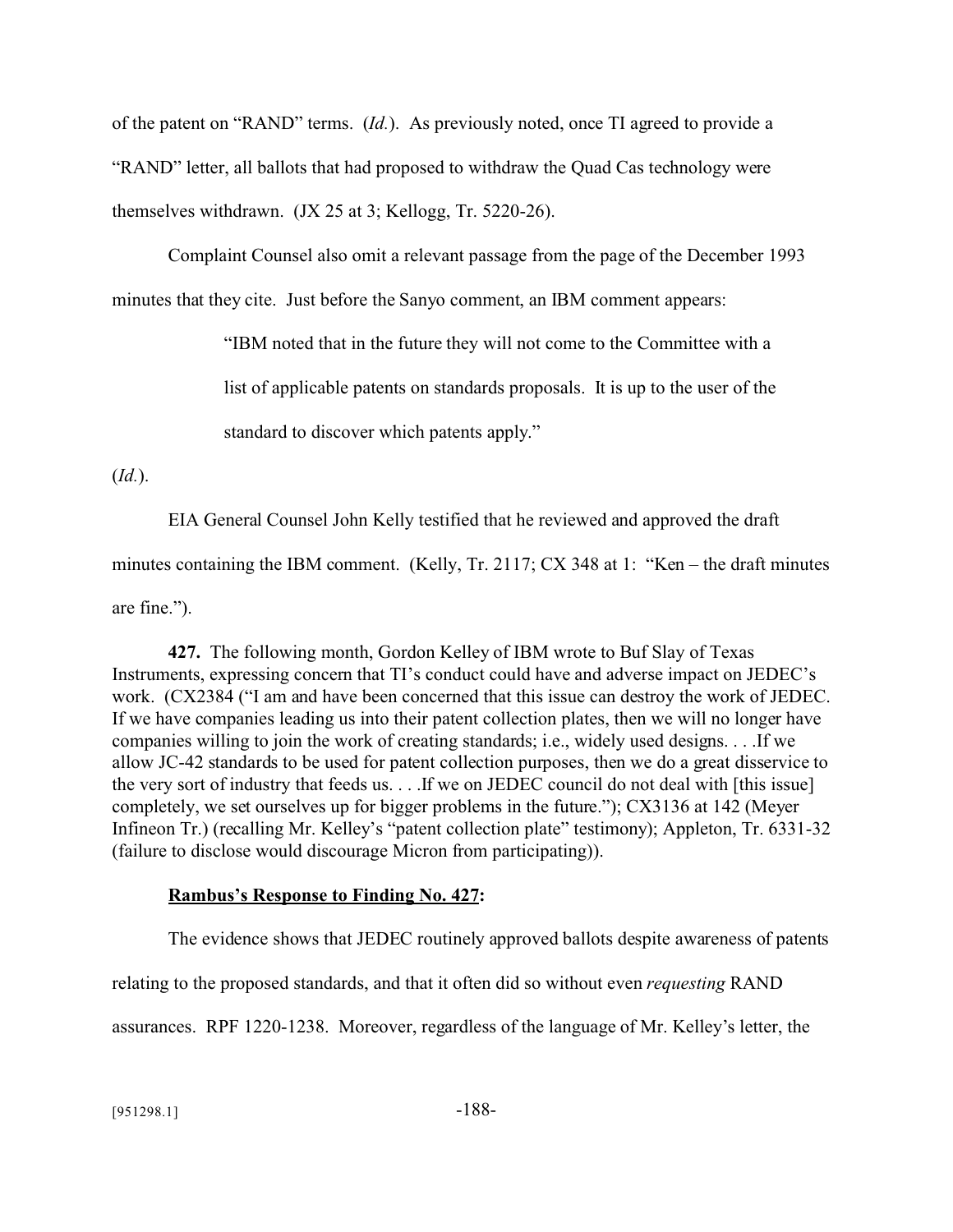undisputed truth is that as soon as TI agreed to issue a "RAND" letter, the dispute ceased and all ballots seeking to withdraw the Quad Cas technology were withdrawn. (JX 25 at 3; Kellogg, Tr. 5220-26). It is evident that "the important issue is the license availability to all parties on reasonable non-discriminatory terms." (RX 669 at 4).

**428.** At the following meeting in March 1994, the issue was revisited. TI requested a clarification of the Committee's interpretation of the patent policy; in response to a question from the chairman, members stated unanimously that the policy was clear. (JX0019 at 5 ("Applicability of patents to use of JEDEC standards was discussed. The issue is warning, IBM noted. Failure to disclose a patent prevents the Committee from considering the standard. The Committee was asked if the patent policy is clear. The Committee felt it was clear."); CX2375 at 1-2 (notes of Mark Kellogg summarizing the Quad CAS discussion at the March 1994 meeting); Kellogg, Tr. 5028-29 (recalling that vote was unanimous that patent policy was clear)).

### **Rambus's Response to Finding No. 428:**

The proposed finding is incomplete. The minutes, and the pertinent testimony at trial,

show that Chairman Kelley's principal response was that the motion was improper:

"TI then made the motion [for clarification]. The Committee did not

second the motion and felt it may be beyond the scope of this Committee.

IBM noted that the issue should have been taken to the JEDEC Council

because Council has been working on patent policies for some time and

are beyond the scope of the Committee."

(JX 19 at 4). (*See also* Kellogg, Tr. 5224-26) ("Gordon was stating that the – any modification to

the patent policy was within the scope of council, not the committee. . . . If the words change,

that is the council. That's policy."

**429.** EIA legal counsel issued a memorandum stating that "[w]ritten assurance must be provided by the patent holder when it appears to the committee that the candidate standard may require the use of a patented invention.') (CX0353 at 1 (emphasis in original); *see also* CX0355 (memorandum from JC-42 Secretary, Ken McGhee, forwarding Mr. Kelly's memorandum to all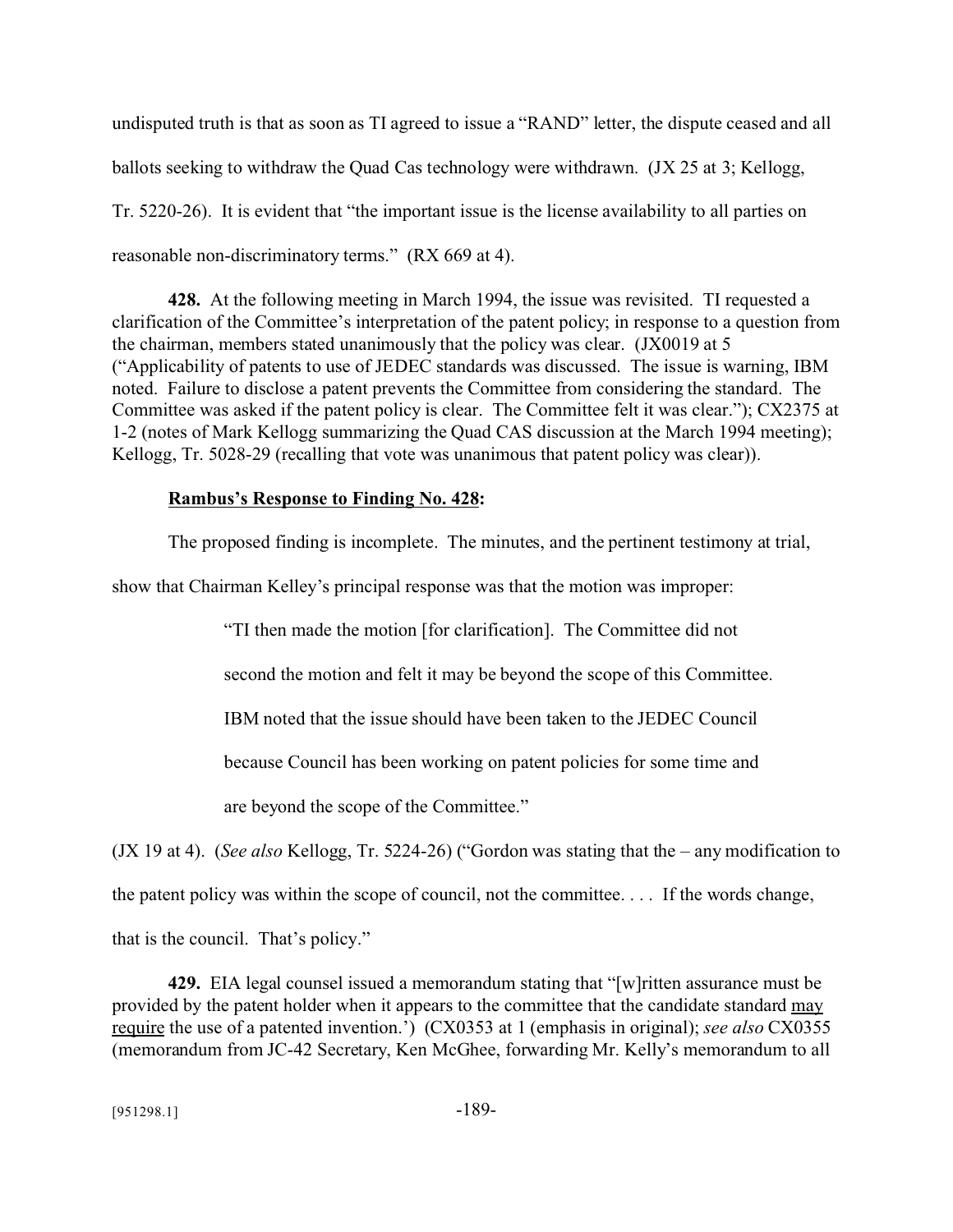members of the JC-42 committee. (CX0355).

### **Rambus's Response to Finding No. 429:**

Rambus has no specific response.

**430.** Richard Crisp was present at the September 1993, December 1993, and March 1994 JC-42.3 subcommittee meetings, and reported details of the Quad CAS discussion back to others at Rambus. (CX0710 at 1 (TI was chastised for not informing JEDEC that it had a 1987 patent on quad CAS devices. . . . The bottom line is that all quad CAS devices will be removed from standard 21C.)).

### **Rambus's Response to Finding No. 430:**

Rambus has no specific response.

**431.** Pursuant to these discussions, the JC-42.3 subcommittee rescinded the Quad CAS standard. (JX0018 at 9 (ballot to remove standard passed); CX0710 at 1 (Richard Crisp noting that the standard will be rescinded); G. Kelley, Tr. 2479-80 (conveying to the committee the importance the Quad CAS lesson in light of rescission of standard); Williams, Tr. 776-77 (standard rescinded).

### **Rambus's Response to Finding No. 431:**

Rambus has no specific response.

**432.** In early 1995, Texas Instruments agreed to comply with the JEDEC patent policy and removed their representative who failed to provide the Quad CAS disclosure. (JX0025 at 3 ("A letter from TI was received at JEDEC complying with the EIA patent policy"); G. Kelley, Tr. 2486). The Quad CAS ballot was taken off hold. (JX0025 at 3).

#### **Rambus's Response to Finding No. 432:**

As this finding demonstrates, once Texas Instruments agreed to provide RAND

assurances, the technology remained in the standard. (JX 25 at 3; Kellogg, Tr. 5220-26).

### **2. SEEQ.**

**433.** A company named SEEQ proposed a JEDEC standard called silicon signature. (Sussman, Tr. 1338). SEEQ owned two patents relating to the technology, but disclosed and offered to license only one. (Sussman, Tr. 1338-39 (SEEQ "was telling us about silicon signature and offering it as a royalty-free license to anyone who wanted it, hoping that just as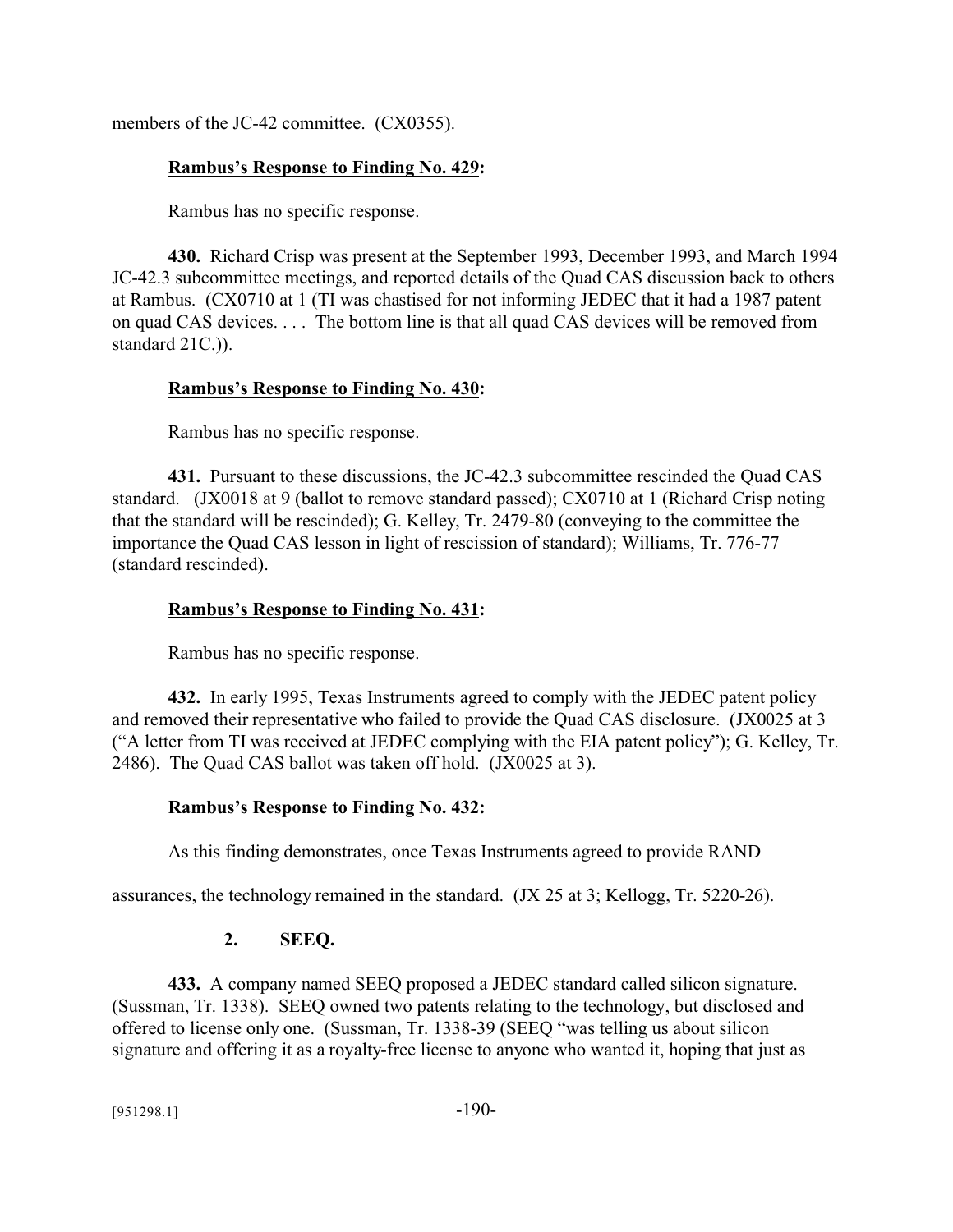soon as we standardized this, the second patent, which would be die trace, which he had not said anything about, but because it was almost identical, would be insisted upon by the customers, and [SEEQ] could put a tax on us.")). Upon learning of SEEQ's second patent, the committee was willing to standardize the SEEQ technology, provided that SEEQ agreed to reasonable licensing terms. (CX0003 at 4 ("The Committee felt they would like to proceed with [the SEEQ technology] for PLDs as long as reasonable rates for use remained and that Seeq would put their position in writing. There was some question about whether die trace was included in the patent release.")). When the committee learned that the second patent was not included in the patent release, JEDEC chose to standardize on a different technology. (Sussman, Tr. 1338-39 ("What we did, as we found out about the second application, is that we did not standardize either of [the SEEQ patents]. We standardized an alternate methodology."); *see also* CX0711 at 188 ("So the conclusion I reach here is that we can abide by the patent policy on a case-by-case basis. . . The things we should not do are to not speak up when we know that there is a patent issue, to intentionally propose something as a standard and quietly have a patent in our back pocket we are keeping secret that is required to implement the standard and then stick it to them later (as WANG and SEEQ did).")).

#### **Rambus's Response to Finding No. 433:**

The SEEQ story shows that it is the availability of intellectual property on reasonable

terms to all comers that is "the important issue," as the EIA's ½2/96 letter states. (RX 669 at 4).

#### **3. Wang.**

**434.** Failure to disclose a relevant patent application precipitated litigation in the Wang matter. Wang failed to disclose a patent relating to memory modules and later attempted to enforce the patent against the industry. (Williams, Tr. 787 ("they [Wang] were part of the committee, they had helped set a standard, and then they went out and enforced their patents against everybody in the industry who used a SIMM module."); Sussman, Tr. 1338 ("that ended up in a rather lengthy litigation, crossed multiple houses and cost the industry millions of dollars before the patent was found to be invalid."); Landgraf 1697-98; JX0020 at 4 ("It as noted that the WANG patent case is coming up for trial on June 14.").

#### **Rambus's Response to Finding No. 434:**

None of the cited evidence refers to a failure to disclose a patent application. The finding

therefore lacks any evidentiary basis.

#### **I. The Relationship to the ANSI Rules.**

**435.** The American National Standards Institute ("ANSI") is an umbrella organization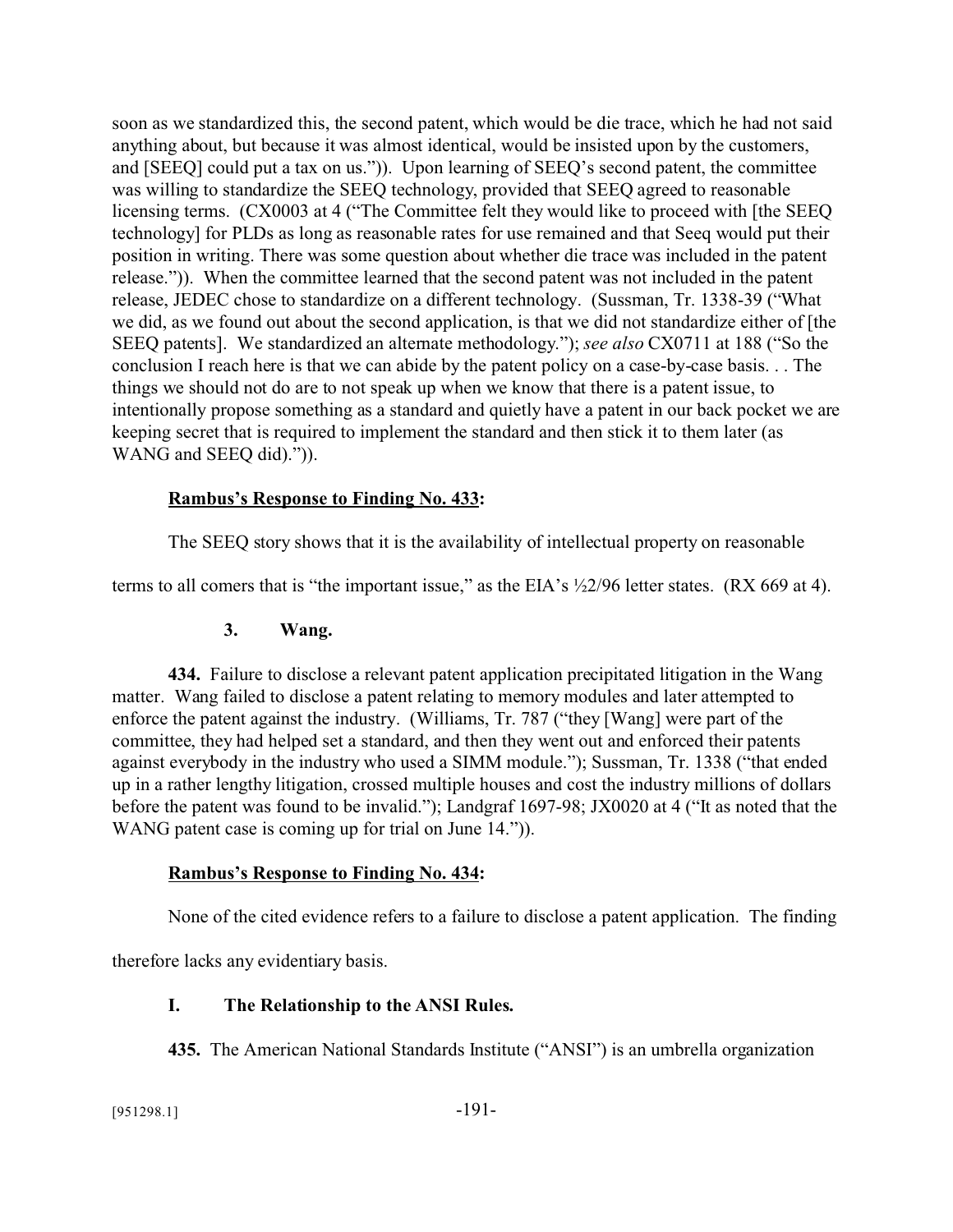that accredits standards-setting organizations. (J. Kelly, Tr. 1947-48 ("ANSI is one of several organizations in the United States that accredits other organizations to develop standards.")).

## **Rambus's Response to Finding No. 435:**

Rambus has no specific response.

**436.** ANSI also has the authority to adopt certain of the standards that are submitted to it by its qualified organizations for adoption as American national standards. (J. Kelly, Tr. 1947- 48).

# **Rambus's Response to Finding No. 436:**

Rambus has no specific response.

**437.** EIA has been a dues-paying member of the American National Standards Institute since the late 1970s. (J. Kelly, Tr. 1948-49). EIA forwards certain standards developed by EIA sectors to ANSI for adoption as American National Standards. (J. Kelly, Tr. 1948-49).

# **Rambus's Response to Finding No. 437:**

Rambus has no specific response.

**438.** John Kelly was a member of the ANSI patent policy working group from 1990 until 2002 and was personally involved in the discussions and deliberations leading to the final approval of the ANSI guidelines. (J. Kelly, Tr. 1950-51 ("I got involved at a relatively late stage in the process, but I participated fairly actively in the discussions and the deliberations that led up to the final approval of the guidelines by the working group. And I have been also been involved in a number of discussions over the ensuing ten years about the guidelines and proposed amendments to the guidelines.")).

### **Rambus's Response to Finding No. 438:**

Rambus has no specific response.

**439.** The EIA patent policy is in compliance with, but not identical to, the ANSI patent policy guidelines. (J. Kelly, Tr. 1957-58).

### **Rambus's Response to Finding No. 439:**

This proposed finding is too vague to be meaningful. Mr. Kelly testified that the *wording*

of the ANSI and EIA patent policies was "essentially identical:"

[951298.1] -192-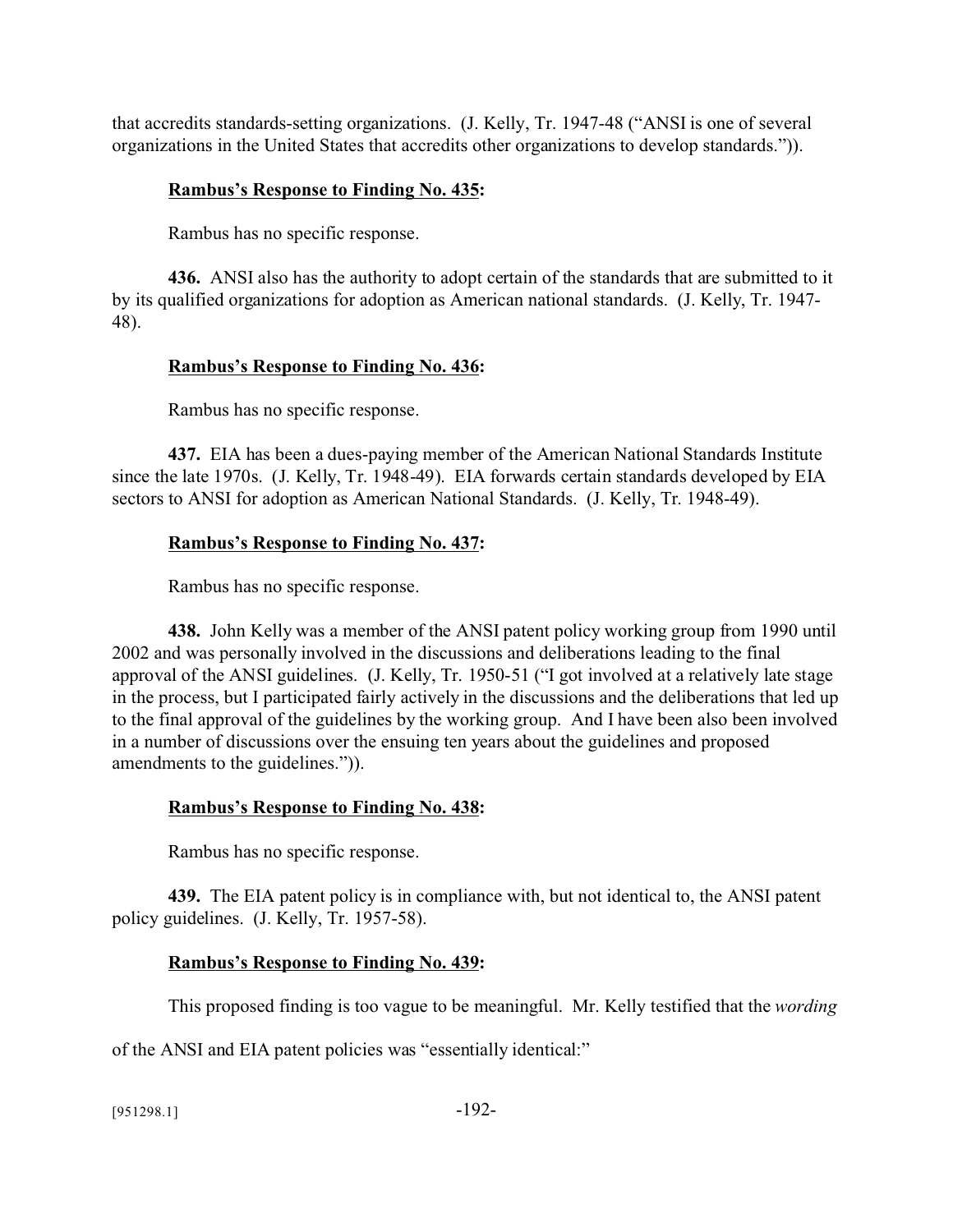- "Q. Now, the EIA patent policy in this time period, 1994, the wording was essentially identical to the ANSI patent policy, right?
- A. Very close, yes.
- Q. Can you agree with the words, 'essentially identical?'
- A. Essentially identical, I will accept your phraseology, yes, sir."

(Kelly, Tr. 2077-78).

It is also undisputed that by October 1995, at the latest, the EIA had adopted the ANSI

Patent Policy in toto. EIA Manual EP-7-B, published in October 1995, provides that

"[s]tandards and publications are adopted by EIA in accordance with the American National

Standards Institute (ANSI) Patent Policy." (RX 616 at 2).

**440.** ANSI has audited EIA and has always found EIA in compliance with ANSI patent policy during those audits. (J. Kelly, Tr. 2148-49 ("The patent policy is consistent with the ANSI patent policy, and my basis for saying that is that EIA has been audited by ANSI in general in terms of the record retention and also in terms of its written policies and never been found not to be in compliance with the ANSI patent policy."), 2154-55 ("my understanding is we are in compliance with the policy and have been.")).

### **Rambus's Response to Finding No. 440:**

Rambus has no specific response, except to note that neither the finding nor the cited

evidence indicates when the audits occurred.

**441.** The ANSI patent policy guidelines do not require rigid adherence to every single aspect of the ANSI patent policy. (RX1712 at 3 (ANSI guidelines "are suggestions -- adherence is not essential for standards developers to be found in compliance with ANSI's patent policy. Rather, this is an effort to identify possible procedures that a standards developer may wish to adopt, either in whole or in part, for purposes of effectively implementing the patent policy. Additional or different steps may also be selected for such purposes."); J. Kelly, Tr. 1956-57 ("we were trying, as a member of the patent policy group, to establish some general guidance for the benefit of standards developers that they could either follow or not follow, in whole or in part, and we're emphasizing here that. . . standard developers had the option of adopting additional or different steps from those suggested from the guidelines that might be appropriate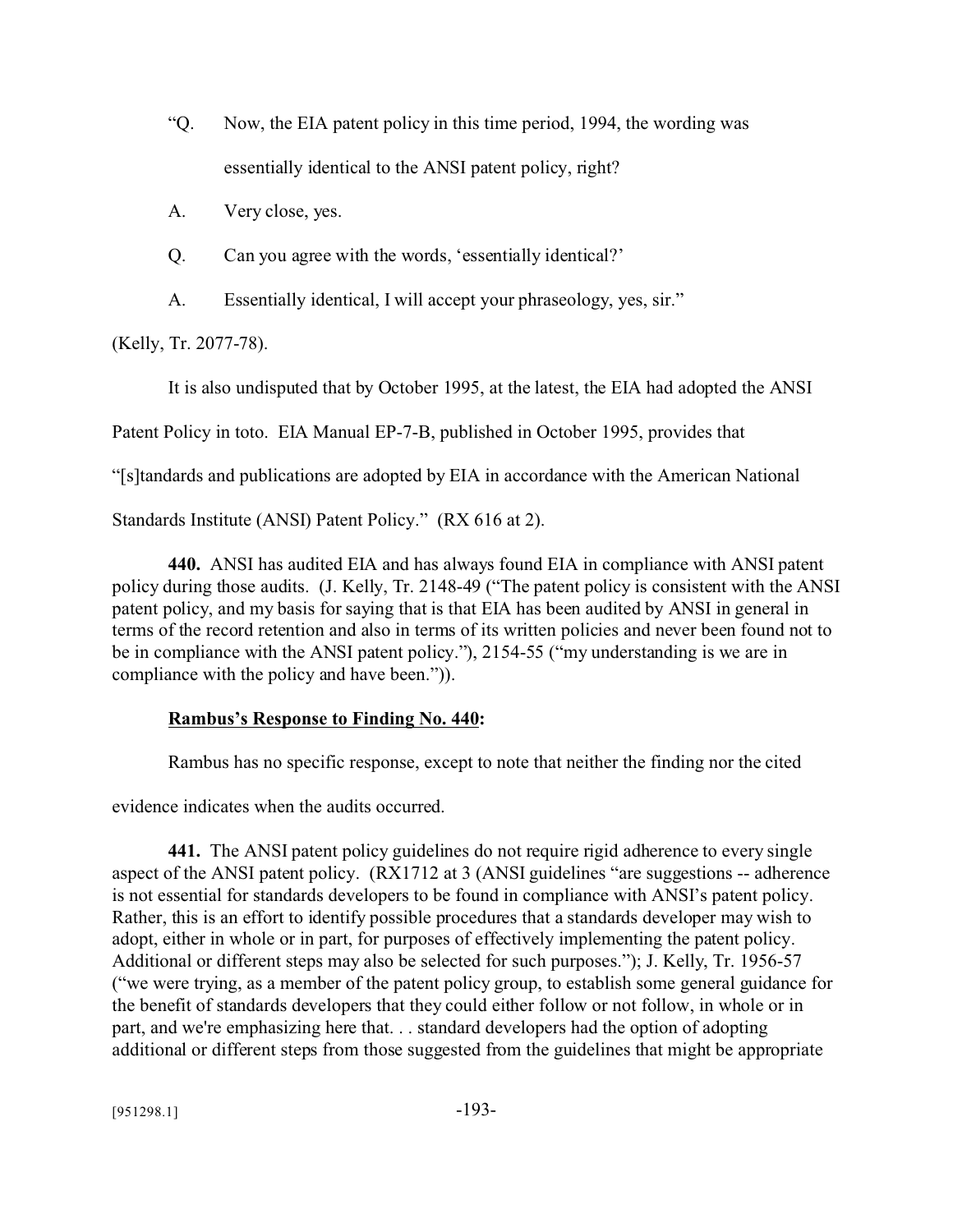in the case of their own standards development activities.")).

### **Rambus's Response to Finding No. 441:**

The proposed finding is irrelevant, for it is undisputed that:

- (1) the language of the EIA Patent Policy and that of the ANSI policy are "essentially identical," (Kelly, Tr. 2077-78);
- (2) the EIA adopted the ANSI Patent Policy in toto no later than October 1995, when EP-7-B was published, (RX 616 at 2); and
- (3) the EIA informed the FTC in January 1996, on behalf of JEDEC and its other standard-setting activities, that it "follow[ed] the ANSI intellectual property rights (IPR) policy."  $(RX 669 \text{ at } 2)$ .

**442.** One aspect of the EIA/JEDEC patent policy that goes beyond the requirements of ANSI's patent policy is that the EIA/JEDEC policy requires the disclosure of patent applications as well as issued patents, whereas the ANSI patent policy requires the disclosure only of issued patents. (CX0208 at 19; J. Kelly, Tr. 1957-58 ("there is a material difference between the ANSI policy and the EIA/JEDEC policy, and that is that the EIA/JEDEC policy requires the disclosure of patent applications as well as issued patents.")).

### **Rambus's Response to Finding No. 442:**

Rambus agrees that the ANSI Patent Policy does not require the disclosure of patent applications, and that the ANSI policy also did not require such disclosure in the early to mid-1990's. Rambus disagrees with the statement in this proposed finding that the "EIA/JEDEC policy requires the disclosure of patent applications . . . ." The great weight of evidence is to the contrary, as set out in detail at RPF 204-273. In particular, it is undisputed that in January 1996, in a formal comment letter to the Federal Trade Commission, the EIA stated on behalf of JEDEC and its other standard-setting activities that it "endorse[d] and follow[ed] the ANSI intellectual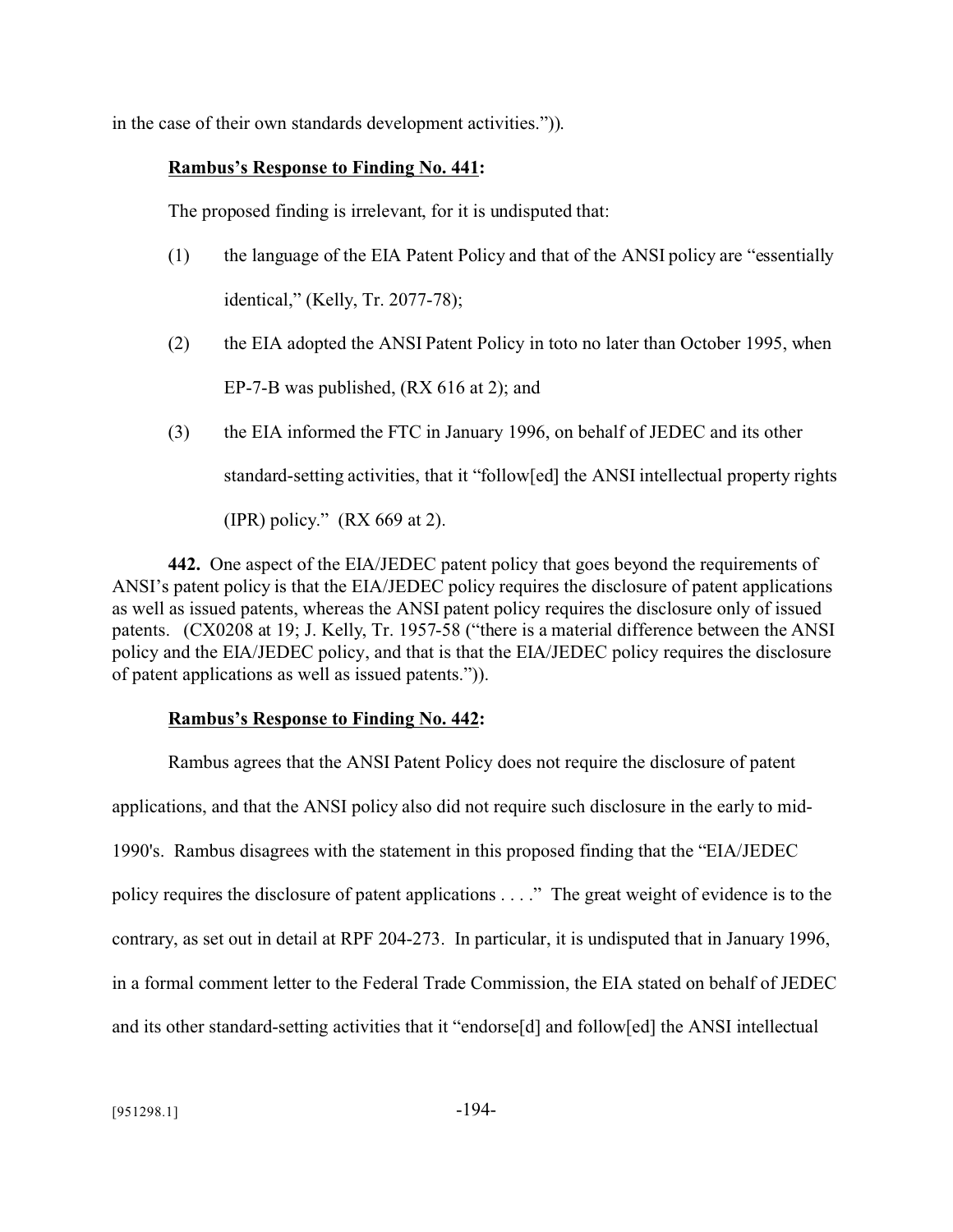property rights (IPR) policy." (RX 669 at 2). Moreover, in June 1996, when the Federal Trade Commission responded to the EIA's January 22, 1996 letter, the FTC stated that the "EIA and TIA, *following ANSI procedures*, encourage the early, *voluntary* disclosure of patents, but *do not require* a certification by participating companies regarding potentially conflicting patent interests." (RX 740 at 1) (emphasis added).

This exchange of formal letters shows clearly that at the precise time of Rambus's departure from JEDEC, both the standards body that it had been a member of, and the federal agency that is now prosecuting it, understood with great clarity that the EIA "follow[ed]" the ANSI Patent Policy. (RX 669 at 2; RX 740 at 1). The parties agree that the ANSI Patent did *not* require disclosure of patent applications. CCFF 441.

Even in 2000, *after* JEDEC had become an independent organization with its own rules, one basic rule had not changed: the disclosure of patent applications was still "not required," as the minutes of the February 2000 meeting of JEDEC's board of directors state. (RX 1570 at 13). (*See also* RX 1582 at 1 – February 2000 e-mail by JEDEC Secretary Ken McGhee stating that a JEDEC member's disclosure of a patent application went "one step beyond" the patent policy).

**443.** The EIA/JEDEC patent policy is consistent with the ANSI patent policy guidelines, notwithstanding the different treatment of patent applications. (J. Kelly, Tr. 1959). ANSI guidelines specifically acknowledge that a standards development organization may wish to at least consider including patent applications as well as patents in their patent disclosure policy. (RX1712 at 8 ("Similarly, a standards developer may wish to encourage participants to disclose the existence of pending U.S. patent applications relating to a standard under development."); J. Kelly, Tr. 1959-60, 2154 ("there are options that individual standard developer organizations can adopt that are not identical to the ANSI policy to address specific issues. . . an example that we specifically give in these guidelines is that standard developers may elect to require the disclosure of patent applications as well as issued patents.")).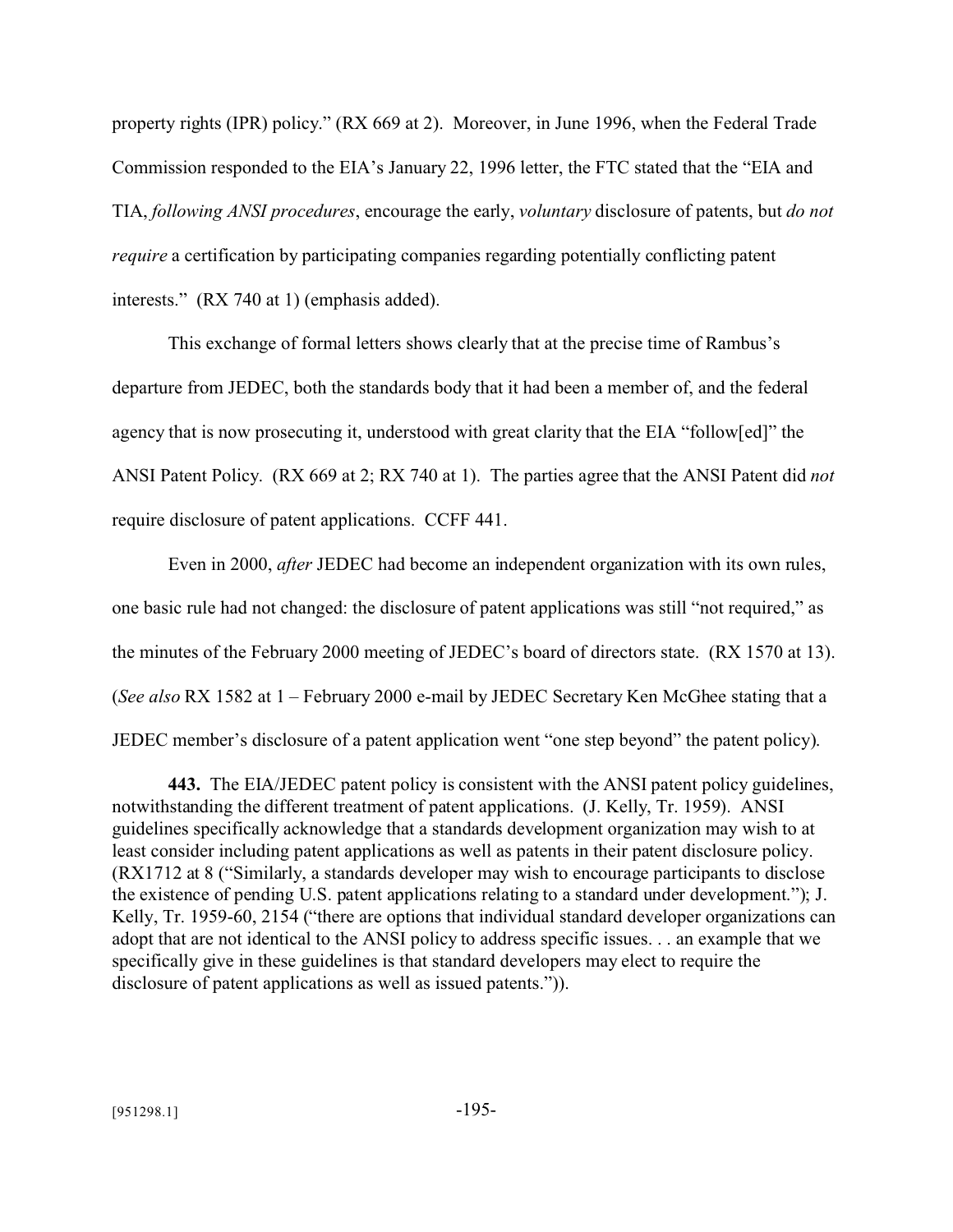# **Rambus's Response to Finding No. 443:**

For the reasons set out in RRFF 439-442, the EIA/JEDEC Patent Policy and the ANSI Patent Policy are, in fact, consistent, in part because neither requires the disclosure of patent applications. *See also* RPF 204-273.

**444.** Paragraphs 444 to 499 are unused.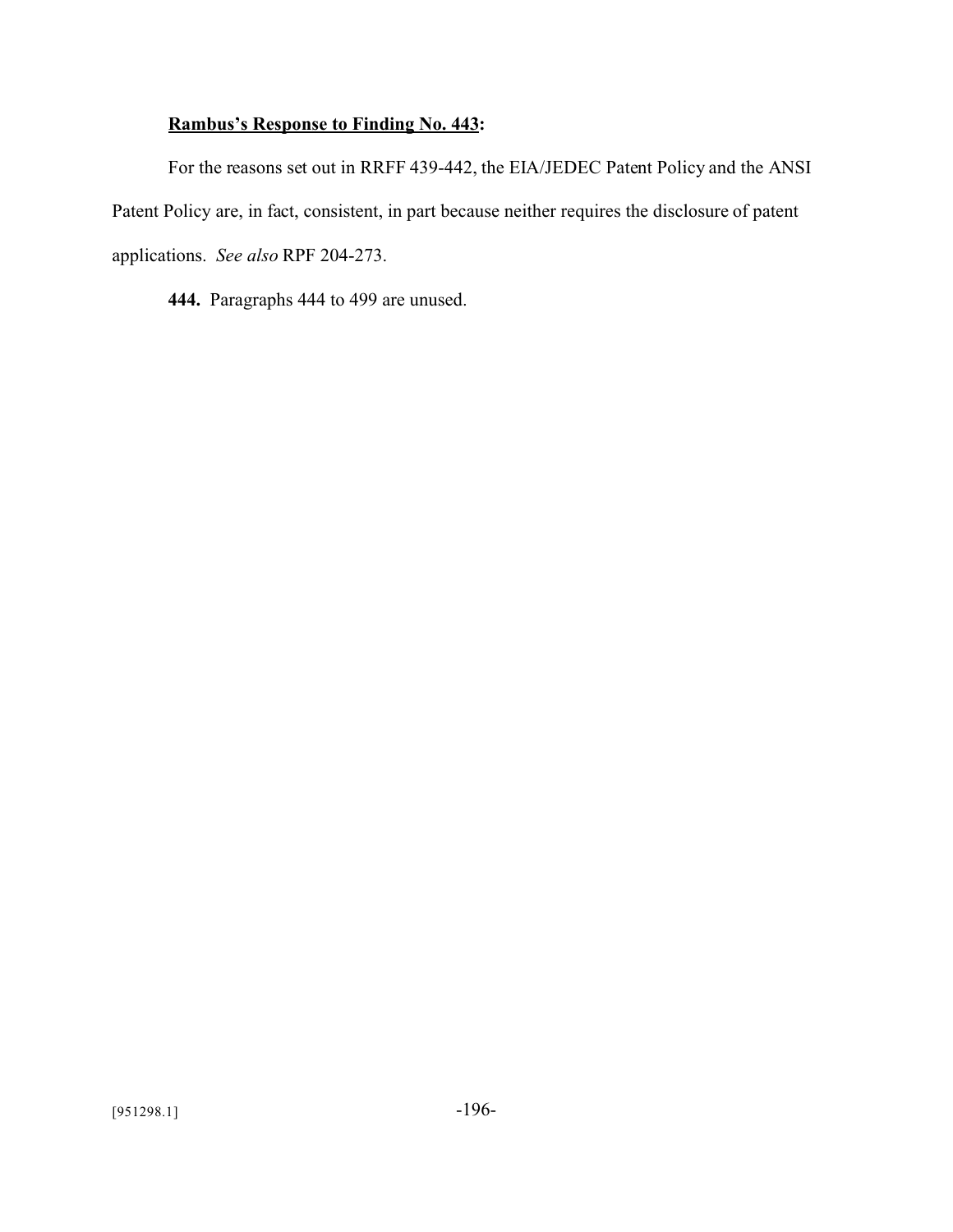#### **IV. The Development of JEDEC DRAM Standards.**

#### **A. The First Generation SDRAM Standard.**

#### **1. The Origins of the Standard.**

**500.** "Asynchronous DRAM" is a term that is used to describe DRAMs that are driven off the RAS and CAS signals where the RAS and CAS actually control the operation of the DRAM rather than a clock. (Jacob, Tr. 5394).

#### **Rambus's Response to Finding No. 500:**

Rambus has no specific response.

**501.** Page mode and extended data out or "EDO" DRAMs are types of asynchronous DRAM (Sussman, Tr. 1469; Polzin, Tr. 4031; Horowitz, TR. 8581). In the late 1980's page mode and EDO DRAMs were commonly used in the industry. (Sussman, Tr. 1361). Page mode and EDO DRAMs were standardized at JEDEC. (Sussman, Tr. 1362; Prince, Tr. 9020-9021).

#### **Rambus's Response to Finding No. 501:**

Rambus has no specific response.

**502.** In the late 1980's, microprocessors were demanding more performance out of DRAMs. (Kelley, Tr. 2388-2389).

#### **Rambus's Response to Finding No. 502:**

The proposed finding is misleading in suggesting that this situation was peculiar to the late 1980s. It is a matter of common knowledge that microprocessor speeds, and hence the performance demanded of DRAMs, have been increasing since well before the late 1980s. DRAMs were, however, still able to keep up with the increased demands in the late 1980s.

In the late 1980s, Michael Farmwald foresaw that, if the trends continued, there would be a memory "bottleneck" in the future, with memory unable to keep pace with processor speeds. (Farmwald, Tr. 8068-69). This was before others recognized that such a memory bottleneck was on the horizon. (*E.g.* McWilliams, Tr. 4929 ("Q. When did you first come to recognize the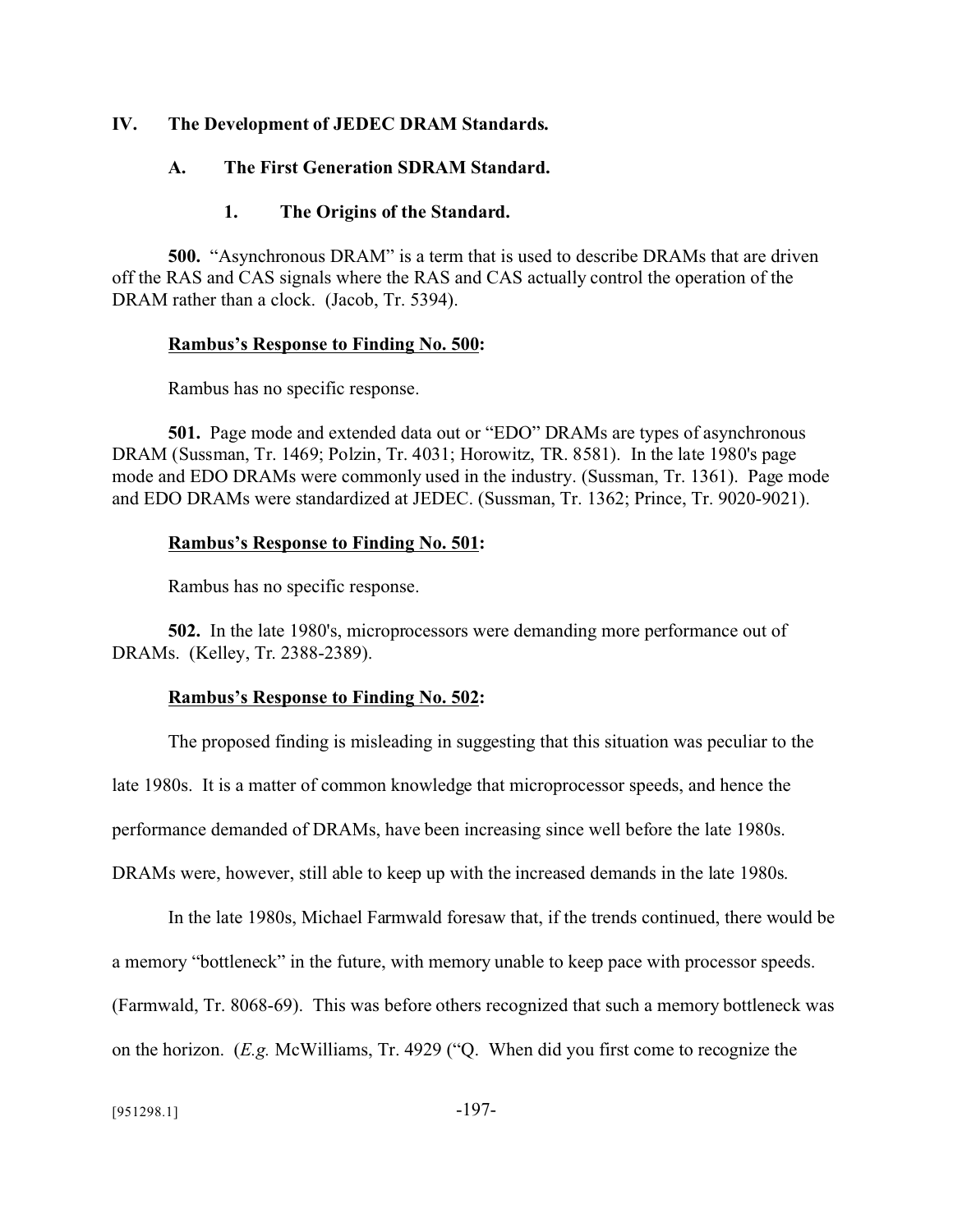existence of such a bottleneck? A. We [Intel] saw the bottleneck coming about '95, at which time we decided we needed to do something to make memories speed up more quickly.")).

**503.** In order to respond to this demand and to ensure that the new JEDEC standard would result in common parts that were plug compatible, the JC-42.3 subcommittee began to standardize certain aspects of DRAM performance and design relationships. (CX0035 at 14; G. Kelley, Tr. 2390-2391). Prior to that time, JC-42.3 work had generally focused on standardizing the location of pins, also known as pin-out diagrams. (G. Kelley, Tr. 2388).

#### **Rambus's Response to Finding No. 503:**

The proposed finding is incomplete. While the original impetus for going beyond standardization of pinouts may have been to ensure plug compatibility (i.e. interoperability) of more complex designs, the JC-42.3 subcommittee later overstepped these boundaries and began standardizing certain technologies that are unrelated to interoperability. An on-chip DLL, for example, as included in the DDR SDRAM standard is *not* required for interoperability. Rather, as Complaint Counsel's technical expert, Professor Jacob, explained, the DLL used in DDR SDRAMs is transparent to the DRAM interface. (Jacob, Tr. 5617-18) In other words, the rest of the system is indifferent to whether there is a DLL or some other kind of circuitry on the DRAM so long as data from the DRAM arrives at the memory controller in the appropriate timing window. (Id.) To ensure interoperability, all JEDEC needed to do was to specify the required timing parameters, which would have left it up to the individual DRAM manufacturers to meet those requirements with whatever technology they chose.

**504.** A new generation of memory was needed because the industry anticipated that microprocessor and computer speeds would increase and the industry demanded memory that could operate at the same speeds. (CX2088 at 291-292 (Meyer, Infineon Trial Testimony, April 25, 2001).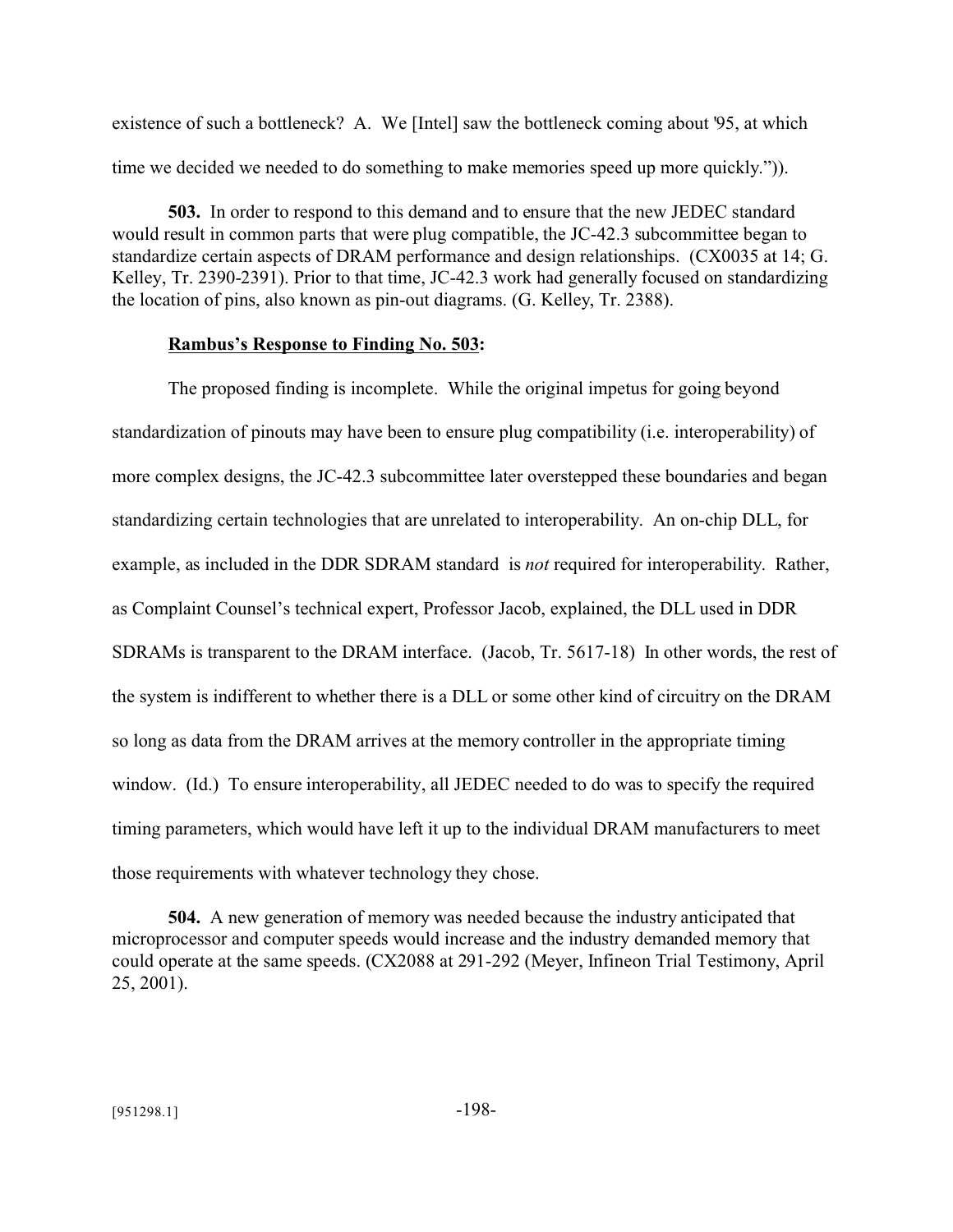### **Rambus's Response to Finding No. 504:**

The proposed finding is incomplete. The industry's recognition that increasing microprocessor speeds would outstrip the capabilities of current memory technology lagged behind Rambus's recognition of this problem. (RRFF 502).

**505.** JEDEC entertains a number of proposals by members when working toward a standard for a new device. (Rhoden, Tr. 415 ("[W]hen we're working on a particular device or whatever, there will be proposals that are made that come from usually a number of different companies. Sometimes multiple proposals or multiple ideas, if you will, come from a particular company, but more often than not, it comes from a variety of companies. So, you will have several different proposals that will be made inside JEDEC as to what path we should take for the next improvement cycle, if you will, of what we're working on").

### **Rambus's Response to Finding No. 505:**

Rambus has no specific response, other than to note that JEDEC members are often

seeking to gain a competitive advantage through the standardization process, as Hyundai's

Dr. Oh testified:

"Q. What steps did Hyundai take to follow the work of JEDEC?

A. We wanted to propose things to be adopted at the JEDEC meeting.

That means if our proposal is  $-$  is adopted, that means we are ahead of our

competitors, so we actively decided to attend and join the JEDEC

committee."

(CX 2107, Oh Depo. Tr., 23:24-24:5).

**506.** JEDEC members then decide which of these ideas to pursue. (Rhoden, Tr. 415-416 ("Well, the differences of opinion are something that people have to investigate to see if particular -- if the particular proposals are viable or if they -- it usually winds up being that engineers themselves come up with the ideas, so they're almost always reasonable ideas, and it's just a question of then deciding which path they're going to take.")).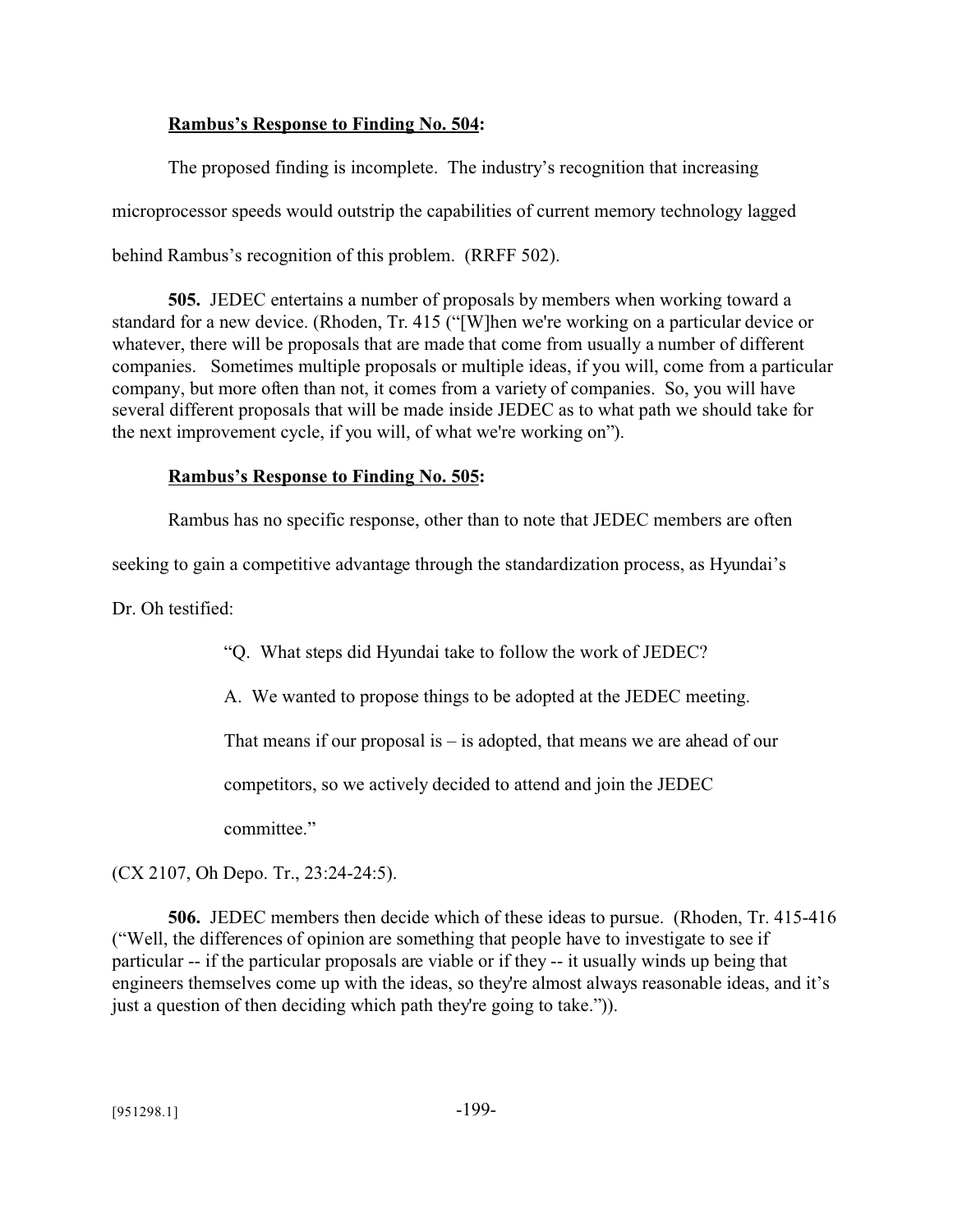#### **Rambus's Response to Finding No. 506:**

There is substantial evidence that it is a *subset* of JEDEC members – the DRAM manufacturers – who are the principal decisionmakers on the question of which "ideas to pursue." (RX 1424 at 1: e-mail from a manufacturer representative to other manufacturer representatives, noting that JEDEC is "OUR organization and will approve whatever we decide to approve.") (capitalization in original).

**507.** One option considered by the JC-42.3 subcommittee was to continue to develop a new generation of EDO DRAMs. (CX0711 at 1 ("HP, Micron and Mitsubishi are now saying that EDO is the right thing to do that it offers better performance than DRAM at a much lower cost than SDRAM.").

#### **Rambus's Response to Finding No. 507:**

The proposed finding is misleading to the extent that it implies that the option of developing a new generation of EDO DRAMs was not pursued. Complaint Counsel cite an email from Richard Crisp dated October 5, 1993 for this proposed finding. *After* that time, a new generation of EDO DRAMs, called "Burst EDO" was developed and standardized at JEDEC in mid-1995. (Williams, Tr. 873, 879-80; RX 585 at 1). However, Burst EDO failed in the marketplace in competition with SDRAM. (Williams, Tr. 829). As Dr. Oh of Hyundai testified regarding Burst EDO: "[T]his is enhanced version of EDO, and we wanted to convince our customers the advantages of this part, but was not accepted by our customers." (CX2108, Oh Depo., at 236).

**508.** JEDEC also began to consider a DRAM that had been developed by IBM called "High Speed Toggle" (G. Kelley, Tr. 2584-2585). High speed toggle is also known as "HST". (Kelley, Tr. 2441).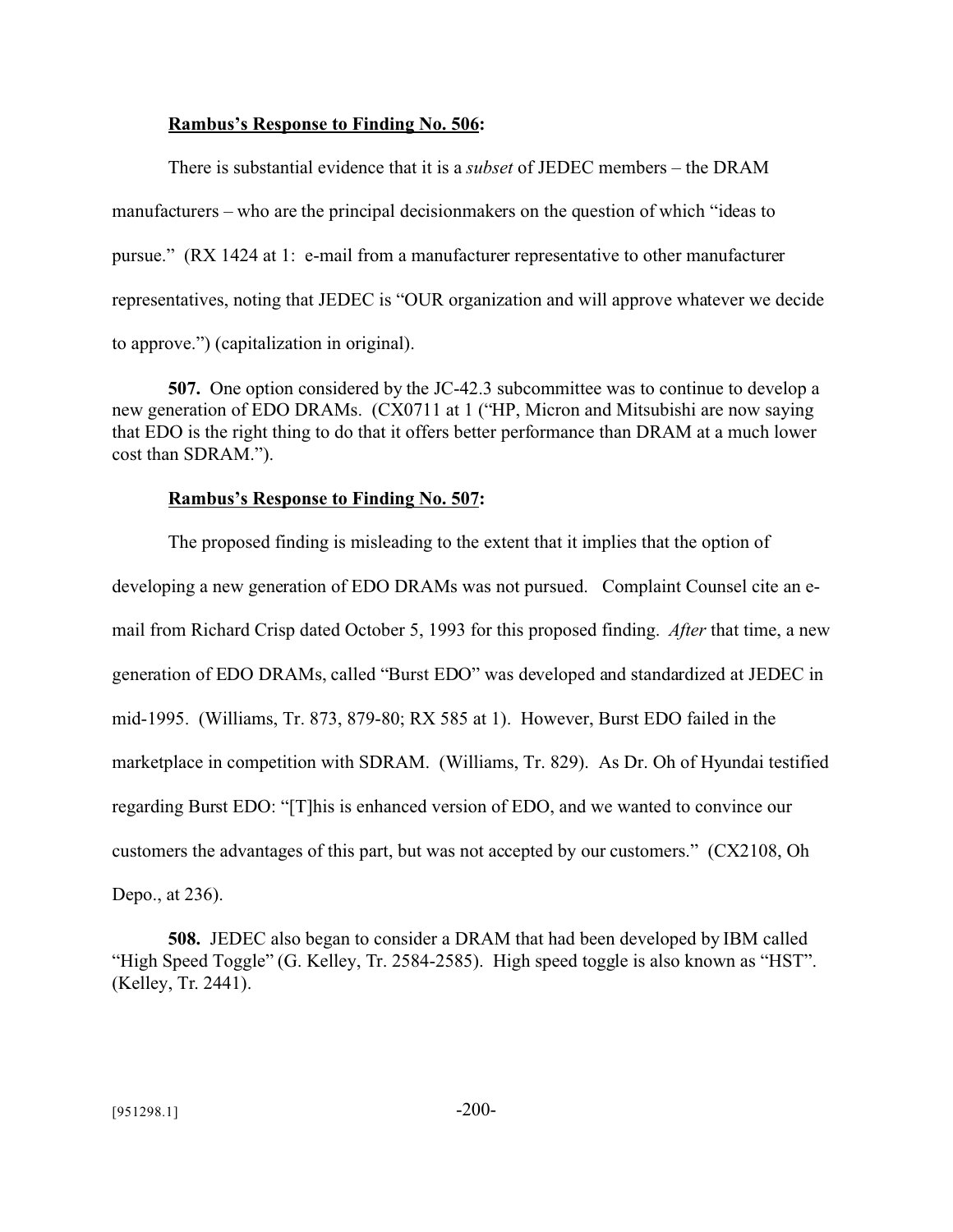#### **Rambus's Response to Finding No. 508:**

Rambus has no specific response to this finding, except to note that it is vague as to when

JEDEC supposedly considered the "High Speed Toggle" device.

**509.** HST was a partially asynchronous and partially synchronous part, in that it had asynchronous inputs but synchronous outputs. (Kellogg, Tr. 5173 ("So what high-speed toggle was was a memory device that had asynchronous inputs. In other words, it had the fastest possible access path and clocked outputs, and the clock itself was a clock that transferred data on both edges, such that we could run a relatively low-speed clock in the memory device. So asynchronous, command and address, clocked output, clocking data on both edges of the clock.")); Rhoden, Tr.437 (Q. Now, was IBM proposing a synchronous device or asynchronous device or was it something different? A. Well, in terms of data, it was a synchronous device because of the nature of how -- remember I said, I said it's a CAS clock. It's a function that's fundamentally synchronous. So, as we would toggle the CAS signal, column, clock, whatever - whichever name you want to call it, you would get data out on -- from the rising edge and from the falling edge in a synchronous fashion.)).

#### **Rambus's Response to Finding No. 509:**

The proposed finding is incorrect. According to the definition provided by Complaint Counsel's expert, HST was an asynchronous part. Professor Jacob testified that an asynchronous DRAM is one where asynchronous RAS and CAS signals control the operation of the DRAM rather than a clock. (CCFF 500.) Since RAS and CAS were *asynchronous* in HST, it follows from Professor Jacob's definition that HST was asynchronous. (Rhoden, Tr. 568; Kellogg, Tr. 5173). Indeed, a January 1992 document written by Willi Meyer of Siemens states: "IBM presented generic high speed toggle mode in Sep'90 *which was asynchronous*." (CX2431 at 1 (emphasis added)).

**510.** In HST, IBM proposed to transfer data on both edges of the clock signal. (Kellogg, Tr.5173; Sussman, Tr. 1381; Rhoden, Tr. 436-437); CX2080 at 242 (Karp, Micron Dep.)(recalls that the toggle mode presentations had " some relationship to both edges of a clock.").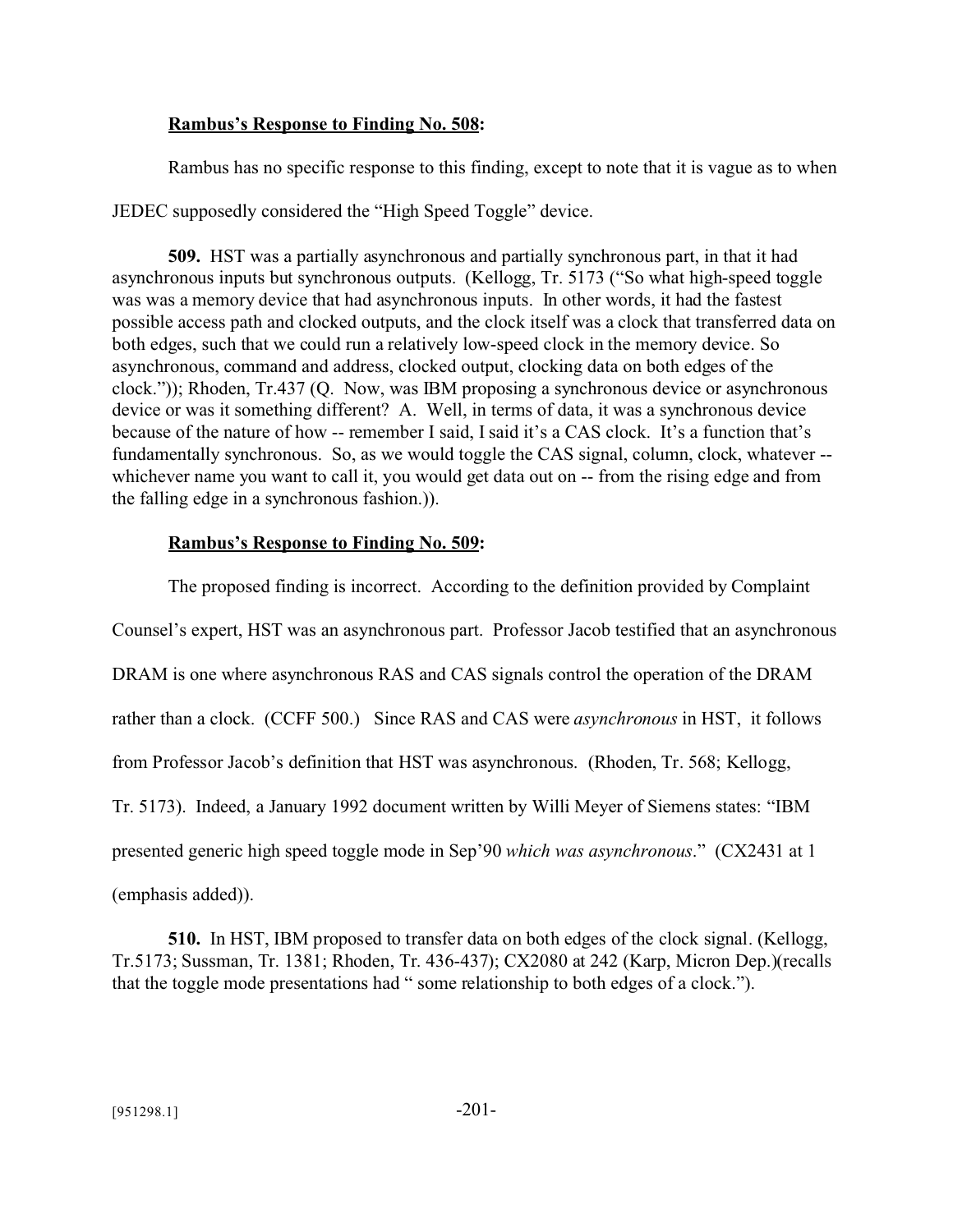#### **Rambus's Response to Finding No. 510:**

The proposed finding is incorrect. HST did not transfer data on both edges of the clock signal, but on both edges of a "toggle" signal. While some witnesses loosely referred to this toggle signal as a "clock," it was not a free running clock like the system clock in a synchronous memory such as SDRAM or DDR SDRAM. (Rhoden, Tr. 437 (the HST toggle signal is not in constant operation, as opposed to the system clock in SDRAM); Sussman, Tr. 1471 (in HST, "data is synchronous with their -- I'm calling it a clock, but basically both on the rise and the falling edge of their input signal, whatever we are going to call it, I have data")).

**511.** IBM and other companies continued to make HST presentations at JEDEC during 1990 and 1991. (JX0002 at 92 (IBM presentation of high speed toggle); JX0003 at 56-57 (IBM presentation of high speed toggle); JX0003 at 7 (motion to send IBM HST out on survey passed unanimously); CX0316 at 1 (DRAM TASK GROUP TOGGLE MODE Questionnaire); JX0004 at 6 (approval of issuance of HST survey ballot); CX0314).

#### **Rambus's Response to Finding No. 511:**

The proposed finding that "other companies" besides IBM made HST presentations is not supported by the evidence. There is evidence only that one company besides IBM, namely Siemens, made a toggle mode presentation that was similar in some ways to IBM's HST presentation. (CCFF 512).

**512.** At the May 9, 1991 JC-42.3 meeting, the subcommittee passed a motion to ballot the IBM HST presentation. (JX0005 at 12). At the same meeting Siemens also made a HST presentation that was like the IBM HST except it used a G\ pin instead of a new toggle pin. (JX0005 at 12).

#### **Rambus's Response to Finding No. 512:**

The proposed finding is incomplete. Although IBM made presentations about High

Speed Toggle and it was balloted, it was not a viable option. As an IBM researcher later wrote,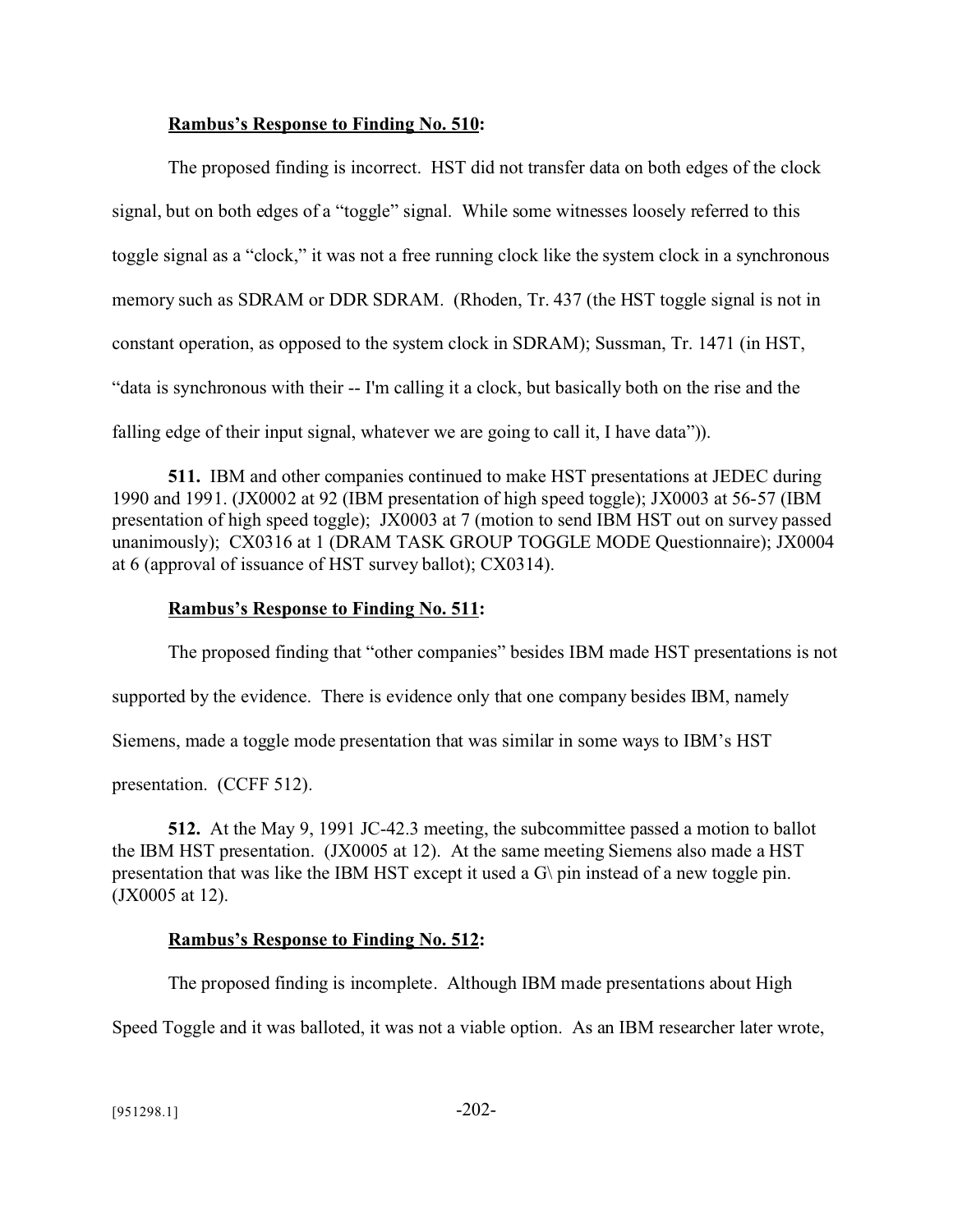the High Speed Toggle DRAM was "very big, very hot, and very nonstandard." (RX 2099-7 at 16; Soderman, Tr. 9399-9400). The researcher went on to conclude that "in the commodity market, these attributes are disastrous." (*Id*.).

### **2. The Decision to Adopt a Fully Synchronous DRAM Standard and a Single Edge Clock.**

**513.** At the JEDEC JC-42.3 meeting in May 1991, Howard Sussman of NEC proposed a fully synchronous DRAM to JEDEC for the first time. (Sussman, Tr. 1364; CX2088 at 272-275 (Meyer, Infineon Trial)).

#### **Rambus's Response to Finding No. 513:**

Rambus has no specific response.

**514.** Mr. Sussman proposed to use a single edge clock to input and output data and a programmable mode register to set CAS latency and burst length. (Sussman, Tr. 1365-1367 and 1373-1375).

#### **Rambus's Response to Finding No. 514:**

The evidence does not support the proposed finding. Mr. Sussman, who was NEC's

JEDEC representative at the relevant time, did not testify that he proposed to use a programmable mode register to set CAS latency and burst length during his initial synchronous DRAM presentation in May 1991. The available documentation strongly suggests that these features were added to his proposal after that time. There was no documentation about the NEC proposal attached to the May 1991 minutes. (JX0005). A few months later, however, in August 1991, Mr. Sussman held an unauthorized meeting of JEDEC members in Boxborough, Massachusetts to discuss his synchronous DRAM proposal. (Sussman, Tr. 1369-70; CX0020). A report about that meeting prepared by Mr. Sussman was intended to provide "a consensus of where we were." (Sussman, Tr. 1370.) The description of the features of Mr. Sussman's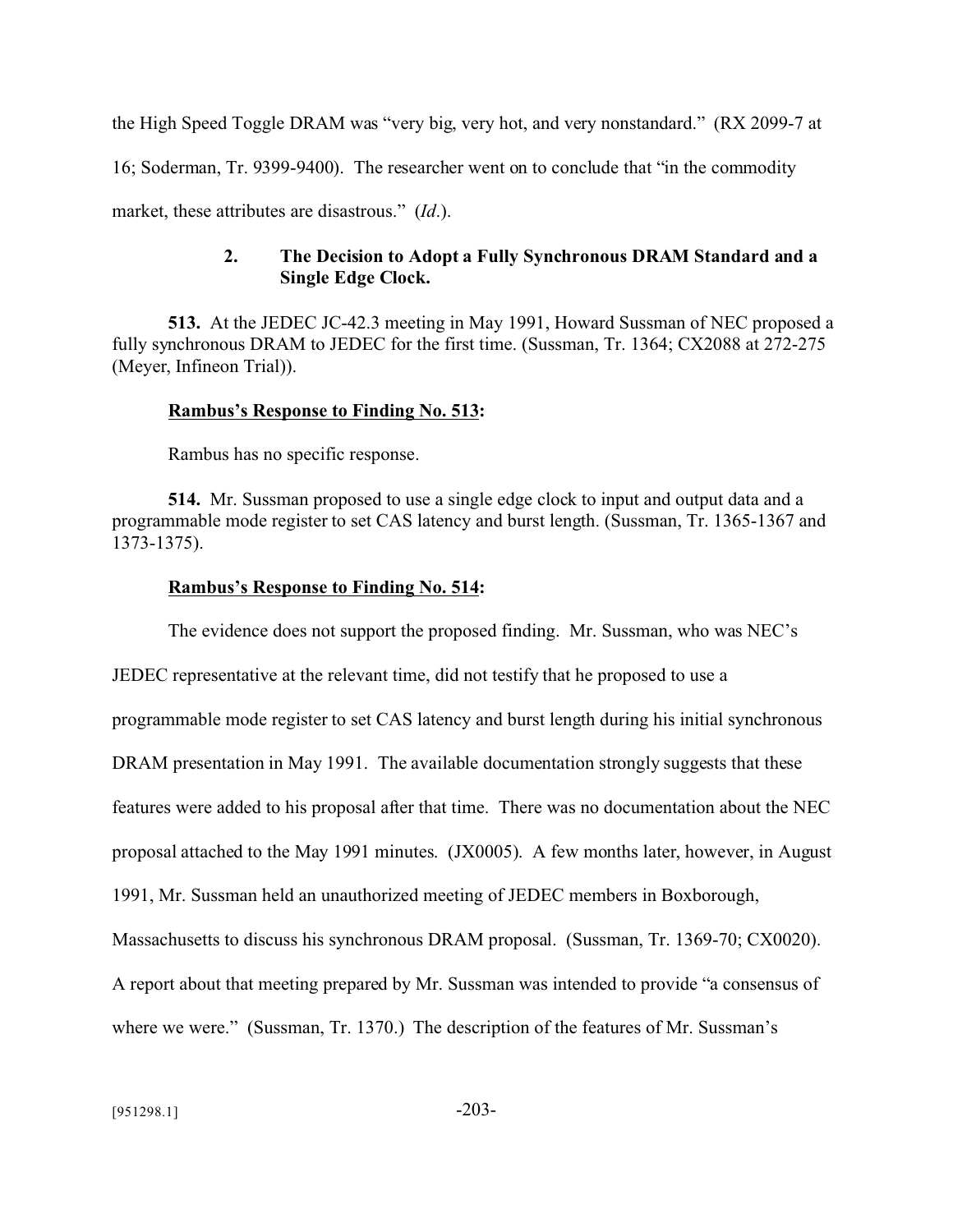synchronous DRAM proposal does not include *any* mention of a mode register, programmable CAS latency, or programmable burst length. (CX0020 at 1). A report about the Boxborough meeting prepared by Gordon Kelley of IBM makes clear that Mr. Sussman was proposing a *fixed* CAS latency at this time. (RX0173 at 3 ("NEC: . . . Data Out has a four clock latency from RE\ [RAS] and a 2 clock latency from CE\ [CAS]")). Mr. Kelley's list of the main features of the NEC proposal makes no mention of a mode register or programmable burst length. (*Id*.).

At the September 1991 JEDEC meeting, Mr. Sussman made a second showing of his synchronous DRAM proposal. (JX0007 at 9). The presentation materials do not mention a mode register, programmable CAS latency, or programmable burst length. (JX0007 at 160-62).

It was not until October 1991, at a second unauthorized meeting of JEDEC members in Portland, Oregon, that Mr. Sussman's presentation materials indicate that latency and burst length should be programmable. Both programmable CAS latency and programmable burst length are included in a list of key features of the proposed device. (JX0010 at 50 ("The latency of data to the clock should be programmable;" "wrap length should be programmable."); Sussman, Tr. 1373-75). A timing diagram, a version of which had been used by Mr. Sussman at the August 1991 non-JEDEC meeting as well as the September 1991 JEDEC meeting, had the following language *added* to the right-hand column when it was used at the non-JEDEC meeting in October 1991: "Latency is programmable." (*Compare* JX0010 at 51 *with* CX0020 at 3 *and* JX0007 at 160).

Toshiba also made a presentation for a synchronous DRAM including programmable CAS latency (JX0010 at 67), causing Howard Kalter of IBM to remark that "programmable latency was the cleverest item Toshiba ever created." (RX0199 at 2). By this time, Toshiba was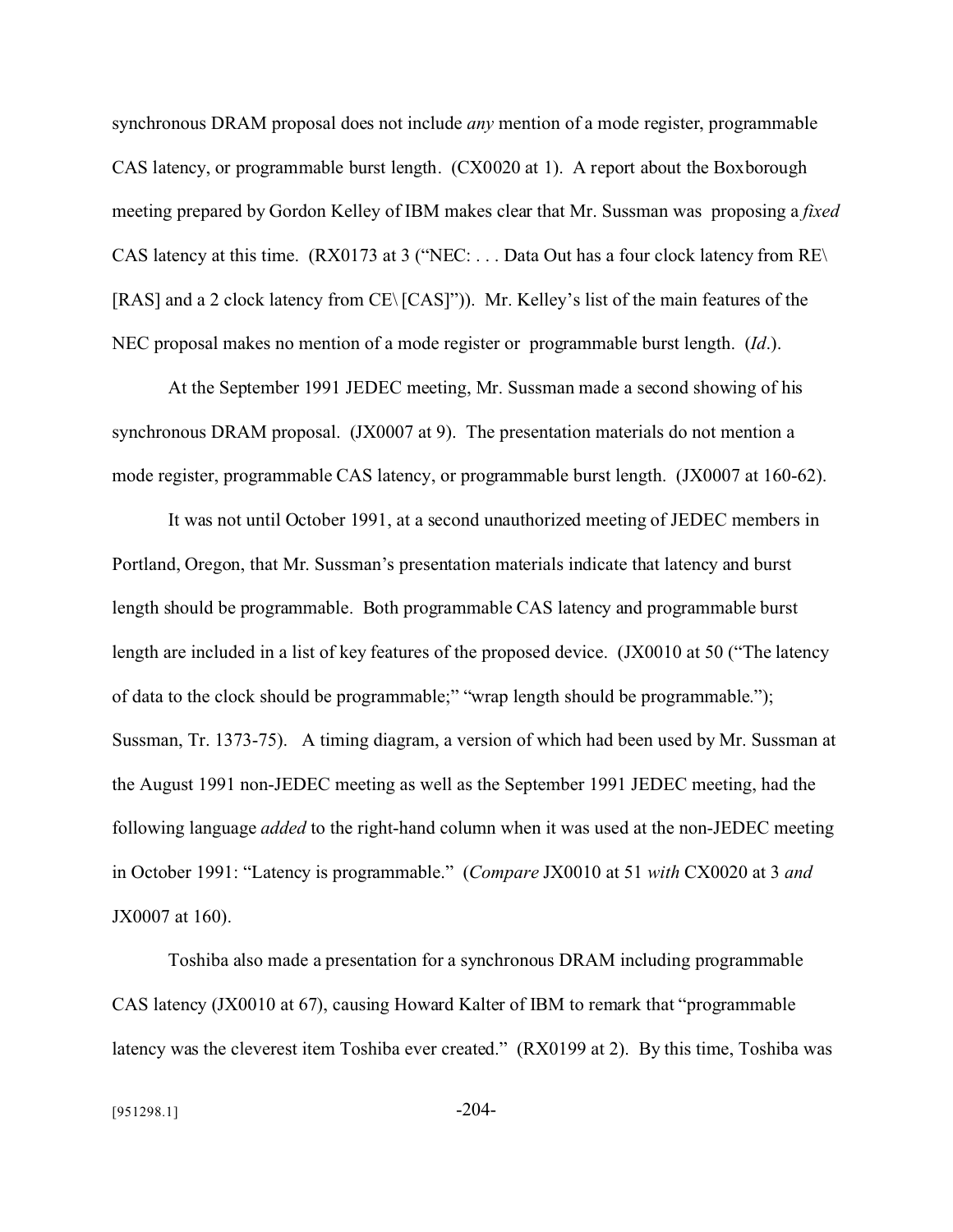a Rambus licensee and was working on the design of the first RDRAM chip. (RPF 643). Indeed, Rambus attended its first JEDEC meeting, in December 1991, at Toshiba's recommendation and

as Toshiba's guest. (RPF 446).

**515.** At the next JC-42.3 meeting on September 18, 1991 , the subcommittee voted in favor of the IBM HST technology. However, there were four no votes and a number of comments. NEC and Samsung commented that the use of two clock edges can limit speed. (JX0007 at 8 ("NEC: Two edge trigger limits speed. . . . Samsung: Clock generation is difficult – two edge clock limits speed")). The subcommittee decided to put the ballot on hold until more resolution to the comments could be made. (JX0007 at 9).

# **Rambus's Response to Finding No. 515:**

The proposed finding is misleading in its reference to "two clock edges," without more.

IBM's HST proposal used a separate "toggle" signal which was not a free-running clock as used

in synchronous DRAMs. (*See* RRFF 510).

**516.** Also at the JC 42.3 meeting on September 18, 1991, Mr. Sussman made a second presentation of NEC's SDRAM proposal. (JX0007 at 13 and 160-162; CX2088 at 276 (Meyer, Infineon Trial Tr. ((4/25/01)). A number of other companies also presented synchronous DRAM proposals at this meeting, including Texas Instruments (JX0007 at 13 and 163-176 (first showing of an SDRAM proposal)), Toshiba (JX0007 at 13 and 177 (a first showing with a similar package and pinout to the NEC proposal)) and Hewlett Packard (JX0007 at 013(a presentation on SDRAM features)).

# **Rambus's Response to Finding No. 516:**

Rambus has no specific response.

**517.** At the first JEDEC JC-42.3 meeting on December 4-5, 1991 (the first JEDEC meeting attended by Rambus (see CCFF 867)), Mark Kellogg of IBM made a presentation comparing HST to synchronous DRAMs. (JX0010 at 5 and 84 ("Options: 1) high speed toggle (already passed ballot, on hold)"); Kellogg, Tr. 5172-5173).

# **Rambus's Response to Finding No. 517:**

Rambus has no specific response.

**518.** Also at the JC-42.3 meeting of December 4-5, 1991, Howard Sussman presented the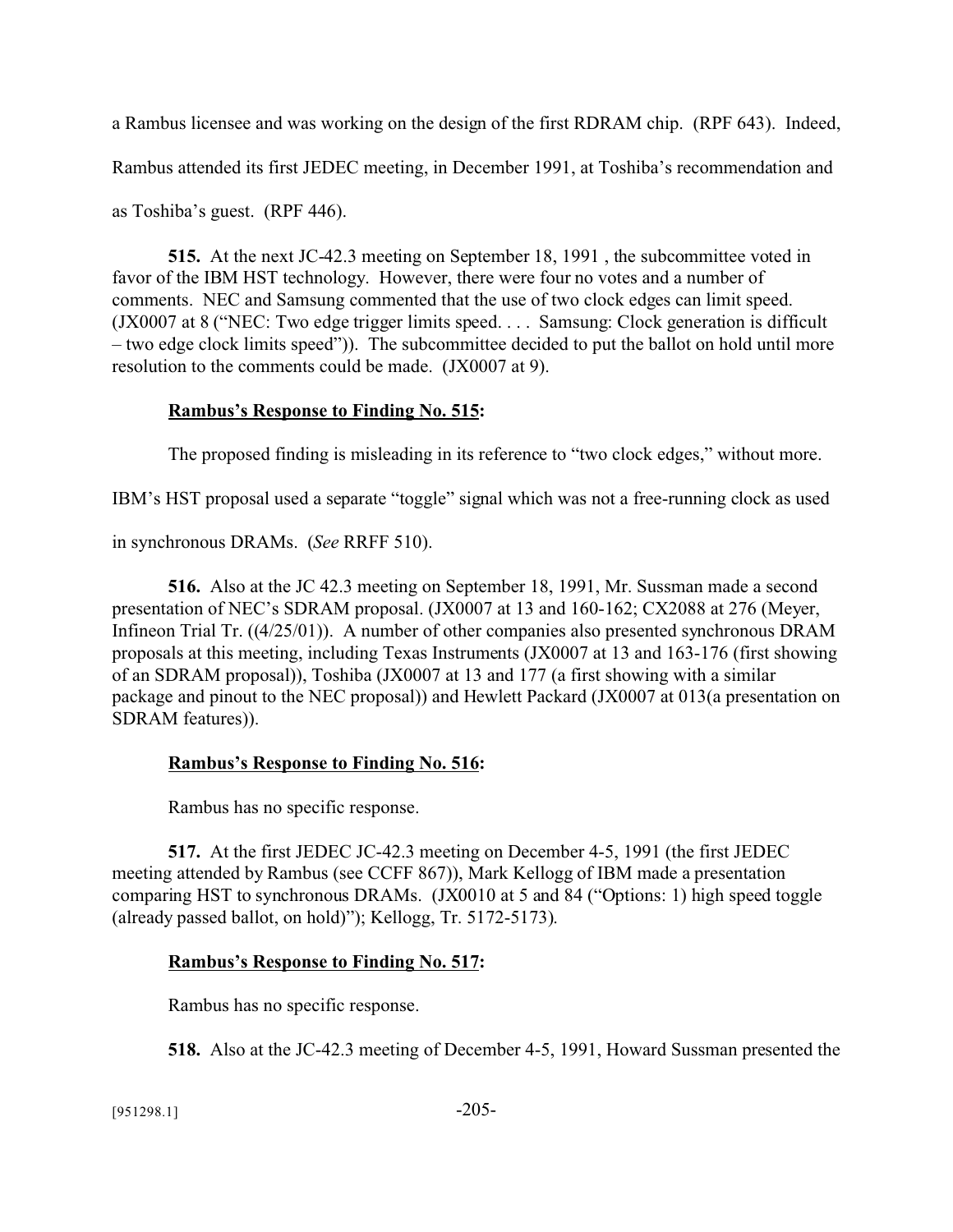results of a non-JEDEC meeting that had been held in Portland, Oregon on October 24, 1991 to discuss high bandwidth DRAM. (JX0010 at 4; Sussman, Tr. 1373). The conclusion from that meeting was that a fully synchronous DRAM with all signals referenced to a single positive clock edge would best meet system requirements. (JX0010 at 50).

### **Rambus's Response to Finding No. 518:**

Rambus has no specific response.

**519.** At the next JC-42.3 meeting held on February 27-28, 1992 NEC, Hitachi, Fujitsu, Toshiba, Mitsubishi and Sun all made presentations proposing to use fully synchronous DRAMs. (JX0012 at 39, 42 (NEC presentation); JX0012 at 69 (Hitachi presentation); JX0012 at 76 (Fujitsu presentation); JX0012 at 94 (Toshiba presentation); JX0012 at 60 (Mitsubishi presentation); (JX0012 at 110 (Sun Presentation)).

# **Rambus's Response to Finding No. 519:**

The proposed finding is misleading in suggesting that the companies listed were

proposing to "use fully synchronous DRAMs" rather than other devices. There was no such

"either/or" decision to be made. The listed companies made presentations regarding synchronous

DRAM devices that they proposed to develop. They continued to also make presentations

regarding asynchronous DRAMs that they proposed to develop as well. For example, at the

February 1992 JC-42.3 meeting, Toshiba made two presentations regarding "address

compression" for asynchronous DRAMs, Fujitsu made a presentation regarding an asynchronous

DRAM in a new kind of packaging, and NEC made a presentation regarding an asynchronous

DRAM with a "revolutionary pinout." (JX0012 at 10-11).

**520.** No further action on HST was taken at the February 1992 JC-42.3 meeting. High Speed Toggle items continued to be listed, however, on an active items list presented at the February 1992 meeting by the Subcommittee Chairman. (JX0012 at 19 ("Item 312.1 ... Toggle Mode, Ballot 91-119, IBM"), 20 ("Item 358 . . . G\Toggle Mode, Siemens")).

# **Rambus's Response to Finding No. 520:**

Rambus has no specific response.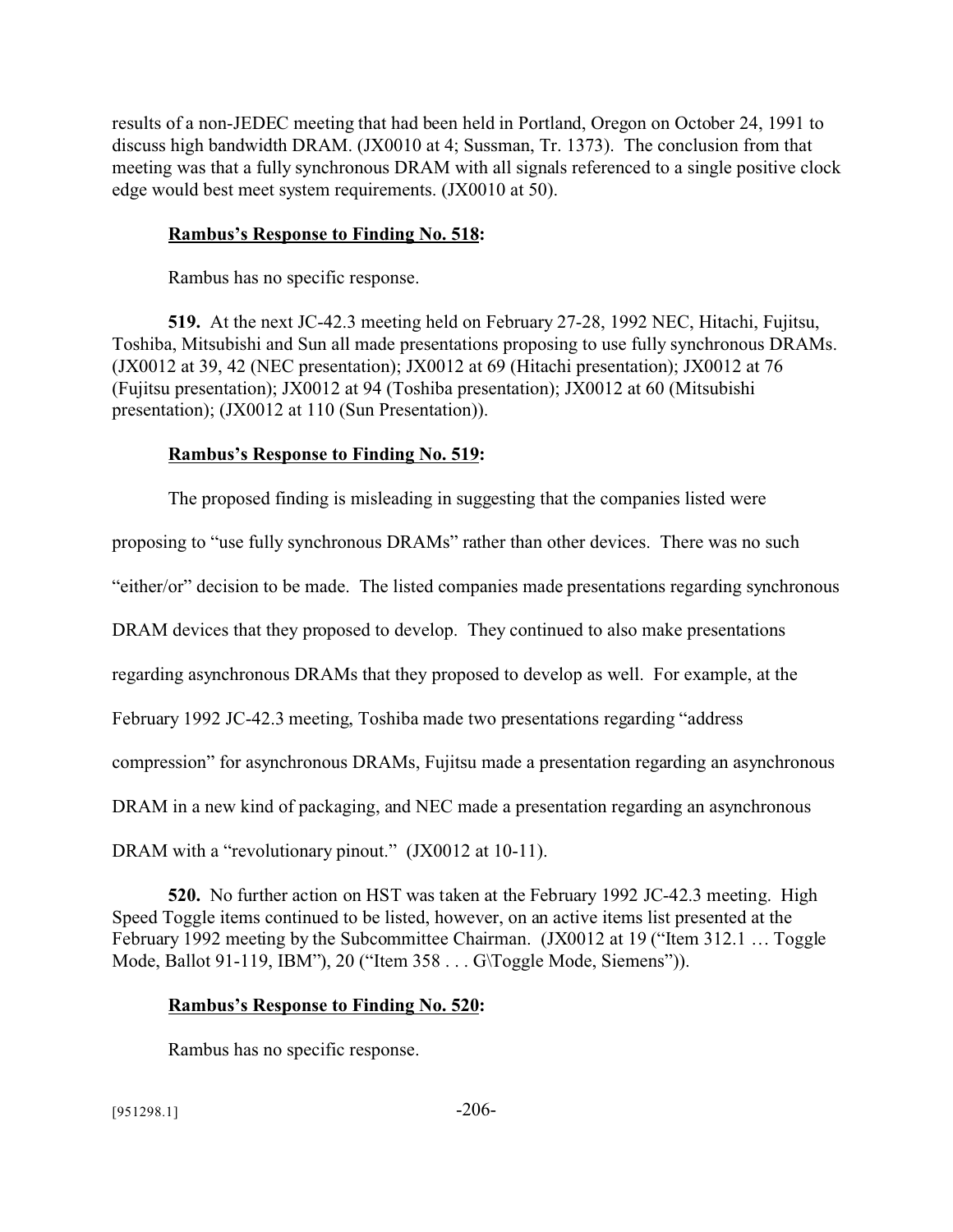**521.** At a DRAM Task Group meeting of April 9-10, 1992, NEC, Fujitsu, Toshiba, Samsung, Hitachi and Mitsubishi presented proposals for a fully synchronous DRAM. (CX0034 at 33 (NEC presentation; Fujitsu presentation), at 35 (Toshiba presentation; Samsung presentation; Hitachi presentation); at 36 (Mitsubishi presentation).

#### **Rambus's Response to Finding No. 521:**

Rambus has no specific response.

**522.** At the April 1992 DRAM Task Group meeting, IBM proposed a slightly modified version of its HST technology. (CX0034 at 32 ("IBM: … A Synchronous RAS/CAS with Synchronous DQ \* dual clock edge…"); Kellogg, Tr. 5175).

#### **Rambus's Response to Finding No. 522:**

Complaint Counsel have altered the language used in the summary of the IBM

presentation they cite in a way that changes the meaning of the presentation. The presentation

does not say "A Synchronous RAS/CAS," but, rather "A-Synchronous RAS/CAS," meaning that

the RAS and CAS signals are asynchronous." (Kellogg, Tr. 5175 (the presentation involved

"asynchronous inputs for address and command"; Jacob, Tr. 5542-43 (the presentations stated

"asynchronous RAS/CAS" )).

**523.** Following the April 1992 DRAM Task Group meeting, the JC-42.3 subcommittee decided to pursue a fully synchronous DRAM rather than IBM's toggle mode. (G. Kelley, Tr. 2515).

#### **Rambus's Response to Finding No. 523:**

The proposed finding is misleading in suggesting that the JC-42.3 subcommitee could only choose to pursue synchronous DRAM or IBM's toggle mode. In fact, the JC-42.3 subcommittee continued to develop various asynchronous DRAMs while it was also standardizing synchronous DRAMs. (Rambus's Responses to Findings Nos. 507, 519). It is true that the JC-42.3 subcommittee decided to proceed with the standardization of a synchronous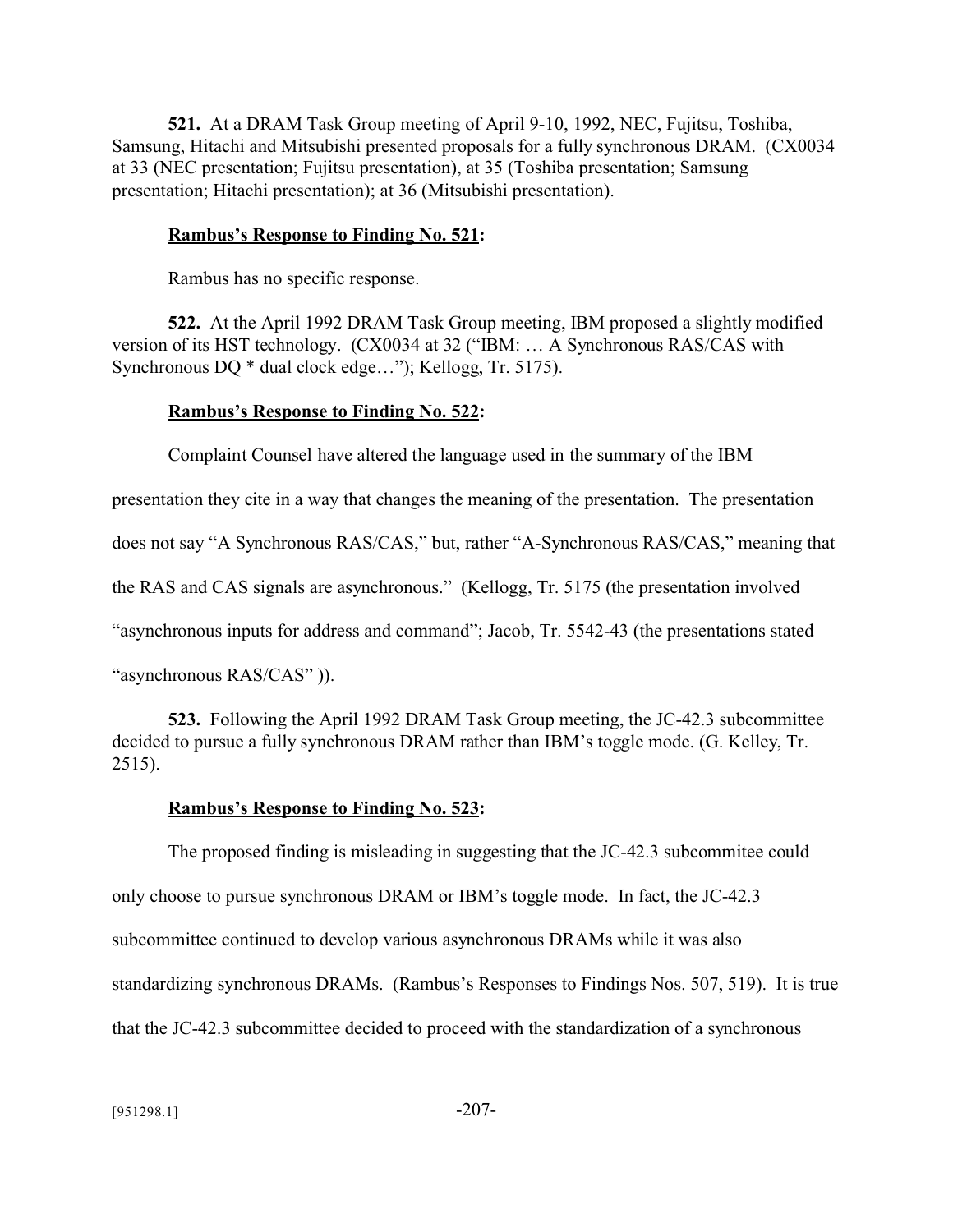DRAM. It is true that it decided not to proceed with the standardization of IBM's HST DRAM. It is *also* undisputed that, as an IBM researcher later wrote, the High speed Toggle DRAM was "very big" and "very hot" and "very nonstandard," which attributes were "disastrous" for it. (RX 2099-07 at 16).

**524.** Following the April 1992 DRAM Task Group meeting, the JC-42.3 Subcommittee decided to use a single edge rather than a dual edge clock (i.e., to input and output data only on the rising edge of the clock, rather than on both the rising and falling edges of the clock). (G. Kelley, Tr. 2515) The concept of using dual edge clocking "had generated quite a bit of interest." Rhoden, Tr. 462-63 (". . . actually we came very close to including it in the original SDRAM standard . . .)**.** 

#### **Rambus's Response to Finding No. 524:**

The proposed finding is not supported by the weight of the evidence. The evidence shows that there was some discussion of potentially using a dual-edge clock in synchronous DRAMs at an August 1991 *non*-JEDEC meeting that Rambus did not attend. (CX0020 at 1). By the time Rambus attended its first JEDEC meeting in December 1991, Howard Sussman was reporting the consensus that "A fully synchronous DRAM with *all signals referenced to a single (positive) clock edge* would best meet system requirements." (JX0010 at 50 (emphasis added)). The only evidence that of the purported consideration of "dual-edge clocking" that Complaint Counsel point to after this time is IBM's HST presentations; these presentations did *not* propose including dual-edge clocking in synchronous DRAMs, but, rather, proposed a different, asynchronous DRAM that would output data on both edges of a "toggle" signal. (*See* RRFF 509-

10).

**525.** The subcommittee decided to postpone implementing dual edge clocking until a later standard in part because the subcommittee believed current requirements could be met with a single edged clock. (G. Kelley, Tr. 2515 ("At the meeting, we discussed the advantages of a double-edged clock versus a single-edged clock and we decided as a group that we could meet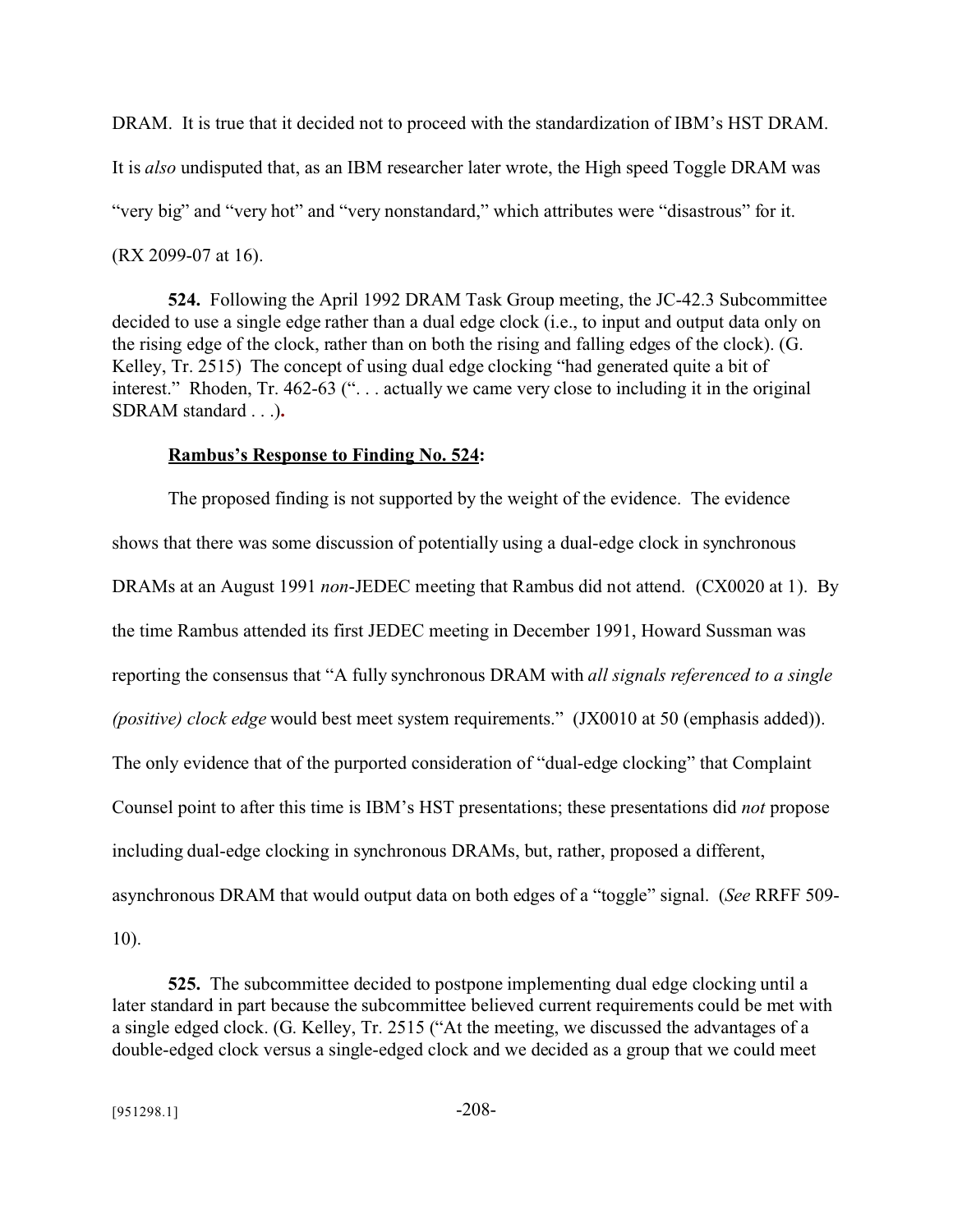the requirements of the high-performance systems for the next-generation DRAM without needing a double-edged clock for that doubling of the performance and that we would reconsider the double-edged feature in the next generation."); Rhoden, Tr. 463-464)

### **Rambus's Response to Finding No. 525:**

The proposing finding is misleading in suggesting that dual-edged clocking was simply "postpone[d]" until a later standard, as though JEDEC members believed that it was a foregone conclusion that it would be included. To the contrary, when JEDEC distributed a survey ballot in late 1995 regarding possible features to include in the next generation synchronous DRAM standard, a majority of respondents voted *against* dual-edged clocking. (JX0028 at 45) (showing 9 votes against dual-edged clocking; only 7 in favor).

**526.** Another factor in the decision to postpone implementing dual edge clocking until a later standard was that a number of companies had difficulty perfecting the clock signal to permit using both the rising and the falling edges. (Prince, Tr. 9024; Kellogg, Tr. 5180; Sussman, Tr. 1371).

### **Rambus's Response to Finding No. 526:**

The proposed finding is misleading in suggesting that dual-edged clocking was simply "postpone[d]" until a later standard, as though JEDEC members believed that it was a foregone conclusion that it would be included. *See* RRFF 525.

# **3. The Decision To Include Programmable CAS Latency and Burst Length.**

**527.** At the JC-42.3 meeting of December 4-5, 1991, Howard Sussman of NEC presented the results of a separate meeting in Portland concluding that the latency of data to the clock and the burst length should be programmable. (JX0010 at 50 ("The latency of data to the clock should be programmable. Implied setup with WCBR equivalent") ("Burst sequence...and wrap length should be programmable")). At the same meeting, Texas Instruments made a second showing of its SDRAM proposal that also included programmable CAS latency and programmable burst length. (JX0010 at 56 ("FEATURES TO BE PROGRAMMED IN WCBR CYCLE: . . . WRAP LENGTH . . . DATA CLOCK LATENCY)); Rhoden, Tr. 419-420). Toshiba also made a second showing that included programmable CAS latency and burst length.

 $[951298.1]$  -209-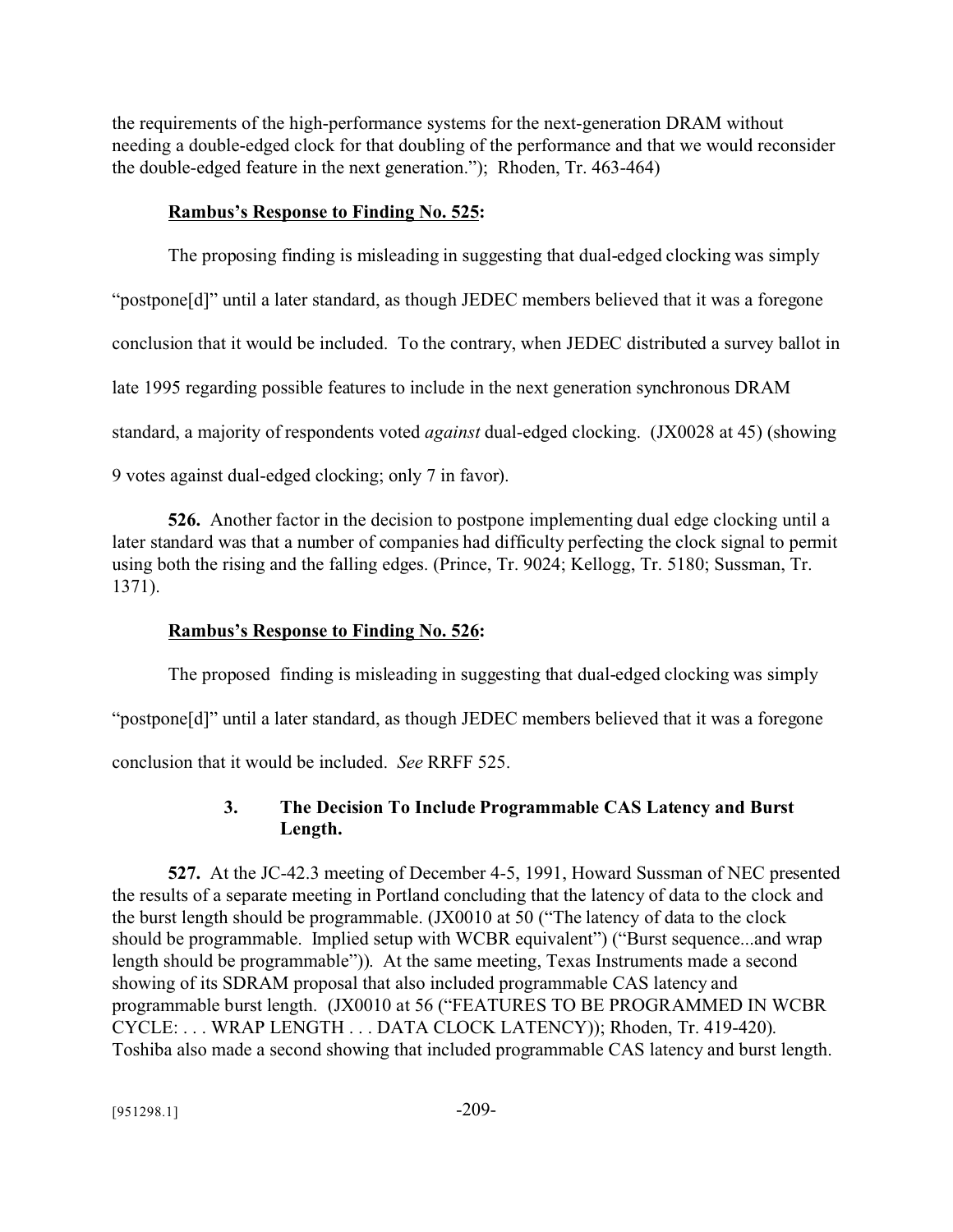(JX0010 at 67; Rhoden, Tr. 424). Wrap length and burst length are the same thing. (Rhoden, Tr. 419-420; Williams, Tr. 812-813; Sussman, Tr. 1374-1375).

# **Rambus's Response to Finding No. 527:**

The proposed finding is misleading in referring to the Texas Instruments' and Toshiba

presentations as "second showing[s]," without more. In fact, the Texas Instruments' presentation

was designated as a "revised presentation" rather than a "second showing." (JX0010 at 4).

Moreover, neither of the "first showings" at the September 1991 included programmable CAS

latency and programmable burst length. (JX007 at 163-77).

**528.** The JC-42.3 Subcommittee considered a number of alternative methods of determining the CAS latency and burst length, including using a fixed burst length, using pins to set the CAS latency and burst length, and using fuses to set CAS latency and burst length. (Rhoden, Tr. 425-434; Kellogg, Tr. 5099-5102 and 5130-5131).

# **Rambus's Response to Finding No. 528:**

The proposed finding is incomplete. The alternative methods considered at JEDEC were

quickly rejected. Indeed, there is no evidence that any even made it past the "first showing"

stage. *See* RRFF 529-31.

**529.** At the December 1991 JC-42.3 meeting, Samsung presented a proposal for SDRAMs that included fixed CAS latency and burst length. Samsung proposed using a single CAS latency of 2 and a single burst length of 8. (JX0010 at 71; Rhoden, Tr. 425-28; Kellogg, Tr. 5099-5101).

### **Rambus's Response to Finding No. 529:**

The proposed finding is incomplete. The Samsung presentation was a first showing

(JX0010 at 5), and there is no evidence that it ever progressed beyond the first showing stage.

**530.** The Samsung proposal also included a fuse option to select between two different burst options. (JX0010 at 71; Rhoden, Tr. 427-428).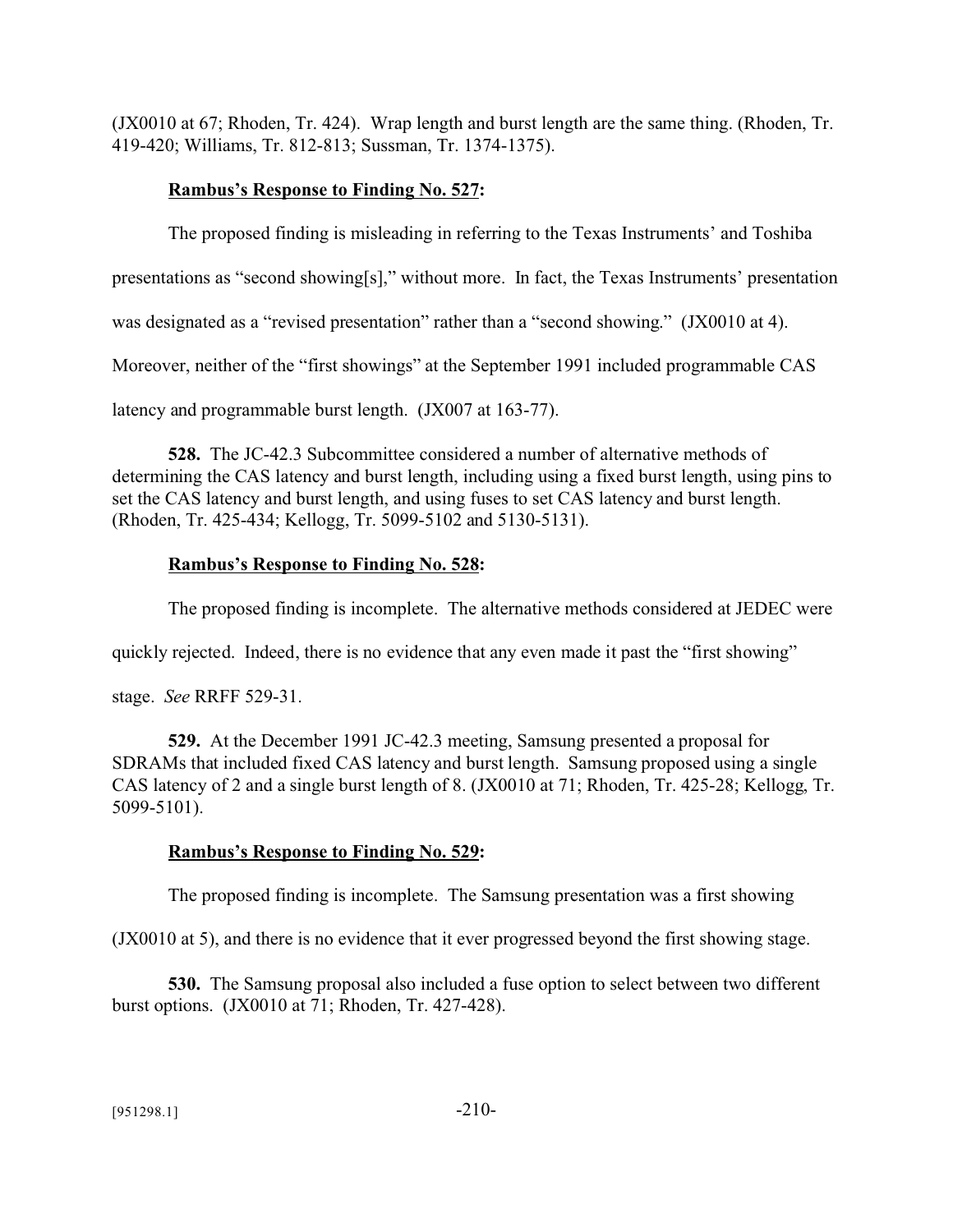### **Rambus's Response to Finding No. 530:**

The proposed finding is incomplete. The Samsung presentation was a first showing

(JX0010 at 5), and there is no evidence that it ever progressed beyond the first showing stage.

**531.** At the December 1991 JC-42.3 meeting, Mitsubishi presented a proposal for an SDRAM that would use two pins, BT and WP, to set the burst length and burst type. (JX0010 at 74; Kellogg, Tr. 5102). In its proposal, Mitsubishi provided for two burst length options, a burst length of 4 and 8. (JX001 at 64; Rhoden, Tr. 430-34).

### **Rambus's Response to Finding No. 531:**

The proposed finding is incomplete. The Mitsubishi presentation was designated as a

"first time presentation." (JX0010 at 5). There is no evidence that it ever progressed beyond this

stage.

**532.** At the December 1991 JC-42.3 meeting, Texas Instruments presented a proposal using the WCBR cycle to program the mode register to determine burst length and CAS latency. (JX0010 at 50 and 56). WCBR indicates a situation where the write signal is low and a CAS signal is sent before the RAS signal. While common in a test or refresh operation, CAS before RAS differs from a normal read or write operation where the RAS would be sent before the CAS. (Kellogg, Tr. 5107-5109).

### **Rambus's Response to Finding No. 532:**

Rambus has no specific response.

**533.** WCBR was a cycle that had been used in fast page mode and EDO DRAMs to reflect a means by which a test mode could be entered and remain for some period of time. (Kellogg, Tr. 5106-5107).

#### **Rambus's Response to Finding No. 533:**

Rambus has no specific response.

**534.** The use of WCBR to program CAS latency and burst length appealed to JEDEC members because it was a familiar concept, was evolutionary and could easily be achieved. (Kellogg, Tr. At 5109-10 (Texas Instrument's proposal to use WCBR "had two key messages to me. One is that it indicated I could use an evolutionary concept. In other words, I could use something I was familiar with and I'd been using for some period of time. It also implied that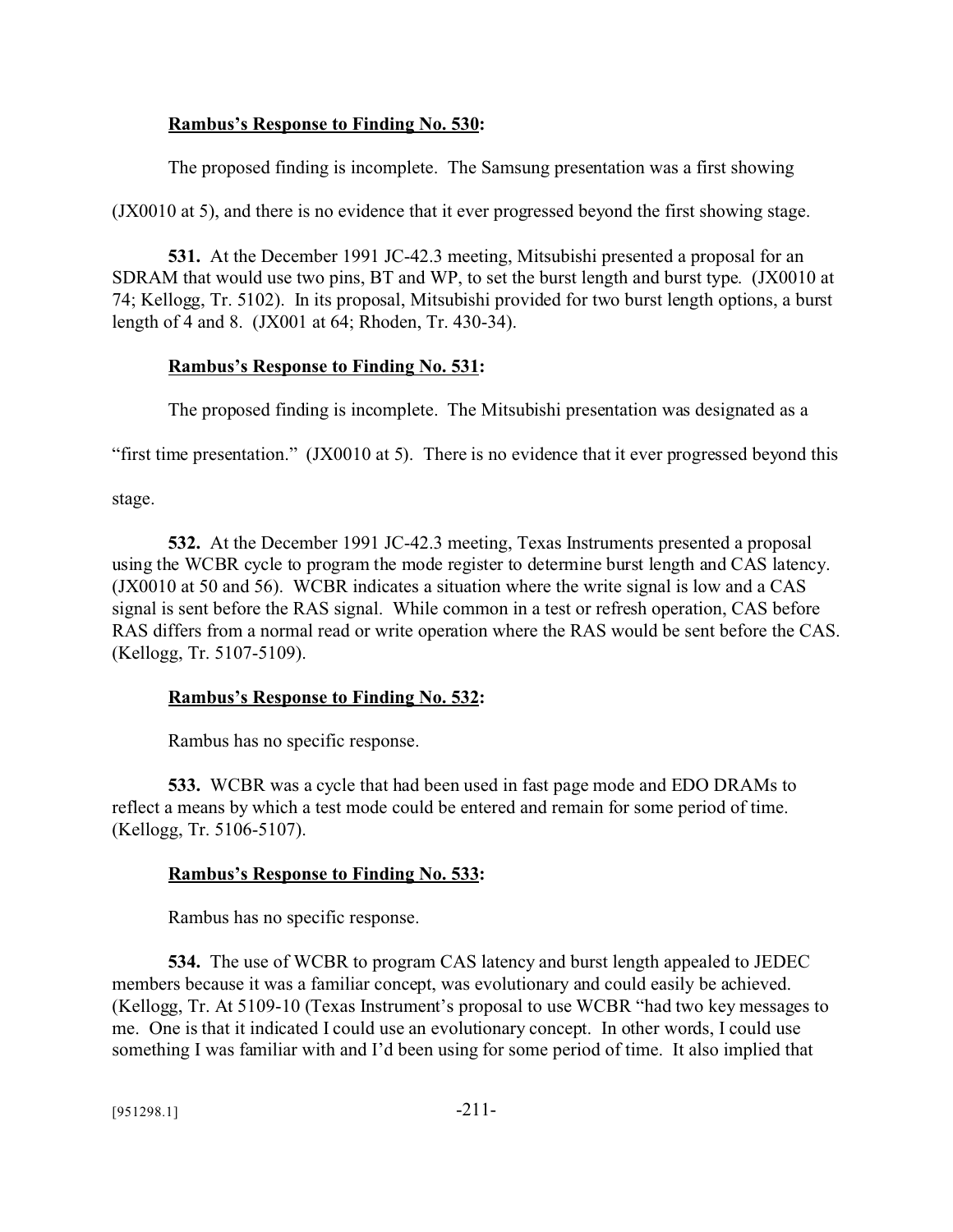setting modes in a programmable method could be easily achieved."); Sussman, Tr, 1382-83 (WCBR "is the same test mode methodology, programmable, that we have had for years.")).

### **Rambus's Response to Finding No. 534:**

The proposed finding is misleading in its suggestion that the "use of WCBR to program

CAS latency and burst length . . . was a familiar concept." The testimony cited indicates only

that the use of a WCBR cycle for the purpose of entering test mode was familiar, not that the use

of that cycle to program CAS latency and burst length was familiar. To the contrary, Howard

Kalter of IBM remarked that "programmable latency was the cleverest item Toshiba ever

### created." (RX0199 at 2).

**535.** At the JC-42.3 meeting of February 27-28, 1992 NEC, Hitachi, Fujitsu, Toshiba and Mitsubishi all made SDRAM proposals that included programmable CAS latency and burst length. (JX0012 at 39 (NEC: "FEATURE... Programmable wrap-length (2,4,8,16, Full Page)... . Programmable RAS,CAS latency using WCBR+Address-key") and JX0012 at 42 (NEC: diagram indicating mode register programmability including programmability of CAS latency and burst length); JX0012 at 69 (Hitachi: "Programmable wrap length . . . . Programmable RAS, CAS latency") (Sussman, Tr. 1382-1383); JX0012 at 76 (Fujitsu: "Features: ... Programmable burst type and wrap length (4, 8, Full Column)"); JX0012 at 91 (Fujitsu: diagram indicating mode register programmability including programmability of CAS latency and burst length); JX0012 at 94 (Toshiba: "Basic Features of Synchronous DRAM: ... 3. Sequential column access with programmable wrap length . . . 6. Programmable latency"); JX0012 at 60 (Mitsubishi: "Target Specification of Synchronous DRAM: ... 2. *Programmable Wrap length 4 & 8 bit (Selectable by Address Key)")*. At the same meeting, Sun presented comments on what features it would like to see included in SDRAMs, including programmable CAS latency and burst length. (JX0012 at 110 ("Synchronous DRAM requirements . . . WCBR programming (latency, wrap len, etc. . .").

#### **Rambus's Response to Finding No. 535:**

Rambus has no specific response.

**536.** At a DRAM Task Group meeting of April 9-10, 1992, NEC, Fujitsu, Toshiba, Samsung, Hitachi, Mitsubishi and IBM presented proposals that included programmable burst length. (CX0034 at 33 ("NEC: ... programmable Wrap 1,2,4,8, full page"); CX0034 at 33 ("Fujitsu: ... programmable wrap and burst of 1, 4,8, full page length); CX0034 at 35 ("Toshiba: ... programmable Wrap and burst of 4 and 8"); CX0034 at 35 ("Samsung: ... programmable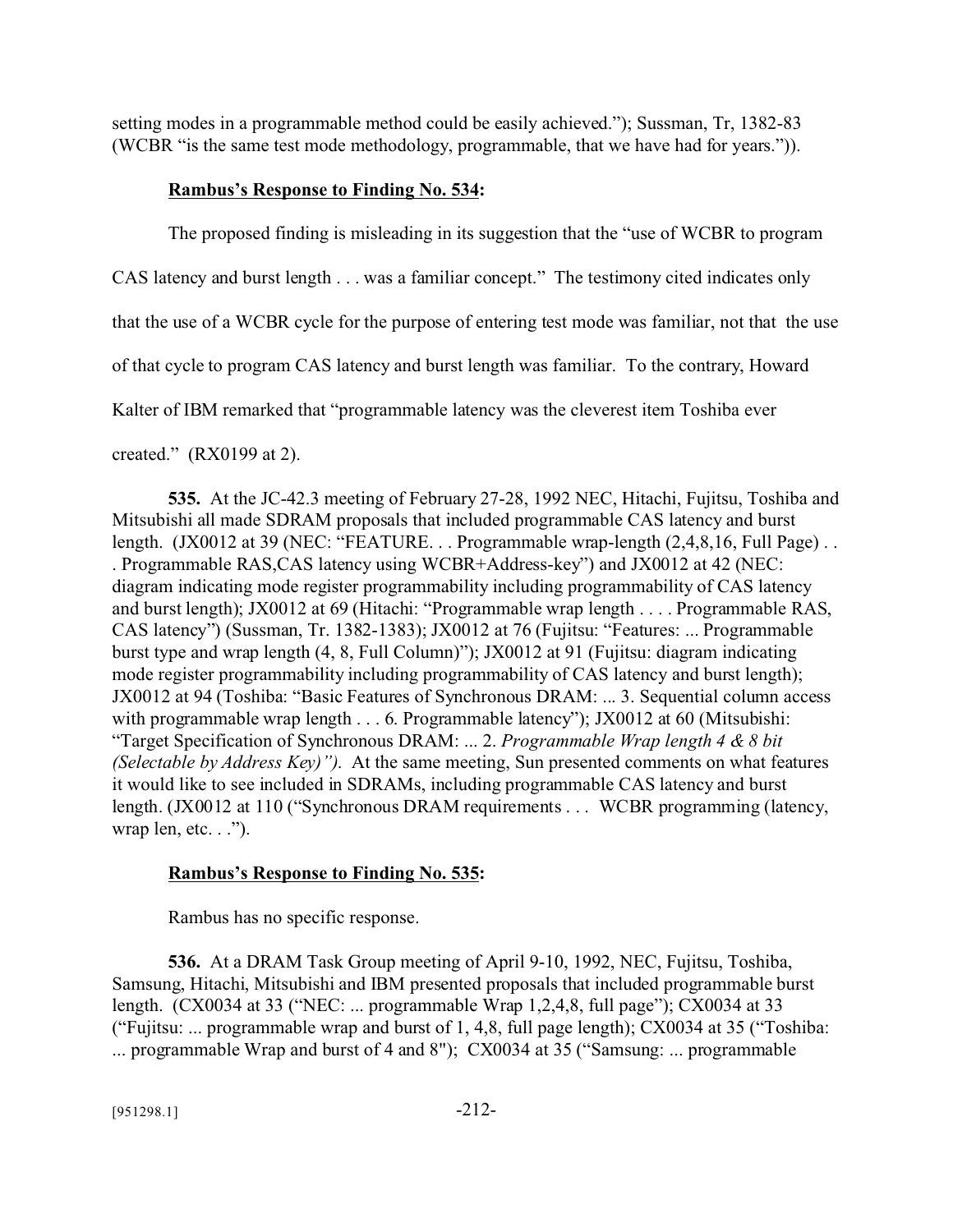Wrap and burst of 4, 8 full page length"); CX0034 at 35 ("Hitachi: ... programmable Wrap and burst of 1,2,4,8, full page"); CX0034 at 36 ("Mitsubishi: ... programmable Wrap and burst of 4,8,16,32, full page"); CX0034 at 32 ("IBM: ... Programmable Wrap of 2,4 or 8 words").

### **Rambus's Response to Finding No. 536:**

Rambus has no specific response.

**537.** At the next meeting of JC-42.3 on May 7, 1992, the minutes of the April DRAM Task Group meeting were presented to the full JC-42.3 subcommittee. (CX0034 at 4 and 30-37).

### **Rambus's Response to Finding No. 537:**

Rambus has no specific response.

**538.** At the May 1992 meeting of the JC-42.3 Subcommittee, Samsung, NEC, Toshiba, Hitachi and Mitsubishi all made SDRAM presentations that included programmable CAS latency and burst length. (CX0034 at 44 (Samsung - Mode register field table showing programmability of CAS latency and burst length); CX0034 at 63 (NEC - Mode register table showing programmability of CAS latency and burst length); CX0034 at 83 (Toshiba - "Programmable Latency Clock Times . . . CAS Latency") and 85 (Diagram indicating mode register programmability including programmability of burst length and CAS latency); CX0034 at 99 (Hitachi - "1. Feature . . . \*Programmable wrap length (1,2,4,8, Full Page). . . \*Programmable RAS, CAS latency. . ."); CX0034 at 108 (Mitsubishi - Access latency table showing programmability of CAS latency and burst length); CX0034 at 140 (Fujitsu -Register programming table including programmability of CAS latency and burst length).

### **Rambus's Response to Finding No. 538:**

Rambus has no specific response.

**539.** At the May 1992 JC-42.3 meeting, Cray gave a presentation that proposed the use of fuses to choose between two different CAS latencies, 2 and 3, and two burst lengths, full page and 8, for an SDRAM part. (CX0034 at 149 (proposing feature sets, which included CAS latency and Wrap Length, for two SDRAM configurations and stating, "[d]efault [s]et fuse programmable by supplier"); Sussman, Tr. 1388; Kellogg, Tr. 5103-5105). There were no other presentations of alternatives to programmable CAS latency and burst length at this meeting. (*See generally* CX0034).

### **Rambus's Response to Finding No. 539:**

The proposed finding is misleading and incomplete. The referenced presentation by Cray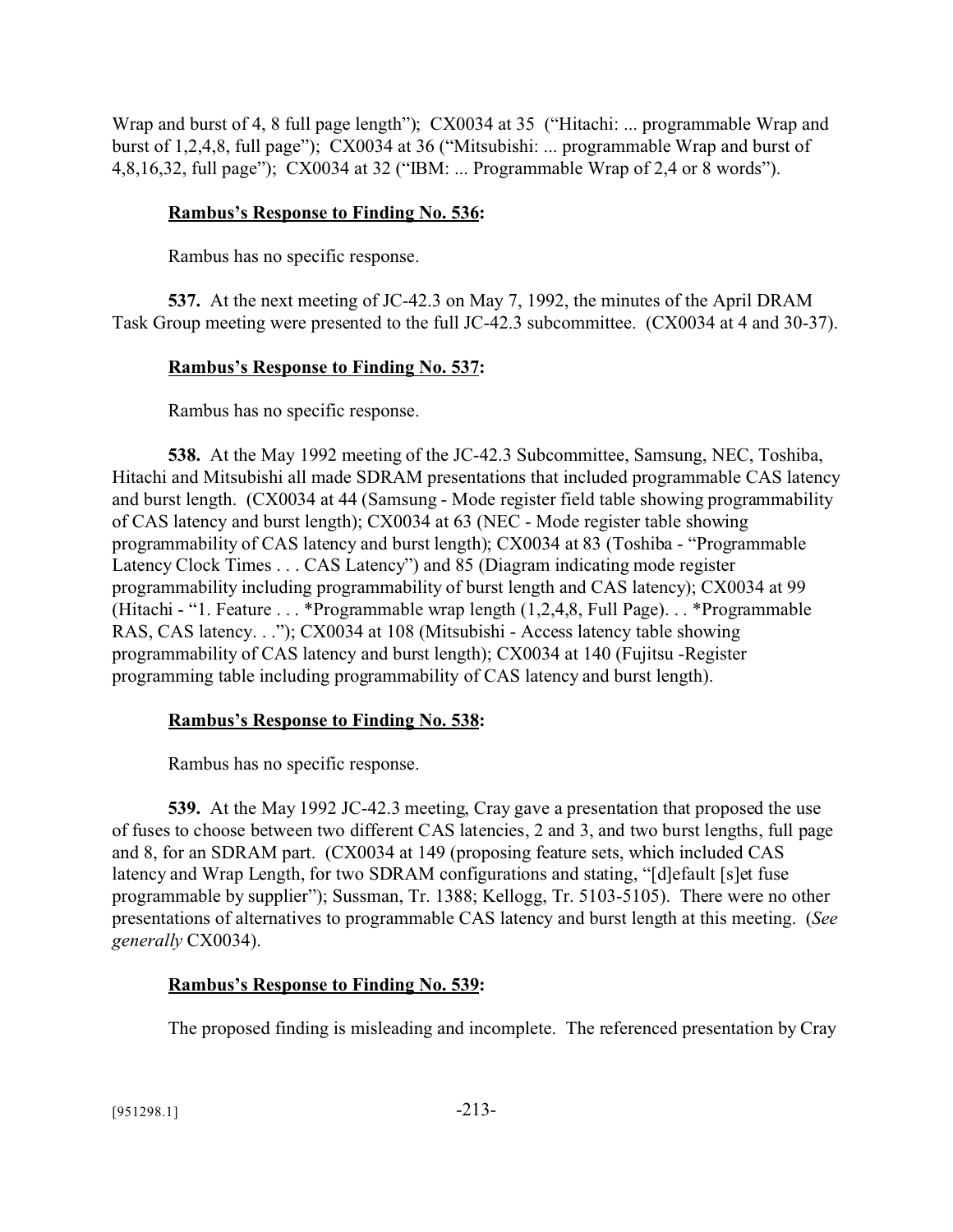did not involve independent choices between two CAS latency values and two burst length values; rather, Cray was proposing to use a fuse to select between a set of features for a single bank configuration and a set of features for a dual bank configuration, where the feature set included, *inter alia*, the CAS latency value and burst length value. (CX0034 at 149.) This would not have yielded the flexibility of programmable CAS latency and programmable burst length because these values could not be adjusted independently of each other and numerous other features. Moreover, the Cray presentation was not even identified as a first showing in the minutes (CX0034 at 3-12), and there is no evidence that it ever progressed even to a first showing.

**540.** On June 11, 1992, four SDRAM ballots were sent out to all members. (CX0252A at 1).One ballot sought approval for use of a programmable mode register to set CAS latency and burst length. (CX0252A at 1 ("Item 376.3 "Proposed Standard for 16M Bit x 4 Sync DRAM Mode Register" JC-42.3-92-85"); Crisp, Tr. 3075-3076; Rhoden, Tr. 448; Williams, Tr. 811-812; Sussman, Tr. 1390-1391).

#### **Rambus's Response to Finding No. 540:**

The proposed finding is misleading. The ballot sought approval of a particular

implementation of a mode register which was used to program CAS latency and burst length, as

well as other features. (CX0252A at 3).

**541.** Crisp voted (for technical reasons) against all four of the ballots, including the proposal for the mode register. (JX0013 at 9-11). The ballot required anyone aware of patents involving the ballot to alert the Subcommittee during their response. Committee Ballot, JC-42.3- 92-85, item 376.3 (June 11, 1992) (Proposed Standard for 16M bit x 4 Sync DRAM Mode Register). At the time that the mode register ballot was being considered, Crisp never said anything with respect to potential Rambus patents relating to that ballot. (Crisp, Tr. 3087; Williams, Tr. 819-820).

#### **Rambus's Response to Finding No. 541:**

The proposed finding misrepresents the evidence. With regard to patents, the ballot

 $[951298.1]$  -214-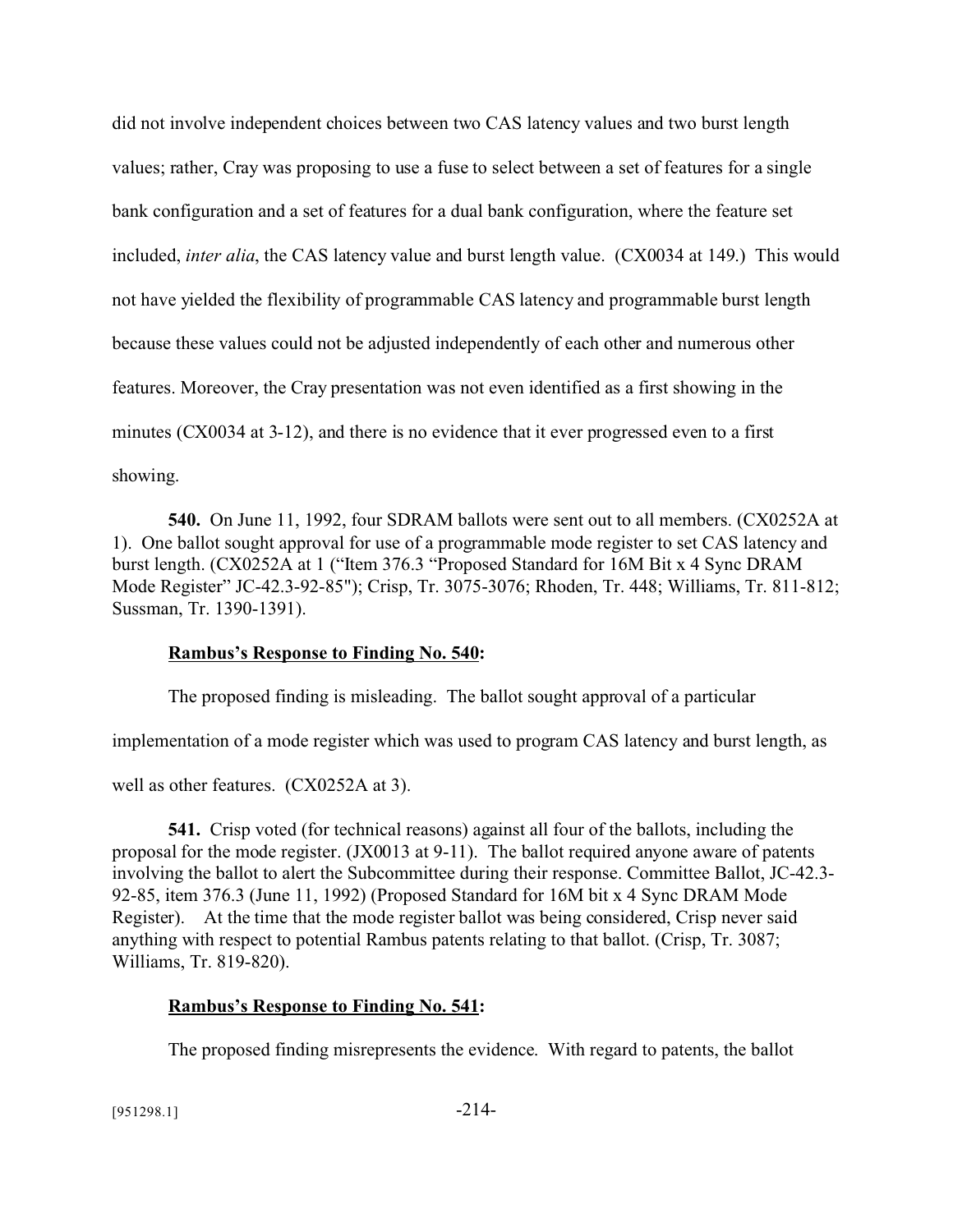states: "If anyone receiving this ballot is aware of patents involving this ballot, please alert the Committee accordingly during your voting response." (CX0252A at 2). The ballot forms did not "require[]" patent disclosure. JEDEC committee members were told at the time the quoted language was added to the ballot form that it was added "for information only" and that the ballots were "not going to be checked to see who said what". (CX 3 at 6). (*See also* RPF 182- 85). Moreover, the ballot forms did not require, or even mention, "potential" patents, that the proposed finding implies Rambus should have disclosed.

The proposed finding is also misleading because it suggests that there existed a Rambus patent or patent application for Mr. Crisp to disclose. In fact, Rambus had no issued patents at this time. Moreover, Complaint Counsel has stipulated that, prior to the adoption of the JEDEC SDRAM standard in 1993, Rambus had *no* claims in any pending patent application that, if issued, would have necessarily been infringed by the manufacture or use of any device manufactured in accordance with the 1993 JEDEC SDRAM standard. (Parties' First Set of Stipulations, No. 9.)

**542.** The results of the vote on the mode register ballot were presented at the next JC-42.3 meeting on July 21, 1992. (JX0013 at 9-12; Sussman, Tr. 1393). The initial tally showed 14 members in support of the proposal, 5 against and 7 abstentions. (JX0013 at 10). Various Subcommittee members offered comments, especially with respect to the need for a CAS latency of 4. (JX0013 at 10-11 ("-Hitachi: We don't like latency of 4 four. NEC agreed to review its need for the CAS latency of four cycles. There was a lot of discussion about this. Some felt it should be made optional."). Finally, it was agreed to re-ballot the mode register proposal with an optional latency mode of four. (JX0013 at 11).

#### **Rambus's Response to Finding No. 542:**

Rambus has no specific response.

**543.** At the September 16-17, 1992 JC-42.3 meeting Sun made an SDRAM presentation that included programmable CAS latency and burst length. (CX0042 at 39-40 (Mode register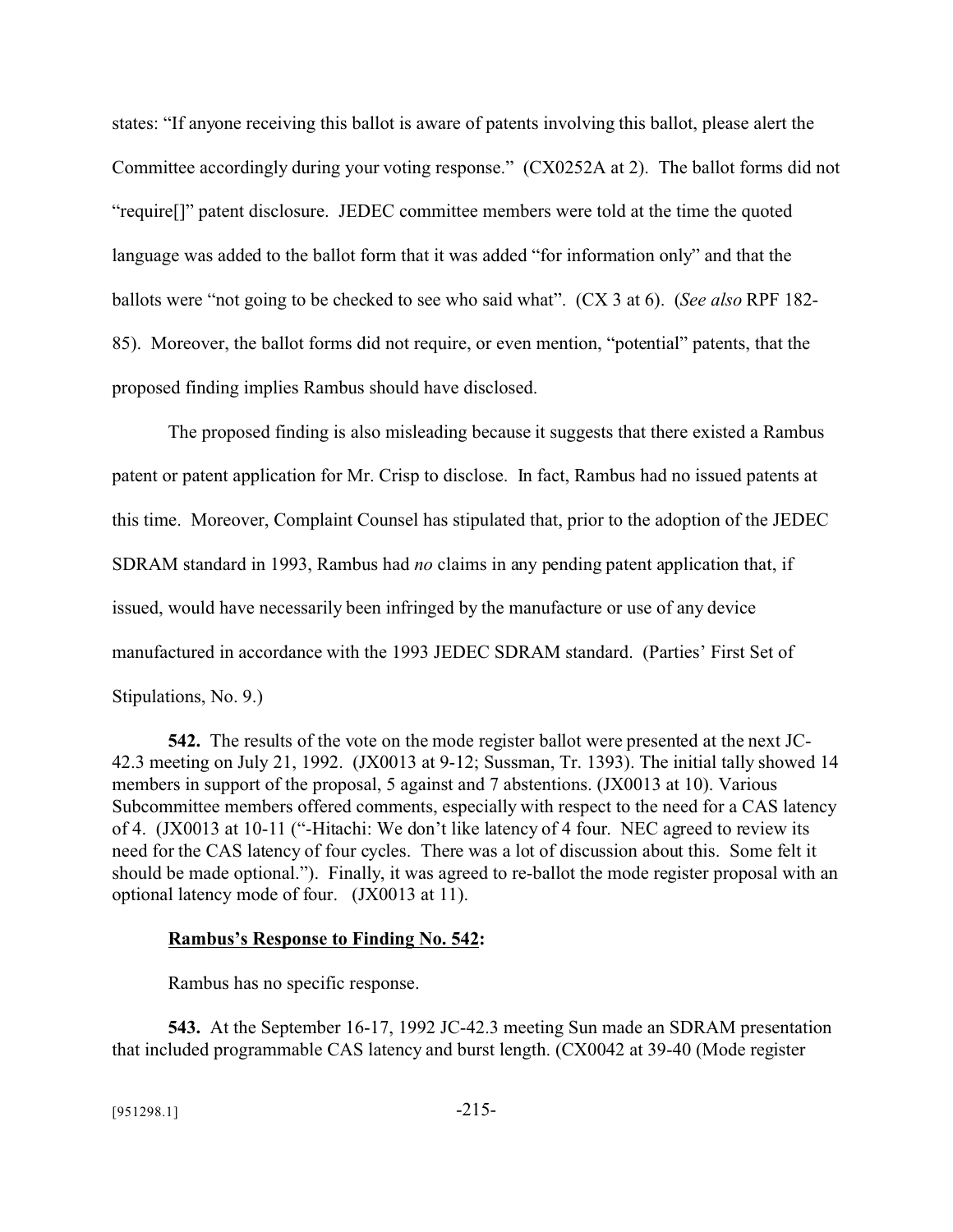table showing programmability of CAS latency; "Programmable Options: Several programmable options are associated with read and write accesses, as specified in the Mode Register. ... Wrap Length. Wrap length specifies the length of the burst for a read or write cycle")).

# **Rambus's Response to Finding No. 543:**

Rambus has no specific response.

**544.** On January 21, 1993, the DRAM Task Group made minor technical edits to the NEC mode register that included programmable CAS latency and burst length and had previously been balloted as "Proposed Standard for 16M Bit x 4 Sync DRAM Mode Register" JC-42.3-92- 85 (item 376.3). The DRAM Task Group decided that a re-ballot was not necessary and added the ballot to the pass-hold category. (CX0047 at 3 ("This ballot had been passed but was shown as up for re-ballot. The ballot will not be reissued but will be editorially changed.").

# **Rambus's Response to Finding No. 544:**

Rambus has no specific response.

# **4. Other Technologies Considered In Connection With JEDEC Work on the SDRAM Standard.**

# **(A) Low Voltage Swing Signaling.**

**545.** During 1992 Jedec work included a number of presentations that included low voltage swing signaling. At the February 27, 1992, JC 42.3 meeting, NEC, Fujitsu, Mosaid, Sun and Intel all made proposals that included low-voltage swing signaling. (JX0012 at 39, 76, 104, 111, 113; Crisp, Tr. 3045-46). At this same meeting, the JC-42.3 Committee discussed GTL technology for use with SDRAM. (JX0012 at 36, 56-58, 60, 101-02, 104, 111).

# **Rambus's Response to Finding No. 545:**

The proposed finding is irrelevant. Complaint Counsel's apparent purpose in seeking

findings relating to low voltage swing signaling is to argue that Rambus should have disclosed

intellectual property relating to this technology to JEDEC. (*See* CCFF 3121-36.)

However, there is no evidence that any of the low voltage swing signaling presentations

that Complaint Counsel cite were incorporated into the SDRAM standard, *or, indeed, ever even*

*balloted for inclusion*. Complaint Counsel assert that JEDEC included low swing signaling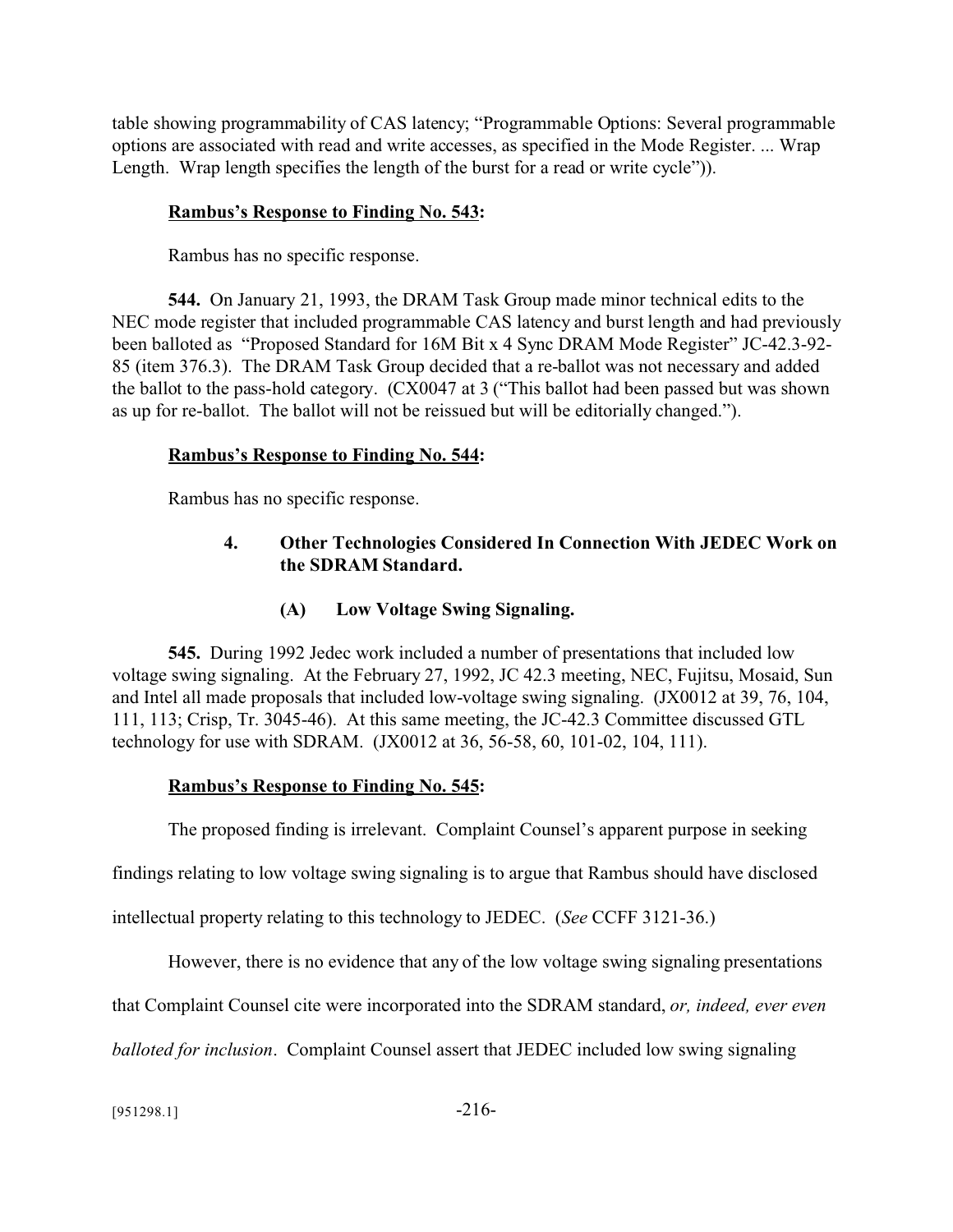technology in SDRAM (CCFF 564, 3135), but the assertion is not supported by the evidence cited. The only cite offered by Complaint Counsel that relates to SDRAM (CX0234 at 116) states: "Electrical interface – TTL or lower level interface consistent with the value of VDD chosen." This offers no support for the proposition for which it is cited.

Moreover, Complaint Counsel have introduced no evidence whatsoever to show that Rambus ever had any patents or patent applications with claims covering any of the presentations they cite in this or the next three proposed findings. The only patent filing that Complaint Counsel cite with respect to low voltage swing signaling is a preliminary amendment that was filed in application serial no. 847,532. (CCFF 3126 (citing to Crisp testimony concerning this preliminary amendment); see also Crisp, Tr. 3032-33 (referencing claim 151 of '532 application); CX3102). Claim 151 of the preliminary amendment in question reads:

"A complementary metal oxide semiconductor (CMOS) dynamic random access memory (DRAM) coupled to a multiline bus, wherein a first line of the multiline bus is a terminated transmission line, the CMOS DRAM comprising:

(A) a CMOS memory array;

(B) a bus line driver for producing a low voltage swing signal on the first line of the multiline bus, wherein the low voltage swing signal swings between an upper voltage and a lower voltage, wherein the difference between the upper voltage and the lower voltage is less than one volt, wherein the bus line driver comprises an N channel metal oxide semiconductor (NMOS) transistor having a first end, a second end, and a gate, wherein the first end of the NMOS transistor is coupled to ground, wherein the second end of the NMOS transistor is coupled to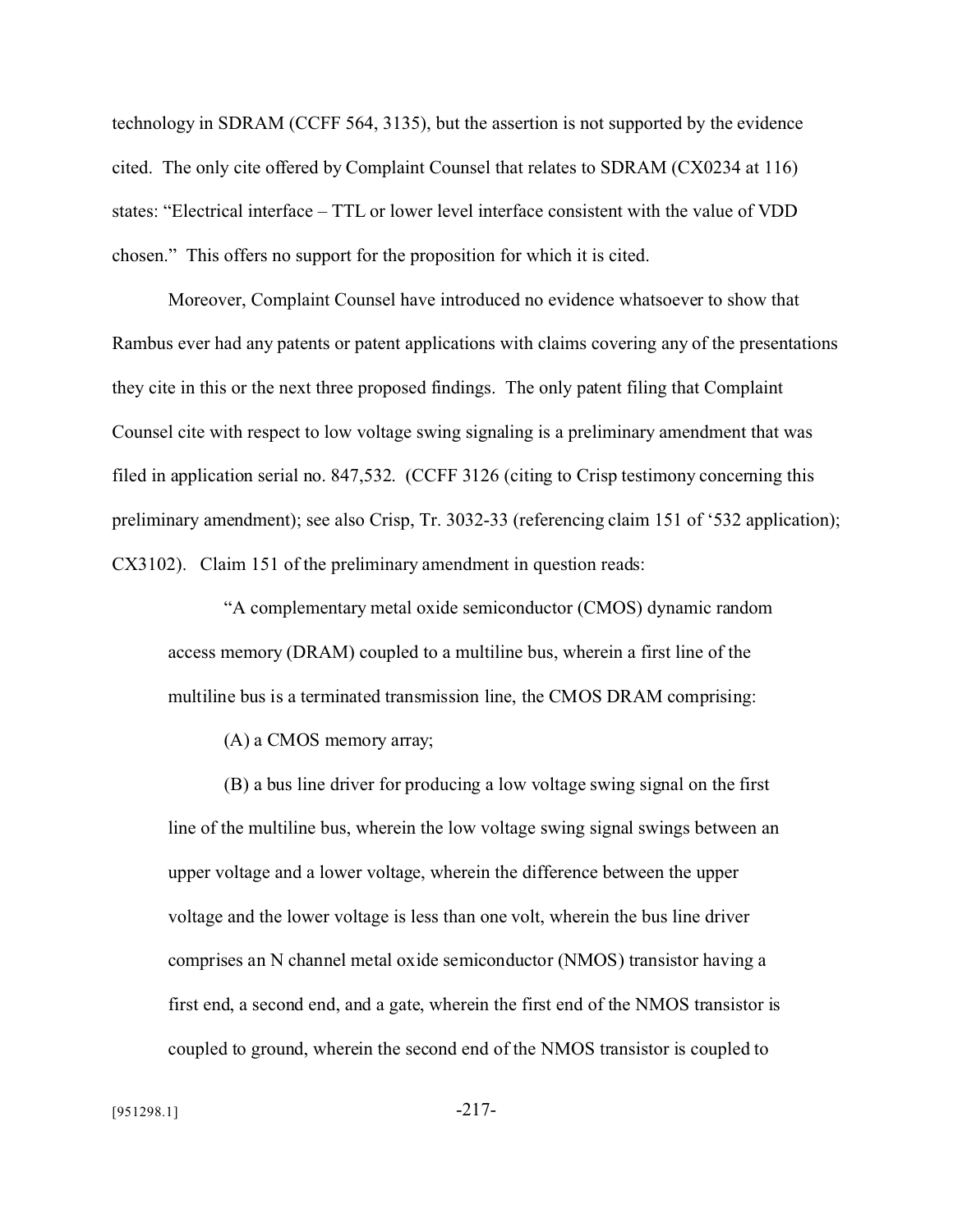the first line of the multiline bus, wherein the first line of the multiline bus has a more positive voltage then ground, and wherein the gate is coupled to the CMOS memory array."

### (CX3102 at 171-72).

Complaint Counsel have introduced no evidence that *any* of the numerous limitations of this claim were satisfied by *any* of the presentations that they cite. Indeed, even with respect to the "low voltage swing" limitation, there is a failure of proof. As claim 151 demonstrates, "low voltage swing" is a vague and relative term. In claim 151, it is defined for purposes of the claim as swings of less than one volt. Complaint Counsel have introduced no evidence relating to the magnitude of the swings involved in the presentations that they cite.

In the absence of any evidence that Rambus had any pending claims relating to low voltage swing presentations at JEDEC, there can be no relevance to findings about those presentations.

**546.** At the April 8, 1992, Special SDRAM Task Group meeting, the JC 42.3 Subcommittee considered SDRAM proposals that included low voltage swing signaling. (CX0034 at 32 (IBM), 33 (NEC, Fujitsu), 35 (Samsung, Hitachi), 36 (Mitsubishi).

#### **Rambus's Response to Finding No. 546:**

The proposed finding is irrelevant. (*See* RRFF 545).

**547.** At the May 7, 1992, JC 42.3 meeting, the Subcommittee considered SDRAM proposals that included low voltage swing signaling. (CX0034 at 59 (NEC), 122-123 (Fujitsu)).

#### **Rambus's Response to Finding No. 547:**

The proposed finding is irrelevant. (*See* RRFF 545).

**548.** At the September 16-17, 1992, JC 42.3 meeting, the Subcommittee considered Sun's 15 meg SDRAM specification which included low voltage swing signaling (CX0042 at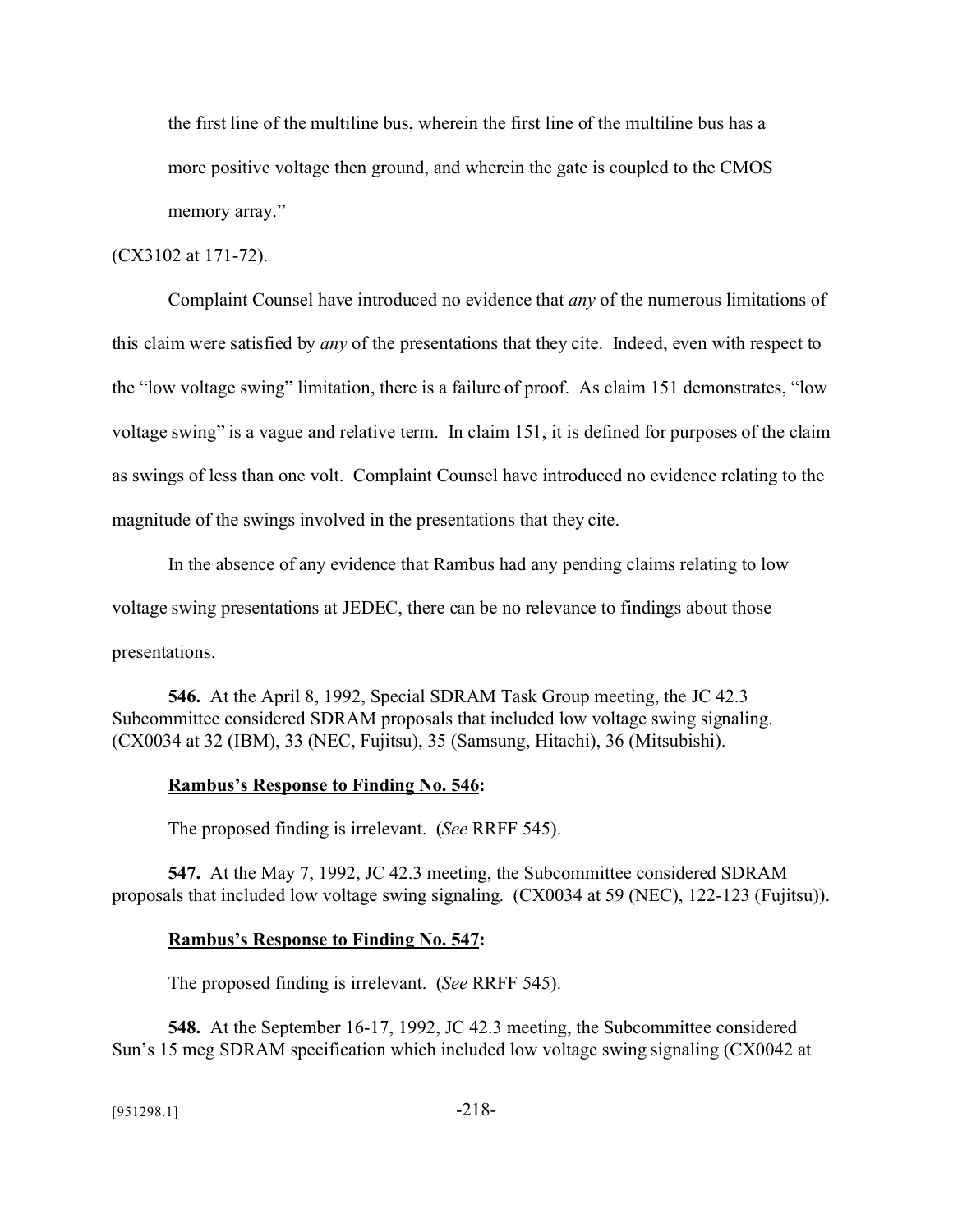31) ("It is proposed that LVTTL be used for I/O drivers and receivers.")).

#### **Rambus's Response to Finding No. 548:**

The proposed finding is irrelevant. (*See* RRFF 545).

### **(B) Dual Bank Design.**

**549.** During 1992 and 1993 Jedec work included a number of presentations that included dual bank design. At the February 1992 JC 42.3 meeting, the Subcommittee addressed the topic of multiple active subarrays in two presentations (JX0012 at 34, 37) and multibank or dual bank design in other presentations (*See, e.g., id.* at 60). The Subcommittee considered proposals for multibank, or dual bank, design from NEC, Mitsubishi, Fujitsu, and Sun. (JX0012 at 39, 60, 76, 110).

#### **Rambus's Response to Finding No. 549:**

The proposed finding is irrelevant. Complaint Counsel's apparent purpose in seeking findings relating to dual bank design is to argue that Rambus should have disclosed intellectual property relating to this technology to JEDEC. (*See* CCFF 3138-50.) However, Complaint Counsel have introduced no evidence whatsoever to show that Rambus ever had any patents or patent applications with claims covering a. dual bank design. Indeed, Complaint Counsel agree that in June 1993 Lester Vincent expressed doubt that a claim broad enough to cover dual bank design "can extract this claim from the teachings of [Rambus's '898 application]." (CX0702; CCFF 3145). Mr. Vincent's notes of a July 1993 meeting with Richard Crisp and Fred Ware of Rambus indicate that that claim was "dead." (CX1963 at 4 (notes regarding potential claims referenced by numbers in an earlier list at CX0702)).

There is no evidence that Rambus ever filed or obtained claims to dual bank designs after the notion of filing such claims had been pronounced "dead" by Mr. Vincent in 1993. The only pending claim that Complaint Counsel assert relates to dual bank designs is claim 182 in a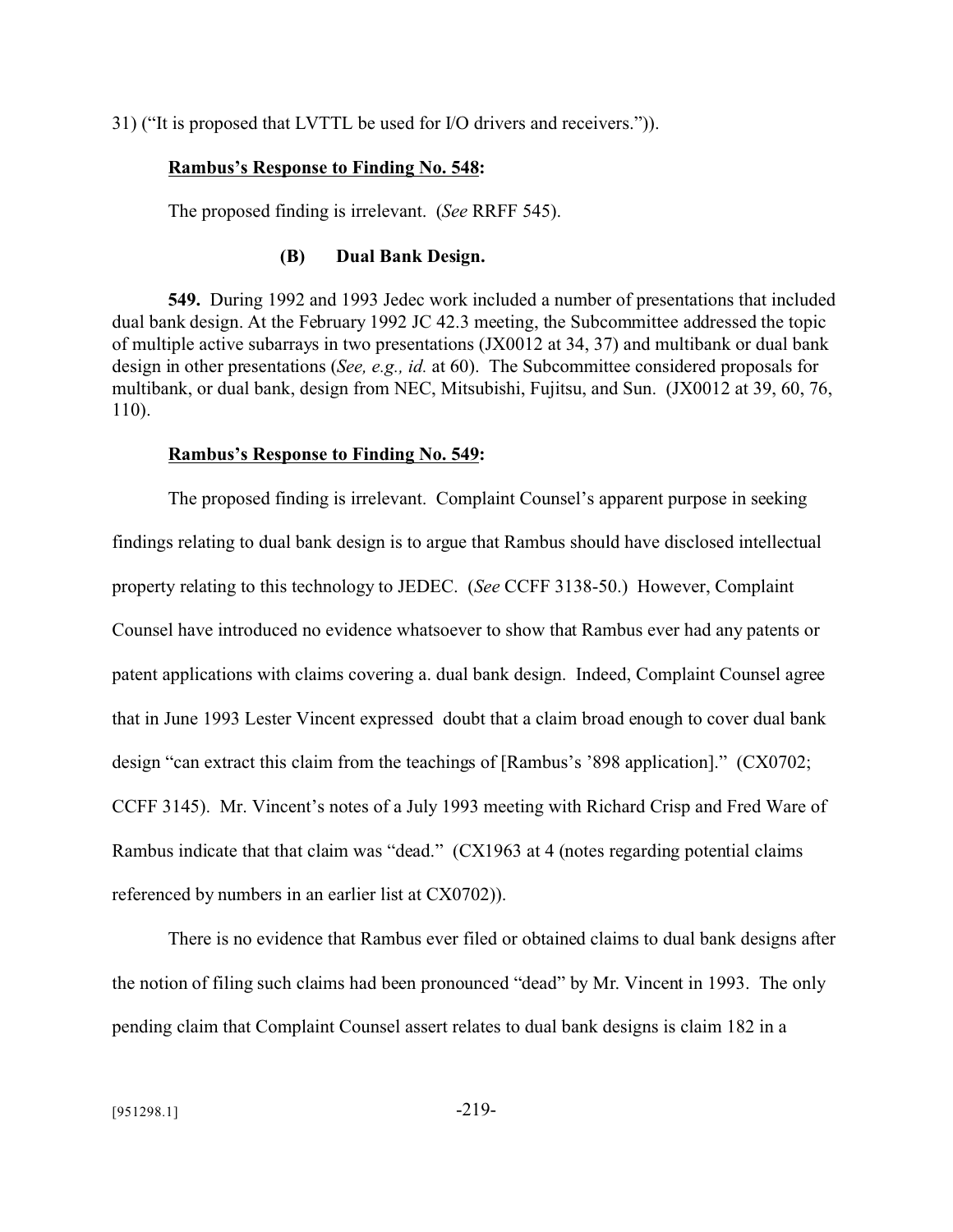Preliminary Amendment to application serial no. 08/222,646. (CCFF 3148; CX1466 at 12). Claim 182 states:

"A dynamic random access memory (DRAM) wherein the DRAM is addressable over a range of addresses, the DRAM comprising:

a plurality of independently addressable memory sections, wherein each of the independent memory sections is assigned a portion of the range of addresses, each of the memory sections comprising:

an array of memory cells connected in rows and columns; and a plurality of sense amps, each sense amp being coupled to a column of the array of memory cells; each sense amp for sensing data stored in a selected memory cell;

a plurality of address registers coupled to the plurality of memory sections, each address register for storing information indicating a portion of the range of addresses that corresponds to a memory section, wherein the plurality of address registers are independently addresssed to access data stored in corresponding memory sections, and wherein the DRAM is formed on a single semiconductor substrate."

(CX1466 at 12). Complaint Counsel quote the reference to "a plurality of independently addressable memory sections" while ignoring the rest of this length claim. (CCFF 3148). In particular, the claim requires the key feature that each such section be associated with an "address register for storing information indicating a portion of the range of addresses that corresponds to a memory section." The benefits of such address registers are explained at length in the '898 application. (CX1451 at 16-17). There is no evidence that SDRAMs contain any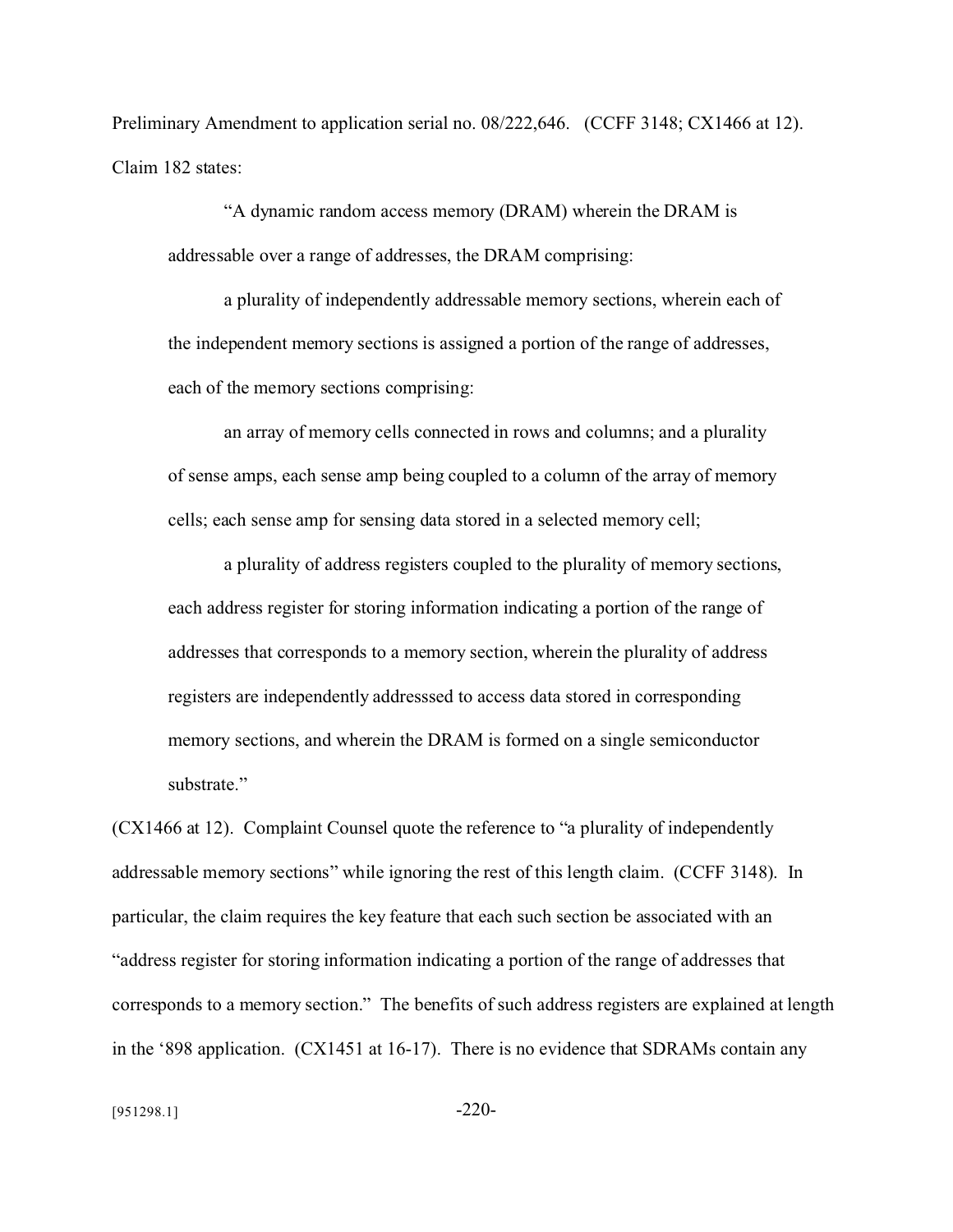such address registers. In the absence of any evidence that Rambus had any pending claims relating to dual bank design, there can be no relevance to findings about presentations relating to dual bank design.

**550.** At the May 7, 1992, JC 42.3 meeting, the Subcommittee considered SDRAM proposals that included dual bank design. (CX0034 at 59 (NEC), 122-123 (Fujitsu)). During that meeting, Mr. Kelley of IBM, prompted by Mr. Meyer of Siemens, asked Mr. Crisp whether Rambus might have patent claims that related to dual bank design. (CX2089 at 130, 131, 136- 137 (Meyer, Infineon Trial Tr.). Mr. Crisp gave no verbal response, but rather shook his head. Mr. Kelley then commented to the group that "they don't have anything to say about that." (*Id.*).

### **Rambus's Response to Finding No. 550:**

The proposed finding that the JC-42.3 subcommittee considered proposals including dual bank design is irrelevant. (*See* RRFF 549). The rest of the proposed finding is incorrect, misleading and not supported by the evidence. The proposing finding alters the question that Mr. Kelley asked Mr. Crisp to make it appear that, by shaking his head, Mr. Crisp was denying that Rambus might have relevant patent claims. To the contrary, as Mr. Meyer makes clear in the very testimony cited by Complaint Counsel: "The way how Mr. Kelley formulated the question was: Do you want to give a comment on this?" (CX2089, Meyer Infineon Trial Tr., at 136). Thus, Mr. Meyer's testimony that Mr. Crisp shook his head in response shows that Mr. Crisp was declining to comment on Rambus's patent position.

Complaint Counsel's description of the May 1992 exchange between Mr. Kelley and Mr. Crisp is especially misleading since every witness who testified about the exchange, and every contemporaneous document that describes it, states that Crisp had declined to comment about Rambus's intellectual property. (*See, e.g.*, RX 290 at 3 – notes of 5/92 meeting taken by IBM's Mark Kellogg say "Siemens: kernel of chip similar to Rambus. Patent concerns? (No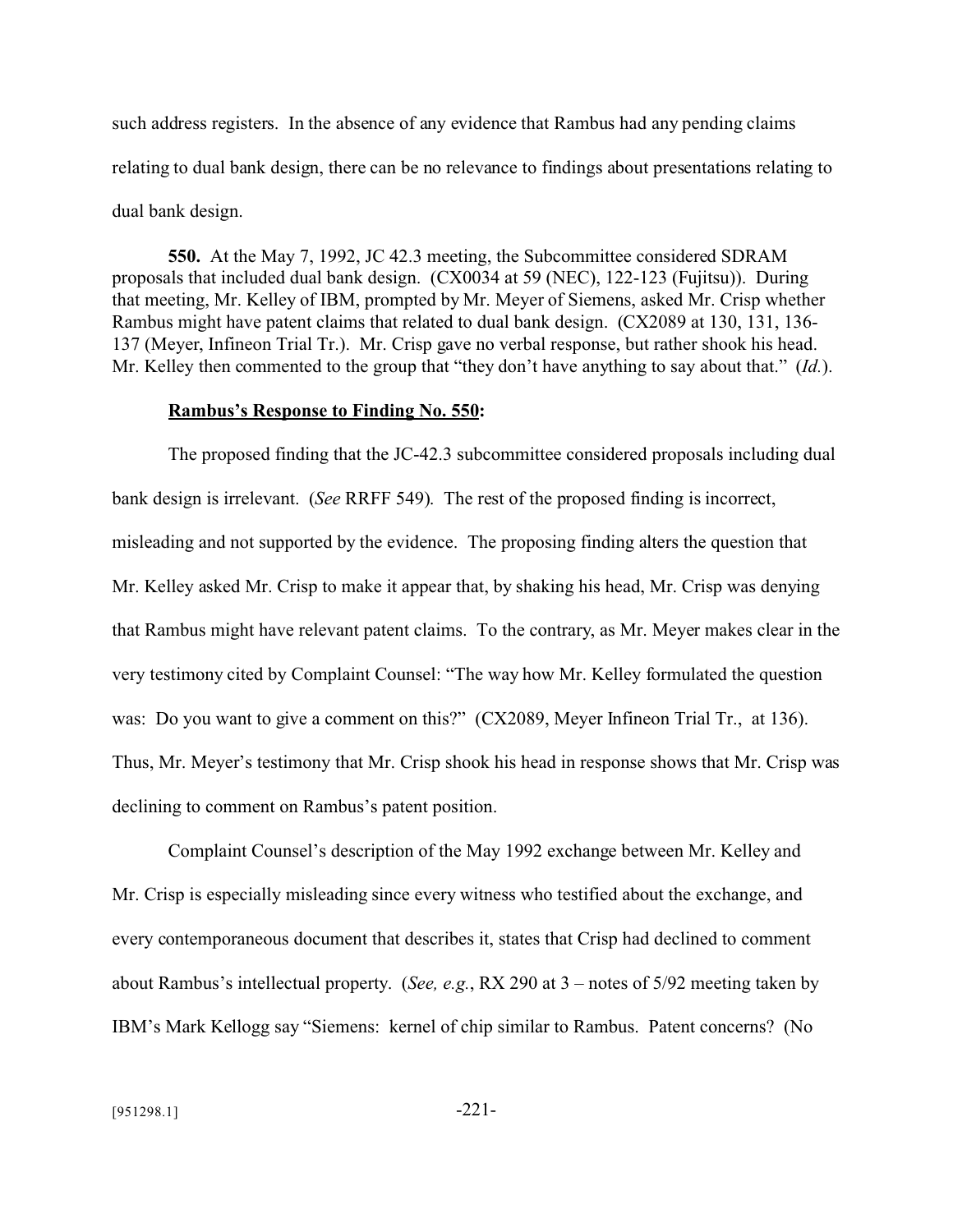Rambus comments)". This evidence is set out in more detail at RPF 493-511.

**551.** At the September 16-17, 1992, JC 42.3 meeting, the Subcommittee considered Sun's 15 meg SDRAM specification which included a dual bank design (CX0042 at 30) ("The 4M x 4 device is organized internally as two banks.").

## **Rambus's Response to Finding No. 551:**

The proposed finding is irrelevant. (*See* RRFF 549).

# **(C) Auto-Precharge.**

**552.** At a number of meetings during the course of 1992, the JC-42.3 Subcommittee discussed using the auto-precharge technology in the SDRAM standard. (February 1992: JX0012 at 37, 39 (NEC), 76 (Fujitsu), 94 (Toshiba), 108 (Sun); April 1992: CX0034 at 32 (IBM), 33 (NEC), 35 (Hitachi); May 1992: CX0034 at 6, 150).

# **Rambus's Response to Finding No. 552:**

The proposed finding is irrelevant. Complaint Counsel's apparent purpose in seeking findings relating to auto-precharge is to argue that Rambus should have disclosed intellectual property relating to this technology to JEDEC. (*See* CCFF 3152-60.) However, the only patent claim that Complaint Counsel raise as purportedly related to auto-precharge is claim 193 which was briefly pending in application serial no. 08/222/646. (CCFF 3159). In fact, claim 193 was filed on September 6, 1994 and withdrawn from further consideration at Rambus's election as of January 24, 1995. (CX1466 at 15, 19; CX1493 at 197, 201, 212, 214). Thus, claim 193 was only pending for a few months, over two years after the presentations cited by Complaint Counsel.

**553.** At the September 16-17, 1992, JC-42.3 meeting, the Subcommittee considered Sun's 15 meg SDRAM specification which included an "autoprecharge" option CX0042 at 45). Auto-precharge was incorporated as a feature in the JEDEC SDRAM 21-C standard, issued in November 1993. (JX0056 at 115).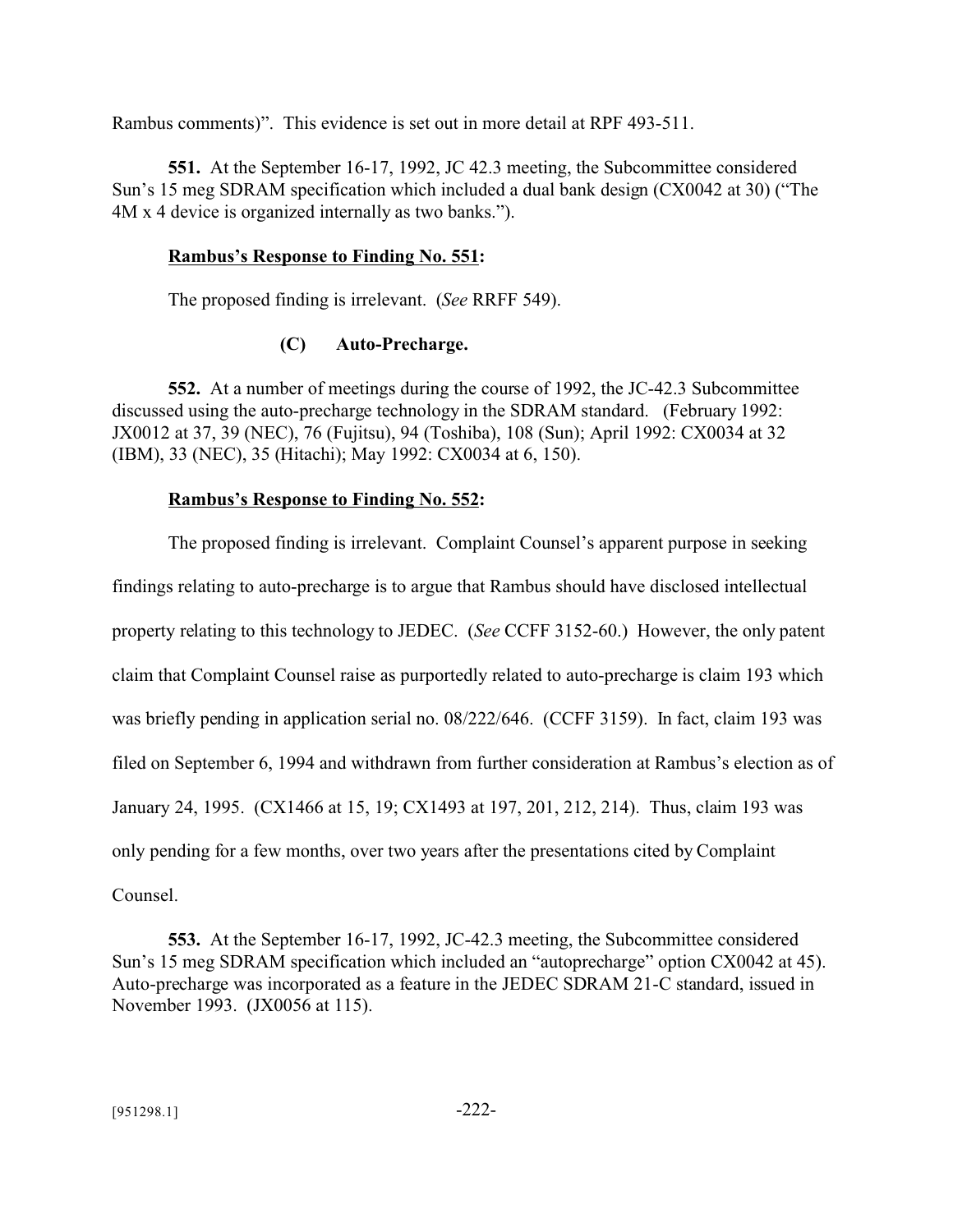### **Rambus's Response to Finding No. 553:**

The proposed finding is irrelevant. (*See* RRFF 552).

### **(D) Source Synchronous Clocking.**

**554.** At the April 1992 JC-42.3 Special Task Group meeting, the DRAM Task Group discussed the issue of source synchronous clocking. CX1708 at 2 ("Hitachi brought up the issue of source synchronous clocking."); Crisp, Tr. 3053-54 (recalling that a discussion on source synchronous clocking had taken place at this meeting)).

### **Rambus's Response to Finding No. 554:**

The proposed finding is irrelevant. Complaint Counsel's apparent purpose in seeking findings relating to source synchronous clocking is to argue that Rambus should have disclosed intellectual property relating to this technology to JEDEC. (*See* CCFF 3175-80.) Even if the fact that a JEDEC member "brought up [an] issue" at a task group meeting were enough to trigger a disclosure obligation (there is no evidence to support such a duty), Complaint Counsel have introduced no Rambus patents or patent applications with claims that they allege cover an externally supplied reference voltage.

## **(E) Externally Supplied Reference Voltage.**

**555.** At the February 27, 1992, JC 42.3 meeting, Samsung proposed an externally supplied reference voltage. (JX0012 at 58; Crisp, Tr. 3043, acknowledging that "vref" refers to externally supplied reference voltage).

## **Rambus's Response to Finding No. 555:**

The proposed finding is irrelevant. Complaint Counsel's apparent purpose in seeking findings relating to externally supplied reference voltage is to argue that Rambus should have disclosed intellectual property relating to this technology to JEDEC. (*See* CCFF 3163-73.) There is no evidence, however, that the presentations relating to an externally supplied reference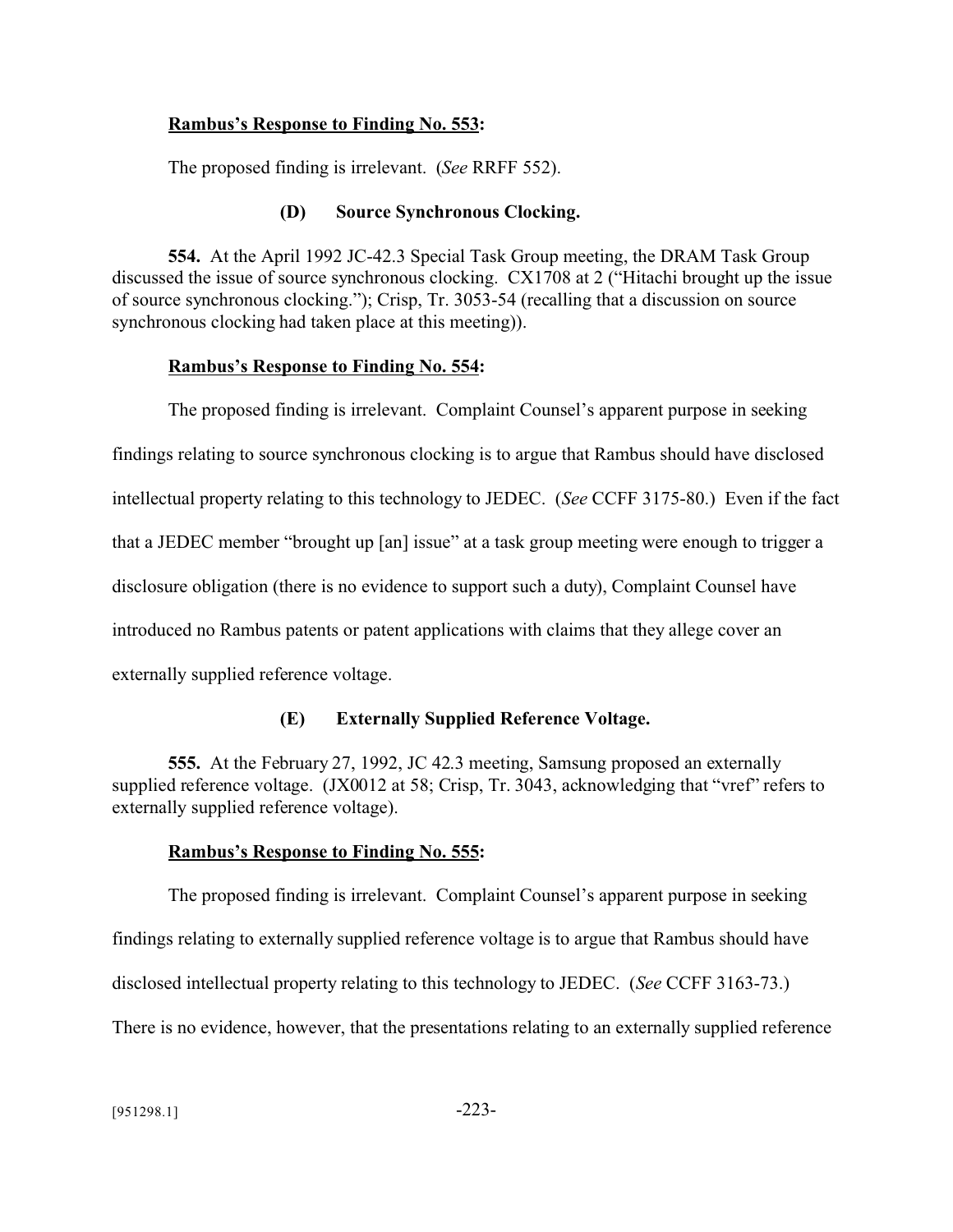voltage that Complaint Counsel cite were ever incorporated into the SDRAM standard or even balloted for inclusion. An externally supplied reference voltage is not part of the SDRAM standard; indeed, Terry Lee testified that even in some SDRAM configurations where an externally supplied reference was included as an option, it was not actually used. (Lee, Tr. 11035). In addition, Complaint Counsel have introduced no Rambus patents or patent applications with claims that they allege cover an externally supplied reference voltage.

**556.** At the May 1994 JC-42.3 Subcommittee meeting, Mr. Crisp observed various presentations regarding specific SDRAM configurations. Mr. Crisp wrote in an e-mail to Mark Johnson, an attorney for Rambus, "Note that many of the SDRAMs use an externally supplied reference voltage in the input buffers. I believe we have a claim we added to cover this configuration. We should make note of this." (CX0711 at 26, 27). Later in the same May 1994 meeting, Mr. Crisp noted, "(again we need to check claims about 'DRAM with input receivers using an externally supplied reference voltage'). We may be able to slow down or stop (or at least collect from) all of the CTT, GTL and HSTL devices if this claim is allowed (Allen, I believe this was one of the claims you, Lester, Tracy and I wrote up in late '91, right?)." (CX0711 at 26, 31).

## **Rambus's Response to Finding No. 556:**

The proposed finding is irrelevant. (*See* RRFF 555). The proposed finding is also

incorrect in identifying Mark Johnson as a Rambus attorney. Mark Johnson was a Rambus

engineer. (Diepenbrock, Tr. 6165).

**557.** On March 14, 1995, Fujitsu gave a presentation on "STBUS" signaling technology to the JC-16 Subcommittee. (CX0711 at 53, 54; *see also* CX0082 at 13). In an e-mail to Rambus executives and others, Mr. Crisp stated that Rambus had claims that anticipated Fujitsu's STBUS proposal because it was a proposal for a current source device that relied on an externally supplied reference voltage. (CX0711 at 53, 54 ("Taken along with the fact that they rely on an externally bussed reference (this should be anticipated by some of our claims), I would say that this proposal may well infringe our work.")).

# **Rambus's Response to Finding No. 557:**

The proposed finding is irrelevant. *See* RRFF 555.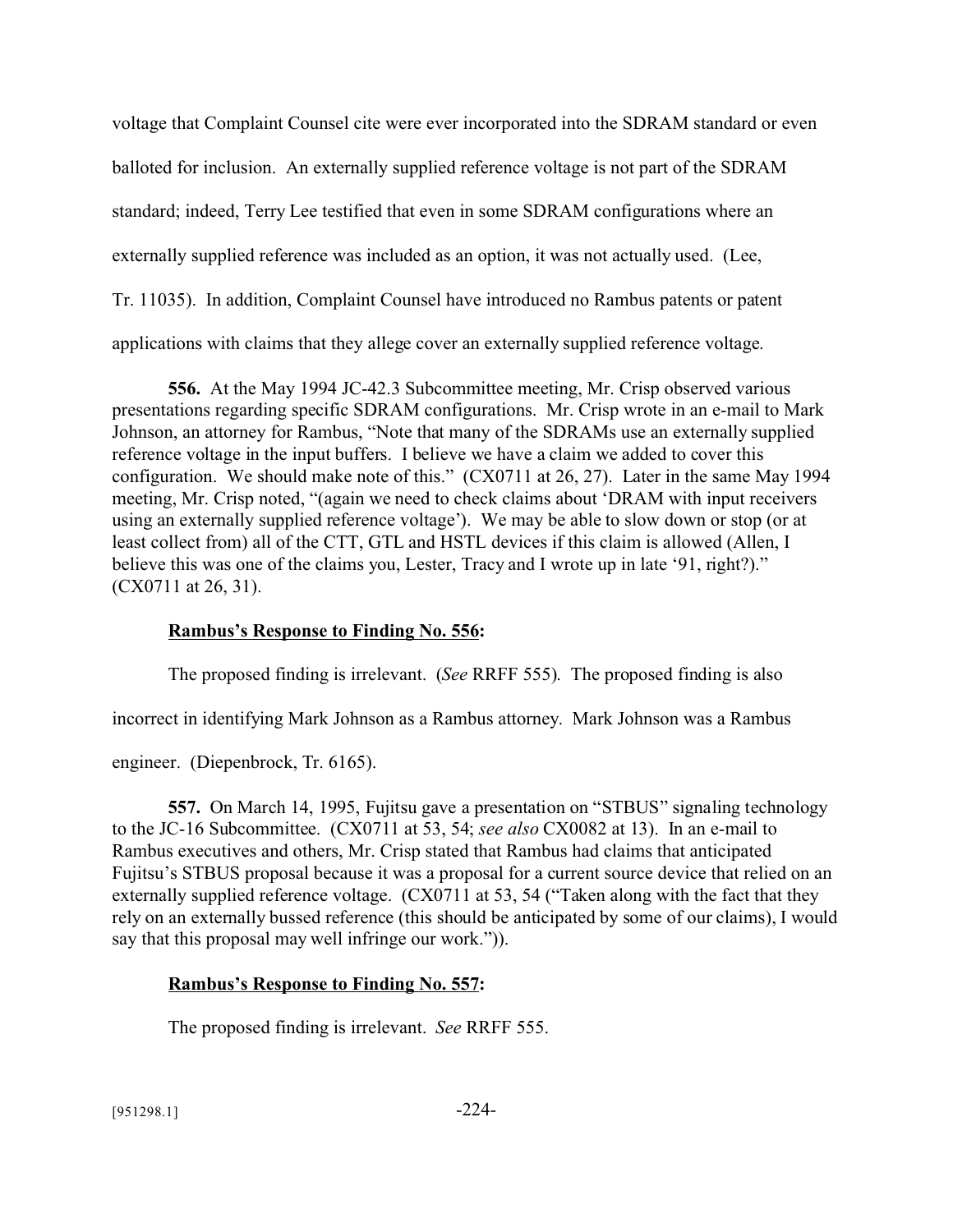# **5. Adoption of the SDRAM Standard.**

**558.** At the JC-42.3 meeting on March 3-4, 1993, the subcommittee voted unanimously to send 14 SDRAM ballots to Council to become approved as a comprehensive standard for SDRAMs intended for publication as Release 4 of the 21-C standard. JX0015 at 14 ("VLSI moved to send all pass/hold ballots on to Council. Seconded by TI. The vote was: 26 yes, 0 no. Motion passed."). The ballots were in fact sent to Council after the vote. (G. Kelley, Tr. 2554- 2555; JX0016 at 5).

# **Rambus's Response to Finding No. 558:**

The proposed finding is misleading in referring to the SDRAM ballots as providing for a

"comprehensive" standard. In fact, the JEDEC SDRAM standard was not sufficiently

comprehensive to ensure interoperability and led to incompatibility between SDRAMs from

different manufacturers. (RPF 1518). This prompted Intel to develop it own specification to

ensure interoperability. (RPF 1519-23).

**559.** The subcommittee agreed to issue a press release stating that the Sync DRAM standard has been approved by subcommittee. (JX0015 at 14; G. Kelley, Tr. 2555). A copy of the release was attached to the minutes of the March meeting. (JX0015 at 99) ("Press Release … At the March 4 meeting here the EIA/ JEDEC JC-42.3 Subcommittee on Memory unanimously approved 14 Synchronous DRAM ballots. These will be submitted to the JEDEC Council for their approval before publishing as a JEDEC standard. … the following list of ballots [are included] … 4 16M/18M SDRAM Mode Register Bit Definitions."). Among the features included in this standard was programmable CAS latency and burst length. (JX0056 at 114).

# **Rambus's Response to Finding No. 559:**

Rambus has no specific response.

**560.** At the JC-42.3 meeting on May 19-20, 1993, Gordon Kelley of IBM reported to the full JC-42.3 subcommittee that the SDRAM ballots had gone to Council and that all council members apart from AT&T had supported the ballots. He attached to the minutes a letter responding to ATT's concern by proposing additions to the Mode Register. (JX0016 at 5 and 36-37(IBM) (table showing programmability of mode register including programmable CAS latency and burst length). Kelley also distributed copies of the ballots to the subcommittee. (JX0016 at 5; G. Kelley, Tr. 2557-2558).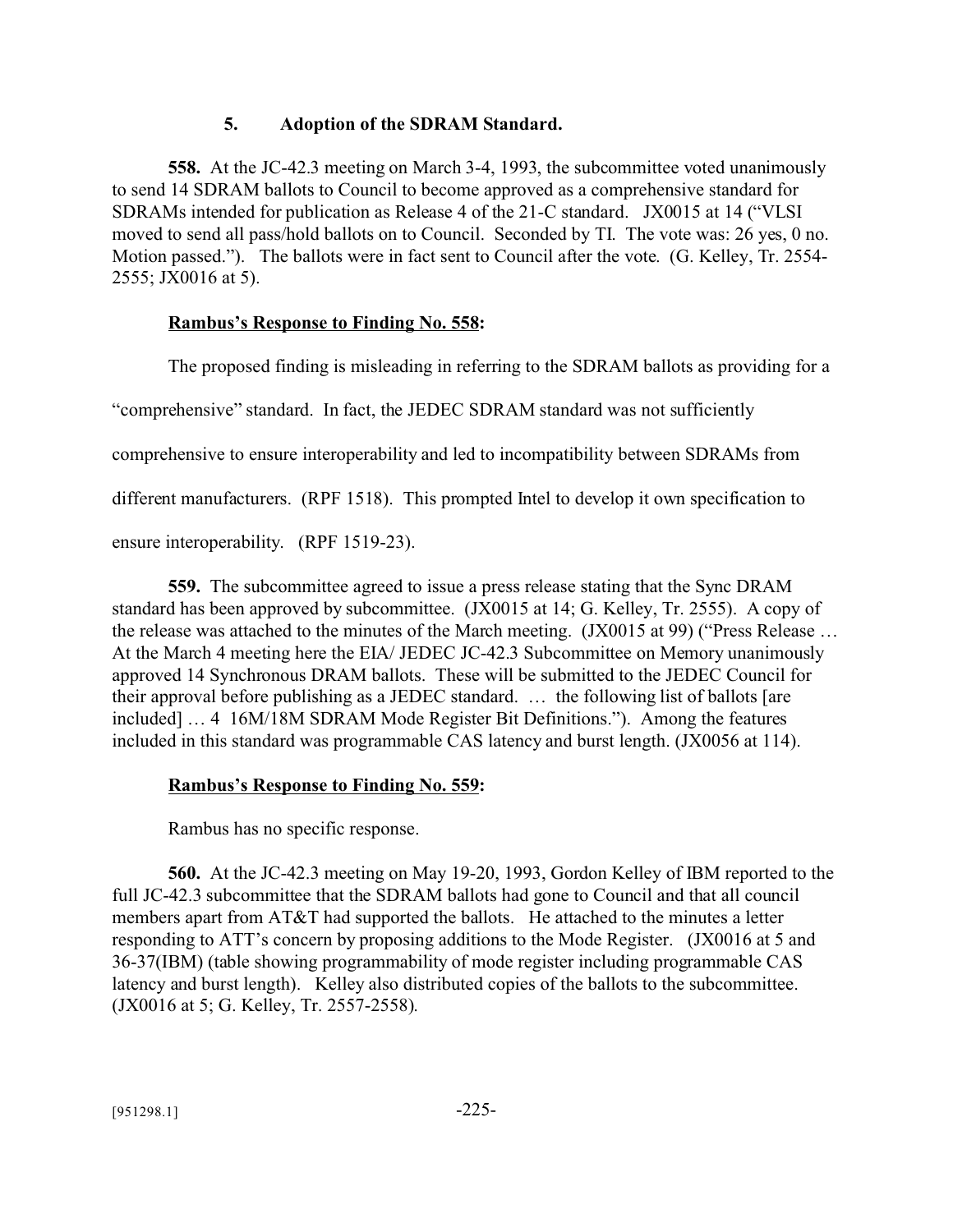# **Rambus's Response to Finding No. 560:**

Rambus has no specific response.

**561.** On May 24, 1993 the JEDEC Council formally approved adoption of the comprehensive standard in Release 4 of the 21-C standard. (CX0054 at 8-10; G. Kelley, Tr. 2559-2560).

# **Rambus's Response to Finding No. 561:**

The proposed finding is misleading in referring to the SDRAM ballots as providing for a

"comprehensive" standard. (RRFF 558).

**562.** In November, 1993 JEDEC published the SDRAM standard as JEDEC Standard No. 21-C Release 4 (JX0056; Williams, Tr. 801). The standard included a programmable mode register that includes programmable CAS latency and burst length. (JX0056 at 114 (mode register table showing programmability of three elements, including latency mode and burst length); Rhoden, Tr. 456-458; Williams, Tr. 801-03; Sussman, Tr. 1399-1400).

# **Rambus's Response to Finding No. 562:**

Rambus has no specific response.

**563.** For a manufacturer to produce JEDEC-compliant SDRAMs, the standard requires the manufacturer to design and produce SDRAMs with programmable CAS latency and burst length on a mode register. (Sussman, Tr. 1399-1401; see CCFF 25-28 and 114-116 discussing need for compatibility and interoperability).

# **Rambus's Response to Finding No. 563:**

Rambus has no specific response.

**564.** The SDRAM and DDR SDRAM standards include low swing signaling (CX0234 at 116, 189-195), dual bank (CX0234 at 116, 145), source synchronous clocking (CX0234 at 164; Lee, Tr. 6682) and auto-precharge (CX0234 at 145, 151) features, and allows optional use of an externally supplied reference voltage (CX0234 at 84 (pin 40), 85 (pin 40), 86 (pin 49) and 87 (pin 49).

# **Rambus's Response to Finding No. 564:**

The proposed finding is irrelevant, vague and misleading. Complaint Counsel's apparent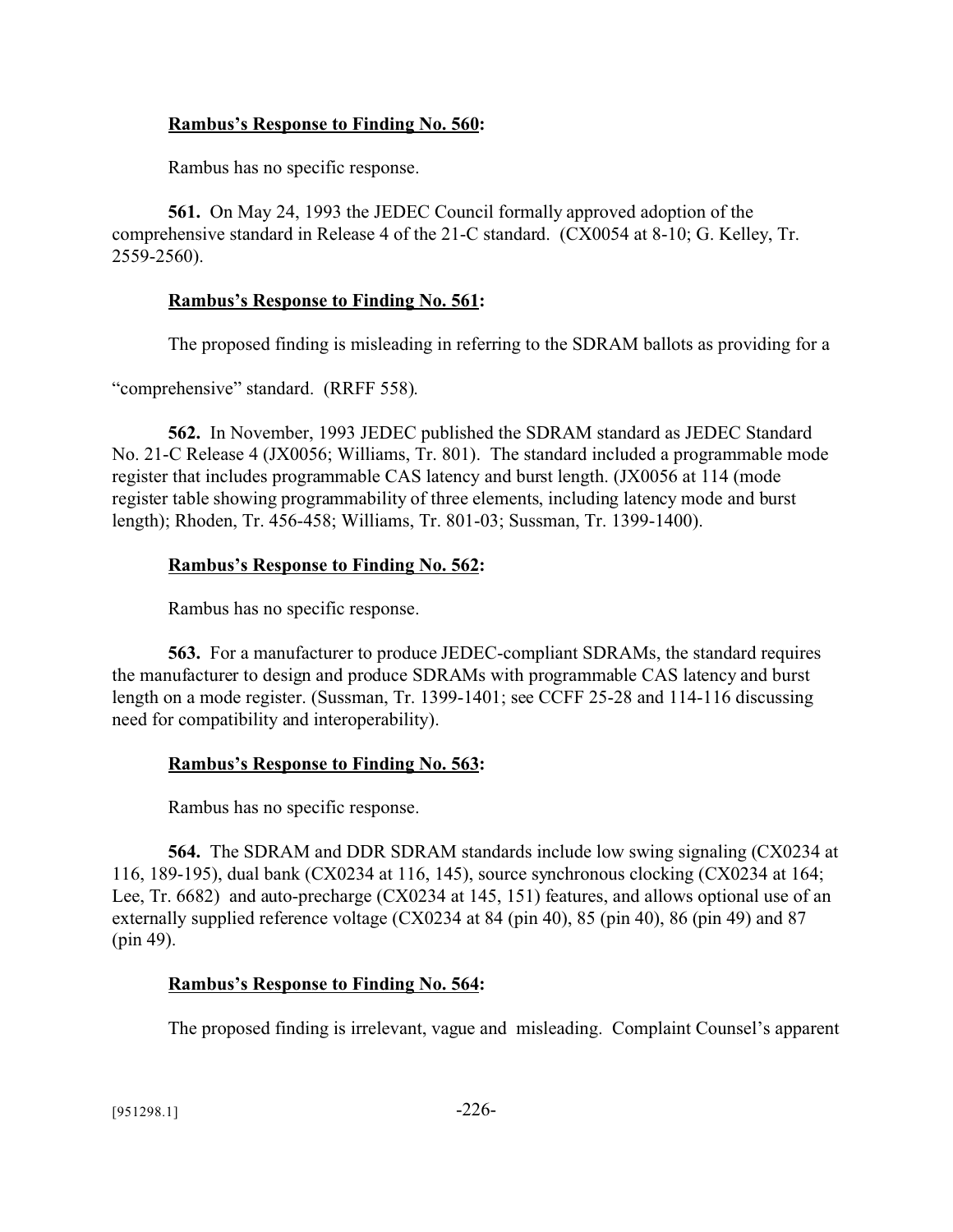purpose in seeking findings regarding these technologies is to argue that Rambus should have disclosed related intellectual property to JEDEC. (*See generally* CCFF 3121-74). Complaint Counsel has not, however, even attempted to make a showing that Rambus *had* any relevant intellectual property to disclose. (*See generally* RRFF 545-57). The finding simply lists various vague terms that could each apply to a host of different technologies, all of which are irrelevant absent some showing, that has not been made, that Rambus had claims directed to the specific technology incorporated in JEDEC standards.

The finding is also simply incorrect and not supported by the evidence cited in certain respects. For example, the SDRAM standard did not include any of the various forms of low swing signaling. The cited page of the SDRAM standard states simply: "Electrical interface – TTL or lower level interface consistent with the value of VDD chosen." This indicates, at most, that SDRAMs could be manufactured with a variety of different forms of electrical interfaces, some with lower voltage swings and some with higher, and still comply with the standard. Likewise, there is no evidence that SDRAM included any form of source synchronous timing; the cited evidence does not relate to SDRAM but to the data strobe in DDR SDRAM.

### **6. Subsequent JEDEC Work Relating to the SDRAM Standard.**

**565.** Work continued in the JC-42.3 subcommittee after the publication of the SDRAM standard in November, 1993. That work included improvements to the SDRAM standard and work on future generation of devices. (Rhoden, Tr. 460 ("Q. Now, what standard-setting work, if any, did the JC-42.3 subcommittee do between May of 1993 and June of 1996? A. Oh, a tremendous amount. The work -- inside JEDEC, there is a continuous time line of activity. Work -- it's -- while there are snapshots and we do collect groups of ballots at times, the work is continuous. We're always working on the improvements to what we have, improvements to what we've seen before and future generation of devices. So, that's three things we're always working on.").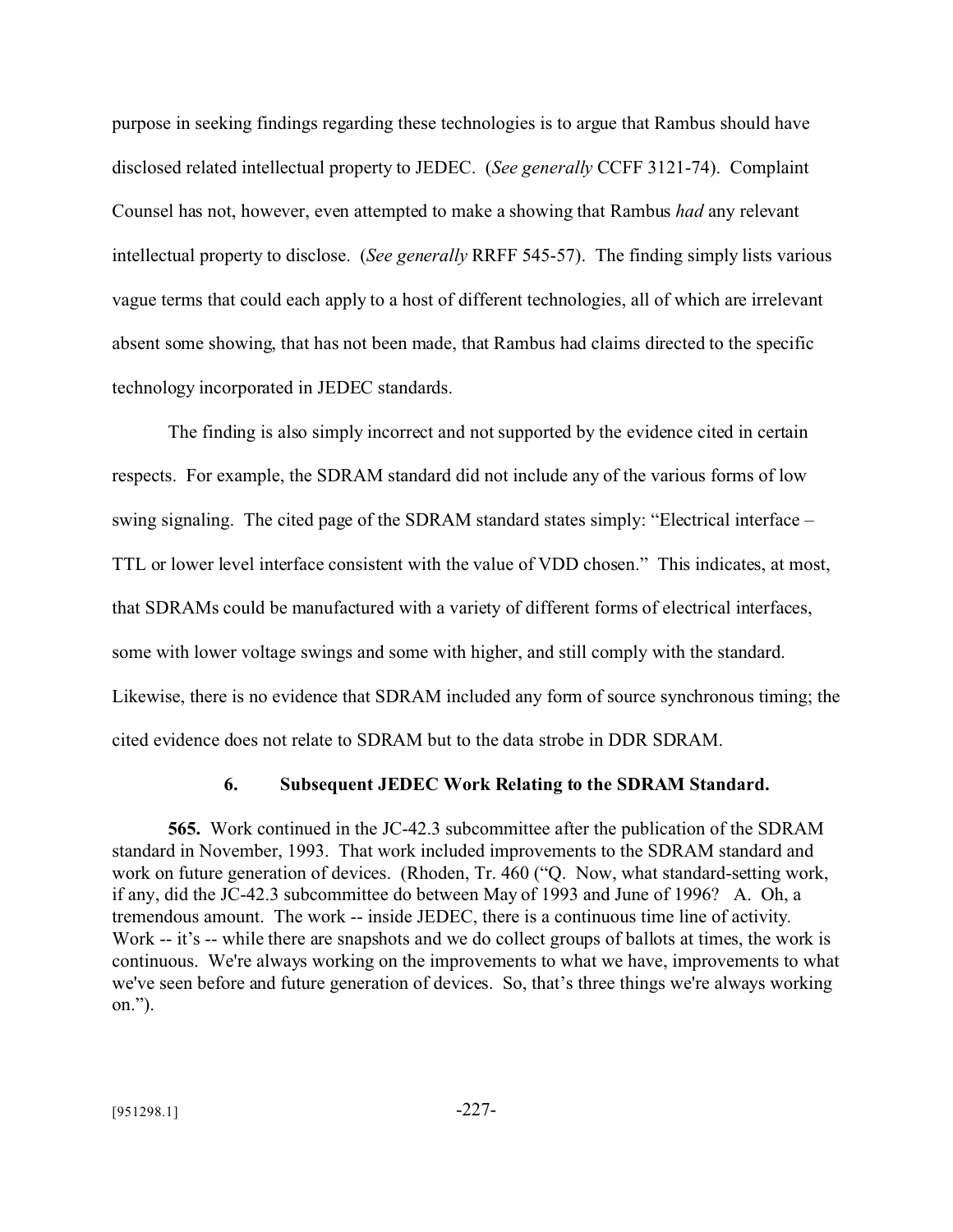### **Rambus's Response to Finding No. 565:**

The proposed finding is misleading to the extent that it suggests that consideration of the DDR SDRAM began prior to December 1996. Complaint Counsel rely on the testimony of Desi Rhoden for this proposed finding, but Mr. Rhoden's testimony in this regard is not reliable. A March 9, 1998 e-mail from Mr. Rhoden recapping the DDR SDRAM standardization effort states in part:

"[W]e could have finished the DDR standard sooner if only we had started earlier. Let us recap what has transpired with DDR:

1. A lot of private and independent work *outside of*

*JEDEC* for most of 1996 (here is where we missed a good

opportunity to start early).

2. December 96 – A single overview presentation of

a DDR proposal at a JC 42 meeting."

(CX0375 at 1 (emphasis added)). Thus, Mr. Rhoden's e-mail makes clear that, although there was some work earlier in 1996 outside of JEDEC, JEDEC's consideration of DDR SDRAM did not begin until December 1996. The weight of the evidence is in accord with the timeline described in Mr. Rhoden's March 1998 e-mail. *See* RPF 399-413.

**566.** SDRAMs were not immediately adopted by the marketplace and as late as 1995 asynchronous DRAMs continued to make up approximately 97% of the market with Fast Page Mode approximating 87.2% and EDO's 9.9% of the market. (Rapp, Tr. 10248).

## **Rambus's Response to Finding No. 566:**

The proposed finding is not supported by the evidence cited. Mr. Rapp did testify that Fast Page Mode and EDO accounted for, approximately, 87.2% and 9.9% of the DRAM market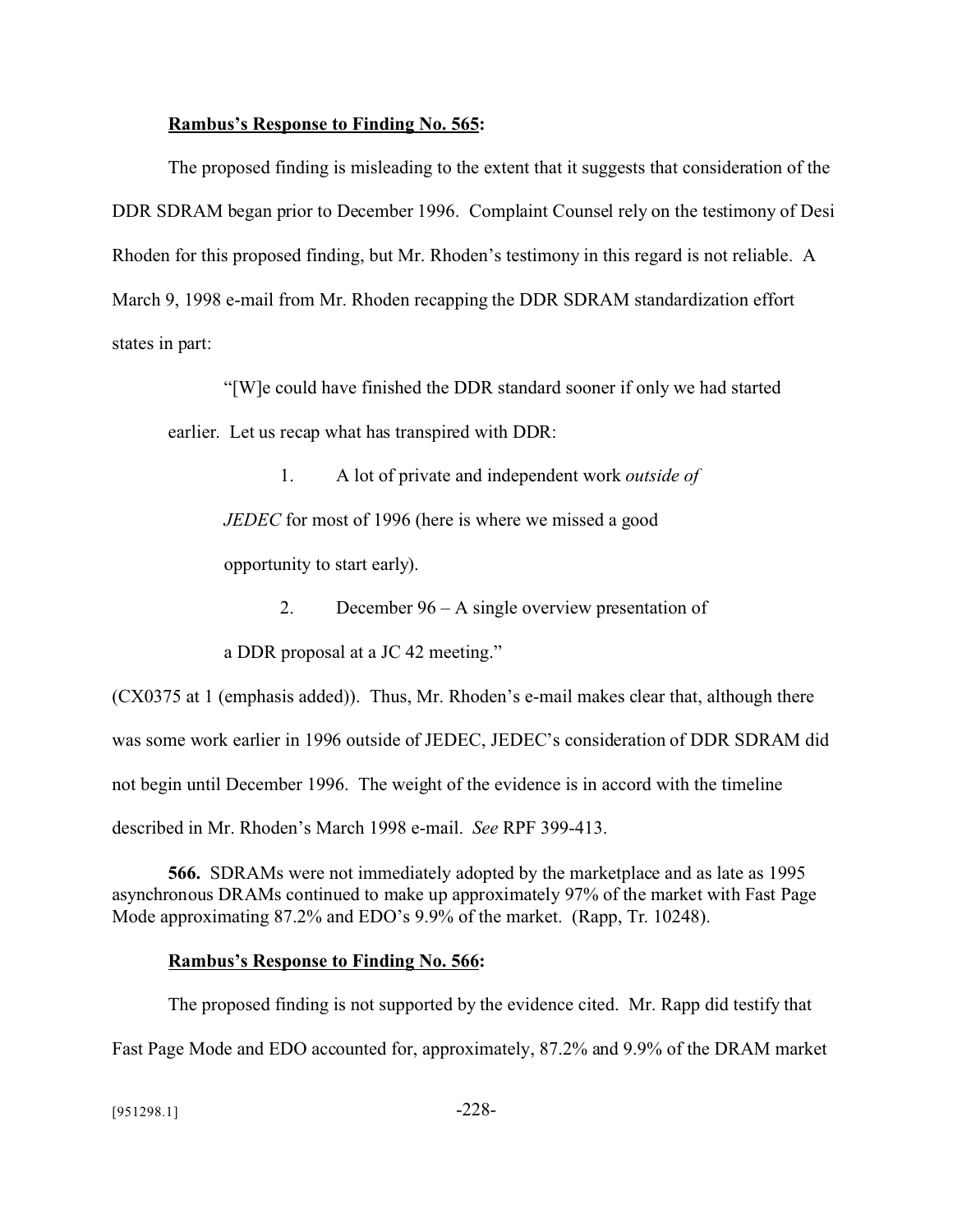by revenue in 1995; he did not, however, testify that this was the result of not being "immediately

adopted by the marketplace," as opposed to other possible factors, such as availability.

**567.** JEDEC members noted that SDRAMs were not being produced due to their overhead and yield issues. (JX0027 at 12 ("NEC noted that the amount of overhead for the JEDEC SDRAM made it unusable so it was not produced. Yield was the major issue also. Presently SDRAMs are being made, but a clear market is not there yet.") and 13 ("It was noted that as compared to EDO, SDRAM is harder to make and the yields are lower.").

## **Rambus's Response to Finding No. 567:**

Rambus has no specific response.

**568.** JC-42.3 members showed a continued interest in asynchronous DRAMs and at the January 5, 1995 JC-42.3 meeting, Micron made a presentation of an asynchronous DRAM called Burst EDO that was based upon a page mode DRAM. (JX0023 at 69-79; Williams, Tr. 821 and 825-826).

# **Rambus's Response to Finding No. 568:**

Rambus has no specific response.

**569.** Brett Williams of Micron testified that Burst EDO lost support, however, and was abandoned due to momentum behind SDRAM. (Williams, Tr. 829). He further testified that if Burst EDO had been adopted more work would have been done on it to improve its performance. (Williams, Tr. 829-830; see Jacob, Tr. 5395-5396 (discussing advantages of continuing to develop asynchronous over synchronous memory.).

# **Rambus's Response to Finding No. 569:**

The proposed finding is misleading and incomplete. Although Burst EDO was standardized by JEDEC (Williams, Tr. 873, 879-80; RX 585 at 1), it failed in the marketplace in competition with SDRAM. (Williams, Tr. 829; CX2108, Oh Depo., at 236 ("[T]his is enhanced version of EDO, and we wanted to convince our customers the advantages of this part, but was not accepted by our customers.")). It was generally understood in the 1990s that asynchronous memories, such as Burst EDO, were not capable of reaching the speeds that would be required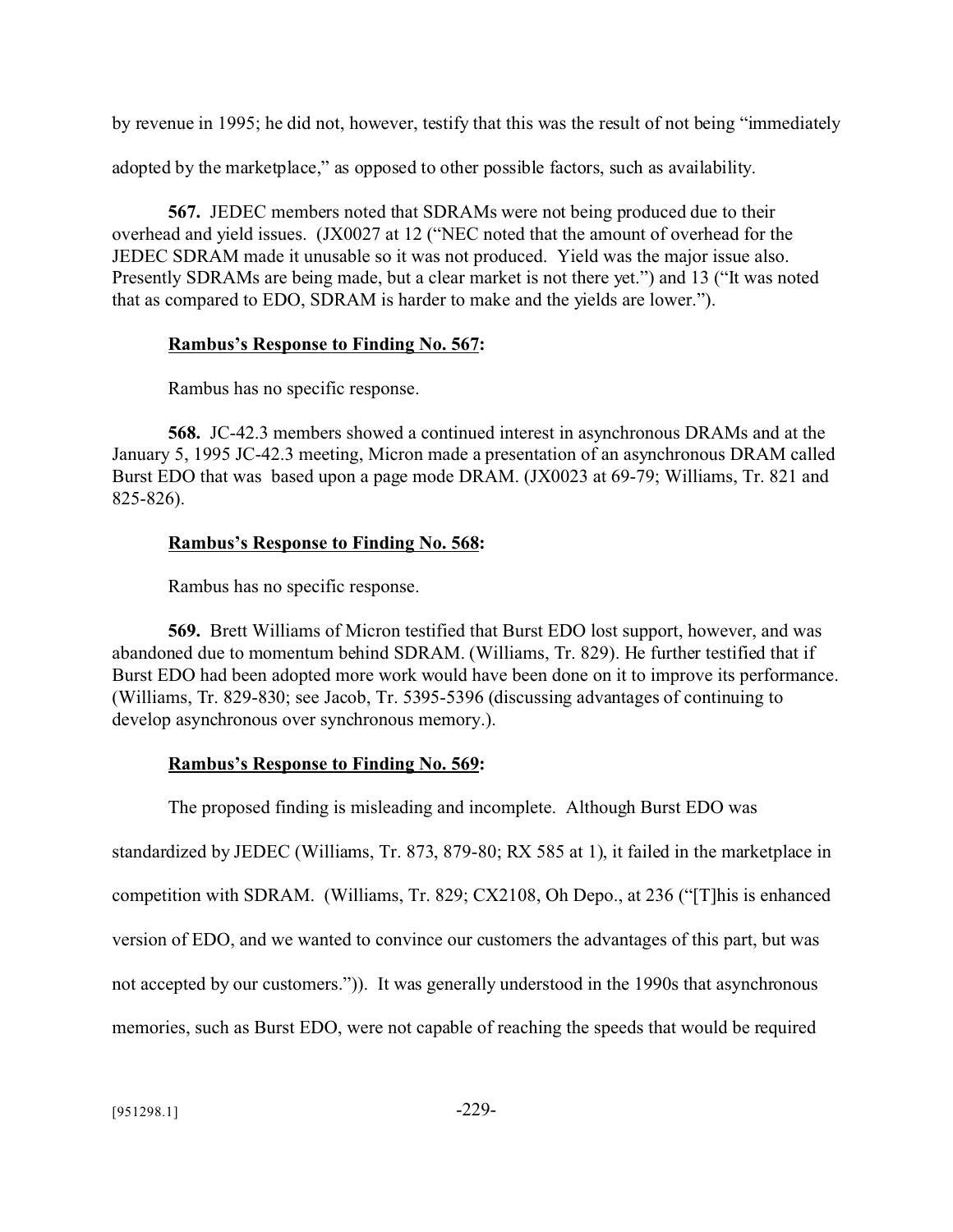for future DRAMs. (RPF 897-901). Indeed, even Micron admitted that Burst EDO would most likely be limited to speeds of 100 MHz and below. (RRFF 2231). The vague testimony of Mr. Williams, one of the proponents of Burst EDO, that Burst EDO might have been improved, without offering any specific suggestions, is not supported by the weight of the evidence. (RRFF 2233).

**570.** Other JEDEC members made proposals aimed at reducing the costs of SDRAMs. At the March 15, 1995, JC-42.3 meeting, TI proposed reducing test cost by making CAS latency of 1 optional. The proposal included a mode register with programmable CAS latency and burst length. (JX0025 at 107 (Mode register table showing programmability of CAS latency and burst length)).

## **Rambus's Response to Finding No. 570:**

The proposed finding is misleading in stating that the TI proposal included a mode register with programmable CAS latency and burst length. Other than making the CAS latency value of 1 optional rather than required, the TI proposal simply retained the then-current features of SDRAM, including a mode register with programmable CAS latency and burst length. (JX0025 at 14, 107).

**571.** At the May 24, 1995, JC-42.3 meeting, TI made a second showing of its proposal to make CAS latency of 1 optional. (JX0026 at 9). The proposal continued to include a mode register with programmable CAS latency and burst length. (JX0026 at 62 (SDRAM mode register table showing programmable CAS latency and burst length)). A motion to ballot the TI proposal was unanimously accepted. (JX0026 at 9). Crisp sent an e-mail from the meeting stating that "TI would prefer to eliminate the requirement for supporting CAS latency = 1 to reduce cost of speed testing by removing some testing permutations." (CX0711 at 70).

## **Rambus's Response to Finding No. 571:**

The proposed finding is misleading in stating that the TI proposal continued to include a mode register with programmable CAS latency and burst length, when it simply retained those features from the then-current SDRAM standard. (*See* RRFF 570).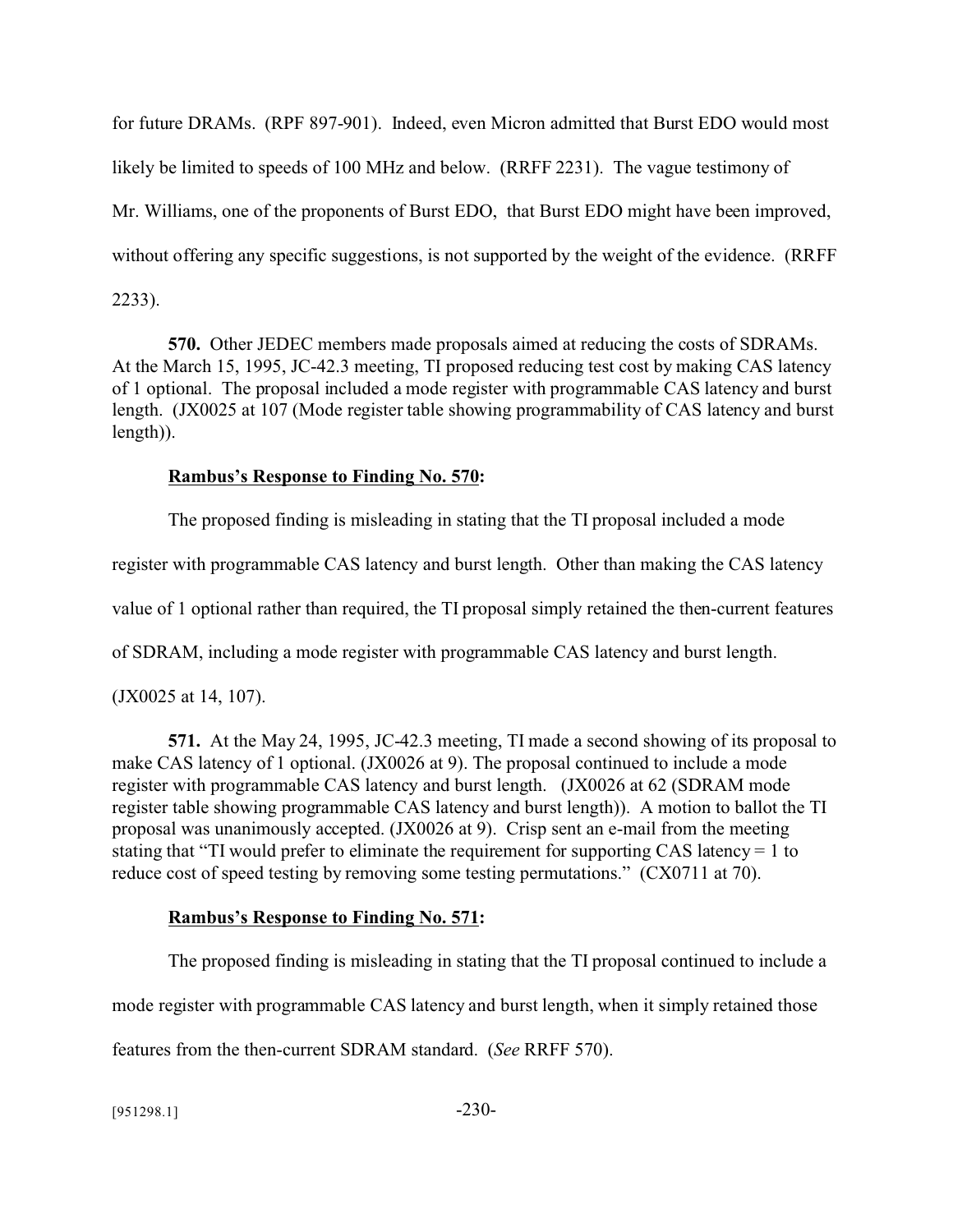**572.** At the September 11, 1995, JC-42.3 meeting, NEC made an SDRAM Lite presentation that proposed an SDRAM with a reduced feature set aimed at saving costs. (Rhoden, Tr. 475-6; Lee, Tr. 6625-27). That proposal suggested using a fixed CAS latency of 3 and a single fixed burst length. (JX0027 at 13, 66; Lee, Tr. 6626, 6629-30, 6632, 11,017; Sussman, Tr. 1416-17).

### **Rambus's Response to Finding No. 572:**

The proposed finding is not supported by the weight of the evidence. The NEC SDRAM lite presentation did not include a single fixed burst length, but rather two burst lengths of 1 and 4. While the feature set in the NEC presentation cited by Complaint Counsel (JX0027 at 66) is completely illegible, a slightly better version of the same presentation makes clear that both burst lengths of 1 and 4 have check marks beside them. (CX0091A at 33). Moreover, the minutes of the meeting at which the presentation was made confirm that NEC wanted to retain burst lengths of both 1 and 4 in SDRAM lite. (JX0027 at 13 ("Need burst of 1 . . . NEC . . . 10) Burst of 4: . . . NEC . . . .")). The SDRAM lite proposal was ultimately rejected. (Sussman, Tr. 1416-17).

**573.** There was initial support for SDRAM Lite at the meeting with 23 members voting that an SDRAM Lite standard was needed and 4 voting against. (JX0027 at 12). It was agreed at the meeting that Desi Rhoden would prepare a survey ballot that JEDEC would issue. (JX0027 at 14).

## **Rambus's Response to Finding No. 573:**

The proposed finding is misleading to the extent that it suggests support for any particular SDRAM lite feature set. The vote cited, under the heading "SDRAM Lite Features Task Group," was, as Complaint Counsel also note, a vote that an "SDRAM standard was needed," with the features of that standard yet to be determined. (JX0027 at 12).

**574.** At the JC-42.3 meeting on December 6, 1995, SDRAM Lite was further discussed. (JX0028 at 6; CX0711 at 191-92 (Crisp e-mail (12/6/95)).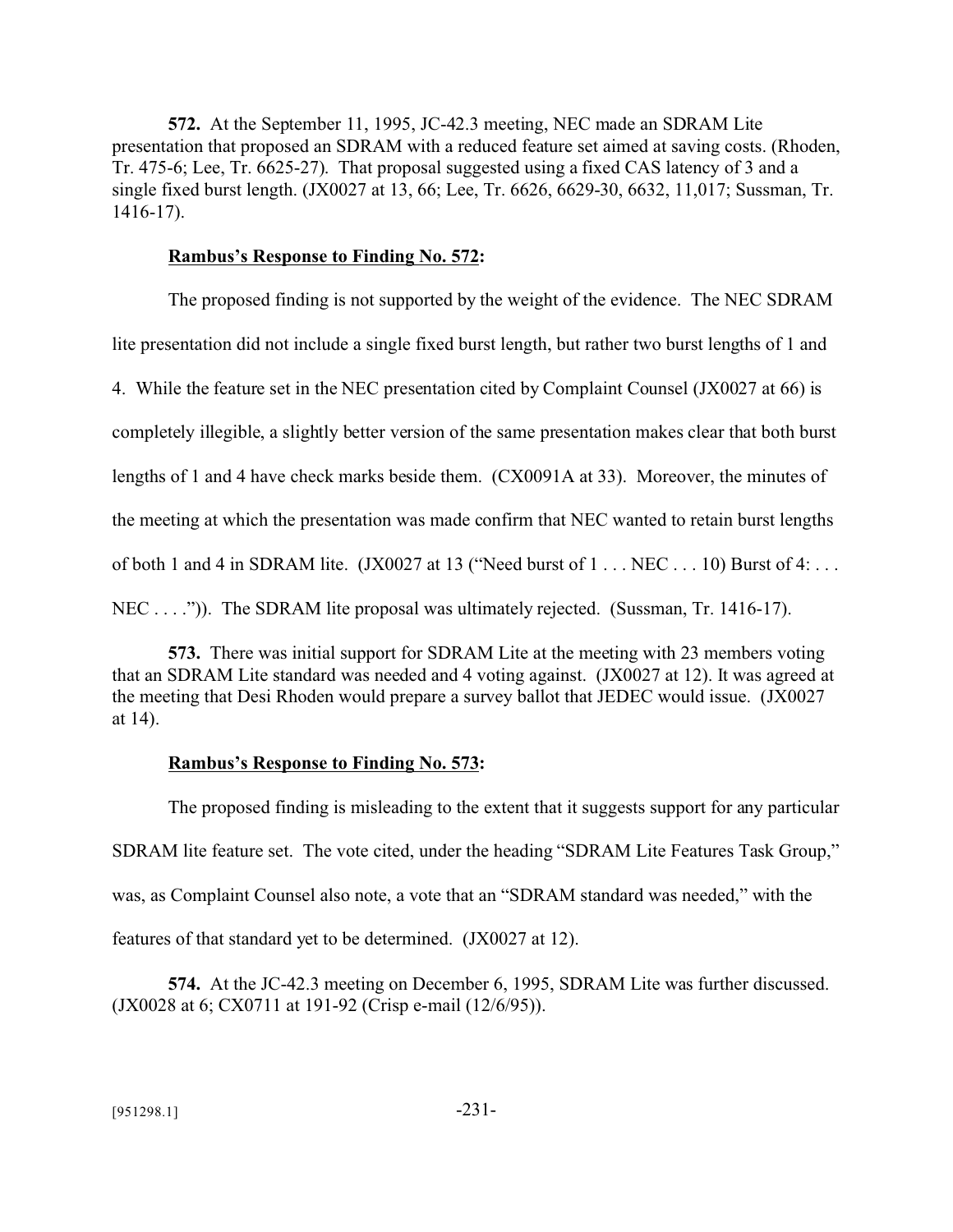# **Rambus's Response to Finding No. 574:**

The proposed finding is incomplete. The discussion of SDRAM Lite at the December

1995 meeting indicated that "PC users" would not be satisfied with a single CAS latency of 3.

(CX0711 at 191).

**575.** On January 31, 1996, there was an interim meeting of JC-42.3 where results of the SDRAM Lite survey ballot were discussed. Included in the discussion was having fixed CAS latency and burst length. (JX0029 at 13, 14 ("Survey Ballot Results . . . Does your company want to include CAS latency of 2 in the reduced specification? . . . Does your company want to include Burst Length of 1 in the reduced specification?. . . "); Lee, Tr. 6630, 6632, 11018- 11019). The survey ballot also asked members if they wanted to include auto-precharge in the reduced specification. (JX0029 at 15).

# **Rambus's Response to Finding No. 575:**

The proposed finding is incomplete. The results of the survey ballot indicate that more

respondents wanted to retain multiple CAS latency and burst length values than not. (JX0029 at

13).

**576.** According to Terry Lee of Micron, the SDRAM Lite proposal lost support and was abandoned because it was recognized that the cost adder in the full SDRAM technology was not as great as initially thought and because members were frustrated at the length of time it was taking to get a standard. (Lee, Tr. 6634-6635).

# **Rambus's Response to Finding No. 576:**

Rambus has no specific response.

**577.** SDRAMs began selling in volume in 1997, accounting for 33.5% of the DRAMs sold, and became the dominant product in the market in 1998, accounting for 60.8% of DRAMs sold. By that stage full page mode DRAMs had declined to 8.8% and EDO to 27.6% of DRAMs sold. (Rapp, Tr. 10248-10249).

# **Rambus's Response to Finding No. 577:**

The proposed finding is misleading and incomplete. Although SDRAM represented a

relatively small percentage of the DRAM market in 1996, it was certainly "volume" production.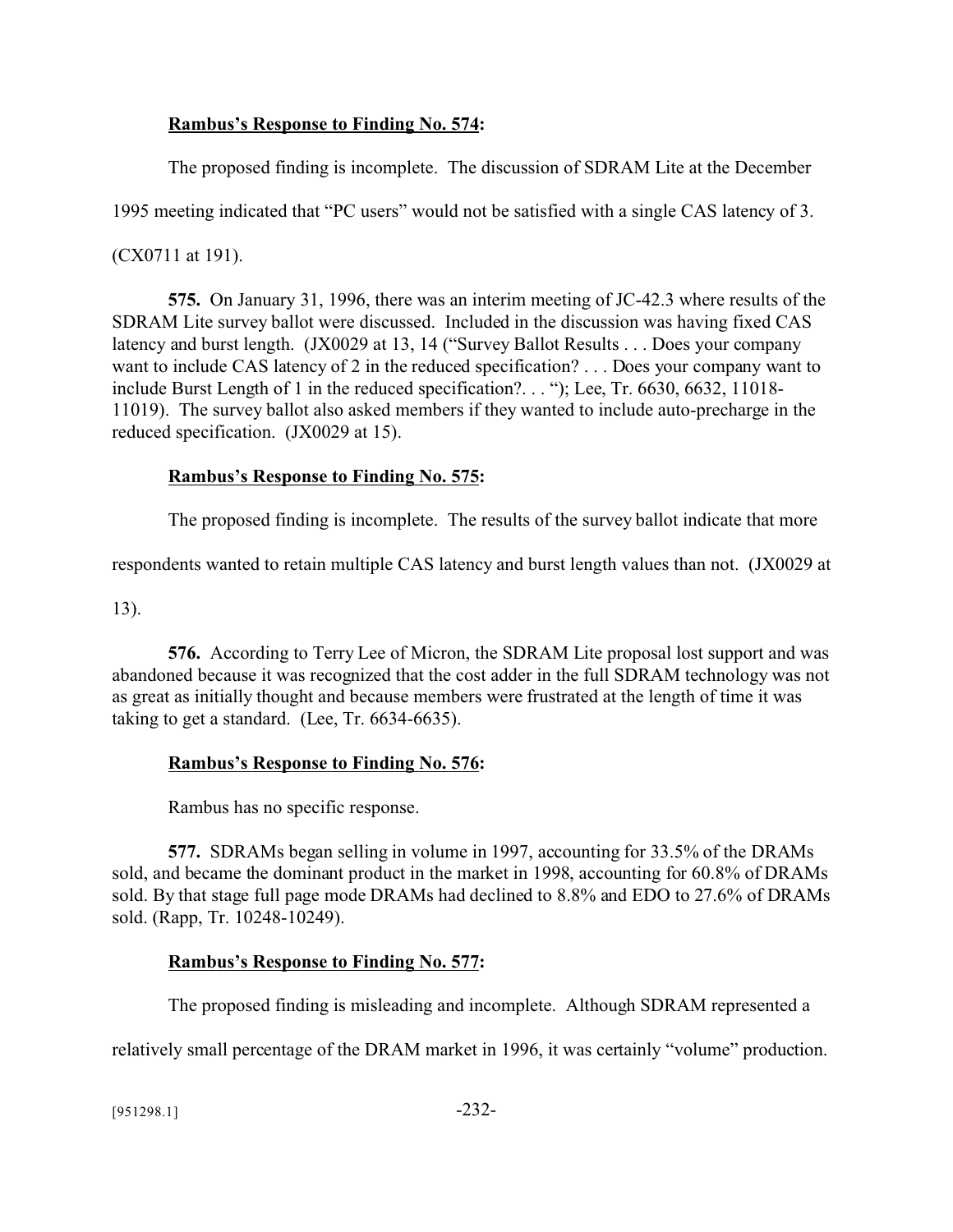(Rapp, Tr. 10248 (SDRAM was 4.3% of the DRAM market by revenue in 1996). Mr. Rapp testified that the figures cited in the proposed finding were the DRAM market shares measured by revenue.

# **B. The Next Generation SDRAM (DDR SDRAM).**

## **1. The Beginnings of Work on the Standard.**

**578.** JEDEC work on the next generation SDRAM that would eventually be named DDR SDRAM began with consideration of IBM's HST proposals in the late 1980's and early 1990's. (G. Kelley, Tr. 2584-2585 ("Q. Mr. Kelley, based on your recollection and your participation within JEDEC, what is your understanding of when JEDEC began work on the standard that became the JEDEC DDR SDRAM standard? A. In my mind, the consideration of using a double-edged clock actually began when I made the first presentation in 1988 and IBM reproposed in 1990 and 1991 and several other companies picked up in that -- on that concept in 1991. I think we had five companies showing what they called their own toggle mode in their presentations on the consideration of the first-generation synchronous DRAM. So in my mind, the consideration of the dual-edge clock began in 1988 and was essentially tabled because it was felt by the committee that it was not needed for the first generation part and that we would pick up the idea for consideration of the second generation part, which is now called DDR SDRAM."); Sussman, Tr. 1427- 1428).

## **Rambus's Response to Finding No. 578:**

The proposed finding is not supported by the weight of the evidence, which makes clear

that JEDEC consideration of the DDR SDRAM standard began in December 1996. (RPF 399-

413).

In particular, the proposed finding that IBM's HST proposals constituted DDR SDRAM standard setting work is not supported by the weight of the evidence. The HST proposal was for an asynchronous DRAM, not a synchronous DRAM. (RRFF 509). In the HST proposal, data was transferred on both edges of a toggle signal, rather than on the edges of a free running clock. (RRFF 510). It is also worth noting that although IBM held patents on HST (Kelley, Tr. 2715), there is no evidence that they disclosed them in connection with DDR SDRAM. If, as Complaint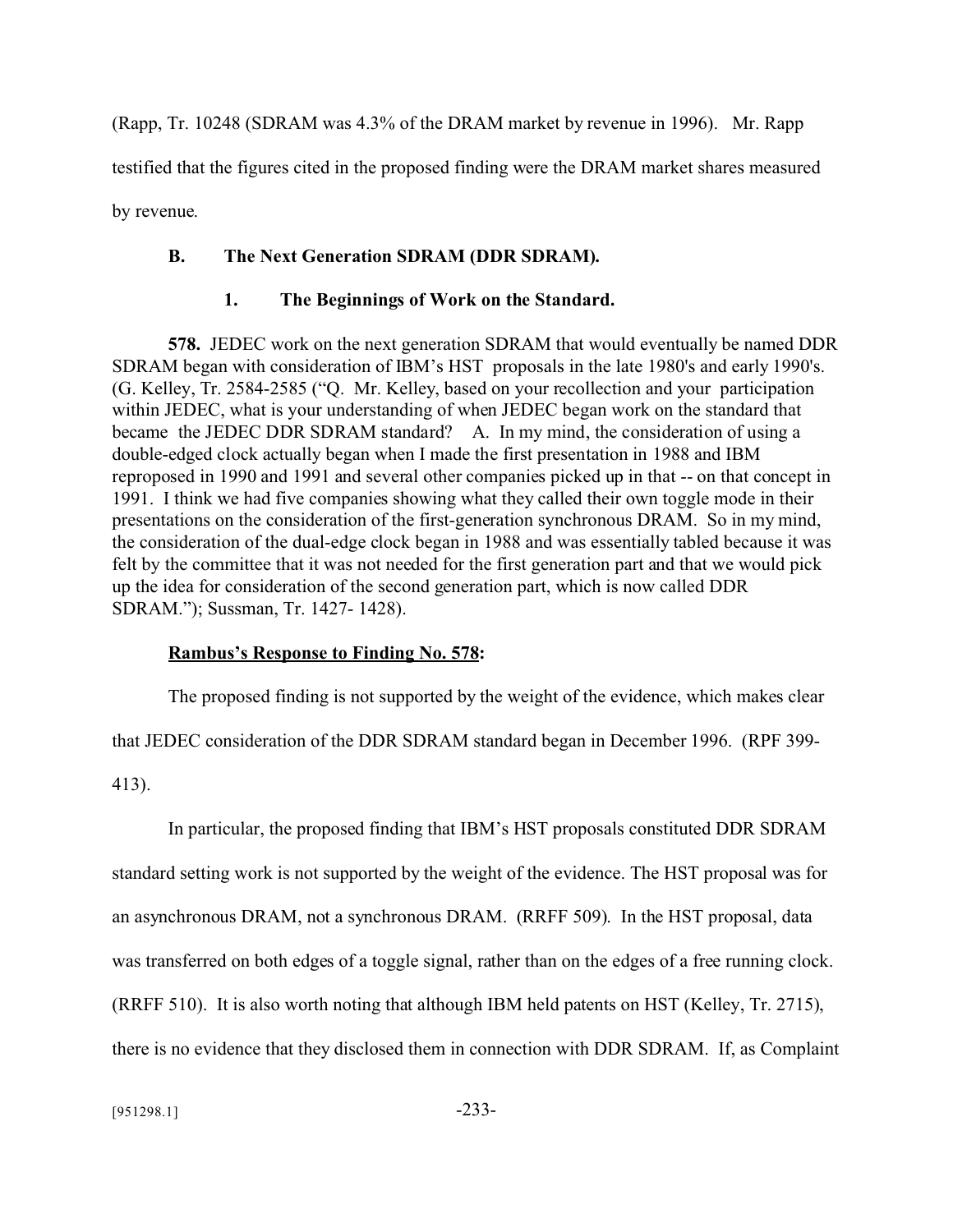Counsel elsewhere assert, Mr. Kelley's practice was to inform the committee of IBM patents related to the work of the committee (see CCFF 338, then his failure to do so here shows that he did not believe the (asynchronous) HST device was related to the DDR device that was eventually standardized by JEDEC.

**579.** After the publication of the first generation SDRAM standard in November 1993, JEDEC worked both on implementations of and improvements on the SDRAM standard, including pin-out diagrams for specific SDRAM configurations, and on the standard for the next generation SDRAM. (Rhoden, Tr. 460-61 ("Q: Now, what standard-setting work, if any, did the JC-42.3 subcommittee do between May of 1993 and June of 1996? A: Oh, a tremendous amount. . . . We're always working on the improvements to what we have, improvements to what we've seen before and future generation of devices. . . . Q: Now, with respect to the SDRAM standard, what would future generation devices refer to? A: Well, we call[ed] them future generation DRAM –SDRAM . . .. Sometimes it was referred to as SDRAM II, sometimes it was just future DRAM. . . . Q: What standard did [that work] lead to? A: Well, the next generation standard would have been the DDR standard that actually came out later."); G. Kelley, Tr. 2566-67 ("Q: . . . After adoption of the series of SDRAM ballots, what did the JC-42.3 subcommittee do next? A: I believe that the next item that we pursued was the next generation of synchronous DRAM. Q: What do you mean by 'the next generation of synchronous DRAM? A: The one that we had just approved was the first synchronous DRAM in our JEDEC standards and we had already discussed at the early discussion of the synchronous DRAM that we would probably need to take some of the ideas of that first discussion and generate a second generation. We were now beginning that process."); Sussman, Tr. 1402 ("Q: ... What did the JC-42.3 committee do next [after it completed work on the SDRAM standard]? A: Start on the next evolutionary part."); Williams, Tr. 820 ("Q: ... after JEDEC published [the SDRAM standard], what work did it move on to next? A: It took up several different options, mainly looking at the next standard, the next generation of memory."); *see also* CX0700 at 2 (Crisp e-mail from the May 19-20, 1993 JC-42.3 meeting: "Apple . . . is saying that the committee is rushing ahead to get a next generation standard before finding out the problems with the first generation standard."); CX0711 at 52, 54 (Crisp e-mail of March 1995 quoting Hans Wiggers as saying that JEDEC had been working for over two years to standardize a high-speed interface and has not yet reached consensus); MacWilliams, Tr. 4815 (". . . we first heard about DDR in '95 when we went out to ask for options, which was one of the options we considered, the higher-speed SDRAM. One of the options was DDR.")).

## **Rambus's Response to Finding No. 579:**

The proposed finding is not supported by the weight of the evidence. Despite detailed

minutes taken at each JEDEC meeting about what presentations were made and what topics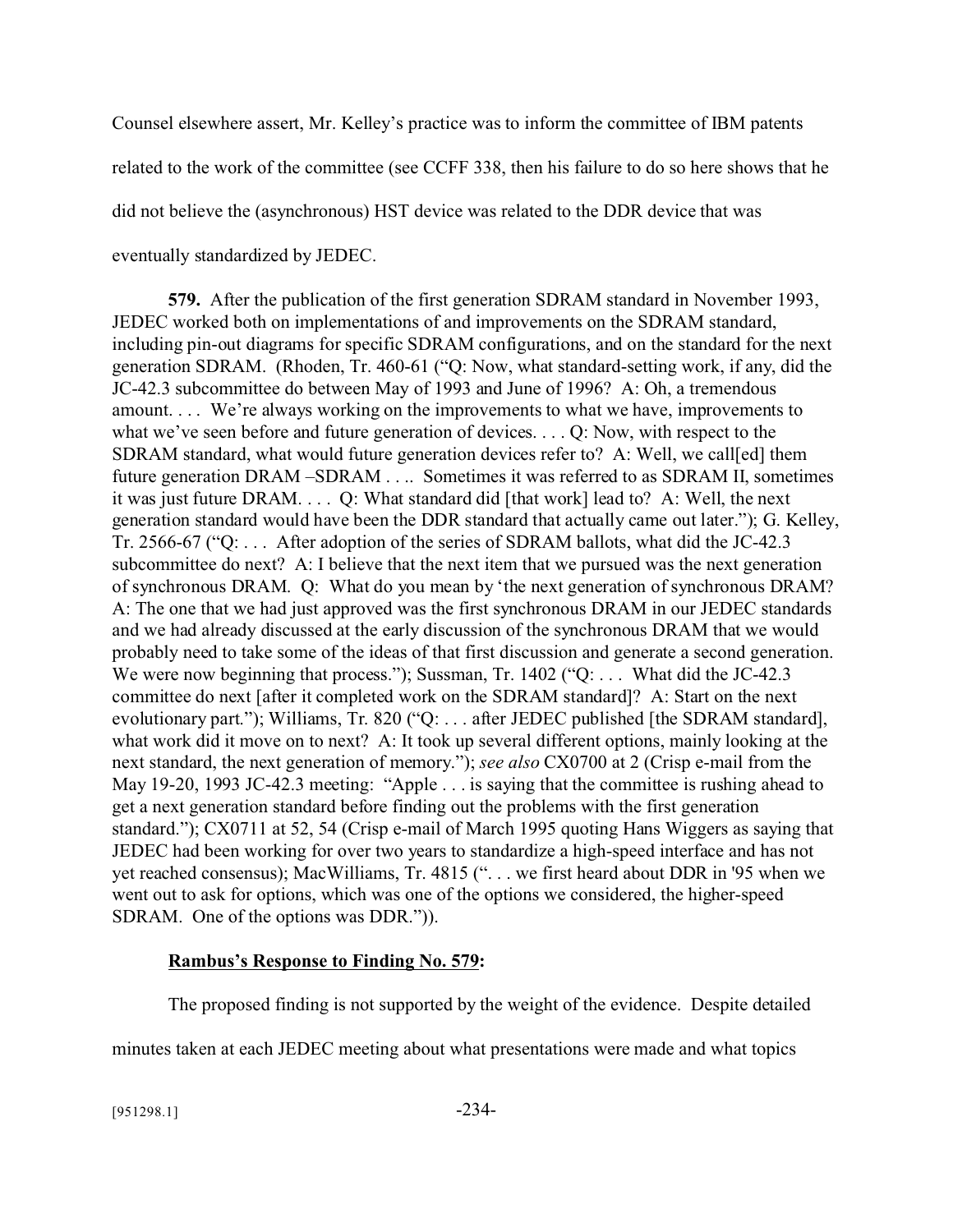discussed, Complaint Counsel are unable to point to any discussion of "next generation SDRAM" until late 1995, when a "Future Synchronous DRAM (SDRAM) Features" survey ballot was issued. (CX0260 at 1). Actual consideration of a DDR SDRAM did not begin until December 1996 when a first showing was made. All of the contemporaneous documentation that refers to the history of the DDR SDRAM standard setting indicates that discussions regarding DDR SDRAM began in mid-1996 outside of JEDEC and was not considered at JEDEC until December 1996. (RPF 399-413).

Indeed, Mr. Rhoden, one of the leaders of the DDR SDRAM standardization effort, whose testimony Complaint Counsel cite in support of this finding, made clear in a March 1998 e-mail that DDR standard setting did not begin at JEDEC until "December 96 – A single overview presentation of a DDR proposal at a JC 42 meeting." (CX0375 at 1; RRFF 565).

Much of the evidence cited by Complaint Counsel is misleading and does not actually support the proposed finding. Complaint counsel cite an e-mail written by Richard Crisp in May 1993 in which he states that "Apple . . . is saying that the committee is rushing ahead to get a next generation standard before finding out the problems with the first generation standard." (CX0700 at 2). However, the context of the statement, which related to the number of banks that higher density SDRAMs should contain, makes clear that Mr. Crisp was using "next generation" or "future generation" here to refer to those future, higher density SDRAMs, not what eventually became DDR SDRAMs. For example, Mr. Crisp stated during the same discussion that "Micron also proposed that future generation SDRAMs increase the number of banks. They propose 64meg has 4 banks and propose 8 banks for 256meg." (*Id*.)

Complaint Counsel also cite a March 1995 e-mail from Mr. Crisp in which he quotes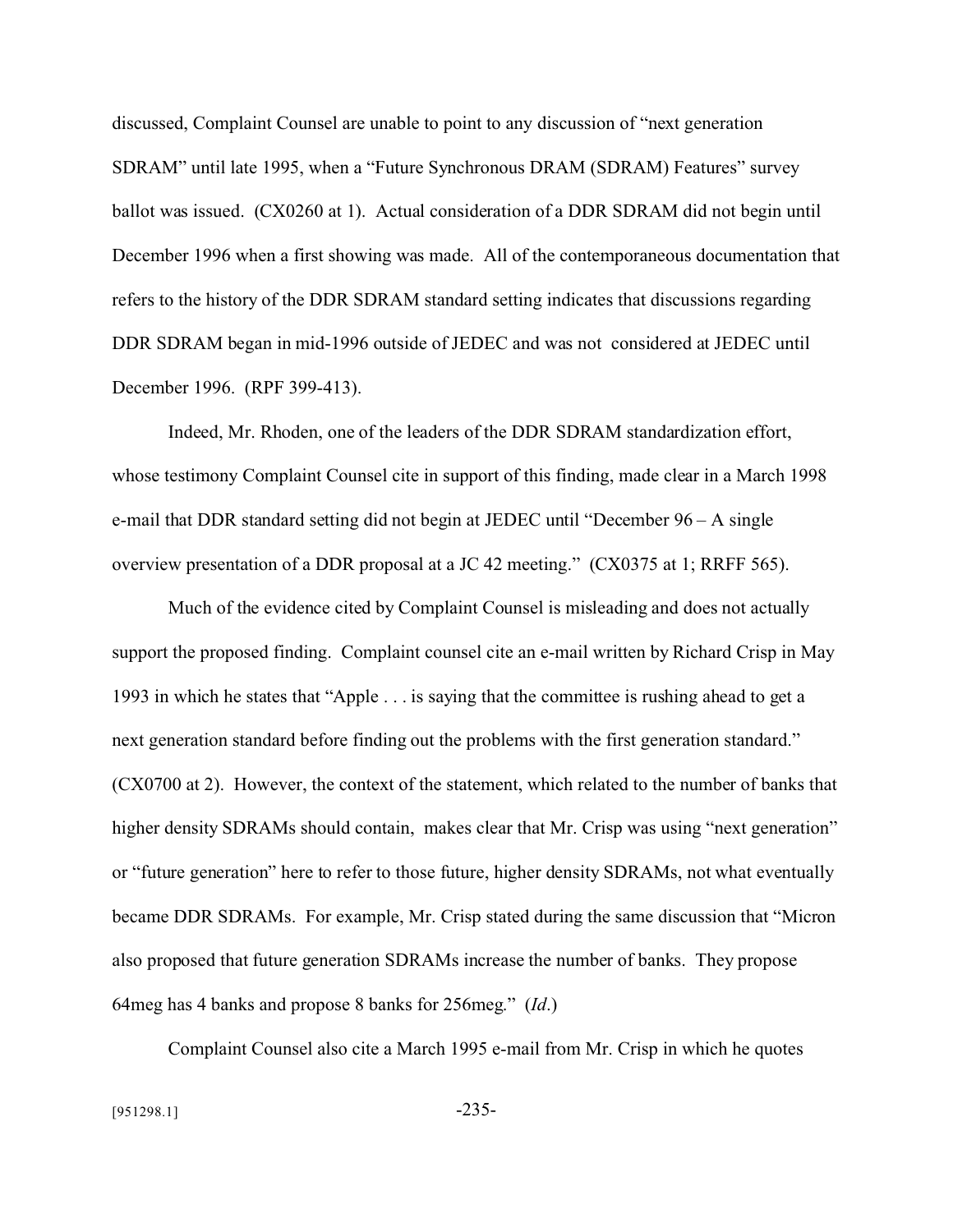Mr. Wiggers as saying that JEDEC had been working for over two years to standardize a highspeed interface. (CX0711 at 54). However, in the very next line Mr. Crisp states that "[t]his servers [sic] to further underscore the fact that the JC16 committee (led by Farhad Tabrizi of Hyundai) is not delivering on its responsibilities." (CX0711 at 54). Thus, Mr. Wiggers' statement was in reference to the work of JC16, *not* in reference to some undefined new kind of SDRAM within the JC-42.3 subcommittee. Mr. Crisp explained the reference at trial:

> "Q. What did you understand his statement to be about when he says a 'high speed interface'?

A. He was talking about the signaling technology that could be used on almost any kind of a chip.

Q. And was that something that was within JC-16 as opposed to 42.3?

A. Yes, that's correct."

(Crisp, Tr. 3520-21).

Finally, Complaint Counsel cite the testimony of Peter MacWilliams of Intel who testified that he "first heard about DDR in '95." (MacWilliams, Tr. 4815). The testimony says nothing about JEDEC, however. Mr. MacWilliams may well have been referring to what Mr. Rhoden had described as "private and independent work *outside of JEDEC* for most of 1996. . . ." (CX 375 at 1) (emphasis added). It is also likely that Mr. MacWilliams was simply confused about the year. Complaint Counsel concede that the term "DDR" was not coined until 1996 (CCFF 583), so Mr. MacWilliams could not have heard it in 1995. Moreover, since the JEDEC future SDRAM survey ballot was not issued until late 1995 (CX0260), with the results not presented at JEDEC until December 1995 (JX0028 at 6), it is unlikely that MacWilliams was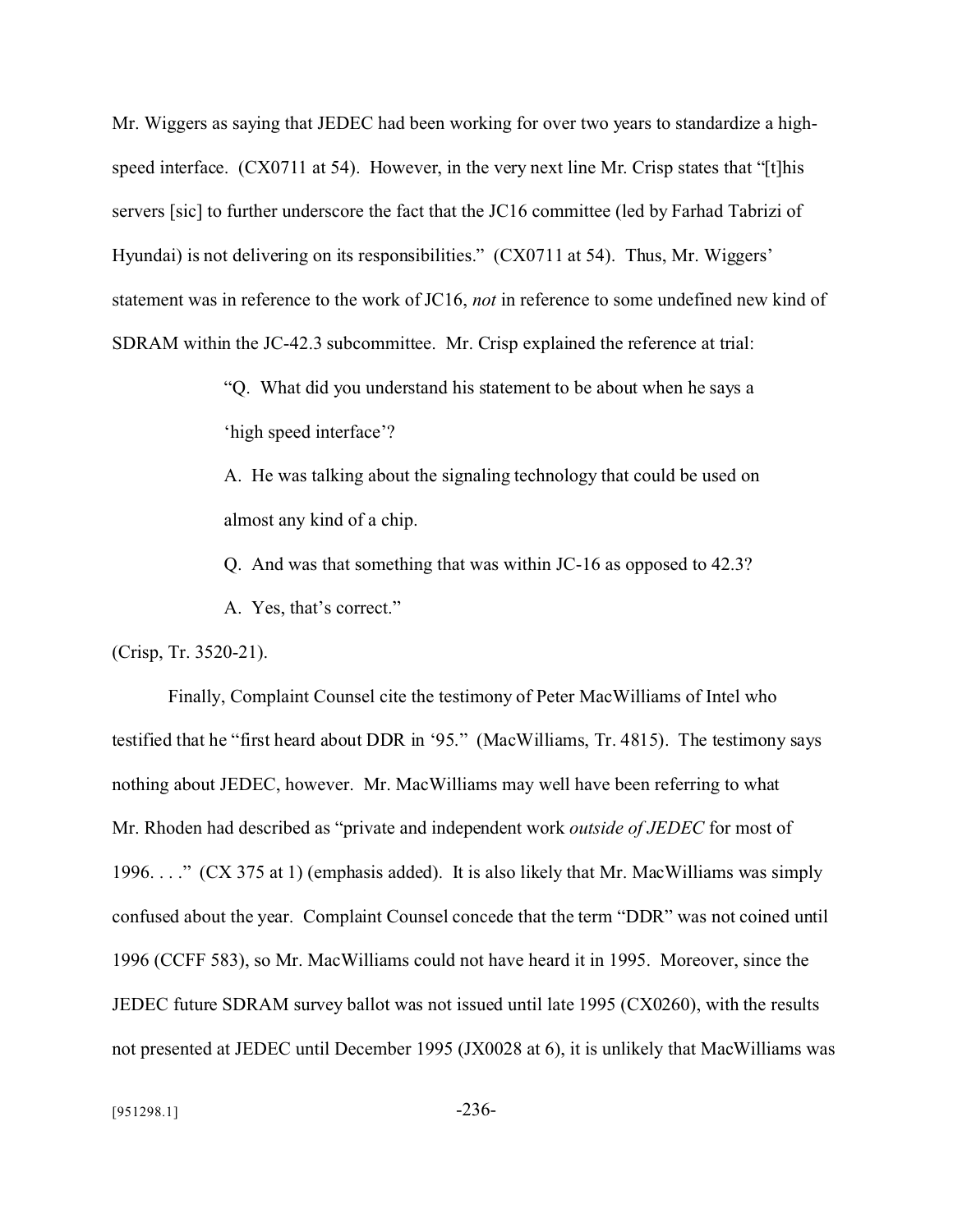aware in any JEDEC-related context, prior to that time, of what features might even *potentially*

be in a next generation standard.

**580.** Work on what became the DDR SDRAM standard was referred to as "next generation SDRAM," "SDRAM II" or "future SDRAM." The standard was later named DDR SDRAM after Fujitsu coined the term "DDR" in December 1996. (Rhoden, Tr. 408-09 (" . . . what DDR was originally called by a lot of people that worked on it, we called it SDRAM II, and it wasn't until Fujitsu actually coined the term DDR that we came up with a different name, called it DDR as opposed to SDR II or something like that."); Kelley, Tr. 2581 ("Q: What was your understanding of what Samsung Electronics meant by 'future SDRAM' [in a JEDEC presentation made in March 1996]? A: The committee always needs to be looking ahead to determine what they want for the generation of DRAM that they're presently working on, which at this time I believed was the one we called DDR SDRAM . . .."); (Lee, Tr. 6636 ("This is a JEDEC survey ballot for future synchronous DRAM features, which later became known as DDR")).

## **Rambus's Response to Finding No. 580:**

The proposed finding is not supported by the weight of the evidence. Complaint Counsel attempt to reconcile their current position with the contrary documentary evidence showing that DDR SDRAM standard setting at JEDEC did not begin until the first showing by Fujitsu in December 1996 (RPF 399-413), by suggesting that only a name changed was involved at that time. This suggestion simply does not comport with the evidence. For example, in a March 1998 e-mail by Desi Rhoden, one of the leaders of the DDR standardization effort, on whose testimony Complaint Counsel rely for this proposed finding, Mr. Rhoden wrote:

"[W]e could have finished the DDR standard sooner if only we had started

earlier. Let us recap what has transpired with DDR:

1. A lot of private and independent work outside of JEDEC

for most of 1996 (here is where we missed a good opportunity to start early).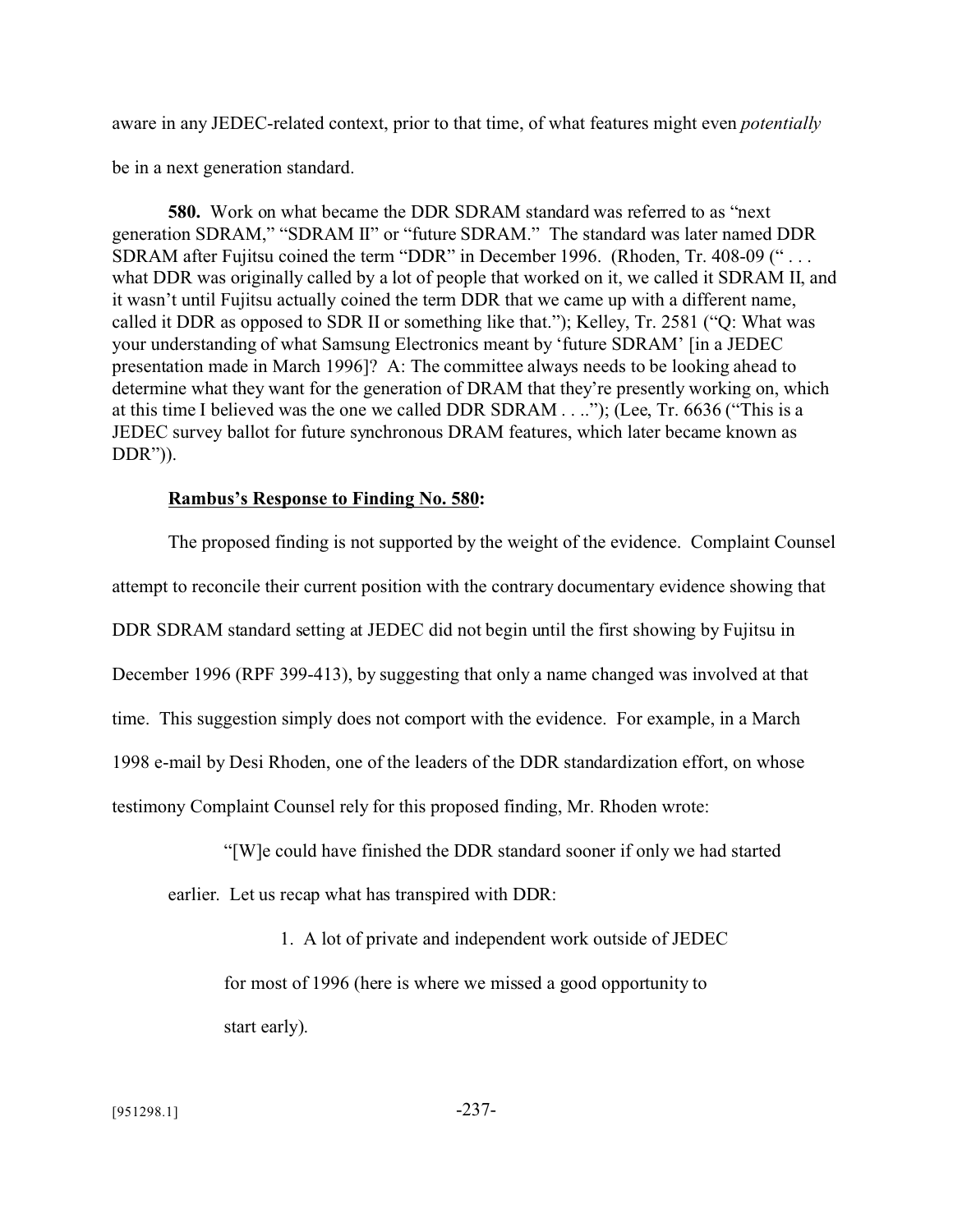2. December 96 – A single overview presentation of a

DDR proposal at a JC 42 meeting."

(CX0375 at 1). Here Mr. Rhoden is bemoaning the fact that DDR standard setting work did *not* begin at JEDEC until December 1996. Quite clearly Mr. Rhoden was *not* suggesting that "we could have finished the DDR standard sooner if only" the *name* "DDR" had been coined earlier.

An IBM presentation on DDR SDRAM dated March 17, 1997 similarly notes that "Industry has been working on DDR definition [outside of JEDEC] for 6-9 months," and it also points to the December 1996 "first showing" by Fujitsu. (RX 892 at 1). A March 10, 1997 Mitsubishi memorandum regarding the "Planning History" of DDR confirms that DDR efforts began outside of JEDEC in the summer of 1996, with "eight companies . . . meeting once every 2 weeks to quickly plan DDR specifications." (RX 885A at 1). Like the IBM document and the Rhoden e-mail, the Mitsubishi document dates JEDEC work relating to DDR SDRAM to the first showing by Fujitsu in December 1996. (RX885A at 1). Since the IBM and Mitsubishi presentations each use the term "DDR" to refer to the earlier work outside of JEDEC before Fujitsu had "coined the term," it is quite clear that they were not focusing on nomenclature, but on the actual standard-setting work.

**581.** The work begun by JEDEC after adoption of the SDRAM standard included revisiting the dual edge clock that had been proposed by IBM as part of its HST presentations in the late 1980's and early 1990's. (Rhoden, Tr. 462-463, Sussman, Tr. 1403; G. Kelley, Tr. 2567 ("Well, clearly one of the ideas was the dual-edged clock control of the output that we had earlier called toggle mode and now was called dual-edge clock and became what we called DDR or double data rate.").

## **Rambus's Response to Finding No. 581:**

The proposed finding, that the dual edge clocking feature in DDR SDRAMs was simply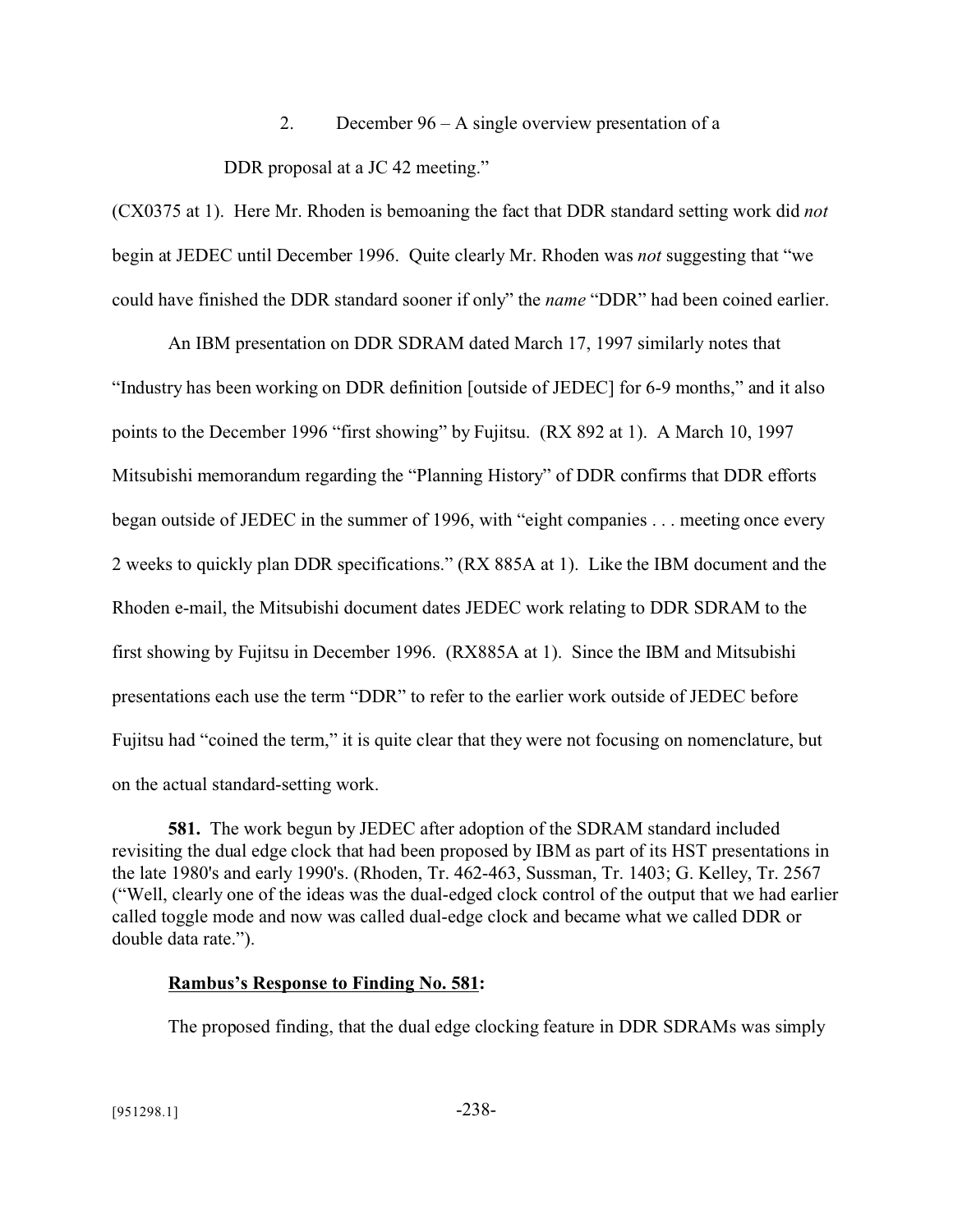"revisiting" IBM's HST presentations is misleading and not supported by the weight of the evidence. (See RRFF 578).

**582.** The work begun by JEDEC after adoption of the SDRAM standard included discussion on adding on-chip PLLs. (Rhoden, Tr. 463; Sussman, Tr. 1403).

### **Rambus's Response to Finding No. 582:**

The proposed finding is misleading to the extent that it suggests significant discussion of on-chip PLLs and incomplete. In fact, the only proposal that Complaint Counsel raise that related in any way to putting a PLL on a DRAM is a September 1994 NEC presentation regarding "PLL Enable Mode." (JX0021 at 87; CCFF 604). The NEC presentation was a "first showing" (JX0021 at 87), and there is no evidence that it ever progressed beyond that point. Rambus had no patents or pending patent applications with claims covering an SDRAM with a PLL built according to the NEC proposal during the time it was a member of JEDEC. (RRFF 1187-93).

**583.** The various features that members had been talking about were gathered together in a presentation given by Fujitsu at JEDEC in December 1996. This was when the term DDR was first used. (Rhoden, Tr. 1197-1198 ("This was the Fujitsu presentation where they had taken a collection of the discussions that had taken place throughout -- in -- within previous meetings for the past decade or so, and they had pulled them together in a unified approach to the next generation part. Rather than talking about these features independently, they actually pulled them together, and that is a presentation from Fujitsu. They also happened to coin the name DDR. That's the first time that the DDR name shows up, is in the Fujitsu presentation.").

### **Rambus's Response to Finding No. 583:**

The proposed finding is misleading and not supported by the weight of the evidence to

the extent that it suggests that work at JEDEC on the DDR SDRAM standard began prior to the

Fujitsu presentation in December 1996. (RRFF 579-80).

**584.** The first use of the term "DDR SDRAM" in late 1996 did not mark the beginning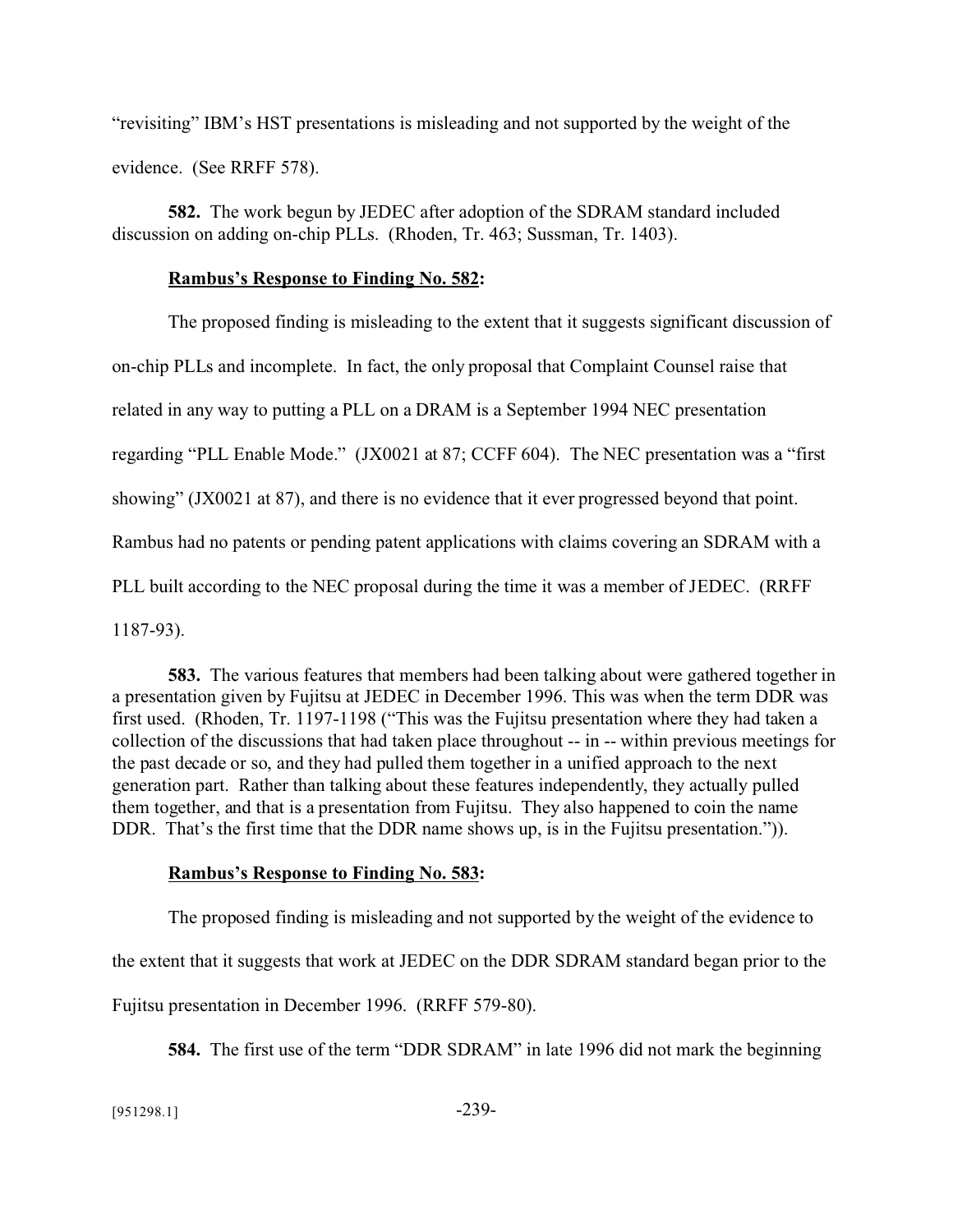of the work on what became the DDR SDRAM. (G. Kelley, Tr. 2582 and 2585-86 ("Q: Mr. Kelley, would you agree that the first use of the term 'DDR SDRAM' in late 1996 marked the beginning of the work on what became the DDR SDRAM standard? A: Not in my mind."); Rhoden, Tr. 408-09 and 1200; Sussman, Tr. 1429 ("Q. In the 1994 to 1996 time frame, you were attending the JEDEC meetings obviously. A. Yes, sir. Q. In that time frame, was there ongoing JEDEC work that led to the DDR standard? A. Yes."); Lee, Tr. 6636).

#### **Rambus's Response to Finding No. 584:**

The proposed finding is not supported by the weight of the evidence. (*See* RRFF 579-80;

RPF 399-413).

**585.** The JEDEC patent disclosure policy and obligation of good faith applied to work relating to technologies incorporated in what ultimately became known as the DDR SDRAM standard before the name "DDR SDRAM" was first used in December 1996. (G. Kelley, Tr. 2586-87 ("QUESTION: Mr. Kelley, based on your understanding of the JEDEC disclosure policy, was a member's duty to disclose patents and patent applications relating to dual-edge clock technology triggered only by presentations occurring during or after December 1996? THE WITNESS: No. In my mind, we had been considered -- considering toggle mode, which is a dual-edge clock, in the early considerations of SDRAM in the 1990, 1991, 1992 time frame significantly. There were lots of presentations that included consideration in those early '90 years, so it did not begin with the later consideration of what the committee called DDR."); Rhoden, Tr. 468, 492, 514; Sussman, Tr. 1381-1382, 1386, 1406-1407, 1409; G. Kelley, Tr. 2571; Landgraf, Tr. 1717, 1720; *see also* J. Kelly, Tr. 1983-1984 (For the duty to disclose to arise, it is not necessary that there be some formal activity within the relevant standard-setting committee that involves the technology or technologies covered by the patent or patent application) and 1984-1985 (The duty to disclose is "not tied to any procedural formality in the process at all.")).

### **Rambus's Response to Finding No. 585:**

The proposed finding is misleading and not supported by the weight of the evidence.

First, the proposed finding suggests that DDR SDRAM standard setting work began before

December 1996 and that the significance of December 1996 is only that this was when "the name

'DDR SDRAM' was first used." This is contrary to the weight of the evidence which shows that

DDR SDRAM standard setting work began at JEDEC in December 1996. (*See* RRFF 579-80;

RPF 399-413).

 $[951298.1]$  -240-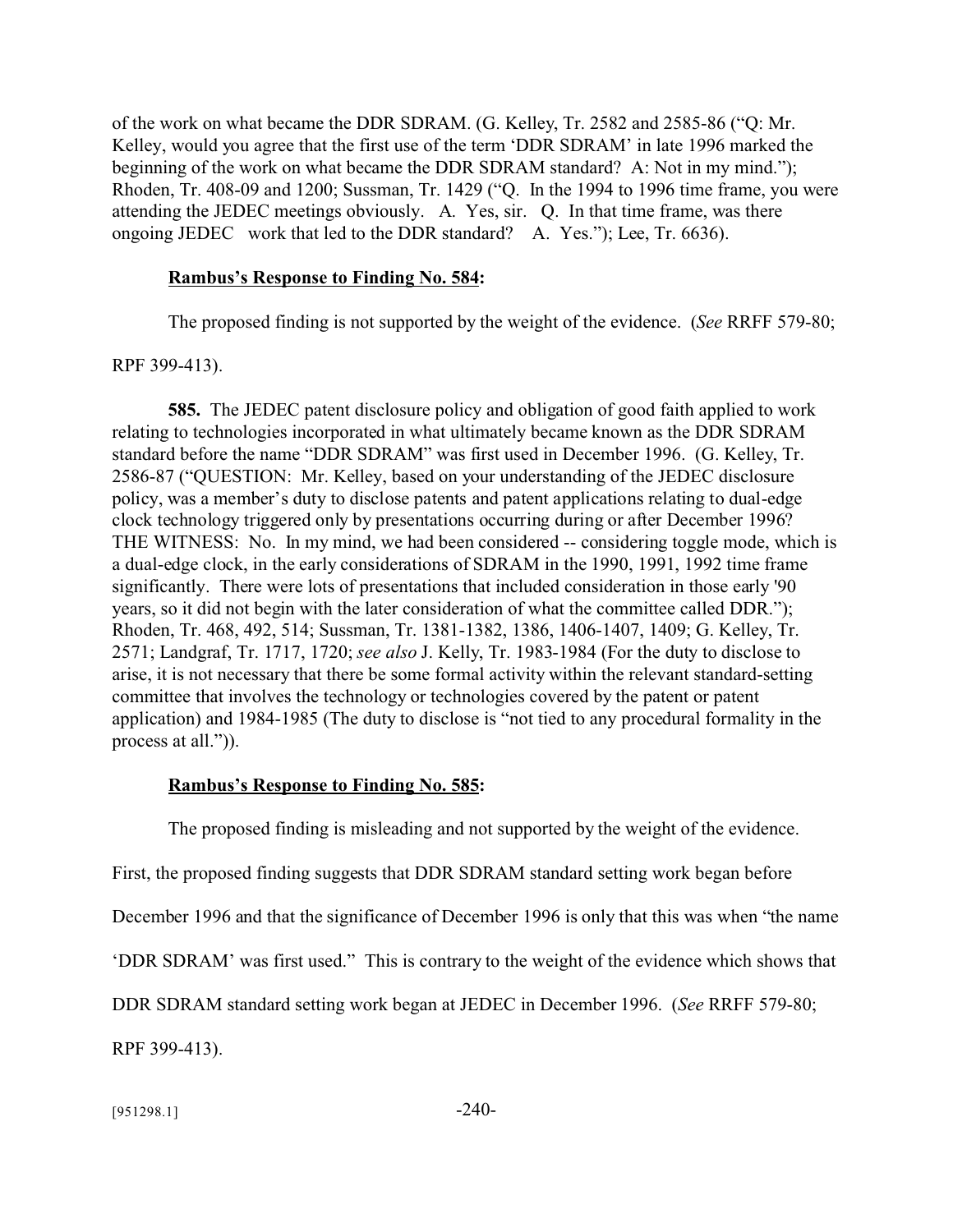Second, the proposed finding is contrary to the weight of the evidence to the extent that it suggests that any and every discussion at JEDEC triggers a patent disclosure obligation. To the contrary, the evidence shows that during the time Rambus was a member of JEDEC the manuals and policies of JEDEC encouraged, but did not require, disclosure of intellectual property interests. Moreover, to the extent that there was any disclosure duty, it applied only to issued patents that were essential to practice a standard, and the disclosure obligation arose only at the time of balloting. (*See generally* RPF 108-317).

### **2. The Decision to Use Programmable CAS Latency and Burst Length.**

**586.** Because the next generation SDRAM standard was designed as a follow-on to the first SDRAM standard, the JC-42.3 subcommittee's assumption was that the features contained in the SDRAM standard would be carried over into the future, or next generation, SDRAM standard. (Peisl, Tr. 4378- 4379)

### **Rambus's Response to Finding No. 586:**

The proposed finding mischaracterizes the evidence. Mr. Peisl testified as follows:

"[W]e knew pretty much about the DDR design right from the beginning because we knew that JEDEC would take many of the features over, and some features were not yet defined at that point in time and we scheduled the design accordingly to start with all the features that we knew and put on those that are still in discussion on the JEDEC level towards the end of the design."

(Peisl, Tr. 4378-79). Mr. Peisl did not say that there was an assumption that the features contained in SDRAM would be carried over to the next generation; he simply stated that many features would be carried over while others were undefined. The proposed finding is also belied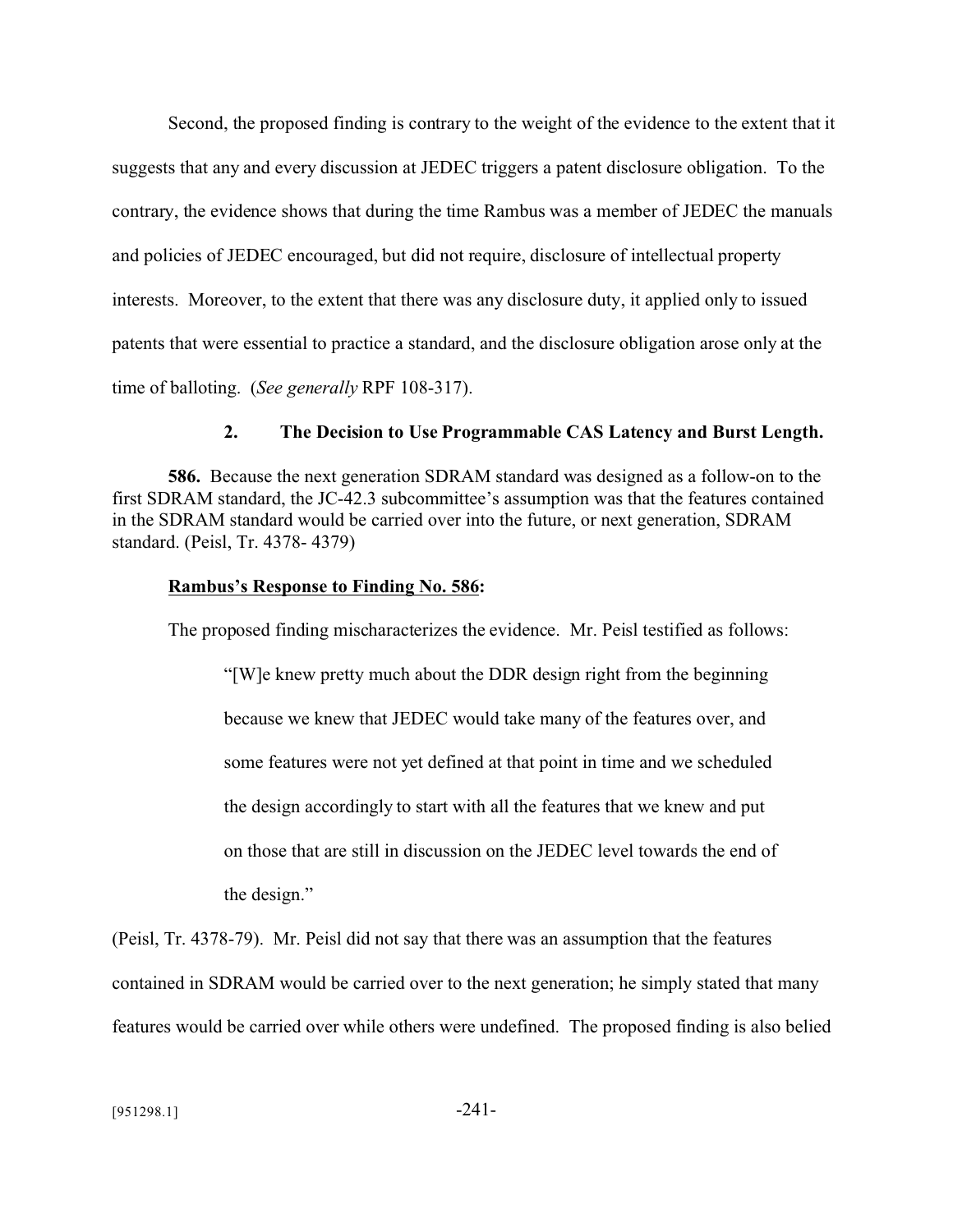by evidence of the DDR2 SDRAM standardization effort, in the course of which various features of DDR SDRAMs, such as programmable CAS latency, programmable burst length and dual edge clocking, were reevaluated and extensively discussed prior to their inclusion in the standard. (RPF 751-52, 755-56, 760-61).

**587.** When it began work on the next generation SDRAM standard, the JC-42.3 subcommittee assumed that programmable CAS latency and programmable burst length would be carried over into the next generation standard. (Rhoden, Tr. 491).

# **Rambus's Response to Finding No. 587:**

The proposed finding is incomplete. As Complaint Counsel note, the JC-42.3 subcommittee had considered, and rejected, fixing CAS latency in connection with the SDRAM Lite proposal in late 1995. (CCFF 572). To the extent that there was an assumption that programmable CAS latency and programmable burst length would be carried over into the next generation standard, it was presumably because the benefits of those features had recently been discussed.

**588.** In October 1995, JEDEC staff distributed to subcommittee members, including Rambus, a survey ballot requested at the September 1995 JC-42.3 meeting. (CX0260). The subject of the survey was "Future Synchronous DRAM (SDRAM) Features." (CX0260 at 1). The survey ballot assumed that the future SDRAM standard would include programmable CAS latency and burst length. The ballot asked whether members thought it important to add any additional latency values to those already available. (CX0260 at 9 ("There are currently 4 reserved states in the mode register's CAS latency field that could logically accommodate CAS latencies of 5, 6, 7, and 8. . . .Does your company believe it is important to standardize CAS latencies beyond a CAS latency of 4?")). The survey ballot also asked members whether they wanted the "wrap" functionality to be programmable. (CX0260 at 11 ("There may be advantages to eliminating the "wrap" functionality or making it programmable.")).

# **Rambus's Response to Finding No. 588:**

The proposed finding is misleading. The "wrap" functionality discussed in the ballot is unrelated to programmable burst length but, rather, has to do with the order in which data bits are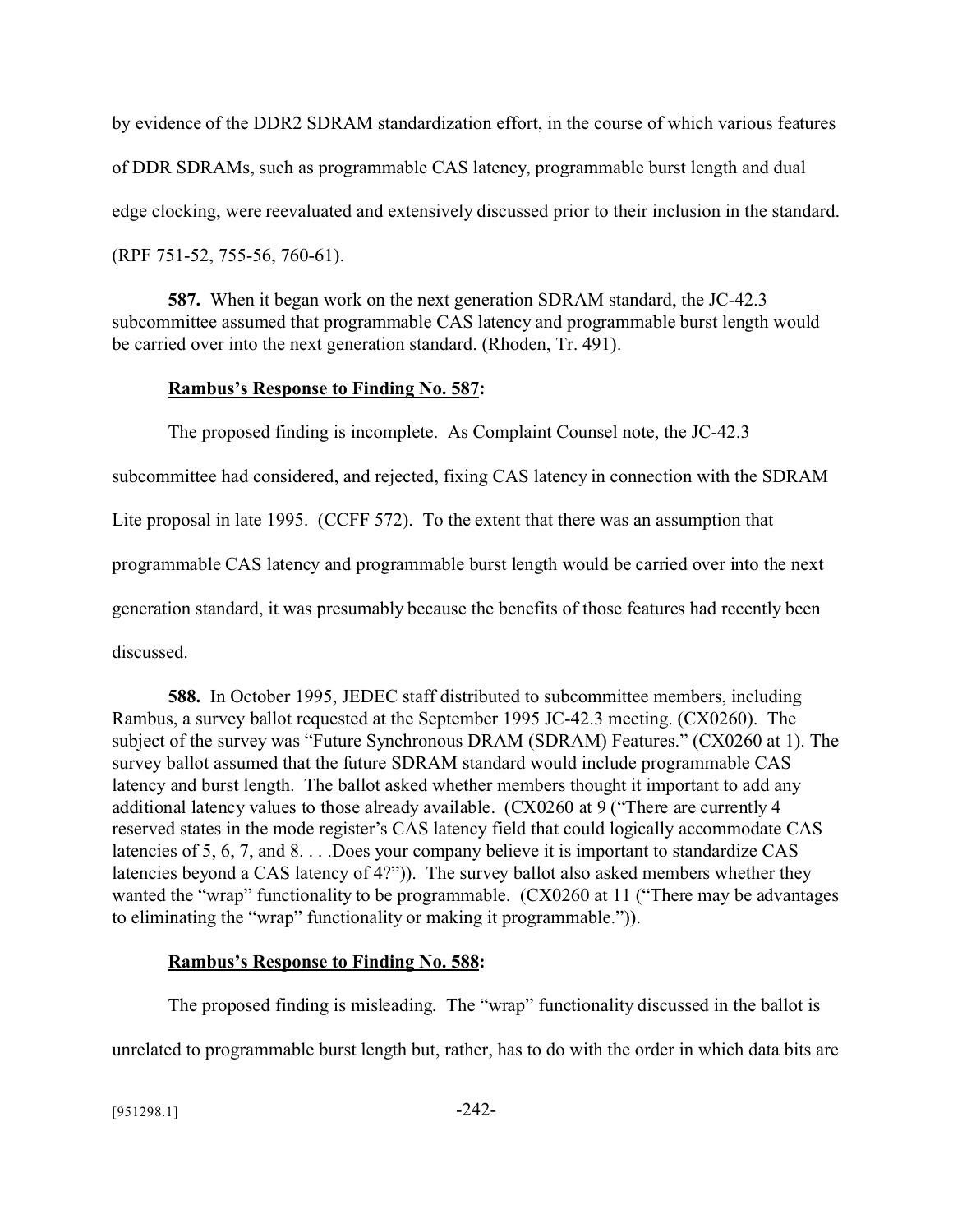read out of memory for a given burst length. (CX0260 at 11). There is no assumption of

programmable burst length evident from the survey ballot.

**589.** The results of the SDRAM Features Survey Ballot that had issued on October 30, 1995 were tallied at the same meeting on December 6, 1995. (JX0028 at 36-48). Mosaid made a presentation on the results of the survey. (JX0028 at 6). The CAS latency portion of the survey results showed that JC-42.3 members strongly supported adding into the mode register CAS latencies in excess of four. (JX0028 at 42). The results of the burst wrap survey were also presented. (JX0028 at 44).

# **Rambus's Response to Finding No. 589:**

The proposed finding is misleading to the extent that it means to suggest that "burst

wrap" is related to programmable burst length; it is not. (*See* RRFF 588).

**590.** At the March 20, 1996, JC-42.3 meeting, the RAM features and functions subcommittee made a presentation that included use of programmable CAS latency and burst length. (JX0031 at 64). Desi Rhoden, who made the presentation, assumed that JEDEC would continue to use programmable CAS latency and burst length in the next standard. (Rhoden, Tr. 491-492).

# **Rambus's Response to Finding No. 590:**

The proposed finding is incomplete. To the extent that there was an assumption that

JEDEC would continue to use programmable CAS latency and burst length in the next standard,

it was presumably because a proposal to eliminate programmable CAS latency and restrict

programmable burst length had recently been rejected in connection with SDRAM Lite.

(CCFF 587). The March 20, 1996 presentation underscores the importance of programmable

CAS latency since it indicates that different CAS latencies would be required at different clock

speeds. (JX0031 at 64).

**591.** At the June 5, 1996, JC-42.3 meeting, EIA made two presentations that included programmable CAS latency and burst length. (JX0033 at 41- 46 and JX0033 at 47-49).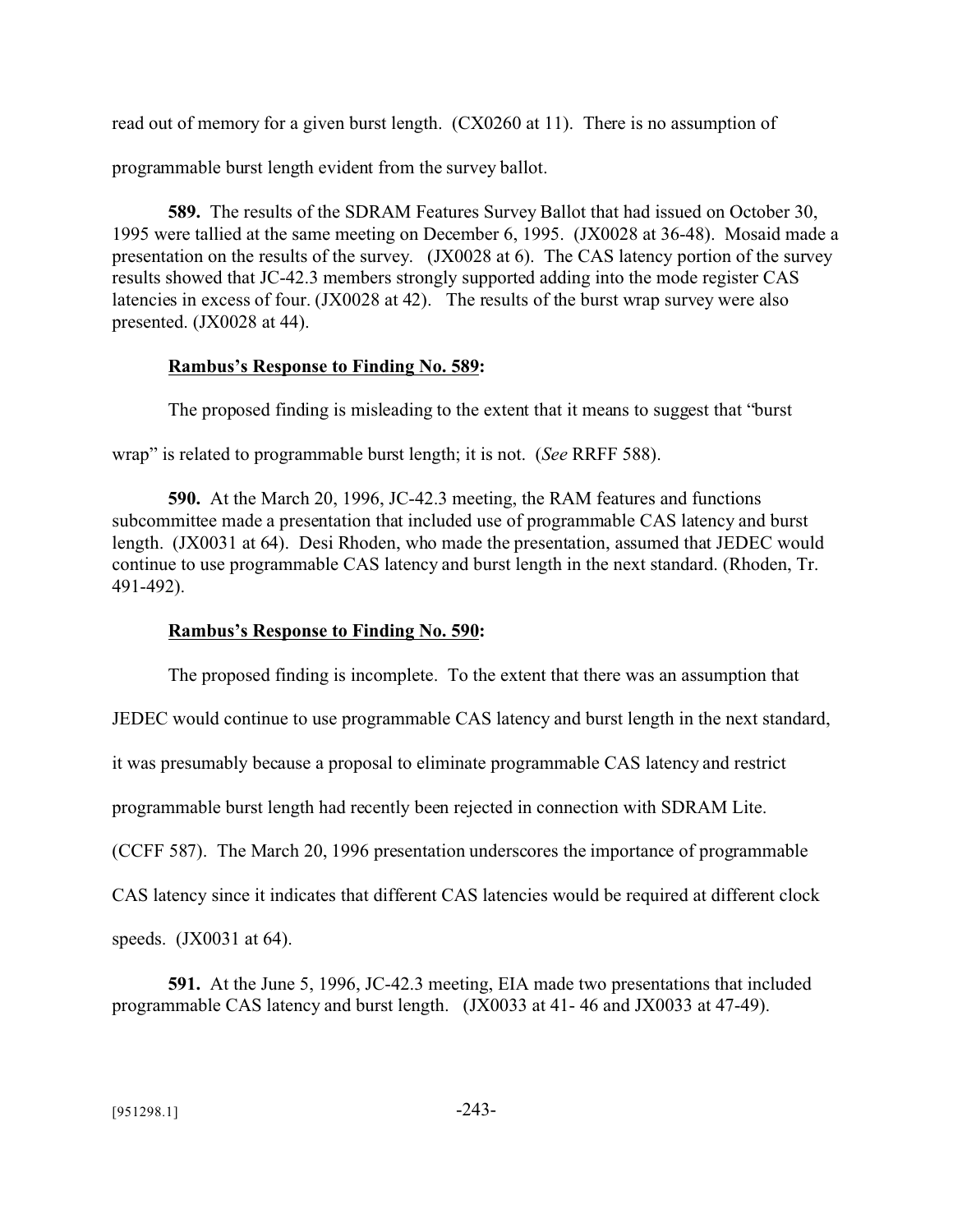# **Rambus's Response to Finding No. 591:**

The proposed finding is incomplete and incorrect. The presentations were made by Oki

on behalf of EIAJ, not EIA. (JX033 at 7). The presentations for 100-150 MHz SDRAM

included three required burst length values and four required CAS latency values. (JX033 at 41,

45, 47, 48).

**592.** At the September 10, 1997 JC-42.3 meeting, the subcommittee voted unanimously to send a DDR mode register to Council. (JX0040 at 7-8; Lee, Tr. 6640-6641). That mode register included programmable CAS latency (CX0234 at 150; JX0057 at 12; Lee, Tr. 6641) and burst length (CX0234 at 150; JX0057 at 12).

# **Rambus's Response to Finding No. 592:**

Rambus has no specific response.

**593.** The mode register was approved by Council and included in Release 9 of the 21-C standard published by JEDEC in August 1999 and subsequently in the consolidated DDR SDRAM Specification (JESD79) that was published by JEDEC in June 2000. (CCFF 657).

## **Rambus's Response to Finding No. 593:**

Rambus has no specific response.

# **3. Consideration of On-Chip PLL/DLL.**

**594.** After the release of the SDRAM standard, JEDEC began working on the next "evolutionary part". (Sussman, Tr. 1402). JEDEC was considering on-chip PLL/DLLs as part of that work. (Sussman, Tr. 1403).

## **Rambus's Response to Finding No. 594:**

The proposed finding is inaccurate and incomplete. JEDEC did not begin work on what

became the next generation standard, DDR SDRAM, until December 1996. (RPF 399-413). It is

true that there was recognition in the mid-1990s among JEDEC members that, as bus speeds

increased, an on-chip PLL or DLL would become necessary. (Soderman, Tr. 9408-10; Rhoden,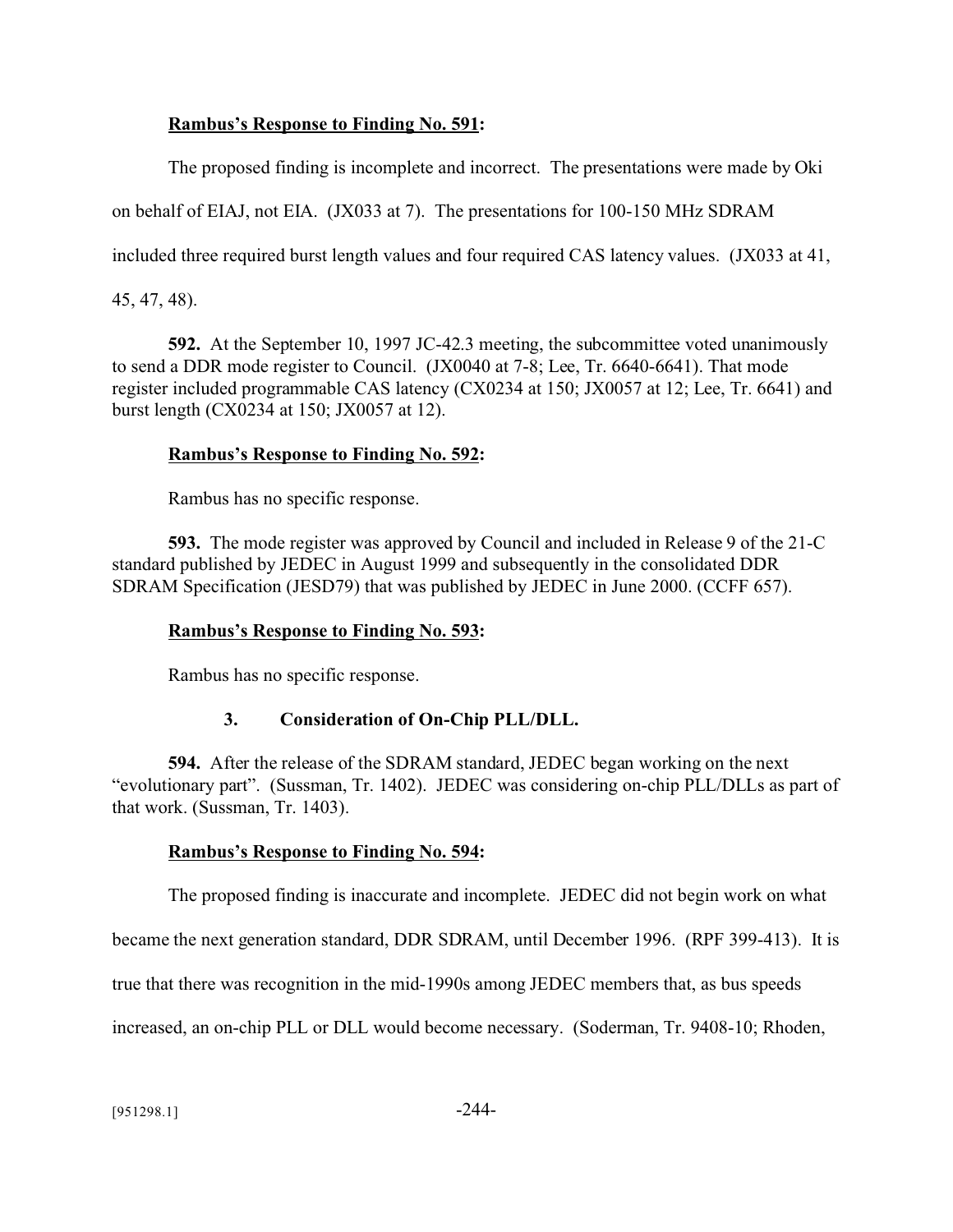Tr. 546 ("I don't think we ever had any question whether we would use the technology [on-chip PLL or DLL]. It was just a question of when.")).

**595.** PLLs are very similar to DLLs. (Jacob, Tr. 5443).

### **Rambus's Response to Finding No. 595:**

The proposed finding is misleading. PLLs are similar to DLLs in that they can be used for similar purposes in some applications. (Jacob, Tr. 5617). They are, however, different types of circuits: A PLL uses a voltage controlled oscillator while a DLL uses variable delay lines. (Jacob, Tr. 5616-17).

**596.** Rambus co-founder Horowitz testified that a DLL is a type of PLL. (Horowitz, Tr. 8607).

### **Rambus's Response to Finding No. 596:**

The proposed finding is misleading in its suggestion that the terms DLL and PLL are generally used in this way. In fact, Dr. Horowitz's use of the terms is non-standard. Since both phase locked loops (PLLs) and delay locked loops (DLLs) can be used to achieve the same functional result of locking the phases of two signals together, Dr. Horowitz considers "phase lock loop [to be] a generic term that means any circuit that uses feedback to adjust phase of two signals to be coincident or in some fixed relation." (CX2116, Horowitz FTC Depo. at 84-85.) Dr. Horowitz then separates when he terms PLLs into two types: "There are those that are based on oscillators, which I generally call VCO, voltage-controlled oscillator phase lock loops, and there are also those that depend on delay lines, which I call delay line phase lock loops or DLL." (*Id.* at 85).

The general use of the terms, however, as Complaint Counsel's experts testified, restricts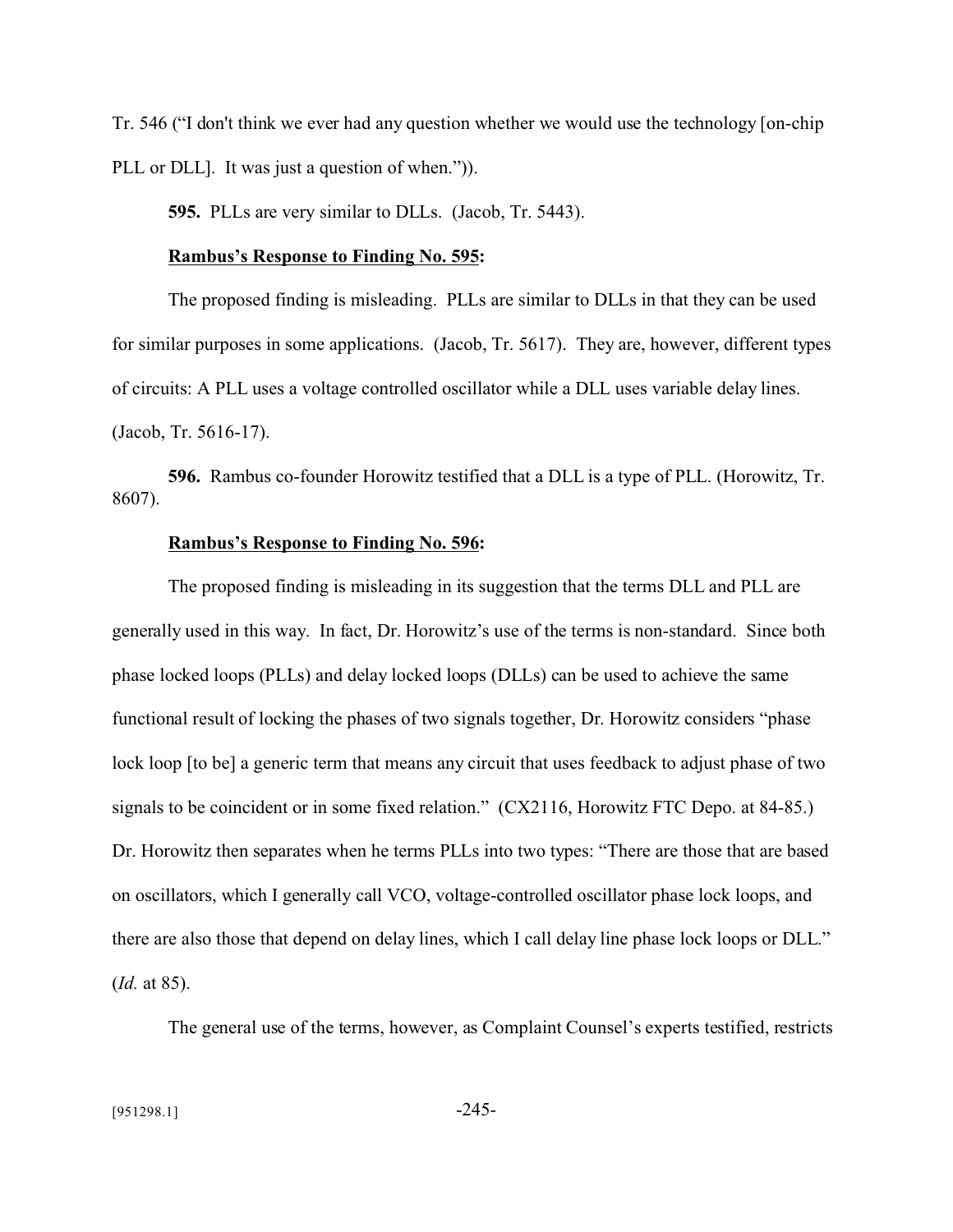PLLs to what Professor Horowitz calls "VCO" phase lock loops, so that PLLs and DLLs are distinct categories of circuits. (Nusbaum, Tr. 1637) ("I understand that the terminologies may be used in terms of their functional result differently, but a phase locked loop is typically a device that's got a variable oscillator and a phase comparator and a delay locked loop does not necessarily have such components."); (Jacob, Tr. 5443) ("The primary difference is that a PLL contains an oscillator and a DLL doesn't."); (Jacob Tr., 5617). ("Q. A DLL uses variable delay circuitry to delay one signal so that it is in sync with another signal; correct? A. Correct. Q. And a PLL uses an oscillator instead of varying the delay circuitry; right? A. Correct.") (Soderman, Tr. 9401) ("The difference is that -- DLL is a delay locked loop. A PLL generates - has an oscillator that generates an internal clock that can be synchronized with some other signal. The DLL delays the clock to a particular value that would synchronize with some signal. The difference is one has an oscillator, one doesn't.")

**597.** The JEDEC subcommittee members used the terms PLL and DLL interchangeably. (Rhoden, Tr. 492).

### **Rambus's Response to Finding No. 597:**

The proposed finding is not supported by the weight of the evidence. While PLLs and DLLs could be used for some similar purposes, they are different circuits. (RRFF 595). Once JEDEC chose a DLL, the evidence shows it was always referred to as a "DLL," never as a "PLL." (*See*, *e.g.*, CX0234 at 176; JX0057 at 5, 12, 16).

**598.** The predominant purpose of JEDEC considering placing a PLL or a DLL on a memory device was to guarantee that the memory controller would capture data during the data valid window. (Jacob, Tr. 5442-5443; Kellogg, Tr. 5154-5155; Lee, Tr. 6662-6664)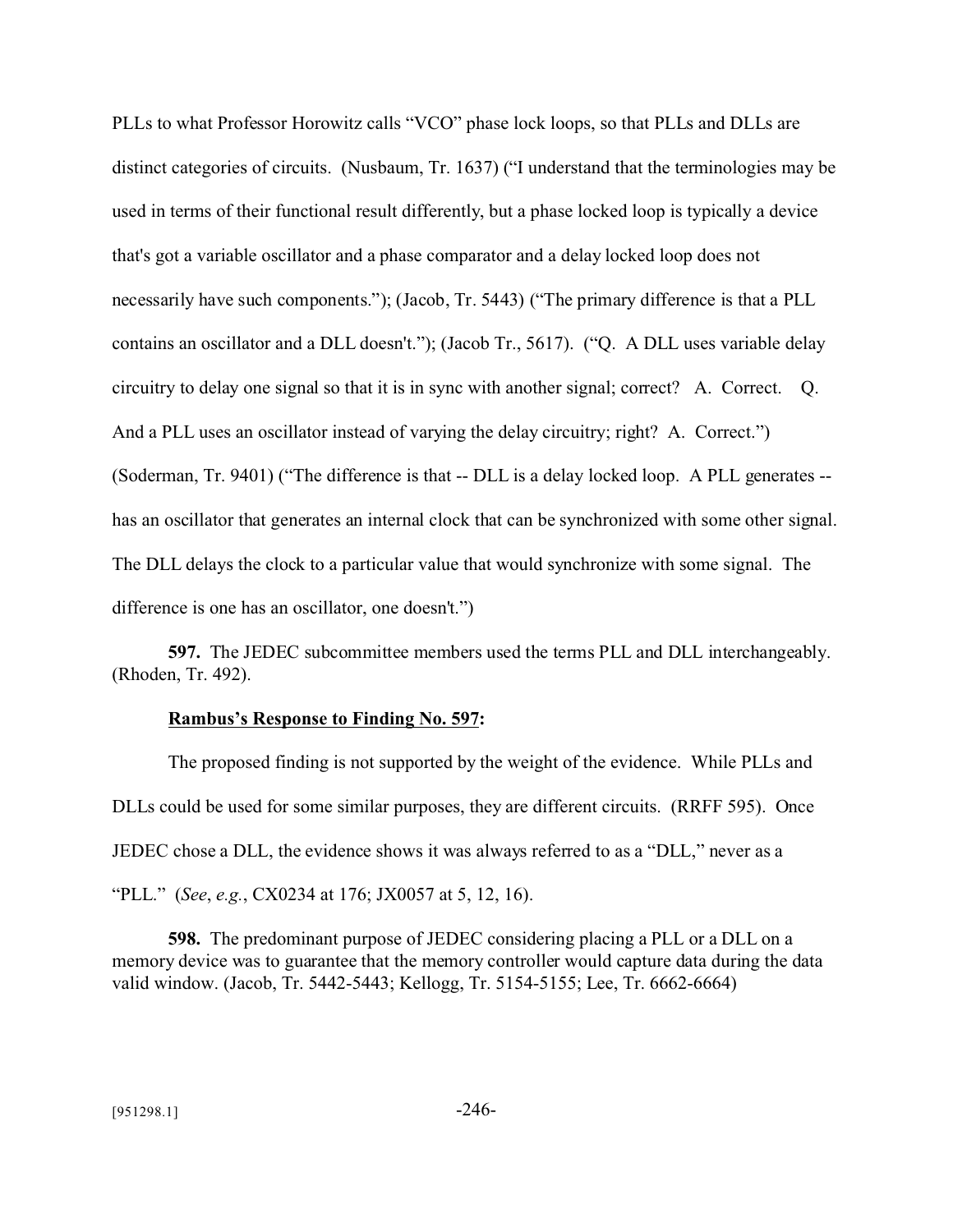### **Rambus's Response to Finding No. 598:**

The proposed finding is misleading and incomplete. SDRAMs and DDR SDRAMs both had to guarantee that the memory controller would capture data during the data valid window, but SDRAMs operating at lower data transfer rates did not require a PLL or DLL. (See Jacob, Tr. 5441 (as data transfer rates increase, the data valid window shrinks)). As the window becomes smaller, it becomes important to align the data closely with the clock so that the data is read in the window where it is valid. (Soderman, Tr. 9404-05). Thus, while a PLL or DLL does ensure that the memory controller captures valid data, the predominant purpose of considering an on-chip PLL or DLL was to allow higher data transfer rates.

**599.** An on-chip PLL/DLL would account for delays occurring within the DRAM itself but would not account for delays that occur between the DRAM chip and the controller. (Kellogg, Tr. 5154).

#### **Rambus's Response to Finding No. 599:**

Rambus has no specific response.

**600.** The duty to disclose patents or patent applications relating to use of on-chip PLL or on-chip DLL technology was triggered while Rambus was still a member of JEDEC. (G. Kelley, Tr. 2587 ("Q. Again, Mr. Kelley, based on your understanding of the JEDEC disclosure policy, was a member's duty to disclose patents and patent applications relating to use of on-chip PLL or on-chip DLL technology triggered only by presentations occurring during or after December 1996? A. No. They had to be disclosed when the presentations were first considered in the '95, possibly even '94 time frame. I specifically remember '95.")).

#### **Rambus's Response to Finding No. 600:**

The proposed finding is not supported by the weight of the evidence. *See* RRFF 601-616.

**601.** During the course of 1994, Richard Crisp of Rambus observed discussions in the JEDEC JC-42.5 subcommittee regarding using PLLs on memory modules to remove clock skew from the module. (CX0711 at 13, 14 (Crisp e-mail (3/8/94): the 200 pin DIMM (Dual In-line Memory Module) includes "an on-board PLL clock generator to remove clock skew from the module."), at 31, 35 (Crisp e-mail (7/13/94): Mark Kellogg "argues that the PLLs, buffers, etc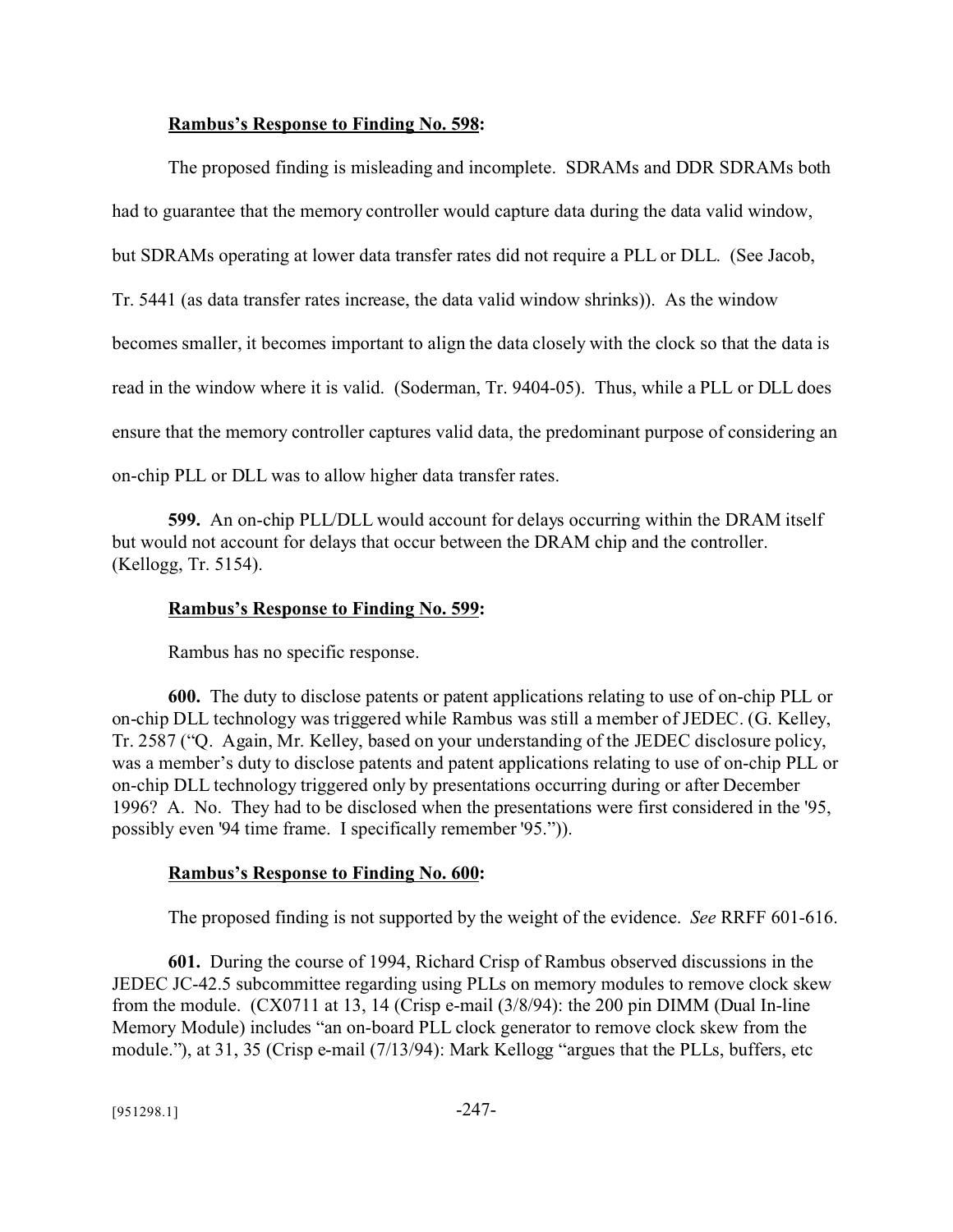must be moved off the DIMM. They are still needed, but the idea is to put them on the motherboard.")).

# **Rambus's Response to Finding No. 601:**

The proposed finding is irrelevant. Discussions at JEDEC relating to PLLs on memory *modules* could not trigger any duty to disclose Rambus patents or patent applications, because there is no evidence that Rambus had any patents or patent applications relating to this technology. To the contrary, Complaint Counsel assert that a PLL or DLL on the module is an *alternative* to Rambus technology. (CCFF 2366).

**602.** During the course of 1994, Richard Crisp of Rambus was present when the JC-42.3 subcommittee discussed putting PLLs on other types of memories, including SDRAMs. (JX0021 at 39 (Motorola SRAM Sleep and Doze Mode Proposal diagram shows "Phase Locks"); JX0022 at 34 (NEC SRAM Sleep and Doze Mode (informal) proposal table showing PLL)).

# **Rambus's Response to Finding No. 602:**

The proposed finding about putting PLL on types of memories other than SDRAMs is irrelevant to this matter. The proposed finding about putting PLLs on SDRAMs is not supported by the evidence cited, which relates to PLLs on SRAMs, not SDRAMs. It is true that there was one presentation by NEC regarding a "PLL Enable Mode" which included a diagram showing a PLL on an SDRAM. (CCFF 604). The NEC presentation was a "1st showing" (JX0021 at 87), and there is no evidence that it ever progressed beyond that point. Finally, Rambus had no patents or pending patent applications with claims covering an SDRAM with a PLL built according to the NEC proposal during the time it was a member of JEDEC. (RRFF 1187-93).

**603.** Richard Crisp and others at Rambus appreciated that memory manufacturers could incorporate PLLs/DLLs on SDRAMs to correct for clock skew. (CX0711 at 22, 23 (Crisp e-mail (5/24/94): "The use of DLL/PLL technologies could be incorporated by anyone to solve" one aspect of clock skew)).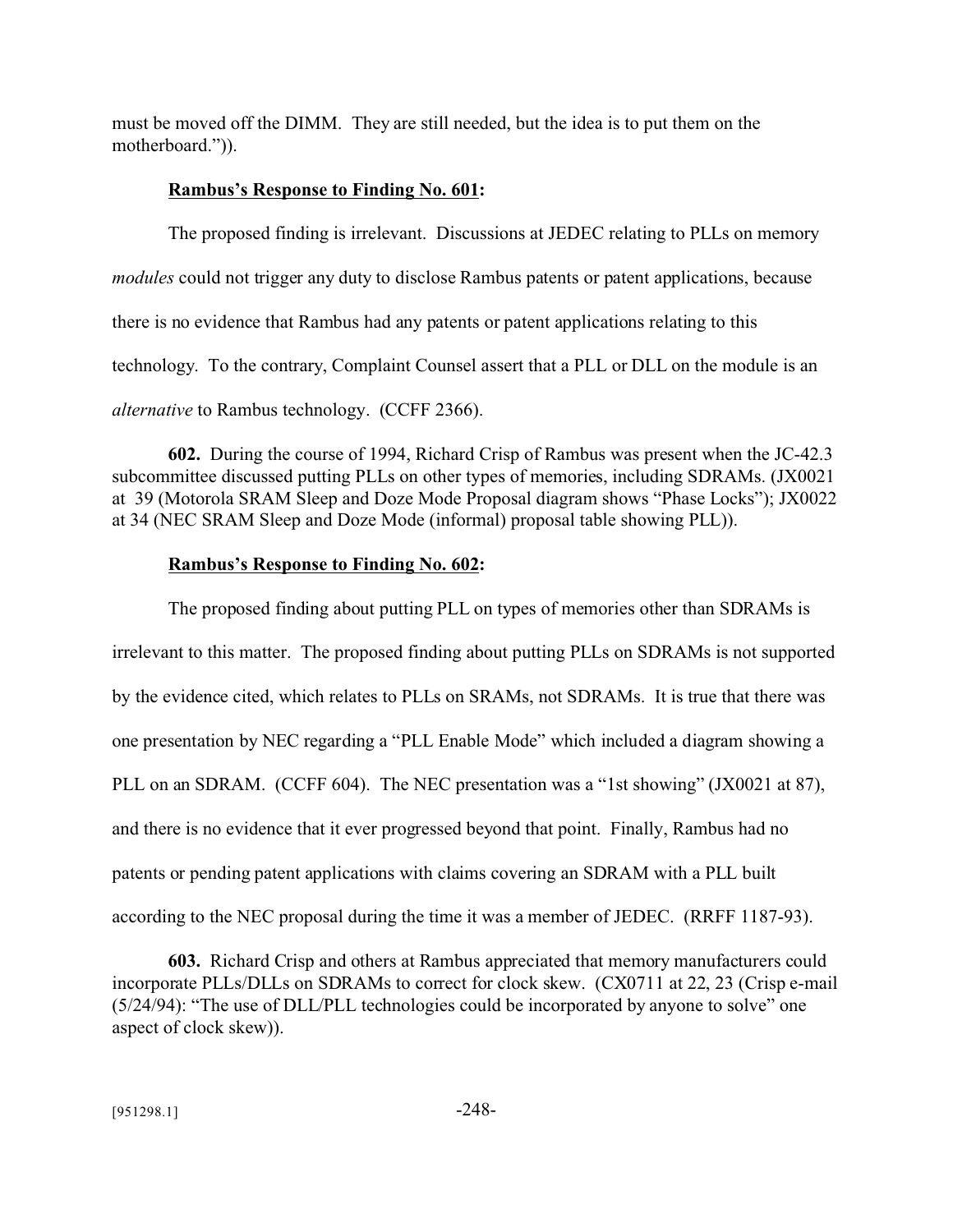### **Rambus's Response to Finding No. 603:**

The proposed finding is misleading to the extent that it suggests that this knowledge was peculiar to Rambus or that incorporating PLLs or DLLs on SDRAMs could be easily done. It was generally understood in the mid-1990s that on-chip PLLs or DLLs would be required at some point to limit clock skew sufficiently to achieve higher data transfer rates. (RRFF 2369). Nevertheless, many in the industry were resistant to incorporating on-chip PLLs or DLLs due to the difficulties involved. When Rambus first presented its technology to DRAM manufacturers in the 1989-90 time frame, many felt that it was not possible to put a PLL on a DRAM. (Horowitz, Tr. 8517 ("A phase-lock loop was even worse. This is a very tricky analog circuit. You couldn't put this on a DRAM. You couldn't get the I/O speeds, the circuitry to run. You know, you name it, people were kind of skeptical.")). As late as 1997, well after Rambus had proven that PLLs and DLL could be placed on DRAMs and very high data transfer rates achieved, many DRAM manufacturers remained daunted by the difficulties involved. In a November 1997 e-mail, for example, Hans Wiggers of Hewlett-Packard explained that DLLs would be "essential" for the data rates that they hoped to achieve, while recognizing that "I know everyone is afraid of DLLs." (RX1040).

**604.** At the September 13-14, 1994, JC-42.3 meeting, NEC made a presentation regarding PLLs on SDRAMs. NEC's presentation showed an on-chip PLL circuit and proposed to include a PLL-enable bit in the mode register in order to enable on-chip PLLs. (JX0021 at 87 (Mode Register diagram showing PLL Enable Mode), 91 (diagram comparing access time with and without on-chip PLL) and 92 (slide discusses advantages and disadvantages of on-chip PLL); Rtthoden, Tr. 466 ("NEC was proposing including a PLL on board the chip to actually synchronize the phased relationship of the internal clock to the external clock."); G. Kelley, Tr. 2569-70 (The "PLL enable mode is for the addition of a feature called phase lock loop. . . . The proposal on the left [of JX0021, page 91] asks us to consider not putting the PLL on chip, in other words, doing the phase lock loop operation with another device. And then the proposal on the right as a comparison shows us the option of putting the phase lock loop on the DRAM chip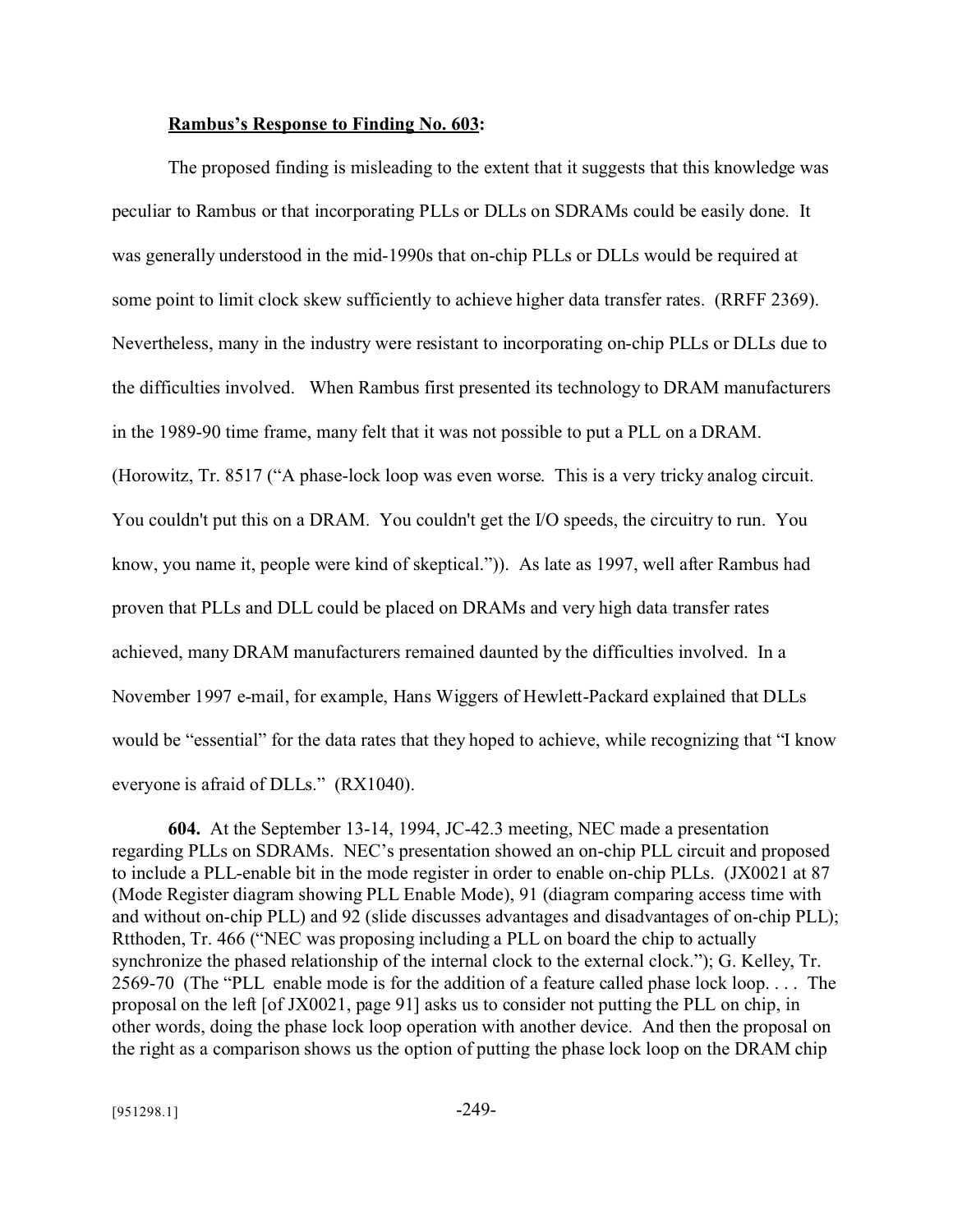as a new feature. And the comparison shows why the inclusion of the phase lock loop on the chip buys performance.");

# **Rambus's Response to Finding No. 604:**

The proposed finding is incomplete. The NEC presentation was a "1st showing" (JX0021 at 87), and there is no evidence that it ever progressed beyond that point. Rambus had no patents or pending patent applications with claims covering an SDRAM with a PLL built according to the NEC proposal during the time it was a member of JEDEC. (RRFF 1187-93).

**605.** Richard Crisp sent an e-mail from the September 1994 JC-42.3 meeting stating that NEC was proposing putting a PLL on an SDRAM. (CX0711 at 36-37 ("(NEC PROPOSES PLL ON SDRAM!!!) . . .\*\*\*\* They plan on putting a PLL on board their SDRAMs . . . \*\*\*\*I believe that we have now seen that others are seriously planning inclusion of PLLs on board SDRAMs. . . . What is the exact status of the patent with the PLL claim? \*\*\*\*") (emphasis in original)).

# **Rambus's Response to Finding No. 605:**

The proposed finding is incomplete. In fact, Rambus had no patents or pending patent applications with claims covering an SDRAM with a PLL built according to the NEC proposal during the time it was a member of JEDEC. (RRFF 1187-93).

**606.** Members viewing this presentation were under an obligation to disclose patents or patent applications relating to use of on-chip PLL technology. (G. Kelley, Tr. 2571; *see also* Rhoden, Tr. 468 (this presentation triggered a disclosure obligation)) Furthermore, members had an expectation that a member with any intellectual property relating to on-chip PLL should disclose that interest at the meeting. (Sussman, Tr. 1406-1407).

# **Rambus's Response to Finding No. 606:**

The proposed finding is not supported by the weight of the evidence. The evidence

shows that during the time Rambus was a member of JEDEC the manuals and policies of JEDEC

encouraged, but did not require, disclosure of intellectual property interests; moreover, to the

extent that there was any disclosure duty it applied only to issued patents that were essential to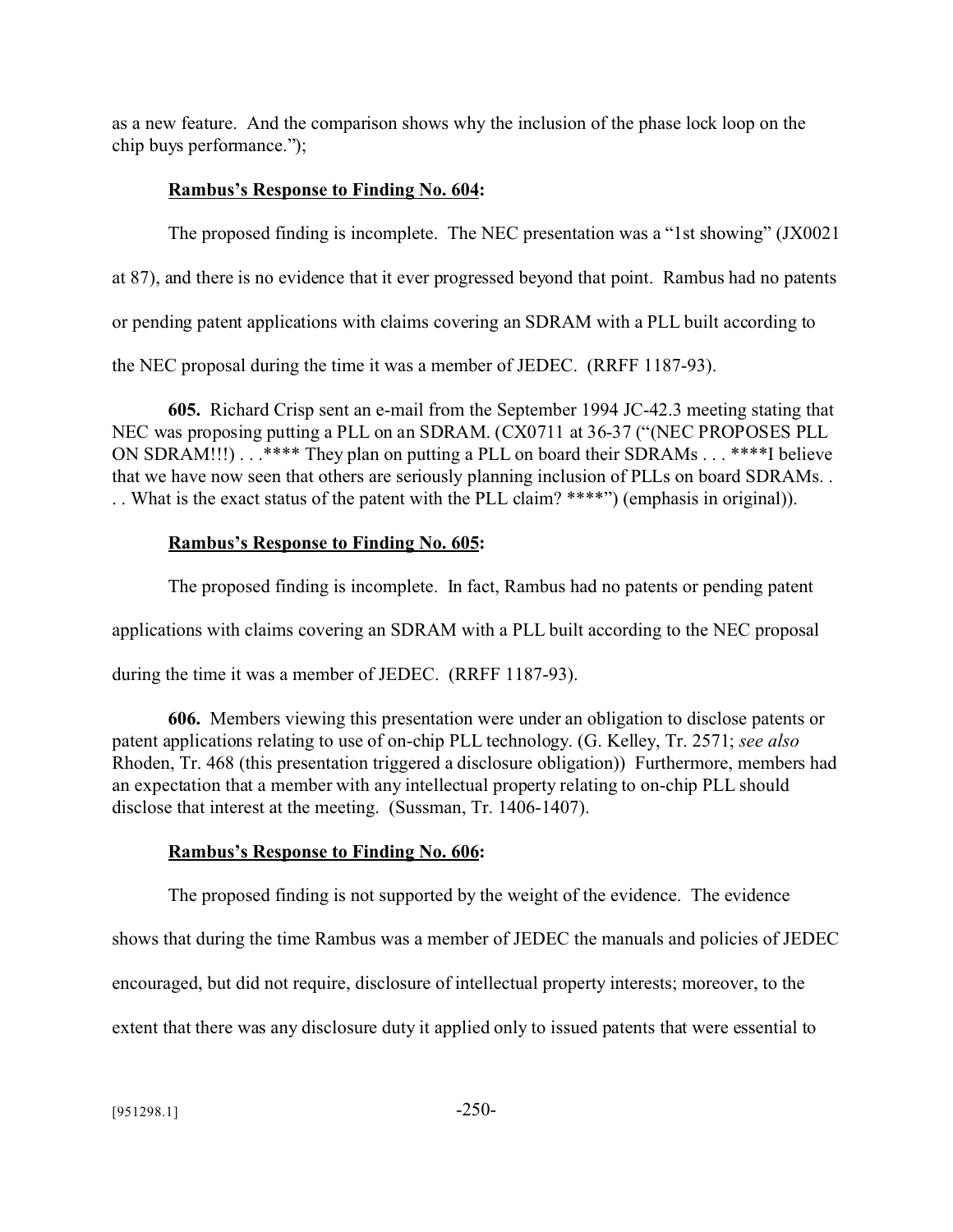practice a standard, and the disclosure obligation arose only at the time of balloting. (*See generally* RPF 108-317). The NEC presentation was a "1st showing" (JX0021 at 87), and there is no evidence that it ever progressed beyond that point. Before being balloted, the presentation would have required a second showing, as well as a vote to approve the ballot. (Williams, Tr. 773; Grossmeier, Tr. 10949). Moreover, Rambus had no patents or pending patent applications with claims covering an SDRAM with a PLL built according to the NEC proposal during the time it was a member of JEDEC. (RRFF 1187-93).

The proposed finding also misstates the evidence if it is suggesting that members had an "expectation" that "any" other member with "any" intellectual property "relating to" on-chip PLL would disclose that intellectual property in response to the NEC presentation. At most, the evidence supports a finding that *some* members expected that *presenters* (here, NEC) who had patents or applications that would need to be used to build or use the proposed device would or should disclose. As Mr. McGrath explained, in response to questions by Your Honor:

> "[I]f I'm the person doing the proposal for this technology and I'm developing technology that I'm going to patent I think it's my responsibility to tell the group that that's what I'm doing.

> > **. . .**

So there's – the good faith that I'm talking about is if I'm making the presentation, if I'm trying to take JEDEC down this particular technology road, that's what I'm referring to."

(McGrath, Tr. 9273-74).

It is undisputed that Rambus never presented its technology for standardization.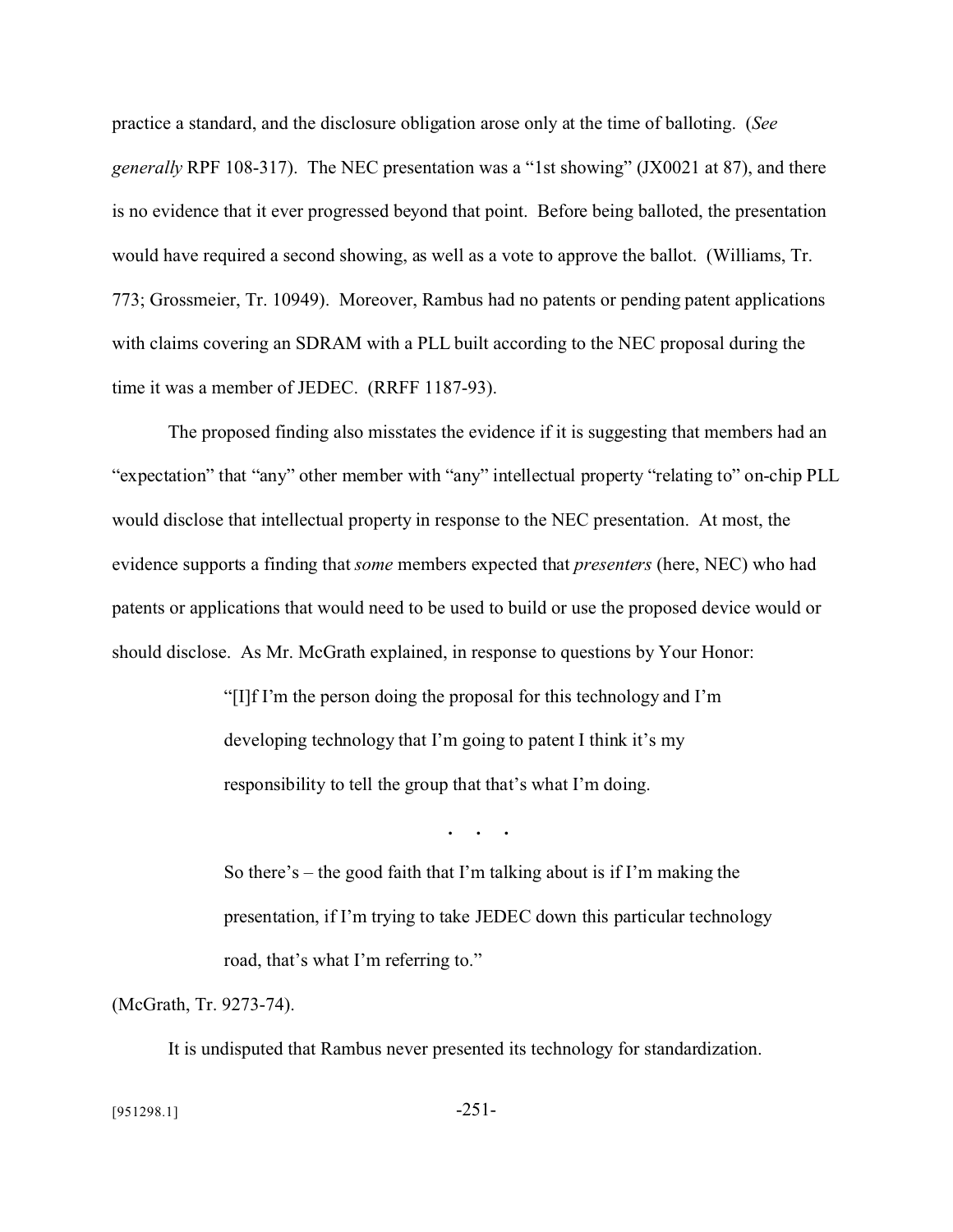**607.** In terms of implementation, there was essentially no difference in the PLL proposed by NEC in September 1994 and a DLL. (Rhoden, Tr. 467-468).

## **Rambus's Response to Finding No. 607:**

The proposed finding is not supported by the weight of the evidence. As both Complaint

Counsel's technical expert and Rambus's technical expert made clear, PLLs and DLLs are

implemented differently – the former uses a voltage controlled oscillator, while the latter uses

variable delay lines. (RRFF 595; Soderman, Tr. 9401).

**608.** At the May 24, 1995 JC-42.3 meeting, Hyundai, Texas Instruments and Mitsubishi made a presentation of the proposed Ramlink/Synclink standard at JEDEC. (JX0026 at 10-11). That presentation included discussion of on-chip PLLs, which the RamLink/SyncLink was planning to avoid. (JX0026 at 97 ("Avoid using PLL in DRAM components")).

# **Rambus's Response to Finding No. 608:**

The proposed finding is irrelevant. A presentation that, as Complaint Counsel admits,

related to *not using* on-chip PLLs or DLLs, could hardly have triggered any disclosure duty with

respect to *using* on-chip PLLs or DLLs.

**609.** Discussions of features for the future SDRAM standard led to a request at the JC-42.3 meeting held on September 11, 1995 for a survey ballot to determine the features for the next-generation DRAM. On-chip PLLs were one of the features that had been discussed that led to the request for the survey ballot. (JX0027 at 14 ("A survey ballot was requested on the next generation issues stated above. Mr. Allen agreed to prepare the survey."); Calvin, Tr. 1032 (" . . . this survey was a result of trying to capture the top most things that were necessary for SDRAM to continue to evolve. This had been discussed at numerous meetings before, and many inputs were coming in and, well, this seems to be a big problem area, we should do this. And PLL/DLL was one of those discussions. So, this was just an attempt to say, how important is it, how would you rate it, in terms of need.".)).

# **Rambus's Response to Finding No. 609:**

The proposed finding is not supported by the weight of the evidence. The issues that led

to the request to issue the survey ballot are listed in the minutes of the September 1995 meeting;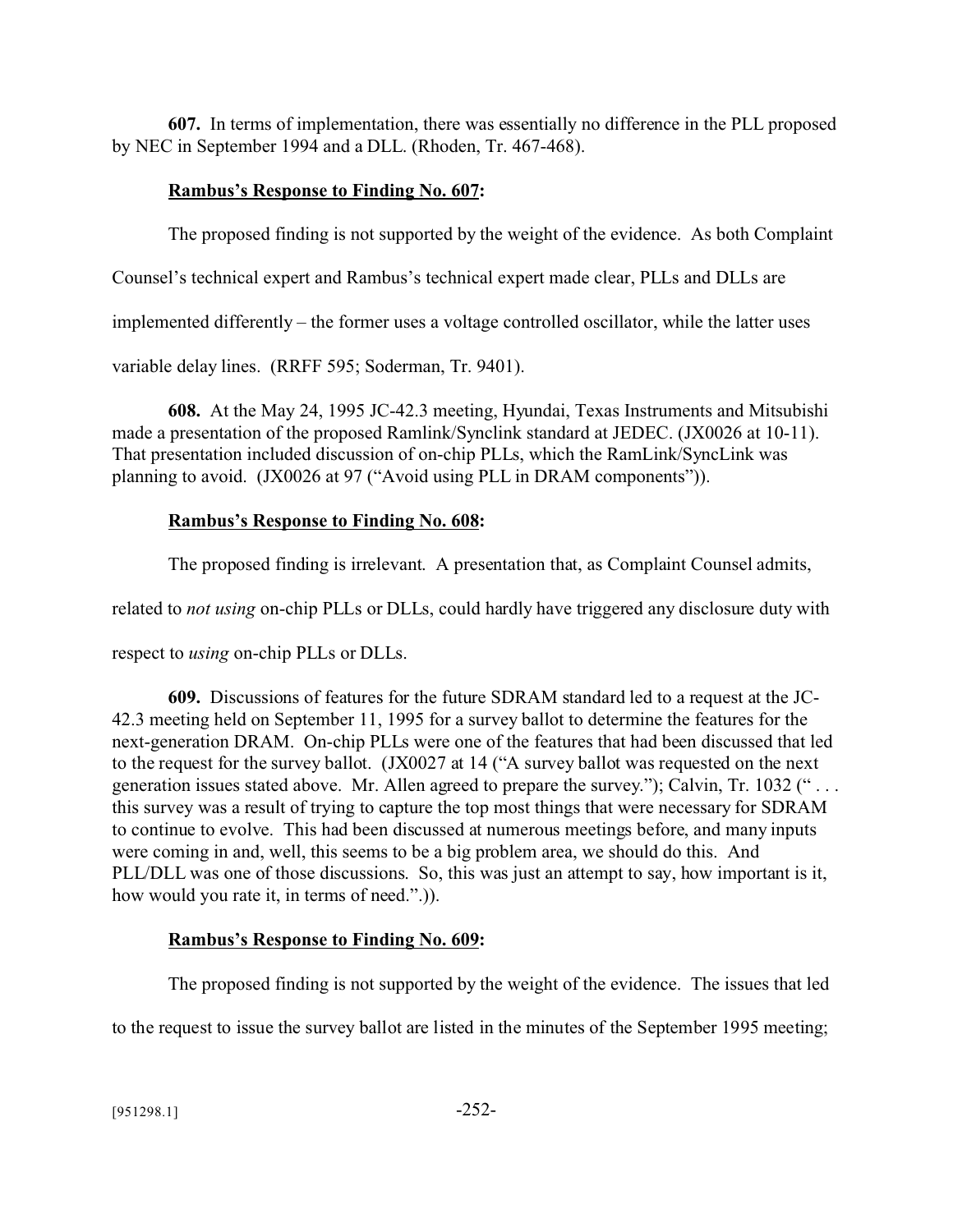on chip PLLs was not among them. (JX0027 at 14). In any event, the evidence shows that a survey ballot did not trigger a disclosure obligation. (RPF 346; RRFF 339-40, 385).

**610.** In October 1995, JEDEC staff distributed to subcommittee members, including Rambus, the survey ballot requested at the September 1995 JC-42.3 meeting. (CX0260). The subject of the survey was "Future Synchronous DRAM (SDRAM) Features." (CX0260 at 1). Question 3.9-1 asked members whether they believed that use of an on chip PLL or DLL was important to reduce the access time from the clock for future generations of SDRAMs future generations of DRAMs (CX0260 at 12 ("Does your company believe that on chip PLL or DLL is important to reduce the access time from the clock for future generations of SDRAMs?").

#### **Rambus's Response to Finding No. 610:**

The proposed finding is irrelevant because the evidence shows that a survey ballot did not trigger a disclosure obligation. (RPF 346; RRFF 339-40, 385).

**611.** At the JC-42.3 meeting of December 6, 1995, the tally of the votes cast in the Future SDRAM Features Survey Ballot was announced. Eleven members voted "yes" and four members "no" to the question as to whether their company believed that "on chip PLL or DLL is important to reduce the access time from the clock for future generations of SDRAMs" (JX0028 at 45). On-chip PLL/DLL was included among issues with "strong support" in the conclusion of the SDRAM Feature Survey Ballot.(JX0028 at 35 ("ISSUES WITH STRONG SUPPORT . . . On chip PLL/DLLs to reduce clock access time")).

#### **Rambus's Response to Finding No. 611:**

The proposed finding is irrelevant because the evidence shows that a survey ballot did not trigger a disclosure obligation. (RPF 346; RRFF 339-40, 385). The proposed finding is also incomplete. Despite the survey ballot, there remained significant opposition to including on chip PLLs or DLLs in the standard because of the difficulties involved. As late as November 1997, Hans Wiggers of Hewlett-Packard explained to those still opposed that DLLs were "essential" for the data rates that they hoped to achieve, while recognizing that "I know everyone is afraid of DLLs." (RX1040). In recapping the DDR SDRAM standardization process, Desi Rhoden wrote that they had "saved a few of the toughest issues [like the DLL enable/disable] for last," and the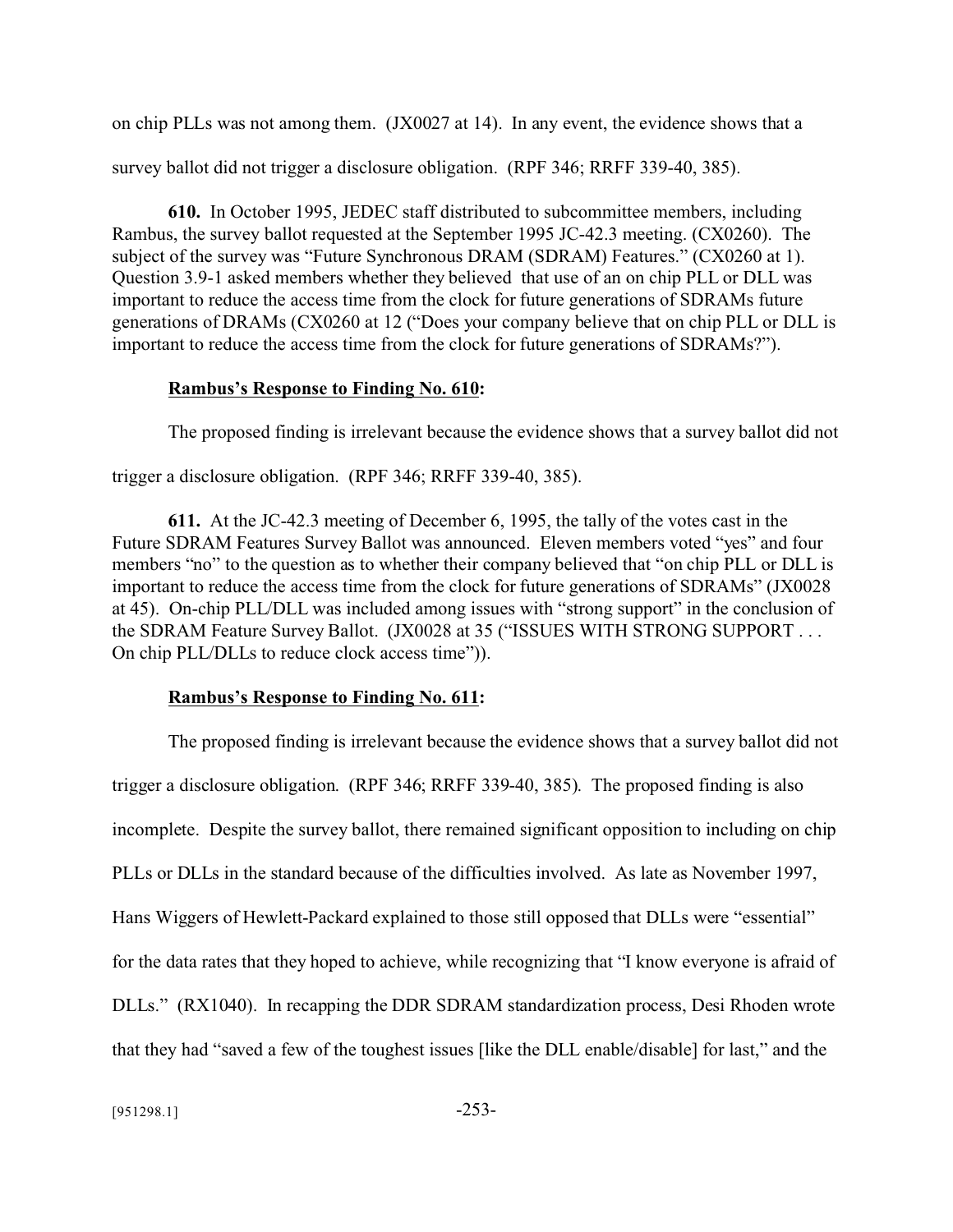issue was not resolved until March 1998. (CX0375 at 2).

**612.** Mosaid presented the results of the survey. Mosaid disclosed a pending patent application with claims relating to on-chip DLL technology, but stated that the patent likely to result from the application may not be necessary to use a standard. (JX0028 at 6 ("MOSAID noted that they had a patent pending on DLL and noted that it was a particular implementation and may not be required to use the standard."); CX0711 at 192 (Crisp e-mail (12/6/95): Richard Foss of Mosaid "stated that MOSAID has a pending patent application for PLL/DLL on SDRAMs. His suspicion is that his patent will probably end up being an implementation patent rather than a concept patent. In the event the patent winds up being a concept patent, he says they will be compliance with the JEDEC patent policy.\*\*\*\*\*")).

### **Rambus's Response to Finding No. 612:**

The proposed finding is incomplete and misleading in suggesting that Mosaid made a voluntary disclosure of a patent application. To the contrary, Mosaid's comment was in response to a specific question from Hyundai. (JX0028 at 45 ("Wondering DLL may be Mosaid patent.")). It is also useful to note that Mosaid only agrees to comply with the patent policy if the patent ends up as a "concept patent," not if it ends up as an "implementation patent." (CX 711 at 192). The exchange thus confirms that to the extent there was any disclosure duty, it applied only to essential patents, that is, patents that are "necessary to use a standard." (See generally RPF 274-85). Rambus had no patents or patent applications that covered the general concept of an on-chip PLL/DLL, as opposed to a specific implementation. (*See* RRFF 1183).

**613.** At the January 31, 1996, JC-42.3 interim meeting, Micron presented a proposal discussing the potential use of on-chip PLL/DLLs and echo clocks in Future SDRAMs. (JX0029 at 17 ("PLL/DLL circuits are being considered to reduce the apparent access time (i.e. as measured from the external clock) for read accesses"). Micron proposed using a single PLL on the controller or clock chip and echo clocks rather than on-chip PLLs. (JX0029 at 18 ("FUTURE SDRAM - CLOCK ISSUES PLL/DLL Circuits . . Use centralized PLL/DLL (e.g. in clock chip) to generate two phases of clock signal"); Rhoden, Tr. 487). The Micron presentation triggered a duty to disclose under the JEDEC patent policy. (Rhoden, Tr. 488).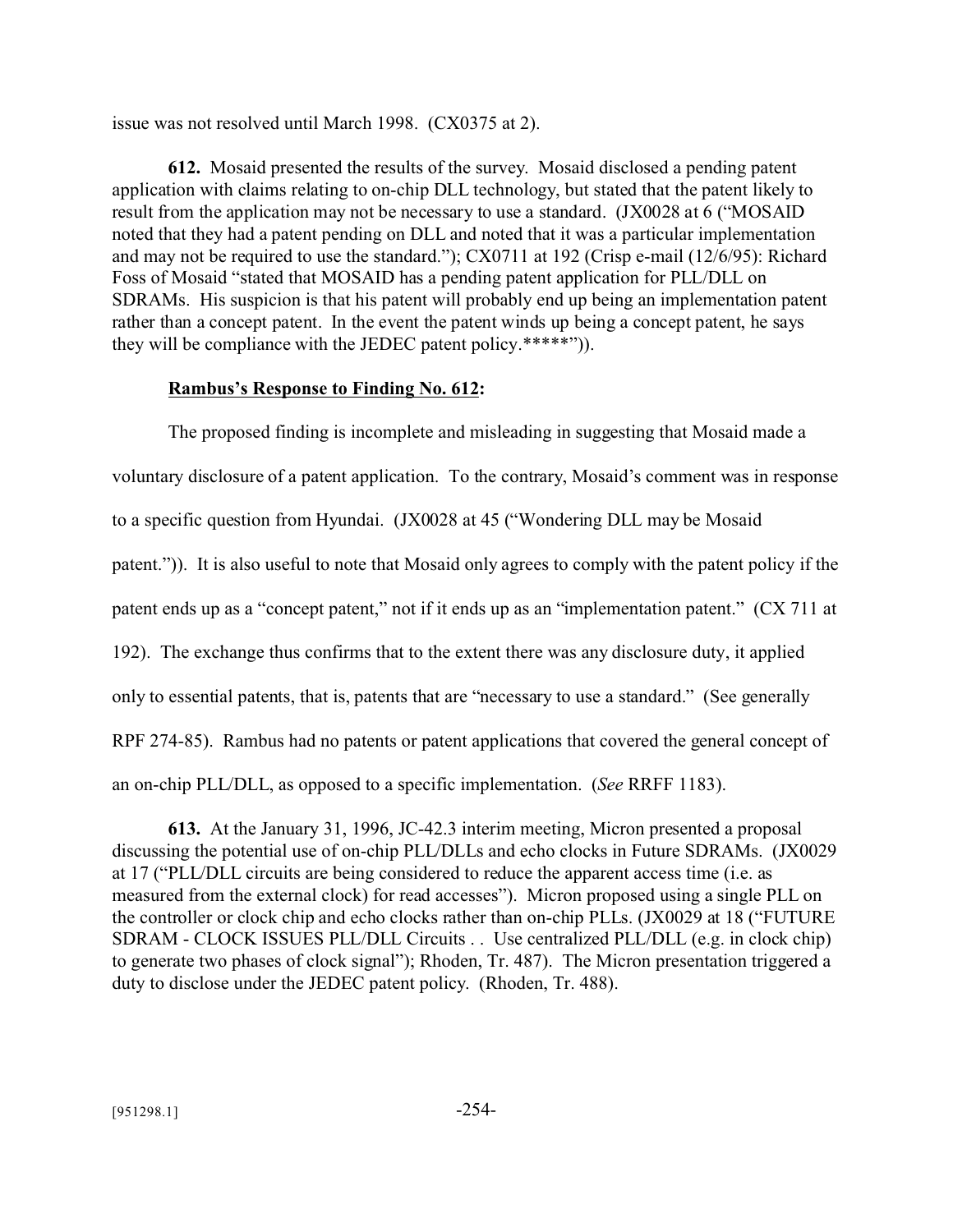#### **Rambus's Response to Finding No. 613:**

The proposed finding is irrelevant. Even if, contrary to the weight of the evidence, a presentation like Micron's could trigger a duty to disclose intellectual property, it certainly could not trigger a duty to disclose intellectual property unrelated to the presentation. Here, Complaint Counsel concede that the Micron presentation proposed "a single PLL on the controller or clock chip . . . rather than on-chip PLL/DLLs." Complaint Counsel have introduced no evidence that Rambus had intellectual property related to PLLs or DLLs on the *controller*; to the contrary, Complaint Counsel assert that a PLL or DLL on the controller is an *alternative* to Rambus's technology. (CCFF 2366).

**614.** At the JC-42.3 meeting of March 20, 1996, Desi Rhoden, on behalf of the JC-42.3C RAM Features and Functions Letter Committee, made a presentation that included on–chip PLL/DLL**.** (JX0031 at 64 (table showing SDRAM features that includes on chip PLL/DLL); Rhoden, Tr. 492). This presentation triggered a disclosure under the JEDEC patent policy. (Rhoden, Tr. 493).

#### **Rambus's Response to Finding No. 614:**

The proposed finding is misleading and incomplete. Mr. Rhoden's presentation was not a proposal for a device; it simply provided information regarding what features might be required in the future and confirmed the general knowledge that to achieve high data transfer rates, an onchip PLL or DLL would be required. (JX0031 at 64; see RRFF 2369). Even if, contrary to the weight of the evidence, such general discussion could trigger a disclosure obligation, Rambus had no patents or patent applications that covered the general concept of an on-chip PLL/DLL as opposed to a specific implementation. (*See* RRFF 1183).

**615.** Samsung also made a Future SDRAM proposal that included discussion of alternatives to on-chip PLL/DLL. (JX0031 at 68-72; Rhoden, Tr. 513-514; Lee, Tr. 6691). This presentation triggered disclosure under the JEDEC patent policy. (Rhoden, Tr. 514).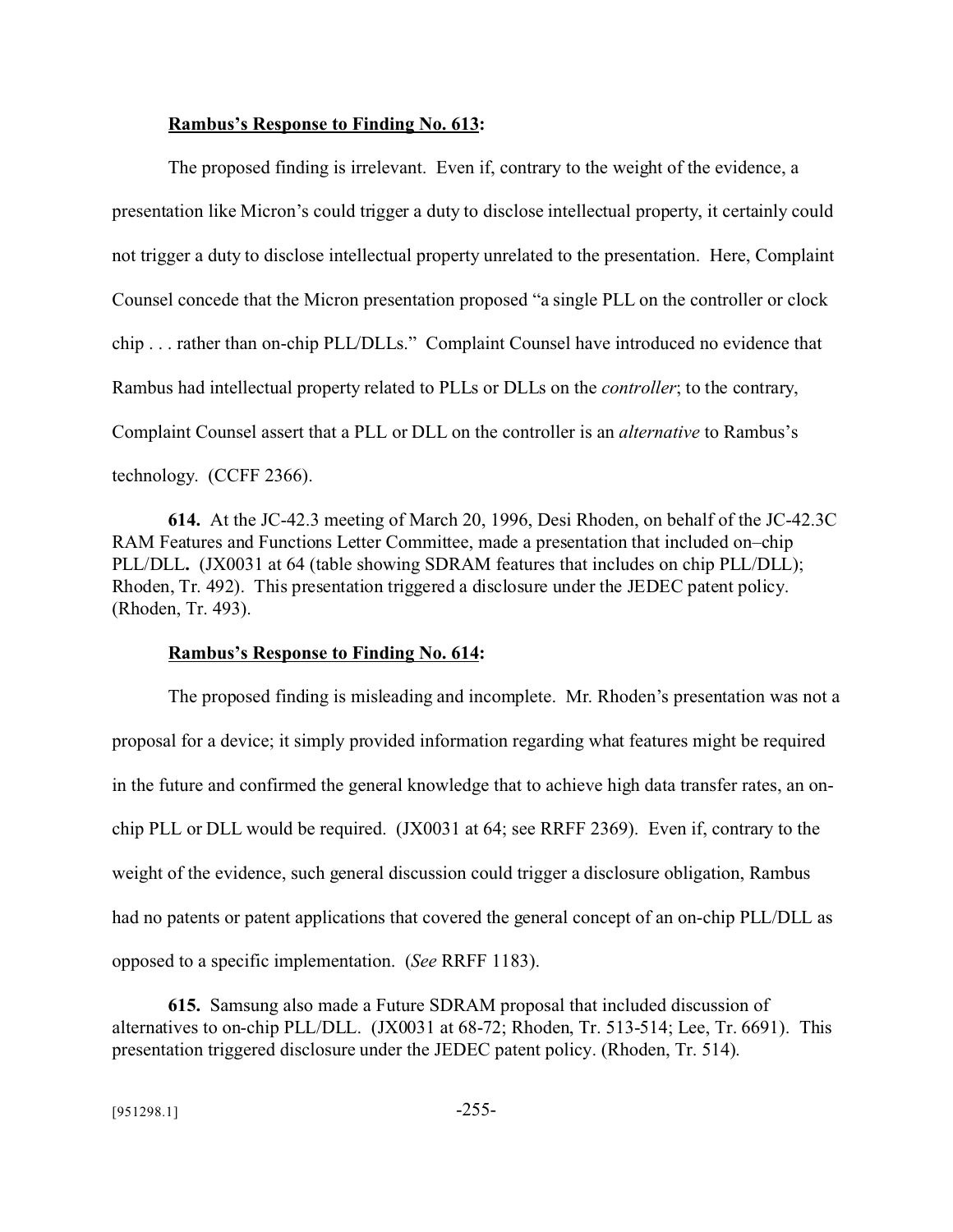#### **Rambus's Response to Finding No. 615:**

The proposed finding is irrelevant. Even if, contrary to the weight of the evidence, a presentation like Samsung's could trigger a duty to disclose intellectual property, it certainly could not trigger a duty to disclose intellectual property unrelated to the presentation. Here, Complaint Counsel concede that the Samsung presentation related to "*alternatives* to on-chip PLL/DLL" (in fact, like the Micron presentation cited above (CCFF 613), it proposed a PLL on the memory controller (JX0031 at 71)). Complaint Counsel have introduced no evidence that Rambus had intellectual property related to PLLs or DLLs on the *controller*; to the contrary, Complaint Counsel assert that a PLL or DLL on the controller is an *alternative* to Rambus's technology. (CCFF 2366).

**616.** At the JC-42.3 meeting of June 5, 1996, EIA made two presentations involving on/off-chip DLL. (JX0033 at 42 ("Latency, in the case of DLL on chip") and 48 ("Latency (without DLL)").

#### **Rambus's Response to Finding No. 616:**

The proposed finding is irrelevant. EIAJ (not EIA) was simply presenting information as to what the timing parameters would be for a 100-150 MHz SDRAM with and without an onchip DLL. It did not consider the case of an off-chip DLL, as stated in the proposed finding, and was not proposing that a DLL be included in the standard. (JX033 at 42, 48).

**617.** During the course of its work relating to what ultimately became the DDR SDRAM standard, the JC-42.3 subcommittee also considered, as an alternative to on-chip PLL/DLL, the use of vernier circuits. (JX0036 at 58, 64; CX0367 at 3 (Presentation of Desi Rhoden: "The inclusion of the vernier in the memory for read data timing manipulation is good for all but the simple one memory device system."); Kellogg, Tr. 5168 ("My recommendation was in support first of all for the vernier. We seriously felt that that was the optimal solution, looking at the total data capture issue."); *see also* Lee, Tr. 6676-6678).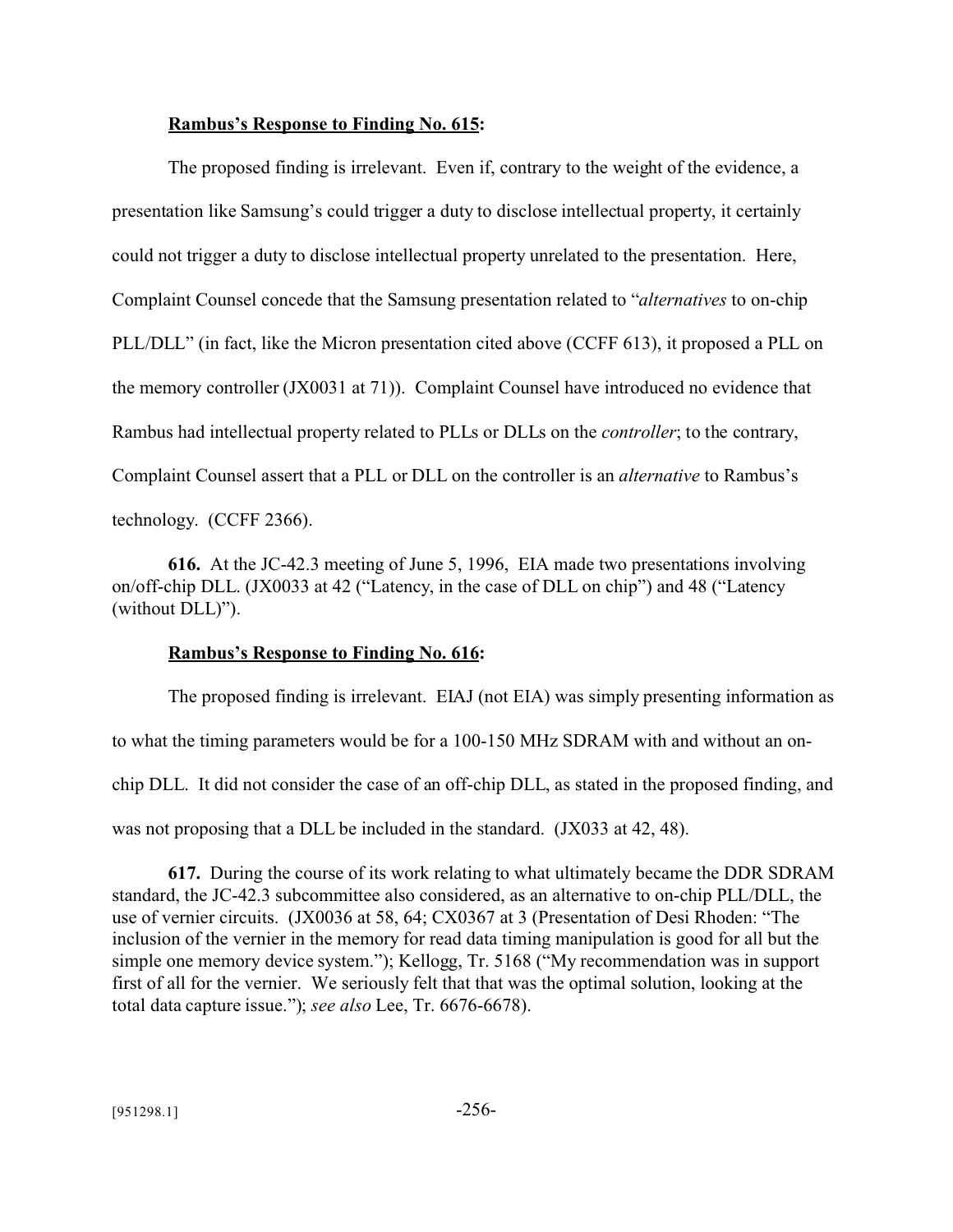### **Rambus's Response to Finding No. 617:**

The proposed finding is incomplete. A vernier would not have been a viable alternative

to an on-chip PLL or DLL. (RRFF 2389-99).

**618.** During the course of its work relating to what ultimately became the DDR SDRAM standard, the JC-42.3 subcommittee also considered, as an alternative to on-chip PLL/DLL, the use of an edge-aligned, bi-directional data strobe. (CX0368 at 1, 4 (Micron presentation regarding an edge-aligned, bi-directional data strobe: An edge-aligned strobe allowed implementation without DLL); CX0370 at 2(Silicon Graphics presentation for a unidirectional data strobe for read operations; "DLLs introduce instability, cut into dram core cycle time.") and 3; CX2713 at 2; Lee, Tr. 6651, 6654).

### **Rambus's Response to Finding No. 618:**

The proposed finding is incomplete. Although DDR SDRAMs have a "bidirectional data

strobe (DQS)," they still use a DLL to align the strobe with the clock. (JX0057 at 5).

**619.** By the time of the JC-42.3 meeting of December 9-10, 1997, the subcommittee had decided to include an on-chip DLL in the DDR standard that could be turned on or off (Lee, Tr. 6680-6681). At this meeting the subcommittee discussed the timing of a device where the onchip DLL was disab

led or enabled. (JX0041 at 18; Lee, Tr. 6680-6681).

#### **Rambus's Response to Finding No. 619:**

The proposed finding is not supported by the weight of the evidence. In recapping the

DDR SDRAM standardization process in a contemporaneous e-mail, Desi Rhoden wrote that

they had "saved a few of the toughest issues [like the DLL enable/disable] for last" and the issue

was not resolved until March 1998. (CX0375 at 2).

## **4. Consideration of Dual Edge Clocking.**

**620.** Dual edge clocking means capturing data off both edges of the clock. (Lee, Tr. 6688).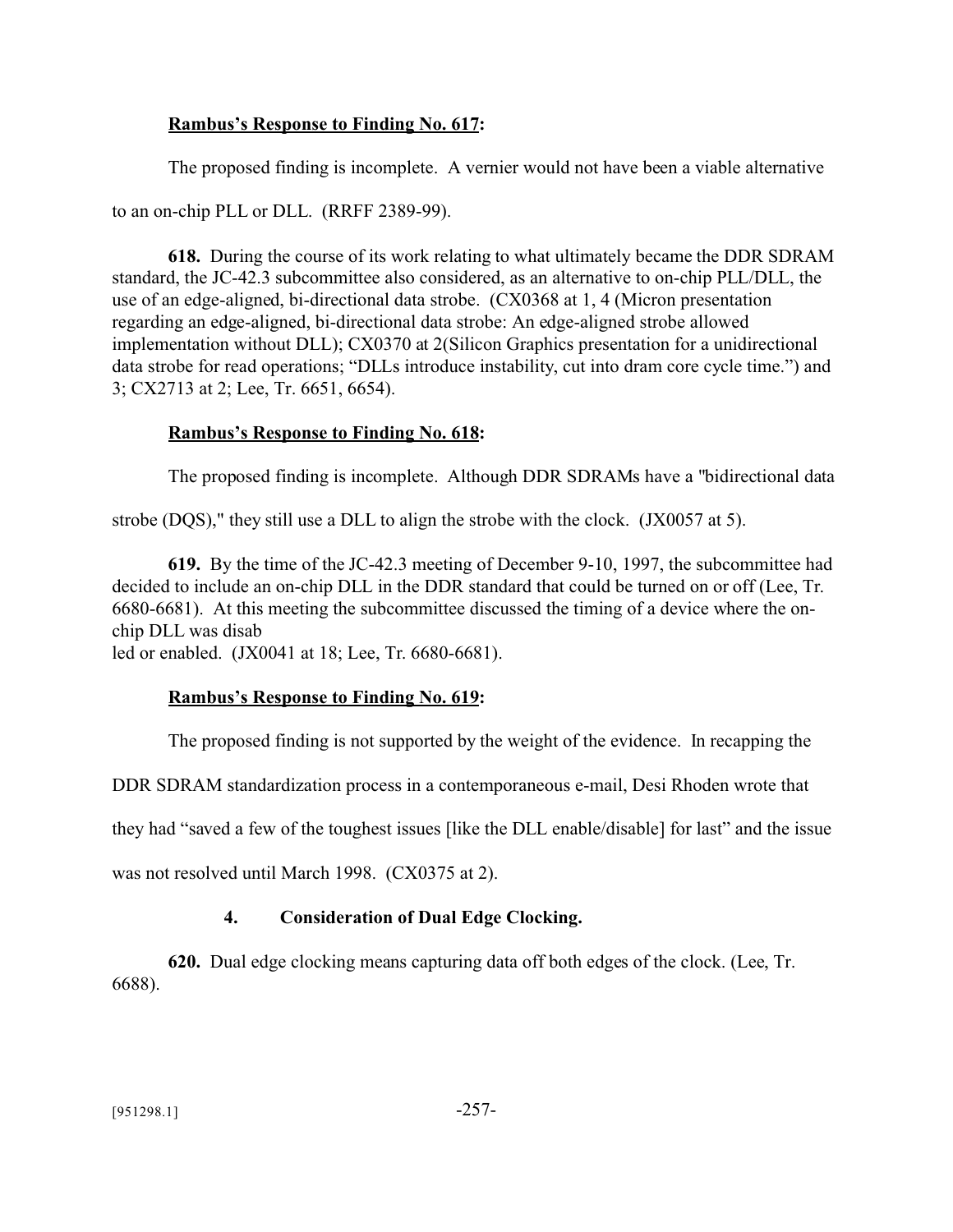#### **Rambus's Response to Finding No. 620:**

The proposed finding is vague. "Dual edge clocking" can refer to a number of different

technologies and implementations.

**621.** In a DDR SDRAM, data transitions on both the rising and falling edge of the clock. (Rhoden, Tr. 389; Polzin, Tr. 3995 ("DDR techniques allowed you to capture the data on the falling edge and the rising edge to effectively double the data rate, hence the word "double data rate" or "DDR."); Peisl, Tr. 4397 ("Both, the rising and falling edge of the clock. That's the essential of the DDR standard.").

### **Rambus's Response to Finding No. 621:**

The proposed finding is misleading. In DDR SDRAMs, the clock is all but ignored

during writes to the DRAM; the DRAM samples incoming data not with respect to the system

clock, but with respect to another signal known as the DQS data strobe. (Jacob, Tr. 5642).

**622.** In a DDR SDRAM read operation, data is driven by a data strobe, or strobe clock, which transmits data in time with the rising and falling edges of the system clock. (Rhoden, Tr. 513 (Samsung was proposing a "strobe clock, which is essentially what we have [in DDR SDRAMs]."); Peisl, Tr. 4397 (data is being transmitted on the rising and falling edges of the clock); Sussman, Tr. 1427 (page 5 of the DDR SDRAM standard refers to two data transfers per clock cycle); Kellogg, Tr. 5172 (the DDR SDRAM standard called for transmission of data on both the rising and falling edges of the clock)).

## **Rambus's Response to Finding No. 622:**

The proposed finding is misleading. The data strobe is not a "clock." A "clock" is a

"free-running" signal, that is running all the time, while the data strobe in DDR SDRAMs is not

free-running. (Macri, Tr. 4634).

**623.** JEDEC consideration of the dual edge clocking technology that was included in the DDR SDRAM standard began in 1988 when IBM presented its first HST proposals. (G. Kelley, Tr. 2584-85 ("In my mind, the consideration of using a double-edged clock actually began when I made the first presentation in 1988 and IBM reproposed in 1990 and 1991 and several other companies picked up in that -- on that concept in 1991. I think we had five companies showing what they called their own toggle mode in their presentations on the consideration of the first-generation synchronous DRAM. So in my mind, the consideration of the dual-edge clock

 $[951298.1]$  -258-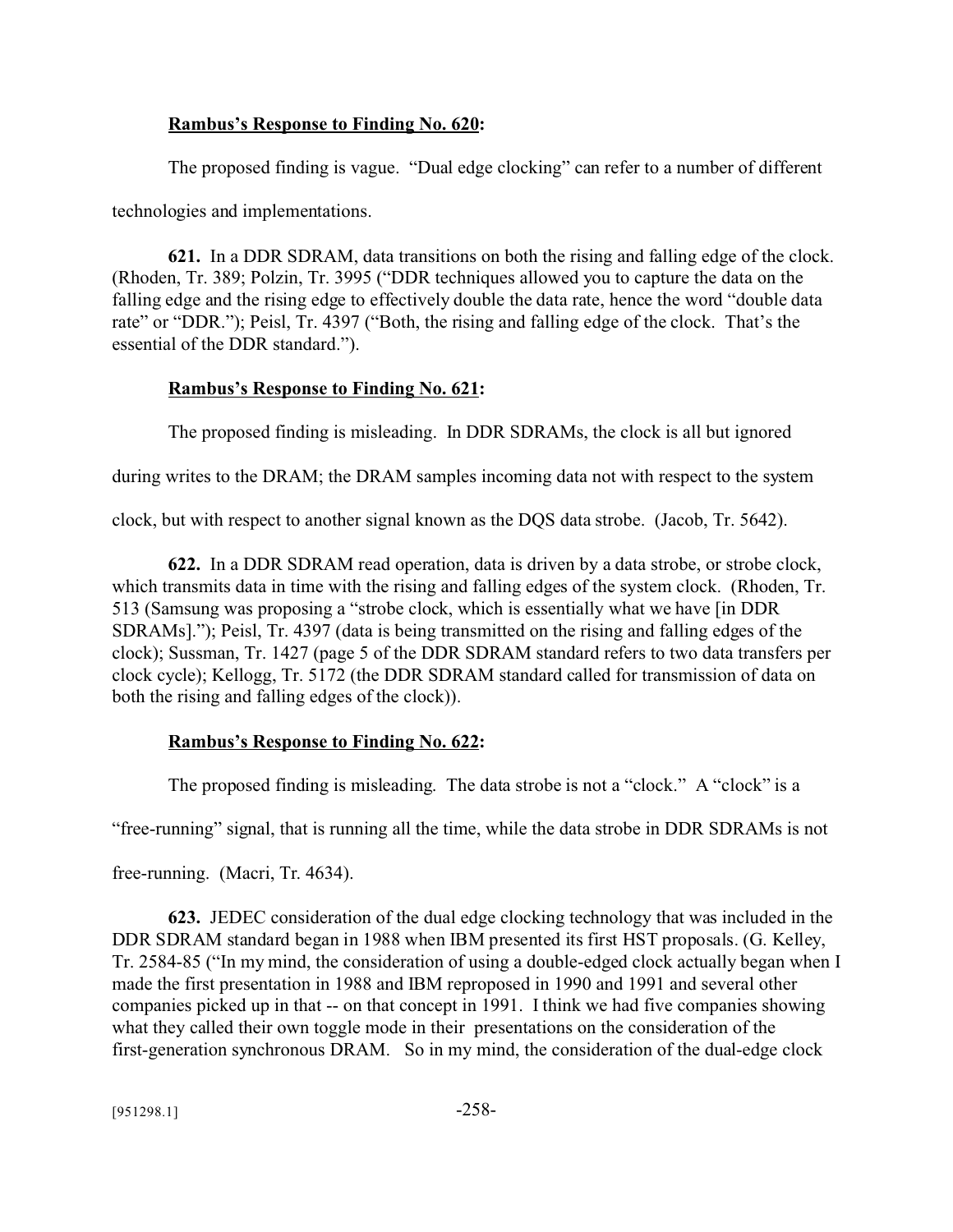began in 1988 and was essentially tabled because it was felt by the committee that it was not needed for the first generation part and that we would pick up the idea for consideration of the second generation part, which is now called DDR SDRAM.") and 2586-87 ("In my mind, we had been considered -- considering toggle mode, which is a dual-edge clock, in the early considerations of SDRAM in the 1990, 1991, 1992 time frame significantly. There were lots of presentations that included consideration in those early '90 years, so it did not begin with the later consideration of what the committee called DDR.")

## **Rambus's Response to Finding No. 623:**

The proposed finding is not supported by the weight of the evidence. (*See* RRFF 578).

**624.** Dual edge clocking continued to be considered at JEDEC as IBM and other members made further HST proposals in 1990 and 1991. (G. Kelley, Tr. 2584-85; CCFF 511)

### **Rambus's Response to Finding No. 624:**

The proposed finding is misleading in referring to HST as "dual edge clocking." HST did not transfer data on both edges of the clock signal, but on both edges of a "toggle" signal. While some witnesses loosely referred to this toggle signal as a "clock," it was not a free running clock like the system clock in a synchronous memory such as SDRAM or DDR SDRAM. (Rhoden, Tr. 437 (the HST toggle signal is not in constant operation, as opposed to the system clock in SDRAM); Sussman, Tr. 1471 (in HST, "data is synchronous with their -- I'm calling it a clock, but basically both on the rise and the falling edge of their input signal, whatever we are going to call it, I have data")).

**625.** On January 3, 1991, the JC-42.3 subcommittee issued a survey ballot regarding a proposed standard for HST. (CX0251). It included questions on dual edge clocking. (CX0316 at 1 ("TOGGLE MODE offers increased data rate (Writes or Reads) by clocking data from all of the DRAM I/Os at both the falling and the rising edges of the 'toggle' pin . . . Do you think that this kind of performance enhancement needs to be offered as a standard" yes (hand written).").

#### **Rambus's Response to Finding No. 625:**

The proposed finding is misleading in referring to questions relating to HST as involving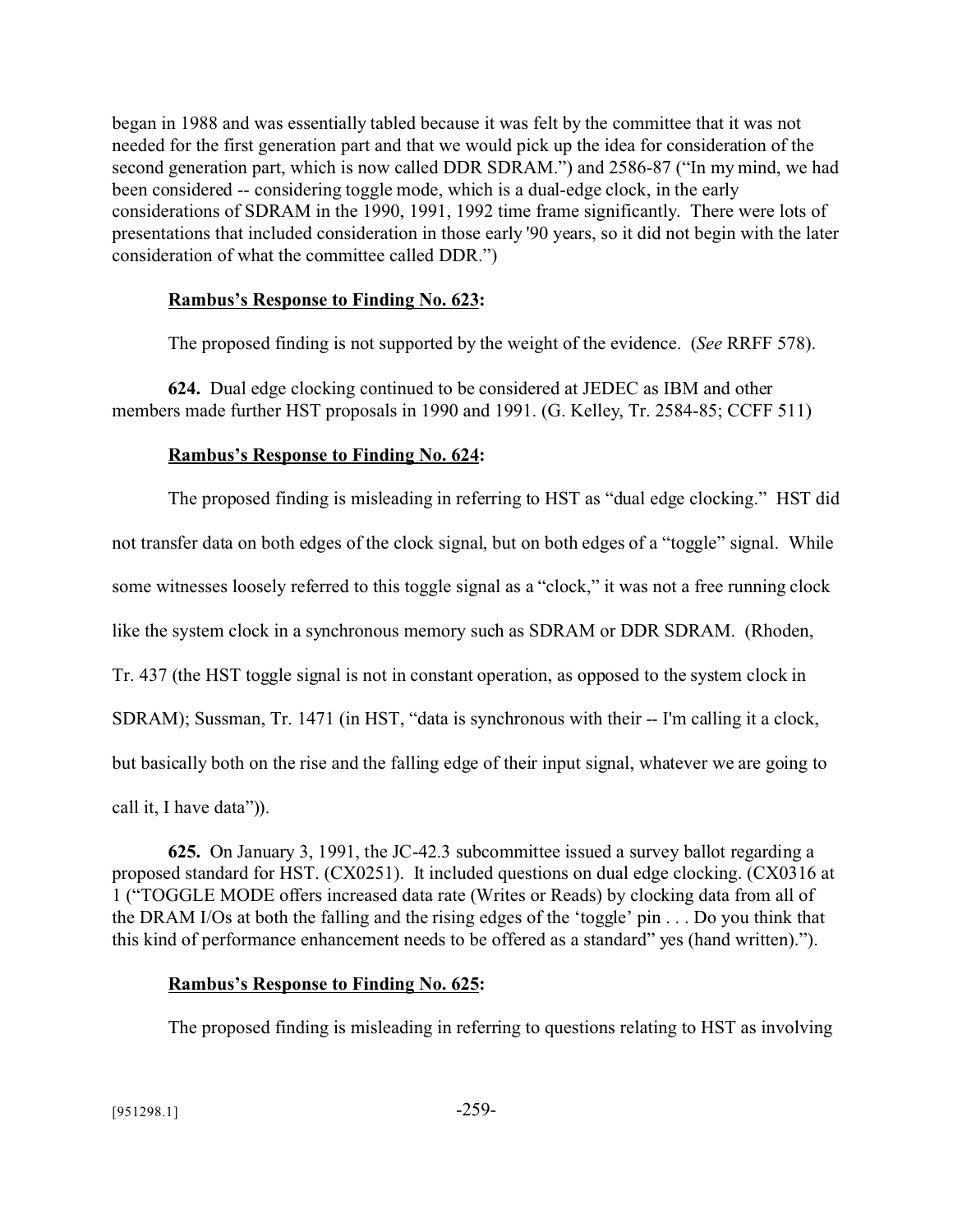"dual edge clocking." As the evidence quoted by Complaint Counsel makes clear, in HST data is transferred on "both the falling and the rising edges of the 'toggle' pin," not the clock. (CX0316 at 1; *see* RRFF 624). The proposed finding is also unrelated to any issue in this case since Rambus did not attend its first JEDEC meeting until December 1991. (CCFF 758).

**626.** At the May 9, 1991 JC-42.3 meeting, the subcommittee passed a motion to ballot the IBM toggle mode presentation. (JX0005 at 12). At the same meeting Siemens also made a toggle mode presentation that was like the IBM toggle mode except it used a G\ pin instead of a new toggle pin. (JX0005 at 12).

#### **Rambus's Response to Finding No. 626:**

The proposed finding is irrelevant since Rambus did not attend its first JEDEC meeting

until December 1991. (CCFF 758).

**627.** At the September 18, 1991 JC-42.3 meeting, the subcommittee voted in favor of the IBM toggle mode technology. However, there were four no votes and a number of comments. For example, NEC and Samsung commented that the use of two clock edges can limit speed. (JX0007 at 8). The subcommittee therefore decided to put the ballot on hold until more resolution to the comments could be made. (JX0007 at 9). At the same meeting Siemens made a second showing of its toggle mode technology. A motion to ballot was not made. (JX0007 at 10).

#### **Rambus's Response to Finding No. 627:**

The proposed finding is irrelevant since Rambus did not attend its first JEDEC meeting

until December 1991. (CCFF 758).

**628.** At the JC-42.3 Subcommittee meeting held on December 4-5, 1991, Mark Kellogg of IBM made a presentation comparing High Speed Toggle to synchronous DRAMs. (JX0010 at 5 and 84 ("Options: 1) high speed toggle (already passed ballot, on hold)")).(Kellogg, Tr. 5172- 5173) The HST being presented by Kellogg was basically the same thing as dual edge clocking. (Sussman, Tr. 1380-1381; Prince, Tr. 8992 ("Q. And when you talk here about another method, was that -- are you describing dual-edged clocking? A. Yes, although at the time I would have said I was describing toggle mode. Yes. Q. And by that would mean using the rising edge and the falling edge of the clock to  $-$  A. Yes, sir.") The Kellogg presentation created an obligation on a member to disclose relevant patents or patent applications. (G. Kelley, Tr. 2506). A JEDEC member listening to this presentation with claims covering dual edge clocking should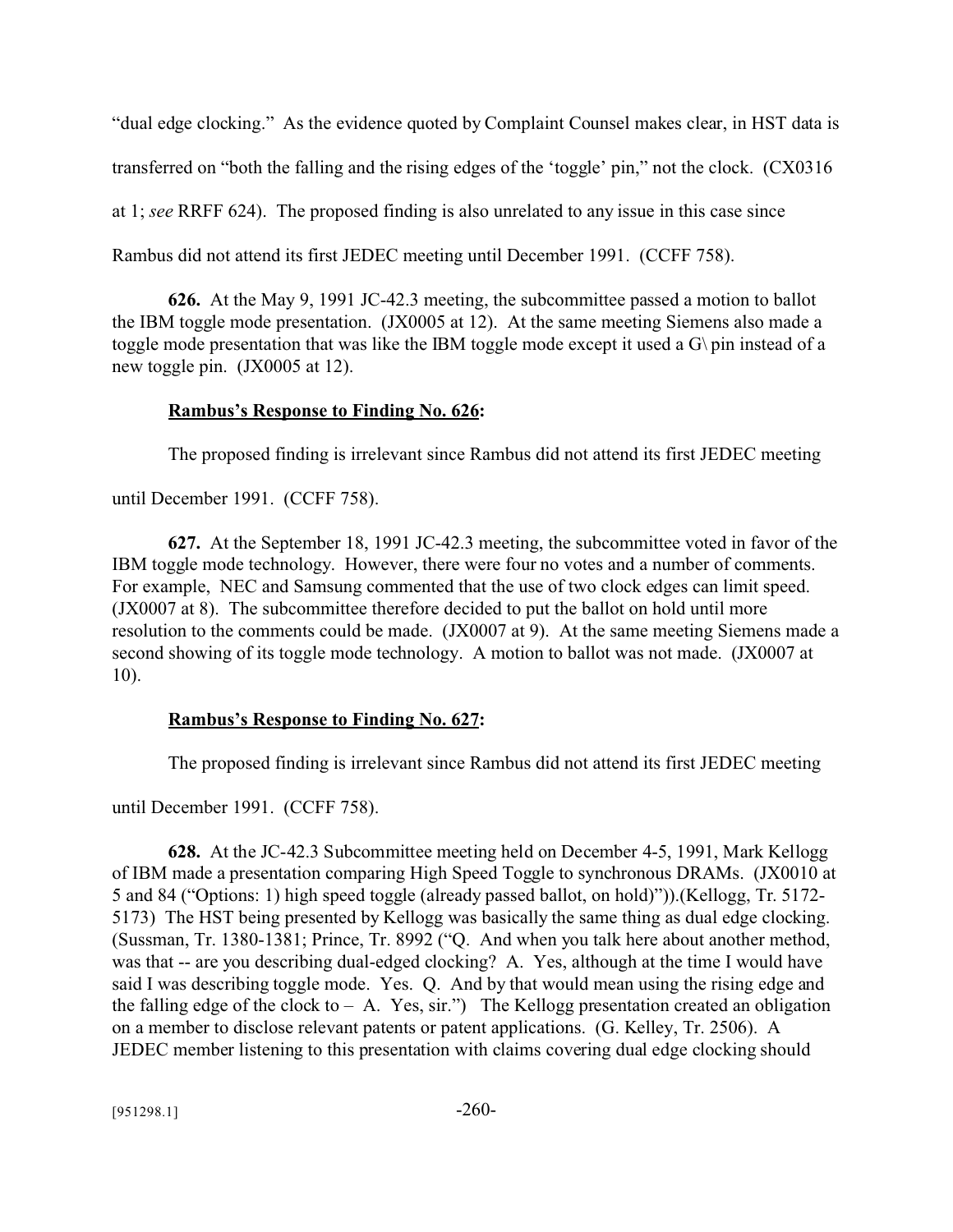have disclosed those claims. (Sussman, Tr. 1381-82).

#### **Rambus's Response to Finding No. 628:**

The proposed finding is not supported by the weight of the evidence to the extent that it means to suggest that HST is "basically the same thing as dual edge clocking" as used in DDR SDRAMs or as described in Rambus's '898 application. HST's asynchronous technology was quite different from the synchronous technology in DDR SDRAMs and described in Rambus's '898 application. (See RRFF 578). Indeed, although IBM held patents on HST (Kelley, Tr. 2715), there is no evidence that they disclosed them in connection with DDR SDRAM. Moreover, the Patent and Trademark Office has issued Rambus patents covering the form of dual edge clocking described in the '898 application despite considering whether IBM's HST technology constituted prior art. (*See* RRFF 2364).

The proposed finding that the Kellogg presentation triggered an obligation to disclose dual edge clocking claims is likewise not supported by the weight of the evidence. First, as noted above, HST, as discussed in the Kellogg presentation, is different from dual edge clocking as used in DDR SDRAMs and as described in the '898 application. Second, JEDEC policies cannot be stretched to attach a disclosure obligation in connection with presentations like Mr. Kellogg's. (*See generally* RPF 108-317). Third, the cited evidence does not support the finding. In the cited testimony, Mr. Sussman responded that it would have been "useful" if dual edge clocking claims had been disclosed, in response to a question asking whether it would "have been relevant to know if another member had IP claims on dual edge clocking technology." (Sussman, Tr. 1381-82). Moreover, Mr. Kellogg testified that he did not believe that the written JEDEC patent policy in effect at the time required the disclosure of patent applications in connection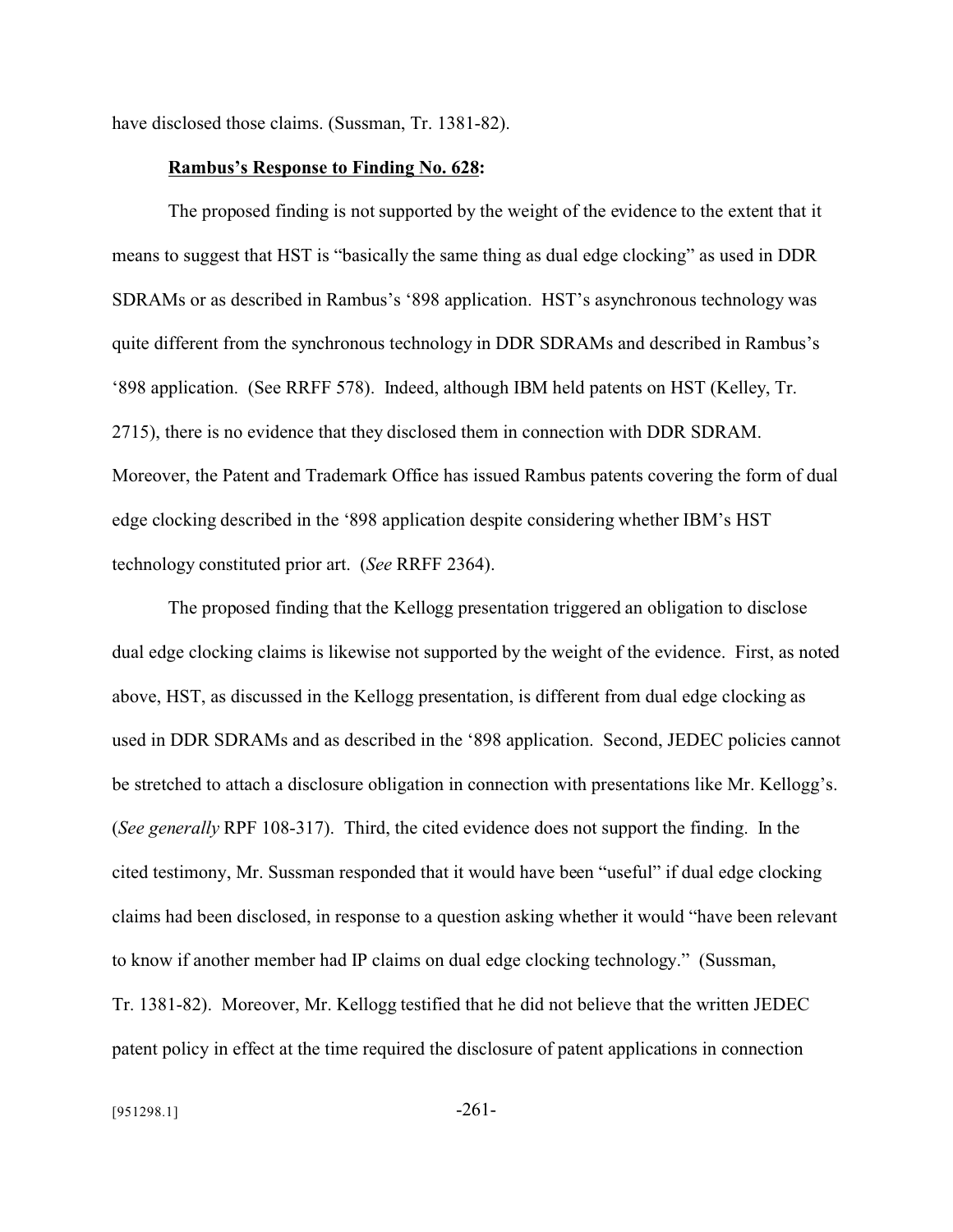with his presentation. (Kellogg, Tr. 5306-07).

The proposed finding is also irrelevant. There is no evidence that Rambus had any patents or patent applications covering any form of dual edge clocking technology in December 1991. Indeed, the first Rambus claim that Complaint Counsel raise as relating to dual edge clocking was filed in September 1994. (CCFF 1205).

**629.** At a special meeting of the JC-42.3 Subcommittee Task Force held on April 14, 1992, IBM indicated a desire to have dual edge clock technology in the first-generation SDRAM standard. (CX0034 at 32 ("IBM: … A Synchronous RAS/CAS with Synchronous DQ \* dual clock edge…"); Rhoden, Tr. 443 (Mr. Hardell was "proposing using both edges of the clock for the transition of data and information inside the Synchronous DRAM."); G. Kelley, Tr. 2514 (Mr. Hardell was proposing that JEDEC use the IBM invention, "an asynchronous DRAM with a synchronous output using both edges of the clock, the rising edge of the clock and falling edge of the clock, to output data."); Sussman, Tr.1386 ("Hardell . . . is still pushing a double edge clock version of the part).

#### **Rambus's Response to Finding No. 629:**

The proposed finding is misleading. At the task force meeting, IBM proposed a "slightly modified version of its HST technology." (CCFF 522). This proposal was for an asynchronous DRAM. (RRFF 509; RPF 338). Thus, it makes no sense to say that this was a proposal about features to incorporate in the first generation SDRAM, or *synchronous* DRAM, standard. Indeed, as noted above, Mark Kellogg had recently given a presentation contrasting HST and synchronous DRAM. (CCFF 628).

The evidence cited in support of the proposed finding misquotes the summary of the IBM presentation, thereby entirely changes the meaning. The presentation does not say "A Synchronous RAS/CAS," but, rather "A-Synchronous RAS/CAS," meaning that the RAS and CAS signals are asynchronous." (Kellogg, Tr. 5175 (the presentation involved "asynchronous inputs for address and command"; Jacob, Tr. 5542-43 (the presentations stated "asynchronous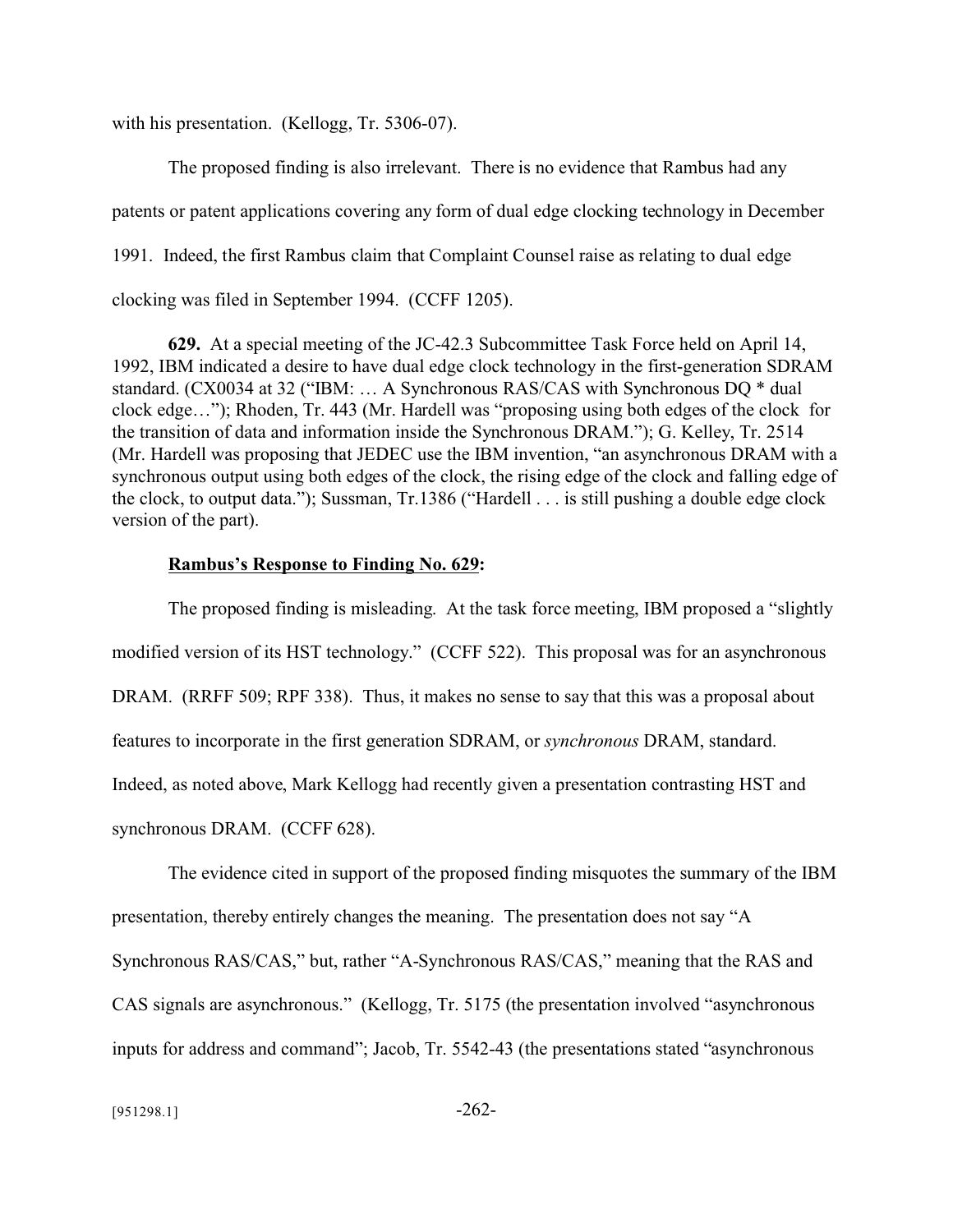RAS/CAS" )).

The proposed finding is also misleading in referring to the IBM proposal as proposing "dual edge clocking." (*See* RRFF 628).

**630.** Mr. Sussman's expectation as a JEDEC member was that a member with intellectual property relating to dual edge clocking technology would disclose that intellectual property. (Sussman, Tr. 1386). The same JEDEC disclosure rules apply to JEDEC task force meetings like this one as to regular JEDEC committee meetings. (Sussman, Tr. 1386)

#### **Rambus's Response to Finding No. 630:**

The proposed finding is not supported by the weight of the evidence, to the extent that "dual edge clocking" is intended to encompass the form of dual edge clocking described in Rambus's '898 application. This form of dual edge clocking was very different from the IBM presentation in April 1992. (*See* RRFF 628-29).

The proposed finding is also irrelevant. There is no evidence that Rambus had any

patents or patent applications covering any form of dual edge clocking technology in April 1992.

Indeed, the first Rambus claim that Complaint Counsel raise as relating to dual edge clocking

was filed in September 1994. (CCFF 1205).

**631.** The attendees at the meeting discussed the advantages of a dual edged clock against a single edged clock and decided that a dual edge clock was not needed to meet the requirements of the SDRAM standard that it was currently working on and that it would reconsider the dual edge clocking technology in the next generation standard (G. Kelley, Tr. 2515 ("At the meeting, we discussed the advantages of a double-edged clock versus a single-edged clock and we decided as a group that we could meet the requirements of the high-performance systems for the next-generation DRAM without needing a double-edged clock for that doubling of the performance and that we would reconsider the double-edged feature in the next generation."); Rhoden, Tr. 462).

## **Rambus's Response to Finding No. 631:**

The proposing finding is misleading in referring to the IBM proposal in April 1992 as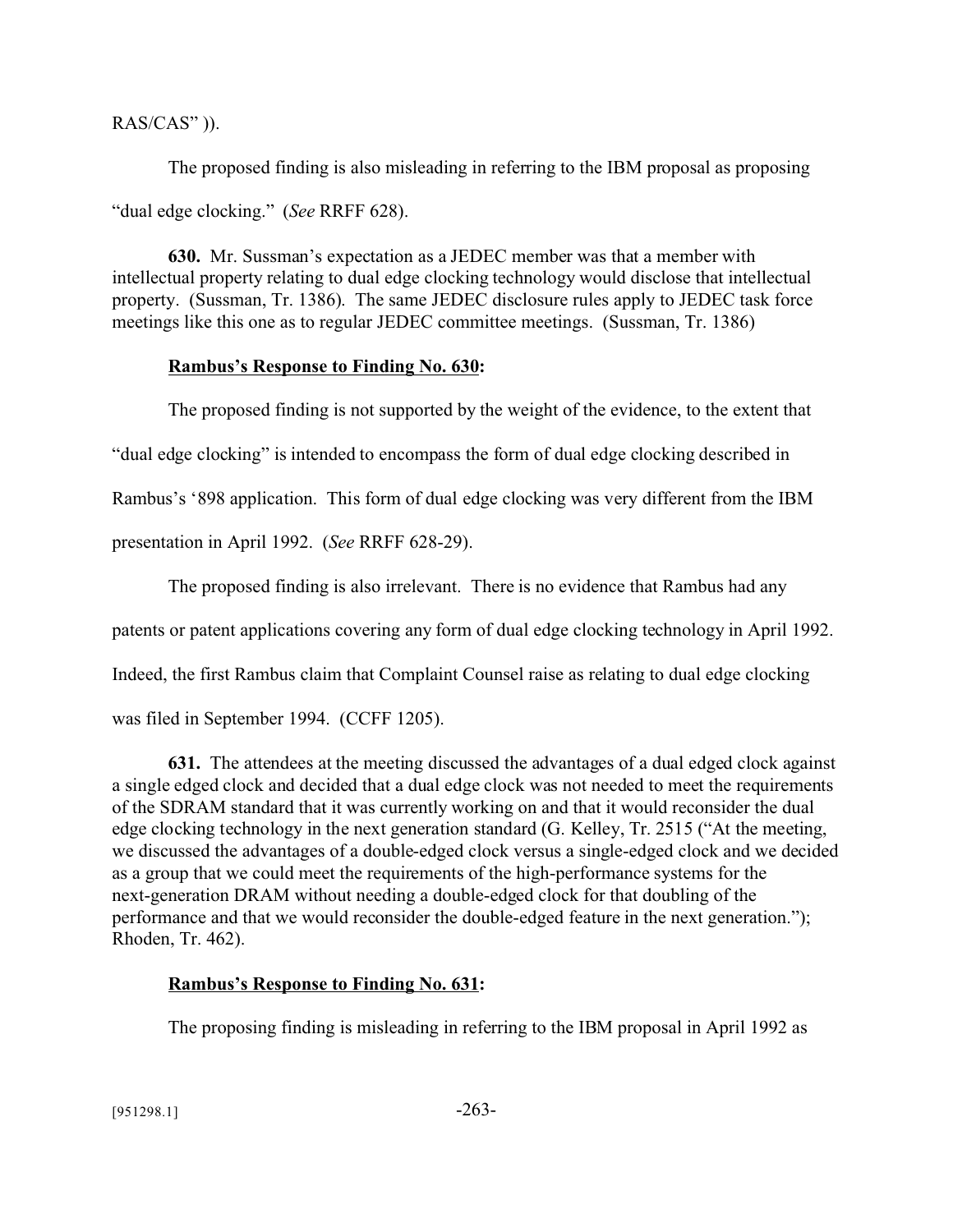"dual edge clock." (*See* RRFF 628).

**632.** The proposal made by IBM at the April 14, 1992 Task Force meeting eventually wound up in the DDR standard. (Rhoden, Tr. 445-446 ("The differences [between Mr. Hardell's presentation in April 1992 and the dual edge clock proposed for the DDR SDRAM ballot] was almost none. What Mr. Hardell was proposing is essentially what we ultimately wound up with in the standard for DDR."); Rhoden, Tr. 483; Kellogg, Tr. 5176).

## **Rambus's Response to Finding No. 632:**

The proposed finding is not supported by the weight of the evidence. (*See* RRFF 628).

**633.** At a meeting of the JC-42.3 subcommittee held on May 24, 1995, Hyundai, Texas Instruments and Mitsubishi all made presentations relating to the Synclink technology. (JX0026 at 10-11 and 95-108 (Hyundai presentation); JX0026 at 10 and 109-110 (Texas Instruments presentation)); JX0026 at 11 and 111-112 (Mitsubishi presentation)).

## **Rambus's Response to Finding No. 633:**

Rambus has no specific response.

**634.** The SyncLink presentations included proposals to use dual edge clock technology. (JX0026 at 112 ("Strobe in Reference Clock both edge for input, positive edge for output") (Mitsubishi presentation); Rhoden, Tr. 472 ("Mitsubishi was proposing here a reference clock. Both edge for input is basically, if you want to think about it, it's a dual edge input. Both edge for input and positive edge for output, they were using a combination, if you would."); Calvin, Tr. 1026-1027; Sussman, Tr. 1405, 1408; G. Kelley, Tr. 2575 ("I understood that this was proposing a new concept of double-edge clock. It was similar to the concept that we had discussed for some time called toggle mode where you use the double-edge clock on output control. This was using a double-edge clock on input control with data coming into the DRAM."); *see also* CX0711 at 156-57 (e-mail from Don Stark to all Rambus staff noting SyncLink's use of both the rising and falling edges of the clock for data input)).

## **Rambus's Response to Finding No. 634:**

The proposed finding is misleading. As explained in the JEDEC minutes, the Synclink

technology was being standardized under the auspices of the IEEE, not JEDEC, and was being

brought to JEDEC simply to standardize the pinout. (JX0026 at 10).

**635.** Mr. Sussman's expectation was that a member with intellectual property relating to dual edge clocking should disclose that interest in response to this presentation. (Sussman, Tr.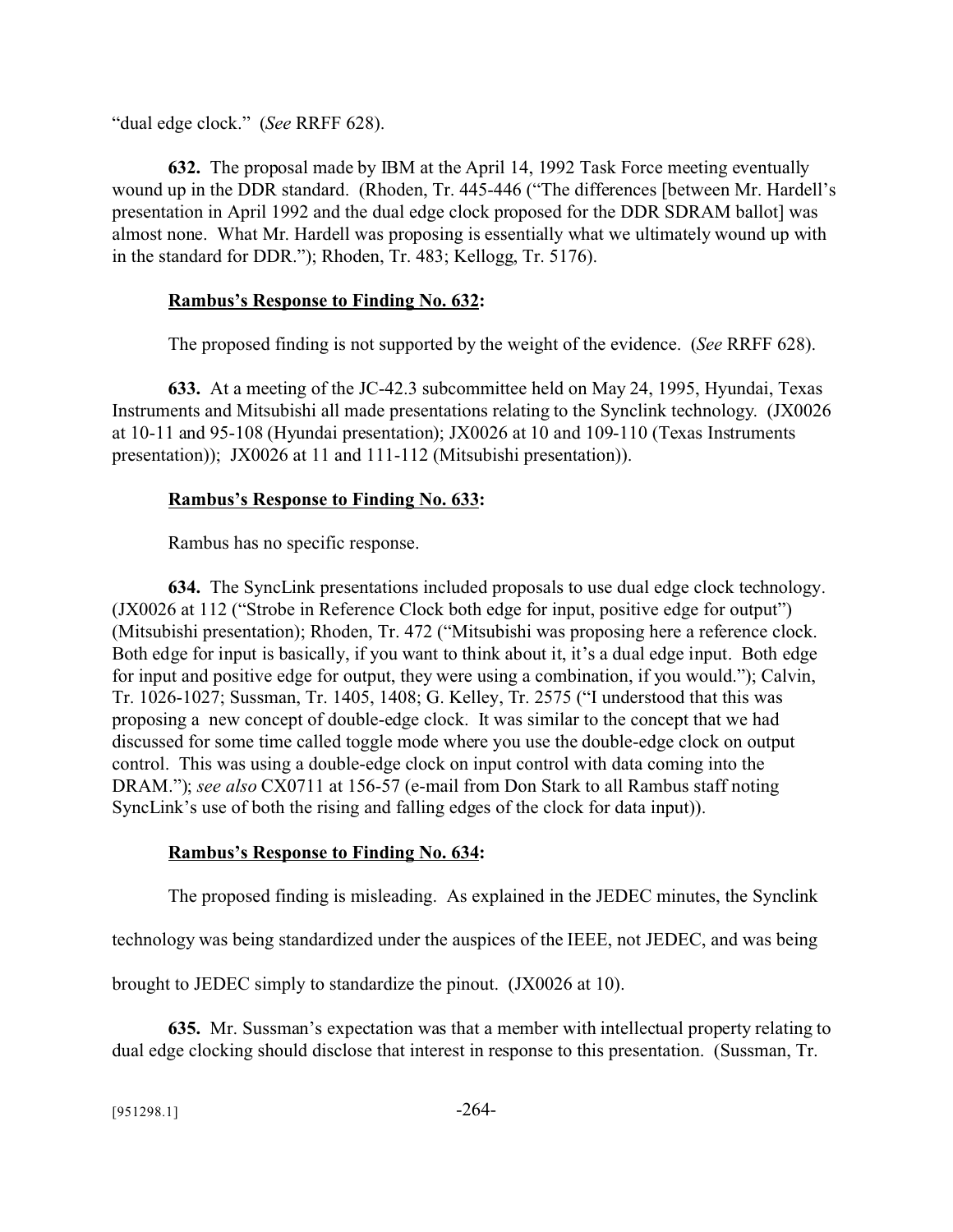1409).

#### **Rambus's Response to Finding No. 635:**

The proposed finding is misleading to the extent that it suggests that Rambus did not disclose intellectual property interests in the Synclink technology. To the contrary, after the Synclink presentation at JEDEC, Richard Crisp of Rambus disclosed that Rambus believed that it had intellectual property covering aspects of Synclink. (*See generally* RPF 536-48). For example, in August 1995, Mr. Crisp told a Synclink working group, whose members were mostly JEDEC representatives, that "SyncLink may violate RamBus patents that date back as far as 1989." (RX0592 at 2; RPF 542-43). At the next JEDEC meeting in September 1995, Mr. Crisp presented a statement of Rambus's position. That statement made clear that Rambus believed that its work predated Synclink and then stated:

> "At this time, Rambus elects to not make a specific comment on our intellectual property position relative to the Synclink proposal. Our presence or silence at committee meetings does not constitute an endorsement of any proposal under the committee's consideration nor does it make any statement regarding potential infringement of Rambus intellectual property."

(JX0027 at 26). Rambus's statement was taken by JEDEC members as a warning that Rambus may have intellectual property relating to Synclink. (RPF 545-48).

**636.** JEDEC never standardized the Synclink architecture. (G. Kelley, Tr. 2579; Sussman, Tr. 1415).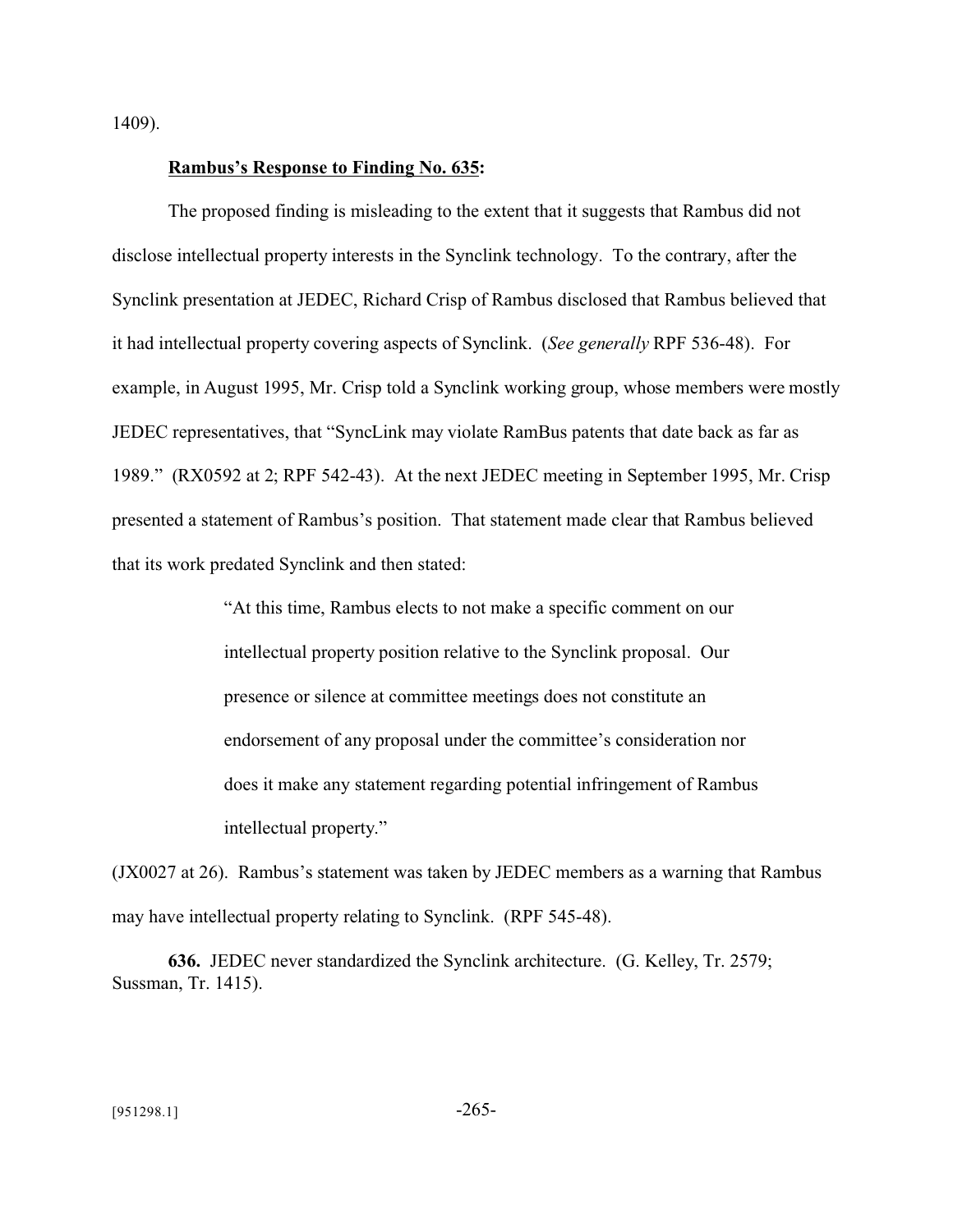#### **Rambus's Response to Finding No. 636:**

The proposed finding is misleading and incomplete. The Synclink architecture had not been proposed for standardization at JEDEC; only the pinout had been brought to JEDEC for standardization. (JX0026 at 10). At a JEDEC meeting on December 9-10, 1997, the SLDRAM pinout standard ballot was approved by the JC-42.3 subcommittee. (JX 41 at 22, 24; RX 1114 at

1; Rhoden, Tr. 1206-08).

**637.** In October 1995, JEDEC staff distributed to subcommittee members, including Rambus, a survey ballot requested at the September 1995 JC-42.3 meeting. (CX0260). The subject of the survey was "Future Synchronous DRAM (SDRAM) Features." (CX0260 at 1). Question 3.9-4 asked members whether they believed future generations of DRAMs could benefit from using both edges of the clock for sampling inputs. (CX0260 at 12 ("Does your company believe that future generations of SDRAMs could benefit from using BOTH edges of the clock for sampling inputs")). This question related dual edge clocking. (Calvin, Tr. 1033; Lee, Tr. 6689).

#### **Rambus's Response to Finding No. 637:**

The proposed finding is irrelevant because the evidence shows that a survey ballot did not

trigger a disclosure obligation. (RPF 346; RRFF 339-40, 385).

**638.** At a meeting of the JC-42.3 Subcommittee held on December 6, 1995, the results of the survey ballot were tabulated and announced. No clear consensus on the proposed use of dual edge clock in the next generation standard was reached, with seven members responding that the next generation of SDRAMs would benefit from using dual-edge clock technology and nine members responding that it would not. (JX0028 at 45.). Two specific comments relating to dual edge clock technology were recorded in the results of the survey ballot, both supportive of using the technology.((JX0028 at 45) ("Mitsubishi . . . Dual CLK input/output is simple and effective.") ("HP … Use positive edge for address/command & both edges for data.")).

#### **Rambus's Response to Finding No. 638:**

Rambus has no specific response.

**639.** At a meeting of the JC-42.3 Subcommittee held on March 20, 1996, Samsung made a presentation proposing to use dual edge clock technology in the future SDRAM standard. (JX0031 at 71 ("Future SDRAM - Proposal – Proposed Clocking Scheme … – Data in sampled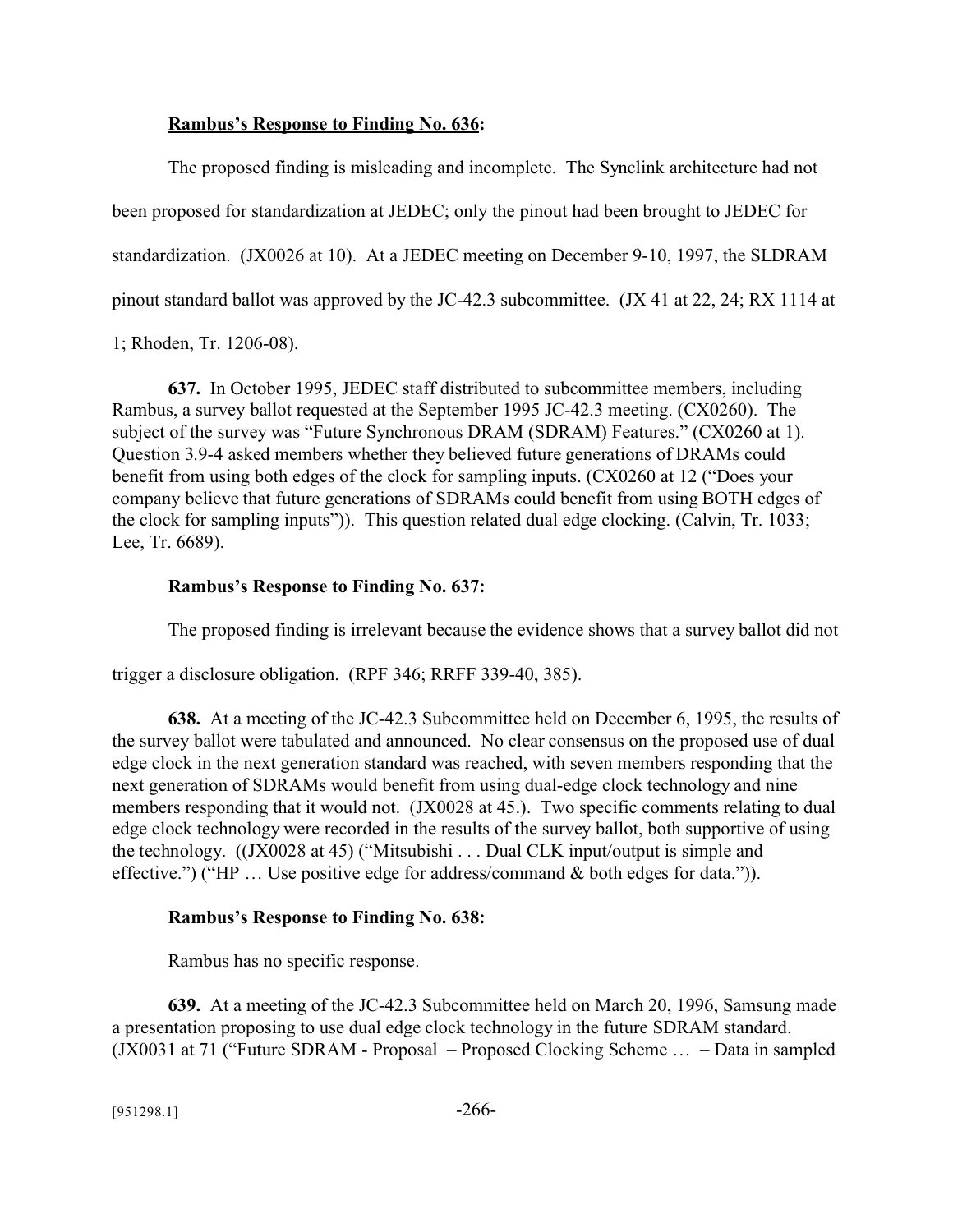at both edge of Clock into memory … – Use both edge of the Strobe clock to sample the memory Data into Controller"); Rhoden, Tr. 512; Calvin, Tr. 1035; Landgraf, Tr. 1719-1720; G. Kelley, Tr. 2581-2582; CX2114 at 85 (Karp, FTC Dep.)).

### **Rambus's Response to Finding No. 639:**

The proposed finding is incomplete. The Samsung presentation on "future SDRAM concepts" is not identified in the minutes as either a first showing or second showing, but simply as a "presentation." (JX0031 at 9). There is no evidence that the Samsung presentation ever progressed any further.

**640.** This presentation triggered disclosure under the JEDEC patent policy. (Rhoden, Tr. 514; G. Kelley, Tr. 2582; Landgraf, Tr. 1720 ("Q. Based on your understanding of the JEDEC patent policy, would a member who held patents or patent applications on dual edge clock have been required to disclose that information at this time? A. Yes, the committee had been discussing for a number of meetings what the next generation of Synchronous DRAM should be looking like and what kind of features, and a result of MOSAID's survey ballot as well as other discussions and meetings, the committee was driving towards a set of features for next generation SDRAM for higher performance, and all of these were in the direction of a proposed standard. So, all these presentations were bits and pieces that ended up into the double data rate standard.").

## **Rambus's Response to Finding No. 640:**

The proposed finding is not supported by the weight of the evidence. To the contrary, the evidence shows that during the time Rambus was a member of JEDEC the manuals and policies of JEDEC encouraged, but did not require, disclosure of intellectual property interests. Moreover, to the extent that there was any disclosure duty it applied only to issued patent that were essential to practice a standard, and the disclosure obligation arose only at the time of balloting. (*See generally* RPF 108-317). Finally, Rambus did not have patents or patent applications that covered the Samsung presentation. (*See* RRFF 1207-19).

**641.** At the same meeting in March 1996, JEDEC considered running a single-edged clock faster in order to double the data rate. (JX0031 at 64; Rhoden, Tr. 542-43 (VLSI proposed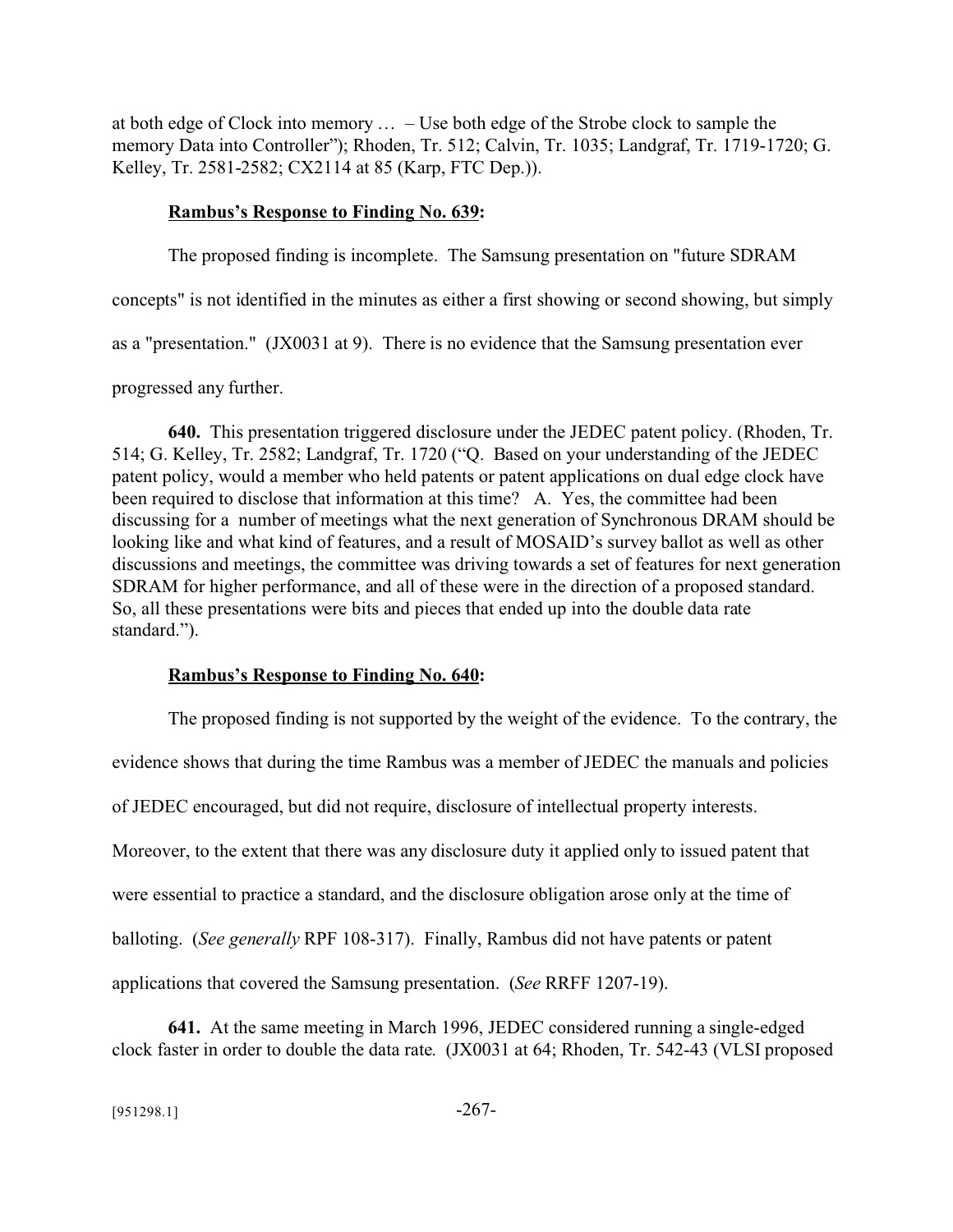using higher speed clocks to achieve data rates of up to 300 mhz)).

## **Rambus's Response to Finding No. 641:**

The proposed finding is not supported by the evidence. Mr. Rhoden's presentation was

not a proposal for a device; it simply provided information regarding what features would be

required in the future if certain clock speeds were eventually implemented (JX0031 at 64;

Rhoden, Tr. 542-43). It clearly is not a proposal that single edge clocks at those speeds actually

be implemented in order to double the data rate and Mr. Rhoden did not so testify.

**642.** During the course of its work relating to what ultimately became the DDR SDRAM standard, the JC-42.3 Subcommittee also considered, as an alternative to dual edge clocking, the use of a single edged clock. (CX0371 at 3; Lee, Tr. 6710-13 (showing and discussing two Texas Instruments presentations, one proposing to use a high-speed single-edged clock, and one proposing to use a lower speed single-edged clock with an on-chip clock frequency doubler to double the clock speed of the external clock signal).

# **Rambus's Response to Finding No. 642:**

The proposed finding is incomplete. The use of a single edged clock as an alternative to

dual edge clocking was not a viable alternative. (*See* RRFF 2325-43).

**643.** At the September 10, 1997, JC-42.3 meeting, the subcommittee voted to send a ballot including dual edge clocking to Council. (JX0040 at 8; Lee, Tr. 6714-6715).

# **Rambus's Response to Finding No. 643:**

The proposed finding is not supported by the evidence which relates to a ballot involving

using both edges of a data strobe, not both edges of the clock. The data strobe is not a "clock."

A "clock" is a "free-running" signal, that is running all the time, while the data strobe in DDR

SDRAMs is not free-running. (Macri, Tr. 4634).

**644.** In 1999-2000, Jedec considered interleaving SDRAM chips on the module in order to double the data rate. (CX0150 at 109-117). In December 1999, Kentron made a proposal to Jedec to interleave SDRAM chips on the module. (CX0150 at 115) ("Operate each bank with its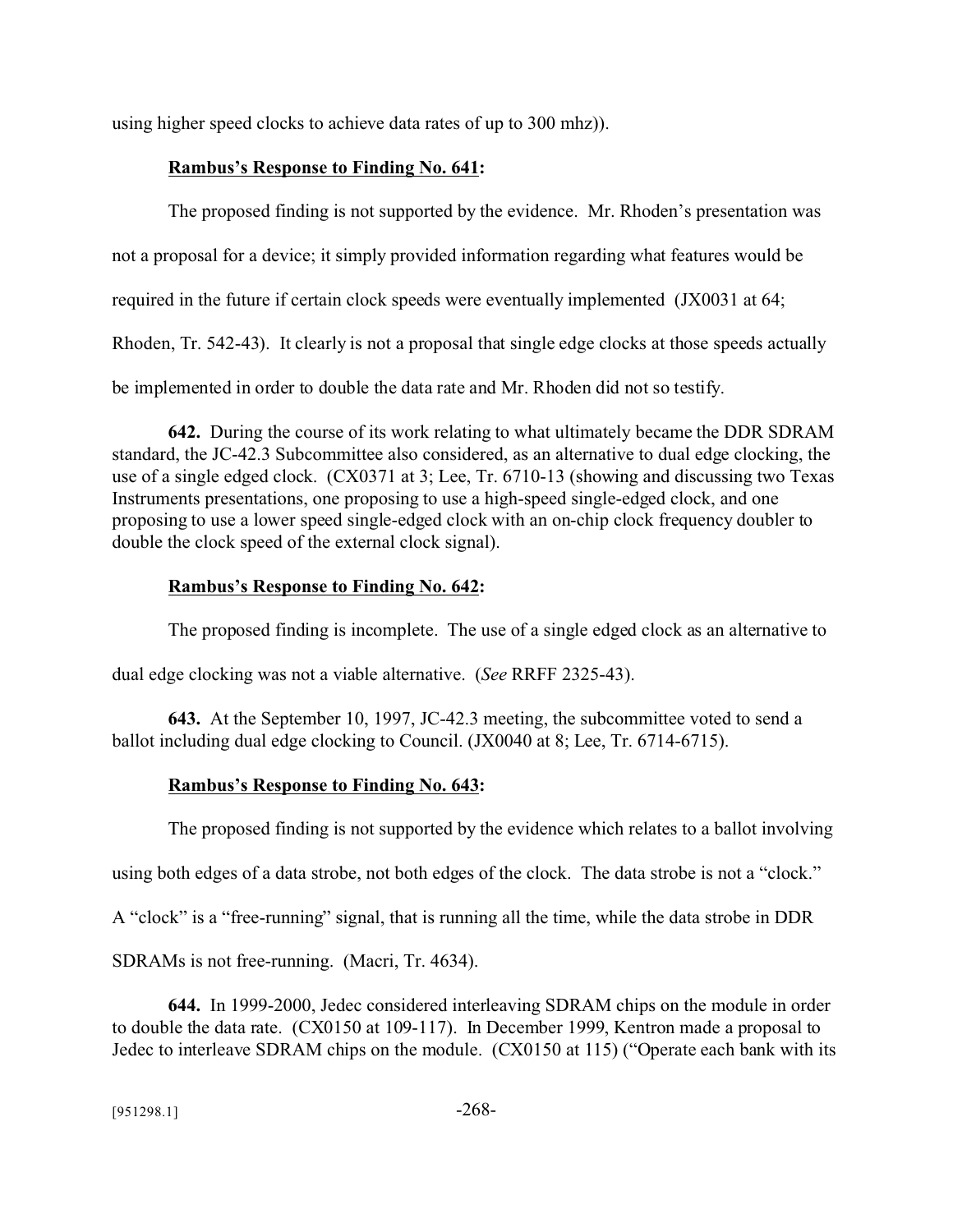individual CLK . . . Provide/Sample data for every rising edge of both CLKs.").

### **Rambus's Response to Finding No. 644:**

The proposed finding is incomplete. Interleaving banks on the module was not a viable

alternative. (RRFF 2351-55).

## **5. Other Technologies Considered In Connection With the DDR SDRAM Standard.**

### **(A) Externally Supplied Reference Voltage.**

**645.** At the May 1994 JC-42.3 meeting and the March 1995 JC-16 meeting Richard Crisp of Rambus observed presentations regarding externally supplied reference voltage. (CX0711 at 25, 27; CX0711 at 52, 54).

### **Rambus's Response to Finding No. 645:**

The proposed finding is irrelevant. (RRFF 555).

**646.** JEDEC included externally supplied reference voltage as an optional feature in the DDR SDRAM standard. (CCFF 564).

## **Rambus's Response to Finding No. 646:**

The proposed finding is incorrect. Some SDRAM pinouts included an optional VREF

pin, making it clear that an externally supplied reference voltage was not required for the

SDRAM standards; DDR SDRAM pinouts contain a VREF pin. The proposed finding is also

irrelevant. (RRFF 555, 564).

## **(B) Source Synchronous Clocking.**

**647.** During the March 15, 1995 JC 42.3 meeting, Mr. Crisp recorded a Fujitsu representative's suggestion that it would be necessary to use two clocks, a clock-in and clock-out, for high speed operation. (CX0711 at 58). In an e-mail sent to Rambus executives and others, Mr. Crisp stated, "It appears that they are starting to figure out that we have a very good idea with respect to source synchronous clocking. Of course they may get into patent trouble if they do this." (*Id.*).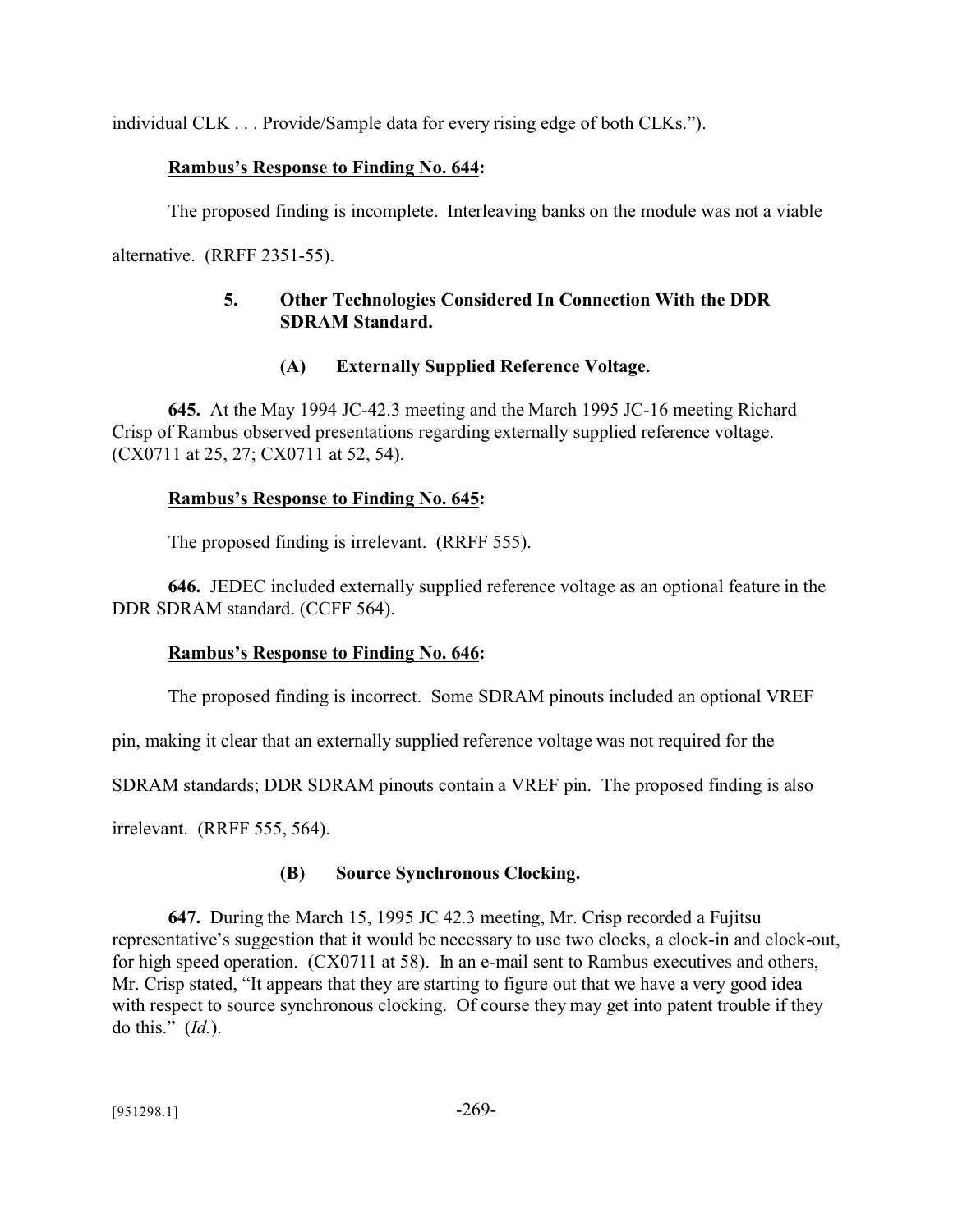#### **Rambus's Response to Finding No. 647:**

The proposed finding is irrelevant. (*See* RRFF 554).

**648.** JEDEC included a bidirectional data strobe, or DQS strobe, as part of the DDR SDRAM standard. (CX0234 at 164). The data strobe might be considered to be a form of source synchronous clocking. (Lee, Tr. 6682).

#### **Rambus's Response to Finding No. 648:**

The proposed finding is irrelevant. (*See* RRFF 554, 564). The vague language of the proposed finding, that the data strobe *might* be considered to be a *form* of source synchronous clocking, underscores the point that source synchronous clocking is not a single well-defined technology. Complaint Counsel has made no showing that Rambus had any pending claims covering any JEDEC work relating to some type of source synchronous clocking.

#### **6. Adoption of the DDR SDRAM Standard.**

**649.** In August 1999 JEDEC issued Release 9 of the 21-C standard. (CX0234).

#### **Rambus's Response to Finding No. 649:**

Rambus has no specific response.

**650.** Release 9 expanded the original SDRAM standards to include DDR SDRAMs. (CX0234 at 143). It included programmable CAS latency and burst length as well as on-chip DLL and dual edge clocking. (CCFF 653-658)

#### **Rambus's Response to Finding No. 650:**

The proposed finding is misleading in the suggestion that the original SDRAM standards were simply "expanded . . . to include DDR SDRAMs." The DDR SDRAM standard retained some features of SDRAM (such as programmable CAS latency), changed others (such as outputting data on both edges of the clock instead of just a single edge), and added others (such as the on-chip DLL).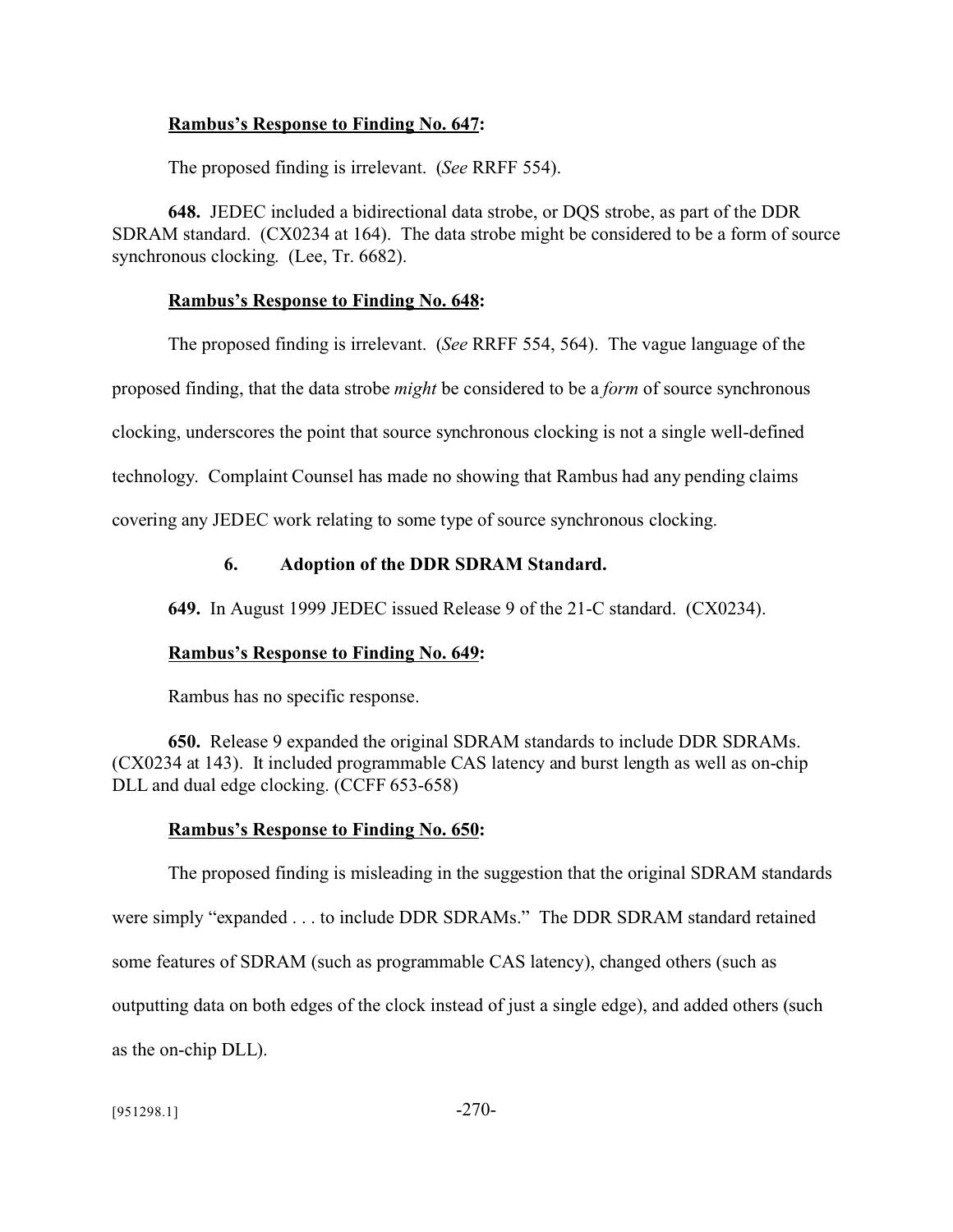**651.** Users requested that JEDEC take everything that related to DDR out of Release 9 and put it in a separate specification. (Rhoden, Tr. 1293-1294). In response to user requests, JEDEC took all of the DDR specifications that had previously issued in Release 9 of the 21-C standard (CX0234) and put them together in one document. (Rhoden, Tr. 1293-1294). That document, entitled "Double Data Rate (DDR) SDRAM Specification" and numbered "JESD79" was published in June 2000. (JX0057; Rhoden, Tr. 1293-1294).

### **Rambus's Response to Finding No. 651:**

Rambus has no specific response.

**652.** Apart from the possibility of some slight updating and clean-up, JESD79 contains the same DDR related material as in Release 9 of the 21-C standard. (Rhoden, Tr. 1294).

## **Rambus's Response to Finding No. 652:**

Rambus has no specific response.

## **7. The Content of the Adopted DDR SDRAM Standard.**

**653.** The DDR SDRAM Standard incorporated in Release 9 of 21-C and JESD79 included many features that had been previously adopted in the first generation SDRAM standard as well as new features such as dual edge clocking and on-chip DLLs. (Sussman, Tr. 1428-1429 ("Many of the features of the Synchronous DRAM are part of the double data rate Synchronous DRAM. Key items that we've added is that now the customer base, the user base, has more experience with higher edge clocks. We're using both edges of the clock rather than just a single edge. Now that we're going faster, we've added this DLL/PLL that used to be on the system board for only some of the systems. So, basically we're adding other system-level features that we know about and arguing about adding them into the component."); Gross, Tr. 2296-2297 (DDR "was an improvement and had a lot in common with the prior technology SDRAM relative to the way it was utilized to get data in and out of the device."); Peisl, Tr. 4429 ("DDR was an evolutionary concept in regards to SDR on JEDEC level. Several features of SDR had been taken over into DDR, so it was more or less a logical step for the industry committee to go from SDR to DDR and this is meant by the engineering word "easier"); McWilliams, Tr. 4822 ("DDR is perceived to be evolutionary in that it added some strobes for the data bus but preserved most of the paradigms of SDRAM."); Bechtelsheim, Tr. 5871- 5872 (DDR is "a modest design change from the original synchronous DRAM in terms of the conceptual similarity of the two designs."); CX2451 at 20).

## **Rambus's Response to Finding No. 653:**

Rambus has no specific response.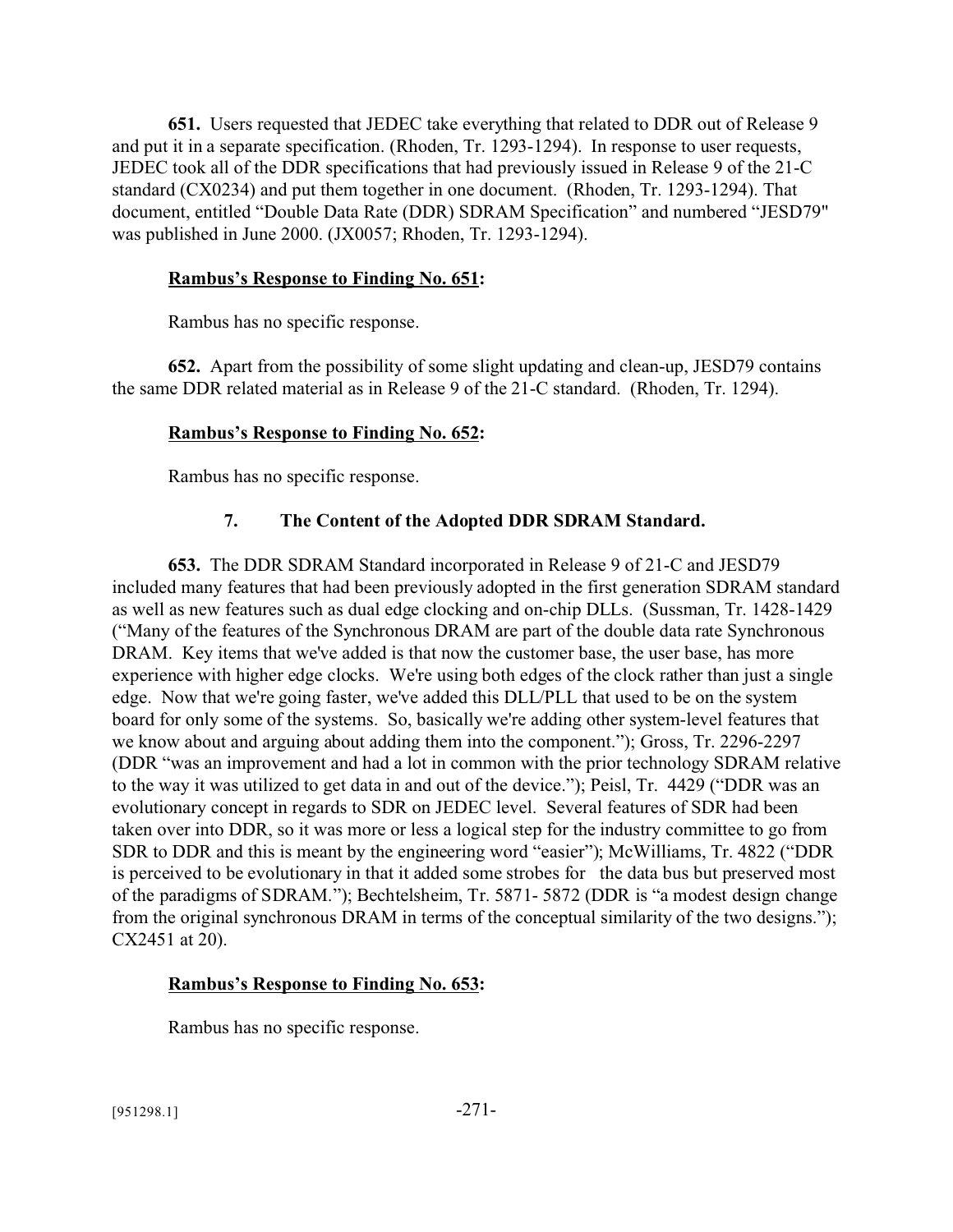**654.** All of the features included in the DDR SDRAM standard had been considered in the first generation SDRAM standard. (CX2767 at 5 ("Everything that exists within DDR was considered in the previous SDRAM generation but postponed to make sure we could keep the final cost in line with the previous technology (EDO).")

#### **Rambus's Response to Finding No. 654:**

The proposed finding is not supported by reliable evidence. In an effort to obtain a sweeping finding that finds no support in the contemporaneous documents or in any trial testimony, Complaint Counsel rely on a comment by an interested witness, Desi Rhoden, in a media interview in the summer of 2000, after Rambus had asserted its patents. It is notable that Complaint Counsel did not ask Mr. Rhoden to repeat his statement at trial, under oath and subject to cross-examination.

#### **(A) On-chip DLL.**

**655.** The DDR SDRAM standard requires use of on-chip DLLs. (CX0234 at 176 ("DLL Enable/Diasable Mode for DDR SDRAM/SGRAM . . . The following defines the DLL disable/enable bit in the Extended Mode Register") and at 197 ("DDR SDRAMs/SGRAMs incorporate an internal DLL (Delay Lock Loop) or equivalent circuitry to shift the output data in time such that the output data is nominally aligned with the input clock, CK."); JX0057 at 8 (Functional block diagram showing an on-chip DLL); Lee, Tr. 6643 ("Q. Based on your understanding, does the JEDEC DDR SDRAM standard require the inclusion of on-chip DLL? A. Yes"); Rhoden, Tr. 564 ("Q. So, on-chip DLL is not really a requirement for JEDEC Standard 21-C is it? A. Oh, quite the contrary, sir. It is a requirement.") and 1295; Sussman, Tr. 1427; Peisl 4391-4392)

#### **Rambus's Response to Finding No. 655:**

The proposed finding is incomplete. The inclusion of a DLL in the standard was

improper because an on-chip DLL is not required for interoperability. (*See* RRFF 503). As

Complaint Counsel argue, the importance of standard-setting is to ensure interoperability. (See

CCFF 25-28, 114-116). Since the DLL is not required for interoperability, there was no

legitimate reason for JEDEC to favor an on-chip DLL over other circuits, such as a PLL, that

 $[951298.1]$  -272-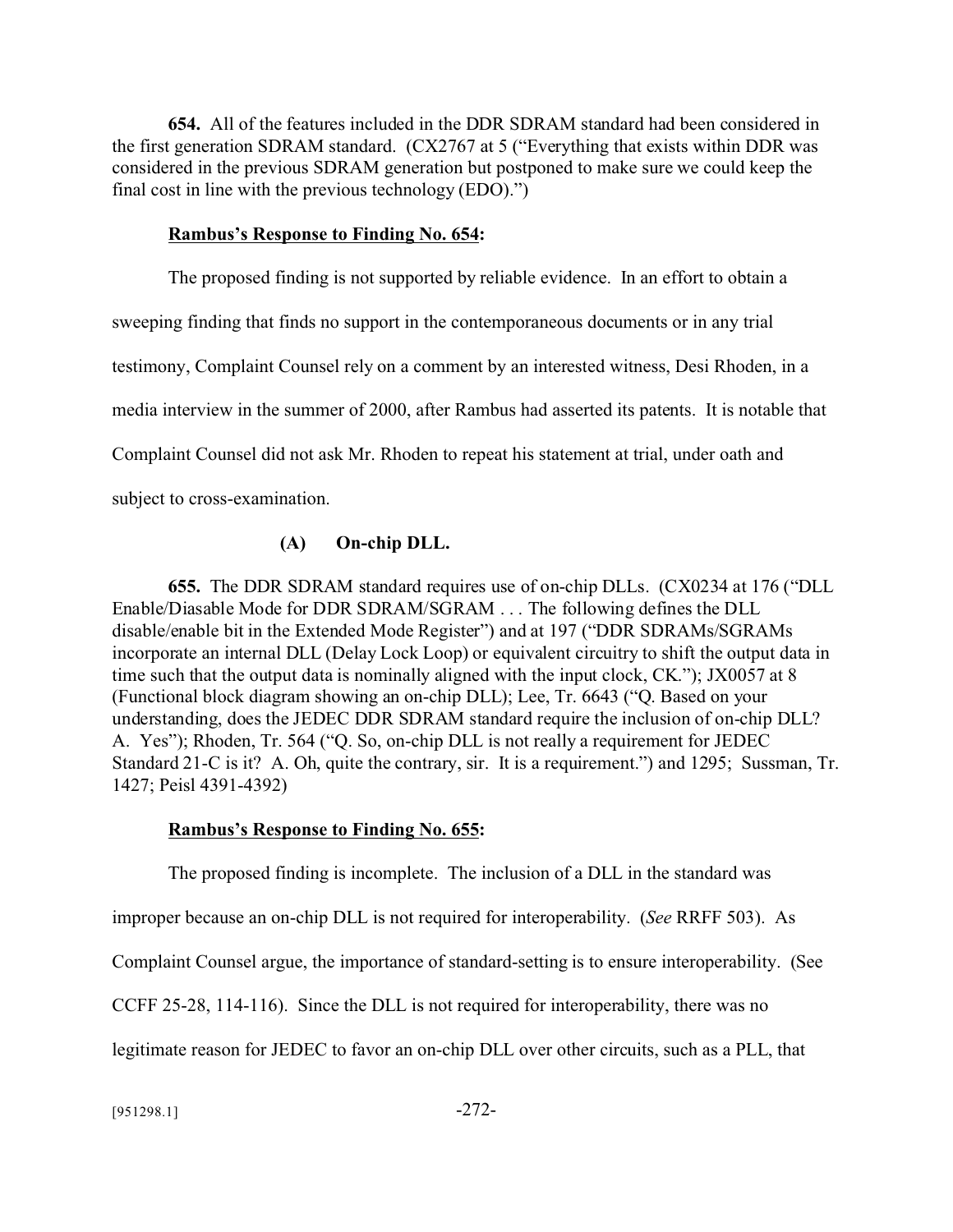could serve the same purpose. (*See* RRFF 595). Indeed, although Rambus disagrees, Complaint Counsel assert that yet other circuits, such as vernier circuits could have done just as well. (*See* CCFF 2389-99).

## **(B) Dual Edge Clocking.**

**656.** The DDR SDRAM standard requires use of dual edged clocking. (JX0057 at 24; Kellogg, Tr. 5172) The JESD79 DDR SDRAM specification covers SDRAMs that have dual edge clocking. (JX0057 at 5; Sussman, Tr. 1427; Kellogg, Tr. 5172) (JX0057 at 21 ("Each subsequent data-out element will be valid nominally at the next positive or negative clock edge.").

## **Rambus's Response to Finding No. 656:**

The proposed finding is vague. DDR SDRAM requires a particular implementation of

dual edged clocking in which read data is aligned with the rising and falling edges of the clock,

but write data is not. (RRFF 621).

## **(C) Programmable CAS Latency and Burst Length.**

**657.** The DDR standard requires the use of programmable CAS latency and burst length. (CX0234 at 150 (mode register table includes SDRAM and DDR SDRAM CAS latency and burst length values); Geilhufe, Tr. 9742-9744; Lee, Tr. 6625)). In June 2000, JEDEC published a Double Data Rate (DDR) SDRAM Specification (JESD79), which was unique to DDR SDRAM. It continued to include a programmable mode register to define CAS latency. (JX0057 at 12 ("The Mode Register is used to define the specific mode of operation of the DDR SDRAM. This definition includes the selection of a burst length, a burst, type, a CAS latency, and operating mode, as shown in Figure 1. The Mode Register is programmed via the MODE REGISTER SET command . . . and will retain the stored information until it is programmed again of the device loses power. . .").

## **Rambus's Response to Finding No. 657:**

The proposed finding is vague. The DDR standard requires a particular implementation

of programmable CAS latency and burst length according to which these values are programmed

in specific bits of a mode register. (CX0234 at 150).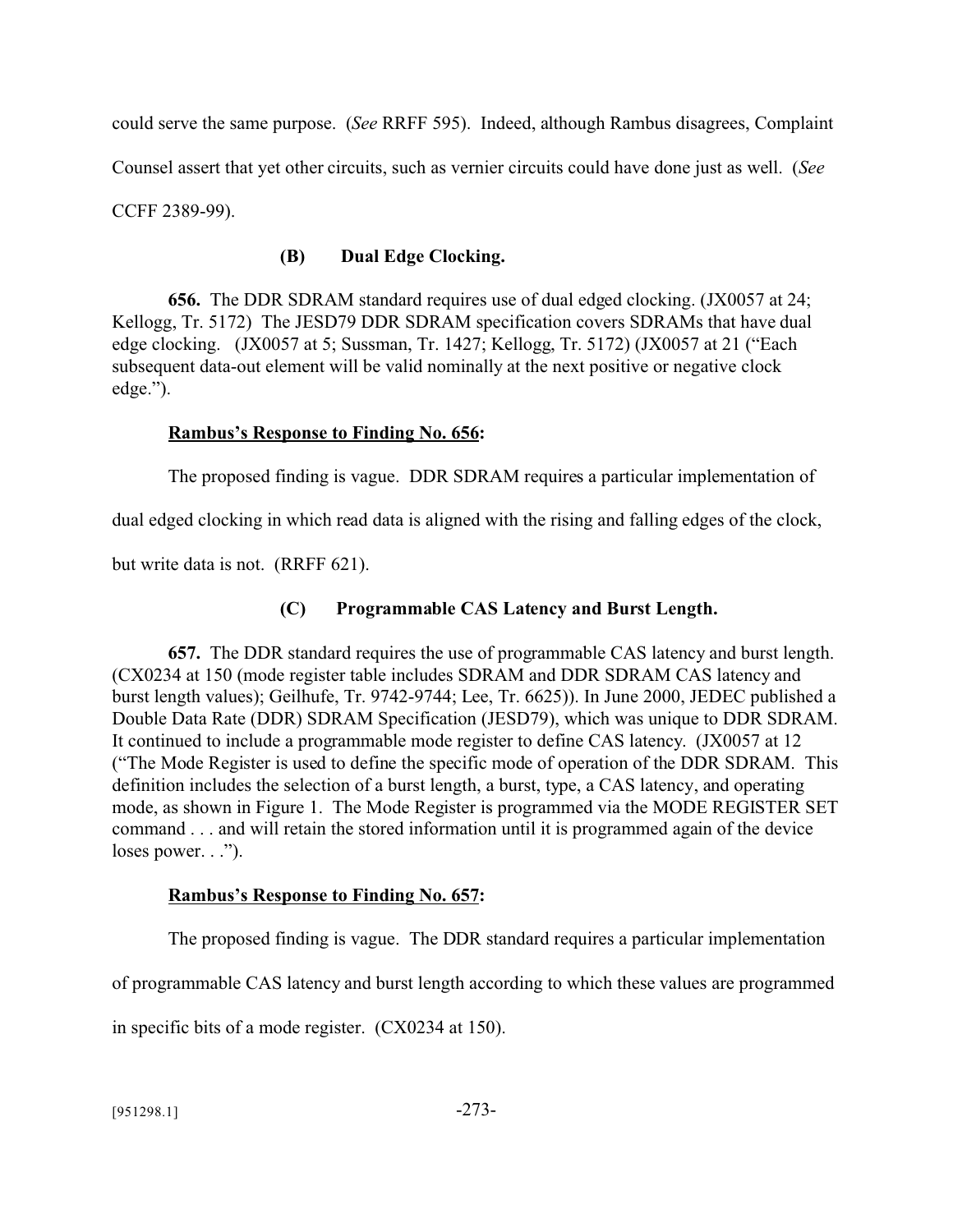### **8. The Implementation of the Standard.**

**658.** The JEDEC SDRAM and DDR SDRAM standards determined what features were required to be present in JEDEC-compliant DRAMs. (Peisl, Tr. 4384 ("JEDEC's standards were the only source for our own specifications, meaning that Infineon – Siemens or Infineon chip specifications were entirely directed towards the -- 100 percent compatibility towards the JEDEC specifications. The reason for that is very simple, because we knew that all the other industry, all the other DRAM vendors and the controller people were working towards the same specification."); CX0167 at 28 (Oh, Dep. Tr. 28 ("Q. Why do you say that [JEDEC-related trip reports are] very important? A. Again, JEDEC is the committee who decides the standards of DRAMs, so the DRAMs we are producing are standard parts, so it's very important.")).

### **Rambus's Response to Finding No. 658:**

The proposed finding is incomplete. In fact, the JEDEC SDRAM and DDR SDRAM

standards were insufficient to ensure interoperability forcing other industry participants,

primarily Intel, to issue specifications used by the DRAM manufacturers in place of the JEDEC

standards. (See RPF 1518-23; Krashinsky, Tr. 2814-15).

**659.** Paragraphs 659 - 699 are unused.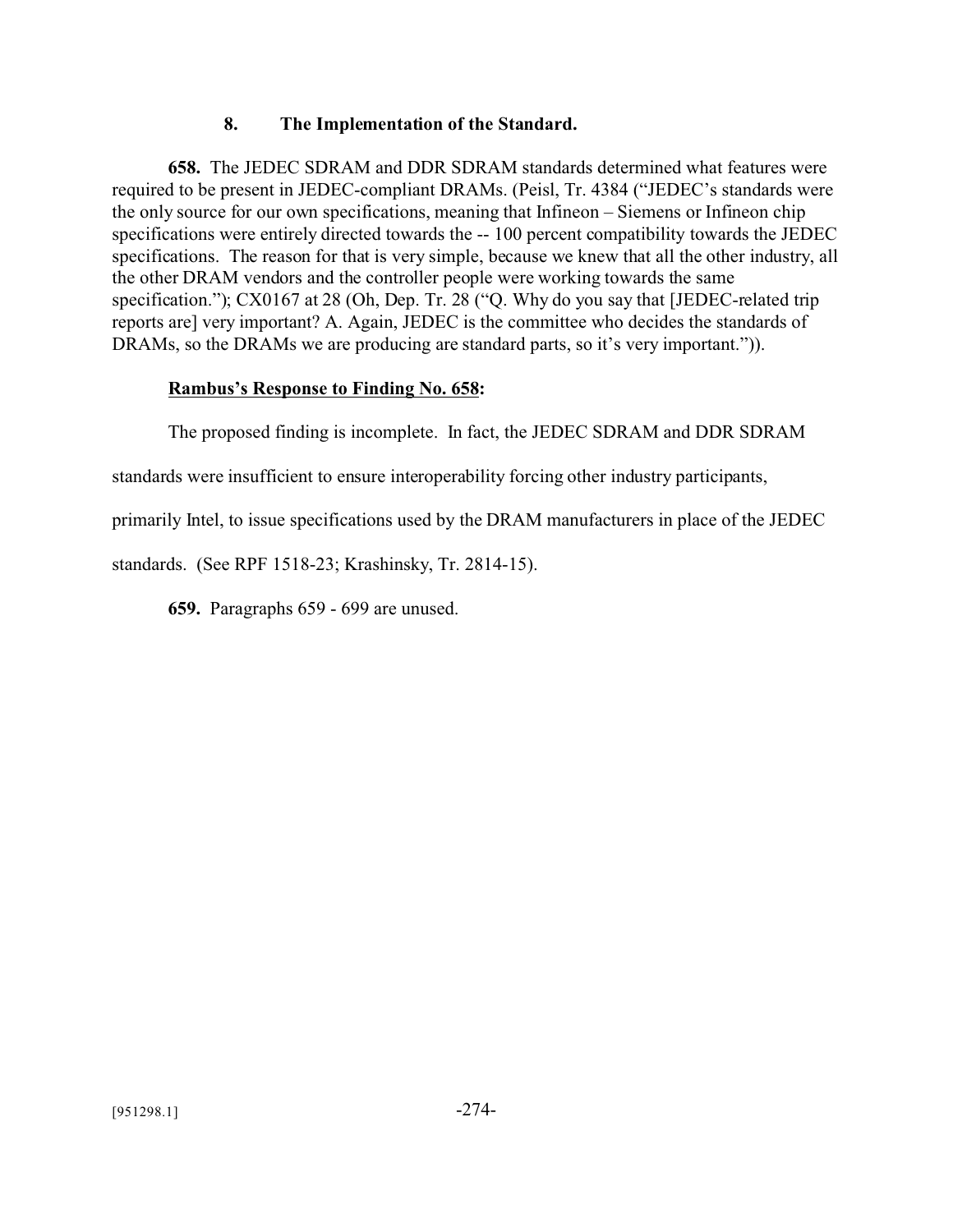#### **V. Rambus - Early Company History & Strategy.**

#### **A. The Founding of Rambus.**

**700.** Company documents date the founding of Rambus Inc. to March 1990, when the company received venture capital funding from three firms. (CX0545 at 5; RX0081 at 19). By 1992, its headquarters were located in Mountain View, California, in Silicon Valley. (RX0081 at 1, 3).

#### **Rambus's Response to Finding No. 700:**

Rambus has no specific response.

701. Rambus is, and at all relevant times has been, a corporation as "corporation" is defined by Section 4 of the Federal Trade Commission Act, 15 U.S.C. § 44; and at all relevant times has been and is now engaged in commerce as "commerce" is defined in that same provision. (Rambus Answer at 5, ¶ 6).

#### **Rambus's Response to Finding No. 701:**

Rambus has no specific response.

**702.** Rambus was founded to solve "the memory bottleneck" – that is, the perception that existing memory designs of the time "ha[d] not kept up with the speeds of today's microprocessors." (CX0545 at 7; see also, e.g., CX0533 at 2 ("the bandwidth of the next generation of processors has far outstripped the capabilities of current memory designs"); CX1282 at 4; RX0081 at 4).

#### **Rambus's Response to Finding No. 702:**

This proposed finding is incomplete and misleading. Rambus' founders recognized that, based on then current trends and statistical analysis, computer memory performance would not be able to keep pace with anticipated processor performance advances. (See RPF 28-34). The projected gap in performance between processors and memory was not a perception it was a reality. (See RPF 35-40). Rambus was founded to commercialize a computer memory interface and protocol that would help computer memory keep pace with microprocessors. (Farmwald, Tr. 8112-13).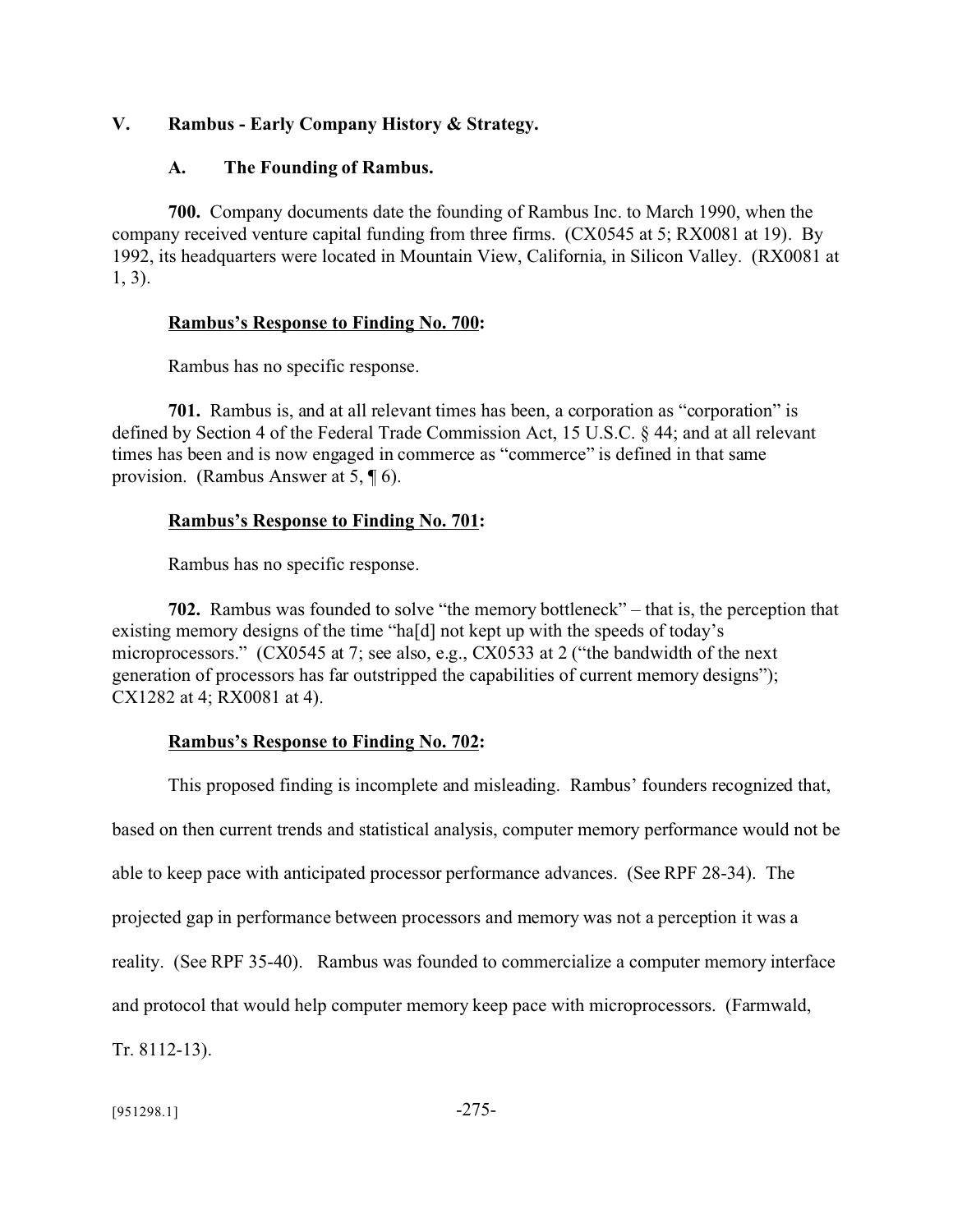**703.** Rambus intended to achieve the goal of fixing the memory bottleneck through an "revolutionary" new memory design. (RX0081 at 2). The trademarked name given by Rambus to this "revolutionary DRAM architecture and high speed chip-to-chip data transfer technology" was Rambus DRAM or "RDRAM." (RX0081 at 3). RDRAM refers to a type of DRAM that is manufactured in accordance with specifications established by Rambus. (CX2112 at 46 (Mooring, Dep.)).

#### **Rambus's Response to Finding No. 703:**

This proposed finding is incomplete and misleading. Rambus's founders intended to

improve memory performance through multiple inventions based on modifications of standard

DRAMs (*see* CX533 at 2), which could be used separately or in combination(s). The greatest

performance gains would be realized by using these inventions in combination. RDRAM is the

name for a type of DRAM that incorporates several of Rambus' inventions, including its

proprietary bus technology. Each of the various generations of RDRAM are manufactured in

accordance with specifications established through a collaboration among Rambus and its

DRAM partners. (Farmwald, Tr. 8149, 8241).

**704.** Early on, Rambus realized that it was important to its business strategy to protect the intellectual property rights to its technology. (CX0535 at 1). Part of its early strategy to do this was to pursue an application for "a basic, broad patent filed in all major industrial nations" and thereafter "follow up with additional patents on inventions created during the development of the technology." (CX0535 at 1 (November 1990 Rambus Business Plan)).

## **Rambus's Response to Finding No. 704:**

This proposed finding is incomplete and misleading. CX0535 makes clear that Rambus recognized that, in order to protect its intellectual property rights, it was also important to enter

into non-disclosure agreements with companies exposed to its technology. (*Id*. at 1).

**705.** The only business model that "made any sense" to Rambus co-founder Michael Farmwald "was to patent the technology, convince others to build the device, and charge them royalties." (Farmwald, Tr. 8095; CX2106 at 26 (Farmwald, Dep.) ("When we were first formed, it was my view that we could not possibly raise enough money to build DRAMs. DRAM fabs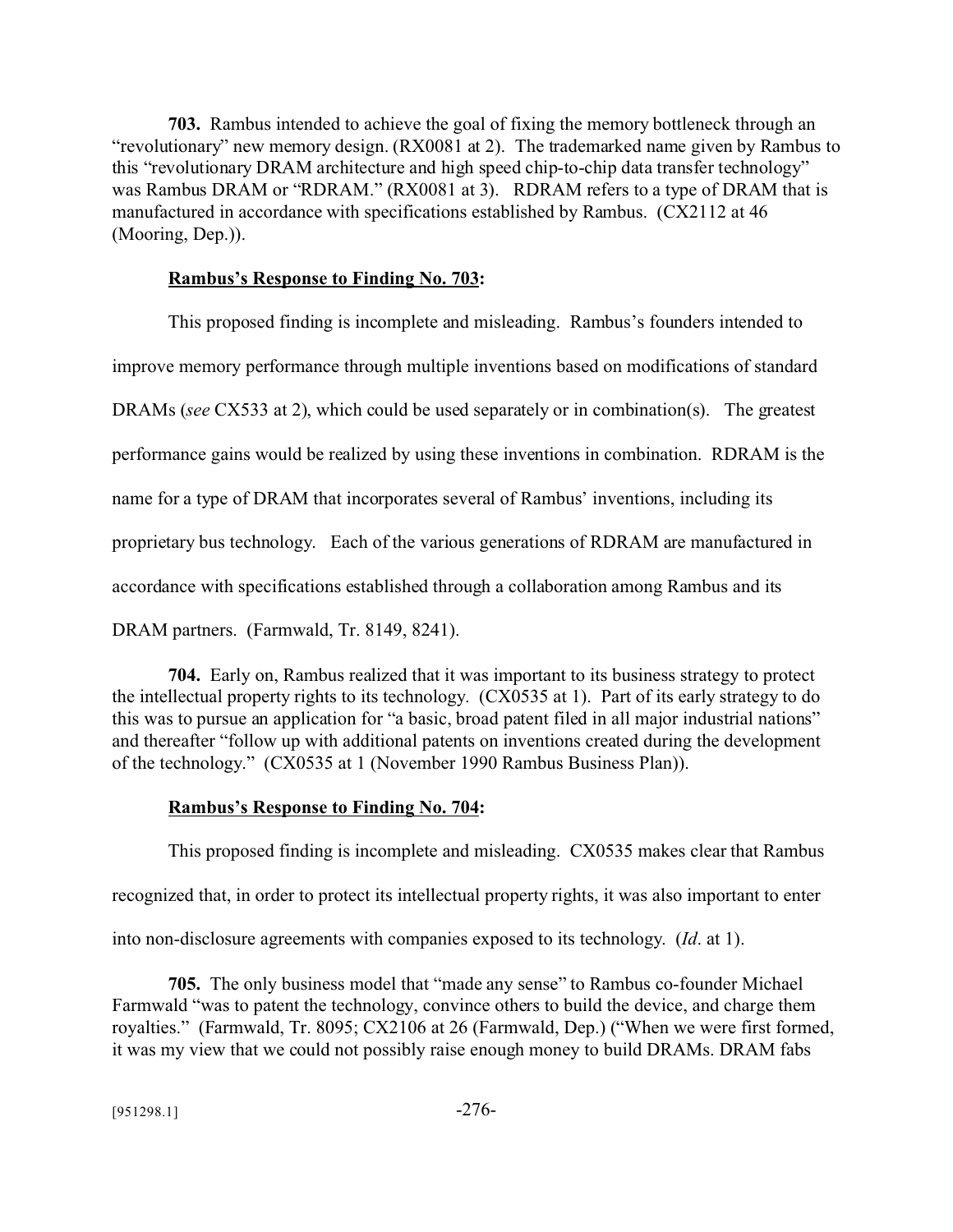cost, even back then they cost, order of a billion dollars. You couldn't really build DRAMs without owning your own fab, and so a business plan which involved actually building and selling DRAMs was hopeless, and so from the very beginning we were a royalty-based company.")).

#### **Rambus's Response to Finding No. 705:**

The proposed finding is contradicted by more reliable evidence and is misleading because it leaves out relevant evidence. At the time Rambus was founded Mr. Farmwald estimated that a DRAM fabrication plant would cost half a billion dollars. (Farmwald, Tr. 8095). Mr. Farmwald recognized that is was unlikely that two university professors could acquire the funding necessary to construct a DRAM fabrication plant. (*Id.*)

**706.** The objective of Rambus, as framed in 1989, was not merely to secure patent rights over widely adopted DRAM industry standards, but to "Make A Lot Of Money At The Same Time." (CX1282 at 5). Rambus intended to achieve this objective, while avoiding the costs of chip fabrication, by charging royalties and license fees for the use of its technology. (*Id.* at 22 ("Nearly All Income in Form of Royalties").

#### **Rambus's Response to Finding No. 706:**

This proposed finding is incomplete and misleading. The cited statements in this proposed finding are taken from a very early marketing presentation to potential investors. Rambus' primary objective was to commercialize the revolutionary inventions Drs. Farmwald and Horowitz had created in the form of an open industry *de facto* standard, and to ensure that the standard "didn't go off in incompatible directions." (Farmwald, Tr. 8148). Rambus contemplated that it would earn its income by working with DRAM companies to implement the Rambus interface in their products, and, for that work, get paid consulting fees (for the time its engineers spent working with partners) and royalties for the use of Rambus's intellectual property that would be incorporated into DRAM companies' products. (Farmwald, Tr. 8150). To become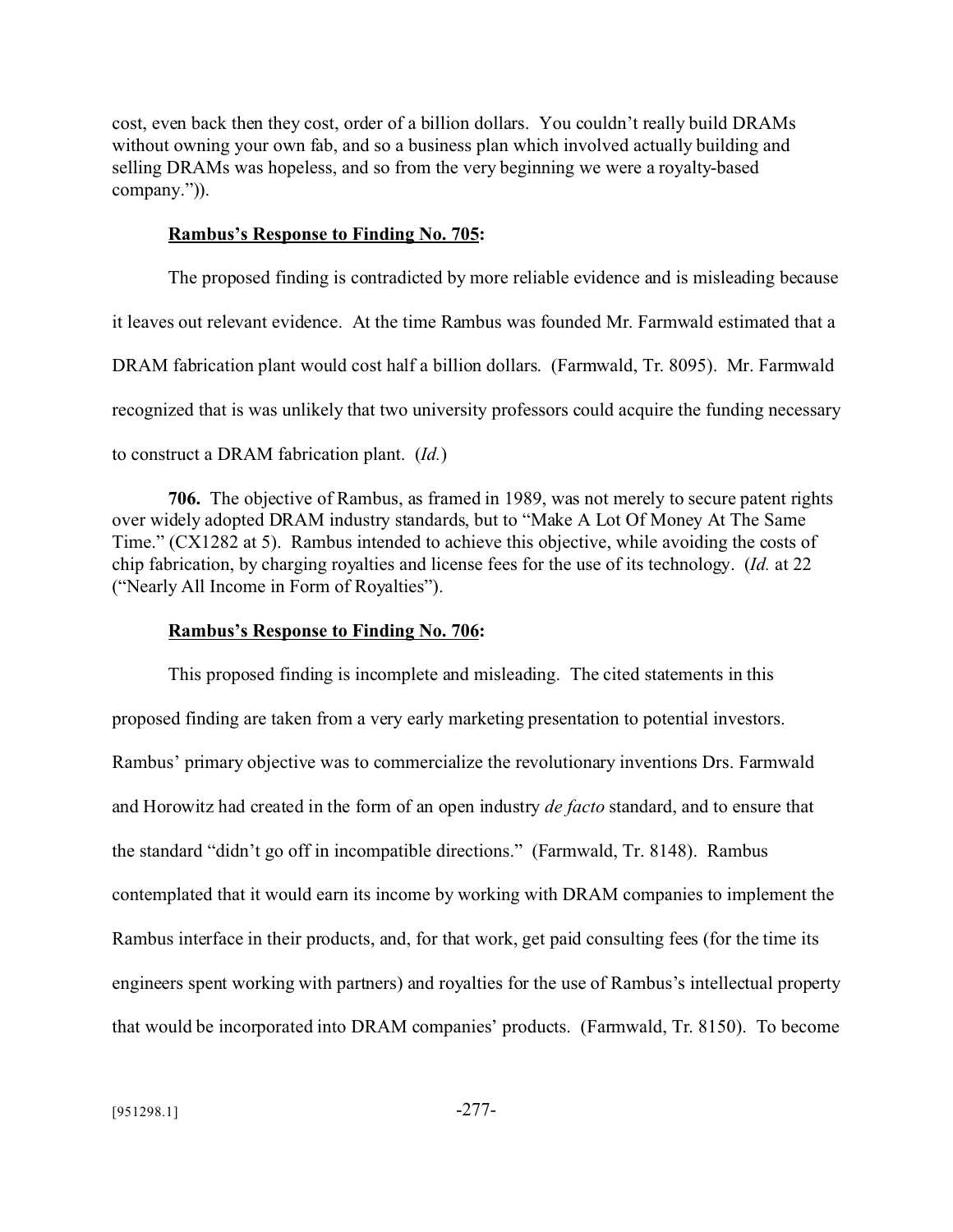and remain a viable company, Rambus had to make money, but all along it intended to charge

low single digit royalties, which it believed to be fair in light of the importance of Rambus's

intellectual property contribution to the product and the large size of the DRAM market.

(Farmwald, Tr. 8128).

**707.** Rambus founder Farmwald knew that "companies never like to pay royalties if they can get out of it." (CX2106 at 27 (Farmwald, Dep.) ("Rambus was and has always been a royalty-based company, a company that was going to charge royalties. I knew that people would not lightly pay royalties. The DRAM business is a very big business.")).

## **Rambus's Response to Finding No. 707:**

This proposed finding is incomplete. Mr. Farmwald explained that it was his belief that

companies don't like to pay royalties unless "they have to." (Farmwald, Tr. 8249).

**708.** At the outset, the strategy was to become an industry standard. The founders of Rambus recognized that this plan was not without risks. Two "Risks" in particular identified in the June 1989 Rambus business plan were:

> Need to Establish RamBus as a standard . . . Income Depends Mostly on Royalties

(CX1282 at 27). The founders recognized that these two considerations were linked. Thus, its early business planning recognized that "RamBus must be established as a standard to effect large royalty payments." (CX0533 at 19).

# **Rambus's Response to Finding No. 708:**

This proposed finding is incomplete and misleading and leaves out relevant evidence.

Rambus's goal was to become an open, *de facto* standard through wide industry acceptance.

(Farmwald, Tr. 8110; 8125-26). At the outset, Rambus did not contemplate standardization

through a formal standard-setting organization. (*Id*.).

**709.** The founders also recognized that, once the DRAM industry had adopted a standard, there were strong barriers to change or entry. (RX0015 at 15 ("Once a DRAM or vendor has committed to an architecture unlikely to change."); *id*. at 9 ("The DRAM industry's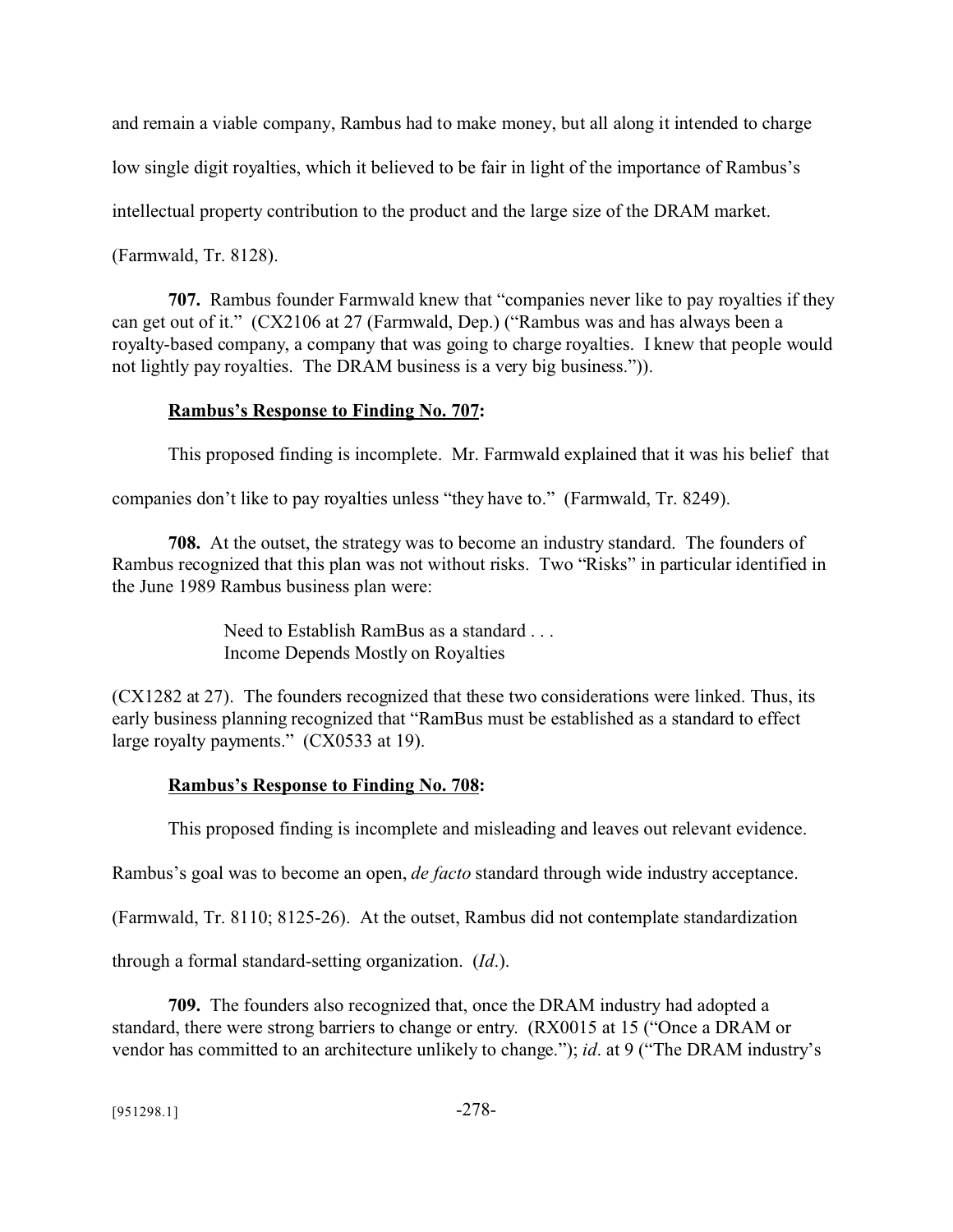penchent for standardization combined with the RamBus marketing strategy of licensing all the major vendors make it extremely unlikely that any potential competitor would be able to gain critical mass enough to challenge an already established and ubiquitous RamBus chip.")).

### **Rambus's Response to Finding No. 709:**

The proposed finding is incomplete and misleading. First, the "adoption of a standard" referred to in the proposed finding is the *de facto* "adoption of a standard" not adoption through a formal standard setting organization. (Farmwald, Tr. 8125-26). Second, the strongest barrier to entry recognized by the Rambus founders was not the mere adoption of its technology, but rather the tremendous advantages its technology offered: "RamBus technology provides several strong barriers to entry for potential competitors, the strongest of which are its patent and the overwhelming 'unfair' advantage its technology enjoys because a RamBus-based DRAM memory is much faster, denser, lower power and cheaper than any other approach." (RX0015 at 9; *see also* Farmwald, Tr. 8121-22).

## **B. Funding the Start-Up.**

**710.** In an effort to receive funding for the start-up of what would become Rambus Inc., the founders approached various venture capital firms: Kleiner Perkins (KPCB), one of the largest venture capital firms in the world; Merrill Pickard Anderson and Eyre (MPAE); and Mohr Davidow. (Farmwald, Tr. 8099). As part of meetings with the venture capital firms, the founders prepared presentations and showed them documents, such as early business plans. (Farmwald, Tr. 8100). These meetings occurred around the time of a June 1989 RamBus Business Plan (CX0533). (Farmwald, Tr. 8100-8101; CX0533 (also included in record as RX0015 and CX0570)).

## **Rambus's Response to Finding No. 710:**

Rambus has no specific response.

**711.** The start-up had significant "financial considerations" and according to the June 1989 business plan, "RamBus" founders (Mr. Farmwald, Mark Horowitz, and James Mannos), were only able to invest \$75,000 in "seed money" and were seeking an additional \$1.5 million in equity investment. (CX0533 at 4). This amount would only fund the company through "the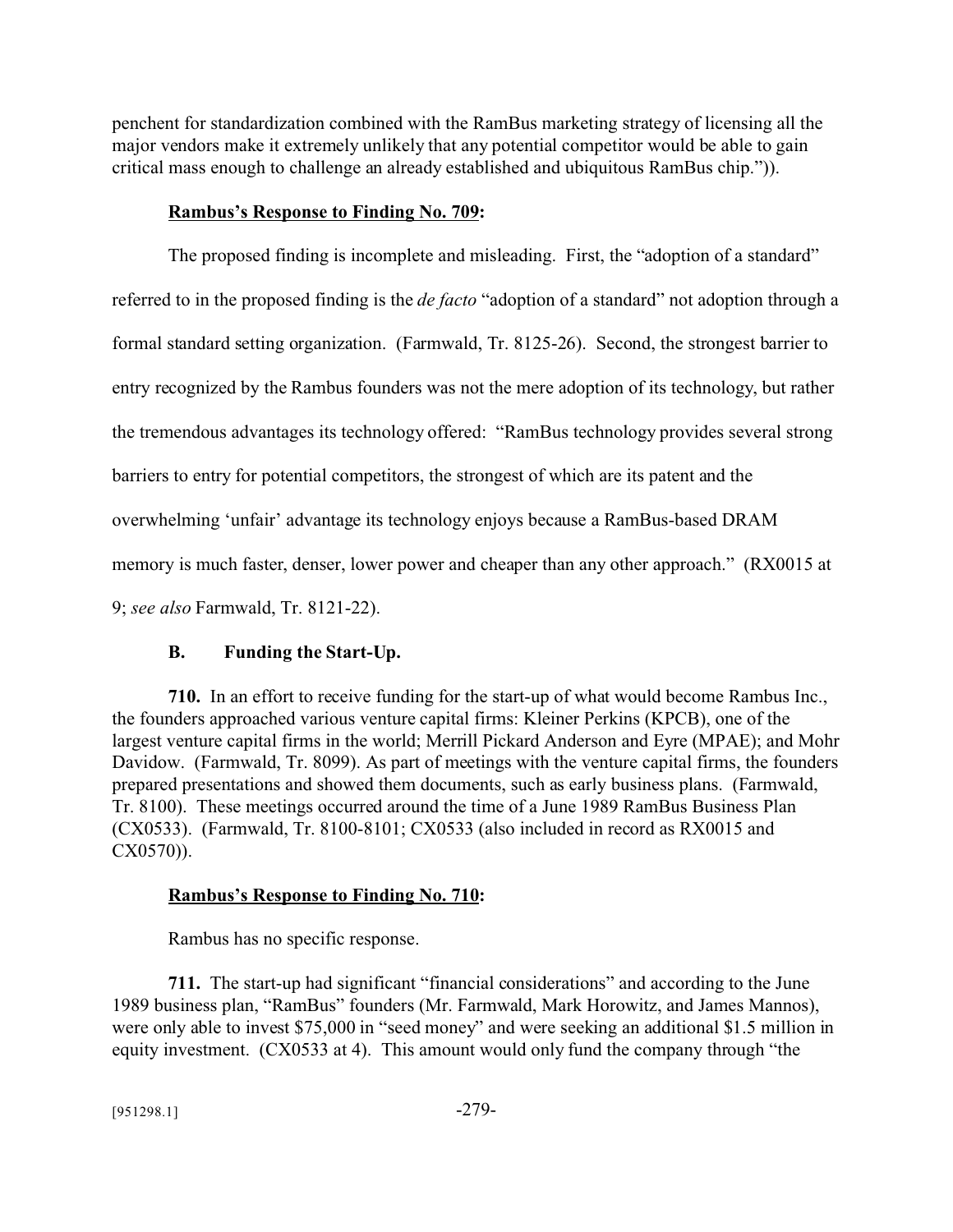completion of a prototype and to the development of [its] initial DRAM vendor partnerships." (CX0533 at 4). Until it signed its revenue producing partners, estimated expenses were \$100,000 per month. (CX0533 at 5).

#### **Rambus's Response to Finding No. 711:**

The proposed finding is not supported by the evidence and is contradicted by other evidence. Jim Mannos was not a founder of Rambus. He was a part-time employee who was at one point being considered as a Vice President. (Farmwald, Tr. 8301, 8131-32). There is no evidence supporting the assertion that he contributed any "seed money" or any other funds to Rambus.

**712.** In a meeting with one of the venture capital firms, co-founder Michael Farmwald noted that "much depends on getting a standard which depends upon our patents." (CX1702 at 3 (emphasis in original); Farmwald, Tr. 8130-31).

## **Rambus's Response to Finding No. 712:**

This proposed finding is incomplete and misleading. The statement in Mr. Farmwald's notes was not his statement, but rather one made by an Intel attorney. (Farmwald, Tr., 8133-35). Moreover, the Intel attorney's use of the word "standard" did not refer to a formal industry standard. It referred to a *de facto* standard that would become the "most common part" or "default part that people would use." (Farmwald, Tr. 8135-36).

**713.** In March 1990 Rambus Inc. was born when it finally received venture capital funding of \$1.86 million from three firms. (CX0545 at 5; RX0081 at 19).

## **Rambus's Response to Finding No. 713:**

This proposed finding is suggestive of facts not supported by the evidence. The use of the phrase "finally received" suggests some delay in Rambus' ability to acquire funding, which is not supported by the cited evidence nor by any other record evidence.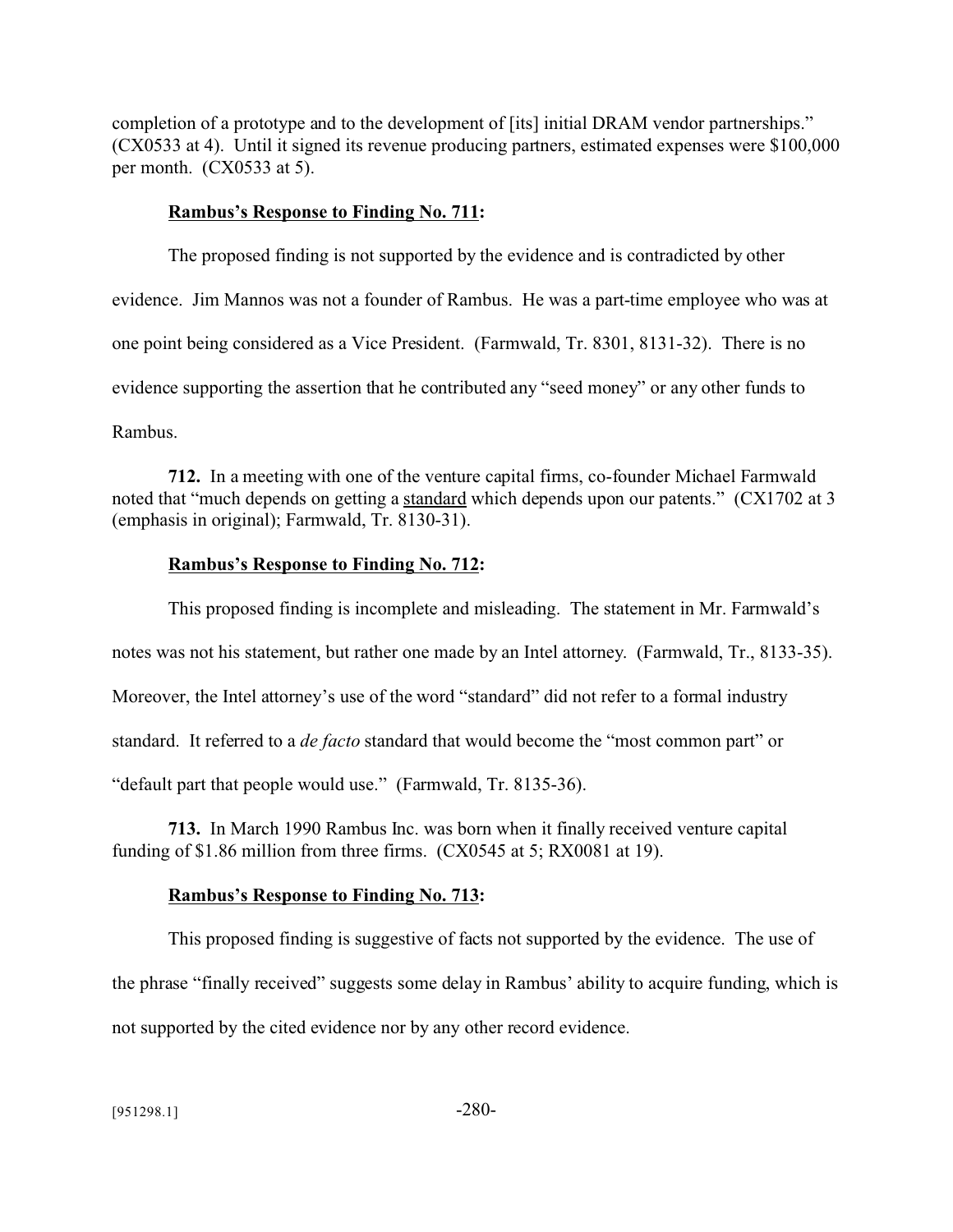### **C. The Basic Rambus Technology.**

**714.** Because from the start the founders believed that "[r]oyalties are the lifeblood of Rambus" (CX2106 at 220 (Farmwald, Dep.)), Rambus placed great importance on promoting and protecting its proprietary technology. The Rambus founders "felt we had a very significant invention. We felt that the only way to protect and to extract value from that invention was to patent it." (CX2106 at 27 (Farmwald, Dep.)).

### **Rambus's Response to Finding No. 714:**

Rambus has no specific response.

**715.** Rambus saw its proprietary RDRAM technology as offering dramatic improvements over existing memory technology of the time. In 1992 it claimed that RDRAM technology "achieves a ten-fold increase in component throughput" and would result in "dramatically increasing system price/performance." (RX0081 at 3). In addition, Rambus claimed that use of the RDRAM technology "assures a smaller system with fewer components, and provides the user with a modular, scalable solution." (*Id.*).

## **Rambus's Response to Finding No. 715:**

Rambus has no specific response.

**716.** The high-speed chip-to-chip data transfer RDRAM technology was intended to be used not only in memory chips themselves, but also to be implemented in other chips including memory controllers, processors, graphics/video chips and other high performance components used in virtually every computer system. (RX0081 at 3). The proprietary Rambus technology was targeted at mainstream applications from consumer digital video products through desktop computers and graphics up to massively parallel computers. (*Id.*).

## **Rambus's Response to Finding No. 716:**

Rambus has no specific response.

**717.** Central to the RDRAM technology was the use of a "narrow, high speed bus" to connect chips and speed the transfer of signals and data between them. (RX0081 at 3, 7). This narrow bus was "a precisely specified, physical and electrical interconnect" between the chips. (*Id.* at 7). The use of a narrow, high-speed bus to carry data between chips is the "basic notion" of the proprietary RDRAM technology (Horowitz, Tr. 8618), and is a characteristic that distinguishes the technology from other memory technologies. (Rhoden, Tr. 400).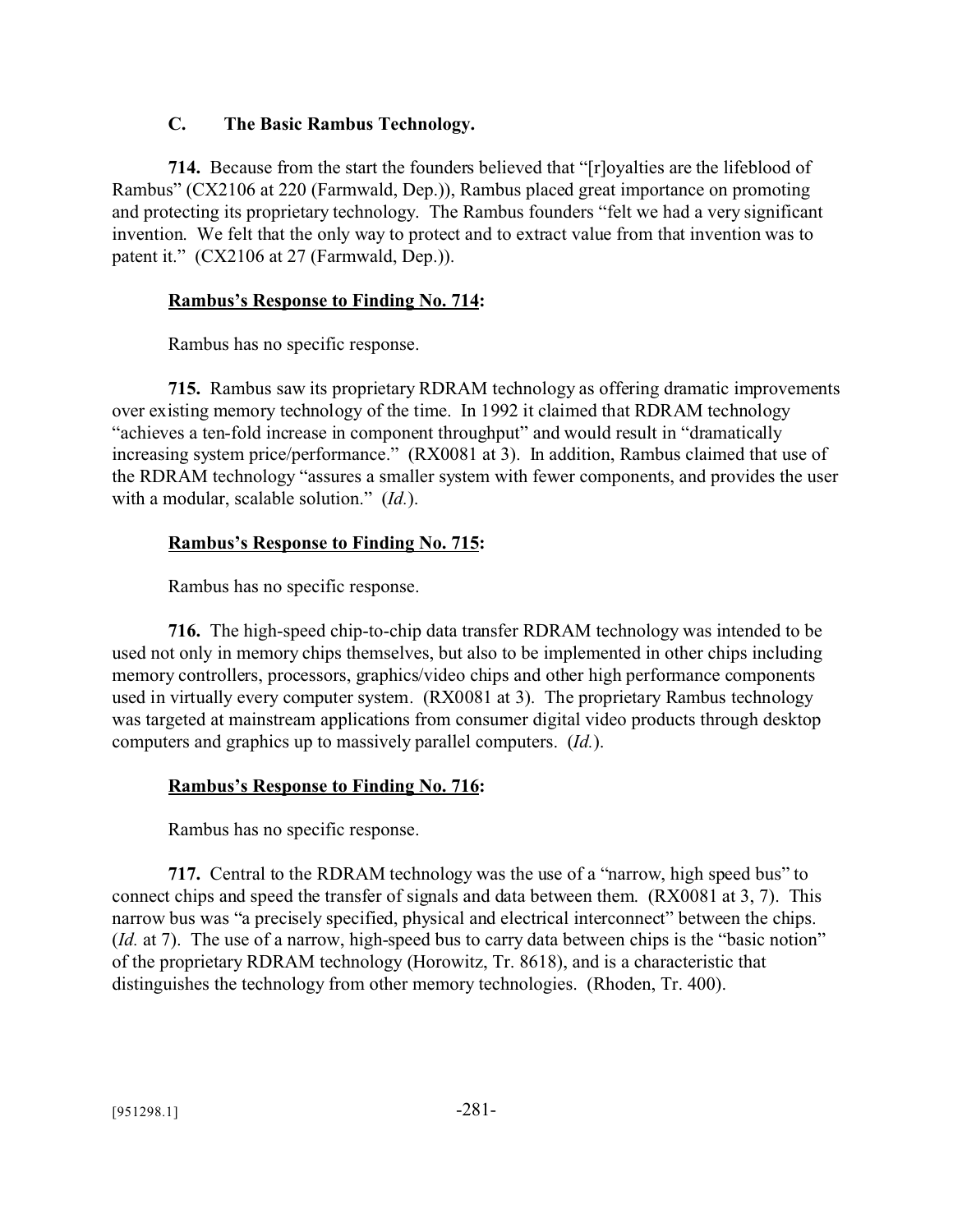#### **Rambus's Response to Finding No. 717:**

The proposed finding is inaccurate, misleading and not supported by the evidence. The RDRAM technology in the early 1990s included numerous inventions relating to the bus, the interface between the bus and computer chips, and the DRAM. (RPF 59-71). The 1992 Corporate Backgrounder cited in the proposed findings itself makes clear that the "Rambus solution is comprised of three main elements: the Rambus Channel, the Rambus Interface, and the RDRAM." (RX0081 at 6.) The Rambus Channel refers to the bus, while the Rambus Interface and RDRAM refer to other Rambus innovations separate from the bus. (RX0081 at 7.) Each of these categories themselves contain a number of independent inventions. (RX0081 at 8- 11) The quote from Mr. Horowitz's testimony is misleading. The quoted language from Professor Horowitz's Infineon trial testimony referred to the "basic notion" with respect to a particular exhibit from the Infineon trial which Complaint Counsel have not made part of the record here, not the basic notion of Rambus technology. (Horowitz, Tr. 8619 (quoting the question "With respect to Exhibit 911, what was the basic notion?")). Even with respect to this exhibit, Professor Horowitz's answer indicated that many more "basic" notions were involved than just a high speed bus. In response to the question, Mr. Horowitz noted that the "basic idea" was to "change the interface of the DRAMs" and that he had to use various techniques to "make the wires high speed." (Horowitz, Tr. 8619). Because those techniques were expensive, Mr. Horowitz tried to make do with as few wires on the bus as possible. (Horowitz, Tr. 8618- 19). Contrary to the proposed finding, Mr. Horowitz made clear that the high speed bus was just one of many Rambus innovations that served to distinguish Rambus technology from other memory technology at the time it was being developed. (RPF 59-71).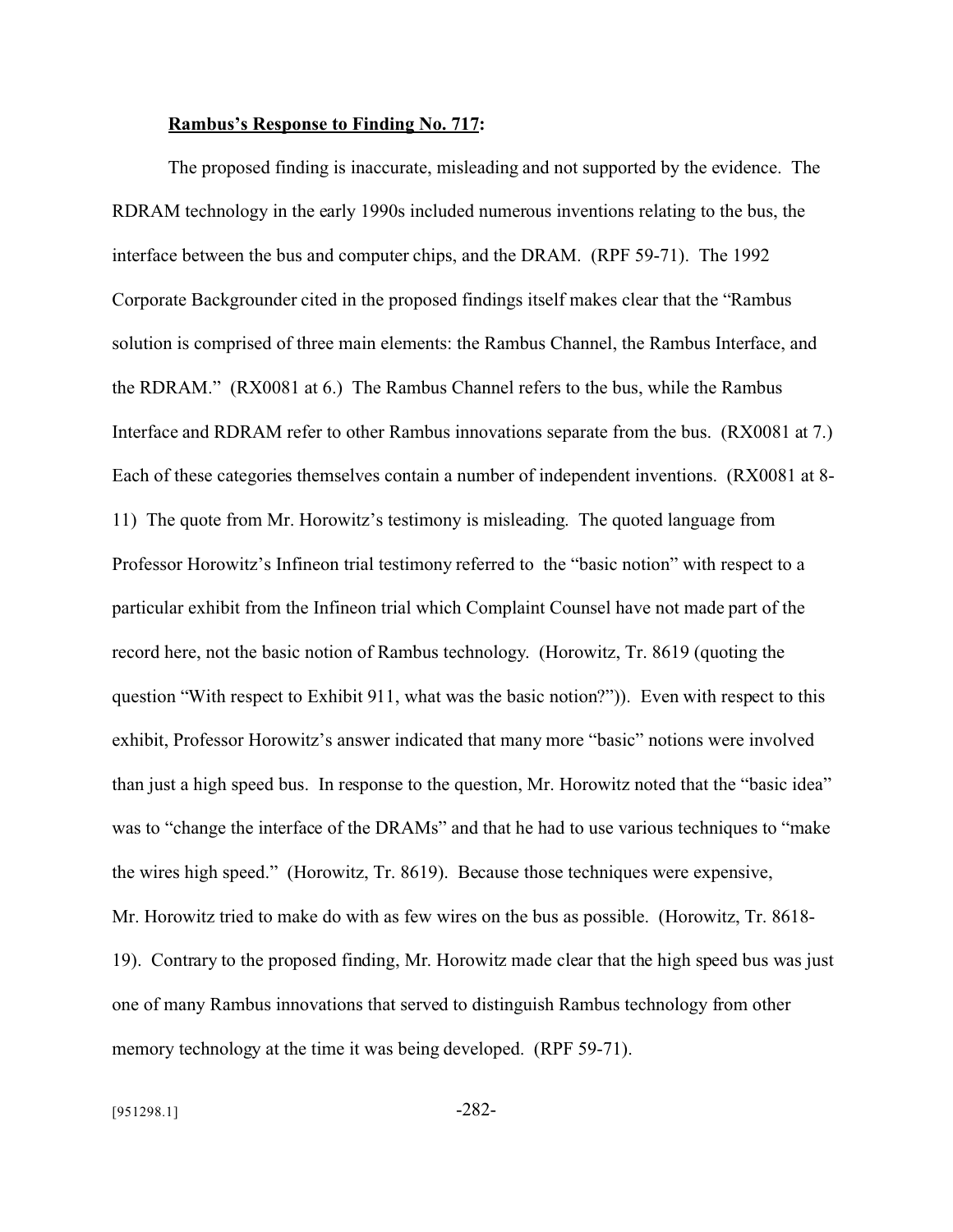**718.** The typical synchronous DRAM uses a large number of dedicated lines to carry control, address and data signals between the memory controller and the memory chip. (Rhoden, Tr. 401). Control signals specify whether data is being written to or read from the memory; address signals specify the portion of the memory chip that is being accessed; data signals specify the content that is being written to or read from memory. (Rhoden, Tr. 280-82). A typical synchronous DRAM bus contains 100 to 120 parallel lines that are dedicated to carrying control, address and data signals respectively between the memory controller and memory chip. (Rhoden, Tr. 401).

### **Rambus's Response to Finding No. 718:**

The proposed finding is contradicted by more reliable evidence. The first published

SDRAM standard showed a pinout for three different configurations of SDRAM. (JX0056 at

106.) The x4 configuration shown had 11 address lines (A0-A11), 4 data lines (DQ0-DQ3), and

5 control lines (W, CE, RE, S, DQM, and CKE, where CE is equivalent to CAS and RE to RAS),

for a total of 21 bus lines. (JX0056 at 106; *see* JX0056 at 18-22 (identifying the pin

designations)). The remaining pins consist of a clock pin, power pins and "no connect" pins.

(*Id*.) The x8 configuration added four data lines, bringing the total of bus lines to 25. (JX0056 at

106.) The x9 configuration added an additional data line, bringing the total number of bus lines

to 26. (JX0056 at 106.) No configuration of SDRAM with more than 26 bus lines is shown in

the standard as initially published in November 1993. (JX0056).

**719.** By contrast, the RDRAM technology uses a small number of very high speed signals to carry all address, data and control information. (RX2183 at 5). As originally implemented, the RDRAM technology used a narrow bus of only eight lines to carry control, address and data signals between the memory and controller. (Rhoden, Tr. 400-401). In later implementations of the RDRAM technology, this was widened to a bus of sixteen lines (Farmwald, Tr. 8190).

## **Rambus's Response to Finding No. 719:**

The proposed finding is inaccurate and misleading. The proposed finding purports to "contrast" RDRAM technology with SDRAM based on the number of bus lines. However, as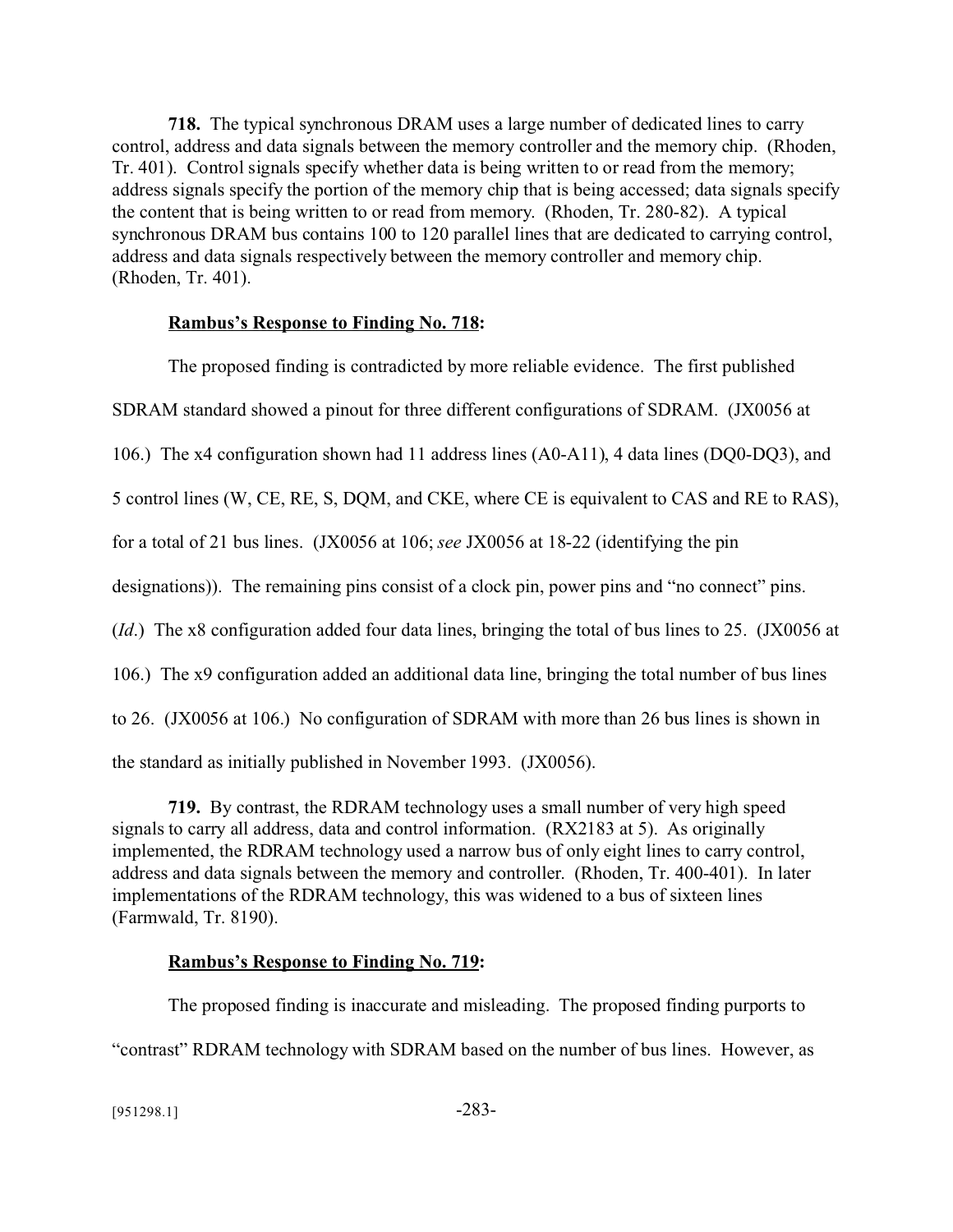originally implemented, the RDRAM technology used a total of 10 bus lines. (RX0130 at 13 (noting that the Rambus interface contains 15 signals including 10 bus lines (BusData0 - BusData8 and BusCtrl) in addition to clock, power and reset signals)). A later version of RDRAM, known as "Direct RDRAM" used 24 bus lines – 16 data bus lines and 8 control/address lines. (Rhoden, Tr. 541 (press has reported that Direct RDRAM has a separate, 16-bit wide data bus separate from the address and control bus); RX1030 at 3 (Direct RDRAM has 2 byte (16 bit) data bus and 8 bit control bus)). As noted above in Rambus's response to proposed finding 718, the number of bus lines in the initial configuration of SDRAM ranged from 21 to 26, in the same range as certain RDRAMs.

**720.** In implementing the narrow bus, RDRAM technology contemplates the use of circuitry on the chips at either end of the bus connection to optimize the signals flowing across the connection. (Horowitz, Tr. 8488-90). This circuitry contains high-level logic which implements a protocol for the chip-to-chip information transfer. (RX0081 at 7; Horowitz, Tr. 8489-90).

#### **Rambus's Response to Finding No. 720:**

The proposed finding is misleading in its use of the term "narrow bus." "Narrow bus" is a relative term and, as noted in response to proposed finding 719, some versions of RDRAM have roughly the same number of bus lines as some versions of SDRAM.

**721.** One of the ways that RDRAM technology achieves a high-speed data transfer over the narrow bus is through "multiplexing," which means that the bus can carry different pieces of information at different points in time. (Horowitz, Tr. 8620). This aspect of the RDRAM interface protocol means that over several clock cycles the bus can carry a combination of address and control and data signals on one or more of the same bus lines. (Horowitz, Tr. 8620- 21). (See Rhoden, Tr. 402-03).

## **Rambus's Response to Finding No. 721:**

The proposed finding is inaccurate. As noted above in Rambus's response to proposed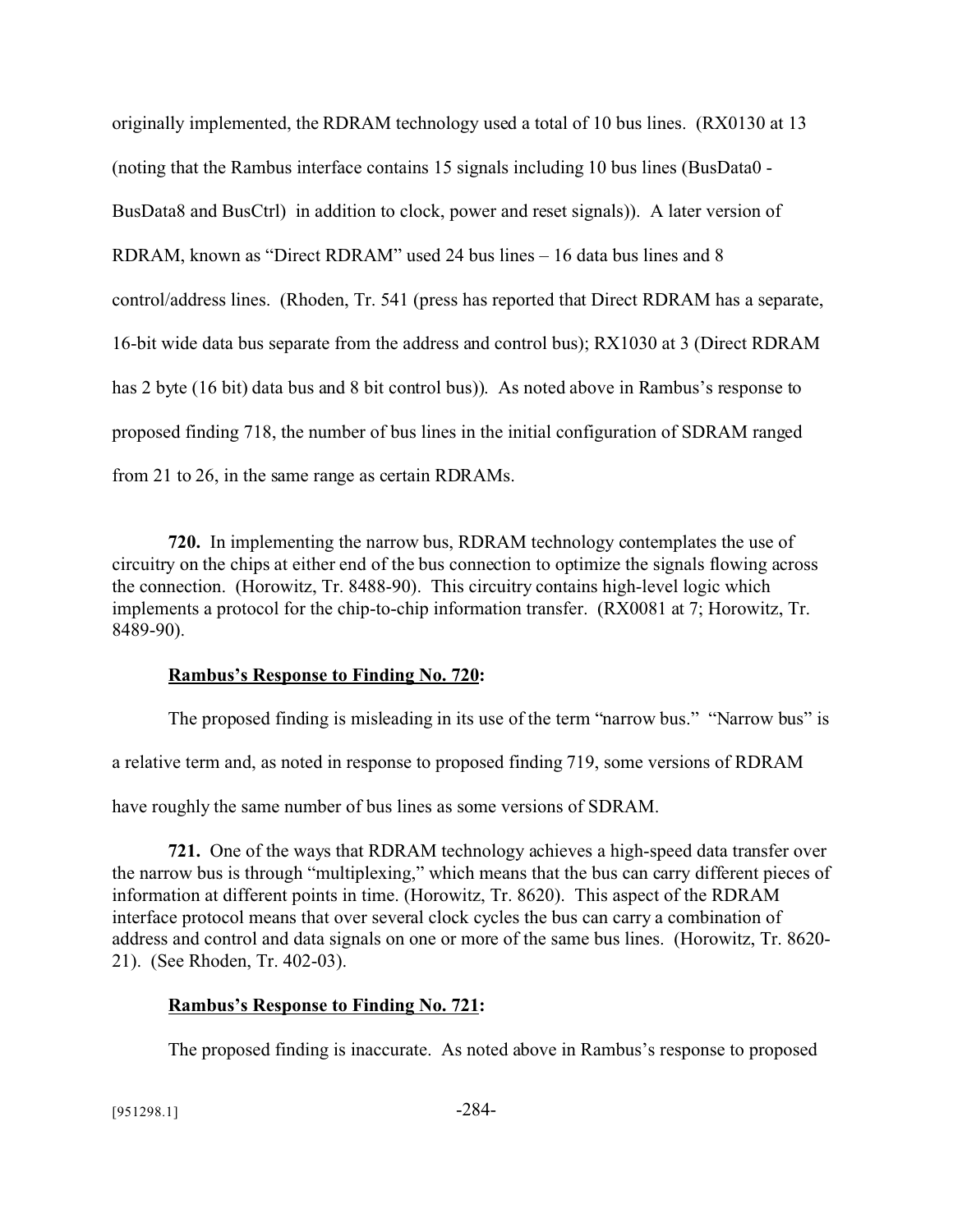finding 665, certain versions of RDRAM have a separate data bus so that data signals are not

carried on the same bus lines as address and control signals.

**722.** Another aspect of the RDRAM technology is the use of a "packetized" data transfer protocol. (Horowitz, Tr. 8621; Rhoden, Tr. 403-405). This term means that information is bundled and the bundle may be sent over multiple clock cycles rather than transmitted all at once. (Jacob, Tr. 5465; Rhoden, Tr. 404).

### **Rambus's Response to Finding No. 722:**

Rambus has no specific response.

**723.** The RDRAM technology also contains other distinctive aspects, including a clocking system sometimes referred to as a loop clock to assist in controlling the synchronization of the data transfer between chips (Rhoden, Tr. 404; Horowitz, Tr. 8647), and a method of physically packaging the RDRAM memory chips so that multiple chips could be vertically mounted on one another to occupy a small space (Horowitz, Tr. 8623).

## **Rambus's Response to Finding No. 723:**

The proposed finding is incomplete. When first developed, RDRAM technology

contained numerous other distinctive aspects including, but not limited to, the use of registers on

the DRAM to store latency values, a variable burst length for data transfers, dual edge clocking

in a synchronous memory device, and on-chip DLL or PLL. (RPF 59-71).

**724.** The RDRAM technology was sufficiently distinctive that it was widely considered "revolutionary" in the industry and was promoted as such by Rambus. (Farmwald, Tr. 8113-14, 8148, 8304-05, 8463-65; Horowitz, Tr. 8571; Gross, Tr. 2291, 2295-96, 2326; Heye, Tr. 3686- 87; MacWilliams, Tr. 4822; Bechtelsheim, Tr. 5817, 5845; Tabrizi, Tr. 9138).

## **Rambus's Response to Finding No. 724:**

The proposed finding is vague in it use of the term "revolutionary," which, as Complaint

Counsel's economics expert testified, is a relative term. (*See* RRFF 127).

## **D. The Basic Rambus Patent Application.**

**725.** Rambus filed patent application serial no. 07/510,898 (the '898 application) in the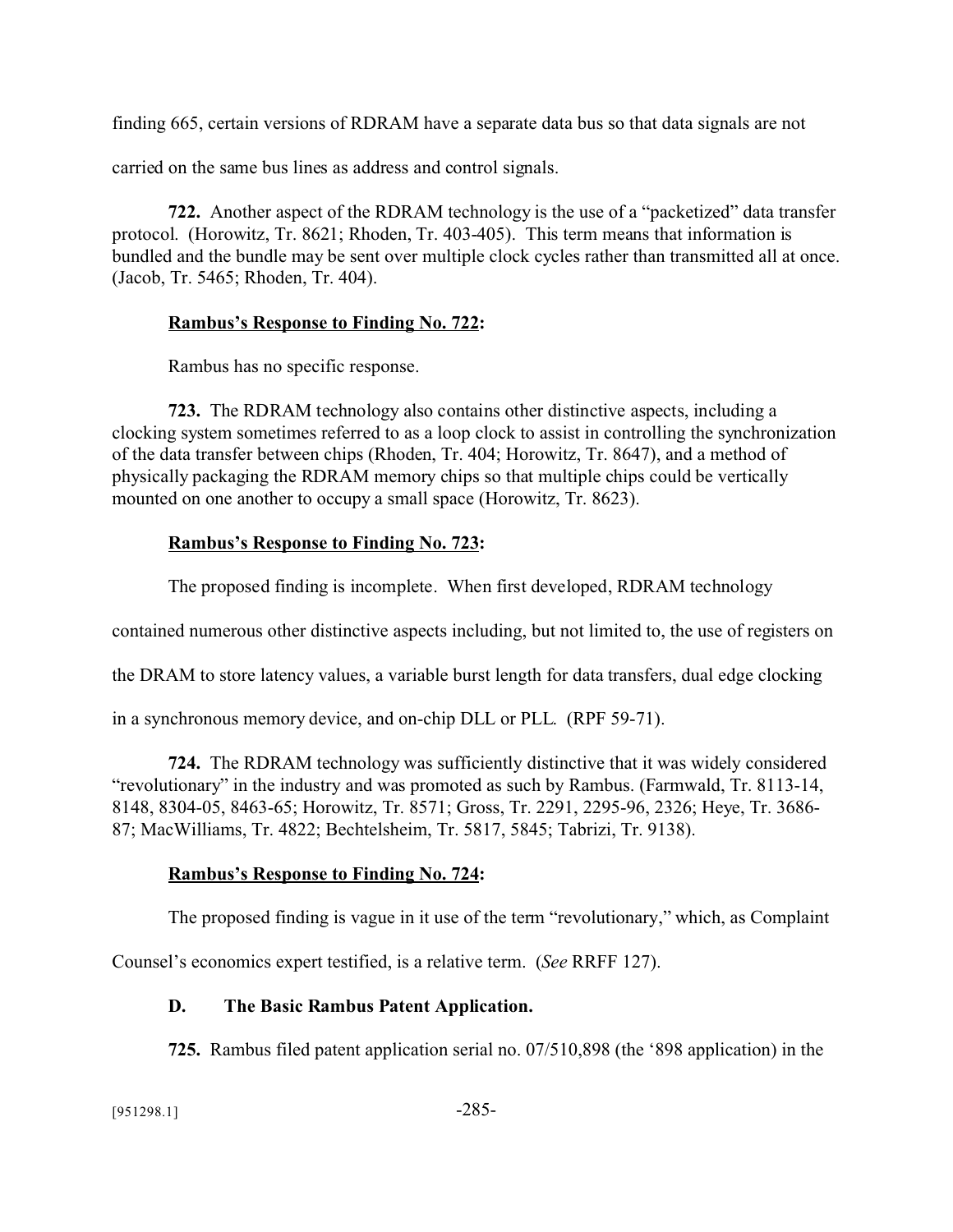U.S. Patent and Trademark Office on April 18, 1990. (CX1451 at 001-02; Nusbaum, Tr. 1507). The '898 patent application included a descriptive portion, called the "specification," that was 62 pages long and included 15 original drawings. (CX1451 at 3-63, 140-150; Nusbaum, Tr. 1496- 97). The '898 patent application contained 150 original claims. (CX1451 at 64-125).

### **Rambus's Response to Finding No. 725:**

The proposed finding is misleading. The specification and the written description of a patent application are not coextensive. The specification has a written description setting forth a legally sufficient description of the claimed invention. The specification also has claims that define (or will define if issued without revision) the boundaries of the patentee's right to exclude others from making, using, selling, or offering to sell the claimed invention for a limited period of time. (*See* 35 U.S.C. § 112, ¶ 2 ("The specification shall conclude with one or more claims

 $\ldots$ .")).

**726.** In addition to this basic United States patent application, Rambus pursued foreign applications in a number of countries based on the '898 application. (See CCFF 1115-21, 1669- 75).

## **Rambus's Response to Finding No. 726:**

Rambus has no specific response.

**727.** Despite the stated strategy of seeking "a basic, broad patent" (CX0535 at 1), the specification portion of the United States '898 patent application described the "present invention" as a narrow, multiplexed bus structure. (CX1451 at 9-10, 14; Jacob, Tr. 5461-63; Nusbaum, Tr. 1642-43). (See discussion at CCFF 1283 et seq.). Rambus employee Richard Crisp, its representative to JEDEC from 1992 to 1996, read this original patent application in the early 1990's and believed that it was intended to describe the RDRAM system invention, and that it was limited to the proprietary RDRAM technology. (Crisp, Tr. 2927-28).

# **Rambus's Response to Finding No. 727:**

The proposed finding is misleading in its implication that that the description of the

"present invention" in the '898 application is inconsistent with it leading to a "basic, broad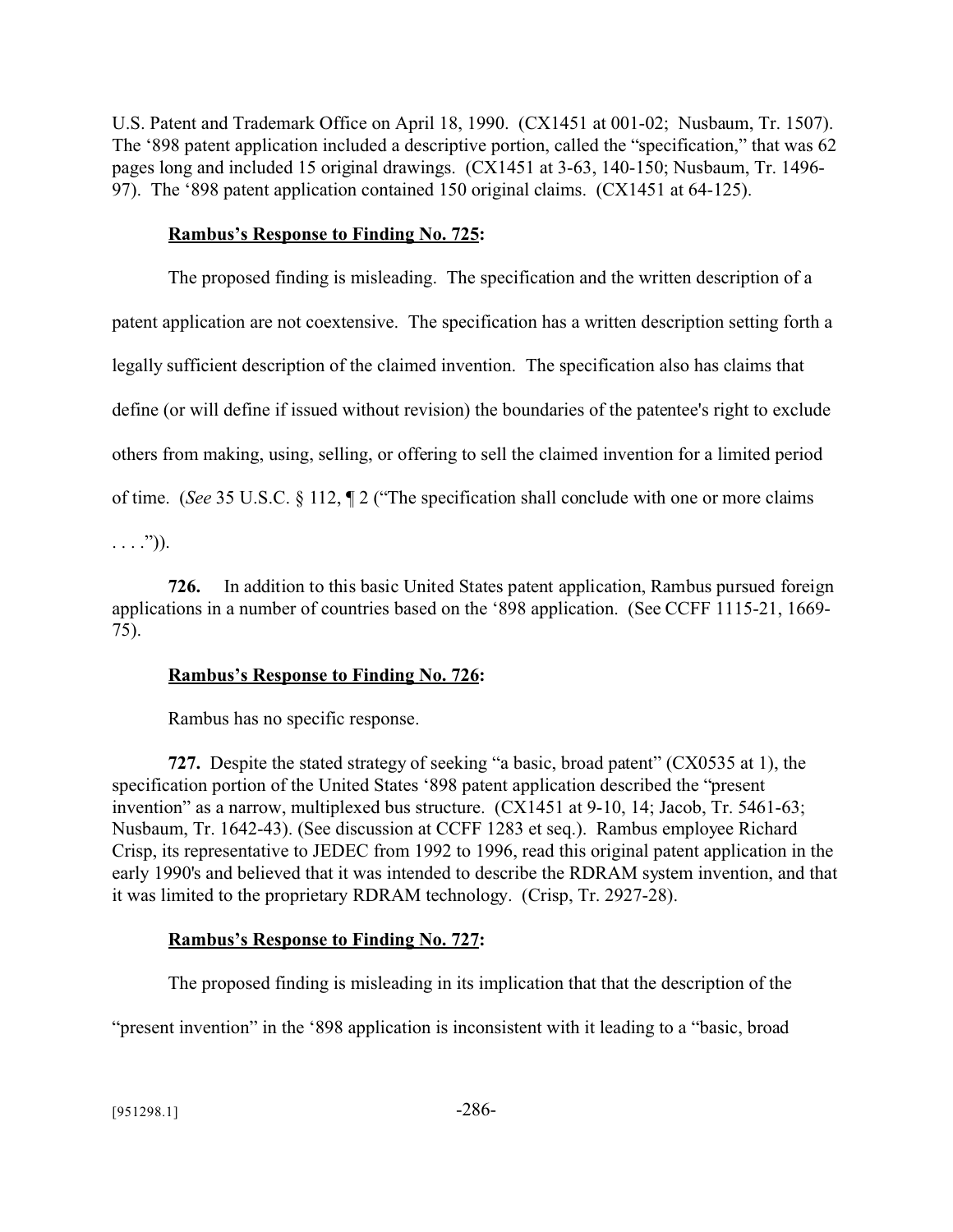patent." Indeed, the Federal Circuit considered the precise language regarding the "present invention" in Rambus's patent specification that Complaint Counsel cite. *Rambus Inc. v.*

*Infineon Technologies AG*, 318 F.3d 1081, 1094 (Fed. Cir. 2003). The Federal Circuit concluded that, when considered in the context of the specification as a whole, that language did *not* serve to limit the scope of the claims that were supported by the specification. (*See* RRFF 1284). The Federal Circuit further held that "a multiplexing bus is only one of many inventions disclosed in the '898 application." (*Infineon*, 318 F.3d at 1095). The proposed finding is also incomplete. While Mr. Crisp initially believed that the application was limited to Rambus technology, his view changed upon further review. (Crisp. Tr. 2927-28.)

**728.** Rambus recognized the possibility that its pending patents would not issue, or would not issue with claims sufficiently broad in scope to block others. (CX0533 at 19 ("Potential Risks and Problems . . . Will patent be enforceable and broad enough to stop imitators.")). But this risk was of less concern to the Rambus founders, who from very early on – based on input from their attorneys – possessed a high degree of confidence in the likelihood of the patents issuing "largely as filed." (CX0535 at 3 ("The base patent was filed in April of 1990. It has been reviewed by all partners who've signed and several others and found to be a strong, broad patent with high odds of being issued largely as filed."); *see also* CX1702 at 3 (1989 notes of founder Michael Farmwald recording comments of a patent attorney who "says 'he takes adequate patent coverage as a given' & says that if we do the job right it will be very hard to get around")).

#### **Rambus's Response to Finding No. 728:**

The evidence does not support the proposed finding regarding the Rambus founders purported "high degree of confidence." Complaint Counsel cites CX0535, a business plan that was not prepared by Rambus founders, Drs. Farmwald and Horowitz. (Farmwald, Tr. 8302-03.) Complaint Counsel also cites Mr. Farmwald's notes of a comment by a patent attorney, not Rambus's attorney at the time, based on a presentation of Rambus technology well before Rambus's first patent application was filed. (Farmwald, Tr. 8131-34). There is no evidence to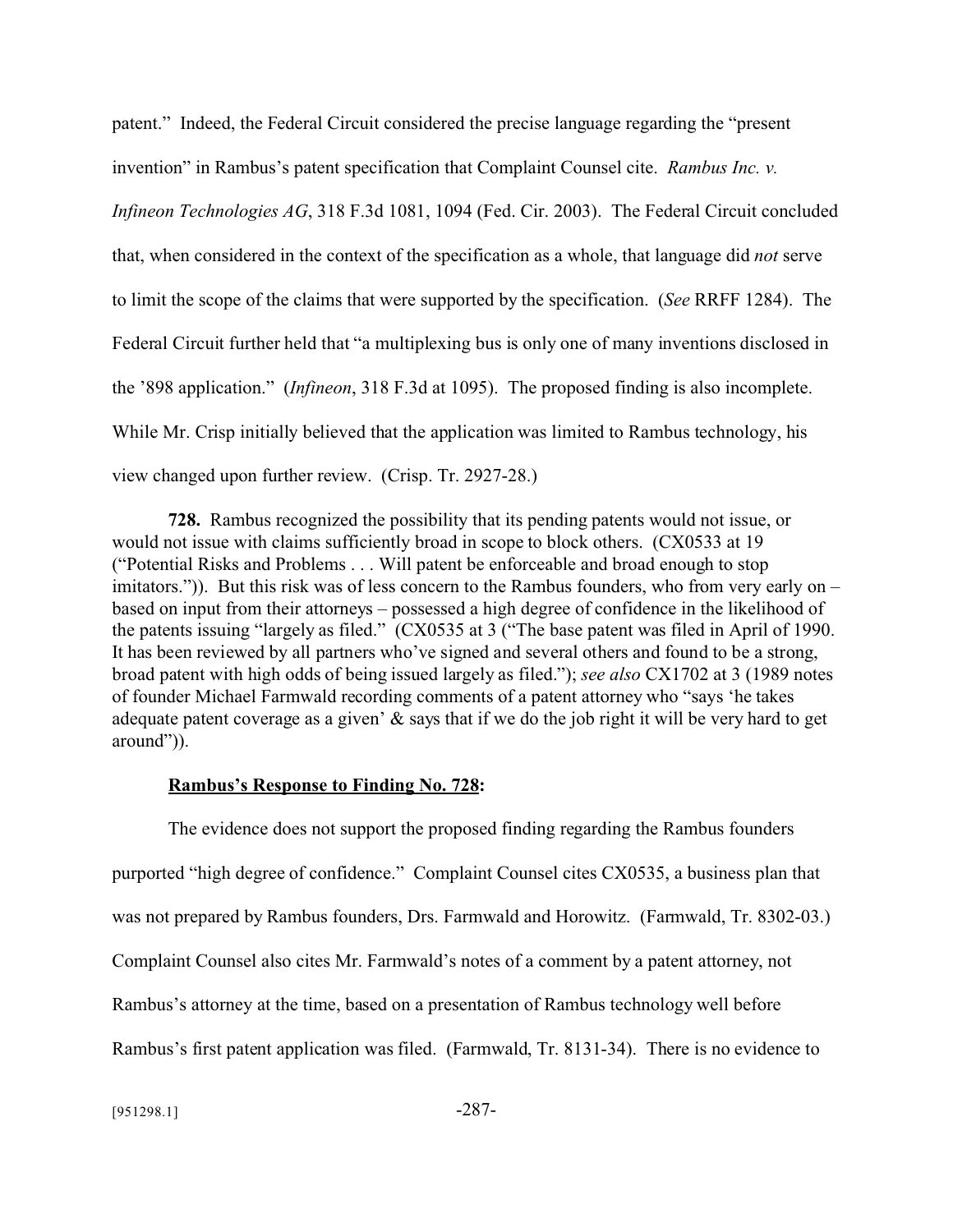support the proposed finding that this comment gave Drs. Farmwald and Horowitz a "high degree of confidence" that, when they eventually did file a patent application, it would issue "largely as filed."

**729.** In connection with the prosecution of its '898 patent application, Rambus was issued a communication by the patent examiner at the United States Patent Office containing a restriction requirement. (Nusbaum, Tr. 1511). A restriction requirement reflects that the examiner has reviewed the application and determined that the application contains claims describing multiple claimed inventions; the applicant is required to required to elect which of the claimed inventions it wishes to pursue in the application. (Nusbaum, Tr. 1510). The restriction requirement received by Rambus was an 11-way restriction requirement; Rambus responded by restricting its original application and filing ten divisional patent applications on March 5, 1992, all of which claimed priority based on the filing date of the original '898 application, April 18, 1992. (Nusbaum, Tr. 1511-12; First Stipulations, No. 22, Exhibit A; DX14).

## **Rambus's Response to Finding No. 729:**

Rambus agrees with this proposed finding in the most part, except that a restriction

requirement reflects not simply that the application contains claims to multiple inventions, but,

rather, that the application contains claims to multiple "*independent and distinct* inventions." (35

U.S.C. § 121 (emphasis added)).

**730.** Over time, Rambus filed numerous additional continuation and divisional patent applications claiming priority based on the filing date of the original '898 application. (First Stipulations, No. 22, Exhibit A). Prior to June 1996, Rambus filed a total of seventeen continuation and divisional patent applications claiming priority based on the filing date of the original '898 application, and had been issued six United States patents on such applications. (*Id.*). As of April 2003, Rambus had filed sixty-three continuation and divisional patent applications claiming priority based on the filing date of the original '898 application, of which ten were still pending. (*Id.*). As of April 2003, at least 43 United States patents had been issued to Rambus from continuation and divisional applications claiming priority to the original '898 application. (First Stipulations, No. 13).

## **Rambus's Response to Finding No. 730:**

Rambus has no specific response.

**731.** Over time, various of the Rambus continuation and divisional patent applications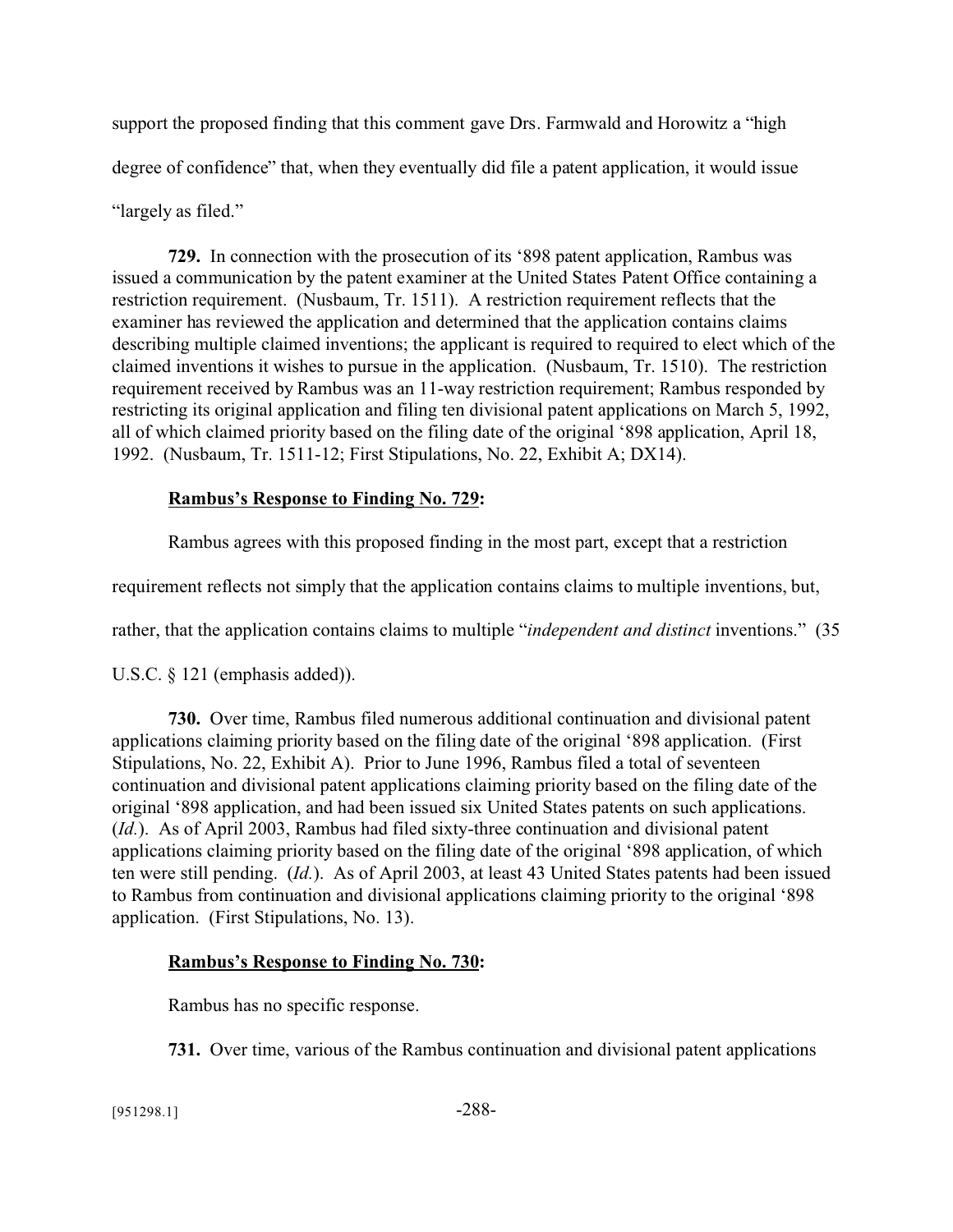claiming priority to the '898 application embodied changes and amendments to the claims made in the original '898 application and came to describe aspects of the original invention in ways that were not limited to the proprietary RDRAM technology. (See, e.g., Crisp, Tr. 2927-28). By 2000, Rambus had secured several patents, issued on the basis of continuation and divisional applications claiming priority to the original '898 application, which it asserted against manufacturers of JEDEC-standard SDRAM and DDR memory chips. (See, e.g., First Stipulations, No. 14-16 (August 2000 infringement suit by Rambus against Infineon was based on 56 claims of 4 patents claiming priority to the '898 application)).

### **Rambus's Response to Finding No. 731:**

The proposed finding is misleading in its implication that Rambus's patent claims were originally limited to "proprietary RDRAM technology" and then later were not so limited. Complaint Counsel is drawing a distinction that does not exist. The claims of the '898 application, as originally filed, claimed certain aspects proprietary Rambus technology many of which were incorporated into RDRAMs. None of the original claims were, however, "limited" to RDRAMs in the sense that none of the claims contained as limitations all of the features that would be found in an actual RDRAM device. Rather each claim involved a certain subset of those features. To the extent that another party later appropriated one of those claimed inventions and used them in a device other than RDRAM, it would be infringing Rambus's intellectual property. Later patents that had claims involving programmable latency, variable burst, dual edge clocking and on-chip DLL (generally in addition to other limitations) similarly claimed proprietary Rambus technology that had been incorporated into RDRAMs. These inventions could also be used, and many have been used, in other devices such as SDRAM and DDR SDRAM memory chips.

## **E. Promoting Rambus RDRAM Technology as the DRAM Standard.**

**732.** The Rambus founders recognized that the characteristics of the DRAM industry made for the possibility of a lucrative payoff for the company. Early Rambus investors were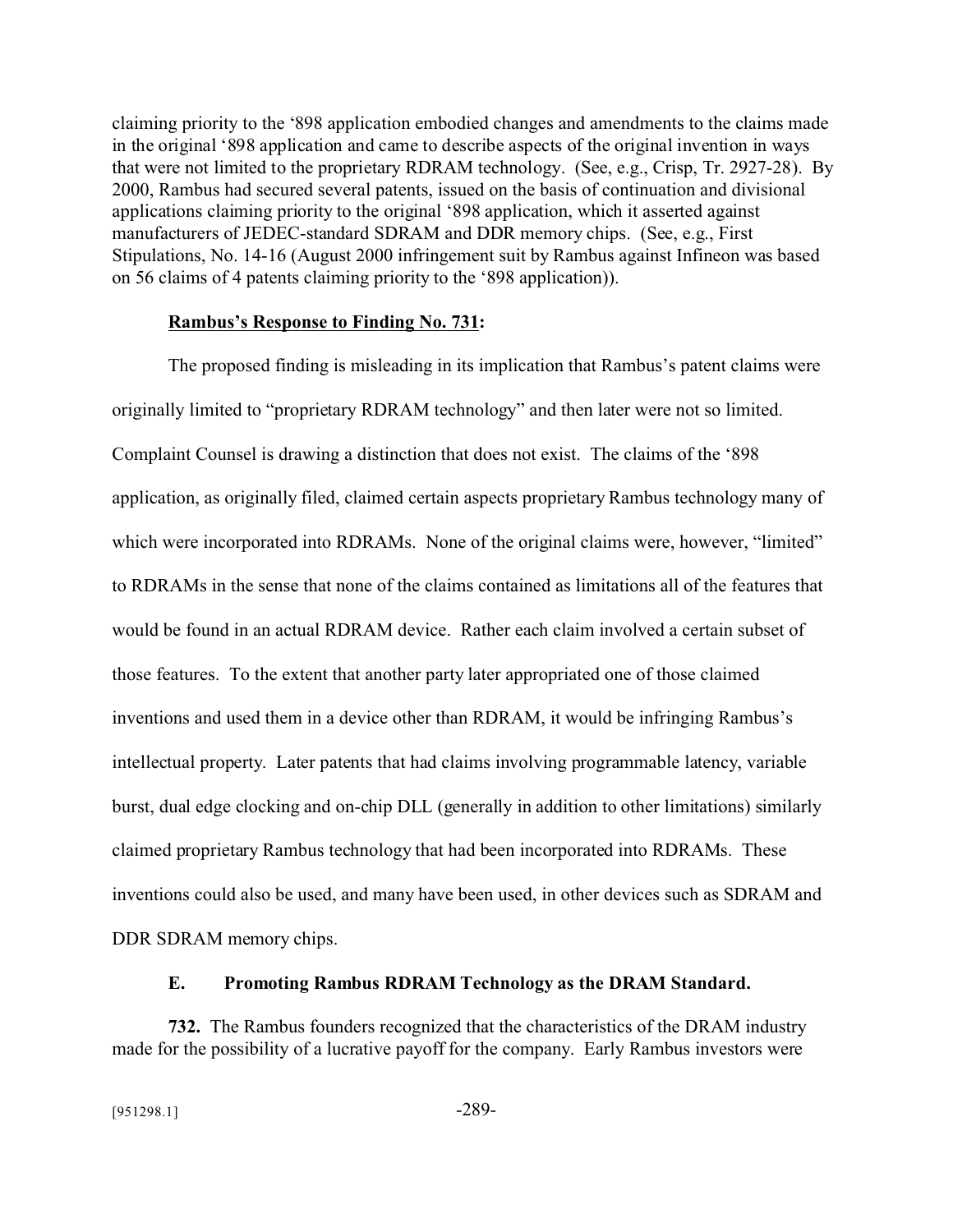informed that "[t]he primary business of the RamBus Company" would be to license proprietary technology "to manufacturers of DRAM chips and microprocessors;" that "[t]he DRAM market is . . . highly sensitized to the concept of standardization;" and that Rambus possessed "the ability to set world wide standards for the next generation of DRAM chips and memory subsystems." (CX0533 at 9).

# **Rambus's Response to Finding No. 732:**

This proposed finding is incomplete and misleading, and unsupported by the evidence. Rambus hoped and expected to be "highly profitable" but neither the phrase "lucrative payoff" nor any negative connotations that may be associated with that phrase is found in the cited text. (CX0533 at 9). Second, the document cited does not state that "Rambus possessed the 'ability to set world wide standards for the next generation of DRAM chips and memory subsystems,'" but rather that the market conditions were such that "there is the ability to set world wide standards for the next generation of DRAM chips and memory systems." (*Id*.). The purpose of this early business plan (which, in addition to being early, was a draft), was to encourage investment by explaining to investors why Rambus' technology would enable it to be successful in the existing and future DRAM market. (*See generally* CX0533 at 9-10). Fundamentally necessary to Rambus's belief that it was indeed worthy of investment was that its technology was far superior and more economical than any other approach. (*Id*.)

**733.** Investors were told that "the patented RamBus technology . . . has the opportunity to establish a single high performance DRAM standard"; that in part due to "[t]he DRAM industry's penchent [sic] for standardization," once the Rambus technology was licensed to "all major vendors," it would be "extremely unlikely that any potential competitor would be able to gain critical mass enough to challenge" Rambus; and that such considerations, including the existence of "strong barriers to entry" by "potential competitors," made Rambus an "exceptionally attractive investment opportunity." (CX0533 at 9).

# **Rambus's Response to Finding No. 733:**

This proposed finding is incomplete and misleading. As explained in response to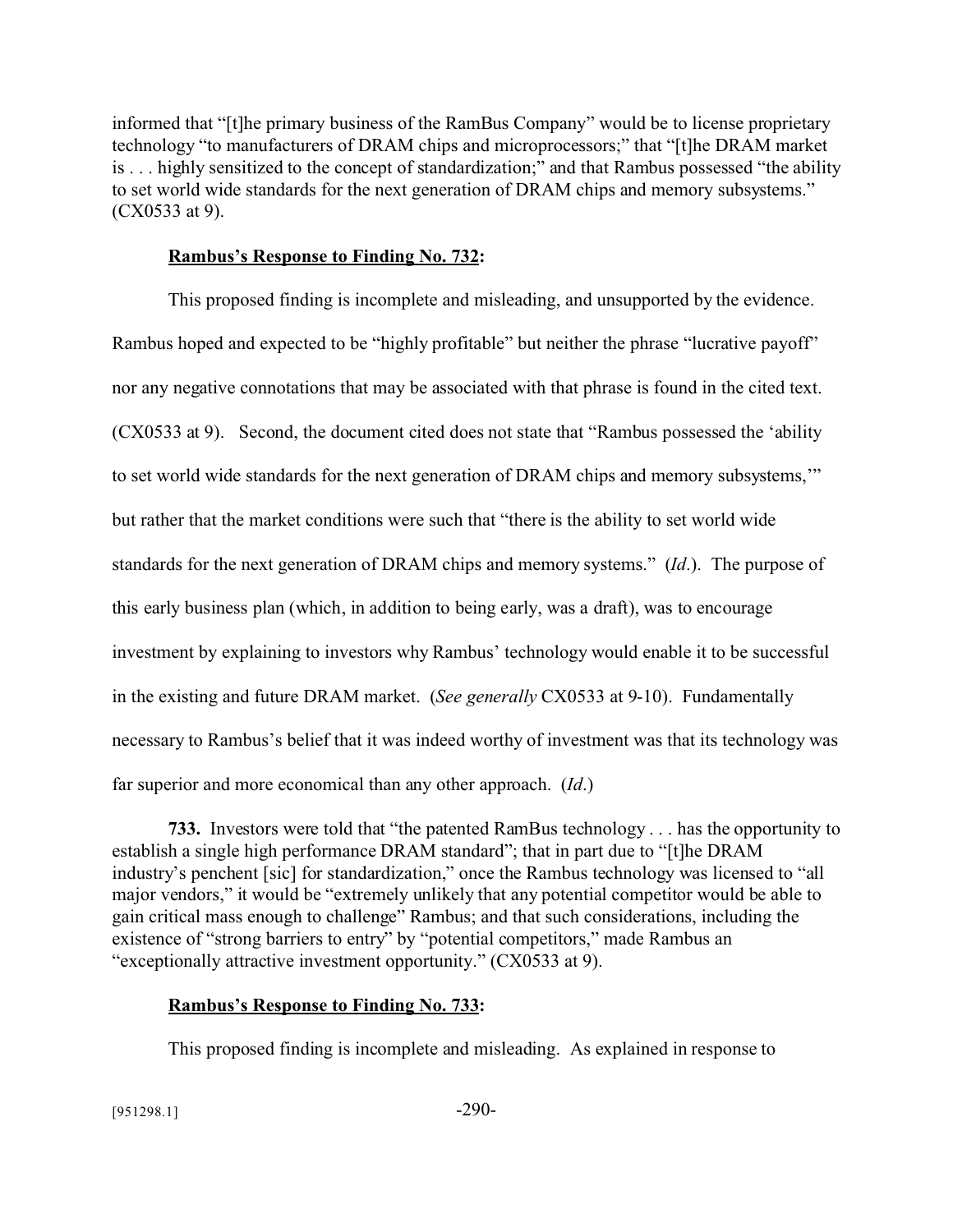proposed findings 709 and 732, Rambus' business model was not premised solely on the market conditions amenable to the establishment of a standard (a *de facto* standard, that is, in any event). The strength of Rambus's business model depended also on the strength of its technological innovations. Indeed, Rambus's early filed broad patent application and the "unfair" advantage its technology was seen to enjoy by virtue of being "faster, denser, lower power and cheaper than any other approach" were touted to investors as the most significant barriers to entry for potential, follow-on competitors. (CX0533 at 9). It was the "stiff competition" presented by Rambus innovative technology as well as its marketing strategy of licensing all of the major vendors" that it claimed made it less pervious to competitors than other potential investment opportunities. (*Id*.)

**734.** In its early planning, Rambus executives recognized that the company faced a sort of chicken-and-egg problem – namely, "Most computer companies will want to wait until RamBus DRAMs are easily available," whereas "DRAM and CPU companies need to be convinced that computer builders will use it." (CX1282 at 27). Rambus intended to deal with this in part through the terms upon which it licensed its technology. Rambus recognized that there was a "trade-off of royalty size vs. incentive to develop alternatives" to the Rambus technology (CX0533 at 14), and initially intended to offer licenses at "low enough royalties to discourage 'rolling your own."'(CX0533 at 15). However, early planning suggests that once Rambus was established as an industry standard, Rambus intended to charge larger royalty payments. (CX0533 at 19 ("RamBus must be established as a standard to effect large royalty payments.")).

### **Rambus's Response to Finding No. 734:**

This proposed finding is contrary to the weight of the evidence. For this proposed finding, Complaint Counsel has done nothing more than selectively quote phrases from various unrelated documents in an attempt to manufacture facts by juxtaposing them in a suggestive manner. This is argument, not a finding of fact. For example, there is no connection in the cited documents or in the record evidence between the risk factors presented at p. 27 of CX1282 and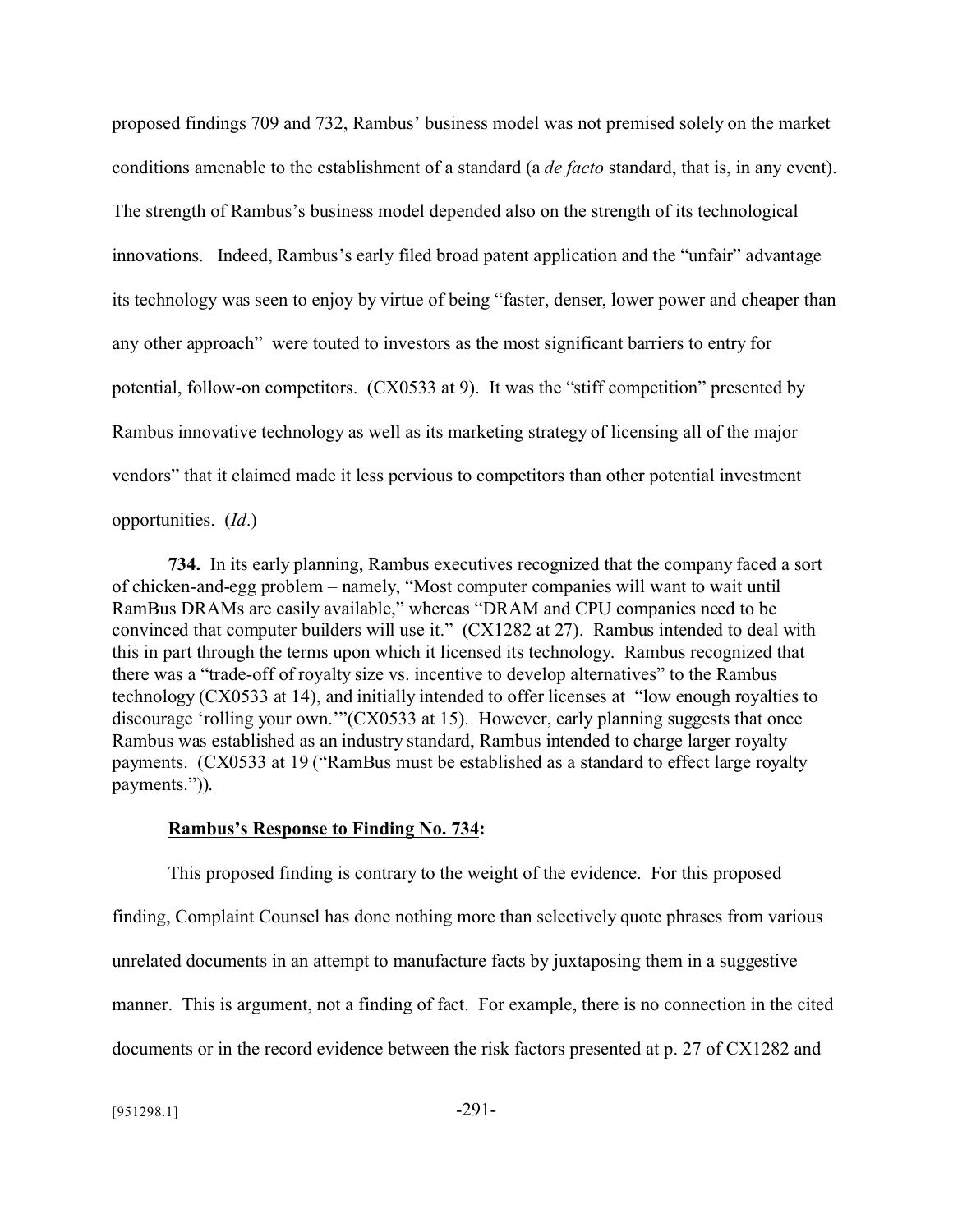Rambus' setting of its royalty rates. Moreover, CX0533 at 19 far from evidencing Rambus's intention to increase its royalty rates once the industry had adopted its technology as a standard (again, the use of the term "standard" connotes *de facto* standardization, not standard setting by a formal body), makes clear that the phrase "large royalty payments" referred to obtaining a large share of the market at low royalty rates, which would overall result in large royalty payments.

As Dr. Farmwald testified:

- Q: And when you said here "large royalty payments," what did you have in mind in this time frame?
- A: All along we wanted to have sort of single-digit lowish single digit royalties.

We thought that was reasonable and fair given sort of our contribution to the

thing. But he DRAM market as a whole is very large.

So, that's what we meant. *It's a relatively small number times a fairly large* 

*market*.

(Farmwald, Tr. 8128) (emphasis added).

**735.** Rambus hired its first (and to date only) CEO – Geoffrey Tate – who joined Rambus in May 1990. (CX0545 at 5). Shortly before arriving on the job as the Rambus CEO, Mr. Tate set forth on paper some of his own strategic thinking for the company. (CX2073 at 52 (Tate, Dep.)) Mr. Tate recorded, among others, each of the following thoughts:

> "RAMBUS has a potential for a very strong value-added in a large number of high-volume systems applications combined with a strong barrier-toentry in the form of a broad patent;"

> "There are always ways to get around any patent is the assumption that we should make;"

"If RAMBUS can be seen as a standard . . . it may be very difficult for second solution to develop critical mass in the marketplace;" and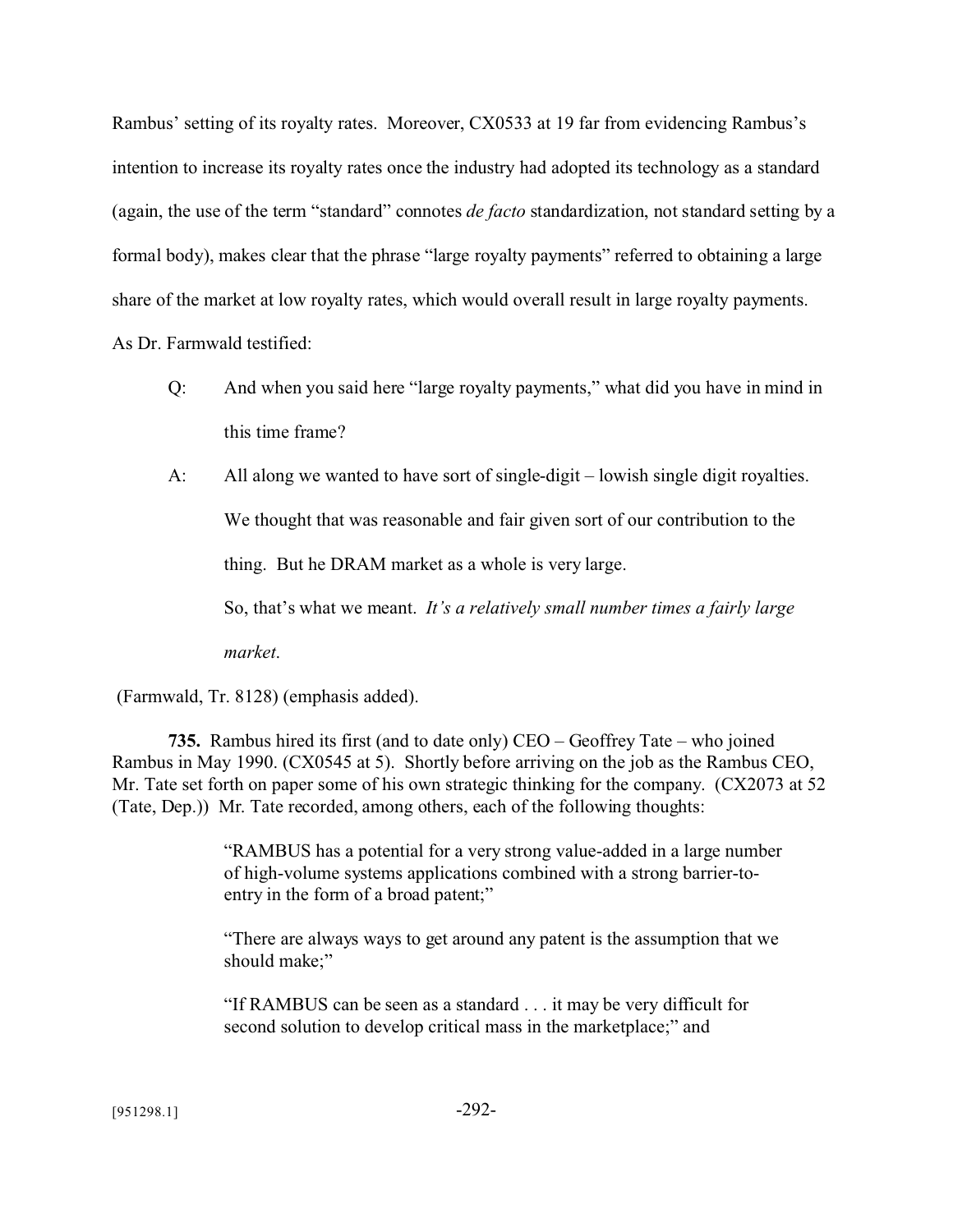a "high priority" for RAMBUS should be "to avoid a contending standard from developing."

(CX0569 at 3).

# **Rambus's Response to Finding No. 735:**

This proposed finding is incomplete and misleading in its selective, out-of-context quotation of portions of Mr. Tate's notes. With regard to the second quotation of this proposed finding, Mr. Tate notes that in the case of Rambus, any "ways to get around any patent" are likely to be inferior and/or not successful. (CX0569 at 3). With regard to the third quotation of this proposed finding, the omitted text represented by ellipses is important to put this statement in context, it its entirety, the sentence reads: "If RAMBUS can be seen as a standard and if a large amount of industry momentum is brought onto the RAMBUS bandwagon that can get things to the point where it may be very difficult for a second solution to develop critical mass in the market place." (*Id.*). Clearly, Mr. Tate understood that widespread use as a *de facto* standard would not necessarily be sufficient to hold off competitors, and that Rambus also needed to develop "a large amount of industry momentum." As explained in response to several proposed findings above, Rambus' use of the term "standard" was in reference to a *de facto* standard by virtue of widespread industry use, not a formalized standard. (Farmwald Tr., 8110; 8125-26).

## **F. Rambus Efforts to License RDRAM Technology.**

**736.** By the time of a November 1990 business plan prepared by Rambus CEO Tate and discussed with the Rambus Board of Directors. (CX2073 at 85, 87 (Tate, Dep.)) Rambus had set out plans for a phased licensing and promotion of the Rambus proprietary RDRAM technology. At an early stage, Rambus would establish "partnerships" with a small number of semiconductor companies to develop new chip products embodying the RDRAM technology, by persuading them that the quality of the RDRAM technology could give them a competitive advantage over other semiconductor companies. (CX0535 at 1). Rambus also would seek to develop relationships with key systems companies to commit to introducing systems using chips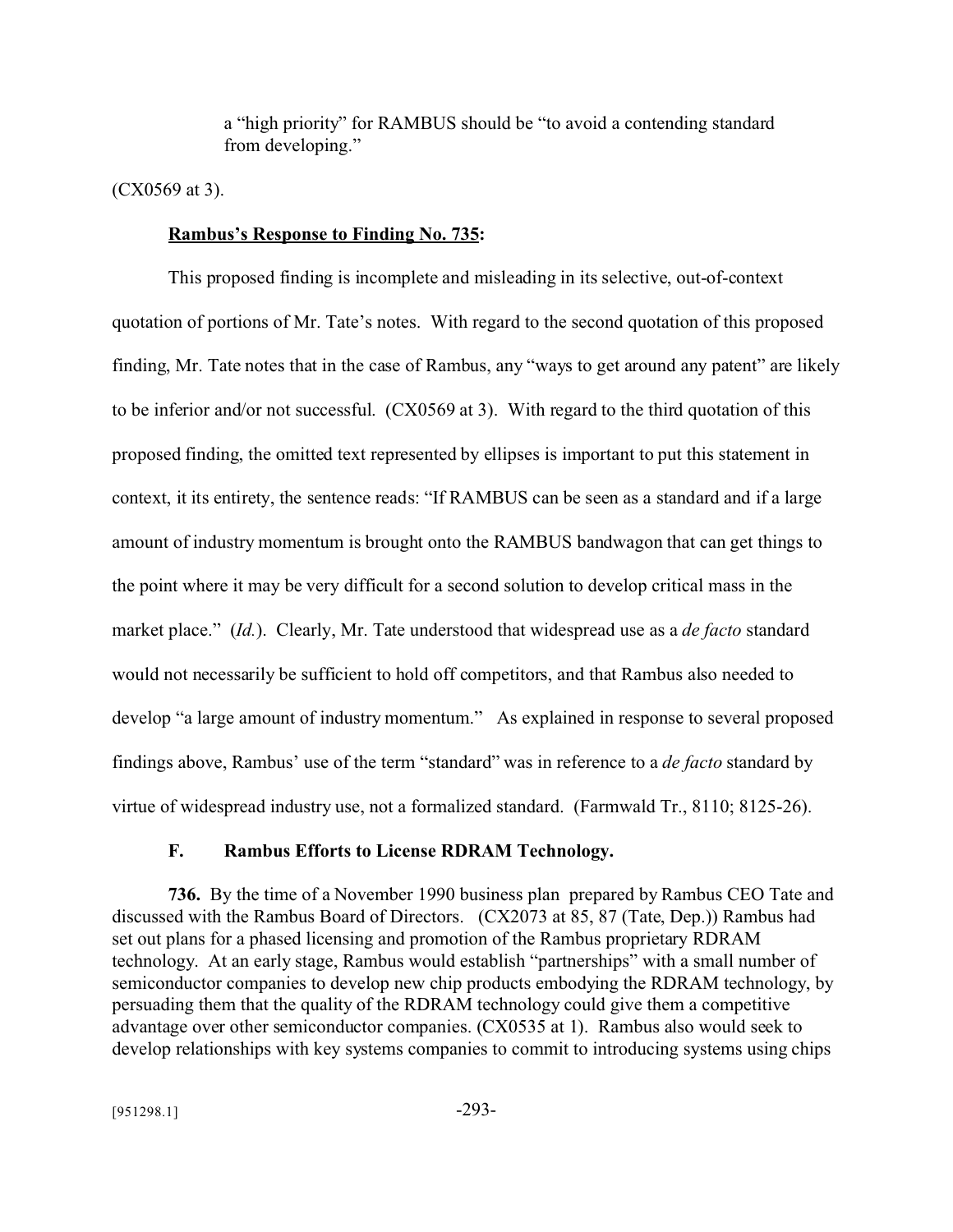with the RDRAM technology. (*Id.* at 1-2). Later, the RDRAM technology would be announced publicly "in a big way" when a "critical mass" of partnerships was in place and there had been technical demonstration of the RDRAM technology. (*Id.* at 2). Follow-on licenses then would be sought with other semiconductor and systems companies. (*Id*.).

### **Rambus's Response to Finding No. 736:**

This proposed finding is incomplete and misleading. CX0535 makes clear that Rambus' business strategy was concerned, first and foremost, with developing a high bandwidth technology that would be a very high value technology of interest to most semiconductor and systems companies. (CX0535 at 1). Accordingly, insofar as establishing early partnerships was concerned, there is no indication in the cited evidence that Rambus intended to or felt it would need to forge these partnerships "by persuading [semiconductor companies] that the quality of Rambus' technology could give them a competitive advantage." Rather, the cited evidence makes clear that persuasion would not be necessary – the early partnerships would be forged with those semiconductor companies "who see early access to the technology as a means to gain market share against their competitors and so who plan to aggressively implement the technology on their volume products." (*Id.*). The proposed finding omits mention of other aspects of Rambus' strategy related to its licensing efforts, i.e., that Rambus' strategy also involved protecting the intellectual property rights to this technology though patents and non-disclosure agreements and by restricting any licenses to the technology to specific uses of the technology. (*Id.*)

**737.** The 1990 business plan recognized that if the Rambus royalty demands for its RDRAM technology were perceived as unreasonable, this might motivate potential licensees to "work around" Rambus patents, in order to avoid paying royalties. (CX0535 at 2 (expressing concern that license fees and royalty rates not be set "so high as to create high motivation to work around them").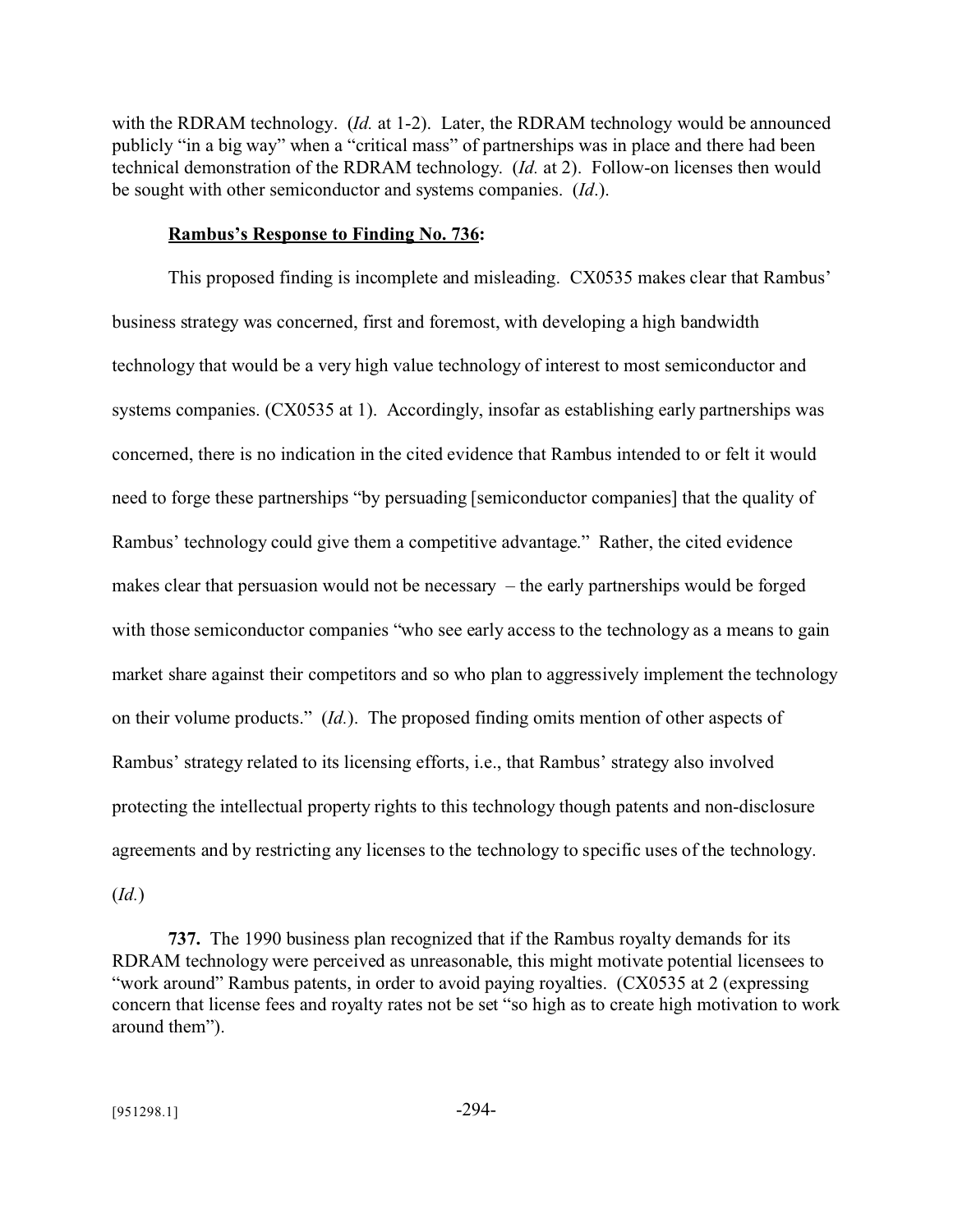### **Rambus's Response to Finding No. 737:**

This proposed finding is incomplete and misleading. While desiring to keep its royalties in the low single digits, (Farmwald, Tr. 8128), Rambus also believed that it would be difficult for a competitor to offer a reasonable product that did not infringe its patent(s). (CX0569 at 3).

**738.** In order to prevent the development of competitive technology, Rambus strategy was among other things to take care in its efforts to promote its proprietary RDRAM technology. In its promotion efforts, Rambus in 1990 resolved to "sign non-disclosures with all parties exposed to the technology" and "only license partners to use the technology in a specific manner specified by Rambus." (CX0535 at 1). The result, it hoped, was to make it "impossible or very difficult for anyone to develop a competitive technology to Rambus." (*Id.*).

#### **Rambus's Response to Finding No. 738:**

The proposed finding is incomplete and misleading. Rambus had neither the intentions nor the ability to "prevent" the development of competitive technology; at best, it sought to make it "impossible or very difficult for anyone to develop a competitive technology," by safeguarding its intellectual property. As explained in response to proposed finding no. 737, it sought to protect the intellectual property rights to its technology "through a basic, broad patent filed in all major industrial nations and follow up with additional patents on inventions created during the development of the technology." (CX0535 at 1). Also as explained in response to proposed finding no. 737, the foundation of this strategy was the development of "a very high value technology of interest to most Semiconductor and Systems companies." (*Id.*)

The proposed finding also supports Rambus's position that the DRAM industry was not lulled. By limiting its licensees to very specific uses of its intellectual property, Rambus made clear that there were other potential non-compatible uses of its inventions, i.e., uses of its inventions that did not require the use of Rambus's proprietary bus architecture. (*See* Farmwald,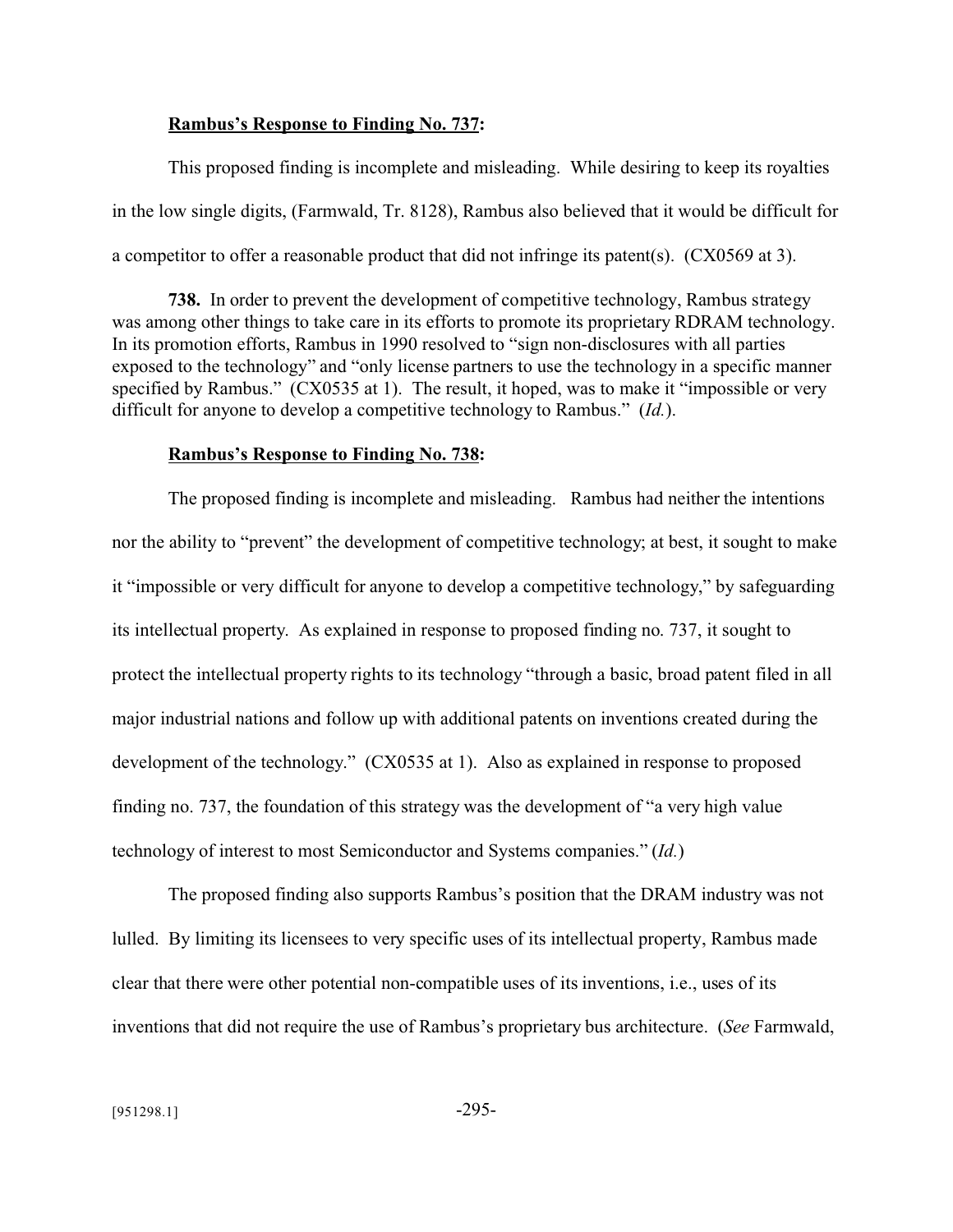Tr. 8148 (explaining how it was important to keep control of Rambus' inventions so they did not go off in incompatible directions)).

**739.** By November 1990, Rambus had already begun its efforts to promote and protect its technology. (CX0535 at 4-5). At that date Rambus had filed for, but not yet obtained, a base patent on its technology (*id.* at 3) and had entered into license contracts that compelled partners to use Rambus technology patents and trade secrets only for use in RDRAM-compatible chips (*id.* at 4).

### **Rambus's Response to Finding No. 739:**

The proposed finding omits relevant information. After stating that the original patent application was filed in April of 1990 the cited document continues: "It has been reviewed by all partners who've signed and several others and found to be a strong, broad patent with high odds of being issued largely as filed." (CX 0535 at 3).

The proposed finding is also unclear and potentially misleading. The original Rambus patent application disclosed numerous inventions. While the originally filed application disclosed all of these inventions, not all of the inventions were adequately protected by the original 150 claims. Therefore, to the extent the use of the language "a base patent on its technology" implies that the original 150 claims adequately described the scope of the disclosure of the inventions set forth in the written description, it is incorrect and misleading.

The proposed finding supports Rambus's position that the DRAM industry was not lulled. By circumscribing the use of its inventions to Rambus-compatible products only, Rambus made it clear that there existed potential non-compatible uses of its inventions, i.e., uses of its inventions that did not require the use of Rambus's proprietary bus architecture.

**740.** By June 1992, Rambus had signed license agreements with NEC, Toshiba and Fujitsu. (CX0543A at 11). By January 1994, Rambus had signed license agreements with Hitachi, Oki, Lucky Goldstar and Intel. (CX0547 at 12).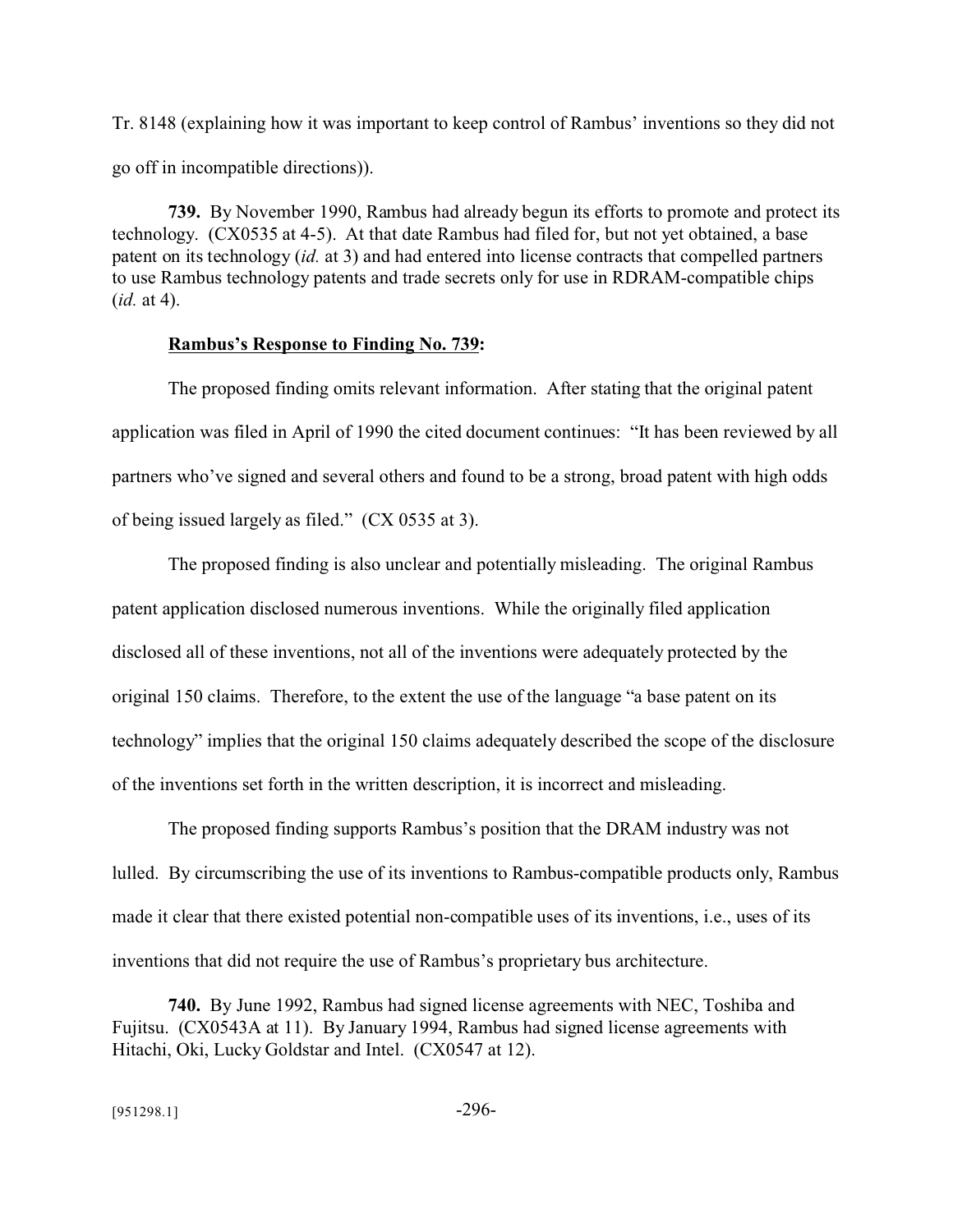### **Rambus's Response to Finding No. 740:**

The proposed finding omits relevant information. The licenses discussed in the cited references were technology license agreements for Rambus-compatible uses of Rambus' inventions. These agreements, as opposed to patent license agreements, were more like joint venture agreements which involved substantial interaction between Rambus and the licensee. (RPF 1401-1402; Farmwald, Tr. 8241).

**741.** In the course of negotiating with DRAM manufacturers and others, Rambus encountered resistence to its business model, and specifically to the amount of the royalties. (CX0543A at 14 (identifying Sun and Tseng as specific examples); CX0711 at 13 ("Terry Walther of Micron . . . Said they are very nervous about doing a deal. Don't like license type business he says."); CX0711 at 61 ("Farhad [Tabrizi] . . . says their #1 issue with the Rambus business proposal is the royalty rate.")).

### **Rambus's Response to Finding No. 741:**

This proposed finding is incomplete and misleading. The cited evidence reads: "A few systems companies and IC companies have had a very negative reaction to our business model. Some believe that it is not 'fair' that we are wanting to charge a royalty on ICs that incorporate our technology. Others believe our royalty will make ICS incorporating our technology 'too expensive'. Two specific examples are Sun and Tseng." (CX 0543A at 14). This text, as well as the other cited evidence makes clear that it was the imposition of any royalty, as opposed to the amount of Rambus's royalties, that DRAM manufacturers found objectionable.

The cited text goes on to say: "Also we explain, without being specific, that our royalties are in line with IC industry traditional royalty levels of 1-5%." (*Id*.). The evidence shows that licensees were willing to pay royalty rates in this range. Each of the DRAM manufacturers agreed to pay Rambus's RDRAM royalties, which ranged from 2% to 5%. In July 1991, long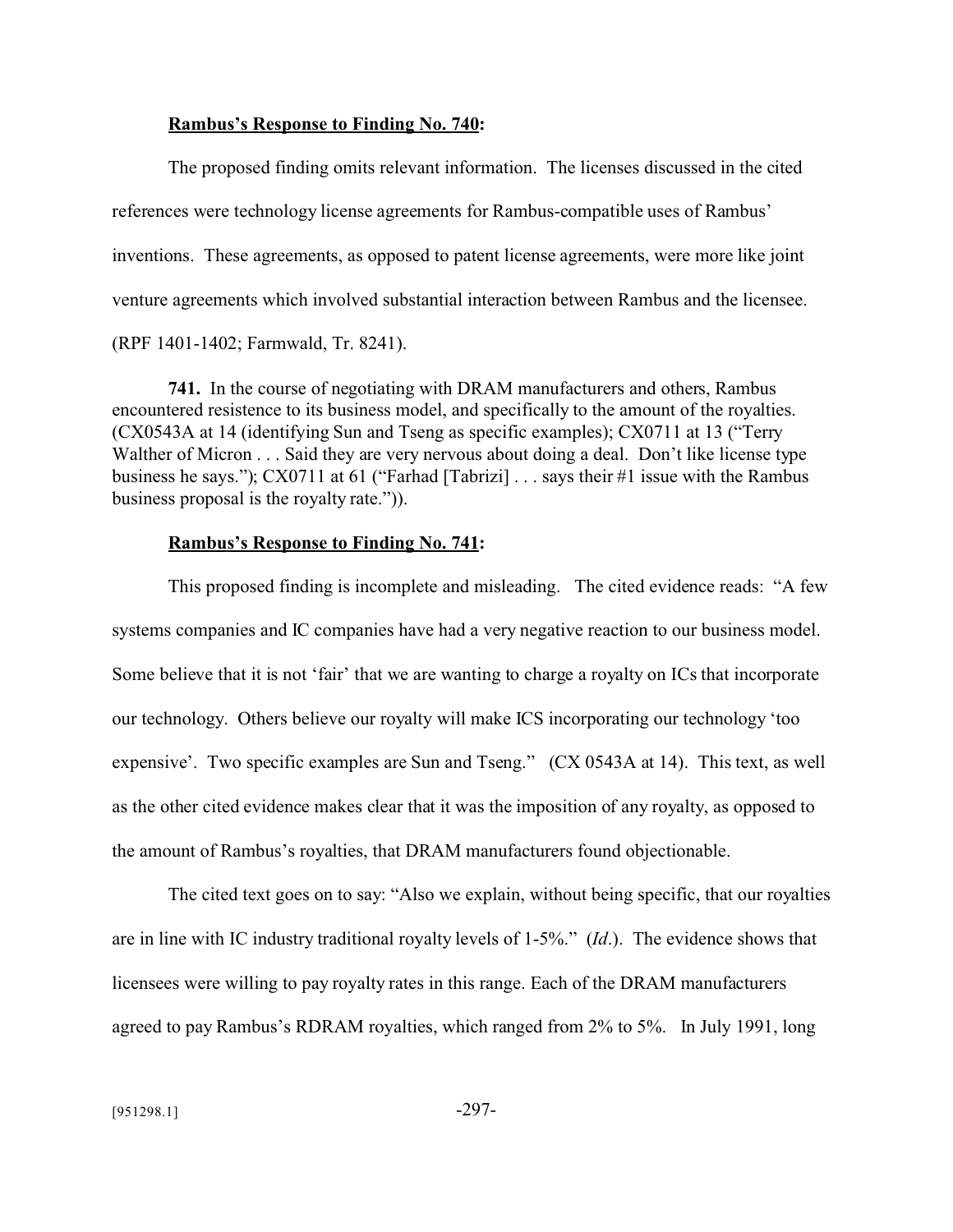before Intel became interested in RDRAM, NEC signed an RDRAM license agreement that specified a 2% royalty rate for Rambus Microprocessors and Microcontrollers, 1% for Rambus Memory Devices, 3% for Rambus Peripherals, and 3% for Customer Specific Rambus Products. (RX 538 at 22). In November 1994, again well before Intel selected RDRAM for the next generation DRAM, Samsung agreed to an RDRAM license that specifies a 2% royalty rate, which declines at certain volume marks. (RX 518 at 23). Hyundai agreed, in December 1995, to an RDRAM license agreement that specifies a 2.5% royalty rate for Rambus DRAMs (which declines to 2% then 1.5% in 2000 and 2002 respectively), 3% for Rambus processors, and 5% for Rambus ASICs and Peripherals. (CX 1600 at 12). Micron agreed to an RDRAM license in March 1997 that specifies a 2% royalty rate. (CX 1646 at 11). Also in 1997, Siemens entered into an RDRAM license that specified a royalty rate of 2.5% for Rambus DRAMs (which reduced to 2% if RDRAMs exceeded 25% of Siemens total DRAM sales) and 5% for Rambus Peripherals. (CX 1617 at 12). Mitsubishi entered into a February 1998 RDRAM license that specifies a 2.5% royalty rate on Rambus DRAMs, 3% for Rambus processors, and 5% for Rambus ASICs and Peripherals. (CX 1609 at 11). AMD {

} (Heye, Tr. 3919-20 (in camera); CX 1420 at 8 (in

camera)).

Indeed, the evidence shows that to the extent Rambus encountered resistance, it was due to factors other than royalties – such as losing control of technology development and becoming a "foundry" for Intel, though DRAM manufacturers would most frequently cite royalties as the basis for any resistance. (*See* RPF 1548-1602).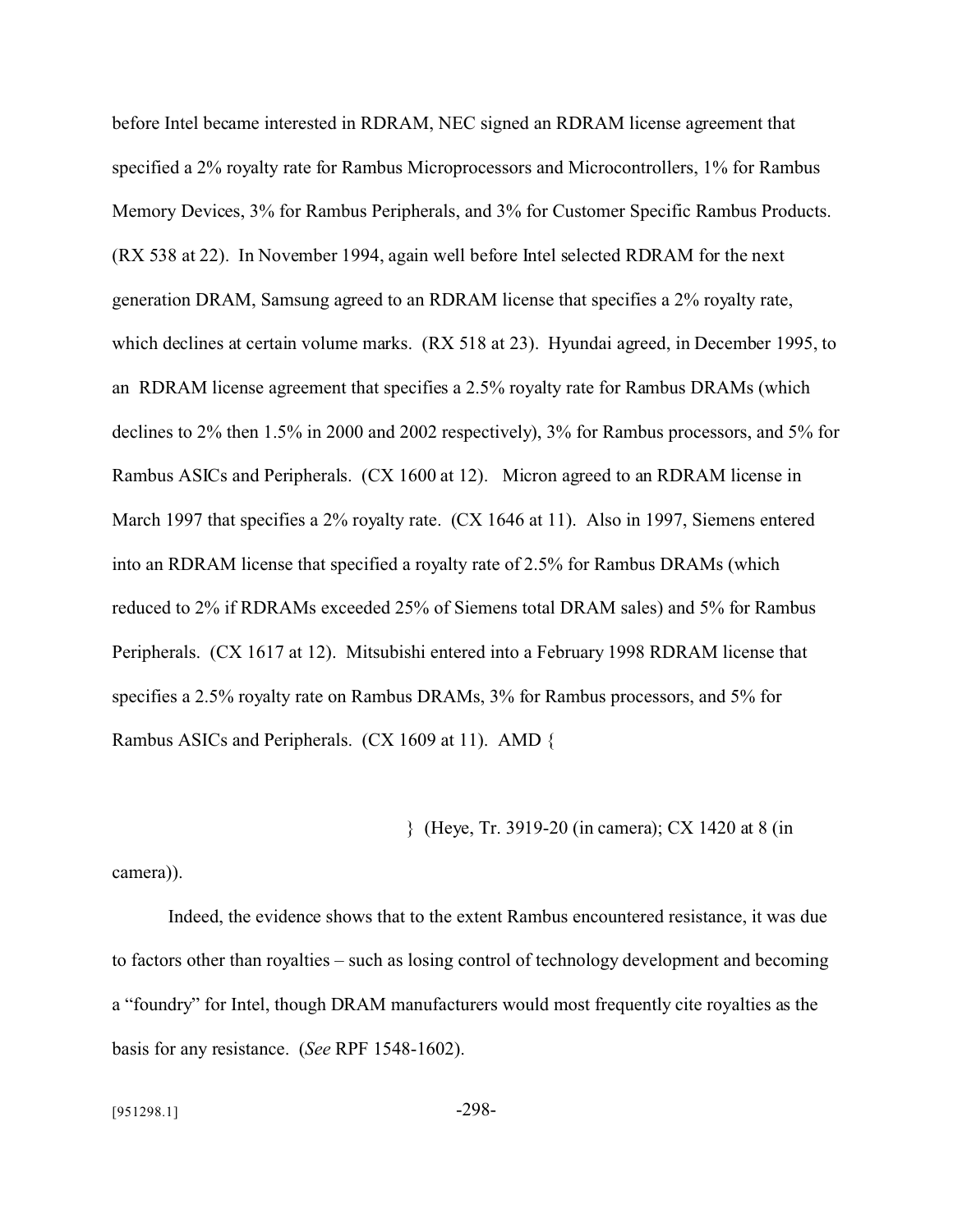**742.** Rambus estimated the projected weighted average royalty rate for 1993 to be 1.4%. (CX0547 at 12).

# **Rambus's Response to Finding No. 742:**

The proposed finding is vague and devoid of context. There is no explanation as to the meaning of "weighted average royalty rate" nor how that may relate to the fact that it was apparently computed from a table listing Rambus's "*Lowest* Long-Term Royalty Rate in Contracts." (CX0547 at 12 (emphasis added)).

**743.** As Rambus continued to negotiate with potential licensees in the mid-1990's, it continued to encounter resistance with respect to the royalty rates it was seeking. (CX0733 ("Big stumbling block is royalties – they [Samsung] want numbers in 1% or less range.")).

# **Rambus's Response to Finding No. 743:**

This proposed finding is not supported by the evidence. The cited email does not refer to license negotiations in the mid-1990s generally, but rather is a discussion that pertains to one specific licensee, Samsung.

The proposed finding is contradicted by the weight of the evidence. Samsung agreed to an RDRAM license that specifies a 2% royalty rate, which declines at certain very high volume marks. (RX 518 at 23). By 1998 nearly all major DRAM manufacturers had signed technology license agreements with Rambus, and in so doing, had agreed to pay royalty rates of 2% to 5% for the use of Rambus technologies in RDRAM and related products. (*See* RRFF 741).

**744.** Rambus also sought to restrict the field of use of its license agreements to so-called RDRAM compatible uses only. Most companies accepted this term. Samsung, however, insisted on an agreement without field of use restrictions. (CX0767 ("In my view at this point we can either sign the Samsung contract as is or forget them as a licensee. They have made it abundantly clear that without the ability to use Rambus technology in non-Rambus applications there will be no deal.")).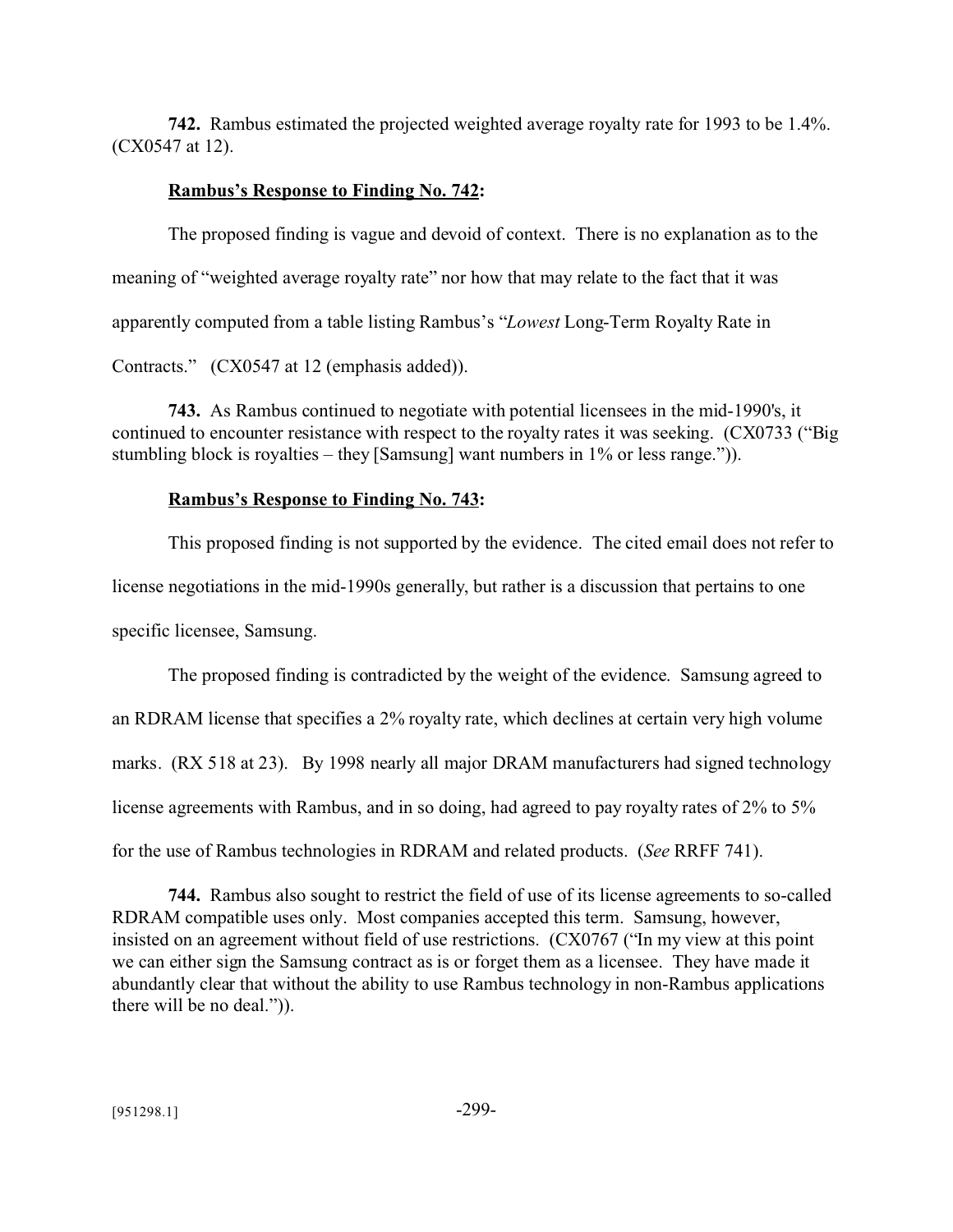# **Rambus's Response to Finding No. 744:**

This proposed finding supports Rambus' position that the industry was not lulled. In 1994, Samsung clearly recognized that Rambus' inventions, including the PLL, could be used in non-compatible Rambus parts, i.e. in parts without Rambus' proprietary bus technology. (CX0767). Moreover, Rambus made it clear to Samsung that Rambus' intellectual property rights were not limited to the RDRAM product. (CX 2078 at 116 (Karp Depo.)).

**745.** Rambus was prepared to make compromises during this time period in order to conclude license agreements with DRAM manufacturers. (CX0767; CX0733 ("they [Samsung] want numbers in 1% or less range. We are to try to put together a win/win proposal based on their inputs."); CX0711 at 62 (Crisp proposed to Hyundai a DRAM royalty rate declining with volume to  $1.25\%)$ .

# **Rambus's Response to Finding No. 745:**

The proposed finding is vague and potentially misleading. The phrases "make compromises" and "this time period" are vague. With respect to the former, Rambus does not dispute that its negotiations with potential licensees were two-sided negotiations with give and take involved on both sides. (CX0733 ("lowering the royalty isn't impossible, just very undesirable.")).

# **G. Rambus License Presentations.**

**746.** Continuing for many years, Rambus pursued a strategy of actively promoting its proprietary RDRAM technology to companies that were in a position to manufacture memory chips or related chipsets. (See Crisp, Tr. 2931; CX0543A at 7-8).

# **Rambus's Response to Finding No. 746:**

The proposed finding is incomplete. Rambus also promoted its RDRAM technology to

others, including systems companies. (CX0543A at 1, 3).

**747.** Rambus efforts to promote adoption of its proprietary RDRAM technology included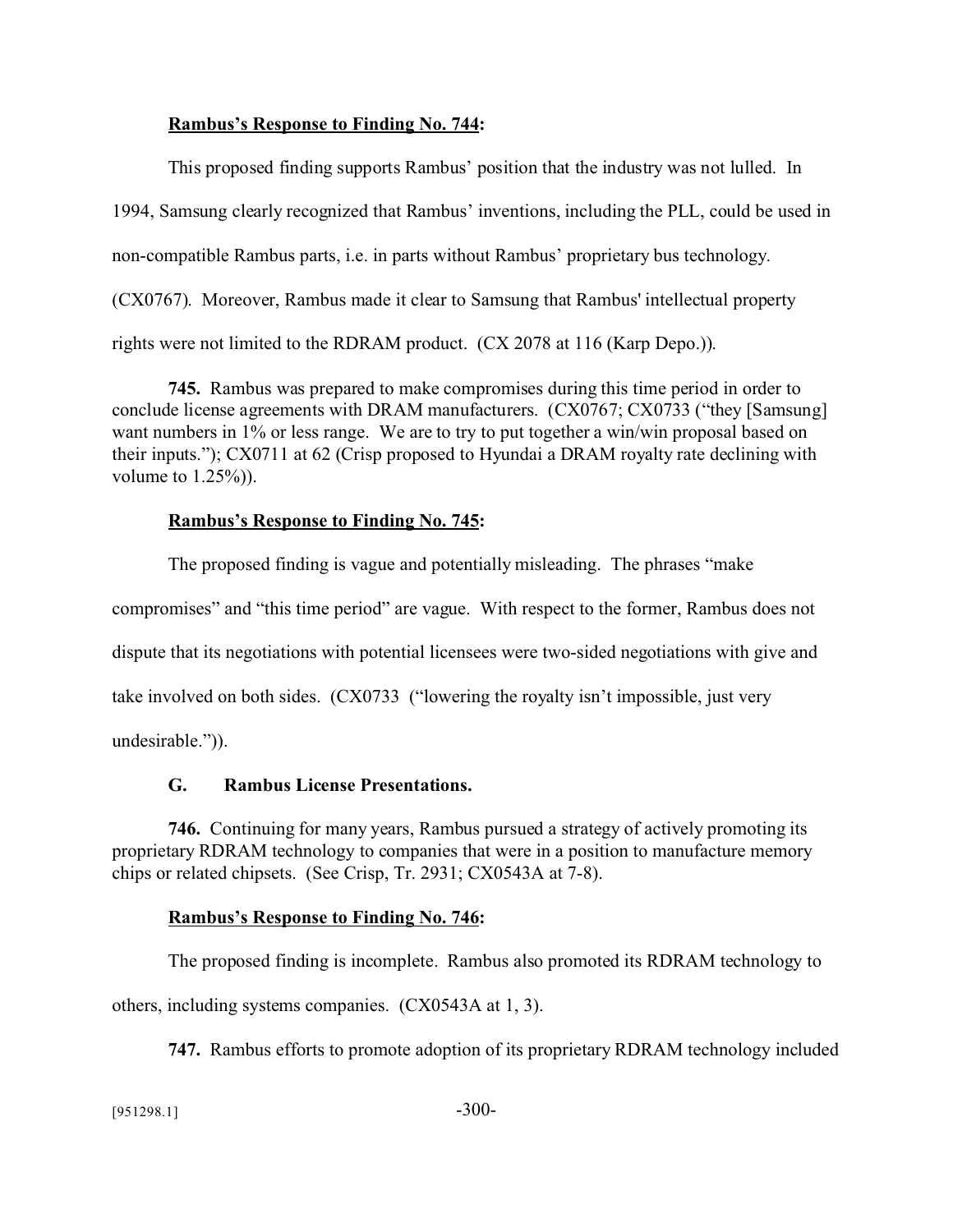making presentations concerning the proprietary RDRAM technology to memory chip manufacturers and other firms. (E.g. CX2107 at 63 (Oh, Dep.); Bechtelsheim, Tr. 5818-19; G. Kelley, Tr. 2537; Kellogg, Tr. 5052-53). In connection with such efforts, Rambus commonly entered into non-disclosure agreements ("NDAs") that prohibited the firms from disclosing information concerning the proprietary Rambus technology to others without the consent of Rambus. (E.g. Bechtelsheim, Tr. 5818-19; Rhoden, Tr. 521; Kellogg, Tr. 5052-53).

# **Rambus's Response to Finding No. 747:**

The proposed finding omits relevant evidence. Rambus's presentations often included a discussion of the patent protection Rambus was seeking for its inventions. (CX 2079, Mooring Depo., at 83; CX 2111, Tate Depo., at 314-15, 316-18, 319-20, 320-21, 322-24). Moreover, after Rambus's original patent application was made public through the publication of the corresponding PCT application in October 1991, Rambus did disclose non-detailed descriptions of its inventions in various other public documents. (RPF 638-54).

**748.** The focus of these presentations was on the advantages Rambus saw of the proprietary RDRAM technology and the unique characteristics of that technology, including its unique bus architecture. (E.g., G. Kelley, Tr. 2538; Sussman, Tr. 1429-31). Rambus' presentations of the RDRAM technology in the 1992-93 time frame involved a DRAM with a multiplexed bus. (CX2114 at 61-62 (Karp, Dep.)). Joel Karp, who was with Samsung at the time, viewed the Rambus RDRAM as "more revolutionary than evolutionary." (CX2114 at 63 (Karp, Dep.)).

# **Rambus's Response to Finding No. 748:**

The proposed finding is vague in its reference to "these presentations." Rambus made numerous presentations to many industry members during the relevant time frame. (Farmwald, Tr. 8166-67). Complaint Counsel's attempt to generalize the subject matter of those presentations is not supported by the evidence and is not a proper factual finding. Notably, the evidence does not support the finding that Rambus's "unique bus architectecture" was a "*focus*" of those presentations. For example, Howard Sussman testified that during a 1991 presentation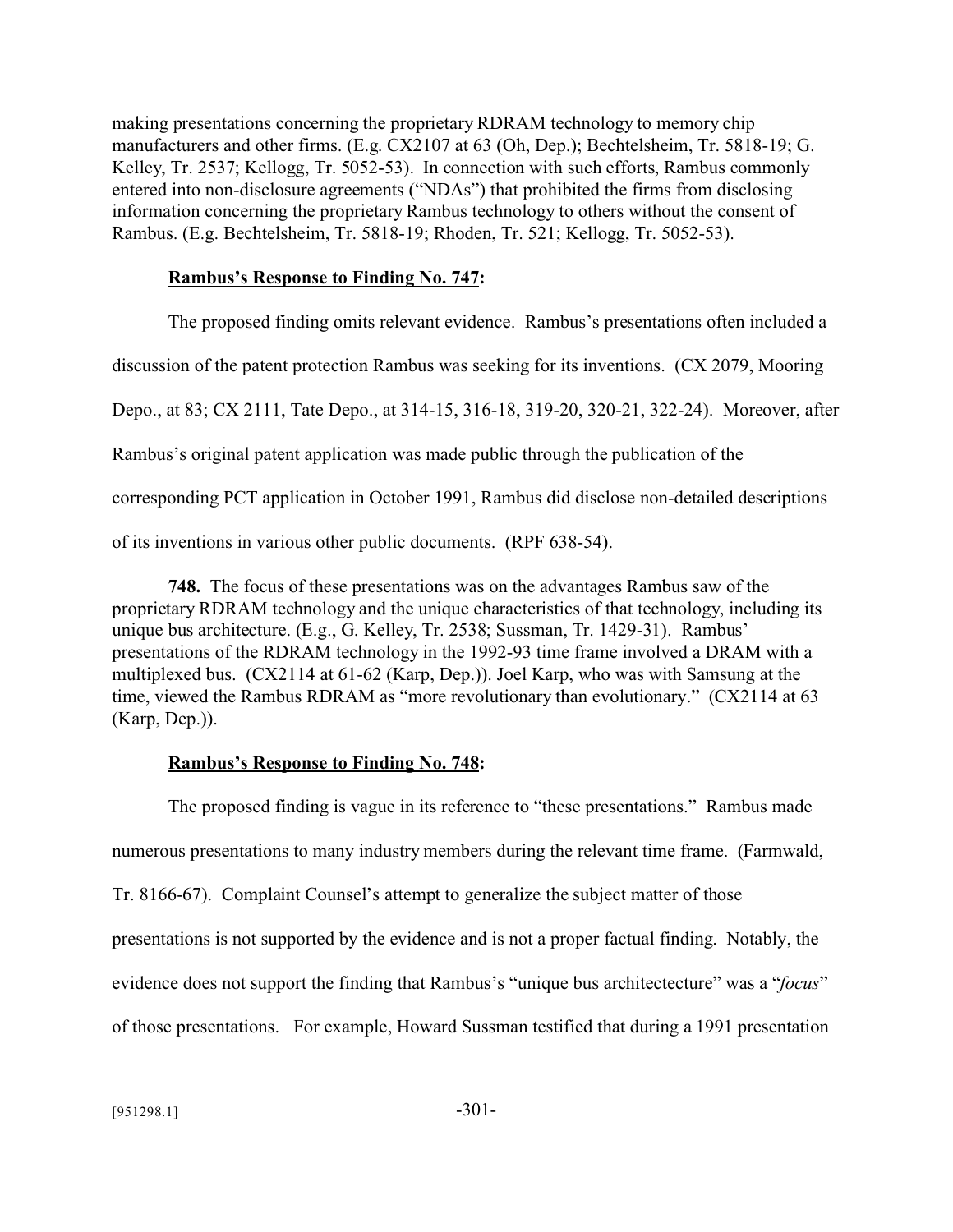by Rambus's Billy Garrett, Mr. Garrett identified three "key features" of the Rambus DRAM. (Id. at 1431). The multiplexed bus was not one of the key features that Mr. Garrett identified. (Id. at 1433). As Dr. Farmwald explained:

"I don't think I ever thought about it as a narrow bus. We had a set of ideas that implemented a bus. Along the way we would pick implementation choices that made sense at the time. So the first bus we picked was a 9-bit-wide bus because that's what we could fit on the edges of the chips that existed at the time. Later we went to wider buses because we could fit more pins on the chip."

(Farmwald, Tr. 8143-44). Mr. Karp testified that Rambus made it clear to Samsung that its intellectual property rights pertained to more than just RDRAM. (CX 2078 at 116-17 (Karp Depo.)). In addition, the written description of Rambus' original patent, which was provided to Rambus' partners (CX0535 at 3), makes clear that Rambus' inventions were not restricted to a specific bus architecture. (*See Rambus Inc. v. Infineon Technologies AG*, 318 F.3d 1081, 1094 (Fed. Cir. 2003) ("a multiplexing bus is only one of many inventions disclosed in the '898 application")).

**749.** Craig Hampel, Rambus technical director who beginning in 1993 participated in numerous meetings and presentations with DRAM manufacturers and other firms to discuss Rambus technology (Hampel, Tr. 8672, 8729-31), was not aware of any instance in which Rambus representatives told the DRAM manufacturers which aspects of RDRAM were Rambus inventions, or were protected by Rambus patents or patent applications. (Hampel, Tr. 8732-33). Rambus President David Mooring testified that slides used by Rambus in presentations to Rambus customers would "definitely not have put anybody on notice" of the coverage of patents but would only have generic information about aggregate numbers of Rambus patents and/or patent applications. (CX2112 at 180 (Mooring, Dep.)).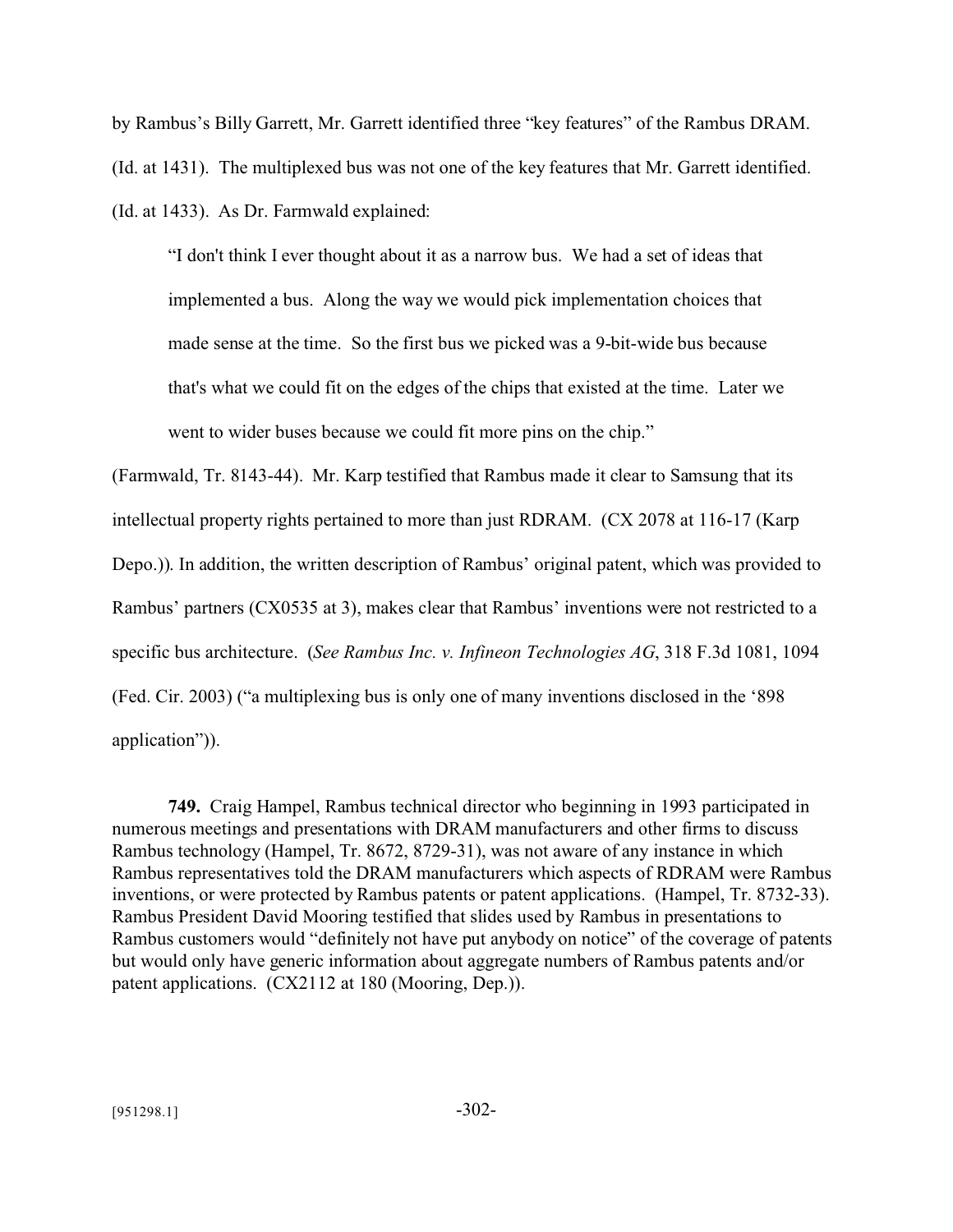### **Rambus's Response to Finding No. 749:**

This proposed finding is against the weight of the evidence and mischaracterizes the evidenced cited.

 To the exent that the reference to Mr. Hampel's and Mr. Mooring's testimony is meant to imply that Rambus did not inform DRAM manufacturers that its intellectutal property might cover non-RDRAM devices, the proposed finding is contradicted by the weight of the evidence. The evidence shows that Rambus routinely discussed with DRAM manufacturers, OEMs, and Intel, the breadth of its patent coverage, including the possibility that non-compatible uses (i.e., non-RDRAM uses) of its technology, including SyncLink and SDRAMs, could infringe Rambus patents. (RPF 549-554; see also CX2079 at 83 (Mooring Dep.)). Rambus' presentations often included a discussion of the patent protection Rambus was seeking for its inventions. (CX 2079, Mooring Depo., at 83; CX 2111, Tate Depo., at 314-15, 316-18, 319-20, 320-21, 322-24). Moreover, after Rambus's original patent application was made public through the publication of the corresponding PCT application in October 1991, Rambus also disclosed non-detailed descriptions of its inventions in various other public documents. (RPF 638-54).

Rambus's CEO Geoff Tate and Rambus Vice President Allen Roberts held a series of meetings with DRAM manufacturers in Asia in an effort to convince the manufacturers to become Rambus licensees. Mr. Tate's notes of those meetings reflect that he told DRAM manufacturers LG Semicon, Samsung, NEC, and Oki that Rambus expected to have intellectual property that would read on the SyncLink architecture and on devices manufactured in compliance with the SDRAM standard. (RPF 550-54). Rambus's CFO Gary Harmon testified that he did recall "a couple of cases" during license negotiations where the issue of "whether the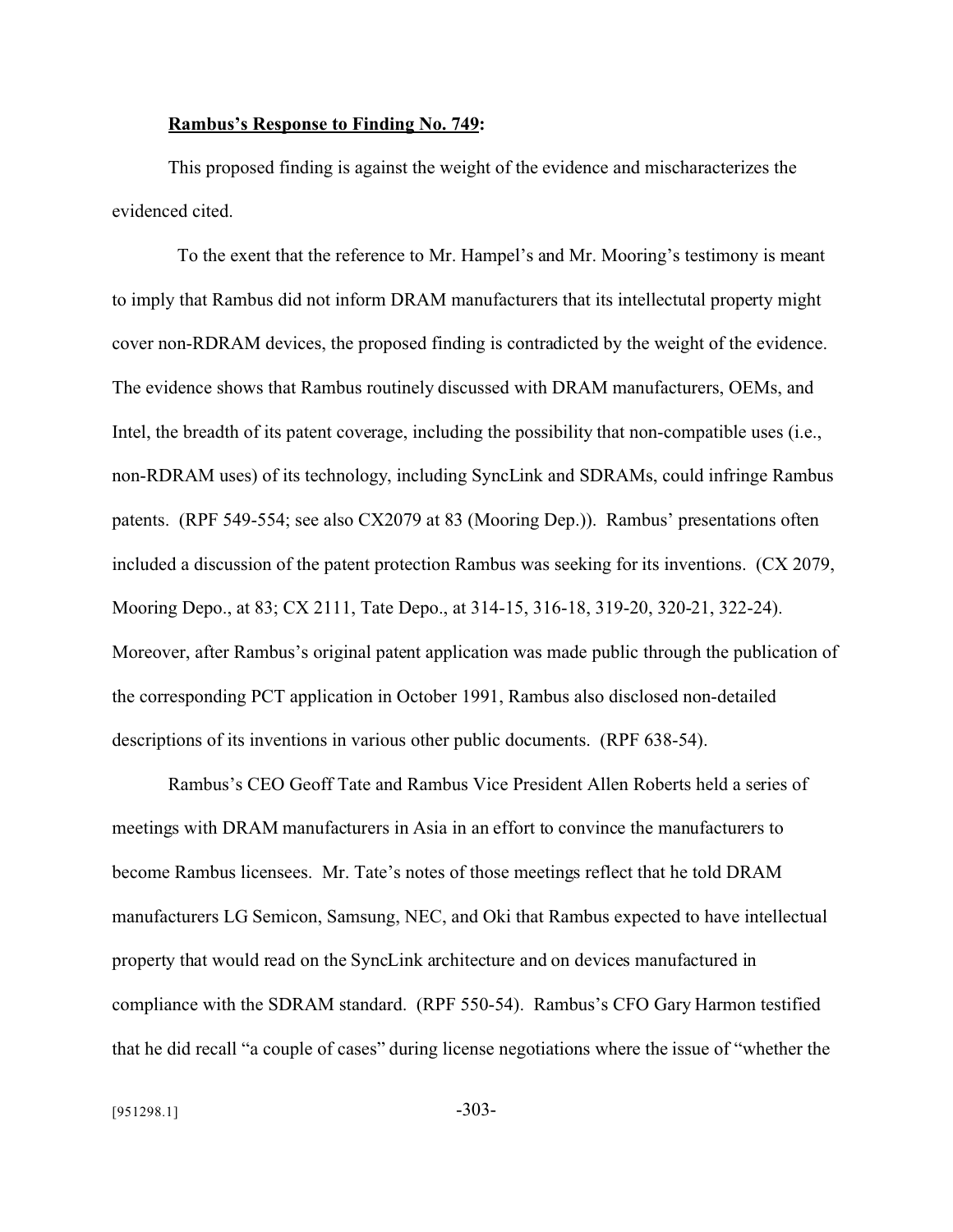Rambus-issued patents or filed patents would cover SDRAM technologies" was discussed. (CX2070, Harmon Depo., at 43). Rambus also told Intel that it might have intellectual property that covered DDR SDRAMs. (MacWilliams, Tr. 4905). Rambus's actions at JEDEC also indicated that Rambus might have intellectual property that could be related to JEDEC work. Examples include: (1) Rambus declining to comment with respect to its patent position in response to an inquiry in May 1992 (RPF 466-529), (2) Rambus's disclosure in September 1993 of the '703 patent, which contained substantially the same written description as the '898 application and revealed the existence of numerous divisional applications (RPF 714-19), (3) Rambus's letter to JEDEC in September 1995 stating that its silence at meetings should not be interpreted as "mak[ing] any statement regarding potential infringement of Rambus intellectual property (RPF 544-48), and (4) Rambus's June 1996 letter formalizing its separation from JEDEC noting, inter alia, that Rambus had a number of patent applications pending (RPF 560).

Insofar as Mr. Hampel's testimony is concerned, the proposed finding is misleading. Rambus's objections to Complaint Counsel's questions that were not directed specifically to presentations at which Mr. Hampel was present were sustained. Mr. Hampel's testimony reflects only that so far as Rambus presentations at which he was specifically present were concerned, he was not aware of a Rambus representative telling a DRAM manufacturer which features of RDRAM were protected by patents or patent applications. (Hampel, Tr. 8732-33).

Insofar as Mr. Mooring's testimony is concerned, the proposed finding is misleading and omits relevant evidence. While the slides used by Rambus may only have listed aggregate numbers of Rambus patents and/or applications, Mr. Mooring testified that Rambus's RDRAM licensees were explicitly told that Rambus had pending or issued patents that would cover the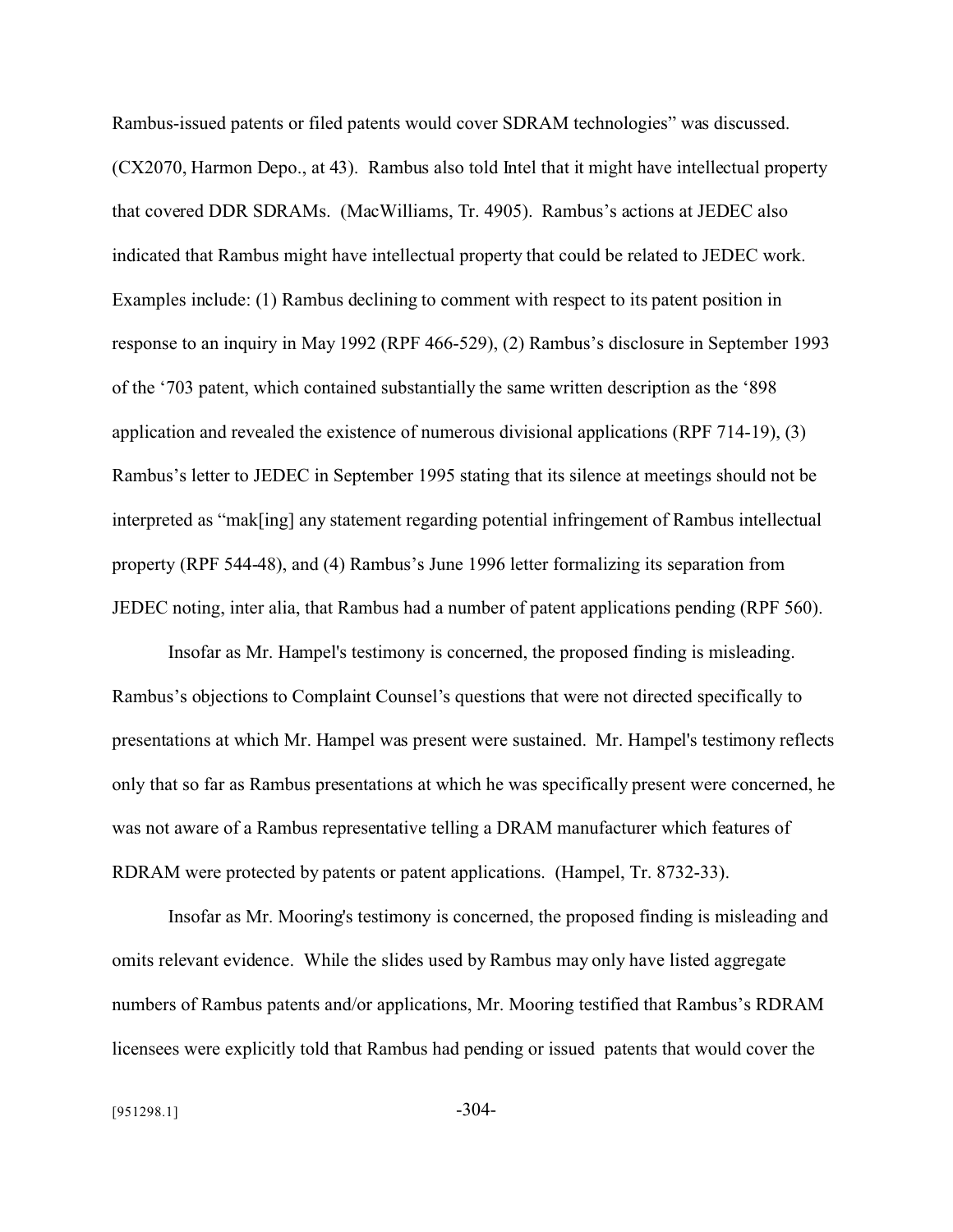use of pieces of the Rambus technology. (CX 2079, Mooring Micron Depo., at 83-84).

**750.** Gary Harmon, former Rambus Chief Financial Officer, was involved in negotiating RDRAM licenses for Rambus in the 1993-96 time frame. (CX2070 at 42 (Harmon, Dep.)). Mr. Harmon recalled being involved in discussions with Oki, Fujitsu, Toshiba and NEC from Japan; LG, Hyundai and Samsung from Korea; and Intel, LSI Logic, IBM, Texas Instruments, and Cirrus Logic from the United States, among others. (CX2070 at 42-43 (Harmon, Dep.)). Mr. Harmon did not recall any discussions on the scope or extent of Rambus patents during these negotiations. (CX2070 at 42 (Harmon, Dep.)).

#### **Rambus's Response to Finding No. 750:**

This proposed finding is contradicted by the evidence. Mr. Harmon testified that he did recall discussing "Rambus-issued patents or filed patents [that] would cover SDRAM technologies." (CX2070, Harmon Depo., at 43). Mr. Harmon further testified such discussions generally arose during the license negotiations when a potential licensee would request a license that covered the full scope of Rambus's technology, in response to Rambus's insistence that the licenses only cover Rambus-compatible products. (*Id.* at 44). Moreover, during this same time period, in the fall of 1995, Rambus CEO Geoff Tate and Vice President Allen Roberts held a series of meetings with DRAM manufacturers in an effort to convince them to become Rambus licensees. Mr. Tate's notes of those meetings reflect that he informed DRAM manufacturers LG Semiconductor, Samsung, NEC, and Oki that Rambus expected to have intellectual property that would read on the SyncLink architecture and on devices manufactured in compliance with the SDRAM standard. (*See* RPF 549-554).

**751.** Howard Sussman, an employee of NEC and later Sanyo Semiconductor (Sussman, Tr. 1321-22), first learned about Rambus through a presentation made by a Rambus employee in 1991. (Sussman, Tr. 1429). The content of the presentation focused on what were portrayed as the key features of the Rambus RDRAM, which included the use of a low-voltage CMOS driver and packetized input/output (*Id.* at 1430-31). When Mr. Sussman later saw Rambus's European patent application, he did not see anything in it that related to the work going on in JEDEC. (*Id*.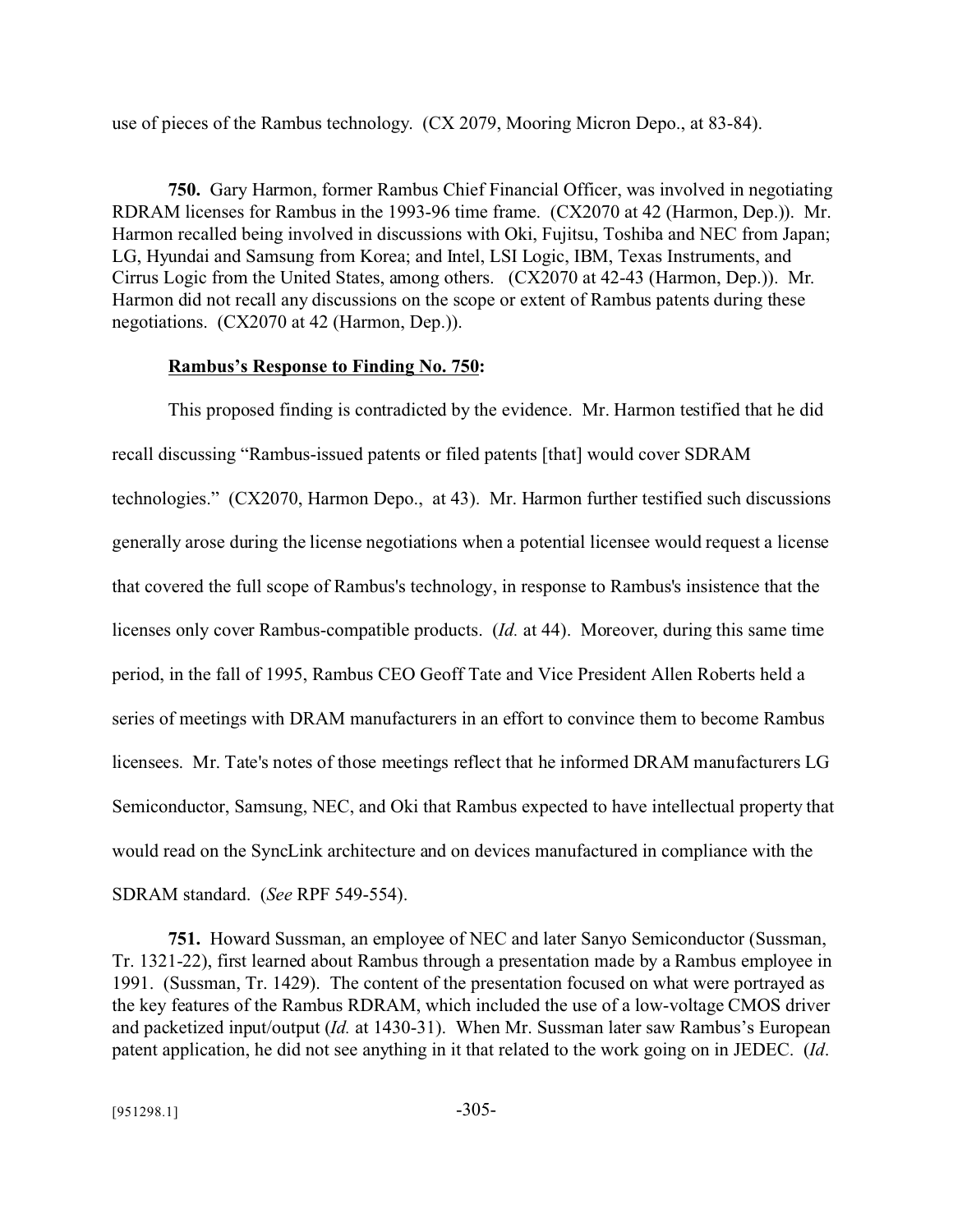at 1445).

#### **Rambus's Response to Finding No. 751:**

This proposed finding is misleading, not supported by the evidence cited, and contradicted by the weight of the evidence.

As an initial matter, Mr. Sussman's testimony that he first learned about Rambus from Billy Garrett at the December 1991 JEDEC meeting (Sussman, Tr. 1429), is contradicted by more reliable evidence. A fax produced from Mr. Sussman's files (with "SUS-FTC" production numbers) indicates that Mr. Sussman already knew about Rambus by October 30, 1991. (RX0181 at 2). The fax is on NEC letterhead and Mr. Sussman's name, while hard to make out, appears to be the third recipient listed. (*Id*.). The fax asks the recipients to provide information regarding, inter alia, "relative cost differences between . . . Synchronous DRAM (Sussman's proposal)/RAMBUS proposed DRAM/and VRAM." (*Id*.). The fax also requested information regarding the size differences between these different kinds of DRAM. (Id.). The fax explained that the information was required because "SUN is inclined to those technologies which will given them faster performance . . . . Thus the interest in the synchronous proposal by Howard Sussman and the Rambus interface . . . ." (*Id*.). Thus, not only had Mr. Sussman heard of Rambus by October 1991, but he was aware that the Rambus technology was a key competitor to the synchronous DRAM technology that he was proposing.

Moreover, review of Mr. Sussman's testimony makes clear that the "presentation" referred to in the proposed finding was a mere 15 minute discussion between Mr. Sussman and Billy Garrett, a Rambus employee, squeezed into a portion of an open afternoon of a JEDEC meeting. (Sussman, Tr. 1430-31). Indeed, Mr. Garrett requested three to four hours of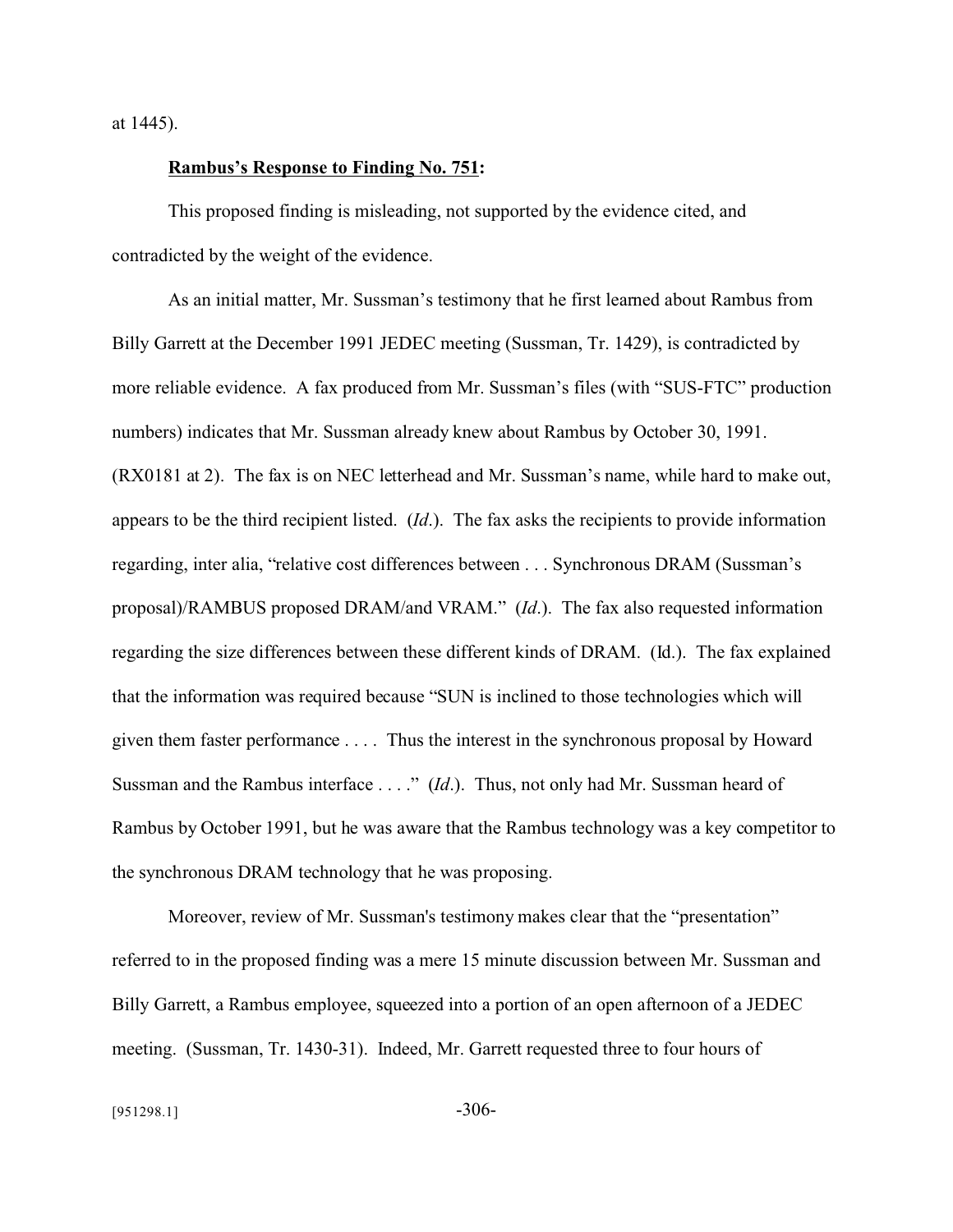Mr. Sussman's time, but Mr. Sussman only gave him fifteen minutes. (*Id.* at 1430) Mr. Sussman testified that during those fifteen minutes, Mr. Garrett identified three "key features" of the Rambus DRAM including a clocking scheme, but not including a multiplexed bus. (Id. at 1431, 1433).

In addition, the implications of the proposed finding are contradicted by the weight of the evidence. The evidence makes clear that a patent lawyer or a person of ordinary engineering skill would understand upon review of Rambus's PCT application (which Mr. Sussman referred to as the "European application") that Rambus might seek broad patent claims covering the independent use of the four features at issue here. ( RPF 659-706). Mr. Sussman himself testified that the PCT application disclosed independent use of the dual edge clocking feature when he testified that Figure 13 shows "input being sampled on the high and low edge of the clock" and that that is what the DDR SDRAM standard refers to as a "double data rate input." (Sussman, Tr. 1322, 1467-68).

**752.** In April 1992, Gordon Kelley of IBM attended a presentation by Rambus at IBM comparing the proprietary Rambus RDRAM technology with SDRAM. (G. Kelley, Tr. 2537). Following that presentation, Mr. Kelley believed that the Rambus RDRAM was fundamentally different from the SDRAM technology under discussion at JEDEC that any Rambus patents or patent applications would not apply to SDRAMs. (G. Kelley, Tr. 2537-38 (". . . the Rambus DRAM was so different from the synchronous DRAM being discussed at JEDEC that I just did not believe that anything [patents or patent applications] that Rambus had on the RDRAM might apply to the SDRAM or to JEDEC."); *id*. at 2546 (same); *id*. at 2504 (he only understood Rambus intellectual property as applying to the Rambus DRAM)).

### **Rambus's Response to Finding No. 752:**

The proposed finding is contradicted by more reliable evidence. Contemporaneous documents demonstrate that in June of 1992, Gordon Kelly was concerned about potential Rambus "patent problems" relating to SDRAMs. (RPF 523-526). Mr. Kelley presented these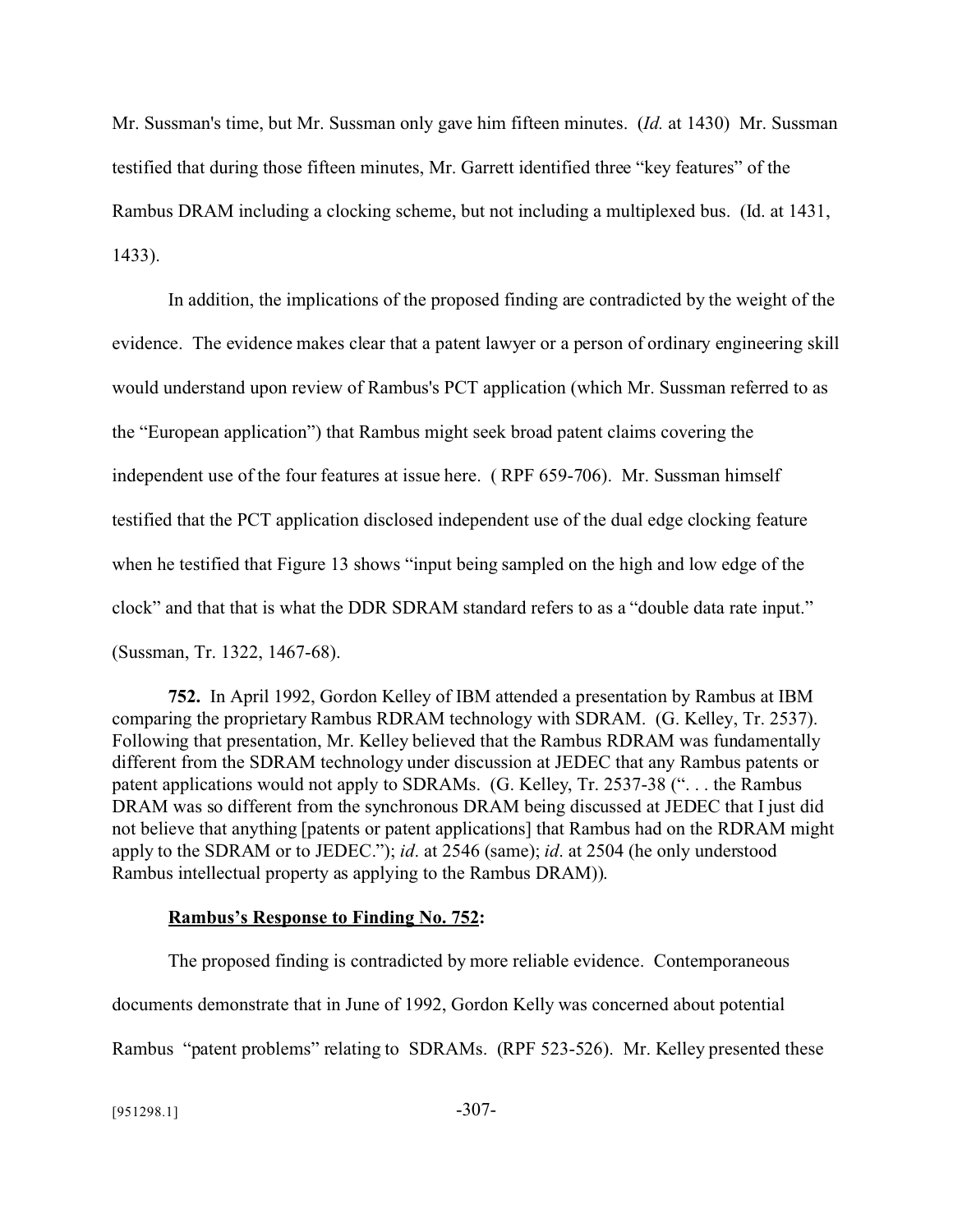concerns to a meeting of 30 engineers from Siemens and IBM. (*Id*.).

**753.** Desi Rhoden was employed at Hewlett Packard when he began to learn about the Rambus technology in the early 90's. (Rhoden, Tr. 396). Rambus came to HP to give a presentation about their new memory that they were developing. (*Id.*). The presentation was made pursuant to a non-disclosure agreement between Rambus and HP. (Rhoden, Tr. 521). Although Rambus did not say anything at that presentation about pending Rambus patent applications, Rhoden assumed that Rambus probably did have patent applications. (Rhoden, Tr. 521). Rambus never suggested to him that its proprietary technology extended outside the RDRAM architecture. (Rhoden, Tr. 521-22).

#### **Rambus's Response to Finding No. 753:**

This proposed finding is misleading because it omits relevant evidence. Mr. Rhoden never testified as to the scope of the patents he suspected Rambus to have pending, and he never testified that he believed that scope to be limited to Rambus RDRAM. He also did not testify that Rambus suggested to him in any way that its patent applications were so limited.

Moreover, the implications of this proposed finding are contradicted by the weight of the evidence. In fact, Mr. Rhoden was aware as early as 1992 that Rambus might obtain patent rights with respect to features being considered for incorporation into JEDEC Standards, and Rambus did nothing to dispel those concerns. Mr. Rhoden was in attendance at the May 1992 JEDEC 42.3 meeting when Richard Crisp declined to comment in response to Gordon Kelley's "point blank" question as to whether Rambus had anything to disclose relating to two-bank design of an SDRAM. (RPF 492; *see* RPF 493-515). Mr. Rhoden was also present at a JEDEC 42.3 meeting in September 1995 when Richard Crisp expressly informed the committee that "Rambus elects not to make a specific comment on [Rambus's] intellectual property position relative to the Synclink proposal. Our presence or silence at committee meetings does not constitute an endorsement of any proposal under the committee's consideration nor does it make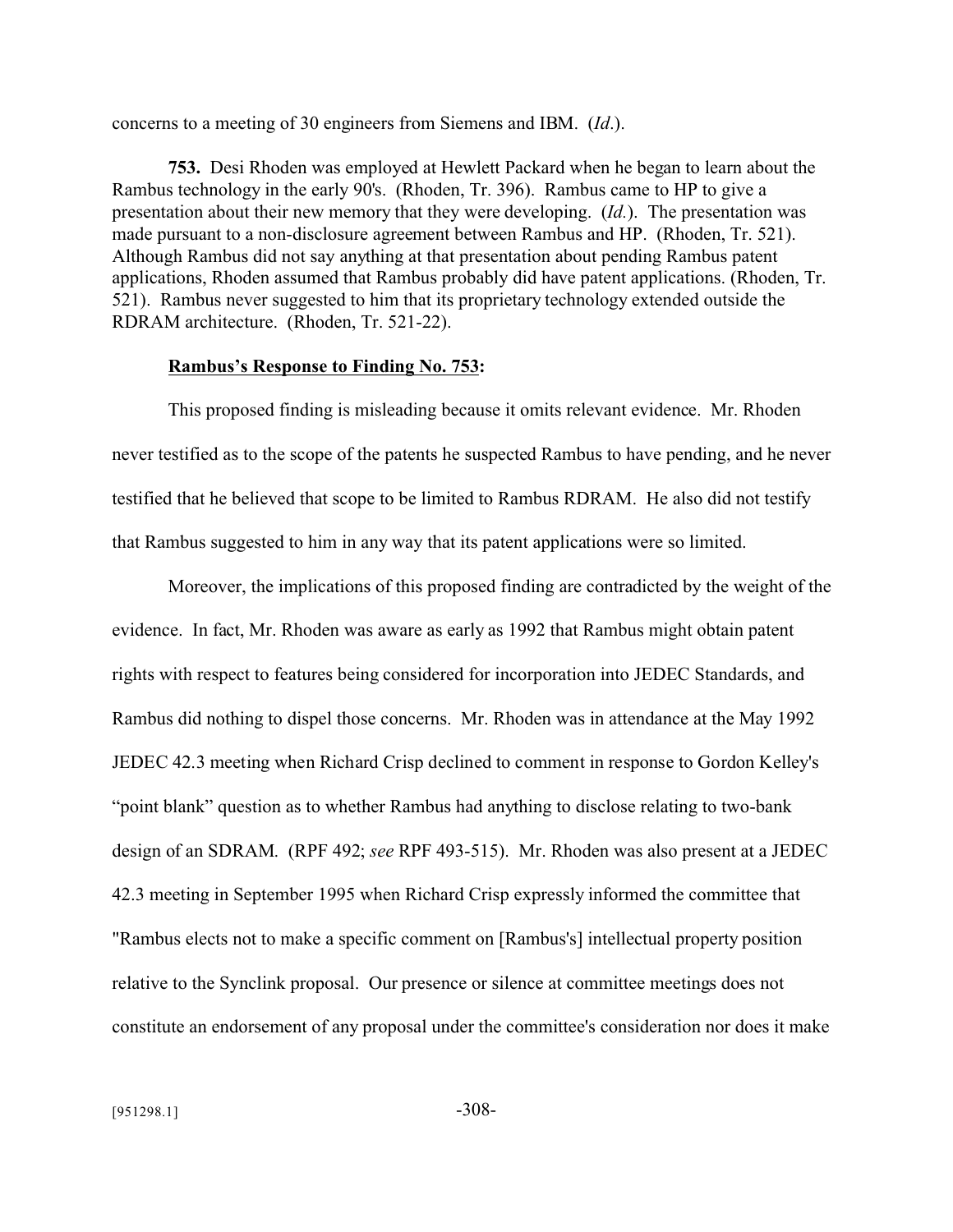any statement regarding potential infringement of Rambus intellectual property." (JX27 at 26. RPF 536, 544-546). Mr. Rhoden also attended SyncLink meetings, where concerns were raised about Rambus's patent portfolio. (*See, e.g.*, RX 966, 1001; RPF 557). Mr. Rhoden was also present in March 1997 when Terry Lee of Micron, and others, indicated that Rambus "had a patent" on the clocking scheme described in an NEC DDR SDRAM presentation. (JX 36 at 1, 7; *see* RPF 567-569.)

**754.** Andreas Bechtelsheim, a Vice-President for technology at Sun (Bechtelsheim, Tr. 5752), was involved in presentations and discussions with Rambus and understood that Rambus had patent rights that covered its proprietary RDRAM technology. (Bechtelsheim, Tr. 5828-29; 5841-42).

# **Rambus's Response to Finding No. 754:**

This proposed finding is misleading because it omits relevant evidence.

Mr. Bechtolsheim testified not only that he understood Rambus' patent rights to cover its

proprietary RDRAM technology, but also that, "[Rambus] made clear is that they were going to

protect any patent on their memory technology because that was their business model."

(Bechtolsheim, Tr. 5829).

**755.** Mark Kellogg, an employee of IBM (Kellogg, Tr. 5017), learned about Rambus technology through a presentation by Rambus to IBM in the early 1990's. (Kellogg, Tr. 5052- 53). At that time, Mr. Kellogg expected that any Rambus patent activity would be associated with the Rambus proprietary RDRAM product that they were showing to IBM, which was a narrow I/O, high-bandwidth, packetized memory device or card with a loop-back structure and a few other elements. (Kellogg, Tr. 5053).

# **Rambus's Response to Finding No. 755:**

This proposed finding is contradicted by more reliable evidence. Mr. Kellogg's

contemporaneous notes of the May 1992 JEDEC meeting clearly indicated that he was concerned

about Rambus' patents that may apply to SDRAMs. (Kellogg, Tr. 5319-5324). Mr. Kellogg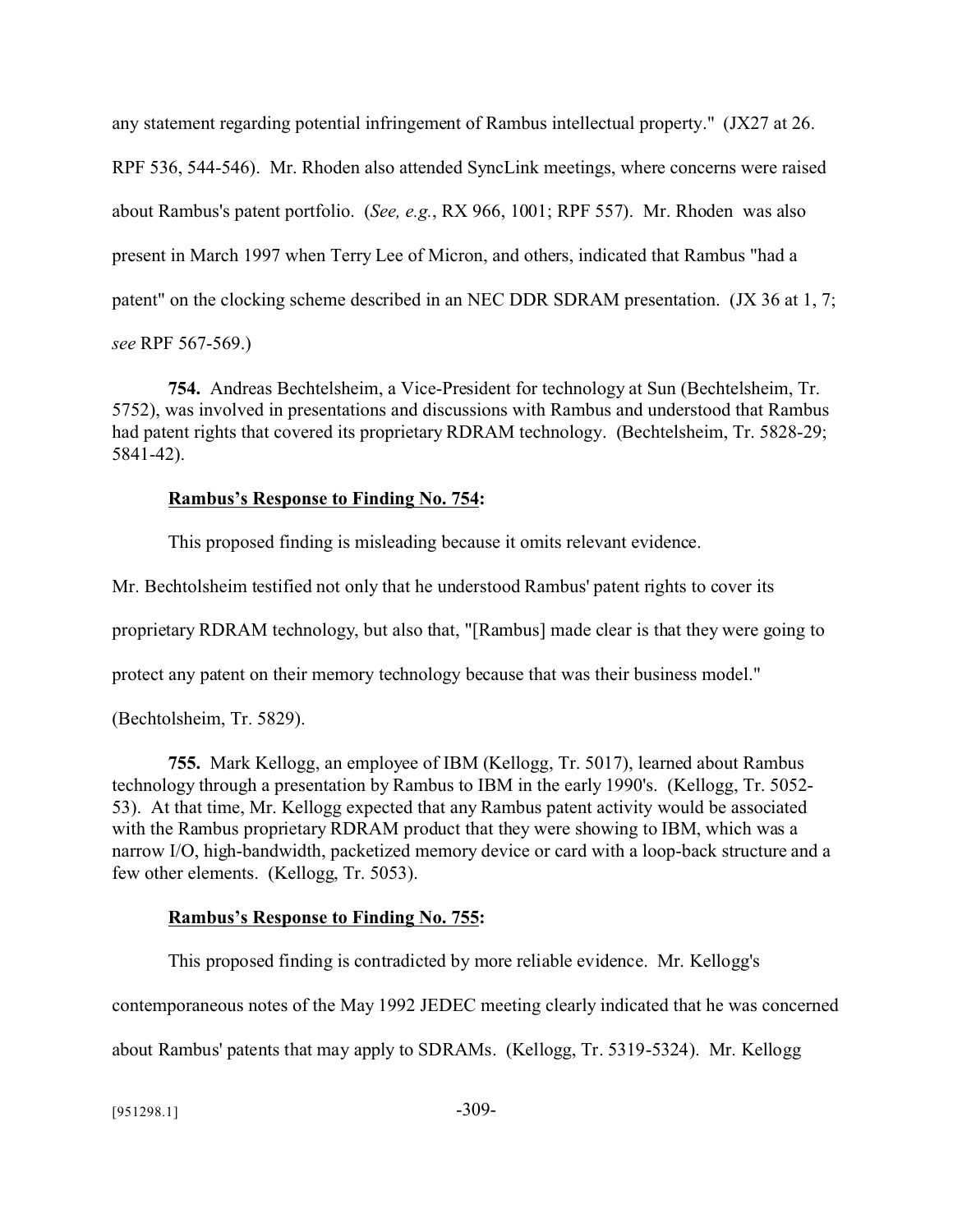explained that concerns about Rambus' intellectual property expressed by other companies raised a "flag" because, "between Siemens and NEC, companies are describing possible intellectual property concerns which may affect our decision process for synchronous DRAM. That is a concern. The lack of response by Rambus is also a concern." (Kellogg, Tr. 5323).

**756.** Terry Lee, an employee at Micron, learned about Rambus technology in part from a meeting with Rambus held in 1995. (Lee, Tr. 6601-02). Following the meeting, he and a colleague, Mr. Kevin Ryan, reviewed a set of patent abstracts. (*Id*. at 6607-08). Mr. Lee concluded that the patents appeared to apply specifically to the RDRAM bus structure. (*Id*. at 6610-11 (the RDRAM bus is "the narrow bus with the command/address/data multiplexed with this Rambus architecture and Rambus signaling scheme.")).

## **Rambus's Response to Finding No. 756:**

The proposed finding is misleading because it omits relevant information. Mr. Lee's conclusions were unreliable because they were based primarily on a review of selected patent abstracts and not on a review of the entire patent including specifications, drawings and claims. (Lee, Tr. 6608).

The proposed finding is contradicted by more reliable evidence. In March of 1997

Mr. Lee expressed concerns to the JEDEC JC 42.3 committee that a DDR SDRAM presentation

"looked like" one of the Rambus patents he had reviewed in 1995. (Lee, Tr. 6956-59).

Mr. Lee's contemporaneous "concerns" that a DDR SDRAM presentation looked like a Rambus patent contradicts the proposed factual finding that Lee had concluded that the Rambus patents applied specifically to the Rambus bus structure.

# **H. The Rambus Alternative Business Strategy.**

**757.** During 1990 and 1991, Rambus focused on its business model of trying to license its proprietary RDRAM architecture. (CCFF 733-736).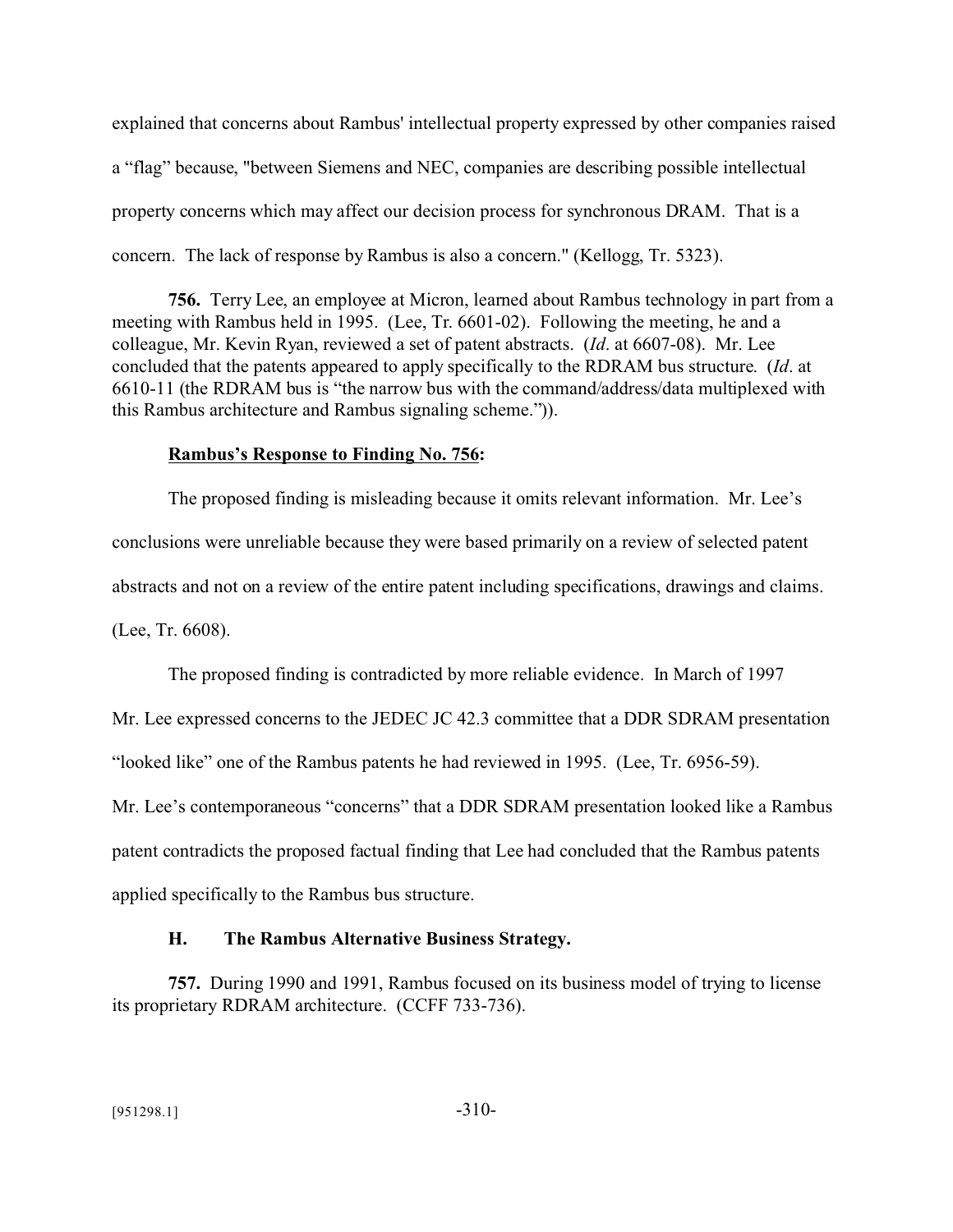#### **Rambus's Response to Finding No. 757:**

The use of "business model" in this context is vague and confusing. Rambus's business model had and has various facets other than licensing, including seeking patent coverage for its inventions, maintaining the secrecy of its inventions through NDAs, etc. In specific response, Rambus incorporates by reference as if restated hereat its responses to CCFF 733-736.

**758.** December 1991, Rambus attended its first JEDEC meeting "to learn what the competition was working on." (CX0837 at 1).

#### **Rambus's Response to Finding No. 758:**

The proposed finding is misleading and not supported by the evidence. It is also contradicted by more reliable evidence. The evidence makes clear that Rambus attended the December 1991 JEDEC meeting as a non-member guest of Toshiba. (JX0010 at 2). Moreover, the cited reference is an email written by Richard Crisp, and makes no reference to the December 1991 JEDEC meeting. Mr. Crisp did not attend the December 1991 meeting and was not involved in Rambus' decision to attend. (Crisp, Tr. 2933; CX 2054 (Mooring Depo. at 42-44)). Moreover, the quotation in the proposed finding is a fragment of a sentence that, in its entirety, makes clear that there were several reasons why Rambus attended JEDEC, not just the one mentioned in the proposed finding. (CX 0837 at 1).

In fact, Rambus decided to joint JEDEC because of the prospect of standardizing the RDRAM device, because it seemed to be a useful place to learn marketplace and competitive information, and because it was a good place for "meeting and greeting" potential customers. (RPF 447).

**759.** In February 1992, Rambus engineer Billy Garrett reported back to staff at Rambus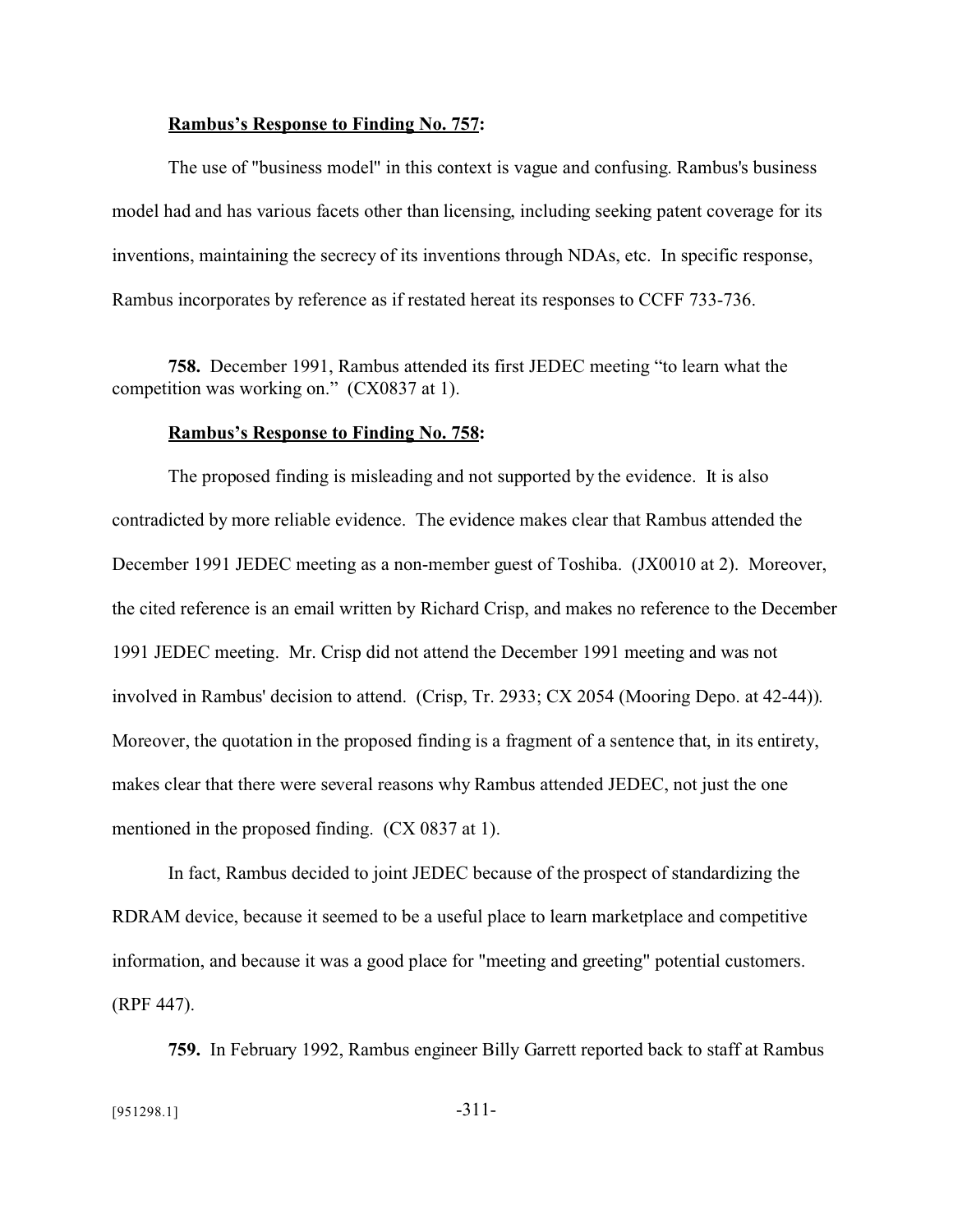concerning events at a JEDEC meeting he was attending: "SDRAMs will happen. They may happen sooner than we want . . ." (CX0672 ("What has happened in the last week borders on the remarkable.")).

## **Rambus's Response to Finding No. 759:**

The proposed finding is misleading because it juxtaposes unrelated sentences from the cited evidence in a way that was not intended by the author. The parenthetical in the proposed finding, "What has happened in the last week borders on the remarkable," follows at least eleven lines after quotation in the text of the proposed finding. There is no indication in the cited evidence that the two thoughts are related. (CX 0672 at 1) Indeed, Mr. Garrett was reporting about several different aspects of the JEDEC meeting; any one of them or the totality could have, in his view, "border[ed] on the remarkable." Moreover, the quotation in the text of the proposed finding is a selected portion of a longer sentence which has a different meaning than the portion cited. (*Id.* at 1).

**760.** In March 1992, Rambus Vice President Allen Roberts contacted outside patent counsel Lester Vincent to discuss JEDEC. (CX1941 at 1). Mr. Vincent's notes of the meeting reflect the statement, "Said need preplanning before accuse others of infringement." (*Id*.) Two days later, on March 27, 1992, Mr. Roberts and Richard Crisp met with Lester Vincent in person to discuss JEDEC. (CX1942).

# **Rambus's Response to Finding No. 760:**

This proposed finding is misleading. Rambus does not contest that Mr. Vincent's notes reflect these discussions. However, there is no indication that the specific and/or only purpose of the discussions was "to discuss JEDEC." Indeed, the first entry of CX 1941 relates to the filing of a patent application.

The proposed finding is also misleading to the extent it is intended to suggest that the "preplanning" relates to an alleged scheme by Rambus to "lull" JEDEC members. Neither the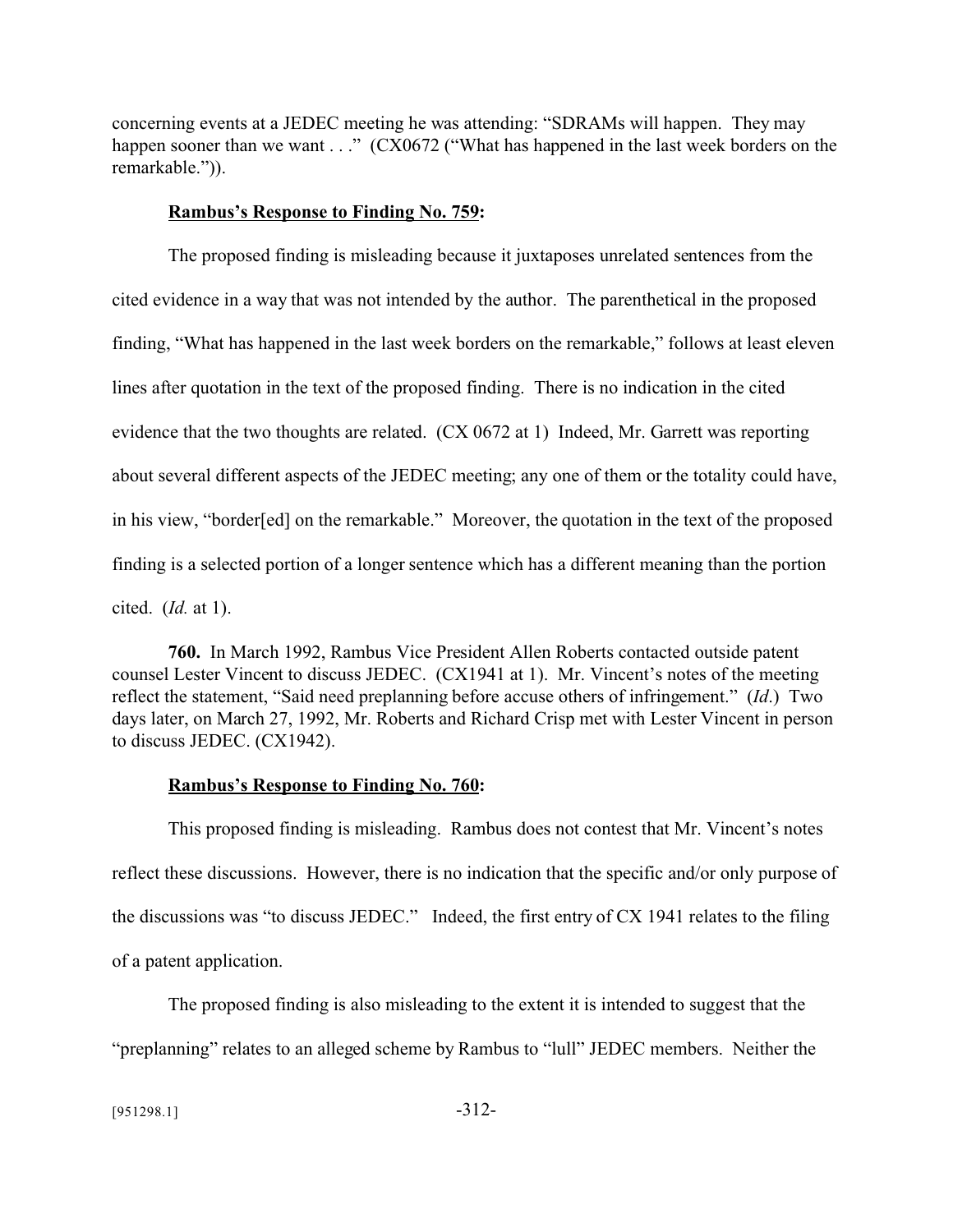notes nor the record evidence supports such a suggestion. In fact, Mr. Vincent's notes of the meeting on March 27, 2002 identified a risk of equitable estoppel should Rambus "mislead JEDEC into thinking that Rambus will not enforce its patents." (CX 1942 at 1). Heeding the advice of its counsel, Rambus took steps to ensure that it did not mislead JEDEC. These steps included: (1) disclosing the '703 patent, (2) expressly declining to comment in response to patent inquiries in May of 1992, (3) informing the SyncLink working group in August 1995 that its work might infringe Rambus's intellectual property; (4) informing JEDEC in September 1995 of the possible patent issues associated with SyncLink and that its "presence or silence at committee meetings does not [ ] make any statement regarding potential infringement of Rambus intellectual property"; and (5) informing DRAM manufacturers that Rambus expected to have intellectual property that would read on the SyncLink architecture and on devices manufactured in compliance with the SDRAM standard; and (6) formally confirming its withdrawal in June 1996 and stating that its withdrawal is consistent with a desire to not "mislead JEDEC into thinking that Rambus will not enforce its patents." (RPF 495-515, 530-560.).

**761.** In April and May, 1992, Mr. Crisp attended a JEDEC special task group meeting and a regularly scheduled meeting of the JEDEC JC-42.3 Committee respectively. (CCFF 893- 99, 902-09). Also in May 1992, Mr. Crisp met with Mr. Vincent to discuss adding claims to Rambus's pending patent applications. (CCFF 900-01, 910).

### **Rambus's Response to Finding No. 761:**

Rambus incorporates by reference as though restated hereat its responses to CCFF 893-99

and 900-910.

**762.** During this time period, while still pursuing its principal objective of promoting its proprietary RDRAM technology, Rambus was developing an alternative business strategy to deal with the emerging competitive threat posed by the efforts of JEDEC to develop a standard SDRAM technology, as discussed at length below. (CCFF 800 et seq.).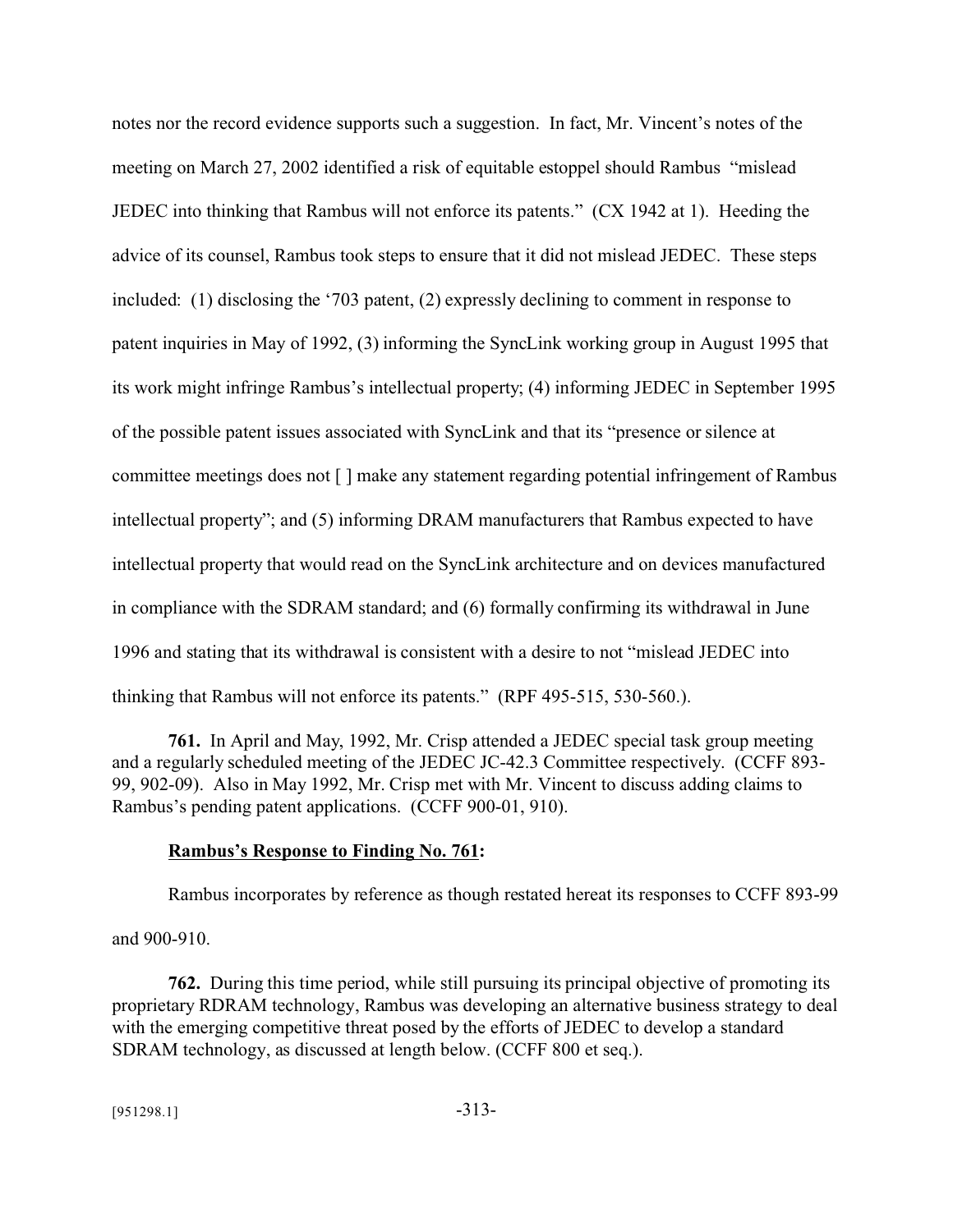## **Rambus's Response to Finding No. 762:**

This proposed finding is not supported by any evidence. Rambus incorporates by

reference as though restated hereat its responses to CCFF 800 et seq.

**763.** By June 1992, Rambus CEO Geoffrey Tate transmitted to the Rambus Board of Directors a comprehensive five-year business plan, which, he explained, was based on "inputs from all of the executives." (CX0543A at 1). As reflected in the "Executive Summary" of this June 1992 Business Plan, Rambus remained committed to:

> "establish[ing] strong intellectual property barriers"; "establish[ing] Rambus as the new interface standard"; and "establish[ing] a very high profit stream of technology royalties."

(CX0543A at 3).

### **Rambus's Response to Finding No. 763:**

This proposed finding is misleading because it omits relevant evidence. The three quotations contained in the proposed finding are from a lengthy list of bullet points set forth in the Executive Summary portion of the cited document. Not only does the proposed finding omit six of the nine bullet points entirely, it also omits portions of the bullet points from which it does quote. The omitted bullet points include:

"develop a breakthrough technology with high value added in a large percentage of

computer, communications, and consumer digital systems products;"

"to license the technology for integration onto high volume ICs of all major IC companies and to have license fees cover the costs of technology and market development;"

"to establish Rambus as the new interface standard for systems requiring high performance at low cost;" (underlined portion omitted in proposed finding);

"to continually improve on Rambus Technology through minor and major enhancements" (CX0543A at 3).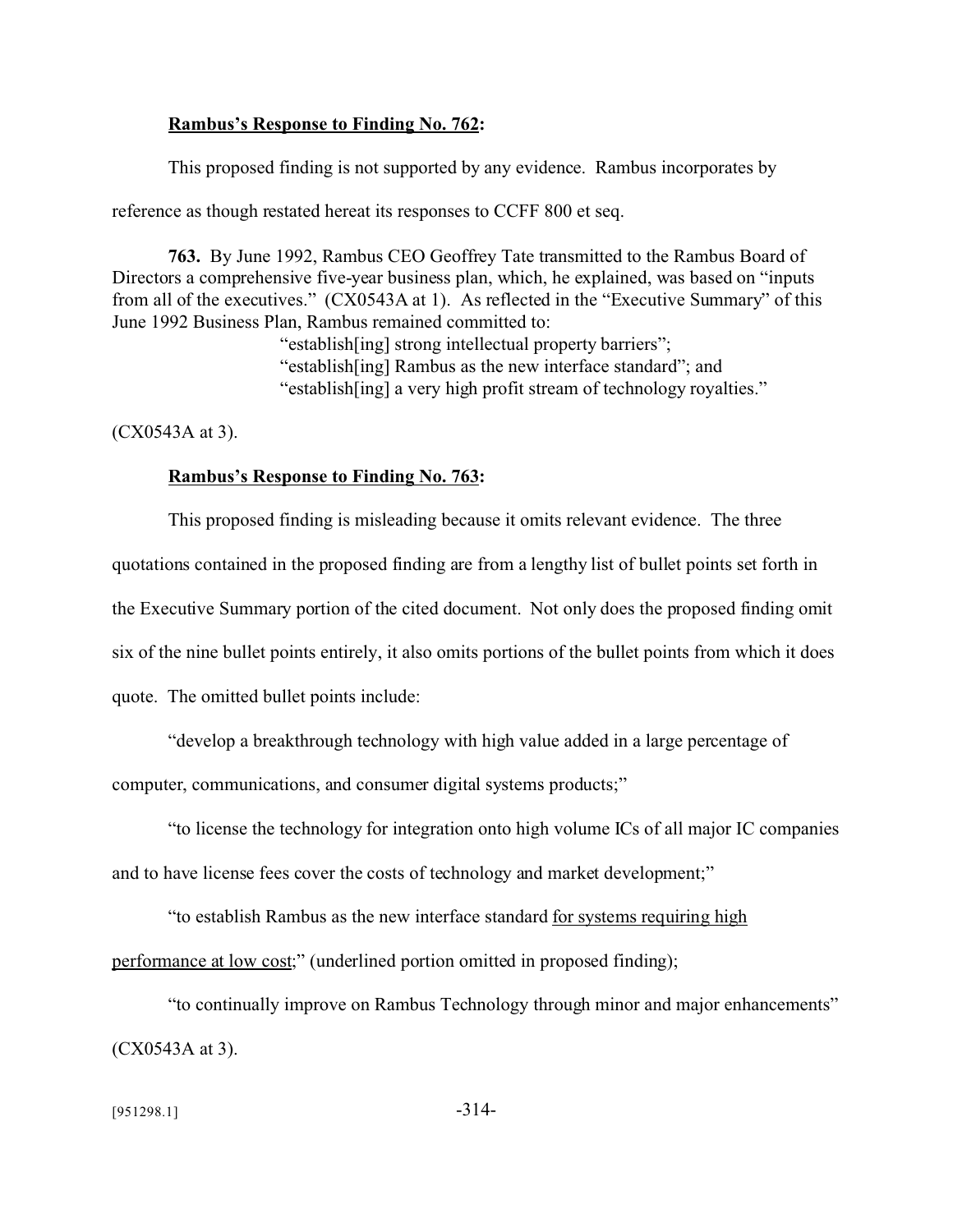Moreover, Mr. Tate did not describe his June 1992 Business Plan as "comprehensive."

Rather, he expressly stated that it was prepared for the limited purpose of acquiring additional funding. (CX 0543A at 1) ("The 'spur' to do this is the Lease Line we are arranging with Phoenix.").

**764.** With respect to the key goals of establishing Rambus as the new interface standard and establishing a high profit stream of technology royalties (CX0543A at 3), the June 1992 Business Plan acknowledged that Rambus faced two principal impediments: "Resistance to Business Model" and "Competitive Solutions." *(Id.* at 14). Regarding the former, The Plan reported that some firms "have had a very negative reaction to our business model" including resistance to paying royalties to Rambus and fear that the royalties would make chips containing the Rambus technology "too expensive." (*Id.*). The principal competitive threat to RDRAM was JEDEC's emerging standards for "Synchronous DRAMs" which did not suffer from the same "price negative and risk negative associated with Rambus." (CX0543A at 17; see also *id.* at 16 ("many system customers perceive . . . that Sync DRAMs will be sourced more broadly and more quickly," and hence "will be much cheaper," than RDRAMs)).

## **Rambus's Response to Finding No. 764:**

This proposed finding omits relevant evidence and is not supported by the evidence. First, there is no evidence to support that notion that "establishing Rambus as the new interface standard" and "establishing a high profit stream of technology royalties" were Rambus's "key goals." As explained in response to proposed finding 763, these phrases were lifted from the complete list set forth in CX0543A, and given a different meaning in so doing. (CX 0543A at 3). Second, there is no connection drawn in the cited text between the two phrases taken from the Executive Summary list and the other two sections of the document referenced, "Resistance to Business Model" and "Competitive Solutions" headings. *(Id.* at 14). Third, the statement that "some firms 'have had a very negative reaction to our business model, . . ." is incomplete. The following paragraph makes clear that most systems customers agree that If the Rambus-based solution is better than the alternate solution on performance, price and features, the amount of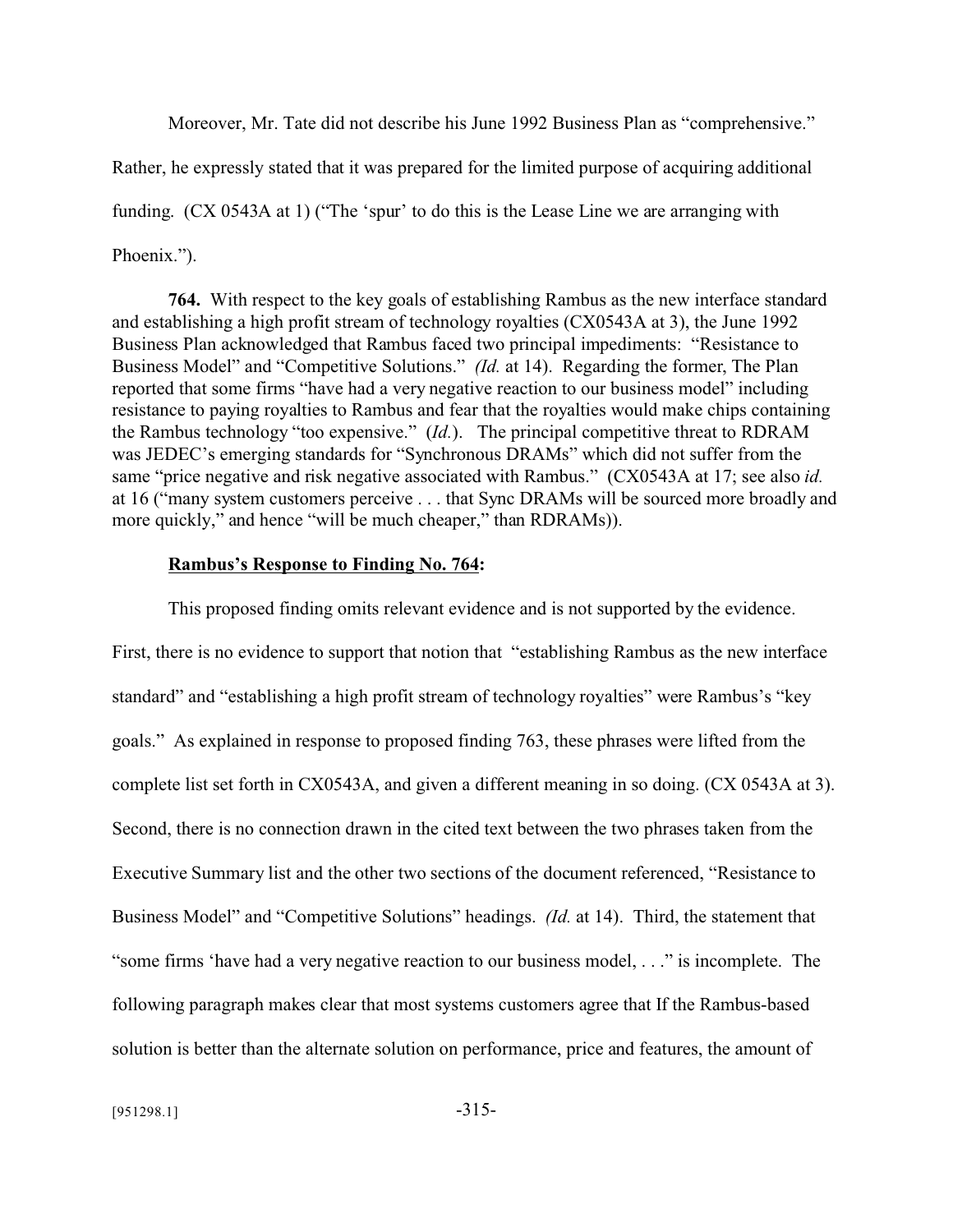royalties is irrelevant. (*Id*. at 14). The document also makes clear that Rambus's royalties "are in line with IC industry traditional royalties of 1-5%." (*Id*. at 14). Fourth, the statement that, "the principal competitive threat to RDRAM was JEDEC's emerging standards for 'Synchronous DRAMs.'" is unsupported by the cited evidence. The section that discusses Synchronous DRAMs does not identify SDRAMs in this way, rather, Synchronous DRAM is identified as one of five competitive solutions. Moreover, the document makes clear that Rambus viewed its RDRAM technology as superior to Sync DRAMs, and more likely to succeed as a de facto standard in light of the slow progress of the SDRAM standard at JEDEC. (*See* CX 0543A at 15- 17). Fifth, the proposed finding is misleading in creating the false impression that Rambus had concluded that Synchronous DRAMs would not suffer from the same perceived "price negative and risk negative associated with Rambus." A review of the selectively quoted sentence in its entirety shows that the finding is not supported by the evidence: "Finally, many systems customers perceive, because our 4.5Mbits are 25-30% and because they think that Sync DRAMs will be much cheaper at 18Mbit than RDRAMs. *Reality is that 18Mbits, Sync and RDRAMs will have the same die size - and Rambus already has 3 fully-compatible sources, whereas no two Sync DRAMs in development are pin-compatible!"* (*Id*. at 16 (emphasis added)).

**765.** The June 1992 Business Plan continued to emphasize that the "#1 strategy" of Rambus was "to get our parts proven and in the market." (CX0543A at 16). But the plan also stated a second, alternative patent-based strategy for attacking SDRAMs:

> Finally, we believe that Sync DRAMs infringe on some claims in our filed patents; and that there are additional claims we can file for our patents that cover features of Sync DRAMs. Then we will be in a position to request patent licensing (fees and royalties) from any manufacturer of Sync DRAMs.

(CX0543A at 17).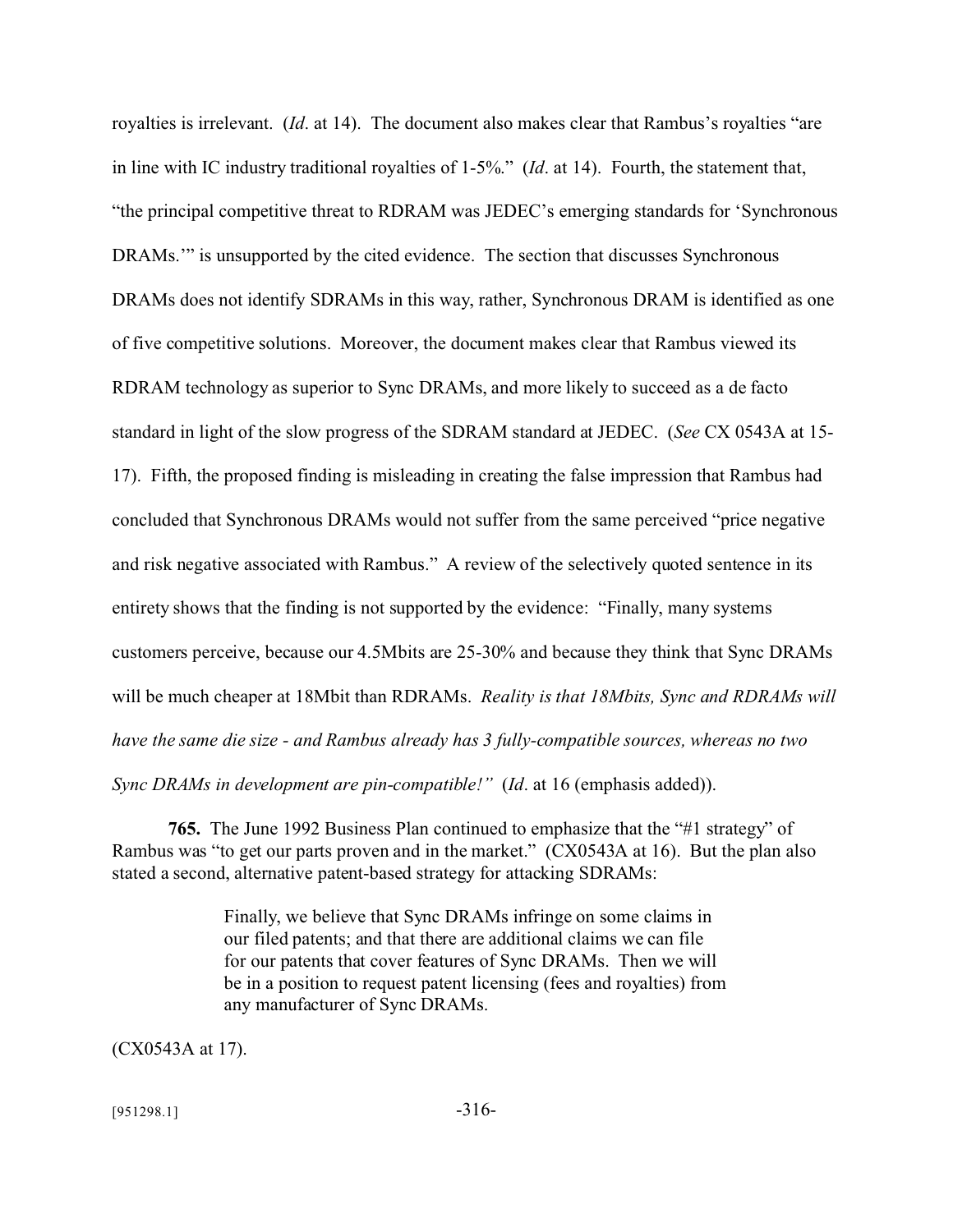### **Rambus's Response to Finding No. 765:**

This proposed finding is misleading because it omits relevant evidence and is contradicted by the evidence. The strategy of getting its parts proved and in the market is not referred to as Rambus's "#1 strategy," but rather as its "#1 strategy to counter Sync DRAMs." (CX0543 at 16). The document goes on to discuss three alternative strategies for seeking market acceptance of RDRAM over Sync DRAMs, not just one "alternative patent-based strategy." (Id. At 17). (It is important to note that the Plan uses the term "Sync DRAMs" not SDRAMs. As the document makes clear, the JEDEC Sync DRAM standard was slowly moving through JEDEC at the time the document was drafted. (CX 0543A at 15)). The fourth of the four strategies discussed is only partially block-quoted in the proposed finding. After the section quoted by Complaint Counsel, the document goes on to make clear that preparatory work needs to be done to implement this strategy. (*Id.* at 17). Indeed, Rambus CEO Geoff Tate testified that the statement in the June 1992 draft plan that "we believe that Sync DRAMs infringe on some claims in our filed patents"was based on a "feeling" that "synchronous DRAMs sure looked like they stem[med] from [our] inventions." (CX 2073, Tate *Micron* Depo. at 221-22). Mr. Tate had "assumed" that broad patent applications had been filed to protect all of Rambus's inventions. (CX 2073, Tate *Micron* Depo. at 222; CX 2088, Tate *Infineon* Trial Testimony at 57). At the time that he wrote the 1992 Business Plan, Mr. Tate did not know of any particular claim that might be infringed by SDRAMs. (*Id*.). After the 1992 Business Plan was prepared, a Rambus employee was assigned the task of determining what filed claims would be infringed by SDRAMs. (CX 2073, Tate Micron Depo. at 222-3). The employee subsequently informed Mr. Tate that the filed claims were not as broad as previously thought and did not cover the full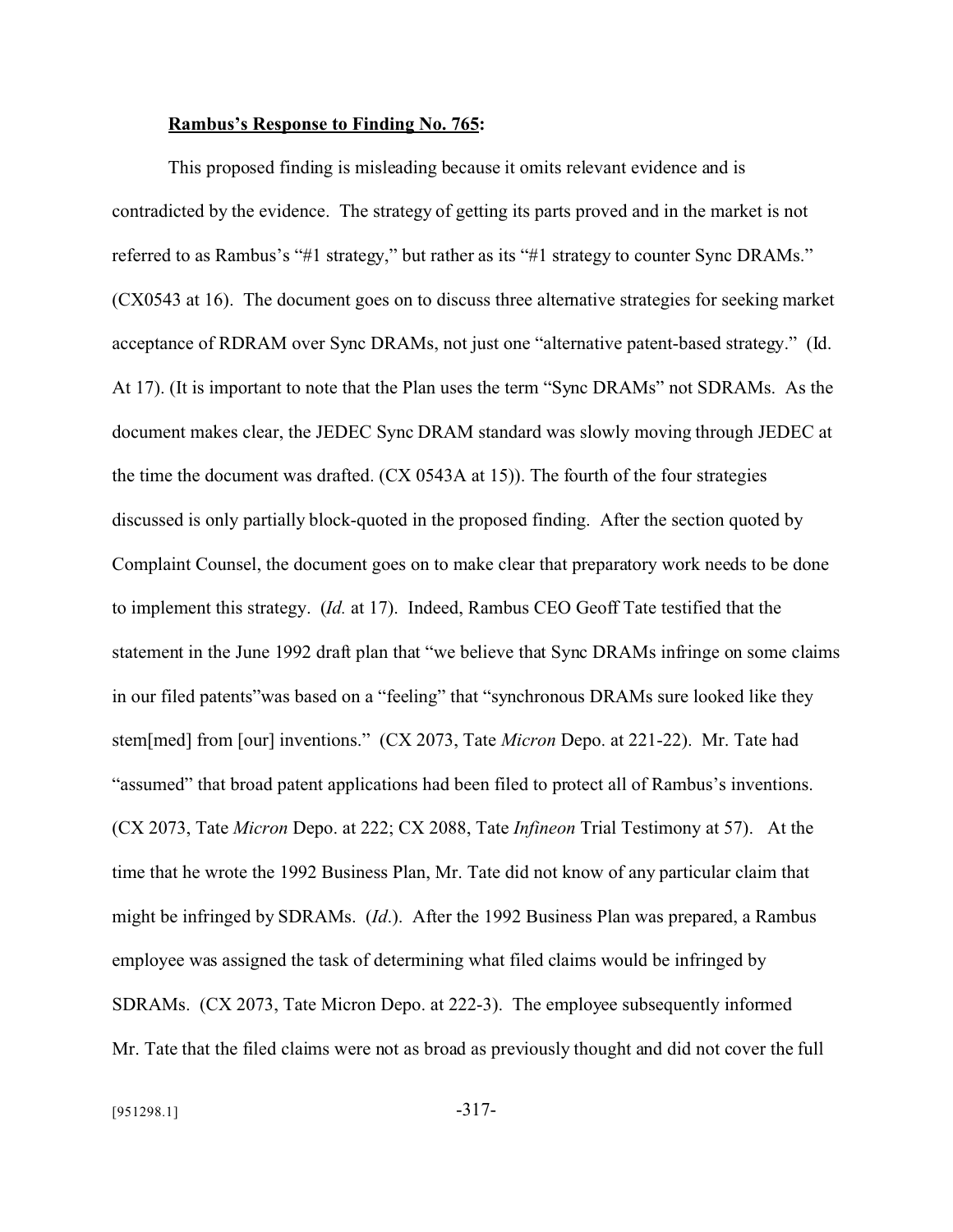range of what had been invented and disclosed in the '898 application. (CX 2073, Tate Micron Depo. at 222-24; CX 2088, Tate Infineon Trial Testimony at 57-58). (*See* RPF 423-424).

**766.** The Rambus pursuit of this alternative strategy is the core of the present case, and is discussed at length below. (CCFF 800 et seq.).

# **Rambus's Response to Finding No. 766:**

This proposed finding is not supported by any evidence. Rambus incorporates by

reference as though restated hereat its responses to CCFF 800 et seq.

**767.** Paragraphs 767 - 799 are unused.